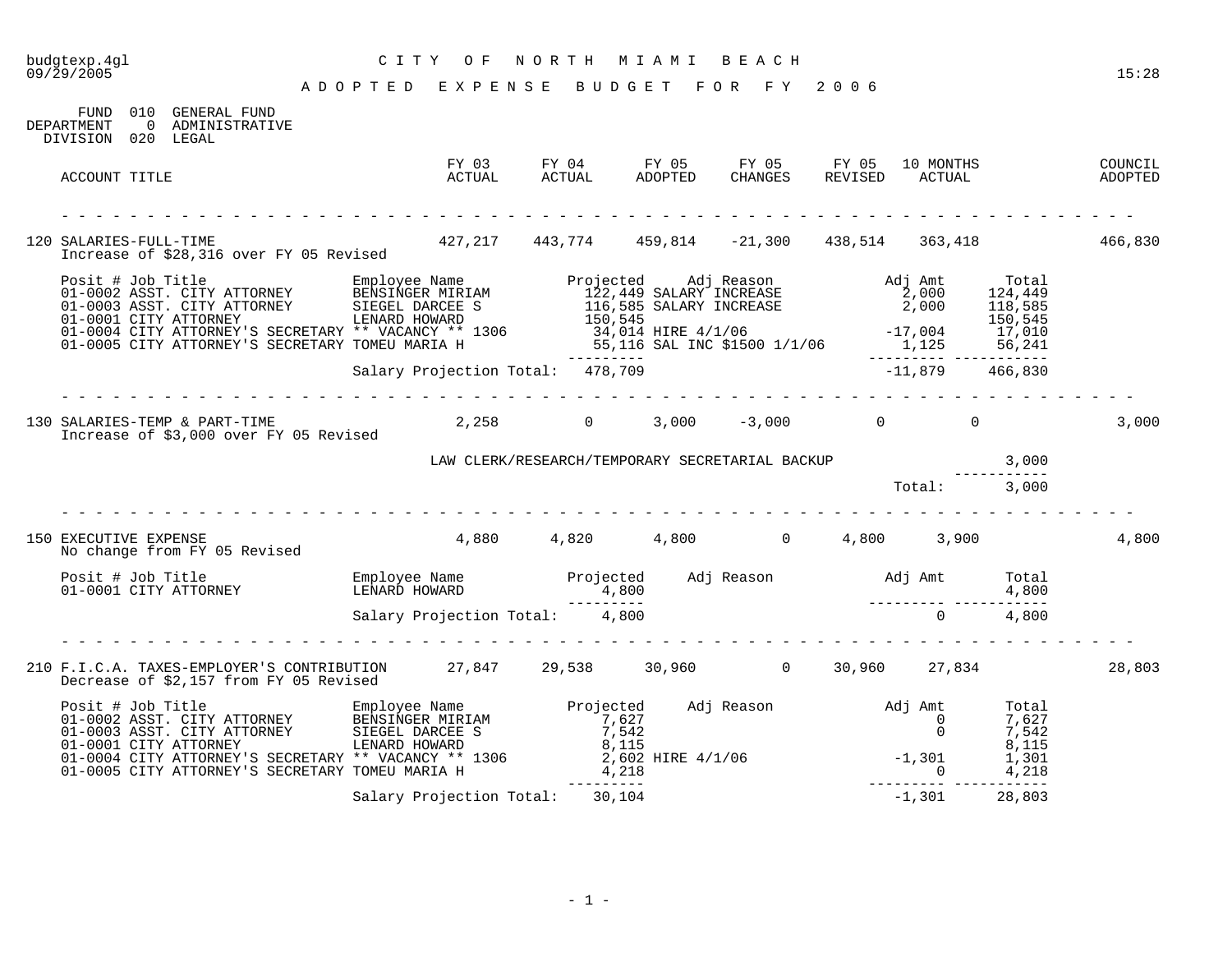| budgtexp.4ql<br>09/29/2005                                                                                                                                                                                                         | NORTH MIAMI BEACH<br>CITY OF       |                                                        |  |                                              |                |                               |                                     |                    |  |
|------------------------------------------------------------------------------------------------------------------------------------------------------------------------------------------------------------------------------------|------------------------------------|--------------------------------------------------------|--|----------------------------------------------|----------------|-------------------------------|-------------------------------------|--------------------|--|
|                                                                                                                                                                                                                                    | ADOPTED EXPENSE BUDGET FOR FY 2006 |                                                        |  |                                              |                |                               |                                     | 15:28              |  |
| FUND 010 GENERAL FUND<br>DEPARTMENT<br>0 ADMINISTRATIVE<br>DIVISION 020 LEGAL                                                                                                                                                      |                                    |                                                        |  |                                              |                |                               |                                     |                    |  |
| ACCOUNT TITLE                                                                                                                                                                                                                      | ACTUAL                             | FY 03 FY 04<br>ACTUAL                                  |  | FY 05 FY 05 FY 05<br>ADOPTED CHANGES REVISED |                | 10 MONTHS<br>ACTUAL<br>ACTUAL |                                     | COUNCIL<br>ADOPTED |  |
| 221 LEAVE PAYOUTS<br>Decrease of \$154,000 from FY 05 Revised                                                                                                                                                                      |                                    | 29,549   61,773   30,000   184,000   214,000   213,797 |  |                                              |                |                               |                                     | 60,000             |  |
|                                                                                                                                                                                                                                    |                                    | PAYOUTS FOR ATTORNEYS                                  |  |                                              |                |                               | 60,000                              |                    |  |
|                                                                                                                                                                                                                                    |                                    |                                                        |  |                                              |                | Total:                        | 60,000                              |                    |  |
| 222 PURCHASE OF ANNUITIES<br>No change from FY 05 Revised                                                                                                                                                                          |                                    | 7,000 7,000 7,000 0 7,000 7,000                        |  |                                              |                |                               |                                     | 7,000              |  |
|                                                                                                                                                                                                                                    |                                    | ANNUITY FOR CITY ATTORNEY                              |  |                                              |                |                               | 7,000                               |                    |  |
|                                                                                                                                                                                                                                    |                                    |                                                        |  |                                              | $Total: 7,000$ |                               |                                     |                    |  |
| 223 RETIREMENT-GENERAL PLAN<br>Decrease of \$4,929 from FY 05 Revised                                                                                                                                                              |                                    | $6,028$ $12,643$ $13,031$ 0 $13,031$ 8,784             |  |                                              |                |                               |                                     | 8,102              |  |
| Posit # Job Title Employee Name Frojected Adj Reason Adj Amt Total<br>01-0005 CITY ATTORNEY'S SECRETARY TOMEU MARIA H<br>201-0005 CITY ATTORNEY'S SECRETARY TOMEU MARIA H<br>201-0005 CITY ATTORNEY'S SECRETARY TOMEU MARIA H      |                                    |                                                        |  |                                              |                |                               |                                     |                    |  |
|                                                                                                                                                                                                                                    |                                    |                                                        |  |                                              |                |                               |                                     |                    |  |
| RETIREMENT-OTHER PLANS<br>Increase of \$2,657 over FY 05 Revised 62,570 18,483 77,727 10,000 87,727 73,229<br>225 RETIREMENT-OTHER PLANS                                                                                           |                                    |                                                        |  |                                              |                |                               |                                     | 90,384             |  |
| Posit # Job Title Marton Employee Name Projected Adj Reason and J Amt Adj Amt 01-0002 ASST. CITY ATTORNEY BENSINGER MIRIAM 28,089 0<br>01-0003 ASST. CITY ATTORNEY SIEGEL DARCEE S 26,799 0<br>01-0001 CITY ATTORNEY LENARD HOWARD |                                    |                                                        |  |                                              |                |                               | Total<br>28,089<br>26,799<br>35,496 |                    |  |
|                                                                                                                                                                                                                                    |                                    |                                                        |  |                                              |                |                               | --------<br>90,384                  |                    |  |
| 235 HEALTH INSURANCE<br>Therease of \$12.903 over FY 05 Revised 58,599 75,029 77,260 0 77,260 65,592<br>Increase of \$12,903 over FY 05 Revised                                                                                    |                                    |                                                        |  |                                              |                |                               |                                     | 90,163             |  |
| Posit # Job Title<br>01-0002 ASST. CITY ATTORNEY<br>01-0000 ASST. CITY ATTORNEY<br>01-0003 ASST. CITY ATTORNEY                                                                                                                     |                                    |                                                        |  |                                              |                |                               |                                     |                    |  |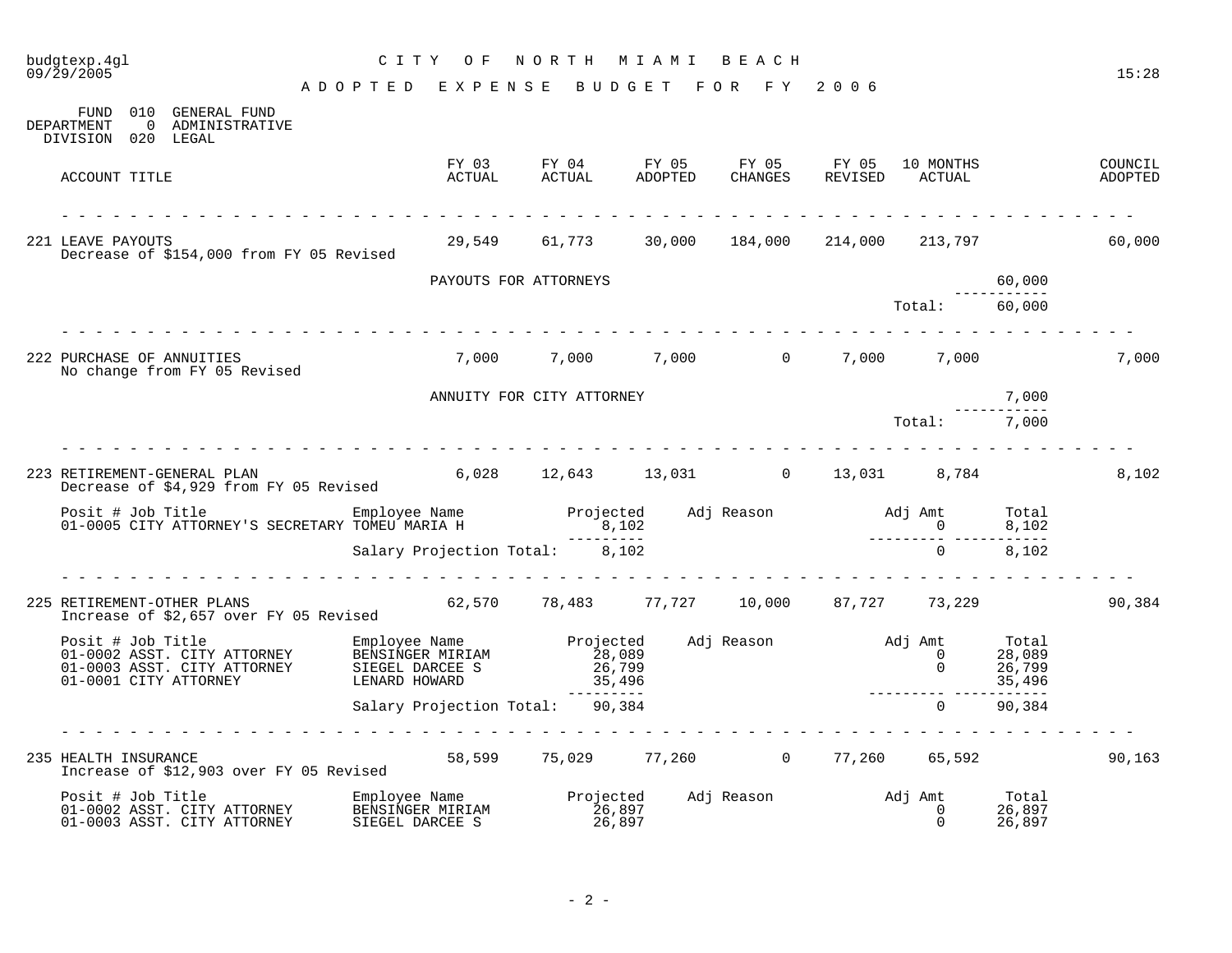FUND 010 GENERAL FUND<br>DEPARTMENT 0 ADMINISTRATIV 0 ADMINISTRATIVE DIVISION 020 LEGAL

| ACCOUNT TITLE                                                                                                                                                                                                                          | FY 03<br>ACTUAL                   |  |  | FY 05 FY 05<br>CHANGES REVISED | 10 MONTHS                               | ACTUAL | COUNCIL<br>ADOPTED |
|----------------------------------------------------------------------------------------------------------------------------------------------------------------------------------------------------------------------------------------|-----------------------------------|--|--|--------------------------------|-----------------------------------------|--------|--------------------|
| Posit # Job Title Employee Name Drojected Adj Reason Adj Amt Total<br>01-0001 CITY ATTORNEY SSECRETARY ** VACANCY ** 1306<br>01-0005 CITY ATTORNEY'S SECRETARY TOMEU MARIA H<br>21-0005 CITY ATTORNEY'S SECRETARY TOMEU MARIA H<br>21- |                                   |  |  |                                |                                         |        |                    |
|                                                                                                                                                                                                                                        |                                   |  |  |                                |                                         |        |                    |
|                                                                                                                                                                                                                                        |                                   |  |  |                                |                                         |        | 2,909              |
| 236 GROUP LIFE INSURANCE 3,832 4,087 2,744 11,000 13,744 9,819<br>Decrease of \$10,835 from FY 05 Revised                                                                                                                              |                                   |  |  |                                |                                         |        |                    |
| Posit # Job Title Employee Name Projected Adj Reason Adj Amt Total C1-0002 ASST. CITY ATTORNEY BENSINGER MIRIAM 864 0 864<br>01-0003 ASST. CITY ATTORNEY SIEGEL DARCEE S 864 0 864<br>01-0001 CITY ATTORNEY'S SECRETARY ** VACANC      |                                   |  |  |                                |                                         |        |                    |
|                                                                                                                                                                                                                                        |                                   |  |  |                                |                                         |        |                    |
|                                                                                                                                                                                                                                        |                                   |  |  |                                |                                         |        |                    |
| 238 ACCIDENTAL DEATH & DISMEMBERMENT 5,581 5,704 5,561 0 5,561 4,741<br>Increase of \$5 over FY 05 Revised                                                                                                                             |                                   |  |  |                                |                                         |        | 5,566              |
| 901 = 1002 ASST. CITY ATTORNEY EMPLOYEE Name Projected Adj Reason Adj Amt Total C1-0002 ASST. CITY ATTORNEY BENSINGER MIRIAM 1,098<br>01-0003 ASST. CITY ATTORNEY SIEGEL DARCEE S<br>01-0001 CITY ATTORNEY'S SECRETARY ** VACANCY      |                                   |  |  |                                |                                         |        |                    |
|                                                                                                                                                                                                                                        |                                   |  |  |                                |                                         |        |                    |
|                                                                                                                                                                                                                                        | Adjustments to Salary Projection: |  |  |                                |                                         |        |                    |
|                                                                                                                                                                                                                                        | MANAGEMENT DISABILITY             |  |  |                                |                                         | 3,272  |                    |
|                                                                                                                                                                                                                                        |                                   |  |  |                                | Adjusted salary projection total: 5,566 |        |                    |
| DENTAL INSURANCE<br>Decrease of \$313 from FY 05 Revised 3,501 3,501 4,215 9 0 4,215 3,166<br>239 DENTAL INSURANCE                                                                                                                     |                                   |  |  |                                |                                         |        | 3,902              |
|                                                                                                                                                                                                                                        |                                   |  |  |                                |                                         |        |                    |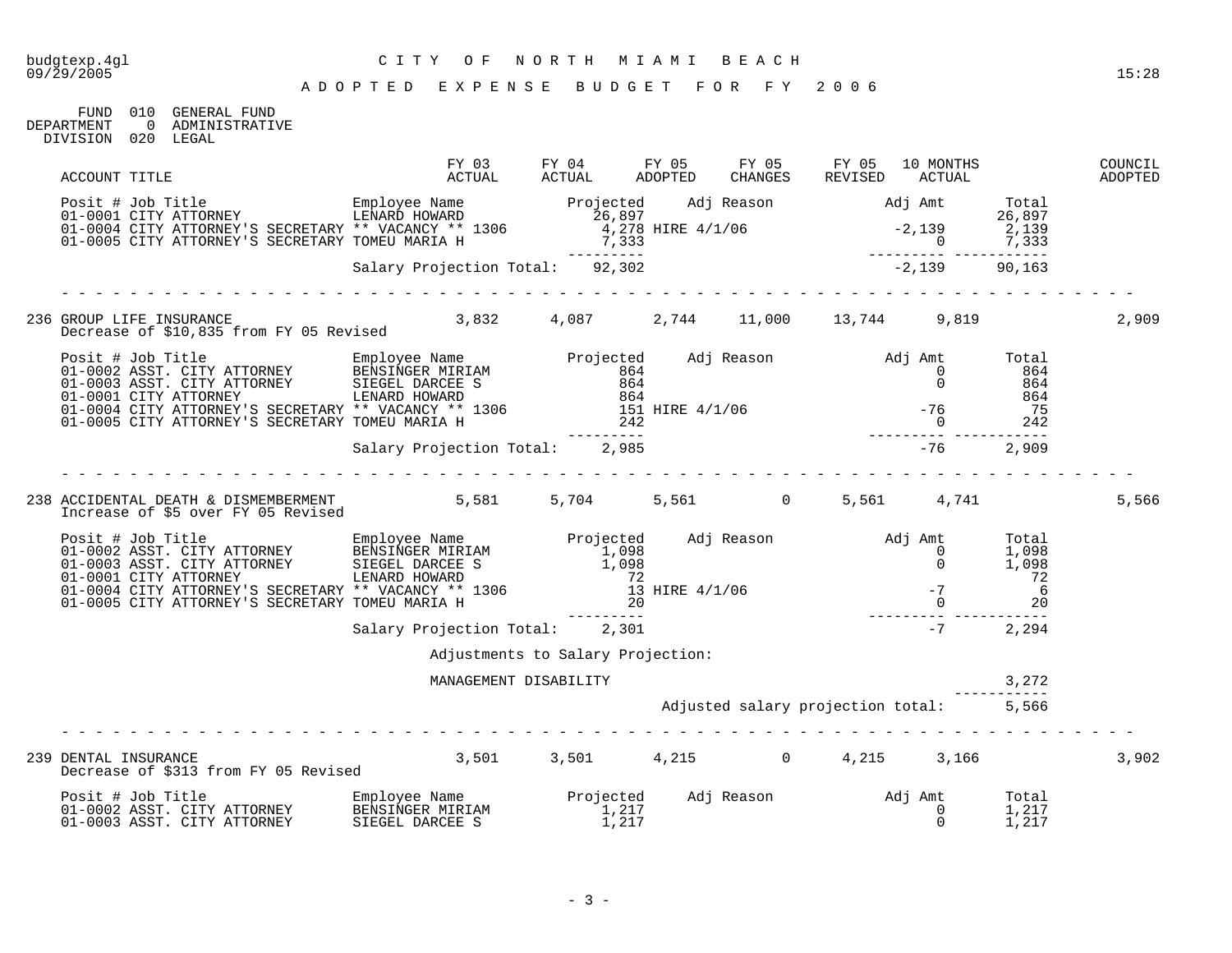## budgtexp.4gl C I T Y O F N O R T H M I A M I B E A C H

A D O P T E D E X P E N S E B U D G E T F O R F Y 2 0 0 6

FUND 010 GENERAL FUND<br>DEPARTMENT 0 ADMINISTRATIV 0 ADMINISTRATIVE DIVISION 020 LEGAL

| ACCOUNT TITLE                                                                                                                                                                                                                   | FY 03<br>ACTUAL                                                       | FY 04<br>ACTUAL               | FY 05<br>ADOPTED                                              | FY 05<br>CHANGES | FY 05<br>REVISED | 10 MONTHS<br>ACTUAL |         | COUNCIL<br>ADOPTED |
|---------------------------------------------------------------------------------------------------------------------------------------------------------------------------------------------------------------------------------|-----------------------------------------------------------------------|-------------------------------|---------------------------------------------------------------|------------------|------------------|---------------------|---------|--------------------|
| Posit # Job Title Employee Name Employee Name Projected Adj Reason and J Amt Total<br>01-0001 CITY ATTORNEY'S SECRETARY ** VACANCY ** 1306 1,217 1,217 1,217<br>01-0005 CITY ATTORNEY'S SECRETARY TOMEU MARIA H 180 180 180 180 |                                                                       | ----------                    |                                                               |                  |                  |                     | ------- |                    |
|                                                                                                                                                                                                                                 | Salary Projection Total: 3,972                                        |                               |                                                               |                  |                  | $-70$ 3,902         |         |                    |
| *** Salaries & Related Costs                                                                                                                                                                                                    |                                                                       |                               |                                                               |                  |                  |                     |         |                    |
|                                                                                                                                                                                                                                 | $638,861$ $726,352$ $716,112$ $180,700$ $896,812$ $781,280$ $771,459$ |                               |                                                               |                  |                  |                     |         |                    |
| 310 PROFESSIONAL SERVICES<br>Increase of \$3,500 over FY 05 Revised                                                                                                                                                             |                                                                       |                               | $20,376$ $15,830$ $20,000$ $-8,500$ $11,500$ $7,428$ $15,000$ |                  |                  |                     |         |                    |
|                                                                                                                                                                                                                                 |                                                                       | EXPERT WITNESS FEES AS NEEDED | TRIAL PREPARATION, MATERIALS AND DISPLAYS                     |                  |                  |                     | 15,000  |                    |
|                                                                                                                                                                                                                                 |                                                                       |                               |                                                               |                  |                  | Total: 15,000       |         |                    |
| 330 COURT COSTS<br>No change from FY 05 Revised                                                                                                                                                                                 |                                                                       |                               | $2,675$ $1,447$ $2,000$ $0$ $2,000$ $1,632$                   |                  |                  |                     |         | 2,000              |
|                                                                                                                                                                                                                                 | STANDARD                                                              |                               |                                                               |                  |                  |                     | 2,000   |                    |
|                                                                                                                                                                                                                                 | <u>a la la la la la la la la la la</u>                                |                               |                                                               |                  |                  | Total: 2,000        |         |                    |
| 347 OTHER CONTRACTUAL SERVICES<br>Decrease of \$19,000 from FY 05 Revised                                                                                                                                                       |                                                                       |                               | 0 0 0 0 19,000 19,000 13,309                                  |                  |                  |                     |         |                    |
| 390 EDUCATIONAL PROGRAMS<br>Decrease of \$500 from FY 05 Revised                                                                                                                                                                |                                                                       |                               | $2,200$ $1,439$ $500$ $1,500$ $2,000$ $1,524$                 |                  |                  |                     |         | 1,500              |
|                                                                                                                                                                                                                                 |                                                                       | PROFESSIONAL COURT SEMINARS   |                                                               |                  |                  |                     | 1,500   |                    |
|                                                                                                                                                                                                                                 |                                                                       |                               |                                                               |                  |                  | Total: 1,500        |         |                    |
| 405 TRAVEL AND AUTO EXPENSES<br>Increase of \$2,160 over FY 05 Revised                                                                                                                                                          | 16,733 17,128 19,400 0 19,400 13,552                                  |                               |                                                               |                  |                  |                     |         | 21,560             |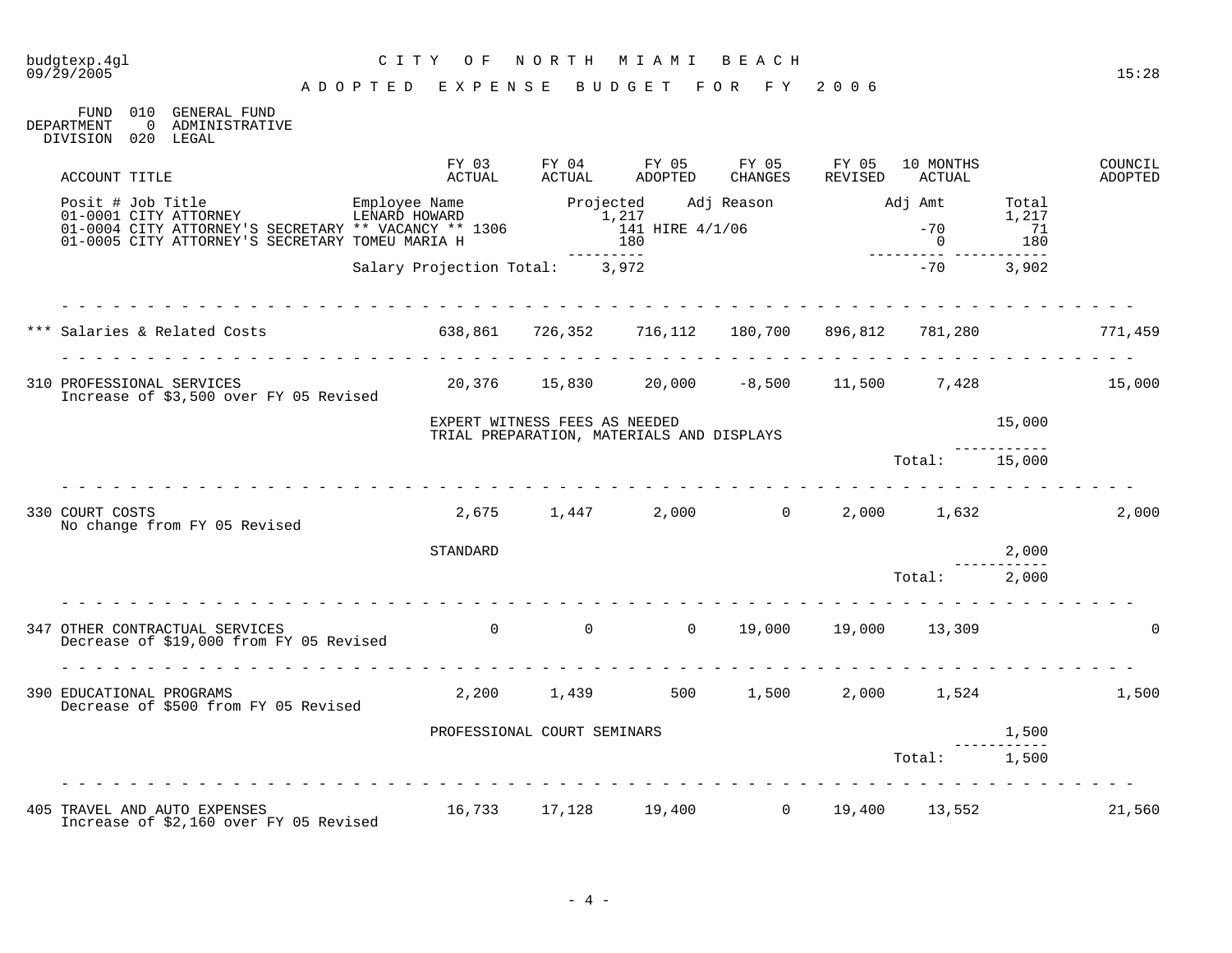| budgtexp.4gl<br>09/29/2005                                                                                        | C I T Y<br>O F<br>ADOPTED<br>EXPENSE                                  | NORTH<br>BUDGET                                                | M I A M I        | BEACH<br>FOR FY 2006                     |                  |                                       |                                             | 15:28              |
|-------------------------------------------------------------------------------------------------------------------|-----------------------------------------------------------------------|----------------------------------------------------------------|------------------|------------------------------------------|------------------|---------------------------------------|---------------------------------------------|--------------------|
| <b>GENERAL FUND</b><br>010<br>FUND<br><b>DEPARTMENT</b><br>ADMINISTRATIVE<br>$\overline{0}$<br>DIVISION 020 LEGAL |                                                                       |                                                                |                  |                                          |                  |                                       |                                             |                    |
| ACCOUNT TITLE                                                                                                     | FY 03<br>ACTUAL                                                       | FY 04<br>ACTUAL                                                | FY 05<br>ADOPTED | FY 05<br>CHANGES                         | FY 05<br>REVISED | 10 MONTHS<br>ACTUAL                   |                                             | COUNCIL<br>ADOPTED |
| Posit # Job Title<br>01-0002 ASST. CITY ATTORNEY<br>01-0003 ASST. CITY ATTORNEY<br>01-0001 CITY ATTORNEY          | Employee Name<br>BENSINGER MIRIAM<br>SIEGEL DARCEE S<br>LENARD HOWARD | Projected<br>4,830<br>4,830<br>6,900<br>----------             |                  | Adj Reason                               |                  | Adj Amt<br>$\Omega$<br>$\overline{0}$ | Total<br>4,830<br>4,830<br>6,900<br>------- |                    |
|                                                                                                                   | Salary Projection Total: 16,560                                       |                                                                |                  |                                          |                  | $\Omega$                              | 16,560                                      |                    |
|                                                                                                                   |                                                                       | Adjustments to Salary Projection:                              |                  |                                          |                  |                                       |                                             |                    |
|                                                                                                                   |                                                                       | MISCELLANEOUS TRAVEL                                           |                  |                                          |                  |                                       | 5,000                                       |                    |
|                                                                                                                   |                                                                       |                                                                |                  | Adjusted salary projection total: 21,560 |                  |                                       |                                             |                    |
| 410 COMMUNICATION SERVICES<br>No change from FY 05 Revised                                                        | 70                                                                    | 88 — 18                                                        |                  | 100 0 100                                |                  | 70                                    |                                             | 100                |
|                                                                                                                   |                                                                       | PORTABLE PHONE FOR CITY ATTORNEY                               |                  |                                          |                  |                                       | 100                                         |                    |
|                                                                                                                   |                                                                       |                                                                |                  |                                          |                  | Total:                                | 100                                         |                    |
| 430 UTILITY SERVICES<br>Decrease of \$200 from FY 05 Revised                                                      |                                                                       | $3,140$ $3,434$ $2,500$ $2,000$ $4,500$ $2,860$                |                  |                                          |                  |                                       |                                             | 4,300              |
|                                                                                                                   |                                                                       | FP&L CHARGES FOR THE OFFICE SPACE OCCUPIED BY THIS DEPT. 4,300 |                  |                                          |                  |                                       | ----------                                  |                    |
|                                                                                                                   |                                                                       |                                                                |                  |                                          |                  | Total: 4,300                          |                                             |                    |
| 442 RENTALS & LEASES-OFFICE EQUIPMENT $4,488$ $4,621$ $5,000$ $0$<br>No change from FY 05 Revised                 |                                                                       |                                                                |                  |                                          |                  | 5,000 4,647                           |                                             | 5,000              |
|                                                                                                                   |                                                                       | LEASE OF XEROX MACHINE                                         |                  |                                          |                  |                                       | 5,000                                       |                    |
|                                                                                                                   |                                                                       |                                                                |                  |                                          |                  | Total: 5,000                          |                                             |                    |
| 460 REPAIRS AND MAINTENANCE SERVICES<br>No change from FY 05 Revised                                              |                                                                       | 179<br>925                                                     | 200              | 300                                      |                  | 500 000<br>358                        |                                             | 500                |
|                                                                                                                   |                                                                       | STANDARD CONTRACTS FOR REPAIRS                                 |                  |                                          |                  |                                       | 500                                         |                    |
|                                                                                                                   |                                                                       |                                                                |                  |                                          |                  | Total:                                | -----------<br>500                          |                    |

 $- 5 -$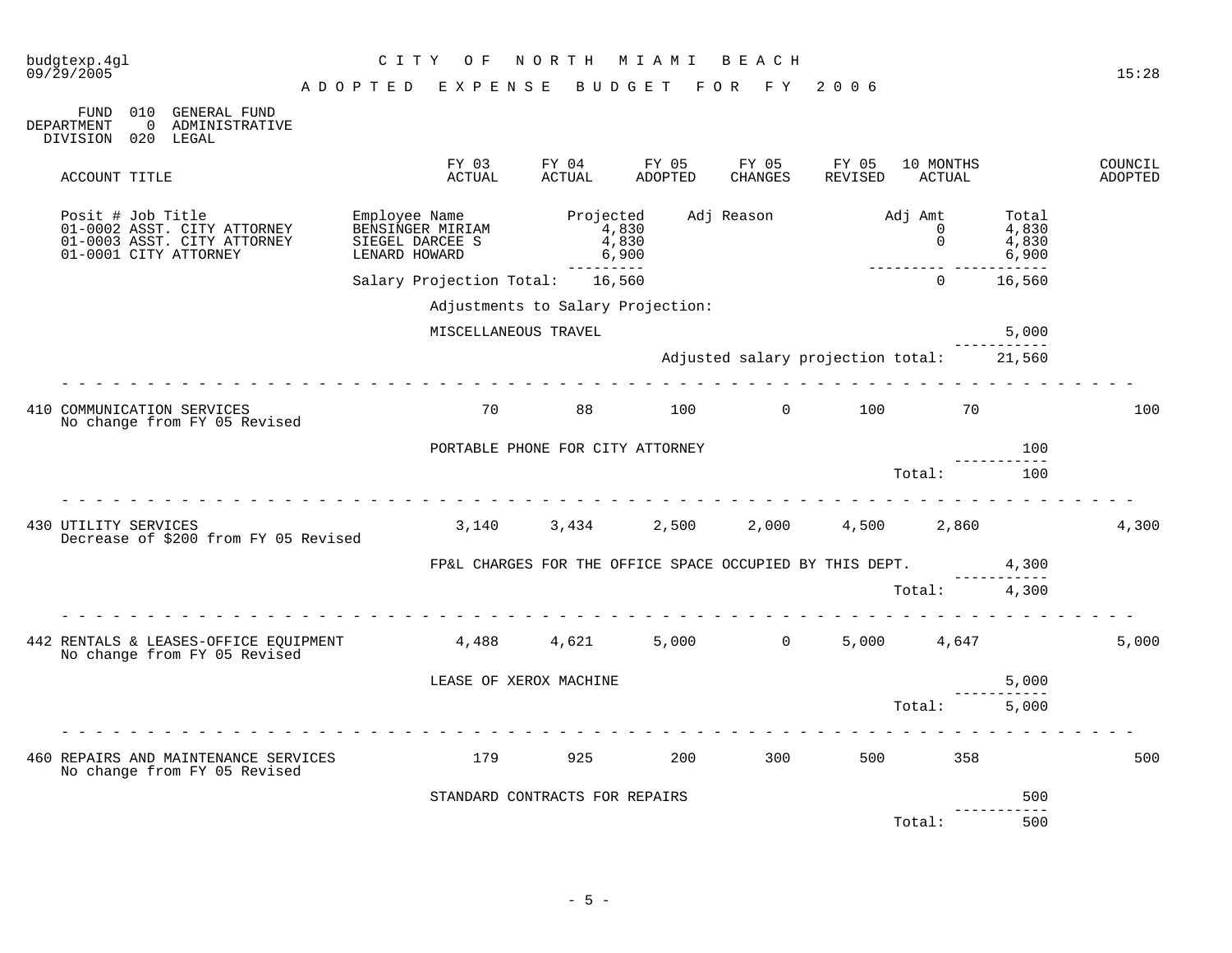# budgtexp.4gl C I T Y O F N O R T H M I A M I B E A C H

| 010<br><b>GENERAL FUND</b><br>FUND<br>DEPARTMENT<br>0 ADMINISTRATIVE<br>DIVISION 020 LEGAL |                 |                                 |                                                                                           |                                              |                  |                      |                                                                                                                                                                                                                                                                                                                                                                                                                                                 |                    |
|--------------------------------------------------------------------------------------------|-----------------|---------------------------------|-------------------------------------------------------------------------------------------|----------------------------------------------|------------------|----------------------|-------------------------------------------------------------------------------------------------------------------------------------------------------------------------------------------------------------------------------------------------------------------------------------------------------------------------------------------------------------------------------------------------------------------------------------------------|--------------------|
| ACCOUNT TITLE                                                                              | FY 03<br>ACTUAL | FY 04<br>ACTUAL                 | FY 05<br>ADOPTED                                                                          | FY 05<br>CHANGES                             | FY 05<br>REVISED | 10 MONTHS<br>ACTUAL  |                                                                                                                                                                                                                                                                                                                                                                                                                                                 | COUNCIL<br>ADOPTED |
| 510 OFFICE SUPPLIES<br>No change from FY 05 Revised                                        |                 | 2,972 2,367                     |                                                                                           | 2,000 500                                    |                  | 2,500 2,129          |                                                                                                                                                                                                                                                                                                                                                                                                                                                 | 2,500              |
|                                                                                            |                 | SUPPLIES REQUIRED TO RUN OFFICE |                                                                                           |                                              |                  |                      | 2,500                                                                                                                                                                                                                                                                                                                                                                                                                                           |                    |
|                                                                                            |                 |                                 |                                                                                           |                                              |                  | Total:               | 2,500                                                                                                                                                                                                                                                                                                                                                                                                                                           |                    |
| 520 OPERATING SUPPLIES<br>Decrease of \$500 from FY 05 Revised                             |                 |                                 | 1,080 7,401 1,000 0                                                                       |                                              |                  | 1,000 834            |                                                                                                                                                                                                                                                                                                                                                                                                                                                 | 500                |
|                                                                                            |                 | COURIER SERVICES, ETC           |                                                                                           |                                              |                  |                      | 500<br>-----------                                                                                                                                                                                                                                                                                                                                                                                                                              |                    |
|                                                                                            |                 |                                 |                                                                                           |                                              |                  | Total:               | 500                                                                                                                                                                                                                                                                                                                                                                                                                                             |                    |
| 540 BOOKS & MEMBERSHIPS<br>Decrease of \$7,000 from FY 05 Revised                          |                 |                                 | 28,861 22,733 18,000 9,000                                                                |                                              |                  | 27,000 22,338        |                                                                                                                                                                                                                                                                                                                                                                                                                                                 | 20,000             |
|                                                                                            |                 |                                 | CONTINUING SUBCRIPTIONS/SUPPLEMENTS TO LAW LIBRARY/<br>PROFESSIONAL PUBLICATIONS/JOURNALS |                                              |                  |                      | 20,000                                                                                                                                                                                                                                                                                                                                                                                                                                          |                    |
|                                                                                            |                 |                                 |                                                                                           |                                              |                  | Total: 20,000        |                                                                                                                                                                                                                                                                                                                                                                                                                                                 |                    |
| 592 MAIL ROOM COPIER EXPENSES<br>Decrease of \$300 from FY 05 Revised                      |                 |                                 | 172 185 500 0                                                                             |                                              |                  | 500 117              |                                                                                                                                                                                                                                                                                                                                                                                                                                                 | 200                |
|                                                                                            |                 | COPIES MADE ON MAILROOM COPIER  |                                                                                           |                                              |                  |                      | 200                                                                                                                                                                                                                                                                                                                                                                                                                                             |                    |
|                                                                                            |                 |                                 |                                                                                           |                                              |                  | Total:               | 200                                                                                                                                                                                                                                                                                                                                                                                                                                             |                    |
| *** Operating Expenses                                                                     |                 |                                 | 82,945 77,597 71,200 23,800 95,000 70,797                                                 |                                              |                  |                      |                                                                                                                                                                                                                                                                                                                                                                                                                                                 | 73,160             |
| 842 DATA PROCESSING EQUIPMENT<br>No change from FY 05 Revised                              |                 | $5,900$ 0                       |                                                                                           | $\begin{matrix} 0 & 0 \\ 0 & 0 \end{matrix}$ |                  | $\Omega$<br>$\Omega$ | $\frac{1}{2} \left( \begin{array}{ccc} 1 & 1 & 1 \\ 1 & 1 & 1 \end{array} \right) = \left( \begin{array}{ccc} 1 & 1 & 1 \\ 1 & 1 & 1 \end{array} \right) = \left( \begin{array}{ccc} 1 & 1 & 1 \\ 1 & 1 & 1 \end{array} \right) = \left( \begin{array}{ccc} 1 & 1 & 1 \\ 1 & 1 & 1 \end{array} \right) = \left( \begin{array}{ccc} 1 & 1 & 1 \\ 1 & 1 & 1 \end{array} \right) = \left( \begin{array}{ccc} 1 & 1 & 1 \\ 1 & 1 & 1 \end{array} \$ | $\Omega$           |
| *** Capital Outlays                                                                        | 5,900           | $\mathbf 0$                     | $\Omega$                                                                                  | $\Omega$                                     | $\Omega$         | $\mathbf 0$          |                                                                                                                                                                                                                                                                                                                                                                                                                                                 | $\mathbf 0$        |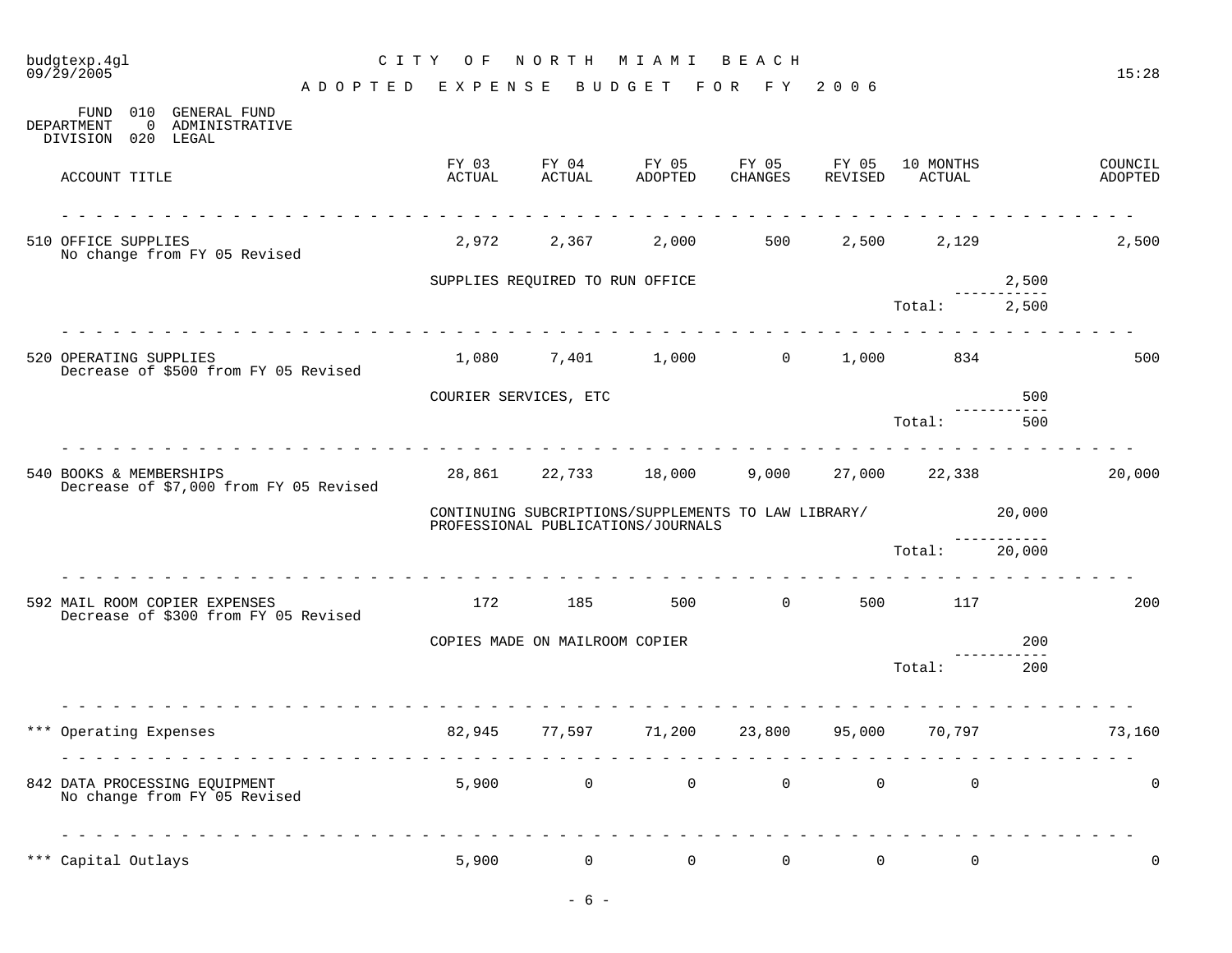| $09/\bar{2}9/2005$                    |                        |                                                                                                                                                                                                                                       | A D O P T E D | EXPENSE                                                               |                 | BUDGET                                                   | F O R<br>F Y     | 2 0 0 6          |                                        |                                         | 15:28              |
|---------------------------------------|------------------------|---------------------------------------------------------------------------------------------------------------------------------------------------------------------------------------------------------------------------------------|---------------|-----------------------------------------------------------------------|-----------------|----------------------------------------------------------|------------------|------------------|----------------------------------------|-----------------------------------------|--------------------|
| <b>FUND</b><br>DEPARTMENT<br>DIVISION | 010<br>$\Omega$<br>020 | <b>GENERAL FUND</b><br>ADMINISTRATIVE<br>LEGAL                                                                                                                                                                                        |               |                                                                       |                 |                                                          |                  |                  |                                        |                                         |                    |
| ACCOUNT TITLE                         |                        |                                                                                                                                                                                                                                       |               | FY 03<br>ACTUAL                                                       | FY 04<br>ACTUAL | FY 05<br>ADOPTED                                         | FY 05<br>CHANGES | FY 05<br>REVISED | 10 MONTHS<br>ACTUAL                    |                                         | COUNCIL<br>ADOPTED |
|                                       |                        | 994 TRF TO WORKERS' COMP SELF-INS                                                                                                                                                                                                     |               | 1,396                                                                 | 1,420           | 1,472                                                    | $\mathbf 0$      | 1,472            | 1,472                                  |                                         | 1,385              |
|                                       | Posit # Job Title      | Decrease of \$87 from FY 05 Revised<br>01-0002 ASST. CITY ATTORNEY<br>01-0003 ASST. CITY ATTORNEY<br>01-0001 CITY ATTORNEY<br>01-0004 CITY ATTORNEY'S SECRETARY ** VACANCY ** 1306<br>01-0005 CITY ATTORNEY'S SECRETARY TOMEU MARIA H |               | Employee Name<br>BENSINGER MIRIAM<br>SIEGEL DARCEE S<br>LENARD HOWARD |                 | Projected<br>367<br>350<br>452<br>102 HIRE 4/1/06<br>165 | Adj Reason       |                  | Adj Amt<br>0<br>$\Omega$<br>$-51$<br>0 | Total<br>367<br>350<br>452<br>51<br>165 |                    |
|                                       |                        |                                                                                                                                                                                                                                       |               | Salary Projection Total:                                              |                 | 1,436                                                    |                  |                  | $-51$                                  | 1,385                                   |                    |
|                                       |                        | *** Non-Operating Expenses                                                                                                                                                                                                            |               | 1,396                                                                 | 1,420           | 1,472                                                    | 0                | 1,472            | 1,472                                  |                                         | 1,385              |
| DIVISION                              |                        | TOTALS:                                                                                                                                                                                                                               |               | 729,102                                                               | 805,369         | 788,784                                                  | 204,500          | 993,284          | 853,549                                |                                         | 846,004            |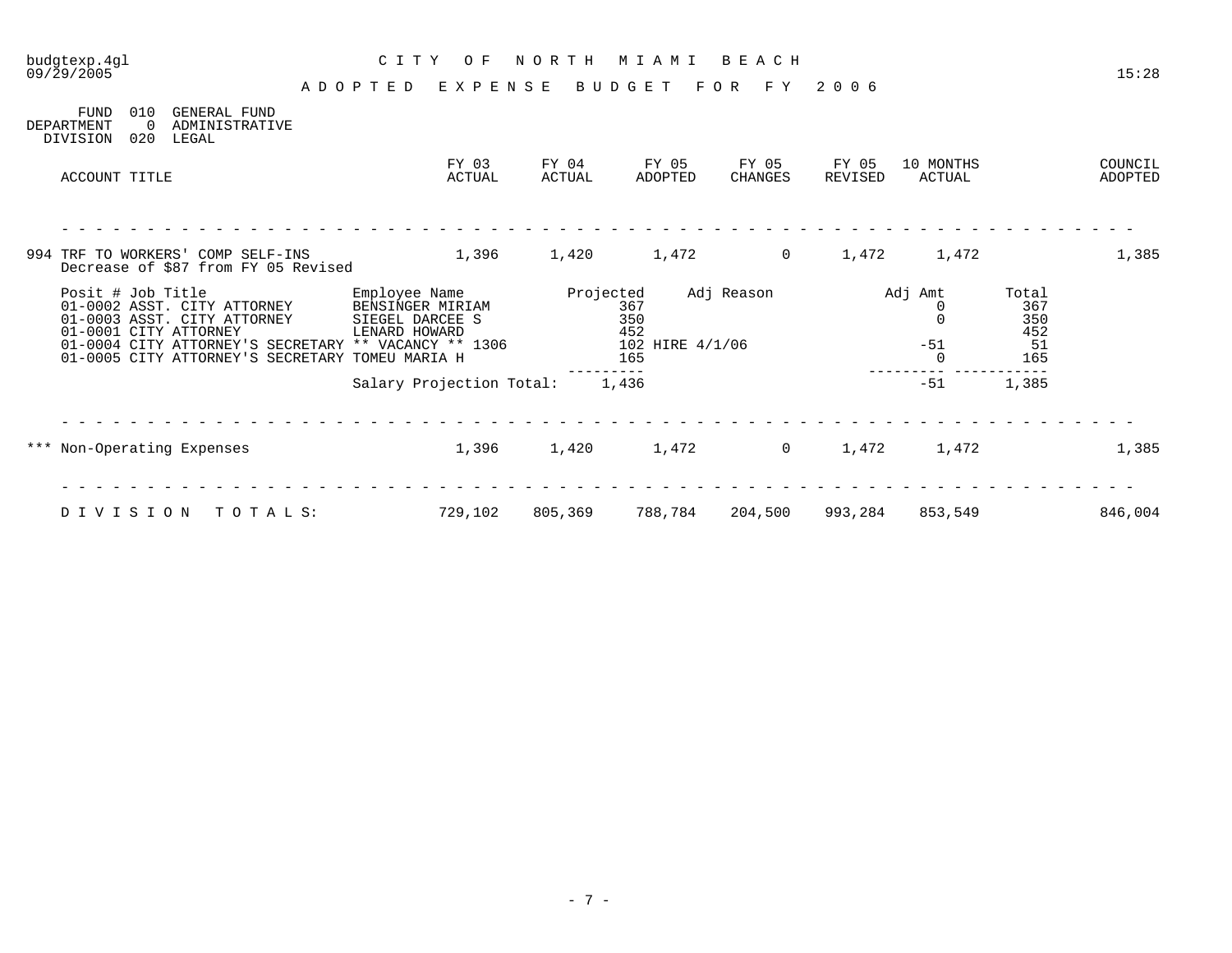A D O P T E D E X P E N S E B U D G E T F O R F Y 2 0 0 6

FUND 010 GENERAL FUND DEPARTMENT 0 ADMINISTRATIVE

| ACCOUNT TITLE                                                                                                                                                                                                                              | FY 03<br>ACTUAL | FY 04<br>ACTUAL                                 | FY 05<br>ADOPTED                   | FY 05<br><b>CHANGES</b>                                | FY 05<br>REVISED                   | 10 MONTHS<br>ACTUAL                             | COUNCIL<br>ADOPTED                 |
|--------------------------------------------------------------------------------------------------------------------------------------------------------------------------------------------------------------------------------------------|-----------------|-------------------------------------------------|------------------------------------|--------------------------------------------------------|------------------------------------|-------------------------------------------------|------------------------------------|
| 120 SALARIES-FULL-TIME 427,217<br>130 SALARIES-TEMP & PART-TIME 427,217<br>140 OVERTIME-REGULAR EMPLOYEES 0<br>150 EXECUTIVE EXPENSE 4,880<br>17 847                                                                                       |                 | 443,774<br>$\begin{matrix} 0 \\ 0 \end{matrix}$ | 459,814<br>3,000<br>$\overline{0}$ | $-21,300$<br>$-3,000$                                  | 438,514<br>$\mathbf 0$<br>$\Omega$ | 363,418<br>$\begin{matrix} 0 \\ 0 \end{matrix}$ | 466,830<br>3,000<br>$\overline{0}$ |
|                                                                                                                                                                                                                                            |                 | 4,820<br>29,538                                 | 4,800<br>30,960                    | $\begin{matrix} 0 \\ 0 \\ 0 \\ 0 \\ 0 \end{matrix}$    | 4,800<br>30,960                    | 3,900<br>27,834                                 | 4,800<br>28,803                    |
|                                                                                                                                                                                                                                            |                 | $\overline{0}$                                  | $\sim$ 0                           |                                                        | $\overline{0}$                     | $\overline{0}$                                  | $\overline{0}$                     |
|                                                                                                                                                                                                                                            |                 | 61,773<br>7,000                                 | 30,000<br>7,000                    | 184,000                                                | 214,000<br>7,000                   | 213,797<br>7,000                                | 60,000<br>7,000                    |
|                                                                                                                                                                                                                                            |                 | 12,643                                          |                                    | $\begin{matrix} 0 \\ 0 \end{matrix}$<br>$\overline{0}$ | 13,031                             | 8,784                                           | 8,102                              |
|                                                                                                                                                                                                                                            |                 | 78,483                                          | 13,031<br>77,727                   | 10,000                                                 | 87,727                             | 73,229                                          | 90,384                             |
|                                                                                                                                                                                                                                            |                 | 75,029                                          | 77,260<br>2,744                    | $\overline{0}$                                         | 77,260                             | 65,592<br>9,819                                 | 90, 163                            |
|                                                                                                                                                                                                                                            |                 | 4,087<br>5,704                                  | 5,561                              | 11,000                                                 | 13,744<br>5,561                    | 4,741                                           | 2,909<br>5,566                     |
| 150 EXECUTIVE EXPENSE<br>210 F.I.C.A. TAXES-EMPLOYER'S CONTRIBUTION 27,847<br>215 EDUCATIONAL REIMBURSEMENT 29,549<br>221 LEAVE PAYOUTS 29,549<br>222 PURCHASE OF ANNUITIES 7,000<br>223 RETIREMENT-GENERAL PLAN 6,028<br>225 RETIREMENT-O |                 | 3,501                                           | 4,215                              | $\begin{matrix} 0 \\ 0 \end{matrix}$                   | 4,215                              | 3,166                                           | 3,902                              |
| 638,861<br>*** Salaries & Related Costs                                                                                                                                                                                                    |                 | 726,352                                         | 716,112                            | 180,700                                                | 896,812                            | 781,280                                         | 771,459                            |
|                                                                                                                                                                                                                                            |                 | 15,830                                          | 20,000                             | $-8,500$                                               | 11,500                             | 7,428                                           | 15,000                             |
|                                                                                                                                                                                                                                            |                 | 1,447<br>$\overline{0}$                         | 2,000<br>$\overline{0}$            | $\overline{0}$<br>19,000                               | 2,000<br>19,000                    | 1,632<br>13,309                                 | 2,000<br>$\overline{0}$            |
|                                                                                                                                                                                                                                            |                 | 1,439                                           | 500                                | 1,500                                                  | 2,000                              | 1,524                                           | 1,500                              |
|                                                                                                                                                                                                                                            |                 | 17,128                                          | 19,400                             | $\overline{0}$                                         | 19,400                             | 13,552                                          | 21,560                             |
|                                                                                                                                                                                                                                            |                 | 88                                              | 100                                | $\overline{0}$                                         | 100                                | 70                                              | 100                                |
|                                                                                                                                                                                                                                            |                 | 3,434                                           | 2,500<br>5,000                     | 2,000                                                  | 4,500<br>5,000                     | 2,860<br>4,647                                  | 4,300                              |
|                                                                                                                                                                                                                                            |                 | $\frac{5}{4}$ , 621<br>925                      | 200                                | $\begin{smallmatrix}0\\7&0\end{smallmatrix}$<br>300    | 500                                | 358                                             | $5,000$<br>$500$                   |
|                                                                                                                                                                                                                                            |                 | 2,367                                           | 2,000                              | 500                                                    | 2,500                              | 2,129                                           | 2,500                              |
|                                                                                                                                                                                                                                            |                 | 7,401                                           | 1,000                              | $\overline{\phantom{0}}$                               | 1,000                              | 834                                             | 500                                |
|                                                                                                                                                                                                                                            |                 | 22,733<br>185                                   | 18,000<br>500                      | 9,000<br>$\overline{0}$                                | 27,000<br>500                      | 22,338<br>117                                   | 20,000<br>200                      |
|                                                                                                                                                                                                                                            |                 |                                                 |                                    |                                                        |                                    |                                                 |                                    |
| 82,945<br>*** Operating Expenses                                                                                                                                                                                                           |                 | 77,597                                          | 71,200                             | 23,800                                                 | 95,000                             | 70,797                                          | 73,160                             |
| 840 MACHINERY AND EQUIPMENT<br>842 DATA PROCESSING EOUIPMENT                                                                                                                                                                               | $\Omega$        | 0                                               | 0                                  | 0                                                      | 0                                  |                                                 | $\mathbf 0$                        |
| 842 DATA PROCESSING EQUIPMENT                                                                                                                                                                                                              | 5,900           | $\Omega$                                        | $\Omega$                           | $\Omega$                                               | $\Omega$                           | $\Omega$                                        | $\Omega$                           |
| *** Capital Outlays                                                                                                                                                                                                                        | 5,900           | $\mathbf 0$                                     | $\Omega$                           | $\Omega$                                               | $\mathbf 0$                        | $\Omega$                                        | $\Omega$                           |
| 994 TRF TO WORKERS' COMP SELF-INS                                                                                                                                                                                                          | 1,396           | 1,420                                           | 1,472                              | $\Omega$                                               | 1,472                              | 1,472                                           | 1,385                              |
| 1,396<br>*** Non-Operating Expenses                                                                                                                                                                                                        |                 | 1,420                                           | 1,472                              | $\overline{0}$                                         | 1,472                              | 1,472                                           | 1,385                              |
| DEPARTMENT TOTALS: 729,102                                                                                                                                                                                                                 |                 | 805,369                                         | 788,784                            | 204,500                                                | 993,284                            | 853,549                                         | 846,004                            |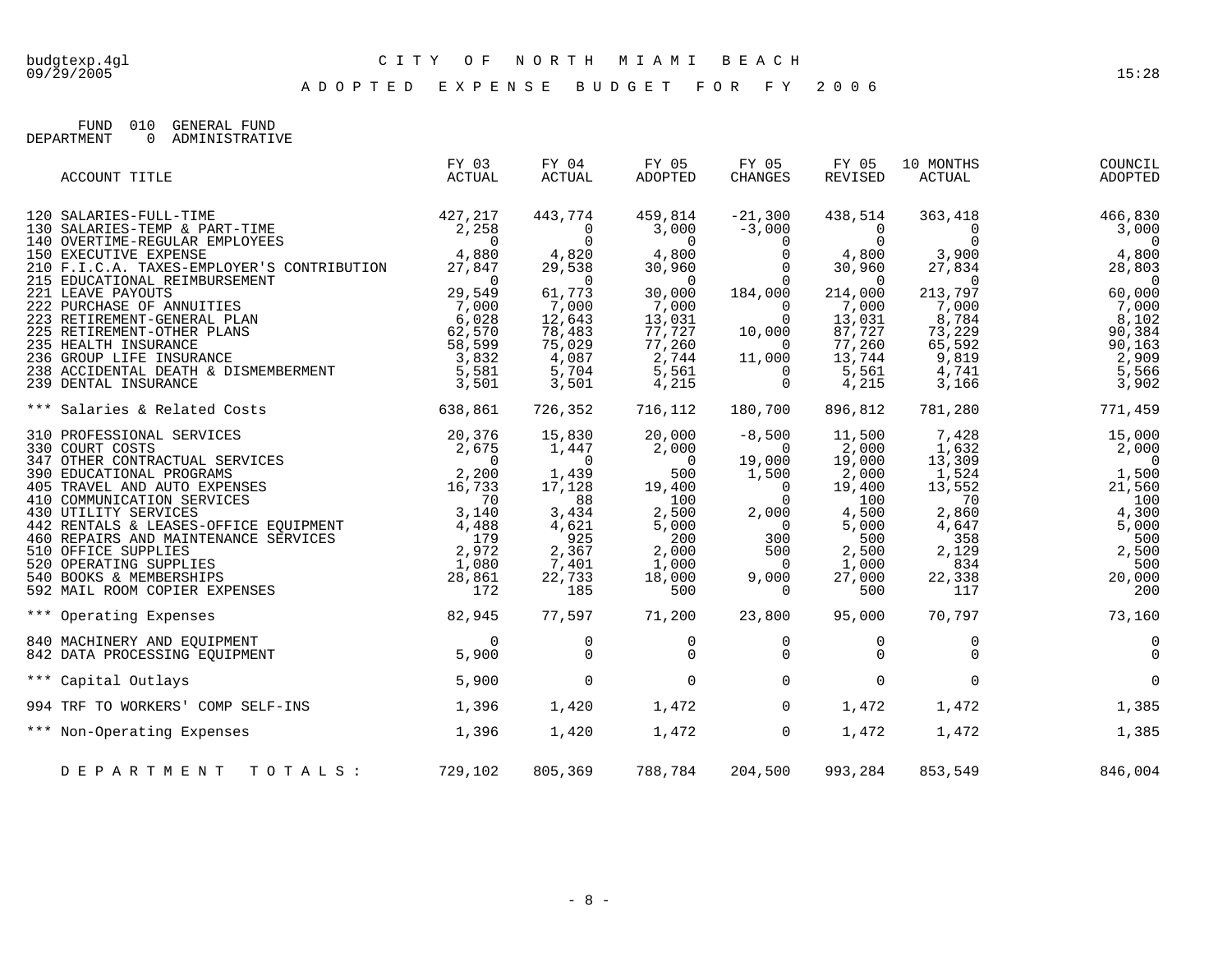#### budgtexp.4gl C I T Y O F N O R T H M I A M I B E A C H budgtexp.4g1 <br>09/29/2005 <br>09/29/2005 <br>2005 - 2012 PARTER PURTUGE PURCER PURCER PURCER PURCER PURCER PURCER PURCER PURCER PURCER PURCER PURCER PURCER

A D O P T E D E X P E N S E B U D G E T F O R F Y 2 0 0 6

FUND 010 GENERAL FUND DEPARTMENT 0 ADMINISTRATIVE DIVISION 050 RECORDS FY 03 FY 04 FY 05 FY 05 FY 05 10 MONTHS COUNCIL ACCOUNT TITLE ACTUAL ACTUAL ADOPTED CHANGES REVISED ACTUAL ADOPTED - - - - - - - - - - - - - - - - - - - - - - - - - - - - - - - - - - - - - - - - - - - - - - - - - - - - - - - - - - - - - - - 120 SALARIES-FULL-TIME 316,638 319,948 348,152 -57,646 290,506 237,085 327,565 Increase of \$37,059 over FY 05 Revised Posit # Job Title Employee Name Projected Adj Reason Adj Amt Total 01-0007 ASST. TO CITY CLERK CALLAHAN JOANNE 60,087 60,087 01-0006 CITY CLERK ODENZ SOLOMON 107,682 107,682 01-0011 DIVISION SPECIALIST I \*\* VACANCY \*\* 9616 25,456 HIRE 4/1/06 - 212,728 12,728 01-0010 DIVISION SPECIALIST I RIVERA MARLENE 35,280 35,280 35,280 01-0008 OCCUP LIC INSPECTOR CAMPBELL TERRY A 54,677 54,677 54,677 02-0141 RECORDS & INFO. COORD. BAUER WAYNE W 37,429 37,429 37,429 01-0009 RECORDS MGMNT COORDINATOR \*\* VACANCY \*\* 3396 39,364 HIRE 4/1/06 -19,682 19,682 --------- --------- ----------- Salary Projection Total: 359,975 - 12.410 -32,410 -327,565 - - - - - - - - - - - - - - - - - - - - - - - - - - - - - - - - - - - - - - - - - - - - - - - - - - - - - - - - - - - - - - - 121 SALARY-DISABILITY PAYMENTS 4,120 2,809 0 325 325 325 0 Decrease of \$325 from FY 05 Revised - - - - - - - - - - - - - - - - - - - - - - - - - - - - - - - - - - - - - - - - - - - - - - - - - - - - - - - - - - - - - - - 130 SALARIES-TEMP & PART-TIME 19,307 21,756 19,000 0 19,000 15,324 20,000 Increase of \$1,000 over FY 05 Revised PART-TIME 20.000 ----------- Total: 20,000 - - - - - - - - - - - - - - - - - - - - - - - - - - - - - - - - - - - - - - - - - - - - - - - - - - - - - - - - - - - - - - - 140 OVERTIME-REGULAR EMPLOYEES 1,032 141 1,500 -1,325 175 175 1,000 Increase of \$825 over FY 05 Revised CITY COUNCIL & OTHER MEETINGS, PROJECTS 1,000 ----------- Total: 1,000 - - - - - - - - - - - - - - - - - - - - - - - - - - - - - - - - - - - - - - - - - - - - - - - - - - - - - - - - - - - - - - - 141 OVERTIME-TEMPORARY EMPLOYEES 540 0 300 -300 0 0 0 No change from FY 05 Revised - - - - - - - - - - - - - - - - - - - - - - - - - - - - - - - - - - - - - - - - - - - - - - - - - - - - - - - - - - - - - - - 150 EXECUTIVE EXPENSE 4,270 4,218 4,200 0 4,200 3,413 4,200 No change from FY 05 Revised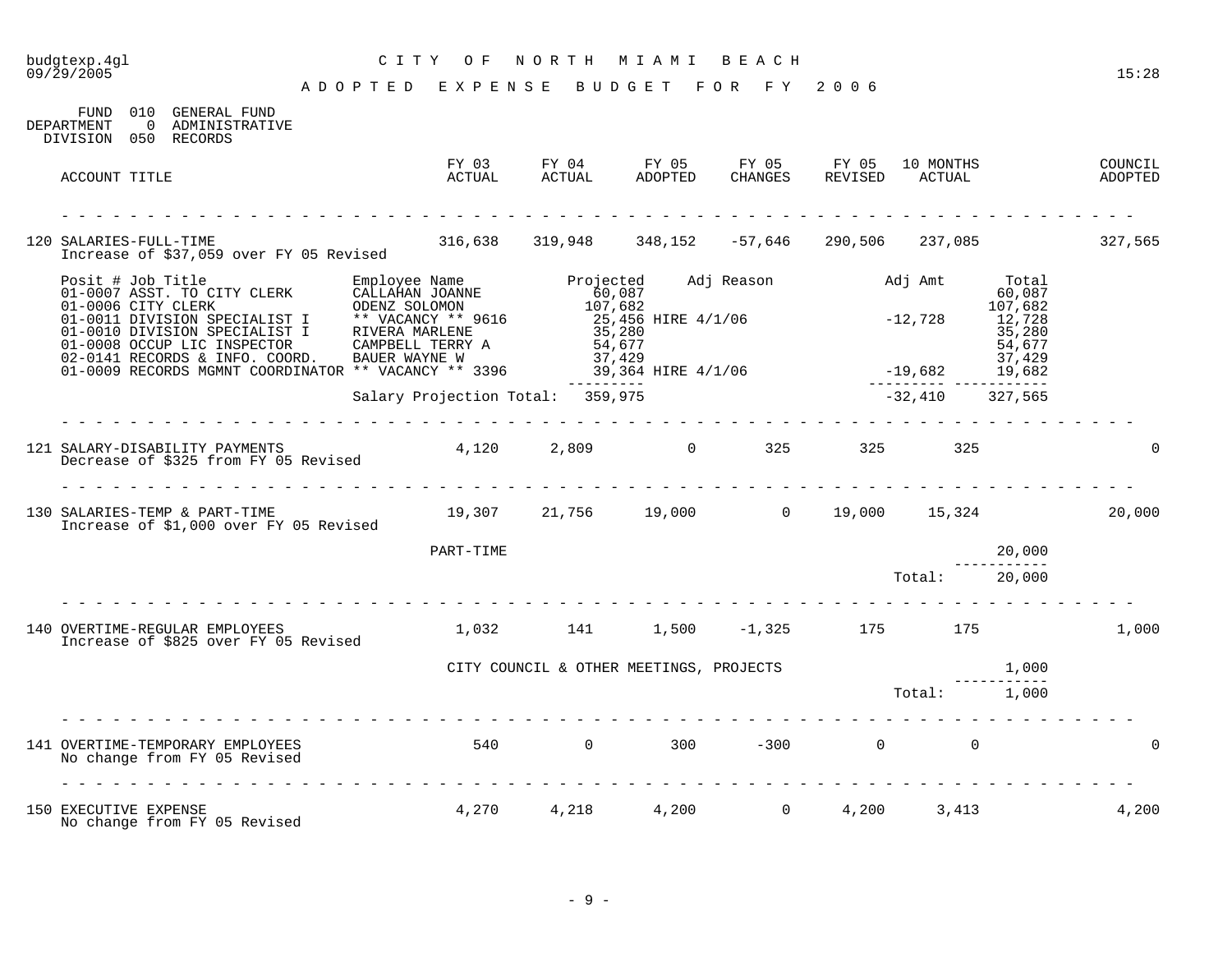| budgtexp.4ql<br>09/29/2005                                                                                                                                                                                                              | CITY OF<br>ADOPTED EXPENSE BUDGET FOR FY 2006 | NORTH MIAMI BEACH                                                                       |                    |                                          |                          |                       | 15:28              |
|-----------------------------------------------------------------------------------------------------------------------------------------------------------------------------------------------------------------------------------------|-----------------------------------------------|-----------------------------------------------------------------------------------------|--------------------|------------------------------------------|--------------------------|-----------------------|--------------------|
| FUND 010 GENERAL FUND<br>0 ADMINISTRATIVE<br>DEPARTMENT<br>DIVISION 050 RECORDS                                                                                                                                                         |                                               |                                                                                         |                    |                                          |                          |                       |                    |
| ACCOUNT TITLE                                                                                                                                                                                                                           |                                               | FY 03 FY 04 FY 05 FY 05 FY 05 10 MONTHS<br>ACTUAL ACTUAL ADOPTED CHANGES REVISED ACTUAL |                    |                                          |                          |                       | COUNCIL<br>ADOPTED |
| Posit # Job Title Change Mame Projected Adj Reason and Jamt Total Changes Changes Changes Changes Changes Chan<br>01-0006 CITY CLERK 6DENZ SOLOMON 1,200<br>Salary Projection Total: 1,200<br>24,200                                    |                                               |                                                                                         |                    |                                          |                          |                       |                    |
|                                                                                                                                                                                                                                         |                                               |                                                                                         |                    |                                          |                          |                       |                    |
| 210 F.I.C.A. TAXES-EMPLOYER'S CONTRIBUTION 25,548 26,908 28,265 0 28,265 19,564<br>Increase of \$1,925 over FY 05 Revised                                                                                                               |                                               |                                                                                         |                    |                                          |                          |                       | 30,190             |
|                                                                                                                                                                                                                                         |                                               |                                                                                         |                    |                                          |                          |                       |                    |
| Posit # Job Title<br>01-0007 ASST. TO CITY CLERK CALLAHAN JOANNE<br>01-0006 CITY CLERK ODENZ SOLOMON 7,441<br>01-0010 DIVISION SPECIALIST I ** VACANCY ** 9616 1,997<br>01-0010 DIVISION SPECIALIST I ** VACANCY ** 9616 1,997<br>01-00 |                                               |                                                                                         |                    |                                          |                          |                       |                    |
|                                                                                                                                                                                                                                         |                                               |                                                                                         |                    |                                          |                          |                       |                    |
|                                                                                                                                                                                                                                         | Salary Projection Total: 26,765               |                                                                                         | --------<br>26,765 |                                          | $-2,480$ 24,285          |                       |                    |
|                                                                                                                                                                                                                                         |                                               | Adjustments to Salary Projection:                                                       |                    |                                          |                          |                       |                    |
|                                                                                                                                                                                                                                         |                                               | PART-TIME, OVERTIME, PAYOUTS                                                            |                    |                                          |                          | 5,905                 |                    |
|                                                                                                                                                                                                                                         |                                               |                                                                                         |                    | Adjusted salary projection total: 30,190 |                          |                       |                    |
| 221 LEAVE PAYOUTS<br>Increase of \$4,933 over FY 05 Revised                                                                                                                                                                             |                                               | $47,865$ 60,818 35,000 -4,933 30,067 30,067 35,000                                      |                    |                                          |                          |                       |                    |
|                                                                                                                                                                                                                                         |                                               | SOLOMON ODENZ/JOANNE CALLAHAN                                                           |                    |                                          |                          | 35,000                |                    |
|                                                                                                                                                                                                                                         |                                               |                                                                                         |                    |                                          | $\mathtt{Total}$ :       | -----------<br>35,000 |                    |
|                                                                                                                                                                                                                                         |                                               |                                                                                         |                    |                                          |                          |                       |                    |
|                                                                                                                                                                                                                                         |                                               |                                                                                         |                    |                                          |                          |                       | 27,559             |
| Posit # Job Title<br>01-0007 ASST. TO CITY CLERK CALLAHAN JOANNE 8,833<br>01-0010 DIVISION SPECIALIST I RIVERA MARLENE 8,833<br>01-0008 OCCUP LIC INSPECTOR CAMPBELL TERRY A 8,038<br>02-0141 RECORDS & INFO. COORD. BAUER WAYNE W 5,5  |                                               | ----------                                                                              |                    |                                          | ________________________ |                       |                    |
|                                                                                                                                                                                                                                         | Salary Projection Total: 27,559               |                                                                                         |                    |                                          | $\Omega$                 | 27,559                |                    |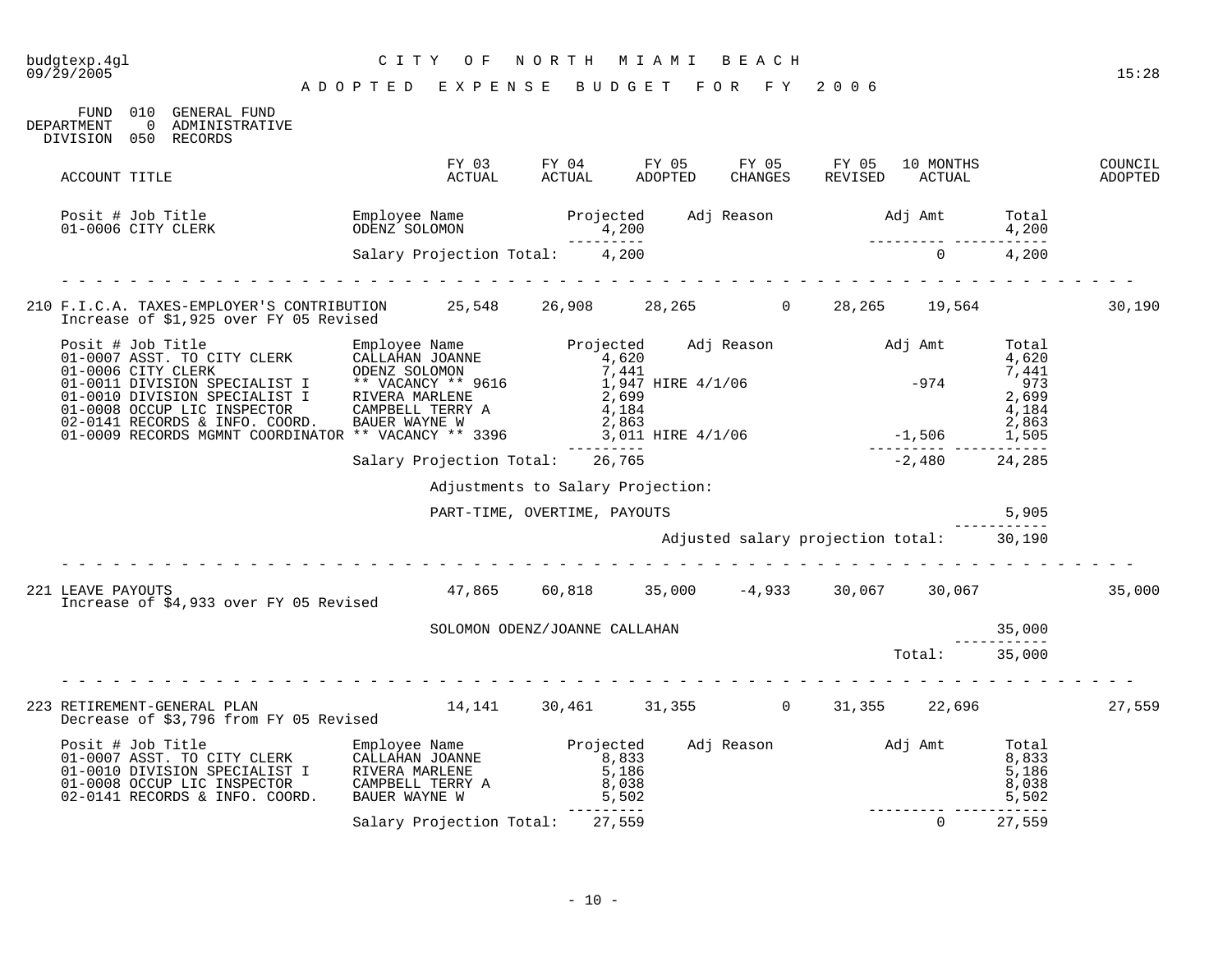# budgtexp.4gl C I T Y O F N O R T H M I A M I B E A C H

| DEPARTMENT<br>DIVISION 050 RECORDS | FUND 010 GENERAL FUND<br>0 ADMINISTRATIVE |                                                                                                                                                                                                                                         |  |                                         |                                                                                                                                                                                                                                                                                                                                                   |                            |        |
|------------------------------------|-------------------------------------------|-----------------------------------------------------------------------------------------------------------------------------------------------------------------------------------------------------------------------------------------|--|-----------------------------------------|---------------------------------------------------------------------------------------------------------------------------------------------------------------------------------------------------------------------------------------------------------------------------------------------------------------------------------------------------|----------------------------|--------|
| ACCOUNT TITLE                      |                                           |                                                                                                                                                                                                                                         |  |                                         |                                                                                                                                                                                                                                                                                                                                                   |                            |        |
|                                    |                                           |                                                                                                                                                                                                                                         |  |                                         |                                                                                                                                                                                                                                                                                                                                                   |                            |        |
|                                    |                                           | 225 RETIREMENT-OTHER PLANS 25,274<br>Increase of \$931 over FY 05 Revised 24,274 21,192 21,343 3,000 24,343 19,697 25,274                                                                                                               |  |                                         |                                                                                                                                                                                                                                                                                                                                                   |                            |        |
|                                    |                                           | Posit # Job Title Computer Sumployee Name Projected Adj Reason adj Amt Total<br>19,274 15,274 15,274 25,274<br>Salary Projection Total: 25,274 25,274 25,274<br>25,274 0 25,274                                                         |  |                                         |                                                                                                                                                                                                                                                                                                                                                   |                            |        |
|                                    |                                           |                                                                                                                                                                                                                                         |  |                                         |                                                                                                                                                                                                                                                                                                                                                   |                            |        |
|                                    |                                           |                                                                                                                                                                                                                                         |  |                                         |                                                                                                                                                                                                                                                                                                                                                   |                            | 48,139 |
|                                    |                                           | Posit # Job Title<br>01-0007 ASST. TO CITY CLERK CALLAHAN JOANNE<br>01-0006 CITY CLERK ODENZ SOLOMON<br>01-0010 DIVISION SPECIALIST I * VACANCY * 9616<br>01-0010 DIVISION SPECIALIST I RIVERA MARLENE<br>01-0010 DIVISION SPECIALIST I |  |                                         |                                                                                                                                                                                                                                                                                                                                                   |                            |        |
|                                    |                                           | Salary Projection Total: 52,417                                                                                                                                                                                                         |  |                                         | $-4,278$ 48,139                                                                                                                                                                                                                                                                                                                                   |                            |        |
|                                    | Decrease of \$121 from FY 05 Revised      | 236 GROUP LIFE INSURANCE 2,349 3,349 3,412 2,020 3,000 5,020 3,755                                                                                                                                                                      |  |                                         |                                                                                                                                                                                                                                                                                                                                                   |                            | 4,899  |
|                                    |                                           | Posit # Job Title<br>01-0007 ASST. TO CITY CLERK CALLAHAN JOANNE<br>01-0006 CITY CLERK CALLAHAN JOANNE<br>01-0010 EIVISION SPECIALIST I ** VACANCY ** 9616<br>01-0011 DIVISION SPECIALIST I ** VACANCY ** 9616<br>01-0010 DIVISION SPEC |  |                                         | $\begin{array}{r} 156 \\ 238 \\ 164 \\ -87 \\ -1000 \\ -1000 \\ -1000 \\ -1000 \\ -1000 \\ -1000 \\ -1000 \\ -1000 \\ -1000 \\ -1000 \\ -1000 \\ -1000 \\ -1000 \\ -1000 \\ -1000 \\ -1000 \\ -1000 \\ -1000 \\ -1000 \\ -1000 \\ -1000 \\ -1000 \\ -1000 \\ -1000 \\ -1000 \\ -1000 \\ -1000 \\ -1000 \\ -1000 \\ -1000 \\ -1000 \\ -1000 \\ -1$ |                            |        |
|                                    |                                           |                                                                                                                                                                                                                                         |  |                                         |                                                                                                                                                                                                                                                                                                                                                   |                            |        |
|                                    |                                           | Salary Projection Total: 2,234                                                                                                                                                                                                          |  |                                         | $-143$ 2,091                                                                                                                                                                                                                                                                                                                                      |                            |        |
|                                    |                                           | Adjustments to Salary Projection:                                                                                                                                                                                                       |  |                                         |                                                                                                                                                                                                                                                                                                                                                   |                            |        |
|                                    |                                           | INCREASE                                                                                                                                                                                                                                |  |                                         |                                                                                                                                                                                                                                                                                                                                                   | 2,808<br>. _ _ _ _ _ _ _ _ |        |
|                                    |                                           |                                                                                                                                                                                                                                         |  | Adjusted salary projection total: 4,899 |                                                                                                                                                                                                                                                                                                                                                   |                            |        |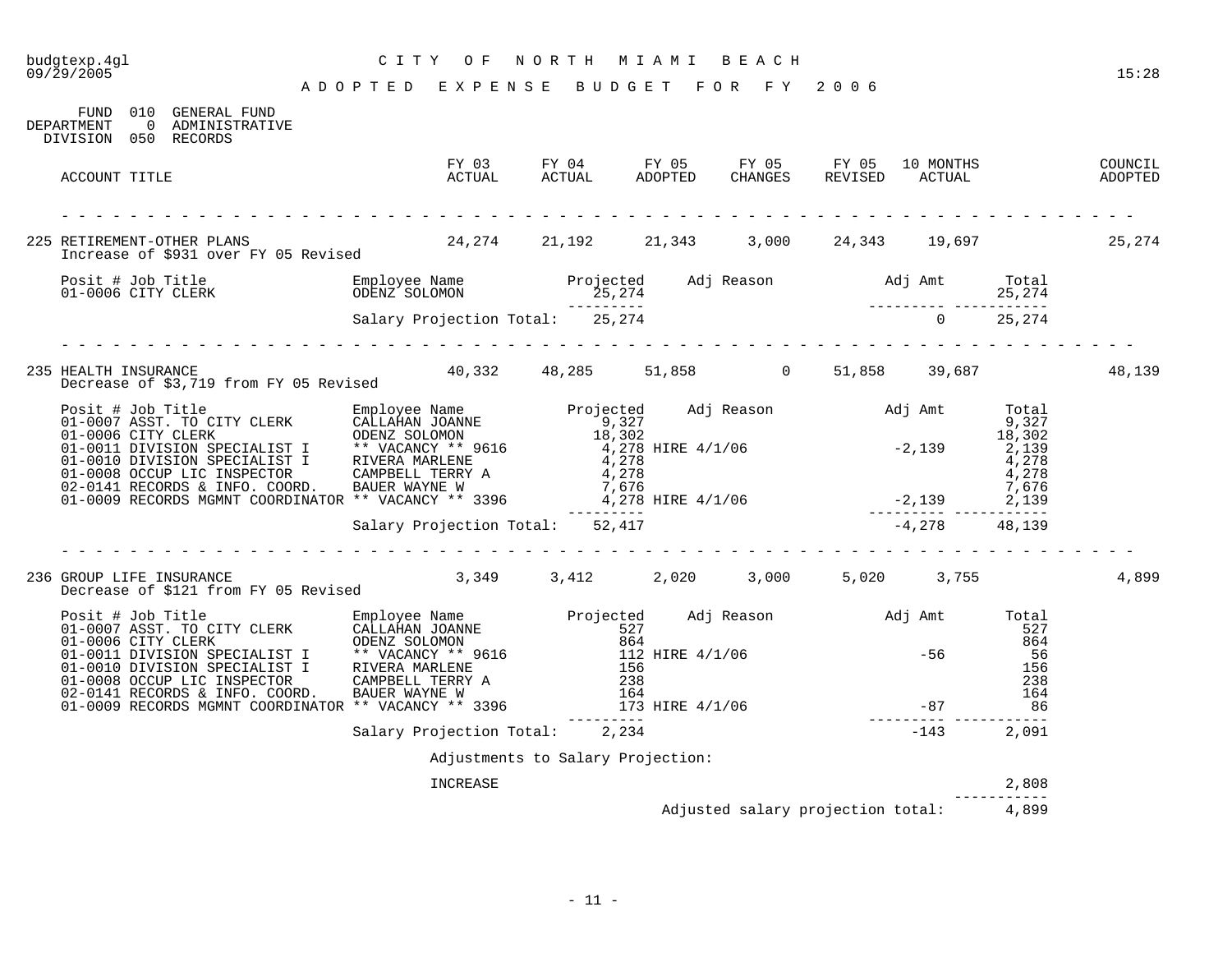| budgtexp.4gl<br>09/29/2005                                                                                                                                                                                                                                               | CITY OF NORTH MIAMI BEACH<br>A D O P T E D E X P E N S E B U D G E T F O R F Y 2006 |                       |                                         |  |  |           |       |       |  |
|--------------------------------------------------------------------------------------------------------------------------------------------------------------------------------------------------------------------------------------------------------------------------|-------------------------------------------------------------------------------------|-----------------------|-----------------------------------------|--|--|-----------|-------|-------|--|
|                                                                                                                                                                                                                                                                          |                                                                                     |                       |                                         |  |  |           |       | 15:28 |  |
| FUND 010 GENERAL FUND<br>DEPARTMENT<br>0 ADMINISTRATIVE<br>DIVISION 050 RECORDS                                                                                                                                                                                          |                                                                                     |                       |                                         |  |  |           |       |       |  |
| ACCOUNT TITLE                                                                                                                                                                                                                                                            |                                                                                     |                       |                                         |  |  |           |       |       |  |
|                                                                                                                                                                                                                                                                          |                                                                                     |                       |                                         |  |  |           |       |       |  |
| 238 ACCIDENTAL DEATH & DISMEMBERMENT 2,970 2,975 2,984 0 2,984 2,458 2,974<br>Decrease of \$10 from FY 05 Revised                                                                                                                                                        |                                                                                     |                       |                                         |  |  |           |       |       |  |
| Posit # Job Title<br>01-0007 ASST. TO CITY CLERK CALLAHAN JOANNE<br>01-0006 CITY CLERK ODENZ SOLOMON<br>01-0010 DIVISION SPECIALIST I * VACANCY ** 9616<br>01-0010 DIVISION SPECIALIST I * VACANCY ** 9616<br>01-0010 DIVISION SPECIALI                                  |                                                                                     |                       |                                         |  |  |           |       |       |  |
|                                                                                                                                                                                                                                                                          | Salary Projection Total: 186                                                        |                       |                                         |  |  | $-12$ 174 |       |       |  |
|                                                                                                                                                                                                                                                                          |                                                                                     |                       | Adjustments to Salary Projection:       |  |  |           |       |       |  |
|                                                                                                                                                                                                                                                                          |                                                                                     | MANAGEMENT DISABILITY |                                         |  |  |           | 2,800 |       |  |
|                                                                                                                                                                                                                                                                          |                                                                                     |                       | Adjusted salary projection total: 2,974 |  |  |           |       |       |  |
| 239 DENTAL INSURANCE<br>Decrease of \$612 from FY 05 Revised 1,886 1,856 2,205 0 2,205 1,501                                                                                                                                                                             |                                                                                     |                       |                                         |  |  |           |       | 1,593 |  |
|                                                                                                                                                                                                                                                                          |                                                                                     |                       |                                         |  |  |           |       |       |  |
|                                                                                                                                                                                                                                                                          |                                                                                     |                       |                                         |  |  |           |       |       |  |
|                                                                                                                                                                                                                                                                          |                                                                                     |                       |                                         |  |  |           |       |       |  |
| *** Salaries & Related Costs 628,393 506,270 544,778 548,182 -57,879 490,303 395,745                                                                                                                                                                                     |                                                                                     |                       |                                         |  |  |           |       |       |  |
| 347 OTHER CONTRACTUAL SERVICES                                   419           985                         8,292         8,292         8,292         8,292           8,292           8,292             8,292                 8<br>Increase of \$1,508 over FY 05 Revised |                                                                                     |                       |                                         |  |  |           |       | 9,800 |  |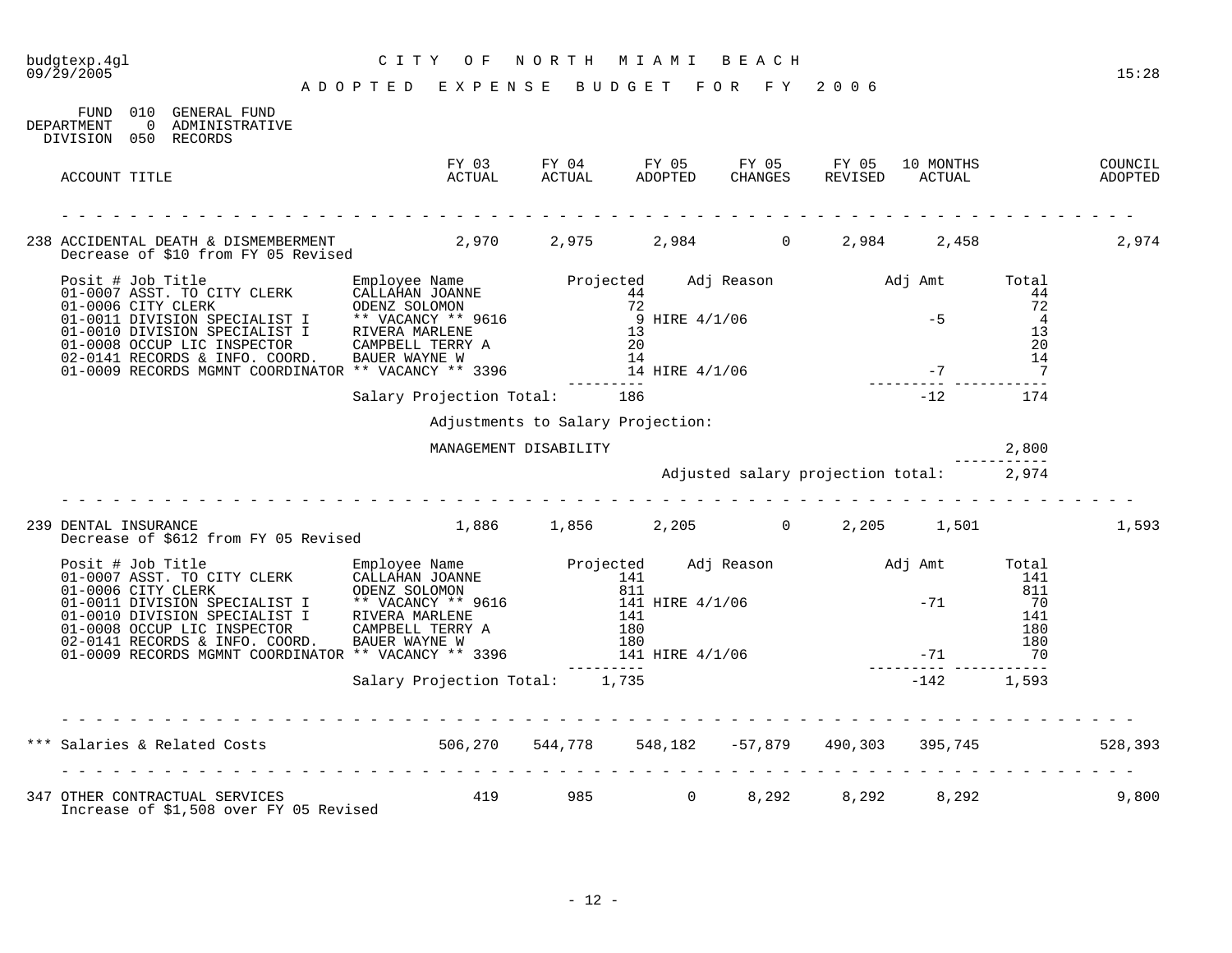| budgtexp.4gl<br>09/29/2005                                                                      | C I T Y<br>ADOPTED EXPENSE BUDGET FOR FY 2006   | NORTH<br>O F                                                                                                             | M I A M I                               | BEACH               |                  |                     |                | 15:28              |
|-------------------------------------------------------------------------------------------------|-------------------------------------------------|--------------------------------------------------------------------------------------------------------------------------|-----------------------------------------|---------------------|------------------|---------------------|----------------|--------------------|
| FUND 010 GENERAL FUND<br>DEPARTMENT<br>$\overline{0}$<br>ADMINISTRATIVE<br>DIVISION 050 RECORDS |                                                 |                                                                                                                          |                                         |                     |                  |                     |                |                    |
| ACCOUNT TITLE                                                                                   | ACTUAL                                          | FY 03                                                                                                                    | ADOPTED                                 | FY 05<br>CHANGES    | FY 05<br>REVISED | 10 MONTHS<br>ACTUAL |                | COUNCIL<br>ADOPTED |
|                                                                                                 |                                                 | COUNCIL CHAMBERS SOUND SERVICE                                                                                           |                                         |                     |                  |                     | 9,800          |                    |
|                                                                                                 |                                                 |                                                                                                                          |                                         |                     |                  | Total:              | 9,800          |                    |
| 350 SPECIAL PROGRAMS<br>Increase of \$600 over FY 05 Revised                                    |                                                 | $1,040$ 607 $1,000$ -600 400 320                                                                                         |                                         |                     |                  |                     |                | 1,000              |
|                                                                                                 |                                                 | STATIONARY ENGINEERS EXAMINATION BOARD; NOTICES REQUIRED BY 1,000<br>CITY ORDINANCE; CERTIFICATES; EXAMINATION MATERIALS |                                         |                     |                  |                     |                |                    |
|                                                                                                 |                                                 |                                                                                                                          |                                         |                     |                  | Total: 1,000        |                |                    |
| 353 CODE REVISION<br>Decrease of \$30,000 from FY 05 Revised                                    |                                                 | $0$ 0 0 30,000 30,000 0                                                                                                  |                                         |                     |                  |                     |                | $\Omega$           |
| 354 ELECTIONS<br>Decrease of \$72,697 from FY 05 Revised                                        |                                                 | 58,578 0 60,000 12,697 72,697 32,409                                                                                     |                                         |                     |                  |                     |                | $\mathbf 0$        |
|                                                                                                 | FUND)                                           | CITY ELECTION(ANY COST TO BE PAID BY CITY MGR. CONTINGENCY                                                               |                                         |                     |                  |                     |                |                    |
| 390 EDUCATIONAL PROGRAMS<br>Decrease of \$422 from FY 05 Revised                                |                                                 | $400$ 876 1,000 -78 922 464                                                                                              |                                         |                     |                  |                     |                | 500                |
|                                                                                                 |                                                 | SEMINARS, CONTINUING EDUCATION & PROFESSIONAL DEVELOPMENT<br>FOR CITY STAFF                                              |                                         |                     |                  |                     | 500            |                    |
|                                                                                                 |                                                 |                                                                                                                          |                                         |                     |                  | Total:              | 500            |                    |
| 405 TRAVEL AND AUTO EXPENSES<br>Increase of \$450 over FY 05 Revised                            |                                                 | $3,386$ $5,713$ $4,500$ 0 $4,500$ $3,071$                                                                                |                                         |                     |                  |                     |                | 4,950              |
| Posit # Job Title<br>01-0006 CITY CLERK                                                         | Employee Name<br>oprnz solomon<br>ODENZ SOLOMON |                                                                                                                          | Projected<br>3,450<br>$- - - - - - - -$ | Adj Reason Madj Amt |                  |                     | Total<br>3,450 |                    |
|                                                                                                 | Salary Projection Total: 3,450                  |                                                                                                                          |                                         |                     |                  | $\Omega$            | 3,450          |                    |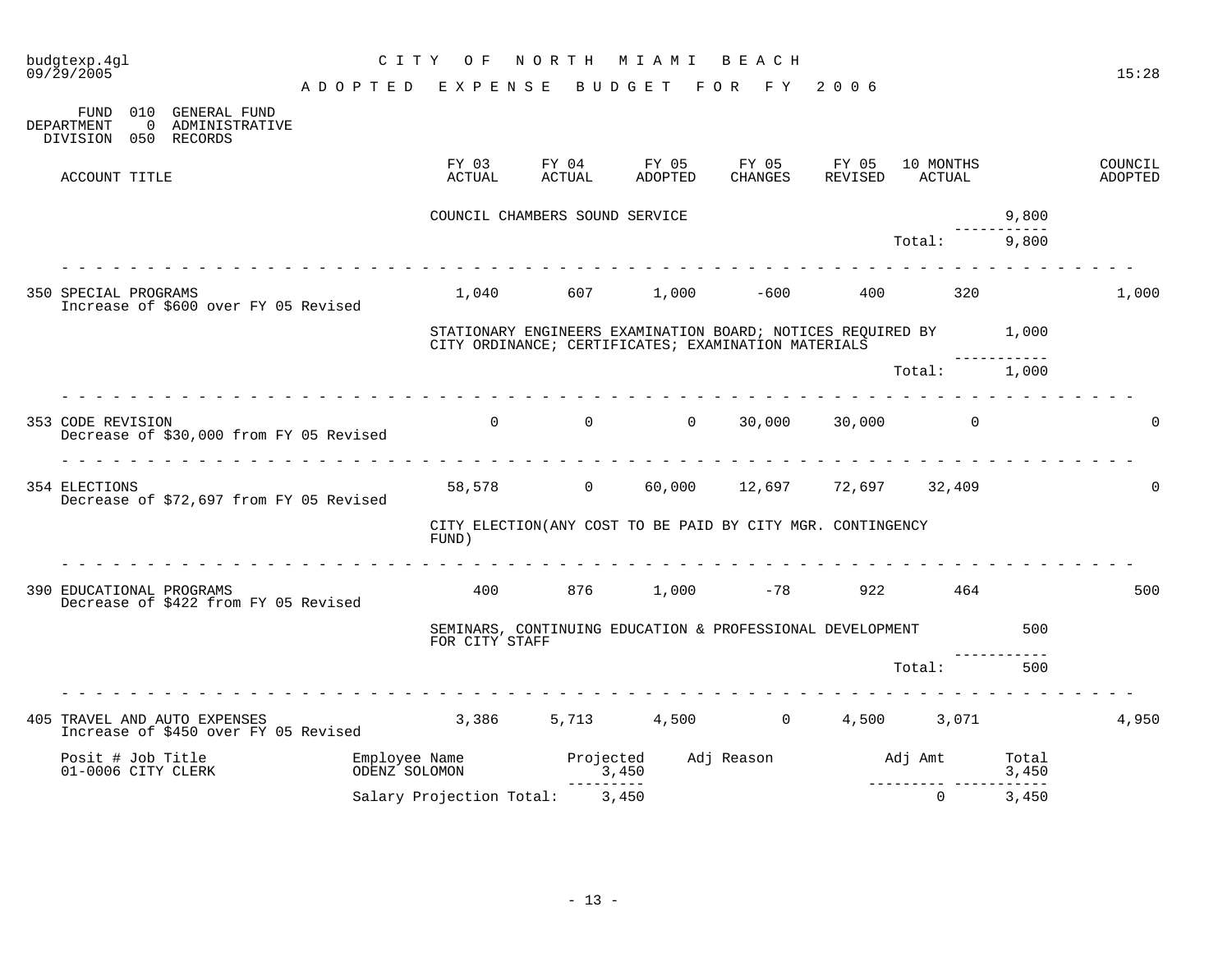| budgtexp.4ql<br>09/29/2005 |                        |                                                                                            | NORTH MIAMI<br>CITY OF<br>BEACH    |                   |                                |                                                                                                                                   |                                         |                  |                      |             | 15:28              |
|----------------------------|------------------------|--------------------------------------------------------------------------------------------|------------------------------------|-------------------|--------------------------------|-----------------------------------------------------------------------------------------------------------------------------------|-----------------------------------------|------------------|----------------------|-------------|--------------------|
|                            |                        |                                                                                            | ADOPTED EXPENSE BUDGET FOR FY 2006 |                   |                                |                                                                                                                                   |                                         |                  |                      |             |                    |
| <b>DEPARTMENT</b>          | FUND<br>$\overline{0}$ | 010 GENERAL FUND<br>ADMINISTRATIVE<br>DIVISION 050 RECORDS                                 |                                    |                   |                                |                                                                                                                                   |                                         |                  |                      |             |                    |
|                            | ACCOUNT TITLE          |                                                                                            |                                    | FY 03<br>ACTUAL   | FY 04<br>ACTUAL                | FY 05<br>ADOPTED                                                                                                                  | FY 05<br>CHANGES                        | FY 05<br>REVISED | 10 MONTHS<br>ACTUAL  |             | COUNCIL<br>ADOPTED |
|                            |                        |                                                                                            |                                    |                   |                                | Adjustments to Salary Projection:                                                                                                 |                                         |                  |                      |             |                    |
|                            |                        |                                                                                            |                                    |                   |                                | MISCELLANEOUS TRAVEL TO CONFERENCES                                                                                               |                                         |                  |                      | 1,500       |                    |
|                            |                        |                                                                                            |                                    |                   |                                |                                                                                                                                   | Adjusted salary projection total: 4,950 |                  |                      |             |                    |
|                            |                        |                                                                                            |                                    |                   |                                |                                                                                                                                   |                                         |                  |                      |             |                    |
|                            |                        | 410 COMMUNICATION SERVICES<br>Decrease of \$200 from FY 05 Revised                         |                                    | 880               | 489                            | 1,000                                                                                                                             | 700                                     |                  | 1,700 1,225          |             | 1,500              |
|                            |                        |                                                                                            |                                    |                   | PORTABLE PHONE; BEEPER SERVICE |                                                                                                                                   |                                         |                  |                      | 1,500       |                    |
|                            |                        |                                                                                            |                                    |                   |                                |                                                                                                                                   |                                         |                  | Total: 1,500         |             |                    |
| 430 UTILITY SERVICES       |                        | Increase of \$1,247 over FY 05 Revised                                                     |                                    |                   |                                | $6,404$ $6,882$ $6,500$ $253$ $6,753$ $5,279$                                                                                     |                                         |                  |                      |             | 8,000              |
|                            |                        |                                                                                            |                                    | FPL UTILITY BILLS |                                |                                                                                                                                   |                                         |                  |                      | 8,000       |                    |
|                            |                        |                                                                                            |                                    |                   |                                |                                                                                                                                   |                                         |                  | Total: 8,000         |             |                    |
|                            |                        | 442 RENTALS & LEASES-OFFICE EQUIPMENT<br>Decrease of $$3,287$ from $F\tilde{Y}$ 05 Revised |                                    |                   |                                | $9,149$ $8,013$ $10,500$ $3,287$ $13,787$ $8,900$                                                                                 |                                         |                  |                      |             | 10,500             |
|                            |                        |                                                                                            |                                    |                   |                                | LEASE/COPIER(PREVIOUS UNDER-BUDGET OF COPIER LEASE)                                                                               |                                         |                  | 10,500               | ----------- |                    |
|                            |                        |                                                                                            |                                    |                   |                                |                                                                                                                                   |                                         |                  | Total: 10,500        |             |                    |
|                            |                        | 460 REPAIRS AND MAINTENANCE SERVICES<br>Decrease of \$10,703 from FY 05 Revised            |                                    | 3,673 3,004       |                                |                                                                                                                                   | 3,000 11,203 14,203                     |                  | 4,025                |             | 3,500              |
|                            |                        |                                                                                            |                                    |                   |                                | EQUIPMENT CONTRACT FOR COPIER, TYPEWRITERS, FILM EQUIPMENT, 3,500<br>FAX, UNIFORMS; READER/PRINTER SERVICE; KARDEX; STAMP MACHINE |                                         |                  |                      |             |                    |
|                            |                        |                                                                                            |                                    |                   |                                |                                                                                                                                   |                                         |                  | Total: 3,500         |             |                    |
|                            |                        | .<br>480 PROMOTIONAL ACTIVITIES<br>No change from FY 05 Revised                            |                                    | 499               |                                | 857 1,000 -1,000                                                                                                                  |                                         |                  | $\Omega$<br>$\Omega$ |             | $\Omega$           |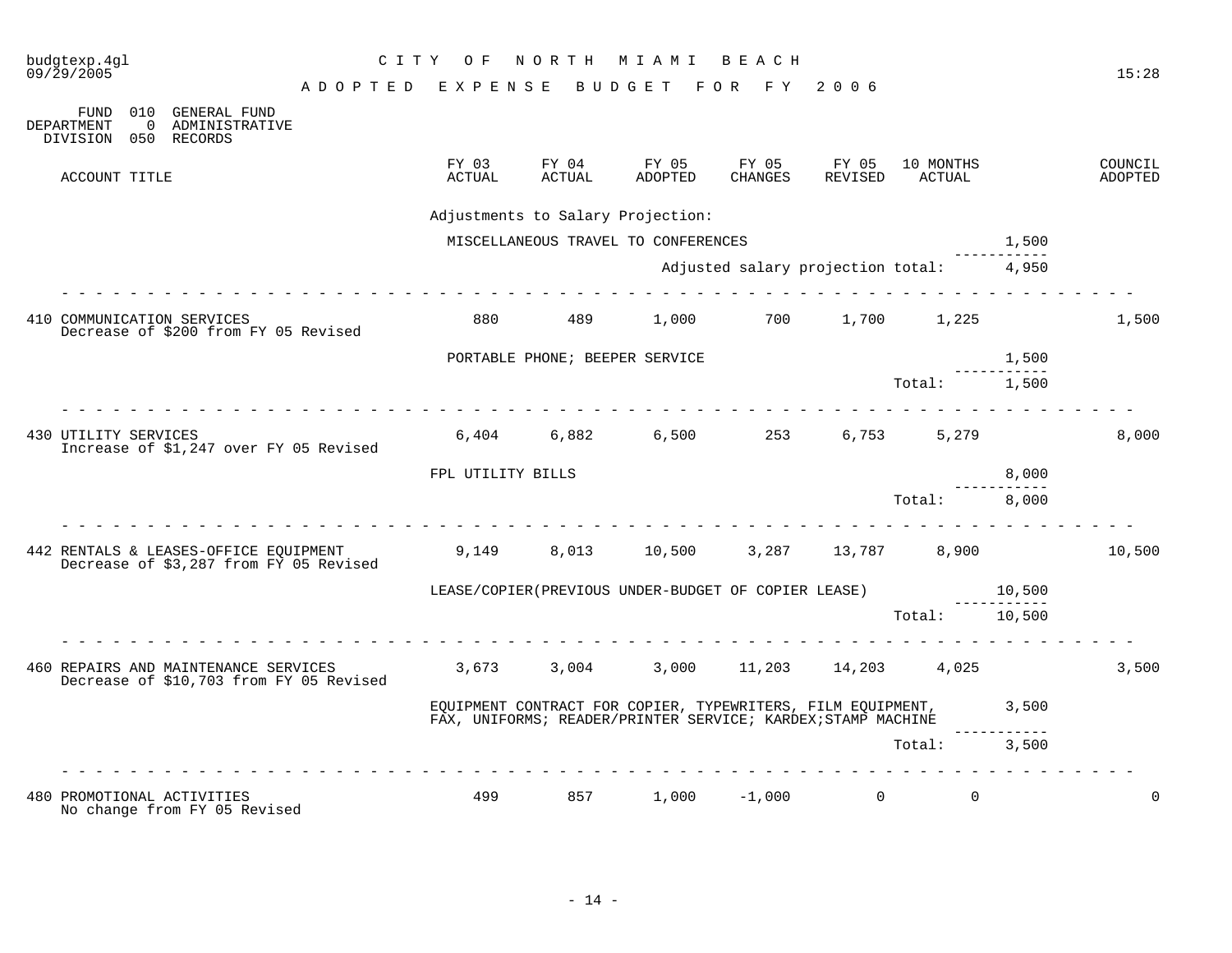|                 |                 |                                 | BEACH                                                                                                                                              |                                             |                                                                                   |                                                                                                                                                                                                                                                                                                                                       | 15:28                                                                                                                                                                                                                                                                   |
|-----------------|-----------------|---------------------------------|----------------------------------------------------------------------------------------------------------------------------------------------------|---------------------------------------------|-----------------------------------------------------------------------------------|---------------------------------------------------------------------------------------------------------------------------------------------------------------------------------------------------------------------------------------------------------------------------------------------------------------------------------------|-------------------------------------------------------------------------------------------------------------------------------------------------------------------------------------------------------------------------------------------------------------------------|
|                 |                 |                                 |                                                                                                                                                    |                                             |                                                                                   |                                                                                                                                                                                                                                                                                                                                       |                                                                                                                                                                                                                                                                         |
|                 |                 |                                 |                                                                                                                                                    |                                             |                                                                                   |                                                                                                                                                                                                                                                                                                                                       |                                                                                                                                                                                                                                                                         |
| FY 03<br>ACTUAL | FY 04<br>ACTUAL |                                 | CHANGES                                                                                                                                            |                                             | ACTUAL                                                                            |                                                                                                                                                                                                                                                                                                                                       | COUNCIL<br>ADOPTED                                                                                                                                                                                                                                                      |
|                 |                 |                                 |                                                                                                                                                    |                                             |                                                                                   |                                                                                                                                                                                                                                                                                                                                       |                                                                                                                                                                                                                                                                         |
|                 |                 |                                 |                                                                                                                                                    |                                             |                                                                                   |                                                                                                                                                                                                                                                                                                                                       | 57,500                                                                                                                                                                                                                                                                  |
|                 |                 |                                 |                                                                                                                                                    |                                             |                                                                                   |                                                                                                                                                                                                                                                                                                                                       |                                                                                                                                                                                                                                                                         |
|                 |                 |                                 |                                                                                                                                                    |                                             |                                                                                   | 57,500                                                                                                                                                                                                                                                                                                                                |                                                                                                                                                                                                                                                                         |
|                 |                 |                                 |                                                                                                                                                    |                                             |                                                                                   |                                                                                                                                                                                                                                                                                                                                       | 9,500                                                                                                                                                                                                                                                                   |
|                 |                 |                                 |                                                                                                                                                    |                                             |                                                                                   |                                                                                                                                                                                                                                                                                                                                       |                                                                                                                                                                                                                                                                         |
|                 |                 |                                 |                                                                                                                                                    |                                             |                                                                                   | 9,500                                                                                                                                                                                                                                                                                                                                 |                                                                                                                                                                                                                                                                         |
|                 |                 |                                 |                                                                                                                                                    |                                             |                                                                                   |                                                                                                                                                                                                                                                                                                                                       | 2,000                                                                                                                                                                                                                                                                   |
|                 |                 |                                 |                                                                                                                                                    |                                             |                                                                                   |                                                                                                                                                                                                                                                                                                                                       |                                                                                                                                                                                                                                                                         |
|                 |                 |                                 |                                                                                                                                                    |                                             |                                                                                   |                                                                                                                                                                                                                                                                                                                                       |                                                                                                                                                                                                                                                                         |
|                 |                 |                                 |                                                                                                                                                    |                                             |                                                                                   |                                                                                                                                                                                                                                                                                                                                       | 150                                                                                                                                                                                                                                                                     |
|                 |                 |                                 |                                                                                                                                                    |                                             |                                                                                   | 150                                                                                                                                                                                                                                                                                                                                   |                                                                                                                                                                                                                                                                         |
|                 |                 |                                 |                                                                                                                                                    |                                             |                                                                                   | 150                                                                                                                                                                                                                                                                                                                                   |                                                                                                                                                                                                                                                                         |
|                 |                 |                                 |                                                                                                                                                    |                                             |                                                                                   |                                                                                                                                                                                                                                                                                                                                       |                                                                                                                                                                                                                                                                         |
|                 | CITY OF<br>.    | NORTH<br>ADOPTED EXPENSE<br>292 | M I A M I<br>50,456 44,706<br>(COST INCREASE FOR ADVERTISING)<br>STORAGE CENTER SUPPLIES<br>PUBLICATIONS; MEMBERSHIPS<br>MAIL ROOM/COPIER EXPENSES | FY 05 FY 05<br>ADOPTED<br>9,742 5,833 8,000 | BUDGET FOR FY 2006<br>REVISED<br>CODE, OCCUPATIONAL LICENSE & RECORDS MANAGEMENT, | FY 05<br>49,000 0 49,000<br>AGENDAS, COMMUNITY MEETINGS, BOARDS/COMMITTEES, ETC.,<br>AND/OR UNFORSEEN NOTICES, ADS IN NUMEROUS NEWSPAPERS<br>Total:<br>in a change and a change<br>LICENSES, APPLICATIONS, OCCUPATIONAL LICENSE INVOICES,<br>GENERAL SUPPLIES FOR OFFICE OPERATION; RECORDS MANAGEMENT,<br>Total:<br>Total:<br>Total: | 10 MONTHS<br>34,817<br>STANDARD OPERATING EXPENSES FOR ADVERTISING OF ORDINANCES, 57,500<br>5,800 13,800 12,316<br>9,500<br>$1,627$ $2,184$ $2,000$ 0 $2,000$ $1,416$<br>CITY CLERK'S ASSOC., FLA. STATUTES, DADE CO. CODE/ZONING 2,000<br>2,000<br>$104$ 150 0 150 146 |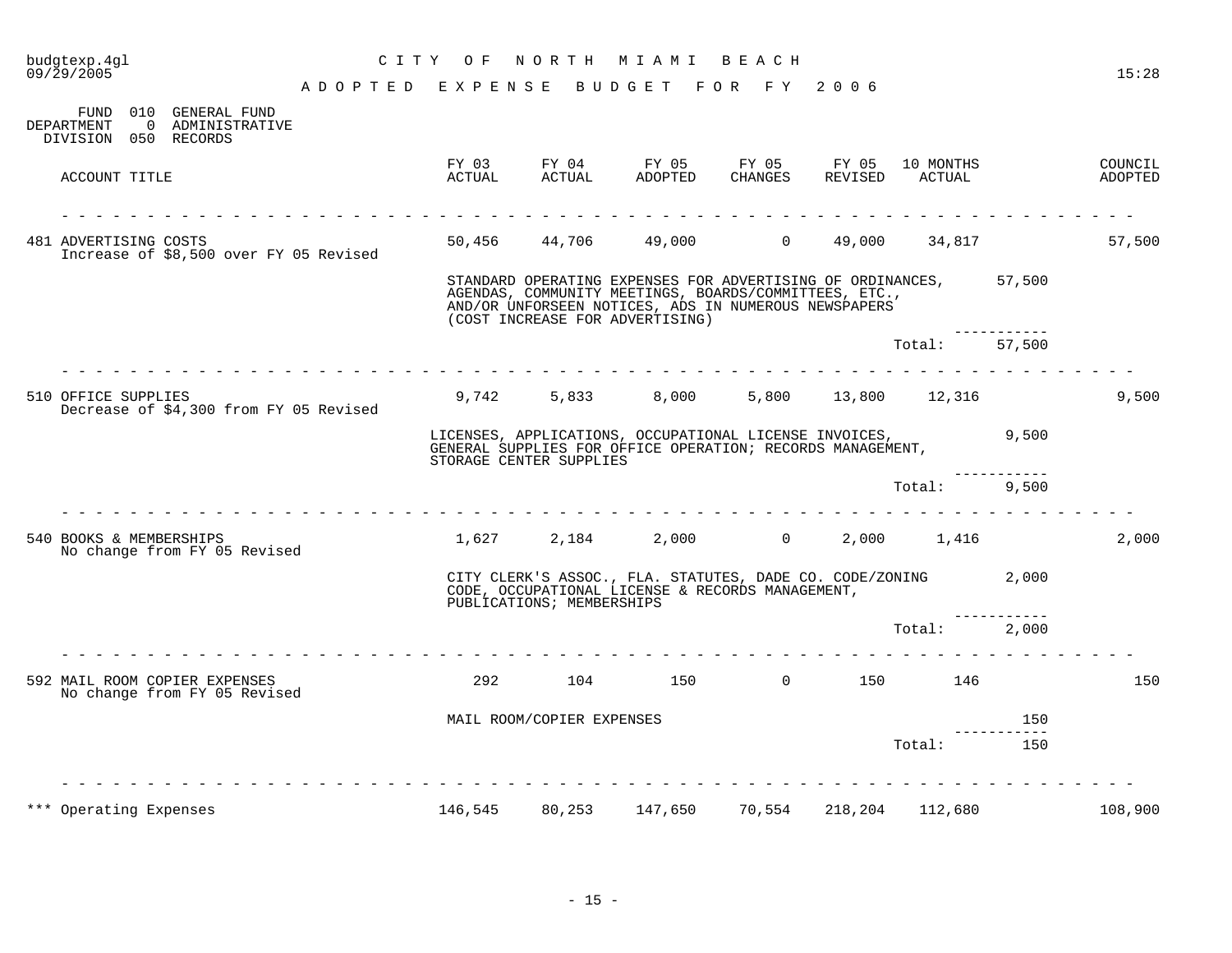# budgtexp.4gl C I T Y O F N O R T H M I A M I B E A C H

| 010<br><b>GENERAL FUND</b><br>FUND<br>DEPARTMENT<br>$\Omega$<br>ADMINISTRATIVE<br>DIVISION 050 RECORDS                                                                                                    |                                                                                                                                                                    |                                     |                                               |                                   |                  |                     |                                                  |                    |
|-----------------------------------------------------------------------------------------------------------------------------------------------------------------------------------------------------------|--------------------------------------------------------------------------------------------------------------------------------------------------------------------|-------------------------------------|-----------------------------------------------|-----------------------------------|------------------|---------------------|--------------------------------------------------|--------------------|
| ACCOUNT TITLE                                                                                                                                                                                             | FY 03<br>ACTUAL                                                                                                                                                    | FY 04<br>ACTUAL                     | FY 05<br>ADOPTED                              | FY 05<br>CHANGES                  | FY 05<br>REVISED | 10 MONTHS<br>ACTUAL |                                                  | COUNCIL<br>ADOPTED |
| 840 MACHINERY AND EOUIPMENT<br>Increase of \$5,000 over FY 05 Revised                                                                                                                                     | $\overline{0}$                                                                                                                                                     | $\mathbf 0$                         | $\Omega$                                      | $\Omega$                          | $\Omega$         | $\Omega$            |                                                  | 5,000              |
|                                                                                                                                                                                                           |                                                                                                                                                                    | TAPE RECORDING SYSTEM; PRINTERS (2) |                                               |                                   |                  |                     | 5,000                                            |                    |
|                                                                                                                                                                                                           |                                                                                                                                                                    |                                     |                                               |                                   |                  | Total:              | 5,000                                            |                    |
| 842 DATA PROCESSING EQUIPMENT<br>Increase of \$803 over FY 05 Revised                                                                                                                                     | $\mathbf{0}$                                                                                                                                                       | 0                                   |                                               | $0 \qquad \qquad$<br>2,197        | 2,197            | 2,197               |                                                  | 3,000              |
|                                                                                                                                                                                                           | COMPUTERS                                                                                                                                                          |                                     |                                               |                                   |                  |                     | 3,000                                            |                    |
|                                                                                                                                                                                                           |                                                                                                                                                                    |                                     |                                               |                                   |                  | Total:              | 3,000                                            |                    |
| *** Capital Outlays<br>994 TRF TO WORKERS' COMP SELF-INS                                                                                                                                                  | 4,430 4,684                                                                                                                                                        | $0 \qquad \qquad 0 \qquad \qquad 0$ |                                               | 2,197<br>4,893 0                  | 2,197<br>4,893   | 2,197<br>4,893      |                                                  | 8,000<br>14        |
| Decrease of \$4,879 from FY 05 Revised                                                                                                                                                                    |                                                                                                                                                                    |                                     |                                               |                                   |                  |                     |                                                  |                    |
| Posit # Job Title<br>01-0007 ASST. TO CITY CLERK<br>01-0006 CITY CLERK<br>01-0011 DIVISION SPECIALIST I<br>01-0010 DIVISION SPECIALIST I<br>01-0008 OCCUP LIC INSPECTOR<br>02-0141 RECORDS & INFO. COORD. | Employee Name <b>Projected</b> Adj Reason Adj Amt<br>CALLAHAN JOANNE<br>ODENZ SOLOMON<br>** VACANCY ** 9616<br>RIVERA MARLENE<br>CAMPBELL TERRY A<br>BAUER WAYNE W | 240                                 | 431<br>102 HIRE 4/1/06<br>141<br>3,882<br>150 |                                   |                  | $-51$               | Total<br>240<br>431<br>51<br>141<br>3,882<br>150 |                    |
| 01-0009 RECORDS MGMNT COORDINATOR ** VACANCY ** 3396                                                                                                                                                      |                                                                                                                                                                    |                                     | 157 HIRE 4/1/06                               |                                   |                  | $-77$               | 80                                               |                    |
|                                                                                                                                                                                                           | Salary Projection Total:                                                                                                                                           |                                     | 5,103                                         |                                   |                  | $-128$              | 4,975                                            |                    |
|                                                                                                                                                                                                           |                                                                                                                                                                    | Adjustments to Salary Projection:   |                                               |                                   |                  |                     |                                                  |                    |
|                                                                                                                                                                                                           | WC ADJ                                                                                                                                                             |                                     |                                               |                                   |                  |                     | $-4,961$                                         |                    |
|                                                                                                                                                                                                           |                                                                                                                                                                    |                                     |                                               | Adjusted salary projection total: |                  |                     | 14                                               |                    |
| *** Non-Operating Expenses                                                                                                                                                                                | 4,430                                                                                                                                                              | 4,684                               | 4,893                                         | $\Omega$                          | 4,893            | 4,893               |                                                  | 14                 |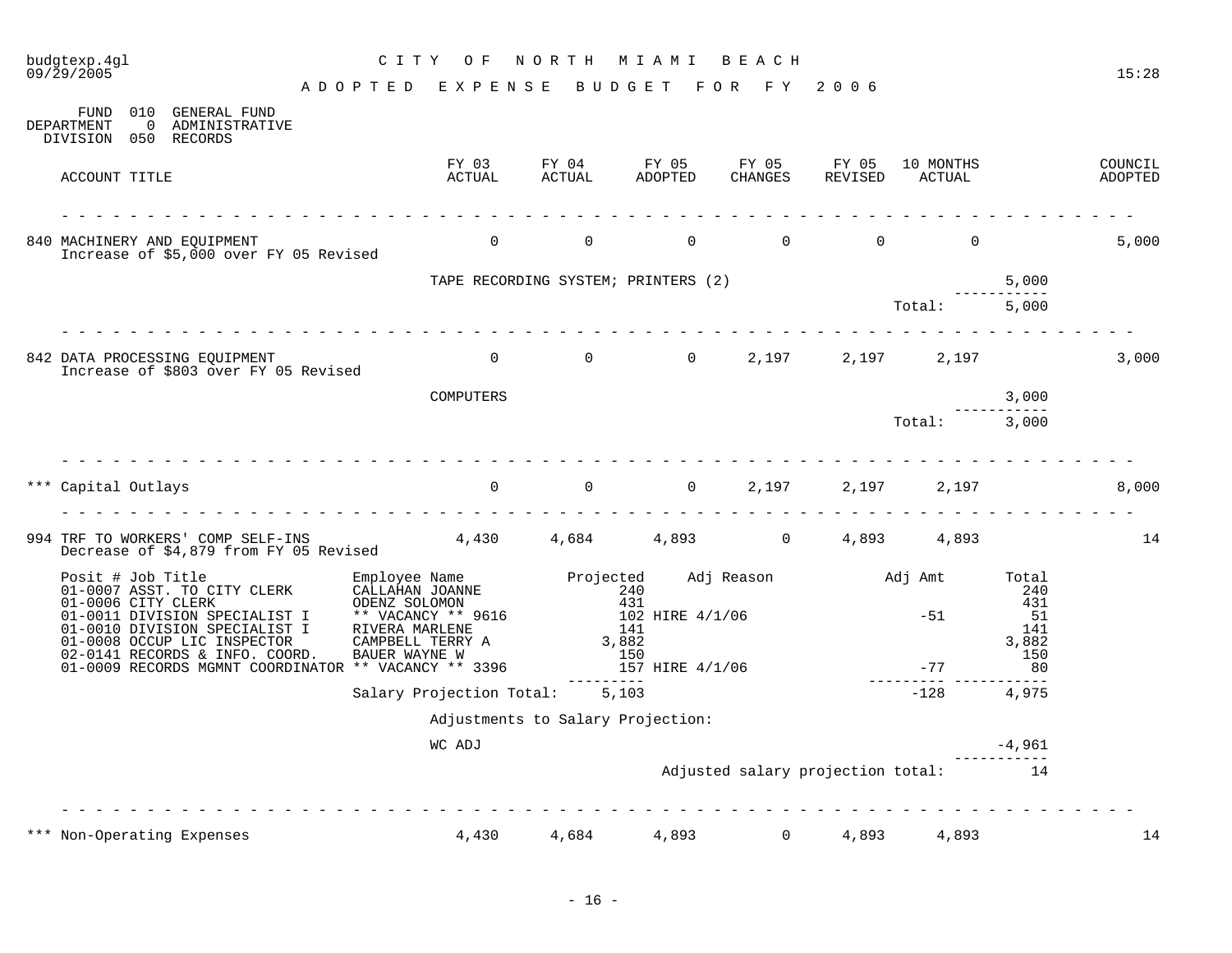| budgtexp.4gl<br>09/29/2005     |                                                                     | A D O P T E D | C I T Y<br>O F<br>EXPENSE | NORTH           | M I A M I<br>BUDGET | B E A C H<br>F O R<br>F Y | 2006             |                     | 15:28              |
|--------------------------------|---------------------------------------------------------------------|---------------|---------------------------|-----------------|---------------------|---------------------------|------------------|---------------------|--------------------|
| FUND<br>DEPARTMENT<br>DIVISION | 010<br>GENERAL FUND<br>ADMINISTRATIVE<br>$\Omega$<br>050<br>RECORDS |               |                           |                 |                     |                           |                  |                     |                    |
| ACCOUNT TITLE                  |                                                                     |               | FY 03<br>ACTUAL           | FY 04<br>ACTUAL | FY 05<br>ADOPTED    | FY 05<br><b>CHANGES</b>   | FY 05<br>REVISED | 10 MONTHS<br>ACTUAL | COUNCIL<br>ADOPTED |
|                                |                                                                     |               |                           |                 |                     |                           |                  |                     |                    |
| DIVISION                       | TOTALS:                                                             |               | 657,246                   | 629,715         | 700,725             | 14,872                    | 715,597          | 515,515             | 645,307            |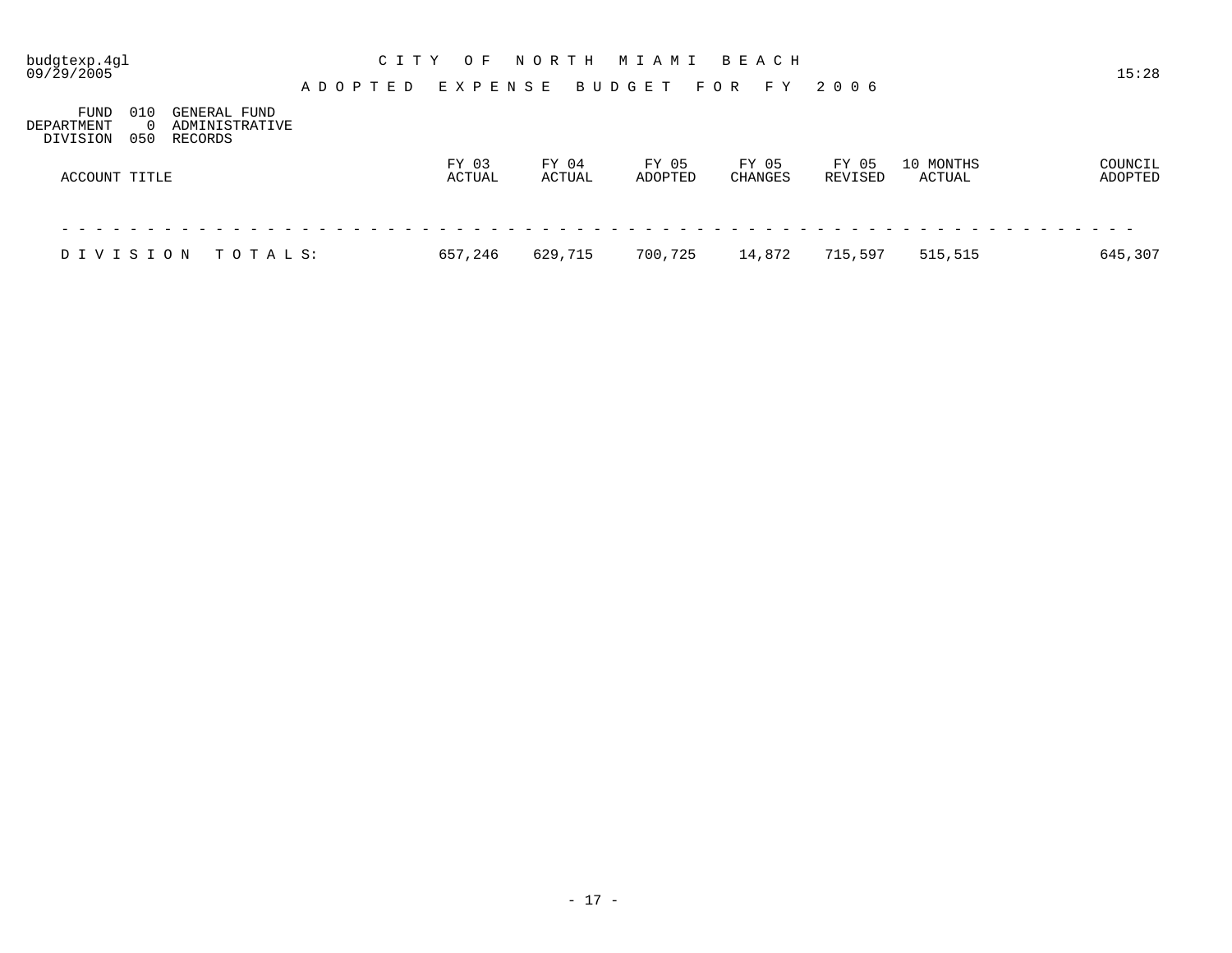A D O P T E D E X P E N S E B U D G E T F O R F Y 2 0 0 6

FUND 010 GENERAL FUND<br>DEPARTMENT 0 ADMINISTRATIV 0 ADMINISTRATIVE

| ACCOUNT TITLE                                                                          | FY 03<br>ACTUAL | FY 04<br>ACTUAL  | FY 05<br>ADOPTED                                                                                                                                                                                                                                                                                              | FY 05<br>CHANGES                          | FY 05<br>REVISED                          | 10 MONTHS<br>ACTUAL                                                               | COUNCIL<br>ADOPTED                                                                                                                                                                                                                                                                                                                |
|----------------------------------------------------------------------------------------|-----------------|------------------|---------------------------------------------------------------------------------------------------------------------------------------------------------------------------------------------------------------------------------------------------------------------------------------------------------------|-------------------------------------------|-------------------------------------------|-----------------------------------------------------------------------------------|-----------------------------------------------------------------------------------------------------------------------------------------------------------------------------------------------------------------------------------------------------------------------------------------------------------------------------------|
|                                                                                        |                 | 319,948<br>2,809 | 348,152<br>$\sim$ 0<br>$\begin{array}{cccc} 2,809 & 0 & 325 & 325 \\ 21,756 & 19,000 & 0 & 19,000 \\ 141 & 1,500 & -1,325 & 175 \\ 0 & 300 & -300 & 0 \\ 2,6,908 & 28,265 & 0 & 28,265 \\ 60,818 & 35,000 & -4,933 & 30,067 \\ 30,461 & 31,355 & 0 & 31,355 \\ 21,192 & 21,343 & 3,000 & 24,343 \\ 48,285 & $ | $-57,646$<br>325                          | 290,506<br>325                            | 237,085<br>325<br>$\frac{0}{19}$ , 413<br>$\frac{1}{2}$ , 755<br>2, 458<br>1, 501 | 327,565<br>$\overline{\phantom{0}}$<br>$\begin{array}{cccc} 325 & 0 & 0 \\ 15,324 & 20,000 \\ 175 & 0 & 1,000 \\ 3,413 & 4,200 \\ 19,564 & 30,190 \\ 30,067 & 35,000 \\ 22,696 & 27,559 \\ 19,697 & 25,274 \\ 39,697 & 48,139 \\ \end{array}$<br>4,899<br>2,974<br>1,593                                                          |
| *** Salaries & Related Costs 506,270                                                   |                 |                  | 544,778 548,182 -57,879                                                                                                                                                                                                                                                                                       |                                           | 490,303                                   | 395,745                                                                           | 528, 393                                                                                                                                                                                                                                                                                                                          |
|                                                                                        |                 |                  |                                                                                                                                                                                                                                                                                                               |                                           |                                           | $\overline{0}$<br>$8, 292$<br>320<br>1,416                                        | $\overline{0}$<br>$\begin{array}{cccc} 0 & 0 & 0 \\ 8,292 & 9,800 \\ 320 & 0 & 1,000 \\ 0 & 464 & 500 \\ 1,225 & 1,500 \\ 8,279 & 8,000 \\ 4,025 & 3,500 \\ \end{array}$<br>$\begin{array}{c} 0 \\ 34,817 \\ 12,316 \\ 1,416 \\ 146 \end{array} \hspace{1.5cm} \begin{array}{c} 0 \\ 57,500 \\ 9,500 \\ 2,000 \\ 150 \end{array}$ |
| 146,545<br>*** Operating Expenses                                                      |                 | 80,253           | 147,650                                                                                                                                                                                                                                                                                                       | 70,554                                    | 218,204                                   |                                                                                   | 112,680 108,900                                                                                                                                                                                                                                                                                                                   |
| 840 MACHINERY AND EQUIPMENT<br>842 DATA PROCESSING EQUIPMENT<br>845 FINANCED EQUIPMENT |                 |                  |                                                                                                                                                                                                                                                                                                               | $\overline{0}$<br>2,197<br>$\overline{0}$ | $\overline{0}$<br>2,197<br>$\overline{0}$ | $\overline{0}$<br>2,197<br>$\mathbf 0$                                            | 5,000<br>3,000<br>$\overline{0}$                                                                                                                                                                                                                                                                                                  |
| *** Capital Outlays                                                                    |                 |                  |                                                                                                                                                                                                                                                                                                               | 2,197                                     | 2,197                                     | 2,197                                                                             | 8,000                                                                                                                                                                                                                                                                                                                             |
| 994 TRF TO WORKERS' COMP SELF-INS 4,430                                                |                 |                  | 4,684 4,893 0                                                                                                                                                                                                                                                                                                 |                                           | 4,893                                     | 4,893                                                                             | 14                                                                                                                                                                                                                                                                                                                                |
| *** Non-Operating Expenses 4,430                                                       |                 | 4,684            |                                                                                                                                                                                                                                                                                                               | $4,893$ 0                                 | 4,893                                     | 4,893                                                                             | 14                                                                                                                                                                                                                                                                                                                                |
| DEPARTMENT TOTALS: 657,246                                                             |                 | 629,715          | 700,725 14,872 715,597                                                                                                                                                                                                                                                                                        |                                           |                                           |                                                                                   | 515,515 645,307                                                                                                                                                                                                                                                                                                                   |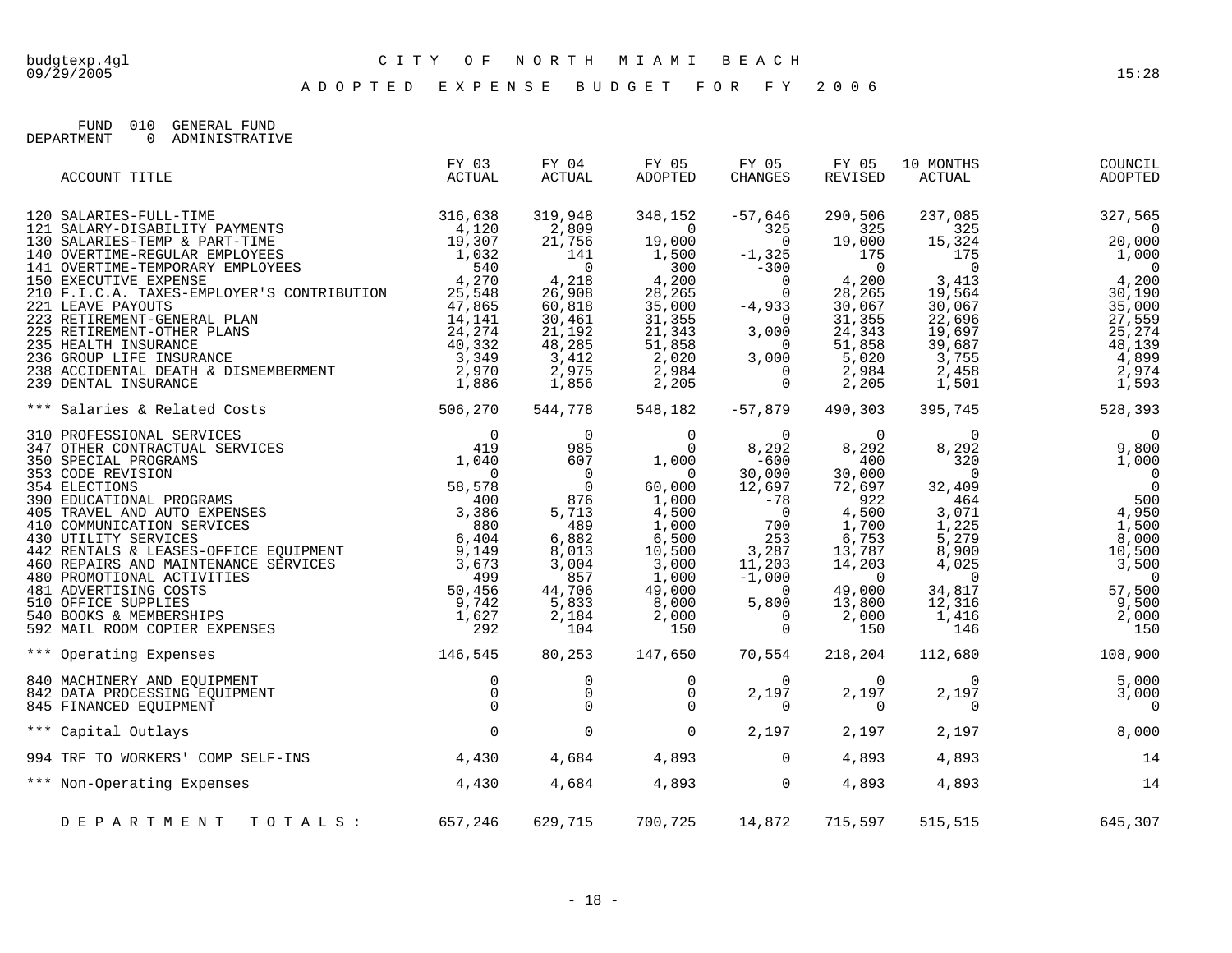# budgtexp.4gl C I T Y O F N O R T H M I A M I B E A C H

| FUND 010 GENERAL FUND<br>1 LEGISLATIVE<br>DEPARTMENT<br>DIVISION 100 LEGISLATIVE-ADMINISTRATION                                                                                                                                      |                                                |                                   |  |                        |                |        |
|--------------------------------------------------------------------------------------------------------------------------------------------------------------------------------------------------------------------------------------|------------------------------------------------|-----------------------------------|--|------------------------|----------------|--------|
| ACCOUNT TITLE                                                                                                                                                                                                                        |                                                |                                   |  |                        |                |        |
| 120 SALARIES-FULL-TIME<br>Increase of \$30,386 over FY 05 Revised                                                                                                                                                                    | 90,645 99,198 102,313 0 102,313 84,748 132,699 |                                   |  |                        |                |        |
| Posit # Job Title Employee Name 03-0116 AIDE TO MAYOR & COUNCIL NAVA ROSALIE L<br>03-0116 AIDE TO MAYOR & COUNCIL NAVA ROSALIE L<br>04-0046 ASST TO M&C/CIT SVCS MGR HENRY ANDREA M 53,982<br>06-0090 INSPECTOR GENERAL ** NEW POSIT |                                                |                                   |  |                        |                |        |
|                                                                                                                                                                                                                                      |                                                |                                   |  |                        |                |        |
| 130 SALARIES-TEMP & PART-TIME<br>Decrease of \$400 from FY 05 Revised                                                                                                                                                                |                                                | $1,284$ 564 $1,000$ 0 $1,000$ 141 |  |                        |                | 600    |
|                                                                                                                                                                                                                                      | TEMPORARY HELP                                 |                                   |  |                        | 600            |        |
|                                                                                                                                                                                                                                      |                                                |                                   |  | Total:                 | 600            |        |
| 131 SALARIES-ELECTED OFFICIALS<br>No change from FY 05 Revised                                                                                                                                                                       | $21,715$ $21,692$ $21,606$ 0 $21,606$ 17,479   |                                   |  |                        |                | 21,606 |
|                                                                                                                                                                                                                                      |                                                |                                   |  |                        |                |        |
|                                                                                                                                                                                                                                      | Salary Projection Total: 21,606                | ----------                        |  | ---------- ----------- | $0 \t 21,606$  |        |
| 140 OVERTIME-REGULAR EMPLOYEES<br>No change from FY 05 Revised                                                                                                                                                                       |                                                | $287$ 0 0 0 0 0 0                 |  |                        |                |        |
| 150 EXECUTIVE EXPENSE<br>Increase of \$7,000 over FY 05 Revised                                                                                                                                                                      | 50,520 50,430 50,400 0 50,400 41,850 57,400    |                                   |  |                        |                |        |
| Posit # Job Title                 Employee Name               Projected     Adj Reason               Adj Amt<br>01-0016 COUNCIL MEMBER               CHERNOFF JAY R                 8,200                                            |                                                |                                   |  |                        | Total<br>8,200 |        |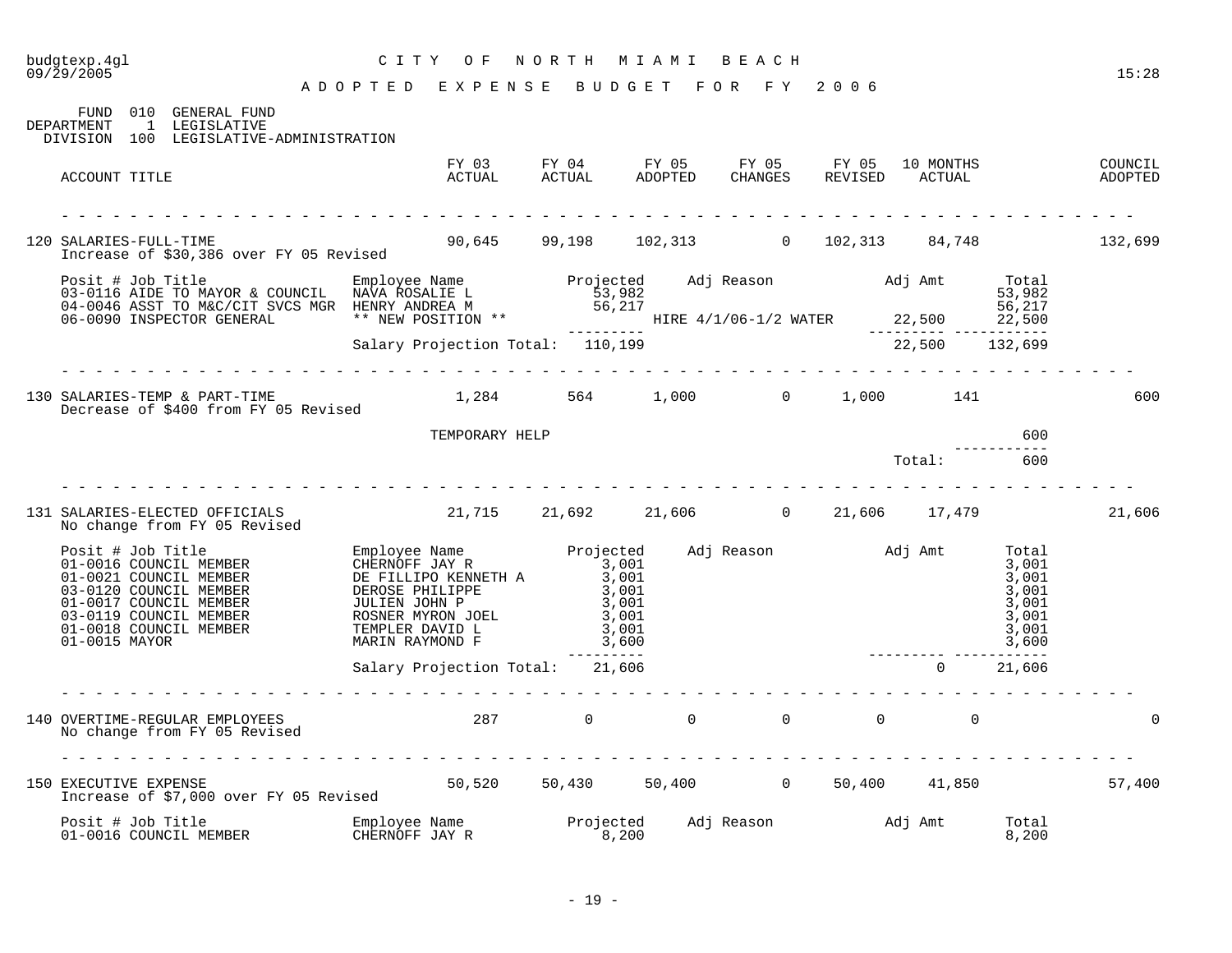09/29/2005 15:28

#### A D O P T E D E X P E N S E B U D G E T F O R F Y 2 0 0 6

FUND 010 GENERAL FUND

DEPARTMENT 1 LEGISLATIVE DIVISION 100 LEGISLATIVE-ADMINISTRATION

| ACCOUNT TITLE     |                                                                                                                                                                                                                                         |  |                                 | FY 04 FY 05 | ADOPTED | FY 05<br>CHANGES | FY 05 | 10 MONTHS<br>REVISED ACTUAL                                                                                                                   |       | COUNCIL<br>ADOPTED |
|-------------------|-----------------------------------------------------------------------------------------------------------------------------------------------------------------------------------------------------------------------------------------|--|---------------------------------|-------------|---------|------------------|-------|-----------------------------------------------------------------------------------------------------------------------------------------------|-------|--------------------|
|                   | Posit # Job Title MEMBER<br>01-0021 COUNCIL MEMBER DE FILLIPO KENNETH A 8,200<br>03-0120 COUNCIL MEMBER DEROSE PHILIPPE 8,200<br>01-0017 COUNCIL MEMBER JULIEN JOHN P 8,200<br>01-0017 COUNCIL MEMBER JULIEN JOHN P 8,200<br>01-0018 CO |  |                                 |             |         |                  |       | $\begin{array}{cccc}\n & 8,200 \\  & 8,200 \\  & 8,200 \\  & 8,200 \\  & 8,200 \\  & 8,200 \\  & 8,200 \\  & 8,200 \\  & 57,400\n\end{array}$ |       |                    |
|                   |                                                                                                                                                                                                                                         |  | Salary Projection Total: 57,400 |             |         |                  |       |                                                                                                                                               |       |                    |
|                   | 210 F.I.C.A. TAXES-EMPLOYER'S CONTRIBUTION 14,915 15,766 15,925 0 15,925 13,092<br>Increase of \$2,330 over FY 05 Revised                                                                                                               |  |                                 |             |         |                  |       |                                                                                                                                               |       | 18,255             |
|                   |                                                                                                                                                                                                                                         |  |                                 |             |         |                  |       |                                                                                                                                               |       |                    |
|                   |                                                                                                                                                                                                                                         |  |                                 |             |         |                  |       |                                                                                                                                               |       |                    |
| 221 LEAVE PAYOUTS | No change from FY 05 Revised                                                                                                                                                                                                            |  | 887 928 0 1,000 1,000 970       |             |         |                  |       |                                                                                                                                               |       | 1,000              |
|                   |                                                                                                                                                                                                                                         |  | LEAVE PAYOUTS FOR STAFF         |             |         |                  |       |                                                                                                                                               | 1,000 |                    |
|                   |                                                                                                                                                                                                                                         |  |                                 |             |         |                  |       |                                                                                                                                               |       |                    |
|                   |                                                                                                                                                                                                                                         |  |                                 |             |         |                  |       |                                                                                                                                               |       |                    |
|                   | Posit # Job Title Employee Name Projected Adj Reason Adj Amt Total<br>1937,935 7,935 7,935 7,935 7,935 7,935 7,935<br>16,264 8,264 8,264 8,264 8,264 8,264 8,264 8,264 8,264 8,264 9,264 9,264 9,264 9,264 9,199 0 16,199 16,199 16     |  |                                 |             |         |                  |       |                                                                                                                                               |       |                    |
|                   |                                                                                                                                                                                                                                         |  |                                 |             |         |                  |       |                                                                                                                                               |       |                    |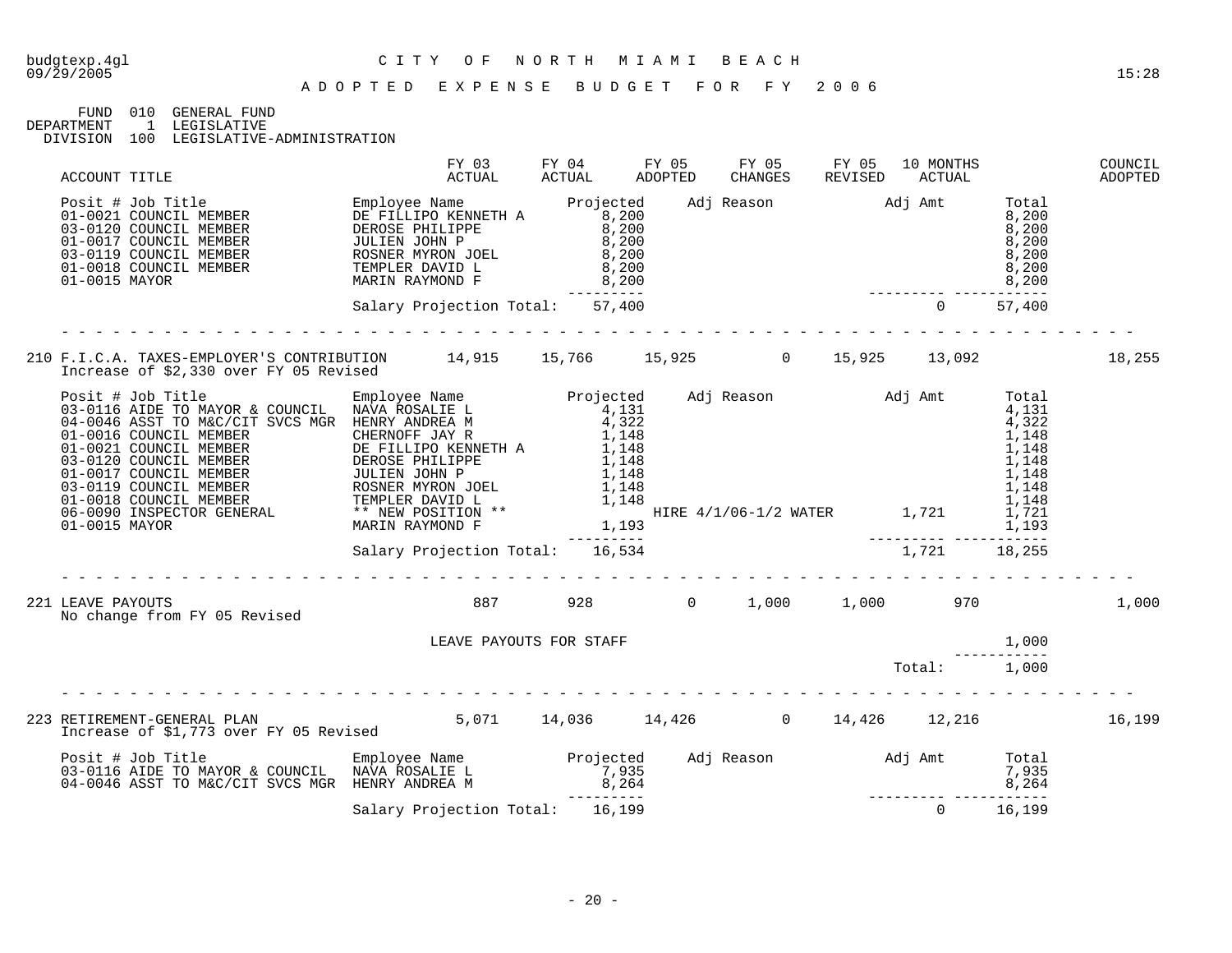| budgtexp.4ql<br>09/29/2005                                                                                                                                                                                                                       | C I T Y<br>O F<br>ADOPTED EXPENSE BUDGET FOR FY 2006 | N O R T H | M I A M I<br>BEACH                                                                     |         |                                                                                                                       | 15:28              |
|--------------------------------------------------------------------------------------------------------------------------------------------------------------------------------------------------------------------------------------------------|------------------------------------------------------|-----------|----------------------------------------------------------------------------------------|---------|-----------------------------------------------------------------------------------------------------------------------|--------------------|
| FUND<br>010 GENERAL FUND<br>1 LEGISLATIVE<br>DEPARTMENT<br>100 LEGISLATIVE-ADMINISTRATION<br>DIVISION                                                                                                                                            |                                                      |           |                                                                                        |         |                                                                                                                       |                    |
| ACCOUNT TITLE                                                                                                                                                                                                                                    | FY 03<br>ACTUAL                                      | ACTUAL    | FY 04 FY 05 FY 05 FY 05<br>ACTUAL ADOPTED CHANGES REVISED<br><b>ADOPTED</b><br>CHANGES | REVISED | 10 MONTHS<br>ACTUAL                                                                                                   | COUNCIL<br>ADOPTED |
|                                                                                                                                                                                                                                                  |                                                      |           |                                                                                        |         |                                                                                                                       |                    |
| 227 RETIREMENT-FRS<br>Increase of \$235 over FY 05 Revised                                                                                                                                                                                       |                                                      |           | $2,577$ $3,056$ $3,056$ 0                                                              | 3,056   | 2,602                                                                                                                 | 3,291              |
| Posit # Job Title<br>01-0016 COUNCIL MEMBER<br>01-0021 COUNCIL MEMBER<br>03-0120 COUNCIL MEMBER<br>03-0120 COUNCIL MEMBER<br>03-0119 COUNCIL MEMBER<br>03-0119 COUNCIL MEMBER<br>03-0119 COUNCIL MEMBER<br>01-0018 COUNCIL MEMBER<br>01-0018 COU |                                                      |           |                                                                                        |         | Adj Reason Madj Amt Total<br>457<br>457<br>457<br>457<br>457<br>457<br>549                                            |                    |
|                                                                                                                                                                                                                                                  | Salary Projection Total: 3,291                       | --------  |                                                                                        |         | ------<br>$\mathbf{0}$<br>3,291                                                                                       |                    |
| HEALTH INSURANCE<br>Increase of \$11,389 over FY 05 Revised<br>235 HEALTH INSURANCE                                                                                                                                                              |                                                      |           | $127,917$ $163,001$ $142,363$ 0 $142,363$ $114,179$                                    |         |                                                                                                                       | 153,752            |
|                                                                                                                                                                                                                                                  |                                                      |           | an an Aonaichte<br>Bailtean                                                            |         | Total<br>4,474<br>9,327<br>26,897<br>18,302<br>18,302<br>18,302<br>26,897<br>11,917<br>1,032<br>18,302<br>___________ |                    |
|                                                                                                                                                                                                                                                  | Salary Projection Total: 152,720                     |           |                                                                                        |         | 1,032<br>153,752                                                                                                      |                    |
| 236 GROUP LIFE INSURANCE                                                                                                                                                                                                                         | 820                                                  | 1,076     | 1,035<br>200                                                                           | 1,235   | 779                                                                                                                   | 1,380              |

|  |  |  | Increase of \$145 over FY 05 Revised |
|--|--|--|--------------------------------------|
|  |  |  |                                      |

| Posit # Job Title                               | Employee Name        | Projected | Adj Reason | Adj Amt | Total |
|-------------------------------------------------|----------------------|-----------|------------|---------|-------|
| 03-0116 AIDE TO MAYOR & COUNCIL                 | NAVA ROSALIE L       | 233       |            |         | 233   |
| 04-0046 ASST TO M&C/CIT SVCS MGR HENRY ANDREA M |                      | 492       |            |         | 492   |
| 01-0016 COUNCIL MEMBER                          | CHERNOFF JAY R       | 65        |            |         | 65    |
| 01-0021 COUNCIL MEMBER                          | DE FILLIPO KENNETH A | 65        |            |         | 65    |
| 03-0120 COUNCIL MEMBER                          | DEROSE PHILIPPE      | 65        |            |         | 65    |
| 01-0017 COUNCIL MEMBER                          | JULIEN JOHN P        | 65        |            |         | 65    |
| 03-0119 COUNCIL MEMBER                          | ROSNER MYRON JOEL    | 65        |            |         | 65    |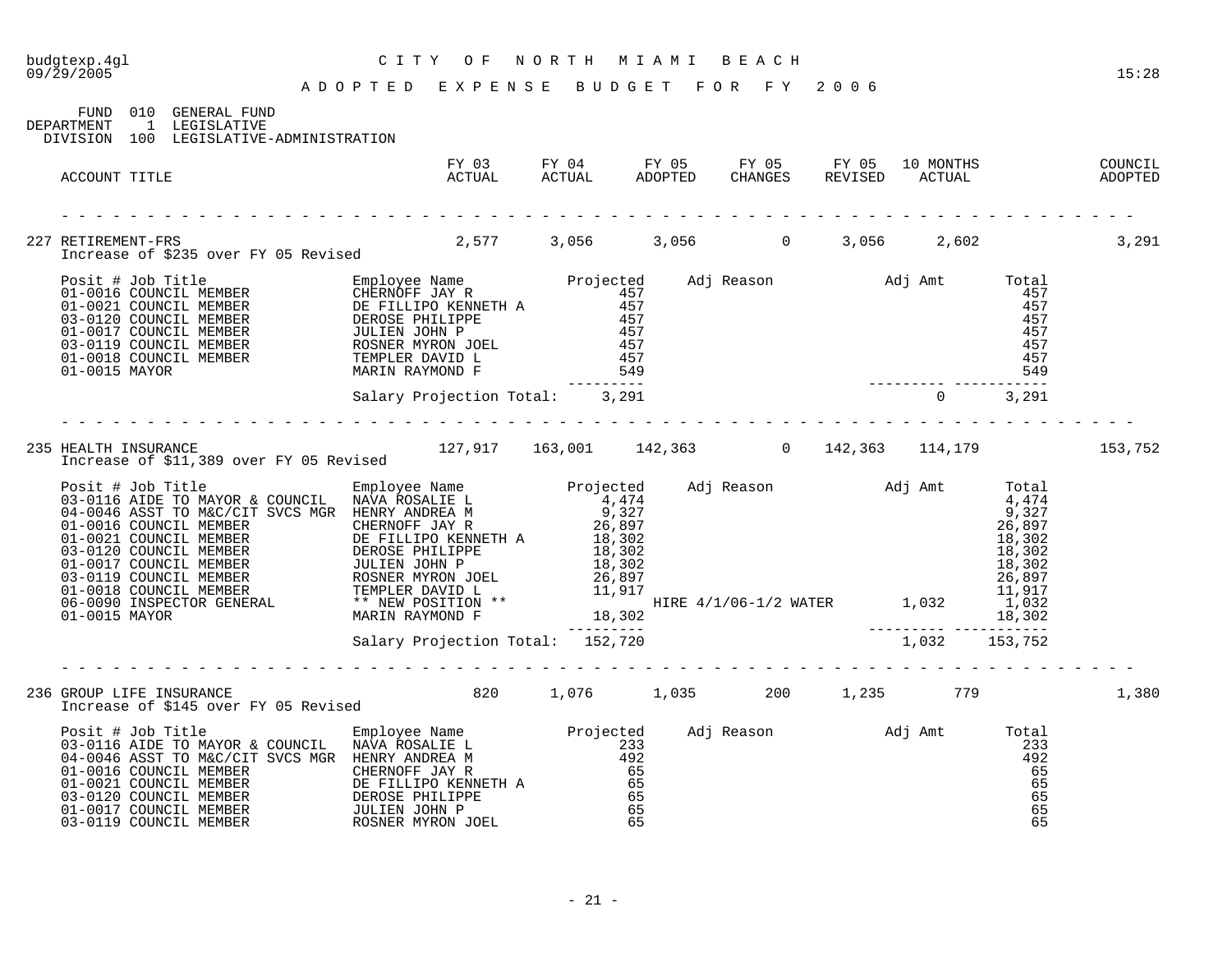#### A D O P T E D E X P E N S E B U D G E T F O R F Y 2 0 0 6

| FUND       | 010 | GENERAL FIJND |
|------------|-----|---------------|
| DEPARTMENT |     | LEGISLATIVE   |

DIVISION 100 LEGISLATIVE-ADMINISTRATION

|                                                                                                                                                                                                                                              |  | FY 03 FY 04 FY 05 FY 05 FY 05 10 MONTHS COUNCIL ACTUAL ACTUAL ADOPTED CHANGES REVISED ACTUAL ADOPTED |          |         |
|----------------------------------------------------------------------------------------------------------------------------------------------------------------------------------------------------------------------------------------------|--|------------------------------------------------------------------------------------------------------|----------|---------|
| ACCOUNT TITLE<br>Posit # Job Title<br>01-0018 COUNCIL MEMBER<br>06-0090 INSPECTOR GENERAL<br>01-0015 MAYOR (ENERAL ** NEW POSITION ** 65<br>01-0015 MAYOR (ENERAL MARIN RAYMOND F 65<br>200 01015 MAYOR Salary Projection Total: 1,180<br>20 |  |                                                                                                      |          |         |
|                                                                                                                                                                                                                                              |  |                                                                                                      | <u>.</u> |         |
| 238 ACCIDENTAL DEATH & DISMEMBERMENT<br>Increase of \$24 over FY 05 Revised 6. The Magnus of the Sea of Australian States of Australian States and Aust                                                                                      |  |                                                                                                      |          | 115     |
|                                                                                                                                                                                                                                              |  |                                                                                                      |          |         |
|                                                                                                                                                                                                                                              |  |                                                                                                      |          |         |
| DENTAL INSURANCE<br>Decrease of \$793 from FY 05 Revised 5,229 4,910 7,192 0 7,192 3,426<br>239 DENTAL INSURANCE                                                                                                                             |  |                                                                                                      |          | 6,399   |
|                                                                                                                                                                                                                                              |  |                                                                                                      |          |         |
|                                                                                                                                                                                                                                              |  |                                                                                                      |          |         |
|                                                                                                                                                                                                                                              |  |                                                                                                      |          |         |
| *** Salaries & Related Costs (321,941 374,755 359,407 1,200 360,607 291,554                                                                                                                                                                  |  |                                                                                                      |          | 412,696 |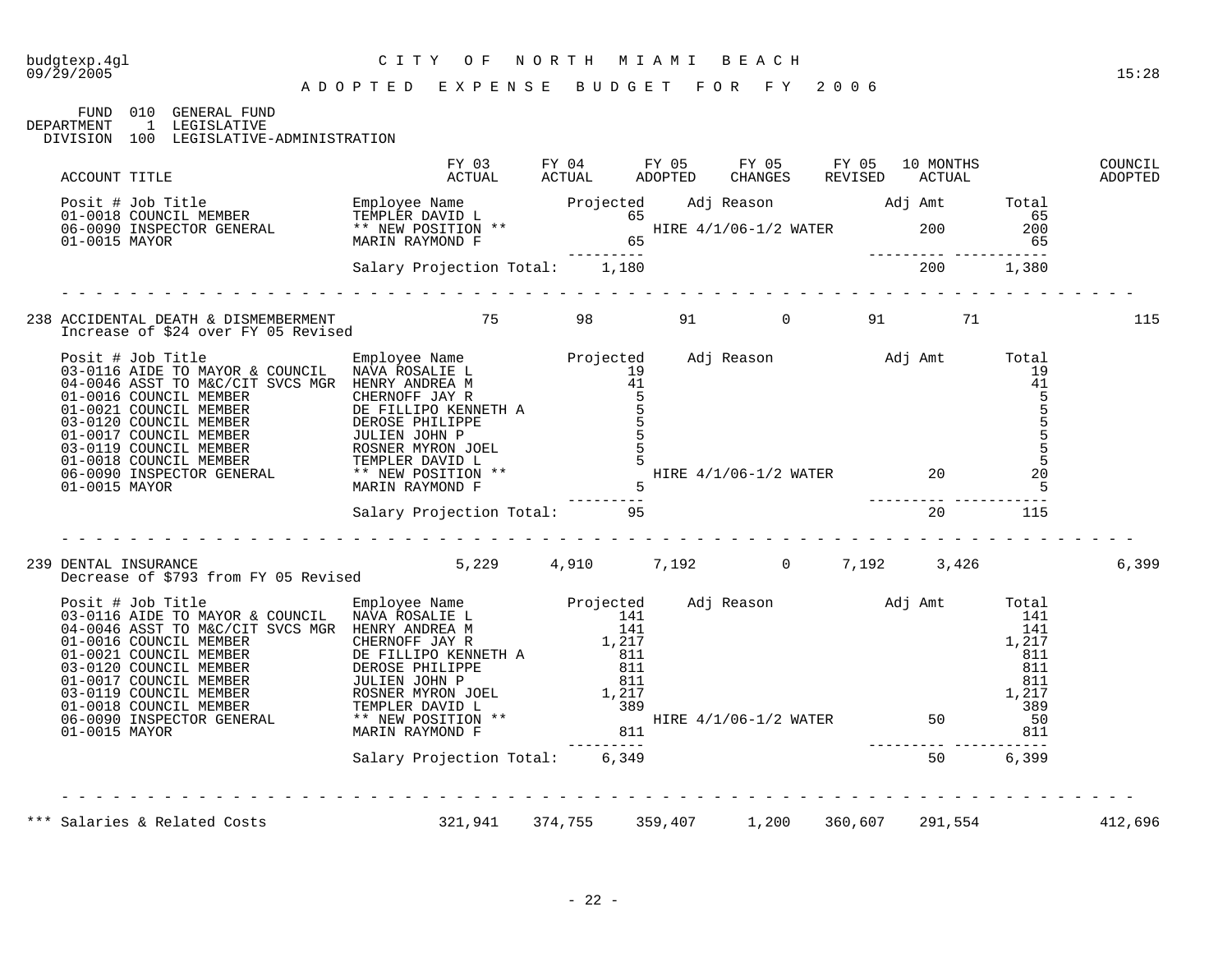| $09/\bar{2}9/2005$<br>ADOPTED EXPENSE                                                              |                                      |                               | B U D G E T                                                                                                                                                                                                                     | FOR FY                    | 2006             |                     |                   | 15:28              |
|----------------------------------------------------------------------------------------------------|--------------------------------------|-------------------------------|---------------------------------------------------------------------------------------------------------------------------------------------------------------------------------------------------------------------------------|---------------------------|------------------|---------------------|-------------------|--------------------|
| 010 GENERAL FUND<br>FUND<br>1 LEGISLATIVE<br>DEPARTMENT<br>DIVISION 100 LEGISLATIVE-ADMINISTRATION |                                      |                               |                                                                                                                                                                                                                                 |                           |                  |                     |                   |                    |
| ACCOUNT TITLE                                                                                      | FY 03<br>ACTUAL                      | ACTUAL                        | FY 04 FY 05<br>ADOPTED                                                                                                                                                                                                          | FY 05<br>CHANGES          | FY 05<br>REVISED | 10 MONTHS<br>ACTUAL |                   | COUNCIL<br>ADOPTED |
| 313 STATUS OF WOMEN<br>Decrease of \$3,000 from FY 05 Revised                                      |                                      | 3,996 3,379                   | 5,000                                                                                                                                                                                                                           |                           |                  | 3,000 8,000 7,979   |                   | 5,000              |
|                                                                                                    |                                      | COMMISSION ON STATUS OF WOMEN | LOCAL COMMUNITY EVENTS, SUCH AS MOTHER'S DAY BREAKFAST,                                                                                                                                                                         |                           |                  |                     | 2,000             |                    |
|                                                                                                    |                                      |                               | SENIOR CITIZENS HEALTH FAIR, ETC.                                                                                                                                                                                               |                           |                  |                     | 3,000             |                    |
|                                                                                                    |                                      |                               |                                                                                                                                                                                                                                 |                           |                  | Total:              | 5,000             |                    |
| 350 SPECIAL PROGRAMS<br>Decrease of \$25,000 from FY 05 Revised                                    | 3,142                                | 2,157                         |                                                                                                                                                                                                                                 | $3,000$ $25,000$ $28,000$ |                  | 27,424              |                   | 3,000              |
|                                                                                                    | AWARDS                               |                               | FORMS FOR PROCLAMATIONS, APPRECIATION CERTIFICATES,<br>OFFICER OF THE MONTH, ETC., ASSEMBLED FRAMES, PLAQUES,<br>TROPHIES, KEYS TO THE CITY, CITY LAPEL PINS, CITY KEY<br>CHAINS, CITY BOOK MARKERS, AND OTHER TYPES OF SPECIAL |                           |                  |                     | 3,000             |                    |
|                                                                                                    |                                      |                               |                                                                                                                                                                                                                                 |                           |                  | Total:              | 3,000             |                    |
| 351 LATIN AFFAIRS/FESTIVAL<br>Increase of \$2,500 over FY 05 Revised                               | $\overline{0}$                       | 4,500                         |                                                                                                                                                                                                                                 | $5,000 -2,500$            |                  | 2,500 2,444         |                   | 5,000              |
|                                                                                                    | COMMITTEE EXPENSES<br>SPECIAL EVENTS |                               |                                                                                                                                                                                                                                 |                           |                  |                     | 2,000<br>3,000    |                    |
|                                                                                                    |                                      |                               |                                                                                                                                                                                                                                 |                           |                  | Total:              | --------<br>5,000 |                    |
| 352 DISABLED INDIVIDUAL ADVISORY COMMITTEE<br>Decrease of \$250 from FY 05 Revised                 | $\overline{0}$                       | 258 —                         | 300                                                                                                                                                                                                                             | 250                       |                  | 550 350<br>307      |                   | 300                |
|                                                                                                    | COMMITTEE EXPENSES                   |                               |                                                                                                                                                                                                                                 |                           |                  |                     | 300<br>$- - -$    |                    |
|                                                                                                    |                                      |                               |                                                                                                                                                                                                                                 |                           |                  | Total:              | 300               |                    |
| 390 EDUCATIONAL PROGRAMS<br>No change from FY 05 Revised                                           | 532                                  | 6,329                         | 4,000                                                                                                                                                                                                                           | $\overline{0}$            | 4,000            | 2,176               |                   | 4,000              |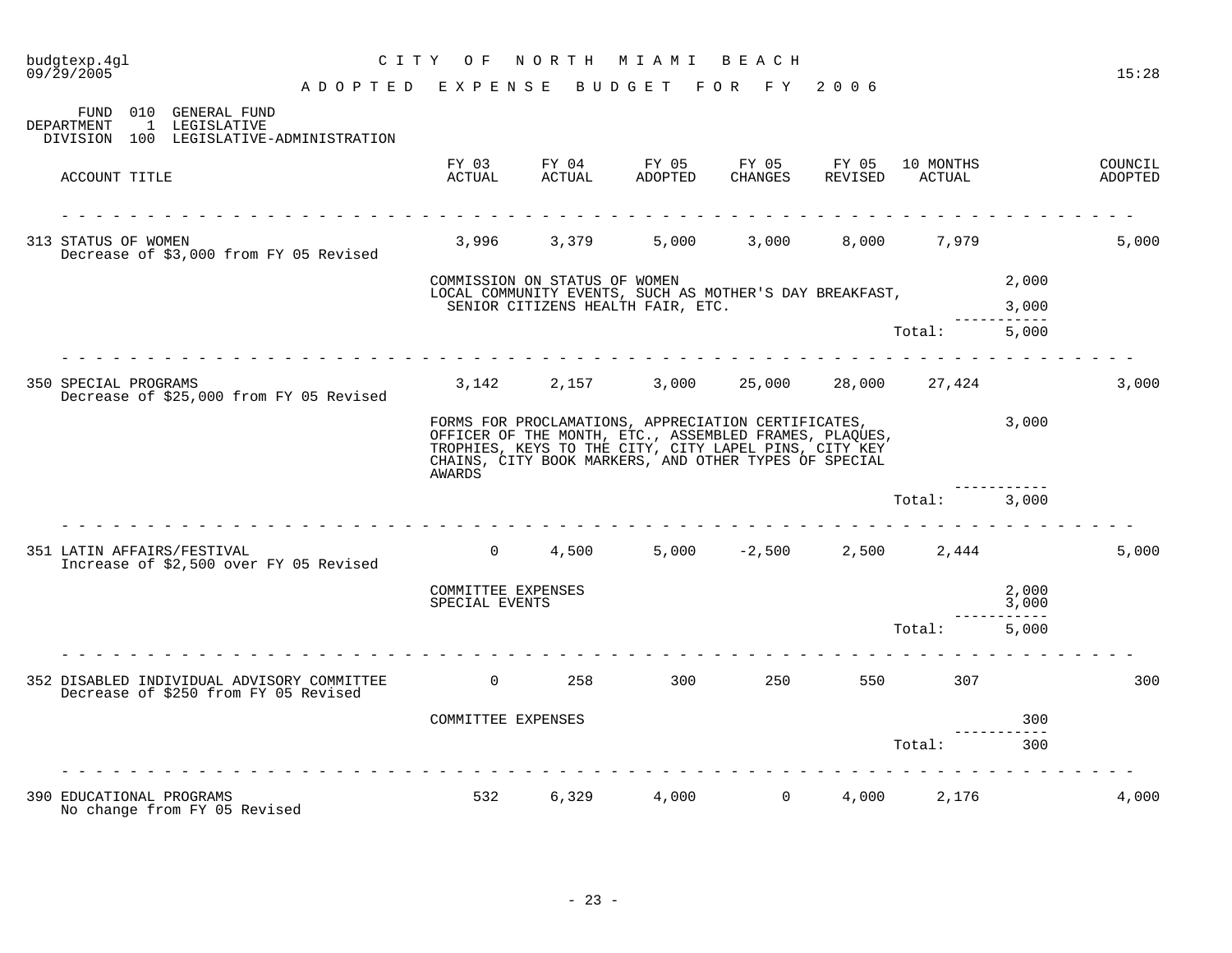| budgtexp.4ql<br>09/29/2005 |                                                                                                                                                                                                                                          | C I T Y<br>ADOPTED EXPENSE BUDGET FOR FY 2006                                                                                                                             | O F                                                                                                     | N O R T H                                                                                                               | M I A M I                        | BEACH                             |     |                                   |                                                                      | 15:28              |
|----------------------------|------------------------------------------------------------------------------------------------------------------------------------------------------------------------------------------------------------------------------------------|---------------------------------------------------------------------------------------------------------------------------------------------------------------------------|---------------------------------------------------------------------------------------------------------|-------------------------------------------------------------------------------------------------------------------------|----------------------------------|-----------------------------------|-----|-----------------------------------|----------------------------------------------------------------------|--------------------|
| <b>DEPARTMENT</b>          | FUND 010 GENERAL FUND<br>1 LEGISLATIVE<br>DIVISION 100 LEGISLATIVE-ADMINISTRATION                                                                                                                                                        |                                                                                                                                                                           |                                                                                                         |                                                                                                                         |                                  |                                   |     |                                   |                                                                      |                    |
|                            | ACCOUNT TITLE                                                                                                                                                                                                                            |                                                                                                                                                                           | ACTUAL                                                                                                  | FY 03 FY 04 FY 05<br>ACTUAL                                                                                             | ADOPTED                          | FY 05<br>CHANGES                  |     | FY 05 10 MONTHS<br>REVISED ACTUAL |                                                                      | COUNCIL<br>ADOPTED |
|                            |                                                                                                                                                                                                                                          |                                                                                                                                                                           | SEMINARS, WORKSHOPS & EMPLOYER EDUCATIONAL ASSISTANCE 4,000<br>NLC AND FLC CONFERENCE REGISTRATION FEES |                                                                                                                         |                                  |                                   |     |                                   |                                                                      |                    |
|                            |                                                                                                                                                                                                                                          |                                                                                                                                                                           |                                                                                                         |                                                                                                                         |                                  |                                   |     | Total:                            | 4,000                                                                |                    |
|                            | 405 TRAVEL AND AUTO EXPENSES 42,279 45,785 43,600 0 43,600 33,312<br>Increase of \$5.040 over FY 05 Revised 42,279 45,785 43,600 0 43,600 33,312                                                                                         |                                                                                                                                                                           |                                                                                                         |                                                                                                                         |                                  |                                   |     |                                   |                                                                      | 48,640             |
|                            | Increase of \$5,040 over FY 05 Revised<br>Posit # Job Title<br>01-0016 COUNCIL MEMBER<br>01-0021 COUNCIL MEMBER<br>03-0120 COUNCIL MEMBER<br>01-0017 COUNCIL MEMBER<br>03-0119 COUNCIL MEMBER<br>01-0018 COUNCIL MEMBER<br>01-0015 MAYOR | Employee Name<br>CHERNOFF JAY R<br>DE FILLIPO KENNETH A<br>DEROSE PHILIPPE<br>JULIEN JOHN P<br>ROSNER MYRON JOEL<br>TEMPLER DAVID L<br>MARIN RAYMOND F<br>MARIN RAYMOND F | Employee Name<br>CHERNOFF JAY R<br>DE FILLIPO KENNETH A 5,520<br>DE FILLIPO KENNETH A 5,520             | $\frac{5}{5}$ , 520                                                                                                     | 5,520<br>5,520<br>5,520<br>5,520 | Adj Reason Madj Amt               |     |                                   | Total<br>5,520<br>5,520<br>5,520<br>5,520<br>5,520<br>5,520<br>5,520 |                    |
|                            |                                                                                                                                                                                                                                          |                                                                                                                                                                           | Salary Projection Total: 38,640                                                                         | ----------                                                                                                              |                                  |                                   |     | $\Omega$                          | 38,640                                                               |                    |
|                            |                                                                                                                                                                                                                                          |                                                                                                                                                                           |                                                                                                         | Adjustments to Salary Projection:                                                                                       |                                  |                                   |     |                                   |                                                                      |                    |
|                            |                                                                                                                                                                                                                                          |                                                                                                                                                                           | AIR FARE, HOTEL, MEALS OR PER DIEM FOR MIAMI-DADE, FLORIDA 10,000                                       | AND NATIONAL LEAGUE OF CITIES ANNUAL CONFERENCES<br>AND OTHER LEGISLATIVE/BUSINESS TYPE MEETINGS<br>THROUGHOUT THE YEAR |                                  |                                   |     |                                   |                                                                      |                    |
|                            |                                                                                                                                                                                                                                          |                                                                                                                                                                           |                                                                                                         |                                                                                                                         |                                  | Adjusted salary projection total: |     |                                   | 48,640                                                               |                    |
|                            | 410 COMMUNICATION SERVICES<br>Decrease of \$400 from FY 05 Revised                                                                                                                                                                       |                                                                                                                                                                           |                                                                                                         | 39 25                                                                                                                   |                                  | 400 0                             | 400 | $\mathbf 0$                       |                                                                      | 0                  |
|                            | 414 ECONOMIC DEVELOPMENT COMMISSION<br>Increase of \$2,000 over FY 05 Revised                                                                                                                                                            |                                                                                                                                                                           |                                                                                                         | 0 682                                                                                                                   |                                  | $5,000$ $-2,000$ $3,000$ $766$    |     |                                   |                                                                      | 5,000              |
|                            |                                                                                                                                                                                                                                          |                                                                                                                                                                           | COMMISSION EXPENSES                                                                                     |                                                                                                                         |                                  |                                   |     |                                   | 5,000                                                                |                    |
|                            |                                                                                                                                                                                                                                          |                                                                                                                                                                           |                                                                                                         |                                                                                                                         |                                  |                                   |     | Total:                            | 5,000                                                                |                    |
|                            |                                                                                                                                                                                                                                          | _ _ _ _ _ _ _ _ _ _ _ _                                                                                                                                                   |                                                                                                         |                                                                                                                         |                                  |                                   |     |                                   |                                                                      |                    |
|                            | 421 CARIBBEAN AFFAIRS COMMITTEE<br>Decrease of \$3,500 from FY 05 Revised                                                                                                                                                                |                                                                                                                                                                           |                                                                                                         | $0 \t 4,675$                                                                                                            | 5,000                            |                                   |     | 3,500 8,500 7,785                 |                                                                      | 5,000              |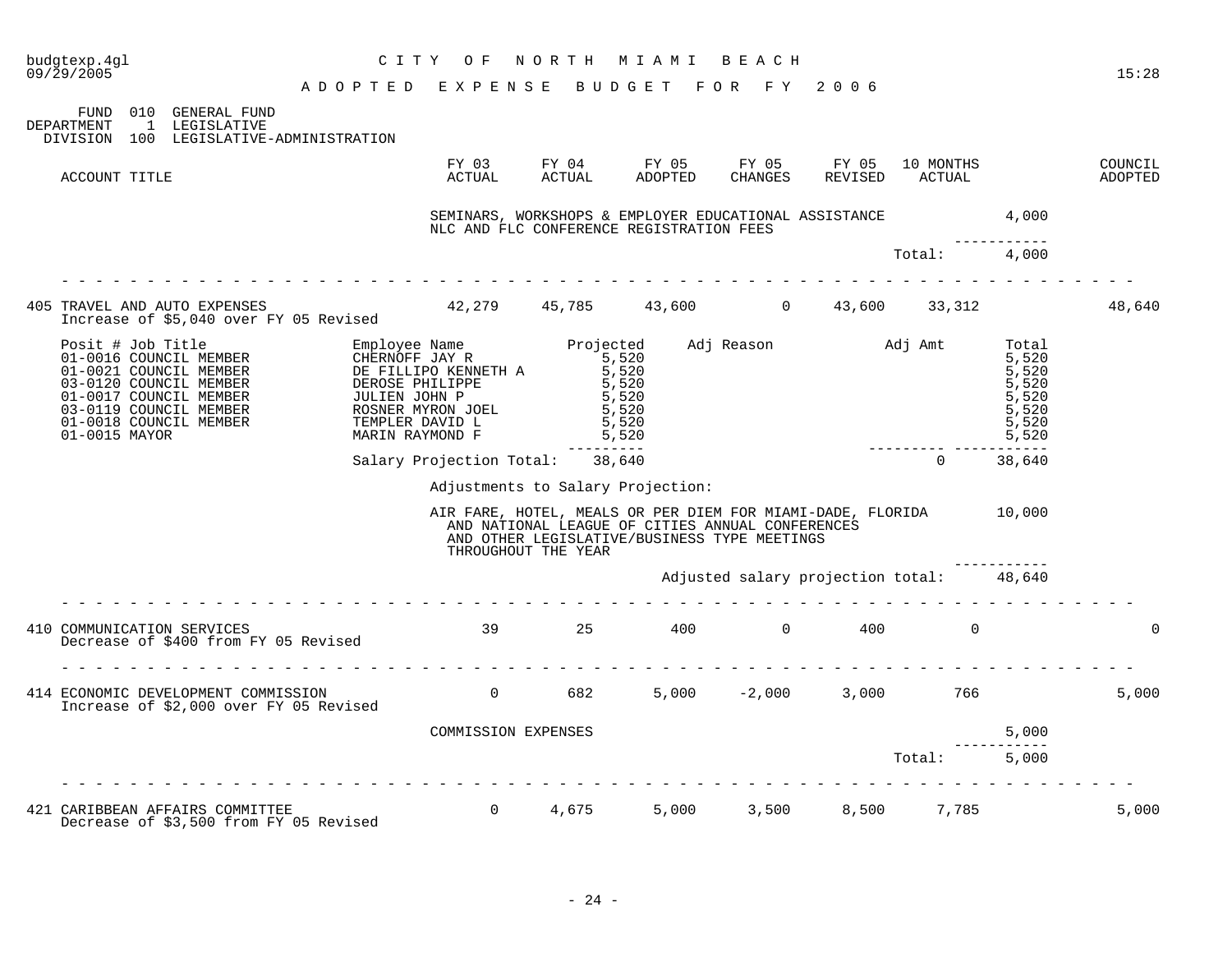| budgtexp.4gl<br>09/29/2005 |                                                                                   | CITY OF                              | NORTH                                                    | M I A M I                                                                                                                                                                                                        | BEACH                  |         |                       |                   | 15:28              |
|----------------------------|-----------------------------------------------------------------------------------|--------------------------------------|----------------------------------------------------------|------------------------------------------------------------------------------------------------------------------------------------------------------------------------------------------------------------------|------------------------|---------|-----------------------|-------------------|--------------------|
|                            | ADOPTED EXPENSE BUDGET FOR FY 2006                                                |                                      |                                                          |                                                                                                                                                                                                                  |                        |         |                       |                   |                    |
| DEPARTMENT                 | FUND 010 GENERAL FUND<br>1 LEGISLATIVE<br>DIVISION 100 LEGISLATIVE-ADMINISTRATION |                                      |                                                          |                                                                                                                                                                                                                  |                        |         |                       |                   |                    |
| ACCOUNT TITLE              |                                                                                   | FY 03<br>ACTUAL                      | FY 04<br>ACTUAL                                          | FY 05<br>ADOPTED                                                                                                                                                                                                 | FY 05 FY 05<br>CHANGES | REVISED | 10 MONTHS<br>ACTUAL   |                   | COUNCIL<br>ADOPTED |
|                            |                                                                                   | COMMITTEE PROJECTS<br>SPECIAL EVENTS |                                                          |                                                                                                                                                                                                                  |                        |         |                       | 2,000<br>3,000    |                    |
|                            |                                                                                   |                                      |                                                          |                                                                                                                                                                                                                  |                        |         | Total:                | 5,000             |                    |
| 430 UTILITY SERVICES       | Increase of \$1,500 over FY 05 Revised                                            |                                      |                                                          | $11,492$ $12,424$ $10,000$ $2,500$ $12,500$ $9,356$                                                                                                                                                              |                        |         |                       |                   | 14,000             |
|                            |                                                                                   |                                      |                                                          | FLORIDA POWER AND LIGHT UTILITY BILLS<br>ELECTRICITY USED IN COUNCIL CONFERENCE ROOM, MAYOR AND<br>COUNCIL OFFICES, RECEPTION AND HALL AREA ON THE FOURTH<br>FLOOR AND THE COUNCIL CHAMBERS ON THE SECOND FLOOR. |                        |         |                       | 14,000            |                    |
|                            |                                                                                   |                                      |                                                          |                                                                                                                                                                                                                  |                        |         | Total: 14,000         |                   |                    |
| 440 RENTALS AND LEASES     | Decrease of \$1,000 from FY 05 Revised                                            |                                      |                                                          | $3,797$ $4,365$ $4,500$ $1,000$                                                                                                                                                                                  |                        |         | 5,500 4,700           |                   | 4,500              |
|                            |                                                                                   | LEASE OF XEROX MACHINE               |                                                          |                                                                                                                                                                                                                  |                        |         |                       | 4,500             |                    |
|                            |                                                                                   |                                      |                                                          |                                                                                                                                                                                                                  |                        |         | Total:                | 4,500             |                    |
|                            | 460 REPAIRS AND MAINTENANCE SERVICES<br>Decrease of \$9,110 from FY 05 Revised    | 539                                  | 190                                                      |                                                                                                                                                                                                                  |                        |         | 600 8,910 9,510 6,572 |                   | 400                |
|                            |                                                                                   |                                      |                                                          | MISCELLANEOUS OFFICE REPAIRS/PARTS                                                                                                                                                                               |                        |         |                       | 400               |                    |
|                            |                                                                                   |                                      |                                                          |                                                                                                                                                                                                                  |                        |         | Total:                | 400               |                    |
| 480 PROMOTIONAL ACTIVITIES | No change from FY 05 Revised                                                      | 10                                   |                                                          | 17,902 9,500 0                                                                                                                                                                                                   |                        |         | 9,500 6,292           |                   | 9,500              |
|                            |                                                                                   |                                      | CITYWIDE INFOMMERCIALS<br>THANKSGIVING PUBLIC ASSISTANCE |                                                                                                                                                                                                                  |                        |         |                       | 4,500<br>5,000    |                    |
|                            |                                                                                   |                                      |                                                          |                                                                                                                                                                                                                  |                        |         | Total:                | --------<br>9,500 |                    |
| 510 OFFICE SUPPLIES        | Decrease of \$2,500 from FY 05 Revised                                            |                                      |                                                          | 2,603 3,052 3,500                                                                                                                                                                                                | 2,500                  |         | 6,000 5,505           |                   | 3,500              |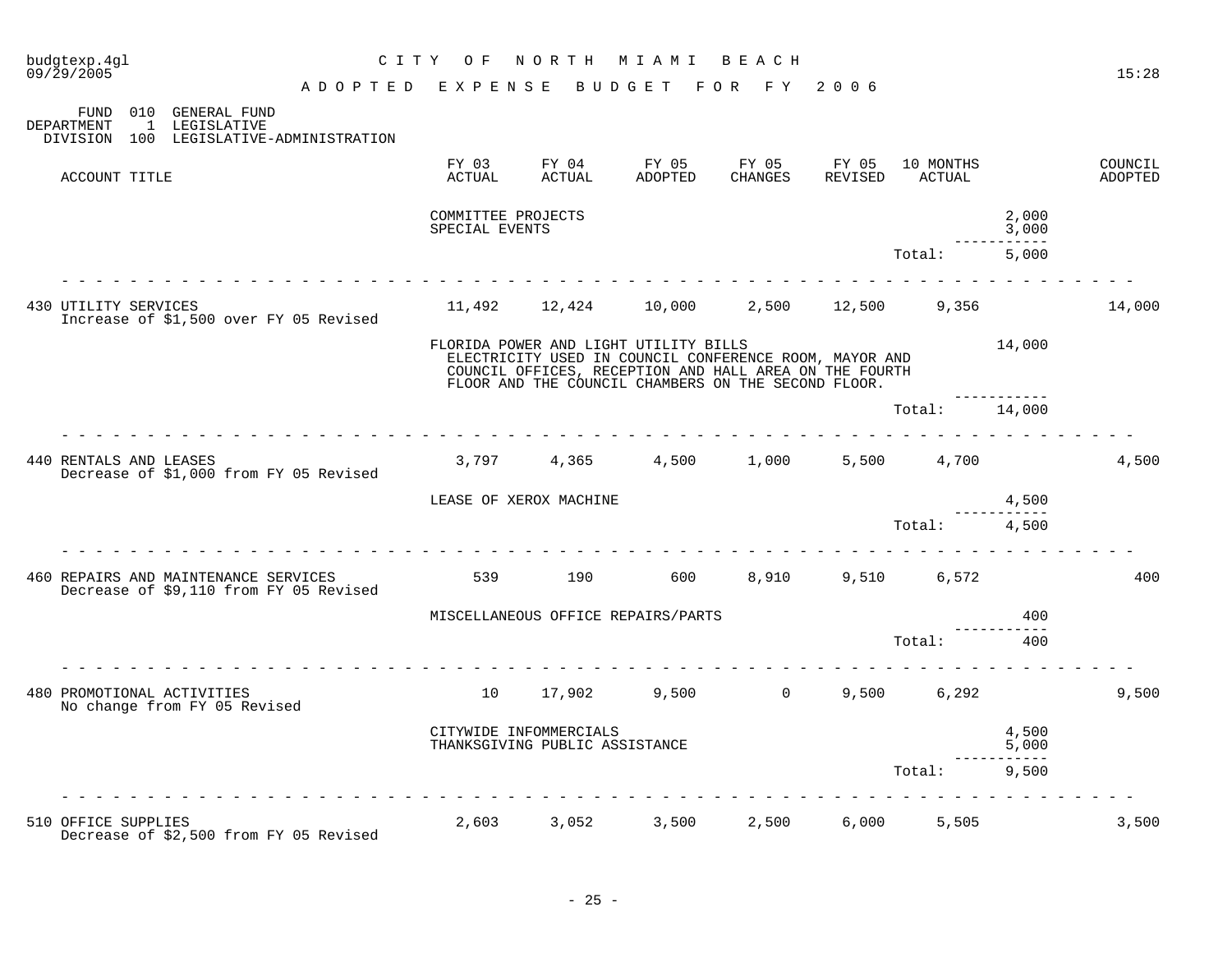| budgtexp.4gl<br>09/29/2005                                                                                         | C I T Y         | O F              | NORTH                                                                                                                            | M I A M I                                                                                                        | BEACH                  |                  |                     |                                | 15:28              |
|--------------------------------------------------------------------------------------------------------------------|-----------------|------------------|----------------------------------------------------------------------------------------------------------------------------------|------------------------------------------------------------------------------------------------------------------|------------------------|------------------|---------------------|--------------------------------|--------------------|
|                                                                                                                    | ADOPTED EXPENSE |                  |                                                                                                                                  | BUDGET                                                                                                           | FOR FY 2006            |                  |                     |                                |                    |
| FUND<br>010 GENERAL FUND<br>DEPARTMENT<br>$\overline{1}$<br>LEGISLATIVE<br>DIVISION 100 LEGISLATIVE-ADMINISTRATION |                 |                  |                                                                                                                                  |                                                                                                                  |                        |                  |                     |                                |                    |
| ACCOUNT TITLE                                                                                                      |                 | FY 03<br>ACTUAL  | FY 04<br>ACTUAL                                                                                                                  | FY 05<br>ADOPTED                                                                                                 | FY 05<br>CHANGES       | FY 05<br>REVISED | 10 MONTHS<br>ACTUAL |                                | COUNCIL<br>ADOPTED |
|                                                                                                                    |                 | OFFICE SUPPLIES. |                                                                                                                                  | BUSINESS CARDS AND PERSONALIZED LETTERHEAD STATIONARY/<br>ENVELOPES/NOTE PAPER FOR MAYOR AND COUNCIL AND GENERAL |                        |                  | 3,500               |                                |                    |
|                                                                                                                    |                 |                  |                                                                                                                                  |                                                                                                                  |                        |                  | Total:              | 3.500                          |                    |
| 540 BOOKS & MEMBERSHIPS<br>No change from FY 05 Revised                                                            |                 |                  |                                                                                                                                  | $10,680$ $15,407$ $12,000$ 0 $12,000$ 8,873                                                                      |                        |                  |                     |                                | 12,000             |
|                                                                                                                    |                 |                  | NATIONAL LEAGUE OF CITY DUES<br>FLORIDA LEAGUE OF CITY DUES<br>MIAMI-DADE LEAGUE OF CITY DUES<br>VARIOUS GOVERNMENT PUBLICATIONS |                                                                                                                  |                        |                  |                     | 3,200<br>3,800<br>4,600<br>400 |                    |
|                                                                                                                    |                 |                  |                                                                                                                                  |                                                                                                                  |                        |                  | Total:              | -----<br>12,000                |                    |
| 592 MAIL ROOM COPIER EXPENSES<br>No change from FY 05 Revised                                                      |                 | 339              | 1,655                                                                                                                            | 300                                                                                                              | $\overline{0}$         | 300              | 197                 |                                | 300                |
|                                                                                                                    |                 |                  |                                                                                                                                  | USAGE OF CITY HALL COPIER/COLOR COPIER                                                                           |                        |                  |                     | 300                            |                    |
|                                                                                                                    |                 |                  |                                                                                                                                  |                                                                                                                  |                        |                  | Total:              | 300                            |                    |
| *** Operating Expenses                                                                                             |                 |                  |                                                                                                                                  | 79,450 122,784 111,700 42,160 153,860 123,689                                                                    |                        |                  |                     |                                | 120,140            |
| 840 MACHINERY AND EQUIPMENT<br>Decrease of \$13,750 from FY 05 Revised                                             |                 |                  | $\overline{0}$                                                                                                                   | $\overline{0}$                                                                                                   | 0 13,750 13,750 11,355 |                  |                     |                                | $\Omega$           |
| 842 DATA PROCESSING EQUIPMENT<br>No change from FY 05 Revised                                                      |                 | 1,093            | $\overline{0}$                                                                                                                   | 0                                                                                                                | $\overline{0}$         | $\overline{0}$   | $\mathbf 0$         |                                | 0                  |
| *** Capital Outlays                                                                                                |                 | 1,093            | $\mathbf 0$                                                                                                                      | $\mathbf 0$                                                                                                      | 13,750                 | 13,750           | 11,355              |                                | $\mathbf 0$        |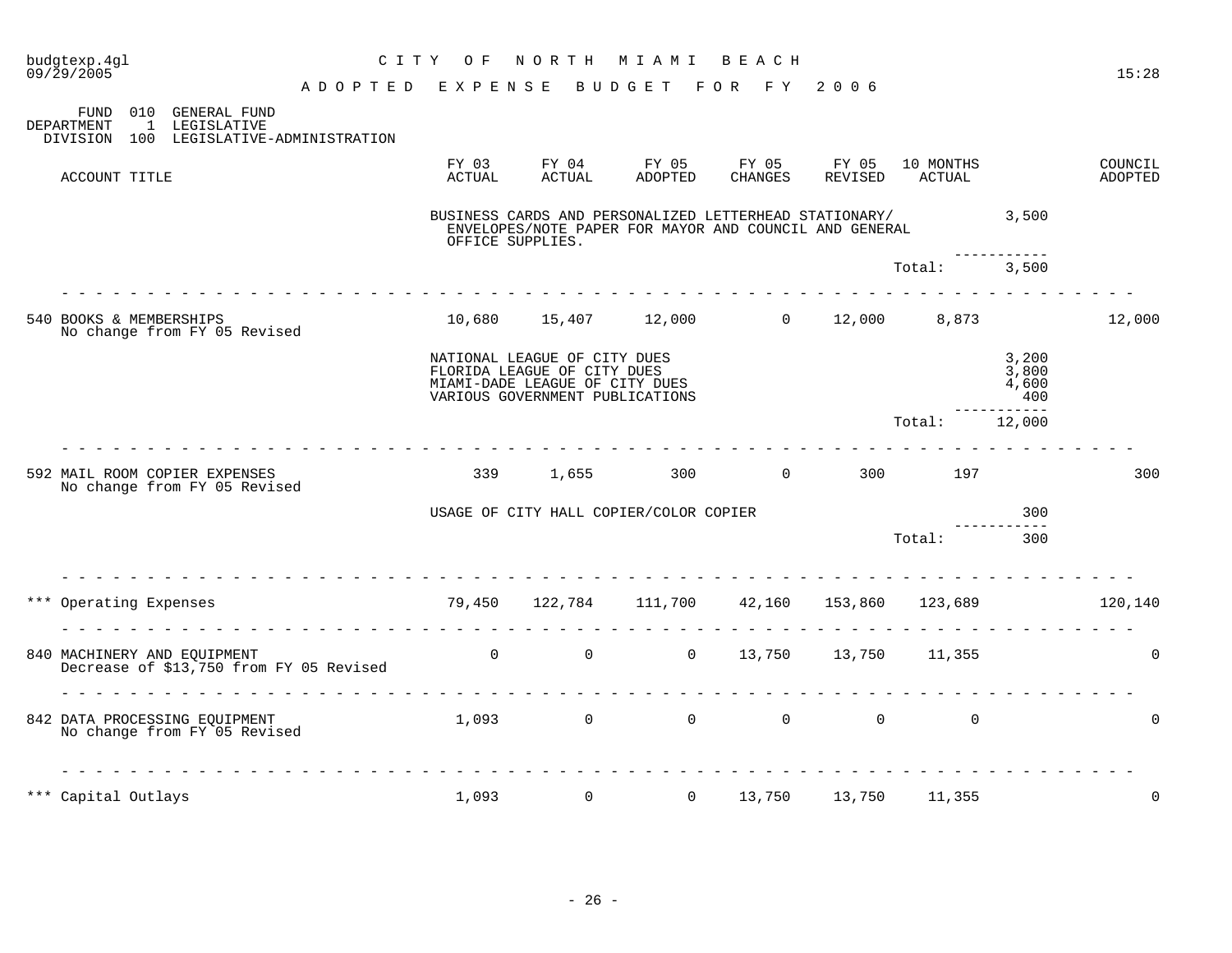| budgtexp.4ql<br>09/29/2005                                                                                                                                                                                                                                            | C I T Y<br>O F<br>ADOPTED<br>EXPENSE                                                                                                                                                       | NORTH           | M I A M I<br>BUDGET                                  | BEACH<br>F O R<br>F Y | 2006             |                     |                                                               | 15:28              |
|-----------------------------------------------------------------------------------------------------------------------------------------------------------------------------------------------------------------------------------------------------------------------|--------------------------------------------------------------------------------------------------------------------------------------------------------------------------------------------|-----------------|------------------------------------------------------|-----------------------|------------------|---------------------|---------------------------------------------------------------|--------------------|
| 010<br><b>GENERAL FUND</b><br>FUND<br>DEPARTMENT<br>$\overline{1}$<br>LEGISLATIVE<br>LEGISLATIVE-ADMINISTRATION<br>DIVISION<br>100                                                                                                                                    |                                                                                                                                                                                            |                 |                                                      |                       |                  |                     |                                                               |                    |
| ACCOUNT TITLE                                                                                                                                                                                                                                                         | FY 03<br>ACTUAL                                                                                                                                                                            | FY 04<br>ACTUAL | FY 05<br>ADOPTED                                     | FY 05<br>CHANGES      | FY 05<br>REVISED | 10 MONTHS<br>ACTUAL |                                                               | COUNCIL<br>ADOPTED |
| 994 TRF TO WORKERS' COMP SELF-INS<br>Increase of \$32 over FY 05 Revised                                                                                                                                                                                              | 447                                                                                                                                                                                        | 466             | 495                                                  | 0                     | 495              | 495                 |                                                               | 527                |
| Posit # Job Title<br>03-0116 AIDE TO MAYOR & COUNCIL<br>04-0046 ASST TO M&C/CIT SVCS MGR<br>01-0016 COUNCIL MEMBER<br>01-0021 COUNCIL MEMBER<br>03-0120 COUNCIL MEMBER<br>01-0017 COUNCIL MEMBER<br>03-0119 COUNCIL MEMBER<br>01-0018 COUNCIL MEMBER<br>01-0015 MAYOR | Employee Name<br>NAVA ROSALIE L<br>HENRY ANDREA M<br>CHERNOFF JAY R<br>DE FILLIPO KENNETH A<br>DEROSE PHILIPPE<br>JULIEN JOHN P<br>ROSNER MYRON JOEL<br>TEMPLER DAVID L<br>MARIN RAYMOND F | Projected       | 216<br>225<br>12<br>12<br>12<br>12<br>12<br>12<br>14 | Adj Reason            |                  | Adj Amt             | Total<br>216<br>225<br>12<br>12<br>12<br>12<br>12<br>12<br>14 |                    |
|                                                                                                                                                                                                                                                                       | Salary Projection Total:                                                                                                                                                                   |                 | 527                                                  |                       |                  | $\Omega$            | 527                                                           |                    |
| *** Non-Operating Expenses                                                                                                                                                                                                                                            | 447                                                                                                                                                                                        | 466             | 495                                                  | $\mathbf 0$           | 495              | 495                 |                                                               | 527                |
| DIVISION<br>TOTALS:                                                                                                                                                                                                                                                   | 402,931                                                                                                                                                                                    | 498,005         | 471,602                                              | 57,110                | 528,712          | 427,093             |                                                               | 533,363            |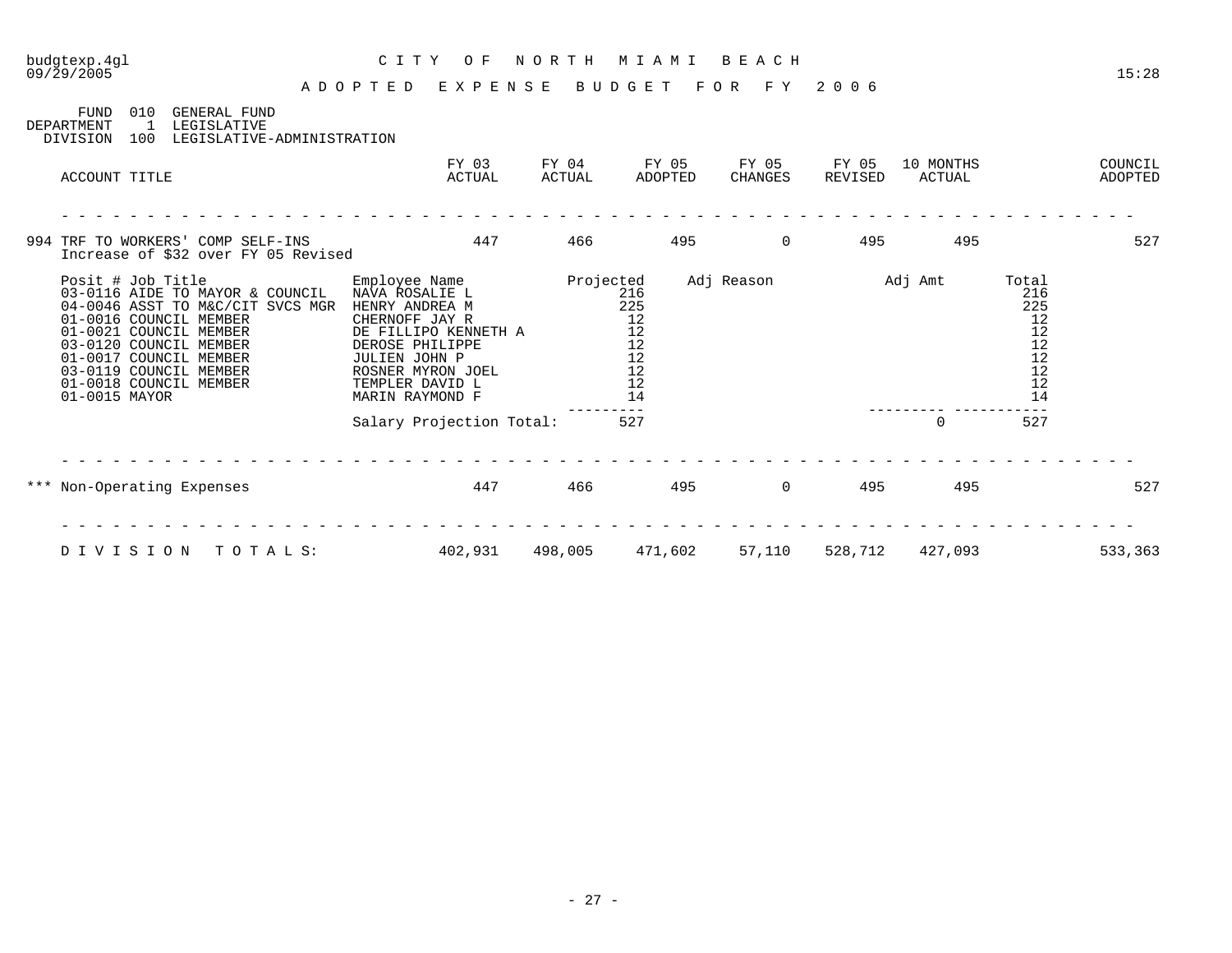A D O P T E D E X P E N S E B U D G E T F O R F Y 2 0 0 6

FUND 010 GENERAL FUND DEPARTMENT 1 LEGISLATIVE

| ACCOUNT TITLE                                                                                                                                                                                                                                                                | FY 03<br>ACTUAL | FY 04<br><b>ACTUAL</b>                                                                                                                                                 | FY 05<br>ADOPTED                                                                                                                                       | FY 05<br><b>CHANGES</b>                                                                                                                                                                  | FY 05<br>REVISED                                                                                                                           | 10 MONTHS<br>ACTUAL                                                                     | COUNCIL<br>ADOPTED                                                 |
|------------------------------------------------------------------------------------------------------------------------------------------------------------------------------------------------------------------------------------------------------------------------------|-----------------|------------------------------------------------------------------------------------------------------------------------------------------------------------------------|--------------------------------------------------------------------------------------------------------------------------------------------------------|------------------------------------------------------------------------------------------------------------------------------------------------------------------------------------------|--------------------------------------------------------------------------------------------------------------------------------------------|-----------------------------------------------------------------------------------------|--------------------------------------------------------------------|
| 120 SALARIES-FULL-TIME<br>130 SALARIES-TEMP & PART-TIME<br>1,284<br>131 SALARIES-ELECTED OFFICIALS<br>140 OVERTIME-REGULAR EMPLOYEES<br>150 EXECUTIVE EXPENSE<br>150 SALE<br>150 EXECUTIVE EXPENSE<br>210 F.I.C.A. TAXES-EMPLOYER'S CONTRIBUTION 14,915<br>221 LEAVE PAYOUTS |                 | 99,198<br>564<br>21,692<br>$\sim$ 0<br>50,430                                                                                                                          | 102,313<br>1,000<br>21,606<br>$\overline{0}$                                                                                                           | $\Omega$<br>$\mathbf 0$<br>$\begin{matrix} 0 \\ 0 \\ 0 \end{matrix}$                                                                                                                     | 102,313<br>1,000<br>21,606<br>$\overline{0}$<br>50,400                                                                                     | 84,748<br>141<br>17,479<br>$\overline{0}$<br>41,850                                     | 132,699<br>600<br>21,606<br>$\overline{0}$<br>57,400               |
|                                                                                                                                                                                                                                                                              |                 | 15,766<br>928<br>14,036<br>$\overline{0}$                                                                                                                              | $\begin{array}{c} 0 \\ 14,426 \end{array}$                                                                                                             |                                                                                                                                                                                          | 15,925<br>1,000<br>14,426<br>$\sim$ 0                                                                                                      |                                                                                         |                                                                    |
| 223 RETIREMENT-GENERAL PLAN<br>225 RETIREMENT-OTHER PLANS<br>227 RETIREMENT-PRS<br>227 RETIREMENT-FRS<br>235 HEALTH INSURANCE<br>236 GROUP LIFE INSURANCE<br>238 ACCIDENTAL DEATH & DISMEMBERMENT<br>239 DENTAL INSURANCE<br>239 DENTAL INSURA                               |                 | 3,056<br>163,001<br>1,076<br>98<br>4,910                                                                                                                               | 3,056<br>7,192                                                                                                                                         | $\begin{array}{cccc} & 0 & 0 & 0 \ 15,925 & 0 & 0 \ 14,426 & 1,000 \ 14,426 & 0 & 0 \ 3,056 & 0 & 0 \ 142,363 & 0 & 0 \ 1,035 & 200 & 91 \ 7 & 10 & 0 & 0 \end{array}$<br>$\overline{a}$ | 3,056<br>142,363<br>1,235<br>91<br>7,192                                                                                                   |                                                                                         |                                                                    |
| *** Salaries & Related Costs 321,941                                                                                                                                                                                                                                         |                 | 374,755                                                                                                                                                                | 359,407                                                                                                                                                | 1,200                                                                                                                                                                                    | 360,607                                                                                                                                    |                                                                                         |                                                                    |
| 313 STATUS & MEMBERSHIPS<br>313 SPECIAL PROGRAMS<br>313 SPECIAL PROGRAMS<br>3142<br>352 DISABLED INDIVIDUAL ADVISORY COMMITTEE<br>32 DISABLED INDIVIDUAL ADVISORY COMMITTEE<br>42, 279<br>405 TRAVEL AND AUTO EXPENSES<br>42, 279<br>410 COMMUNI                             |                 | 3,379<br>2,157<br>4,500<br>258<br>6,329<br>45,785<br>$\begin{array}{r} 25 \\ 682 \end{array}$<br>4,675<br>12,424<br>4,365<br>190<br>17,902<br>3,052<br>15,407<br>1,655 | 5,000<br>3,000<br>5,000<br>300<br>4,000<br>43,600<br>400<br>5,000<br>5,000<br>10,000<br>4,500<br>600<br>9,500<br>$\frac{3}{12}$ , 500<br>12,000<br>300 | 3,000<br>25,000<br>$-2,500$<br>250<br>$\begin{matrix} 0 \\ 0 \end{matrix}$<br>$\overline{0}$<br>$^{-2}$ ,000<br>3,500<br>2,500<br>1,000<br>8,910<br>$\overline{0}$<br>$2,500$ $0$ $0$    | 8,000<br>28,000<br>2,500<br>550<br>4,000<br>43,600<br>400<br>3,000<br>8,500<br>12,500<br>5,500<br>9,510<br>9,500<br>6,000<br>12,000<br>300 | 7,979<br>27,424<br>33,312<br>9,356<br>4,700<br>6,572<br>6, 292<br>5,505<br>8,873<br>197 | 5,000<br>14,000<br>4,500<br>400<br>9,500<br>3,500<br>12,000<br>300 |
| 79,450<br>*** Operating Expenses                                                                                                                                                                                                                                             |                 | 122,784                                                                                                                                                                | 111,700                                                                                                                                                | 42,160                                                                                                                                                                                   | 153,860                                                                                                                                    | 123,689                                                                                 | 120,140                                                            |
| $\begin{array}{c}0\\1,093\end{array}$<br>840 MACHINERY AND EQUIPMENT<br>842 DATA PROCESSING EQUIPMENT                                                                                                                                                                        |                 | $\mathsf{O}$<br>$\Omega$                                                                                                                                               | $\overline{0}$<br>$\Omega$                                                                                                                             | 13,750<br>$\Omega$                                                                                                                                                                       | 13,750<br>$\Omega$                                                                                                                         | 11,355<br>$\Omega$                                                                      | $\overline{0}$<br>$\overline{0}$                                   |
| 1,093<br>*** Capital Outlays                                                                                                                                                                                                                                                 |                 | $\overline{0}$                                                                                                                                                         | $\overline{0}$                                                                                                                                         | 13,750                                                                                                                                                                                   | 13,750                                                                                                                                     | 11,355                                                                                  | $\mathbf 0$                                                        |
| 447<br>994 TRF TO WORKERS' COMP SELF-INS                                                                                                                                                                                                                                     |                 | 466                                                                                                                                                                    | 495                                                                                                                                                    | $\Omega$                                                                                                                                                                                 | 495                                                                                                                                        | 495                                                                                     | 527                                                                |
| *** Non-Operating Expenses                                                                                                                                                                                                                                                   | 447             | 466                                                                                                                                                                    | 495                                                                                                                                                    | $\overline{0}$                                                                                                                                                                           | 495                                                                                                                                        | 495                                                                                     | 527                                                                |
| DEPARTMENT TOTALS: 402,931                                                                                                                                                                                                                                                   |                 | 498,005                                                                                                                                                                | 471,602                                                                                                                                                | 57,110                                                                                                                                                                                   | 528,712                                                                                                                                    | 427,093                                                                                 | 533,363                                                            |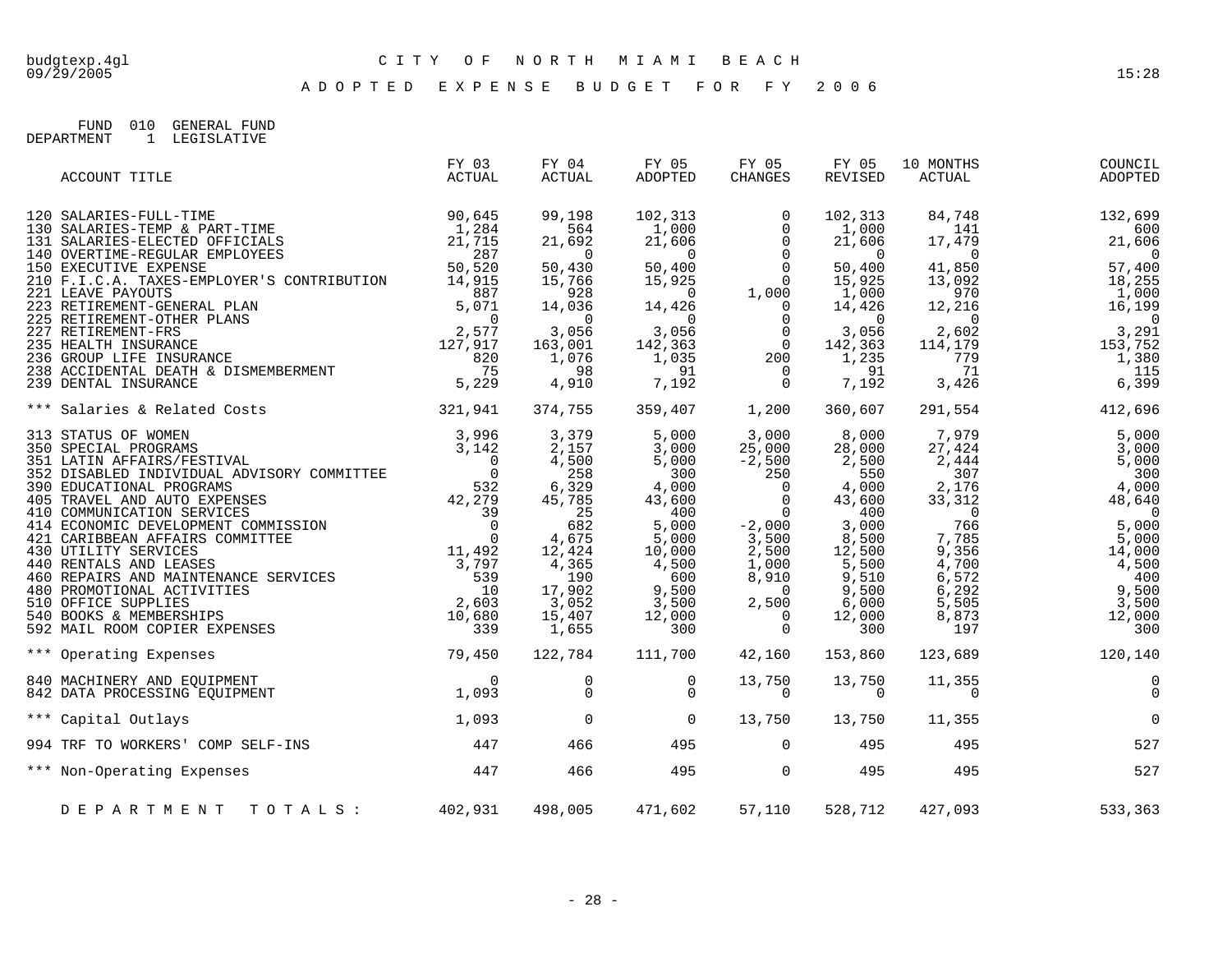### budgtexp.4gl C I T Y O F N O R T H M I A M I B E A C H budgtexp.4g1 <br>09/29/2005 <br>09/29/2005 - APOPTER EXPENSE PURSET EOR EXPORTENCE 15:28

A D O P T E D E X P E N S E B U D G E T F O R F Y 2 0 0 6

FUND 010 GENERAL FUND DEPARTMENT 2 EXECUTIVE DIVISION 200 EXECUTIVE-ADMINISTRATION FY 03 FY 04 FY 05 FY 05 FY 05 10 MONTHS COUNCIL ACCOUNT TITLE ACTUAL ACTUAL ADOPTED CHANGES REVISED ACTUAL ADOPTED - - - - - - - - - - - - - - - - - - - - - - - - - - - - - - - - - - - - - - - - - - - - - - - - - - - - - - - - - - - - - - - 120 SALARIES-FULL-TIME 162,571 168,317 174,197 0 174,197 141,880 189,674 Increase of \$15,477 over FY 05 Revised Posit # Job Title Employee Name Projected Adj Reason Adj Amt Total 01-0022 CITY MANAGER BROWN GARY I 129,636 129,636 01-0023 CITY MANAGER'S SECRETARY CAVARETTA SHERRY L 60,038 60,038 60,038 --------- --------- ----------- Salary Projection Total: 189,674 - - - - - - - - - - - - - - - - - - - - - - - - - - - - - - - - - - - - - - - - - - - - - - - - - - - - - - - - - - - - - - - 130 SALARIES-TEMP & PART-TIME 1,582 1,999 1,000 700 1,700 1,537 1,000 Decrease of \$700 from FY 05 Revised AS NEEDED  $1,000$ ----------- Total: 1,000 - - - - - - - - - - - - - - - - - - - - - - - - - - - - - - - - - - - - - - - - - - - - - - - - - - - - - - - - - - - - - - - 140 OVERTIME-REGULAR EMPLOYEES 722 387 500 0 500 21 500 No change from FY 05 Revised OVERTIME FOR SECRETARY 500 ----------- Total: 500 - - - - - - - - - - - - - - - - - - - - - - - - - - - - - - - - - - - - - - - - - - - - - - - - - - - - - - - - - - - - - - - 150 EXECUTIVE EXPENSE 4,880 4,820 4,800 0 4,800 3,900 4,800 No change from FY 05 Revised Posit # Job Title Employee Name Projected Adj Reason Adj Amt Total Posit # Job Title Employee Name Projected Adj Reason BROWN GARY I 4,800 --------- --------- ----------- Salary Projection Total:  $4,800$  0 4,800 - - - - - - - - - - - - - - - - - - - - - - - - - - - - - - - - - - - - - - - - - - - - - - - - - - - - - - - - - - - - - - - 210 F.I.C.A. TAXES-EMPLOYER'S CONTRIBUTION 11,788 12,075 12,401 0 12,401 11,306 12,577 Increase of \$176 over FY 05 Revised Posit # Job Title Employee Name Projected Adj Reason Adj Amt Total 01-0022 CITY MANAGER BROWN GARY I 7,827 7,827 01-0022 CITY MANAGER BROWN GARY I 27,827<br>1,827 1,827 1,827 4,597 1,023 CITY MANAGER'S SECRETARY CAVARETTA SHERRY L 4,597 --------- --------- ----------- Salary Projection Total: 12.424 0 12.424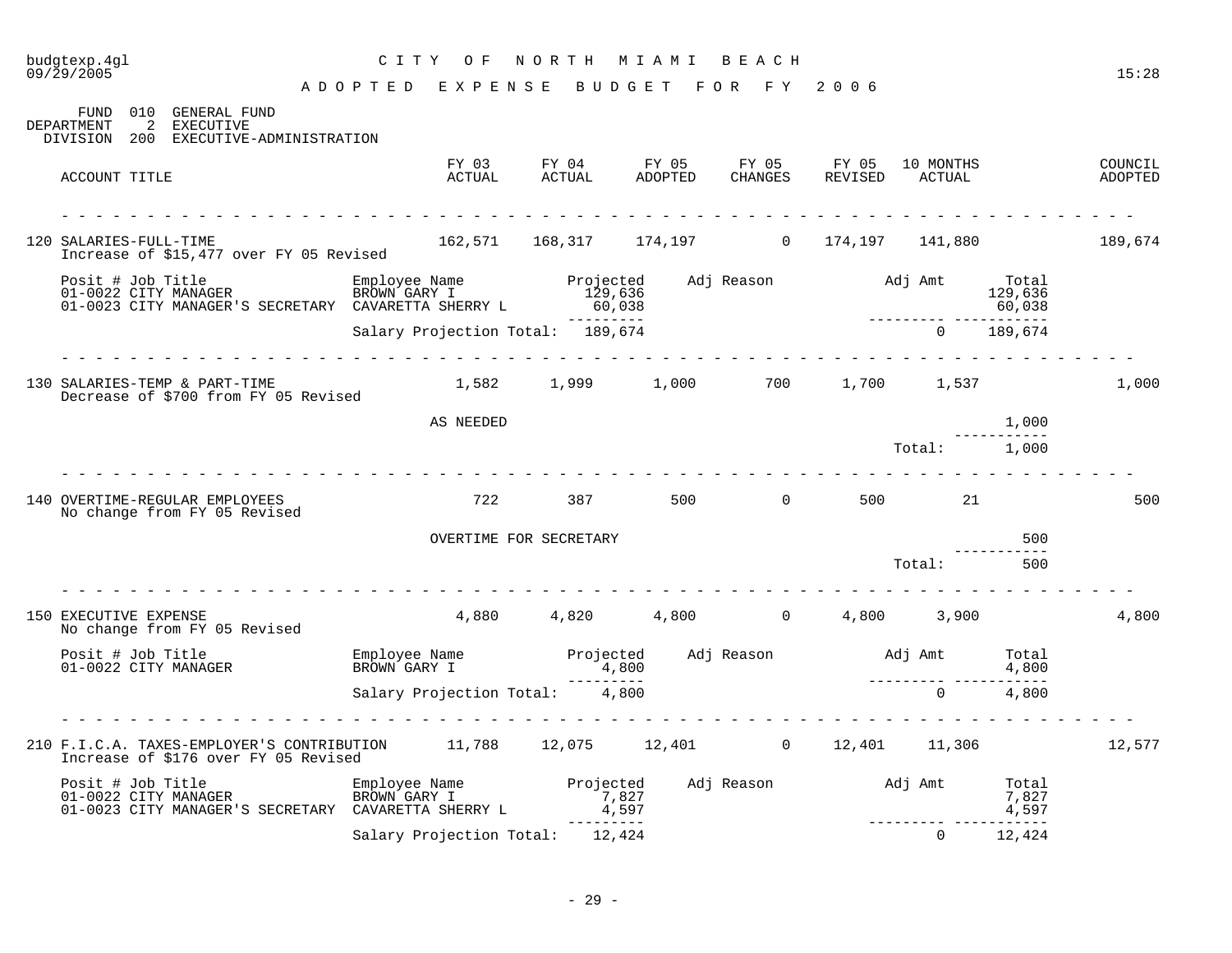| budgtexp.4gl<br>09/29/2005                                                                                                | C I T Y<br>O F<br>ADOPTED EXPENSE BUDGET FOR FY 2006 | NORTH MIAMI                       |                                             | ведсн            |                                          |                                |                | 15:28              |
|---------------------------------------------------------------------------------------------------------------------------|------------------------------------------------------|-----------------------------------|---------------------------------------------|------------------|------------------------------------------|--------------------------------|----------------|--------------------|
| 010<br><b>GENERAL FUND</b><br>FUND<br>DEPARTMENT<br>2<br>EXECUTIVE<br>200<br>EXECUTIVE-ADMINISTRATION<br>DIVISION         |                                                      |                                   |                                             |                  |                                          |                                |                |                    |
| ACCOUNT TITLE                                                                                                             | FY 03<br>ACTUAL                                      | FY 04<br>ACTUAL                   | FY 05<br>ADOPTED                            | FY 05<br>CHANGES | FY 05<br>REVISED ACTUAL                  | 10 MONTHS                      |                | COUNCIL<br>ADOPTED |
|                                                                                                                           |                                                      | Adjustments to Salary Projection: |                                             |                  |                                          |                                |                |                    |
|                                                                                                                           |                                                      |                                   | ADDITIONAL FOR PART-TIME & OVERTIME         |                  |                                          |                                | 153            |                    |
|                                                                                                                           |                                                      |                                   |                                             |                  | Adjusted salary projection total: 12,577 |                                |                |                    |
| 221 LEAVE PAYOUTS<br>Decrease of \$41,500 from FY 05 Revised                                                              |                                                      |                                   | 18,326 29,305 30,000 41,500 71,500 71,295   |                  |                                          |                                |                | 30,000             |
|                                                                                                                           |                                                      | PAYOUTS FOR MANAGEMENT STAFF      |                                             |                  |                                          |                                | 30,000         |                    |
|                                                                                                                           |                                                      |                                   |                                             |                  |                                          | Total: 30,000                  |                |                    |
| 222 PURCHASE OF ANNUITIES<br>No change from FY 05 Revised                                                                 |                                                      |                                   | 7,000 7,000 7,000 0 7,000 7,000 7,000       |                  |                                          |                                |                | 7,000              |
|                                                                                                                           |                                                      |                                   | PURCHASE OF ANNUITY FOR CITY MANAGER        |                  |                                          |                                | 7,000          |                    |
|                                                                                                                           |                                                      |                                   |                                             |                  |                                          | Total: 7,000                   | -----------    |                    |
| 223 RETIREMENT-GENERAL PLAN<br>Increase of \$948 over FY 05 Revised                                                       |                                                      |                                   | $3,658$ $7,672$ $7,878$ $0$ $7,878$ $6,662$ |                  |                                          |                                |                | 8,826              |
| Posit # Job Title Employee Name Projected Adj Reason Adj Amt<br>01-0023 CITY MANAGER'S SECRETARY CAVARETTA SHERRY L 8,826 |                                                      |                                   |                                             |                  |                                          | 8,826<br>--------- ----------- | Total<br>8,826 |                    |
|                                                                                                                           | Salary Projection Total: 8,826                       | ---------                         |                                             |                  |                                          | $\Omega$                       | 8,826          |                    |
|                                                                                                                           |                                                      |                                   |                                             |                  |                                          |                                |                |                    |
| 225 RETIREMENT-OTHER PLANS<br>Increase of \$92 over FY 05 Revised                                                         |                                                      |                                   | 21,640 27,904 26,030                        |                  | 5,000 31,030 25,498                      |                                |                | 31,122             |
| Posit # Job Title<br>01-0022 CITY MANAGER                                                                                 | Employee Name<br>BROWN GARY I                        |                                   |                                             |                  |                                          |                                |                |                    |
|                                                                                                                           | Salary Projection Total: 31,122                      |                                   |                                             |                  |                                          |                                |                |                    |
| .<br>235 HEALTH INSURANCE<br>Increase of \$1,577 over FY 05 Revised                                                       |                                                      |                                   | 9,508 11,359 12,028 0 12,028 10,082         |                  |                                          |                                |                | 13,605             |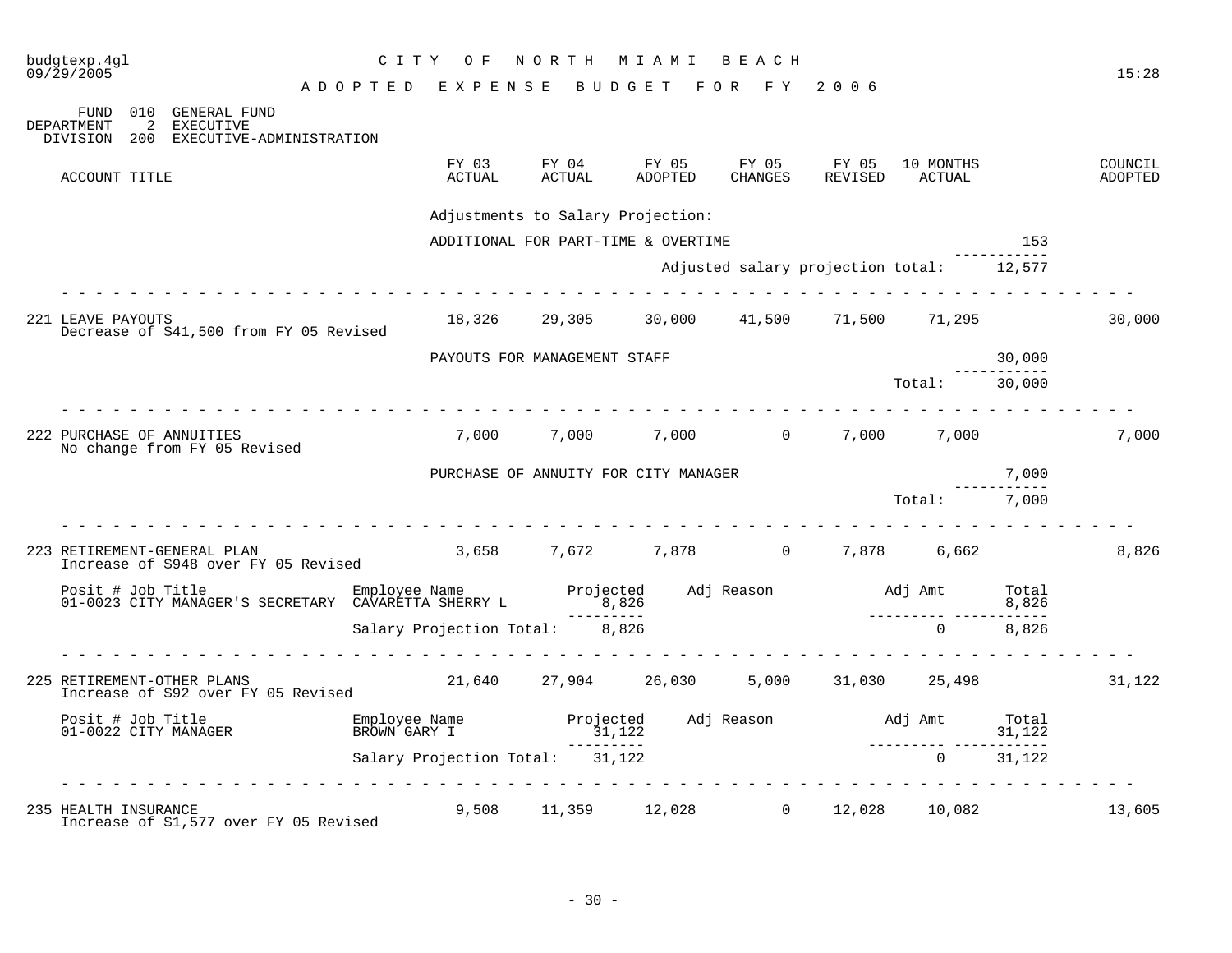| budgtexp.4gl<br>09/29/2005 |                                                                               | CITY OF                                                                                                                                                                                                                                    | NORTH MIAMI BEACH     |  |                        |  | 15:29              |
|----------------------------|-------------------------------------------------------------------------------|--------------------------------------------------------------------------------------------------------------------------------------------------------------------------------------------------------------------------------------------|-----------------------|--|------------------------|--|--------------------|
|                            |                                                                               | A D O P T E D E X P E N S E B U D G E T F O R F Y 2006                                                                                                                                                                                     |                       |  |                        |  |                    |
| DEPARTMENT                 | FUND 010 GENERAL FUND<br>2 EXECUTIVE<br>DIVISION 200 EXECUTIVE-ADMINISTRATION |                                                                                                                                                                                                                                            |                       |  |                        |  |                    |
| ACCOUNT TITLE              |                                                                               |                                                                                                                                                                                                                                            |                       |  |                        |  | COUNCIL<br>ADOPTED |
|                            |                                                                               | Posit # Job Title Employee Name Projected Adj Reason Adj Amt Total<br>101-0022 CITY MANAGER BROWN GARY I 9,327<br>1,278 1-0023 CITY MANAGER'S SECRETARY CAVARETTA SHERRY L 4,278<br>1,278 1,278 1,278 1,278<br>Salary Projection Total: 13 |                       |  |                        |  |                    |
|                            |                                                                               |                                                                                                                                                                                                                                            |                       |  |                        |  |                    |
|                            |                                                                               | 236 GROUP LIFE INSURANCE 1,769 1,777 1,014 11,000 12,014 7,160 1,128                                                                                                                                                                       |                       |  |                        |  |                    |
|                            |                                                                               |                                                                                                                                                                                                                                            |                       |  |                        |  |                    |
|                            |                                                                               |                                                                                                                                                                                                                                            |                       |  |                        |  |                    |
|                            |                                                                               | .<br>238 ACCIDENTAL DEATH & DISMEMBERMENT 1,082 1,117 1,118 0 1,118 925 925 1,120<br>Increase of \$2 over FY 05 Revised 1,082 1,117 1,118 0 1,118                                                                                          |                       |  |                        |  |                    |
|                            |                                                                               | Posit # Job Title Employee Name Projected Adj Reason Adj Amt Total<br>1,098 1,098 1,098 1,098 1,098 1,098 1,098<br>22 21–------ Salary Projection Total: 1,120 1–0023 CITY MANAGER'S SECRETARY CAVARETTA SHERRY L                          |                       |  |                        |  |                    |
|                            |                                                                               |                                                                                                                                                                                                                                            |                       |  |                        |  |                    |
| 239 DENTAL INSURANCE       | DENTAL INSURANCE<br>Decrease of \$36 from FY 05 Revised                       |                                                                                                                                                                                                                                            | 530 530 622 0 622 463 |  |                        |  | 586                |
|                            |                                                                               | Posit # Job Title Employee Name Projected Adj Reason adj Amt Total<br>01-0022 CITY MANAGER BROWN GARY I 180<br>01-0023 CITY MANAGER'S SECRETARY CAVARETTA SHERRY L 180<br>586 586 180 180                                                  |                       |  |                        |  |                    |
|                            |                                                                               |                                                                                                                                                                                                                                            |                       |  |                        |  |                    |
|                            |                                                                               | *** Salaries & Related Costs (301,938 / 245,055 / 274,261 / 278,588 / 58,200 / 336,788 / 287,727 / 301,938                                                                                                                                 |                       |  |                        |  |                    |
| 310 PROFESSIONAL SERVICES  |                                                                               | 79,000                                                                                                                                                                                                                                     | 84,060 85,000         |  | $-3,300$ 81,700 62,220 |  | 85,000             |

Increase of \$3,300 over FY 05 Revised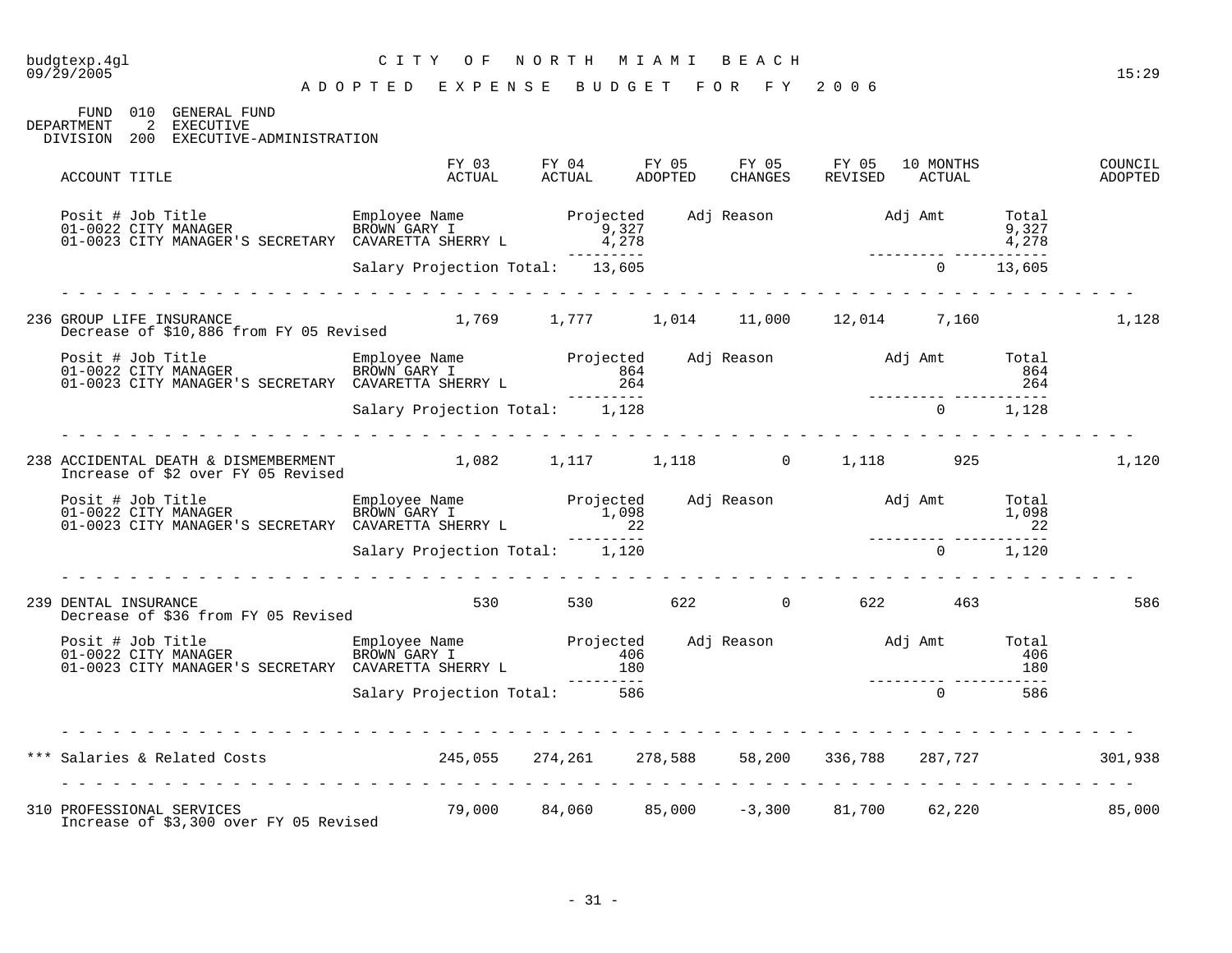| budgtexp.4gl<br>09/29/2005                |                                              | C I T Y<br>O F                | NORTH              | M I A M I                                                 | <b>BEACH</b>                            |                  |                     |                | 15:29              |
|-------------------------------------------|----------------------------------------------|-------------------------------|--------------------|-----------------------------------------------------------|-----------------------------------------|------------------|---------------------|----------------|--------------------|
| FUND                                      | A D O P T E D<br>010 GENERAL FUND            | EXPENSE                       |                    | BUDGET                                                    | F Y<br>F O R                            | 2006             |                     |                |                    |
| <b>DEPARTMENT</b><br>2<br>DIVISION<br>200 | <b>EXECUTIVE</b><br>EXECUTIVE-ADMINISTRATION |                               |                    |                                                           |                                         |                  |                     |                |                    |
| ACCOUNT TITLE                             |                                              | FY 03<br>ACTUAL               | FY 04<br>ACTUAL    | FY 05<br>ADOPTED                                          | FY 05<br>CHANGES                        | FY 05<br>REVISED | 10 MONTHS<br>ACTUAL |                | COUNCIL<br>ADOPTED |
|                                           |                                              | LEGISLATIVE ASSISTANCE        |                    |                                                           |                                         |                  |                     | 85,000         |                    |
|                                           |                                              |                               |                    |                                                           |                                         |                  | Total:              | 85,000         |                    |
| 390 EDUCATIONAL PROGRAMS                  | Decrease of \$2,600 from FY 05 Revised       | 1,295                         | 837                | 1,000                                                     | 2,600                                   | 3,600            | 3,072               |                | 1,000              |
|                                           |                                              |                               |                    | REGISTRATION FOR SEMINARS AND CONFERENCES                 |                                         |                  |                     | 1,000          |                    |
|                                           |                                              |                               |                    |                                                           |                                         |                  | Total:              | 1,000          |                    |
| 405 TRAVEL AND AUTO EXPENSES              | Decrease of \$100 from FY 05 Revised         |                               | 8,873 6,846        | 8,000                                                     | 1,000                                   | 9,000            | 6,897               |                | 8,900              |
| Posit # Job Title<br>01-0022 CITY MANAGER |                                              | Employee Name<br>BROWN GARY I | Projected<br>6,900 |                                                           | Adj Reason                              | Adj Amt          |                     | Total<br>6,900 |                    |
|                                           |                                              | Salary Projection Total:      |                    | 6,900                                                     |                                         |                  | $\Omega$            | 6,900          |                    |
|                                           |                                              |                               |                    | Adjustments to Salary Projection:                         |                                         |                  |                     |                |                    |
|                                           |                                              |                               |                    | AIRFARE, HOTEL AND FOOD FOR MEETINGS & CONFERENCES        |                                         |                  |                     | 2,000          |                    |
|                                           |                                              |                               |                    |                                                           | Adjusted salary projection total: 8,900 |                  |                     |                |                    |
| 410 COMMUNICATION SERVICES                | Decrease of \$1,500 from FY 05 Revised       | 5,043                         | 2,671              | 4,000                                                     | 1,500                                   | 5,500            | 3,886               |                | 4,000              |
|                                           |                                              |                               |                    | PORTABLE PHONE AND BEEPER FOR CITY MANAGER                |                                         |                  |                     | 4,000          |                    |
|                                           |                                              |                               |                    |                                                           |                                         |                  | Total:              | 4,000          |                    |
| 430 UTILITY SERVICES                      | Increase of \$500 over FY 05 Revised         | 3,611                         | 2,303              | 2,500                                                     | $\overline{0}$                          | 2,500            | 1,768               |                | 3,000              |
|                                           |                                              |                               |                    | FP&L CHARGES FOR THE PHYSICAL SPACE USED BY THIS DIVISION |                                         |                  |                     | 3,000          |                    |
|                                           |                                              |                               |                    |                                                           |                                         |                  | Total:              | 3,000          |                    |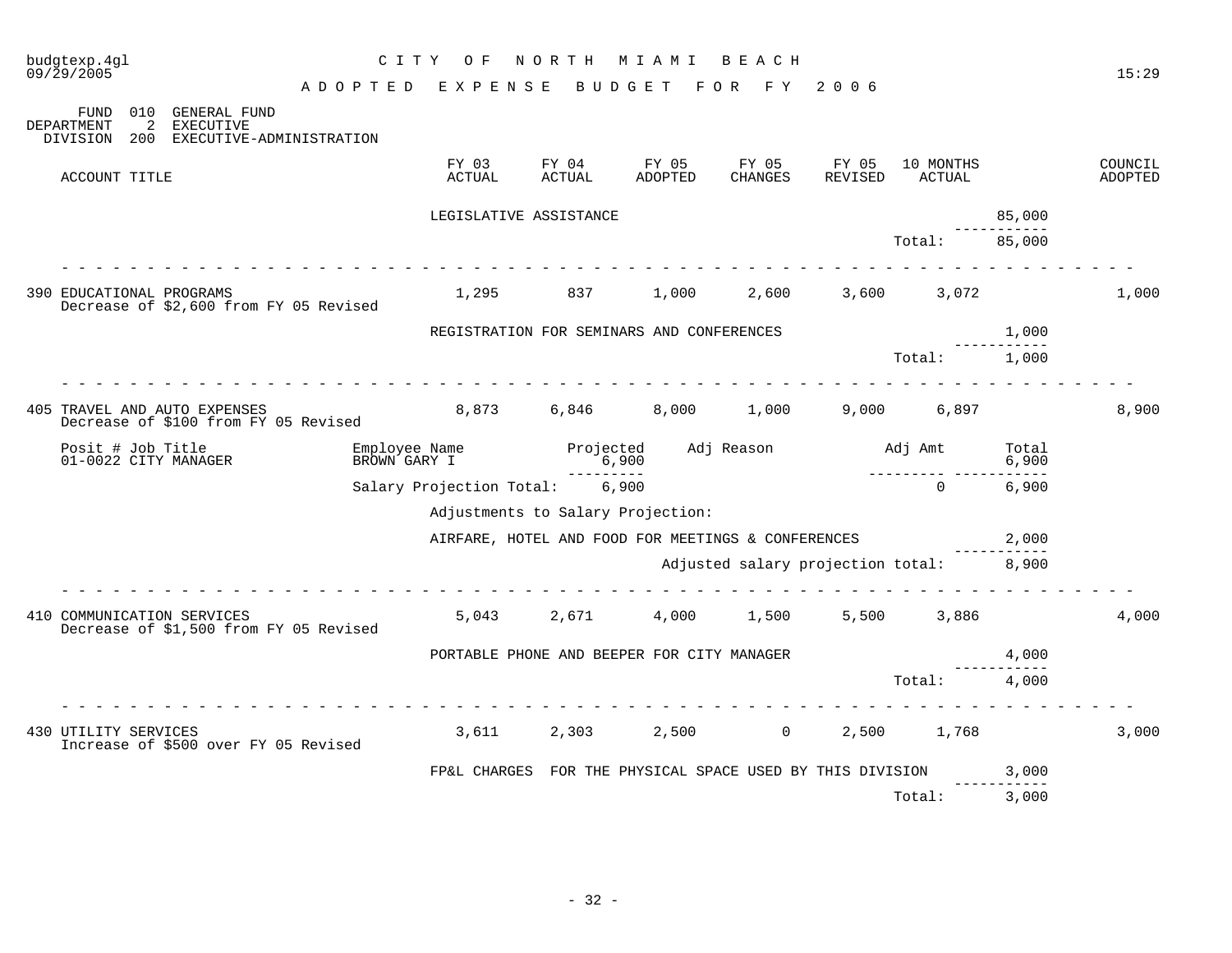| budgtexp.4gl<br>09/29/2005                                                                              | C I T Y<br>O F  | NORTH                           | M I A M I                                                                                          | BEACH          |                                     |                      |       | 15:29              |
|---------------------------------------------------------------------------------------------------------|-----------------|---------------------------------|----------------------------------------------------------------------------------------------------|----------------|-------------------------------------|----------------------|-------|--------------------|
|                                                                                                         | ADOPTED EXPENSE |                                 | BUDGET FOR FY 2006                                                                                 |                |                                     |                      |       |                    |
| 010<br>GENERAL FUND<br>FUND<br>2<br>DEPARTMENT<br>EXECUTIVE<br>DIVISION<br>200 EXECUTIVE-ADMINISTRATION |                 |                                 |                                                                                                    |                |                                     |                      |       |                    |
| ACCOUNT TITLE                                                                                           | FY 03<br>ACTUAL | ACTUAL                          | FY 04 FY 05 FY 05 FY 05<br>ADOPTED                                                                 | CHANGES        | REVISED                             | 10 MONTHS<br>ACTUAL  |       | COUNCIL<br>ADOPTED |
| 460 REPAIRS AND MAINTENANCE SERVICES<br>No change from FY 05 Revised                                    | 4,747 4,919     |                                 | 5,000                                                                                              |                | $0 \qquad \qquad$                   | 5,000 4,972          |       | 5,000              |
|                                                                                                         |                 | OTHER MISCELLANEOUS REPAIRS     | MAINTENANCE CONTRACTS FOR TYPEWRITERS AND TIME CLOCK<br>XEROX LEASE WILL BE PAID FROM DIVISION 210 |                |                                     |                      | 5,000 |                    |
|                                                                                                         |                 |                                 |                                                                                                    |                |                                     | Total:               | 5,000 |                    |
| 510 OFFICE SUPPLIES<br>No change from FY 05 Revised                                                     |                 |                                 | 3,043 2,211 3,000 0                                                                                |                |                                     | 3,000 2,204          |       | 3,000              |
|                                                                                                         |                 | SUPPLIES FOR OFFICE PERSONNEL   |                                                                                                    |                |                                     |                      | 3,000 |                    |
|                                                                                                         |                 |                                 |                                                                                                    |                |                                     | Total:               | 3,000 |                    |
| 520 OPERATING SUPPLIES<br>Decrease of \$1,000 from FY 05 Revised                                        |                 |                                 | 94 152 0                                                                                           | 1,000          |                                     | 1,000 610            |       | 0                  |
| 540 BOOKS & MEMBERSHIPS<br>Decrease of \$300 from FY 05 Revised                                         |                 |                                 | 2,710 3,540 3,000 300                                                                              |                |                                     | 3,300 2,977          |       | 3,000              |
|                                                                                                         |                 | AND VARIOUS PUBLICATIONS        | FIG, ICCMA, AVENTURA MARKETING, DADE CCM, AMERICAN PLANNING, 3,000                                 |                |                                     |                      |       |                    |
|                                                                                                         |                 |                                 |                                                                                                    |                |                                     | Total:               | 3,000 |                    |
| 592 MAIL ROOM COPIER EXPENSES<br>No change from FY 05 Revised                                           | $\overline{0}$  |                                 | $\overline{0}$<br>2,527                                                                            |                | $0 \qquad \qquad$<br>$\overline{0}$ | $\Omega$             |       |                    |
|                                                                                                         |                 | COPIES MADE ON MAIL ROOM COPIER |                                                                                                    |                |                                     |                      |       |                    |
| *** Operating Expenses                                                                                  | 108,416         |                                 | 110,067    111,500                                                                                 |                |                                     | 3,100 114,600 88,607 |       | 112,900            |
| *** Capital Outlays                                                                                     | $\overline{0}$  | $\overline{0}$                  | $\overline{0}$                                                                                     | $\overline{0}$ | 0                                   | 0                    |       | 0                  |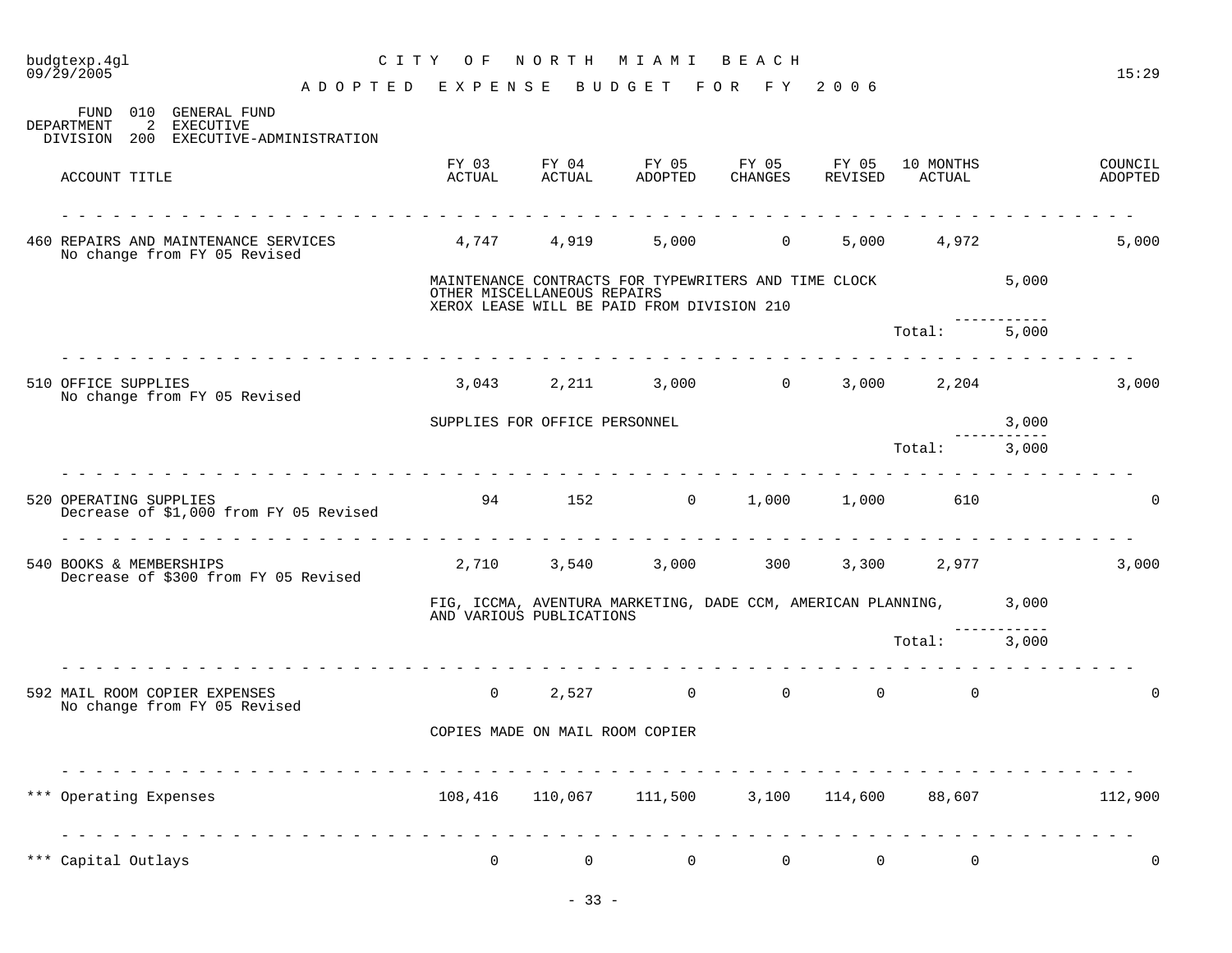| $09/\bar{2}9/2005$                                       |                                                                          | ADOPTED                       | E X P E N S E            |                 | BUDGET           | F O R<br>F Y     | 2006             |                     |                     | 15:29              |
|----------------------------------------------------------|--------------------------------------------------------------------------|-------------------------------|--------------------------|-----------------|------------------|------------------|------------------|---------------------|---------------------|--------------------|
| <b>FUND</b><br>010<br>2<br>DEPARTMENT<br>200<br>DIVISION | GENERAL FUND<br>EXECUTIVE<br>EXECUTIVE-ADMINISTRATION                    |                               |                          |                 |                  |                  |                  |                     |                     |                    |
| ACCOUNT TITLE                                            |                                                                          |                               | FY 03<br>ACTUAL          | FY 04<br>ACTUAL | FY 05<br>ADOPTED | FY 05<br>CHANGES | FY 05<br>REVISED | 10 MONTHS<br>ACTUAL |                     | COUNCIL<br>ADOPTED |
|                                                          |                                                                          |                               |                          |                 |                  |                  |                  |                     |                     |                    |
|                                                          | 994 TRF TO WORKERS' COMP SELF-INS<br>Increase of \$63 over FY 05 Revised |                               | 660                      | 673             | 696              | $\mathbf 0$      | 696              | 696                 |                     | 759                |
| Posit # Job Title<br>01-0022 CITY MANAGER                | 01-0023 CITY MANAGER'S SECRETARY                                         | Employee Name<br>BROWN GARY I | CAVARETTA SHERRY L       | Projected       | 519<br>240       | Adj Reason       |                  | Adj Amt             | Total<br>519<br>240 |                    |
|                                                          |                                                                          |                               | Salary Projection Total: |                 | 759              |                  |                  | $\mathbf 0$         | 759                 |                    |
| *** Non-Operating Expenses                               |                                                                          |                               | 660                      | 673             | 696              | $\mathbf 0$      | 696              | 696                 |                     | 759                |
|                                                          |                                                                          |                               |                          |                 |                  |                  |                  |                     |                     |                    |
| DIVISION                                                 | TOTALS:                                                                  |                               | 354,131                  | 385,001         | 390,784          | 61,300           | 452,084          | 377,030             |                     | 415,597            |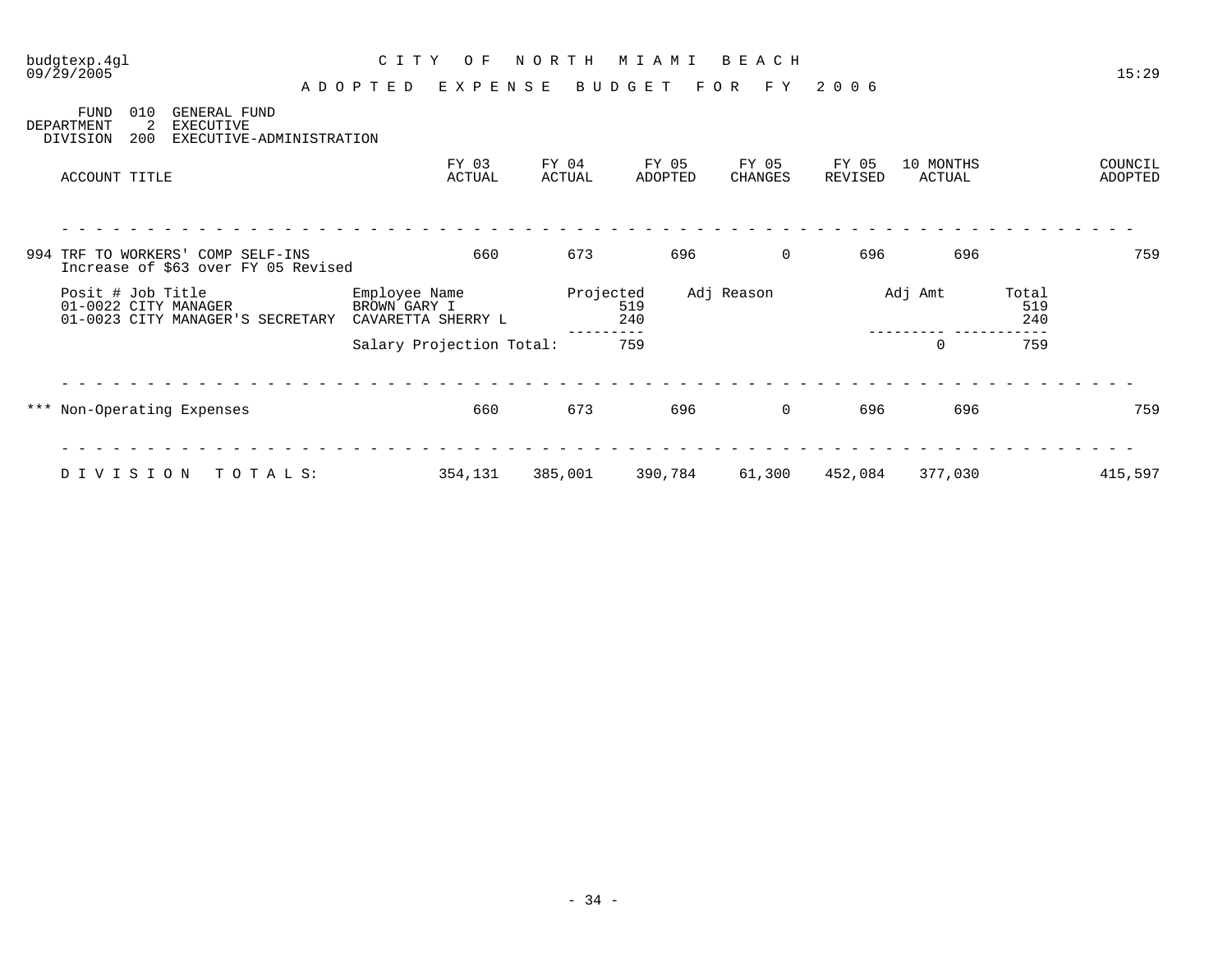## budgtexp.4gl C I T Y O F N O R T H M I A M I B E A C H

| 010<br>FUND<br>GENERAL FUND<br>2<br>DEPARTMENT<br>EXECUTIVE<br>DIVISION 210 OTHER SERVICES                                                                                                         |                                                        |                     |                                                                                                             |                  |                                   |                     |                                               |                    |
|----------------------------------------------------------------------------------------------------------------------------------------------------------------------------------------------------|--------------------------------------------------------|---------------------|-------------------------------------------------------------------------------------------------------------|------------------|-----------------------------------|---------------------|-----------------------------------------------|--------------------|
| ACCOUNT TITLE                                                                                                                                                                                      | FY 03<br>ACTUAL                                        | FY 04<br>ACTUAL     | FY 05<br>ADOPTED                                                                                            | FY 05<br>CHANGES | FY 05<br>REVISED                  | 10 MONTHS<br>ACTUAL |                                               | COUNCIL<br>ADOPTED |
| 120 SALARIES-FULL-TIME<br>Decrease of \$817 from FY 05 Revised                                                                                                                                     | 180,307                                                |                     | 254,987 275,487                                                                                             | $\overline{0}$   | 275,487                           | 231,733             |                                               | 274,670            |
| Posit # Job Title<br>05-0164 ADMINISTRATIVE ASST. III WOLFSON DIANA MARIA<br>05-0124 ASST CITY MGR FOR ADM SVC RIVEROL ALFREDO O<br>03-0093 DEPUTY CITY MANAGER<br>01-0026 SEC/CITY MANAGER'S OFF. | Employee Name<br>KLOPP KEVEN R<br>HECHEVERRIA MARLEN D | Projected<br>34,219 | 78,409<br>97,125 TRF 33% TO 104210 -32,051<br>45,547                                                        |                  | Adj Reason Maj Amt                |                     | Total<br>34,219<br>78,409<br>65,074<br>45,547 |                    |
|                                                                                                                                                                                                    | Salary Projection Total:                               | 255,300             |                                                                                                             |                  |                                   | $-32,051$           | 223,249                                       |                    |
|                                                                                                                                                                                                    |                                                        |                     | Adjustments to Salary Projection:                                                                           |                  |                                   |                     |                                               |                    |
|                                                                                                                                                                                                    | ****                                                   |                     | M ALEXANDER; D FAYAD; A MAGILL; J DAVIS; T BROWN;<br>AND H HUYNH FUNDED FROM OTHER REVENUE FUNDING SOURCES. |                  |                                   |                     |                                               |                    |
|                                                                                                                                                                                                    |                                                        |                     | TRF 50% OF GARY WOHLFORTH FROM 316211                                                                       |                  |                                   |                     | 44,805                                        |                    |
|                                                                                                                                                                                                    | ****                                                   |                     | INCREASE DEPUTY CITY MANAGER \$9,875, WITH 33% BEING PAID<br>BY C.R.A. AND BALANCE PAID BY GENERAL FUND     |                  |                                   |                     | 6,616                                         |                    |
|                                                                                                                                                                                                    |                                                        |                     |                                                                                                             |                  | Adjusted salary projection total: |                     | 274,670                                       |                    |
| 130 SALARIES-TEMP & PART-TIME<br>Increase of \$700 over FY 05 Revised                                                                                                                              |                                                        |                     | 5,951 12,781 0                                                                                              | 9,300            | 9,300                             | 8,488               |                                               | 10,000             |
|                                                                                                                                                                                                    | TEMPORARY HELP                                         |                     |                                                                                                             |                  |                                   |                     | 10,000                                        |                    |
|                                                                                                                                                                                                    |                                                        |                     |                                                                                                             |                  |                                   | Total:              | 10,000                                        |                    |
| 140 OVERTIME-REGULAR EMPLOYEES<br>Decrease of \$100 from FY 05 Revised                                                                                                                             | 213                                                    |                     | 279<br>$\overline{0}$                                                                                       | 2,600            | 2,600                             | 2,399               |                                               | 2,500              |
|                                                                                                                                                                                                    | OVERTIME FOR STAFF                                     |                     |                                                                                                             |                  |                                   |                     | 2,500                                         |                    |
|                                                                                                                                                                                                    |                                                        |                     |                                                                                                             |                  |                                   | Total:              | 2,500                                         |                    |
|                                                                                                                                                                                                    |                                                        |                     |                                                                                                             |                  |                                   |                     |                                               |                    |
| 150 EXECUTIVE EXPENSE<br>Decrease of \$1,485 from FY 05 Revised                                                                                                                                    | $\Omega$                                               | 4,594               | 4,500                                                                                                       | $\overline{0}$   | 4,500                             | 3,656               |                                               | 3,015              |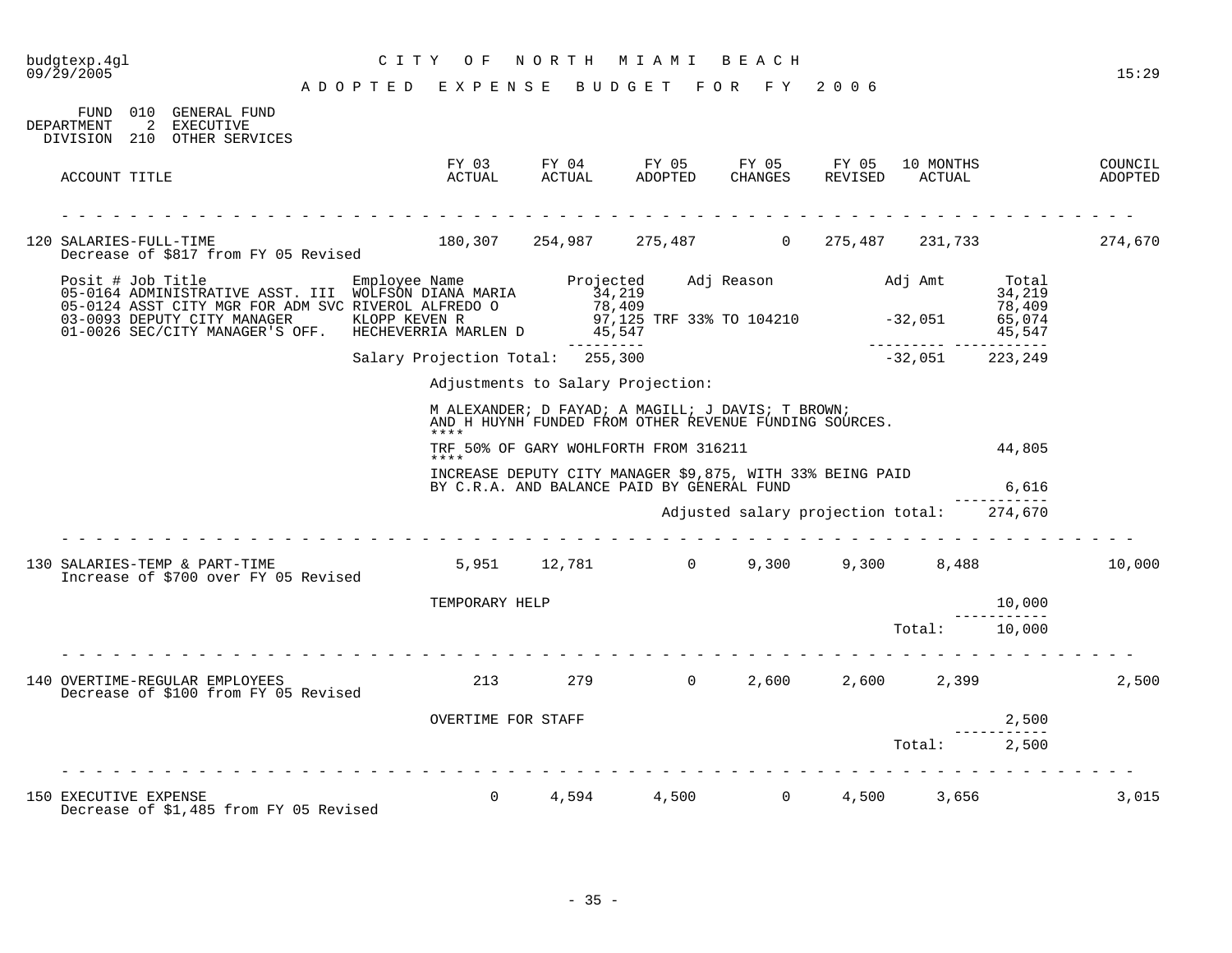| budgtexp.4ql<br>09/29/2005 |                                                                                                                                                                                                                               |  | NORTH<br>C I T Y<br>O F<br>M I A M I<br>BEACH<br>ADOPTED EXPENSE BUDGET FOR FY 2006 |                                                                                                                                                                                                                           |  |  |  |                                                       |        |                    |
|----------------------------|-------------------------------------------------------------------------------------------------------------------------------------------------------------------------------------------------------------------------------|--|-------------------------------------------------------------------------------------|---------------------------------------------------------------------------------------------------------------------------------------------------------------------------------------------------------------------------|--|--|--|-------------------------------------------------------|--------|--------------------|
|                            | 010 GENERAL FUND<br>FUND<br>2 EXECUTIVE<br><b>DEPARTMENT</b><br>DIVISION 210 OTHER SERVICES                                                                                                                                   |  |                                                                                     |                                                                                                                                                                                                                           |  |  |  |                                                       |        |                    |
|                            | ACCOUNT TITLE                                                                                                                                                                                                                 |  |                                                                                     | FY 03 FY 04 FY 05 FY 05 FY 05 10 MONTHS<br>ACTUAL ACTUAL ADOPTED CHANGES REVISED ACTUAL                                                                                                                                   |  |  |  | 10 MONTHS                                             |        | COUNCIL<br>ADOPTED |
|                            |                                                                                                                                                                                                                               |  |                                                                                     |                                                                                                                                                                                                                           |  |  |  | Adj Amt Total<br>-1,485 3,015<br>-------- ----------- |        |                    |
|                            |                                                                                                                                                                                                                               |  |                                                                                     | Salary Projection Total: 4,500                                                                                                                                                                                            |  |  |  | $-1,485$ 3,015                                        |        |                    |
|                            | 210 F.I.C.A. TAXES-EMPLOYER'S CONTRIBUTION 19,071 20,384 21,831 1,000 22,831 19,244<br>Decrease of \$2,215 from FY 05 Revised                                                                                                 |  |                                                                                     |                                                                                                                                                                                                                           |  |  |  |                                                       |        | 20,616             |
|                            | Posit # Job Title Marsh 2,618 Employee Name Projected Adj Reason Adj Amt Total 2,618<br>17.618 05-0164 ADMINISTRATIVE ASST. III WOLFSON DIANA MARIA 2,618<br>17.618 05-0124 ASST CITY MGR FOR ADM SVC RIVEROL ALFREDO 0 6,088 |  |                                                                                     |                                                                                                                                                                                                                           |  |  |  |                                                       |        |                    |
|                            | 03-0093 DEPUTY CITY MANAGER<br>01-0026 SEC/CITY MANAGER'S OFF.                                                                                                                                                                |  |                                                                                     |                                                                                                                                                                                                                           |  |  |  |                                                       |        |                    |
|                            |                                                                                                                                                                                                                               |  |                                                                                     | Salary Projection Total: 19,452                                                                                                                                                                                           |  |  |  | $-2,396$ 17,056                                       |        |                    |
|                            |                                                                                                                                                                                                                               |  |                                                                                     | Adjustments to Salary Projection:                                                                                                                                                                                         |  |  |  |                                                       |        |                    |
|                            | TRF 50% OF GARY WOHLFORTH FROM 316211                                                                                                                                                                                         |  |                                                                                     |                                                                                                                                                                                                                           |  |  |  |                                                       | 3,560  |                    |
|                            | Adjusted salary projection total: 20,616                                                                                                                                                                                      |  |                                                                                     |                                                                                                                                                                                                                           |  |  |  |                                                       |        |                    |
|                            | 215 EDUCATIONAL REIMBURSEMENT<br>No change from FY 05 Revised                                                                                                                                                                 |  |                                                                                     | $5,978$ $3,420$ $3,500$ $0$ $3,500$ $3,250$                                                                                                                                                                               |  |  |  |                                                       |        | 3,500              |
|                            |                                                                                                                                                                                                                               |  |                                                                                     | ${\tt EUCATIONAL}\begin{tabular}{lllllllllllllllllll} \texttt{REIMBURSEMENT} & \texttt{FOR} & \texttt{STAFF} & \texttt{AS} & \texttt{NEEDED} & \texttt{3,500} \\ \texttt{Total:} & & & & & \\ & & & & & \\ \end{tabular}$ |  |  |  |                                                       |        |                    |
|                            |                                                                                                                                                                                                                               |  |                                                                                     |                                                                                                                                                                                                                           |  |  |  |                                                       |        |                    |
|                            | 221 LEAVE PAYOUTS<br>Increase of \$1,200 over FY 05 Revised                                                                                                                                                                   |  |                                                                                     | 27,440  26,185  6,500  17,300  23,800  20,648                                                                                                                                                                             |  |  |  |                                                       |        | 25,000             |
|                            |                                                                                                                                                                                                                               |  | PAY OUT OF LEAVE TIME                                                               |                                                                                                                                                                                                                           |  |  |  |                                                       | 25,000 |                    |
|                            |                                                                                                                                                                                                                               |  |                                                                                     |                                                                                                                                                                                                                           |  |  |  | Total:                                                | 25,000 |                    |
|                            | 223 RETIREMENT-GENERAL PLAN                                                                                                                                                                                                   |  |                                                                                     |                                                                                                                                                                                                                           |  |  |  |                                                       |        |                    |
|                            | Posit # Job Title<br>05-0124 ASST CITY MGR FOR ADM SVC RIVEROL ALFREDO O                                                                                                                                                      |  |                                                                                     |                                                                                                                                                                                                                           |  |  |  |                                                       |        |                    |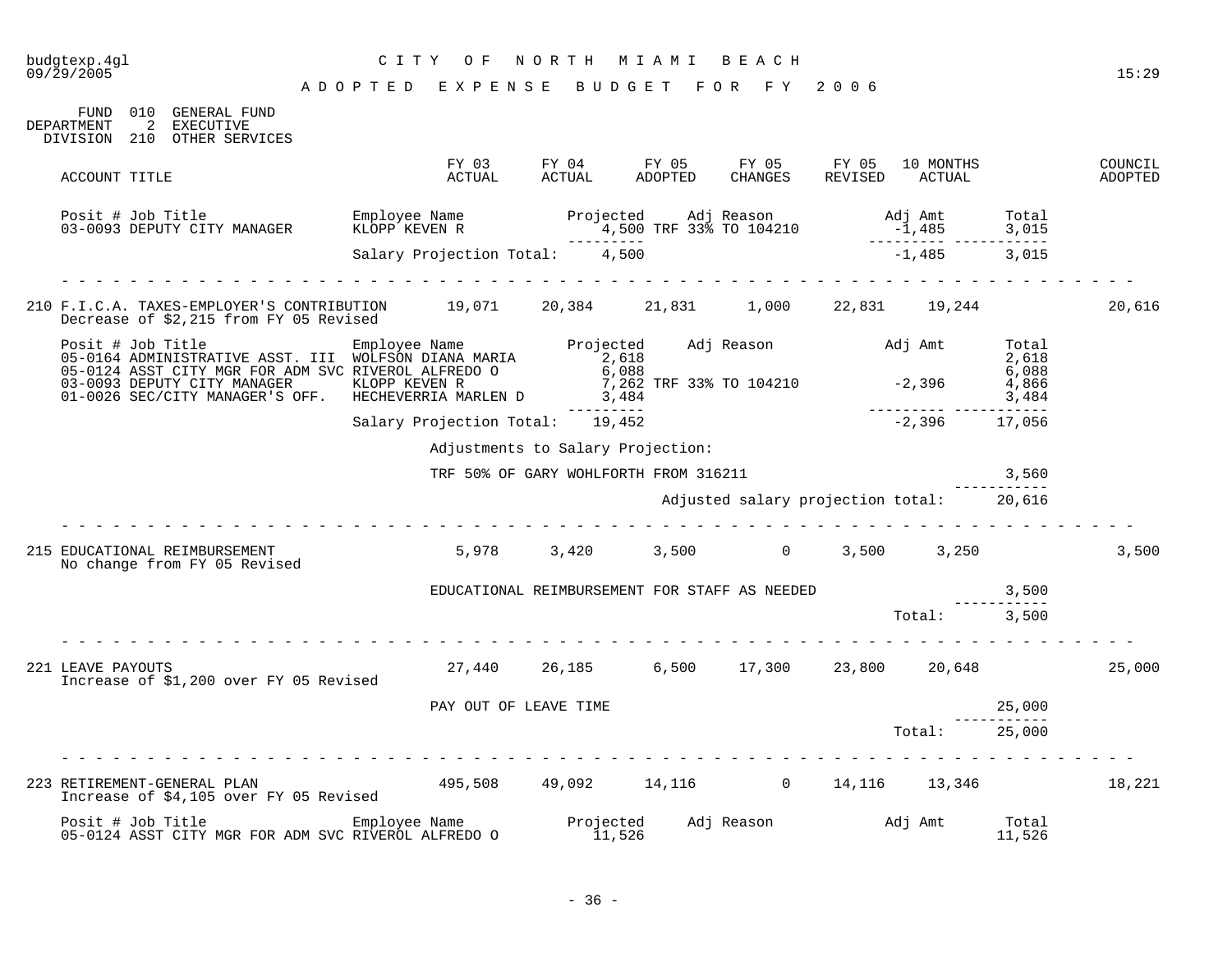## budgtexp.4gl C I T Y O F N O R T H M I A M I B E A C H

| FUND 010 GENERAL FUND<br>2 EXECUTIVE<br>DEPARTMENT<br>DIVISION 210 OTHER SERVICES                                                                                                                                                                                                        |                                        |                                       |                                          |                 |        |        |
|------------------------------------------------------------------------------------------------------------------------------------------------------------------------------------------------------------------------------------------------------------------------------------------|----------------------------------------|---------------------------------------|------------------------------------------|-----------------|--------|--------|
| ACCOUNT TITLE                                                                                                                                                                                                                                                                            |                                        |                                       |                                          |                 |        |        |
| Posit # Job Title Employee Name Projected Adj Reason Adj Amt Total<br>16,695 6,695 01-0026 SEC/CITY MANAGER'S OFF. HECHEVERRIA MARLEN D<br>Posit # Job Title<br>01-0026 SEC/CITY MANAGER'S OFF. HECHEVERRIA MARLEN D 6,695<br>01-0026 SEC/CITY MANAGER'S OFF. HECHEVERRIA MARLEN D 6,695 |                                        |                                       |                                          |                 |        |        |
|                                                                                                                                                                                                                                                                                          |                                        |                                       |                                          | $\overline{0}$  | 18,221 |        |
| 225 RETIREMENT-OTHER PLANS                                                                                                                                                                                                                                                               |                                        |                                       |                                          |                 |        | 25,321 |
| Posit # Job Title<br>03-0093 DEPUTY CITY MANAGER                                                                                                                                                                                                                                         |                                        |                                       |                                          |                 |        |        |
|                                                                                                                                                                                                                                                                                          |                                        |                                       |                                          | $-7,442$ 15,110 |        |        |
|                                                                                                                                                                                                                                                                                          | Adjustments to Salary Projection:      |                                       |                                          |                 |        |        |
|                                                                                                                                                                                                                                                                                          |                                        | TRF 50% OF GARY WOHLFORTH FROM 316211 |                                          |                 | 10,211 |        |
|                                                                                                                                                                                                                                                                                          |                                        |                                       | Adjusted salary projection total: 25,321 |                 |        |        |
| 235 HEALTH INSURANCE<br>Decrease of \$3,616 from FY 05 Revised                                                                                                                                                                                                                           | 35,141 33,197 39,586 500 40,086 36,631 |                                       |                                          |                 |        | 36,470 |
|                                                                                                                                                                                                                                                                                          |                                        |                                       |                                          |                 |        |        |
| 01-0026 SEC/CITY MANAGER'S OFF. HECHEVERRIA MARLEN D                                                                                                                                                                                                                                     |                                        |                                       |                                          |                 |        |        |
|                                                                                                                                                                                                                                                                                          | Salary Projection Total: 35,914        |                                       |                                          |                 |        |        |
|                                                                                                                                                                                                                                                                                          |                                        | Adjustments to Salary Projection:     |                                          |                 |        |        |
|                                                                                                                                                                                                                                                                                          |                                        | TRF 50% OF GARY WOHLFORTH FROM 316211 |                                          |                 | 4,664  |        |
|                                                                                                                                                                                                                                                                                          |                                        |                                       | Adjusted salary projection total: 36,470 |                 |        |        |
|                                                                                                                                                                                                                                                                                          |                                        |                                       |                                          |                 |        |        |
| 236 GROUP LIFE INSURANCE<br>Decrease of \$1 081 from FY 05 Revised 1,816 2,123 2,059 1,000 3,059 2,031                                                                                                                                                                                   |                                        |                                       |                                          |                 |        | 1,978  |
|                                                                                                                                                                                                                                                                                          |                                        |                                       |                                          | $-280$          |        |        |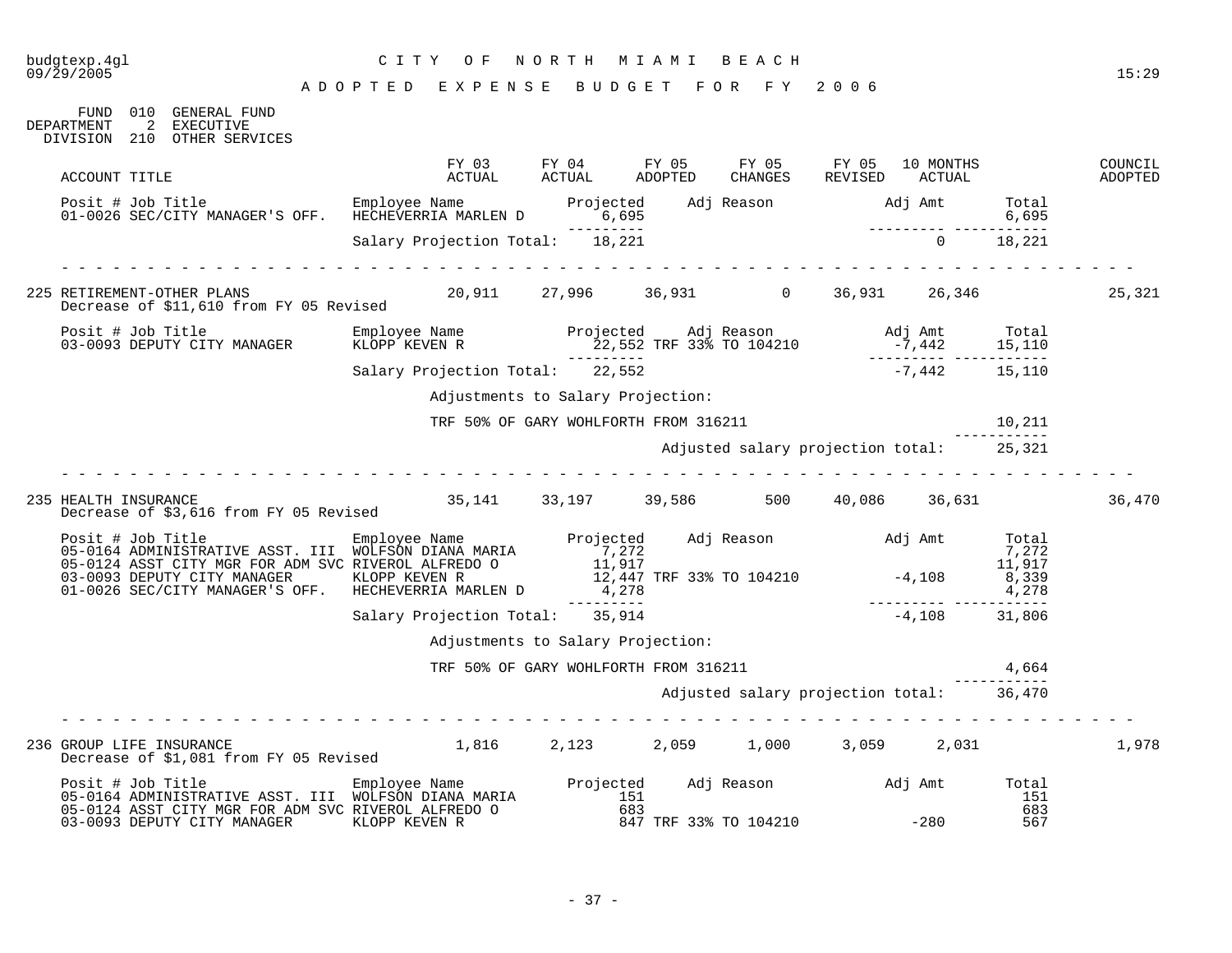## budgtexp.4gl C I T Y O F N O R T H M I A M I B E A C H

A D O P T E D E X P E N S E B U D G E T F O R F Y 2 0 0 6

FUND 010 GENERAL FUND<br>DEPARTMENT 2 EXECUTIVE 2 EXECUTIVE DIVISION 210 OTHER SERVICES

| ACCOUNT TITLE                                                                                                                                                                                                                        | FY 03<br>ACTUAL                       | FY 04<br>ACTUAL   | FY 05<br>ADOPTED | FY 05<br>CHANGES                        | FY 05<br>REVISED | 10 MONTHS<br>ACTUAL           |                     | COUNCIL<br>ADOPTED |
|--------------------------------------------------------------------------------------------------------------------------------------------------------------------------------------------------------------------------------------|---------------------------------------|-------------------|------------------|-----------------------------------------|------------------|-------------------------------|---------------------|--------------------|
| Posit # Job Title Employee Name Projected Adj Reason Adj Amt Total (1998)<br>199 199 199 199 199 199 Projected Adj Reason Adj Amt Total                                                                                              |                                       | ----------        |                  |                                         |                  | 199<br>----------- ---------- |                     |                    |
|                                                                                                                                                                                                                                      | Salary Projection Total: 1,880        |                   |                  |                                         |                  | $-280$                        | 1,600               |                    |
|                                                                                                                                                                                                                                      | Adjustments to Salary Projection:     |                   |                  |                                         |                  |                               |                     |                    |
|                                                                                                                                                                                                                                      | TRF 50% OF GARY WOHLFORTH FROM 316211 |                   |                  |                                         |                  |                               | 378                 |                    |
|                                                                                                                                                                                                                                      |                                       |                   |                  | Adjusted salary projection total: 1,978 |                  |                               |                     |                    |
| 238 ACCIDENTAL DEATH & DISMEMBERMENT<br>Increase of \$68 over FY 05 Revised                                                                                                                                                          | 915                                   |                   |                  | 1,011 1,031 800                         |                  | 1,831 1,358                   |                     | 1,899              |
| Posit # Job Title Employee Name Projected Adj Reason Adj Amt Total<br>05-0164 ADMINISTRATIVE ASST. III WOLFSON DIANA MARIA 13<br>05-0124 ASST CITY MGR FOR ADM SVC RIVEROL ALFREDO 0 769 769<br>03-0093 DEPUTY CITY MANAGER KLOPP KE |                                       |                   |                  |                                         |                  |                               |                     |                    |
|                                                                                                                                                                                                                                      |                                       |                   |                  |                                         |                  |                               |                     |                    |
|                                                                                                                                                                                                                                      | Salary Projection Total: 1,752        |                   |                  |                                         |                  | $-314$                        | 1,438               |                    |
|                                                                                                                                                                                                                                      | Adjustments to Salary Projection:     |                   |                  |                                         |                  |                               |                     |                    |
|                                                                                                                                                                                                                                      | TRF 50% OF GARY WOHLFORTH FROM 316211 |                   |                  |                                         |                  |                               | 461                 |                    |
|                                                                                                                                                                                                                                      |                                       |                   |                  | Adjusted salary projection total: 1,899 |                  |                               |                     |                    |
| 239 DENTAL INSURANCE<br>Decrease of \$246 from FY 05 Revised                                                                                                                                                                         | 897                                   |                   |                  | 972 1,123 200                           |                  | 1,323 940                     |                     | 1,077              |
| Posit # Job Title Employee Name<br>05-0164 ADMINISTRATIVE ASST. III WOLFSON DIANA MARIA 180<br>05-0124 ASST CITY MGR FOR ADM SVC RIVEROL ALFREDO 0 389<br>02.0002 DEDITTY OTTY MANAGER KLOPP KEVEN R 389 TRF 33% TO 104210 -128      |                                       |                   |                  |                                         |                  |                               | Total<br>180<br>389 |                    |
| 01-0026 SEC/CITY MANAGER'S OFF. HECHEVERRIA MARLEN D                                                                                                                                                                                 |                                       | 180<br>---------- |                  |                                         |                  |                               | 261<br>180          |                    |
|                                                                                                                                                                                                                                      | Salary Projection Total: 1,138        |                   |                  |                                         |                  | $-128$                        | 1,010               |                    |
|                                                                                                                                                                                                                                      | Adjustments to Salary Projection:     |                   |                  |                                         |                  |                               |                     |                    |
|                                                                                                                                                                                                                                      | TRF 50% OF GARY WOHLFORTH FROM 316211 |                   |                  |                                         |                  |                               | 67                  |                    |
|                                                                                                                                                                                                                                      |                                       |                   |                  | Adjusted salary projection total:       |                  |                               | 1,077               |                    |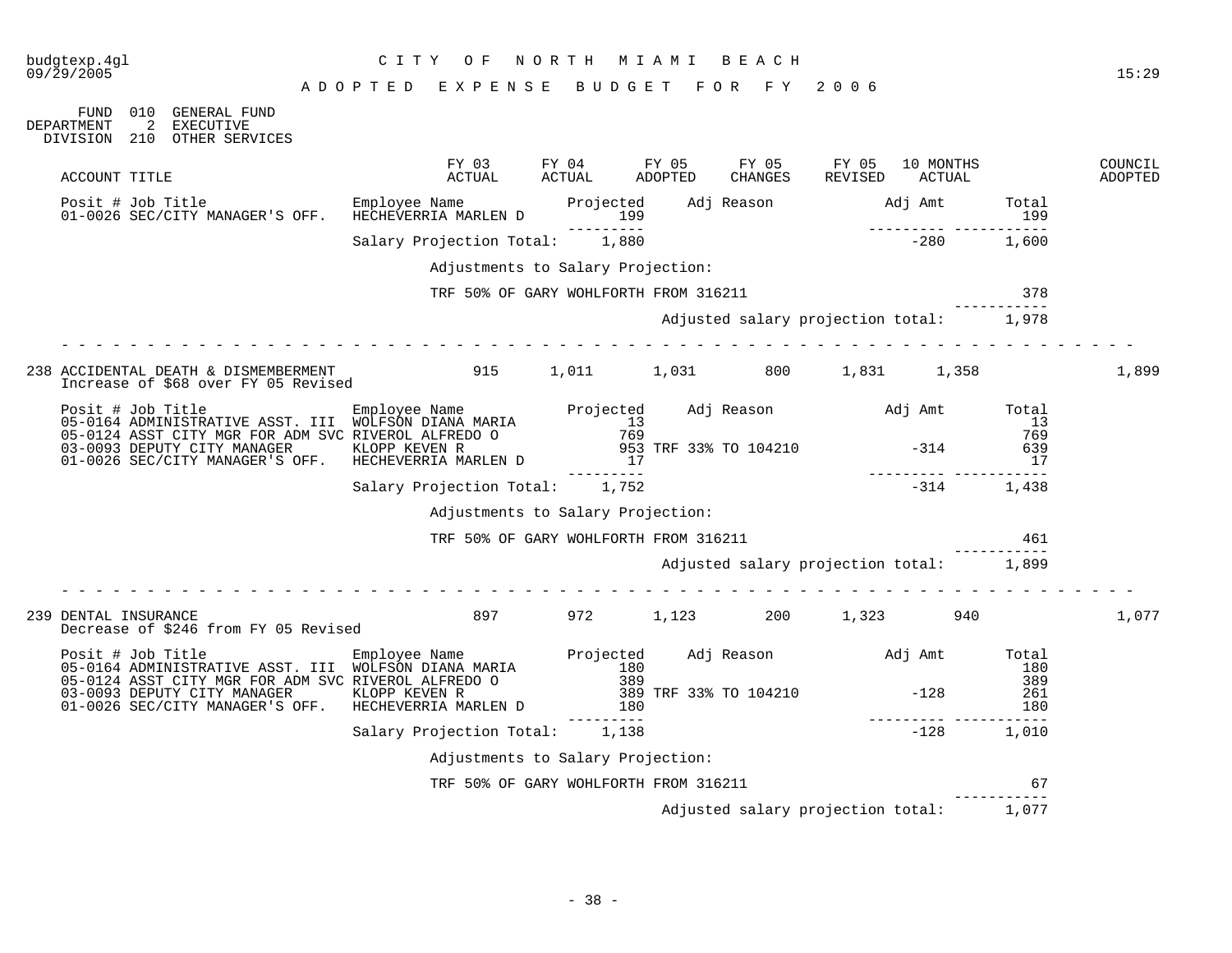| budgtexp.4gl<br>09/29/2005                                                            |                                    | CITY OF                    |                       | NORTH MIAMI BEACH                                                                                                                                                                                                              |             |                                     |                  | 15:29              |
|---------------------------------------------------------------------------------------|------------------------------------|----------------------------|-----------------------|--------------------------------------------------------------------------------------------------------------------------------------------------------------------------------------------------------------------------------|-------------|-------------------------------------|------------------|--------------------|
|                                                                                       | ADOPTED EXPENSE BUDGET FOR FY 2006 |                            |                       |                                                                                                                                                                                                                                |             |                                     |                  |                    |
| FUND 010 GENERAL FUND<br>2 EXECUTIVE<br>DEPARTMENT<br>DIVISION 210 OTHER SERVICES     |                                    |                            |                       |                                                                                                                                                                                                                                |             |                                     |                  |                    |
| ACCOUNT TITLE                                                                         |                                    | ACTUAL                     | FY 03 FY 04<br>ACTUAL | FY 05<br>ADOPTED                                                                                                                                                                                                               | FY 05 FY 05 | 10 MONTHS<br>CHANGES REVISED ACTUAL |                  | COUNCIL<br>ADOPTED |
| *** Salaries & Related Costs (1994,149 437,020 406,664 32,700 439,364 370,072 424,267 |                                    |                            |                       |                                                                                                                                                                                                                                |             |                                     |                  |                    |
| 310 PROFESSIONAL SERVICES<br>Decrease of \$3,000 from FY 05 Revised                   |                                    |                            |                       | 66,487   92,844   100,000   -7,000   93,000   73,666                                                                                                                                                                           |             |                                     |                  | 90,000             |
|                                                                                       |                                    |                            |                       | LOBBYISTS/LEGISLATIVE CONSULTANTS<br>STUDIES AND REPORTS AND CONSULTING SERVICES                                                                                                                                               |             |                                     | 70,000<br>20,000 |                    |
|                                                                                       |                                    |                            |                       |                                                                                                                                                                                                                                |             | Total: 90,000                       |                  |                    |
| 347 OTHER CONTRACTUAL SERVICES<br>No change from FY 05 Revised                        |                                    |                            |                       | $48,383$ $46,284$ $55,000$ 0 $55,000$ 52,962                                                                                                                                                                                   |             |                                     |                  | 55,000             |
|                                                                                       |                                    | CITY HALL SECURITY         |                       |                                                                                                                                                                                                                                |             |                                     | 55,000           |                    |
|                                                                                       |                                    |                            |                       |                                                                                                                                                                                                                                |             | Total:                              | 55,000           |                    |
| 355 FIRE/RESCUE UNITS<br>Increase of \$10,642 over FY 05 Revised                      |                                    |                            |                       | 346,949 360,293 357,358 0 357,358 306,917 368,000                                                                                                                                                                              |             |                                     |                  |                    |
|                                                                                       |                                    | EASTERN SHORES RESCUE UNIT |                       |                                                                                                                                                                                                                                |             |                                     | 368,000          |                    |
|                                                                                       |                                    |                            |                       |                                                                                                                                                                                                                                |             | Total:                              | 368,000          |                    |
| 360 REGULAR CONTINGENCY<br>Increase of \$529,300 over FY 05 Revised                   |                                    |                            |                       | 0 0 1,139,681 -615,145 524,536 0                                                                                                                                                                                               |             |                                     |                  | 1,053,836          |
|                                                                                       |                                    |                            |                       | THIS ACCOUNT IS USED TO PAY UNANTICIPATED COSTS. HOWEVER, 1,053,836<br>EXPENDITURES ARE NOT CHARGED DIRECTLY TO THIS ACCOUNT<br>BUT ARE TRANSFERRED TO THE PROPER DEPARTMENT'S BUDGET AND<br>THE EXPENDITURE IS CHARGED THERE. |             |                                     |                  |                    |
|                                                                                       |                                    |                            |                       |                                                                                                                                                                                                                                |             | Total: 1,053,836                    |                  |                    |
|                                                                                       |                                    |                            |                       |                                                                                                                                                                                                                                |             |                                     |                  |                    |
| 361 C.I.P. CONTINGENCY<br>Increase of \$354,863 over FY 05 Revised                    |                                    |                            |                       | $0$ 0 300,000 -294,863 5,137 0                                                                                                                                                                                                 |             |                                     |                  | 360,000            |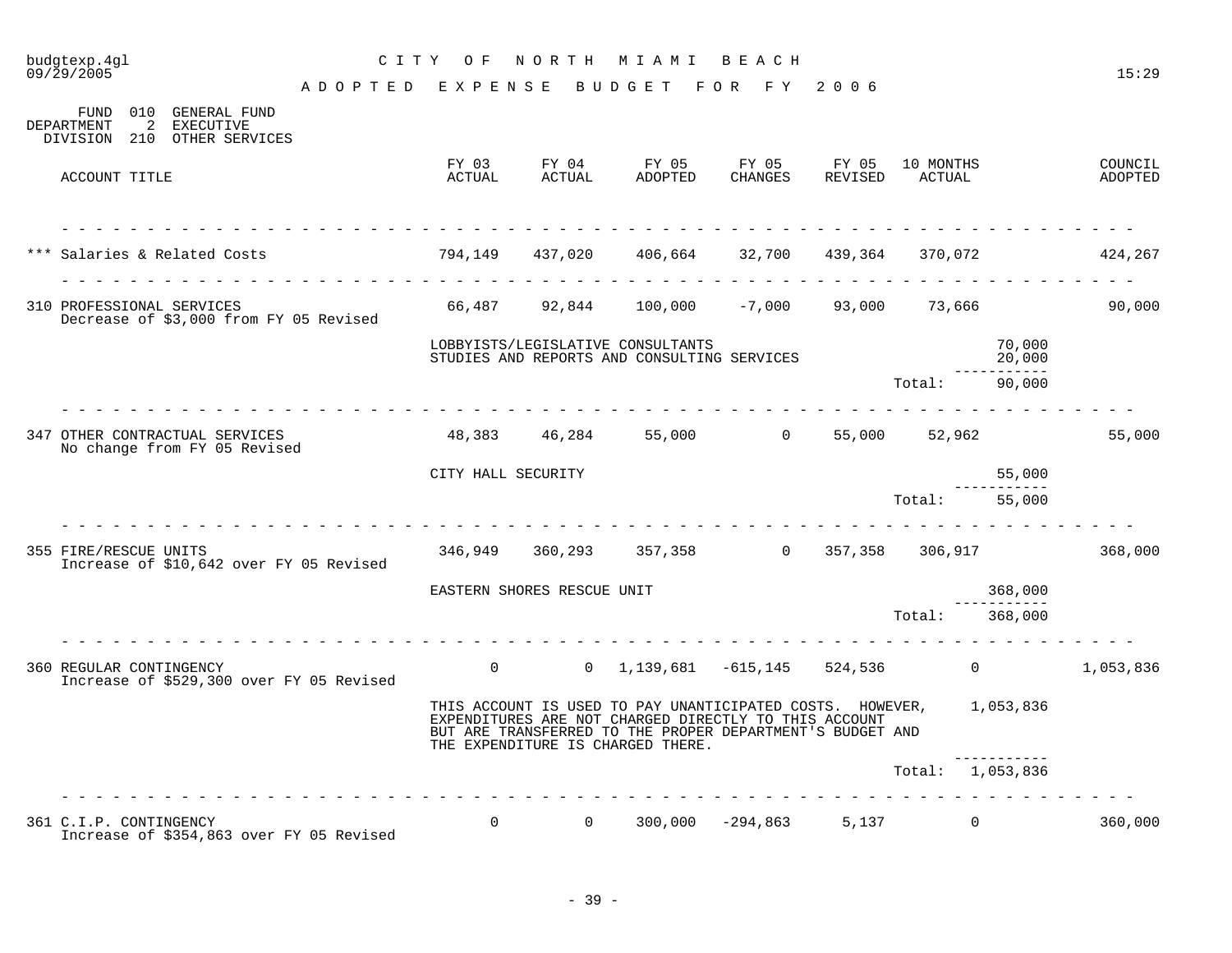| budgtexp.4gl<br>09/29/2005                                                                                 | C I T Y                            | O F             | NORTH                                         | M I A M I                                                                                                                                                                                    | BEACH                 |                  |                     |                                                                | 15:29              |
|------------------------------------------------------------------------------------------------------------|------------------------------------|-----------------|-----------------------------------------------|----------------------------------------------------------------------------------------------------------------------------------------------------------------------------------------------|-----------------------|------------------|---------------------|----------------------------------------------------------------|--------------------|
|                                                                                                            | ADOPTED EXPENSE BUDGET FOR FY 2006 |                 |                                               |                                                                                                                                                                                              |                       |                  |                     |                                                                |                    |
| 010 GENERAL FUND<br>FUND<br>DEPARTMENT<br>$\overline{2}$<br>EXECUTIVE<br>OTHER SERVICES<br>210<br>DIVISION |                                    |                 |                                               |                                                                                                                                                                                              |                       |                  |                     |                                                                |                    |
| ACCOUNT TITLE                                                                                              |                                    | FY 03<br>ACTUAL | FY 04<br>ACTUAL                               | FY 05<br>ADOPTED                                                                                                                                                                             | FY 05<br>CHANGES      | FY 05<br>REVISED | 10 MONTHS<br>ACTUAL |                                                                | COUNCIL<br>ADOPTED |
|                                                                                                            |                                    |                 | NE 35 AVENUE OVERLAY<br>NE 2 AVENUE LANDSCAPE | TO COVER UNANTICIPATED C.I.P. NEEDS<br>SKY LAKE OVERLAY & SWALE IMPROVEMENT-PHASE III<br>OAK GROVE OVERLAY & SWALE IMRPVEMENT-PHASE III<br>CITY HALL COMPLEX 40 YEAR RECERTIFICATION-PHASE I |                       |                  |                     | 70,000<br>120,000<br>80,000<br>40,000<br>50,000<br>----------- |                    |
|                                                                                                            |                                    |                 |                                               |                                                                                                                                                                                              |                       |                  | Total:              | 360,000                                                        |                    |
| 383 FESTIVALS & COMMUNITY EVENTS<br>Decrease of \$3,000 from FY 05 Revised                                 |                                    |                 |                                               | $0$ 8,763 9,000 3,000 12,000 11,370                                                                                                                                                          |                       |                  |                     |                                                                | 9,000              |
|                                                                                                            |                                    | EMPLOYEE PICNIC |                                               |                                                                                                                                                                                              |                       |                  |                     | 9,000                                                          |                    |
|                                                                                                            |                                    |                 |                                               |                                                                                                                                                                                              |                       |                  | Total:              | 9,000                                                          |                    |
| 385 CITY-WIDE BLOCK PARTIES & SPECIAL EVENTS -1,295<br>No change from FY 05 Revised                        |                                    |                 | $\overline{0}$                                |                                                                                                                                                                                              | $\Omega$ and $\Omega$ | $\Omega$         | $\Omega$            |                                                                | 0                  |
|                                                                                                            |                                    |                 | TRANSFERRED TO DIVISION 282                   |                                                                                                                                                                                              |                       |                  |                     |                                                                |                    |
| 390 EDUCATIONAL PROGRAMS<br>No change from FY 05 Revised                                                   |                                    |                 |                                               | $1,184$ $4,025$ $1,500$ $0$ $1,500$ $1,009$                                                                                                                                                  |                       |                  |                     |                                                                | 1,500              |
|                                                                                                            |                                    |                 |                                               | GRANTS WORKSHOPS, PROFESSIONAL SEMINARS                                                                                                                                                      |                       |                  |                     | 1,500                                                          |                    |
|                                                                                                            |                                    |                 |                                               |                                                                                                                                                                                              |                       |                  | Total: 1,500        |                                                                |                    |
| 405 TRAVEL AND AUTO EXPENSES<br>Decrease of \$1,300 from FY 05 Revised                                     |                                    |                 |                                               | 12,280  4,741  1,000                                                                                                                                                                         | 2,500                 |                  | 3,500 2,667         |                                                                | 2,200              |
|                                                                                                            |                                    |                 |                                               | TRAVEL TO SEMINARS AND CONFERENCES<br>TRF 50% OF GARY WOHLFORTH FROM 316211                                                                                                                  |                       |                  |                     | 1,000<br>1,200                                                 |                    |
|                                                                                                            |                                    |                 |                                               |                                                                                                                                                                                              |                       |                  | Total:              | ------------<br>2,200                                          |                    |
|                                                                                                            |                                    |                 |                                               |                                                                                                                                                                                              |                       |                  |                     |                                                                |                    |
| 410 COMMUNICATION SERVICES<br>Decrease of \$3,400 from FY 05 Revised                                       |                                    | 798             |                                               | 711 1,500                                                                                                                                                                                    | 3,000                 |                  | 4,500 747           |                                                                | 1,100              |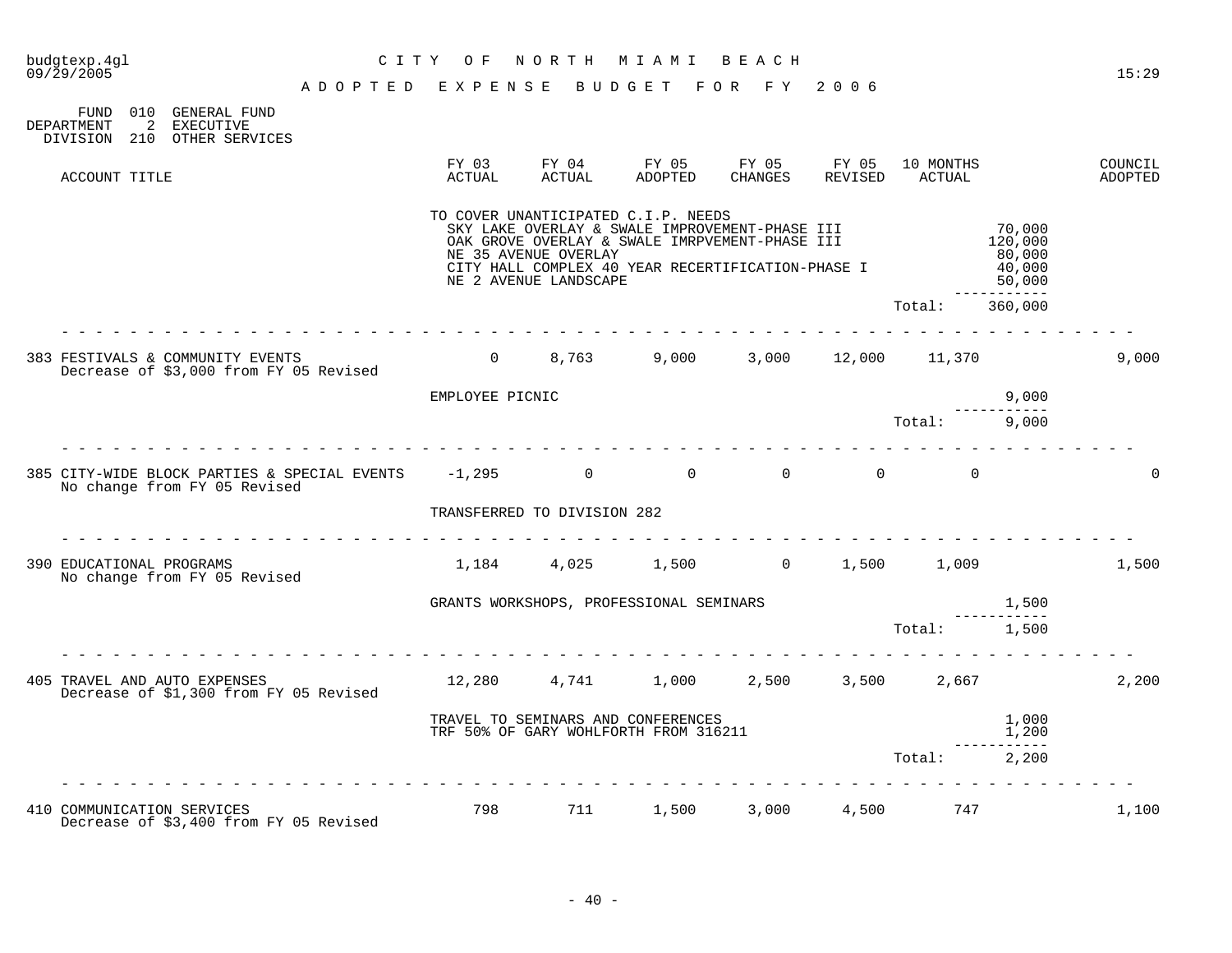| budgtexp.4gl<br>09/29/2005 |                                |                 |                                                                      |         | NORTH<br>C I T Y<br>O F<br>MIAMI<br>BEACH |                        |                                                                                                              |                  |                  |                     |                    | 15:29                     |
|----------------------------|--------------------------------|-----------------|----------------------------------------------------------------------|---------|-------------------------------------------|------------------------|--------------------------------------------------------------------------------------------------------------|------------------|------------------|---------------------|--------------------|---------------------------|
|                            |                                |                 |                                                                      | ADOPTED | EXPENSE                                   |                        | <b>BUDGET</b>                                                                                                | FOR FY           | 2006             |                     |                    |                           |
|                            | FUND<br>DEPARTMENT<br>DIVISION | 010<br>2<br>210 | GENERAL FUND<br><b>EXECUTIVE</b><br>OTHER SERVICES                   |         |                                           |                        |                                                                                                              |                  |                  |                     |                    |                           |
|                            | ACCOUNT TITLE                  |                 |                                                                      |         | FY 03<br>ACTUAL                           | FY 04<br><b>ACTUAL</b> | FY 05<br>ADOPTED                                                                                             | FY 05<br>CHANGES | FY 05<br>REVISED | 10 MONTHS<br>ACTUAL |                    | COUNCIL<br><b>ADOPTED</b> |
|                            |                                |                 |                                                                      |         | COORDINATOR                               |                        | PORTABLE PHONE AND BEEPER FOR DEPUTY CITY MANAGER,<br>ASST TO THE CITY MANAGER, AND GRANTS & SPECIAL PROGRAM |                  |                  |                     | 1,100              |                           |
|                            |                                |                 |                                                                      |         |                                           |                        |                                                                                                              |                  |                  | Total:              | 1,100              |                           |
|                            | 413 WINWARD ANNEXATION         |                 | Decrease of \$25,000 from FY 05 Revised                              |         | $\Omega$                                  | 20,000                 | 25,000                                                                                                       | $\overline{0}$   | 25,000           | 25,000              |                    | $\Omega$                  |
|                            |                                |                 |                                                                      |         |                                           |                        |                                                                                                              |                  |                  |                     |                    |                           |
|                            | 430 UTILITY SERVICES           |                 | Increase of \$1,300 over FY 05 Revised                               |         | $\Omega$                                  | 7,123                  | 5,000                                                                                                        | 2,700            | 7,700            | 5,687               |                    | 9,000                     |
|                            |                                |                 |                                                                      |         | SHARE OF CITY HALL EXPENSES               |                        |                                                                                                              |                  |                  |                     | 9,000              |                           |
|                            |                                |                 |                                                                      |         |                                           |                        |                                                                                                              |                  |                  | Total:              | 9,000              |                           |
|                            | 440 RENTALS AND LEASES         |                 | No change from FY 05 Revised                                         |         | 8,979                                     | 6,138                  | 7,600                                                                                                        | $\overline{0}$   | 7,600            | 7,516               |                    | 7,600                     |
|                            |                                |                 |                                                                      |         | WATER COOLER<br>FEC RAILROAD              |                        |                                                                                                              |                  |                  |                     | 400<br>7,200       |                           |
|                            |                                |                 |                                                                      |         |                                           |                        |                                                                                                              |                  |                  | Total:              | .<br>7,600         |                           |
|                            |                                |                 | 460 REPAIRS AND MAINTENANCE SERVICES<br>No change from FY 05 Revised |         | 50                                        | 140                    | 200                                                                                                          | $\mathbf{0}$     | 200              | 140                 |                    | 200                       |
|                            |                                |                 |                                                                      |         | REPAIRS AND MAINT SERVICES                |                        |                                                                                                              |                  |                  |                     | 200                |                           |
|                            |                                |                 |                                                                      |         |                                           |                        |                                                                                                              |                  |                  | Total:              | 200                |                           |
|                            |                                |                 | 470 PRINTING AND BINDING<br>Decrease of \$1,000 from FY 05 Revised   |         | 8,336                                     | 9,836                  | 8,000                                                                                                        | 1,000            | 9,000            | 8,012               |                    | 8,000                     |
|                            |                                |                 |                                                                      |         |                                           |                        | CITYWIDE COPYING COST FOR VARIOUS CITY PUBLICATIONS                                                          |                  |                  |                     | 8,000<br>--------- |                           |
|                            |                                |                 |                                                                      |         |                                           |                        |                                                                                                              |                  |                  | Total:              | 8,000              |                           |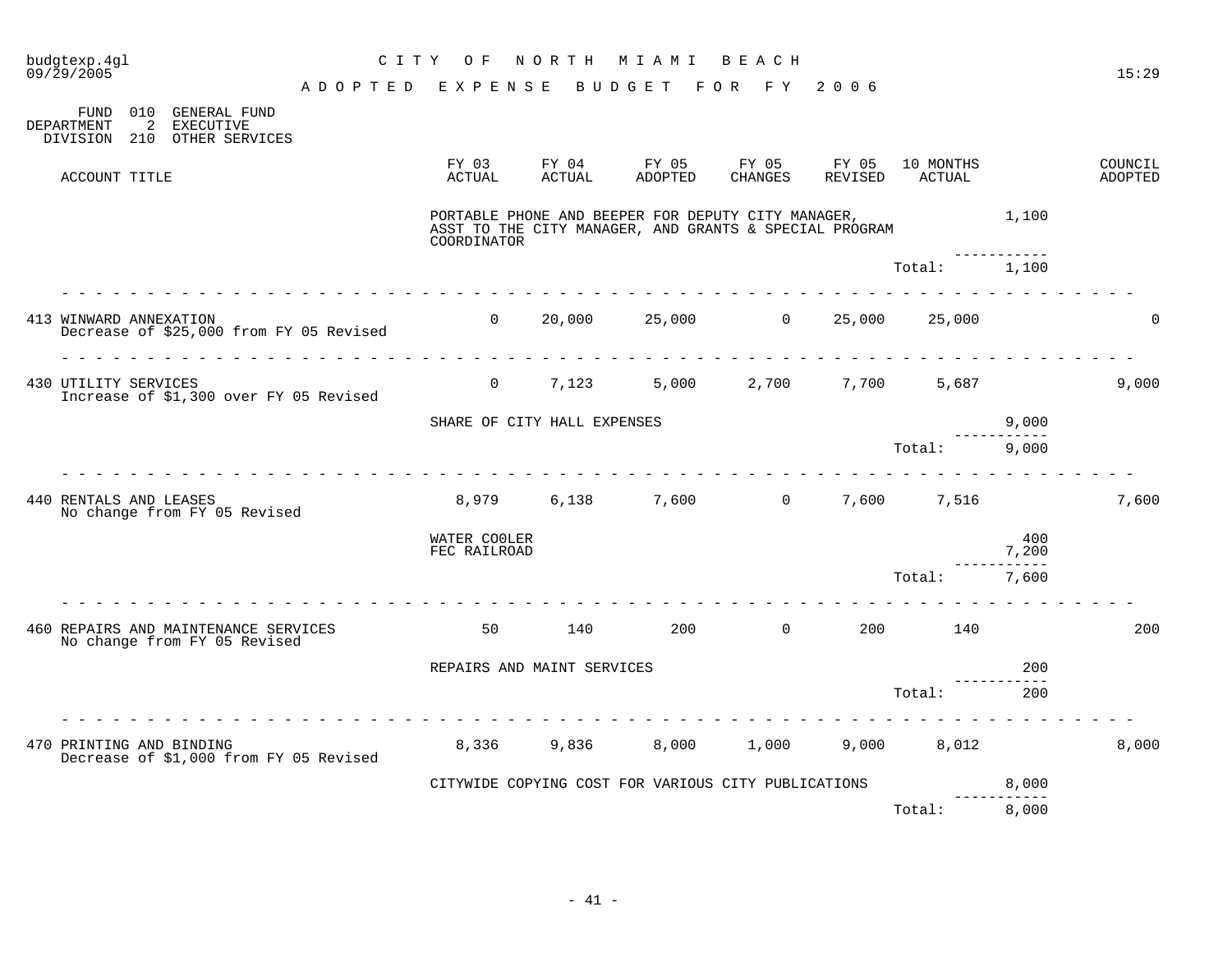| budgtexp.4ql<br>09/29/2005                                                           |                 | CITY OF         |                               | NORTH MIAMI BEACH                                   |                  |                  |                     |                      | 15:29              |
|--------------------------------------------------------------------------------------|-----------------|-----------------|-------------------------------|-----------------------------------------------------|------------------|------------------|---------------------|----------------------|--------------------|
|                                                                                      | ADOPTED EXPENSE |                 |                               | B U D G E T                                         | FOR FY           | 2006             |                     |                      |                    |
| FUND 010 GENERAL FUND<br>DEPARTMENT<br>2<br>EXECUTIVE<br>DIVISION 210 OTHER SERVICES |                 |                 |                               |                                                     |                  |                  |                     |                      |                    |
| ACCOUNT TITLE                                                                        |                 | FY 03<br>ACTUAL | FY 04<br>ACTUAL               | FY 05<br>ADOPTED                                    | FY 05<br>CHANGES | FY 05<br>REVISED | 10 MONTHS<br>ACTUAL |                      | COUNCIL<br>ADOPTED |
| 480 PROMOTIONAL ACTIVITIES<br>Increase of \$5,000 over FY 05 Revised                 |                 | 44,428          | 41,239                        | 60,000                                              | $-5,000$         | 55,000           | 50,231              |                      | 60,000             |
|                                                                                      |                 |                 |                               | CITYWIDE SUPPLIES FOR MEETINGS AND SPECIAL EVENTS   |                  |                  |                     | 60,000               |                    |
|                                                                                      |                 |                 |                               |                                                     |                  |                  | Total:              | 60,000               |                    |
| 481 ADVERTISING COSTS<br>Increase of \$2,200 over FY 05 Revised                      |                 |                 |                               | $5,398$ $17,063$ $15,000$ $-4,200$ $10,800$ $8,310$ |                  |                  |                     |                      | 13,000             |
|                                                                                      |                 |                 | TOWN MEETING ADVERTISING      |                                                     |                  |                  |                     | 13,000               |                    |
|                                                                                      |                 |                 |                               |                                                     |                  |                  | Total: 13,000       | -----------          |                    |
| 482 CITY NEWSPAPER<br>No change from FY 05 Revised                                   |                 |                 |                               | 27,361 22,600 25,000 0                              |                  |                  | 25,000 10,257       |                      | 25,000             |
|                                                                                      |                 |                 |                               | ONE-HALF TRANSFERRED TO WATER & SEWER FUNDS         |                  |                  |                     | 25,000               |                    |
|                                                                                      |                 |                 |                               |                                                     |                  |                  | Total:              | 25,000               |                    |
| 510 OFFICE SUPPLIES<br>Decrease of \$5,000 from FY 05 Revised                        |                 |                 |                               | 1,177 1,977 2,000                                   | 5,000            |                  | 7,000 3,459         |                      | 2,000              |
|                                                                                      |                 |                 | SUPPLIES FOR OFFICE PERSONNEL |                                                     |                  |                  |                     | 2,000<br>___________ |                    |
|                                                                                      |                 |                 |                               |                                                     |                  |                  | Total:              | 2,000                |                    |
| 520 OPERATING SUPPLIES<br>Decrease of \$3,300 from FY 05 Revised                     |                 | 958             |                               | 3,873 200                                           | 7,100            | 7,300            | 5,663               |                      | 4,000              |
|                                                                                      |                 |                 |                               | OPERATING EXPENSES, MEETINGS & AWARDS               |                  |                  |                     | 4,000                |                    |
|                                                                                      |                 |                 |                               |                                                     |                  |                  | Total:              | 4,000                |                    |
| 540 BOOKS & MEMBERSHIPS<br>Decrease of \$1,500 from FY 05 Revised                    |                 |                 | 4,961 4,333                   | 4,000                                               | 1,500            | 5,500            | 5,210               |                      | 4,000              |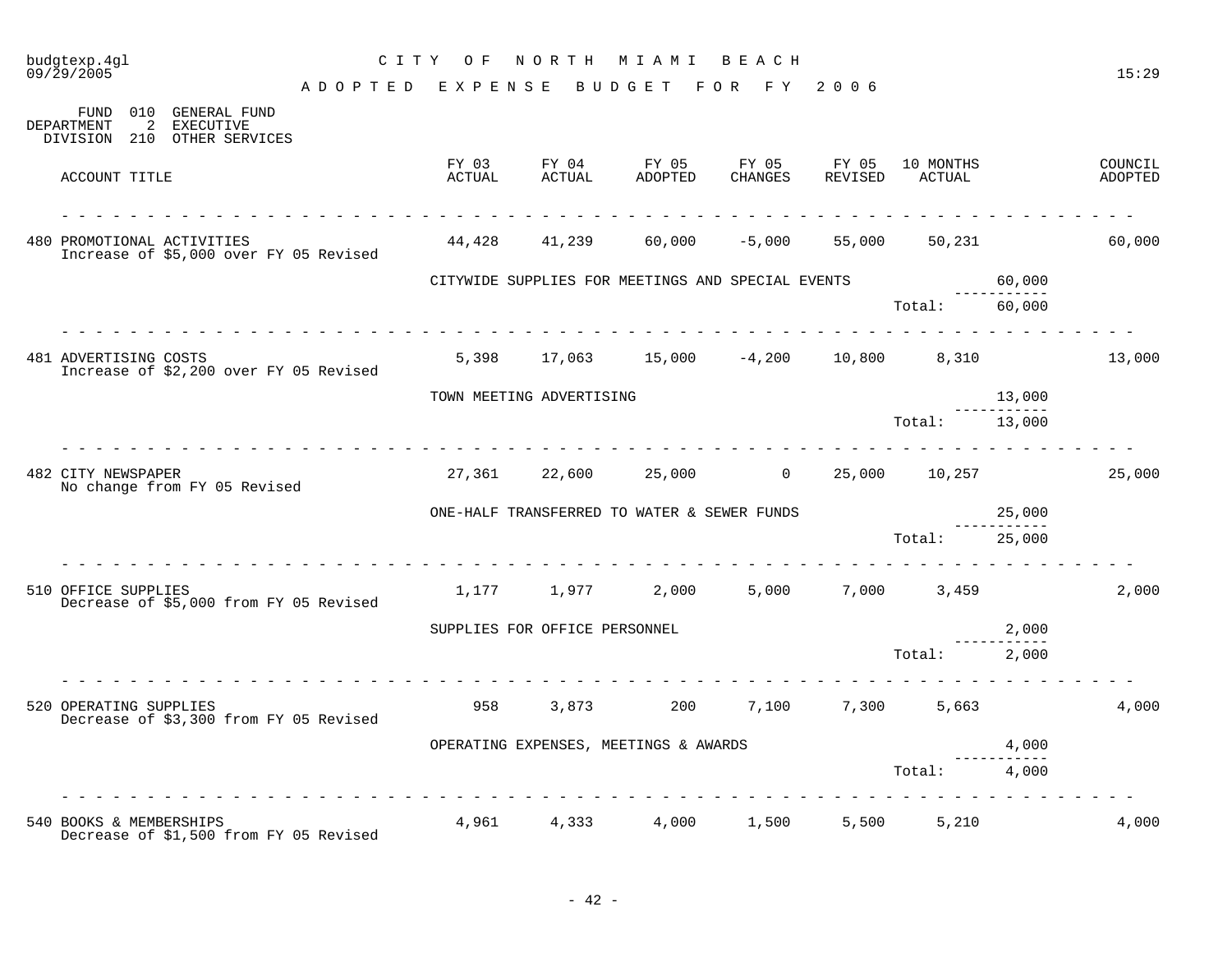| budgtexp.4gl<br>09/29/2005                                                                                                       | CITY OF NORTH MIAMI BEACH                                            |                           |                                                      |          |                                     |                                              |       | 15:29              |
|----------------------------------------------------------------------------------------------------------------------------------|----------------------------------------------------------------------|---------------------------|------------------------------------------------------|----------|-------------------------------------|----------------------------------------------|-------|--------------------|
|                                                                                                                                  | ADOPTED EXPENSE BUDGET FOR FY 2006                                   |                           |                                                      |          |                                     |                                              |       |                    |
| 010 GENERAL FUND<br>FUND<br>DEPARTMENT<br>$\overline{2}$<br>EXECUTIVE<br>DIVISION 210<br>OTHER SERVICES                          |                                                                      |                           |                                                      |          |                                     |                                              |       |                    |
| ACCOUNT TITLE                                                                                                                    | FY 03<br>ACTUAL                                                      | ACTUAL                    | $FY$ 04 $FY$ 05 $FY$ 05 $FY$ 05 10 MONTHS<br>ADOPTED | CHANGES  |                                     | REVISED ACTUAL                               |       | COUNCIL<br>ADOPTED |
|                                                                                                                                  |                                                                      |                           | VARIOUS PUBLICATIONS AND MEMBERSHIPS- ICMA           |          |                                     |                                              | 4,000 |                    |
|                                                                                                                                  |                                                                      |                           |                                                      |          |                                     | Total: 4,000                                 |       |                    |
| 560 FUELS & LUBRICANTS<br>No change from FY 05 Revised                                                                           |                                                                      |                           | $17$ 0 0 0 0                                         |          |                                     | $\begin{matrix} 0 & 0 \\ 0 & 0 \end{matrix}$ |       | $\Omega$           |
| 592 MAIL ROOM COPIER EXPENSES<br>No change from FY 05 Revised                                                                    |                                                                      | 869 0                     |                                                      | $\Omega$ | $\begin{matrix} 0 & 0 \end{matrix}$ | $\Omega$                                     |       |                    |
| *** Operating Expenses                                                                                                           | 577,321  651,984  2,117,039  -900,408  1,216,631  578,824  2,073,436 |                           |                                                      |          |                                     |                                              |       |                    |
| 810 LAND<br>Decrease of \$59,921 from FY 05 Revised                                                                              |                                                                      |                           | 0 0 0 59,921 59,921 0                                |          |                                     |                                              |       | $\Omega$           |
| 838 C.I.P. PROJECTS FROM CM CIP CONTINGENCY<br>Decrease of \$222,540 from FY 05 Revised                                          | 0 0 0 222,540 222,540 87,718                                         |                           |                                                      |          |                                     |                                              |       | $\Omega$           |
| 842 DATA PROCESSING EQUIPMENT<br>Decrease of \$2,480 from FY 05 Revised                                                          |                                                                      |                           | 8,561 0 0 2,480 2,480 2,480                          |          |                                     |                                              |       | 0                  |
| *** Capital Outlays                                                                                                              |                                                                      |                           | 8,561 0 0 284,941 284,941 90,198                     |          |                                     |                                              |       | 0                  |
| 908 TRF TO 312-FY00 BOND FUND<br>No change from FY 05 Revised                                                                    |                                                                      |                           | $13,613$ 0 0 0 0                                     |          |                                     | $\Omega$                                     |       | $\Omega$           |
|                                                                                                                                  |                                                                      | SEE ACCOUNT 010210-512918 |                                                      |          |                                     |                                              |       |                    |
| 917 TRF TO FND 214 - FAC NOTE DEBT SERVICE $0$ 87,242 114,000 0 114,000 87,653 118,000<br>Increase of \$4,000 over FY 05 Revised |                                                                      |                           |                                                      |          |                                     |                                              |       |                    |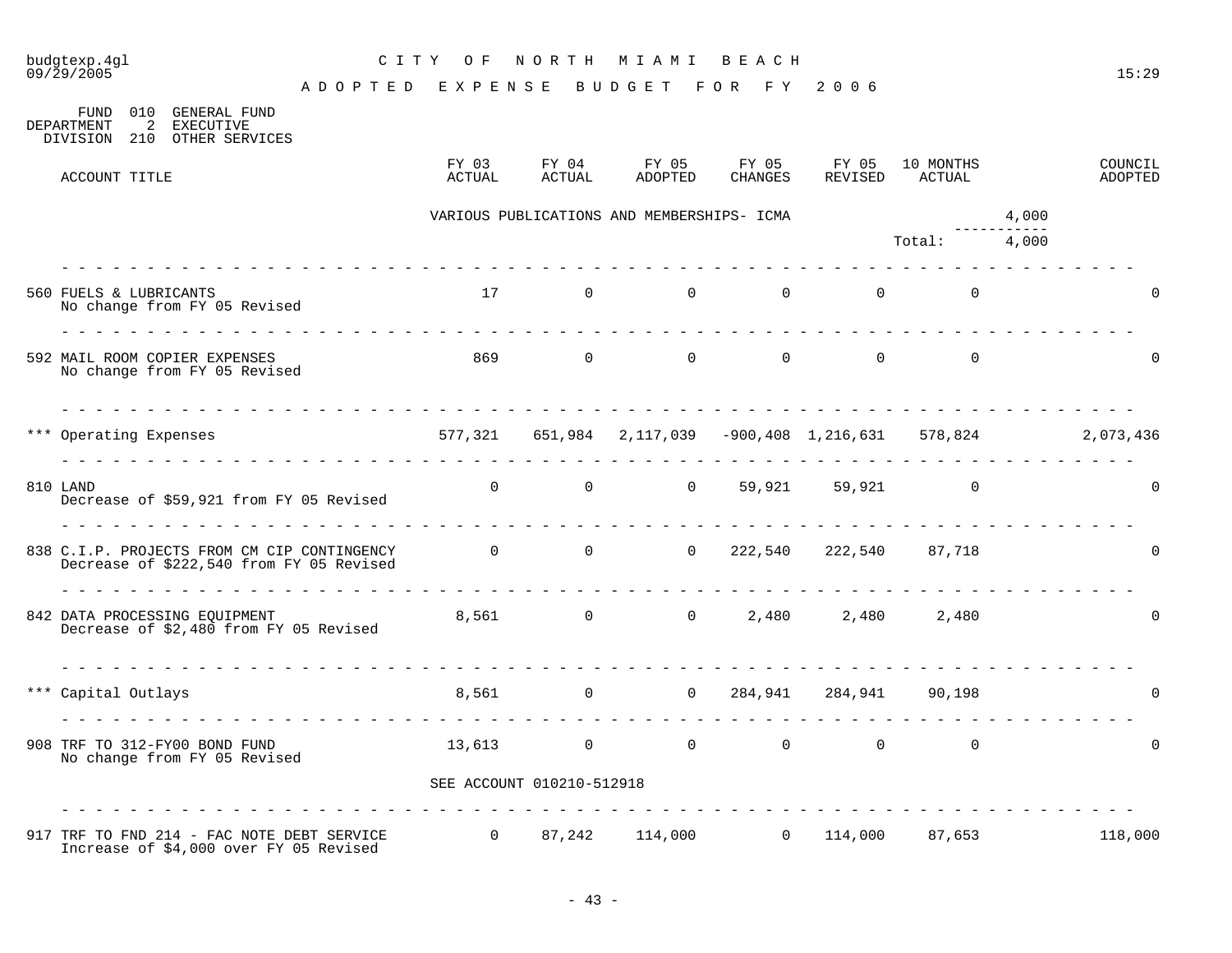| budgtexp.4ql<br>09/29/2005 |                                                                                        | C I T Y                                                                        | O F             | NORTH           | M I A M I                                                                                                                 | BEACH            |                  |                     |                                 | 15:29              |
|----------------------------|----------------------------------------------------------------------------------------|--------------------------------------------------------------------------------|-----------------|-----------------|---------------------------------------------------------------------------------------------------------------------------|------------------|------------------|---------------------|---------------------------------|--------------------|
|                            |                                                                                        | ADOPTED                                                                        | EXPENSE         |                 | BUDGET                                                                                                                    | FOR FY           | 2006             |                     |                                 |                    |
| DEPARTMENT                 | FUND 010 GENERAL FUND<br>2<br>EXECUTIVE<br>DIVISION 210 OTHER SERVICES                 |                                                                                |                 |                 |                                                                                                                           |                  |                  |                     |                                 |                    |
|                            | ACCOUNT TITLE                                                                          |                                                                                | FY 03<br>ACTUAL | FY 04<br>ACTUAL | FY 05<br>ADOPTED                                                                                                          | FY 05<br>CHANGES | FY 05<br>REVISED | 10 MONTHS<br>ACTUAL |                                 | COUNCIL<br>ADOPTED |
|                            |                                                                                        |                                                                                | FOR FY99 CIP.   |                 | TO FUND PRINCIPAL AND INTEREST PAYMENTS ON FAC NOTE PAYABLE 118,000<br>(PRIOR TO THIS BUDGET, SEE ACCOUNT 010210-512999). |                  |                  |                     |                                 |                    |
|                            |                                                                                        |                                                                                |                 |                 |                                                                                                                           |                  |                  | Total:              | -----------<br>118,000          |                    |
|                            | 918 TRF TO FND 215 - 2000A BOND DEBT SERVICE<br>Decrease of \$9,783 from FY 05 Revised |                                                                                |                 |                 | 0 $27,662$ $27,800$ $-2,200$                                                                                              |                  |                  | 25,600 19,878       |                                 | 15,817             |
|                            |                                                                                        |                                                                                |                 |                 | TO FUND PRINCIPAL AND INTEREST PAYMENTS ON 2000A CIP BOND<br>(PRIOR TO THIS BUDGET, SEE ACCOUNT 010210-512908).           |                  |                  |                     | 15,817<br>. _ _ _ _ _ _ _ _ _ _ |                    |
|                            |                                                                                        |                                                                                |                 |                 |                                                                                                                           |                  |                  | Total:              | 15,817                          |                    |
|                            | Increase of \$11,020 over FY 05 Revised                                                | 919 TRF TO FND 217 - 2005C BOND DEBT SERVICE $\qquad \qquad 0 \qquad \qquad 0$ |                 |                 | $\overline{0}$                                                                                                            | 2,200            | 2,200            |                     | $\mathbf 0$                     | 13,220             |
|                            |                                                                                        |                                                                                |                 |                 | TO FUND PRINCIPAL AND INTEREST PAYMENTS ON 2005C BONDS<br>(REFINANCE OF A PORTION OF THE 2000A BONDS).                    |                  |                  |                     | 13,220                          |                    |
|                            |                                                                                        |                                                                                |                 |                 |                                                                                                                           |                  |                  | Total:              | 13,220                          |                    |
|                            | 948 TRF TO FUND 104 (CRA)<br>Increase of \$253,980 over FY 05 Revised                  |                                                                                | $\Omega$        | $\Omega$        | $\Omega$                                                                                                                  | $\Omega$         | $\Omega$         |                     | $\Omega$                        | 253,980            |
|                            |                                                                                        |                                                                                |                 |                 | CITY SHARE OF TAX INCREMENTAL IN CRA                                                                                      |                  |                  |                     | 253,980                         |                    |
|                            |                                                                                        |                                                                                |                 |                 |                                                                                                                           |                  |                  | Total:              | 253,980                         |                    |
| 955 INTEREST               | Increase of \$120,000 over FY 05 Revised                                               |                                                                                | 3,859           | 663             | $\overline{0}$                                                                                                            | $\overline{0}$   | $\overline{0}$   |                     | $\mathbf 0$                     | 120,000            |
|                            |                                                                                        |                                                                                | L.O.C.          |                 |                                                                                                                           |                  |                  |                     | 120,000<br>-----------          |                    |
|                            |                                                                                        |                                                                                |                 |                 |                                                                                                                           |                  |                  | Total:              | 120,000                         |                    |
| 956 PRINCIPAL              | No change from FY 05 Revised                                                           |                                                                                | 41,529          | 22,031          | $\overline{0}$                                                                                                            | $\overline{0}$   | $\Omega$         |                     | $\Omega$                        | $\Omega$           |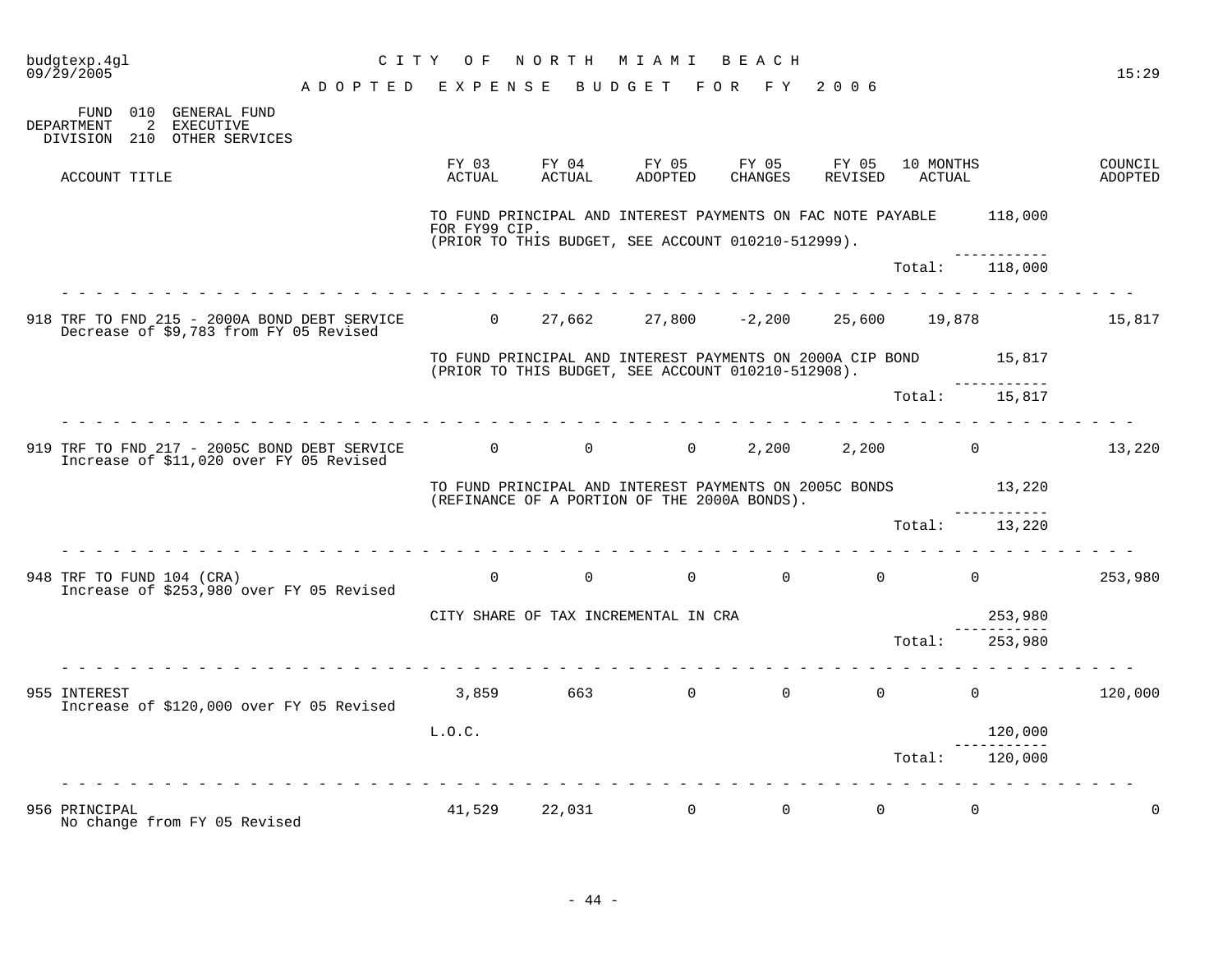| budgtexp.4gl<br>09/29/2005                                                                                                                                                                                                           | C I T Y<br>O F<br>ADOPTED EXPENSE                         |                           | NORTH MIAMI<br>BUDGET FOR FY 2006                                                                                       | BEACH    |          |                                     |                 | 15:29              |
|--------------------------------------------------------------------------------------------------------------------------------------------------------------------------------------------------------------------------------------|-----------------------------------------------------------|---------------------------|-------------------------------------------------------------------------------------------------------------------------|----------|----------|-------------------------------------|-----------------|--------------------|
| FUND<br>010 GENERAL FUND<br>DEPARTMENT<br>2<br>EXECUTIVE<br>DIVISION 210 OTHER SERVICES                                                                                                                                              |                                                           |                           |                                                                                                                         |          |          |                                     |                 |                    |
| ACCOUNT TITLE                                                                                                                                                                                                                        | FY 03<br>ACTUAL                                           | ACTUAL                    | FY 04 FY 05 FY 05 FY 05<br>ADOPTED                                                                                      | CHANGES  | REVISED  | 10 MONTHS<br>ACTUAL                 |                 | COUNCIL<br>ADOPTED |
|                                                                                                                                                                                                                                      |                                                           |                           | PRINCIPAL ON NOTE PAYABLE FOR PURCHASE OF<br>BUILDING LOCATED AT 1367 NE 162 STREET<br>(FINAL PAYMENT WAS MADE 2/17/04) |          |          |                                     |                 |                    |
| 969 TRF TO FND 158<br>No change from FY 05 Revised                                                                                                                                                                                   |                                                           | 6,173                     | $\Omega$<br>$\Omega$                                                                                                    | $\Omega$ | $\Omega$ | $\Omega$                            |                 |                    |
| 994 TRF TO WORKERS' COMP SELF-INS<br>Decrease of \$1,118 from FY 05 Revised                                                                                                                                                          | 844 924 1,118 0 1,118 1,118                               |                           |                                                                                                                         |          |          |                                     |                 | $\Omega$           |
| Posit # Job Title Employee Name Projected Adj Reason and int Total<br>05-0164 ADMINISTRATIVE ASST. III WOLFSON DIANA MARIA 137<br>05-0124 ASST CITY MGR FOR ADM SVC RIVEROL ALFREDO 0 314<br>03-0093 DEPUTY CITY MANAGER KLOPP KEVEN |                                                           |                           |                                                                                                                         |          |          |                                     |                 |                    |
|                                                                                                                                                                                                                                      | Salary Projection Total: 1,022                            |                           | --------                                                                                                                |          |          | <u> 222222222</u> (2)<br>$-128$     | 894             |                    |
|                                                                                                                                                                                                                                      |                                                           |                           | Adjustments to Salary Projection:                                                                                       |          |          |                                     |                 |                    |
|                                                                                                                                                                                                                                      | WC ADJ                                                    |                           | TRF 50% OF GARY WOHLFORTH FROM 316211                                                                                   |          |          |                                     | 179<br>$-1,073$ |                    |
|                                                                                                                                                                                                                                      |                                                           |                           |                                                                                                                         |          |          | Adjusted salary projection total: 0 |                 |                    |
| 999 TRF TO 311-FY99 BOND FUND<br>No change from FY 05 Revised                                                                                                                                                                        |                                                           |                           | 74,811 0 0 0 0 0 0                                                                                                      |          |          |                                     |                 | $\Omega$           |
|                                                                                                                                                                                                                                      |                                                           | SEE ACCOUNT 010210-512917 |                                                                                                                         |          |          |                                     |                 |                    |
| Non-Operating Expenses                                                                                                                                                                                                               | $140,830$ $138,521$ $142,918$ 0 $142,918$ 108,649 521,017 |                           |                                                                                                                         |          |          |                                     |                 |                    |
| DIVISION TOTALS: 1,520,860 1,227,525 2,666,621 -582,767 2,083,854 1,147,743 3,018,720                                                                                                                                                |                                                           |                           |                                                                                                                         |          |          |                                     |                 |                    |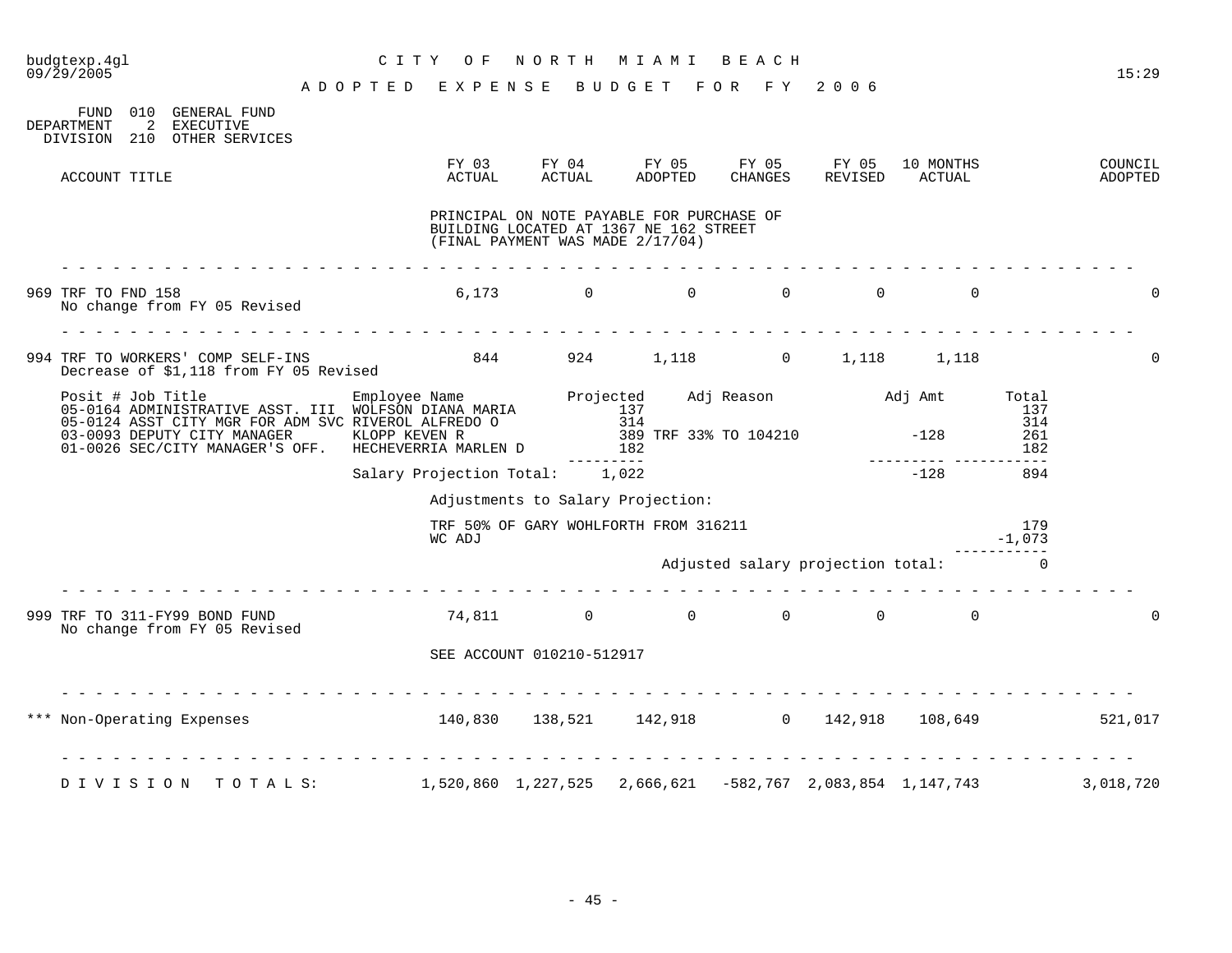|                                                                                                                                                                                                                                   | ADOPTED EXPENSE BUDGET           |            | FOR FY     | 2006    |                                                                                                       |                    |
|-----------------------------------------------------------------------------------------------------------------------------------------------------------------------------------------------------------------------------------|----------------------------------|------------|------------|---------|-------------------------------------------------------------------------------------------------------|--------------------|
| 010 GENERAL FUND<br>FUND<br>2 EXECUTIVE<br>DEPARTMENT<br>DIVISION 212 INFORMATION SERVICES                                                                                                                                        |                                  |            |            |         |                                                                                                       |                    |
| ACCOUNT TITLE                                                                                                                                                                                                                     |                                  |            |            |         |                                                                                                       | COUNCIL<br>ADOPTED |
|                                                                                                                                                                                                                                   |                                  |            |            |         |                                                                                                       |                    |
| SALARIES-FULL-TIME<br>Decrease of \$6,975 from FY 05 Revised 473,282 475,141 511,273 0 511,273 400,102 504,298<br>120 SALARIES-FULL-TIME                                                                                          |                                  |            |            |         |                                                                                                       |                    |
| 9031 (1903) Posit # Job Title Employee Name Projected Adj Reason Adj Amt Total<br>193-0149 ASSISTANT NETWORK MANAGER ** VACANCY ** 1752 66,110 HIRE 4/1/06 -33,055 33,055<br>19901-0033 DIR. MSMT. INFO SYSTEMS PRICE CHRISTOPHER |                                  | ---------- |            |         | $\begin{array}{r}37,814\\72,319\\0\\52,962\\-{\text{\small -}22,962}\\-30,834\\-33,055\\ \end{array}$ |                    |
|                                                                                                                                                                                                                                   | Salary Projection Total: 537,353 |            |            |         |                                                                                                       |                    |
|                                                                                                                                                                                                                                   |                                  |            |            |         |                                                                                                       | $\overline{0}$     |
| 130 SALARIES-TEMP & PART-TIME 12,000 5,165 11,105 12,000 0 12,000 17,915 12,000<br>No change from FY 05 Revised                                                                                                                   |                                  |            |            |         |                                                                                                       |                    |
|                                                                                                                                                                                                                                   | MAIL DELIVERY PERSONNEL          |            |            |         | 12,000                                                                                                |                    |
|                                                                                                                                                                                                                                   |                                  |            |            |         | ------------<br>Total: 12,000                                                                         |                    |
| 140 OVERTIME-REGULAR EMPLOYEES<br>No change from FY 05 Revised                                                                                                                                                                    | $157$ $169$ 0 0 0 72             |            |            |         |                                                                                                       | $\Omega$           |
|                                                                                                                                                                                                                                   |                                  |            |            |         |                                                                                                       | $\Omega$           |
| 210 F.I.C.A. TAXES-EMPLOYER'S CONTRIBUTION 37,284 38,738 39,695 0 39,695 33,280 38,538<br>Decrease of \$1,157 from FY 05 Revised                                                                                                  |                                  |            |            |         |                                                                                                       |                    |
| Posit # Job Title                                                                                                                                                                                                                 | Employee Name                    | Projected  | Adj Reason | Adj Amt |                                                                                                       | Total              |

budgtexp.4gl C I T Y O F N O R T H M I A M I B E A C H

03-0149 ASSISTANT NETWORK MANAGER \*\* VACANCY \*\* 1752 5,063 HIRE 4/1/06 -2,532 2,531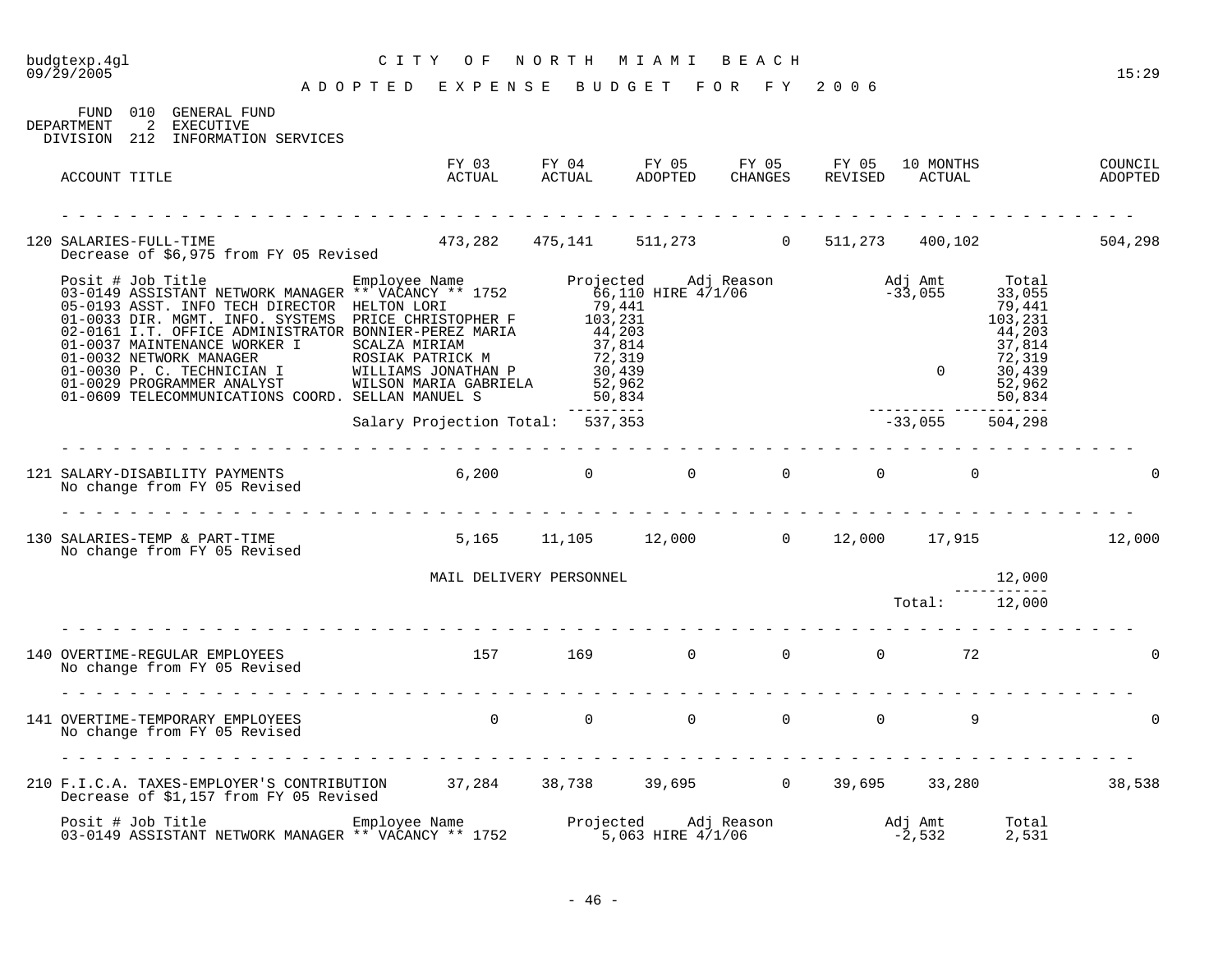FUND 010 GENERAL FUND<br>DEPARTMENT 2 EXECUTIVE 2 EXECUTIVE

DIVISION 212 INFORMATION SERVICES

| ACCOUNT TITLE                                                                                                                                                                                                                                                                                                                                                                                                                            | FY 03<br>ACTUAL                                           | FY 04<br>ACTUAL                                                 | FY 05<br>ADOPTED | FY 05<br><b>CHANGES</b>     | FY 05<br>REVISED    | 10 MONTHS<br>ACTUAL |                                                                               | COUNCIL<br>ADOPTED |
|------------------------------------------------------------------------------------------------------------------------------------------------------------------------------------------------------------------------------------------------------------------------------------------------------------------------------------------------------------------------------------------------------------------------------------------|-----------------------------------------------------------|-----------------------------------------------------------------|------------------|-----------------------------|---------------------|---------------------|-------------------------------------------------------------------------------|--------------------|
| Posit # Job Title<br>05-0193 ASST. INFO TECH DIRECTOR HELTON LORI 6,349<br>01-0033 DIR. MGMT. INFO. SYSTEMS PRICE CHRISTOPHER F 7,347<br>02-0161 I.T. OFFICE ADMINISTRATOR BONNIER-PEREZ MARIA<br>01-0037 MAINTENANCE WORKER I SCALZA MIRIAM<br>01-0032 NETWORK MANAGER ROSIAK PATRICK M<br>01-0030 P. C. TECHNICIAN I WILLIAMS JONATHAN P<br>01-0029 PROGRAMMER ANALYST WILSON MARIA GABRIELA<br>01-0609 TELECOMMUNICATIONS COORD. SELL |                                                           | 3,382<br>2,893<br>5,748<br>2,329<br>4,070<br>3,889<br>--------- |                  | Adj Reason Madj Amt         |                     | $\Omega$            | Total<br>6,349<br>7,347<br>3,382<br>2,893<br>5,748<br>2,329<br>4,070<br>3,889 |                    |
|                                                                                                                                                                                                                                                                                                                                                                                                                                          | Salary Projection Total: 41,070                           |                                                                 |                  |                             | $-2,532$            |                     | 38,538                                                                        |                    |
| 215 EDUCATIONAL REIMBURSEMENT<br>No change from FY 05 Revised                                                                                                                                                                                                                                                                                                                                                                            | $980 -259$                                                |                                                                 |                  | $\overline{0}$              | $0 \qquad \qquad 0$ | $\Omega$            |                                                                               | $\mathbf 0$        |
|                                                                                                                                                                                                                                                                                                                                                                                                                                          | <b>NONE</b><br><u>a a a a a a a a a a a a a a</u>         |                                                                 |                  |                             |                     |                     |                                                                               |                    |
| 221 LEAVE PAYOUTS<br>Increase of \$4,000 over FY 05 Revised                                                                                                                                                                                                                                                                                                                                                                              | 14,765 31,178 31,000 0 31,000 34,674                      |                                                                 |                  |                             |                     |                     |                                                                               | 35,000             |
|                                                                                                                                                                                                                                                                                                                                                                                                                                          | LEAVE PAYOUTS FOR MGMT STAFF<br>ADJUST FOR ACTUAL EXPENSE |                                                                 |                  |                             |                     |                     | 31,000<br>4,000                                                               |                    |
|                                                                                                                                                                                                                                                                                                                                                                                                                                          |                                                           |                                                                 |                  |                             |                     | Total:              | 35,000                                                                        |                    |
| 223 RETIREMENT-GENERAL PLAN<br>Decrease of \$4,346 from FY 05 Revised                                                                                                                                                                                                                                                                                                                                                                    | 24,698 53,782 53,970 0 53,970 44,005                      |                                                                 |                  |                             |                     |                     |                                                                               | 49,624             |
| Posit # Job Title Employee Name Projected<br>05-0193 ASST. INFO TECH DIRECTOR HELTON LORI 11,678<br>02-0161 I.T. OFFICE ADMINISTRATOR BONNIER-PEREZ MARIA<br>01-0037 MAINTENANCE WORKER I SCALZA MIRIAM<br>01-0032 NETWORK MANAGER ROSIAK PATRICK M<br>01-0029 PROGRAMMER ANALYST WILSON MARIA GABRIELA<br>01-0609 TELECOMMUNICATIONS COORD. SELLAN MANUEL S                                                                             |                                                           | 6,498<br>5,559<br>10,631<br>7,785<br>7,473<br>--------          |                  | Adj Reason $\qquad$ Adj Amt |                     |                     | Total<br>11,678<br>6,498<br>5,559<br>10,631<br>7,785<br>7,473                 |                    |
|                                                                                                                                                                                                                                                                                                                                                                                                                                          | Salary Projection Total: 49,624                           |                                                                 |                  |                             |                     |                     | 49,624                                                                        |                    |
| 225 RETIREMENT-OTHER PLANS<br>Increase of \$3,093 over FY 05 Revised                                                                                                                                                                                                                                                                                                                                                                     | 16,332                                                    |                                                                 |                  | 20,582 20,748 0             |                     | 20,748 19,151       |                                                                               | 23,841             |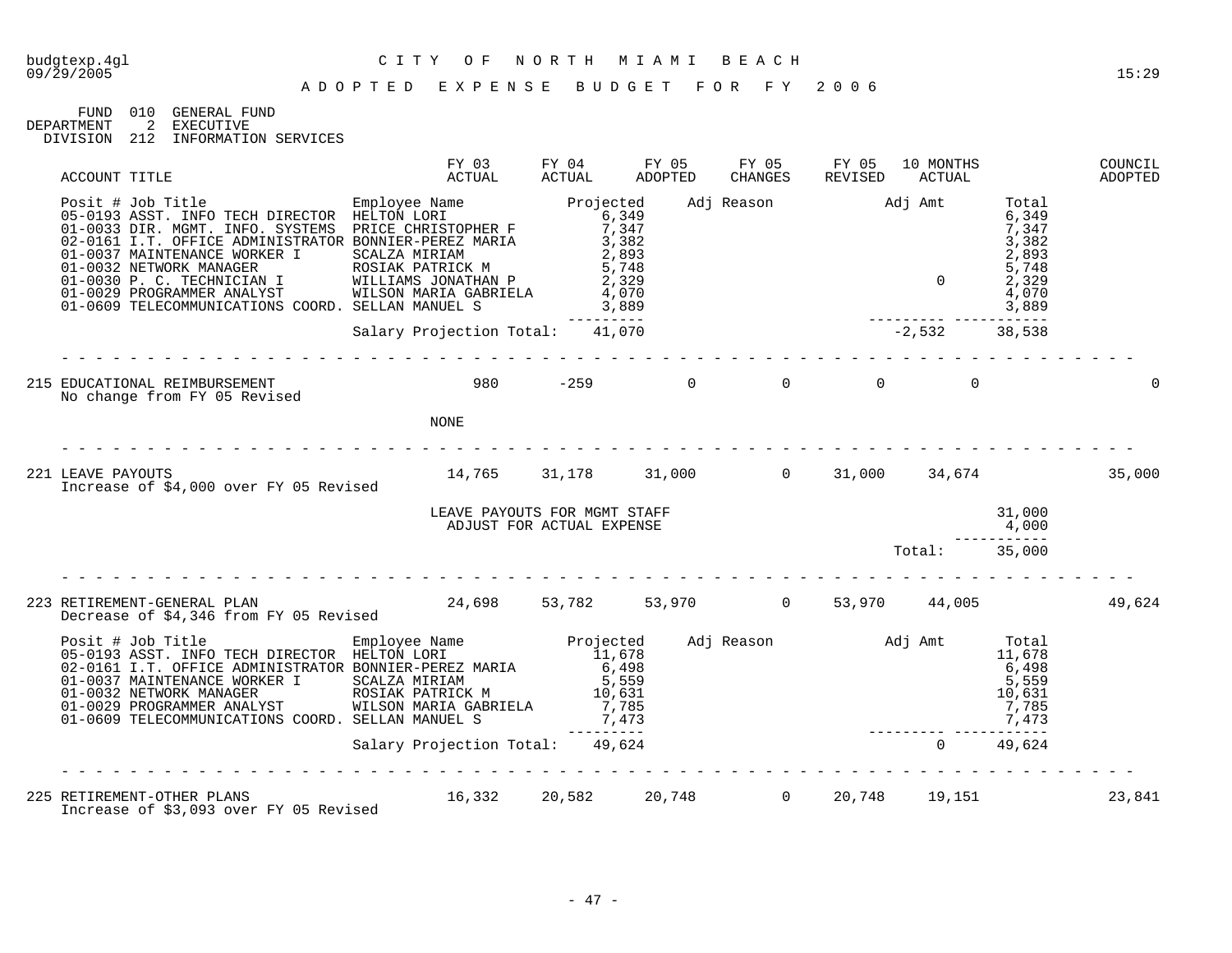| budgtexp.4gl<br>09/29/2005 | CITY OF NORTH MIAMI BEACH<br>ADOPTED EXPENSE BUDGET FOR FY 2006                                                                                                                                                                        |                                |  |  |  | 15:29 |
|----------------------------|----------------------------------------------------------------------------------------------------------------------------------------------------------------------------------------------------------------------------------------|--------------------------------|--|--|--|-------|
|                            | FUND 010 GENERAL FUND<br>DEPARTMENT 2 EXECUTIVE<br>DIVISION 212 INFORMATION SERVICES                                                                                                                                                   |                                |  |  |  |       |
| ACCOUNT TITLE              |                                                                                                                                                                                                                                        |                                |  |  |  |       |
|                            | Posit # Job Title Employee Name Projected Adj Reason Adj Amt Total<br>13,841 13,841 PRICE CHRISTOPHER F 23,841<br>Salary Projection Total: 23,841 23,841 5 Salary Projection Total: 23,841                                             |                                |  |  |  |       |
|                            |                                                                                                                                                                                                                                        |                                |  |  |  |       |
|                            |                                                                                                                                                                                                                                        |                                |  |  |  |       |
|                            | 235 HEALTH INSURANCE<br>1,129 Therease of \$5,044 over FY 05 Revised 73,183 78,417 86,085 0 86,085 69,243                                                                                                                              |                                |  |  |  |       |
|                            | Projected Adj Reason and America Control of the Total Pass (1997)<br>1996–1111 Moreov MANAGER ** VACANCY ** 1752<br>03-0149 ASSISTANT NETWORK MANAGER ** VACANCY ** 1752<br>05-0149 ASSISTANT NETWORK MANAGER FRILTON DORI 26,897<br>0 |                                |  |  |  |       |
|                            |                                                                                                                                                                                                                                        |                                |  |  |  |       |
|                            | 236 GROUP LIFE INSURANCE<br>195 - Increase of \$305 over FY 05 Revised<br>23,780 - 2,870 - 2,195 - 2,195 - 3,152                                                                                                                       |                                |  |  |  | 3,500 |
|                            | 9 Posit # Job Title Employee Name Projected Adj Reason Adj Amt Total<br>03-0149 ASSISTANT NETWORK MANAGER ** VACANCY ** 1752 289 HIRE 4/1/06 -1033 DIR. MGMT. INFO. TEXTENT DEETTON LORI<br>05-0133 DIR. MGMT. INFO. SYSTEMS PRI       |                                |  |  |  |       |
|                            |                                                                                                                                                                                                                                        | Salary Projection Total: 3,645 |  |  |  |       |
|                            | 238 ACCIDENTAL DEATH & DISMEMBERMENT 2,310 2,442 2,458 0 2,458 2,098<br>Decrease of \$557 from FY 05 Revised 2,310 2,442 2,458 0 2,458 2,098                                                                                           |                                |  |  |  | 1,901 |
|                            | Posit # Job Title [12]<br>12 Total Employee Name Projected Adj Reason Mandj Amt Total 12<br>12 12 12                                                                                                                                   |                                |  |  |  |       |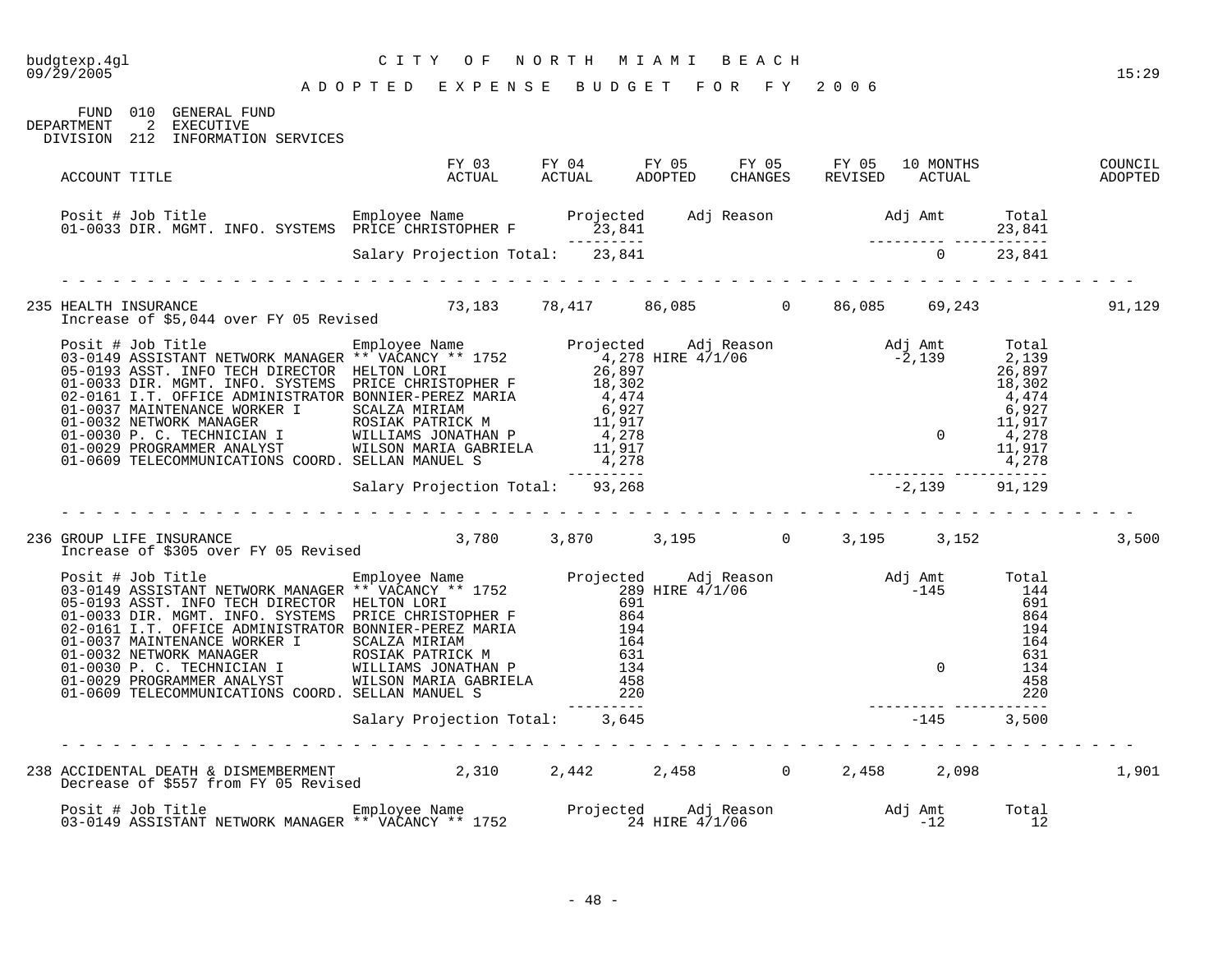FUND 010 GENERAL FUND<br>DEPARTMENT 2 EXECUTIVE 2 EXECUTIVE

- DIVISION 212 INFORMATION SERVICES
- 

| ACCOUNT TITLE                                                                                                      | FY 03<br>ACTUAL                                                       | FY 04<br>ACTUAL | FY 05<br>ADOPTED | <b>CHANGES</b> | FY 05 FY 05 | 10 MONTHS<br>REVISED ACTUAL | COUNCIL<br>ADOPTED |
|--------------------------------------------------------------------------------------------------------------------|-----------------------------------------------------------------------|-----------------|------------------|----------------|-------------|-----------------------------|--------------------|
|                                                                                                                    |                                                                       |                 |                  |                |             |                             |                    |
|                                                                                                                    | Salary Projection Total: 1,913                                        |                 |                  |                |             |                             |                    |
| 239 DENTAL INSURANCE<br>Decrease of \$7 from FY 05 Revised        2,166    2,236     2,620      0   2,620    1,964 |                                                                       |                 |                  |                |             |                             | 2,613              |
|                                                                                                                    |                                                                       |                 |                  |                |             |                             |                    |
|                                                                                                                    | Salary Projection Total: 2,683                                        |                 |                  |                |             |                             |                    |
| *** Salaries & Related Costs 660,303 717,400 763,044 0 763,044 625,665 762,444                                     |                                                                       |                 |                  |                |             |                             |                    |
| 310 PROFESSIONAL SERVICES<br>No change from FY 05 Revised                                                          | $0$ , $0$ , $10,000$ , $0$ , $0.000$ , $0.000$ , $0.3,300$ , $10,000$ |                 |                  |                |             |                             |                    |
|                                                                                                                    | CONSULTING AND TECHNICAL SUPPORT FOR APPLICATION SYSTEMS 10,000       |                 |                  |                |             |                             |                    |
|                                                                                                                    |                                                                       |                 |                  |                |             | Total: 10,000               |                    |
| 390 EDUCATIONAL PROGRAMS $1,845$ 0 5,000 0 0<br>Decrease of \$5,000 from FY 05 Revised                             |                                                                       |                 |                  |                | 5,000       | $\overline{0}$              |                    |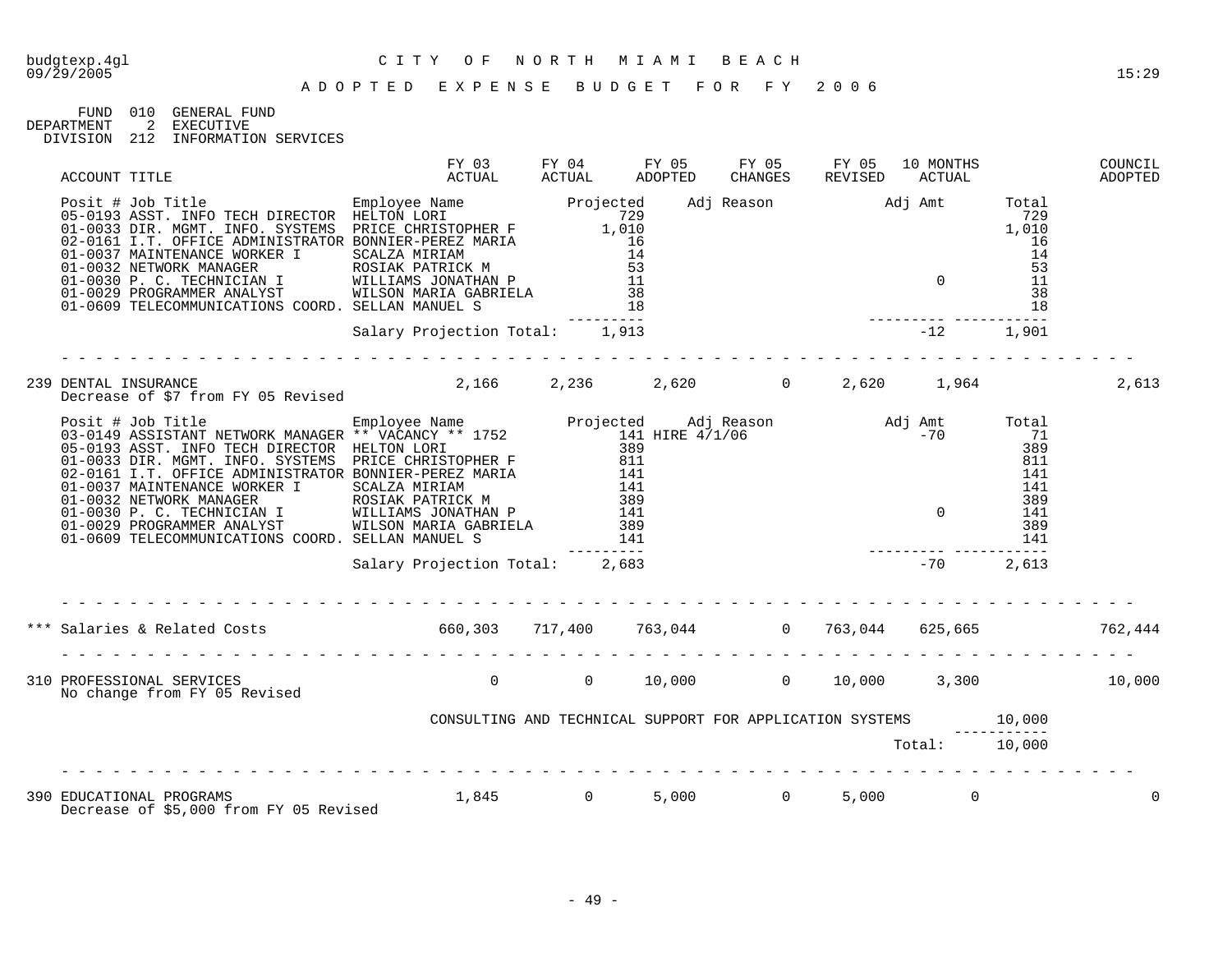| budgtexp.4gl<br>09/29/2005                                                                                                                                         | C I T Y<br>O F                                     | NORTH                                | MIAMI BEACH                                                                                  |                                          |         |                     |                                            | 15:29              |
|--------------------------------------------------------------------------------------------------------------------------------------------------------------------|----------------------------------------------------|--------------------------------------|----------------------------------------------------------------------------------------------|------------------------------------------|---------|---------------------|--------------------------------------------|--------------------|
|                                                                                                                                                                    | ADOPTED EXPENSE BUDGET FOR FY 2006                 |                                      |                                                                                              |                                          |         |                     |                                            |                    |
| FUND 010 GENERAL FUND<br>DEPARTMENT<br>$\overline{2}$<br><b>EXECUTIVE</b><br>DIVISION 212 INFORMATION SERVICES                                                     |                                                    |                                      |                                                                                              |                                          |         |                     |                                            |                    |
| ACCOUNT TITLE                                                                                                                                                      | ACTUAL                                             | <b>ACTUAL</b>                        | FY 03 FY 04 FY 05 FY 05 FY 05<br>ADOPTED                                                     | CHANGES                                  | REVISED | 10 MONTHS<br>ACTUAL |                                            | COUNCIL<br>ADOPTED |
| 405 TRAVEL AND AUTO EXPENSES<br>Increase of \$630 over FY 05 Revised                                                                                               | 9,468                                              |                                      | 9,555 11,000 0 11,000 7,313                                                                  |                                          |         |                     |                                            | 11,630             |
| Posit # Job Title Employee Name<br>05-0193 ASST. INFO TECH DIRECTOR HELTON LORI<br>01-0033 DIR. MGMT. INFO. SYSTEMS PRICE CHRISTOPHER F<br>01-0032 NETWORK MANAGER | ROSIAK PATRICK M                                   | Projected<br>2,400<br>4,830<br>2,400 |                                                                                              | Adj Reason Madj Amt                      |         |                     | Total<br>2,400<br>4,830<br>2,400           |                    |
|                                                                                                                                                                    | Salary Projection Total: 9,630                     | ----------                           |                                                                                              |                                          |         | $\Omega$            | 9,630                                      |                    |
|                                                                                                                                                                    |                                                    |                                      | Adjustments to Salary Projection:                                                            |                                          |         |                     |                                            |                    |
|                                                                                                                                                                    |                                                    |                                      | LOCAL TRAVEL AND TRAVEL TO EDUCATIONAL SEMINARS                                              |                                          |         |                     | 2,000                                      |                    |
|                                                                                                                                                                    |                                                    |                                      |                                                                                              | Adjusted salary projection total: 11,630 |         |                     |                                            |                    |
| .<br>410 COMMUNICATION SERVICES<br>Decrease of \$5,000 from FY 05 Revised                                                                                          | 273,622  268,921  287,000  5,000  292,000  221,411 |                                      |                                                                                              |                                          |         |                     |                                            | 287,000            |
|                                                                                                                                                                    | DIRECTORY ADVERTISING                              |                                      | TELEPHONE SYSTEM OPERATING COSTS<br>NETWORK COMMUNICATION CIRCUITS & INTERNET ACCESS CHARGES |                                          |         |                     | 235,000<br>40,000<br>12,000<br>----------- |                    |
|                                                                                                                                                                    |                                                    |                                      |                                                                                              |                                          |         | Total: 287,000      |                                            |                    |
|                                                                                                                                                                    |                                                    |                                      |                                                                                              |                                          |         |                     |                                            |                    |
| 420 POSTAGE & MAILING EXPENSES 65,287 63,571 90,000 0 90,000 74,793<br>Decrease of \$15,000 from FY 05 Revised                                                     |                                                    |                                      |                                                                                              |                                          |         |                     |                                            | 75,000             |
|                                                                                                                                                                    | CITY-WIDE POSTAGE USAGE<br>DECREASE                |                                      |                                                                                              |                                          |         |                     | 75,000                                     |                    |
|                                                                                                                                                                    |                                                    |                                      |                                                                                              |                                          |         | Total: 75,000       |                                            |                    |
| 430 UTILITY SERVICES<br>Increase of \$6,000 over FY 05 Revised                                                                                                     |                                                    |                                      | $10,178$ $10,230$ $6,000$ $0$ $6,000$ $7,704$                                                |                                          |         |                     |                                            | 12,000             |
|                                                                                                                                                                    |                                                    |                                      | SHARE OF UTILITIES FROM CITY HALL<br>INCREASE BASED UPON MOST RECENT HISTORY                 |                                          |         |                     | 12,000<br>___________                      |                    |
|                                                                                                                                                                    |                                                    |                                      |                                                                                              |                                          |         | Total:              | 12,000                                     |                    |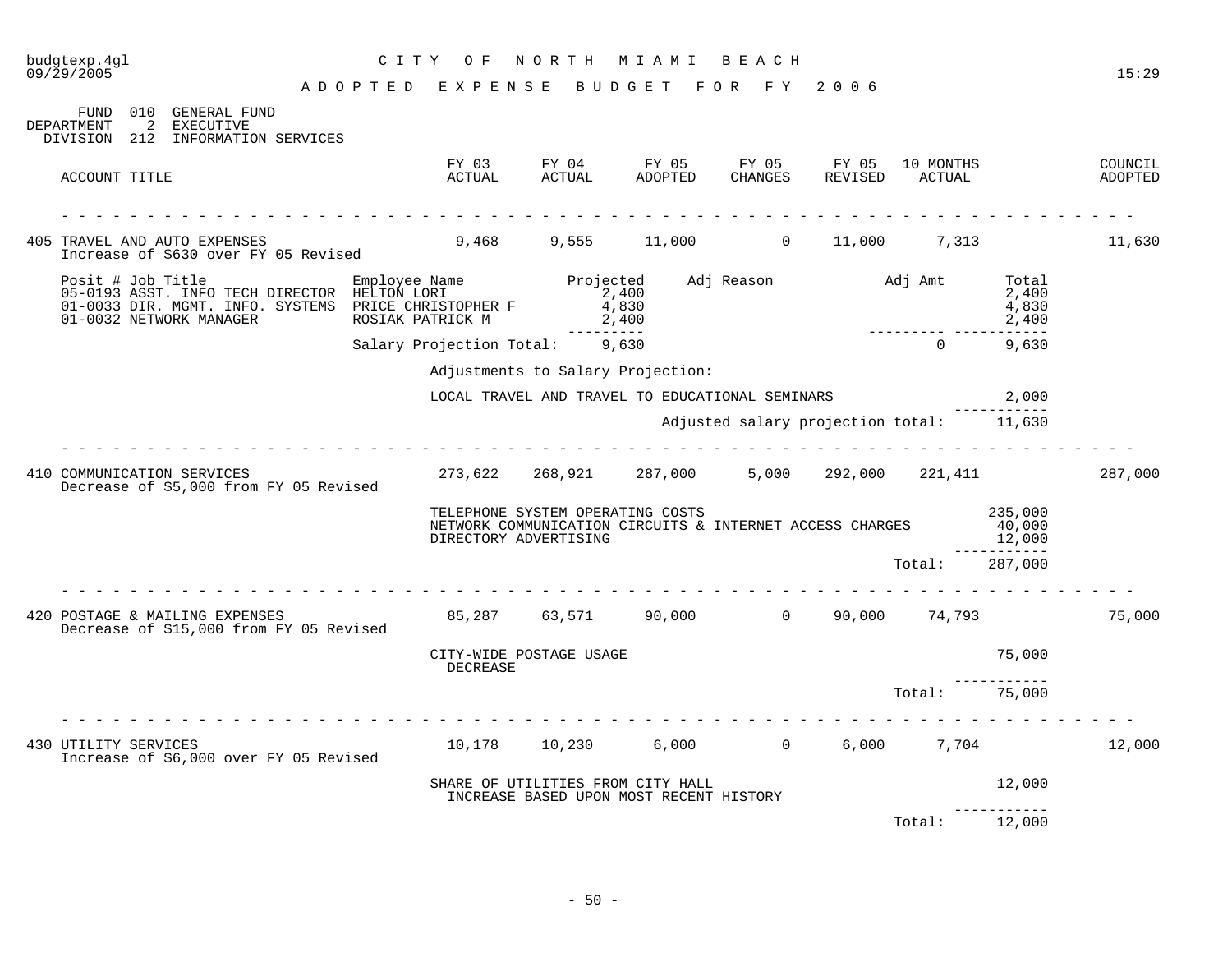| budgtexp.4gl<br>C I T Y<br>09/29/2005                                                                | O F             | NORTH                                                                                                              | M I A M I        | BEACH             |                   |                     |                | 15:29              |
|------------------------------------------------------------------------------------------------------|-----------------|--------------------------------------------------------------------------------------------------------------------|------------------|-------------------|-------------------|---------------------|----------------|--------------------|
| A D O P T E D                                                                                        | EXPENSE         |                                                                                                                    | BUDGET           | FOR FY            | 2006              |                     |                |                    |
| 010 GENERAL FUND<br>FUND<br>DEPARTMENT<br>2<br><b>EXECUTIVE</b><br>DIVISION 212 INFORMATION SERVICES |                 |                                                                                                                    |                  |                   |                   |                     |                |                    |
| ACCOUNT TITLE                                                                                        | FY 03<br>ACTUAL | FY 04<br>ACTUAL                                                                                                    | FY 05<br>ADOPTED | FY 05<br>CHANGES  | FY 05<br>REVISED  | 10 MONTHS<br>ACTUAL |                | COUNCIL<br>ADOPTED |
| 460 REPAIRS AND MAINTENANCE SERVICES<br>No change from FY 05 Revised                                 |                 | 61,270 142,893 100,000                                                                                             |                  | $0 \qquad \qquad$ | 100,000           | 60,307              |                | 100,000            |
|                                                                                                      |                 | SOFTWARE MAINTENANCE & SUBSCRIPTIONS<br>HARDWARE MAINTENANCE & TECHNICAL SUPPORT<br>MAILROOM EQUIPMENT MAINTENANCE |                  |                   |                   |                     | 100,000        |                    |
|                                                                                                      |                 |                                                                                                                    |                  |                   |                   | Total:              | 100,000        |                    |
| 510 OFFICE SUPPLIES<br>Decrease of \$360 from FY 05 Revised                                          | 8,890           | 8,617 15,000                                                                                                       |                  | 360               |                   | 15,360 11,482       |                | 15,000             |
|                                                                                                      |                 | FORMS, PAPER, RIBBONS, TONER, ETC.                                                                                 |                  |                   |                   |                     | 15,000         |                    |
|                                                                                                      |                 |                                                                                                                    |                  |                   |                   | Total:              | 15,000         |                    |
| 520 OPERATING SUPPLIES<br>No change from FY 05 Revised                                               |                 | 6,895 8,015 10,000 0 10,000 7,593                                                                                  |                  |                   |                   |                     |                | 10,000             |
|                                                                                                      |                 | MISC. SYSTEM INSTALLATION & SUPPORT ITEMS<br>OFFSITE BACKUP TAPE STORAGE                                           |                  |                   |                   |                     | 7,600<br>2,400 |                    |
|                                                                                                      |                 |                                                                                                                    |                  |                   |                   | Total:              | 10,000         |                    |
| 540 BOOKS & MEMBERSHIPS<br>No change from FY 05 Revised                                              | 383             | 378                                                                                                                | 900              | $\overline{0}$    | 900               | 320                 |                | 900                |
|                                                                                                      |                 | TECHNICAL JOURNALS & PROFESSIONAL MEMBERSHIPS                                                                      |                  |                   |                   |                     | 900            |                    |
|                                                                                                      |                 |                                                                                                                    |                  |                   |                   | Total:              | 900            |                    |
| 592 MAIL ROOM COPIER EXPENSES<br>No change from FY 05 Revised                                        | 1,468           |                                                                                                                    | $-1,902$ 1,000   |                   | $0 \qquad \qquad$ | 1,000 9,534         |                | 1,000              |
|                                                                                                      |                 | MAIL ROOM COPIER EXPENSES                                                                                          |                  |                   |                   |                     | 1,000          |                    |
|                                                                                                      |                 |                                                                                                                    |                  |                   |                   | Total:              | 1,000          |                    |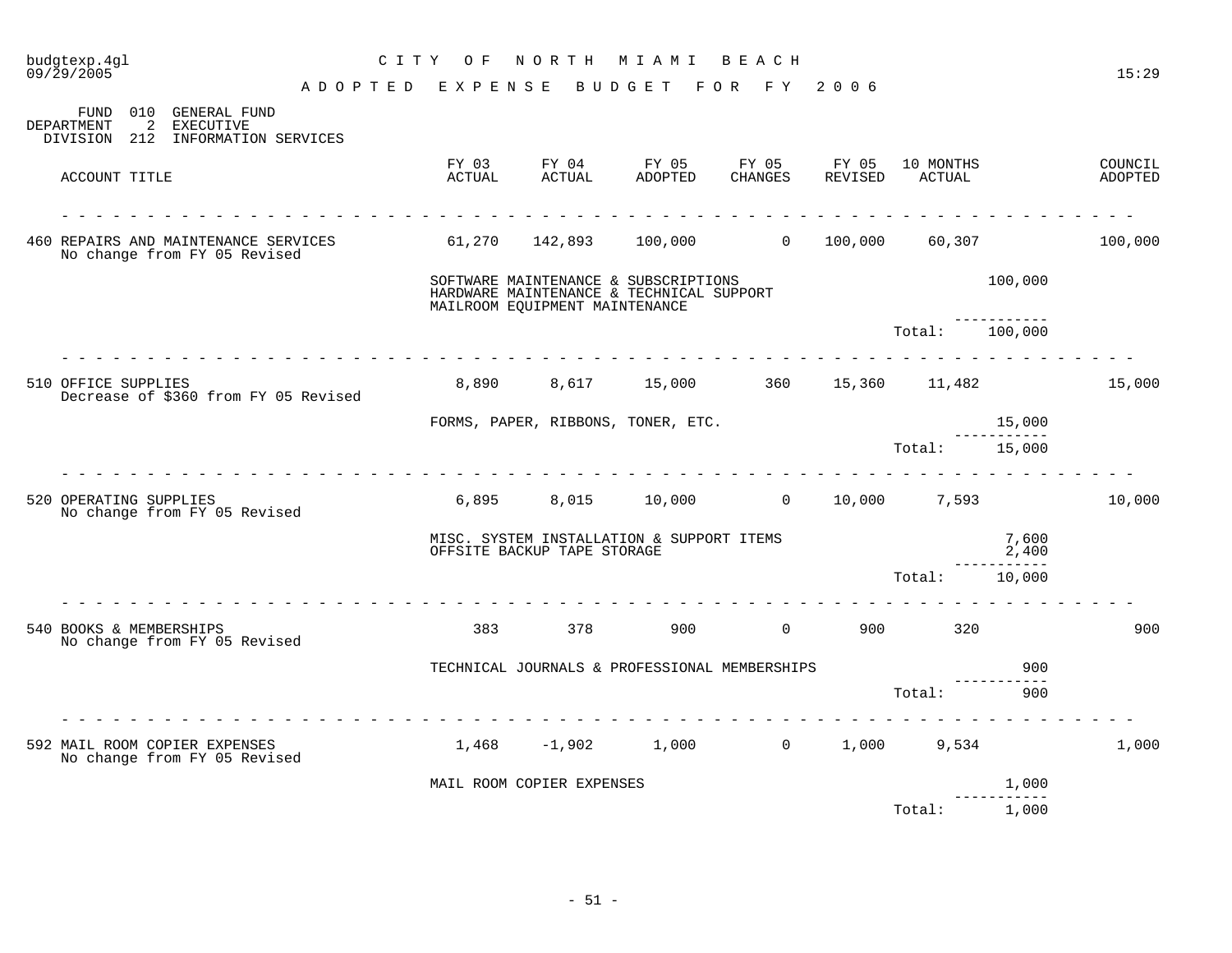#### budgtexp.4gl C I T Y O F N O R T H M I A M I B E A C H

A D O P T E D E X P E N S E B U D G E T F O R F Y 2 0 0 6

| FUND<br><b>GENERAL FUND</b><br>010<br>EXECUTIVE<br><b>DEPARTMENT</b><br>2<br>212<br>INFORMATION SERVICES<br>DIVISION |                 |                     |                                               |                  |                  |                     |                  |                    |
|----------------------------------------------------------------------------------------------------------------------|-----------------|---------------------|-----------------------------------------------|------------------|------------------|---------------------|------------------|--------------------|
| ACCOUNT TITLE                                                                                                        | FY 03<br>ACTUAL | FY 04<br>ACTUAL     | FY 05<br>ADOPTED                              | FY 05<br>CHANGES | FY 05<br>REVISED | 10 MONTHS<br>ACTUAL |                  | COUNCIL<br>ADOPTED |
| *** Operating Expenses                                                                                               | 459,307         |                     | 510,277 535,900                               |                  | 5,360 541,260    | 403,756             |                  | 522,530            |
| 840 MACHINERY AND EOUIPMENT<br>Decrease of \$25,000 from FY 05 Revised                                               | $\overline{0}$  | $\overline{0}$      |                                               | 25,000 0         | 25,000           | 20,307              |                  |                    |
| 842 DATA PROCESSING EOUIPMENT<br>Decrease of \$8,050 from FY 05 Revised                                              |                 |                     | 3,493 1,663 25,000                            | 3,050            | 28,050           |                     | 20,773           | 20,000             |
|                                                                                                                      |                 |                     | UPGRADE DATA NETWORK COMMUNICATIONS EQUIPMENT |                  |                  | Total:              | 20,000<br>20,000 |                    |
|                                                                                                                      |                 |                     |                                               |                  |                  |                     |                  |                    |
| 845 FINANCED EQUIPMENT<br>Decrease of \$64,000 from FY 05 Revised                                                    | $\overline{0}$  | $\overline{0}$      |                                               | 64,000 0         | 64,000           | 20,323              |                  |                    |
|                                                                                                                      |                 |                     |                                               |                  |                  |                     |                  |                    |
| *** Capital Outlays                                                                                                  |                 | 3,493 1,663 114,000 |                                               |                  | 3,050 117,050    | 61,403              |                  | 20,000             |
| 951 CAPITAL LEASE INTEREST<br>Decrease of \$1,726 from FY 05 Revised                                                 | 3,223           | 222                 | 3,200                                         | $\overline{0}$   | 3,200            | 1,423               |                  | 1,474              |

| 951 CAPITAL LEASE INTEREST<br>Decrease of \$1,726 from FY 05 Revised  | 3,223          | 222    | 3,200  | 0 | 3,200  | 1,423  |        | 1,474  |
|-----------------------------------------------------------------------|----------------|--------|--------|---|--------|--------|--------|--------|
|                                                                       | FY05 PURCHASES |        |        |   |        |        | 1,474  |        |
|                                                                       |                |        |        |   |        | Total: | 1,474  |        |
| 952 CAPITAL LEASE PRINCIPAL<br>Increase of \$1,619 over FY 05 Revised | 83,340         | 17,328 | 14,000 | 0 | 14,000 | 11,396 |        | 15,619 |
|                                                                       | FY05 PURCHASES |        |        |   |        |        | 15,619 |        |
|                                                                       |                |        |        |   |        | Total: | 15,619 |        |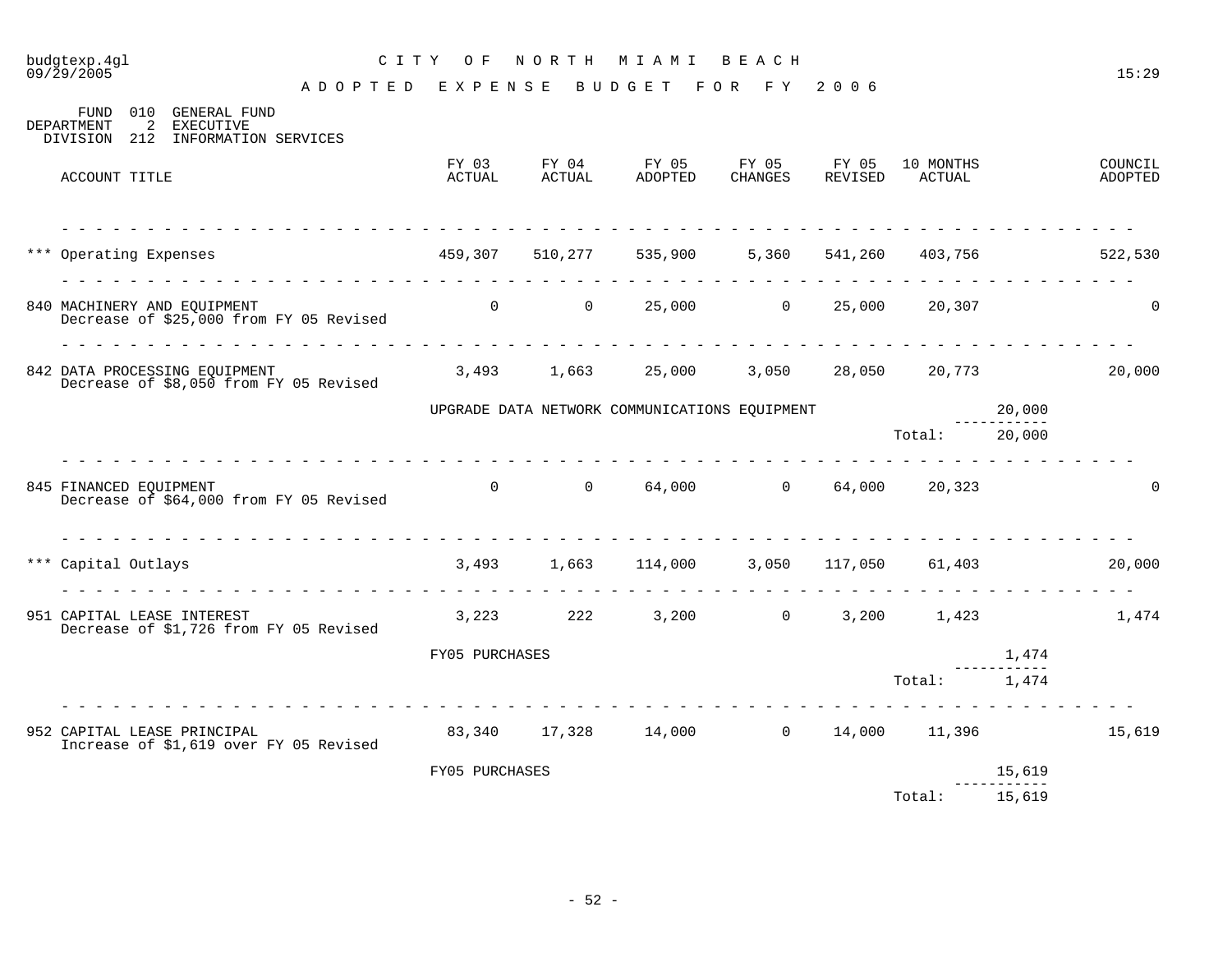| 09/29/2005                            |                                                                                                                                                                                                                                                                                                                                                                                                                                                                | ADOPTED EXPENSE                                     |                 | BUDGET                                                          | FOR FY           | 2006                              |                                  |                                                                      | 15:29              |
|---------------------------------------|----------------------------------------------------------------------------------------------------------------------------------------------------------------------------------------------------------------------------------------------------------------------------------------------------------------------------------------------------------------------------------------------------------------------------------------------------------------|-----------------------------------------------------|-----------------|-----------------------------------------------------------------|------------------|-----------------------------------|----------------------------------|----------------------------------------------------------------------|--------------------|
| FUND<br><b>DEPARTMENT</b><br>DIVISION | 010 GENERAL FUND<br>2 EXECUTIVE<br>212<br>INFORMATION SERVICES                                                                                                                                                                                                                                                                                                                                                                                                 |                                                     |                 |                                                                 |                  |                                   |                                  |                                                                      |                    |
|                                       | ACCOUNT TITLE                                                                                                                                                                                                                                                                                                                                                                                                                                                  | FY 03<br>ACTUAL                                     | FY 04<br>ACTUAL | FY 05<br>ADOPTED                                                | FY 05<br>CHANGES | FY 05<br>REVISED                  | 10 MONTHS<br>ACTUAL              |                                                                      | COUNCIL<br>ADOPTED |
|                                       | 994 TRF TO WORKERS' COMP SELF-INS<br>Decrease of \$2,045 from FY 05 Revised                                                                                                                                                                                                                                                                                                                                                                                    |                                                     | 3,611 1,970     |                                                                 | 2,045            | 2,045<br>$\overline{0}$           | 2,045                            |                                                                      | $\Omega$           |
|                                       | Posit # Job Title<br>03-0149 ASSISTANT NETWORK MANAGER ** VACANCY ** 1752<br>264 HIRE 4/1/06<br>05-0193 ASST. INFO TECH DIRECTOR<br>01-0033 DIR. MGMT. INFO. SYSTEMS<br>02-0161 I.T. OFFICE ADMINISTRATOR BONNIER-PEREZ MARIA<br>01-0037 MAINTENANCE WORKER I<br>01-0037<br>01-0032 NETWORK MANAGER<br>01-0030 P. C. TECHNICIAN I WILLIAMS JONATHAN P<br>01-0029 PROGRAMMER ANALYST WILSON MARIA GABRIELA<br>01-0609 TELECOMMUNICATIONS COORD. SELLAN MANUEL S | HELTON LORI<br>PRICE CHRISTOPHER F<br>SCALZA MIRIAM |                 | 318<br>413<br>177<br>151<br>289<br>$^{202}_{122}$<br>212<br>203 |                  |                                   | Adj Amt<br>$-132$<br>$\mathbf 0$ | Total<br>132<br>318<br>413<br>177<br>151<br>289<br>122<br>212<br>203 |                    |
|                                       |                                                                                                                                                                                                                                                                                                                                                                                                                                                                | Salary Projection Total: 2,149                      |                 |                                                                 |                  |                                   | $-132$                           | 2,017                                                                |                    |
|                                       |                                                                                                                                                                                                                                                                                                                                                                                                                                                                |                                                     |                 | Adjustments to Salary Projection:                               |                  |                                   |                                  |                                                                      |                    |
|                                       |                                                                                                                                                                                                                                                                                                                                                                                                                                                                | WC ADJ                                              |                 |                                                                 |                  |                                   |                                  | $-2,017$                                                             |                    |
|                                       |                                                                                                                                                                                                                                                                                                                                                                                                                                                                |                                                     |                 |                                                                 |                  | Adjusted salary projection total: |                                  | $\Omega$                                                             |                    |
|                                       | *** Non-Operating Expenses                                                                                                                                                                                                                                                                                                                                                                                                                                     | $90,174$ $19,520$ $19,245$ $0$ $19,245$ $14,864$    |                 |                                                                 |                  |                                   |                                  |                                                                      | 17,093             |
|                                       | DIVISION<br>TOTALS:                                                                                                                                                                                                                                                                                                                                                                                                                                            |                                                     |                 | 1, 213, 276 1, 248, 860 1, 432, 189                             |                  | 8,410 1,440,599 1,105,688         |                                  |                                                                      | 1,322,067          |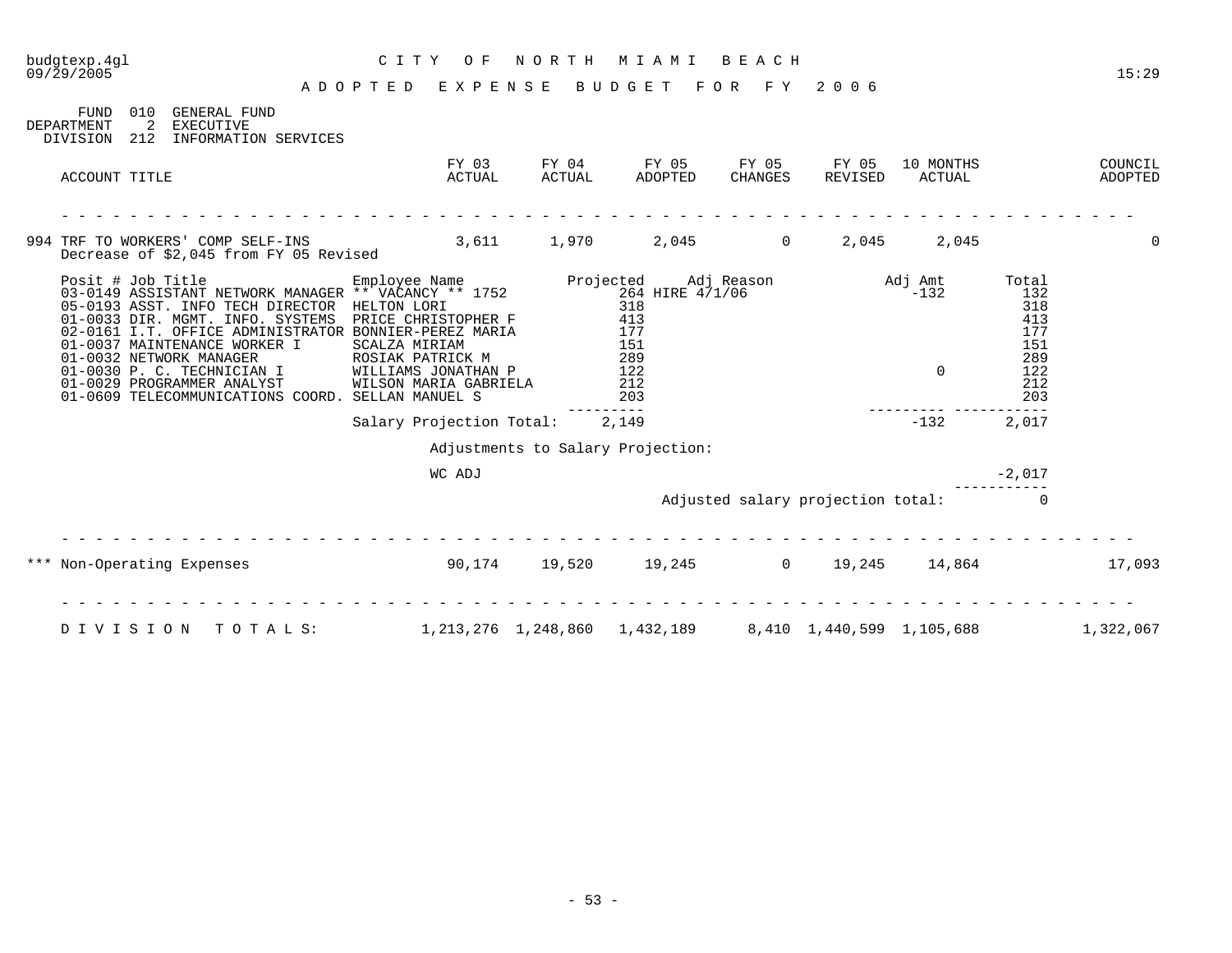# budgtexp.4gl C I T Y O F N O R T H M I A M I B E A C H

| FUND 010<br>GENERAL FUND<br>$\overline{2}$<br>EXECUTIVE<br>DEPARTMENT<br>DIVISION 215 PURCHASING                                                                                 |                                    |                                                                                                                  |                           |          |                          |                                     |                    |
|----------------------------------------------------------------------------------------------------------------------------------------------------------------------------------|------------------------------------|------------------------------------------------------------------------------------------------------------------|---------------------------|----------|--------------------------|-------------------------------------|--------------------|
| ACCOUNT TITLE                                                                                                                                                                    | FY 03<br>ACTUAL                    |                                                                                                                  |                           |          |                          |                                     | COUNCIL<br>ADOPTED |
| 120 SALARIES-FULL-TIME<br>Increase of \$8,397 over FY 05 Revised                                                                                                                 |                                    | $131,942$ $135,403$ $145,044$ 0 $145,044$ $118,264$ 131,942 153,441                                              |                           |          |                          |                                     |                    |
| Posit # Job Title Employee Name<br>01-0583 ADMINISTRATIVE ASST. III RAYMOND DONNA                                                                                                |                                    | Projected Adj Reason     Adj Amt<br>36,212<br>42,957<br>74,272                                                   |                           |          |                          | Total<br>36,212<br>42,957<br>74,272 |                    |
|                                                                                                                                                                                  | Salary Projection Total: 153,441   | ----------                                                                                                       |                           |          | $\Omega$                 | 153,441                             |                    |
| 121 SALARY-DISABILITY PAYMENTS<br>No change from FY 05 Revised                                                                                                                   | rendere de la provincia del        | 2,544 4,683 0 0 0 1,139                                                                                          |                           |          |                          |                                     |                    |
| 130 SALARIES-TEMP & PART-TIME<br>No change from FY 05 Revised                                                                                                                    |                                    | 222 1,057 1,000 0 1,000 0                                                                                        |                           |          |                          |                                     | 1,000              |
|                                                                                                                                                                                  |                                    | TEMPORARY AND PART-TIME<br>TO FILL IN FOR ADMINISTRATIVE ASSISTANT AND BUYER AS NEEDED<br>DURING VACATIONS, ETC. |                           |          |                          | 1,000                               |                    |
|                                                                                                                                                                                  |                                    |                                                                                                                  |                           |          | Total: 1,000             |                                     |                    |
| 140 OVERTIME-REGULAR EMPLOYEES<br>No change from FY 05 Revised                                                                                                                   |                                    | 155 24 500                                                                                                       |                           | $\Omega$ | 500 488                  |                                     | 500                |
|                                                                                                                                                                                  | AS REQUIRED                        |                                                                                                                  |                           |          |                          | 500                                 |                    |
|                                                                                                                                                                                  |                                    |                                                                                                                  |                           |          | Total:                   | 500                                 |                    |
| 210 F.I.C.A. TAXES-EMPLOYER'S CONTRIBUTION 10,762 10,783 11,172 0 11,172 9,197<br>Increase of \$650 over FY 05 Revised                                                           |                                    |                                                                                                                  |                           |          |                          |                                     | 11,822             |
| Posit # Job Title<br>01-0583 ADMINISTRATIVE ASST. III RAYMOND DONNA<br>05.0100 RIVINE TERRIVE ASST. III RAYMOND DONNA<br>2,770<br>05-0199 BUYER II<br>01-0039 PURCHASING MANAGER | GRAHAM SHANNON M<br>GRIBBLE LYNN C | $\begin{array}{r} 2,770 \\ 3,286 \\ 5,766 \end{array}$<br>----------                                             | Adj Reason Madj Amt Total |          | ________________________ | 2,770<br>3,286<br>5,766             |                    |
|                                                                                                                                                                                  | Salary Projection Total:           | 11,822                                                                                                           |                           |          | $\Omega$                 | 11,822                              |                    |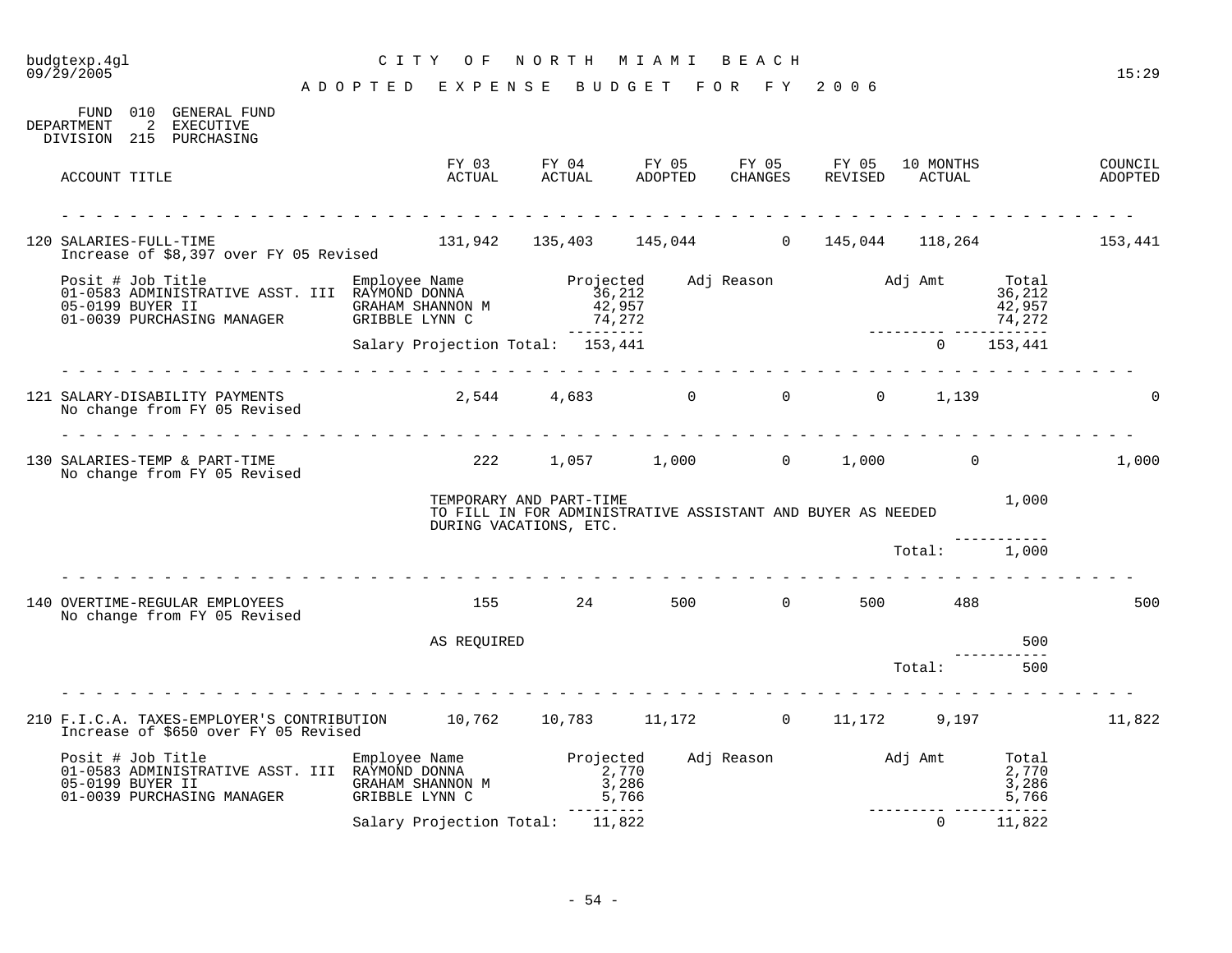## budgtexp.4gl C I T Y O F N O R T H M I A M I B E A C H

| DEPARTMENT    | FUND 010 GENERAL FUND<br>2 EXECUTIVE<br>DIVISION 215 PURCHASING                                                                                                                                                         |                                            |                           |                                                         |                          |  |          |                                    |                                   |                                             |
|---------------|-------------------------------------------------------------------------------------------------------------------------------------------------------------------------------------------------------------------------|--------------------------------------------|---------------------------|---------------------------------------------------------|--------------------------|--|----------|------------------------------------|-----------------------------------|---------------------------------------------|
| ACCOUNT TITLE |                                                                                                                                                                                                                         | FY 03<br>actual                            |                           |                                                         |                          |  |          |                                    |                                   | COUNCIL<br>ADOPTED                          |
|               | 215 EDUCATIONAL REIMBURSEMENT<br>Increase of \$2,000 over FY 05 Revised                                                                                                                                                 |                                            | 530 0 0 0                 |                                                         |                          |  | $\Omega$ | $\Omega$                           |                                   | 2,000                                       |
|               |                                                                                                                                                                                                                         |                                            | REIMBURSEMENT FOR BUYER   |                                                         |                          |  |          |                                    | 2,000                             |                                             |
|               |                                                                                                                                                                                                                         |                                            |                           |                                                         |                          |  |          | Total: 2,000                       |                                   |                                             |
|               |                                                                                                                                                                                                                         |                                            |                           |                                                         |                          |  |          |                                    |                                   |                                             |
|               | 221 LEAVE PAYOUTS<br>Decrease of \$5,500 from FY 05 Revised                                                                                                                                                             |                                            | 5,000 0 5,500 0 5,500 0   |                                                         |                          |  |          |                                    |                                   | $\Omega$                                    |
|               |                                                                                                                                                                                                                         |                                            |                           |                                                         |                          |  |          |                                    |                                   |                                             |
|               | 223 RETIREMENT-GENERAL PLAN<br>Increase of \$2,105 over FY 05 Revised                                                                                                                                                   | 9,403 19,849 20,451 0 20,451 16,997 22,556 |                           |                                                         |                          |  |          |                                    |                                   |                                             |
|               | $\begin{array}{lll} 05-0199 & \text{BUYER} & \text{I I} & \text{GRAHAM SHANNON} & \text{M} & \text{6,315} \\ 01-0039 & \text{PURCHASING} & \text{MANAGER} & \text{GRIBBLE LYNN} & \text{C} & \text{10,918} \end{array}$ |                                            |                           | 5,323<br>6,315                                          | Adj Re<br>$\frac{15}{9}$ |  |          |                                    | Total<br>5,323<br>6,315<br>10,918 |                                             |
|               |                                                                                                                                                                                                                         | Salary Projection Total: 22,556            |                           | ---------                                               |                          |  |          | 0                                  | 22,556                            |                                             |
|               |                                                                                                                                                                                                                         |                                            |                           |                                                         |                          |  |          |                                    |                                   |                                             |
|               | 235 HEALTH INSURANCE<br>Increase of \$4,357 over FY 05 Revised                                                                                                                                                          |                                            |                           |                                                         |                          |  |          |                                    |                                   | 23,992 29,584 31,096 0 31,096 26,001 35,453 |
|               | Posit # Job Title<br>01-0583 Annustrative ASST. III RAYMOND DONNA 1,278<br>4.278 4.278<br>05-0199 BUYER II<br>01-0039 PURCHASING MANAGER GRIBBLE LYNN C                                                                 |                                            |                           | $\begin{array}{c} 4,278 \\ 4,278 \end{array}$<br>26,897 |                          |  |          |                                    | 4,278<br>26,897                   |                                             |
|               |                                                                                                                                                                                                                         | Salary Projection Total: 35,453            |                           |                                                         |                          |  |          | $\Omega$                           | 35,453                            |                                             |
|               |                                                                                                                                                                                                                         |                                            |                           |                                                         |                          |  |          |                                    |                                   |                                             |
|               | 236 GROUP LIFE INSURANCE<br>Increase of \$135 over FY 05 Revised                                                                                                                                                        |                                            | 1,106 1,162 859 0 859 910 |                                                         |                          |  |          |                                    |                                   | 994                                         |
|               | 05-0199 BUYER II<br>01-0039 PURCHASING MANAGER                                                                                                                                                                          | GRAHAM SHANNON M<br>GRIBBLE LYNN C         |                           | 186<br>648                                              |                          |  |          |                                    | 186<br>648                        |                                             |
|               |                                                                                                                                                                                                                         | Salary Projection Total:                   |                           | ---------<br>994                                        |                          |  |          | ---------- -----------<br>$\Omega$ | 994                               |                                             |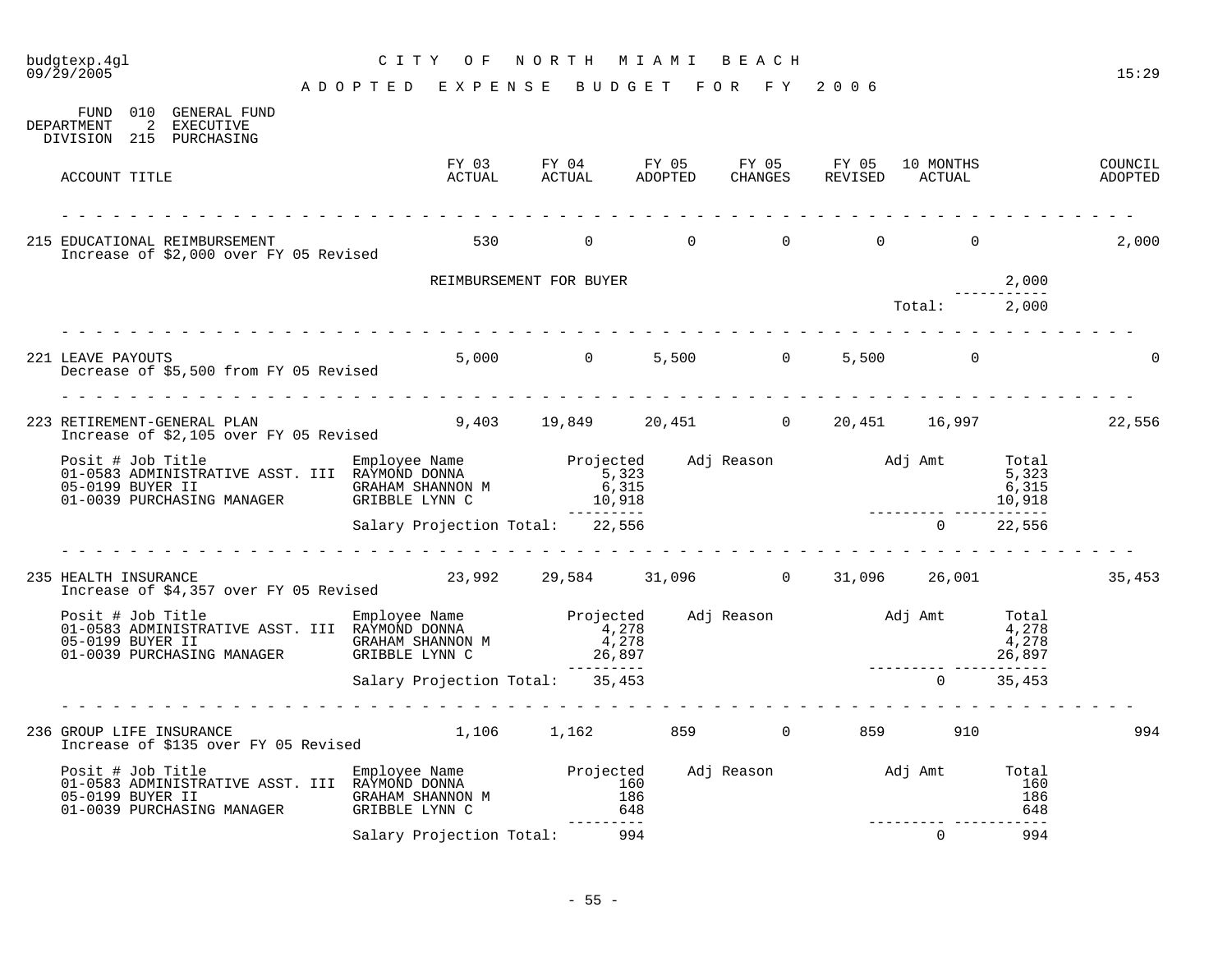# budgtexp.4gl C I T Y O F N O R T H M I A M I B E A C H

| FUND<br>DEPARTMENT   | 010<br>2 | GENERAL FUND<br>EXECUTIVE<br>DIVISION 215 PURCHASING                                                                                                                                                                 |                                           |                 |                                                                                                                           |  |       |  |     |                                           |                    |
|----------------------|----------|----------------------------------------------------------------------------------------------------------------------------------------------------------------------------------------------------------------------|-------------------------------------------|-----------------|---------------------------------------------------------------------------------------------------------------------------|--|-------|--|-----|-------------------------------------------|--------------------|
| ACCOUNT TITLE        |          |                                                                                                                                                                                                                      |                                           | FY 03<br>ACTUAL |                                                                                                                           |  |       |  |     |                                           | COUNCIL<br>ADOPTED |
|                      |          | 238 ACCIDENTAL DEATH & DISMEMBERMENT<br>Increase of \$33 over FY 05 Revised                                                                                                                                          | 672                                       |                 | 722                                                                                                                       |  | 724 0 |  | 724 | 621                                       | 757                |
|                      |          | Posit # Job Title<br>01-0583 ADMINISTRATIVE ASST. III RAYMOND DONNA Projected Adj Reason and Adj Amt Total<br>05-0199 PIVER IT<br>05-0199 BUYER II GRAHAM SHANNON M<br>01-0039 PURCHASING MANAGER GRIBBLE LYNN C 729 |                                           |                 |                                                                                                                           |  |       |  |     | 13<br>15<br>729                           |                    |
|                      |          |                                                                                                                                                                                                                      | Salary Projection Total: 757              |                 |                                                                                                                           |  |       |  |     | $\Omega$<br>757                           |                    |
| 239 DENTAL INSURANCE |          | Decrease of \$92 from FY 05 Revised                                                                                                                                                                                  |                                           |                 |                                                                                                                           |  |       |  |     | $1,238$ $1,403$ $1,669$ 0 $1,669$ $1,239$ | 1,577              |
|                      |          | Posit # Job Title Employee Name Projected Adj Reason and Adj Amt Total Employee Name Projected Adj Reason Adj Amt Total<br>05-0199 BUYER II GRAHAM SHANNON M<br>01-0039 PURCHASING MANAGER GRIBBLE LYNN C 1,217      |                                           |                 | $\begin{array}{c} 180 \\ 180 \end{array}$                                                                                 |  |       |  |     | 180<br>1,217                              |                    |
|                      |          |                                                                                                                                                                                                                      | Salary Projection Total: 1,577            |                 |                                                                                                                           |  |       |  |     | $0 \t 1,577$                              |                    |
|                      |          | Salaries & Related Costs                                                                                                                                                                                             | 187,566 204,672 218,015 0 218,015 174,856 |                 |                                                                                                                           |  |       |  |     |                                           | 230, 100           |
|                      |          | 390 EDUCATIONAL PROGRAMS<br>No change from FY 05 Revised                                                                                                                                                             |                                           |                 | 295 635 1,000 0 1,000 629                                                                                                 |  |       |  |     |                                           | 1,000              |
|                      |          |                                                                                                                                                                                                                      |                                           | TRAINING        | FAPPO CONFERENCE, SEMINARS,                                                                                               |  |       |  |     | 1,000                                     |                    |
|                      |          |                                                                                                                                                                                                                      |                                           |                 |                                                                                                                           |  |       |  |     | Total: 1,000                              |                    |
|                      |          | 405 TRAVEL AND AUTO EXPENSES<br>No change from FY 05 Revised                                                                                                                                                         |                                           |                 |                                                                                                                           |  |       |  |     | 753 130 1,500 0 1,500 1,043 1,500         |                    |
|                      |          |                                                                                                                                                                                                                      |                                           |                 | TRAVEL FOR FAPPO CONFERENCE, STATE OF FL CONTRACT TRAINING 1,500<br>SESSION, NIGP SEMINARS, MISC TRAINING, CO-OP MEETINGS |  |       |  |     |                                           |                    |
|                      |          |                                                                                                                                                                                                                      |                                           |                 |                                                                                                                           |  |       |  |     | Total: 1,500                              |                    |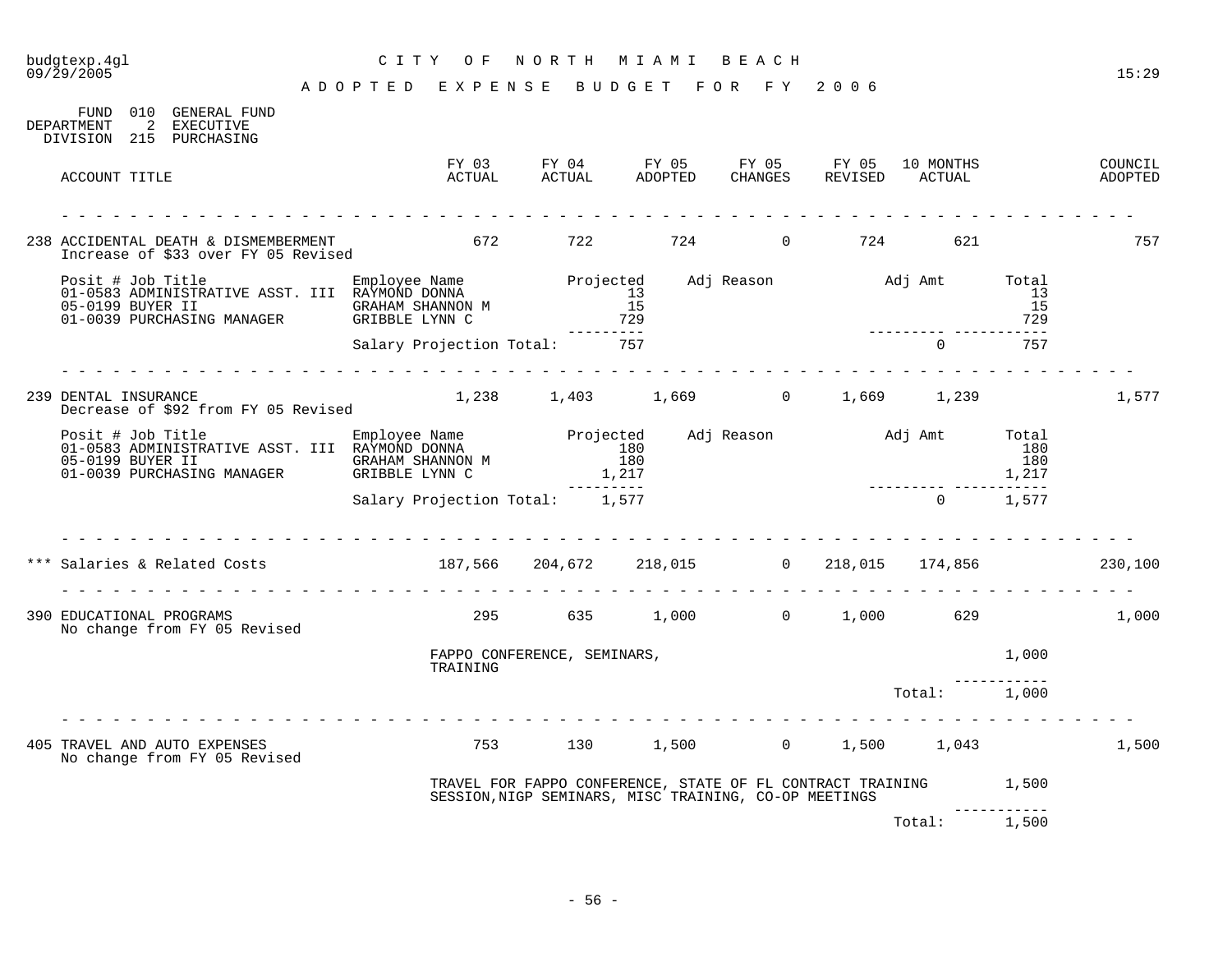## budgtexp.4gl C I T Y O F N O R T H M I A M I B E A C H

| 010<br>GENERAL FUND<br>FUND<br>2<br>DEPARTMENT<br>EXECUTIVE<br>DIVISION 215 PURCHASING                                                                     |                 |                              |                                                                                                 |                       |                  |                     |        |                    |
|------------------------------------------------------------------------------------------------------------------------------------------------------------|-----------------|------------------------------|-------------------------------------------------------------------------------------------------|-----------------------|------------------|---------------------|--------|--------------------|
| ACCOUNT TITLE                                                                                                                                              | FY 03<br>ACTUAL | ACTUAL                       | FY 04 FY 05<br>ADOPTED                                                                          | FY 05<br>CHANGES      | FY 05<br>REVISED | 10 MONTHS<br>ACTUAL |        | COUNCIL<br>ADOPTED |
| 410 COMMUNICATION SERVICES<br>No change from FY 05 Revised                                                                                                 | 8               | $\sim$ 0                     |                                                                                                 | $\Omega$ and $\Omega$ | $\overline{0}$ 0 | $\Omega$            |        | $\mathbf 0$        |
| $\begin{array}{cccccccccccccc} \bot & \bot & \bot & \bot & \bot & \bot & \bot \end{array}$<br>430 UTILITY SERVICES<br>Increase of \$400 over FY 05 Revised |                 |                              | $1,069$ $1,148$ $1,000$ 0 $1,000$ 897                                                           |                       |                  |                     |        | 1,400              |
|                                                                                                                                                            |                 |                              | AS REQUIRED BY DIVISION PER FINANCE                                                             |                       |                  |                     | 1,400  |                    |
|                                                                                                                                                            |                 |                              |                                                                                                 |                       |                  | Total:              | 1,400  |                    |
| 460 REPAIRS AND MAINTENANCE SERVICES<br>No change from FY 05 Revised                                                                                       | 404             | 140                          |                                                                                                 | 400 0 400             |                  | 140                 |        | 400                |
|                                                                                                                                                            |                 |                              | MAINTENANCE CONTRACTS FOR TYPEWRITER, DATE TIME STAMP<br>MISCELLANEOUS REPAIRS OFFICE EQUIPMENT |                       |                  |                     | 400    |                    |
|                                                                                                                                                            |                 |                              |                                                                                                 |                       |                  | Total:              | 400    |                    |
| 480 PROMOTIONAL ACTIVITIES<br>No change from FY 05 Revised                                                                                                 |                 |                              | 1,840 1,499 2,000 0                                                                             |                       |                  | 2,000 1,500         |        | 2,000              |
|                                                                                                                                                            |                 |                              | ADVERTISING OF BIDS IN "MIAMI DAILY BUSINESS REVIEW" 2,000                                      |                       |                  |                     |        |                    |
|                                                                                                                                                            |                 |                              |                                                                                                 |                       |                  | Total: 2,000        |        |                    |
| 510 OFFICE SUPPLIES<br>No change from FY 05 Revised                                                                                                        | 719             |                              | 849 1,500 0 1,500 600                                                                           |                       |                  |                     |        | 1,500              |
|                                                                                                                                                            |                 | MISCELLANEOUS SMALL SUPPLIES |                                                                                                 |                       |                  |                     | 1,500  |                    |
|                                                                                                                                                            |                 |                              |                                                                                                 |                       |                  | Total:              | 1,500  |                    |
| 520 OPERATING SUPPLIES<br>Decrease of \$18,010 from FY 05 Revised                                                                                          |                 |                              | 16,117  12,310  15,000  23,010  38,010  37,102                                                  |                       |                  |                     |        | 20,000             |
|                                                                                                                                                            |                 |                              | COFFEE & LUNCH ROOM SUPPLIES FOR CITY HALL, BUSINESS CARD                                       |                       |                  |                     | 20,000 |                    |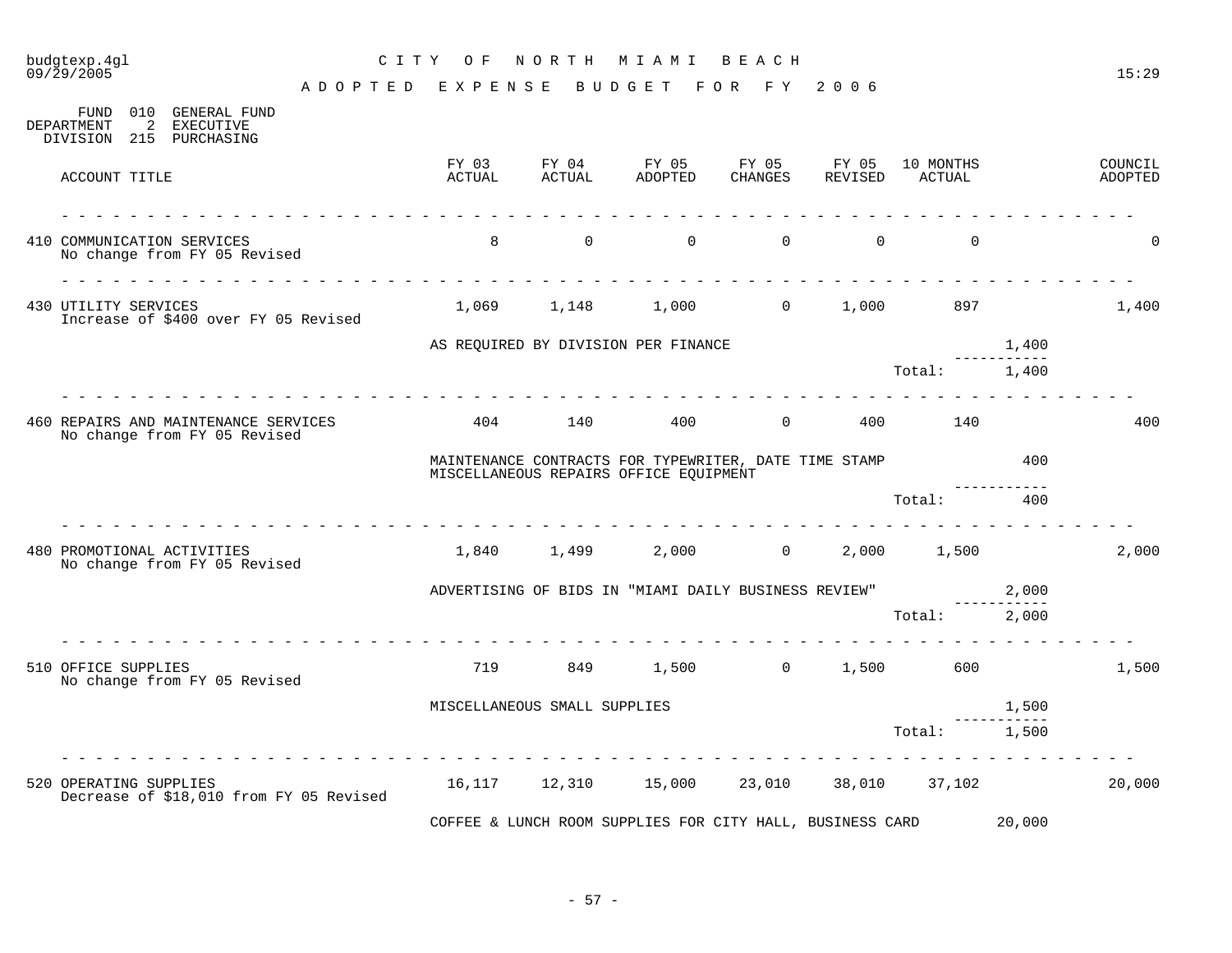| budgtexp.4gl<br>$09/\bar{2}9/2005$                                                         | C I T Y<br>A D O P T E D                                                                                                                                                                                                                                                                                                                                                                                                                        | O F<br>EXPENSE  | NORTH                  | M I A M I<br>BUDGET FOR FY 2006                                                                                                                                   | BEACH            |                  |                      |                      | 15:29              |
|--------------------------------------------------------------------------------------------|-------------------------------------------------------------------------------------------------------------------------------------------------------------------------------------------------------------------------------------------------------------------------------------------------------------------------------------------------------------------------------------------------------------------------------------------------|-----------------|------------------------|-------------------------------------------------------------------------------------------------------------------------------------------------------------------|------------------|------------------|----------------------|----------------------|--------------------|
| 010 GENERAL FUND<br>FUND<br>DEPARTMENT<br>2<br><b>EXECUTIVE</b><br>DIVISION 215 PURCHASING |                                                                                                                                                                                                                                                                                                                                                                                                                                                 |                 |                        |                                                                                                                                                                   |                  |                  |                      |                      |                    |
| ACCOUNT TITLE                                                                              |                                                                                                                                                                                                                                                                                                                                                                                                                                                 | FY 03<br>ACTUAL | FY 04<br><b>ACTUAL</b> | FY 05<br>ADOPTED                                                                                                                                                  | FY 05<br>CHANGES | FY 05<br>REVISED | 10 MONTHS<br>ACTUAL  |                      | COUNCIL<br>ADOPTED |
|                                                                                            |                                                                                                                                                                                                                                                                                                                                                                                                                                                 | PAPER SUPPLIES  |                        | SHELLS, LETTERHEAD SHELLS, PRINTED ENVELOPES, RECEIPT BOOKS<br>& PURCHASE ORDER FORMS FOR CITY WIDE USE<br>INCREASE DUE TO OVERALL PRICE INCREASES FOR COFFEE AND |                  |                  |                      |                      |                    |
|                                                                                            | $\frac{1}{2} \left( \begin{array}{ccc} 1 & 1 & 1 \\ 1 & 1 & 1 \end{array} \right) = \left( \begin{array}{ccc} 1 & 1 & 1 \\ 1 & 1 & 1 \end{array} \right) = \left( \begin{array}{ccc} 1 & 1 & 1 \\ 1 & 1 & 1 \end{array} \right) = \left( \begin{array}{ccc} 1 & 1 & 1 \\ 1 & 1 & 1 \end{array} \right) = \left( \begin{array}{ccc} 1 & 1 & 1 \\ 1 & 1 & 1 \end{array} \right) = \left( \begin{array}{ccc} 1 & 1 & 1 \\ 1 & 1 & 1 \end{array} \$ |                 |                        |                                                                                                                                                                   |                  |                  | Total: 20,000        |                      |                    |
| 540 BOOKS & MEMBERSHIPS<br>No change from FY 05 Revised                                    |                                                                                                                                                                                                                                                                                                                                                                                                                                                 | 833             | 877                    | 800                                                                                                                                                               | $\overline{0}$   | 800 000          | 677                  |                      | 800                |
|                                                                                            |                                                                                                                                                                                                                                                                                                                                                                                                                                                 | NIGP MEMBERSHIP |                        | PROFESSIONAL ASSOCIATIONS, "REVIEW" SUBSCRIPTION,                                                                                                                 |                  |                  |                      | 800                  |                    |
| <u> La La La La La La La La La La La La</u>                                                |                                                                                                                                                                                                                                                                                                                                                                                                                                                 |                 |                        |                                                                                                                                                                   |                  |                  | Total:               | 800                  |                    |
| 592 MAIL ROOM COPIER EXPENSES<br>No change from FY 05 Revised                              |                                                                                                                                                                                                                                                                                                                                                                                                                                                 |                 |                        | $1,636$ $1,995$ $2,000$ $0$ $2,000$ $1,813$                                                                                                                       |                  |                  |                      |                      | 2,000              |
|                                                                                            |                                                                                                                                                                                                                                                                                                                                                                                                                                                 |                 |                        | MISCELLANEOUS COPY REQUESTS, BIDS, ETC.                                                                                                                           |                  |                  |                      | 2,000                |                    |
|                                                                                            |                                                                                                                                                                                                                                                                                                                                                                                                                                                 |                 |                        |                                                                                                                                                                   |                  |                  | Total: 2,000         |                      |                    |
| <u>.</u><br>*** Operating Expenses                                                         | dia dia dia dia dia dia dia dia                                                                                                                                                                                                                                                                                                                                                                                                                 |                 |                        | 23,673 19,582 25,200 23,010 48,210 44,401                                                                                                                         |                  |                  |                      |                      | 30,600             |
| 840 MACHINERY AND EOUIPMENT<br>Decrease of \$100 from FY 05 Revised                        |                                                                                                                                                                                                                                                                                                                                                                                                                                                 | $\overline{0}$  | $\overline{0}$         |                                                                                                                                                                   | $0 \t 1, 100$    |                  | $1,100$ 0            |                      | 1,000              |
|                                                                                            |                                                                                                                                                                                                                                                                                                                                                                                                                                                 |                 |                        | NEW DATE TIME STAMP TO LOG IN BIDS                                                                                                                                |                  |                  |                      | 1,000                |                    |
|                                                                                            |                                                                                                                                                                                                                                                                                                                                                                                                                                                 |                 |                        |                                                                                                                                                                   |                  |                  | Total:               | -----------<br>1,000 |                    |
| 842 DATA PROCESSING EQUIPMENT<br>No change from FY 05 Revised                              |                                                                                                                                                                                                                                                                                                                                                                                                                                                 |                 |                        | $4,444$ 0 0 0 0                                                                                                                                                   |                  |                  | $\Omega$<br>$\Omega$ |                      | $\Omega$           |
| *** Capital Outlays                                                                        |                                                                                                                                                                                                                                                                                                                                                                                                                                                 | 4,444           | $\mathsf{O}$           | $\overline{0}$                                                                                                                                                    | 1,100            | 1,100            | $\mathsf{O}$         |                      | 1,000              |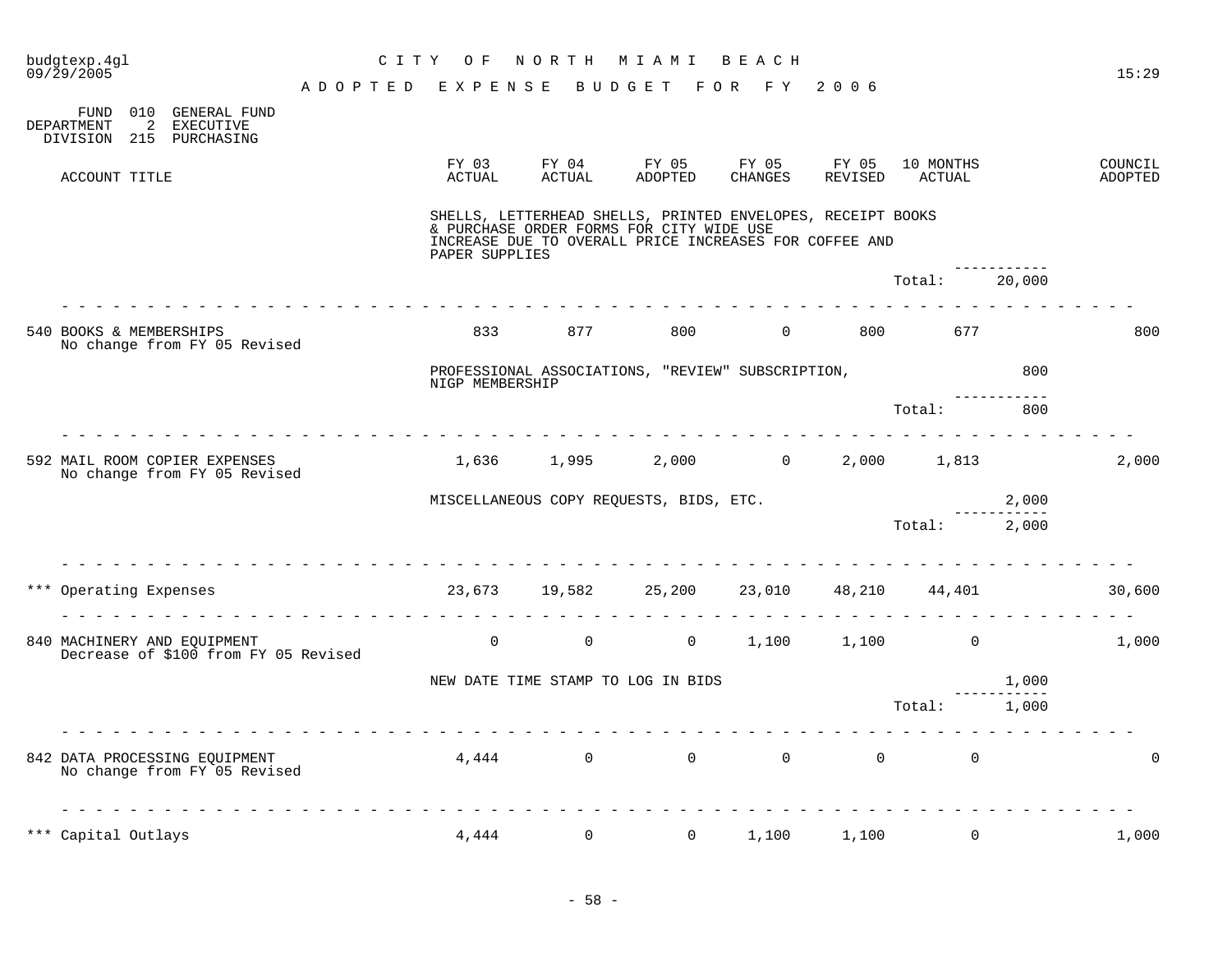09/29/2005 15:29 A D O P T E D E X P E N S E B U D G E T F O R F Y 2 0 0 6

| FUND<br>DEPARTMENT<br>DIVISION        | 010<br>2<br>215 | GENERAL FUND<br>EXECUTIVE<br>PURCHASING                                  |         |                                                  |                          |                 |                   |                  |                         |                  |     |                     |     |                            |                    |
|---------------------------------------|-----------------|--------------------------------------------------------------------------|---------|--------------------------------------------------|--------------------------|-----------------|-------------------|------------------|-------------------------|------------------|-----|---------------------|-----|----------------------------|--------------------|
| ACCOUNT TITLE                         |                 |                                                                          |         |                                                  | FY 03<br>ACTUAL          | FY 04<br>ACTUAL |                   | FY 05<br>ADOPTED | FY 05<br><b>CHANGES</b> | FY 05<br>REVISED |     | 10 MONTHS<br>ACTUAL |     |                            | COUNCIL<br>ADOPTED |
|                                       |                 | 994 TRF TO WORKERS' COMP SELF-INS<br>Increase of \$34 over FY 05 Revised |         |                                                  | 534                      | 560             |                   | 580              |                         | $\mathbf 0$      | 580 |                     | 580 |                            | 614                |
| Posit # Job Title<br>05-0199 BUYER II |                 | 01-0583 ADMINISTRATIVE ASST. III<br>01-0039 PURCHASING MANAGER           |         | Employee Name<br>RAYMOND DONNA<br>GRIBBLE LYNN C | GRAHAM SHANNON M         | Projected       | 145<br>172<br>297 |                  | Adj Reason              |                  |     | Adj Amt             |     | Total<br>145<br>172<br>297 |                    |
|                                       |                 |                                                                          |         |                                                  | Salary Projection Total: |                 | 614               |                  |                         |                  |     | 0                   |     | 614                        |                    |
|                                       |                 | *** Non-Operating Expenses                                               |         |                                                  | 534                      | 560             |                   | 580              |                         | $\mathbf 0$      | 580 |                     | 580 |                            | 614                |
| DIVISION                              |                 |                                                                          | TOTALS: |                                                  | 216,217                  | 224,814         |                   | 243,795          | 24,110                  | 267,905          |     | 219,837             |     |                            | 262,314            |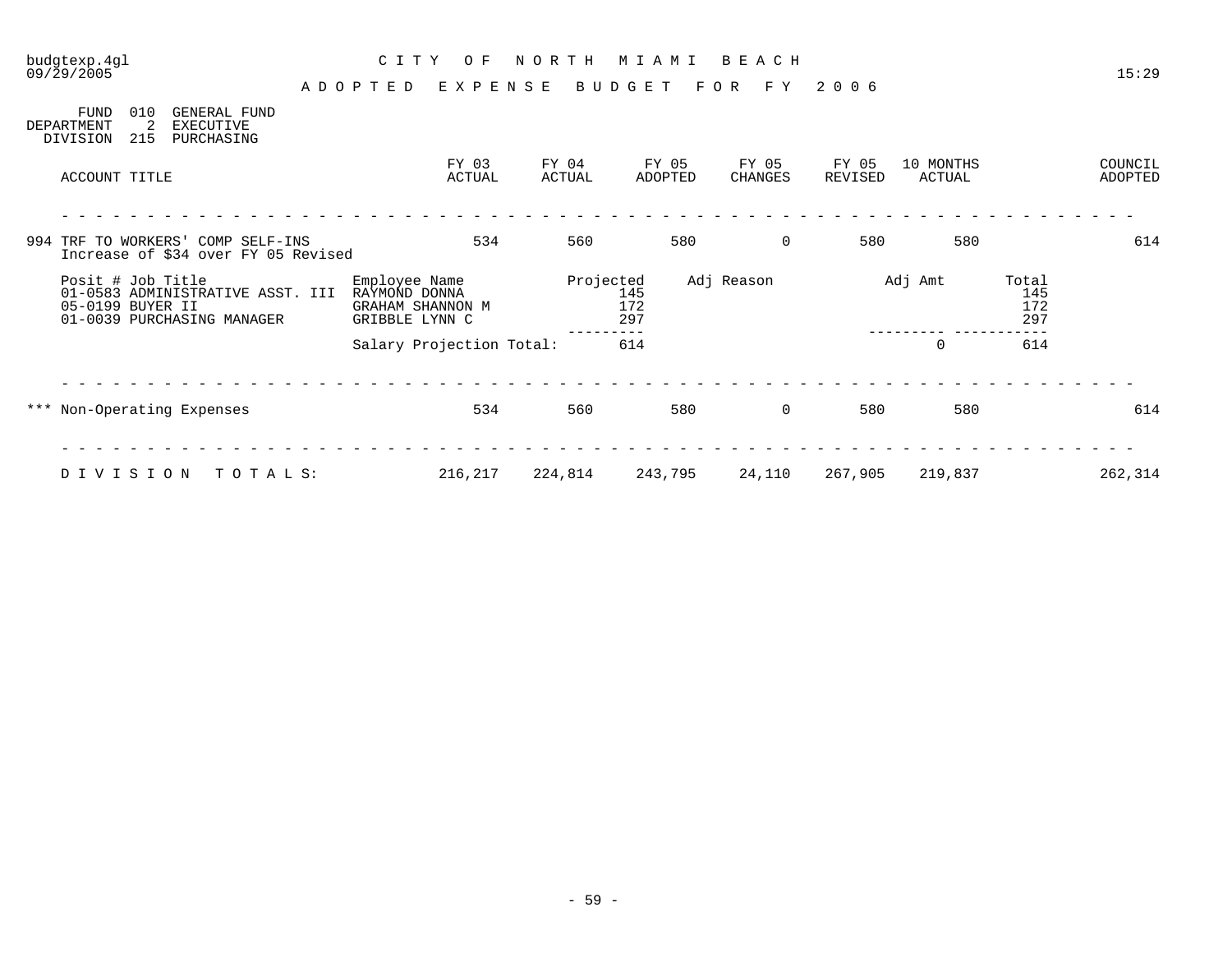#### budgtexp.4gl C I T Y O F N O R T H M I A M I B E A C H

A D O P T E D E X P E N S E B U D G E T F O R F Y 2 0 0 6

FUND 010 GENERAL FUND<br>DEPARTMENT 2 EXECUTIVE DEPARTMENT 2 EXECUTIVE DIVISION 220 ECONOMIC DEVELOPMENT FY 03 FY 04 FY 05 FY 05 FY 05 10 MONTHS COUNCIL

| ACCOUNT TITLE          | ACTUAL         | ACTUAL         | ADOPTED        | CHANGES        | REVISED        | ACTUAL | ADOPTED        |
|------------------------|----------------|----------------|----------------|----------------|----------------|--------|----------------|
|                        |                |                |                |                |                |        |                |
| *** Operating Expenses | $\overline{0}$ | $\overline{0}$ | $\overline{0}$ | $\overline{0}$ | $\mathbf{0}$   | 0      | $\overline{0}$ |
|                        |                |                |                |                |                |        |                |
| DIVISION TOTALS:       | $\Omega$       | $\overline{0}$ | $\overline{0}$ | $\overline{0}$ | $\overline{0}$ | 0      | $\overline{0}$ |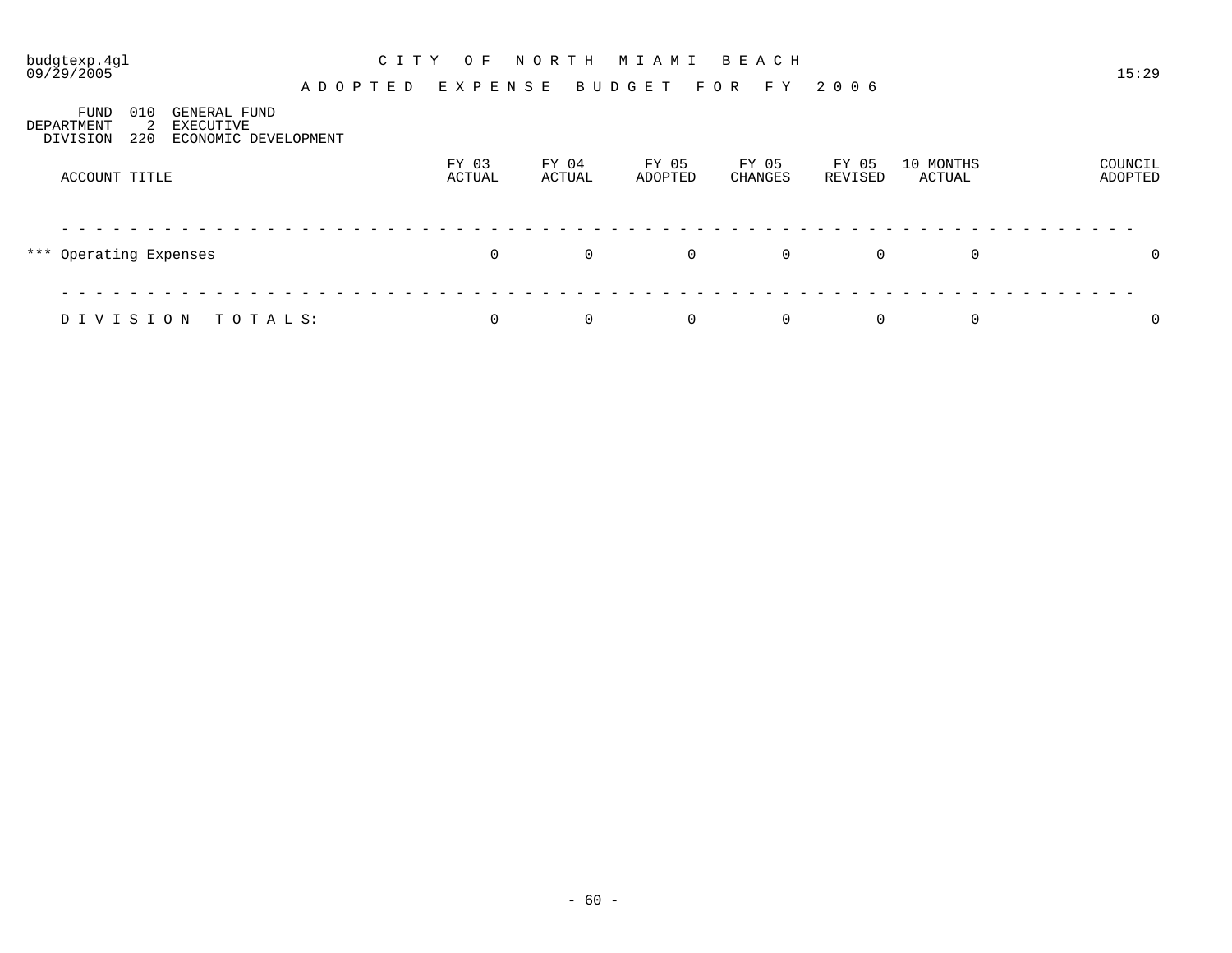# budgtexp.4gl C I T Y O F N O R T H M I A M I B E A C H

|            |     | FUND 010 GENERAL FUND |
|------------|-----|-----------------------|
| DEPARTMENT |     | 2 EXECUTIVE           |
| DIVISION   | 280 | COMMINITY DEVELOPMENT |

| ACCOUNT TITLE                                                                                                                                                                                                                       | FY 03<br>FIUS<br>ACTUAL                                                                                          | ACTUAL                                                                                                                | FY 04 FY 05 FY 05<br>ADOPTED CHANGES |               | FY 05 10 MONTHS | COUNCIL<br>REVISED ACTUAL ADOPTED |
|-------------------------------------------------------------------------------------------------------------------------------------------------------------------------------------------------------------------------------------|------------------------------------------------------------------------------------------------------------------|-----------------------------------------------------------------------------------------------------------------------|--------------------------------------|---------------|-----------------|-----------------------------------|
|                                                                                                                                                                                                                                     |                                                                                                                  |                                                                                                                       |                                      |               |                 |                                   |
| SALARIES-FULL-TIME<br>Increase of \$51,499 over FY 05 Revised 519,714 520,488 608,109 -9,400 598,709 482,480 650,208<br>120 SALARIES-FULL-TIME                                                                                      |                                                                                                                  |                                                                                                                       |                                      |               |                 |                                   |
| From Section (1918) of the MINE of the MINE of the MINE (1921) ASSES (1918) 2013<br>06-0012 ASSISTENT CITILD FIRE ** NEW POSITION **<br>06-0012 ASSISTENT CITY PLANNER ** NEW POSITION **<br>01-0044 ASST. TO DIRECTOR (** NEW POSI |                                                                                                                  |                                                                                                                       |                                      |               |                 |                                   |
|                                                                                                                                                                                                                                     |                                                                                                                  |                                                                                                                       |                                      |               |                 | $\Omega$                          |
|                                                                                                                                                                                                                                     |                                                                                                                  |                                                                                                                       |                                      |               |                 |                                   |
| 130 SALARIES-TEMP & PART-TIME (199,131 37,088 26,000 2,770 28,770 22,972 28,600<br>Decrease of \$170 from FY 05 Revised                                                                                                             |                                                                                                                  |                                                                                                                       |                                      |               |                 |                                   |
|                                                                                                                                                                                                                                     | 2 PART TIME CLERICAL POSITIONS FOR 5 HOURS PER DAY EACH 28,600<br>(25 HOURS/WEEK X 52 WEEKS X \$11.00/HOUR EACH) |                                                                                                                       |                                      |               |                 |                                   |
|                                                                                                                                                                                                                                     |                                                                                                                  |                                                                                                                       |                                      | Total: 28,600 |                 |                                   |
| 140 OVERTIME-REGULAR EMPLOYEES 6.18 5,518 10,343 11,500 -7,900 3,600 3,341<br>Increase of \$1,400 over FY 05 Revised                                                                                                                |                                                                                                                  |                                                                                                                       |                                      |               |                 | 5,000                             |
|                                                                                                                                                                                                                                     |                                                                                                                  | P&Z BOARD RECORDING SECRETARY (RECORD/TRANSCRIBE MINUTES) 5,000<br>CLERICAL OVERTIME GENERALLY AND TOWN MEETING NOTES |                                      |               |                 |                                   |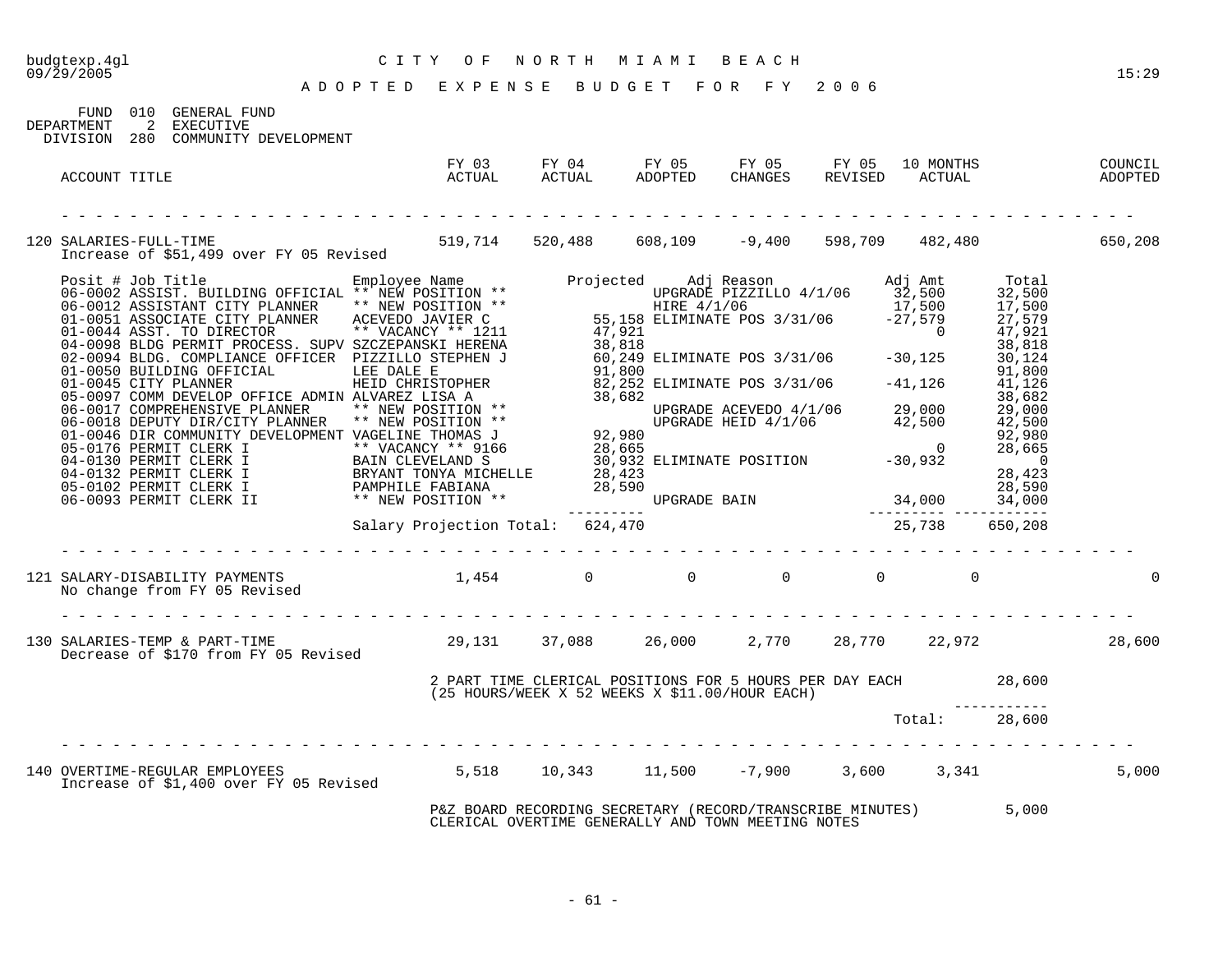|                                                                                                                               |                                                                                                       |                                          |  |              |                   | 15:29  |
|-------------------------------------------------------------------------------------------------------------------------------|-------------------------------------------------------------------------------------------------------|------------------------------------------|--|--------------|-------------------|--------|
| FUND 010 GENERAL FUND<br>DEPARTMENT 2 EXECUTIVE<br>DIVISION 280 COMMUNITY DEVELOPMENT                                         |                                                                                                       |                                          |  |              |                   |        |
| ACCOUNT TITLE                                                                                                                 |                                                                                                       |                                          |  |              |                   |        |
|                                                                                                                               | PUBLIC SEMINARS/WORKSHOPS FOR RESIDENTS ON BUILDING PERMITS<br>ATTEND CODE ENFORCEMENT BOARD MEETINGS |                                          |  |              |                   |        |
|                                                                                                                               |                                                                                                       |                                          |  | Total: 5,000 |                   |        |
| 150 EXECUTIVE EXPENSE<br>No change from FY 05 Revised                                                                         | $1,680$ $1,680$ $1,680$ $0$ $1,680$ $1,400$                                                           |                                          |  |              |                   | 1,680  |
|                                                                                                                               |                                                                                                       |                                          |  |              |                   |        |
|                                                                                                                               | P&Z BD MEMBERS (7 @ 20.00/MO) $---1,680$<br>Total: $---1,680$                                         |                                          |  |              |                   |        |
| 210 F.I.C.A. TAXES-EMPLOYER'S CONTRIBUTION 43,259 45,433 49,875 1,140 51,015 40,817<br>Increase of \$1,590 over FY 05 Revised |                                                                                                       |                                          |  |              |                   | 52,605 |
|                                                                                                                               |                                                                                                       |                                          |  |              |                   |        |
|                                                                                                                               |                                                                                                       |                                          |  |              |                   |        |
|                                                                                                                               |                                                                                                       |                                          |  |              |                   |        |
|                                                                                                                               |                                                                                                       |                                          |  |              |                   |        |
|                                                                                                                               |                                                                                                       |                                          |  |              |                   |        |
|                                                                                                                               |                                                                                                       |                                          |  |              |                   |        |
|                                                                                                                               | Salary Projection Total: 48,280                                                                       |                                          |  | 1,755        | 50,035            |        |
|                                                                                                                               | Adjustments to Salary Projection:                                                                     |                                          |  |              |                   |        |
|                                                                                                                               | PART-TIME SALARIES, OVERTIME                                                                          |                                          |  |              | 2,570<br>-------- |        |
|                                                                                                                               |                                                                                                       | Adjusted salary projection total: 52,605 |  |              |                   |        |
| 215 EDUCATIONAL REIMBURSEMENT $1,844$ 301 $2,000$ $-2,000$ 0 0 0<br>Increase of \$500 over FY 05 Revised                      |                                                                                                       |                                          |  |              |                   | 500    |

 $- 62 -$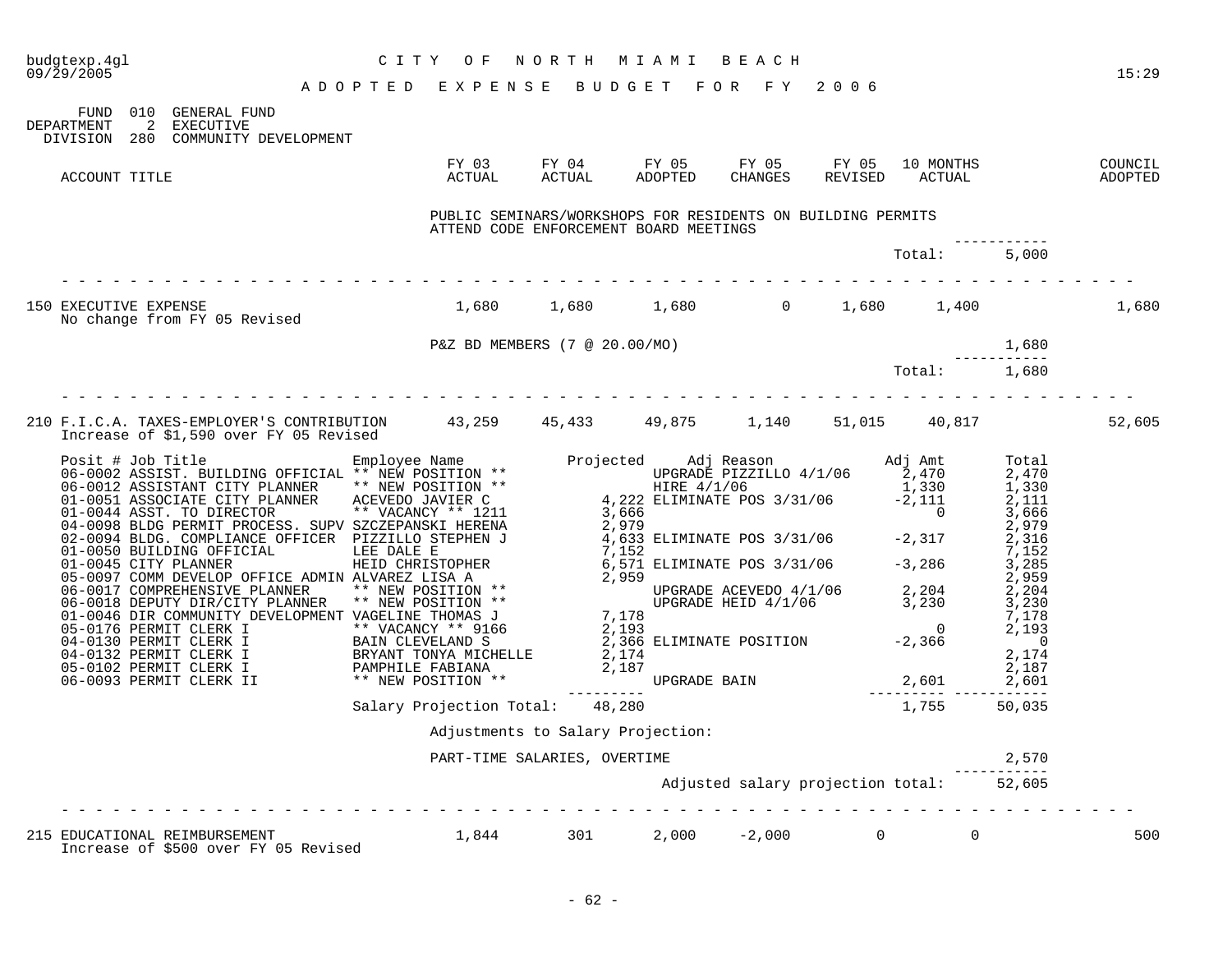| budgtexp.4gl<br>09/29/2005                                                                                                                                                                                                        | C I T Y<br>O F<br>ADOPTED EXPENSE BUDGET FOR FY 2006 | NORTH MIAMI BEACH                         |  |                             |        | 15:29              |
|-----------------------------------------------------------------------------------------------------------------------------------------------------------------------------------------------------------------------------------|------------------------------------------------------|-------------------------------------------|--|-----------------------------|--------|--------------------|
| FUND 010 GENERAL FUND<br>DEPARTMENT<br>2 EXECUTIVE<br>DIVISION 280 COMMUNITY DEVELOPMENT                                                                                                                                          |                                                      |                                           |  |                             |        |                    |
| ACCOUNT TITLE                                                                                                                                                                                                                     | FY 03<br>ACTUAL                                      |                                           |  | 10 MONTHS<br>REVISED ACTUAL |        | COUNCIL<br>ADOPTED |
|                                                                                                                                                                                                                                   | COLLEGE LEVEL COURSES PER RESO. NO. R2004-67         |                                           |  |                             | 500    |                    |
|                                                                                                                                                                                                                                   |                                                      |                                           |  | Total:                      | 500    |                    |
| 221 LEAVE PAYOUTS<br>Increase of \$3,550 over FY 05 Revised                                                                                                                                                                       | 15,498  28,903  26,000  9,450  35,450  35,356        |                                           |  |                             |        | 39,000             |
|                                                                                                                                                                                                                                   | LEAVE PAYOUTS                                        |                                           |  |                             | 39,000 |                    |
|                                                                                                                                                                                                                                   |                                                      |                                           |  | Total: 39,000               |        |                    |
|                                                                                                                                                                                                                                   |                                                      |                                           |  |                             |        | 25,099             |
| Posit # Job Title Employee Name Projected Adj Reason Adj Amt Total 01-0051 ASSOCIATE CITY PLANNER ACEVEDO JAVIER C<br>04-0098 BLDG PERMIT PROCESS. SUPV SZCZEPANSKI HERENA 5,706<br>05-0097 COMM DEVELO DYFICE ADMIN ALVAREZ LISA |                                                      |                                           |  |                             |        |                    |
|                                                                                                                                                                                                                                   | Salary Projection Total: 23,797                      |                                           |  | 1,302 25,099                |        |                    |
|                                                                                                                                                                                                                                   | . <u>.</u> .                                         |                                           |  |                             |        | 75,082             |
|                                                                                                                                                                                                                                   |                                                      |                                           |  |                             |        |                    |
|                                                                                                                                                                                                                                   |                                                      |                                           |  |                             |        |                    |
| 235 HEALTH INSURANCE<br>Increase of \$14,911 over FY 05 Revised                                                                                                                                                                   |                                                      | 50,497 58,908 73,290 10,328 83,618 68,369 |  |                             |        | 98,529             |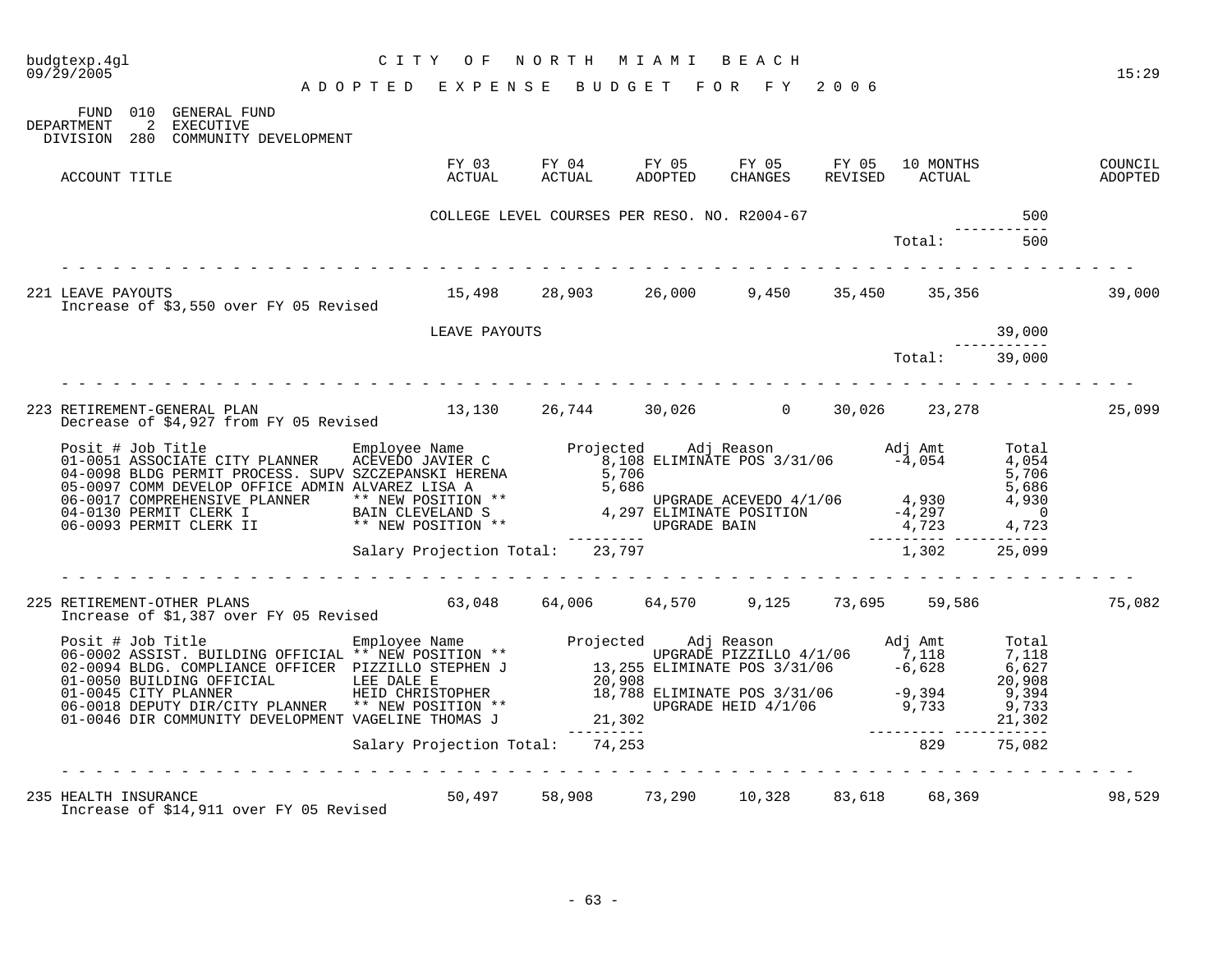FUND 010 GENERAL FUND<br>DEPARTMENT 2 EXECUTIVE

DEPARTMENT 2 EXECUTIVE DIVISION 280 COMMUNITY DEVELOPMENT

| ACCOUNT TITLE |                                                                                                                                                                                                                                                                                                                                                           |  |  |       |
|---------------|-----------------------------------------------------------------------------------------------------------------------------------------------------------------------------------------------------------------------------------------------------------------------------------------------------------------------------------------------------------|--|--|-------|
|               | Posit # Job Title Total SSEET, BUT CINEME ** NEW POSITION **<br>06-0002 ASSIST, BUTLENG OFFICIAL ** NEW POSITION **<br>01-0004 ASSCETMATE CITY PLANNER ** NEW POSITION **<br>01-0004 ASSCETMATE CITY PLANNER ** NEW POSITION **<br>01                                                                                                                     |  |  |       |
|               |                                                                                                                                                                                                                                                                                                                                                           |  |  |       |
|               |                                                                                                                                                                                                                                                                                                                                                           |  |  |       |
|               |                                                                                                                                                                                                                                                                                                                                                           |  |  |       |
|               |                                                                                                                                                                                                                                                                                                                                                           |  |  |       |
|               |                                                                                                                                                                                                                                                                                                                                                           |  |  |       |
|               | 236 GROUP LIFE INSURANCE<br>Decrease of \$4,341 from FY 05 Revised       6,878    6,603     3,880    4,893    8,773    6,898                                                                                                                                                                                                                              |  |  | 4,432 |
|               | $\begin{tabular}{ l c c c c c} \textbf{Decrease of $4,341 from FY 05 Revised}\\ \hline \textbf{0.44 150 n111e} & \textbf{0.45 255} & \textbf{0.47 150} & \textbf{0.48 15} & \textbf{0.49 15} & \textbf{0.49 15} & \textbf{0.40 15} & \textbf{0.40 15} & \textbf{0.41 15} & \textbf{0.42 15} & \textbf{0.43 15} & \textbf{0.44 15} & \textbf{0.45 15} & \$ |  |  |       |
|               |                                                                                                                                                                                                                                                                                                                                                           |  |  |       |
|               |                                                                                                                                                                                                                                                                                                                                                           |  |  |       |
|               |                                                                                                                                                                                                                                                                                                                                                           |  |  |       |
|               |                                                                                                                                                                                                                                                                                                                                                           |  |  |       |
|               |                                                                                                                                                                                                                                                                                                                                                           |  |  |       |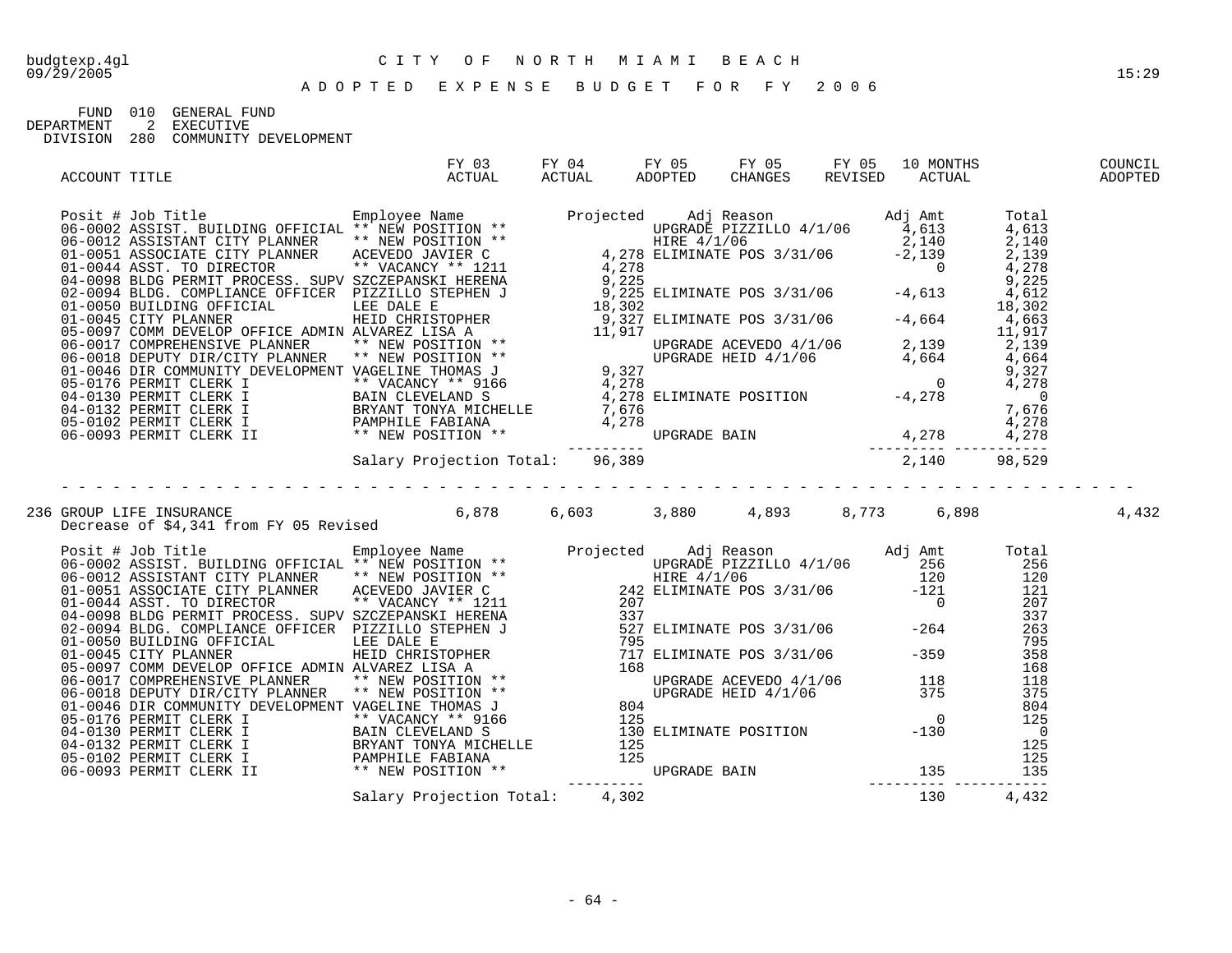A D O P T E D E X P E N S E B U D G E T F O R F Y 2 0 0 6

09/29/2005 15:29

| FIJND.                 | 010 GENERAL FUND                   |
|------------------------|------------------------------------|
| DEPARTMENT 2 EXECUTIVE |                                    |
|                        | DIVISION 280 COMMUNITY DEVELOPMENT |
|                        |                                    |
|                        |                                    |

| ACCOUNT TITLE        | ACTUAL                                                                                                                                                                                                                                                                                                                                                                                                                                                                         |  |  | FY 03 FY 04 FY 05 FY 05 FY 05 10 MONTHS<br>ACTUAL ACTUAL ADOPTED CHANGES REVISED ACTUAL | COUNCIL<br><b>ADOPTED</b> |
|----------------------|--------------------------------------------------------------------------------------------------------------------------------------------------------------------------------------------------------------------------------------------------------------------------------------------------------------------------------------------------------------------------------------------------------------------------------------------------------------------------------|--|--|-----------------------------------------------------------------------------------------|---------------------------|
|                      |                                                                                                                                                                                                                                                                                                                                                                                                                                                                                |  |  |                                                                                         |                           |
|                      | 238 ACCIDENTAL DEATH & DISMEMBERMENT<br>Increase of \$450 over FY 05 Revised       2,860    2,634     2,674     195    2,869    2,277          3,319                                                                                                                                                                                                                                                                                                                           |  |  |                                                                                         |                           |
|                      |                                                                                                                                                                                                                                                                                                                                                                                                                                                                                |  |  |                                                                                         |                           |
|                      |                                                                                                                                                                                                                                                                                                                                                                                                                                                                                |  |  |                                                                                         |                           |
| 239 DENTAL INSURANCE | DENTAL INSURANCE<br>Increase of \$759 over FY 05 Revised 2,092 2,319 3,199 -190 3,009 2,413                                                                                                                                                                                                                                                                                                                                                                                    |  |  |                                                                                         | 3,768                     |
|                      | $\begin{tabular}{ l c c c c} \hline \texttt{Increase of $759 over FT 05 Revised} & \texttt{Exp}_{100} & \texttt{Map} & \texttt{Projected} & \texttt{Adj} Reason & \texttt{Adj} Amt & \texttt{Total} \\ \hline \texttt{06-0002} & \texttt{ASISTANT CITIN ING} & \texttt{DEFICIAL} & \texttt{** NEN POSTION} & \texttt{**} & \texttt{Drojected} & \texttt{M31} & \texttt{Reason} & \texttt{Adj} & \texttt{Ant} & \texttt{Total} \\ \hline \texttt{06-0002} & \texttt{ASISTANT C$ |  |  |                                                                                         |                           |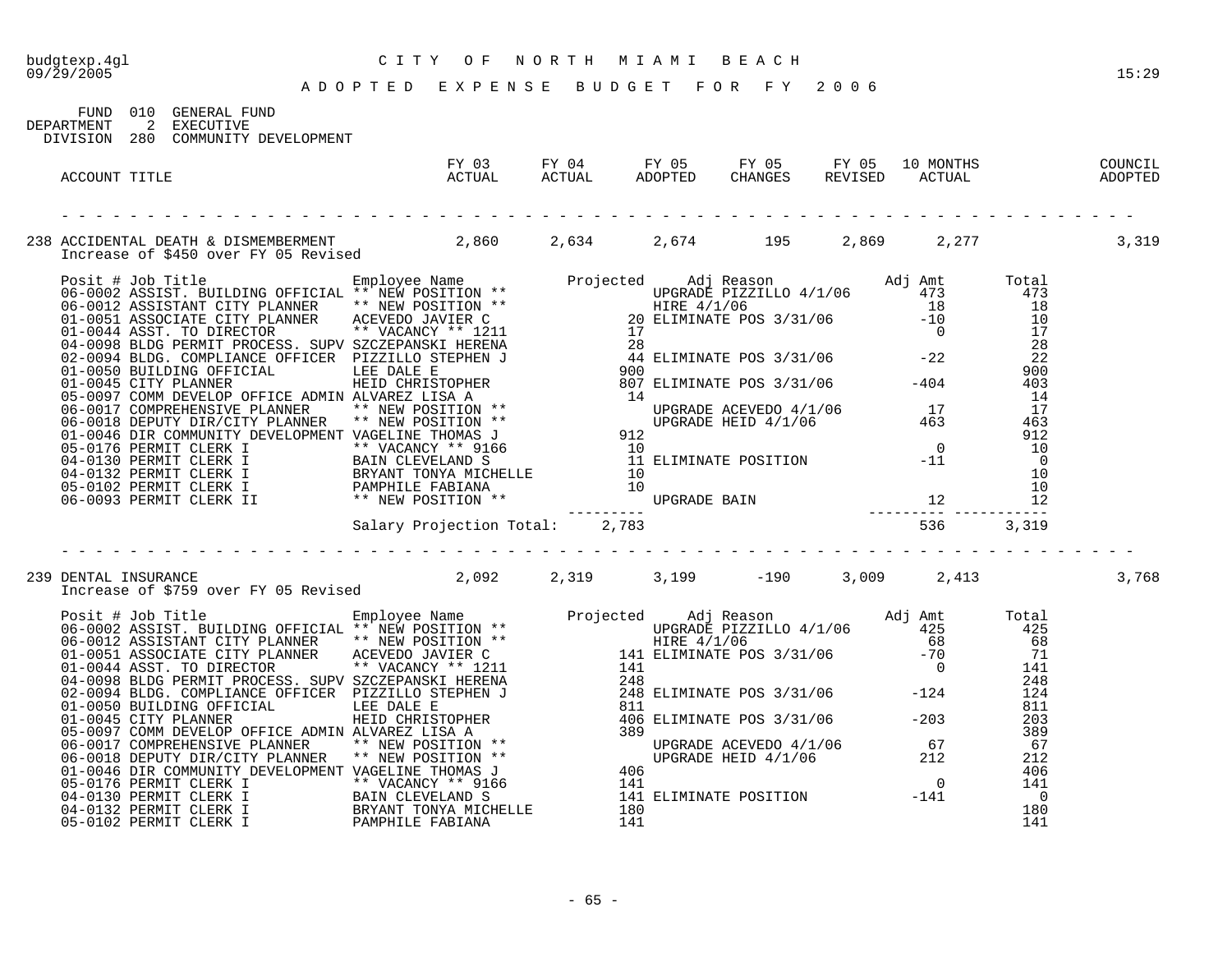#### budgtexp.4gl C I T Y O F N O R T H M I A M I B E A C H

| FUND 010 GENERAL FUND<br>2 EXECUTIVE<br>DEPARTMENT<br>DIVISION 280 COMMUNITY DEVELOPMENT                                           |                                    |                                |                                                                                                                                                                                               |  |                |                                                               |                    |
|------------------------------------------------------------------------------------------------------------------------------------|------------------------------------|--------------------------------|-----------------------------------------------------------------------------------------------------------------------------------------------------------------------------------------------|--|----------------|---------------------------------------------------------------|--------------------|
| ACCOUNT TITLE                                                                                                                      |                                    |                                |                                                                                                                                                                                               |  |                |                                                               | COUNCIL<br>ADOPTED |
| Posit # Job Title<br>COOP COOMTT CLERK II                                                                                          |                                    |                                |                                                                                                                                                                                               |  |                |                                                               |                    |
|                                                                                                                                    |                                    | Salary Projection Total: 3,393 |                                                                                                                                                                                               |  | 375            | 3,768                                                         |                    |
| *** Salaries & Related Costs                                  756,602     805,448       902,803     18,411     921,214     749,185 | .<br>rendere de la provincia de la |                                |                                                                                                                                                                                               |  |                |                                                               | 987,822            |
| 310 PROFESSIONAL SERVICES<br>Decrease of \$3,157 from FY 05 Revised                                                                |                                    |                                | 60 21,977 83,500 14,457 97,957 100,451                                                                                                                                                        |  |                |                                                               | 94,800             |
|                                                                                                                                    |                                    |                                | DEPARTMENT OF COMMUNITY AFFAIRS/EVALUATION AND APPRAISAL<br>REPORT - COMPREHENSIVE MASTER PLAN EAR BASED AMENDMENTS<br>BUILDING PERMIT SOFTWARE REFINEMENTS                                   |  |                | 85,000<br>9,800                                               |                    |
|                                                                                                                                    |                                    |                                |                                                                                                                                                                                               |  | Total: 94,800  | -----------                                                   |                    |
| 334 TOWN MEETINGS<br>Increase of \$264 over FY 05 Revised                                                                          |                                    |                                | $3,113$ $2,241$ $3,500$ $-764$ $2,736$ $2,735$                                                                                                                                                |  |                |                                                               | 3,000              |
|                                                                                                                                    |                                    |                                | PRINTING AND ADDRESSING OF POST CARDS<br>FOR EACH TOWN MEETING                                                                                                                                |  |                | 3,000                                                         |                    |
|                                                                                                                                    | .                                  |                                |                                                                                                                                                                                               |  | Total: 3,000   |                                                               |                    |
| 347 OTHER CONTRACTUAL SERVICES<br>Increase of \$65,315 over FY 05 Revised                                                          |                                    |                                | 152,882  161,999  181,500  22,085  203,585  179,375                                                                                                                                           |  |                |                                                               | 268,900            |
|                                                                                                                                    |                                    |                                | FILL-IN FOR INSPECTOR/PLAN REVIEW, INSPECTION & REINSPECTION<br>STRUCTURAL PLANS EXAMINER<br>ELECTRICAL CHIEF AND INSPECTOR<br>MECHANICAL CHIEF AND INSPECTOR<br>PLUMBING CHIEF AND INSPECTOR |  |                | 45,000<br>62,400<br>73,500<br>42,000<br>46,000<br>----------- |                    |
|                                                                                                                                    |                                    |                                |                                                                                                                                                                                               |  | Total: 268,900 |                                                               |                    |
| 390 EDUCATIONAL PROGRAMS (3,934 7,148 4,960 1,746 6,706 6,706<br>Increase of \$6,494 over FY 05 Revised                            |                                    |                                |                                                                                                                                                                                               |  |                |                                                               | 13,200             |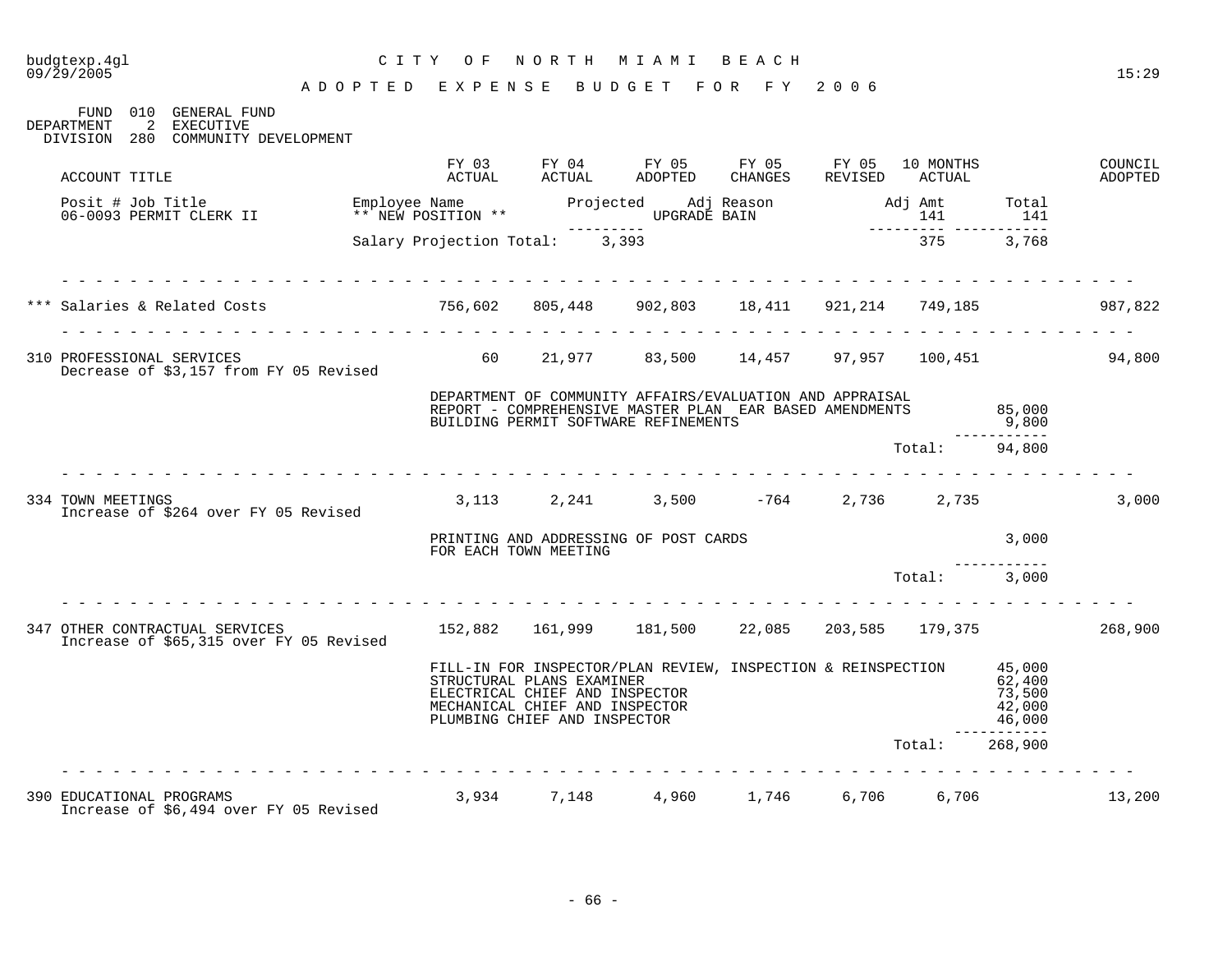| FIND 010   |     | GENERAL FUND          |
|------------|-----|-----------------------|
| DEPARTMENT |     | EXECUTIVE             |
| DIVISION   | 280 | COMMUNITY DEVELOPMENT |

| ACCOUNT TITLE                                                                                                                                                                                                                          | FY 03<br>ACTUAL                                                                                                                                                                                                                                                                                                                            | <b>ACTUAL</b> | ADOPTED | FY 04 FY 05 FY 05 FY 05 10 MONTHS<br>CHANGES | REVISED        | ACTUAL            |                                          | COUNCIL<br>ADOPTED |
|----------------------------------------------------------------------------------------------------------------------------------------------------------------------------------------------------------------------------------------|--------------------------------------------------------------------------------------------------------------------------------------------------------------------------------------------------------------------------------------------------------------------------------------------------------------------------------------------|---------------|---------|----------------------------------------------|----------------|-------------------|------------------------------------------|--------------------|
|                                                                                                                                                                                                                                        | APA NATIONAL CONF REGISTRATION (2 ATTENDEES @ 600)<br>APA STATE CONF & FPZA STATE CONF (1 ATTENDEE @ 300 EA CONF) 600<br>SFBOA LOCAL MONTHLY MEETINGS (6 ATTENDEE 12 MEETING @ \$20/MT) 1,440<br>FLORIDA BLDG CODE CONF 2 X YEARLY (<br>GIS TRAINING PLANNING STAFF<br>GROWTH MANAGEMENT SEMINAR TALLAHASSEE<br>HURRICANE CONFERENCE TAMPA |               |         |                                              |                |                   | 200<br>2,000<br>------------             |                    |
|                                                                                                                                                                                                                                        |                                                                                                                                                                                                                                                                                                                                            |               |         |                                              |                |                   | Total: 13,200                            |                    |
| 405 TRAVEL AND AUTO EXPENSES<br>Increase of \$840 over FY 05 Revised 14,415 13,923 14,800 1,110 15,910 13,575                                                                                                                          |                                                                                                                                                                                                                                                                                                                                            |               |         |                                              |                |                   |                                          | 16,750             |
| Posit # Job Title<br>01-0050 BUILDING OFFICIAL LEE DALE E<br>01-0045 CITY PLANNER HEID CHRISTOPHER<br>06-0018 DEPUTY DIR/CITY PLANNER ** NEW POSITION **<br>01-0046 DIR COMMUNITY DEVELOPMENT VAGELINE THOMAS J<br>2,400 ELIMINATE POS |                                                                                                                                                                                                                                                                                                                                            |               |         |                                              |                |                   |                                          |                    |
|                                                                                                                                                                                                                                        |                                                                                                                                                                                                                                                                                                                                            |               |         |                                              |                |                   |                                          |                    |
|                                                                                                                                                                                                                                        | Adjustments to Salary Projection:<br>2 APA NATIONAL CONF. TRAVEL 600 HOTEL/MEALS 900<br>MISCELLANEOUS TOLLS, PARKING, ETC.<br>BOAF CONF (TRAVEL \$150/HOTEL \$680/MEALS \$200)<br>SBCCI CERT. COURSES TRAVEL/LODGING/MEALS<br>GROWTH MANAGEMENT SEMINAR                                                                                    |               |         |                                              |                |                   | 8,500                                    |                    |
|                                                                                                                                                                                                                                        |                                                                                                                                                                                                                                                                                                                                            |               |         |                                              |                |                   | Adjusted salary projection total: 16,750 |                    |
| 410 COMMUNICATION SERVICES<br>Increase of \$3,210 over FY 05 Revised                                                                                                                                                                   | $3,323$ $2,857$ $4,600$ $-3,610$ 990 856                                                                                                                                                                                                                                                                                                   |               |         |                                              |                |                   |                                          | 4,200              |
|                                                                                                                                                                                                                                        | PORTABLE TELEPHONES (AIRTIME, SERV. CHG) & PAGERS [1,200]<br>NEXTEL SYSTEM FOR BUILDING DIVISION [200] NEXTEL SYSTEM FOR BUILDING DIVISION                                                                                                                                                                                                 |               |         |                                              |                |                   |                                          |                    |
|                                                                                                                                                                                                                                        |                                                                                                                                                                                                                                                                                                                                            |               |         |                                              |                |                   | Total: 4,200                             |                    |
| 430 UTILITY SERVICES<br>No change from FY 05 Revised                                                                                                                                                                                   | 5,156 579 0                                                                                                                                                                                                                                                                                                                                |               |         |                                              | $\overline{0}$ | $0 \qquad \qquad$ | $\Omega$                                 |                    |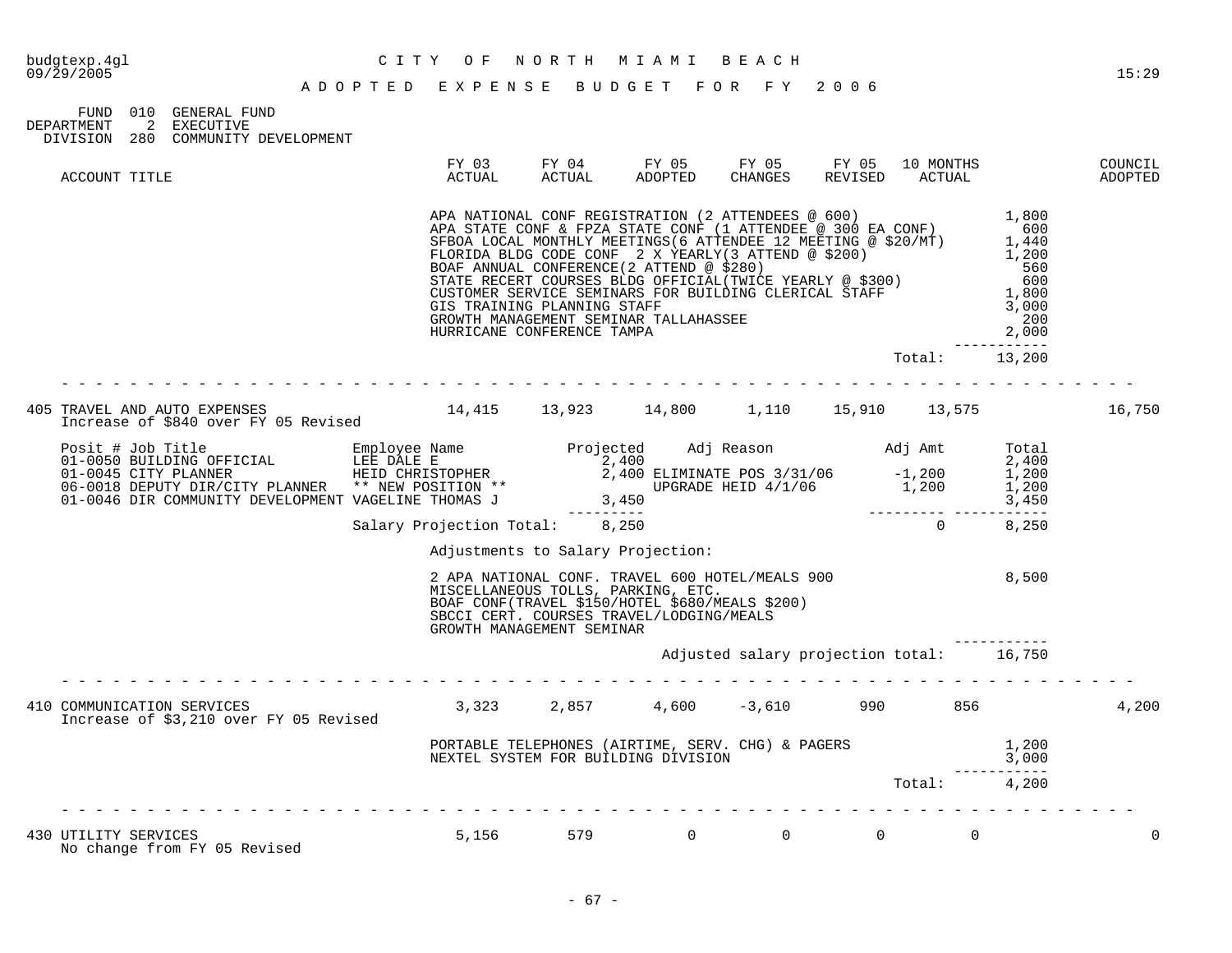| 09/29/2005                                                                               | ADOPTED EXPENSE BUDGET FOR FY 2006 |                                                                                                                   |                                                                                                                           |  |               |                 | 15:29              |
|------------------------------------------------------------------------------------------|------------------------------------|-------------------------------------------------------------------------------------------------------------------|---------------------------------------------------------------------------------------------------------------------------|--|---------------|-----------------|--------------------|
| FUND 010 GENERAL FUND<br>2 EXECUTIVE<br>DEPARTMENT<br>DIVISION 280 COMMUNITY DEVELOPMENT |                                    |                                                                                                                   |                                                                                                                           |  |               |                 |                    |
| ACCOUNT TITLE                                                                            |                                    |                                                                                                                   | FY 03 FY 04 FY 05 FY 05 FY 05 10 MONTHS<br>ACTUAL ACTUAL ADOPTED CHANGES REVISED ACTUAL                                   |  |               |                 | COUNCIL<br>ADOPTED |
| 440 RENTALS AND LEASES<br>Increase of \$1,258 over FY 05 Revised                         |                                    |                                                                                                                   | 9,261 15,448 18,380 -3,258 15,122 15,142 16,380                                                                           |  |               |                 |                    |
|                                                                                          |                                    |                                                                                                                   | RENTAL OF SPACE IN PUBLIC SERVICES BUILDING<br>2,876 SQUARE FEET & \$5.00/SQ FT<br>LEASE/PURCHASE OF TOSHIBA COPY MACHINE |  |               | 14,380<br>2,000 |                    |
|                                                                                          |                                    |                                                                                                                   |                                                                                                                           |  | Total: 16,380 | ___________     |                    |
| 460 REPAIRS AND MAINTENANCE SERVICES<br>Increase of \$980 over FY 05 Revised             |                                    | $1,718$ $2,686$ $4,000$ $-1,980$ $2,020$ $2,393$                                                                  |                                                                                                                           |  |               |                 | 3,000              |
|                                                                                          |                                    | 3 TYPEWRITERS MAINTENANCE CONTRACT)<br>1 RICOH COPY MACHINE MAINTENACE CONTRACT                                   | 1 MICROFISCHE READING MACHINE MAINTENANCE CONTRACT<br>1 TOSHIBA COPY MACHINE MAINTENANCE CONTRACT                         |  |               | 3,000           |                    |
|                                                                                          |                                    |                                                                                                                   |                                                                                                                           |  | Total: 3,000  |                 |                    |
| 470 PRINTING AND BINDING<br>Increase of \$895 over FY 05 Revised                         | .                                  |                                                                                                                   | $2,999$ $3,891$ $3,700$ $-95$ $3,605$ $3,105$                                                                             |  |               |                 | 4,500              |
|                                                                                          |                                    | LETTERHEAD, BOND PAPER, BLUE PRINTS<br>PRINT CURRENT ZONING CODE FOR DISTRIBUTION<br>PRINT BUILDING POSTING FORMS | PRINT CURRENT COMPREHENSIVE PLAN FOR DISTRIBUTION<br>PRINT COPIES FOR PUBLIC RECORDS REQUESTS                             |  | 4,500         |                 |                    |
|                                                                                          | .                                  |                                                                                                                   |                                                                                                                           |  | Total: 4,500  |                 |                    |
| 490 UNIFORM MAINTENANCE ALLOWANCE<br>Increase of \$500 over FY 05 Revised                |                                    |                                                                                                                   | $0$ 0 500 – 500 0 0                                                                                                       |  |               |                 | 500                |
|                                                                                          |                                    | FIELD STAFF                                                                                                       | SHIRTS, COVERALLS, SHOES, HARD HAT FOR BUILDING DIVISION'S                                                                |  |               | 500             |                    |
|                                                                                          |                                    |                                                                                                                   |                                                                                                                           |  | Total:        | 500             |                    |
| 510 OFFICE SUPPLIES<br>Increase of \$1,155 over FY 05 Revised                            |                                    |                                                                                                                   | 8,222 8,486 8,000 2,845 10,845 8,435                                                                                      |  |               |                 | 12,000             |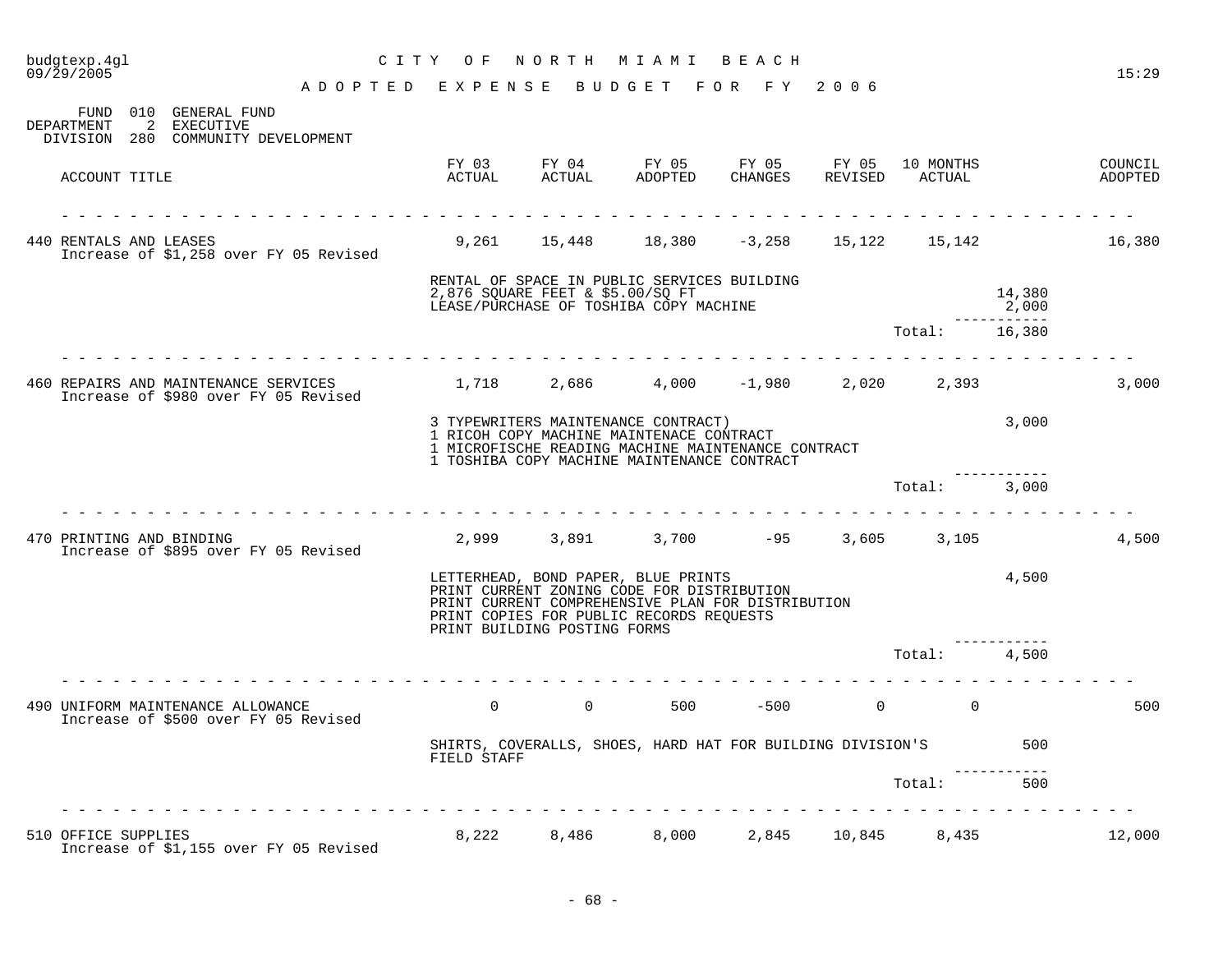| budgtexp.4gl<br>09/29/2005                                                                                     | CITY OF                                                              |                                                             | NORTH MIAMI BEACH                                                                                                                                                                                                              |                              |                             |        | 15:29              |
|----------------------------------------------------------------------------------------------------------------|----------------------------------------------------------------------|-------------------------------------------------------------|--------------------------------------------------------------------------------------------------------------------------------------------------------------------------------------------------------------------------------|------------------------------|-----------------------------|--------|--------------------|
|                                                                                                                | ADOPTED EXPENSE BUDGET FOR FY 2006                                   |                                                             |                                                                                                                                                                                                                                |                              |                             |        |                    |
| FUND 010 GENERAL FUND<br>2 EXECUTIVE<br>DEPARTMENT<br>DIVISION 280 COMMUNITY DEVELOPMENT                       |                                                                      |                                                             |                                                                                                                                                                                                                                |                              |                             |        |                    |
| ACCOUNT TITLE                                                                                                  | ACTUAL                                                               | FY 03 FY 04<br>ACTUAL                                       | ADOPTED                                                                                                                                                                                                                        | FY 05 FY 05 FY 05<br>CHANGES | 10 MONTHS<br>REVISED ACTUAL |        | COUNCIL<br>ADOPTED |
|                                                                                                                |                                                                      | MISCELLANEOUS OFFICE SUPPLIES                               |                                                                                                                                                                                                                                |                              |                             | 12,000 |                    |
|                                                                                                                |                                                                      |                                                             |                                                                                                                                                                                                                                |                              | Total: 12,000               |        |                    |
| .<br>520 OPERATING SUPPLIES<br>Decrease of \$740 from FY 05 Revised                                            |                                                                      |                                                             | $20,311$ 17,932 20,000 -4,260 15,740 10,159 15,000                                                                                                                                                                             |                              |                             |        |                    |
|                                                                                                                |                                                                      |                                                             | FILM PURCHASE & DEVELOP, COUNTY PLAT MAPS, COURIER SERVICE 15,000<br>FEDERAL EXP, RECORDING FEES, MIAMI HERALD ADVERTISING,<br>MASS MAILINGS, TITLE SEARCHES, COPY MACHINE OVERAGES,<br>1 REDI MAP ATLAS, GIS SOFTWARE UPGRADE |                              |                             |        |                    |
|                                                                                                                |                                                                      |                                                             |                                                                                                                                                                                                                                |                              | Total:                      | 15,000 |                    |
| <u>a la la la la la la la la la la la</u><br>540 BOOKS & MEMBERSHIPS<br>Decrease of \$1,660 from FY 05 Revised |                                                                      |                                                             | $5,727$ $5,687$ $5,500$ $2,160$ $7,660$ $5,462$                                                                                                                                                                                |                              |                             |        | 6,000              |
|                                                                                                                |                                                                      | REFERENCE MATERIALS AND BOOKS<br>COPIES OF FLORIDA STATUTES | PROFESSIONAL ORGANIZATION MEMBERSHIPS                                                                                                                                                                                          |                              |                             | 6,000  |                    |
|                                                                                                                |                                                                      |                                                             |                                                                                                                                                                                                                                |                              | Total: 6,000                |        |                    |
| 592 MAIL ROOM COPIER EXPENSES<br>Increase of \$150 over FY 05 Revised                                          |                                                                      |                                                             | $2,277$ $1,201$ $1,000$ $-150$ $850$ $778$                                                                                                                                                                                     |                              |                             |        | 1,000              |
|                                                                                                                |                                                                      | MAILROOM COPIER EXPENSE                                     |                                                                                                                                                                                                                                |                              |                             | 1,000  |                    |
|                                                                                                                |                                                                      |                                                             |                                                                                                                                                                                                                                |                              | Total: 1,000                |        |                    |
| Operating Expenses                                                                                             | $233,398$ $266,053$ $353,940$ $29,786$ $383,726$ $349,170$ $459,230$ |                                                             |                                                                                                                                                                                                                                |                              |                             |        |                    |
| 830 IMPROVEMENTS OTHER THAN BUILDINGS 0 0 0 1,500 -1,500 0 0 0<br>No change from FY 05 Revised                 |                                                                      |                                                             |                                                                                                                                                                                                                                |                              |                             |        | $\mathbf{0}$       |
| 840 MACHINERY AND EQUIPMENT<br>Decrease of \$12,463 from FY 05 Revised                                         |                                                                      |                                                             | 0 1,418 1,500 13,963 15,463 0                                                                                                                                                                                                  |                              |                             |        | 3,000              |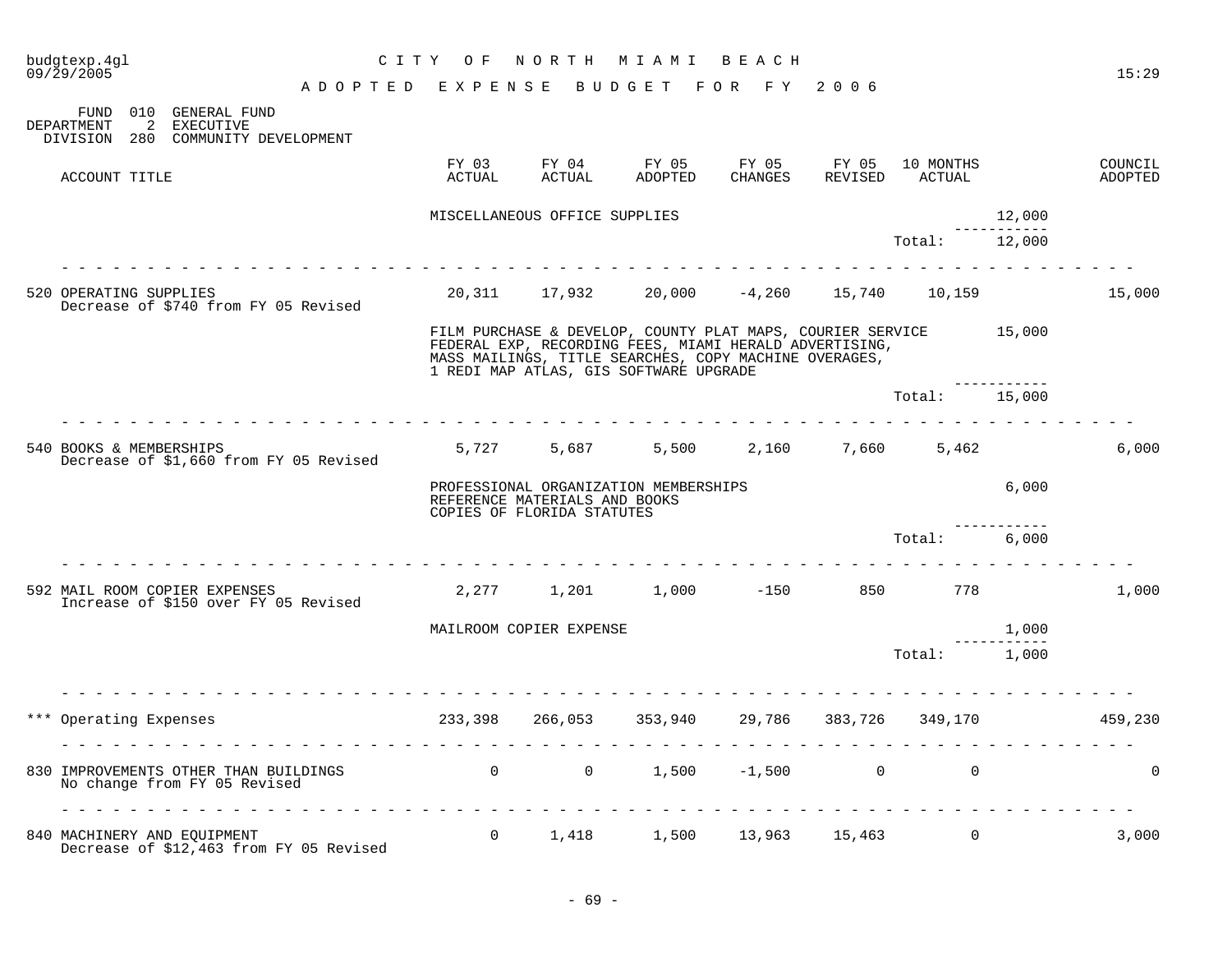|  | budgtexp.4ql<br>09/29/2005      |                                                                             | CITY OF                                         |                                 | NORTH MIAMI BEACH               |                            |                  |                     |                     | 15:29              |
|--|---------------------------------|-----------------------------------------------------------------------------|-------------------------------------------------|---------------------------------|---------------------------------|----------------------------|------------------|---------------------|---------------------|--------------------|
|  |                                 |                                                                             | ADOPTED EXPENSE                                 |                                 | BUDGET FOR FY 2006              |                            |                  |                     |                     |                    |
|  | 2<br>DEPARTMENT<br>DIVISION 280 | FUND 010 GENERAL FUND<br><b>EXECUTIVE</b><br>COMMUNITY DEVELOPMENT          |                                                 |                                 |                                 |                            |                  |                     |                     |                    |
|  | ACCOUNT TITLE                   |                                                                             | FY 03<br>ACTUAL                                 | FY 04<br>ACTUAL                 | FY 05<br>ADOPTED                | FY 05<br>CHANGES           | FY 05<br>REVISED | 10 MONTHS<br>ACTUAL |                     | COUNCIL<br>ADOPTED |
|  |                                 |                                                                             | 2 DESKS & CHAIRS<br>PLAN TABLE, 2 FILE CABINETS |                                 |                                 |                            |                  |                     | 3,000               |                    |
|  |                                 |                                                                             |                                                 |                                 |                                 |                            |                  | Total:              | 3,000               |                    |
|  |                                 | 842 DATA PROCESSING EQUIPMENT<br>Increase of \$2,850 over FY 05 Revised     |                                                 | 5,146 8,697                     |                                 | $6,000$ $-4,850$ $1,150$ 0 |                  |                     |                     | 4,000              |
|  |                                 |                                                                             | 2 PCS, FAX MACHINE, 4 PRINTERS                  |                                 |                                 |                            |                  |                     | 4,000               |                    |
|  |                                 |                                                                             |                                                 |                                 |                                 |                            |                  | Total: 4,000        |                     |                    |
|  | 845 FINANCED EQUIPMENT          | Decrease of \$12,386 from FY 05 Revised                                     |                                                 |                                 | 0 0 12,500 $-114$ 12,386 12,386 |                            |                  |                     |                     | $\Omega$           |
|  | *** Capital Outlays             | .                                                                           | 5,146                                           |                                 | 10,114 21,500                   | 7,499                      | 28,999           | 12,386              |                     | 7,000              |
|  | 951 CAPITAL LEASE INTEREST      | Increase of \$10 over FY 05 Revised                                         |                                                 |                                 | 0 0 0 600 $-322$ 278 278        |                            |                  |                     |                     | 288                |
|  |                                 |                                                                             | FY05 PURCHASES                                  |                                 |                                 |                            |                  |                     | 288<br>------------ |                    |
|  |                                 |                                                                             |                                                 |                                 |                                 |                            |                  | Total:              | 288                 |                    |
|  | 952 CAPITAL LEASE PRINCIPAL     | Increase of \$825 over FY 05 Revised                                        |                                                 | $\begin{matrix}0&0\end{matrix}$ |                                 | $2,900 -674$               |                  | 2,226 2,226         |                     | 3,051              |
|  |                                 |                                                                             | FY05 PURCHASES                                  |                                 |                                 |                            |                  |                     | 3,051               |                    |
|  |                                 |                                                                             |                                                 |                                 |                                 |                            |                  | Total:              | 3,051               |                    |
|  |                                 | 994 TRF TO WORKERS' COMP SELF-INS<br>Decrease of \$6,853 from FY 05 Revised | $10,948$ 0 9,420 0 9,420 9,420 9,420            |                                 |                                 |                            |                  |                     |                     | 2,567              |
|  |                                 | Posit # Job Title<br>06-0002 ASSIST. BUILDING OFFICIAL ** NEW POSITION **   |                                                 |                                 |                                 |                            |                  |                     |                     |                    |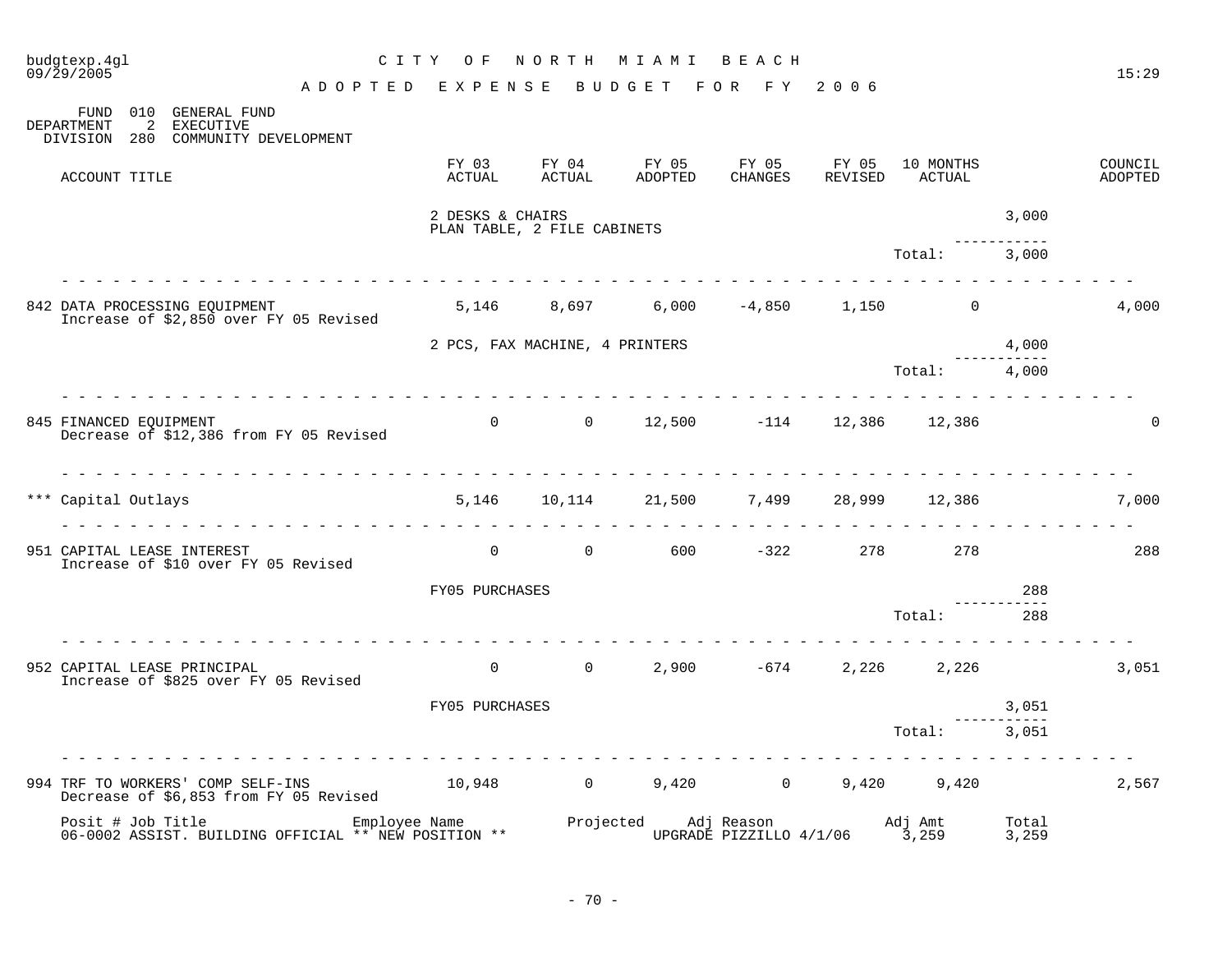FUND 010 GENERAL FUND<br>DEPARTMENT 2 EXECUTIVE

DEPARTMENT 2 EXECUTIVE

DIVISION 280 COMMUNITY DEVELOPMENT

| ACCOUNT TITLE                                                                                                                                                                                                                        | FY 03<br>ACTUAL                                                                     | FY 04<br>ACTUAL | FY 05<br>ADOPTED                                  | FY 05<br>CHANGES | FY 05<br>REVISED                                      | 10 MONTHS<br>ACTUAL                     |                     | COUNCIL<br>ADOPTED |
|--------------------------------------------------------------------------------------------------------------------------------------------------------------------------------------------------------------------------------------|-------------------------------------------------------------------------------------|-----------------|---------------------------------------------------|------------------|-------------------------------------------------------|-----------------------------------------|---------------------|--------------------|
| Posit # Job Title<br>01-0051 ASSOCIATE CITY PLANNER<br>01-0044 ASST. TO DIRECTOR<br>01-0044 ASST. TO DIRECTOR<br>221 ELIMINATE POS 3/31/06<br>01-0044 ASST. TO DIRECTOR<br>221 ELIMINATE POS 3/31/06                                 |                                                                                     |                 |                                                   |                  |                                                       | Adj Amt<br>$-111$<br>$\overline{0}$     | Total<br>110<br>192 |                    |
| 04-0098 BLDG PERMIT PROCESS. SUPV SZCZEPANSKI HERENA                                                                                                                                                                                 |                                                                                     |                 | 155                                               |                  |                                                       |                                         | 155                 |                    |
| 02-0094 BLDG. COMPLIANCE OFFICER PIZZILLO STEPHEN J                                                                                                                                                                                  |                                                                                     |                 | $4,278$ ELIMINATE POS $3/31/06$ -2,139            |                  |                                                       |                                         | 2,139               |                    |
| 01-0050 BUILDING OFFICIAL<br>01-0045 CITY PLANNER                                                                                                                                                                                    | LEE DALE E<br>HEID CHRISTOPHER                                                      |                 | 6,518<br>,318<br>329 ELIMINATE POS 3/31/06<br>155 |                  |                                                       | $-165$                                  | 6,518<br>164        |                    |
|                                                                                                                                                                                                                                      |                                                                                     |                 |                                                   |                  |                                                       |                                         | 155                 |                    |
| 05-0097 COMM DEVELOP OFFICE ADMIN ALVAREZ LISA A<br>06-0017 COMPREHENSIVE PLANNER ** NEW POSITION **<br>06-0018 DEPUTY DIR/CITY PLANNER ** NEW POSITION **<br>01-0046 DIR COMMUNITY DEVELOPMENT VAGELINE THOMAS J<br>05-0146 DEPMITY |                                                                                     |                 |                                                   |                  | UPGRADE ACEVEDO 4/1/06 150<br>UPGRADE HEID 4/1/06 188 |                                         | 150                 |                    |
|                                                                                                                                                                                                                                      |                                                                                     |                 |                                                   |                  |                                                       |                                         | 188                 |                    |
| 05-0176 PERMIT CLERK I                                                                                                                                                                                                               | ** VACANCY ** 9166 115                                                              |                 |                                                   |                  |                                                       | $\overline{0}$                          | 372<br>115          |                    |
| 04-0130 PERMIT CLERK I                                                                                                                                                                                                               |                                                                                     |                 |                                                   |                  |                                                       |                                         | $\overline{0}$      |                    |
| 04-0132 PERMIT CLERK I                                                                                                                                                                                                               | ** VACANCY ** 9166<br>BAIN CLEVELAND S<br>BRYANT TONYA MICHELLE<br>PAMPHILE FABIANA |                 |                                                   |                  |                                                       |                                         | 114                 |                    |
| 05-0102 PERMIT CLERK I                                                                                                                                                                                                               |                                                                                     |                 |                                                   |                  |                                                       |                                         | 114                 |                    |
| 06-0093 PERMIT CLERK II                                                                                                                                                                                                              | ** NEW POSITION **                                                                  |                 |                                                   |                  |                                                       |                                         | 124                 |                    |
|                                                                                                                                                                                                                                      | Salary Projection Total:                                                            |                 | 12,687                                            |                  |                                                       | 1,182                                   | ------<br>13,869    |                    |
|                                                                                                                                                                                                                                      |                                                                                     |                 | Adjustments to Salary Projection:                 |                  |                                                       |                                         |                     |                    |
|                                                                                                                                                                                                                                      | WC ADJ                                                                              |                 |                                                   |                  |                                                       |                                         | $-11,302$           |                    |
|                                                                                                                                                                                                                                      |                                                                                     |                 |                                                   |                  |                                                       | Adjusted salary projection total: 2,567 |                     |                    |
|                                                                                                                                                                                                                                      |                                                                                     |                 |                                                   |                  |                                                       |                                         |                     |                    |
| *** Non-Operating Expenses                                                                                                                                                                                                           | $10,948$ 0 $12,920$                                                                 |                 |                                                   |                  |                                                       | $-996$ 11,924 11,924                    |                     | 5,906              |
|                                                                                                                                                                                                                                      |                                                                                     |                 |                                                   |                  |                                                       |                                         |                     |                    |
| DIVISION<br>TOTALS:                                                                                                                                                                                                                  |                                                                                     |                 | 1,006,094    1,081,616    1,291,163               |                  |                                                       | 54,700 1,345,863 1,122,665              |                     | 1,459,958          |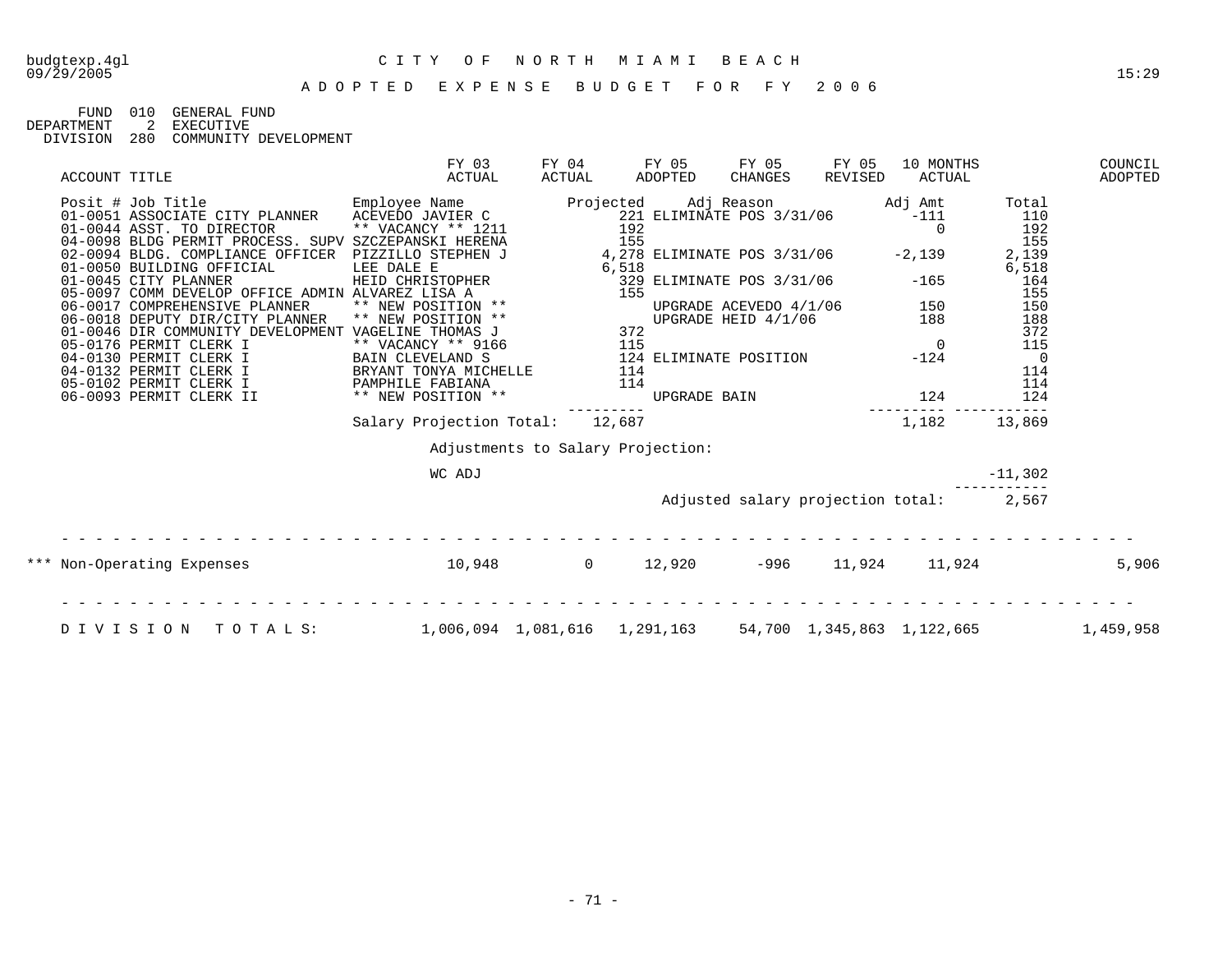## budgtexp.4gl C I T Y O F N O R T H M I A M I B E A C H

| 010<br>GENERAL FUND<br>FUND<br>2 EXECUTIVE<br><b>DEPARTMENT</b><br>DIVISION 282 NEIGHBORHOOD SERVICES                |                                                          |           |                                                       |                                         |                |        |                    |
|----------------------------------------------------------------------------------------------------------------------|----------------------------------------------------------|-----------|-------------------------------------------------------|-----------------------------------------|----------------|--------|--------------------|
| ACCOUNT TITLE                                                                                                        | ACTUAL                                                   | ACTUAL    | FY 03 FY 04 FY 05 FY 05 FY 05 10 MONTHS<br>ADOPTED    | CHANGES                                 | REVISED ACTUAL |        | COUNCIL<br>ADOPTED |
| 120 SALARIES-FULL-TIME                                                                                               |                                                          |           | $68,493$ $35,276$ $24,035$ $10,000$ $34,035$ $33,348$ |                                         |                |        | 59,591             |
| Increase of \$25,556 over FY 05 Revised                                                                              |                                                          |           |                                                       |                                         |                |        |                    |
| Posit # Job Title Bmployee Name<br>02-0065 NEIGHBORHOOD SVCS. MGR. EUGENE ARIS                                       | Employee Name Manuel Projected Adj Reason Madj Amt Total | 59,591    |                                                       |                                         |                | 59,591 |                    |
|                                                                                                                      | Salary Projection Total: 59,591                          |           |                                                       |                                         | $\Omega$       | 59,591 |                    |
| 130 SALARIES-TEMP & PART-TIME<br>Increase of \$12,880 over FY 05 Revised                                             | $26,752$ $46,884$ $40,000$ 00 $40,000$ $41,535$          |           |                                                       |                                         |                |        | 52,880             |
|                                                                                                                      | ONE RESOURCE CENTER ASSISTANT                            |           | THREE RESOURCE CENTER COORDINATORS                    |                                         |                | 52,880 |                    |
|                                                                                                                      |                                                          |           |                                                       |                                         | Total: 52,880  |        |                    |
| 141 OVERTIME-TEMPORARY EMPLOYEES<br>No change from FY 05 Revised                                                     | $50 \qquad 4 \qquad 0 \qquad 0 \qquad 0 \qquad 0$        |           |                                                       |                                         |                |        |                    |
| 210 F.I.C.A. TAXES-EMPLOYER'S CONTRIBUTION 8,324 5,496 6,991 0 6,991 5,296<br>Increase of \$1,110 over FY 05 Revised |                                                          |           |                                                       |                                         |                |        | 8,101              |
| Posit # Job Title<br>02-0065 NEIGHBORHOOD SVCS. MGR.                                                                 | Employee Name<br>EUGENE ARIS                             | 4,582     | Projected Adj Reason Madj Amt Total                   |                                         |                | 4,582  |                    |
|                                                                                                                      | Salary Projection Total: 4,582                           | --------- |                                                       |                                         | $\overline{0}$ | 4,582  |                    |
|                                                                                                                      |                                                          |           | Adjustments to Salary Projection:                     |                                         |                |        |                    |
|                                                                                                                      | PART-TIME EMPLOYEES                                      |           |                                                       |                                         |                | 3,519  |                    |
|                                                                                                                      |                                                          |           |                                                       | Adjusted salary projection total: 8,101 |                |        |                    |
| 215 EDUCATIONAL REIMBURSEMENT<br>Decrease of \$555 from FY 05 Revised                                                |                                                          |           | 0 0 0 555 555                                         |                                         | 231            |        | 0                  |
| 221 LEAVE PAYOUTS<br>Increase of \$2,092 over FY 05 Revised                                                          |                                                          |           | 3,418 3,769 3,500 3,000 6,500 6,355                   |                                         |                |        | 8,592              |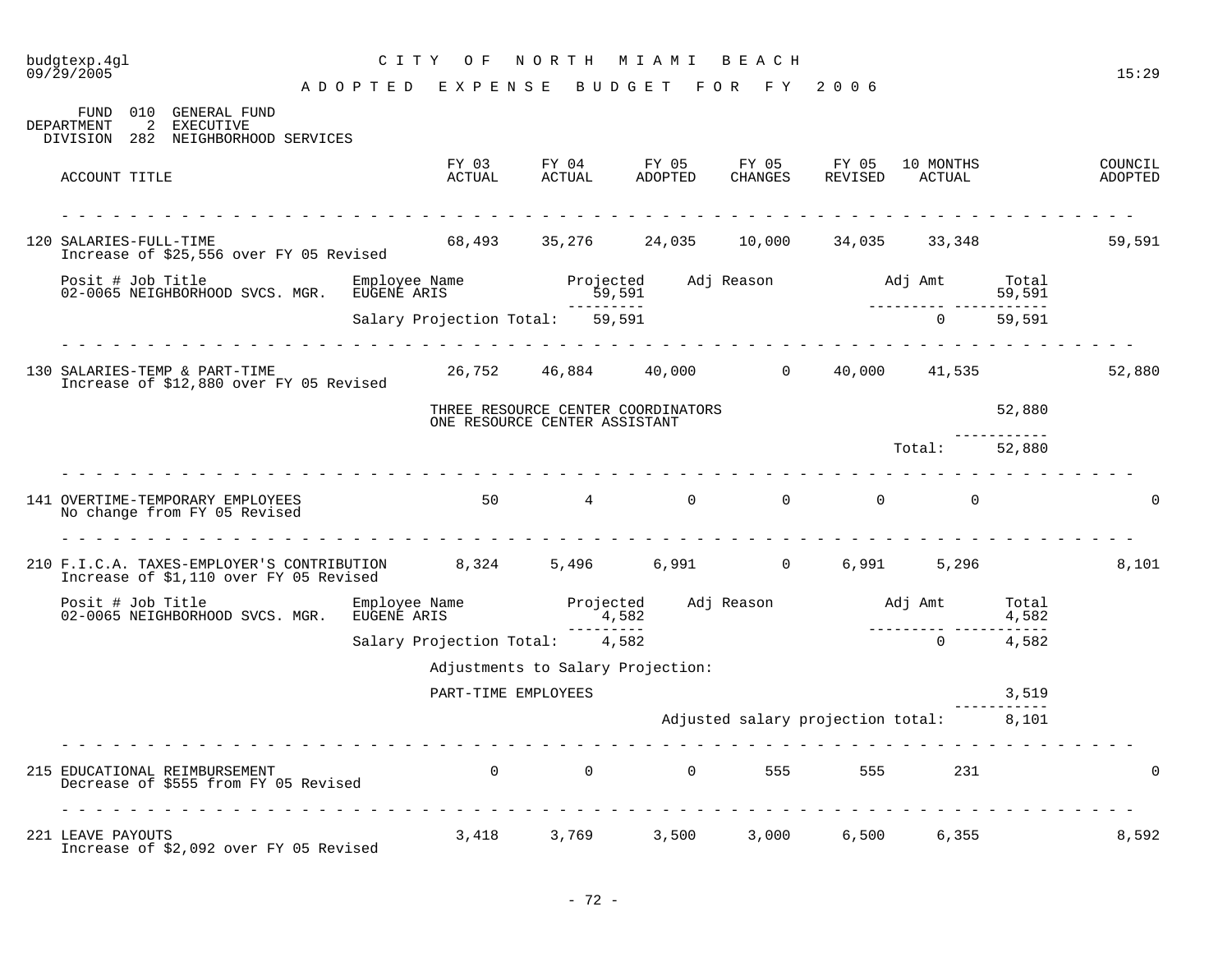| 09/29/2005 |                                                                                                                                                                                                       | ADOPTED EXPENSE BUDGET FOR FY 2006           |  |  |                                                                                         |              |             | 15:29              |
|------------|-------------------------------------------------------------------------------------------------------------------------------------------------------------------------------------------------------|----------------------------------------------|--|--|-----------------------------------------------------------------------------------------|--------------|-------------|--------------------|
| DEPARTMENT | FUND 010 GENERAL FUND<br>2 EXECUTIVE<br>DIVISION 282 NEIGHBORHOOD SERVICES                                                                                                                            |                                              |  |  |                                                                                         |              |             |                    |
|            | ACCOUNT TITLE                                                                                                                                                                                         |                                              |  |  | FY 03 FY 04 FY 05 FY 05 FY 05 10 MONTHS<br>ACTUAL ACTUAL ADOPTED CHANGES REVISED ACTUAL |              |             | COUNCIL<br>ADOPTED |
|            |                                                                                                                                                                                                       |                                              |  |  |                                                                                         |              | 8,592       |                    |
|            |                                                                                                                                                                                                       |                                              |  |  |                                                                                         | Total: 8,592 | ----------- |                    |
|            |                                                                                                                                                                                                       |                                              |  |  |                                                                                         |              |             | 8,760              |
|            | Projected Adj Reason Maj Amt Total Employee Name Projected Adj Reason Adj Amt Total 8,760<br>18,760 12-0065 NEIGHBORHOOD SVCS. MGR. EUGENE ARIS<br>19,760 12-0065 NEIGHBORHOOD SVCS. MGR. EUGENE ARIS |                                              |  |  |                                                                                         |              |             |                    |
|            |                                                                                                                                                                                                       |                                              |  |  |                                                                                         |              |             |                    |
|            | 235 HEALTH INSURANCE<br>Increase of \$360 over FY 05 Revised                                                                                                                                          | $12,839$ 9,920 11,557 0 11,557 10,354 11,917 |  |  |                                                                                         |              |             |                    |
|            | Posit # Job Title Employee Name Projected Adj Reason Adj Amt Total<br>11,917 11,917 11,917<br>Salary Projection Total: 11,917 11,917 11,917                                                           |                                              |  |  |                                                                                         |              |             |                    |
|            |                                                                                                                                                                                                       |                                              |  |  |                                                                                         |              |             |                    |
|            | 236 GROUP LIFE INSURANCE<br>Increase of \$106 over FY 05 Revised                                                                                                                                      |                                              |  |  | 495 396 412 0 412 333                                                                   |              |             | 518                |
|            | Posit # Job Title<br>02-0065 NEIGHBORHOOD SVCS. MGR. EUGENE ARIS                                                                                                                                      |                                              |  |  |                                                                                         |              |             |                    |
|            |                                                                                                                                                                                                       |                                              |  |  |                                                                                         |              |             |                    |
|            | 238 ACCIDENTAL DEATH & DISMEMBERMENT<br>Increase of S6 over FY 05 Revised<br>19 Therease of S6 over FY 05 Revised<br>Increase of \$6 over FY 05 Revised                                               |                                              |  |  |                                                                                         | 30           |             | 43                 |
|            | Posit # Job Title Employee Name Projected Adj Reason Adj Amt Total<br>13 43<br>Salary Projection Total: Total: 13 13<br>3 43 --------- Salary Projection Total: 13                                    |                                              |  |  |                                                                                         |              |             |                    |
|            |                                                                                                                                                                                                       |                                              |  |  |                                                                                         |              |             |                    |
|            | 239 DENTAL INSURANCE<br>Increase of \$22 over FY 05 Revised                                                                                                                                           |                                              |  |  | 512 360 367 0 367 322                                                                   |              |             | 389                |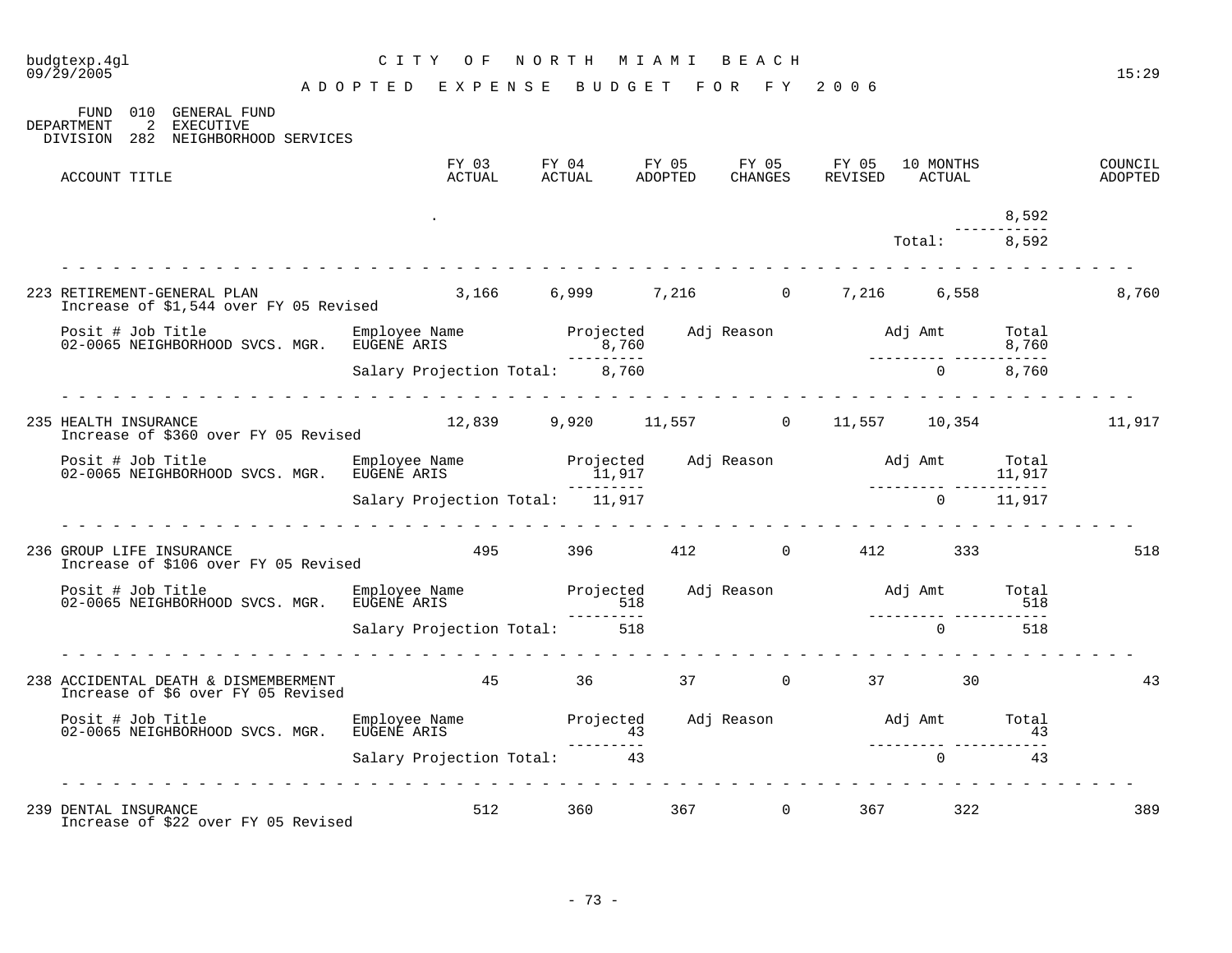| budgtexp.4gl<br>09/29/2005                                                                                                   | CITY OF<br>ADOPTED EXPENSE BUDGET FOR FY 2006 | NORTH                | M I A M I                                                               | BEACH |                 |                          |                       | 15:29              |
|------------------------------------------------------------------------------------------------------------------------------|-----------------------------------------------|----------------------|-------------------------------------------------------------------------|-------|-----------------|--------------------------|-----------------------|--------------------|
| FUND 010 GENERAL FUND<br>2 EXECUTIVE<br>DEPARTMENT<br>DIVISION 282 NEIGHBORHOOD SERVICES                                     |                                               |                      |                                                                         |       |                 |                          |                       |                    |
| ACCOUNT TITLE                                                                                                                | FY 03<br>ACTUAL                               | ACTUAL               | FY 04 FY 05 FY 05 FY 05<br>ADOPTED                                      |       | CHANGES REVISED | 10 MONTHS<br>ACTUAL      |                       | COUNCIL<br>ADOPTED |
| Posit # Job Title<br>02-0065 NEIGHBORHOOD SVCS. MGR. EUGENE ARIS                                                             | Employee Name                                 |                      |                                                                         |       |                 | ________________________ |                       |                    |
|                                                                                                                              | Salary Projection Total: 389                  |                      |                                                                         |       |                 | $\Omega$                 | 389                   |                    |
|                                                                                                                              |                                               |                      |                                                                         |       |                 |                          |                       |                    |
| Salaries & Related Costs 150,791 124,094 109,139 94,115 13,555 107,670 104,363 150,791                                       |                                               |                      |                                                                         |       |                 |                          |                       |                    |
| 347 OTHER CONTRACTUAL SERVICES<br>Increase of \$4,440 over FY 05 Revised                                                     |                                               |                      | $1,440 \qquad \qquad 0 \qquad \qquad 0 \qquad \qquad 0 \qquad \qquad 0$ |       |                 |                          |                       | 4,440              |
|                                                                                                                              |                                               | STRIPPING AND WAXING | REGULAR CLEANING OF RESOURCE CENTERS                                    |       |                 |                          | 2,600<br>1,840        |                    |
|                                                                                                                              |                                               |                      |                                                                         |       |                 | Total: 4.440             |                       |                    |
| 385 CITY-WIDE BLOCK PARTIES & SPECIAL EVENTS 30,636 27,573 30,000 -488 29,512 31,001<br>Increase of \$488 over FY 05 Revised |                                               |                      |                                                                         |       |                 |                          |                       | 30,000             |
|                                                                                                                              | 10 BLOCK PARTIES AT \$3,000 EACH              |                      |                                                                         |       |                 |                          | 30,000<br>----------- |                    |
|                                                                                                                              |                                               |                      |                                                                         |       |                 | Total: 30,000            |                       |                    |
| 390 EDUCATIONAL PROGRAMS<br>No change from FY 05 Revised                                                                     |                                               |                      | $35$ 0 0 0 0 0 0                                                        |       |                 |                          |                       | $\Omega$           |
| 405 TRAVEL AND AUTO EXPENSES<br>Decrease of \$311 from FY 05 Revised                                                         |                                               | 638 — 100            | 253 500 311 811 381                                                     |       |                 |                          |                       | 500                |
|                                                                                                                              |                                               |                      | TO ATTEND TRAINING AND SEMINARS                                         |       |                 |                          | 500                   |                    |
|                                                                                                                              |                                               |                      |                                                                         |       |                 | Total:                   | 500                   |                    |
| 410 COMMUNICATION SERVICES<br>Increase of \$311 over FY 05 Revised                                                           | 1,339                                         |                      | 1,173 1,500 -311                                                        |       |                 | 1,189 1,189              |                       | 1,500              |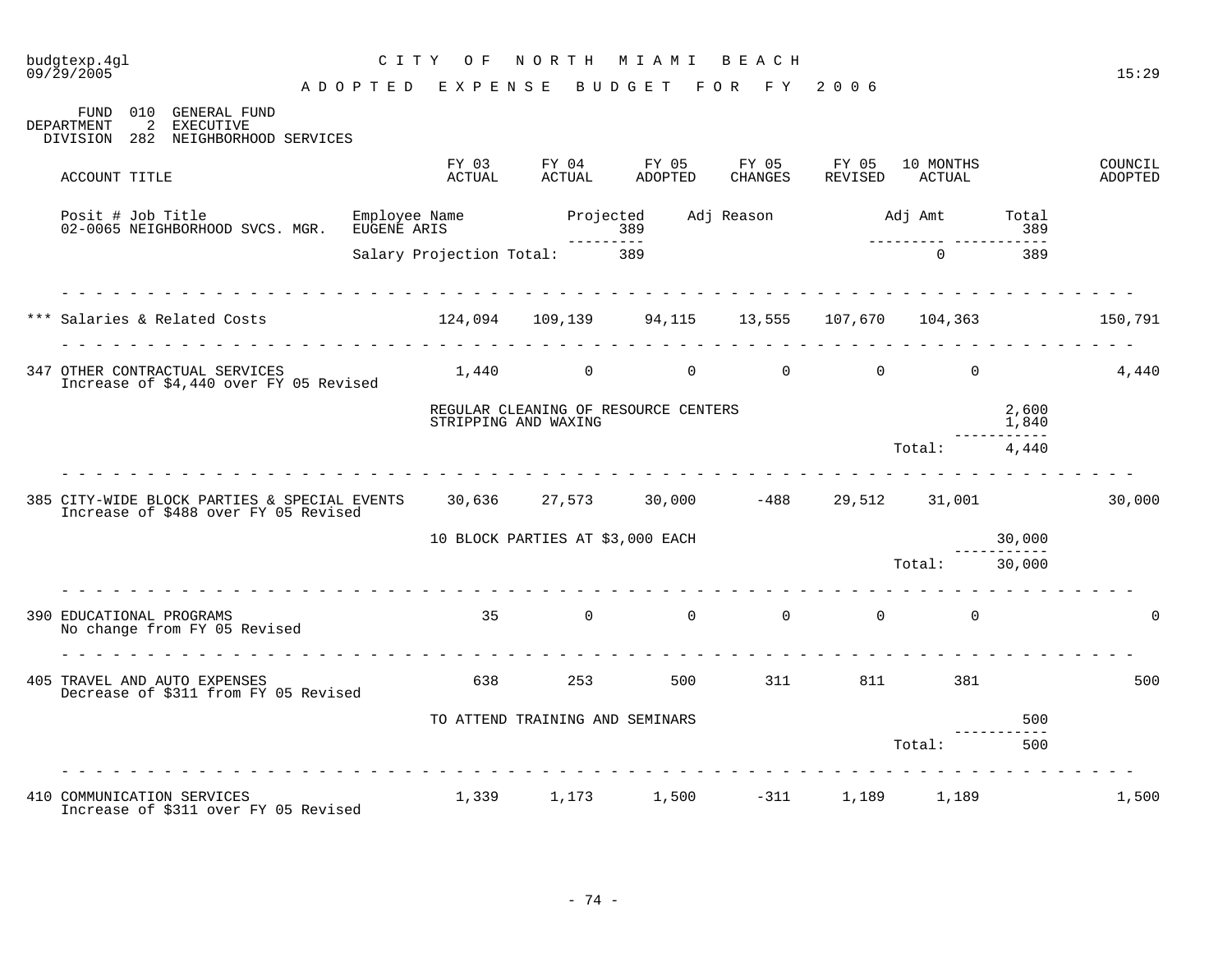| budgtexp.4gl<br>$09/\bar{2}9/2005$                                                                          | C I T Y<br>ADOPTED EXPENSE | O F             | NORTH                       | M I A M I<br>BUDGET                                                               | BEACH<br>FOR FY  | 2006             |                     |                               | 15:29              |
|-------------------------------------------------------------------------------------------------------------|----------------------------|-----------------|-----------------------------|-----------------------------------------------------------------------------------|------------------|------------------|---------------------|-------------------------------|--------------------|
| 010<br>GENERAL FUND<br>FUND<br><b>DEPARTMENT</b><br>2<br>EXECUTIVE<br>282 NEIGHBORHOOD SERVICES<br>DIVISION |                            |                 |                             |                                                                                   |                  |                  |                     |                               |                    |
| ACCOUNT TITLE                                                                                               |                            | FY 03<br>ACTUAL | FY 04<br>ACTUAL             | FY 05<br>ADOPTED                                                                  | FY 05<br>CHANGES | FY 05<br>REVISED | 10 MONTHS<br>ACTUAL |                               | COUNCIL<br>ADOPTED |
|                                                                                                             |                            |                 |                             | PORTABLE PHONE NEIGHBOORHOOD COORDINATOR<br>BEEPERS FOR RESOURCE CENTER PERSONNEL |                  |                  |                     | 1,500                         |                    |
|                                                                                                             |                            |                 |                             |                                                                                   |                  |                  | Total:              | 1,500                         |                    |
| 430 UTILITY SERVICES<br>Increase of \$1,000 over FY 05 Revised                                              |                            |                 |                             | 6,499 4,427 3,000                                                                 | 2,000            |                  | 5,000 4,708         |                               | 6,000              |
|                                                                                                             |                            |                 |                             | UTILITY SERVICE FOR 3 RESOURCE CENTERS                                            |                  |                  |                     | 6,000                         |                    |
|                                                                                                             |                            |                 |                             |                                                                                   |                  |                  | Total:              | 6,000                         |                    |
| 440 RENTALS AND LEASES<br>Increase of \$660 over FY 05 Revised                                              |                            | 7,975           | 8,700                       | 8,700                                                                             | $\overline{0}$   | 8,700            | 8,700               |                               | 9,360              |
|                                                                                                             |                            |                 | RENTAL OF STAIR FOR TRAILER | HIGHLAND VILLAGE RESOURCE CENTER TRAILER(\$750/MONTH)                             |                  |                  |                     | 9,000<br>360<br>$- - - - - -$ |                    |
|                                                                                                             |                            |                 |                             |                                                                                   |                  |                  | Total:              | 9,360                         |                    |
| 461 MAINTENANCE-OFFICE EQUIPMENT<br>No change from FY 05 Revised                                            |                            | 50              |                             | 50 50                                                                             | $\overline{0}$   | 50               | 50                  |                               | 50                 |
|                                                                                                             |                            |                 |                             |                                                                                   |                  |                  |                     | 50                            |                    |
|                                                                                                             |                            |                 |                             |                                                                                   |                  |                  | Total:              | 50                            |                    |
| 510 OFFICE SUPPLIES<br>No change from FY 05 Revised                                                         |                            | 1,560           | 1,049                       |                                                                                   | $1,500$ 0        | 1,500            | 1,500               |                               | 1,500              |
|                                                                                                             |                            |                 |                             | OFFICE SUPPLIES FOR 3 RESOURCE CENTERS @ 500 EACH                                 |                  |                  |                     | 1,500                         |                    |
|                                                                                                             |                            |                 |                             |                                                                                   |                  |                  | Total:              | 1,500                         |                    |
| 520 OPERATING SUPPLIES<br>Decrease of \$6,488 from FY 05 Revised                                            |                            | 9,624           | 10,141                      | 9,000                                                                             |                  |                  | 3,988 12,988 10,149 |                               | 6,500              |

EDUCATIONAL AND RECREATIONAL EQUIPMENT AND SUPPLIES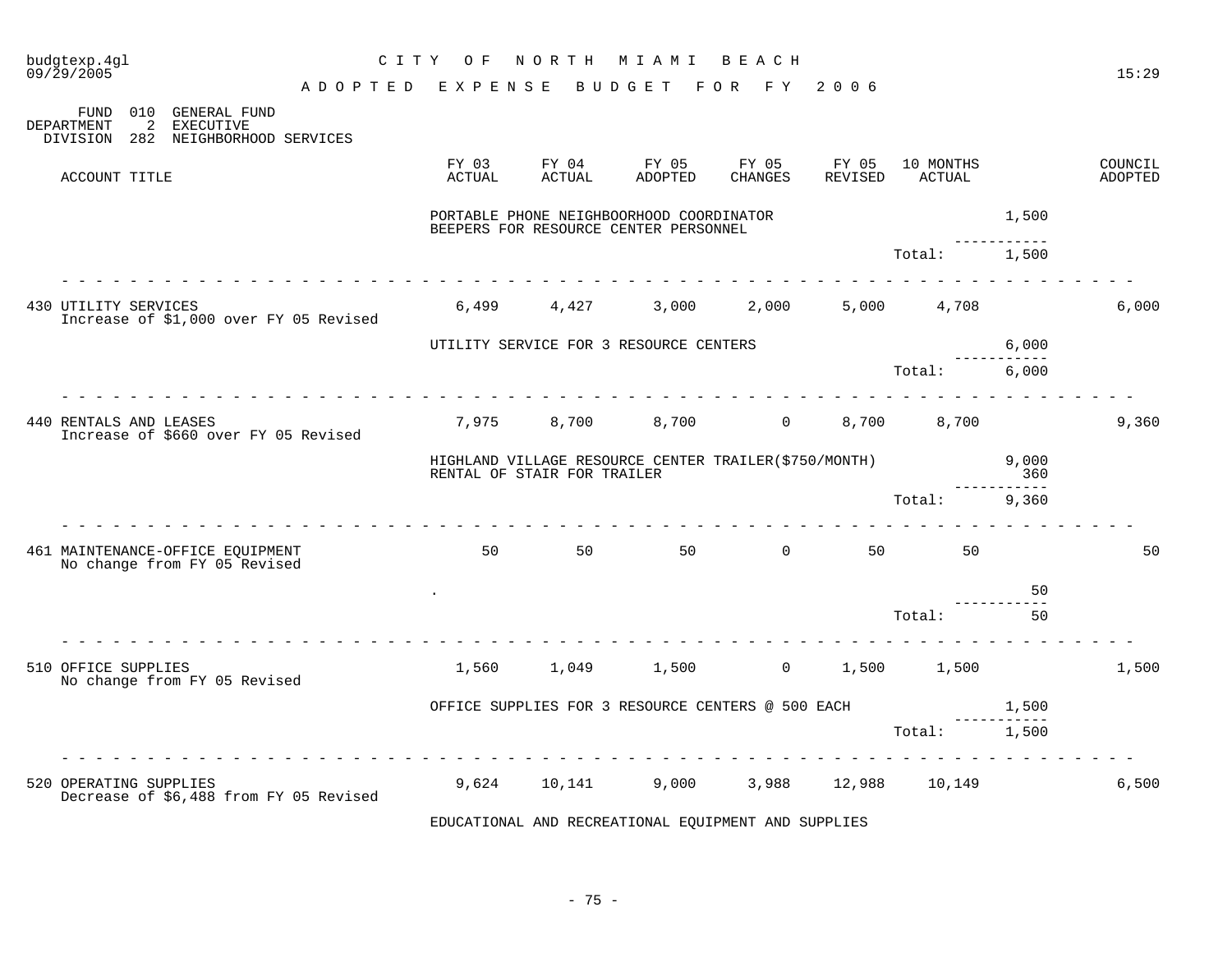| budgtexp.4gl<br>09/29/2005                                                                      | C I T Y<br>O F                     | NORTH MIAMI     |                                                                                                                                           | BEACH            |                  |                     |                       | 15:29              |
|-------------------------------------------------------------------------------------------------|------------------------------------|-----------------|-------------------------------------------------------------------------------------------------------------------------------------------|------------------|------------------|---------------------|-----------------------|--------------------|
|                                                                                                 | ADOPTED EXPENSE BUDGET FOR FY 2006 |                 |                                                                                                                                           |                  |                  |                     |                       |                    |
| 010 GENERAL FUND<br>FUND<br>2<br>EXECUTIVE<br>DEPARTMENT<br>DIVISION 282 NEIGHBORHOOD SERVICES  |                                    |                 |                                                                                                                                           |                  |                  |                     |                       |                    |
| ACCOUNT TITLE                                                                                   | FY 03<br>ACTUAL                    | FY 04<br>ACTUAL | FY 05<br>ADOPTED                                                                                                                          | FY 05<br>CHANGES | FY 05<br>REVISED | 10 MONTHS<br>ACTUAL |                       | COUNCIL<br>ADOPTED |
|                                                                                                 | @ \$1000 EACH                      |                 | AND OTHER OPERATING SUPPLIES FOR THREE RESOURCE CENTERS<br>\$500 OPERATING SUPPLIES FOR MAIN OFFICE<br>DSL LINES FOR EACH RESOURCE CENTER |                  |                  |                     | 3,000<br>500<br>3,000 |                    |
|                                                                                                 |                                    |                 |                                                                                                                                           |                  |                  | Total:              | 6,500                 |                    |
| 592 MAIL ROOM COPIER EXPENSES<br>Decrease of \$500 from FY 05 Revised                           | 5,229                              | 5,392           | 3,000                                                                                                                                     | 1,000            |                  | 4,000 3,786         |                       | 3,500              |
|                                                                                                 | BLOCK PARTY NOTICES                |                 |                                                                                                                                           |                  |                  |                     | 3,500                 |                    |
|                                                                                                 |                                    |                 |                                                                                                                                           |                  |                  | Total: 3,500        |                       |                    |
| *** Operating Expenses 65,025 58,757 57,250 6,500                                               |                                    |                 |                                                                                                                                           |                  |                  | 63,750 61,463       |                       | 63,350             |
|                                                                                                 |                                    |                 |                                                                                                                                           |                  |                  |                     |                       |                    |
| 842 DATA PROCESSING EQUIPMENT 6,045 6,045 8,045 8,045<br>Decrease of \$8,045 from FY 05 Revised |                                    |                 |                                                                                                                                           |                  |                  |                     |                       | $\Omega$           |
| *** Capital Outlays                                                                             | $\overline{0}$                     | 2,422           |                                                                                                                                           | 2,000 6,045      | 8,045<br>.       | 8,045               |                       | $\Omega$           |
| 994 TRF TO WORKERS' COMP SELF-INS<br>Increase of \$33 over FY 05 Revised                        | 1,511 187 205 0 205 205            |                 |                                                                                                                                           |                  |                  |                     |                       | 238                |
| Posit # Job Title Employee Name<br>02-0065 NEIGHBORHOOD SVCS. MGR. EUGENE ARIS                  |                                    | ----------      | Projected Adj Reason Madj Amt                                                                                                             |                  |                  |                     | Total<br>238          |                    |
|                                                                                                 | Salary Projection Total: 238       |                 | $\frac{238}{238}$                                                                                                                         |                  |                  | $\Omega$            | 238                   |                    |
| rendere de la rendere di<br>Non-Operating Expenses 1,511 187 205 0                              |                                    |                 |                                                                                                                                           |                  |                  | 205                 | 205                   | 238                |
|                                                                                                 |                                    |                 |                                                                                                                                           |                  |                  |                     |                       |                    |
| DIVISION TOTALS:                                                                                | 190,630                            | 170,505         | 153,570                                                                                                                                   | 26,100           | 179,670          | 174,075             |                       | 214,379            |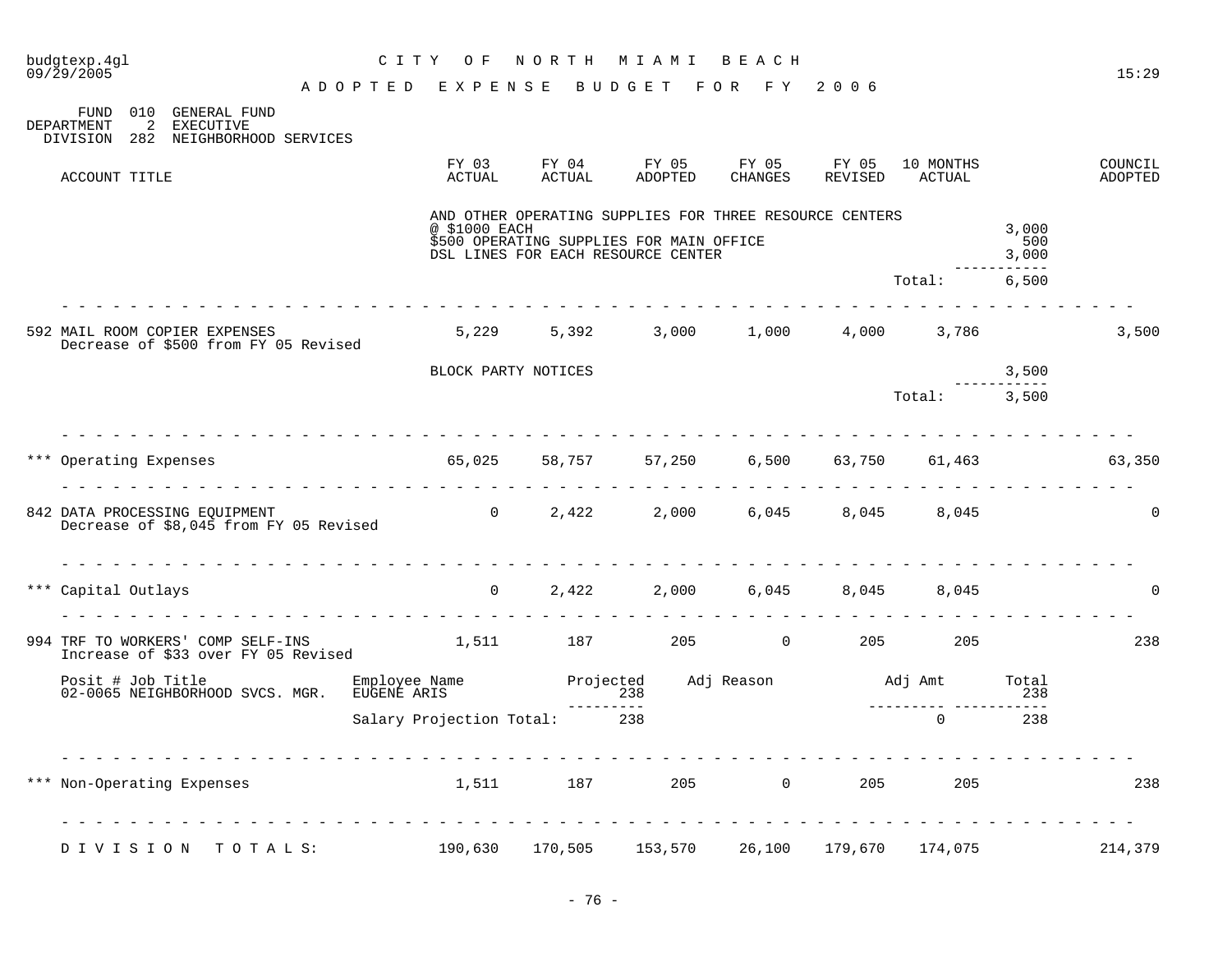#### budgtexp.4gl C I T Y O F N O R T H M I A M I B E A C H 09/29/2005 15:29

A D O P T E D E X P E N S E B U D G E T F O R F Y 2 0 0 6

FUND 010 GENERAL FUND DEPARTMENT 2 EXECUTIVE DIVISION 283 WEED & SEED PROGRAM FY 03 FY 04 FY 05 FY 05 FY 05 10 MONTHS COUNCIL ACCOUNT TITLE ACTUAL ACTUAL ADOPTED CHANGES REVISED ACTUAL ADOPTED - - - - - - - - - - - - - - - - - - - - - - - - - - - - - - - - - - - - - - - - - - - - - - - - - - - - - - - - - - - - - - - 120 SALARIES-FULL-TIME 0 8,284 51,574 0 51,574 11,885 0 Decrease of \$51,574 from FY 05 Revised - - - - - - - - - - - - - - - - - - - - - - - - - - - - - - - - - - - - - - - - - - - - - - - - - - - - - - - - - - - - - - - 130 SALARIES-TEMP & PART-TIME 0 5,852 0 0 0 0 0 No change from FY 05 Revised - - - - - - - - - - - - - - - - - - - - - - - - - - - - - - - - - - - - - - - - - - - - - - - - - - - - - - - - - - - - - - -  $\begin{matrix} 140\text{ OVERTIME-REGULAR EMPLOYEES} \end{matrix} \qquad \qquad \begin{matrix} 0 & 117 & 0 & 0 & 0 & 0 \\ 0 & 0 & 0 & 0 & 0 & 0 \\ 0 & 0 & 0 & 0 & 0 & 0 \\ 0 & 0 & 0 & 0 & 0 & 0 \\ 0 & 0 & 0 & 0 & 0 & 0 \\ 0 & 0 & 0 & 0 & 0 & 0 \\ 0 & 0 & 0 & 0 & 0 & 0 \\ 0 & 0 & 0 & 0 & 0 & 0 \\ 0 & 0 & 0 & 0 & 0 & 0 \\ 0 & 0 & 0 & 0 & 0 & 0 \\$ No change from FY 05 Revised - - - - - - - - - - - - - - - - - - - - - - - - - - - - - - - - - - - - - - - - - - - - - - - - - - - - - - - - - - - - - - - 210 F.I.C.A. TAXES-EMPLOYER'S CONTRIBUTION 0 994 3,945 0 3,945 1,094 0 Decrease of \$3,945 from FY 05 Revised - - - - - - - - - - - - - - - - - - - - - - - - - - - - - - - - - - - - - - - - - - - - - - - - - - - - - - - - - - - - - - -  $221$  LEAVE PAYOUTS  $0$  0 0 0 0 0 2.402 0 0 0 0 0  $2.402$ No change from FY 05 Revised

| $100$ chair-je $200$ in $22$ versions                                      |                                         |                |                |                |                |                |       |          |  |
|----------------------------------------------------------------------------|-----------------------------------------|----------------|----------------|----------------|----------------|----------------|-------|----------|--|
| 225 RETIREMENT-OTHER PLANS                                                 | Decrease of \$10,315 from FY 05 Revised | $\overline{0}$ | 1,494          | 10,315         | $0 \t 10,315$  |                | 6,222 |          |  |
| 235 HEALTH INSURANCE<br>No change from FY 05 Revised                       |                                         | $\mathbf 0$    | $\overline{0}$ | $\overline{0}$ | $\overline{0}$ | $\overline{0}$ | 3,685 | $\Omega$ |  |
| 236 GROUP LIFE INSURANCE<br>Decrease of \$40 from FY 05 Revised            |                                         | $\mathbf 0$    | $\overline{0}$ | 40             | $\overline{0}$ | 40             | 103   |          |  |
| 238 ACCIDENTAL DEATH & DISMEMBERMENT<br>Decrease of \$4 from FY 05 Revised |                                         | $\mathbf 0$    | $\overline{0}$ | $\overline{4}$ | $\overline{0}$ | $\overline{4}$ | 9     | $\Omega$ |  |
| 239 DENTAL INSURANCE<br>No change from FY 05 Revised                       |                                         | 0              | $\overline{0}$ | $\overline{0}$ | $\overline{0}$ | $\mathbf 0$    | 115   | $\Omega$ |  |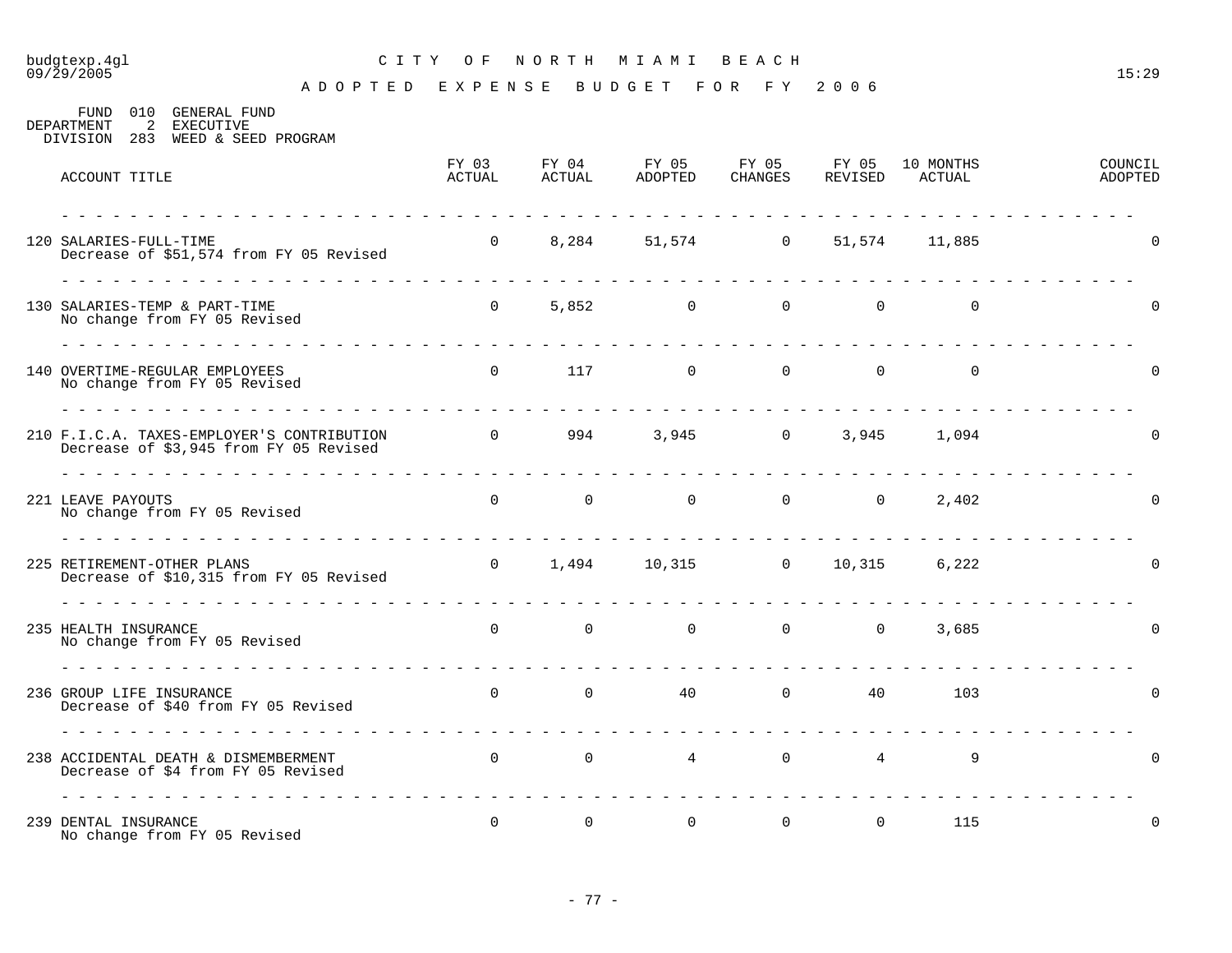### budgtexp.4gl C I T Y O F N O R T H M I A M I B E A C H

A D O P T E D E X P E N S E B U D G E T F O R F Y 2 0 0 6

FUND 010 GENERAL FUND<br>DEPARTMENT 2 EXECUTIVE 2 EXECUTIVE DIVISION 283 WEED & SEED PROGRAM

| ACCOUNT TITLE                                                             | FY 03<br>ACTUAL   | FY 04<br>ACTUAL                   | FY 05<br>ADOPTED                                         | FY 05<br>CHANGES | FY 05<br>REVISED | 10 MONTHS<br>ACTUAL     | COUNCIL<br>ADOPTED |
|---------------------------------------------------------------------------|-------------------|-----------------------------------|----------------------------------------------------------|------------------|------------------|-------------------------|--------------------|
| *** Salaries & Related Costs                                              |                   |                                   | 0 16,741 65,878 0 65,878 25,514                          |                  |                  |                         | 0                  |
| 347 OTHER CONTRACTUAL SERVICES<br>No change from FY 05 Revised            |                   |                                   | $0 \t 3,476 \t 0 \t 0 \t 0$                              |                  |                  | $\Omega$                | $\Omega$           |
| 520 OPERATING SUPPLIES<br>Decrease of \$40,000 from FY 05 Revised         |                   |                                   | $0$ 7,026 40,000 0 40,000 12,904                         |                  |                  |                         | $\Omega$           |
| 592 MAIL ROOM COPIER EXPENSES<br>No change from FY 05 Revised             |                   |                                   | $0 \qquad 1,000 \qquad \qquad 0 \qquad \qquad 0$         |                  |                  | $\overline{0}$<br>1,238 | 0                  |
| *** Operating Expenses                                                    |                   |                                   | $0 \t 11,502 \t 40,000 \t 0 \t 40,000 \t 14,142$         |                  |                  |                         | 0                  |
| *** Capital Outlays                                                       | $\overline{0}$    | $\overline{0}$                    | $\begin{array}{ccccccc}\n0 & & & 0 & & & 0\n\end{array}$ |                  |                  | $\overline{0}$          | 0                  |
| 994 TRF TO WORKERS' COMP SELF-INS<br>Decrease of \$206 from FY 05 Revised |                   | $\begin{matrix}0&0\end{matrix}$   |                                                          | $206$ 0          | 206              | 206                     | $\mathbf 0$        |
| *** Non-Operating Expenses                                                |                   | $0 \qquad \qquad 0 \qquad \qquad$ |                                                          | $206$ 0          | 206              | 206                     | 0                  |
| DIVISION TOTALS:                                                          | $0 \qquad \qquad$ |                                   | 28,242 106,084 0 106,084 39,863                          |                  |                  |                         | 0                  |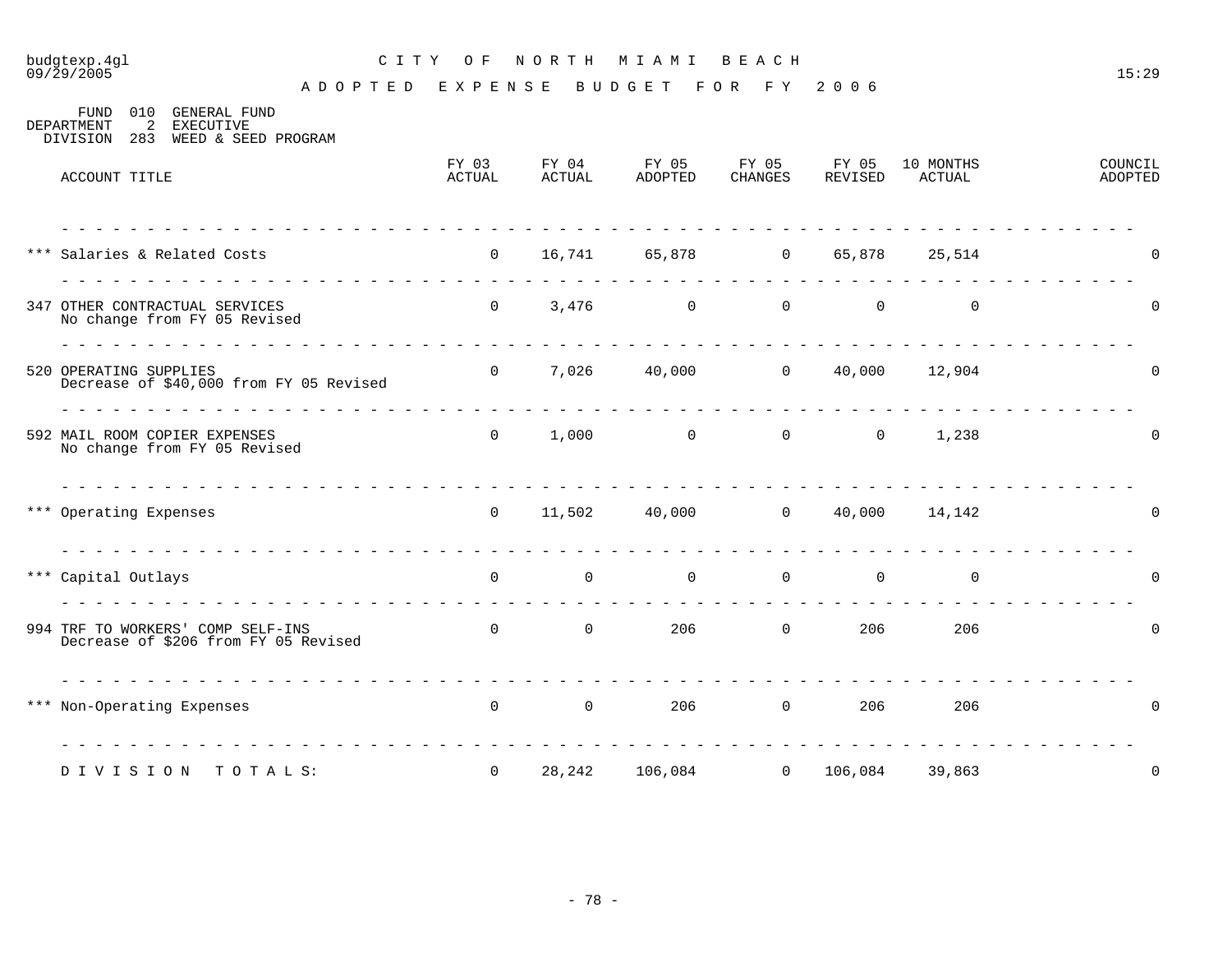# budgtexp.4gl C I T Y O F N O R T H M I A M I B E A C H

| 010 GENERAL FUND<br>FUND<br>2<br>DEPARTMENT<br>EXECUTIVE<br>DIVISION 285 CODE COMPLIANCE                                                                                                                                                                                                 |                                                              |                                     |                                                                                                       |               |                                                                                                                           |       |
|------------------------------------------------------------------------------------------------------------------------------------------------------------------------------------------------------------------------------------------------------------------------------------------|--------------------------------------------------------------|-------------------------------------|-------------------------------------------------------------------------------------------------------|---------------|---------------------------------------------------------------------------------------------------------------------------|-------|
| ACCOUNT TITLE                                                                                                                                                                                                                                                                            |                                                              |                                     |                                                                                                       |               |                                                                                                                           |       |
| 120 SALARIES-FULL-TIME<br>Increase of \$4,434 over FY 05 Revised                                                                                                                                                                                                                         |                                                              |                                     | 293,723 339,414 389,487 2,027 391,514 314,874 395,948                                                 |               |                                                                                                                           |       |
| Posit # Job Title<br>03-0092 ADMINISTRATIVE AIDE II WATTS MICHELLE J<br>03-0068 ADMINISTRATIVE AIDE II YOUNG CHONDRIA 27,376<br>02-0062 ADMINISTRATIVE ASST. I FASS SHEILA 30,916<br>05-0203 ASST DIR COMM DEVELOPMENT RAGOONAN SHARON<br>01-0055 CODE ENFORCEMENT OFFICER SPARK SUSAN M |                                                              | 33,694<br>---------                 | Adj Reason Madj Amt                                                                                   |               | Total<br>25,782<br>27,376<br>30,916<br>62,727<br>45,784<br>33,376<br>32,426<br>49,998<br>53,869<br>33,694<br>------------ |       |
|                                                                                                                                                                                                                                                                                          | Salary Projection Total: 395,948                             |                                     |                                                                                                       | $\Omega$      | 395,948                                                                                                                   |       |
|                                                                                                                                                                                                                                                                                          |                                                              |                                     |                                                                                                       |               |                                                                                                                           |       |
| 130 SALARIES-TEMP & PART-TIME (19.000 5,196 15,022 9,000 2,695 11,695 9,133 14,000<br>Increase of \$2,305 over FY 05 Revised                                                                                                                                                             |                                                              |                                     |                                                                                                       |               |                                                                                                                           |       |
|                                                                                                                                                                                                                                                                                          |                                                              |                                     | 14,000 14,000 TERRICAL POSITION FOR 5 HOURS PER EACH DAY<br>(25 HOURS/WEEK X 50 WEEKS X \$11.70/HOUR) |               |                                                                                                                           |       |
|                                                                                                                                                                                                                                                                                          |                                                              |                                     |                                                                                                       | Total: 14,000 |                                                                                                                           |       |
| 140 OVERTIME-REGULAR EMPLOYEES<br>No change from FY 05 Revised                                                                                                                                                                                                                           | $19,324$ $12,693$ $13,000$ $-500$ $12,500$ $11,061$ $12,500$ |                                     |                                                                                                       |               |                                                                                                                           |       |
|                                                                                                                                                                                                                                                                                          |                                                              | CODE BOARD HEARINGS, TOWN MEETINGS, | EVENING COMMERCIAL AND MULTIFAMILY LIGHTING INSPECTIONS                                               |               | 12,500                                                                                                                    |       |
|                                                                                                                                                                                                                                                                                          |                                                              |                                     |                                                                                                       | Total: 12,500 |                                                                                                                           |       |
| 150 EXECUTIVE EXPENSE<br>Increase of \$80 over FY 05 Revised                                                                                                                                                                                                                             |                                                              |                                     | $1,895$ $1,860$ $1,860$ $-80$ $1,780$ $1,510$                                                         |               |                                                                                                                           | 1,860 |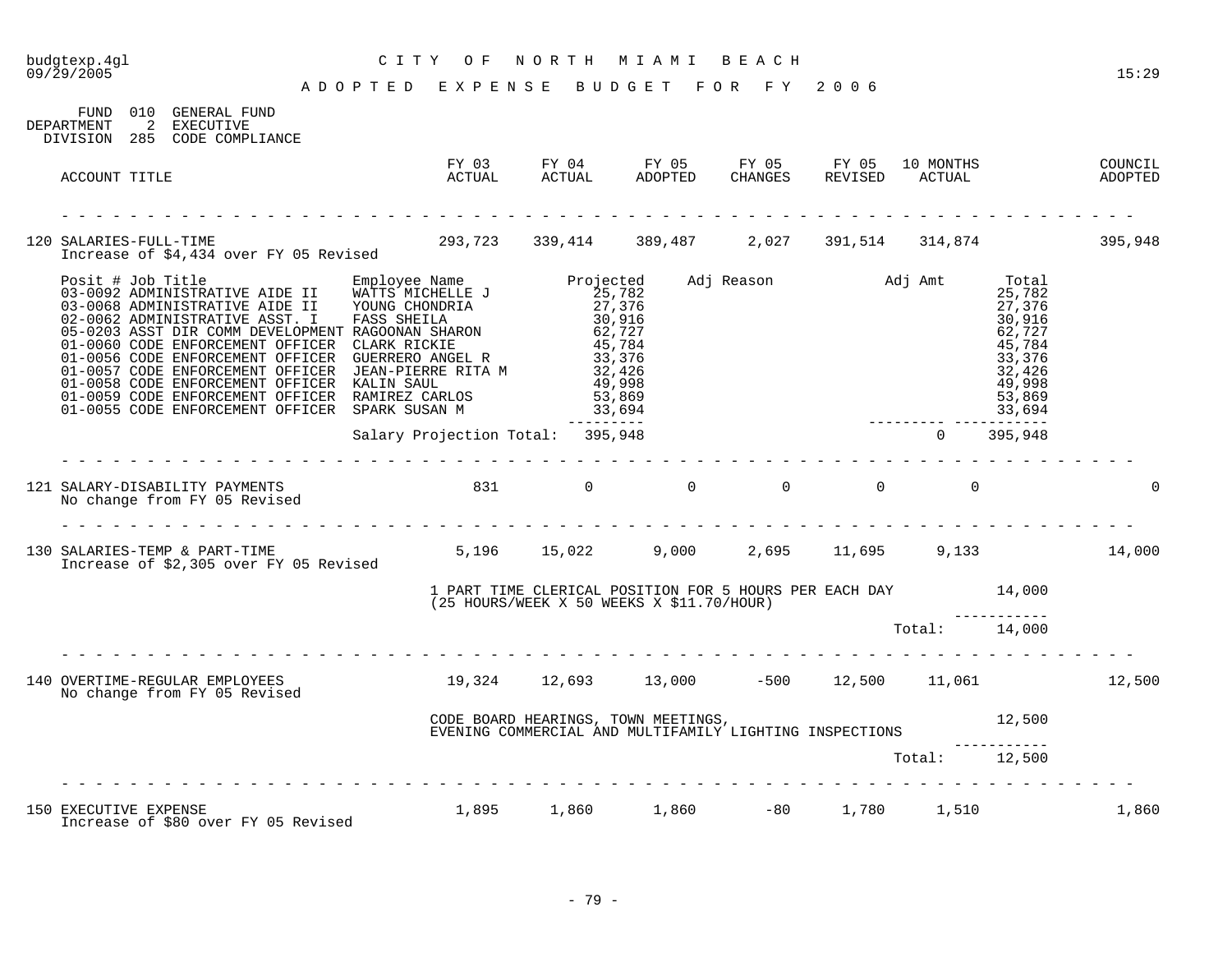| budgtexp.4gl<br>09/29/2005 |               | CITY OF NORTH MIAMI BEACH<br>ADOPTED EXPENSE BUDGET FOR FY 2006                                                  | CITY OF                                                                     | NORTH MIAMI BEACH                               |                         |                                          |                           |                         | 15:29              |
|----------------------------|---------------|------------------------------------------------------------------------------------------------------------------|-----------------------------------------------------------------------------|-------------------------------------------------|-------------------------|------------------------------------------|---------------------------|-------------------------|--------------------|
| DEPARTMENT                 | FUND          | 010 GENERAL FUND<br>2 EXECUTIVE<br>DIVISION 285 CODE COMPLIANCE                                                  |                                                                             |                                                 |                         |                                          |                           |                         |                    |
|                            | ACCOUNT TITLE |                                                                                                                  |                                                                             |                                                 |                         |                                          | 10 MONTHS                 |                         | COUNCIL<br>ADOPTED |
|                            |               |                                                                                                                  |                                                                             | CEB HEARING 7 MEMBERS X 12 MEETINGS             |                         |                                          |                           | 1,860                   |                    |
|                            |               |                                                                                                                  |                                                                             |                                                 |                         |                                          | Total:                    | 1,860                   |                    |
|                            |               | 210 F.I.C.A. TAXES-EMPLOYER'S CONTRIBUTION 24,522 27,550 31,486 100<br>Increase of \$757 over FY 05 Revised      |                                                                             |                                                 |                         |                                          | 31,586 25,163             |                         | 32,343             |
|                            |               | 01-0058 CODE ENFORCEMENT OFFICER<br>01-0059 CODE ENFORCEMENT OFFICER<br>01-0055 CODE ENFORCEMENT OFFICER         | KALIN SAUL <sup>1</sup><br>RAMIREZ CARLOS<br>RAMIRES SIRES<br>SPARK SUSAN M | ----------                                      | 3,825<br>4,122<br>2,578 |                                          | _________________________ | 3,825<br>4,122<br>2,578 |                    |
|                            |               |                                                                                                                  |                                                                             | Salary Projection Total: 30,316                 |                         |                                          | $\Omega$                  | 30,316                  |                    |
|                            |               |                                                                                                                  |                                                                             | Adjustments to Salary Projection:               |                         |                                          |                           |                         |                    |
|                            |               |                                                                                                                  |                                                                             | PART-TIME SALARIES, OVERTIME                    |                         |                                          |                           | 2,027                   |                    |
|                            |               |                                                                                                                  |                                                                             |                                                 |                         | Adjusted salary projection total: 32,343 |                           |                         |                    |
|                            |               | 215 EDUCATIONAL REIMBURSEMENT<br>Thorease of \$150 over EY 05 Revised 6. (1991) 1,612 (2,000 -150 (1,850 (1,841) |                                                                             |                                                 |                         |                                          |                           |                         | 2,000              |
|                            |               |                                                                                                                  |                                                                             | TUITION REIMBURSEMENTS PER RESOLUTION #R2004-67 |                         |                                          |                           | 2,000                   |                    |
|                            |               |                                                                                                                  |                                                                             |                                                 |                         |                                          | Total:                    | 2,000                   |                    |
|                            |               | 221 LEAVE PAYOUTS<br>Decrease of \$4,705 from FY 05 Revised                                                      |                                                                             | 8,240 2,615 3,000 5,205 8,205 2,734             |                         |                                          |                           |                         | 3,500              |
|                            |               |                                                                                                                  | LEAVE PAYOUTS                                                               |                                                 |                         |                                          |                           | 3,500                   |                    |
|                            |               |                                                                                                                  |                                                                             |                                                 |                         |                                          | Total:                    | 3,500                   |                    |

- 80 -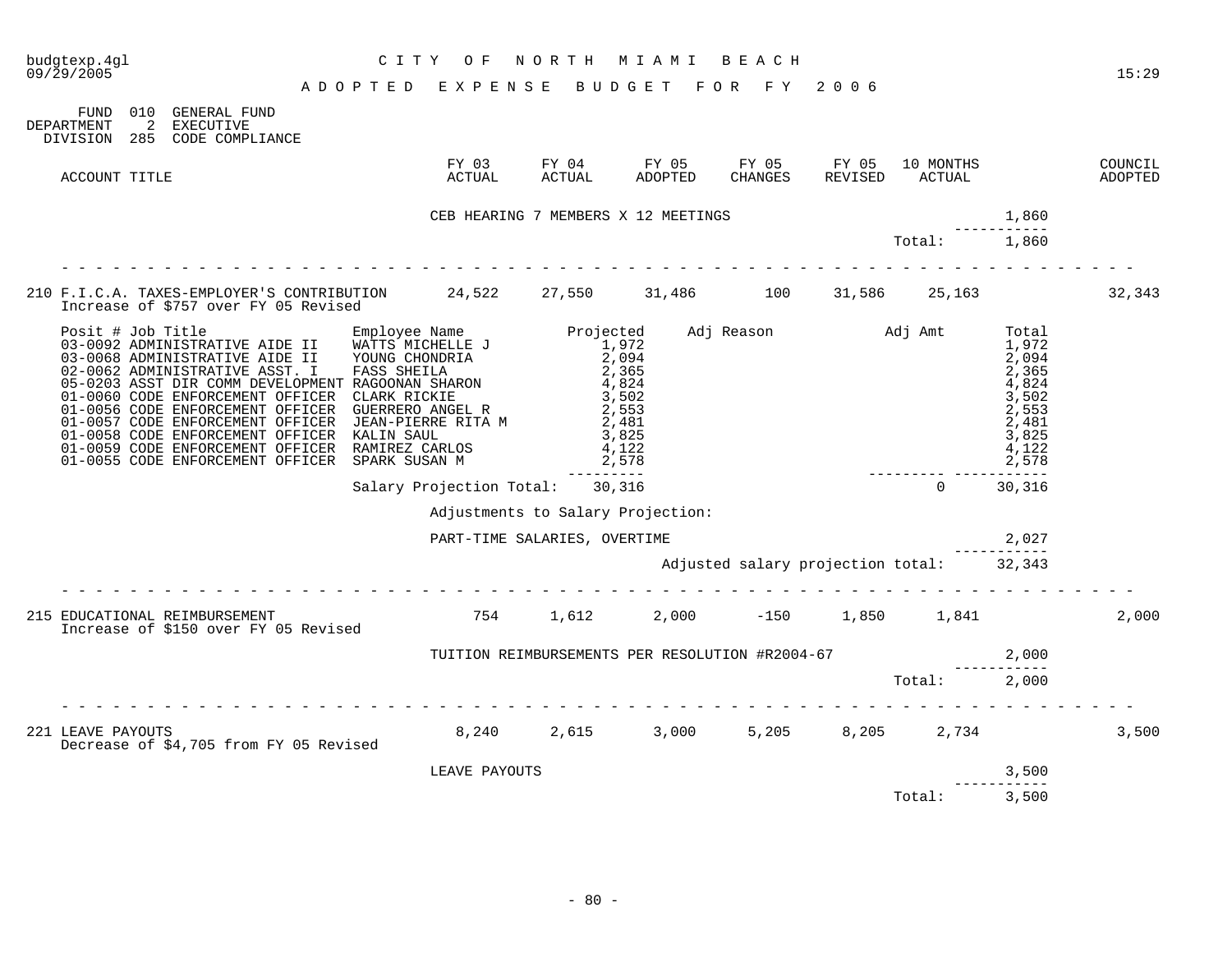09/29/2005 15:29 A D O P T E D E X P E N S E B U D G E T F O R F Y 2 0 0 6

| DEPARTMENT | FUND 010 GENERAL FUND<br>2 EXECUTIVE<br>DIVISION 285 CODE COMPLIANCE                                                                                                                                                                    |  |  |  |        |
|------------|-----------------------------------------------------------------------------------------------------------------------------------------------------------------------------------------------------------------------------------------|--|--|--|--------|
|            | ACCOUNT TITLE                                                                                                                                                                                                                           |  |  |  |        |
|            |                                                                                                                                                                                                                                         |  |  |  |        |
|            | 2013 1 H Job Title The Name Projected Md Reason Md Amt Total<br>03-0068 ADMINISTRATIVE AIDE II FORS SHEILA 4,024<br>05-0062 ADMINISTRATIVE AIDE II FASS SHEILA 4,024<br>05-0203 ASST DIR COM DEVELOPMENT RAGOONAR SHARON 9,221<br>01-0  |  |  |  |        |
|            |                                                                                                                                                                                                                                         |  |  |  |        |
|            |                                                                                                                                                                                                                                         |  |  |  |        |
|            |                                                                                                                                                                                                                                         |  |  |  | 46,178 |
|            | Decrease of \$6,355 from F1 to Revised<br>03-0092 ADMINISTRATIVE AIDE II Employee Name<br>03-0092 ADMINISTRATIVE AIDE II WONTS MICHELLE J<br>02-0062 ADMINISTRATIVE AIDE II YOUNG CHONDRITA<br>02-0062 ADMINISTRATIVE AIST . FASS SHEIL |  |  |  |        |
|            |                                                                                                                                                                                                                                         |  |  |  |        |
|            |                                                                                                                                                                                                                                         |  |  |  |        |
|            | 236 GROUP LIFE INSURANCE 1,164 1,326 1,561 100 1,661 1,197<br>Increase of \$335 over FY 05 Revised 1,164 1,326 1,561 100 1,661 1,197                                                                                                    |  |  |  | 1,996  |
|            | Posit # Job Title Employee Name Projected Adj Reason Adj Amt Total<br>03-0092 ADMINISTRATIVE AIDE II WATTS MICHELLE J 112<br>03-0068 ADMINISTRATIVE AIDE II YOUNG CHONDRIA 121<br>02-0062 ADMINISTRATIVE ASST. I FASS SHEILA 134<br>05  |  |  |  |        |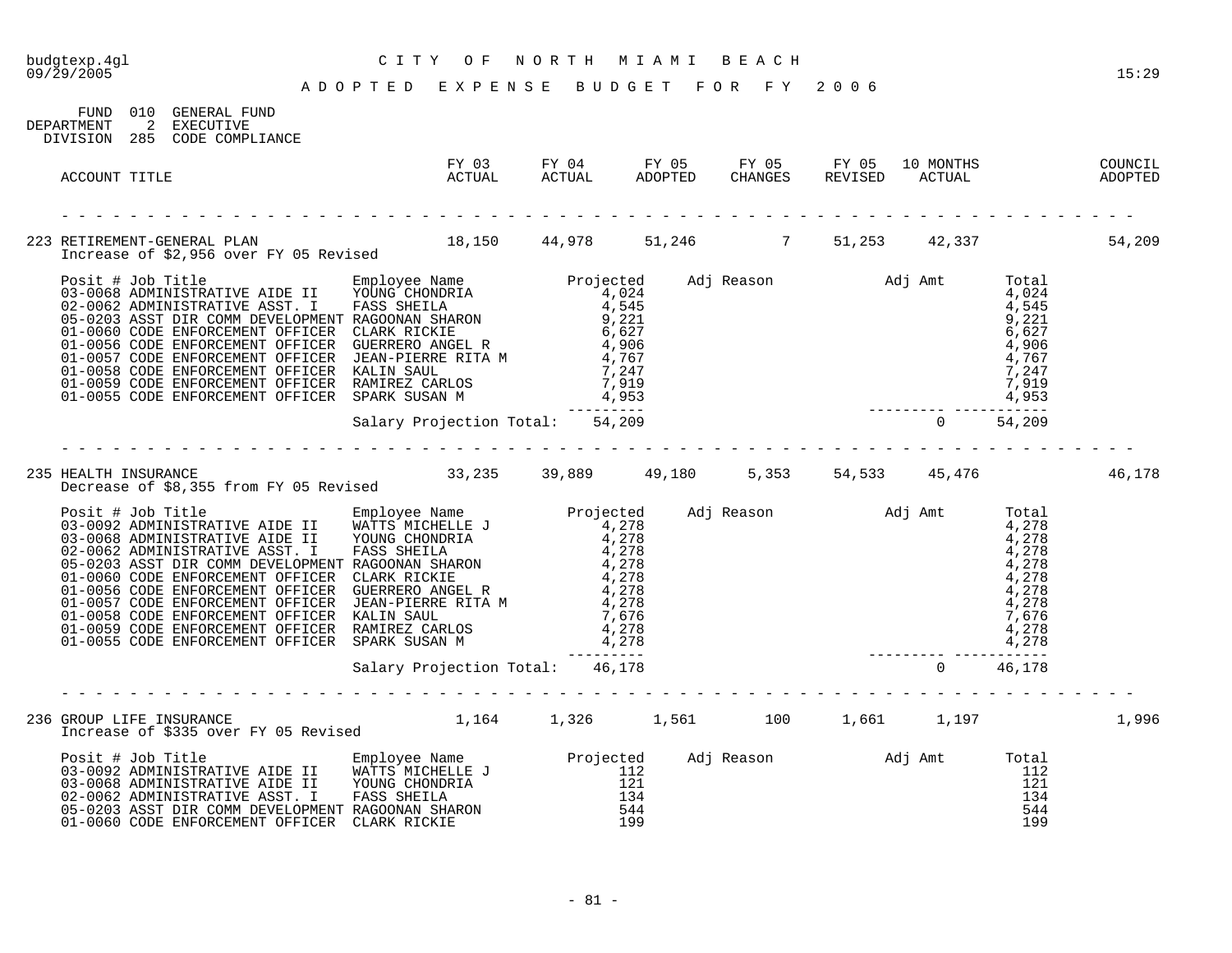| FIJND.     | 01 O           | GENERAL FUND    |
|------------|----------------|-----------------|
| DEPARTMENT | $\overline{2}$ | EXECUTIVE       |
| DIVISION   | 285            | CODE COMPLIANCE |

| ACCOUNT TITLE                                                                                                                                                                                                                                                                                                                                                                                                                                                                     |                                                |  |  |  |         |
|-----------------------------------------------------------------------------------------------------------------------------------------------------------------------------------------------------------------------------------------------------------------------------------------------------------------------------------------------------------------------------------------------------------------------------------------------------------------------------------|------------------------------------------------|--|--|--|---------|
| Posit # Job Title<br>01-0056 CODE ENFORCEMENT OFFICER JEAN-PIERRE RITA M<br>01-0056 CODE ENFORCEMENT OFFICER JEAN-PIERRE RITA M<br>01-0059 CODE ENFORCEMENT OFFICER KALIN SAUL<br>01-0059 CODE ENFORCEMENT OFFICER RAMIREZ CARLOS<br>01-<br>-0056 CODE ENFORCEMENT OFFICER GUERRERO ANGEL R<br>-0057 CODE ENFORCEMENT OFFICER JEAN-PIERRE RITA M<br>-0058 CODE ENFORCEMENT OFFICER KALIN SAULT 216<br>-0058 CODE ENFORCEMENT OFFICER KALIN SAULT CONSIDERED AND 216<br>-0055 CODE |                                                |  |  |  |         |
|                                                                                                                                                                                                                                                                                                                                                                                                                                                                                   |                                                |  |  |  |         |
|                                                                                                                                                                                                                                                                                                                                                                                                                                                                                   |                                                |  |  |  | 165     |
|                                                                                                                                                                                                                                                                                                                                                                                                                                                                                   |                                                |  |  |  |         |
|                                                                                                                                                                                                                                                                                                                                                                                                                                                                                   |                                                |  |  |  |         |
| DENTAL INSURANCE<br>Decrease of \$405 from FY 05 Revised 1,374 1,326 1,951 35 1,986 1,609<br>239 DENTAL INSURANCE                                                                                                                                                                                                                                                                                                                                                                 |                                                |  |  |  | 1,581   |
|                                                                                                                                                                                                                                                                                                                                                                                                                                                                                   |                                                |  |  |  |         |
|                                                                                                                                                                                                                                                                                                                                                                                                                                                                                   | Salary Projection Total: 1,581                 |  |  |  |         |
| *** Salaries & Related Costs                                                                                                                                                                                                                                                                                                                                                                                                                                                      | 408,514 488,404 553,914 14,802 568,716 457,044 |  |  |  | 566,280 |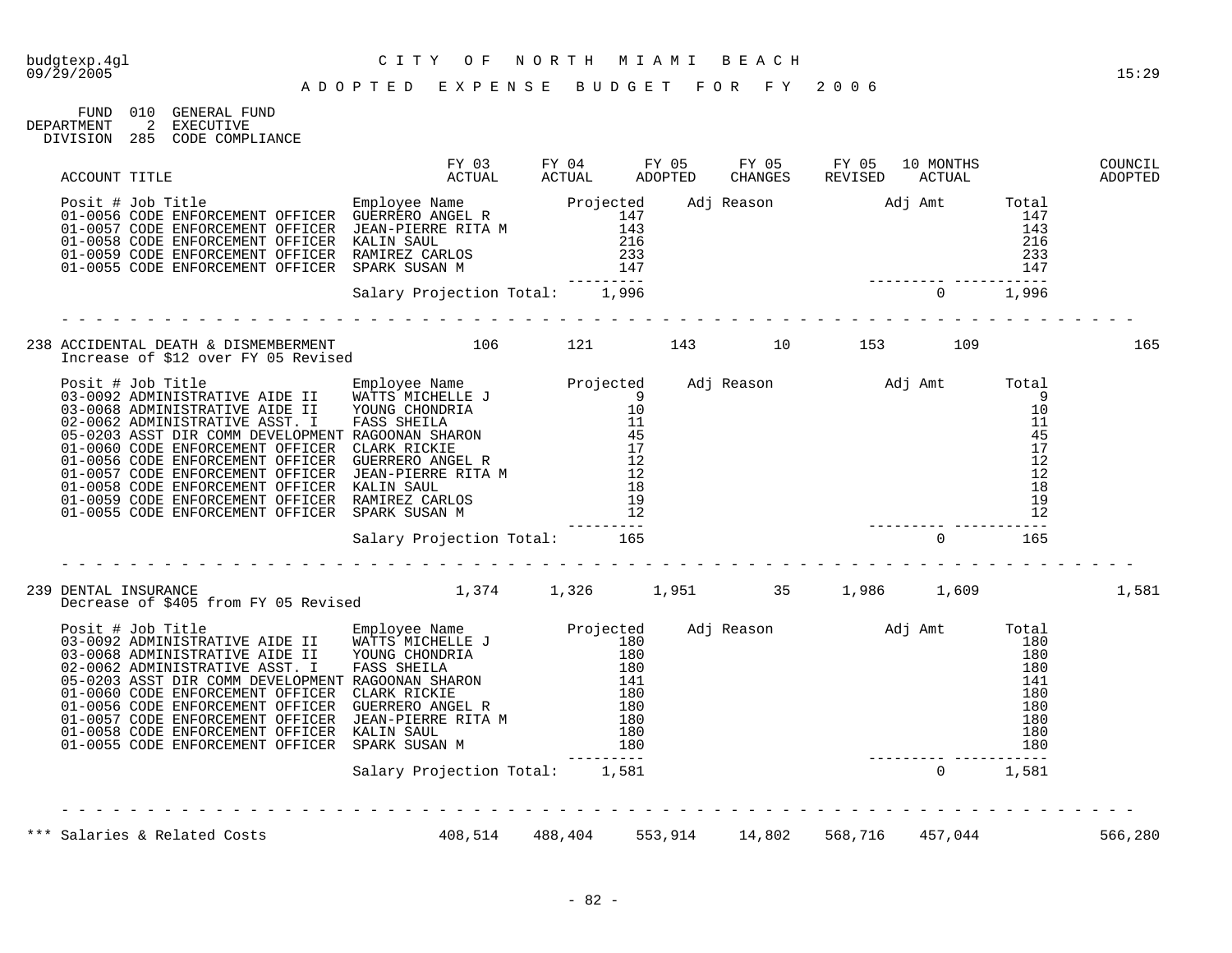# budgtexp.4gl C I T Y O F N O R T H M I A M I B E A C H

| 010<br>FUND<br>2<br>DEPARTMENT<br>DIVISION<br>285 | GENERAL FUND<br><b>EXECUTIVE</b><br>CODE COMPLIANCE                      |                                                                         |                                 |                                                     |                  |                  |                     |       |                    |
|---------------------------------------------------|--------------------------------------------------------------------------|-------------------------------------------------------------------------|---------------------------------|-----------------------------------------------------|------------------|------------------|---------------------|-------|--------------------|
| ACCOUNT TITLE                                     |                                                                          | FY 03<br>ACTUAL                                                         | FY 04<br>ACTUAL                 | FY 05<br>ADOPTED                                    | FY 05<br>CHANGES | FY 05<br>REVISED | 10 MONTHS<br>ACTUAL |       | COUNCIL<br>ADOPTED |
| 331 LIEN FILING FEES                              | Increase of \$705 over FY 05 Revised                                     | 6,246                                                                   | 5,656                           | 6,000                                               | 1,295            | 7,295            | 6,045               |       | 8,000              |
|                                                   |                                                                          |                                                                         |                                 | FOR LOT CUTTING, CODE FINES, AND MISC. @ \$10.00/EA |                  |                  |                     | 8,000 |                    |
|                                                   |                                                                          |                                                                         |                                 |                                                     |                  |                  | Total:              | 8,000 |                    |
|                                                   | 347 OTHER CONTRACTUAL SERVICES<br>Decrease of \$1,985 from FY 05 Revised |                                                                         |                                 |                                                     |                  |                  | 3,985 10,985 7,482  |       | 9,000              |
|                                                   |                                                                          |                                                                         |                                 | LOT CUTTING, BOARD UPS, POOL PUMPING, ETC           |                  |                  |                     | 9,000 |                    |
|                                                   |                                                                          |                                                                         |                                 |                                                     |                  |                  | Total:              | 9,000 |                    |
| 390 EDUCATIONAL PROGRAMS                          | Increase of \$1,235 over FY 05 Revised                                   |                                                                         |                                 | 3,219 3,320 3,000 1,765                             |                  | 4,765            | 4,730               |       | 6,000              |
|                                                   |                                                                          | FACE CERTIFICATION<br>FACE STATE CONFERENCE<br>AACE CONFERENCE NATIONAL |                                 |                                                     |                  |                  |                     | 6,000 |                    |
|                                                   |                                                                          |                                                                         |                                 |                                                     |                  |                  | Total:              | 6,000 |                    |
|                                                   | 405 TRAVEL AND AUTO EXPENSES<br>Decrease of \$1,870 from FY 05 Revised   | $\mathbf{3}$                                                            | 1,806                           |                                                     | 2,000 1,870      |                  | 3,870 3,839         |       | 2,000              |
|                                                   |                                                                          |                                                                         | TO ATTEND TRAINING AND SEMINARS |                                                     |                  |                  |                     | 2,000 |                    |
|                                                   |                                                                          |                                                                         |                                 |                                                     |                  |                  | Total:              | 2,000 |                    |
|                                                   | 410 COMMUNICATION SERVICES<br>Increase of \$1,300 over FY 05 Revised     |                                                                         |                                 | $4,337$ 6,057 8,800 -700                            |                  | 8,100            | 8,600               |       | 9,400              |
|                                                   |                                                                          | NEXTEL SYSTEM                                                           |                                 |                                                     |                  |                  |                     | 9,400 |                    |
|                                                   |                                                                          |                                                                         |                                 |                                                     |                  |                  | Total:              | 9,400 |                    |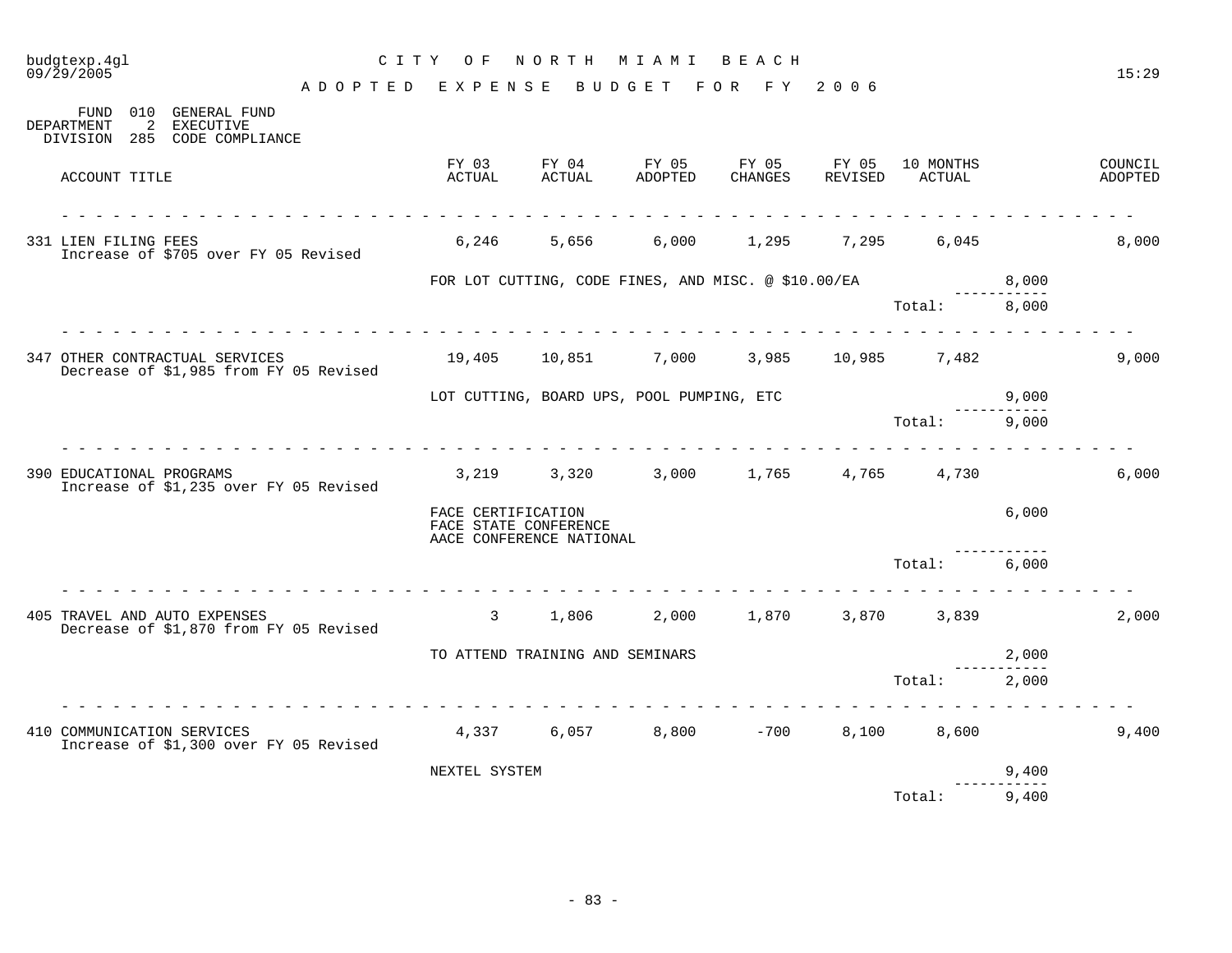# budgtexp.4gl C I T Y O F N O R T H M I A M I B E A C H

| 010 GENERAL FUND<br>FUND<br>2<br>DEPARTMENT<br>EXECUTIVE<br>DIVISION 285 CODE COMPLIANCE |                 |                               |                                                                                                            |          |             |                             |       |                    |
|------------------------------------------------------------------------------------------|-----------------|-------------------------------|------------------------------------------------------------------------------------------------------------|----------|-------------|-----------------------------|-------|--------------------|
| ACCOUNT TITLE                                                                            | FY 03<br>ACTUAL | FY 04<br>ACTUAL               | FY 05<br>ADOPTED                                                                                           | CHANGES  | FY 05 FY 05 | 10 MONTHS<br>REVISED ACTUAL |       | COUNCIL<br>ADOPTED |
| 430 UTILITY SERVICES<br>No change from FY 05 Revised                                     |                 | $2,353$ 0                     | $\Omega$                                                                                                   | $\Omega$ | $\Omega$    | $\Omega$                    |       | 0                  |
| 440 RENTALS AND LEASES<br>Increase of \$1,500 over FY 05 Revised                         |                 |                               | 9,588 565 0                                                                                                | 1,500    |             | 1,500 1,500                 |       | 3,000              |
|                                                                                          | COPY MACHINE    |                               |                                                                                                            |          |             |                             | 3,000 |                    |
|                                                                                          |                 |                               |                                                                                                            |          |             | Total: 3,000                |       |                    |
| 490 UNIFORM MAINTENANCE ALLOWANCE<br>Increase of \$1,231 over FY 05 Revised              |                 |                               | $1,159$ $1,310$ $2,000$ $-231$ $1,769$ $1,769$                                                             |          |             |                             |       | 3,000              |
|                                                                                          |                 | MAINTENANCE OF CODE UNIFORMS  |                                                                                                            |          |             |                             | 3,000 |                    |
|                                                                                          |                 |                               |                                                                                                            |          |             | Total:                      | 3,000 |                    |
| 510 OFFICE SUPPLIES<br>Increase of \$650 over FY 05 Revised                              |                 |                               | $4,896$ $3,375$ $4,500$ $-1,150$                                                                           |          |             | 3,350 3,378                 |       | 4,000              |
|                                                                                          |                 | MISCELLANEOUS OFFICE SUPPLIES |                                                                                                            |          |             |                             | 4,000 |                    |
|                                                                                          |                 |                               |                                                                                                            |          |             | Total:                      | 4,000 |                    |
| 520 OPERATING SUPPLIES<br>Decrease of \$473 from FY 05 Revised                           |                 |                               | 5,305 2,410 4,000 473                                                                                      |          |             | 4,473 3,223                 |       | 4,000              |
|                                                                                          |                 | LETTERING ON VEHICLES         | CEB ACTIVITY, FILM, COPIES, PRINTING, COMPUTER DISCS, $4,000$<br>CAR WASHING, GLASS ENCLOSURE FOR COUNTER, |          |             |                             |       |                    |
|                                                                                          |                 |                               |                                                                                                            |          |             | Total:                      | 4,000 |                    |
|                                                                                          |                 |                               |                                                                                                            |          |             |                             |       |                    |
| 540 BOOKS & MEMBERSHIPS<br>Increase of \$105 over FY 05 Revised                          | 609             | 895                           | 700                                                                                                        | $-305$   | 395         | 395                         |       | 500                |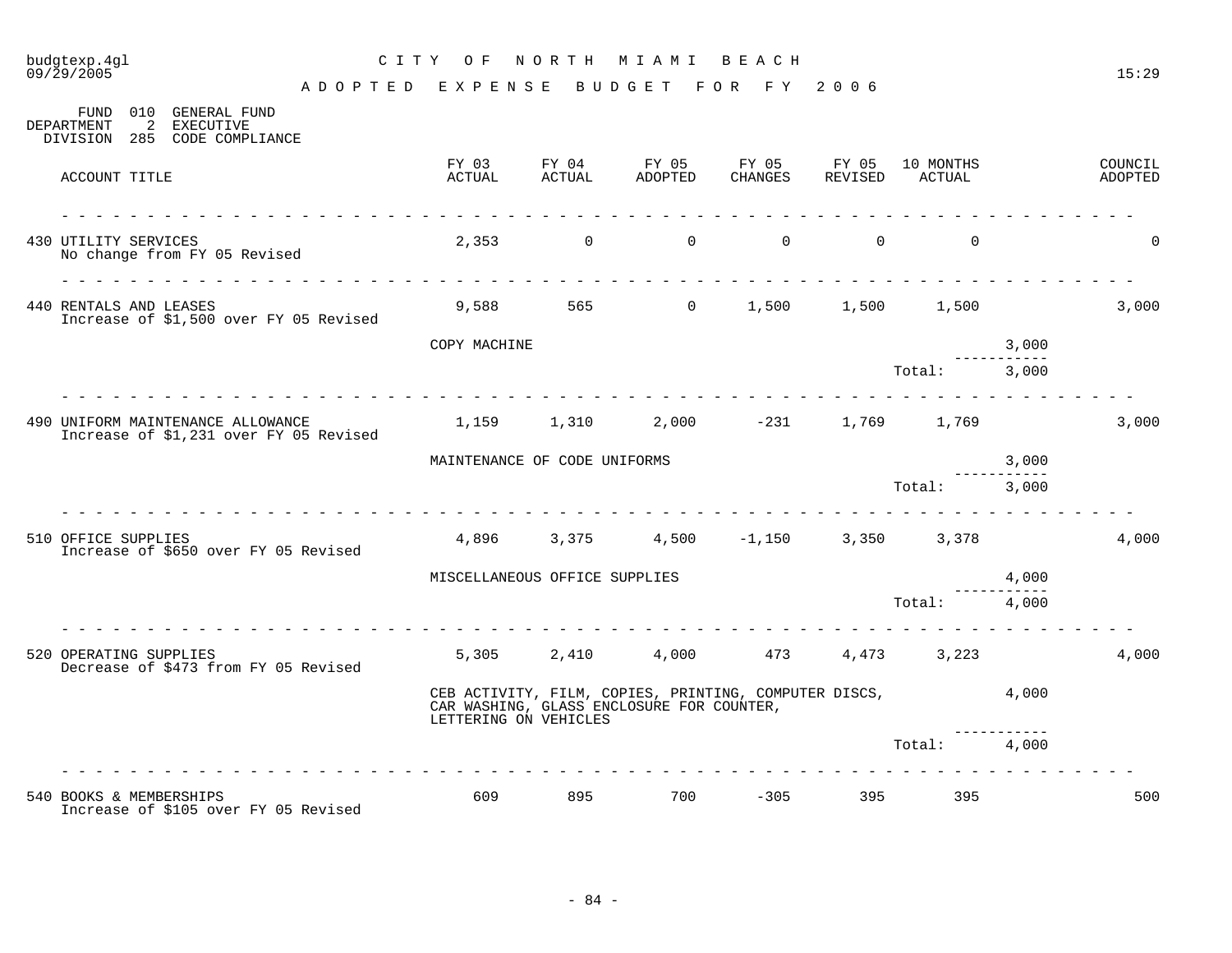| budgtexp.4gl<br>09/29/2005                                                                                              | C I T Y                                                | O F                  | NORTH                            | M I A M I                                       | BEACH            |                                                         |                     |                       | 15:29              |
|-------------------------------------------------------------------------------------------------------------------------|--------------------------------------------------------|----------------------|----------------------------------|-------------------------------------------------|------------------|---------------------------------------------------------|---------------------|-----------------------|--------------------|
| 010 GENERAL FUND<br>FUND                                                                                                | A D O P T E D E X P E N S E B U D G E T F O R F Y 2006 |                      |                                  |                                                 |                  |                                                         |                     |                       |                    |
| DEPARTMENT<br>2<br>EXECUTIVE<br>DIVISION 285 CODE COMPLIANCE                                                            |                                                        |                      |                                  |                                                 |                  |                                                         |                     |                       |                    |
| ACCOUNT TITLE                                                                                                           |                                                        | FY 03<br>ACTUAL      | FY 04<br>ACTUAL                  | FY 05<br>ADOPTED                                | FY 05<br>CHANGES | FY 05<br>REVISED                                        | 10 MONTHS<br>ACTUAL |                       | COUNCIL<br>ADOPTED |
|                                                                                                                         |                                                        | F.A.C.E. MEMBERSHIPS |                                  | LOCAL GOLDCOAST ASSOCIATION OF CODE ENFORCEMENT |                  |                                                         |                     | 500                   |                    |
|                                                                                                                         | rendere de la parte de la                              |                      |                                  |                                                 |                  |                                                         | Total:              | 500                   |                    |
| 541 HOME IMPROVEMENT PROGRAM (HAMAR) 4,874 6,712 30,000 -16,040 13,960 8,087<br>Increase of \$16,040 over FY 05 Revised |                                                        |                      |                                  |                                                 |                  |                                                         |                     |                       | 30,000             |
|                                                                                                                         |                                                        | HAMAR PROJECTS       |                                  |                                                 |                  |                                                         |                     | 30,000                |                    |
|                                                                                                                         |                                                        |                      |                                  |                                                 |                  |                                                         | Total: 30,000       |                       |                    |
| 592 MAIL ROOM COPIER EXPENSES<br>Increase of \$200 over FY 05 Revised                                                   |                                                        | 121                  | 230                              | 200                                             | $-200$           | $\overline{0}$                                          | $\mathbf 0$         |                       | 200                |
|                                                                                                                         |                                                        | SPECIAL PROJECTS     |                                  |                                                 |                  |                                                         |                     | 200                   |                    |
|                                                                                                                         |                                                        |                      |                                  |                                                 |                  |                                                         | Total:              | 200                   |                    |
| *** Operating Expenses                                                                                                  |                                                        |                      |                                  |                                                 |                  | $62,115$ $43,187$ $68,200$ $-7,738$ $60,462$ $49,048$   |                     |                       | 79,100             |
| 840 MACHINERY AND EQUIPMENT<br>Decrease of \$8,241 from FY 05 Revised                                                   |                                                        | $\Omega$             | $\overline{0}$                   | 2,500                                           |                  | 5,741 8,241                                             | 8,241               |                       | $\mathbf 0$        |
| 842 DATA PROCESSING EQUIPMENT<br>Increase of \$3,000 over FY 05 Revised                                                 |                                                        |                      | 2,334 0                          | 3,600                                           | $-3,600$         | $0 \qquad \qquad$                                       | $\mathbf 0$         |                       | 3,000              |
|                                                                                                                         |                                                        |                      | MONTHLY WIRELESS SERVICE CHARGES |                                                 |                  | 1 LAPTOP PC, 1 WIRELESS CARD, 1 VEHICLE COMPUTER STAND, |                     | 3,000<br>------------ |                    |
|                                                                                                                         |                                                        |                      |                                  |                                                 |                  |                                                         | Total:              | 3,000                 |                    |
|                                                                                                                         |                                                        |                      |                                  |                                                 |                  |                                                         |                     |                       |                    |
| 845 FINANCED EQUIPMENT<br>Increase of \$12,000 over FY 05 Revised                                                       |                                                        | $\Omega$             | $\Omega$                         | $\Omega$                                        | $\overline{0}$   | $0 \qquad \qquad$                                       | $\Omega$            |                       | 12,000             |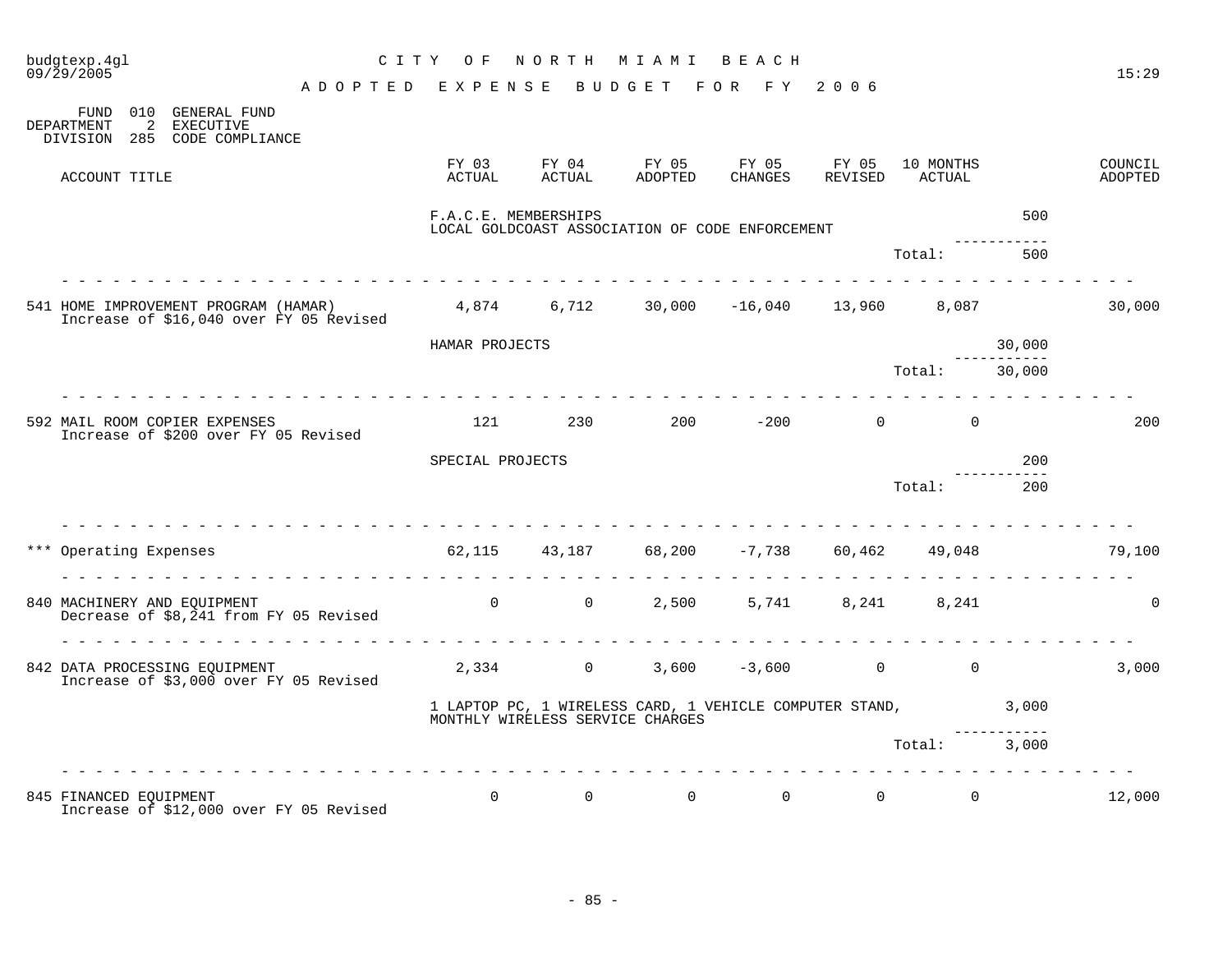| budgtexp.4ql<br>CITY OF NORTH MIAMI BEACH<br>ADOPTED EXPENSE BUDGET FOR FY 2006<br>09/29/2005                                    | CITY OF NORTH MIAMI BEACH                |                                                                         |  |                                                                     |        | 15:29              |
|----------------------------------------------------------------------------------------------------------------------------------|------------------------------------------|-------------------------------------------------------------------------|--|---------------------------------------------------------------------|--------|--------------------|
| FUND 010 GENERAL FUND<br>2 EXECUTIVE<br><b>DEPARTMENT</b><br>DIVISION 285 CODE COMPLIANCE                                        |                                          |                                                                         |  |                                                                     |        |                    |
| ACCOUNT TITLE                                                                                                                    |                                          |                                                                         |  |                                                                     |        | COUNCIL<br>ADOPTED |
|                                                                                                                                  |                                          | REPLACE 1 1997 VEHICLE WITH CHEVROLET COBALT SEDAN 12,000<br>---------- |  |                                                                     |        |                    |
|                                                                                                                                  |                                          |                                                                         |  | Total: 12,000                                                       |        |                    |
| *** Capital Outlays                                                                                                              | $2,334$ 0 6,100 2,141 8,241 8,241 15,000 |                                                                         |  |                                                                     |        |                    |
| 951 CAPITAL LEASE INTEREST 1,054 353 24 0 24 24 24 24 24 25 2600<br>Increase of \$576 over FY 05 Revised 1,054 353 24 0 24 24    |                                          |                                                                         |  |                                                                     |        |                    |
|                                                                                                                                  | FY06 PURCHASES                           |                                                                         |  |                                                                     | 600    |                    |
|                                                                                                                                  | .                                        |                                                                         |  | $\begin{minipage}{.4\linewidth} \n\texttt{Total:} \n\end{minipage}$ | 600    |                    |
| 952 CAPITAL LEASE PRINCIPAL<br>Increase of \$969 over FY 05 Revised                                                              |                                          | 14,453 8,785 1,731 0 1,731 1,730                                        |  |                                                                     |        | 2,700              |
|                                                                                                                                  | FY06 PURCHASES                           |                                                                         |  |                                                                     | 2,700  |                    |
|                                                                                                                                  |                                          |                                                                         |  |                                                                     |        |                    |
| 994 TRF TO WORKERS' COMP SELF-INS $17,746$ 18,301 $22,271$ 0 $22,271$ 22,271 $22,271$<br>Decrease of \$22,271 from FY 05 Revised |                                          |                                                                         |  |                                                                     |        |                    |
|                                                                                                                                  |                                          |                                                                         |  |                                                                     |        |                    |
|                                                                                                                                  | Salary Projection Total: 18,278          |                                                                         |  | $\Omega$                                                            | 18,278 |                    |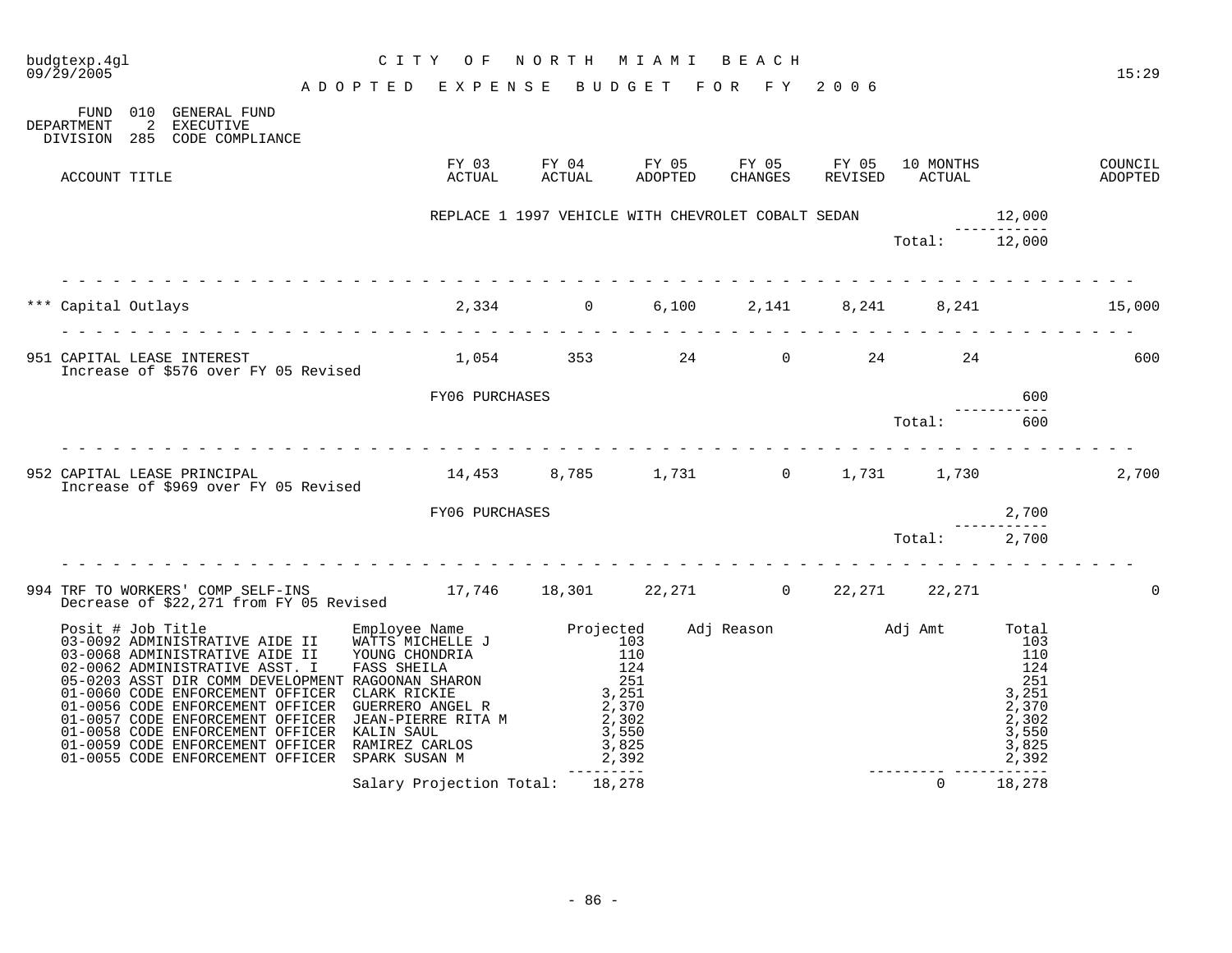| budgtexp.4gl<br>09/29/2005                                                                                      |               | C I T Y<br>O F  | NORTH           | M I A M I                         | BEACH                             |                  |                            | 15:29              |
|-----------------------------------------------------------------------------------------------------------------|---------------|-----------------|-----------------|-----------------------------------|-----------------------------------|------------------|----------------------------|--------------------|
| 010<br><b>FUND</b><br><b>GENERAL FUND</b><br>2<br>DEPARTMENT<br>EXECUTIVE<br>285<br>CODE COMPLIANCE<br>DIVISION | A D O P T E D | EXPENSE         |                 | BUDGET                            | F O R<br>F Y                      | 2006             |                            |                    |
| ACCOUNT TITLE                                                                                                   |               | FY 03<br>ACTUAL | FY 04<br>ACTUAL | FY 05<br>ADOPTED                  | FY 05<br><b>CHANGES</b>           | FY 05<br>REVISED | 10 MONTHS<br><b>ACTUAL</b> | COUNCIL<br>ADOPTED |
|                                                                                                                 |               |                 |                 | Adjustments to Salary Projection: |                                   |                  |                            |                    |
|                                                                                                                 |               | WC ADJ          |                 |                                   |                                   |                  |                            | $-18,278$          |
|                                                                                                                 |               |                 |                 |                                   | Adjusted salary projection total: |                  |                            | 0                  |
| 997 TRF TO FND 187<br>No change from FY 05 Revised                                                              |               | 980             | 624             | $\overline{0}$                    | $\mathsf{O}$                      | $\mathbf 0$      | $\mathsf{O}$               | 0                  |
| *** Non-Operating Expenses                                                                                      |               | 34,232          | 28,064          | 24,026                            | $\overline{0}$                    | 24,026           | 24,025                     | 3,300              |
| DIVISION<br>TOTALS:                                                                                             |               | 507,195         | 559,655         | 652,240                           | 9,205                             | 661,445          | 538,358                    | 663,680            |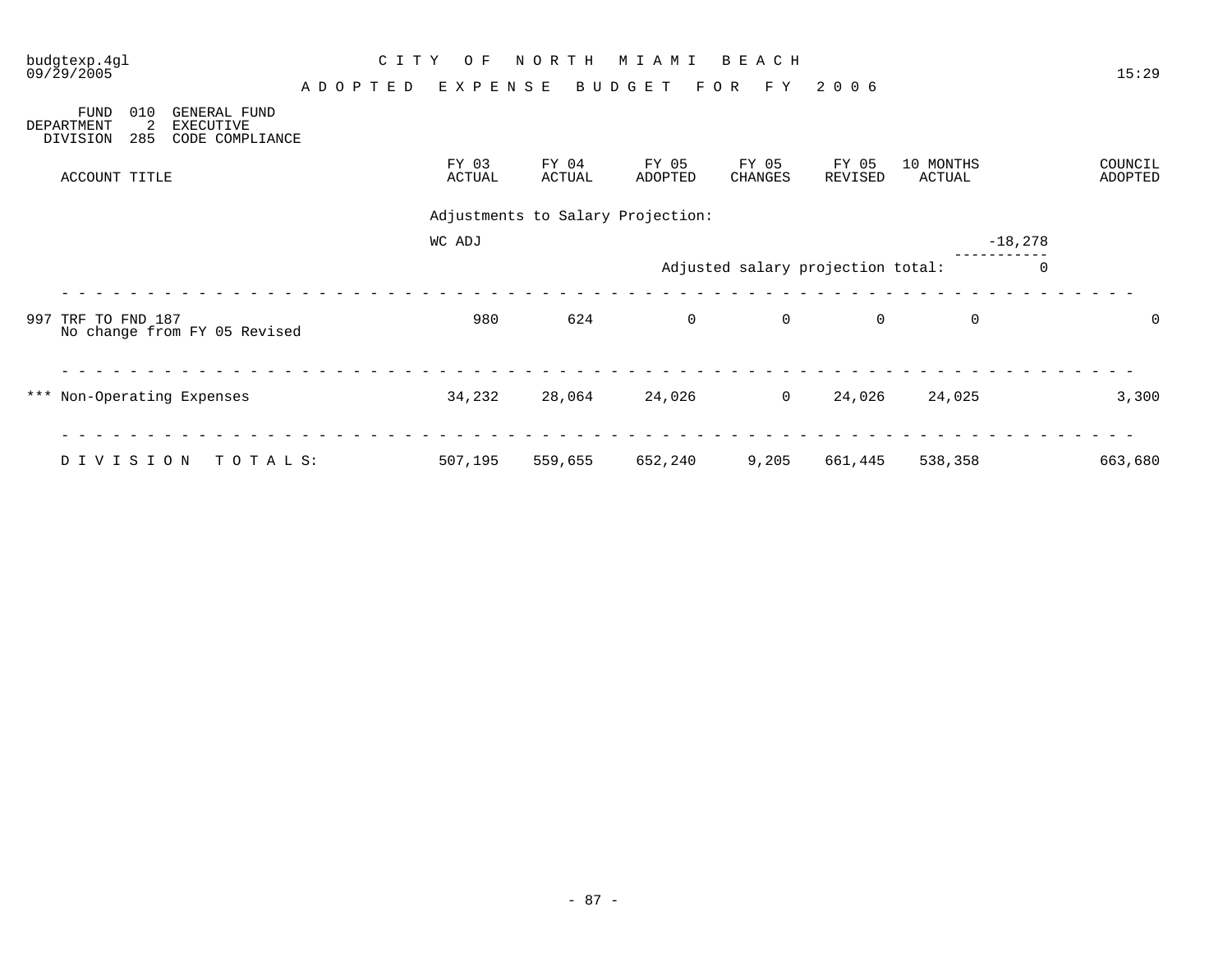FUND 010 GENERAL FUND DEPARTMENT 2 EXECUTIVE

| ACCOUNT TITLE                                                                                                                                                                                                                      | FY 03<br>ACTUAL | FY 04<br>ACTUAL | FY 05<br>ADOPTED | FY 05<br>CHANGES | FY 05<br>REVISED | 10 MONTHS<br>0 MONTHS<br>ACTUAL | COUNCIL<br>ADOPTED |
|------------------------------------------------------------------------------------------------------------------------------------------------------------------------------------------------------------------------------------|-----------------|-----------------|------------------|------------------|------------------|---------------------------------|--------------------|
|                                                                                                                                                                                                                                    |                 |                 |                  |                  |                  |                                 |                    |
|                                                                                                                                                                                                                                    |                 |                 |                  |                  |                  |                                 |                    |
|                                                                                                                                                                                                                                    |                 |                 |                  |                  |                  |                                 |                    |
|                                                                                                                                                                                                                                    |                 |                 |                  |                  |                  |                                 |                    |
|                                                                                                                                                                                                                                    |                 |                 |                  |                  |                  |                                 |                    |
|                                                                                                                                                                                                                                    |                 |                 |                  |                  |                  |                                 |                    |
|                                                                                                                                                                                                                                    |                 |                 |                  |                  |                  |                                 |                    |
|                                                                                                                                                                                                                                    |                 |                 |                  |                  |                  |                                 |                    |
|                                                                                                                                                                                                                                    |                 |                 |                  |                  |                  |                                 |                    |
|                                                                                                                                                                                                                                    |                 |                 |                  |                  |                  |                                 |                    |
|                                                                                                                                                                                                                                    |                 |                 |                  |                  |                  |                                 |                    |
|                                                                                                                                                                                                                                    |                 |                 |                  |                  |                  |                                 |                    |
|                                                                                                                                                                                                                                    |                 |                 |                  |                  |                  |                                 |                    |
|                                                                                                                                                                                                                                    |                 |                 |                  |                  |                  |                                 |                    |
|                                                                                                                                                                                                                                    |                 |                 |                  |                  |                  |                                 |                    |
|                                                                                                                                                                                                                                    |                 |                 |                  |                  |                  |                                 |                    |
|                                                                                                                                                                                                                                    |                 |                 |                  |                  |                  |                                 |                    |
| ** Salaries & Related Costs<br>** Salaries & Related Costs<br>** Salaries & Related Costs<br>** Salaries & Alaxies & Alaxies & Alaxies & Alaxies & Alaxies & Alaxies & Alaxies & Alaxies & Alaxies & Alaxies & Alaxies & Alaxies & |                 |                 |                  |                  |                  |                                 |                    |
|                                                                                                                                                                                                                                    |                 |                 |                  |                  |                  |                                 |                    |
|                                                                                                                                                                                                                                    |                 |                 |                  |                  |                  |                                 |                    |
|                                                                                                                                                                                                                                    |                 |                 |                  |                  |                  |                                 |                    |
|                                                                                                                                                                                                                                    |                 |                 |                  |                  |                  |                                 |                    |
|                                                                                                                                                                                                                                    |                 |                 |                  |                  |                  |                                 |                    |
|                                                                                                                                                                                                                                    |                 |                 |                  |                  |                  |                                 |                    |
|                                                                                                                                                                                                                                    |                 |                 |                  |                  |                  |                                 |                    |
|                                                                                                                                                                                                                                    |                 |                 |                  |                  |                  |                                 |                    |
|                                                                                                                                                                                                                                    |                 |                 |                  |                  |                  |                                 |                    |
|                                                                                                                                                                                                                                    |                 |                 |                  |                  |                  |                                 |                    |
|                                                                                                                                                                                                                                    |                 |                 |                  |                  |                  |                                 |                    |
|                                                                                                                                                                                                                                    |                 |                 |                  |                  |                  |                                 |                    |
|                                                                                                                                                                                                                                    |                 |                 |                  |                  |                  |                                 |                    |
|                                                                                                                                                                                                                                    |                 |                 |                  |                  |                  |                                 |                    |
|                                                                                                                                                                                                                                    |                 |                 |                  |                  |                  |                                 |                    |
|                                                                                                                                                                                                                                    |                 |                 |                  |                  |                  |                                 |                    |
|                                                                                                                                                                                                                                    |                 |                 |                  |                  |                  |                                 |                    |
|                                                                                                                                                                                                                                    |                 |                 |                  |                  |                  |                                 |                    |
|                                                                                                                                                                                                                                    |                 |                 |                  |                  |                  |                                 |                    |
|                                                                                                                                                                                                                                    |                 |                 |                  |                  |                  |                                 |                    |
|                                                                                                                                                                                                                                    |                 |                 |                  |                  |                  |                                 |                    |
|                                                                                                                                                                                                                                    |                 |                 |                  |                  |                  |                                 |                    |
|                                                                                                                                                                                                                                    |                 |                 |                  |                  |                  |                                 |                    |
|                                                                                                                                                                                                                                    |                 |                 |                  |                  |                  |                                 |                    |
|                                                                                                                                                                                                                                    |                 |                 |                  |                  |                  |                                 |                    |
|                                                                                                                                                                                                                                    |                 |                 |                  |                  |                  |                                 |                    |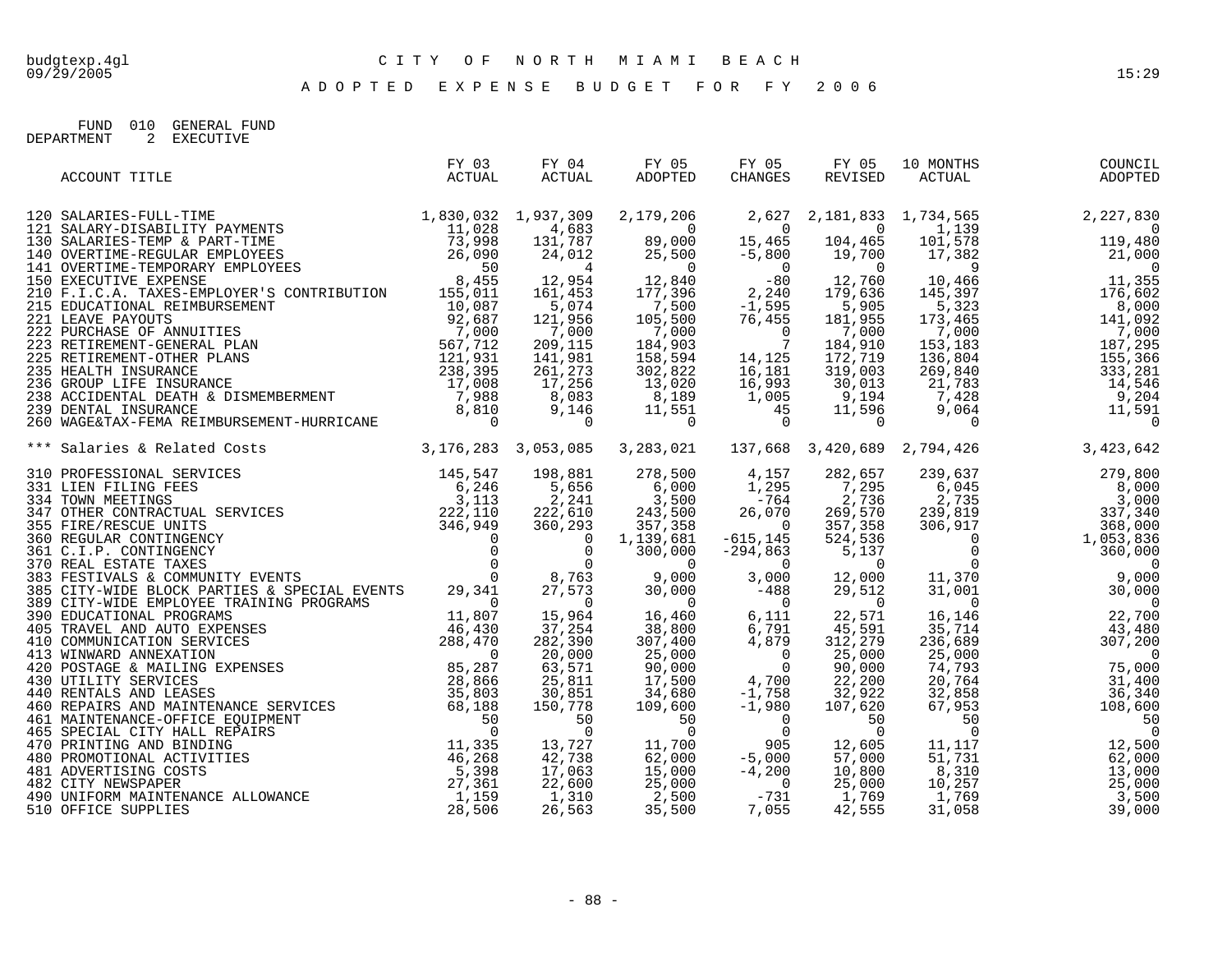A D O P T E D E X P E N S E B U D G E T F O R F Y 2 0 0 6

FUND 010 GENERAL FUND DEPARTMENT 2 EXECUTIVE

|                                                                           | ACCOUNT TITLE                                                                                                                                                                                                                                                                                                                                               | FY 03<br>ACTUAL                                                                              | FY 04<br>ACTUAL                                                                                                                                         | FY 05<br>ADOPTED                                                                                           | FY 05<br><b>CHANGES</b>                                                                       | FY 05<br>REVISED                                                                            | 10 MONTHS<br>ACTUAL                                                                                 | COUNCIL<br>ADOPTED                                                                                                                  |
|---------------------------------------------------------------------------|-------------------------------------------------------------------------------------------------------------------------------------------------------------------------------------------------------------------------------------------------------------------------------------------------------------------------------------------------------------|----------------------------------------------------------------------------------------------|---------------------------------------------------------------------------------------------------------------------------------------------------------|------------------------------------------------------------------------------------------------------------|-----------------------------------------------------------------------------------------------|---------------------------------------------------------------------------------------------|-----------------------------------------------------------------------------------------------------|-------------------------------------------------------------------------------------------------------------------------------------|
|                                                                           | 520 OPERATING SUPPLIES<br>540 BOOKS & MEMBERSHIPS<br>540 BOOKS & MEMBERSHIPS<br>541 HOME IMPROVEMENT PROGRAM (HAMAR)<br>560 FUELS & LUBRICANTS                                                                                                                                                                                                              | 59,305<br>15,222<br>4,874<br>17                                                              | 61,858<br>15,709<br>6,712<br>$\overline{0}$                                                                                                             | 98,200<br>14,900<br>30,000<br>$\overline{\phantom{0}}$                                                     | 31,311<br>3,655<br>$-16,040$<br>$\overline{0}$                                                | 129,511<br>18,555<br>13,960<br>$\overline{0}$                                               | 87,404<br>15,042<br>8,087<br>$\overline{0}$                                                         | 59,500<br>15,200<br>30,000<br>$\overline{0}$                                                                                        |
|                                                                           | 592 MAIL ROOM COPIER EXPENSES                                                                                                                                                                                                                                                                                                                               | 11,602                                                                                       | 10,443                                                                                                                                                  | 7,200                                                                                                      | 650                                                                                           | 7,850                                                                                       | 17,149                                                                                              | 7,700                                                                                                                               |
|                                                                           | 1,529,253 1,671,408 3,309,029<br>*** Operating Expenses                                                                                                                                                                                                                                                                                                     |                                                                                              |                                                                                                                                                         |                                                                                                            |                                                                                               | $-840,390$ 2,468,639 1,589,412                                                              |                                                                                                     | 3, 341, 146                                                                                                                         |
| 810 LAND<br>820 BUILDINGS                                                 | 830 IMPROVEMENTS OTHER THAN BUILDINGS<br>838 C.I.P. PROJECTS FROM CM CIP CONTINGENCY<br>840 MACHINERY AND EQUIPMENT<br>842 DATA PROCESSING EQUIPMENT<br>845 FINANCED EQUIPMENT                                                                                                                                                                              | 23,978                                                                                       | $\begin{array}{ccc} 0 & 0 \\ 0 & 0 \\ 0 & 1.418 \end{array}$<br>1,418<br>12,782<br>$\Omega$                                                             | $\Omega$<br>$\overline{0}$<br>29,000<br>36,600<br>76,500                                                   | 59,921<br>$\overline{0}$<br>$1,500 -1,500$<br>222,540<br>20,804<br>3,125<br>$-114$            | 59,921<br>$\overline{0}$<br>222,540<br>49,804<br>39,725<br>76,386                           | 87,718<br>28,548<br>31,297<br>32,709                                                                | 0<br>$\overline{0}$<br>$\overline{0}$<br>$\overline{0}$<br>4,000<br>27,000<br>12,000                                                |
|                                                                           | *** Capital Outlays                                                                                                                                                                                                                                                                                                                                         | 23,978                                                                                       | 14,200                                                                                                                                                  | 143,600                                                                                                    | 304,776                                                                                       | 448,376                                                                                     | 180,272                                                                                             | 43,000                                                                                                                              |
| 955 INTEREST<br>956 PRINCIPAL<br>969 TRF TO FND 158<br>997 TRF TO FND 187 | 908 TRF TO 312-FY00 BOND FUND<br>917 TRF TO FND 214 - FAC NOTE DEBT SERVICE<br>918 TRF TO FND 215 - 2000A BOND DEBT SERVICE<br>919 TRF TO FND 217 - 2005C BOND DEBT SERVICE<br>948 TRF TO FUND 104 (CRA)<br>951 CAPITAL LEASE INTEREST<br>952 CAPITAL LEASE PRINCIPAL<br>055 INTERECT<br>994 TRF TO WORKERS' COMP SELF-INS<br>999 TRF TO 311-FY99 BOND FUND | 13,613<br>$\Omega$<br>4,277<br>97,792<br>3,859<br>41,529<br>6,173<br>35,854<br>980<br>74,811 | $\overline{0}$<br>87,242<br>27,662<br>$\overline{0}$<br>$\sim$ 0<br>576<br>26,113<br>663<br>22,031<br>$\overline{0}$<br>22,615<br>624<br>$\overline{0}$ | $\overline{0}$<br>114,000<br>27,800<br>$\overline{0}$<br>$\sim$ 0<br>3,824<br>18,631<br>$\Omega$<br>36,541 | $\mathbf 0$<br>$\overline{0}$<br>$-2,200$<br>2,200<br>$\overline{0}$<br>$-322$<br>$-674$<br>0 | $\overline{0}$<br>114,000<br>25,600<br>2,200<br>$\overline{0}$<br>3,502<br>17,957<br>36,541 | $\overline{0}$<br>87,653<br>19,878<br>$\begin{matrix}0\\0\end{matrix}$<br>1,724<br>15,352<br>36,541 | $\overline{0}$<br>118,000<br>15,817<br>13,220<br>253,980<br>2,362<br>21,370<br>120,000<br>$\overline{0}$<br>$\overline{0}$<br>4,178 |
|                                                                           | 278,889<br>*** Non-Operating Expenses                                                                                                                                                                                                                                                                                                                       |                                                                                              | 187,525                                                                                                                                                 | 200,796                                                                                                    | $-996$                                                                                        | 199,800                                                                                     | 161,149                                                                                             | 548,927                                                                                                                             |
|                                                                           | DEPARTMENT TOTALS:                                                                                                                                                                                                                                                                                                                                          |                                                                                              |                                                                                                                                                         | 5,008,402 4,926,218 6,936,446                                                                              |                                                                                               |                                                                                             | $-398,942 \quad 6,537,504 \quad 4,725,259$                                                          | 7,356,715                                                                                                                           |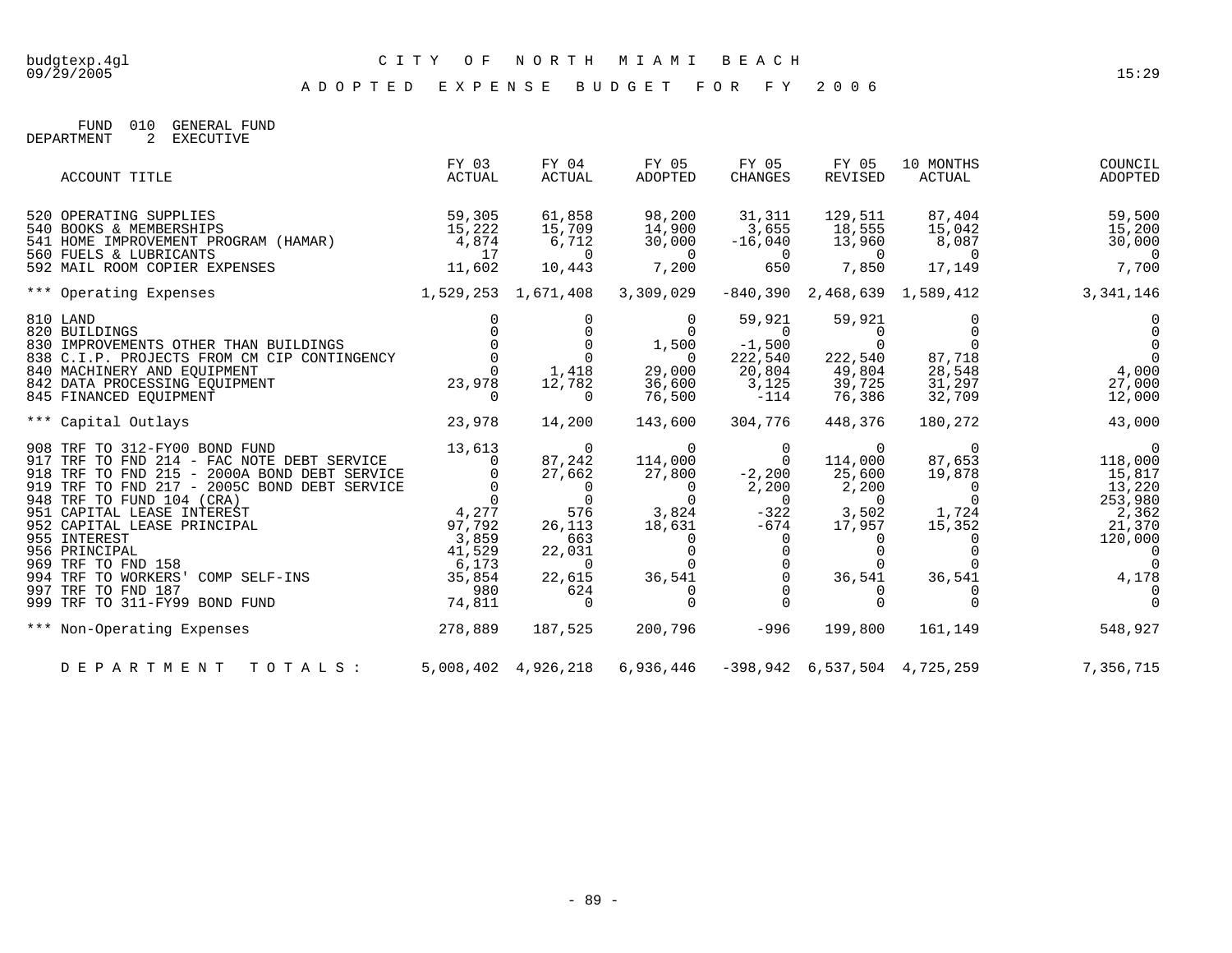# budgtexp.4gl C I T Y O F N O R T H M I A M I B E A C H

| 010 GENERAL FUND<br>FUND<br>$\overline{\phantom{a}}$ 3<br>DEPARTMENT<br>HUMAN RESOURCES<br>DIVISION 300 PERSONNEL                                                                                                                                                                                      |                                  |                                                                                                                    |  |                           |                                    |                                               |                               |
|--------------------------------------------------------------------------------------------------------------------------------------------------------------------------------------------------------------------------------------------------------------------------------------------------------|----------------------------------|--------------------------------------------------------------------------------------------------------------------|--|---------------------------|------------------------------------|-----------------------------------------------|-------------------------------|
| ACCOUNT TITLE                                                                                                                                                                                                                                                                                          | FY 03<br>ACTUAL                  | FY 04 FY 05 FY 05 FY 05 10 MONTHS<br>ACTUAL ADOPTED CHANGES REVISED ACTUAL                                         |  |                           |                                    |                                               | COUNCIL<br>COUNCIL<br>ADOPTED |
| 120 SALARIES-FULL-TIME                                                                                                                                                                                                                                                                                 |                                  |                                                                                                                    |  |                           |                                    |                                               |                               |
| Posit # Job Title Employee Name Projected<br>03-0097 ASST TO HUMAN RES. DIR. ALICEA NORMA I 51,479<br>01-0061 ASST. HUMAN RESOURCES DIR HINDS AUDREA Y 76,031<br>01-0065 HUMAN RESOURCES CLERK SMITH MINERVA J 32,158<br>01-065 HUMAN<br>01-0610 PERSONNEL TECHNICIAN II PENNANT-ALLEN JULIET A 32,976 |                                  |                                                                                                                    |  | Adj Reason Madj Amt       | 32,976                             | Total<br>51,479<br>76,031<br>32,158<br>95,123 |                               |
|                                                                                                                                                                                                                                                                                                        | Salary Projection Total: 287,767 | ----------                                                                                                         |  |                           | $0$ 287,767                        | ----------                                    |                               |
|                                                                                                                                                                                                                                                                                                        |                                  |                                                                                                                    |  |                           |                                    |                                               |                               |
| 130 SALARIES-TEMP & PART-TIME<br>No change from FY 05 Revised                                                                                                                                                                                                                                          | $-45$ 0 0 0 0 0 0 0              |                                                                                                                    |  |                           |                                    |                                               |                               |
| 140 OVERTIME-REGULAR EMPLOYEES 1,010 562 600 0 600 564<br>No change from FY 05 Revised                                                                                                                                                                                                                 |                                  |                                                                                                                    |  |                           |                                    |                                               | 600                           |
|                                                                                                                                                                                                                                                                                                        |                                  | OVERTIME WILL BE NEEDED TO COVER FOR UNEXPECTED ILLNESSES,<br>VACATION COVERAGES, AND OTHER UNEXPECTED WORK NEEDS. |  |                           |                                    | 600                                           |                               |
|                                                                                                                                                                                                                                                                                                        |                                  |                                                                                                                    |  |                           | Total:                             | 600                                           |                               |
| 210 F.I.C.A. TAXES-EMPLOYER'S CONTRIBUTION 22,126 21,229 20,842 5,000 25,842 18,161<br>Decrease of \$3,675 from FY 05 Revised                                                                                                                                                                          |                                  |                                                                                                                    |  |                           |                                    |                                               | 22,167                        |
| Posit # Job Title<br>03-0097 ASST TO HUMAN RES. DIR. ALICEA NORMA I 3,956<br>01-0061 ASST. HUMAN RESOURCES DIR HINDS AUDREA Y 6,018<br>01-0063 HUMAN RESOURCES CLERK SMITH MINERVA J 2,460<br>01-0065 HUMAN RESOURCES DIRECTOR HOBSON<br>01-0610 PERSONNEL TECHNICIAN II                               | PENNANT-ALLEN JULIET A 2,523     |                                                                                                                    |  | Adj Reason Madj Amt Total |                                    | 3,956<br>6,018<br>2,460<br>7,210<br>2,523     |                               |
|                                                                                                                                                                                                                                                                                                        | Salary Projection Total: 22,167  | --------                                                                                                           |  |                           | ---------- -----------<br>$\Omega$ | 22,167                                        |                               |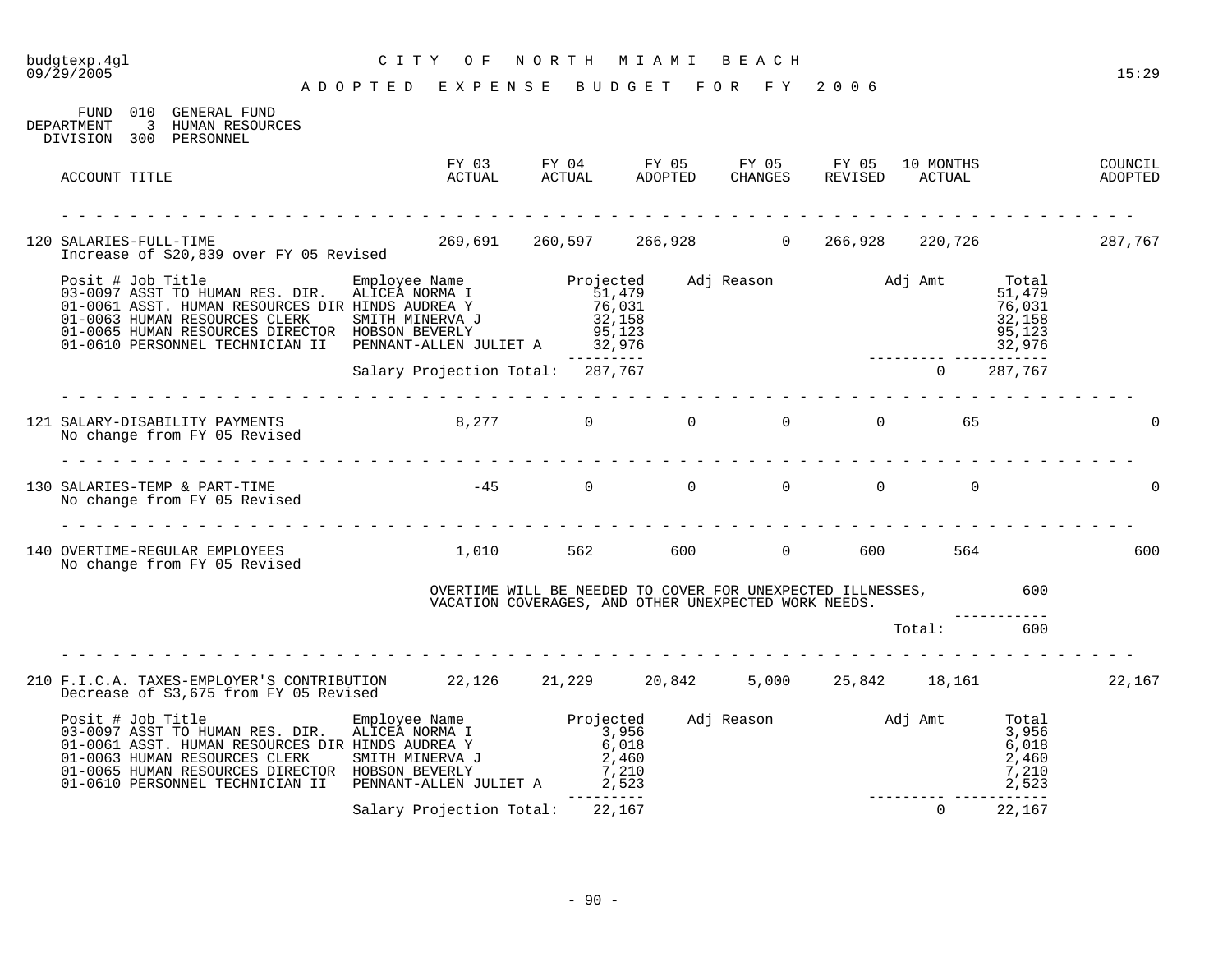| budgtexp.4gl<br>09/29/2005                                                                                                                                                                                                                                                                                                                                      | C I T Y<br>O F                  | NORTH                                                                                        | M I A M I            | BEACH                  |                  |                     |                                | 15:29              |
|-----------------------------------------------------------------------------------------------------------------------------------------------------------------------------------------------------------------------------------------------------------------------------------------------------------------------------------------------------------------|---------------------------------|----------------------------------------------------------------------------------------------|----------------------|------------------------|------------------|---------------------|--------------------------------|--------------------|
|                                                                                                                                                                                                                                                                                                                                                                 | ADOPTED EXPENSE                 |                                                                                              | BUDGET FOR FY 2006   |                        |                  |                     |                                |                    |
| FUND 010 GENERAL FUND<br>DEPARTMENT<br>3 HUMAN RESOURCES<br>DIVISION 300 PERSONNEL                                                                                                                                                                                                                                                                              |                                 |                                                                                              |                      |                        |                  |                     |                                |                    |
| ACCOUNT TITLE                                                                                                                                                                                                                                                                                                                                                   | ACTUAL                          | FY 04<br>FY 03<br>ACTUAL                                                                     | ADOPTED              | FY 05 FY 05<br>CHANGES | FY 05<br>REVISED | 10 MONTHS<br>ACTUAL |                                | COUNCIL<br>ADOPTED |
| 215 EDUCATIONAL REIMBURSEMENT<br>Decrease of \$2,000 from FY 05 Revised                                                                                                                                                                                                                                                                                         |                                 | 1,828 1,510                                                                                  |                      | $3,000$ 0              |                  | 3,000 464           |                                | 1,000              |
|                                                                                                                                                                                                                                                                                                                                                                 |                                 | TO ENABLE DEPT. EMPLOYEES TO TAKE ADVANTAGE OF THE CITY<br>EDUCATIONAL REIMBURSEMENT PROGRAM |                      |                        |                  |                     | 1,000                          |                    |
|                                                                                                                                                                                                                                                                                                                                                                 |                                 |                                                                                              |                      |                        |                  | Total:              | . _ _ _ _ _ _ _ _ _ _<br>1,000 |                    |
| 221 LEAVE PAYOUTS<br>Increase of \$8,300 over FY 05 Revised                                                                                                                                                                                                                                                                                                     |                                 | 20,473 22,760 11,000                                                                         |                      |                        |                  | 5,700 16,700 16,695 |                                | 25,000             |
|                                                                                                                                                                                                                                                                                                                                                                 |                                 | SICK AND ANNUAL LEAVE CASH IN BY MANAGEMENT STAFF                                            |                      |                        |                  |                     | 25,000                         |                    |
|                                                                                                                                                                                                                                                                                                                                                                 |                                 |                                                                                              |                      |                        |                  | Total:              | -----------<br>25,000          |                    |
|                                                                                                                                                                                                                                                                                                                                                                 |                                 |                                                                                              |                      |                        |                  |                     |                                |                    |
| 223 RETIREMENT-GENERAL PLAN                                                                                                                                                                                                                                                                                                                                     |                                 |                                                                                              |                      |                        |                  |                     |                                | 17,141             |
| Posit # Job Title Employee Name Projected Adj Reason and J Amt Total 33-0097 ASST TO HUMAN RES. DIR. ALICEA NORMA I<br>03-0097 ASST TO HUMAN RES. DIR. ALICEA NORMA I 7,567<br>01-0638 HUMAN RESOURCES CLERK SMITH MINERVA J 4,727 4<br>01-0063 HUMAN RESOURCES CLERK SMITH MINERVA J $4,727$<br>01-0610 PERSONNEL TECHNICIAN II PENNANT-ALLEN JULIET A $4,847$ |                                 |                                                                                              |                      |                        |                  |                     | 4,847                          |                    |
|                                                                                                                                                                                                                                                                                                                                                                 | Salary Projection Total: 17,141 |                                                                                              | ----------           |                        |                  | $\overline{0}$      | -------<br>17,141              |                    |
| 225 RETIREMENT-OTHER PLANS<br>Increase of \$5,885 over FY 05 Revised                                                                                                                                                                                                                                                                                            | dia dia dia dia dia d           | $31,879$ $30,475$ $32,901$ $200$ $33,101$ $27,866$                                           |                      |                        |                  |                     |                                | 38,986             |
| Posit # Job Title Employee Name Projected Adj Reason and Adj Amt 01-0061 ASST. HUMAN RESOURCES DIR HINDS AUDREA Y<br>01-0061 ASST. HUMAN RESOURCES DIR HINDS AUDREA Y 17,209<br>01-0065 HUMAN RESOURCES DIRECTOR HOBSON BEVERLY                                                                                                                                 |                                 | $\frac{17}{209}$ , $\frac{209}{21}$ , $\frac{777}{209}$                                      |                      |                        |                  |                     | Total<br>17,209<br>21,777      |                    |
|                                                                                                                                                                                                                                                                                                                                                                 | Salary Projection Total:        |                                                                                              | ----------<br>38,986 |                        |                  | $\Omega$            | .<br>38,986                    |                    |
| HEALTH INSURANCE<br>Increase of \$4,803 over FY 05 Revised 38,676 41,655 44,349 0 44,349 36,856<br>235 HEALTH INSURANCE                                                                                                                                                                                                                                         |                                 |                                                                                              |                      |                        |                  |                     |                                | 49,152             |
|                                                                                                                                                                                                                                                                                                                                                                 |                                 |                                                                                              |                      |                        |                  |                     | Total<br>9,225                 |                    |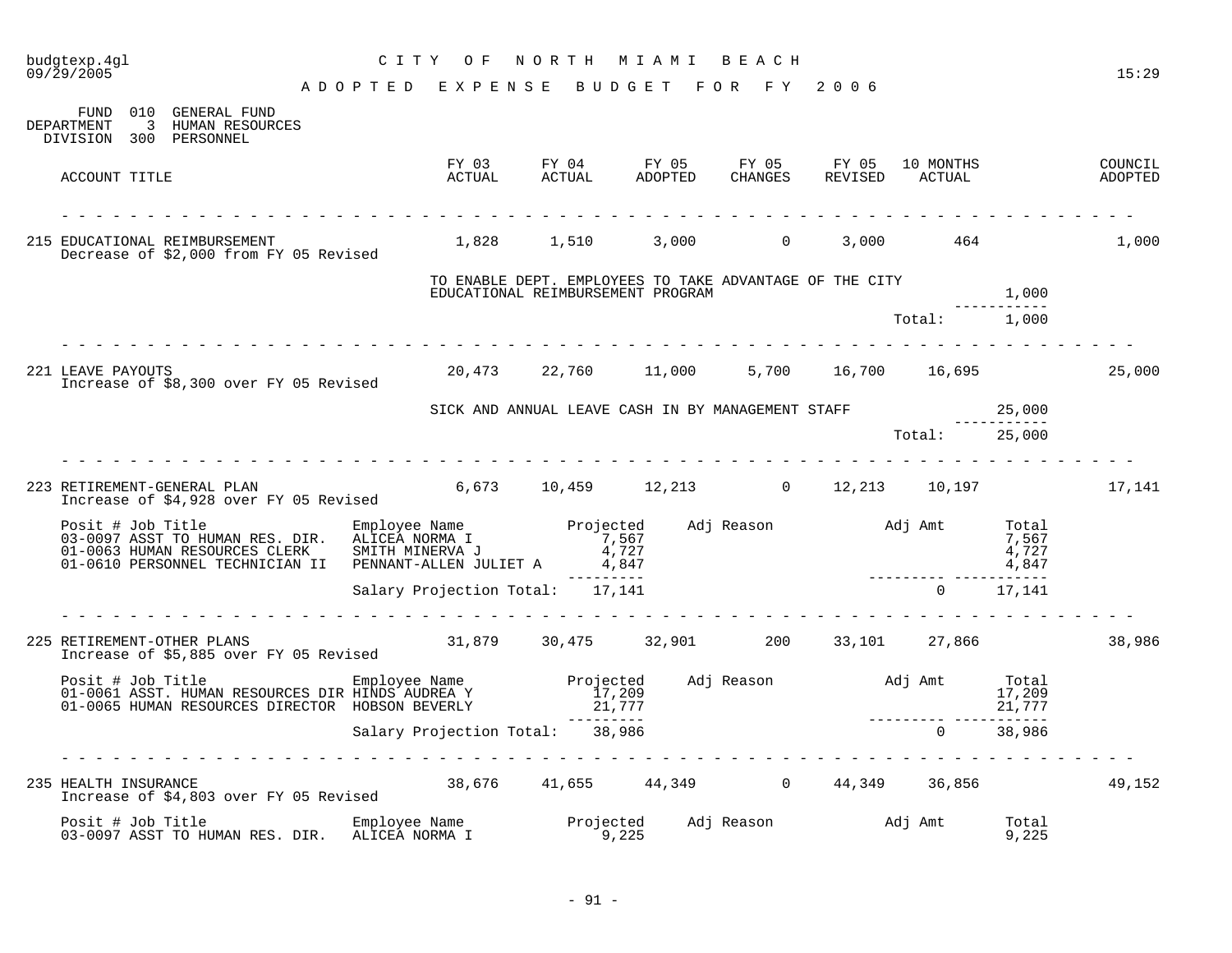| GENERAL FUND    | 01 O | FIJND.       |
|-----------------|------|--------------|
| HUMAN RESOURCES |      |              |
| PERSONNEL       |      | DIVISION 300 |
|                 |      | DEPARTMENT   |

| ACCOUNT TITLE                                                                                                                                                                                                                                                                                                                                                                                                                                         | FY 03 FY 04 FY 05 FY 05 FY 05 10 MONTHS<br>ACTUAL ACTUAL ADOPTED CHANGES REVISED ACTUAL ADOPTED                                                       |            |  |                |       | COUNCIL |
|-------------------------------------------------------------------------------------------------------------------------------------------------------------------------------------------------------------------------------------------------------------------------------------------------------------------------------------------------------------------------------------------------------------------------------------------------------|-------------------------------------------------------------------------------------------------------------------------------------------------------|------------|--|----------------|-------|---------|
| Posit # Job Title<br>01-0061 ASST. HUMAN RESOURCES DIR HINDS AUDREA Y<br>01-0065 HUMAN RESOURCES CLERK SMITH MINERVA J<br>01-0065 HUMAN RESOURCES CLERK SMITH MINERVA J<br>01-0065 HUMAN RESOURCES DIRECTOR HOBSON BEVERLY 4,278<br>01-0                                                                                                                                                                                                              |                                                                                                                                                       |            |  |                |       |         |
|                                                                                                                                                                                                                                                                                                                                                                                                                                                       |                                                                                                                                                       |            |  |                |       |         |
| 236 GROUP LIFE INSURANCE 2,739 2,672 1,897 1,800 3,697 2,114<br>Decrease of \$1,468 from FY 05 Revised 2,739 2,672 1,897 1,800 3,697 2,114                                                                                                                                                                                                                                                                                                            |                                                                                                                                                       |            |  |                |       | 2,229   |
| $\begin{tabular}{lllllllllllllllllll} \hline \texttt{Positive} & \texttt{Employee Name} & \texttt{Projected} & \texttt{Adj Reason} & \texttt{Adj Amt} & \texttt{Total} \\ 03-0097 ASST TO HUMAN RES. DIR. & \texttt{ALICEA NORMAL} & \texttt{449} & \texttt{449} & \texttt{449} & \texttt{449} & \texttt{449} & \texttt{449} & \texttt{449} & \texttt{449} & \texttt{449} & \texttt{449} & \texttt{449} & \texttt{449} & \texttt{449} & \texttt{449}$ |                                                                                                                                                       |            |  |                |       |         |
|                                                                                                                                                                                                                                                                                                                                                                                                                                                       |                                                                                                                                                       |            |  |                |       |         |
|                                                                                                                                                                                                                                                                                                                                                                                                                                                       |                                                                                                                                                       |            |  |                |       |         |
| 238 ACCIDENTAL DEATH & DISMEMBERMENT        1,546    1,629     1,630     500    2,130    1,419<br>Decrease of \$389 from FY 05 Revised        1,546    1,629     1,630     500    2,130    1,419                                                                                                                                                                                                                                                      |                                                                                                                                                       |            |  |                |       | 1,741   |
| Posit # Job Title Employee Name Projected Adj Reason Adj Amt Total 03-0097 ASST TO HUMAN RES. DIR. ALICEA NORMA I<br>01-0061 ASST. HUMAN RESOURCES DIR HINDS AUDREA Y 746<br>01-0063 HUMAN RESOURCES CLERK SMITH MINERVA J 12<br>01-                                                                                                                                                                                                                  |                                                                                                                                                       |            |  |                |       |         |
|                                                                                                                                                                                                                                                                                                                                                                                                                                                       | and the contract of the contract of the contract of the contract of the contract of the contract of the contract of<br>Salary Projection Total: 1,741 |            |  |                |       |         |
|                                                                                                                                                                                                                                                                                                                                                                                                                                                       |                                                                                                                                                       |            |  |                |       |         |
| 239 DENTAL INSURANCE<br>Increase of \$65 over FY 05 Revised                                                                                                                                                                                                                                                                                                                                                                                           | $1,417$ $1,364$ $1,136$ $1,136$ $1,136$ $819$                                                                                                         |            |  |                |       | 1,201   |
| Posit # Job Title Employee Name Projected Adj Reason and Adj Amt Total 201-0097 ASST TO HUMAN RES. DIR. ALICEA NORMA I 389<br>01-0061 ASST. HUMAN RESOURCES DIR HINDS AUDREA Y 141<br>01-0063 HUMAN RESOURCES CLERK SMITH MINERVA<br>01-0610 PERSONNEL TECHNICIAN II PENNANT-ALLEN JULIET A 141                                                                                                                                                       |                                                                                                                                                       | __________ |  |                | 141   |         |
|                                                                                                                                                                                                                                                                                                                                                                                                                                                       | Salary Projection Total: 1,201                                                                                                                        |            |  | $\overline{0}$ | 1,201 |         |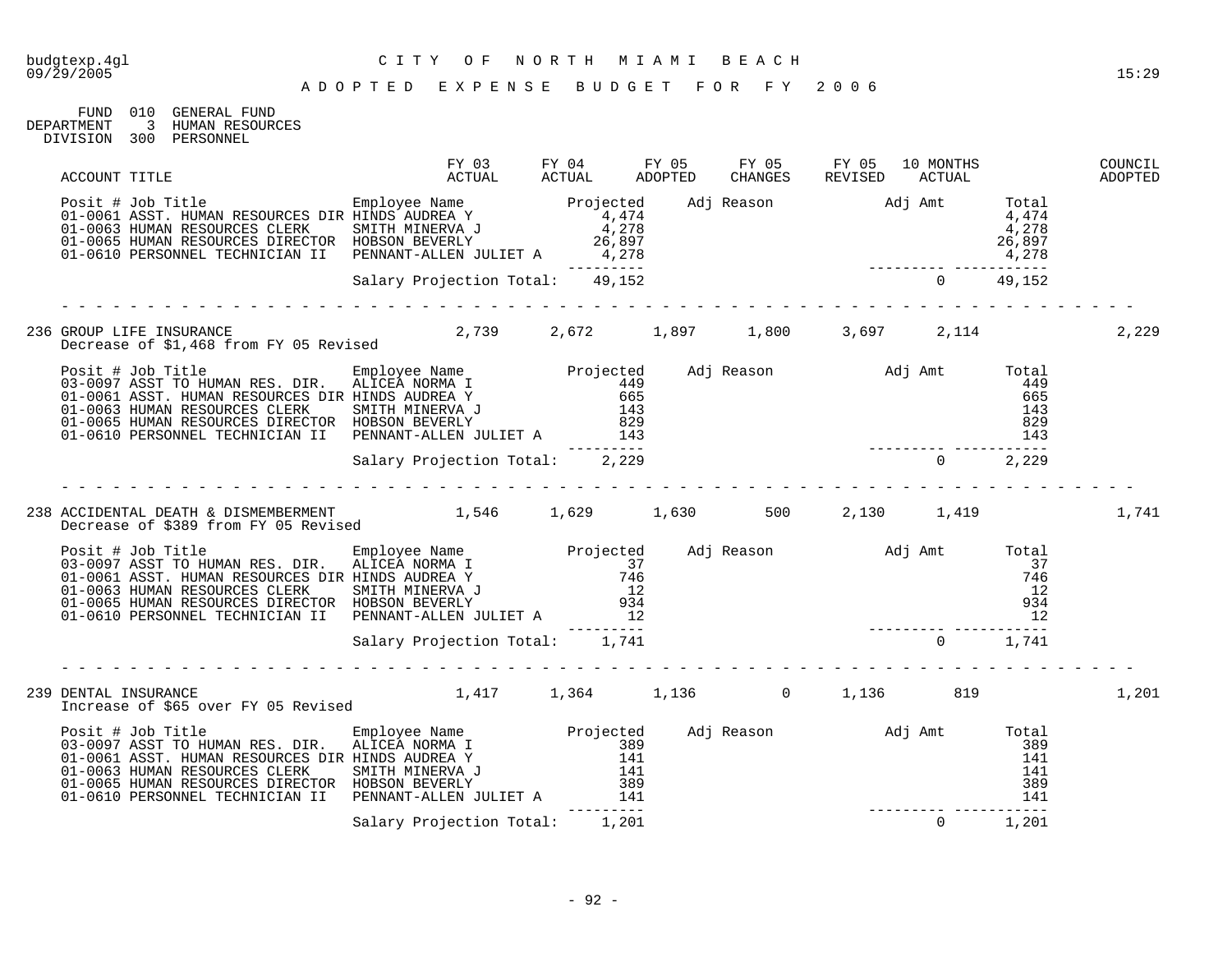| budgtexp.4gl<br>09/29/2005                                                                                                              | CITY OF NORTH MIAMI BEACH                                            |          |                                                                                                              |              |                        |        | 15:29              |
|-----------------------------------------------------------------------------------------------------------------------------------------|----------------------------------------------------------------------|----------|--------------------------------------------------------------------------------------------------------------|--------------|------------------------|--------|--------------------|
|                                                                                                                                         | ADOPTED EXPENSE BUDGET FOR FY 2006                                   |          |                                                                                                              |              |                        |        |                    |
| FUND 010 GENERAL FUND<br>DEPARTMENT<br>3 HUMAN RESOURCES<br>DIVISION 300 PERSONNEL                                                      |                                                                      |          |                                                                                                              |              |                        |        |                    |
| ACCOUNT TITLE                                                                                                                           | ACTUAL                                                               |          | FY 03 FY 04 FY 05 FY 05 FY 05 10 MONTHS<br>ACTUAL ADOPTED                                                    |              | CHANGES REVISED ACTUAL |        | COUNCIL<br>ADOPTED |
|                                                                                                                                         |                                                                      |          |                                                                                                              |              |                        |        |                    |
| Salaries & Related Costs                                                                                                                | $406,291$ $394,911$ $396,496$ $13,200$ $409,696$ $335,946$ $446,984$ |          |                                                                                                              |              |                        |        |                    |
| 310 PROFESSIONAL SERVICES<br>Decrease of \$61,646 from FY 05 Revised                                                                    |                                                                      |          | $74,138$ 87,085 65,500 76,146 141,646 115,347 80,000                                                         |              |                        |        |                    |
|                                                                                                                                         | NEGOTIATIONS.                                                        |          | LABOR LAW REPRESENTATION AND LITIGATION. LEGAL FEES<br>ASSOCIATED WITH EMPLOYMENT ISSUES AND BARGAINING UNIT |              |                        | 80,000 |                    |
|                                                                                                                                         |                                                                      |          |                                                                                                              |              | Total: 80,000          |        |                    |
| 347 OTHER CONTRACTUAL SERVICES<br>No change from FY 05 Revised                                                                          | 1,110                                                                | 600 - 10 |                                                                                                              | 400 0 400 13 |                        |        | 400                |
|                                                                                                                                         |                                                                      |          | CAFETERIA PLAN ADMINISTRATION FEES                                                                           |              |                        | 400    |                    |
|                                                                                                                                         |                                                                      |          |                                                                                                              |              | Total:                 | 400    |                    |
| 380 CIVIL SERVICE EXAMS<br>No change from FY 05 Revised                                                                                 |                                                                      |          | $3,700$ 0 0 0 0 0 0                                                                                          |              |                        |        | $\Omega$           |
| 389 CITY-WIDE EMPLOYEE TRAINING PROGRAMS $\begin{array}{cccc} 0 & 0 & 35,000 & -35,000 & 0 \end{array}$<br>No change from FY 05 Revised |                                                                      |          |                                                                                                              |              |                        |        | $\Omega$           |
| 390 EDUCATIONAL PROGRAMS<br>Decrease of \$2,000 from FY 05 Revised                                                                      |                                                                      |          | 3,739   5,718    5,000   2,000   7,000   7,074                                                               |              |                        |        | 5,000              |
|                                                                                                                                         |                                                                      |          | 3 MANAGERS WILL BE ATTENDING LOCAL AND NATIONAL<br>CONFERENCES TO REMAIN CURRENT ON HUMAN RESOURCES ISSUES   |              |                        | 5,000  |                    |
|                                                                                                                                         |                                                                      |          |                                                                                                              |              | Total: 5,000           |        |                    |
| 395 RECRUITING EXPENSES<br>Decrease of \$10,818 from FY 05 Revised                                                                      | 19,519 32,646 20,000 15,818 35,818 26,789                            |          |                                                                                                              |              |                        |        | 25,000             |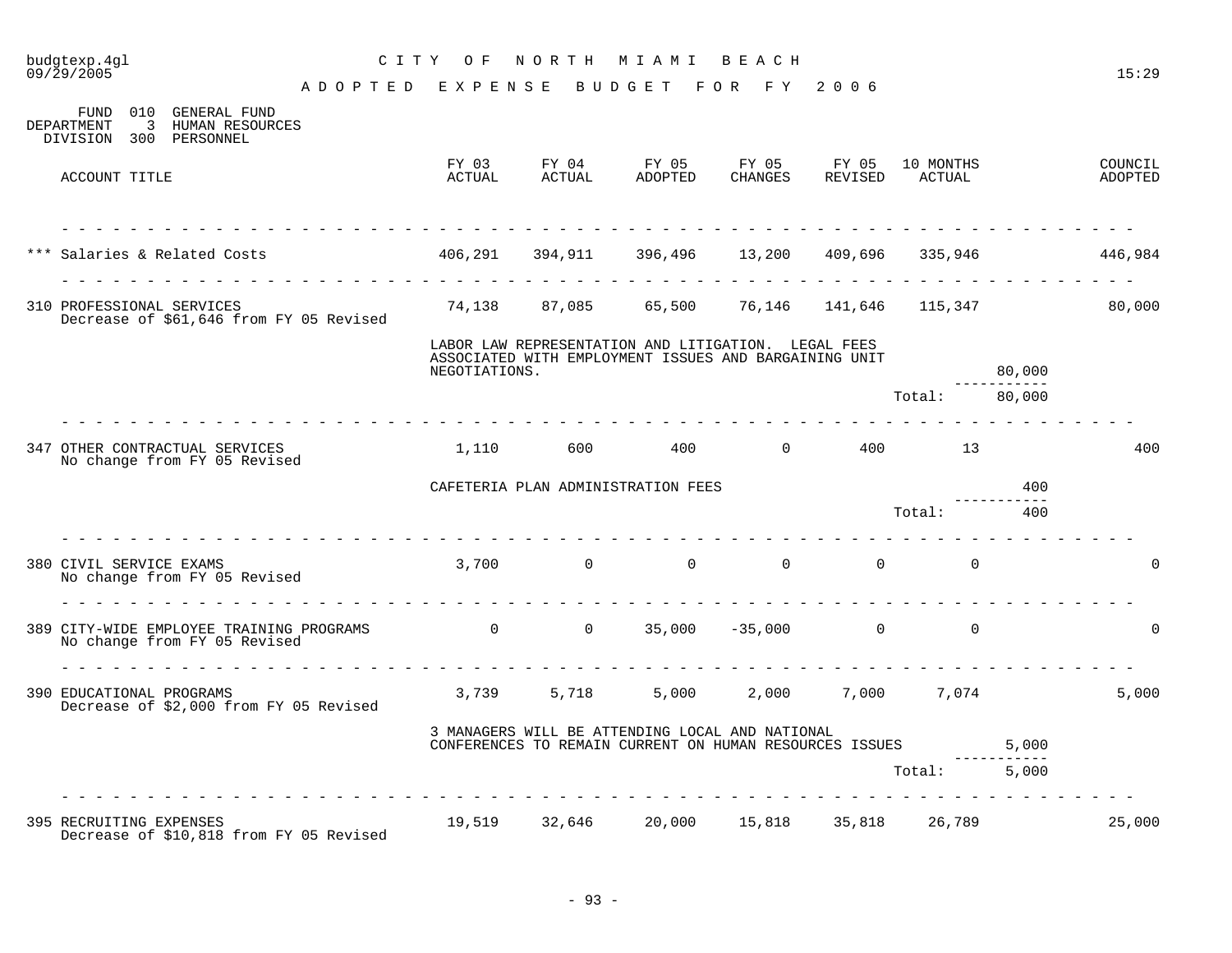| budgtexp.4gl<br>$09/\bar{2}9/2005$ |                                                                                                     | C I T Y<br>O F                                                                                                        | NORTH                                                        | M I A M I                   | BEACH            |                  |                     |                         | 15:29              |
|------------------------------------|-----------------------------------------------------------------------------------------------------|-----------------------------------------------------------------------------------------------------------------------|--------------------------------------------------------------|-----------------------------|------------------|------------------|---------------------|-------------------------|--------------------|
|                                    |                                                                                                     | A D O P T E D E X P E N S E B U D G E T F O R F Y 2006                                                                |                                                              |                             |                  |                  |                     |                         |                    |
| FUND<br><b>DEPARTMENT</b>          | 010 GENERAL FUND<br>3 HUMAN RESOURCES<br>DIVISION 300 PERSONNEL                                     |                                                                                                                       |                                                              |                             |                  |                  |                     |                         |                    |
| ACCOUNT TITLE                      |                                                                                                     | FY 03<br>ACTUAL                                                                                                       | FY 04<br>ACTUAL                                              | FY 05<br>ADOPTED            | FY 05<br>CHANGES | FY 05<br>REVISED | 10 MONTHS<br>ACTUAL |                         | COUNCIL<br>ADOPTED |
|                                    |                                                                                                     | ADVERTISING, PRE-EMPLOYMENT PHYSICALS, CANDIDATE TRAVEL<br>TESTS (POLICE), ETC.                                       | REIMBURSEMENTS, POLYGRAPHS, BACKGROUND CHECKS, PSYCHOLOGICAL |                             |                  |                  |                     | 25,000                  |                    |
|                                    |                                                                                                     |                                                                                                                       |                                                              |                             |                  |                  | Total:              | 25,000                  |                    |
|                                    | 405 TRAVEL AND AUTO EXPENSES                                                                        |                                                                                                                       | 3,084 3,035                                                  | 6,000                       | $\overline{0}$   | 6,000            | 3,693               |                         | 4,950              |
|                                    | Decrease of \$1,050 from FY 05 Revised                                                              |                                                                                                                       |                                                              |                             |                  |                  |                     |                         |                    |
| Posit # Job Title                  | 01-0061 ASST. HUMAN RESOURCES DIR HINDS AUDREA Y<br>01-0065 HUMAN RESOURCES DIRECTOR HOBSON BEVERLY | Employee Name                                                                                                         |                                                              | Projected<br>1,500<br>3,450 | Adj Reason       |                  | Adj Amt             | Total<br>1,500<br>3,450 |                    |
|                                    |                                                                                                     | Salary Projection Total:                                                                                              |                                                              | -------<br>4,950            |                  |                  | $\overline{0}$      | 4,950                   |                    |
|                                    |                                                                                                     |                                                                                                                       |                                                              |                             |                  |                  |                     |                         |                    |
|                                    | 410 COMMUNICATION SERVICES<br>Decrease of \$100 from FY 05 Revised                                  | 710                                                                                                                   | 261 20                                                       | 500                         | 200              | 700              | 597                 |                         | 600                |
|                                    |                                                                                                     | EXPRESS MAIL SERVICES<br>CELL PHINE FOR DIRECTOR                                                                      | BEEPER SERVICE FOR TWO STAFF MEMBERS                         |                             |                  |                  |                     | 600                     |                    |
|                                    |                                                                                                     |                                                                                                                       |                                                              |                             |                  |                  | Total:              | 600                     |                    |
|                                    |                                                                                                     |                                                                                                                       |                                                              |                             |                  |                  |                     |                         |                    |
| 430 UTILITY SERVICES               | Increase of \$800 over FY 05 Revised                                                                | 2,873                                                                                                                 | 3,402                                                        | 3,000                       | 200              | 3,200            | 2,608               |                         | 4,000              |
|                                    |                                                                                                     | UTILITY SERVICES TO BE BUDGETED BY DIVISION                                                                           |                                                              |                             |                  |                  |                     | 4,000                   |                    |
|                                    |                                                                                                     |                                                                                                                       |                                                              |                             |                  |                  | Total:              | 4,000                   |                    |
|                                    |                                                                                                     |                                                                                                                       |                                                              |                             |                  |                  |                     |                         |                    |
|                                    | 460 REPAIRS AND MAINTENANCE SERVICES<br>Decrease of \$408 from FY 05 Revised                        | 100                                                                                                                   | 579                                                          | 600                         | 508              | 1,108            | 600                 |                         | 700                |
|                                    |                                                                                                     | FOR MAINTENANCE AGREEMENTS FOR DEPARTMENT'S EQUIPMENT AND<br>FOR REPAIR OF OTHER EQUIPMENT NOT COVERED BY MAINTENANCE |                                                              |                             |                  |                  |                     |                         |                    |
|                                    |                                                                                                     | <b>AGREEMENTS</b>                                                                                                     |                                                              |                             |                  |                  |                     | 700<br>---------        |                    |
|                                    |                                                                                                     |                                                                                                                       |                                                              |                             |                  |                  | Total:              | 700                     |                    |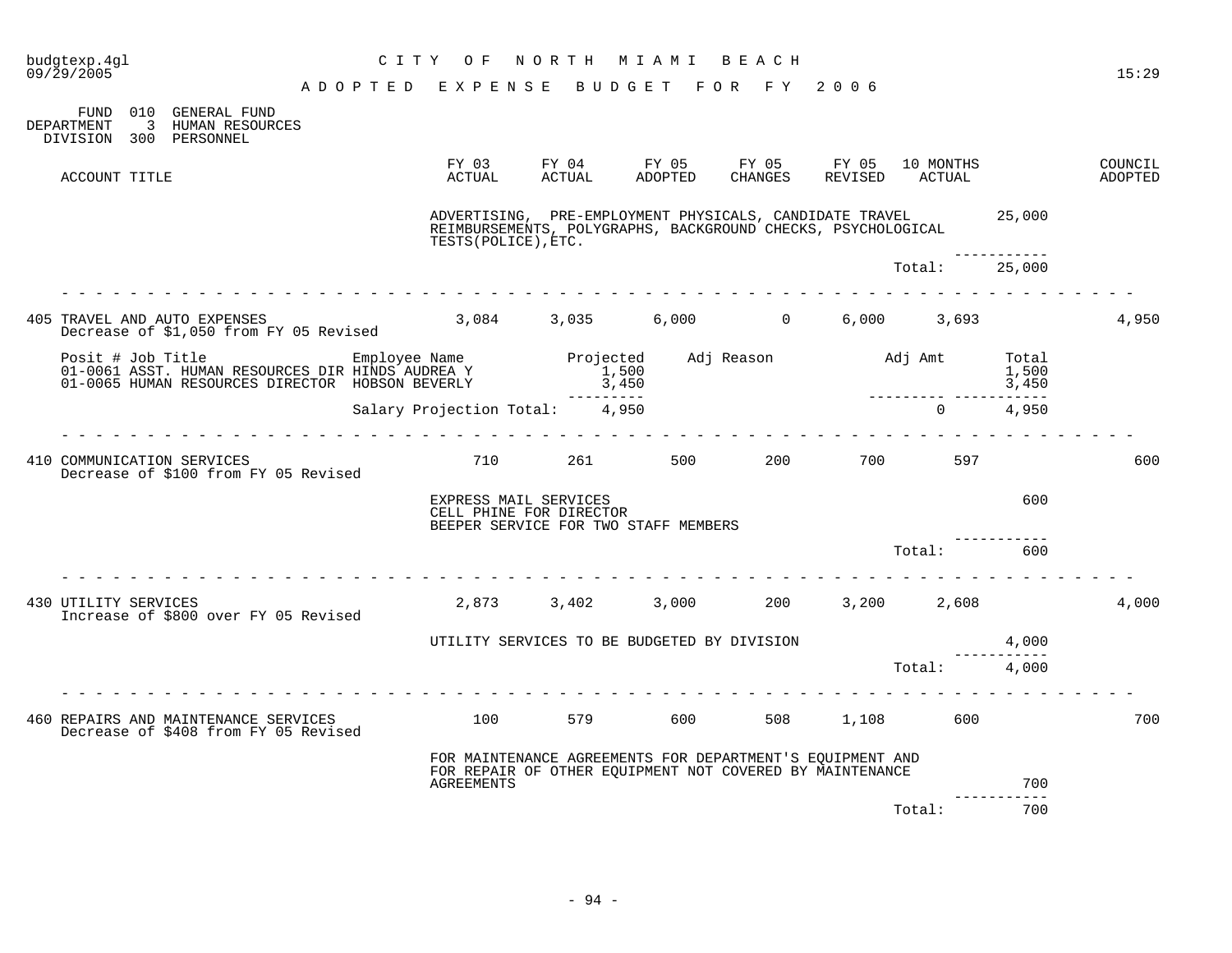| budgtexp.4gl<br>09/29/2005                             |                                                                       | C I T Y<br>O F               |                 | NORTH MIAMI BEACH                                                                                                            |                   |                  |                     |                 | 15:29              |
|--------------------------------------------------------|-----------------------------------------------------------------------|------------------------------|-----------------|------------------------------------------------------------------------------------------------------------------------------|-------------------|------------------|---------------------|-----------------|--------------------|
|                                                        |                                                                       | ADOPTED EXPENSE              |                 | BUDGET FOR FY                                                                                                                |                   | 2006             |                     |                 |                    |
| $\overline{3}$<br>DEPARTMENT<br>DIVISION 300 PERSONNEL | FUND 010 GENERAL FUND<br>HUMAN RESOURCES                              |                              |                 |                                                                                                                              |                   |                  |                     |                 |                    |
| ACCOUNT TITLE                                          |                                                                       | FY 03<br>ACTUAL              | FY 04<br>ACTUAL | FY 05<br>ADOPTED                                                                                                             | FY 05<br>CHANGES  | FY 05<br>REVISED | 10 MONTHS<br>ACTUAL |                 | COUNCIL<br>ADOPTED |
|                                                        |                                                                       |                              |                 |                                                                                                                              |                   |                  |                     |                 |                    |
| 480 PROMOTIONAL ACTIVITIES                             | Increase of \$1,200 over FY 05 Revised                                | 2,246                        | 805             | 800                                                                                                                          | $\overline{0}$    | 800              | $\Omega$            |                 | 2,000              |
|                                                        |                                                                       | EMPLOYEE LONGEVITY PINS      |                 | QUARTERLY EMPLOYEE RECOGNITION BREAKFAST AND COST OF                                                                         |                   |                  |                     | 2,000           |                    |
|                                                        |                                                                       |                              |                 |                                                                                                                              |                   |                  | Total:              | 2,000           |                    |
| 510 OFFICE SUPPLIES                                    |                                                                       | 4,427                        | 4,662           | 2,000                                                                                                                        | 3,000             | 5,000            | 3,246               |                 | 4,000              |
|                                                        | Decrease of \$1,000 from FY 05 Revised                                |                              |                 |                                                                                                                              |                   |                  |                     |                 |                    |
|                                                        |                                                                       |                              |                 | PRINTING OF PERSONNEL RELATED FORMS, COPIER PAPER, TIME CARDS<br>TONER AND OTHER GENERAL OFFICE SUPPLIES                     |                   |                  |                     | 4,000           |                    |
|                                                        |                                                                       |                              |                 |                                                                                                                              |                   |                  | Total:              | 4,000           |                    |
|                                                        |                                                                       |                              |                 |                                                                                                                              |                   |                  |                     |                 |                    |
| 520 OPERATING SUPPLIES                                 | Decrease of \$1,778 from FY 05 Revised                                |                              | 5,372 2,822     | 3,000                                                                                                                        | 2,778             |                  | 5,778 4,812         |                 | 4,000              |
|                                                        |                                                                       | OFFICE SUPPLIES              |                 |                                                                                                                              |                   |                  |                     | 4,000           |                    |
|                                                        |                                                                       |                              |                 |                                                                                                                              |                   |                  | Total:              | 4,000           |                    |
| 540 BOOKS & MEMBERSHIPS                                | No change from FY 05 Revised                                          |                              | 1,517 1,133     | 1,000                                                                                                                        | $0 \qquad \qquad$ |                  | 1,000 744           |                 | 1,000              |
|                                                        |                                                                       | READING/REFERENCE MATERIALS. |                 | PROFESSIONALS REQUIRE MEMBERSHIPS IN THEIR VARIOUS ORGANIZA-<br>TIONS AND ARE REQUIRED FROM TIME TO TIME TO ORDER ADDITIONAL |                   |                  |                     | 1,000           |                    |
|                                                        |                                                                       |                              |                 |                                                                                                                              |                   |                  | Total:              | ------<br>1,000 |                    |
|                                                        | 592 MAIL ROOM COPIER EXPENSES<br>Decrease of \$100 from FY 05 Revised | 1,546                        | 285             | 300                                                                                                                          | 300               | 600 00           | 796                 |                 | 500                |
|                                                        |                                                                       |                              |                 | EXPENSE IS TO RESPOND TO PUBLIC RECORDS REQUEST AND TO<br>COPY RECORDS FOR LABOR LITIGATION                                  |                   |                  |                     | 500             |                    |
|                                                        |                                                                       |                              |                 |                                                                                                                              |                   |                  | Total:              | 500             |                    |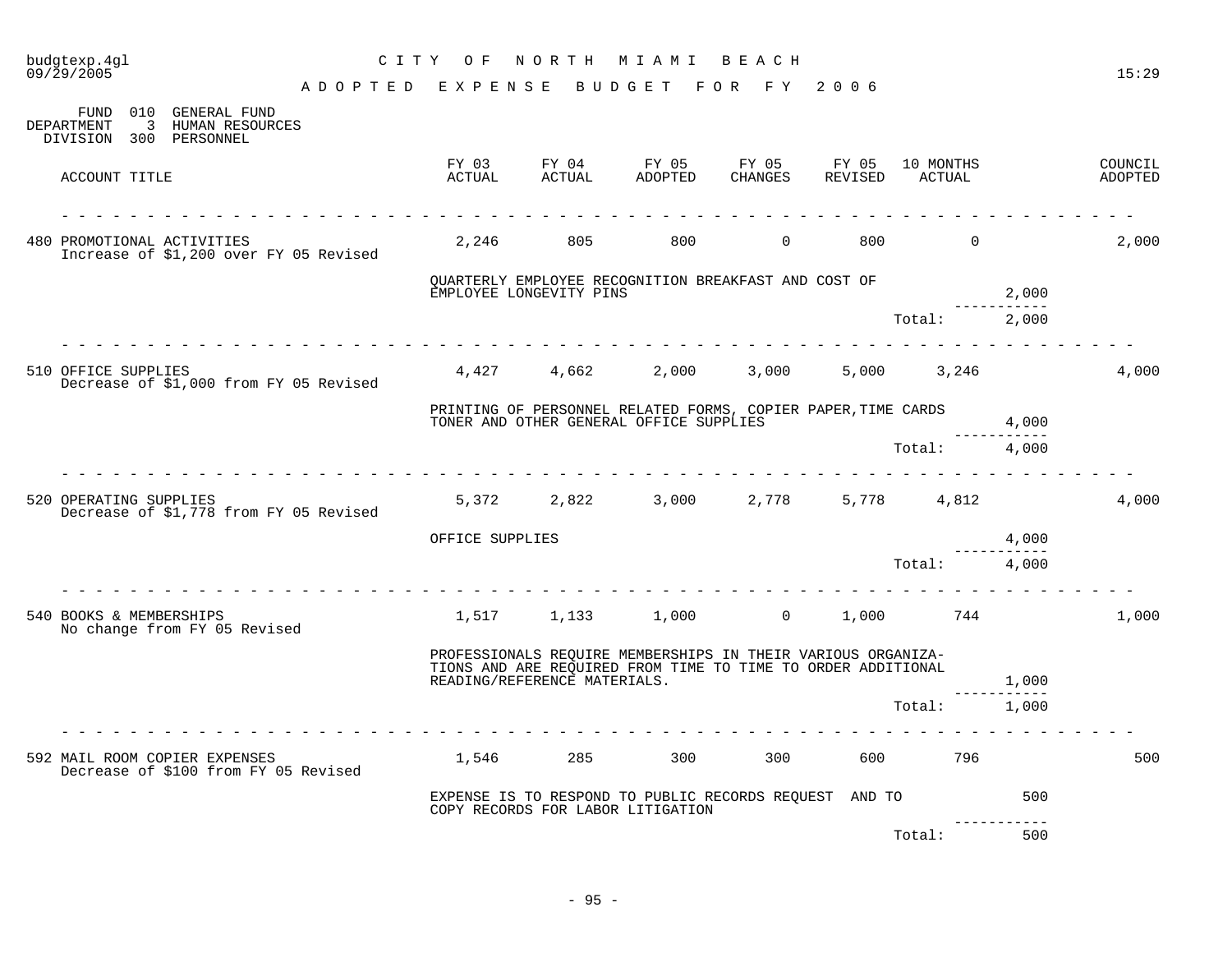#### budgtexp.4g1 <br>
09/29/2005 <br>
09/29/2005 - PHPP PHPP PHPP PHPP PHP PHP PHP POP PHP POP PHP 0.000 A D O P T E D E X P E N S E B U D G E T F O R F Y 2 0 0 6 FUND 010 GENERAL FUND<br>DEPARTMENT 3 HUMAN RESOURC 3 HUMAN RESOURCES DIVISION 300 PERSONNEL FY 03 FY 04 FY 05 FY 05 FY 05 10 MONTHS COUNCIL ACCOUNT TITLE ACTUAL ACTUAL ADOPTED CHANGES REVISED ACTUAL ADOPTED - - - - - - - - - - - - - - - - - - - - - - - - - - - - - - - - - - - - - - - - - - - - - - - - - - - - - - - - - - - - - - - \*\*\* Operating Expenses 124,082 143,032 143,100 65,950 209,050 166,319 132,150 - - - - - - - - - - - - - - - - - - - - - - - - - - - - - - - - - - - - - - - - - - - - - - - - - - - - - - - - - - - - - - - 840 MACHINERY AND EOUIPMENT 
and the control of the control of the control of the control of the control of the control of the control of the control of the control of the control of the control of the control of the contr Increase of \$1,000 over FY 05 Revised REPLACE BROKEN FAX MACHINE 1,000 ----------- Total: 1,000 - - - - - - - - - - - - - - - - - - - - - - - - - - - - - - - - - - - - - - - - - - - - - - - - - - - - - - - - - - - - - - - 842 DATA PROCESSING EQUIPMENT 14,779 0 0 0 0 0 0 No change from FY 05 Revised - - - - - - - - - - - - - - - - - - - - - - - - - - - - - - - - - - - - - - - - - - - - - - - - - - - - - - - - - - - - - - - \*\*\* Capital Outlays 14,779 0 0 0 0 0 1,000 - - - - - - - - - - - - - - - - - - - - - - - - - - - - - - - - - - - - - - - - - - - - - - - - - - - - - - - - - - - - - - - 994 TRF TO WORKERS' COMP SELF-INS  $1,158$   $1,198$   $1,069$  0  $1,069$   $1,069$  1,069 1,151 Increase of \$82 over FY 05 Revised Posit # Job Title Employee Name Projected Adj Reason Adj Amt Total 03-0097 ASST TO HUMAN RES. DIR. ALICEA NORMA I 206 206 01-0061 ASST. HUMAN RESOURCES DIR HINDS AUDREA Y 304 304 01-0063 HUMAN RESOURCES CLERK SMITH MINERVA J 129 129 01-0065 HUMAN RESOURCES DIRECTOR HOBSON BEVERLY 380 380 01-0610 PERSONNEL TECHNICIAN II PENNANT-ALLEN JULIET A --------- --------- ----------- Salary Projection Total: 1,151 0 1,151 - - - - - - - - - - - - - - - -\*\*\* Non-Operating Expenses 1,158 1,198 1,069 0 1,069 1,069 1,151 - - - - - - - - - - - - - - - - - - - - - - - - - - - - - - - - - - - - - - - - - - - - - - - - - - - - - - - - - - - - - - - D I V I S I O N T O T A L S: 546,310 539,141 540,665 79,150 619,815 503,335 581,285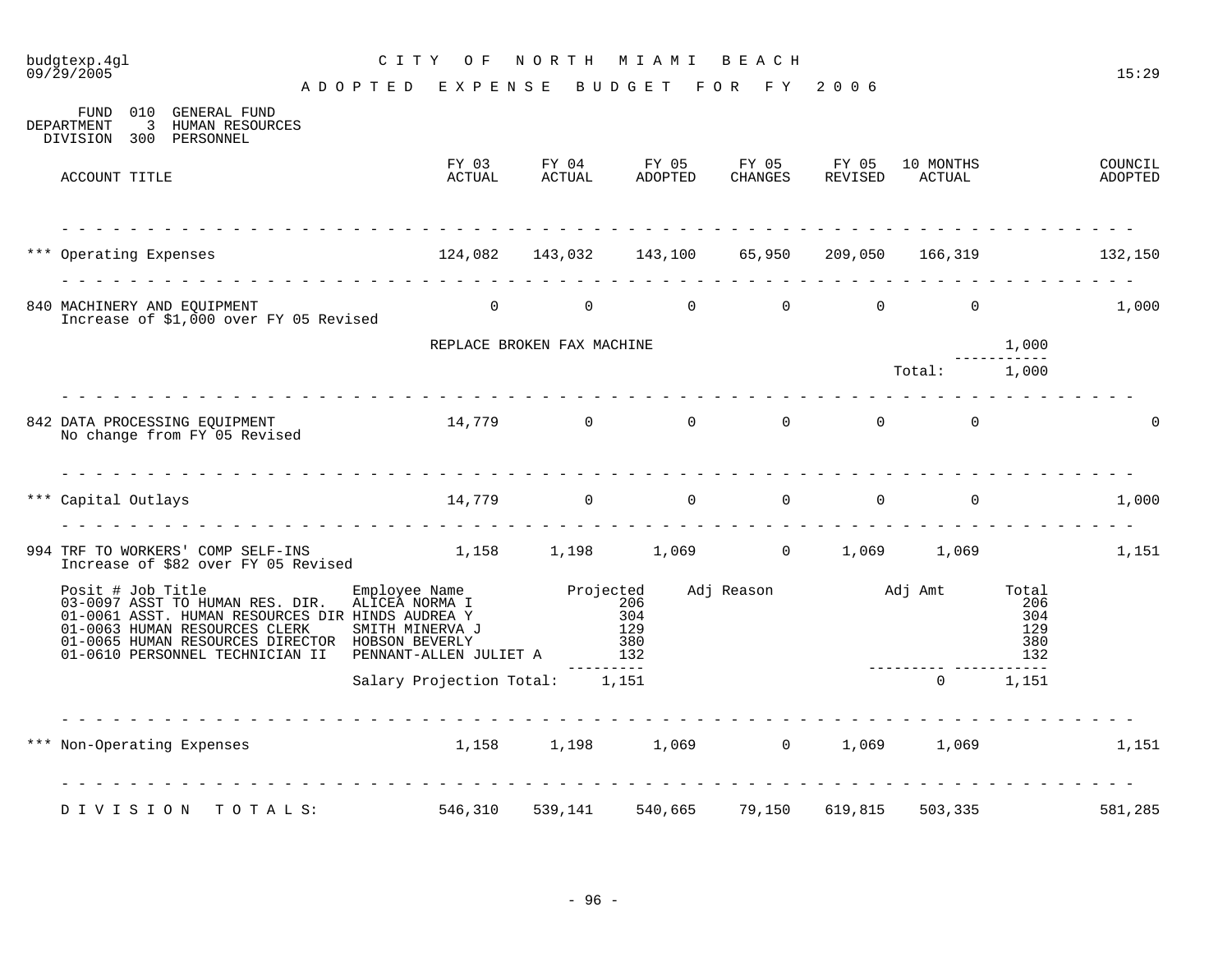| 09/29/2005                                                                                                                                                                                                                             | ADOPTED EXPENSE BUDGET FOR FY 2006                                     |                                                                                                       |  |              |              | 15:29 |
|----------------------------------------------------------------------------------------------------------------------------------------------------------------------------------------------------------------------------------------|------------------------------------------------------------------------|-------------------------------------------------------------------------------------------------------|--|--------------|--------------|-------|
| FUND 010 GENERAL FUND<br>DEPARTMENT 3 HUMAN RESOURCES<br>DIVISION 310 HEALTH, SAFETY, & INSURANCE                                                                                                                                      |                                                                        |                                                                                                       |  |              |              |       |
| ACCOUNT TITLE                                                                                                                                                                                                                          |                                                                        | FY 03 FY 04 FY 05 FY 05 FY 05 10 MONTHS COUNCIL COUNCIL ACTUAL ADOPTED CHANGES REVISED ACTUAL ADOPTED |  |              |              |       |
|                                                                                                                                                                                                                                        |                                                                        |                                                                                                       |  |              |              |       |
| 120 SALARIES-FULL-TIME<br>Increase of \$8,680 over FY 05 Revised                                                                                                                                                                       |                                                                        | 82,991 89,826 96,670 0 96,670 80,567 105,350                                                          |  |              |              |       |
| Posit # Job Title Employee Name Projected Adj Reason Adj Amt Total<br>192 ASST. HUMAN RESOURCES DIR SNOW ELLEN P 68,192<br>192 68,192 68,192 68,192 68,192 17,158<br>17,158 --------- Salary Projection Total: 105,350                 |                                                                        |                                                                                                       |  |              |              |       |
|                                                                                                                                                                                                                                        | <u>a a a a a a a a a a a</u>                                           |                                                                                                       |  |              |              |       |
| 140 OVERTIME-REGULAR EMPLOYEES<br>No change from FY 05 Revised                                                                                                                                                                         |                                                                        | 75 517 400 0 400 188                                                                                  |  |              |              | 400   |
|                                                                                                                                                                                                                                        |                                                                        | OVERTIME ASSOCIATED WITH CIVIL SERVICE AND BENEFITS<br>ADMINISTRATION FOR RISK/BENEFITS SPECIALIST    |  | 400          |              |       |
|                                                                                                                                                                                                                                        |                                                                        |                                                                                                       |  |              |              |       |
| 210 F.I.C.A. TAXES-EMPLOYER'S CONTRIBUTION 6,503 7,038 7,692 0 7,692 6,507<br>Increase of \$789 over FY 05 Revised                                                                                                                     |                                                                        |                                                                                                       |  |              |              | 8,481 |
| Posit # Job Title Employee Name Projected Adj Reason Adj Amt Total COMENT MAN RESOURCES DIR SNOW ELLEN P 5,408<br>02-0158 RISK/BENEFITS SPECIALIST ADDERLEY LAMIKA N 2,843<br>RETIREE KURZMAN JOHN 115<br>RETIREE LITTMAN JULE 115<br> | KURZMAN JOHN 115<br>LITTMAN JULE 115<br>Salary Projection Total: 8,481 |                                                                                                       |  |              |              |       |
|                                                                                                                                                                                                                                        |                                                                        |                                                                                                       |  | $0 \t 8,481$ |              |       |
| 215 EDUCATIONAL REIMBURSEMENT<br>Decrease of \$500 from FY 05 Revised                                                                                                                                                                  |                                                                        | 0 0 500 0 500 0                                                                                       |  |              |              |       |
| 221 LEAVE PAYOUTS<br>Decrease of \$1,100 from FY 05 Revised                                                                                                                                                                            |                                                                        | $1,442$ 0 6,100 0 6,100 3,847                                                                         |  |              |              | 5,000 |
|                                                                                                                                                                                                                                        | LEAVE PAYOUTS                                                          |                                                                                                       |  |              | 5,000        |       |
|                                                                                                                                                                                                                                        |                                                                        |                                                                                                       |  | Total: 5,000 | ------------ |       |

- 97 -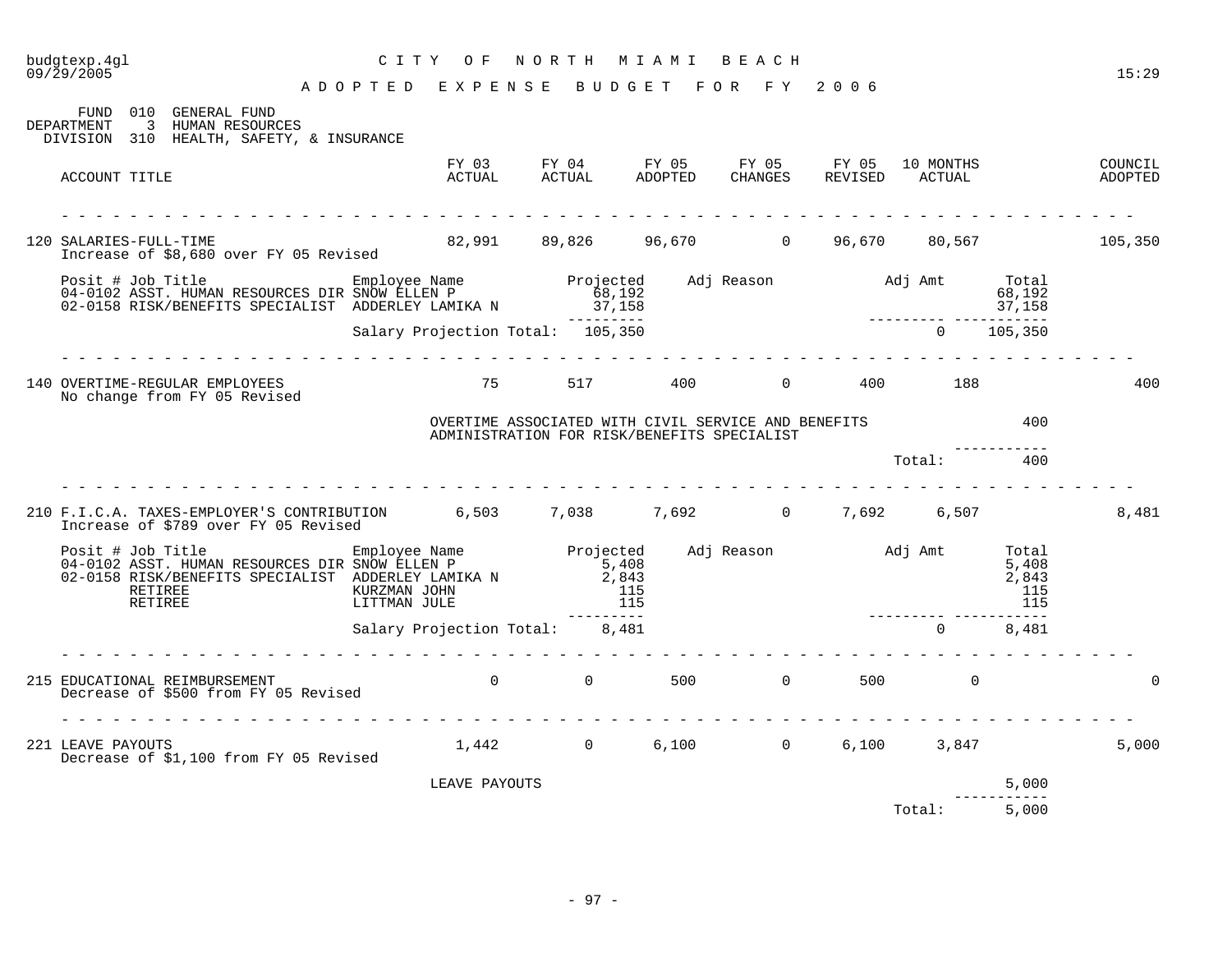### budgtexp.4gl C I T Y O F N O R T H M I A M I B E A C H

| 010<br>GENERAL FUND<br>FUND<br>3 HUMAN RESOURCES<br>DEPARTMENT<br>DIVISION 310 HEALTH, SAFETY, & INSURANCE                                                                                     |                              |                                 |                |                                                                                                                             |  |               |                |                    |
|------------------------------------------------------------------------------------------------------------------------------------------------------------------------------------------------|------------------------------|---------------------------------|----------------|-----------------------------------------------------------------------------------------------------------------------------|--|---------------|----------------|--------------------|
| ACCOUNT TITLE                                                                                                                                                                                  |                              | <b>ACTUAL</b>                   |                | FY 03 FY 04 FY 05 FY 05 FY 05 10 MONTHS<br>ACTUAL ACTUAL ADOPTED CHANGES REVISED ACTUAL                                     |  |               |                | COUNCIL<br>ADOPTED |
| 223 RETIREMENT-GENERAL PLAN<br>Increase of \$667 over FY 05 Revised                                                                                                                            |                              |                                 |                | 2, 213 4, 653 4, 795 0 4, 795 3, 699                                                                                        |  |               |                | 5,462              |
| Posit # Job Title<br>02-0158 RISK/BENEFITS SPECIALIST ADDERLEY LAMIKA N                                                                                                                        |                              |                                 |                |                                                                                                                             |  |               |                |                    |
|                                                                                                                                                                                                |                              | Salary Projection Total: 5,462  | ----------     |                                                                                                                             |  |               |                |                    |
| 225 RETIREMENT-OTHER PLANS<br>Increase of \$322 over FY 05 Revised                                                                                                                             |                              |                                 |                | 8,881 11,914 12,647 2,500 15,147 12,285 15,469                                                                              |  |               |                |                    |
|                                                                                                                                                                                                |                              |                                 | ----------     |                                                                                                                             |  |               |                |                    |
|                                                                                                                                                                                                |                              | Salary Projection Total: 15,469 |                |                                                                                                                             |  |               | $0 \t 15,469$  |                    |
| 228 RETIREMENT-ELECTED OFFICIALS(FS 112.048) $\qquad \qquad 0 \qquad \qquad 4,051 \qquad \qquad 3,000 \qquad \qquad 0 \qquad \qquad 3,000 \qquad \qquad 2,423$<br>No change from FY 05 Revised |                              |                                 |                |                                                                                                                             |  |               |                | 3,000              |
| RETIREE<br>RETIREE                                                                                                                                                                             | KURZMAN JOHN<br>LITTMAN JULE |                                 | 1,500<br>1,500 |                                                                                                                             |  |               | 1,500<br>1,500 |                    |
|                                                                                                                                                                                                |                              | Salary Projection Total: 3,000  |                |                                                                                                                             |  | $0 \t 3,000$  |                |                    |
| 231 PHYSICAL EXAMS & WELLNESS PROGRAM 32,482 36,363 36,000 0 36,000 30,189<br>No change from FY 05 Revised                                                                                     |                              |                                 |                |                                                                                                                             |  |               |                | 36,000             |
|                                                                                                                                                                                                |                              | JCC.                            |                | EXECUTIVE PHYSICALS, CO-PAYMENT REIMBURSEMENTS, EYE CARE 36, 000<br>REIMBURSEMENTS, RANDOM DRUG SCREENS, HEPATITIS VACCINES |  |               |                |                    |
|                                                                                                                                                                                                |                              |                                 |                |                                                                                                                             |  | Total: 36,000 |                |                    |
| 235 HEALTH INSURANCE<br>Increase of \$4,495 over FY 05 Revised                                                                                                                                 |                              |                                 |                | 28,707 42,203 76,358 0 76,358 76,575                                                                                        |  |               |                | 80,853             |
| Posit # Job Title Employee Name<br>04-0102 ASST. HUMAN RESOURCES DIR SNOW ELLEN P                                                                                                              |                              |                                 | 9,225          | Projected Adj Reason Maj Amt                                                                                                |  |               | Total<br>9,225 |                    |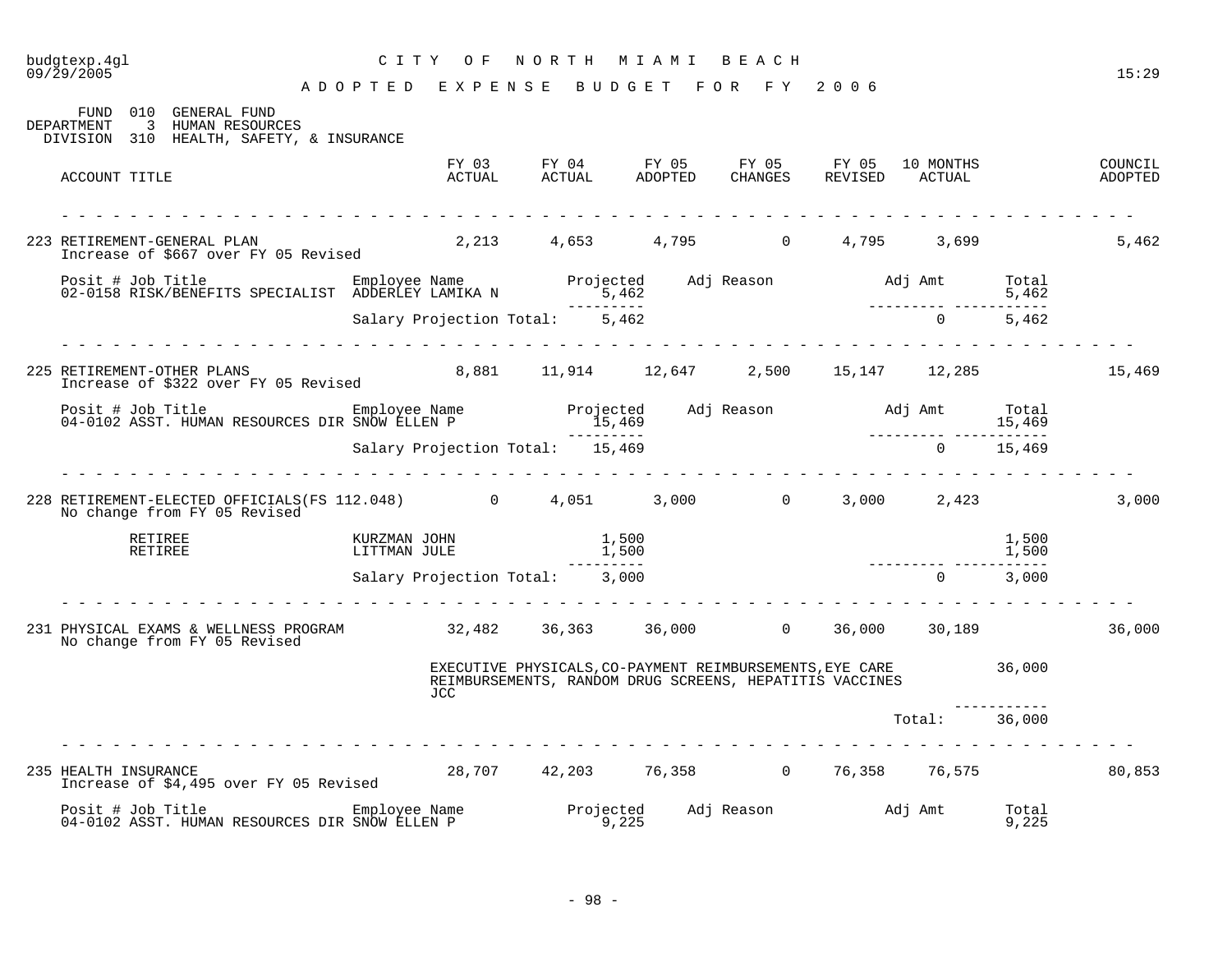|            | FUND 010 GENERAL FUND                    |  |
|------------|------------------------------------------|--|
| DEPARTMENT | 3 HUMAN RESOURCES                        |  |
|            | DIVISION 310 HEALTH, SAFETY, & INSURANCE |  |

FY 03 FY 04 FY 05 FY 05 FY 05 10 MONTHS COUNCIL ACCOUNT TITLE ACTUAL ACTUAL ADOPTED CHANGES REVISED ACTUAL ADOPTED Posit # Job Title Employee Name Projected Adj Reason Adj Amt Total 02-0158 RISK/BENEFITS SPECIALIST ADDERLEY LAMIKA N 4,278 4,278 RETIREE HEYMAN SALLY A 9,327 9,327 RETIREE KOUT ADRIENNE L 9,327 9,327 RETIREE KURZMAN JOHN 18,302 18,302 RETIREE LITTMAN JULE 9,327 9,327 RETIREE MCDONALD MARJORIE 9,327 9,327 RETIREE TAYLOR ROBERT 9,327 9,327 RETIREE TUTTLE KAREN 4,278 4,278 --------- --------- ----------- Salary Projection Total: 82,718 0 82,718 Adjustments to Salary Projection: KOUT CO-PAY  $-1,865$ ----------- Adjusted salary projection total: 80,853 - - - - - - - - - - - - - - - - - - - - - - - - - - - - - - - - - - - - - - - - - - - - - - - - - - - - - - - - - - - - - - - 236 GROUP LIFE INSURANCE 6,966 7,332 7,278 0 7,278 5,706 8,158 Increase of \$880 over FY 05 Revised Posit # Job Title Employee Name Projected Adj Reason Adj Amt Total 04-0102 ASST. HUMAN RESOURCES DIR SNOW ELLEN P 596 596 02-0158 RISK/BENEFITS SPECIALIST ADDERLEY LAMIKA N 164 164 RETIREE ANDRIOLO DOMENICA 43 43 RETIREE ANDRIOLO RUTH 43 43 RETIREE ASADA DONALD K 43 43 RETIREE AVRICH JOSEPH 43 43 RETIREE BALDOMERO ROLANDO 43 43

| RETIREE        | BARTNICK LILLIAN        | 43 | 43 |
|----------------|-------------------------|----|----|
| <b>RETIREE</b> | <b>BASELICE LOUIS</b>   | 43 | 43 |
| <b>RETIREE</b> | <b>BATES ANGUS</b>      | 43 | 43 |
| <b>RETIREE</b> | BATTLE ROSCOE           | 43 | 43 |
| <b>RETIREE</b> | BERGER WILLIAM B        | 43 | 43 |
| RETIREE        | BIANK ROSEMARIE         | 43 | 43 |
| <b>RETIREE</b> | BONELL SUSAN            | 43 | 43 |
| RETIREE        | BONNEMA GEORGE          | 43 | 43 |
| RETIREE        | BOUCHER GEORGE J        | 43 | 43 |
| RETIREE        | BREEDLOVE RUBY          | 43 | 43 |
| <b>RETIREE</b> | BRICKELL MERWYN         | 43 | 43 |
| RETIREE        | BROWN GUILLERMINA R     | 43 | 43 |
| <b>RETIREE</b> | BURKE EDWARD            | 43 | 43 |
| <b>RETIREE</b> | <b>BUSHER ELIZABETH</b> | 43 | 43 |
| RETIREE        | CALVERT JAMES           | 43 | 43 |
| RETIREE        | CAPELLO CAROL           | 43 | 43 |
| RETIREE        | CAPONELLI RALPH         | 43 | 43 |
| <b>RETIREE</b> | CHERNOV ABBY            | 43 | 43 |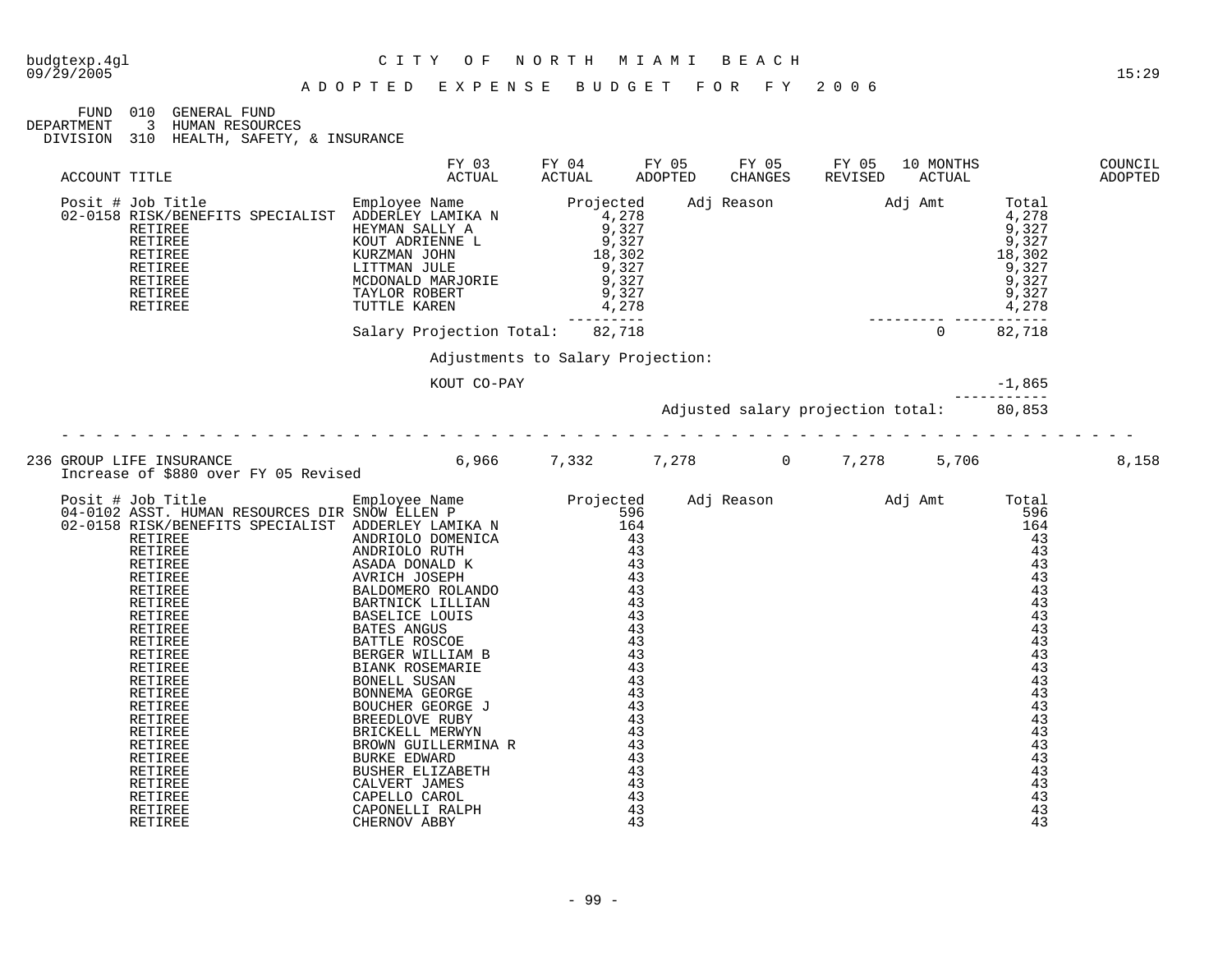#### budgtexp.4gl C I T Y O F N O R T H M I A M I B E A C H

FUND 010 GENERAL FUND<br>DEPARTMENT 3 HUMAN RESOURO

DEPARTMENT 3 HUMAN RESOURCES

| ACCOUNT TITLE                                                                              | FY 03<br>ACTUAL                                                                                                                                                                                                                                                                                                                                                                                                                                       | FY 04<br>ACTUAL | FY 05<br>ADOPTED | FY 05<br>CHANGES | FY 05<br>REVISED | 10 MONTHS<br>ACTUAL |                                                     | COUNCIL<br>ADOPTED |
|--------------------------------------------------------------------------------------------|-------------------------------------------------------------------------------------------------------------------------------------------------------------------------------------------------------------------------------------------------------------------------------------------------------------------------------------------------------------------------------------------------------------------------------------------------------|-----------------|------------------|------------------|------------------|---------------------|-----------------------------------------------------|--------------------|
| Posit # Job Title<br>RETIREE<br><b>RETIREE</b><br>RETIREE<br>RETIREE<br>RETIREE<br>RETIREE | $\begin{tabular}{l c c c} \multicolumn{1}{c}{\textbf{FY U3}} & \multicolumn{1}{c}{\textbf{R1}} & \multicolumn{1}{c}{\textbf{R1}} & \multicolumn{1}{c}{\textbf{R2}} & \multicolumn{1}{c}{\textbf{R2}} & \multicolumn{1}{c}{\textbf{R3}} & \multicolumn{1}{c}{\textbf{R4}} & \multicolumn{1}{c}{\textbf{R2}} & \multicolumn{1}{c}{\textbf{R3}} & \multicolumn{1}{c}{\textbf{R4}} & \multicolumn{1}{c}{\textbf{R3}} & \multicolumn{1}{c}{\textbf{R4}} &$ |                 |                  | Adj Reason       |                  | Adj Amt             | Total<br>43<br>43<br>43<br>43<br>43<br>43           |                    |
| RETIREE<br>RETIREE<br>RETIREE<br>RETIREE<br>RETIREE<br>RETIREE<br>RETIREE                  |                                                                                                                                                                                                                                                                                                                                                                                                                                                       |                 |                  |                  |                  |                     | 43<br>43<br>$\overline{43}$<br>43<br>43<br>43<br>43 |                    |
| RETIREE<br>RETIREE<br>RETIREE<br>RETIREE<br>RETIREE<br>RETIREE                             |                                                                                                                                                                                                                                                                                                                                                                                                                                                       |                 |                  |                  |                  |                     | 43<br>43<br>43<br>43<br>43<br>43                    |                    |
| RETIREE<br>RETIREE<br>RETIREE<br>RETIREE<br>RETIREE<br>RETIREE<br>RETIREE                  |                                                                                                                                                                                                                                                                                                                                                                                                                                                       |                 |                  |                  |                  |                     | 43<br>43<br>43<br>43<br>43<br>43<br>43              |                    |
| RETIREE<br>RETIREE<br>RETIREE<br>RETIREE<br>RETIREE<br>RETIREE                             |                                                                                                                                                                                                                                                                                                                                                                                                                                                       |                 |                  |                  |                  |                     | 43<br>43<br>43<br>43<br>43<br>43                    |                    |
| RETIREE<br>RETIREE<br>RETIREE<br>RETIREE<br>RETIREE<br>RETIREE<br>RETIREE                  |                                                                                                                                                                                                                                                                                                                                                                                                                                                       |                 |                  |                  |                  |                     | 43<br>43<br>43<br>43<br>43<br>43<br>43              |                    |
| RETIREE<br>RETIREE<br>RETIREE<br>RETIREE<br>RETIREE<br>RETIREE                             |                                                                                                                                                                                                                                                                                                                                                                                                                                                       |                 |                  |                  |                  |                     | 43<br>43<br>43<br>43<br>43<br>43                    |                    |
| RETIREE<br>RETIREE<br>RETIREE                                                              |                                                                                                                                                                                                                                                                                                                                                                                                                                                       |                 |                  |                  |                  |                     | 43<br>43<br>43                                      |                    |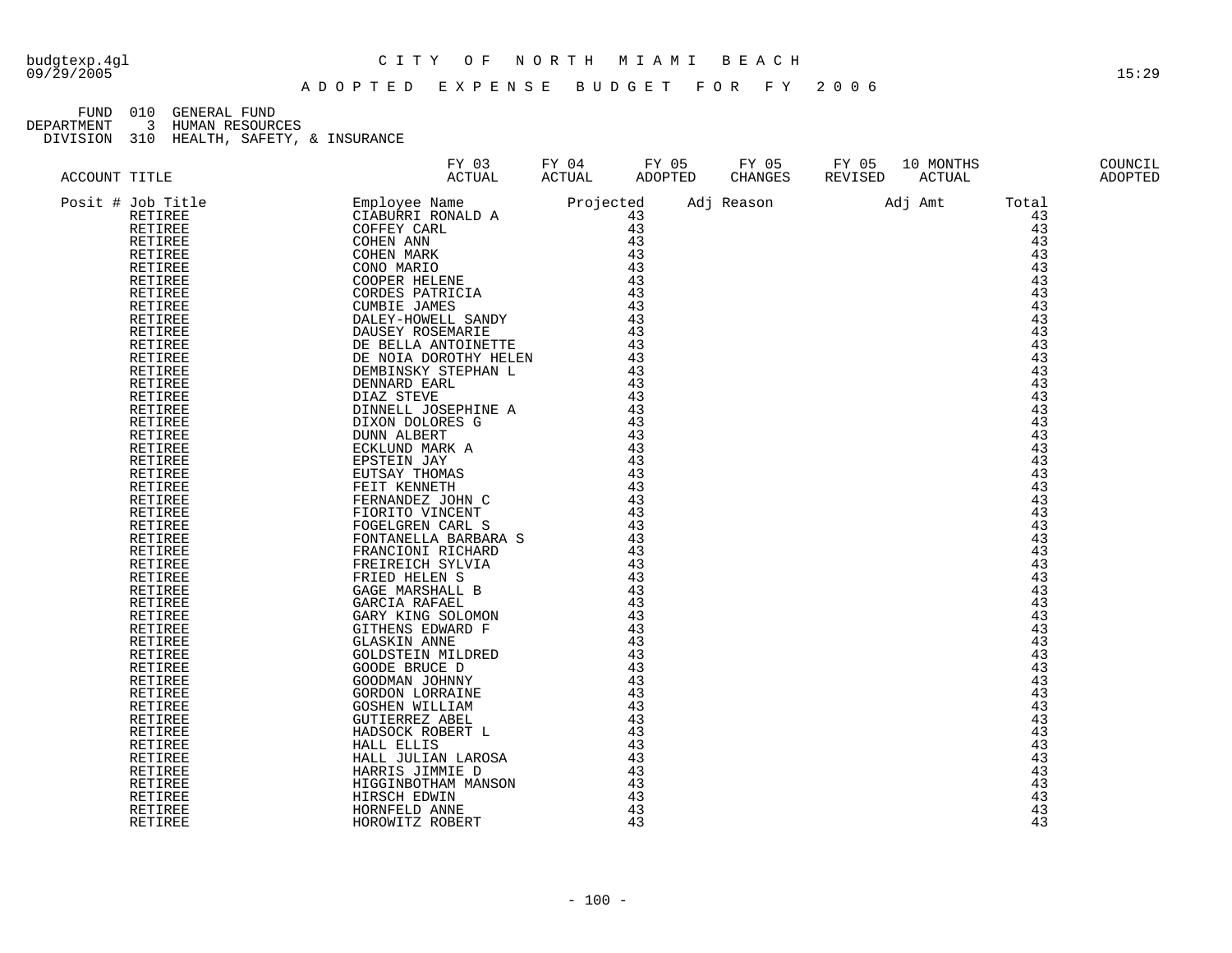#### budgtexp.4gl C I T Y O F N O R T H M I A M I B E A C H

FUND 010 GENERAL FUND<br>DEPARTMENT 3 HUMAN RESOURO

DEPARTMENT 3 HUMAN RESOURCES

| ACCOUNT TITLE      | FY 03<br>ACTUAL                             | FY 04<br>ACTUAL                                                                                                                                                                                                                                                                                                                                                                                                                                        | FY 05<br>ADOPTED | FY 05<br>CHANGES | FY 05<br>REVISED | 10 MONTHS<br>ACTUAL |          | COUNCIL<br>ADOPTED |
|--------------------|---------------------------------------------|--------------------------------------------------------------------------------------------------------------------------------------------------------------------------------------------------------------------------------------------------------------------------------------------------------------------------------------------------------------------------------------------------------------------------------------------------------|------------------|------------------|------------------|---------------------|----------|--------------------|
| Posit # Job Title  | Employee Name                               |                                                                                                                                                                                                                                                                                                                                                                                                                                                        |                  | Adj Reason       |                  | Adj Amt             | Total    |                    |
| RETIREE            | HUFF ALBERT A                               | Projected<br>43<br>43                                                                                                                                                                                                                                                                                                                                                                                                                                  |                  |                  |                  |                     | 43       |                    |
| <b>RETIREE</b>     | JACKSON JAMES                               |                                                                                                                                                                                                                                                                                                                                                                                                                                                        | 43               |                  |                  |                     | 43       |                    |
| RETIREE            |                                             |                                                                                                                                                                                                                                                                                                                                                                                                                                                        | 43               |                  |                  |                     | 43       |                    |
| RETIREE            | JANOWSKI JOHN<br>JOHNS JR HAROLD<br>WARTITI |                                                                                                                                                                                                                                                                                                                                                                                                                                                        |                  |                  |                  |                     | 43       |                    |
| RETIREE            | KAPTAINE GLENN J                            |                                                                                                                                                                                                                                                                                                                                                                                                                                                        |                  |                  |                  |                     | 43       |                    |
| RETIREE            | KATZ DONALD                                 |                                                                                                                                                                                                                                                                                                                                                                                                                                                        |                  |                  |                  |                     | 43       |                    |
| RETIREE            | KELLY DAVID A                               |                                                                                                                                                                                                                                                                                                                                                                                                                                                        |                  |                  |                  |                     | 43       |                    |
| RETIREE            | KENNETT PATRICIA E                          | $\begin{array}{ccccc} & & & & & 43\ 0 & & & & & 43\ 1A & E & & & & 43\ 1B & & & & 43\ 1C & & & & & 43\ 1D & & & & & 43\ 1D & & & & & 43\ 1D & & & & & 43\ 1D & & & & & 43\ 1D & & & & & 43\ 1D & & & & & 43\ 1D & & & & & 43\ 1D & & & & & 43\ 1D & & & & & 43\ 1D & & & & & 43\ 1D & & & & & 43\ \end{array}$                                                                                                                                         |                  |                  |                  |                     | 43       |                    |
| RETIREE            | KIRSCHLER-GAGE GRACE G                      |                                                                                                                                                                                                                                                                                                                                                                                                                                                        |                  |                  |                  |                     | 43       |                    |
| RETIREE            | KOHLER GEORGE F                             |                                                                                                                                                                                                                                                                                                                                                                                                                                                        |                  |                  |                  |                     | 43       |                    |
| RETIREE            | KOUT ADRIENNE L                             |                                                                                                                                                                                                                                                                                                                                                                                                                                                        |                  |                  |                  |                     | 43       |                    |
| RETIREE            | KURZMAN JOHN                                |                                                                                                                                                                                                                                                                                                                                                                                                                                                        |                  |                  |                  |                     | 43       |                    |
| RETIREE            | LE MAY ROBERT                               |                                                                                                                                                                                                                                                                                                                                                                                                                                                        |                  |                  |                  |                     | 43       |                    |
| RETIREE            | LEAMAN DONALD                               |                                                                                                                                                                                                                                                                                                                                                                                                                                                        |                  |                  |                  |                     | 43       |                    |
| RETIREE            | LEBOWITZ BETTY                              |                                                                                                                                                                                                                                                                                                                                                                                                                                                        |                  |                  |                  |                     | 43       |                    |
| RETIREE            | LEE MARSHALL                                |                                                                                                                                                                                                                                                                                                                                                                                                                                                        | $\frac{43}{43}$  |                  |                  |                     | 43       |                    |
| RETIREE            | LEON PAUL                                   |                                                                                                                                                                                                                                                                                                                                                                                                                                                        |                  |                  |                  |                     | 43       |                    |
| RETIREE            | LEWIS HAROLD                                |                                                                                                                                                                                                                                                                                                                                                                                                                                                        |                  |                  |                  |                     | 43       |                    |
| RETIREE            | LITTMAN JULE                                |                                                                                                                                                                                                                                                                                                                                                                                                                                                        |                  |                  |                  |                     | 43       |                    |
| RETIREE            | LOCKWOOD LEONARD                            |                                                                                                                                                                                                                                                                                                                                                                                                                                                        |                  |                  |                  |                     | 43       |                    |
| RETIREE            | MAGILL CHARLES F                            | $\frac{43}{43}$<br>$\frac{43}{43}$                                                                                                                                                                                                                                                                                                                                                                                                                     |                  |                  |                  |                     | 43       |                    |
| RETIREE            | MAHER CLARKE                                |                                                                                                                                                                                                                                                                                                                                                                                                                                                        | 43               |                  |                  |                     | 43       |                    |
| RETIREE            | MAROTTA BARBARA                             |                                                                                                                                                                                                                                                                                                                                                                                                                                                        |                  |                  |                  |                     | 43       |                    |
| RETIREE            | MARTINEZ ERNESTO                            |                                                                                                                                                                                                                                                                                                                                                                                                                                                        |                  |                  |                  |                     | 43       |                    |
| RETIREE            | MAUER MICHAEL                               | $\frac{4}{43}$<br>43<br>43<br>$\begin{array}{cccc} \tt NE & & & & & 43 \\ \tt NL & & & & 43 \\ \tt A & & & & 43 \\ \tt A & & & 43 \\ \tt A & & & 43 \\ \tt A & & & 43 \\ \tt A & & & 43 \\ \tt A & & & 43 \\ \tt A & & & 43 \\ \tt C & & & & 43 \\ \tt C & & & & 43 \\ \tt C & & & & 43 \\ \tt C & & & & 43 \\ \tt C & & & & 43 \\ \tt C & & & & 43 \\ \tt C & & & & 43 \\ \tt C & & & & 43 \\ \tt C & & & & 43 \\ \tt C & & & & 43 \\ \tt C & & & & $ |                  |                  |                  |                     | 43       |                    |
| RETIREE            | MC CULLOUGH DIANE                           |                                                                                                                                                                                                                                                                                                                                                                                                                                                        |                  |                  |                  |                     | 43       |                    |
| RETIREE            | MCDONALD MARJORIE                           |                                                                                                                                                                                                                                                                                                                                                                                                                                                        |                  |                  |                  |                     | 43       |                    |
| RETIREE            | MEDVED HELEN M                              |                                                                                                                                                                                                                                                                                                                                                                                                                                                        |                  |                  |                  |                     | 43       |                    |
| RETIREE            | MICHAUD MARYLYN A                           |                                                                                                                                                                                                                                                                                                                                                                                                                                                        |                  |                  |                  |                     | 43       |                    |
| RETIREE            | MIGDAL RUTH                                 |                                                                                                                                                                                                                                                                                                                                                                                                                                                        |                  |                  |                  |                     | 43       |                    |
| RETIREE            | MILANES RAFAEL                              |                                                                                                                                                                                                                                                                                                                                                                                                                                                        |                  |                  |                  |                     | 43       |                    |
| RETIREE            | MOHR JERRY R                                |                                                                                                                                                                                                                                                                                                                                                                                                                                                        |                  |                  |                  |                     | 43       |                    |
| RETIREE<br>RETIREE | MONTANO GEORGE<br>MORGENSTERN BARRY S       |                                                                                                                                                                                                                                                                                                                                                                                                                                                        |                  |                  |                  |                     | 43<br>43 |                    |
| RETIREE            | MORRELL KEVIN E                             |                                                                                                                                                                                                                                                                                                                                                                                                                                                        |                  |                  |                  |                     | 43       |                    |
| RETIREE            | MORRISON HELEN C                            |                                                                                                                                                                                                                                                                                                                                                                                                                                                        |                  |                  |                  |                     | 43       |                    |
| RETIREE            | MURRAY JONATHAN                             |                                                                                                                                                                                                                                                                                                                                                                                                                                                        |                  |                  |                  |                     | 43       |                    |
| RETIREE            | OCONNELL JAMES                              |                                                                                                                                                                                                                                                                                                                                                                                                                                                        |                  |                  |                  |                     | 43       |                    |
| RETIREE            | PAGAN VALOIS                                |                                                                                                                                                                                                                                                                                                                                                                                                                                                        |                  |                  |                  |                     | 43       |                    |
| RETIREE            | PAKULA JANE                                 |                                                                                                                                                                                                                                                                                                                                                                                                                                                        |                  |                  |                  |                     | 43       |                    |
| RETIREE            | PASTOR WALTER                               |                                                                                                                                                                                                                                                                                                                                                                                                                                                        |                  |                  |                  |                     | 43       |                    |
| RETIREE            | PEREZ RAUL E                                | $\begin{array}{c}43 \\ 43 \\ 43 \\ 43 \\ 43 \\ 43 \\ 43 \\ \end{array}$                                                                                                                                                                                                                                                                                                                                                                                |                  |                  |                  |                     | 43       |                    |
| RETIREE            | PERRY ROBERT W                              |                                                                                                                                                                                                                                                                                                                                                                                                                                                        |                  |                  |                  |                     | 43       |                    |
| RETIREE            | PHILLIPS MARLVIN                            |                                                                                                                                                                                                                                                                                                                                                                                                                                                        | 43               |                  |                  |                     | 43       |                    |
| RETIREE            | PIPITONE PHILIP                             |                                                                                                                                                                                                                                                                                                                                                                                                                                                        | 43               |                  |                  |                     | 43       |                    |
| RETIREE            | POLANCO CARLOS                              |                                                                                                                                                                                                                                                                                                                                                                                                                                                        | 43               |                  |                  |                     | 43       |                    |
| RETIREE            | POLANCO DEBBIE                              |                                                                                                                                                                                                                                                                                                                                                                                                                                                        | 43               |                  |                  |                     | 43       |                    |
| RETIREE            | POLLAK MURIEL                               |                                                                                                                                                                                                                                                                                                                                                                                                                                                        | 43               |                  |                  |                     | 43       |                    |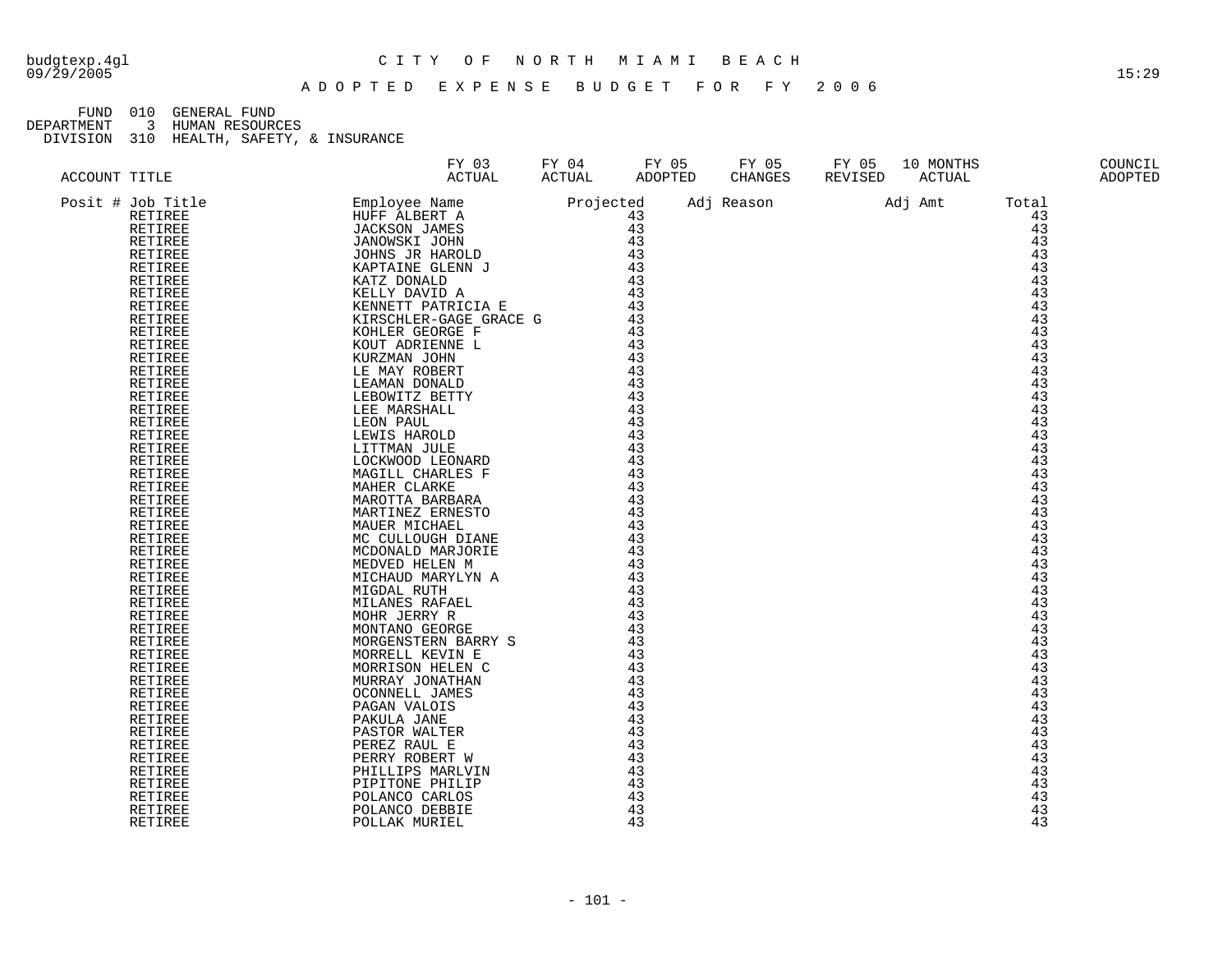#### budgtexp.4gl C I T Y O F N O R T H M I A M I B E A C H

A D O P T E D E X P E N S E B U D G E T F O R F Y 2 0 0 6

FUND 010 GENERAL FUND<br>DEPARTMENT 3 HUMAN RESOURO

DEPARTMENT 3 HUMAN RESOURCES

| ACCOUNT TITLE<br>$\begin{tabular}{l c c c c} \multicolumn{2}{c}{ACCOORTT TITLS} & $X^T(0)1$ & $X^T(0)1$ & $X^T(0)1$ & $X^T(0)1$ & $X^T(0)1$ & $X^T(0)1$ & $X^T(0)1$ & $X^T(0)1$ & $X^T(0)1$ & $X^T(0)1$ & $X^T(0)1$ & $X^T(0)1$ & $X^T(0)1$ & $X^T(0)1$ & $X^T(0)1$ & $X^T(0)1$ & $X^T(0)1$ & $X^T(0)1$ & $X^T($ | FY 03<br>ACTUAL | FY 04<br>ACTUAL | FY 05<br>ADOPTED | FY 05<br>CHANGES | FY 05<br>REVISED | 10 MONTHS<br>ACTUAL |                 | COUNCIL<br><b>ADOPTED</b> |
|------------------------------------------------------------------------------------------------------------------------------------------------------------------------------------------------------------------------------------------------------------------------------------------------------------------|-----------------|-----------------|------------------|------------------|------------------|---------------------|-----------------|---------------------------|
|                                                                                                                                                                                                                                                                                                                  |                 |                 |                  | Adj Reason       |                  | Adj Amt             | Total           |                           |
|                                                                                                                                                                                                                                                                                                                  |                 |                 |                  |                  |                  |                     | 43              |                           |
|                                                                                                                                                                                                                                                                                                                  |                 |                 |                  |                  |                  |                     | $\overline{43}$ |                           |
|                                                                                                                                                                                                                                                                                                                  |                 |                 |                  |                  |                  |                     | 43              |                           |
|                                                                                                                                                                                                                                                                                                                  |                 |                 |                  |                  |                  |                     | 43              |                           |
|                                                                                                                                                                                                                                                                                                                  |                 |                 |                  |                  |                  |                     | 43              |                           |
|                                                                                                                                                                                                                                                                                                                  |                 |                 |                  |                  |                  |                     | 43              |                           |
|                                                                                                                                                                                                                                                                                                                  |                 |                 |                  |                  |                  |                     | 43              |                           |
|                                                                                                                                                                                                                                                                                                                  |                 |                 |                  |                  |                  |                     | 43              |                           |
|                                                                                                                                                                                                                                                                                                                  |                 |                 |                  |                  |                  |                     | 43              |                           |
|                                                                                                                                                                                                                                                                                                                  |                 |                 |                  |                  |                  |                     | 43              |                           |
|                                                                                                                                                                                                                                                                                                                  |                 |                 |                  |                  |                  |                     | 43              |                           |
|                                                                                                                                                                                                                                                                                                                  |                 |                 |                  |                  |                  |                     | 43              |                           |
|                                                                                                                                                                                                                                                                                                                  |                 |                 |                  |                  |                  |                     | 43              |                           |
|                                                                                                                                                                                                                                                                                                                  |                 |                 |                  |                  |                  |                     | 43              |                           |
|                                                                                                                                                                                                                                                                                                                  |                 |                 |                  |                  |                  |                     | 43              |                           |
|                                                                                                                                                                                                                                                                                                                  |                 |                 |                  |                  |                  |                     | 43              |                           |
|                                                                                                                                                                                                                                                                                                                  |                 |                 |                  |                  |                  |                     | 43              |                           |
|                                                                                                                                                                                                                                                                                                                  |                 |                 |                  |                  |                  |                     | 43              |                           |
|                                                                                                                                                                                                                                                                                                                  |                 |                 |                  |                  |                  |                     | 43              |                           |
|                                                                                                                                                                                                                                                                                                                  |                 |                 |                  |                  |                  |                     | 43              |                           |
|                                                                                                                                                                                                                                                                                                                  |                 |                 |                  |                  |                  |                     | 43              |                           |
|                                                                                                                                                                                                                                                                                                                  |                 |                 |                  |                  |                  |                     | 43              |                           |
|                                                                                                                                                                                                                                                                                                                  |                 |                 |                  |                  |                  |                     | 43              |                           |
|                                                                                                                                                                                                                                                                                                                  |                 |                 |                  |                  |                  |                     | 43              |                           |
|                                                                                                                                                                                                                                                                                                                  |                 |                 |                  |                  |                  |                     | 43              |                           |
|                                                                                                                                                                                                                                                                                                                  |                 |                 |                  |                  |                  |                     | 43              |                           |
|                                                                                                                                                                                                                                                                                                                  |                 |                 |                  |                  |                  |                     | 43              |                           |
|                                                                                                                                                                                                                                                                                                                  |                 |                 |                  |                  |                  |                     | 43              |                           |
|                                                                                                                                                                                                                                                                                                                  |                 |                 |                  |                  |                  |                     | 43              |                           |
|                                                                                                                                                                                                                                                                                                                  |                 |                 |                  |                  |                  |                     | 43              |                           |
|                                                                                                                                                                                                                                                                                                                  |                 |                 |                  |                  |                  |                     | 43              |                           |
|                                                                                                                                                                                                                                                                                                                  |                 |                 |                  |                  |                  |                     | 43              |                           |
|                                                                                                                                                                                                                                                                                                                  |                 |                 |                  |                  |                  |                     | 43              |                           |
|                                                                                                                                                                                                                                                                                                                  |                 |                 |                  |                  |                  |                     | 43              |                           |
|                                                                                                                                                                                                                                                                                                                  |                 |                 |                  |                  |                  |                     | 43              |                           |
|                                                                                                                                                                                                                                                                                                                  |                 |                 |                  |                  |                  |                     | 43              |                           |
|                                                                                                                                                                                                                                                                                                                  |                 |                 |                  |                  |                  |                     | 43              |                           |
|                                                                                                                                                                                                                                                                                                                  |                 |                 |                  |                  |                  |                     | 43              |                           |
|                                                                                                                                                                                                                                                                                                                  |                 |                 |                  |                  |                  |                     | 43              |                           |
|                                                                                                                                                                                                                                                                                                                  |                 |                 |                  |                  |                  |                     | 43              |                           |
|                                                                                                                                                                                                                                                                                                                  |                 |                 |                  |                  |                  |                     | 43              |                           |
|                                                                                                                                                                                                                                                                                                                  |                 |                 |                  |                  |                  |                     | 43              |                           |
|                                                                                                                                                                                                                                                                                                                  |                 |                 |                  |                  |                  |                     | 43              |                           |
|                                                                                                                                                                                                                                                                                                                  |                 |                 |                  |                  |                  |                     | 43              |                           |
|                                                                                                                                                                                                                                                                                                                  |                 |                 |                  |                  |                  |                     | 43              |                           |
|                                                                                                                                                                                                                                                                                                                  |                 |                 |                  |                  |                  |                     | 43              |                           |
|                                                                                                                                                                                                                                                                                                                  |                 |                 |                  |                  |                  |                     | 43              |                           |
|                                                                                                                                                                                                                                                                                                                  |                 |                 |                  |                  |                  |                     | 43              |                           |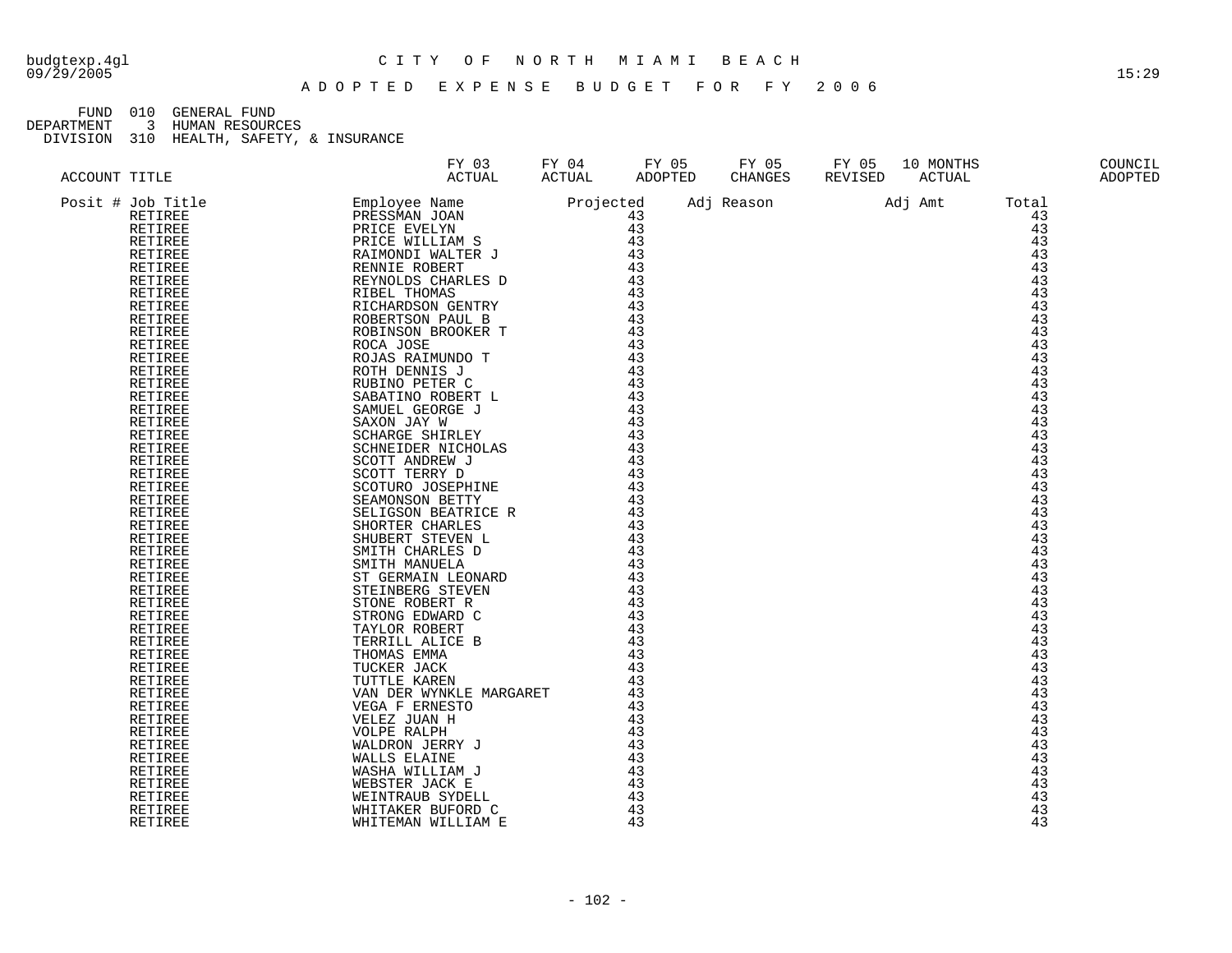#### A D O P T E D E X P E N S E B U D G E T F O R F Y 2 0 0 6

09/29/2005 15:29

|                                                                                                                                                                                                                                        | E Y L F M P F |                                                      | אטת בתטעם |                                                                                                      |          |       |
|----------------------------------------------------------------------------------------------------------------------------------------------------------------------------------------------------------------------------------------|---------------|------------------------------------------------------|-----------|------------------------------------------------------------------------------------------------------|----------|-------|
| FUND 010 GENERAL FUND<br><b>DEPARTMENT</b><br>3 HUMAN RESOURCES<br>DIVISION 310 HEALTH, SAFETY, & INSURANCE                                                                                                                            |               |                                                      |           |                                                                                                      |          |       |
| ACCOUNT TITLE                                                                                                                                                                                                                          |               |                                                      |           | FY 03 FY 04 FY 05 FY 05 FY 05 10 MONTHS COUNCIL ACTUAL ACTUAL ADOPTED CHANGES REVISED ACTUAL ADOPTED |          |       |
| Posit # Job Title 6 Employee Name Projected Adj Reason Adj Amt Total<br>RETIREE RETIRE WILLIAMS BOYSE 43<br>Salary Projection Total: 7,984 7,984 0 7,984                                                                               |               |                                                      |           |                                                                                                      |          |       |
|                                                                                                                                                                                                                                        |               |                                                      |           |                                                                                                      |          |       |
|                                                                                                                                                                                                                                        |               | Adjustments to Salary Projection:                    |           |                                                                                                      |          |       |
|                                                                                                                                                                                                                                        |               | KOUT ADDITIONAL PREMIUM<br>BERGER ADDITIONAL PREMIUM |           |                                                                                                      | 87<br>87 |       |
|                                                                                                                                                                                                                                        |               |                                                      |           | Adjusted salary projection total: 8,158                                                              |          |       |
|                                                                                                                                                                                                                                        |               |                                                      |           |                                                                                                      |          | 683   |
| Posit # Job Title Employee Name Projected Adj Reason Adj Amt Total<br>04-0102 ASST.HUMAN RESOURCES DIR SNOW ELLEN P 669<br>02-0158 RISK/BENEFITS SPECIALIST ADDERLEY LAMIKA N 14<br>Salary Projection Total: 683<br>683                |               |                                                      |           |                                                                                                      |          |       |
|                                                                                                                                                                                                                                        |               |                                                      |           |                                                                                                      |          |       |
| 239 DENTAL INSURANCE 10.42 UNITAL EXERCISE 239 DENTAL INSURANCE 239 DENTAL INSURANCE 239 DENTAL 11 238                                                                                                                                 |               |                                                      |           |                                                                                                      |          | 9,778 |
| Decrease of S666 from FY 05 Revised Bupployee Name<br>Projected Adj Reason and Total Total (140)<br>02-0150 RETIRER ENGELS IN AN RESOURCES DIR ADDERLEY LAMIKA N<br>02-0150 RETIRER BREEN ASAD DRAID (180)<br>RETIRER BALDONERO ROLAND |               |                                                      |           |                                                                                                      |          |       |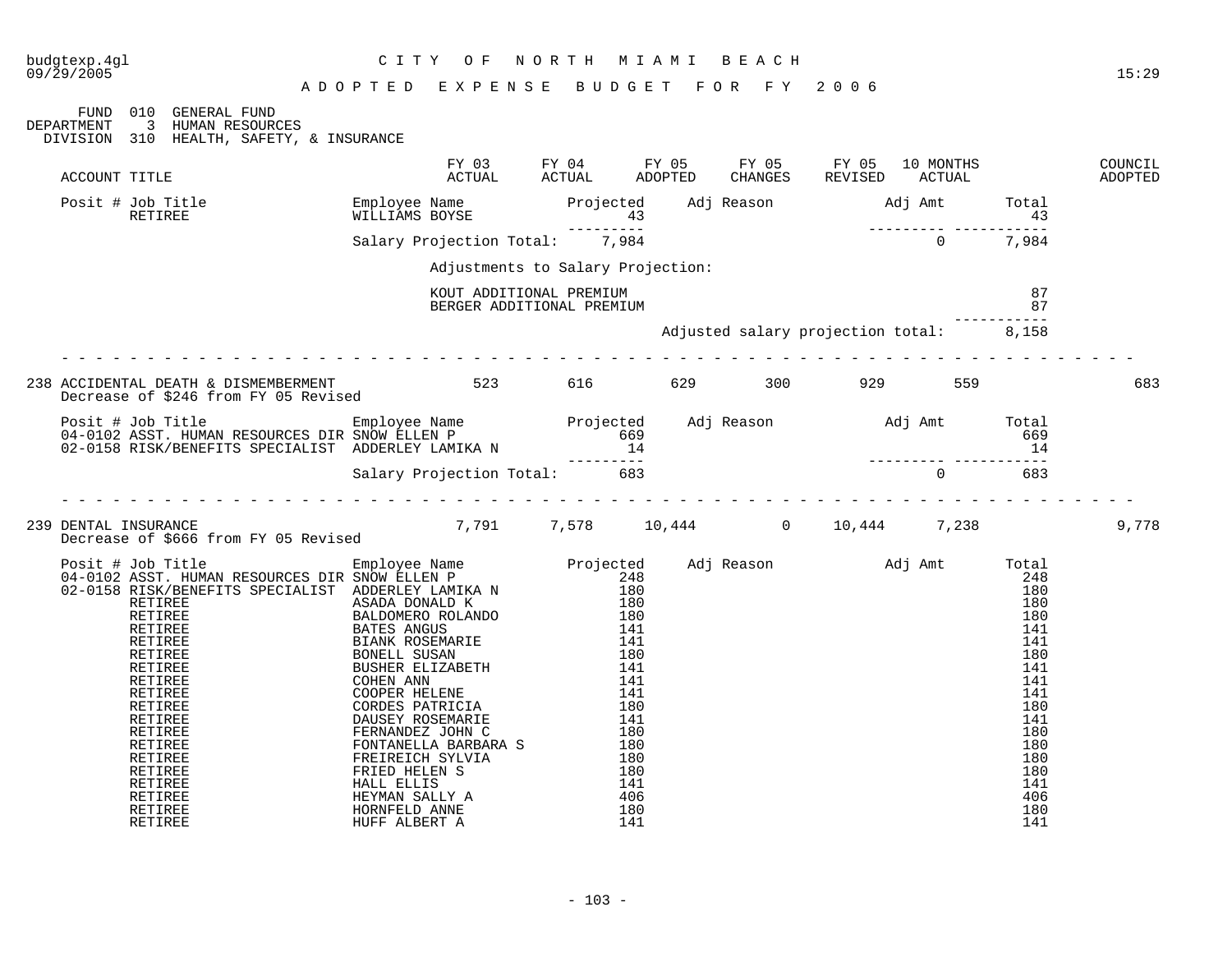#### budgtexp.4gl C I T Y O F N O R T H M I A M I B E A C H

FUND 010 GENERAL FUND<br>DEPARTMENT 3 HUMAN RESOURO

DEPARTMENT 3 HUMAN RESOURCES

|  |                                      |                                                          | FY 03 FY 04 FY 05 FY 05 FY 05 10 MONTHS COUNCIL ACTUAL ACTUAL ADOPTED CHANGES REVISED ACTUAL ADOPTED |  |               |         |
|--|--------------------------------------|----------------------------------------------------------|------------------------------------------------------------------------------------------------------|--|---------------|---------|
|  |                                      |                                                          |                                                                                                      |  |               |         |
|  | Increase of \$911 over FY 05 Revised |                                                          |                                                                                                      |  |               | 30,000  |
|  |                                      | TO COVER COST OF UNEMPLOYMENT COMPENSATION CLAIMS 30,000 |                                                                                                      |  | Total: 30,000 |         |
|  | *** Salaries & Related Costs         | 195,990  229,681  289,102  5,300  294,402  250,660       |                                                                                                      |  |               | 308,634 |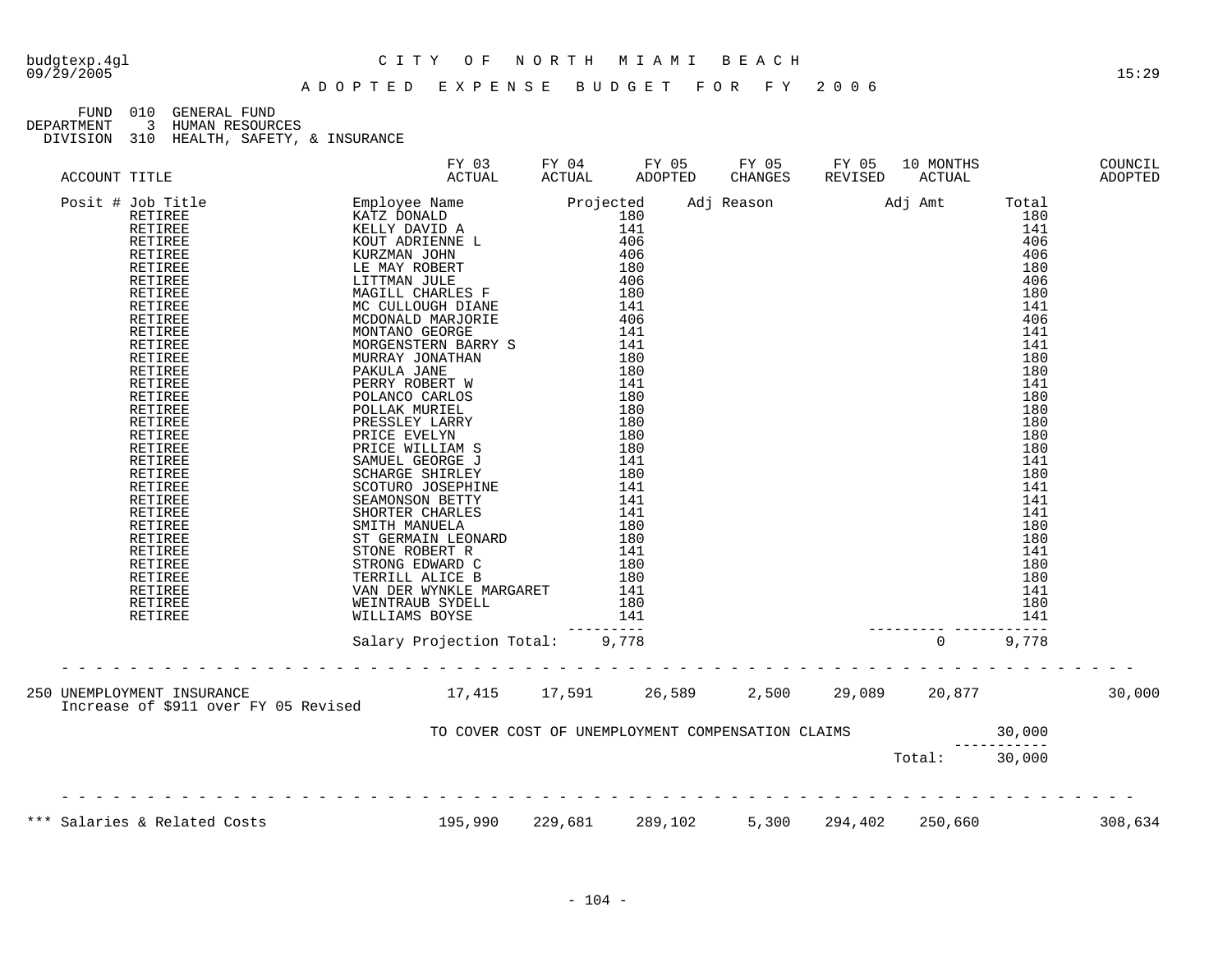# budgtexp.4gl C I T Y O F N O R T H M I A M I B E A C H

|       | 010<br>GENERAL FUND<br>FUND<br>3<br>HUMAN RESOURCES<br>DEPARTMENT<br>DIVISION 310 HEALTH, SAFETY, & INSURANCE |                                                                         |                           |                                                        |                |                        |                     |                        |                    |
|-------|---------------------------------------------------------------------------------------------------------------|-------------------------------------------------------------------------|---------------------------|--------------------------------------------------------|----------------|------------------------|---------------------|------------------------|--------------------|
|       | ACCOUNT TITLE                                                                                                 | FY 03<br>ACTUAL                                                         | ACTUAL                    | FY 04 FY 05<br>ADOPTED                                 | CHANGES        | FY 05 FY 05<br>REVISED | 10 MONTHS<br>ACTUAL |                        | COUNCIL<br>ADOPTED |
|       | 310 PROFESSIONAL SERVICES<br>No change from FY 05 Revised                                                     | 786                                                                     | $\overline{0}$            | $0 \qquad \qquad$                                      | $\Omega$       | $\overline{0}$         | $\Omega$            |                        | ∩                  |
|       | 390 EDUCATIONAL PROGRAMS<br>No change from FY 05 Revised                                                      | 1,491                                                                   | 199                       | $\overline{0}$                                         | $\mathbf{0}$   | $\overline{0}$         | $\mathbf 0$         |                        | $\Omega$           |
|       | 405 TRAVEL AND AUTO EXPENSES<br>Increase of \$450 over FY 05 Revised                                          |                                                                         |                           | 0 $6$ 0 $1,050$ $1,050$ $1,219$                        |                |                        |                     |                        | 1,500              |
|       | Posit # Job Title<br>04-0102 ASST. HUMAN RESOURCES DIR SNOW ELLEN P                                           | Employee Name<br>אימוא SNOW ELLEN P                                     | Projected                 | 1,500                                                  |                |                        |                     | Total<br>1,500         |                    |
|       |                                                                                                               | Salary Projection Total: 1,500                                          | ----------                |                                                        |                |                        | $\mathbf 0$         | ---------<br>1,500     |                    |
|       | 540 BOOKS & MEMBERSHIPS<br>Increase of \$100 over FY 05 Revised                                               | 1,118                                                                   | 606 100                   | 900                                                    | $\overline{0}$ | 900                    | 899                 |                        | 1,000              |
|       |                                                                                                               | BUSINESS INSURANCE                                                      | RISK & INSURANCE MAGAZINE | PRIMA MEMBERSHIP NATIONAL & LOCAL                      |                |                        |                     | 1,000                  |                    |
|       |                                                                                                               |                                                                         |                           |                                                        |                |                        | Total: 1,000        |                        |                    |
|       | *** Operating Expenses                                                                                        |                                                                         |                           | $3,394$ $811$ $900$ $1,050$ $1,950$ $2,117$            |                |                        |                     |                        | 2,500              |
| * * * | Capital Outlays                                                                                               | $\mathbf 0$                                                             | $\mathbf 0$               | $\overline{0}$                                         | $\mathbf 0$    | $\mathbf 0$            | $\Omega$            |                        | $\Omega$           |
|       | 960 TRF TO LIABILITY SELF-INSURANCE FUND<br>Increase of \$400 over FY 05 Revised                              | $340,000$ $350,000$ $157,100$ 0 $157,100$ $157,100$ $157,100$ $157,500$ |                           |                                                        |                |                        |                     |                        |                    |
|       |                                                                                                               |                                                                         |                           | TO KEEP LIABLITY SELF-INSURANCE FUND ACTUARIALLY SOUND |                |                        |                     | 157,500<br>----------- |                    |
|       |                                                                                                               |                                                                         |                           |                                                        |                |                        | Total:              | 157,500                |                    |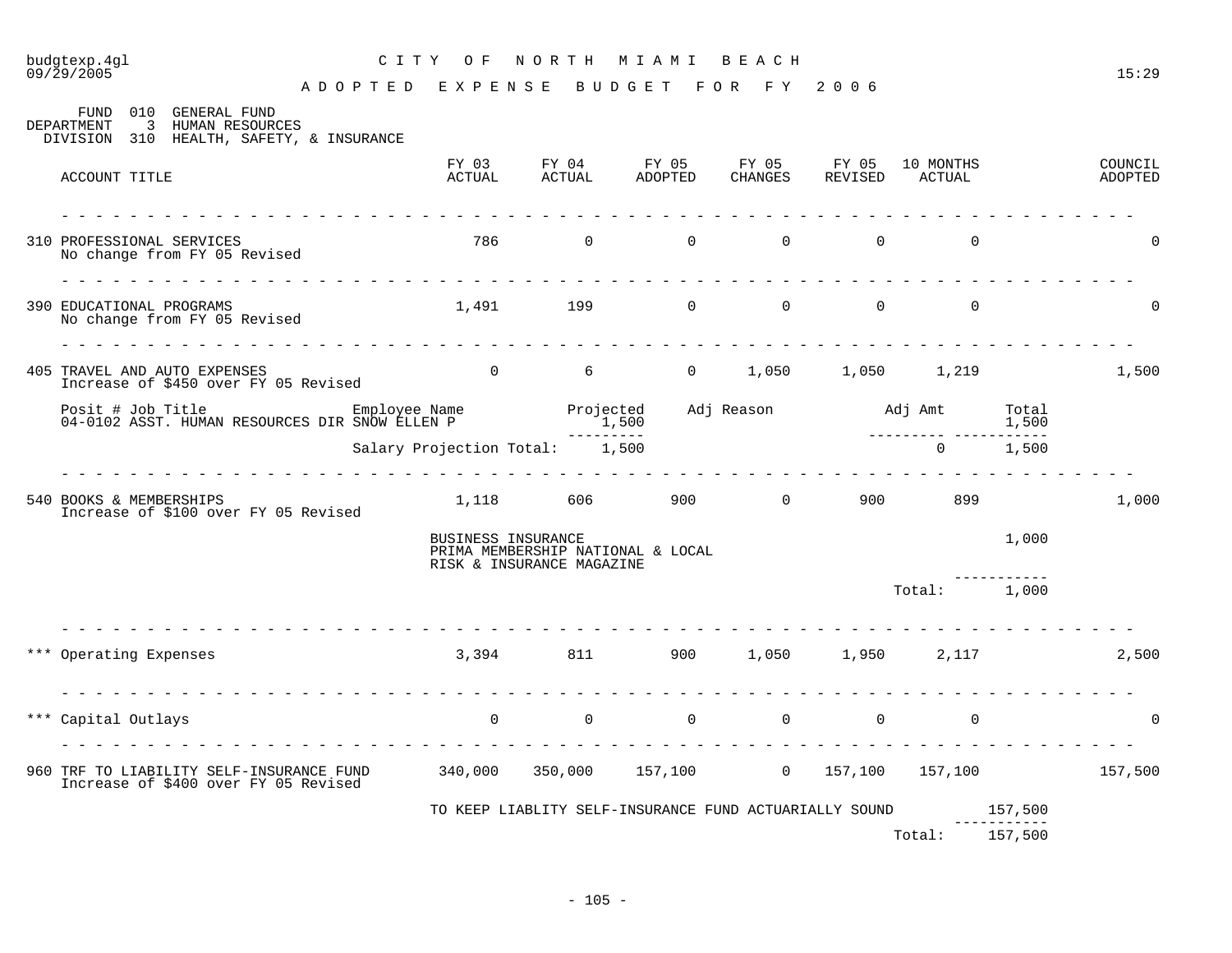09/29/2005 15:29 A D O P T E D E X P E N S E B U D G E T F O R F Y 2 0 0 6

| <b>FUND</b><br>DEPARTMENT<br>DIVISION | 010<br>3<br>310 | GENERAL FUND<br>HUMAN RESOURCES   | HEALTH, SAFETY, & INSURANCE                                                        |               |                          |                 |                  |     |                  |                |                  |                     |         |                     |                    |
|---------------------------------------|-----------------|-----------------------------------|------------------------------------------------------------------------------------|---------------|--------------------------|-----------------|------------------|-----|------------------|----------------|------------------|---------------------|---------|---------------------|--------------------|
| ACCOUNT TITLE                         |                 |                                   |                                                                                    |               | FY 03<br>ACTUAL          | FY 04<br>ACTUAL | FY 05<br>ADOPTED |     | FY 05<br>CHANGES |                | FY 05<br>REVISED | 10 MONTHS<br>ACTUAL |         |                     | COUNCIL<br>ADOPTED |
|                                       |                 | 994 TRF TO WORKERS' COMP SELF-INS | Increase of \$35 over FY 05 Revised                                                |               | 333                      | 342             |                  | 387 |                  | $\mathbf 0$    | 387              |                     | 387     |                     | 422                |
| Posit # Job Title                     |                 |                                   | 04-0102 ASST. HUMAN RESOURCES DIR SNOW ELLEN P<br>02-0158 RISK/BENEFITS SPECIALIST | Employee Name | ADDERLEY LAMIKA N        | Projected       | 273<br>149       |     | Adj Reason       |                |                  | Adj Amt             |         | Total<br>273<br>149 |                    |
|                                       |                 |                                   |                                                                                    |               | Salary Projection Total: |                 | 422              |     |                  |                |                  | $\mathbf 0$         |         | 422                 |                    |
|                                       |                 | *** Non-Operating Expenses        |                                                                                    |               | 340,333                  | 350,342         | 157,487          |     |                  | $\overline{0}$ | 157,487          |                     | 157,487 |                     | 157,922            |
| DIVISION                              |                 |                                   | TOTALS:                                                                            |               | 539,718                  | 580,834         | 447,489          |     | 6,350            |                | 453,839          |                     | 410,265 |                     | 469,056            |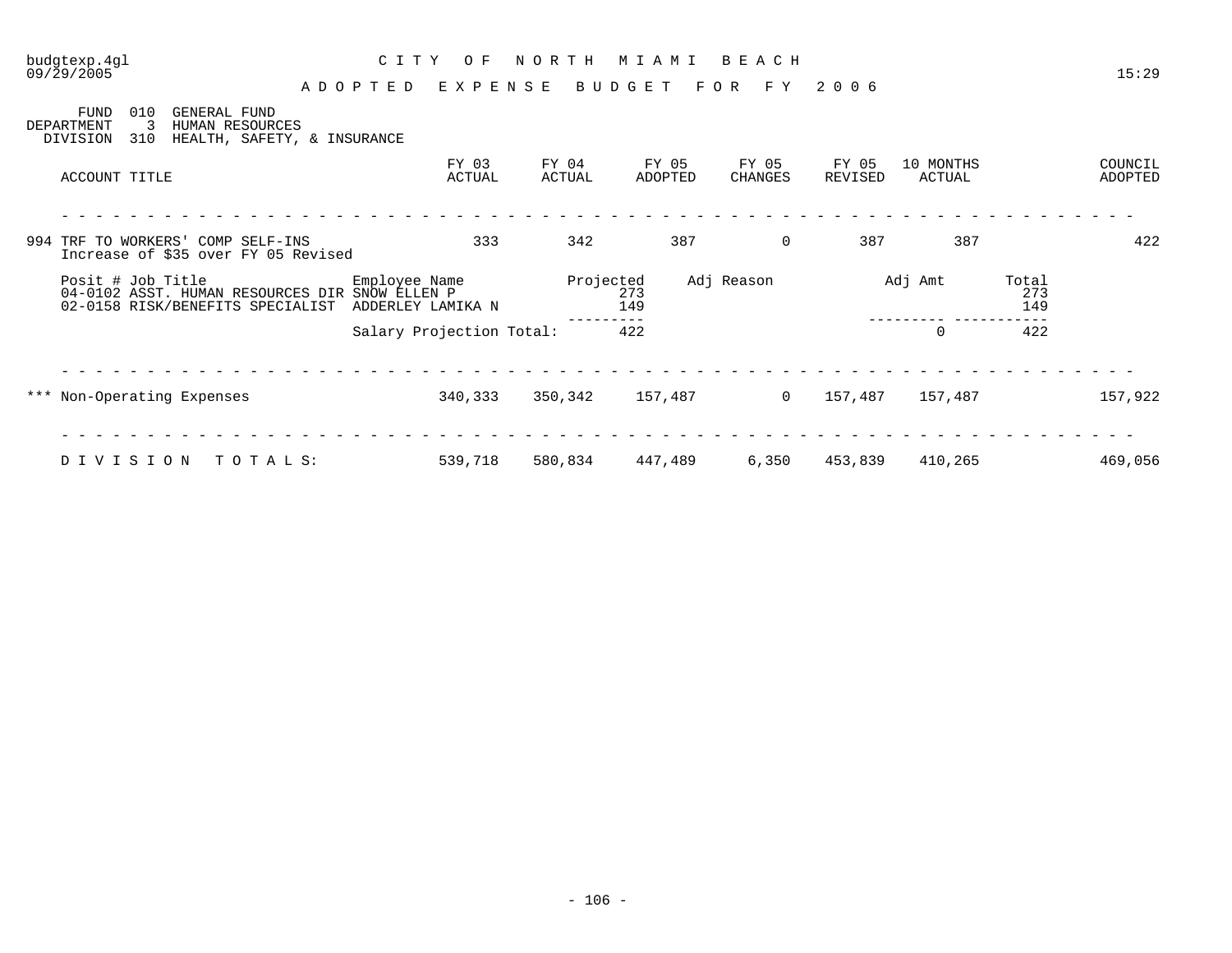A D O P T E D E X P E N S E B U D G E T F O R F Y 2 0 0 6

FUND 010 GENERAL FUND

DEPARTMENT 3 HUMAN RESOURCES

| ACCOUNT TITLE                                                                                                                                                                                                                                                                                                                                                                                                   | FY 03<br>ACTUAL | FY 04<br>ACTUAL                  | FY 05<br>ADOPTED                                                                                                                                                                                                                                                                                     | FY 05<br>CHANGES                 | FY 05<br>REVISED           | 10 MONTHS<br>ACTUAL | COUNCIL<br>ADOPTED                                                                                                                                                                                                                                                                             |
|-----------------------------------------------------------------------------------------------------------------------------------------------------------------------------------------------------------------------------------------------------------------------------------------------------------------------------------------------------------------------------------------------------------------|-----------------|----------------------------------|------------------------------------------------------------------------------------------------------------------------------------------------------------------------------------------------------------------------------------------------------------------------------------------------------|----------------------------------|----------------------------|---------------------|------------------------------------------------------------------------------------------------------------------------------------------------------------------------------------------------------------------------------------------------------------------------------------------------|
|                                                                                                                                                                                                                                                                                                                                                                                                                 |                 |                                  | $\begin{array}{cccc} 350\,,423 & 363\,,598 & 0 & 363\,,598 \\ 0 & 0 & 0 & 0 & 0 \\ 0 & 0 & 0 & 1\,,000 \\ 28\,,267 & 28\,,534 & 5\,,000 & 33\,,534 \\ 1\,,510 & 3\,,500 & 0 & 3\,,500 \\ 22\,,760 & 17\,,100 & 5\,,700 & 22\,,800 \\ 15\,,112 & 17\,,008 & 0 & 17\,,008 \\ 42\,,389 & 45\,,548 & 2\$ |                                  |                            | 301,293             | 393,117<br>$\begin{array}{cccc} 301, 293 & 393, 117 \\ 65 & 0 \\ 0 & 752 & 1,000 \\ 24, 668 & 464 & 1,000 \\ 20, 542 & 30,000 \\ 13, 896 & 22,603 \\ 40, 151 & 54, 455 \\ 2, 423 & 3,000 \\ 13, 431 & 130,005 \\ 7, 820 & 10, 387 \\ 1, 978 & 2, 424 \\ 1, 978 & 2, 424 \\ 9, 677 & 10,900 \\$ |
| *** Salaries & Related Costs 602,281                                                                                                                                                                                                                                                                                                                                                                            |                 | 624,593                          |                                                                                                                                                                                                                                                                                                      | 685,598 18,500                   | 704,098                    | 586,606             | 755,618                                                                                                                                                                                                                                                                                        |
| $\begin{tabular}{cccccccc} \textbf{51} & \textbf{53} & \textbf{54} & \textbf{55} & \textbf{55} & \textbf{56} & \textbf{57} & \textbf{58} & \textbf{59} & \textbf{59} & \textbf{59} & \textbf{59} & \textbf{59} & \textbf{59} & \textbf{59} & \textbf{59} & \textbf{59} & \textbf{59} & \textbf{59} & \textbf{59} & \textbf{59} & \textbf{59} & \textbf{59} & \textbf{59} & \textbf{59} & \textbf{59} & \textbf$ |                 |                                  |                                                                                                                                                                                                                                                                                                      |                                  |                            |                     | $\overline{0}$                                                                                                                                                                                                                                                                                 |
| 127,476  143,843  144,000  67,000<br>*** Operating Expenses                                                                                                                                                                                                                                                                                                                                                     |                 |                                  |                                                                                                                                                                                                                                                                                                      |                                  | 211,000                    |                     | 168,437 134,650                                                                                                                                                                                                                                                                                |
| 840 MACHINERY AND EQUIPMENT<br>842 DATA PROCESSING EQUIPMENT 14,779                                                                                                                                                                                                                                                                                                                                             |                 | $\begin{matrix}0\\0\end{matrix}$ | $\overline{0}$<br>$\Omega$                                                                                                                                                                                                                                                                           | $\overline{0}$<br>$\Omega$       | $\overline{0}$<br>$\Omega$ |                     | $\begin{matrix}0\\0\end{matrix}$<br>1,000<br>0                                                                                                                                                                                                                                                 |
| 14,779<br>*** Capital Outlays                                                                                                                                                                                                                                                                                                                                                                                   |                 | $\overline{0}$                   |                                                                                                                                                                                                                                                                                                      | $\overline{0}$<br>$\overline{0}$ | $\mathbf 0$                | $\overline{0}$      | 1,000                                                                                                                                                                                                                                                                                          |
| 960 TRF TO LIABILITY SELF-INSURANCE FUND 340,000 350,000 157,100 0<br>994 TRF TO WORKERS' COMP SELF-INS 1,491 1,540 1,456 0                                                                                                                                                                                                                                                                                     |                 |                                  |                                                                                                                                                                                                                                                                                                      |                                  |                            |                     | 157,100 157,100 157,500<br>1,456 1,456 1,573                                                                                                                                                                                                                                                   |
| 341,491<br>*** Non-Operating Expenses                                                                                                                                                                                                                                                                                                                                                                           |                 | 351,540                          | 158,556 0 158,556                                                                                                                                                                                                                                                                                    |                                  |                            |                     | 158,556 159,073                                                                                                                                                                                                                                                                                |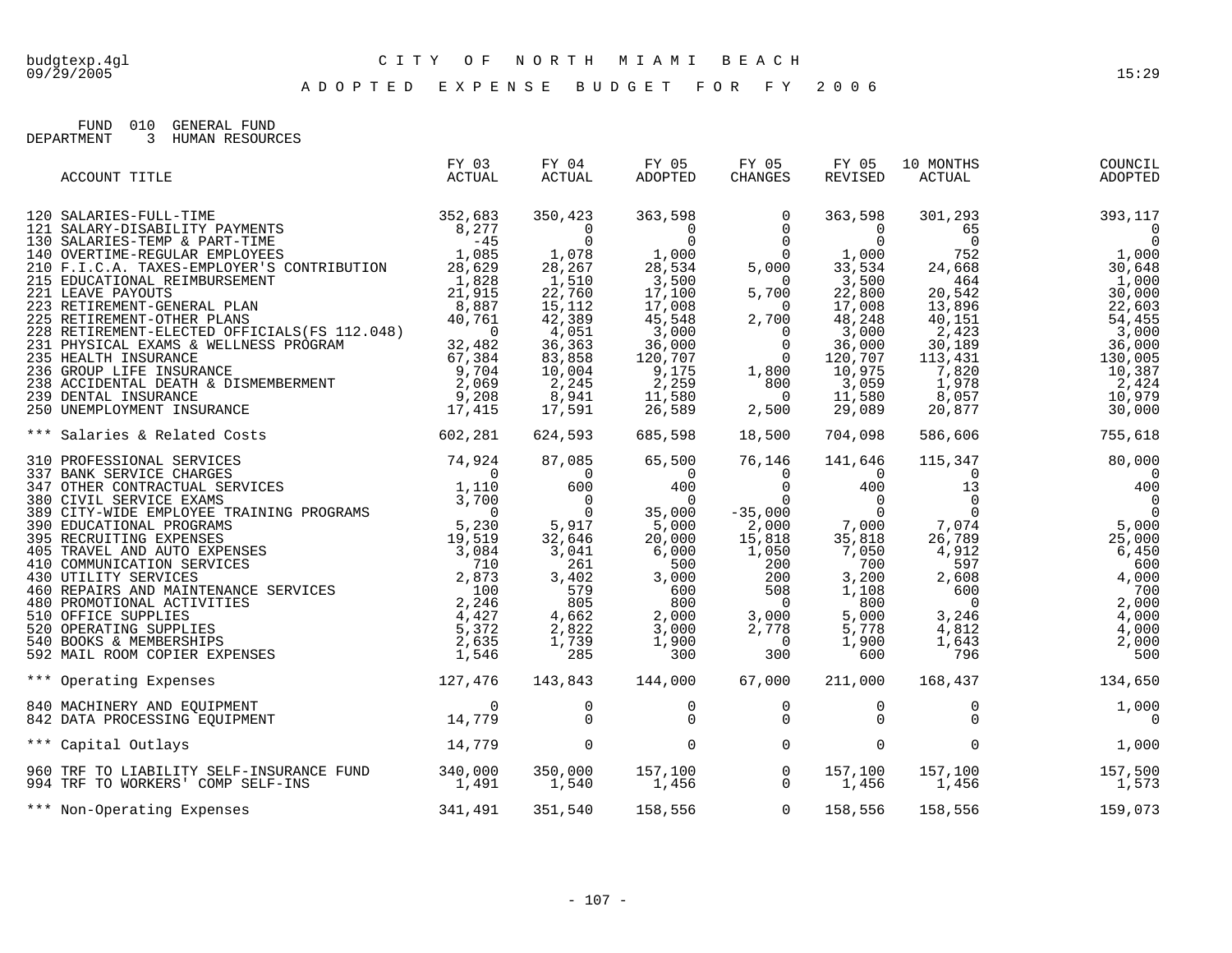### budgtexp.4gl C I T Y O F N O R T H M I A M I B E A C H

A D O P T E D E X P E N S E B U D G E T F O R F Y 2 0 0 6

FUND 010 GENERAL FUND DEPARTMENT 3 HUMAN RESOURCES

| ACCOUNT TITLE      | FY 03<br>FY 04<br>ACTUAL<br>ACTUAL | FY 05<br>FY 05<br>ADOPTED<br><b>CHANGES</b> | FY 05<br>10 MONTHS<br>ACTUAL<br>REVISED | COUNCIL<br>ADOPTED |
|--------------------|------------------------------------|---------------------------------------------|-----------------------------------------|--------------------|
| DEPARTMENT TOTALS: | 1,086,027    1,119,975             | 988,154                                     | 85,500 1,073,654<br>913,599             | 1,050,341          |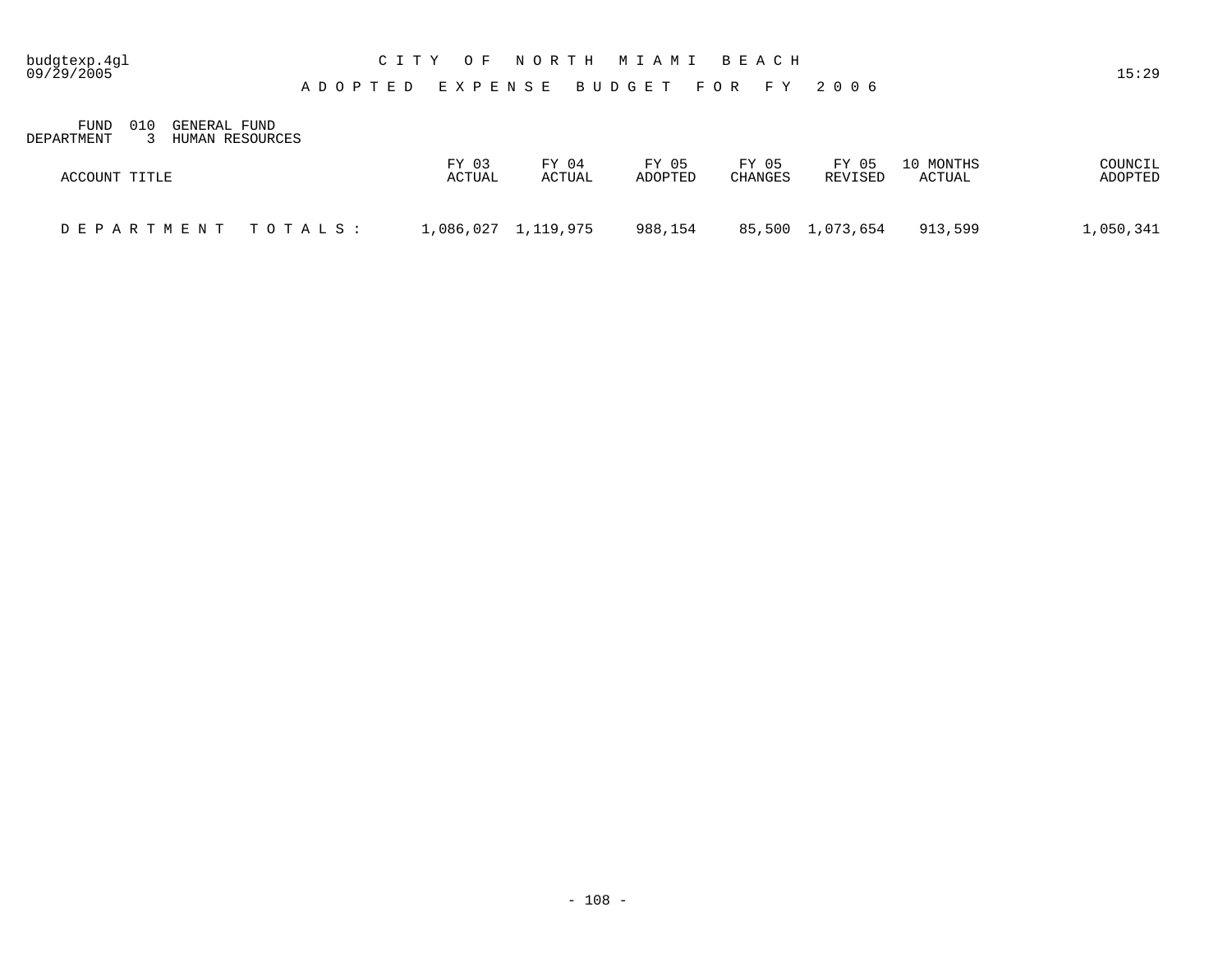# budgtexp.4gl C I T Y O F N O R T H M I A M I B E A C H

| 010 GENERAL FUND<br>FIJND.                                              |  |
|-------------------------------------------------------------------------|--|
| FINANCE<br>DEPARTMENT<br>4<br>400<br>DIVISION<br>FINANCE-ADMINISTRATION |  |

| ACCOUNT TITLE                                                                                                                                                                                                                        | FY 03<br>ACTUAL                  |                | FY 04<br>ACTUAL              | FY 05<br>ADOPTED | FY 05<br>CHANGES | FY 05<br>REVISED                                            | 10 MONTHS<br>ACTUAL |                | COUNCIL<br>ADOPTED |
|--------------------------------------------------------------------------------------------------------------------------------------------------------------------------------------------------------------------------------------|----------------------------------|----------------|------------------------------|------------------|------------------|-------------------------------------------------------------|---------------------|----------------|--------------------|
| 120 SALARIES-FULL-TIME<br>Increase of \$15,442 over FY 05 Revised                                                                                                                                                                    |                                  |                |                              |                  |                  | $246,162$ $254,213$ $264,477$ 0 $264,477$ $219,125$ 279,919 |                     |                |                    |
| Posit # Job Title Employee Name Projected Adj Reason Adj Amt Total 2-0137 ASST. TO FINANCE DIRECTOR LEE SHERNETT J<br>01-0068 CONTROLLER/FINANCE DIR SPENCER MARILYN 116,776 116,776 116,776 116,776<br>01-0070 DEPUTY FINANCE DIREC |                                  |                | __________                   |                  |                  |                                                             |                     |                |                    |
|                                                                                                                                                                                                                                      | Salary Projection Total: 279,919 |                |                              |                  |                  |                                                             | $\overline{0}$      | 279,919        |                    |
| 210 F.I.C.A. TAXES-EMPLOYER'S CONTRIBUTION 18,015 18,316 19,231 0 19,231 15,416<br>Decrease of \$42 from FY 05 Revised                                                                                                               |                                  |                |                              |                  |                  |                                                             |                     |                | 19,189             |
| Posit # Job Title Employee Name Projected<br>02-0137 ASST. TO FINANCE DIRECTOR LEE SHERNETT J 4,183<br>01-0068 CONTROLLER/FINANCE DIR SPENCER MARILYN 7,562<br>01-0070 DEPUTY FINANCE DIRECTOR IMRISEK KENNETH L 7,444               |                                  |                |                              |                  |                  | Adj Reason Madj Amt Total                                   | 7,444<br>7,444      | 4,183<br>7,562 |                    |
|                                                                                                                                                                                                                                      | Salary Projection Total: 19,189  |                | ----------                   |                  |                  |                                                             | $\overline{0}$      | 19,189         |                    |
| 215 EDUCATIONAL REIMBURSEMENT<br>No change from FY 05 Revised                                                                                                                                                                        |                                  | $\overline{0}$ |                              |                  |                  | 832 1,200 0 1,200 0                                         |                     |                | 1,200              |
|                                                                                                                                                                                                                                      | TUITION REIMBURSEMENT            |                |                              |                  |                  |                                                             |                     | 1,200          |                    |
|                                                                                                                                                                                                                                      |                                  |                |                              |                  |                  |                                                             | Total: 1,200        |                |                    |
| 221 LEAVE PAYOUTS<br>Increase of \$9,577 over FY 05 Revised                                                                                                                                                                          |                                  |                |                              |                  |                  | $31,255$ $37,258$ $35,000$ $-9,577$ $25,423$ $16,609$       |                     |                | 35,000             |
|                                                                                                                                                                                                                                      |                                  |                | PAYOUTS FOR MANAGEMENT STAFF |                  |                  |                                                             |                     | 35,000         |                    |
|                                                                                                                                                                                                                                      |                                  |                |                              |                  |                  |                                                             | Total: 35,000       |                |                    |
| 223 RETIREMENT-GENERAL PLAN<br>Increase of \$1,090 over FY 05 Revised                                                                                                                                                                | 3,198 6,708 6,910 0 6,910 5,966  |                |                              |                  |                  |                                                             |                     |                | 8,000              |
| Posit # Job Title                                                                                                                                                                                                                    |                                  |                |                              |                  |                  |                                                             |                     | Total<br>8,000 |                    |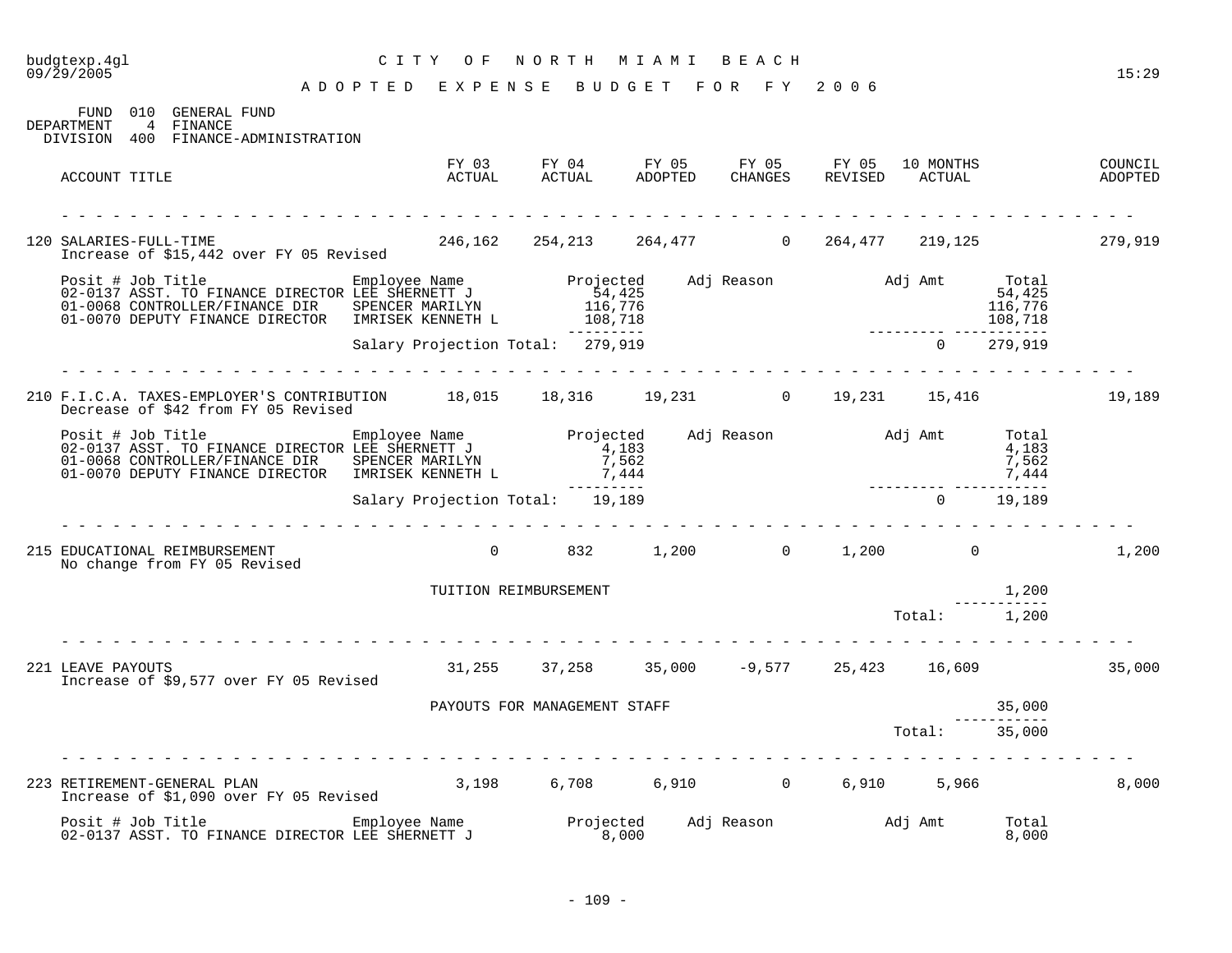## budgtexp.4gl C I T Y O F N O R T H M I A M I B E A C H

FUND 010 GENERAL FUND DEPARTMENT 4 FINANCE

DIVISION 400 FINANCE-ADMINISTRATION

| ACCOUNT TITLE                                                                                                                                                                                                                       | FY 03<br>ACTUAL                             | FY 04 FY 05<br>ACTUAL ADOPTED | FY 05<br>CHANGES                                  | FY 05 10 MONTHS<br>REVISED ACTUAL |                      | COUNCIL<br>ADOPTED |
|-------------------------------------------------------------------------------------------------------------------------------------------------------------------------------------------------------------------------------------|---------------------------------------------|-------------------------------|---------------------------------------------------|-----------------------------------|----------------------|--------------------|
| Posit # Job Title <b>Employee Name</b> Projected Adj Reason and J Amt Total                                                                                                                                                         |                                             |                               |                                                   |                                   |                      |                    |
|                                                                                                                                                                                                                                     | ---------<br>Salary Projection Total: 8,000 |                               |                                                   | $0 \t 8,000$                      |                      |                    |
|                                                                                                                                                                                                                                     |                                             |                               |                                                   |                                   |                      |                    |
| 225 RETIREMENT-OTHER PLANS<br>Increase of \$446 over FY 05 Revised                                                                                                                                                                  | 36,507 45,125 45,481 6,500 51,981 42,792    |                               |                                                   |                                   |                      | 52,427             |
|                                                                                                                                                                                                                                     |                                             | ----------                    |                                                   |                                   |                      |                    |
|                                                                                                                                                                                                                                     | Salary Projection Total: 52,427             |                               |                                                   | $0$ 52,427                        |                      |                    |
| 235 HEALTH INSURANCE<br>Increase of \$5,898 over FY 05 Revised                                                                                                                                                                      |                                             |                               | $43,968$ $40,483$ $42,623$ 0 $42,623$ 35,663      |                                   |                      | 48,521             |
| Posit # Job Title Employee Name Projected Adj Reason and Jamt Total<br>02-0137 ASST. TO FINANCE DIRECTOR LEE SHERNETT J<br>01-0068 CONTROLLER/FINANCE DIR SPENCER MARILYN 18,302<br>01-0070 DEPUTY FINANCE DIRECTOR IMRISEK KENNETH |                                             | ----------                    |                                                   | 18,302                            | $\frac{1}{18}$ , 302 |                    |
|                                                                                                                                                                                                                                     | Salary Projection Total: 48,521             |                               |                                                   | $0 \t 48,521$                     |                      |                    |
| 236 GROUP LIFE INSURANCE<br>Decrease of \$11,277 from FY 05 Revised                                                                                                                                                                 |                                             |                               | $4,398$ $4,726$ $1,980$ $11,500$ $13,480$ $5,077$ |                                   |                      | 2,203              |
| 01-0070 DEPUTY FINANCE DIRECTOR IMRISEK KENNETH L 864                                                                                                                                                                               |                                             | $- - - - -$                   |                                                   |                                   | 864                  |                    |
|                                                                                                                                                                                                                                     | Salary Projection Total: 2,203              |                               |                                                   | $0 \t 2, 203$                     |                      |                    |
|                                                                                                                                                                                                                                     |                                             |                               |                                                   |                                   |                      |                    |
| 238 ACCIDENTAL DEATH & DISMEMBERMENT 4,731 4,831 1,317 500 1,817 1,547<br>Increase of \$381 over FY 05 Revised                                                                                                                      |                                             |                               |                                                   |                                   |                      | 2,198              |
| 01-0070 DEPUTY FINANCE DIRECTOR IMRISEK KENNETH L                                                                                                                                                                                   |                                             | 1,060                         |                                                   |                                   | 1,060                |                    |
|                                                                                                                                                                                                                                     | Salary Projection Total: 2,198              | ----------                    |                                                   | $\overline{0}$                    | 2,198                |                    |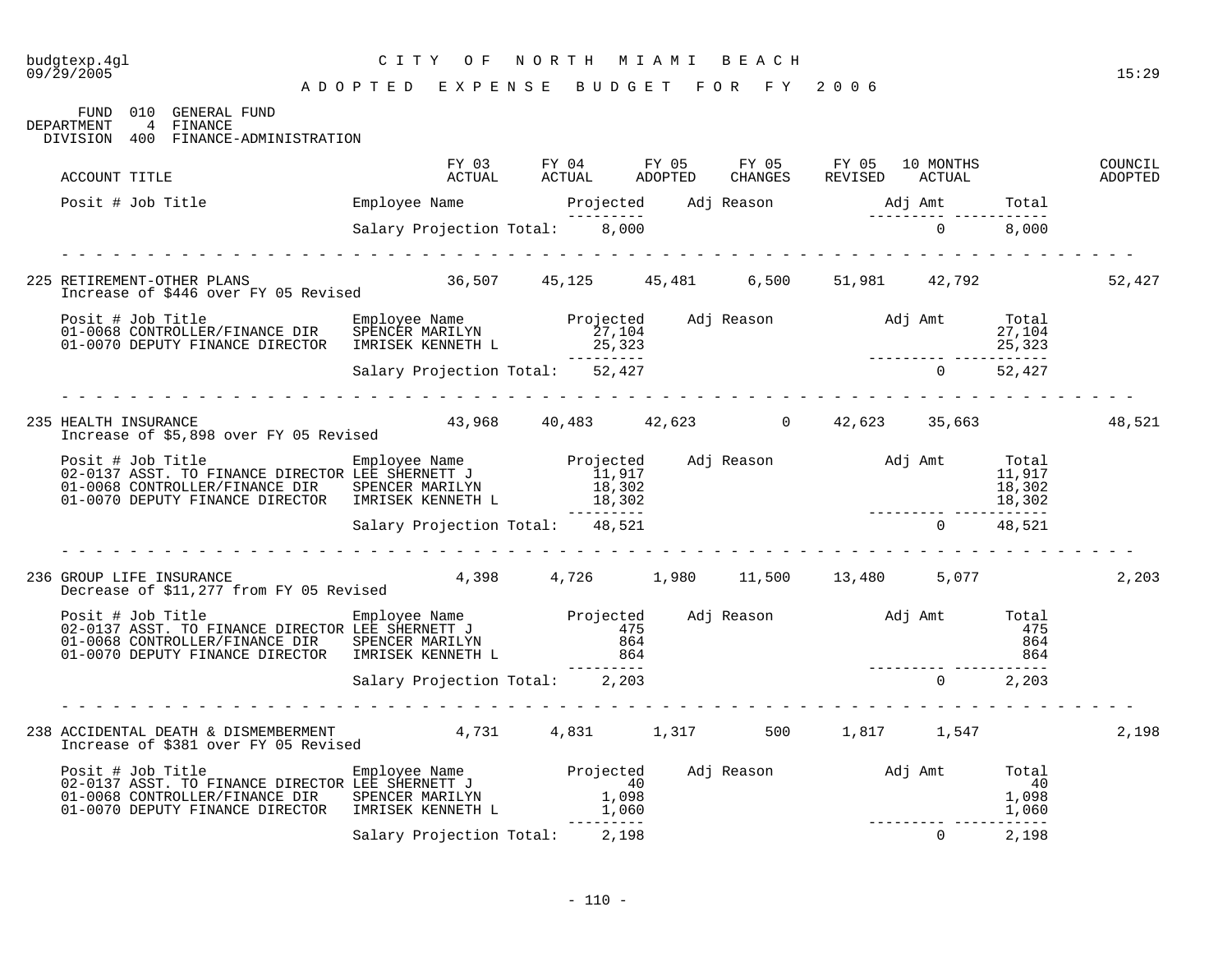#### budgtexp.4gl C I T Y O F N O R T H M I A M I B E A C H

A D O P T E D E X P E N S E B U D G E T F O R F Y 2 0 0 6

FUND 010 GENERAL FUND DEPARTMENT 4 FINANCE 4 FINANCE DIVISION 400 FINANCE-ADMINISTRATION FY 03 FY 04 FY 05 FY 05 FY 05 10 MONTHS COUNCIL

| ACCOUNT TITLE                                                                                                                                            | ACTUAL                                                    | ACTUAL                                                       | ADOPTED                                    | <b>CHANGES</b> | REVISED            | ACTUAL             |                            | ADOPTED |
|----------------------------------------------------------------------------------------------------------------------------------------------------------|-----------------------------------------------------------|--------------------------------------------------------------|--------------------------------------------|----------------|--------------------|--------------------|----------------------------|---------|
| 239 DENTAL INSURANCE<br>Decrease of \$54 from FY 05 Revised                                                                                              |                                                           |                                                              | 1,605 1,721 2,065                          | $\Omega$       | 2,065              | 1,552              |                            | 2,011   |
| Posit # Job Title Employee Name<br>02-0137 ASST. TO FINANCE DIRECTOR LEE SHERNETT J<br>01-0068 CONTROLLER/FINANCE DIR<br>01-0070 DEPUTY FINANCE DIRECTOR | SPENCER MARILYN<br>IMRISEK KENNETH L                      | Projected                                                    | 389<br>811<br>811                          |                | Adj Reason Maj Amt |                    | Total<br>389<br>811<br>811 |         |
|                                                                                                                                                          | Salary Projection Total: 2,011                            |                                                              |                                            |                |                    | $\overline{0}$     | 2,011                      |         |
| *** Salaries & Related Costs                                                                                                                             | $389,839$ $414,213$ $420,284$ $8,923$ $429,207$ $343,748$ |                                                              |                                            |                |                    |                    |                            | 450,668 |
| 310 PROFESSIONAL SERVICES<br>No change from FY 05 Revised                                                                                                |                                                           |                                                              | 20,899 7,993 10,000 0 10,000               |                |                    | 8,285              |                            | 10,000  |
|                                                                                                                                                          |                                                           | ARBITRAGE CALCULATIONS                                       |                                            |                |                    |                    | 10,000                     |         |
| ing the state of the state of the                                                                                                                        |                                                           |                                                              |                                            |                |                    | Total:             | 10,000                     |         |
| 320 ACCOUNTING AND AUDITING<br>No change from FY 05 Revised                                                                                              |                                                           |                                                              | 48,000 59,038 65,000 0 65,000              |                |                    |                    | 56,210                     | 65,000  |
|                                                                                                                                                          |                                                           | YEAR-END AUDIT FOR GENERAL FUND<br>GRANTS & SPECIAL PROJECTS |                                            |                |                    |                    | 65,000                     |         |
|                                                                                                                                                          |                                                           |                                                              |                                            |                |                    | $\mathtt{Total}$ : | 65,000                     |         |
| 337 BANK SERVICE CHARGES<br>Increase of \$2,000 over FY 05 Revised                                                                                       | $\Omega$                                                  |                                                              | $13,690$ $12,000$ $-1,000$ $11,000$        |                |                    |                    | 6,049                      | 13,000  |
|                                                                                                                                                          |                                                           |                                                              | GENERAL FUND SHARE OF BANK SERVICE CHARGES |                |                    |                    | 13,000                     |         |
|                                                                                                                                                          |                                                           |                                                              |                                            |                |                    | Total:             | 13,000                     |         |
| 347 OTHER CONTRACTUAL SERVICES<br>Increase of \$2,000 over FY 05 Revised                                                                                 | 4,648                                                     | 10,377                                                       |                                            | 0<br>8,000     | 8,000              | 4,800              |                            | 10,000  |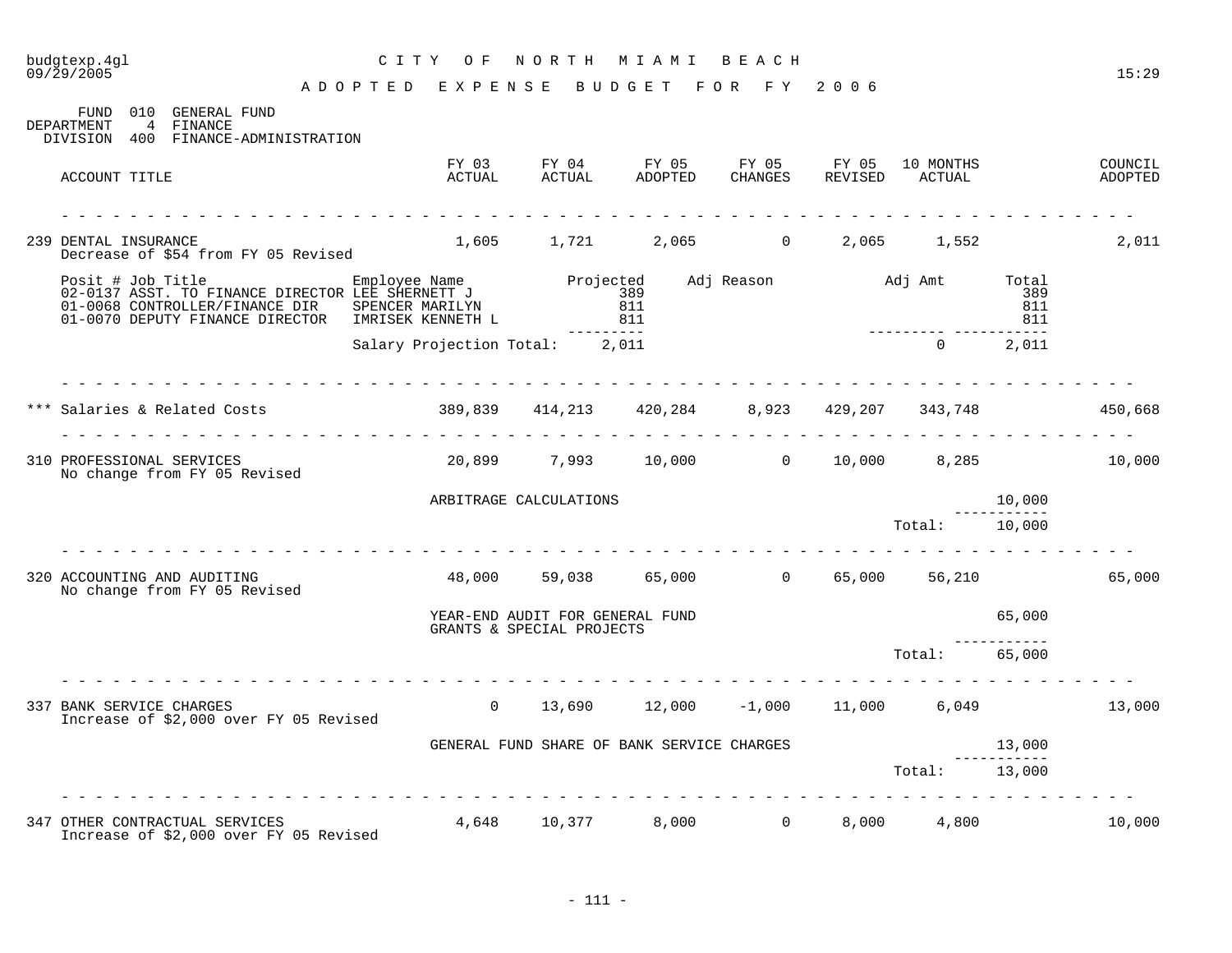| budgtexp.4gl<br>09/29/2005   |                                                                   | CITY OF                                     |                 | NORTH MIAMI BEACH                               |                                     |                                          |                                |                     | 15:29              |
|------------------------------|-------------------------------------------------------------------|---------------------------------------------|-----------------|-------------------------------------------------|-------------------------------------|------------------------------------------|--------------------------------|---------------------|--------------------|
|                              |                                                                   | ADOPTED EXPENSE BUDGET FOR FY 2006          |                 |                                                 |                                     |                                          |                                |                     |                    |
| DEPARTMENT<br>DIVISION       | FUND 010 GENERAL FUND<br>4 FINANCE<br>400 FINANCE-ADMINISTRATION  |                                             |                 |                                                 |                                     |                                          |                                |                     |                    |
| ACCOUNT TITLE                |                                                                   | FY 03<br>ACTUAL                             | FY 04<br>ACTUAL | <b>ADOPTED</b>                                  | FY 05 FY 05 FY 05<br><b>CHANGES</b> | REVISED                                  | 10 MONTHS<br>ACTUAL            |                     | COUNCIL<br>ADOPTED |
|                              |                                                                   |                                             |                 | ARMOR CAR SERVICE FOR BANK DEPOSITS             |                                     |                                          |                                | 10,000              |                    |
|                              |                                                                   |                                             |                 |                                                 |                                     |                                          | Total:                         | 10,000              |                    |
| 390 EDUCATIONAL PROGRAMS     | No change from FY 05 Revised                                      | 295                                         |                 | 973 1,000 0 1,000 782                           |                                     |                                          |                                |                     | 1,000              |
|                              |                                                                   |                                             |                 | REGISTRATION AT CONFERENCES & SEMINARS          |                                     |                                          |                                | 1,000               |                    |
|                              |                                                                   |                                             |                 |                                                 |                                     |                                          | Total:                         | 1,000               |                    |
|                              |                                                                   |                                             |                 |                                                 |                                     |                                          |                                |                     |                    |
| 405 TRAVEL AND AUTO EXPENSES | Increase of \$1,270 over FY 05 Revised                            | 10,698  12,219  11,800  350  12,150  10,537 |                 |                                                 |                                     |                                          |                                |                     | 13,420             |
| Posit # Job Title            | 01-0068 CONTROLLER/FINANCE DIR<br>01-0070 DEPUTY FINANCE DIRECTOR | IMRISEK KENNETH L                           | 6,210           |                                                 |                                     |                                          | 0,210<br>---------- ---------- | 6,210               |                    |
|                              |                                                                   | Salary Projection Total: 12,420             | ----------      |                                                 |                                     |                                          | $\cap$                         | 12,420              |                    |
|                              |                                                                   |                                             |                 | Adjustments to Salary Projection:               |                                     |                                          |                                |                     |                    |
|                              |                                                                   | SEMINARS                                    |                 |                                                 |                                     |                                          |                                | 1,000               |                    |
|                              |                                                                   |                                             |                 |                                                 |                                     | Adjusted salary projection total: 13,420 |                                |                     |                    |
| 430 UTILITY SERVICES         | Increase of \$200 over FY 05 Revised                              |                                             |                 | 2,135 2,294 2,100 700 2,800 1,793               |                                     |                                          |                                |                     | 3,000              |
|                              |                                                                   |                                             |                 | FP&L FOR OFFICE SPACE OCCUPIED BY THIS DIVISION |                                     |                                          | 3,000                          |                     |                    |
|                              |                                                                   |                                             |                 |                                                 |                                     |                                          | Total: 3,000                   |                     |                    |
| 440 RENTALS AND LEASES       | Decrease of \$1,500 from FY 05 Revised                            | $\Omega$                                    |                 | 2, 221 3, 000 0 3, 000 444                      |                                     |                                          |                                |                     | 1,500              |
|                              |                                                                   | COPIER                                      |                 |                                                 |                                     |                                          |                                | 1,500<br>---------- |                    |
|                              |                                                                   |                                             |                 |                                                 |                                     |                                          | Total:                         | 1,500               |                    |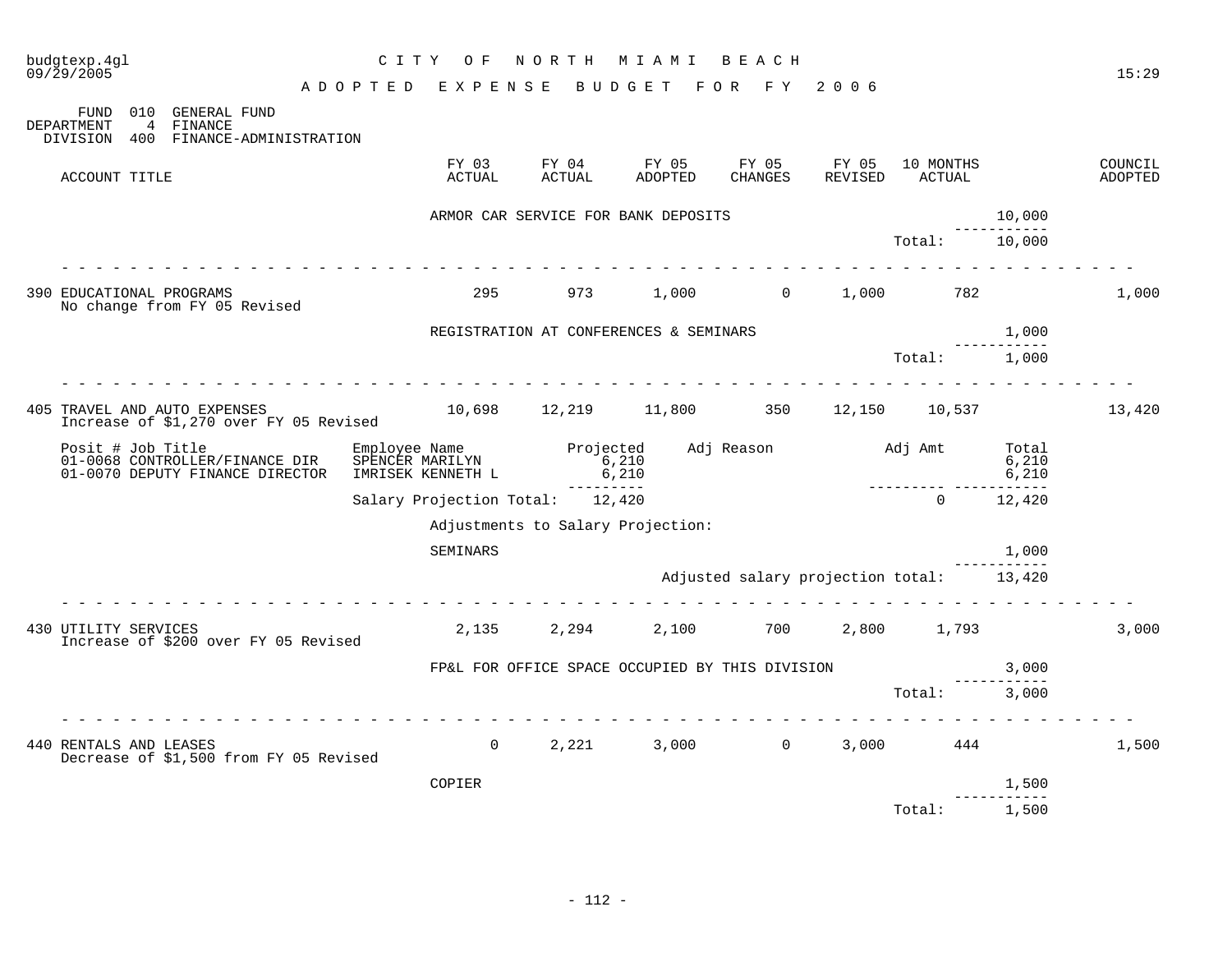| budgtexp.4gl<br>$09/\bar{2}9/2005$ |                                                                                           | CITY OF                            | NORTH                            | M I A M I                                        | BEACH            |                  |                     |                             | 15:29              |
|------------------------------------|-------------------------------------------------------------------------------------------|------------------------------------|----------------------------------|--------------------------------------------------|------------------|------------------|---------------------|-----------------------------|--------------------|
|                                    |                                                                                           | ADOPTED EXPENSE BUDGET FOR FY 2006 |                                  |                                                  |                  |                  |                     |                             |                    |
| DEPARTMENT                         | FUND 010 GENERAL FUND<br>$\overline{4}$<br>FINANCE<br>DIVISION 400 FINANCE-ADMINISTRATION |                                    |                                  |                                                  |                  |                  |                     |                             |                    |
| ACCOUNT TITLE                      |                                                                                           | FY 03<br>ACTUAL                    | FY 04<br>ACTUAL                  | FY 05<br>ADOPTED                                 | FY 05<br>CHANGES | FY 05<br>REVISED | 10 MONTHS<br>ACTUAL |                             | COUNCIL<br>ADOPTED |
|                                    | 460 REPAIRS AND MAINTENANCE SERVICES<br>Decrease of \$1,000 from FY 05 Revised            |                                    | 1,378 1,450                      | 1,600                                            | 1,000            | 2,600            | 1,785               |                             | 1,600              |
|                                    |                                                                                           |                                    | MAINTENANCE CONTRACTS & REPAIRS  |                                                  |                  |                  |                     | 1,600                       |                    |
|                                    |                                                                                           |                                    |                                  |                                                  |                  |                  | Total:              | $- - - - - -$<br>1,600      |                    |
| 510 OFFICE SUPPLIES                | Decrease of \$1,000 from FY 05 Revised                                                    |                                    | 7,470 7,019                      |                                                  | $9,000$ 0        |                  | 9,000 7,517         |                             | 8,000              |
|                                    |                                                                                           |                                    |                                  | REGULAR OFFICE SUPPLIES AND MAILINGS TO CITIZENS |                  |                  |                     | 8,000<br>-----------        |                    |
|                                    |                                                                                           |                                    |                                  |                                                  |                  |                  | Total:              | 8,000                       |                    |
| 520 OPERATING SUPPLIES             | Increase of \$350 over FY 05 Revised                                                      |                                    | 4,234 3,451                      |                                                  | $5,000 -1,350$   |                  | 3,650 3,033         |                             | 4,000              |
|                                    |                                                                                           |                                    |                                  |                                                  |                  |                  |                     | 4,000                       |                    |
|                                    |                                                                                           |                                    |                                  |                                                  |                  |                  | Total:              | $\frac{1}{2}$<br>4,000      |                    |
| 540 BOOKS & MEMBERSHIPS            | Increase of \$400 over FY 05 Revised                                                      |                                    |                                  | 1,240 1,291 1,200 -400                           |                  |                  | 800 637             |                             | 1,200              |
|                                    |                                                                                           |                                    |                                  | MEMBERSHIPS DUES FOR FGFOA AND GFOA              |                  |                  |                     | 1,200<br>-----------        |                    |
|                                    |                                                                                           |                                    |                                  |                                                  |                  |                  | Total:              | 1,200                       |                    |
|                                    | 592 MAIL ROOM COPIER EXPENSES<br>Decrease of \$300 from FY 05 Revised                     | 538                                | 1,254                            | 1,000                                            | 500              | 1,500            | 1,322               |                             | 1,200              |
|                                    |                                                                                           |                                    | COST OF COPIES MADE IN MAIL ROOM |                                                  |                  |                  |                     | 1,200<br>كالمالي كالمساكسات |                    |
|                                    |                                                                                           |                                    |                                  |                                                  |                  |                  | Total:              | 1,200                       |                    |
|                                    |                                                                                           |                                    |                                  |                                                  |                  |                  |                     |                             |                    |
| *** Operating Expenses             |                                                                                           | 101,534                            | 123,269                          | 130,700                                          | $-200$           | 130,500          | 103,193             |                             | 132,920            |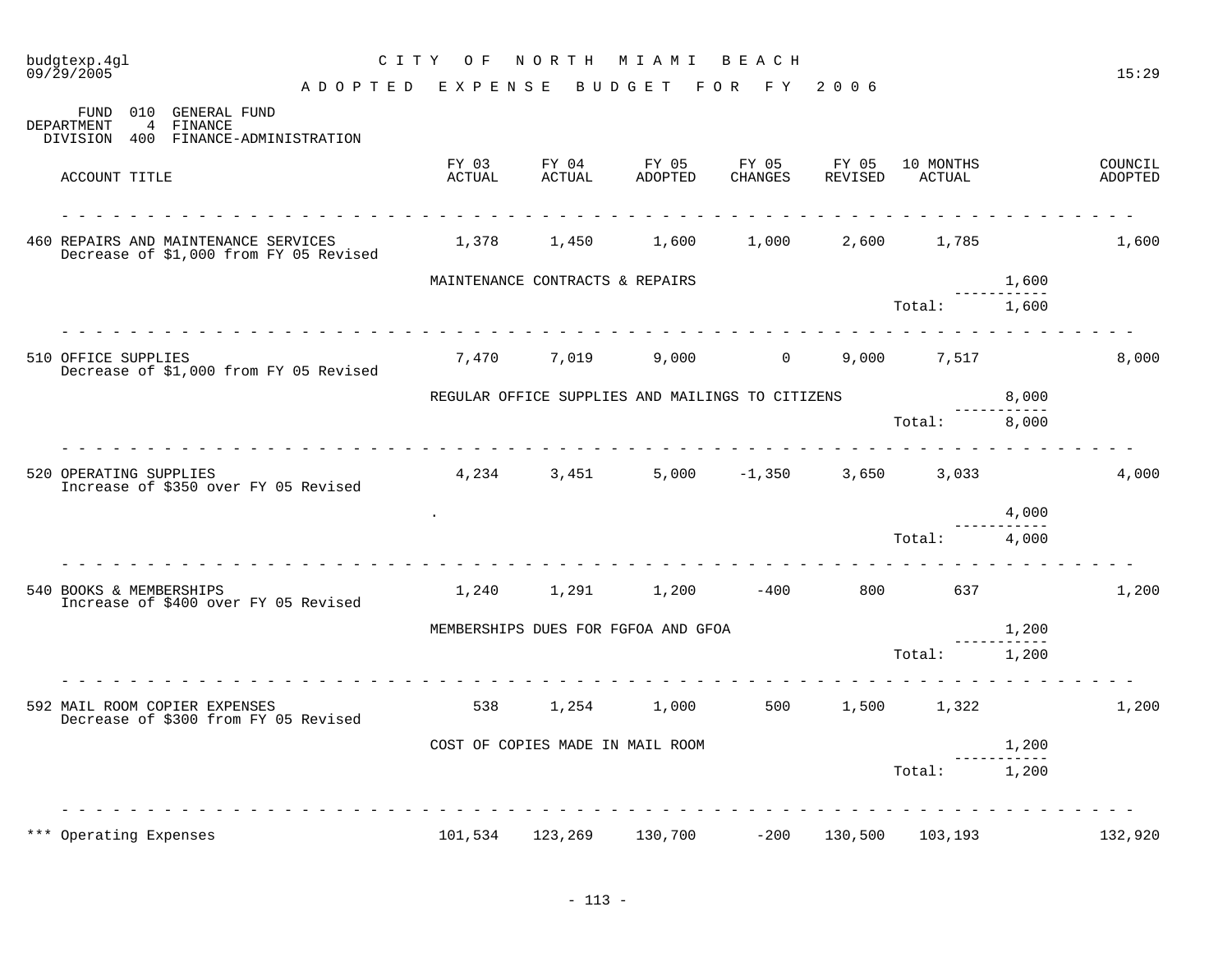#### budgtexp.4gl C I T Y O F N O R T H M I A M I B E A C H 09/29/2005 15:29

A D O P T E D E X P E N S E B U D G E T F O R F Y 2 0 0 6

FUND 010 GENERAL FUND<br>DEPARTMENT 4 FINANCE 4 FINANCE DIVISION 400 FINANCE-ADMINISTRATION FY 03 FY 04 FY 05 FY 05 FY 05 10 MONTHS COUNCIL ACCOUNT TITLE ACTUAL ACTUAL ADOPTED CHANGES REVISED ACTUAL ADOPTED - - - - - - - - - - - - - - - - - - - - - - - - - - - - - - - - - - - - - - - - - - - - - - - - - - - - - - - - - - - - - - - 840 MACHINERY AND EQUIPMENT 2,500 0 0 0 0 0 0 No change from FY 05 Revised - - - - - - - - - - - - - - - - - - - - - - - - - - - - - - - - - - - - - - - - - - - - - - - - - - - - - - - - - - - - - - - \*\*\* Capital Outlays 2,500 0 0 0 0 0 0 - - - - - - - - - - - - - - - - - - - - - - - - - - - - - - - - - - - - - - - - - - - - - - - - - - - - - - - - - - - - - - - 994 TRF TO WORKERS' COMP SELF-INS  $\begin{array}{cccc} 0 & 0 & 1,058 & 0 \\ 0 & 0 & 1,058 & 0 \end{array}$ Decrease of \$1,058 from FY 05 Revised Posit # Job Title Employee Name Projected Adj Reason Adj Amt Total 02-0137 ASST. TO FINANCE DIRECTOR LEE SHERNETT J 218 218 01-0068 CONTROLLER/FINANCE DIR SPENCER MARILYN 467 467 01-0070 DEPUTY FINANCE DIRECTOR IMRISEK KENNETH L<br>----------------- --------- ----------- Salary Projection Total: 1,120 0 1,120 Adjustments to Salary Projection: WC ADJ  $-1,120$ ----------- Adjusted salary projection total: 0 - - - - - - - - - - - - - - - - - - - - - - - - - - - - - - - - - - - - - - - - - - - - - - - - - - - - - - - - - - - - - - - \*\*\* Non-Operating Expenses  $\begin{array}{cccccccc} 0 & 0 & 1,058 & 0 & 1,058 & 1,058 \end{array}$ - - - - - - - - - - - - - - - - - - - - - - - - - - - - - - - - - - - - - - - - - - - - - - - - - - - - - - - - - - - - - - - D I V I S I O N T O T A L S: 493,874 537,482 552,042 8,723 560,765 447,999 583,588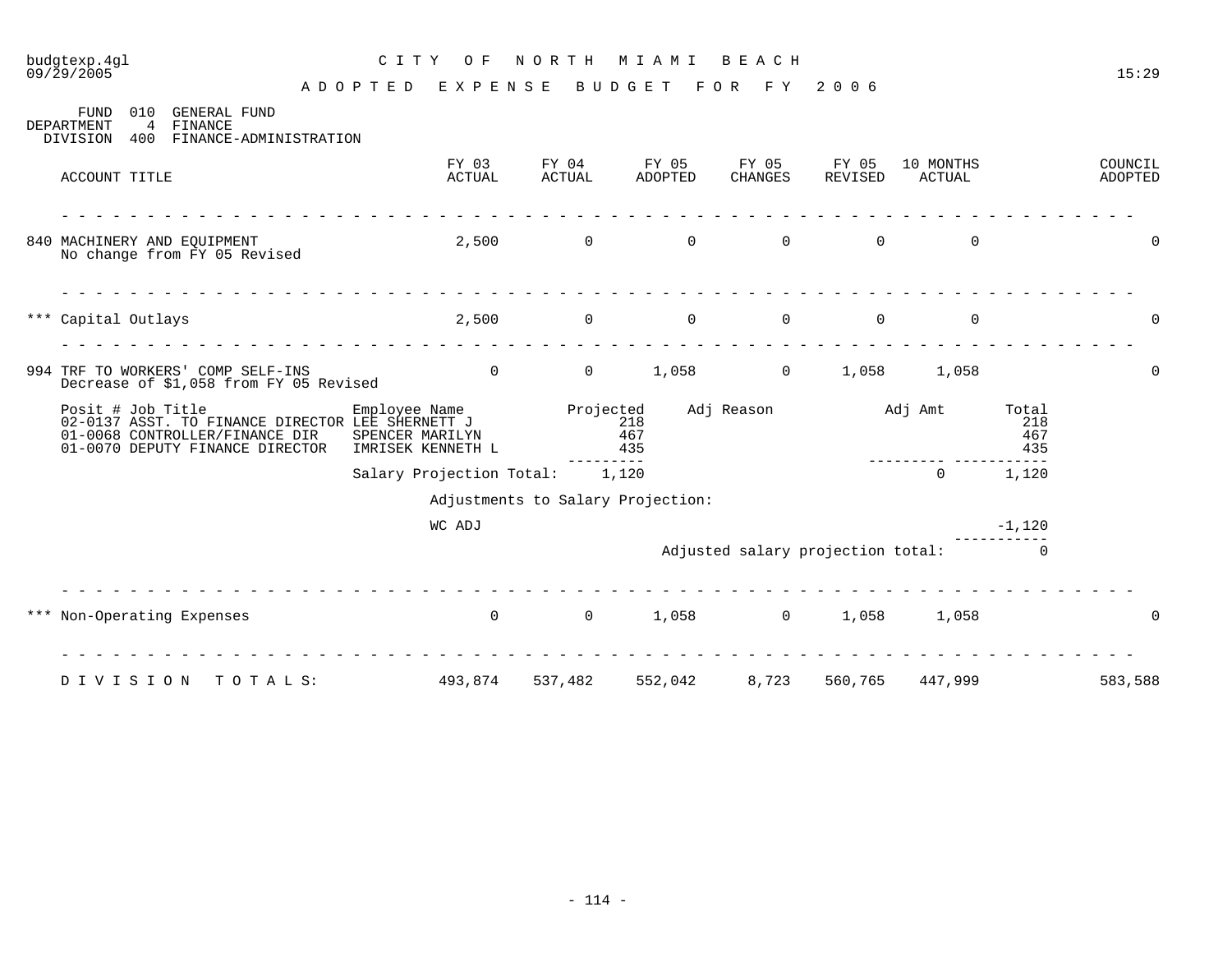| FIND 010   |     | GENERAL FUND        |
|------------|-----|---------------------|
| DEPARTMENT | 4   | FINANCE             |
| DIVISION   | 440 | ACCOUNTS RECEIVABLE |

| ACCOUNT TITLE                                                                                                             | ACTUAL                                                                                                        |  |  |               |              |  |
|---------------------------------------------------------------------------------------------------------------------------|---------------------------------------------------------------------------------------------------------------|--|--|---------------|--------------|--|
| 120 SALARIES-FULL-TIME<br>Increase of \$57,341 over FY 05 Revised 808,718 873,679 932,912 -33,200 899,712 731,019 957,053 |                                                                                                               |  |  |               |              |  |
|                                                                                                                           |                                                                                                               |  |  |               |              |  |
|                                                                                                                           |                                                                                                               |  |  |               |              |  |
|                                                                                                                           |                                                                                                               |  |  |               |              |  |
|                                                                                                                           | CAROL CAPELLO, JOAN PRESSMAN, FARRHA CALIXTE, THE SAN MAINE THOMAS AND INTERNS<br>ROMAINE THOMAS, AND INTERNS |  |  |               | ____________ |  |
|                                                                                                                           |                                                                                                               |  |  | Total: 75,000 |              |  |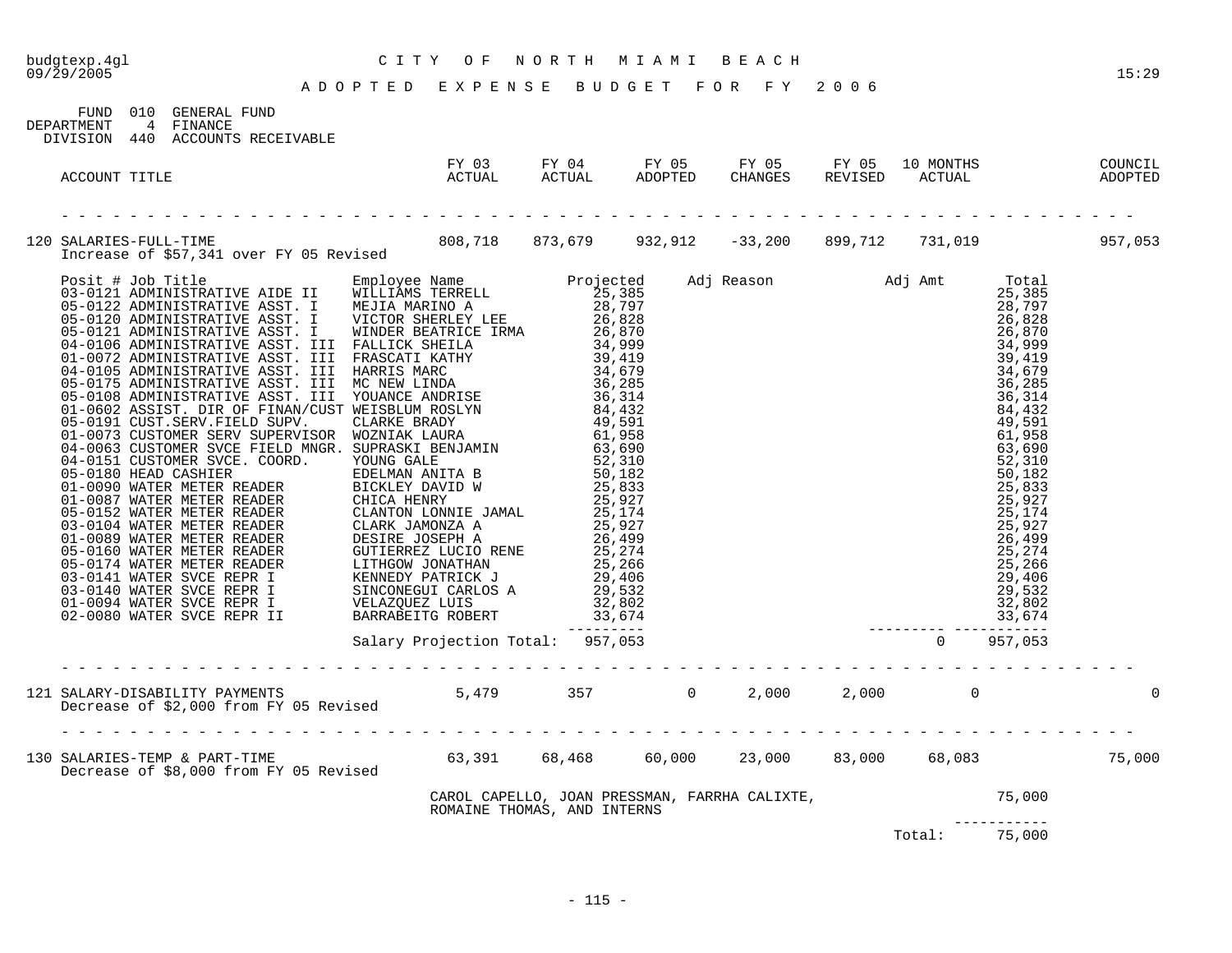# budgtexp.4gl C I T Y O F N O R T H M I A M I B E A C H

A D O P T E D E X P E N S E B U D G E T F O R F Y 2 0 0 6

| DEPARTMENT    | FUND 010 GENERAL FUND<br>4 FINANCE<br>DIVISION 440 ACCOUNTS RECEIVABLE                                                           |                                 |  |  |  |  |
|---------------|----------------------------------------------------------------------------------------------------------------------------------|---------------------------------|--|--|--|--|
| ACCOUNT TITLE | FY 03 FY 04 FY 05 FY 05 FY 05 10 MONTHS COUNCIL<br>ACTUAL ACTUAL ADOPTED CHANGES REVISED ACTUAL ADOPTED                          |                                 |  |  |  |  |
|               |                                                                                                                                  |                                 |  |  |  |  |
|               |                                                                                                                                  |                                 |  |  |  |  |
|               |                                                                                                                                  |                                 |  |  |  |  |
|               | 141 OVERTIME-TEMPORARY EMPLOYEES<br>Decrease of \$25 from FY 05 Revised<br>Decrease of \$25 from FY 05 Revised                   |                                 |  |  |  |  |
|               | 210 F.I.C.A. TAXES-EMPLOYER'S CONTRIBUTION 68,280 72,475 75,915 0 75,915 61,701 79,344<br>Increase of \$3,429 over FY 05 Revised |                                 |  |  |  |  |
|               |                                                                                                                                  |                                 |  |  |  |  |
|               |                                                                                                                                  | Salary Projection Total: 73,607 |  |  |  |  |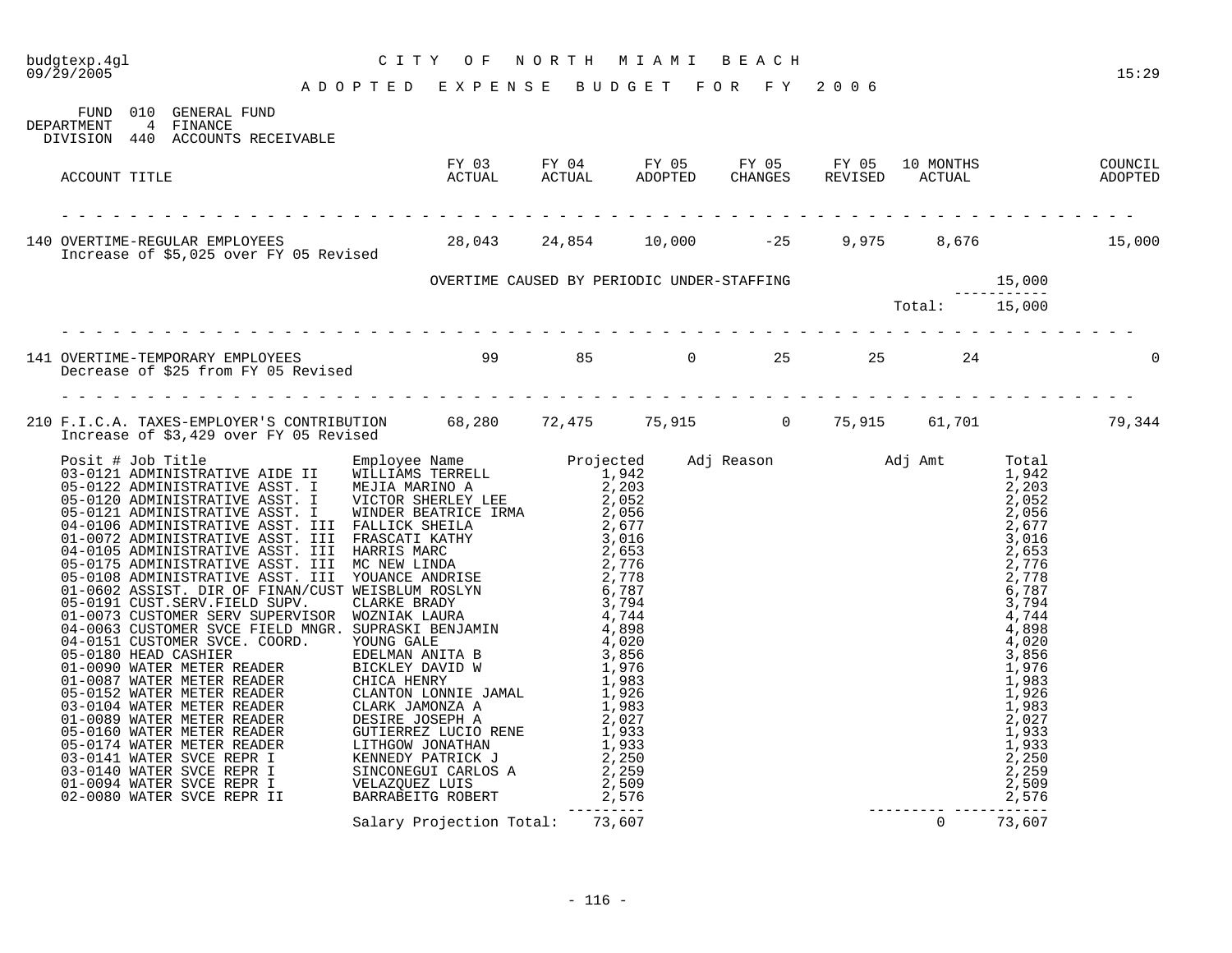|                                                                                      |                                         |                                                                                                                                  |                                                   |                                                                       |              | 15:29 |
|--------------------------------------------------------------------------------------|-----------------------------------------|----------------------------------------------------------------------------------------------------------------------------------|---------------------------------------------------|-----------------------------------------------------------------------|--------------|-------|
| FUND 010 GENERAL FUND<br>4 FINANCE<br>DEPARTMENT<br>DIVISION 440 ACCOUNTS RECEIVABLE |                                         |                                                                                                                                  |                                                   |                                                                       |              |       |
| ACCOUNT TITLE                                                                        |                                         | FY 03 FY 04 FY 05 FY 05 FY 05 10 MONTHS COUNCIL COUNCIL ACTUAL ADOPTED CHANGES REVISED ACTUAL ADOPTED                            |                                                   |                                                                       |              |       |
|                                                                                      |                                         | Adjustments to Salary Projection:                                                                                                |                                                   |                                                                       |              |       |
|                                                                                      |                                         | PART-TIME AND OVERTIME                                                                                                           |                                                   |                                                                       | 5,737        |       |
|                                                                                      |                                         |                                                                                                                                  | Adjusted salary projection total: 79,344          |                                                                       |              |       |
| 215 EDUCATIONAL REIMBURSEMENT<br>Increase of \$1,000 over FY 05 Revised              |                                         |                                                                                                                                  | $3,119$ 0 2,000 -2,000 0 535                      |                                                                       |              | 1,000 |
|                                                                                      |                                         | VARIOUS EMPLOYEES                                                                                                                |                                                   |                                                                       | 1,000        |       |
|                                                                                      |                                         |                                                                                                                                  |                                                   | $\begin{array}{c} - \text{---} \\ \text{Total:} \\ 1,000 \end{array}$ |              |       |
| 221 LEAVE PAYOUTS                                                                    | Increase of \$10,000 over FY 05 Revised |                                                                                                                                  | $8,994$ 10,166 10,000 10,000 20,000 14,185 30,000 |                                                                       |              |       |
|                                                                                      |                                         | MANAGEMENT & GENERAL EMPLOYEE (24 HR) LEAVE PAYOUTS $\begin{array}{ccc} & 30,000 \\ - & - & - & - - - - \\ & 30,000 \end{array}$ |                                                   |                                                                       | ------------ |       |
|                                                                                      |                                         |                                                                                                                                  |                                                   |                                                                       |              |       |
|                                                                                      | Increase of \$24,380 over FY 05 Revised | 223 RETIREMENT-GENERAL PLAN --- -- - - - - 48,552 99,099 107,087 -10,000 97,087 82,569 121,467                                   |                                                   |                                                                       |              |       |
|                                                                                      |                                         |                                                                                                                                  |                                                   |                                                                       |              |       |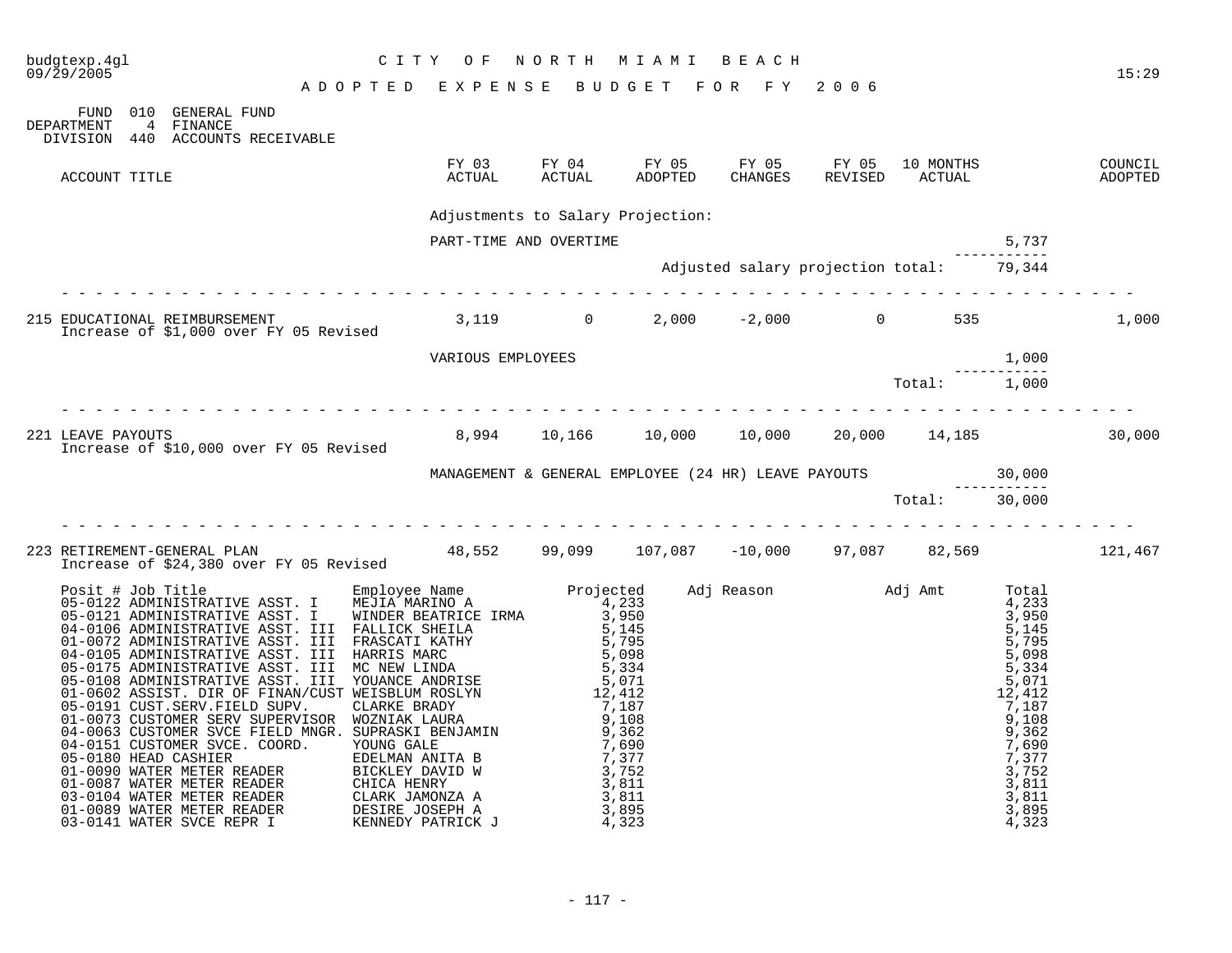#### A D O P T E D E X P E N S E B U D G E T F O R F Y 2 0 0 6

FUND 010 GENERAL FUND DEPARTMENT 4 FINANCE

DIVISION 440 ACCOUNTS RECEIVABLE

|  |                                                                                                                                                                                                                                                   |  |  |  |              | COUNCIL<br>ADOPTED |
|--|---------------------------------------------------------------------------------------------------------------------------------------------------------------------------------------------------------------------------------------------------|--|--|--|--------------|--------------------|
|  | ACCOUNT TITLE<br>Posit # Job Title<br>Posit # Job Title<br>Posit # Job Title<br>Posit # Job Title<br>Posit # Job Title<br>Employee Name Projection Total<br>Projection Total<br>Projection Total<br>Salary Projection Total: 121,467<br>--------- |  |  |  |              |                    |
|  |                                                                                                                                                                                                                                                   |  |  |  |              |                    |
|  | 235 HEALTH INSURANCE<br>147,393 Increase of \$14,885 over FY 05 Revised 90,863 113,207 135,008 -2,500 132,508 103,443                                                                                                                             |  |  |  |              |                    |
|  |                                                                                                                                                                                                                                                   |  |  |  |              |                    |
|  |                                                                                                                                                                                                                                                   |  |  |  |              |                    |
|  |                                                                                                                                                                                                                                                   |  |  |  |              | 5,262              |
|  |                                                                                                                                                                                                                                                   |  |  |  | Total<br>112 |                    |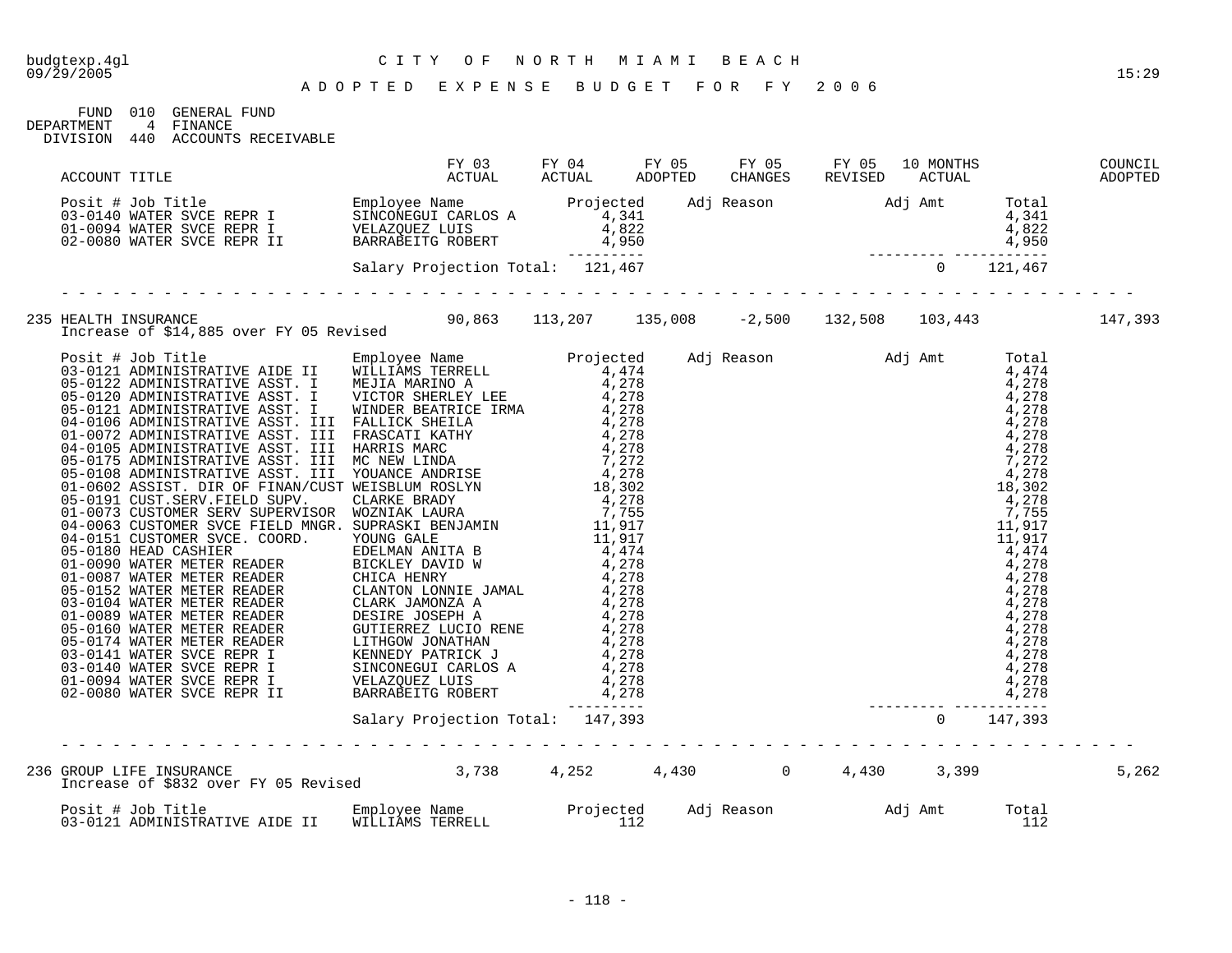#### A D O P T E D E X P E N S E B U D G E T F O R F Y 2 0 0 6

FUND 010 GENERAL FUND<br>DEPARTMENT 4 FINANCE<br>DIVISION 440 ACCOUNTS RECT DEPARTMENT 4 FINANCE

| 440<br>DIVISION | ACCOUNTS RECEIVABLE |
|-----------------|---------------------|
|-----------------|---------------------|

|  |                                                                                                                                                                                                                                |  |  |  | 1,204 |
|--|--------------------------------------------------------------------------------------------------------------------------------------------------------------------------------------------------------------------------------|--|--|--|-------|
|  |                                                                                                                                                                                                                                |  |  |  |       |
|  | 1005 1 # Job Title The Million of the Million of the Million of the Million of the Million of the Million of the Million of the Million of the Million of the Million of the Million of the Million of the Million of the Mill |  |  |  |       |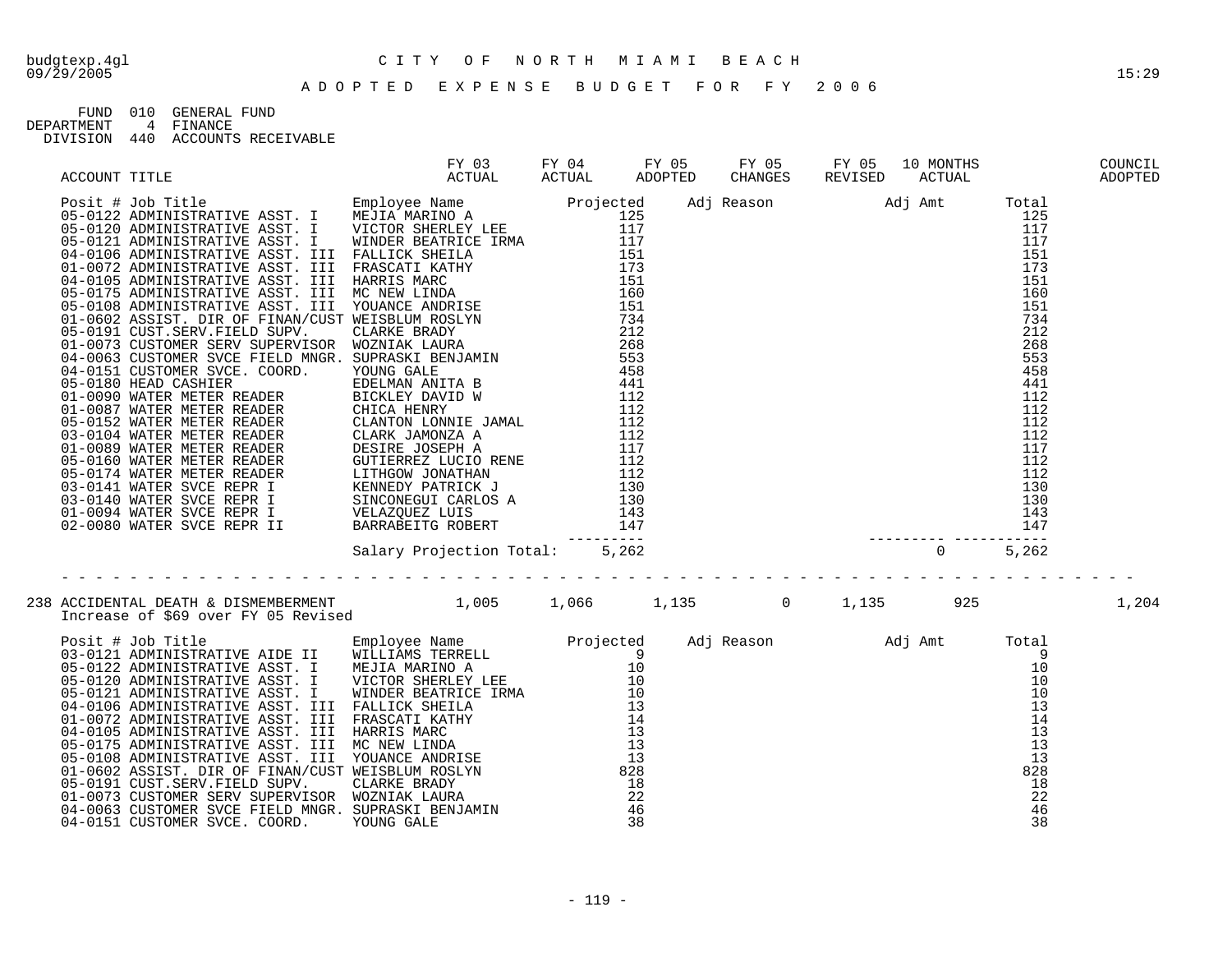FUND 010 GENERAL FUND DEPARTMENT 4 FINANCE

DIVISION 440 ACCOUNTS RECEIVABLE

|  | ACCOUNT TITLE FY 03 FORDER WATER HEADER FOR THE SEPTING ACTUAL AND THE CHANGES REVISED ACTUAL CONDUCTING AND CHANGES REVISED ACTUAL CONDUCTED<br>1990 - 1040 MATER METRICA ENDER BEADER INCLUSION AND THE SEPTING AND CHANGES R |  |  |  |  |
|--|---------------------------------------------------------------------------------------------------------------------------------------------------------------------------------------------------------------------------------|--|--|--|--|
|  |                                                                                                                                                                                                                                 |  |  |  |  |
|  |                                                                                                                                                                                                                                 |  |  |  |  |
|  |                                                                                                                                                                                                                                 |  |  |  |  |
|  |                                                                                                                                                                                                                                 |  |  |  |  |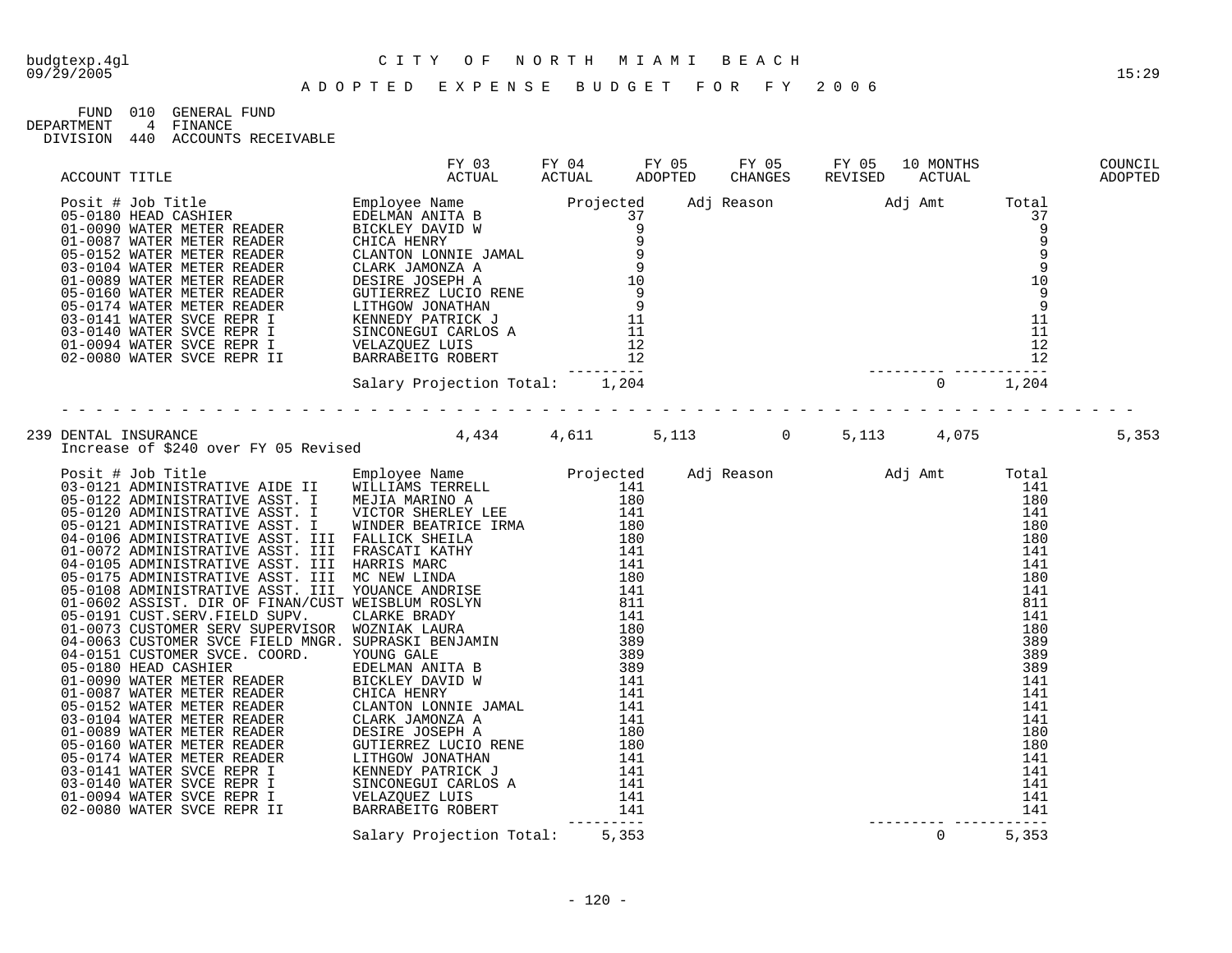| budgtexp.4ql<br>09/29/2005                                                                                      | CITY OF         |                 | NORTH MIAMI                                                        |                    | B E A C H                                                                                             |                  |                                                  |                     | 15:29              |
|-----------------------------------------------------------------------------------------------------------------|-----------------|-----------------|--------------------------------------------------------------------|--------------------|-------------------------------------------------------------------------------------------------------|------------------|--------------------------------------------------|---------------------|--------------------|
| FUND 010 GENERAL FUND<br><b>DEPARTMENT</b><br>4 FINANCE                                                         | ADOPTED EXPENSE |                 |                                                                    | BUDGET FOR FY 2006 |                                                                                                       |                  |                                                  |                     |                    |
| DIVISION 440 ACCOUNTS RECEIVABLE                                                                                |                 |                 |                                                                    |                    |                                                                                                       |                  |                                                  |                     |                    |
| ACCOUNT TITLE                                                                                                   |                 | FY 03<br>ACTUAL | FY 04<br>ACTUAL                                                    | FY 05<br>ADOPTED   | FY 05<br>CHANGES                                                                                      | FY 05<br>REVISED | 10 MONTHS<br>ACTUAL                              |                     | COUNCIL<br>ADOPTED |
| *** Salaries & Related Costs (1,134,716 1,272,319 1,343,600 -12,700 1,330,900 1,078,635 1,438,076               | .               |                 |                                                                    |                    | $\begin{array}{cccccccccccccccccc} \bot & \bot & \bot & \bot & \bot & \bot & \bot & \bot \end{array}$ |                  |                                                  |                     |                    |
|                                                                                                                 |                 |                 |                                                                    |                    |                                                                                                       |                  |                                                  |                     | .                  |
| 308 SELF INSURED LOSSES - DEPT PORTION 111 729 0 0 0 0 0 0<br>Increase of \$1,000 over FY 05 Revised            |                 |                 |                                                                    |                    |                                                                                                       |                  |                                                  |                     | 1,000              |
|                                                                                                                 |                 |                 |                                                                    |                    |                                                                                                       |                  |                                                  | 1,000               |                    |
|                                                                                                                 |                 |                 |                                                                    |                    |                                                                                                       |                  | Total: 1,000                                     |                     |                    |
| 331 LIEN FILING FEES<br>No change from FY 05 Revised                                                            |                 |                 | $1,368$ $3,154$ $3,000$ 0 $3,000$ 2,100                            |                    |                                                                                                       |                  |                                                  |                     | 3,000              |
|                                                                                                                 |                 |                 | COST REIMBURSED BY CUSTOMERS FOR LIENING AND<br>RELEASING OF LIENS |                    |                                                                                                       |                  | 3.000                                            |                     |                    |
|                                                                                                                 |                 |                 |                                                                    |                    |                                                                                                       |                  | Total: 3,000                                     | __________          |                    |
| 390 EDUCATIONAL PROGRAMS<br>No change from FY 05 Revised                                                        |                 |                 | $2,670$ $2,287$ $3,000$ 0 $3,000$ 640                              |                    |                                                                                                       |                  |                                                  |                     | 3,000              |
|                                                                                                                 |                 |                 | COST OF REGISTRATION FOR TRAINING SESSIONS                         |                    |                                                                                                       |                  |                                                  | 3,000               |                    |
|                                                                                                                 |                 |                 |                                                                    |                    |                                                                                                       |                  | Total:                                           | 3,000               |                    |
| 405 TRAVEL AND AUTO EXPENSES<br>No change from FY 05 Revised                                                    |                 |                 | $2,990$ $3,072$ $3,500$ $0$ $3,500$ $2,470$                        |                    |                                                                                                       |                  |                                                  |                     | 3,500              |
| Posit # Job Title Employee Name Projected Adj Reason<br>01-0602 ASSIST. DIR OF FINAN/CUST WEISBLUM ROSLYN 3,000 |                 |                 |                                                                    |                    |                                                                                                       |                  | Adj Amt Total<br>3,000<br>__________ ___________ | 3,000               |                    |
|                                                                                                                 |                 |                 | ----------<br>Salary Projection Total: 3,000                       |                    |                                                                                                       |                  | $\cap$                                           | 3,000               |                    |
|                                                                                                                 |                 |                 | Adjustments to Salary Projection:                                  |                    |                                                                                                       |                  |                                                  |                     |                    |
|                                                                                                                 |                 | SEMINARS        |                                                                    |                    |                                                                                                       |                  |                                                  | 500<br>------------ |                    |
|                                                                                                                 |                 |                 |                                                                    |                    |                                                                                                       |                  | Adjusted salary projection total: 3,500          |                     |                    |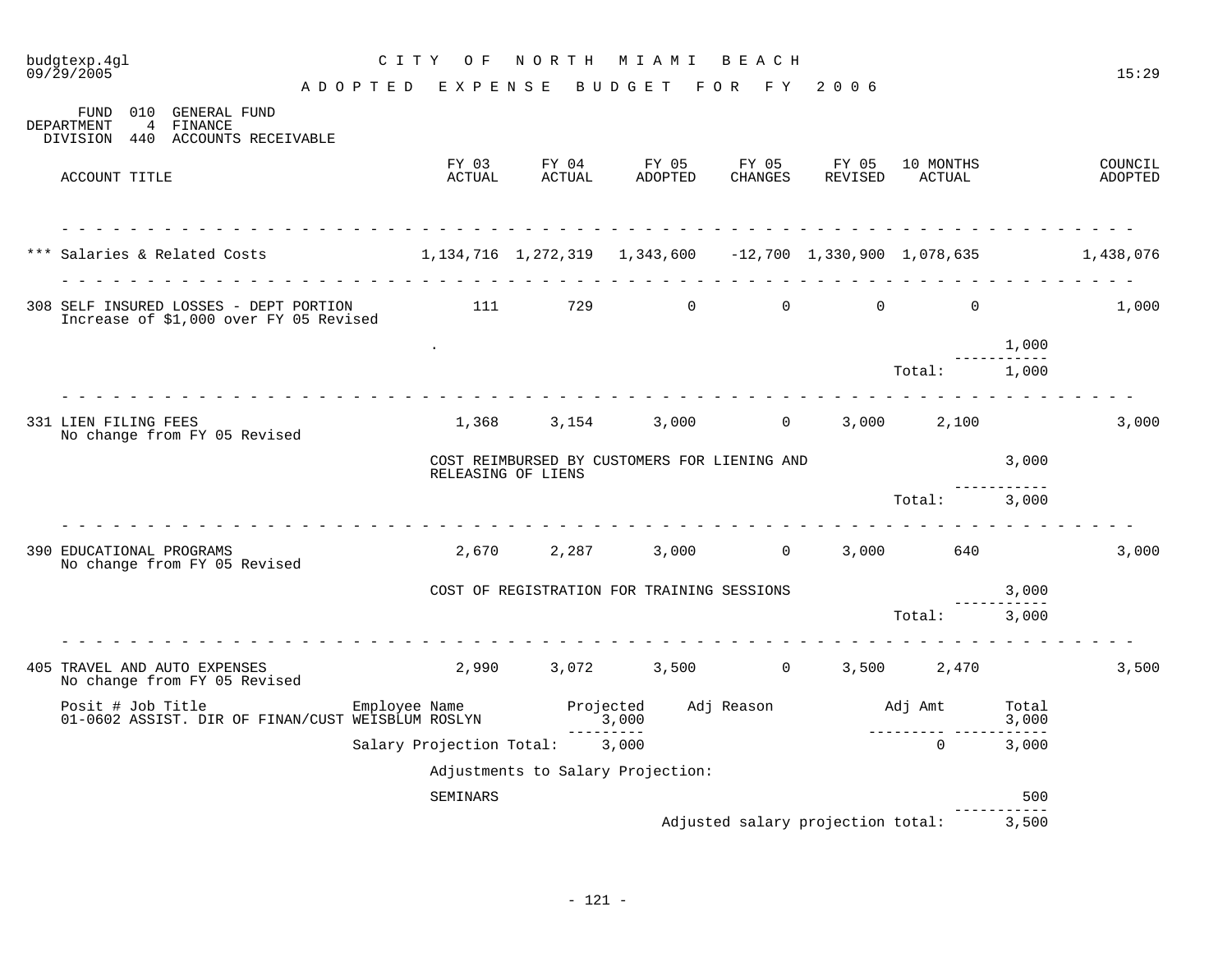| budgtexp.4gl<br>09/29/2005                                                           | CITY OF                  |                                | NORTH MIAMI                                                                                                                                                             | B E A C H           |     |                             |                        | 15:29              |
|--------------------------------------------------------------------------------------|--------------------------|--------------------------------|-------------------------------------------------------------------------------------------------------------------------------------------------------------------------|---------------------|-----|-----------------------------|------------------------|--------------------|
|                                                                                      | ADOPTED EXPENSE          | B U D G E T                    |                                                                                                                                                                         | FOR FY 2006         |     |                             |                        |                    |
| FUND 010 GENERAL FUND<br>4 FINANCE<br>DEPARTMENT<br>DIVISION 440 ACCOUNTS RECEIVABLE |                          |                                |                                                                                                                                                                         |                     |     |                             |                        |                    |
| ACCOUNT TITLE                                                                        | FY 03<br>ACTUAL          | ACTUAL                         | FY 04 FY 05 FY 05 FY 05<br>ADOPTED                                                                                                                                      | CHANGES             |     | 10 MONTHS<br>REVISED ACTUAL |                        | COUNCIL<br>ADOPTED |
| 410 COMMUNICATION SERVICES<br>Increase of \$1,500 over FY 05 Revised                 |                          |                                | 10,096 9,566 11,000                                                                                                                                                     |                     |     | $0 \t 11,000 \t 8,234$      |                        | 12,500             |
|                                                                                      | NEXTEL EOUIPMENT         |                                | CELL PHONE AND INTERNET LEGAL RESEARCH INFORMATION SERVICES 12,500                                                                                                      |                     |     |                             |                        |                    |
| <u>a la la la la la la la la la la la la</u>                                         |                          |                                |                                                                                                                                                                         |                     |     | Total:                      | ------------<br>12,500 |                    |
| 430 UTILITY SERVICES<br>Increase of \$1,000 over FY 05 Revised                       |                          |                                | 3,942 5,654 3,500 2,500                                                                                                                                                 |                     |     | 6,000 4,321                 |                        | 7,000              |
|                                                                                      |                          |                                | FP&L CHARGES FOR OFFICE SPACE OCCUPIED BY THIS DIVISION                                                                                                                 |                     |     |                             | 7,000                  |                    |
|                                                                                      |                          |                                |                                                                                                                                                                         |                     |     | Total: 7,000                |                        |                    |
| 440 RENTALS AND LEASES<br>No change from FY 05 Revised                               | $\Omega$                 | $\Omega$                       |                                                                                                                                                                         | 500 000<br>$\Omega$ | 500 | 344                         |                        | 500                |
|                                                                                      | BRESSER DIRECTORY RENTAL |                                |                                                                                                                                                                         |                     |     |                             | 500                    |                    |
|                                                                                      |                          |                                |                                                                                                                                                                         |                     |     | Total:                      | 500                    |                    |
| 460 REPAIRS AND MAINTENANCE SERVICES<br>Decrease of \$920 from FY 05 Revised         |                          |                                | 8,699 11,416 12,000 3,920 15,920 14,216                                                                                                                                 |                     |     |                             |                        | 15,000             |
|                                                                                      |                          | AND EXTERMINATOR SERVICES      | REPAIRS 2 TYPEWRITERS, 2 COPY MACHINES, CHECK ENDORSER, 15,000<br>FAX MACHINE, RADIO BASE STATION AND 13 RADIOS,<br>AND MAINTENANCE ON HAND-HELD COMPUTERS AND SOFTWARE |                     |     |                             |                        |                    |
|                                                                                      |                          |                                |                                                                                                                                                                         |                     |     | Total:                      | 15,000                 |                    |
| 490 UNIFORM MAINTENANCE ALLOWANCE<br>No change from FY 05 Revised                    |                          | 4,627 4,856                    | 6,000                                                                                                                                                                   | $0 \qquad \qquad$   |     | 6,000 2,271                 |                        | 6,000              |
|                                                                                      | <b>REPRESENTATIVES</b>   | AND SAFETY SHOES SEMI-ANNUALLY | WEEKLY UNIFORMS FOR METER READERS AND COLLECTION                                                                                                                        |                     |     |                             | 6,000                  |                    |
|                                                                                      |                          |                                |                                                                                                                                                                         |                     |     | Total:                      | 6,000                  |                    |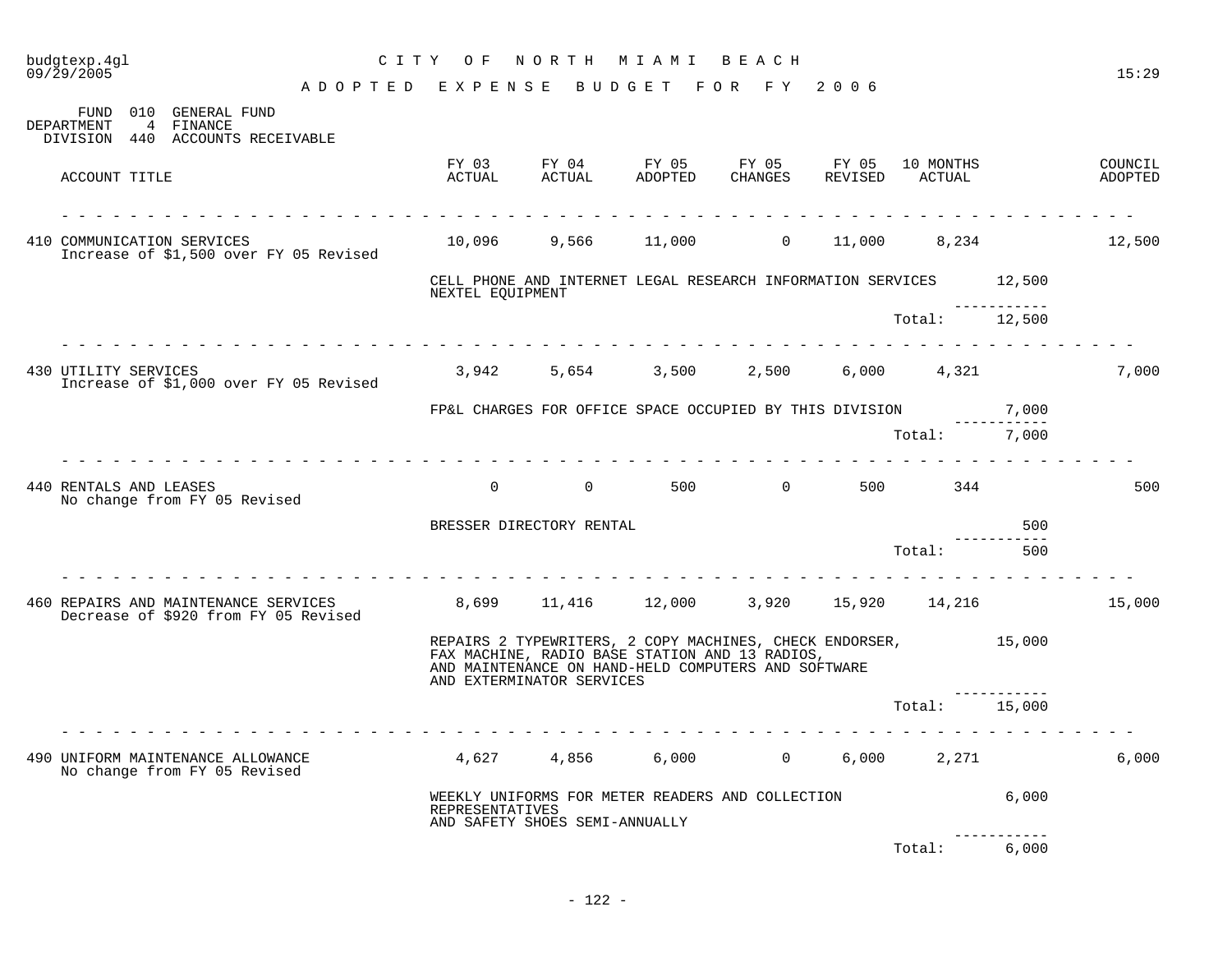| budgtexp.4gl<br>09/29/2005 |                                                                           |                                                        | CITY OF                      |                 | NORTH MIAMI                                          | BEACH       |                |                     |                       | 15:29              |
|----------------------------|---------------------------------------------------------------------------|--------------------------------------------------------|------------------------------|-----------------|------------------------------------------------------|-------------|----------------|---------------------|-----------------------|--------------------|
|                            |                                                                           | A D O P T E D E X P E N S E B U D G E T F O R F Y 2006 |                              |                 |                                                      |             |                |                     |                       |                    |
| DEPARTMENT                 | FUND 010 GENERAL FUND<br>4<br>FINANCE<br>DIVISION 440 ACCOUNTS RECEIVABLE |                                                        |                              |                 |                                                      |             |                |                     |                       |                    |
| ACCOUNT TITLE              |                                                                           |                                                        | FY 03<br>ACTUAL              | FY 04<br>ACTUAL | FY 05<br>ADOPTED CHANGES                             | FY 05 FY 05 | REVISED        | 10 MONTHS<br>ACTUAL |                       | COUNCIL<br>ADOPTED |
| 510 OFFICE SUPPLIES        | Decrease of \$3,000 from FY 05 Revised                                    |                                                        |                              |                 | 13,699 13,467 13,000                                 | 8,000       |                | 21,000 14,453       |                       | 18,000             |
|                            |                                                                           |                                                        | PRINTING, PAPER, ETC.        |                 | FOR CASHIER'S OFFICE & CUSTOMER SERVICE, INCLUDING   |             |                |                     | 18,000                |                    |
|                            |                                                                           | .                                                      |                              |                 |                                                      |             |                | Total: 18,000       |                       |                    |
| 520 OPERATING SUPPLIES     | Increase of \$7,000 over FY 05 Revised                                    |                                                        |                              |                 | $16,689$ $15,511$ $20,000$ $8,000$ $28,000$ $24,290$ |             |                |                     |                       | 35,000             |
|                            |                                                                           |                                                        | METER LOCKS, COUPLING LOCKS, |                 |                                                      |             |                |                     | 35,000                |                    |
|                            |                                                                           |                                                        |                              |                 | TOOLS FOR METER READERS, RADIO BATTERIES             |             |                | Total:              | -----------<br>35,000 |                    |
| 540 BOOKS & MEMBERSHIPS    | No change from FY 05 Revised                                              |                                                        | 635                          |                 | 607 800 0                                            |             |                | 800 565             |                       | 800                |
|                            |                                                                           |                                                        | PROFESSIONAL ASSOCIATIONS    |                 | PROFESSIONAL BOOKS AND MEMBERSHIPS IN                |             |                |                     | 800                   |                    |
|                            |                                                                           |                                                        |                              |                 |                                                      |             |                | Total:              | 800                   |                    |
|                            | 592 MAIL ROOM COPIER EXPENSES<br>No change from FY 05 Revised             |                                                        | 81                           |                 | 72 100                                               |             | $\overline{0}$ | 100 100<br>27       |                       | 100                |
|                            |                                                                           |                                                        | BULK COPYING                 |                 |                                                      |             |                |                     | 100                   |                    |
|                            |                                                                           |                                                        |                              |                 |                                                      |             |                | Total:              | 100                   |                    |
| Operating Expenses<br>***  |                                                                           |                                                        |                              |                 | 65,605 70,390 76,400 22,420                          |             |                | 98,820 73,933       |                       | 105,400            |
|                            | 840 MACHINERY AND EQUIPMENT<br>No change from FY 05 Revised               |                                                        | $\overline{0}$               | $\overline{0}$  | .                                                    | 5,000 0     |                | .<br>5,000 2,175    |                       | 5,000              |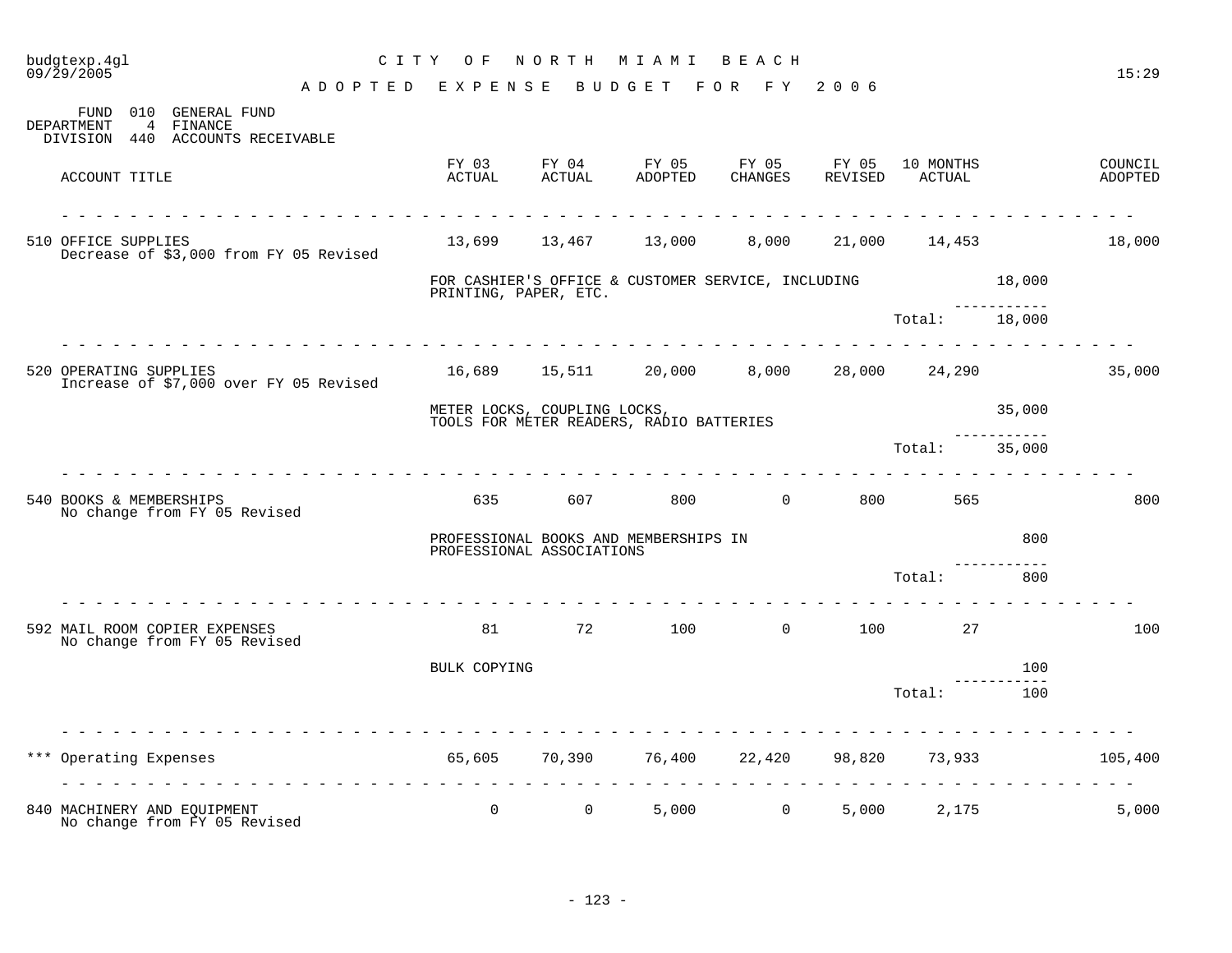| budgtexp.4gl<br>09/29/2005  |                  |                |         |                                             |                                         | C I T Y | O F                                                                                    | NORTH                      | M I A M I                      | BEACH                             |                  |                     |                                  | 15:29              |
|-----------------------------|------------------|----------------|---------|---------------------------------------------|-----------------------------------------|---------|----------------------------------------------------------------------------------------|----------------------------|--------------------------------|-----------------------------------|------------------|---------------------|----------------------------------|--------------------|
|                             |                  |                |         |                                             | ADOPTED EXPENSE                         |         |                                                                                        |                            | BUDGET                         | FOR FY                            | 2006             |                     |                                  |                    |
| DEPARTMENT                  | FUND<br>DIVISION | $\overline{4}$ | FINANCE | 010 GENERAL FUND<br>440 ACCOUNTS RECEIVABLE |                                         |         |                                                                                        |                            |                                |                                   |                  |                     |                                  |                    |
|                             | ACCOUNT TITLE    |                |         |                                             |                                         |         | FY 03<br>ACTUAL                                                                        | FY 04<br><b>ACTUAL</b>     | FY 05<br>ADOPTED               | FY 05<br>CHANGES                  | FY 05<br>REVISED | 10 MONTHS<br>ACTUAL |                                  | COUNCIL<br>ADOPTED |
|                             |                  |                |         |                                             |                                         |         |                                                                                        | SCANNER/COPIER FOR IMAGING |                                |                                   |                  |                     | 5,000                            |                    |
|                             |                  |                |         |                                             |                                         |         |                                                                                        |                            |                                |                                   |                  | Total:              | 5,000                            |                    |
|                             |                  |                |         | 842 DATA PROCESSING EQUIPMENT               | Decrease of \$5,000 from FY 05 Revised  |         |                                                                                        |                            |                                | 5,902 7,547 7,500 0 7,500         |                  | $\overline{0}$      |                                  | 2,500              |
|                             |                  |                |         |                                             |                                         |         |                                                                                        | REPLACEMENT COMPUTERS      |                                |                                   |                  |                     | 2,500                            |                    |
|                             |                  |                |         |                                             |                                         |         |                                                                                        |                            |                                |                                   |                  | Total:              | 2,500                            |                    |
| 845 FINANCED EQUIPMENT      |                  |                |         |                                             | Increase of \$15,000 over FY 05 Revised |         | 27,601                                                                                 | 14,005                     | 20,000                         | $\overline{0}$                    | 20,000           | 19,624              |                                  | 35,000             |
|                             |                  |                |         |                                             |                                         |         |                                                                                        |                            | TWO VEHICLES FOR METER READERS |                                   |                  |                     | 35,000                           |                    |
|                             |                  |                |         |                                             |                                         |         |                                                                                        |                            |                                |                                   |                  | Total:              | 35,000                           |                    |
| *** Capital Outlays         |                  |                |         |                                             |                                         |         | 33,503                                                                                 |                            | 21,552 32,500                  | $\overline{0}$                    | 32,500           | 21,799              |                                  | 42,500             |
| 951 CAPITAL LEASE INTEREST  |                  |                |         | Increase of \$662 over FY 05 Revised        |                                         |         |                                                                                        |                            | 2,434 1,765 1,960              | $\overline{0}$                    | 1,960            | 1,403               |                                  | 2,622              |
|                             |                  |                |         |                                             |                                         |         | FY02 PURCHASES<br>FY03 PURCHASES<br>FY04 PURCHASES<br>FY05 PURCHASES<br>FY06 PURCHASES |                            |                                |                                   |                  |                     | 16<br>193<br>202<br>461<br>1,750 |                    |
|                             |                  |                |         |                                             |                                         |         |                                                                                        |                            |                                |                                   |                  | Total:              | 2,622                            |                    |
| 952 CAPITAL LEASE PRINCIPAL |                  |                |         | Increase of \$761 over FY 05 Revised        |                                         |         |                                                                                        |                            |                                | 30,338  26,562  25,060  0  25,060 |                  | 24,019              |                                  | 25,821             |
|                             |                  |                |         |                                             |                                         |         | FY02 PURCHASES<br>FY03 PURCHASES<br>FY04 PURCHASES                                     |                            |                                |                                   |                  |                     | 2,052<br>7,263<br>3,525          |                    |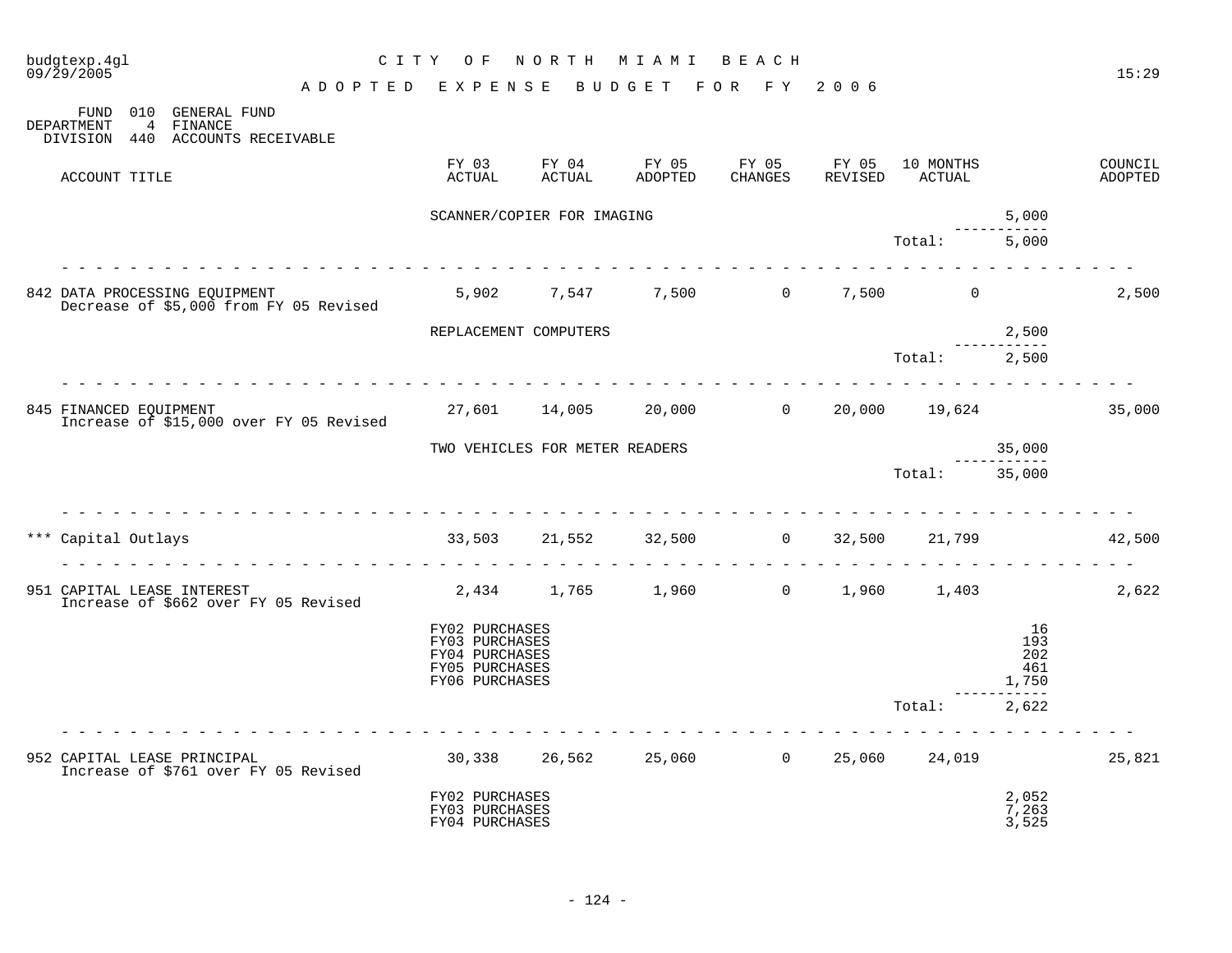| budgtexp.4gl<br>09/29/2005            |                 |                                                | A D O P T E D | C I T Y |                                  | O F<br>EXPENSE | NORTH               | M I A M I<br>BUDGET |                  | BEACH<br>F Y<br>F O R   | 2006             |                            |                | 15:29              |
|---------------------------------------|-----------------|------------------------------------------------|---------------|---------|----------------------------------|----------------|---------------------|---------------------|------------------|-------------------------|------------------|----------------------------|----------------|--------------------|
| <b>FUND</b><br>DEPARTMENT<br>DIVISION | 010<br>4<br>440 | GENERAL FUND<br>FINANCE<br>ACCOUNTS RECEIVABLE |               |         |                                  |                |                     |                     |                  |                         |                  |                            |                |                    |
| ACCOUNT TITLE                         |                 |                                                |               |         | FY 03<br>ACTUAL                  |                | FY 04<br>ACTUAL     |                     | FY 05<br>ADOPTED | FY 05<br><b>CHANGES</b> | FY 05<br>REVISED | 10 MONTHS<br><b>ACTUAL</b> |                | COUNCIL<br>ADOPTED |
|                                       |                 |                                                |               |         | FY05 PURCHASES<br>FY06 PURCHASES |                |                     |                     |                  |                         |                  |                            | 4,881<br>8,100 |                    |
|                                       |                 |                                                |               |         |                                  |                |                     |                     |                  |                         |                  | Total:                     | 25,821         |                    |
| *** Non-Operating Expenses            |                 |                                                |               |         | 32,772                           |                | 28,327              |                     | 27,020           | $\overline{0}$          | 27,020           | 25,422                     |                | 28,443             |
| DIVISION                              |                 | TOTALS:                                        |               |         |                                  |                | 1,266,595 1,392,588 | 1,479,520           |                  |                         |                  | 9,720 1,489,240 1,199,789  |                | 1,614,419          |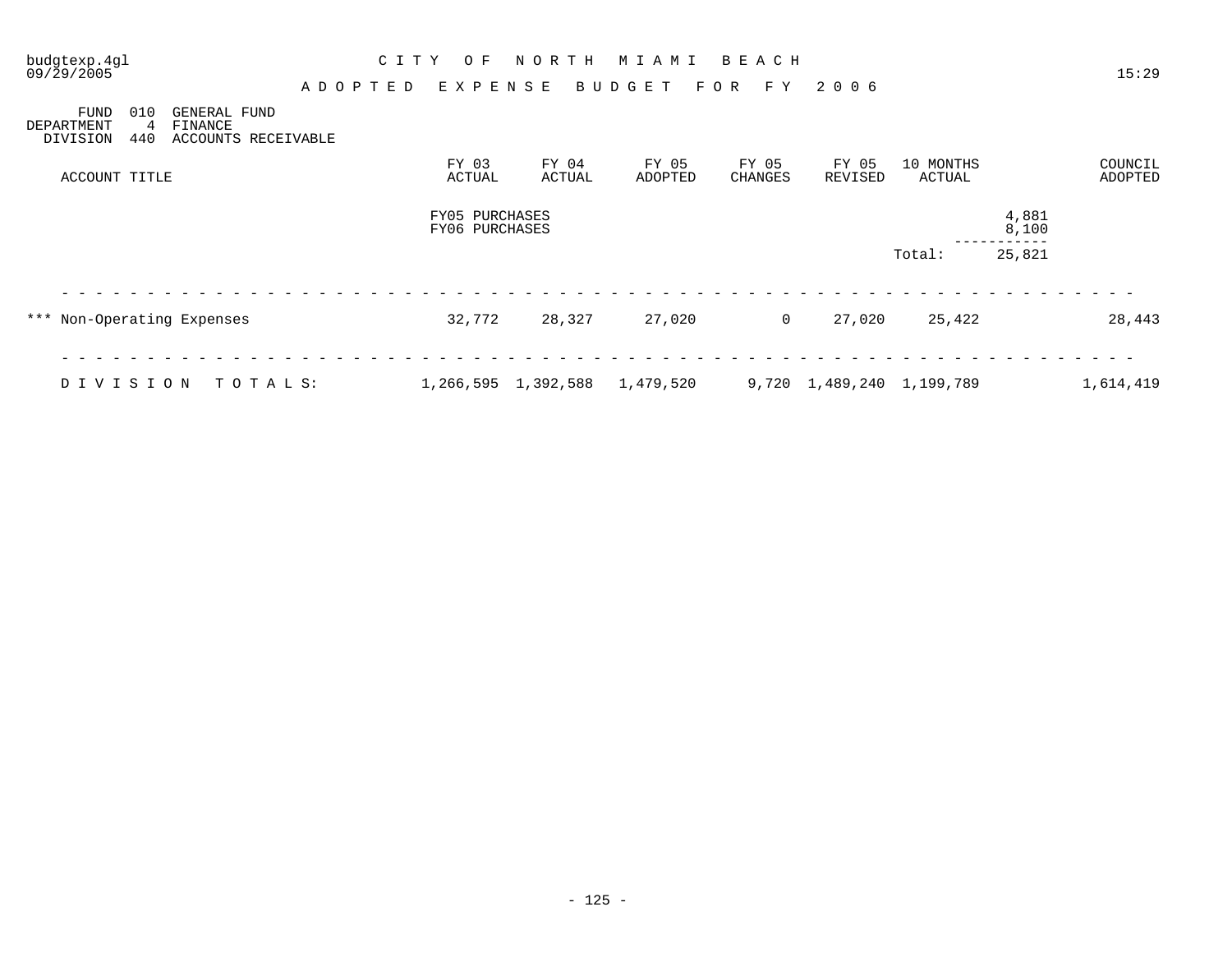# budgtexp.4gl C I T Y O F N O R T H M I A M I B E A C H

A D O P T E D E X P E N S E B U D G E T F O R F Y 2 0 0 6

| DEPARTMENT    | FUND 010 GENERAL FUND<br>4 FINANCE<br>DIVISION 470 ACCOUNTING                                                             |                                   |  |  |  |                                          |        |
|---------------|---------------------------------------------------------------------------------------------------------------------------|-----------------------------------|--|--|--|------------------------------------------|--------|
| ACCOUNT TITLE |                                                                                                                           |                                   |  |  |  |                                          |        |
|               | 120 SALARIES-FULL-TIME 105 Revised 349,219 375,523 390,504 -9,000 381,504 315,991 15 429,857                              |                                   |  |  |  |                                          |        |
|               |                                                                                                                           |                                   |  |  |  |                                          |        |
|               |                                                                                                                           |                                   |  |  |  |                                          |        |
|               | 140 OVERTIME-REGULAR EMPLOYEES<br>Decrease of \$1,000 from FY 05 Revised 5 5 66 2,000 66 2,000 164 164 1,000              |                                   |  |  |  |                                          |        |
|               |                                                                                                                           |                                   |  |  |  |                                          |        |
|               |                                                                                                                           |                                   |  |  |  |                                          |        |
|               | 210 F.I.C.A. TAXES-EMPLOYER'S CONTRIBUTION 27,784 29,342 30,413 0 30,413 24,690<br>Increase of \$2,970 over FY 05 Revised |                                   |  |  |  |                                          | 33,383 |
|               |                                                                                                                           |                                   |  |  |  |                                          |        |
|               |                                                                                                                           |                                   |  |  |  |                                          |        |
|               |                                                                                                                           | Adjustments to Salary Projection: |  |  |  |                                          |        |
|               |                                                                                                                           | OVERTIME                          |  |  |  | 77                                       |        |
|               |                                                                                                                           |                                   |  |  |  | Adjusted salary projection total: 33,383 |        |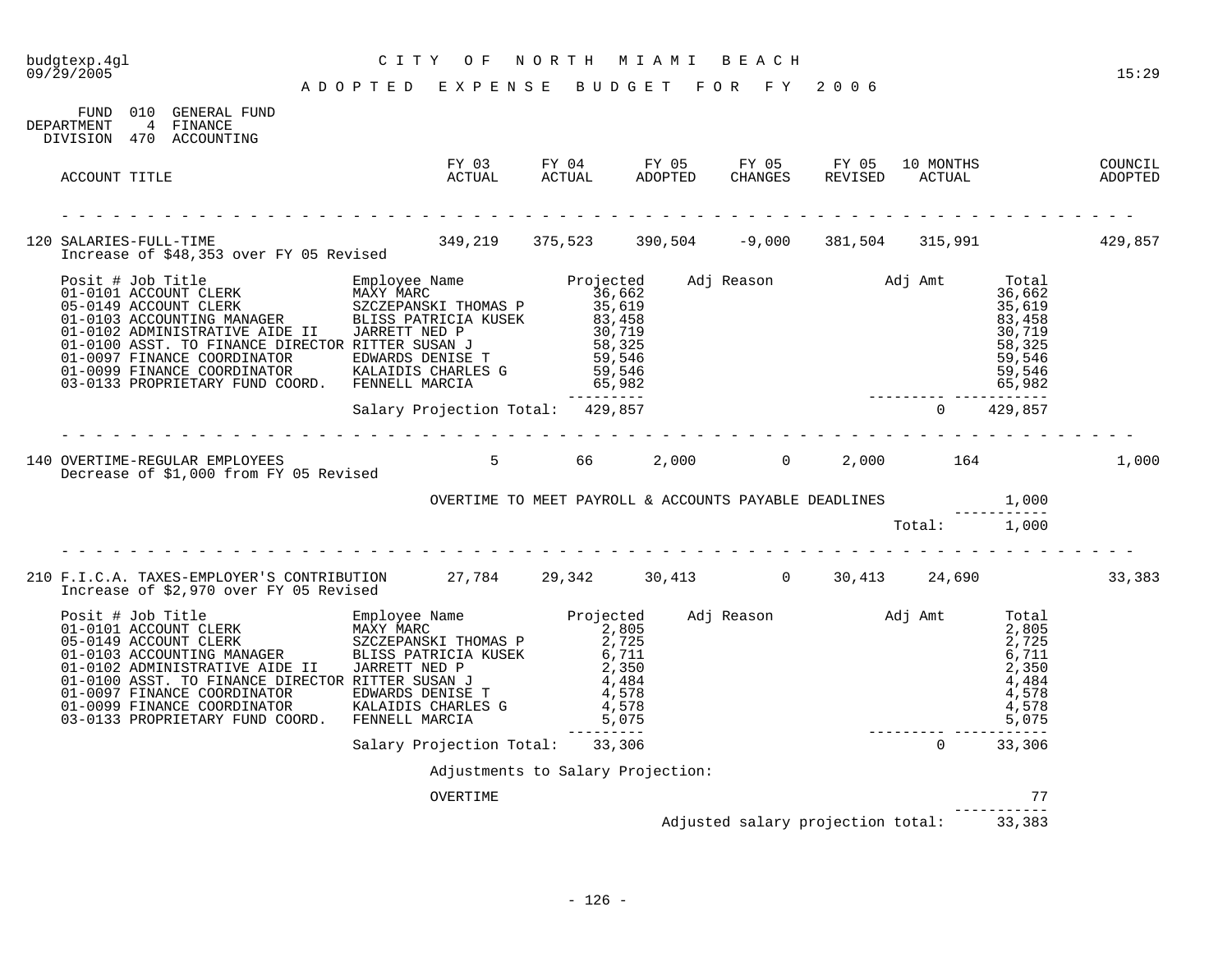| budgtexp.4gl<br>09/29/2005                                                                                                                                                                                                                                                                                                                                                                                                                  | CITY OF NORTH MIAMI BEACH                              |                                                                                                      |  |                                  |        | 15:29  |
|---------------------------------------------------------------------------------------------------------------------------------------------------------------------------------------------------------------------------------------------------------------------------------------------------------------------------------------------------------------------------------------------------------------------------------------------|--------------------------------------------------------|------------------------------------------------------------------------------------------------------|--|----------------------------------|--------|--------|
|                                                                                                                                                                                                                                                                                                                                                                                                                                             | A D O P T E D E X P E N S E B U D G E T F O R F Y 2006 |                                                                                                      |  |                                  |        |        |
| FUND 010 GENERAL FUND<br>DEPARTMENT<br>4 FINANCE<br>DIVISION 470 ACCOUNTING                                                                                                                                                                                                                                                                                                                                                                 |                                                        |                                                                                                      |  |                                  |        |        |
| ACCOUNT TITLE                                                                                                                                                                                                                                                                                                                                                                                                                               |                                                        | FY 03 FY 04 FY 05 FY 05 FY 05 10 MONTHS COUNCIL ACTUAL ACTUAL ADOPTED CHANGES REVISED ACTUAL ADOPTED |  |                                  |        |        |
| 215 EDUCATIONAL REIMBURSEMENT<br>Increase of \$2,000 over FY 05 Revised                                                                                                                                                                                                                                                                                                                                                                     | $811 \t 1,012 \t 2,000 \t -2,000 \t 0 \t 0 \t 2,000$   |                                                                                                      |  |                                  |        |        |
|                                                                                                                                                                                                                                                                                                                                                                                                                                             | EDUCATIONAL REIMBURSEMENT                              |                                                                                                      |  |                                  | 2,000  |        |
|                                                                                                                                                                                                                                                                                                                                                                                                                                             |                                                        |                                                                                                      |  | 2,000<br>------------<br>2,000 2 |        |        |
| 221 LEAVE PAYOUTS<br>Increase of \$353 over FY 05 Revised                                                                                                                                                                                                                                                                                                                                                                                   | $14,360$ 6,649 17,920 11,727 29,647 29,647             |                                                                                                      |  |                                  |        | 30,000 |
|                                                                                                                                                                                                                                                                                                                                                                                                                                             | AS REQUIRED                                            |                                                                                                      |  |                                  | 30,000 |        |
|                                                                                                                                                                                                                                                                                                                                                                                                                                             |                                                        |                                                                                                      |  | $Total:$ 30,000                  |        |        |
| 223 RETIREMENT-GENERAL PLAN 17,437 43,098 44,402 −2,400 42,002 36,392<br>Increase of \$8,918 over FY 05 Revised                                                                                                                                                                                                                                                                                                                             | .                                                      |                                                                                                      |  |                                  |        | 50,920 |
| $\begin{tabular}{lllllllllllllllllllll} \hline\texttt{Positive} & \texttt{Empolve Name} & \texttt{Propolve Name} & \texttt{Projected} & \texttt{Adj} Reason & \texttt{Adj Amt} & \texttt{Total} \\ 01-0101 ACCOUNT CLERK & \texttt{MAXY MARC} & 5,389 & \texttt{S2CEPANSKT} & 5,389 & \texttt{S39} & \texttt{S39} \\ 05-0149 ACCOUNT CLERK & \texttt{MAXY MARC} & \texttt{JEXRET THOMAS P} & 5,236 & \texttt{S4,516} & \texttt{S5,236} & \$ |                                                        |                                                                                                      |  |                                  |        |        |
|                                                                                                                                                                                                                                                                                                                                                                                                                                             | Salary Projection Total: 50,920                        |                                                                                                      |  | $\overline{0}$                   | 50,920 |        |
| 225 RETIREMENT-OTHER PLANS<br>Increase of \$3,332 over FY 05 Revised                                                                                                                                                                                                                                                                                                                                                                        | $14,134$ $15,727$ $15,856$ 0 $15,856$ $15,207$ 19,188  |                                                                                                      |  |                                  |        |        |
| Posit # Job Title Employee Name Projected Adj Reason Adj Amt Total<br>19,188 19,188 19,188 19,188 19,188 19,188 19,188 19,188 19,188 19,188 19,188 19,188 2000 19,188 201-0103                                                                                                                                                                                                                                                              |                                                        |                                                                                                      |  |                                  |        |        |
|                                                                                                                                                                                                                                                                                                                                                                                                                                             |                                                        |                                                                                                      |  |                                  |        |        |
| 235 HEALTH INSURANCE<br>Increase of \$2,962 over FY 05 Revised                                                                                                                                                                                                                                                                                                                                                                              |                                                        | 51,471 61,396 67,868 0 67,868 53,876                                                                 |  |                                  |        | 70,830 |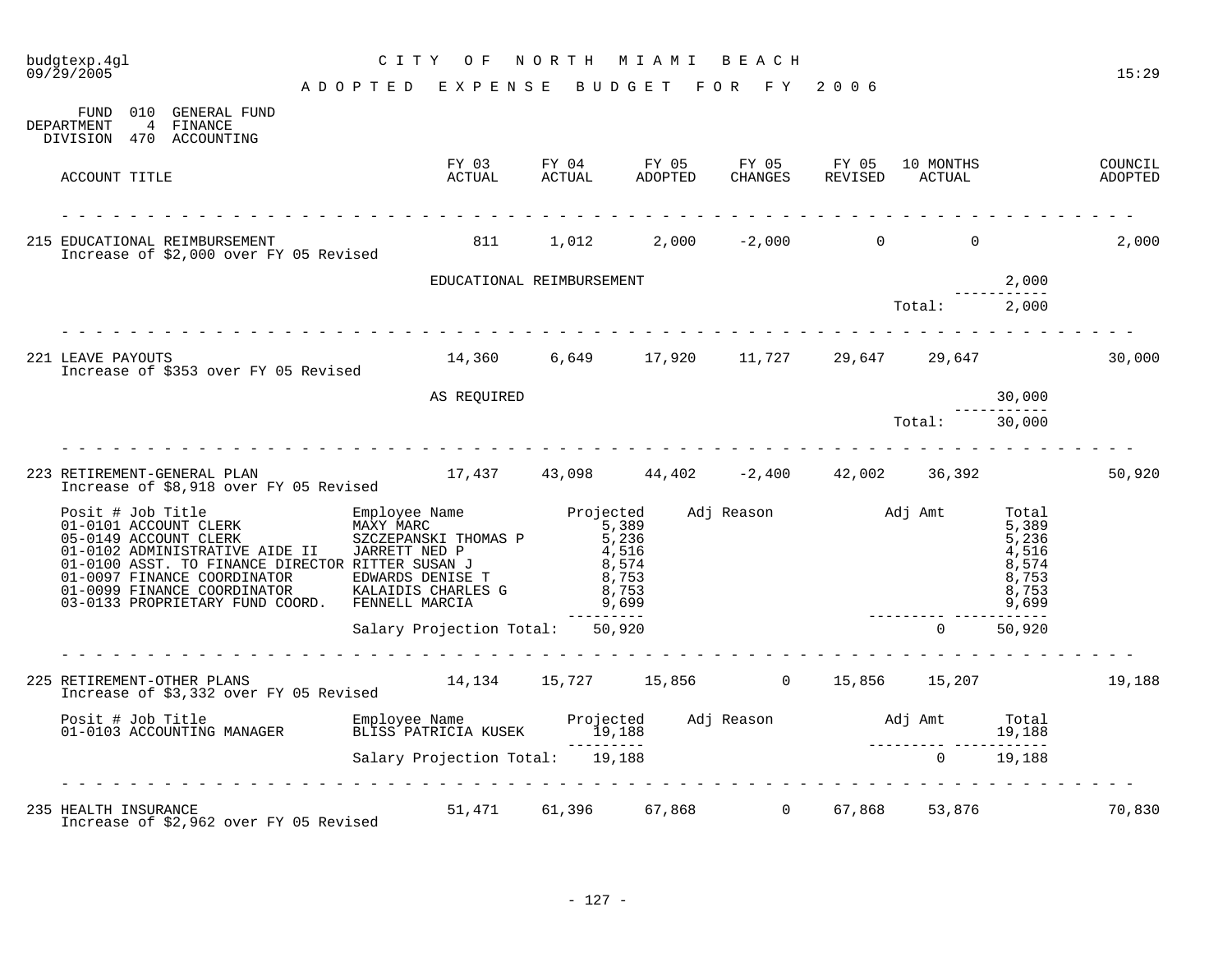| FIND.      | 01 Q | GENERAL FIJND |
|------------|------|---------------|
| DEPARTMENT |      | FINANCE       |
| DIVISION   | 470  | ACCOUNTING    |

| ACCOUNT TITLE |                                                                                                                                                                                                                                   | FY 03<br>ACTUAL                           | FY 04<br>ACTUAL | FY 05<br>ADOPTED | FY 05<br>CHANGES | FY 05<br>REVISED | 10 MONTHS<br>ACTUAL |       | COUNCIL<br>ADOPTED |
|---------------|-----------------------------------------------------------------------------------------------------------------------------------------------------------------------------------------------------------------------------------|-------------------------------------------|-----------------|------------------|------------------|------------------|---------------------|-------|--------------------|
|               |                                                                                                                                                                                                                                   |                                           |                 |                  |                  |                  |                     |       |                    |
|               |                                                                                                                                                                                                                                   | Salary Projection Total: 70,830           |                 |                  |                  |                  |                     |       |                    |
|               | 236 GROUP LIFE INSURANCE<br>Increase of \$552 over FY 05 Revised                                                                                                                                                                  | $2,514$ $2,827$ $2,720$ 0 $2,720$ $2,264$ |                 |                  |                  |                  |                     |       | 3,272              |
|               | Posit # Job Title Employee Name Projected Adj Reason Adj Amt Total<br>01-0101 ACCOUNT CLERK MAXY MARC IT DO THE SCIZER-NATY MAXY MARC 160<br>01-0103 ACCOUNT CLERK BIDE IT JORES PATRICIA KUSEK 126 126 126 126 126 126 126 126 1 |                                           |                 |                  |                  |                  |                     |       |                    |
|               |                                                                                                                                                                                                                                   |                                           |                 |                  |                  |                  |                     |       |                    |
|               | Increase of \$1,095 over FY 05 Revised                                                                                                                                                                                            |                                           |                 | 935              | $\overline{0}$   | 935              | 810                 |       | 2,030              |
|               |                                                                                                                                                                                                                                   |                                           |                 |                  |                  |                  |                     |       |                    |
|               |                                                                                                                                                                                                                                   | Salary Projection Total: 1,030            |                 |                  |                  |                  | $\Omega$            | 1,030 |                    |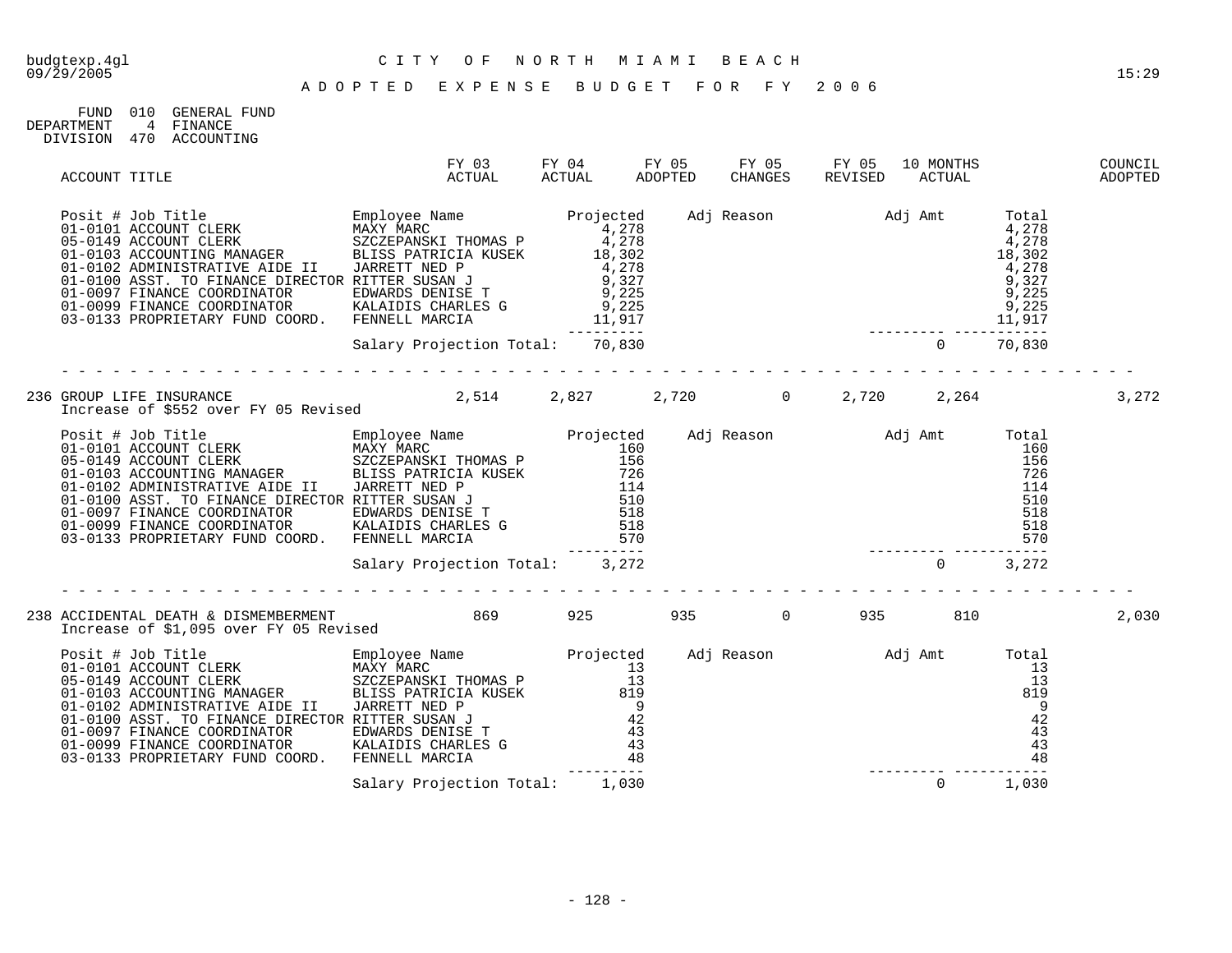| budgtexp.4ql<br>09/29/2005 |                                                                  |  | CITY OF                            | NORTH MIAMI |           |         | BEACH          |                                                                                                                                                                                                                                                                                                                                                                                                                                                                                                                                               |              | 15:29              |
|----------------------------|------------------------------------------------------------------|--|------------------------------------|-------------|-----------|---------|----------------|-----------------------------------------------------------------------------------------------------------------------------------------------------------------------------------------------------------------------------------------------------------------------------------------------------------------------------------------------------------------------------------------------------------------------------------------------------------------------------------------------------------------------------------------------|--------------|--------------------|
|                            |                                                                  |  | ADOPTED EXPENSE BUDGET FOR FY 2006 |             |           |         |                |                                                                                                                                                                                                                                                                                                                                                                                                                                                                                                                                               |              |                    |
| DEPARTMENT                 | FUND 010 GENERAL FUND<br>4 FINANCE<br>DIVISION 470 ACCOUNTING    |  |                                    |             |           |         |                |                                                                                                                                                                                                                                                                                                                                                                                                                                                                                                                                               |              |                    |
| ACCOUNT TITLE              |                                                                  |  | FY 03<br>ACTUAL                    |             |           | ADOPTED | <b>CHANGES</b> | 10 MONTHS<br>REVISED ACTUAL                                                                                                                                                                                                                                                                                                                                                                                                                                                                                                                   |              | COUNCIL<br>ADOPTED |
|                            |                                                                  |  | Adjustments to Salary Projection:  |             |           |         |                |                                                                                                                                                                                                                                                                                                                                                                                                                                                                                                                                               |              |                    |
|                            |                                                                  |  | DISABILITY INSURANCE               |             |           |         |                |                                                                                                                                                                                                                                                                                                                                                                                                                                                                                                                                               | 1,000        |                    |
|                            |                                                                  |  |                                    |             |           |         |                | Adjusted salary projection total: 2,030                                                                                                                                                                                                                                                                                                                                                                                                                                                                                                       |              |                    |
|                            |                                                                  |  |                                    |             |           |         |                |                                                                                                                                                                                                                                                                                                                                                                                                                                                                                                                                               |              |                    |
| 239 DENTAL INSURANCE       | Decrease of \$90 from FY 05 Revised                              |  |                                    |             |           |         |                | $1,788$ $1,833$ $2,035$ 0 $2,035$ $1,525$                                                                                                                                                                                                                                                                                                                                                                                                                                                                                                     |              | 1,945              |
|                            |                                                                  |  |                                    |             | --------- |         |                | $\begin{tabular}{lllllllllllllllllllllllll} \textsc{Positive} & \textsc{Top} & \textsc{String} & \textsc{Employee Name} & \textsc{Projected} & \textsc{Adj} \textsc{Reason} & \textsc{Adj} \textsc{Ann} & \textsc{Total} & \textsc{Total} & \textsc{Total} & \textsc{Total} & \textsc{Total} & \textsc{Total} & \textsc{Total} & \textsc{Total} & \textsc{Total} & \textsc{Total} & \textsc{Total} & \textsc{Total} & \textsc{Total} & \textsc{Data} & \textsc{Data} & \textsc{Data} & \textsc{Data} & \textsc{Data} & \textsc{Data} & \text$ |              |                    |
|                            |                                                                  |  | Salary Projection Total: 1,945     |             |           |         |                |                                                                                                                                                                                                                                                                                                                                                                                                                                                                                                                                               | $0 \t 1,945$ |                    |
|                            |                                                                  |  |                                    |             |           |         |                | Salaries & Related Costs (644,425) (644,425) (653,397 (653) (673,653 (673) (684,425) (684,425                                                                                                                                                                                                                                                                                                                                                                                                                                                 |              |                    |
|                            | 390 EDUCATIONAL PROGRAMS<br>Decrease of \$850 from FY 05 Revised |  |                                    |             |           |         |                | 839 1,887 2,000 3,850 5,850 5,301                                                                                                                                                                                                                                                                                                                                                                                                                                                                                                             |              | 5,000              |
|                            |                                                                  |  |                                    |             |           |         |                | CONFERENCES, SEMINARS AND TRAINING ON EXCEL, WORD, ACCESS 5,000                                                                                                                                                                                                                                                                                                                                                                                                                                                                               |              |                    |
|                            |                                                                  |  |                                    |             |           |         |                | Total: 5,000                                                                                                                                                                                                                                                                                                                                                                                                                                                                                                                                  |              |                    |
|                            |                                                                  |  |                                    |             |           |         |                |                                                                                                                                                                                                                                                                                                                                                                                                                                                                                                                                               |              | 5,000              |
|                            |                                                                  |  |                                    |             |           |         |                |                                                                                                                                                                                                                                                                                                                                                                                                                                                                                                                                               |              |                    |
|                            |                                                                  |  | Salary Projection Total: 3,000     |             |           |         |                | $\Omega$                                                                                                                                                                                                                                                                                                                                                                                                                                                                                                                                      | 3,000        |                    |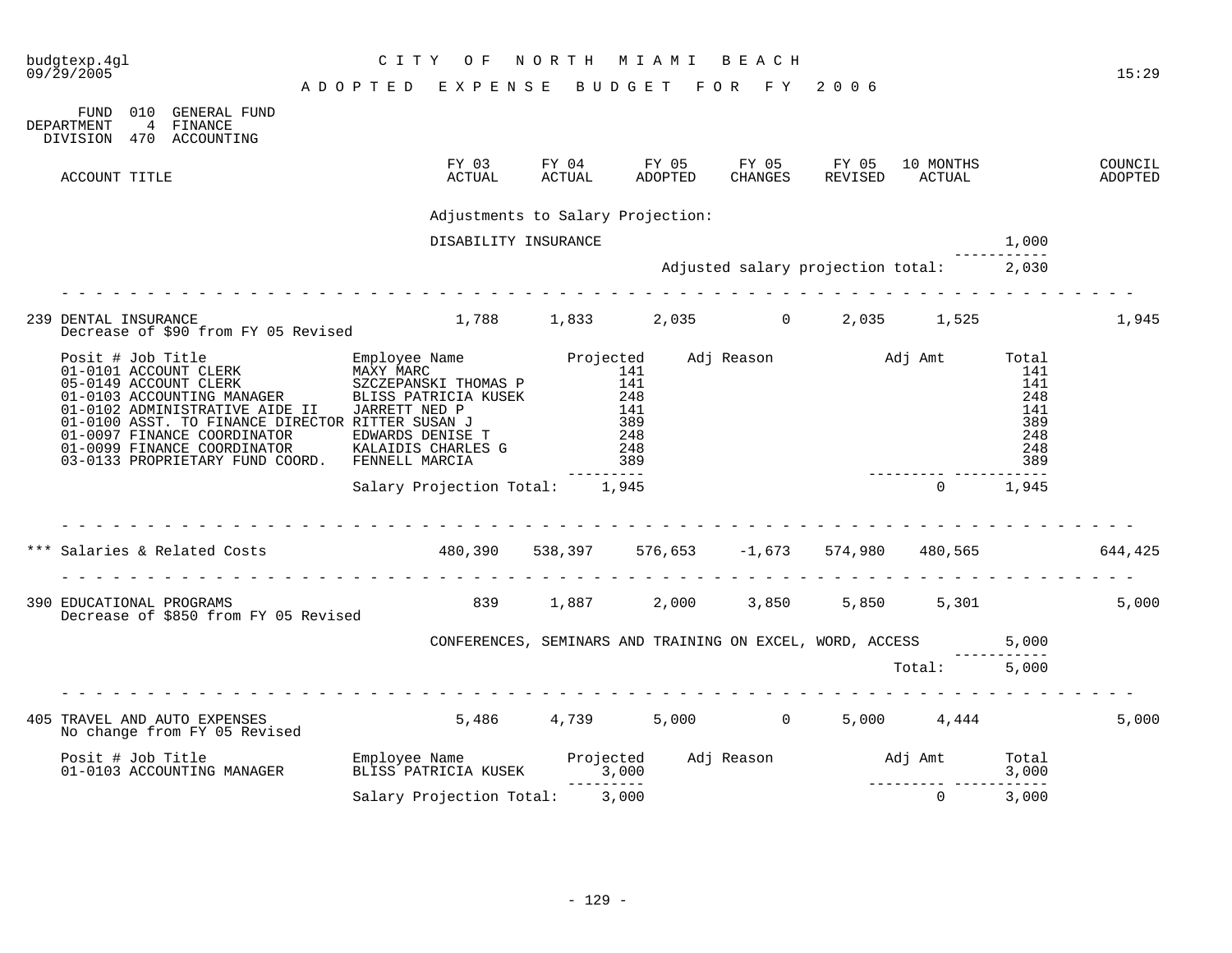| budgtexp.4gl<br>09/29/2005                                                                 | C I T Y | O F                | NORTH                            | M I A M I                                                   | BEACH                             |                  |                     |       | 15:29              |
|--------------------------------------------------------------------------------------------|---------|--------------------|----------------------------------|-------------------------------------------------------------|-----------------------------------|------------------|---------------------|-------|--------------------|
|                                                                                            | ADOPTED | EXPENSE            |                                  | F O R<br><b>BUDGET</b>                                      | F Y                               | 2006             |                     |       |                    |
| 010<br>GENERAL FUND<br>FUND<br>DEPARTMENT<br>FINANCE<br>4<br>DIVISION<br>ACCOUNTING<br>470 |         |                    |                                  |                                                             |                                   |                  |                     |       |                    |
| ACCOUNT TITLE                                                                              |         | FY 03<br>ACTUAL    | FY 04<br>ACTUAL                  | FY 05<br>ADOPTED                                            | FY 05<br>CHANGES                  | FY 05<br>REVISED | 10 MONTHS<br>ACTUAL |       | COUNCIL<br>ADOPTED |
|                                                                                            |         |                    |                                  | Adjustments to Salary Projection:                           |                                   |                  |                     |       |                    |
|                                                                                            |         |                    | FOR TRAINING & SEMINARS          |                                                             |                                   |                  |                     | 2,000 |                    |
|                                                                                            |         |                    |                                  |                                                             | Adjusted salary projection total: |                  |                     | 5,000 |                    |
| 410 COMMUNICATION SERVICES<br>No change from FY 05 Revised                                 |         | 391                | 362                              | 900 —                                                       | $\overline{0}$                    | 900              | 808                 |       | 900                |
|                                                                                            |         |                    |                                  |                                                             |                                   |                  |                     | 900   |                    |
|                                                                                            |         |                    |                                  |                                                             |                                   |                  | Total:              | 900   |                    |
| 430 UTILITY SERVICES<br>Increase of \$800 over FY 05 Revised                               |         | 2,873              | 3,402                            | 2,000                                                       | 2,200                             | 4,200            | 2,608               |       | 5,000              |
|                                                                                            |         |                    |                                  |                                                             |                                   |                  |                     |       |                    |
|                                                                                            |         |                    |                                  | FP&L & WATER CHARGES FOR SPACE OCCUPIED BY THIS DIVISION    |                                   |                  |                     | 5,000 |                    |
|                                                                                            |         |                    |                                  |                                                             |                                   |                  | Total:              | 5,000 |                    |
| 520 OPERATING SUPPLIES<br>Decrease of \$336 from FY 05 Revised                             |         | 527                | 472                              | 500                                                         | 336                               | 836              | 495                 |       | 500                |
|                                                                                            |         | SUPPLIES FOR STAFF |                                  |                                                             |                                   |                  |                     | 500   |                    |
|                                                                                            |         |                    |                                  |                                                             |                                   |                  | Total:              | 500   |                    |
| 540 BOOKS & MEMBERSHIPS<br>Increase of \$200 over FY 05 Revised                            |         | 398                | 792                              | 200                                                         | 600                               | 800              | 578                 |       | 1,000              |
|                                                                                            |         |                    |                                  | GFOA & FGFOA MEMBERSHIP DUES FOR ASST FIN DIR/FINANCE STAFF |                                   |                  |                     | 1,000 |                    |
|                                                                                            |         |                    |                                  |                                                             |                                   |                  | Total:              | 1,000 |                    |
| 592 MAIL ROOM COPIER EXPENSES<br>No change from FY 05 Revised                              |         | 696                | 1,025                            | 1,000                                                       | $0 \qquad \qquad$                 |                  | 1,000 763           |       | 1,000              |
|                                                                                            |         |                    | COST OF COPIES MADE IN MAIL ROOM |                                                             |                                   |                  |                     | 1,000 |                    |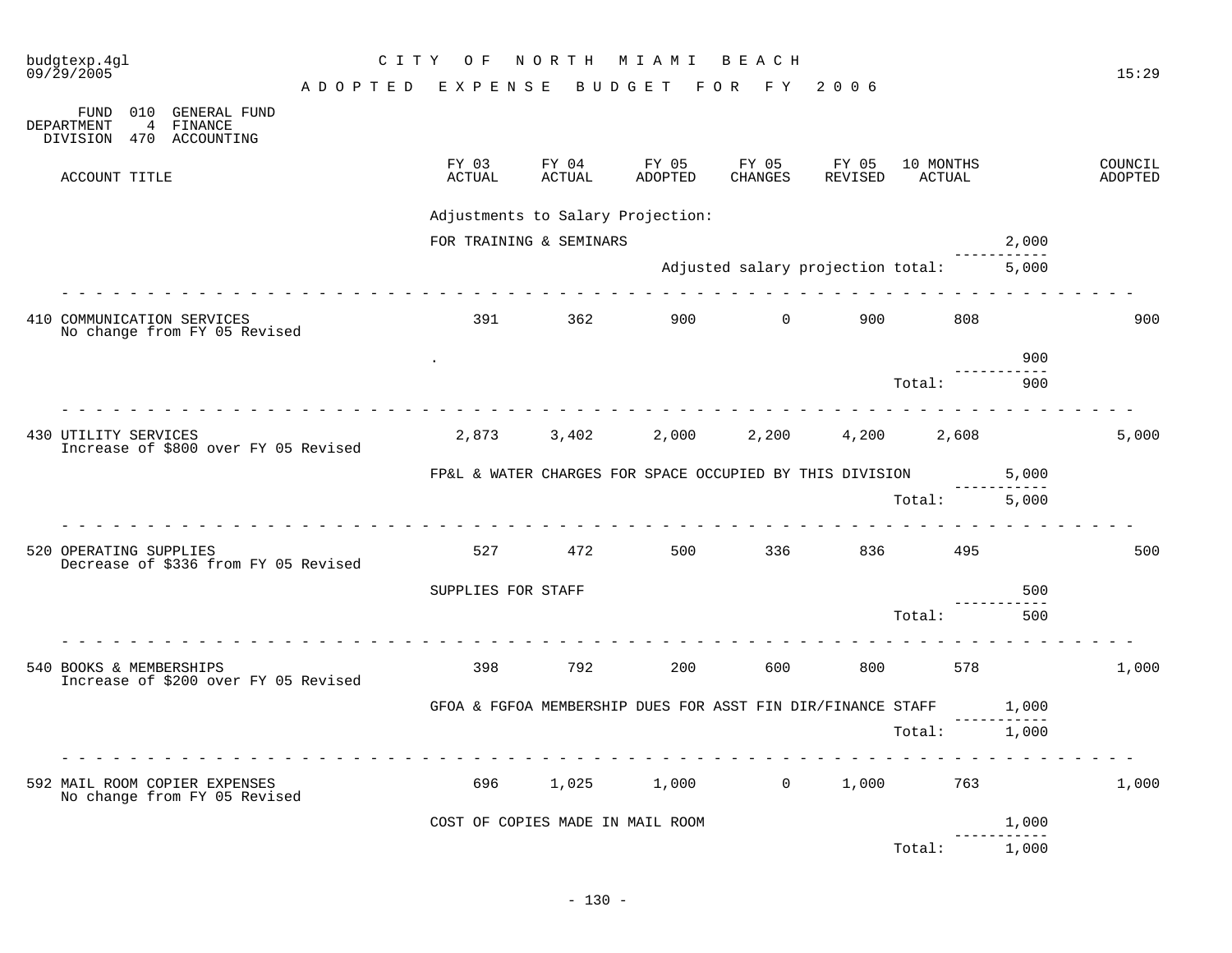# budgtexp.4gl C I T Y O F N O R T H M I A M I B E A C H

A D O P T E D E X P E N S E B U D G E T F O R F Y 2 0 0 6

| 010<br>GENERAL FUND<br>FUND<br>4 FINANCE<br>DEPARTMENT<br>DIVISION 470 ACCOUNTING                                                                                                                                                                                                                         |                                                                                                   |                                                                      |         |                |         |                                     |                                        |                    |
|-----------------------------------------------------------------------------------------------------------------------------------------------------------------------------------------------------------------------------------------------------------------------------------------------------------|---------------------------------------------------------------------------------------------------|----------------------------------------------------------------------|---------|----------------|---------|-------------------------------------|----------------------------------------|--------------------|
| ACCOUNT TITLE                                                                                                                                                                                                                                                                                             | FY 03 FY 04 FY 05 FY 05 FY 05 10 MONTHS<br>ACTUAL                                                 | ACTUAL                                                               | ADOPTED | CHANGES        | REVISED | ACTUAL                              |                                        | COUNCIL<br>ADOPTED |
|                                                                                                                                                                                                                                                                                                           |                                                                                                   |                                                                      |         |                |         |                                     |                                        |                    |
| *** Operating Expenses 11,210 12,679 11,600                                                                                                                                                                                                                                                               |                                                                                                   |                                                                      |         |                |         | 6,986 18,586 14,998                 |                                        | 18,400             |
| 840 MACHINERY AND EQUIPMENT<br>Decrease of \$1,164 from FY 05 Revised                                                                                                                                                                                                                                     |                                                                                                   | $\begin{matrix} 0 & 0 & 0 \end{matrix}$                              |         |                |         | 4, 164 4, 164 4, 164 3, 000         |                                        |                    |
|                                                                                                                                                                                                                                                                                                           | EQUIPMENT UPGRADES                                                                                |                                                                      |         |                |         |                                     | 3,000                                  |                    |
|                                                                                                                                                                                                                                                                                                           |                                                                                                   |                                                                      |         |                |         | Total: 3,000                        |                                        |                    |
| 842 DATA PROCESSING EQUIPMENT<br>No change from FY 05 Revised                                                                                                                                                                                                                                             | $0 \qquad 0 \qquad 4,500 \qquad -4,500 \qquad 0 \qquad 0$                                         |                                                                      |         |                |         |                                     |                                        | $\Omega$           |
| *** Capital Outlays                                                                                                                                                                                                                                                                                       |                                                                                                   | 0 0 4,500                                                            |         | $-336$         |         | 4,164 4,164                         |                                        | 3,000              |
| 994 TRF TO WORKERS' COMP SELF-INS<br>Decrease of \$1,562 from FY 05 Revised                                                                                                                                                                                                                               | 0 0 1,562 0 1,562 1,562                                                                           |                                                                      |         |                |         |                                     |                                        | $\Omega$           |
| Posit # Job Title<br>01-0101 ACCOUNT CLERK<br>05-0149 ACCOUNT CLERK<br>01-0103 ACCOUNTING MANAGER<br>01-0102 ADMINISTRATIVE AIDE II<br>01-0100 ASST. TO FINANCE DIRECTOR RITTER SUSAN J<br>01-0097 FINANCE COORDINATOR EDWARDS DENISE T<br>01-0099 FINANCE COORDINATOR<br>03-0133 PROPRIETARY FUND COORD. | BLISS PATRICIA KUSEK<br>JARRETT NED P<br>EDWARDS DENISE T<br>KALAIDIS CHARLES G<br>FENNELL MARCIA | $\frac{1}{3}$ 3 3 4<br>123<br>$\frac{123}{233}$<br>238<br>238<br>264 |         |                |         |                                     | 334<br>123<br>233<br>238<br>238<br>264 |                    |
|                                                                                                                                                                                                                                                                                                           | Salary Projection Total: 1,719                                                                    | ---------                                                            |         |                |         | $\Omega$                            | 1,719                                  |                    |
|                                                                                                                                                                                                                                                                                                           | Adjustments to Salary Projection:                                                                 |                                                                      |         |                |         |                                     |                                        |                    |
|                                                                                                                                                                                                                                                                                                           | WC ADJ                                                                                            |                                                                      |         |                |         |                                     | $-1,719$                               |                    |
|                                                                                                                                                                                                                                                                                                           |                                                                                                   |                                                                      |         |                |         | Adjusted salary projection total: 0 |                                        |                    |
| *** Non-Operating Expenses                                                                                                                                                                                                                                                                                | $\overline{0}$                                                                                    | $\mathbf{0}$                                                         | 1,562   | $\overline{0}$ | 1,562   | 1,562                               |                                        | $\overline{0}$     |
|                                                                                                                                                                                                                                                                                                           |                                                                                                   |                                                                      |         |                |         |                                     |                                        |                    |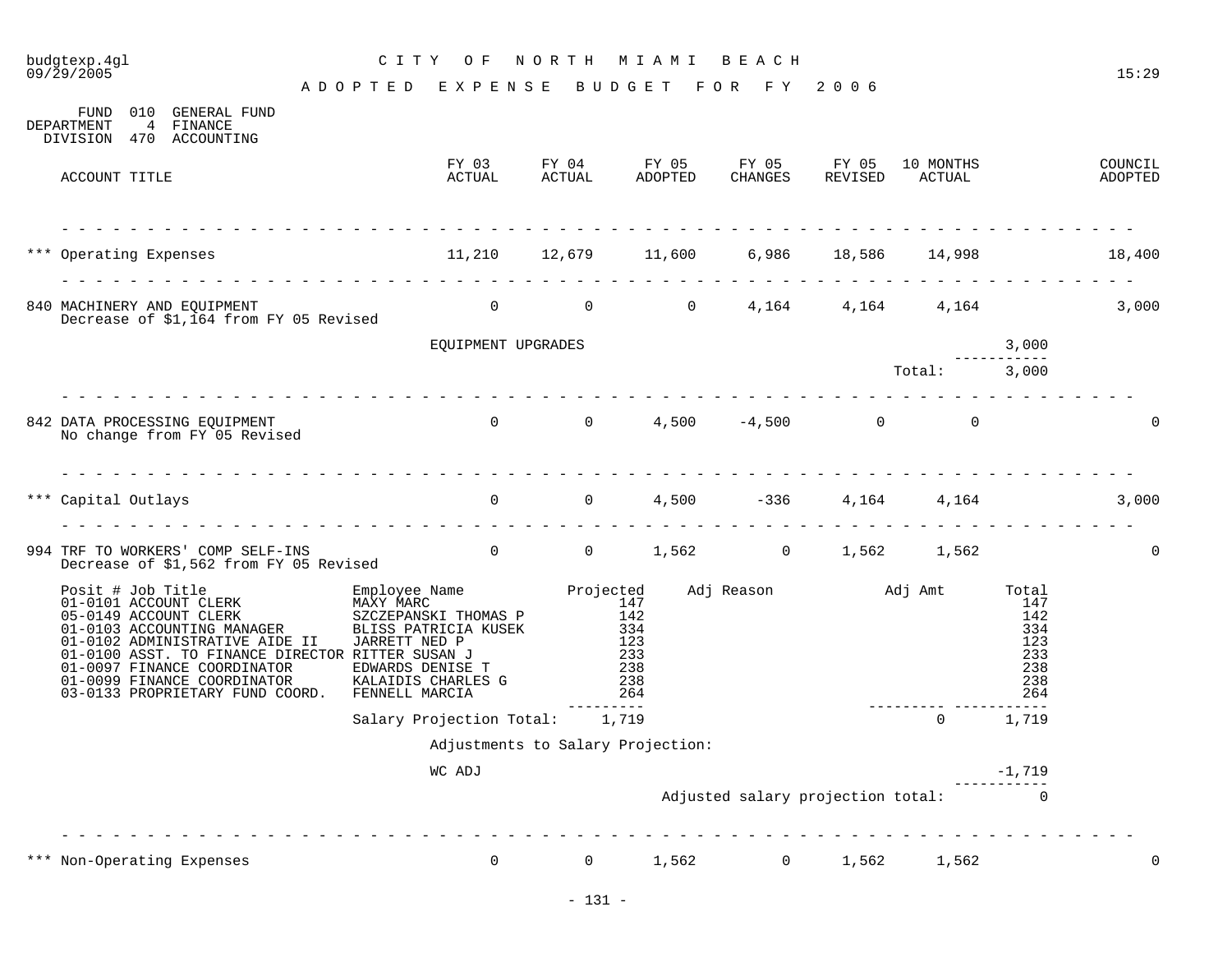| budgtexp.4gl<br>09/29/2005     |                 |                                       |               | C I T Y | O F             |         | NORTH   |                 |  | M I A M I |       |       |         |       | B E A C H |         |       |                     |         |  | 15:29              |  |
|--------------------------------|-----------------|---------------------------------------|---------------|---------|-----------------|---------|---------|-----------------|--|-----------|-------|-------|---------|-------|-----------|---------|-------|---------------------|---------|--|--------------------|--|
|                                |                 |                                       | A D O P T E D |         |                 | EXPENSE |         |                 |  | BUDGET    |       | F O R |         |       | F Y       | 2006    |       |                     |         |  |                    |  |
| FUND<br>DEPARTMENT<br>DIVISION | 010<br>4<br>470 | GENERAL FUND<br>FINANCE<br>ACCOUNTING |               |         |                 |         |         |                 |  |           |       |       |         |       |           |         |       |                     |         |  |                    |  |
| ACCOUNT TITLE                  |                 |                                       |               |         | FY 03<br>ACTUAL |         |         | FY 04<br>ACTUAL |  | ADOPTED   | FY 05 |       | CHANGES | FY 05 |           | REVISED | FY 05 | 10 MONTHS<br>ACTUAL |         |  | COUNCIL<br>ADOPTED |  |
|                                |                 |                                       |               |         |                 |         |         |                 |  |           |       |       |         |       |           |         |       |                     |         |  |                    |  |
| DIVISION                       |                 | TOTALS:                               |               |         | 491,600         |         | 551,077 |                 |  | 594,315   |       |       |         | 4,977 |           | 599,292 |       |                     | 501,288 |  | 665,825            |  |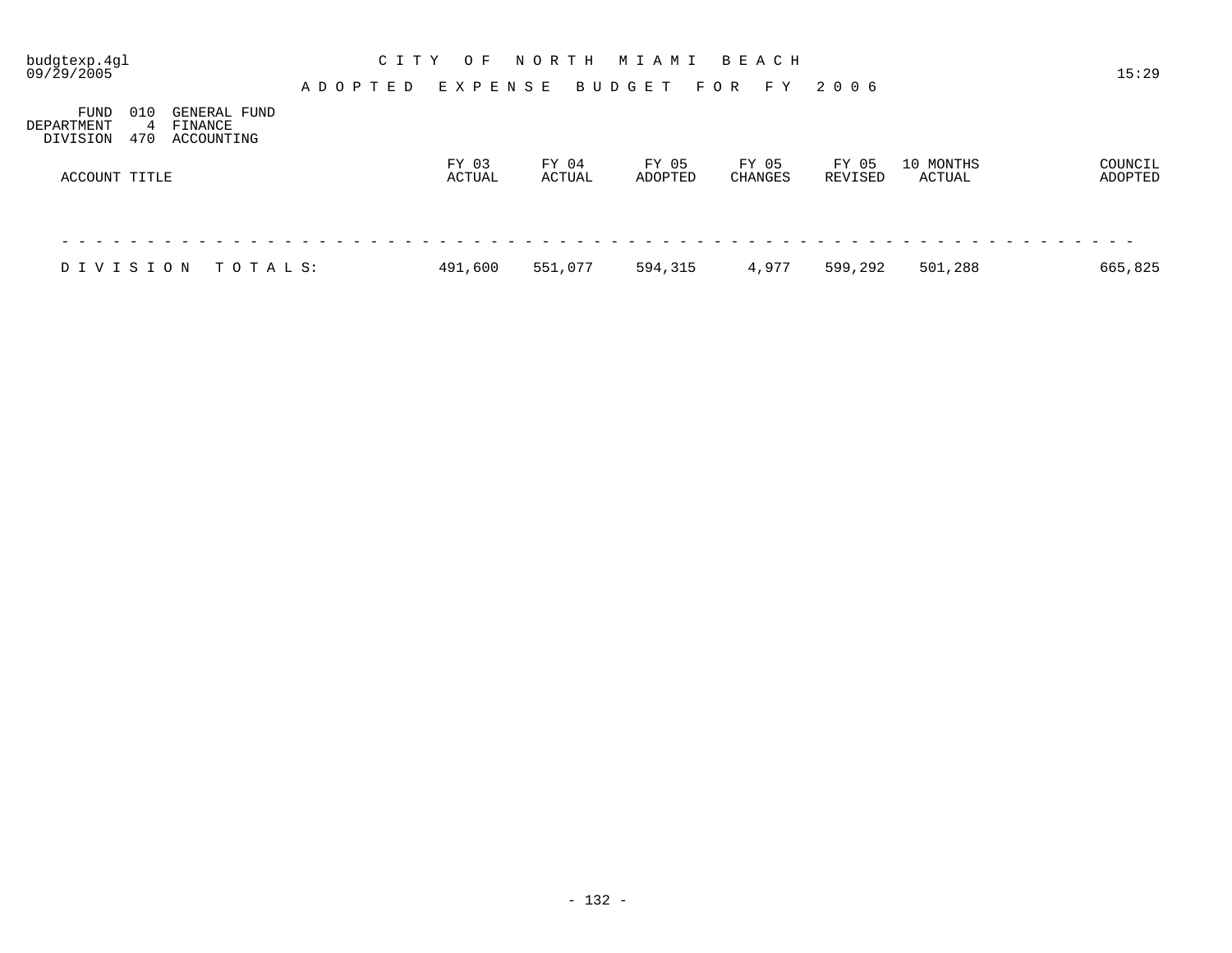A D O P T E D E X P E N S E B U D G E T F O R F Y 2 0 0 6

FUND 010 GENERAL FUND DEPARTMENT 4 FINANCE

| ACCOUNT TITLE                                                                                                                                                                                     | FY 03<br>ACTUAL | FY 04<br>ACTUAL | FY 05<br>ADOPTED                                                                                                                                                                                                                                                                      | FY 05<br>CHANGES | FY 05<br>REVISED | 10 MONTHS<br>ACTUAL                                                                                                                                                                                                                  | COUNCIL<br>ADOPTED                                                                                                                                                                                                                                                |
|---------------------------------------------------------------------------------------------------------------------------------------------------------------------------------------------------|-----------------|-----------------|---------------------------------------------------------------------------------------------------------------------------------------------------------------------------------------------------------------------------------------------------------------------------------------|------------------|------------------|--------------------------------------------------------------------------------------------------------------------------------------------------------------------------------------------------------------------------------------|-------------------------------------------------------------------------------------------------------------------------------------------------------------------------------------------------------------------------------------------------------------------|
|                                                                                                                                                                                                   |                 |                 |                                                                                                                                                                                                                                                                                       |                  |                  |                                                                                                                                                                                                                                      | $-42,200$ 1,545,693 1,266,135 1,666,829                                                                                                                                                                                                                           |
|                                                                                                                                                                                                   |                 |                 |                                                                                                                                                                                                                                                                                       |                  |                  |                                                                                                                                                                                                                                      | $\begin{array}{cccc} 2,000 & -7 & -7 & -6 \\ 83,000 & 68,083 & 75,000 \\ 11,975 & 8,840 & 16,000 \end{array}$                                                                                                                                                     |
|                                                                                                                                                                                                   |                 |                 |                                                                                                                                                                                                                                                                                       |                  |                  |                                                                                                                                                                                                                                      |                                                                                                                                                                                                                                                                   |
|                                                                                                                                                                                                   |                 |                 |                                                                                                                                                                                                                                                                                       |                  |                  |                                                                                                                                                                                                                                      |                                                                                                                                                                                                                                                                   |
|                                                                                                                                                                                                   |                 |                 |                                                                                                                                                                                                                                                                                       |                  |                  |                                                                                                                                                                                                                                      |                                                                                                                                                                                                                                                                   |
|                                                                                                                                                                                                   |                 |                 |                                                                                                                                                                                                                                                                                       |                  |                  |                                                                                                                                                                                                                                      |                                                                                                                                                                                                                                                                   |
|                                                                                                                                                                                                   |                 |                 |                                                                                                                                                                                                                                                                                       |                  |                  |                                                                                                                                                                                                                                      |                                                                                                                                                                                                                                                                   |
|                                                                                                                                                                                                   |                 |                 |                                                                                                                                                                                                                                                                                       |                  |                  |                                                                                                                                                                                                                                      |                                                                                                                                                                                                                                                                   |
|                                                                                                                                                                                                   |                 |                 |                                                                                                                                                                                                                                                                                       |                  |                  |                                                                                                                                                                                                                                      |                                                                                                                                                                                                                                                                   |
|                                                                                                                                                                                                   |                 |                 |                                                                                                                                                                                                                                                                                       |                  |                  |                                                                                                                                                                                                                                      |                                                                                                                                                                                                                                                                   |
|                                                                                                                                                                                                   |                 |                 |                                                                                                                                                                                                                                                                                       |                  |                  |                                                                                                                                                                                                                                      |                                                                                                                                                                                                                                                                   |
|                                                                                                                                                                                                   |                 |                 |                                                                                                                                                                                                                                                                                       |                  |                  |                                                                                                                                                                                                                                      | $\begin{array}{c cccc} 8,840 & & 16,000 \\ 24 & & & 10,000 \\ 101,807 & & 131,916 \\ 535 & & 4,200 \\ 60,441 & & 95,000 \\ 124,927 & & 180,387 \\ 57,999 & & 71,615 \\ 192,982 & & 266,744 \\ 10,741 & & 3,282 \\ 3,282 & & 5,432 \\ 7,153 & & 9,309 \end{array}$ |
| *** Salaries & Related Costs (2,004,945 2,224,929 2,340,537 -5,450 2,335,087 1,902,948 2,533,169                                                                                                  |                 |                 |                                                                                                                                                                                                                                                                                       |                  |                  |                                                                                                                                                                                                                                      |                                                                                                                                                                                                                                                                   |
|                                                                                                                                                                                                   |                 |                 | $\begin{array}{cccc} 729 & 0 & 0 & 0 & 0 \\ 7,993 & 10,000 & 0 & 10,000 \\ 59,038 & 65,000 & 0 & 65,000 \\ 3,154 & 3,000 & 0 & 3,000 \\ 13,690 & 12,000 & -1,000 & 11,000 \\ 10,377 & 8,000 & 3 & 0 & 8,000 \\ 5,147 & 6,000 & 3,850 & 9,850 \\ 20,030 & 20,300 & 350 & 20,650 \\ 9,$ |                  |                  |                                                                                                                                                                                                                                      |                                                                                                                                                                                                                                                                   |
|                                                                                                                                                                                                   |                 |                 |                                                                                                                                                                                                                                                                                       |                  |                  |                                                                                                                                                                                                                                      | 1,000<br>10,000                                                                                                                                                                                                                                                   |
|                                                                                                                                                                                                   |                 |                 |                                                                                                                                                                                                                                                                                       |                  |                  |                                                                                                                                                                                                                                      | 65,000                                                                                                                                                                                                                                                            |
|                                                                                                                                                                                                   |                 |                 |                                                                                                                                                                                                                                                                                       |                  |                  |                                                                                                                                                                                                                                      | 3,000                                                                                                                                                                                                                                                             |
|                                                                                                                                                                                                   |                 |                 |                                                                                                                                                                                                                                                                                       |                  |                  |                                                                                                                                                                                                                                      | 13,000                                                                                                                                                                                                                                                            |
|                                                                                                                                                                                                   |                 |                 |                                                                                                                                                                                                                                                                                       |                  |                  |                                                                                                                                                                                                                                      | 10,000                                                                                                                                                                                                                                                            |
|                                                                                                                                                                                                   |                 |                 |                                                                                                                                                                                                                                                                                       |                  |                  |                                                                                                                                                                                                                                      | 9,000                                                                                                                                                                                                                                                             |
|                                                                                                                                                                                                   |                 |                 |                                                                                                                                                                                                                                                                                       |                  |                  |                                                                                                                                                                                                                                      | 21,920                                                                                                                                                                                                                                                            |
|                                                                                                                                                                                                   |                 |                 |                                                                                                                                                                                                                                                                                       |                  |                  |                                                                                                                                                                                                                                      | 13,400                                                                                                                                                                                                                                                            |
|                                                                                                                                                                                                   |                 |                 | $\frac{3}{13}, \frac{60}{600}$<br>6,000<br>22,000<br>5                                                                                                                                                                                                                                |                  |                  |                                                                                                                                                                                                                                      | 15,000                                                                                                                                                                                                                                                            |
|                                                                                                                                                                                                   |                 |                 |                                                                                                                                                                                                                                                                                       |                  |                  |                                                                                                                                                                                                                                      | 2,000                                                                                                                                                                                                                                                             |
|                                                                                                                                                                                                   |                 |                 |                                                                                                                                                                                                                                                                                       |                  |                  |                                                                                                                                                                                                                                      | 16,600<br>6,000                                                                                                                                                                                                                                                   |
|                                                                                                                                                                                                   |                 | 20,486          |                                                                                                                                                                                                                                                                                       |                  | 30,000           |                                                                                                                                                                                                                                      | 26,000                                                                                                                                                                                                                                                            |
|                                                                                                                                                                                                   |                 | 19,433          |                                                                                                                                                                                                                                                                                       |                  | 32,486           |                                                                                                                                                                                                                                      | 39,500                                                                                                                                                                                                                                                            |
|                                                                                                                                                                                                   |                 | 2,690           |                                                                                                                                                                                                                                                                                       |                  | 2,400            |                                                                                                                                                                                                                                      | 3,000                                                                                                                                                                                                                                                             |
|                                                                                                                                                                                                   |                 | 2,351           | $\begin{array}{ccc} 22,000 & 8\,,000\ 25\,,000 & 6\,,986\ 2\,,200 & 200\ 2\,,100 & 500\ \end{array}$                                                                                                                                                                                  |                  | 2,600            | $\begin{array}{r} 0 \\ 8\, , 285 \\ 56\, , 210 \\ 2\, , 100 \\ 6\, , 049 \\ 4\, , 800 \\ 6\, , 723 \\ 17\, , 452 \\ 9\, , 042 \\ 8\, , 723 \\ 788 \\ 16\, , 001 \\ 2\, , 271 \\ 21\, , 818 \\ 1\, , 780 \\ 2\, , 112 \\ \end{array}$ | 2,300                                                                                                                                                                                                                                                             |
| 178, 349<br>*** Operating Expenses                                                                                                                                                                |                 | 206,339         | 218,700                                                                                                                                                                                                                                                                               | 29,206           | 247,906          | 192,124                                                                                                                                                                                                                              | 256,720                                                                                                                                                                                                                                                           |
|                                                                                                                                                                                                   |                 |                 |                                                                                                                                                                                                                                                                                       |                  | $\overline{0}$   | $\Omega$                                                                                                                                                                                                                             | $\begin{array}{c}0\\8,000\\250\\0\end{array}$                                                                                                                                                                                                                     |
|                                                                                                                                                                                                   |                 |                 |                                                                                                                                                                                                                                                                                       |                  | 9,164            | 6,339                                                                                                                                                                                                                                |                                                                                                                                                                                                                                                                   |
|                                                                                                                                                                                                   |                 |                 |                                                                                                                                                                                                                                                                                       |                  | 7,500            | $\overline{0}$                                                                                                                                                                                                                       |                                                                                                                                                                                                                                                                   |
| 920 BUILDINGS<br>940 MACHINERY AND EQUIPMENT<br>942 DATA PROCESSING EQUIPMENT<br>945 FINANCED EQUIPMENT<br>945 FINANCED EQUIPMENT<br>945 PERANCED EQUIPMENT<br>927,601 14,005 20,000 -4,500<br>92 |                 |                 |                                                                                                                                                                                                                                                                                       |                  | 20,000           |                                                                                                                                                                                                                                      | 19,624<br>35,000                                                                                                                                                                                                                                                  |
| *** Capital Outlays                                                                                                                                                                               | 36,003          | 21,552          |                                                                                                                                                                                                                                                                                       | $37,000$ $-336$  | 36,664           |                                                                                                                                                                                                                                      | 25,963<br>45,500                                                                                                                                                                                                                                                  |
|                                                                                                                                                                                                   |                 | 1,765           |                                                                                                                                                                                                                                                                                       |                  | 1,960            |                                                                                                                                                                                                                                      | 2,622                                                                                                                                                                                                                                                             |
|                                                                                                                                                                                                   |                 |                 |                                                                                                                                                                                                                                                                                       |                  | 25,060           |                                                                                                                                                                                                                                      | 25,821                                                                                                                                                                                                                                                            |
| 951 CAPITAL LEASE INTEREST (2,434)<br>952 CAPITAL LEASE PRINCIPAL (30,338)<br>994 TRF TO WORKERS' COMP SELF-INS (2000)                                                                            |                 | 26,562          | $\begin{array}{cccc} 1\, , 765 & \qquad & 1\, , 960 & \qquad & 0 \\ 26\, , 562 & \qquad & 25\, , 060 & \qquad & 0 \\ & \qquad & 0 & \qquad & 2\, , 620 & \qquad & 0 \end{array}$                                                                                                      |                  | 2,620            | 2,620                                                                                                                                                                                                                                | $\frac{1}{24}$ , 019<br>24, 019<br>2, 620<br>$\overline{0}$                                                                                                                                                                                                       |
| *** Non-Operating Expenses                                                                                                                                                                        | 32,772          | 28,327          |                                                                                                                                                                                                                                                                                       | 29,640 0         | 29,640           | 28,042                                                                                                                                                                                                                               | 28,443                                                                                                                                                                                                                                                            |
|                                                                                                                                                                                                   |                 |                 |                                                                                                                                                                                                                                                                                       |                  |                  |                                                                                                                                                                                                                                      |                                                                                                                                                                                                                                                                   |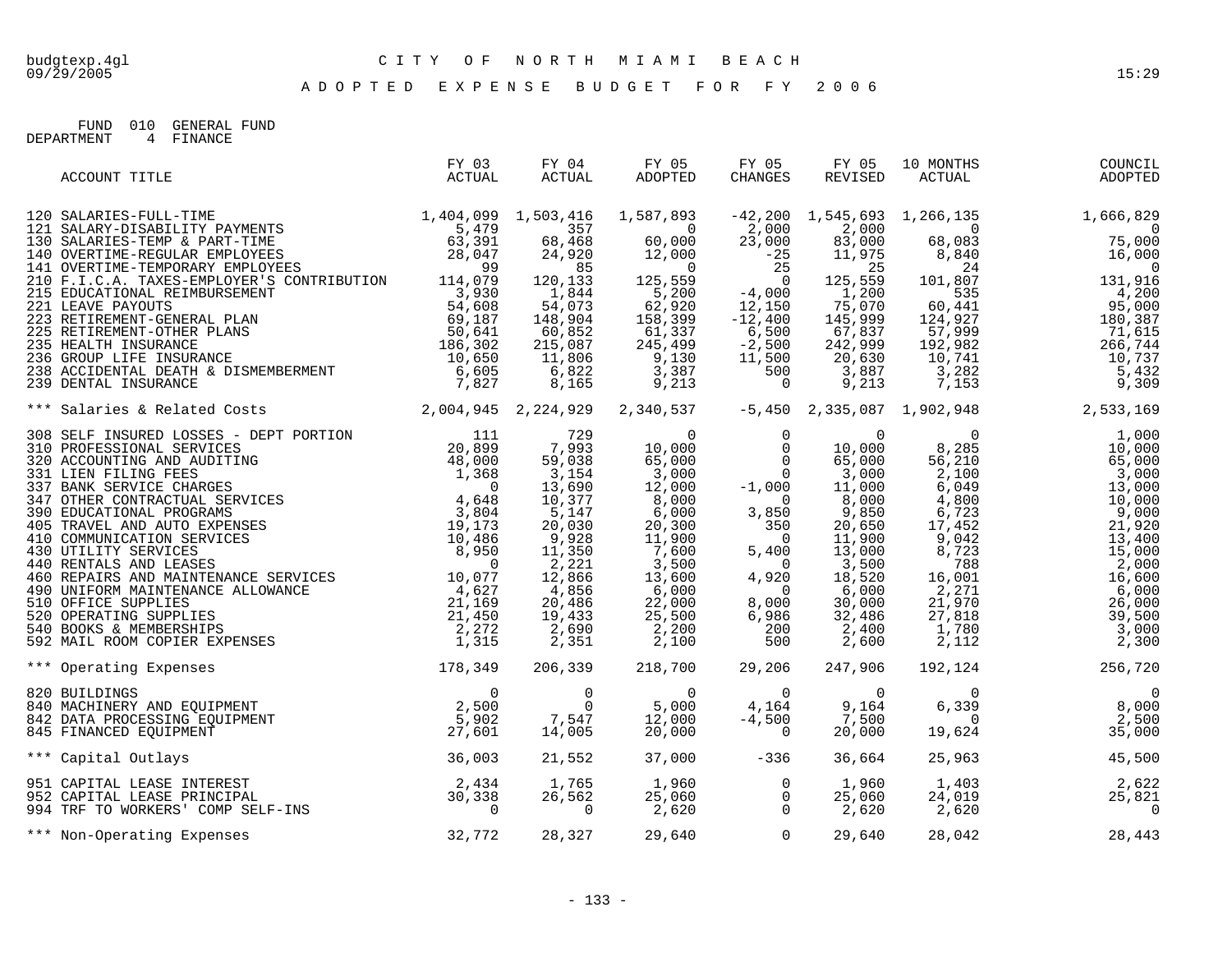## budgtexp.4gl C I T Y O F N O R T H M I A M I B E A C H

A D O P T E D E X P E N S E B U D G E T F O R F Y 2 0 0 6

FUND 010 GENERAL FUND DEPARTMENT 4 FINANCE

| ACCOUNT TITLE      | FY 03  | FY 04               | FY 05     | FY 05   | FY 05   | 10 MONTHS                  | COUNCIL   |
|--------------------|--------|---------------------|-----------|---------|---------|----------------------------|-----------|
|                    | ACTUAL | ACTUAL              | ADOPTED   | CHANGES | REVISED | ACTUAL                     | ADOPTED   |
| DEPARTMENT TOTALS: |        | 2,252,069 2,481,146 | 2,625,877 |         |         | 23,420 2,649,297 2,149,076 | 2,863,832 |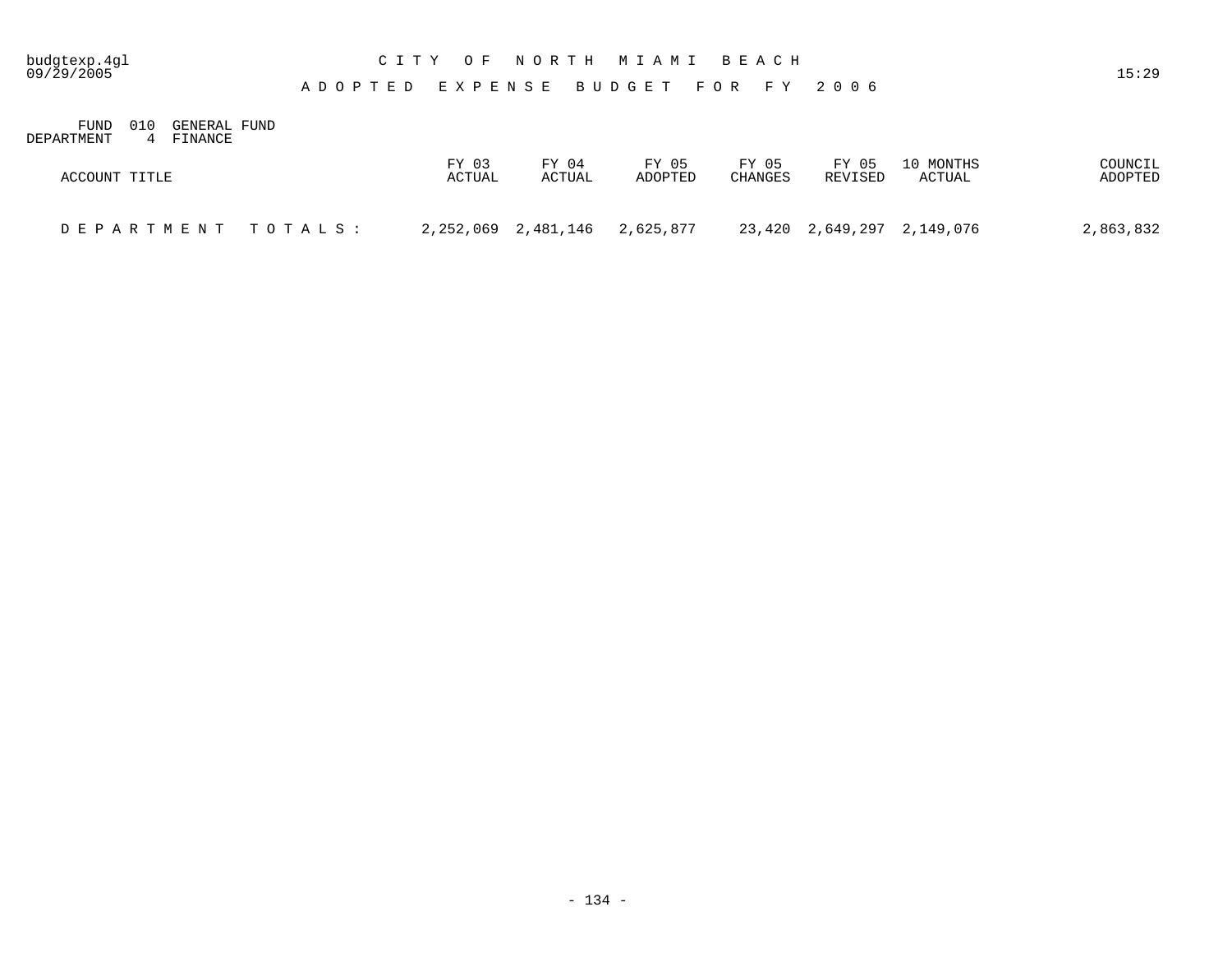FUND 010 GENERAL FUND DEPARTMENT 5 POLICE DIVISION 500 POLICE ADMINISTRATION

| ACCOUNT TITLE                                                                                                                | FY 03<br>ACTUAL                                                                                                                |  | FY 05 | FY 05 | 10 MONTHS<br>REVISED ACTUAL | COUNCIL<br>ADOPTED |
|------------------------------------------------------------------------------------------------------------------------------|--------------------------------------------------------------------------------------------------------------------------------|--|-------|-------|-----------------------------|--------------------|
| 120 SALARIES-FULL-TIME 159,950 248,319 980,395 0 980,395 763,663 688,904<br>Decrease of \$91,491 from FY 05 Revised          |                                                                                                                                |  |       |       |                             |                    |
|                                                                                                                              |                                                                                                                                |  |       |       |                             |                    |
|                                                                                                                              |                                                                                                                                |  |       |       |                             |                    |
| 130 SALARIES-TEMP & PART-TIME __ _ _ _ _ _ 0 0 0 0 0 0 0 0 53,608 0 53,608 82,000<br>Increase of \$82,000 over FY 05 Revised |                                                                                                                                |  |       |       |                             |                    |
|                                                                                                                              | SCHOOL CROSSING GUARDS HAVE BEEN TRANSFERRED TO A PRIVATE<br>COMPANY AND FUNDED VIA 010500-521347<br>TEMP ADM. ASST MCCULLOUGH |  |       |       |                             |                    |
|                                                                                                                              |                                                                                                                                |  |       |       |                             |                    |
|                                                                                                                              |                                                                                                                                |  |       |       |                             |                    |
|                                                                                                                              |                                                                                                                                |  |       |       | Total: 10,000               |                    |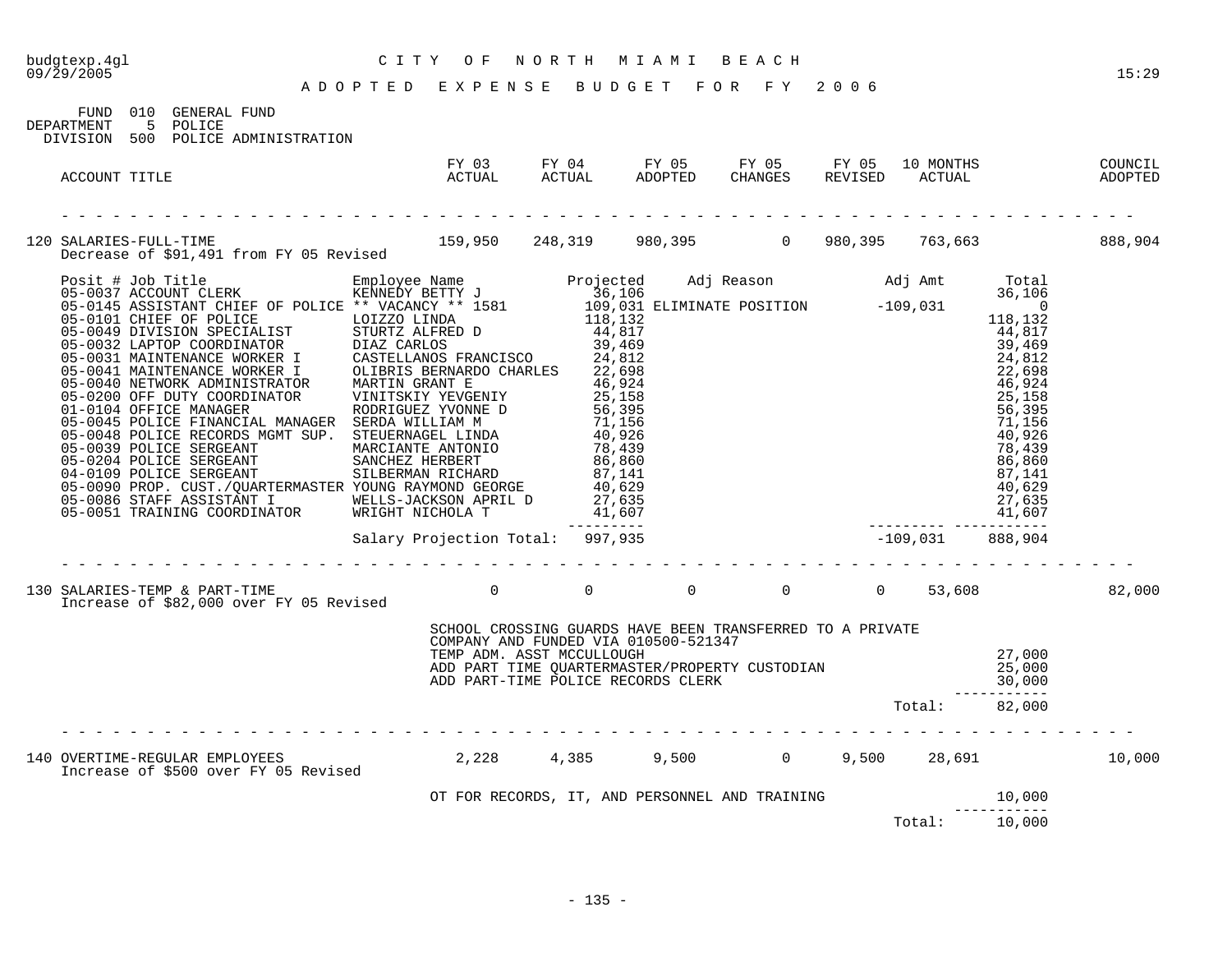| CITY OF NORTH MIAMI BEACH<br>ADOPTED EXPENSE BUDGET FOR FY 2006<br>budgtexp.4gl<br>09/29/2005                                  |                       |                                         |                                          |  |        | 15:29  |
|--------------------------------------------------------------------------------------------------------------------------------|-----------------------|-----------------------------------------|------------------------------------------|--|--------|--------|
| FUND 010 GENERAL FUND<br>5 POLICE<br>DEPARTMENT<br>DIVISION 500 POLICE ADMINISTRATION                                          |                       |                                         |                                          |  |        |        |
| ACCOUNT TITLE                                                                                                                  |                       |                                         |                                          |  |        |        |
| 210 F.I.C.A. TAXES-EMPLOYER'S CONTRIBUTION 10,909 14,460 74,290 0 74,290 68,373 73,616<br>Decrease of \$674 from FY 05 Revised |                       |                                         |                                          |  |        |        |
|                                                                                                                                |                       |                                         |                                          |  |        |        |
|                                                                                                                                |                       | Adjustments to Salary Projection:       |                                          |  |        |        |
|                                                                                                                                |                       |                                         | ADJUST FICA FOR OT AND PT EMPLOYEES      |  | 7,038  |        |
|                                                                                                                                |                       |                                         | Adjusted salary projection total: 73,616 |  |        |        |
| 215 EDUCATIONAL REIMBURSEMENT 7,823 0 2,000 0 2,000 1,265<br>Increase of \$2,000 over FY 05 Revised 7,823 0 2,000 0 2,000      |                       |                                         |                                          |  |        | 4,000  |
|                                                                                                                                | TUITION REIMBURSEMENT |                                         |                                          |  | 4,000  |        |
|                                                                                                                                |                       |                                         |                                          |  |        |        |
| 221 LEAVE PAYOUTS $15,793$ $19,831$ $165,000$ 0 $165,000$ 165,000 159,290<br>Decrease of \$93,000 from FY 05 Revised           |                       |                                         |                                          |  |        | 72,000 |
|                                                                                                                                |                       | ANTICIPAITED PAYOUTS DUE TO RETIREMENTS |                                          |  | 62,000 |        |

- 136 -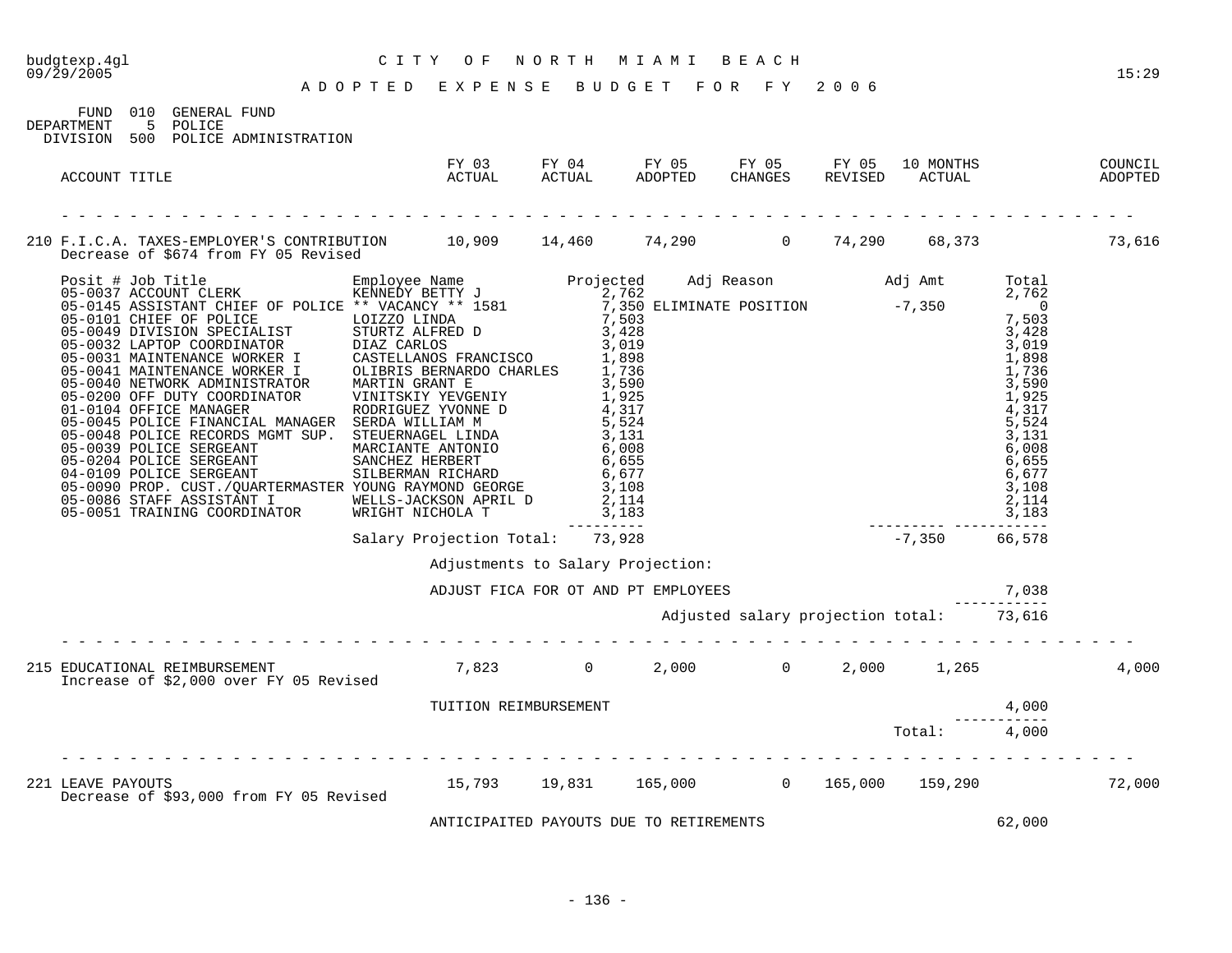| budgtexp.4gl<br>09/29/2005                                                                                                                                                                                                                        | CITY OF NORTH MIAMI BEACH       |  |                                                                                                        |          | 15:29              |
|---------------------------------------------------------------------------------------------------------------------------------------------------------------------------------------------------------------------------------------------------|---------------------------------|--|--------------------------------------------------------------------------------------------------------|----------|--------------------|
|                                                                                                                                                                                                                                                   |                                 |  |                                                                                                        |          |                    |
| FUND 010 GENERAL FUND<br>5 POLICE<br>DEPARTMENT<br>DIVISION 500 POLICE ADMINISTRATION                                                                                                                                                             |                                 |  |                                                                                                        |          |                    |
| ACCOUNT TITLE                                                                                                                                                                                                                                     |                                 |  |                                                                                                        |          | COUNCIL<br>ADOPTED |
|                                                                                                                                                                                                                                                   | OTHER LEAVE PAYOUTS             |  |                                                                                                        | 10,000   |                    |
|                                                                                                                                                                                                                                                   |                                 |  | $\begin{array}{c} 10,000 \\ \text{Total:} \end{array}$ $\begin{array}{c} 10,000 \\ 72,000 \end{array}$ |          |                    |
|                                                                                                                                                                                                                                                   |                                 |  |                                                                                                        |          | 55,181             |
|                                                                                                                                                                                                                                                   |                                 |  |                                                                                                        |          |                    |
|                                                                                                                                                                                                                                                   | Salary Projection Total: 55,181 |  |                                                                                                        | 0 55,181 |                    |
| 224 RETIREMENT-POLICE PLAN 114,609<br>Decrease of \$3,231 from FY 05 Revised                                                                                                                                                                      |                                 |  |                                                                                                        |          |                    |
| Posit # Job Title<br>05-0145 ASSISTANT CHIEF OF POLICE ** VACANCY ** 1581<br>05-0204 POLICE SERGEANT<br>05-0204 POLICE SERGEANT<br>25,612<br>05-0204 POLICE SERGEANT<br>29,435<br>04-0109 POLICE SERGEANT<br>29,435<br>29,435<br>29,435<br>29,435 |                                 |  |                                                                                                        |          |                    |
|                                                                                                                                                                                                                                                   |                                 |  |                                                                                                        |          |                    |
| RETIREMENT-OTHER PLANS 18,762 18,836 30,010 0 30,010 28,404 1,669<br>Increase of \$11,659 over FY 05 Revised<br>225 RETIREMENT-OTHER PLANS                                                                                                        |                                 |  |                                                                                                        |          |                    |
| Posit # Job Title Employee Name Projected Adj Reason Adj Amt Total<br>1999 1997 15,872 15,872 15,797<br>15,797 15,797 15,797 15,797 15,797 15,797<br>15,797 15,797 15,797 15,797 15,797 15,797 15,797 15,797                                      |                                 |  |                                                                                                        |          |                    |
|                                                                                                                                                                                                                                                   |                                 |  |                                                                                                        |          |                    |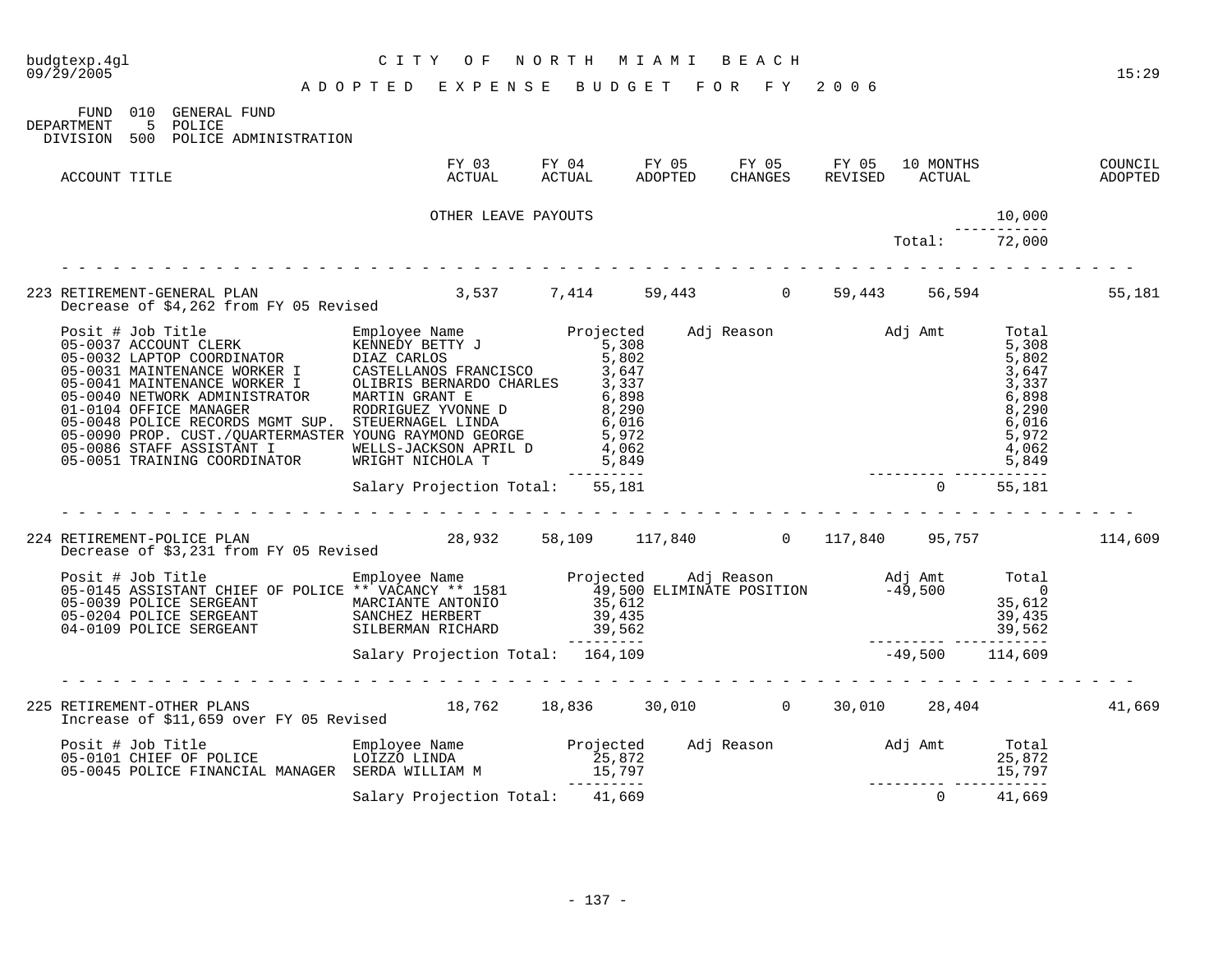| budgtexp.4gl<br>09/29/2005                                                                                                      |                                    | CITY OF                           |  | NORTH MIAMI BEACH                                                                                                 |                                           |                        |              | 15:29   |
|---------------------------------------------------------------------------------------------------------------------------------|------------------------------------|-----------------------------------|--|-------------------------------------------------------------------------------------------------------------------|-------------------------------------------|------------------------|--------------|---------|
| FUND 010 GENERAL FUND<br>5 POLICE<br>DEPARTMENT<br>DIVISION 500 POLICE ADMINISTRATION                                           | ADOPTED EXPENSE BUDGET FOR FY 2006 |                                   |  |                                                                                                                   |                                           |                        |              |         |
| ACCOUNT TITLE                                                                                                                   |                                    |                                   |  |                                                                                                                   |                                           |                        |              |         |
| 226 ON BEHALF PENSION-STATE & COUNTY 253,218 330,238 350,000 0 350,000 0 0 0 273,050<br>Decrease of \$76,950 from FY 05 Revised |                                    |                                   |  |                                                                                                                   |                                           |                        |              |         |
|                                                                                                                                 |                                    | STATE LIABILITY INSURANCE         |  |                                                                                                                   |                                           |                        | 273,050      |         |
|                                                                                                                                 |                                    |                                   |  |                                                                                                                   | سوں, دیے<br>-----------<br>273,050 Total: |                        |              |         |
| 235 HEALTH INSURANCE 20,667 29,005 144,628 0 144,628 133,652<br>Increase of \$10,304 over FY 05 Revised                         |                                    |                                   |  |                                                                                                                   |                                           |                        |              | 154,932 |
|                                                                                                                                 |                                    |                                   |  |                                                                                                                   |                                           | ---------------------- |              |         |
|                                                                                                                                 | Salary Projection Total: 143,460   |                                   |  |                                                                                                                   |                                           | $-4,278$ 139,182       |              |         |
|                                                                                                                                 |                                    | Adjustments to Salary Projection: |  |                                                                                                                   |                                           |                        |              |         |
|                                                                                                                                 |                                    |                                   |  | HEATHSCAN FOR FIFTY CIVILIANS AND RESERVE OFFICERS (\$315/PP) 15,750<br>Adjusted salary projection total: 154,932 |                                           |                        |              |         |
| 236 GROUP LIFE INSURANCE<br>GROUP LIFE INSURANCE<br>Increase of \$143 over FY 05 Revised                                        |                                    |                                   |  | $1,261$ $1,418$ $4,297$ 0 $4,297$ $4,703$                                                                         |                                           |                        |              | 4,440   |
| Posit # Job Title<br>05-0037 ACCOUNT CLERK                                                                                      |                                    |                                   |  |                                                                                                                   |                                           |                        | Total<br>160 |         |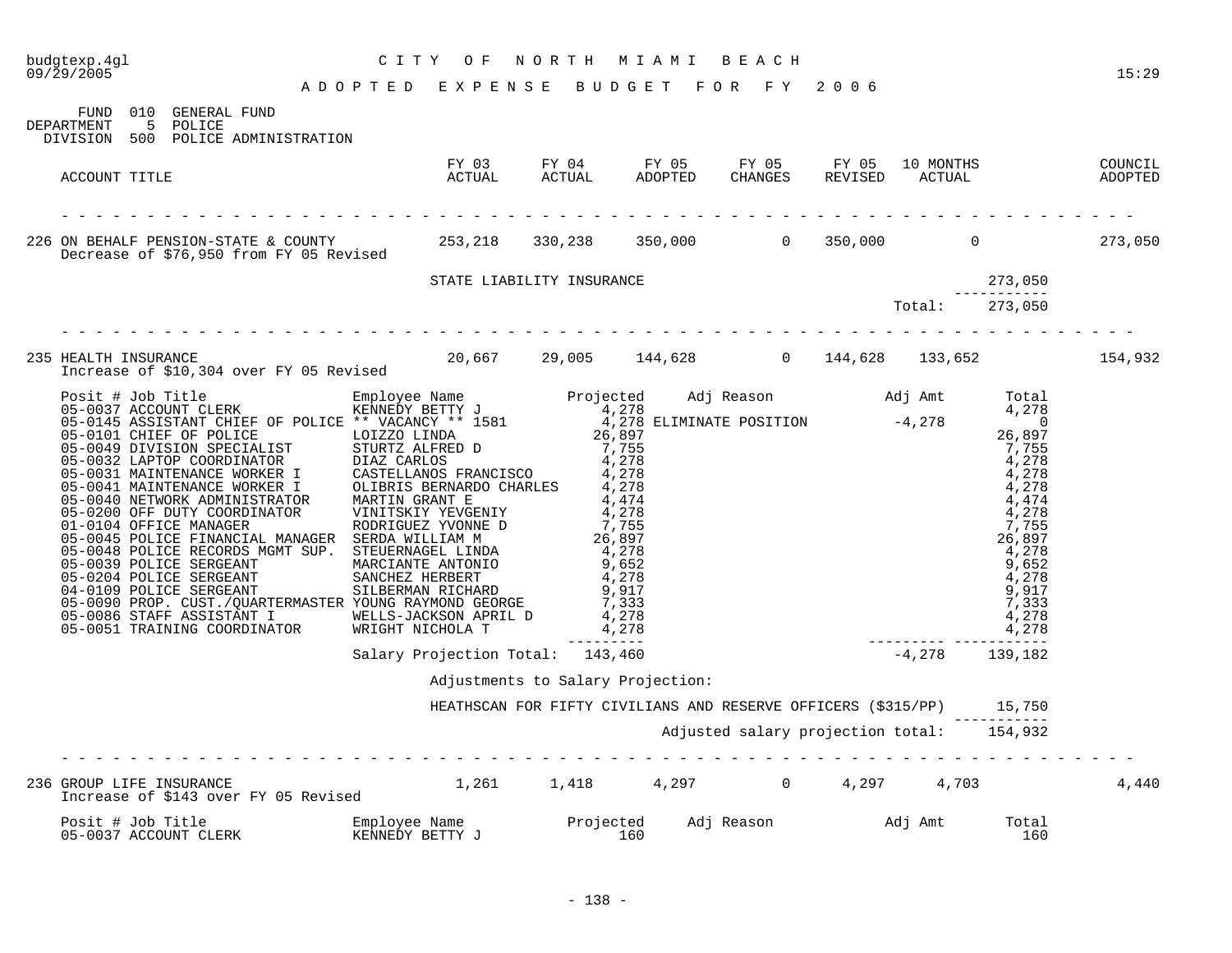FUND 010 GENERAL FUND

DEPARTMENT 5 POLICE

|  |  | DIVISION 500 POLICE ADMINISTRATION |
|--|--|------------------------------------|
|  |  |                                    |

| ACCOUNT TITLE |                                                                                                           | FY 03 FY 04 FY 05 FY 05 FY 05 10 MONTHS COUNCIL<br>ACTUAL ACTUAL ADOPTED CHANGES REVISED ACTUAL ADOPTED |  |  |  |
|---------------|-----------------------------------------------------------------------------------------------------------|---------------------------------------------------------------------------------------------------------|--|--|--|
|               |                                                                                                           |                                                                                                         |  |  |  |
|               |                                                                                                           |                                                                                                         |  |  |  |
|               | 238 ACCIDENTAL DEATH & DISMEMBERMENT<br>1,133 1,992 1,992 2,407 2,041 2,041 1,133 1,992 1,992 2,407 2,041 |                                                                                                         |  |  |  |
|               |                                                                                                           |                                                                                                         |  |  |  |
|               |                                                                                                           |                                                                                                         |  |  |  |
|               |                                                                                                           |                                                                                                         |  |  |  |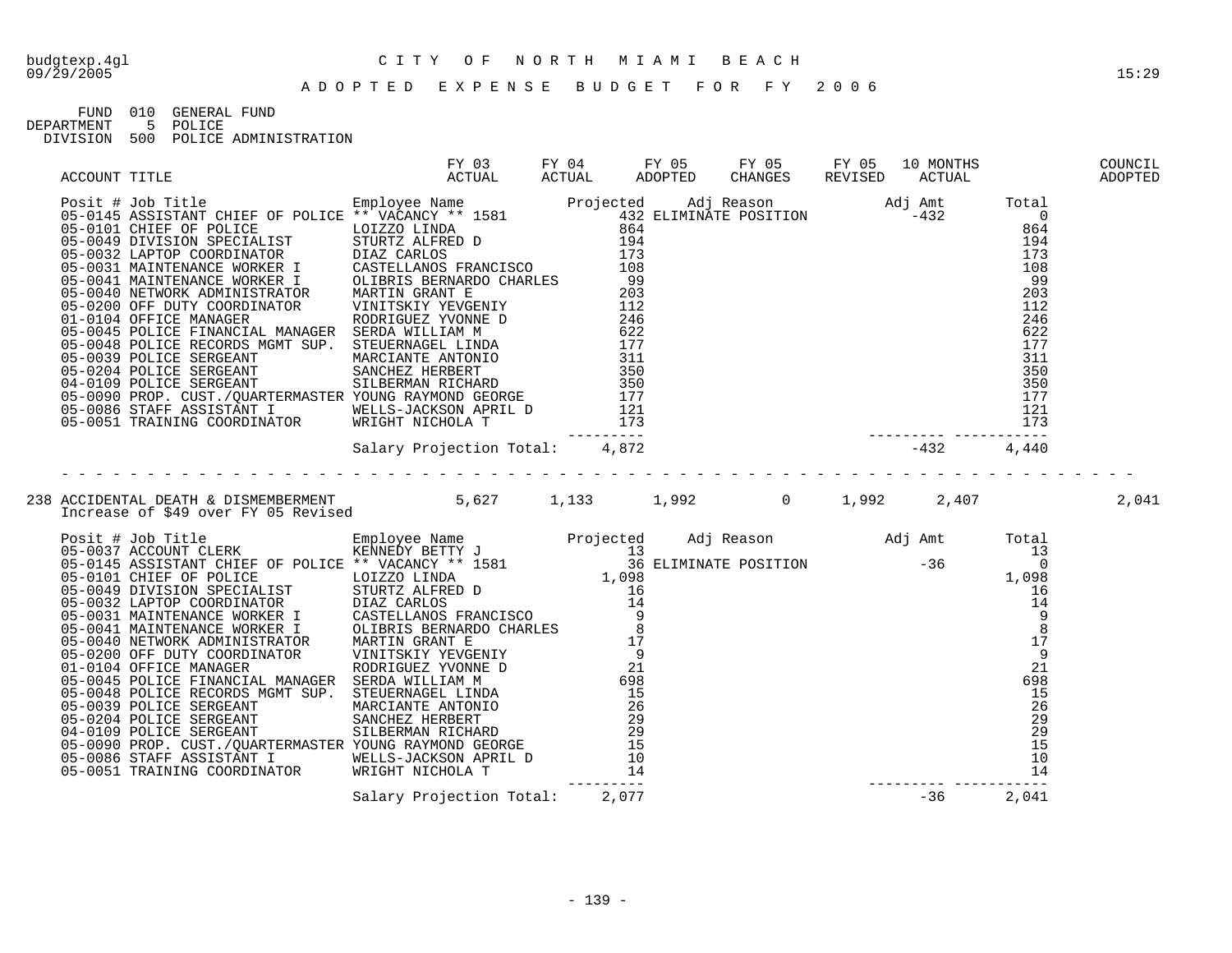## budgtexp.4gl C I T Y O F N O R T H M I A M I B E A C H

A D O P T E D E X P E N S E B U D G E T F O R F Y 2 0 0 6

FUND 010 GENERAL FUND DEPARTMENT 5 POLICE

DIVISION 500 POLICE ADMINISTRATION

| FY 03<br>ACTUAL<br>ACCOUNT TITLE                                                                                  | FY 03                                                        |  |  |                                                          |          |        |
|-------------------------------------------------------------------------------------------------------------------|--------------------------------------------------------------|--|--|----------------------------------------------------------|----------|--------|
|                                                                                                                   |                                                              |  |  |                                                          |          |        |
| 239 DENTAL INSURANCE 1,163 1,184 4,790 0 4,790 3,562 4,111 Decrease of \$679 from FY 05 Revised 1,163 1,184 4,790 |                                                              |  |  |                                                          |          |        |
|                                                                                                                   |                                                              |  |  | $\begin{array}{c} 180 \\ 141 \\ 180 \\ -141 \end{array}$ |          |        |
|                                                                                                                   | Salary Projection Total: 4,252                               |  |  |                                                          |          |        |
| 260 MAGE&TAX-FEMA REIMBURSEMENT-HURRICANE 0 104,351 0 0 0 0 0 0 0<br>No change from FY 05 Revised                 |                                                              |  |  |                                                          |          |        |
|                                                                                                                   |                                                              |  |  |                                                          |          |        |
| *** Salaries & Related Costs 6.780,553 529,869 638,683 1,944,185 6 1,944,185 1,399,971 1,780,553                  |                                                              |  |  |                                                          |          |        |
| 308 SELF INSURED LOSSES - DEPT PORTION 0<br>No change from EV 05 Boutled A<br>No change from FY 05 Revised        |                                                              |  |  |                                                          |          |        |
|                                                                                                                   | FOR DAMAGES/LIABILITY CLAIMS RELATED TO POLICE ACTION 10,000 |  |  |                                                          |          |        |
|                                                                                                                   |                                                              |  |  | Total: 10,000                                            |          |        |
|                                                                                                                   |                                                              |  |  |                                                          | $\Omega$ | 20,000 |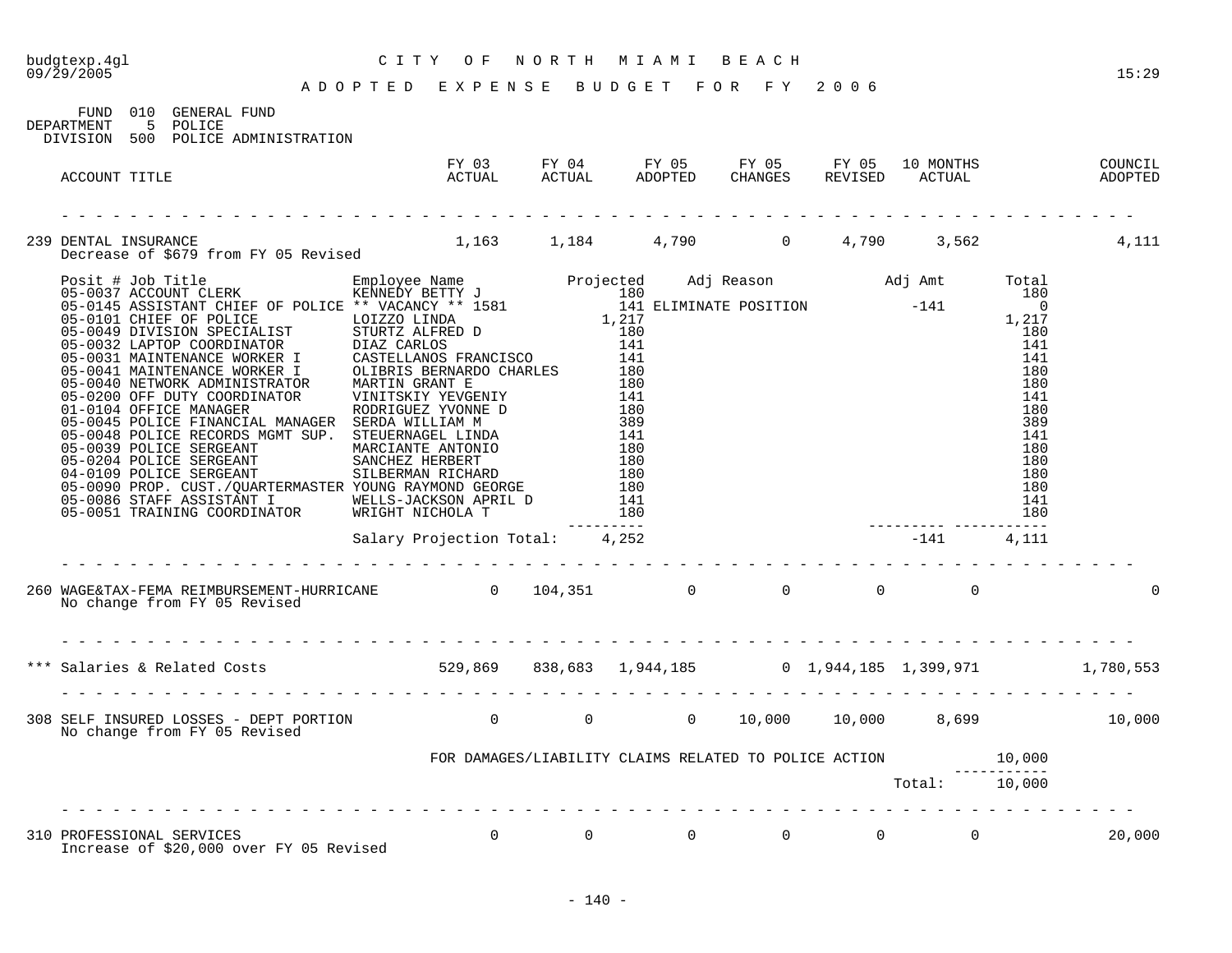| 09/29/2005 | budgtexp.4gl  | A D O P T ED E X P E N S A B U D G E T F O R F Y 2006                                                                                                                                                                                                                                                                                                                                                                         | CITY OF                                                            |                                                                 | NORTH MIAMI BEACH                                           |  |                        |               |                                   | 15:29    |
|------------|---------------|-------------------------------------------------------------------------------------------------------------------------------------------------------------------------------------------------------------------------------------------------------------------------------------------------------------------------------------------------------------------------------------------------------------------------------|--------------------------------------------------------------------|-----------------------------------------------------------------|-------------------------------------------------------------|--|------------------------|---------------|-----------------------------------|----------|
| DEPARTMENT |               | FUND 010 GENERAL FUND<br>5 POLICE                                                                                                                                                                                                                                                                                                                                                                                             |                                                                    |                                                                 |                                                             |  |                        |               |                                   |          |
|            |               | DIVISION 500 POLICE ADMINISTRATION                                                                                                                                                                                                                                                                                                                                                                                            |                                                                    |                                                                 |                                                             |  |                        |               |                                   |          |
|            | ACCOUNT TITLE |                                                                                                                                                                                                                                                                                                                                                                                                                               |                                                                    |                                                                 |                                                             |  |                        |               |                                   |          |
|            |               |                                                                                                                                                                                                                                                                                                                                                                                                                               | CREATE/GRADE/ADMINSITER PROMOTIONAL TEST                           |                                                                 |                                                             |  |                        | Total:        | 20,000                            |          |
|            |               |                                                                                                                                                                                                                                                                                                                                                                                                                               |                                                                    |                                                                 |                                                             |  |                        |               | 20,000                            |          |
|            |               | 344 FEMA REIMB HURRICANE RELATED CONTRACTORS $\begin{array}{cccc} 0 & 2,650 & 0 & 0 \end{array}$<br>No change from FY 05 Revised                                                                                                                                                                                                                                                                                              |                                                                    |                                                                 |                                                             |  |                        |               |                                   |          |
|            |               |                                                                                                                                                                                                                                                                                                                                                                                                                               |                                                                    |                                                                 |                                                             |  |                        |               |                                   |          |
|            |               | 347 OTHER CONTRACTUAL SERVICES<br>Increase of \$35,800 over FY 05 Revised        0     0   131,000  -16,800  114,200  104,500        150,000                                                                                                                                                                                                                                                                                  |                                                                    |                                                                 |                                                             |  |                        |               |                                   |          |
|            |               |                                                                                                                                                                                                                                                                                                                                                                                                                               | SCHOOL CROSSING GUARDS AS PROVIDED BY OUTSIDE SECURITY CO. 150,000 |                                                                 |                                                             |  |                        |               |                                   |          |
|            |               |                                                                                                                                                                                                                                                                                                                                                                                                                               |                                                                    |                                                                 |                                                             |  | $Total:$ $--- 150,000$ |               | ------------                      |          |
|            |               |                                                                                                                                                                                                                                                                                                                                                                                                                               |                                                                    |                                                                 |                                                             |  |                        |               |                                   |          |
|            |               | 348 FEMA RELATED-EQUIPMENT USED IN HURRICANE $0$ 9,823 0 0 0 0 0 0<br>No change from FY 05 Revised<br><u>.</u>                                                                                                                                                                                                                                                                                                                |                                                                    |                                                                 |                                                             |  |                        |               |                                   | $\Omega$ |
|            |               | 390 EDUCATIONAL PROGRAMS 6 (1992,000)<br>Increase of \$82,050 over FY 05 Revised                                                                                                                                                                                                                                                                                                                                              |                                                                    |                                                                 |                                                             |  |                        |               |                                   |          |
|            |               | CREDIT CHECKS FOR NEW PESONNELL<br>TRAINING EXPENSES FOR MANDATORY 40 HOUR BLOCK<br>POLICE ACADEMY FOR SPONSORED OFFICERS 5 OFFICERS X 6300) 31,500<br>SUPPLIES/REFRESHMENTS FOR TRAININGS<br>TRAININGS TYPICALLY FUNDED VIA LETF (SRT/SNIPER SCHOOLS,<br>VIN TRAININGS, DRIVING SCHOOLS, ADVANCED INVESTIGATIONS,<br>CRIME SCENE, HOSTAGE TRAININGS, TRAFFIC ETC)<br>SIMUNITION (PAINT-BALL) EQUIPMENT FOR TRAINING EXERCISE |                                                                    |                                                                 |                                                             |  |                        |               | 3,500<br>5,500<br>4,500<br>35,000 |          |
|            |               |                                                                                                                                                                                                                                                                                                                                                                                                                               |                                                                    |                                                                 | MEATAL REACTIVE TARGETS FOR FIREARM TRAININGS               |  |                        |               | 7,500<br>4,500                    |          |
|            |               |                                                                                                                                                                                                                                                                                                                                                                                                                               |                                                                    |                                                                 |                                                             |  |                        | Total: 92,000 | ----------                        |          |
|            |               | 405 TRAVEL AND AUTO EXPENSES (120 120 0 5,000 10,000 15,000 11,850<br>Increase of \$25,000 over FY 05 Revised                                                                                                                                                                                                                                                                                                                 |                                                                    |                                                                 |                                                             |  |                        |               |                                   | 40,000   |
|            |               |                                                                                                                                                                                                                                                                                                                                                                                                                               | <b>CONFERENCES</b>                                                 |                                                                 | TRAVEL AND AUTO EXPENSES TO SEMINARS, TRAININGS, AND 35,000 |  |                        |               |                                   |          |
|            |               |                                                                                                                                                                                                                                                                                                                                                                                                                               |                                                                    | FUEL FOR VEHICLES WHILE CONDUCTING SURVEILLANCES, SPECIAL 5,000 |                                                             |  |                        |               |                                   |          |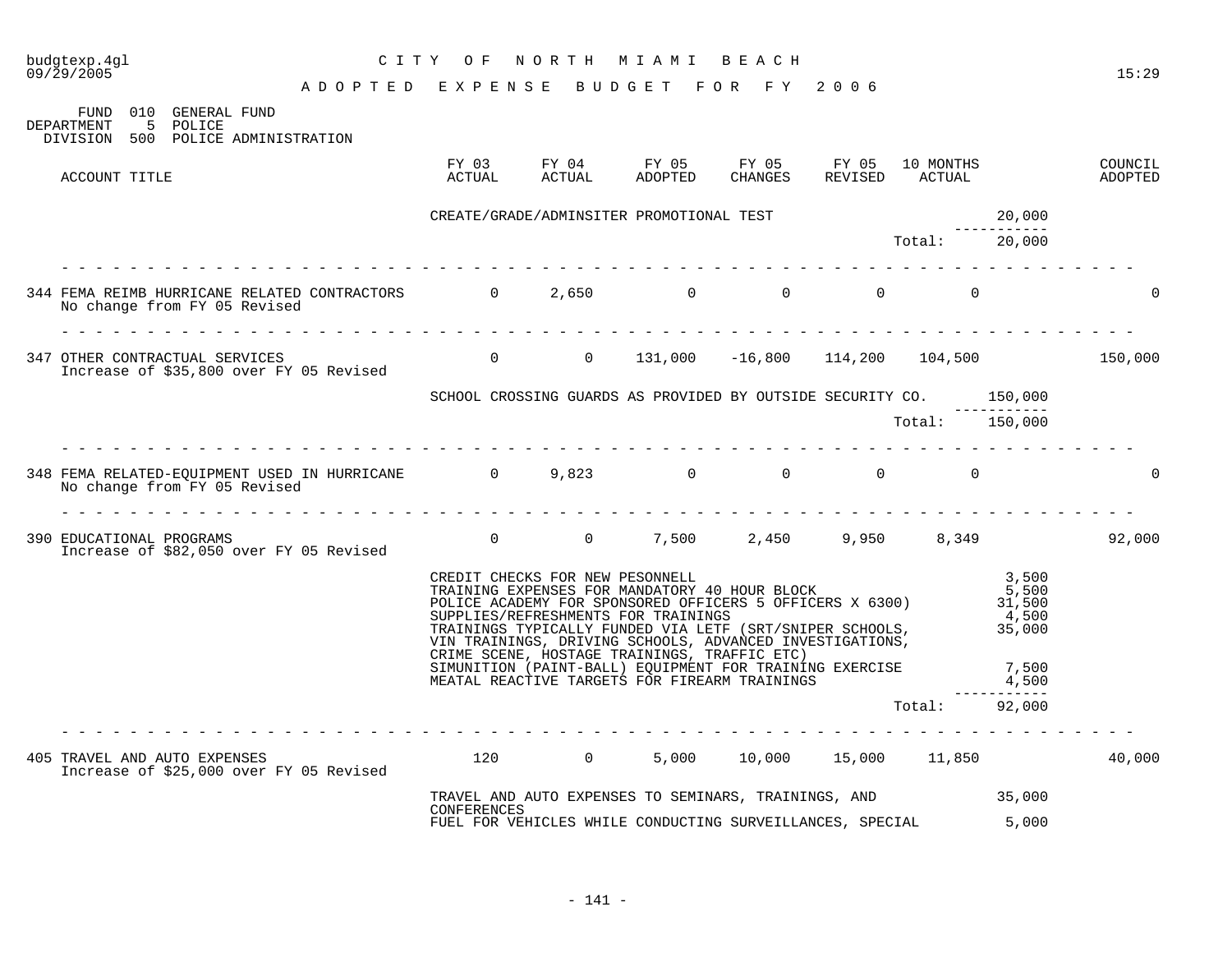| budgtexp.4ql<br>09/29/2005 |                                                                                                                                                                                                                                                                                                                                                                                                                                         |                                                                                                                                                              | CITY OF                                                                                                                                                                                                                                                                                                                  |  | NORTH MIAMI                                                                                          | B E A C H |  |                                                             |              | 15:29  |
|----------------------------|-----------------------------------------------------------------------------------------------------------------------------------------------------------------------------------------------------------------------------------------------------------------------------------------------------------------------------------------------------------------------------------------------------------------------------------------|--------------------------------------------------------------------------------------------------------------------------------------------------------------|--------------------------------------------------------------------------------------------------------------------------------------------------------------------------------------------------------------------------------------------------------------------------------------------------------------------------|--|------------------------------------------------------------------------------------------------------|-----------|--|-------------------------------------------------------------|--------------|--------|
|                            |                                                                                                                                                                                                                                                                                                                                                                                                                                         | ADOPTED EXPENSE BUDGET FOR FY 2006                                                                                                                           |                                                                                                                                                                                                                                                                                                                          |  |                                                                                                      |           |  |                                                             |              |        |
| DEPARTMENT                 | FUND 010 GENERAL FUND<br>5 POLICE                                                                                                                                                                                                                                                                                                                                                                                                       |                                                                                                                                                              |                                                                                                                                                                                                                                                                                                                          |  |                                                                                                      |           |  |                                                             |              |        |
| DIVISION                   | 500 POLICE ADMINISTRATION                                                                                                                                                                                                                                                                                                                                                                                                               |                                                                                                                                                              |                                                                                                                                                                                                                                                                                                                          |  |                                                                                                      |           |  |                                                             |              |        |
| ACCOUNT TITLE              |                                                                                                                                                                                                                                                                                                                                                                                                                                         |                                                                                                                                                              | ACTUAL                                                                                                                                                                                                                                                                                                                   |  | FY 03 FY 04 FY 05 FY 05 FY 05 10 MONTHS COUNCIL ACTUAL ACTUAL ADOPTED CHANGES REVISED ACTUAL ADOPTED |           |  |                                                             |              |        |
|                            |                                                                                                                                                                                                                                                                                                                                                                                                                                         |                                                                                                                                                              | AWAY FOR TRAININGS                                                                                                                                                                                                                                                                                                       |  | FUEL REQUIRED FOR MOTORCYCLES, AND FUEL WHILE TRAVELLING                                             |           |  |                                                             |              |        |
|                            |                                                                                                                                                                                                                                                                                                                                                                                                                                         |                                                                                                                                                              |                                                                                                                                                                                                                                                                                                                          |  |                                                                                                      |           |  | Total: 40,000                                               |              |        |
|                            |                                                                                                                                                                                                                                                                                                                                                                                                                                         | 410 COMMUNICATION SERVICES<br>Increase of \$17,000 over FY 05 Revised                                                                                        |                                                                                                                                                                                                                                                                                                                          |  | 0 0 110,500 44,000 154,500 152,842 171,500                                                           |           |  |                                                             |              |        |
|                            |                                                                                                                                                                                                                                                                                                                                                                                                                                         |                                                                                                                                                              | CELLULAR COMMUNICATIONS TO POLICE LAPTOPS<br>130 MODEMS X 12 X \$50 PER MONTH<br>EBILISOUTH T1 LINE POINT TO POINT FOR LAPTOP COMMUNICATIONS 65,000<br>BELLSOUTH T1 LINE POINT TO POINT FOR LAPTOP COMMUNICATIONS 6,000<br>INTERNET AND BACKUP ACCESS FOR EMERG. MOBILE COMMUNICATIONS 8,500<br>INTERNET AND BACKUP ACCE |  |                                                                                                      |           |  |                                                             |              |        |
|                            |                                                                                                                                                                                                                                                                                                                                                                                                                                         |                                                                                                                                                              |                                                                                                                                                                                                                                                                                                                          |  |                                                                                                      |           |  | Total: 171,500                                              | ------------ |        |
|                            |                                                                                                                                                                                                                                                                                                                                                                                                                                         |                                                                                                                                                              |                                                                                                                                                                                                                                                                                                                          |  |                                                                                                      |           |  |                                                             |              |        |
|                            |                                                                                                                                                                                                                                                                                                                                                                                                                                         | 430 UTILITY SERVICES<br>Increase of \$35,000 over FY 05 Revised                                                                                              |                                                                                                                                                                                                                                                                                                                          |  | $0$ 0 100,000 0 100,000 96,851 135,000                                                               |           |  |                                                             |              |        |
|                            |                                                                                                                                                                                                                                                                                                                                                                                                                                         |                                                                                                                                                              | POLICE BUILDING WATER, ELECTRICITY                                                                                                                                                                                                                                                                                       |  |                                                                                                      |           |  |                                                             | 135,000      |        |
|                            |                                                                                                                                                                                                                                                                                                                                                                                                                                         |                                                                                                                                                              |                                                                                                                                                                                                                                                                                                                          |  |                                                                                                      |           |  | Total: 135,000                                              |              |        |
|                            |                                                                                                                                                                                                                                                                                                                                                                                                                                         |                                                                                                                                                              |                                                                                                                                                                                                                                                                                                                          |  |                                                                                                      |           |  |                                                             |              |        |
|                            |                                                                                                                                                                                                                                                                                                                                                                                                                                         | 460 REPAIRS AND MAINTENANCE SERVICES 60 15,000 135,000 135,000 150,000 143,614 238,300<br>Increase of \$88,300 over FY 05 Revised                            |                                                                                                                                                                                                                                                                                                                          |  |                                                                                                      |           |  |                                                             |              |        |
|                            |                                                                                                                                                                                                                                                                                                                                                                                                                                         |                                                                                                                                                              |                                                                                                                                                                                                                                                                                                                          |  | BUILDING REPAIRS AND SUPPLIES - BULBS, REPAIRS TO GUARD GATE 15,000                                  |           |  |                                                             |              |        |
|                            | REPAIRS TO ACCESS SYSTEM, REPAIRS TO ELEVATOR<br>REPAIRS AND MAINT TO SECURITY SYSTEM (CARD KEY)<br>ELEVATOR MAINT AGREEMENT<br>MAINTENANCE AGREEMENT FOR RADIO SYSTEM (CII)<br>MAINT AGREEMENT FOR CAD/RMS DISPTACH SYSTEM (OSSI)<br>MAINT AGREEMENT FOR EMERGENCY DIESEL GENERATOR<br>LICENSING AGREEMENT FOR MICROSOFT APPLICATIONS<br>MA<br>3,50C<br>73,000<br>70,000<br>3<br>ANNING TAKEDOWN/REPLACEMEMNT AS NEEDED FOR HURRICANES |                                                                                                                                                              |                                                                                                                                                                                                                                                                                                                          |  |                                                                                                      |           |  | 10,000<br>3,000<br>55,000<br>2,800<br>6,000<br>------------ |              |        |
|                            |                                                                                                                                                                                                                                                                                                                                                                                                                                         |                                                                                                                                                              |                                                                                                                                                                                                                                                                                                                          |  |                                                                                                      |           |  | Total: 238,300                                              |              |        |
|                            |                                                                                                                                                                                                                                                                                                                                                                                                                                         |                                                                                                                                                              |                                                                                                                                                                                                                                                                                                                          |  |                                                                                                      |           |  |                                                             |              |        |
|                            |                                                                                                                                                                                                                                                                                                                                                                                                                                         | MAINTENANCE-OFFICE EQUIPMENT<br>Increase of \$8,500 over FY 05 Revised        0      0      0   40,000   40,000   38,369<br>461 MAINTENANCE-OFFICE EQUIPMENT |                                                                                                                                                                                                                                                                                                                          |  |                                                                                                      |           |  |                                                             |              | 48,500 |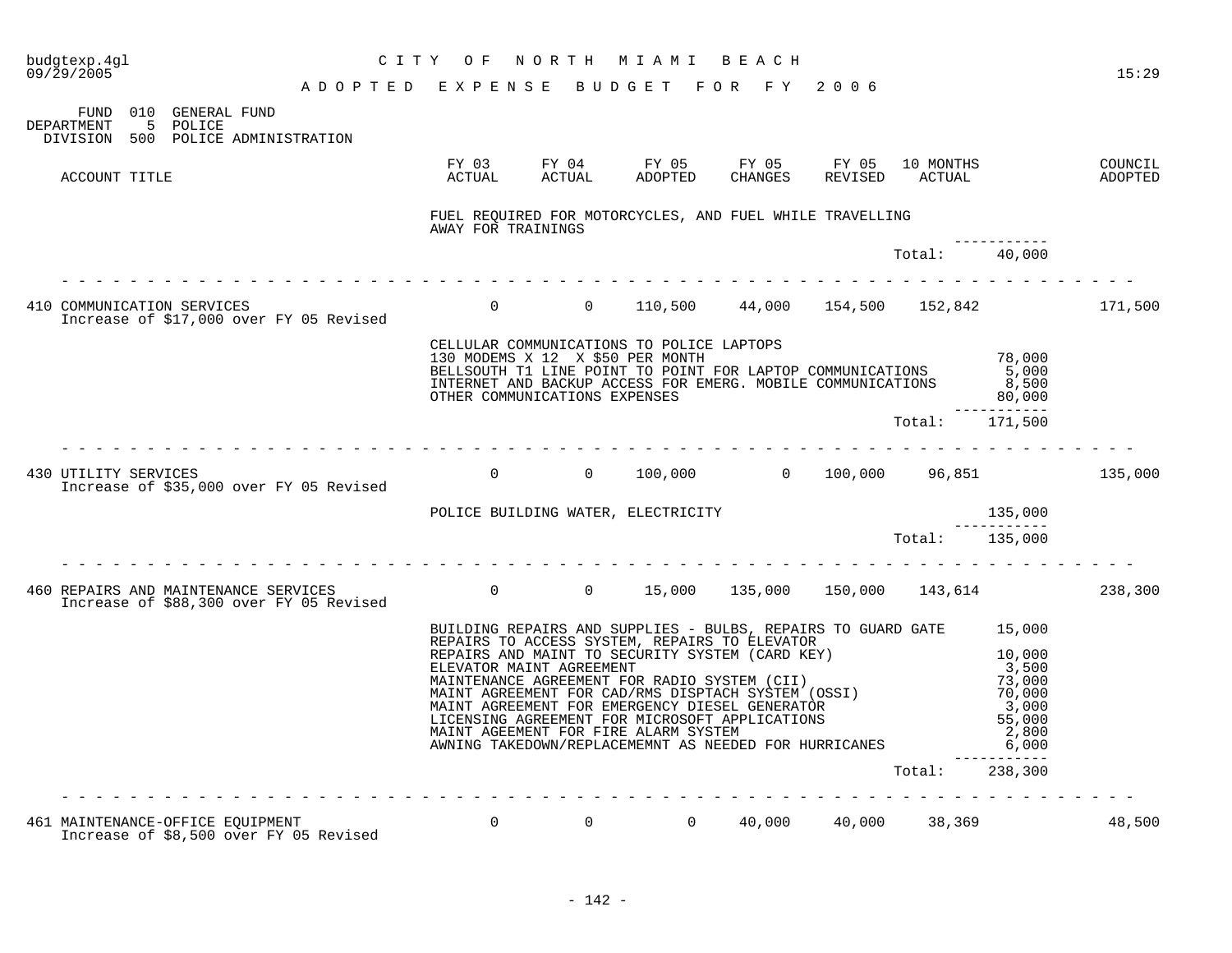FUND 010 GENERAL FUND DEPARTMENT 5 POLICE DIVISION 500 POLICE ADMINISTRATION

|  | ACCOUNT TITLE                                                         | FY 03<br><b>ACTUAL</b>                                                                                          | FY 04<br><b>ACTUAL</b>                                                                       | FY 05<br><b>ADOPTED</b>                                                                                                | FY 05<br><b>CHANGES</b> | FY 05<br>REVISED | 10 MONTHS<br>ACTUAL |                                                                       | COUNCIL<br>ADOPTED |
|--|-----------------------------------------------------------------------|-----------------------------------------------------------------------------------------------------------------|----------------------------------------------------------------------------------------------|------------------------------------------------------------------------------------------------------------------------|-------------------------|------------------|---------------------|-----------------------------------------------------------------------|--------------------|
|  |                                                                       | PRINTER REPAIRS                                                                                                 | MAINT AGREEMENT FOR IKON COPIERS<br>DADE COUNTY CONNECT CHARGE<br>FIRE ALARM MAINT AGREEMENT | MAINT AGREEMENT FOR XEROX COPIERS<br>MAINT AGREEMENT FOR LEAVE/OVERTIME SOFTWARE SYSTEM                                |                         |                  |                     | 6,500<br>20,000<br>6,000<br>3,000<br>3,000<br>10,000<br>- - - - - - - |                    |
|  |                                                                       |                                                                                                                 |                                                                                              |                                                                                                                        |                         |                  | Total:              | 48,500                                                                |                    |
|  | 463 MAINTENANCE-OTHER<br>No change from FY 05 Revised                 | $\mathbf 0$                                                                                                     | $\overline{0}$                                                                               | 153,000                                                                                                                | $-153,000$              | $\overline{0}$   | $\mathbf 0$         |                                                                       | $\Omega$           |
|  | 480 PROMOTIONAL ACTIVITIES<br>Increase of \$10,825 over FY 05 Revised | 17,411                                                                                                          |                                                                                              | $13, 185$ $22, 500$ $-14, 325$                                                                                         |                         | 8,175            | 6,296               |                                                                       | 19,000             |
|  |                                                                       | POLICE HOLIDAY BANQUET<br>ANNUAL AWARDS CEREMONY<br>ANNUAL REPORT FOR POLICE DEPT<br>RECRUITMENT ADVERTISEMENTS |                                                                                              | 6,000<br>8,500<br>3,000<br>1,500                                                                                       |                         |                  |                     |                                                                       |                    |
|  |                                                                       |                                                                                                                 |                                                                                              |                                                                                                                        |                         |                  | Total:              | 19,000                                                                |                    |
|  | 490 UNIFORM MAINTENANCE ALLOWANCE<br>No change from FY 05 Revised     | 750                                                                                                             | 1,450                                                                                        | $\overline{0}$                                                                                                         | $\mathbf 0$             | $\overline{0}$   | $\Omega$            |                                                                       | $\Omega$           |
|  |                                                                       |                                                                                                                 |                                                                                              | UNIFORM ALLOWANCE BUDGETED IN PATROL                                                                                   |                         |                  |                     |                                                                       |                    |
|  | 510 OFFICE SUPPLIES<br>No change from FY 05 Revised                   | $-7$                                                                                                            | $\Omega$                                                                                     | $\Omega$                                                                                                               | $\Omega$                | $\Omega$         | $-1$                |                                                                       | 0                  |
|  |                                                                       |                                                                                                                 |                                                                                              | OFFICE SUPLIES BUDGETED IN PATROL SERVICES                                                                             |                         |                  |                     |                                                                       |                    |
|  | 520 OPERATING SUPPLIES<br>Increase of \$59,972 over FY 05 Revised     | 1,825                                                                                                           | 2,072                                                                                        | 200,000                                                                                                                | $-23,472$               | 176,528          | 158,087             |                                                                       | 236,500            |
|  |                                                                       | CONTRACT                                                                                                        |                                                                                              | REPLACEMENT OF OUTDATED BODY ARMOR AS REOUIRED BY IUPA<br>UNIFORM REPLACEMENTS - SHIRTS, PANTS, WEB GEAR, LEATHER GEAR |                         |                  |                     | 9,000<br>20,000<br>100,000                                            |                    |
|  |                                                                       |                                                                                                                 |                                                                                              |                                                                                                                        |                         |                  |                     |                                                                       |                    |

09/29/2005 15:29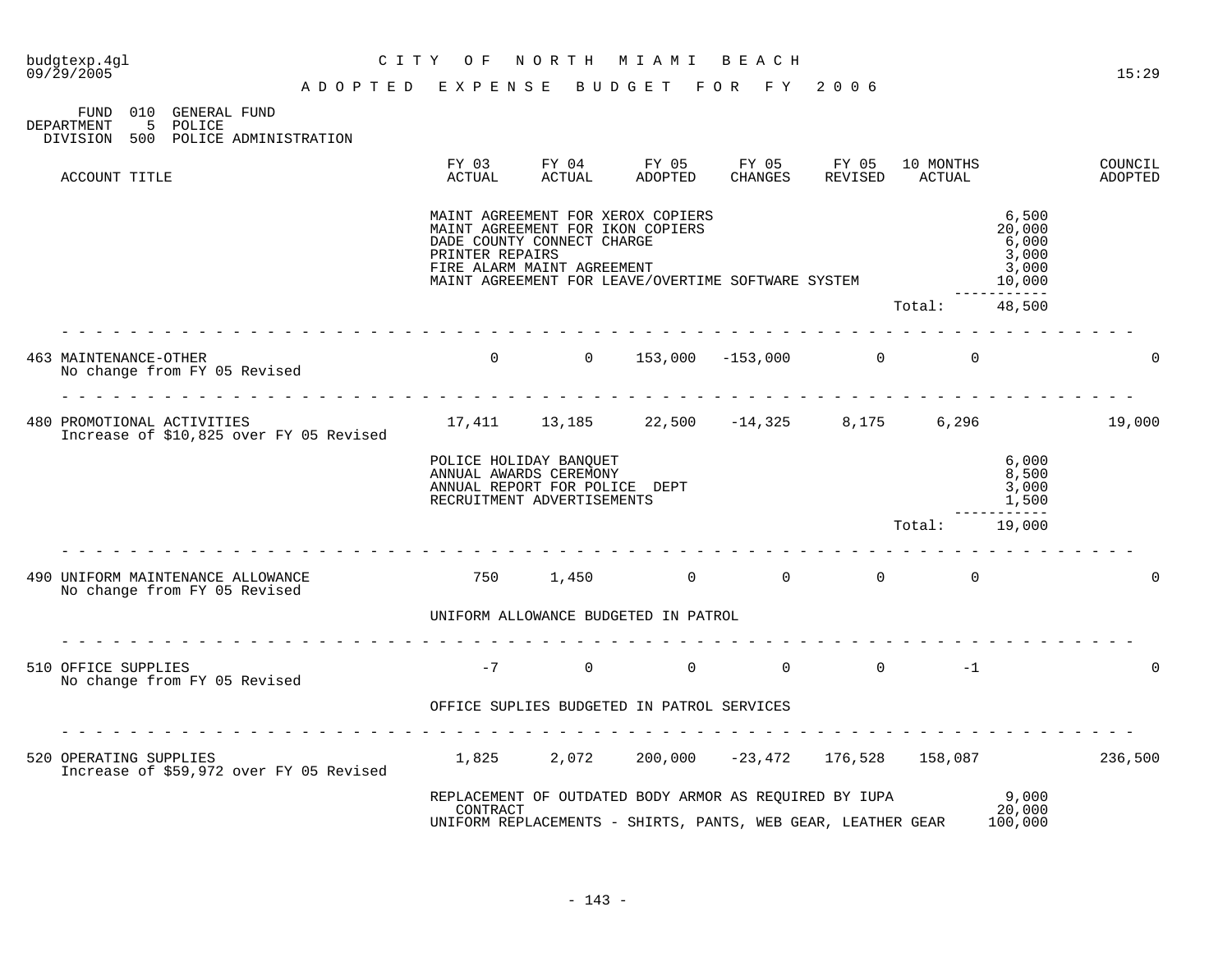FUND 010 GENERAL FUND DEPARTMENT 5 POLICE DIVISION 500 POLICE ADMINISTRATION

| ACCOUNT TITLE                                                   | FY 03<br>ACTUAL                        | FY 04<br>ACTUAL                                                                                                                                         | FY 05<br>ADOPTED                                                                                                                                                                                                                                                                                                                                                                                                                                                                                                                                                                                                                        | FY 05<br>CHANGES | FY 05<br>REVISED | 10 MONTHS<br>ACTUAL |                                                                                                                                                   | COUNCIL<br>ADOPTED |
|-----------------------------------------------------------------|----------------------------------------|---------------------------------------------------------------------------------------------------------------------------------------------------------|-----------------------------------------------------------------------------------------------------------------------------------------------------------------------------------------------------------------------------------------------------------------------------------------------------------------------------------------------------------------------------------------------------------------------------------------------------------------------------------------------------------------------------------------------------------------------------------------------------------------------------------------|------------------|------------------|---------------------|---------------------------------------------------------------------------------------------------------------------------------------------------|--------------------|
|                                                                 | SHIPPING EXPENSES<br>BIOHAZARD SERVICE | SRT SUPPLIES/EOUIPMENT<br>CHOICE POINT BACKGROUD SEARCHES<br>AMMUNITION AND TARGETS FOR RANGE<br>RENTAL OF EVIDENCE CONTAINERS<br>AWARDS CASE FOR LOBBY | HANDCUFFS, FLASHLIGHTS, FLEXCUFFS, ID CARDS, SOAP, TOWELS,<br>PLACQUES FOR OFFICER/CIVILIAN OF THE MONTH, OTHER PLACQUES<br>DIGITAL CAMERA AND VIDEO CAMERA FOR INTERNAL AFFAIRS<br>ANNITAN CAMARA AND VIDEO CAMERA FOR INTERNAL AFFAIRS<br>REPLACE BROKEN CHAIRS IN SGTS OFFICE (6 CHAIRS)<br>E TICKET DRINERG 2 JEAN SGLOEPICE (6 CHAIRS)<br>5 TICKET PRINTERS @ 1700 TO BE INSTALLED IN PATROL VEHICLES<br>TINT METERS FOR ENFORCING ILLEGAL TINTS (25)<br>2 10' X 10' EASY-UP TENTS FOR OUTSIDE COMMAND POSTS<br>10 SIG SAUER HANDGUNS FOR NEW OFFICERS AND FOR SPARES<br>REPLACEMENT PARTS AND SOFTWARE UPGRADES FOR POLICE RADIOS |                  |                  |                     | 5,000<br>6,000<br>20,000<br>3,000<br>10,000<br>3,000<br>3,500<br>1,200<br>1,000<br>1,200<br>8,500<br>2,100<br>1,000<br>7,000<br>35,000<br>------- |                    |
|                                                                 |                                        |                                                                                                                                                         |                                                                                                                                                                                                                                                                                                                                                                                                                                                                                                                                                                                                                                         |                  |                  | Total:              | 236,500                                                                                                                                           |                    |
| 540 BOOKS & MEMBERSHIPS<br>Increase of \$800 over FY 05 Revised |                                        |                                                                                                                                                         | $1,153$ $1,327$ $4,500$ $1,200$                                                                                                                                                                                                                                                                                                                                                                                                                                                                                                                                                                                                         |                  | 5,700            | 5,583               |                                                                                                                                                   | 6,500              |
|                                                                 |                                        |                                                                                                                                                         | MEMBERSHIP DADE CHIEFS, FBINA, IACP, FL POLICE CHIEFS, 6,500<br>NMB CHAMBER, LIONS, ROTARY, NCJA,                                                                                                                                                                                                                                                                                                                                                                                                                                                                                                                                       |                  |                  |                     |                                                                                                                                                   |                    |
|                                                                 |                                        |                                                                                                                                                         |                                                                                                                                                                                                                                                                                                                                                                                                                                                                                                                                                                                                                                         |                  |                  | Total:              | 6.500                                                                                                                                             |                    |
| 591 VEHICLE TAG FEES<br>Increase of \$800 over FY 05 Revised    | $0 \qquad \qquad$                      | $\overline{0}$                                                                                                                                          | $0 \qquad \qquad$                                                                                                                                                                                                                                                                                                                                                                                                                                                                                                                                                                                                                       | 1,800            |                  | 1,800 1,582         |                                                                                                                                                   | 2,600              |
|                                                                 |                                        | RENEWAL FOR EXISTING VEHICLES                                                                                                                           | TAGS FOR 16 NEW VEHICLES                                                                                                                                                                                                                                                                                                                                                                                                                                                                                                                                                                                                                |                  |                  |                     | 1,000<br>1,600                                                                                                                                    |                    |
|                                                                 |                                        |                                                                                                                                                         |                                                                                                                                                                                                                                                                                                                                                                                                                                                                                                                                                                                                                                         |                  |                  | Total:              | 2,600                                                                                                                                             |                    |
| 592 MAIL ROOM COPIER EXPENSES<br>No change from FY 05 Revised   | 557                                    | 130                                                                                                                                                     | 200                                                                                                                                                                                                                                                                                                                                                                                                                                                                                                                                                                                                                                     |                  | $\overline{0}$   | 200 393             |                                                                                                                                                   | 200                |
|                                                                 |                                        |                                                                                                                                                         | MAILROOM EXPENSES, POSTAGE, COPIES, ETC                                                                                                                                                                                                                                                                                                                                                                                                                                                                                                                                                                                                 |                  |                  |                     | 200                                                                                                                                               |                    |
|                                                                 |                                        |                                                                                                                                                         |                                                                                                                                                                                                                                                                                                                                                                                                                                                                                                                                                                                                                                         |                  |                  | Total:              | 200                                                                                                                                               |                    |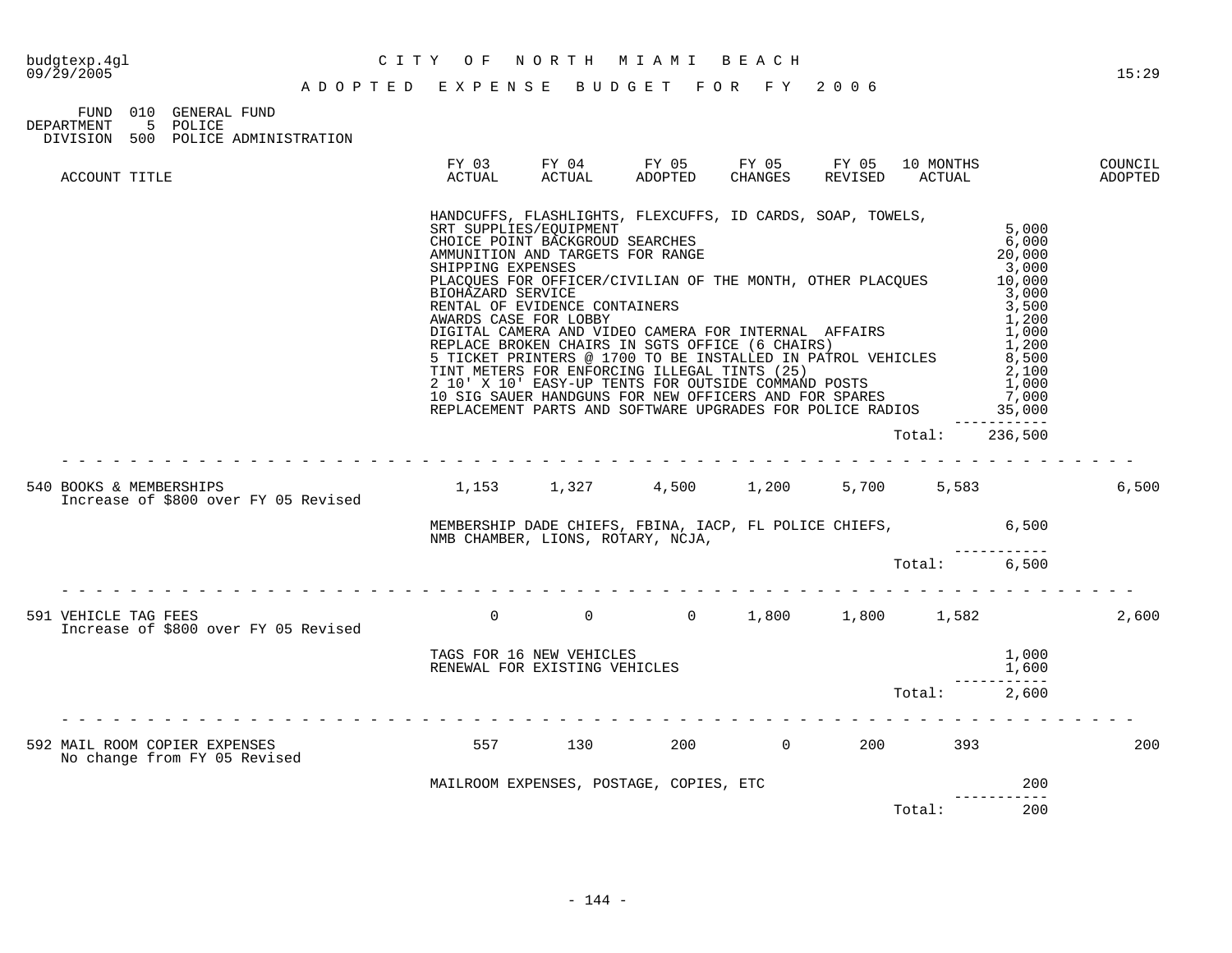# budgtexp.4gl C I T Y O F N O R T H M I A M I B E A C H

| FIJND               | 010 GENERAL FUND                   |  |
|---------------------|------------------------------------|--|
| DEPARTMENT 5 POLICE |                                    |  |
|                     | DIVISION 500 POLICE ADMINISTRATION |  |
|                     |                                    |  |

| ACCOUNT TITLE                                                                                                                           | ACTUAL        | FY 03 FY 04 FY 05 FY 05 FY 05 10 MONTHS<br>ACTUAL ADOPTED                                                                                                                                                                                                                                                                                                                                                                                                                                                                                                                          | CHANGES REVISED ACTUAL |        |         | COUNCIL<br>ADOPTED |
|-----------------------------------------------------------------------------------------------------------------------------------------|---------------|------------------------------------------------------------------------------------------------------------------------------------------------------------------------------------------------------------------------------------------------------------------------------------------------------------------------------------------------------------------------------------------------------------------------------------------------------------------------------------------------------------------------------------------------------------------------------------|------------------------|--------|---------|--------------------|
| *** Operating Expenses 1,170,100<br>21,808 30,637 749,200 36,853 786,053 737,015 1,170,100                                              |               |                                                                                                                                                                                                                                                                                                                                                                                                                                                                                                                                                                                    |                        |        |         |                    |
| 838 C.I.P. PROJECTS FROM CM CIP CONTINGENCY        0       0    11,000  11,000   10,218<br>Decrease of \$11,000 from FY 05 Revised      |               |                                                                                                                                                                                                                                                                                                                                                                                                                                                                                                                                                                                    |                        |        |         | $\mathbf{0}$       |
| 840 MACHINERY AND EQUIPMENT<br>Increase of \$273,300 over FY 05 Revised        0     0   87,339  -83,700   3,639   2,735        276,939 |               |                                                                                                                                                                                                                                                                                                                                                                                                                                                                                                                                                                                    |                        |        |         |                    |
|                                                                                                                                         |               | REPLACE SAFETY CABLES INPOLICE PARKING GARAGE 100,000<br>CONVERT TO 800 MEG SYSTEM - FINANCED THROUGH MDC FOR 10 YEAR 75,839                                                                                                                                                                                                                                                                                                                                                                                                                                                       |                        |        |         |                    |
|                                                                                                                                         | TOTAL 549,139 | CONSTRUCT SECOND LEVEL IN QUARTERMASTER AREA FOR STORING 10,000<br>PROPERTY, EVIDENCE AND SUPPLIES<br>PROPERLY INSTALL FILING SYSTEM IN RECORDS UNIT. FILE<br>SYSTEM WAS NEVER CONSTRUCTED WITH STORAGE BINS - FILE<br>CABINETS DO NOT FUNCTION WITHOUT STORAGE BINS- TOTAL COST<br>IS 10,000. TO REDUCE ONE-TIME IMPACT ON BUDGET, PROJECT<br>IS 10,000. TO REDUCE ONE-TIME IMPACT ON BUDGET, PROJECT<br>WILL BE CONTINUED FOR 3 YEARS FOR TRAFFIC/SPEED ENFORCEMENT 12,500<br>REFRIGERATOR FOR PERISHABLE EVIDENCE 1,100<br>TRAILER FOR TRANSPORTING TRAINING EQUIPMENT TO RANGE |                        |        |         |                    |
|                                                                                                                                         |               |                                                                                                                                                                                                                                                                                                                                                                                                                                                                                                                                                                                    |                        |        |         |                    |
| 842 DATA PROCESSING EQUIPMENT<br>Increase of \$87,500 over FY 05 Revised 60 0 0 0 105,500 -15,000 90,500 90,475 178,000                 |               |                                                                                                                                                                                                                                                                                                                                                                                                                                                                                                                                                                                    |                        |        |         |                    |
|                                                                                                                                         |               | REPLACE OLD AND OUTDATED LAPTOPS (20)<br>REPLACE OLD/OUTDATED DESKTOPS (25) 50,000<br>REPLACE 3 SERVERS 50,000<br>NETWORK SUPPLIES AS NEEDED FOR POLICE IT 5,000<br>REPLACE 4 OF 12 PRINTERS THAT ARE 8 YEARS OR OLDER 5,000<br>INSTALL/<br>COST OF \$160,000 TO BE SHARED BY POLICE, PUBLIC SERVICE,                                                                                                                                                                                                                                                                              |                        |        |         |                    |
|                                                                                                                                         | AND C.R.A.    |                                                                                                                                                                                                                                                                                                                                                                                                                                                                                                                                                                                    |                        |        | 50,000  |                    |
|                                                                                                                                         |               |                                                                                                                                                                                                                                                                                                                                                                                                                                                                                                                                                                                    |                        | Total: | 178,000 |                    |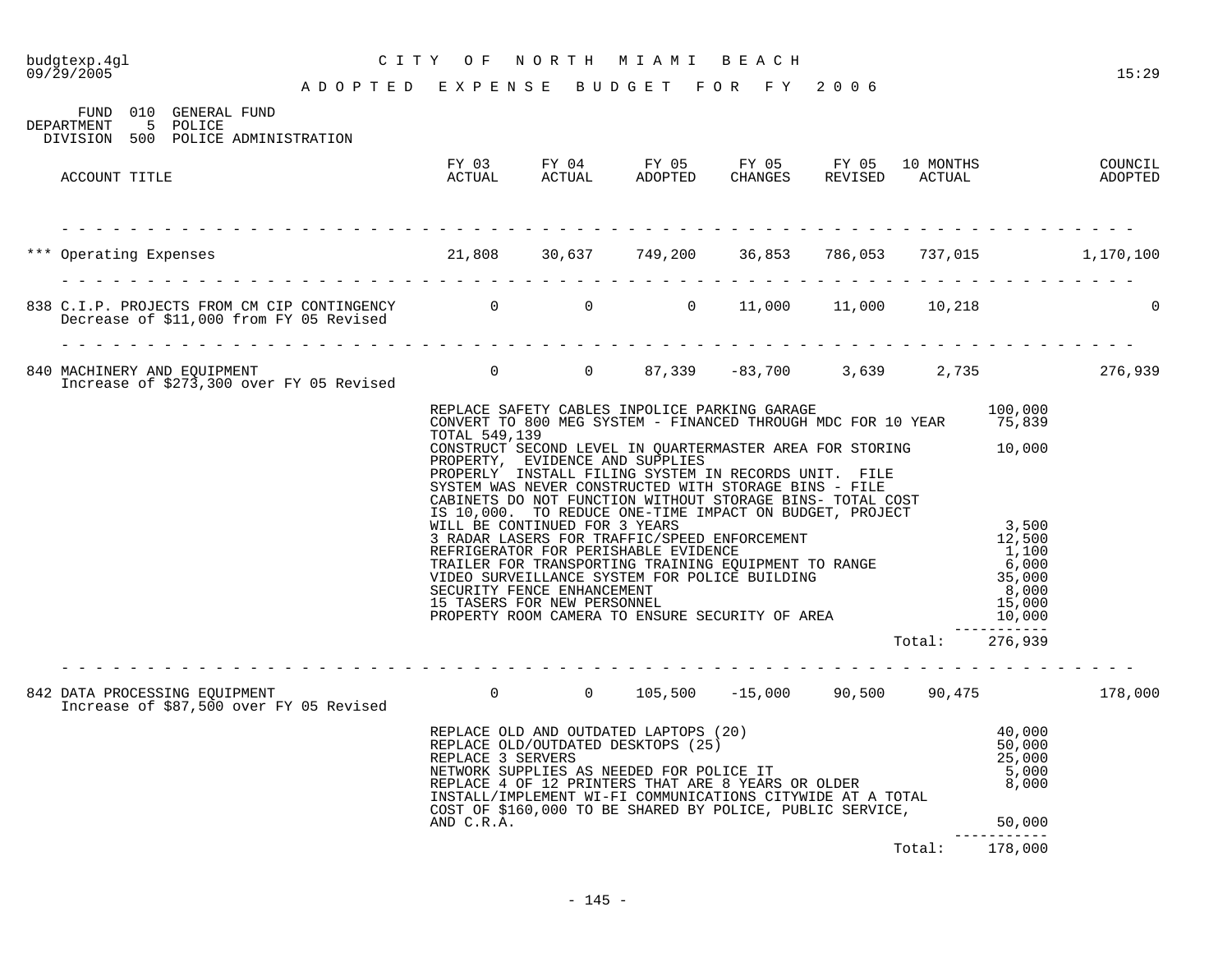| 09/29/2005<br>A D O P T E D E X P E N S E B U D G E T                                                                                                                                                                                    |                                                                                                                                      |          |                | FOR FY                    | 2006     |                                 |                                      | 15:29                                         |
|------------------------------------------------------------------------------------------------------------------------------------------------------------------------------------------------------------------------------------------|--------------------------------------------------------------------------------------------------------------------------------------|----------|----------------|---------------------------|----------|---------------------------------|--------------------------------------|-----------------------------------------------|
| 010 GENERAL FUND<br>FUND<br>5 POLICE<br>DEPARTMENT<br>500 POLICE ADMINISTRATION<br>DIVISION                                                                                                                                              |                                                                                                                                      |          |                |                           |          |                                 |                                      |                                               |
| ACCOUNT TITLE                                                                                                                                                                                                                            | FY 03 FY 04 FY 05 FY 05 FY 05 10 MONTHS<br>ACTUAL                                                                                    | ACTUAL   | ADOPTED        | CHANGES                   | REVISED  | ACTUAL                          |                                      | COUNCIL<br>ADOPTED                            |
| 845 FINANCED EQUIPMENT<br>Increase of \$570,000 over FY 05 Revised                                                                                                                                                                       | $\overline{0}$                                                                                                                       | $\Omega$ | $\Omega$       | $\Omega$                  | $\Omega$ | $\Omega$                        |                                      | 570,000                                       |
|                                                                                                                                                                                                                                          | REPLACE $1/2$ OF ALL HANDHELDS & TRUNK MOUNTED RADIOS 570,000                                                                        |          |                |                           |          |                                 |                                      |                                               |
|                                                                                                                                                                                                                                          |                                                                                                                                      |          |                |                           |          | Total: 570,000                  |                                      |                                               |
| *** Capital Outlays<br>.                                                                                                                                                                                                                 |                                                                                                                                      |          |                |                           |          |                                 |                                      | 0 0 192,839 -87,700 105,139 103,427 1,024,939 |
| 951 CAPITAL LEASE INTEREST<br>Increase of \$24,995 over FY 05 Revised                                                                                                                                                                    | 0 0 6,541 0 6,541 6,539 31,536                                                                                                       |          |                |                           |          |                                 |                                      |                                               |
|                                                                                                                                                                                                                                          | FY02 PURCHASES<br>FY03 PURCHASES<br>FY04 PURCHASES<br>FY06 PURCHASES                                                                 |          |                |                           |          |                                 | 65<br>1,670<br>1,801<br>28,000       |                                               |
|                                                                                                                                                                                                                                          |                                                                                                                                      |          |                |                           |          | Total:                          | 31,536                               |                                               |
| 952 CAPITAL LEASE PRINCIPAL<br>Increase of \$102,624 over FY 05 Revised                                                                                                                                                                  |                                                                                                                                      |          |                |                           |          |                                 |                                      | 0 0 99,213 0 99,213 99,210 201,837            |
|                                                                                                                                                                                                                                          | FY02 PURCHASES<br><b>FY03 PURCHASES</b><br>FY04 PURCHASES<br>FY06 PURCHASES                                                          |          |                |                           |          |                                 | 8,274<br>30,097<br>31,466<br>132,000 |                                               |
|                                                                                                                                                                                                                                          |                                                                                                                                      |          |                |                           |          | Total:                          | 201,837                              |                                               |
| 994 TRF TO WORKERS' COMP SELF-INS<br>Increase of \$23,444 over FY 05 Revised                                                                                                                                                             | $5,987$ 6,019                                                                                                                        |          | $\overline{0}$ | $\overline{0}$            |          | $\begin{matrix}0&0\end{matrix}$ |                                      | 23,444                                        |
| Posit # Job Title<br>FOSIL # JOD TITLE<br>05-0037 ACCOUNT CLERK<br>05-0145 ACCIOTIT<br>05-0145 ASSISTANT CHIEF OF POLICE ** VACANCY ** 1581<br>05-0101 CHIEF OF POLICE<br>LOIZZO LINDA<br>05-0049 DIVISION SPECIALIST<br>STURTZ ALFRED D | Employee Name<br>KENNEDY BETTY J<br>: ** VACANCY ** 1581 5,561 ELIMINATE POSITION -5,561<br>T.OTZZO LINDA 6,025<br>for the set of 25 |          | 179            | Adj Reason Madj Amt Total |          |                                 | 144<br>$\bigcap$<br>6,025<br>179     |                                               |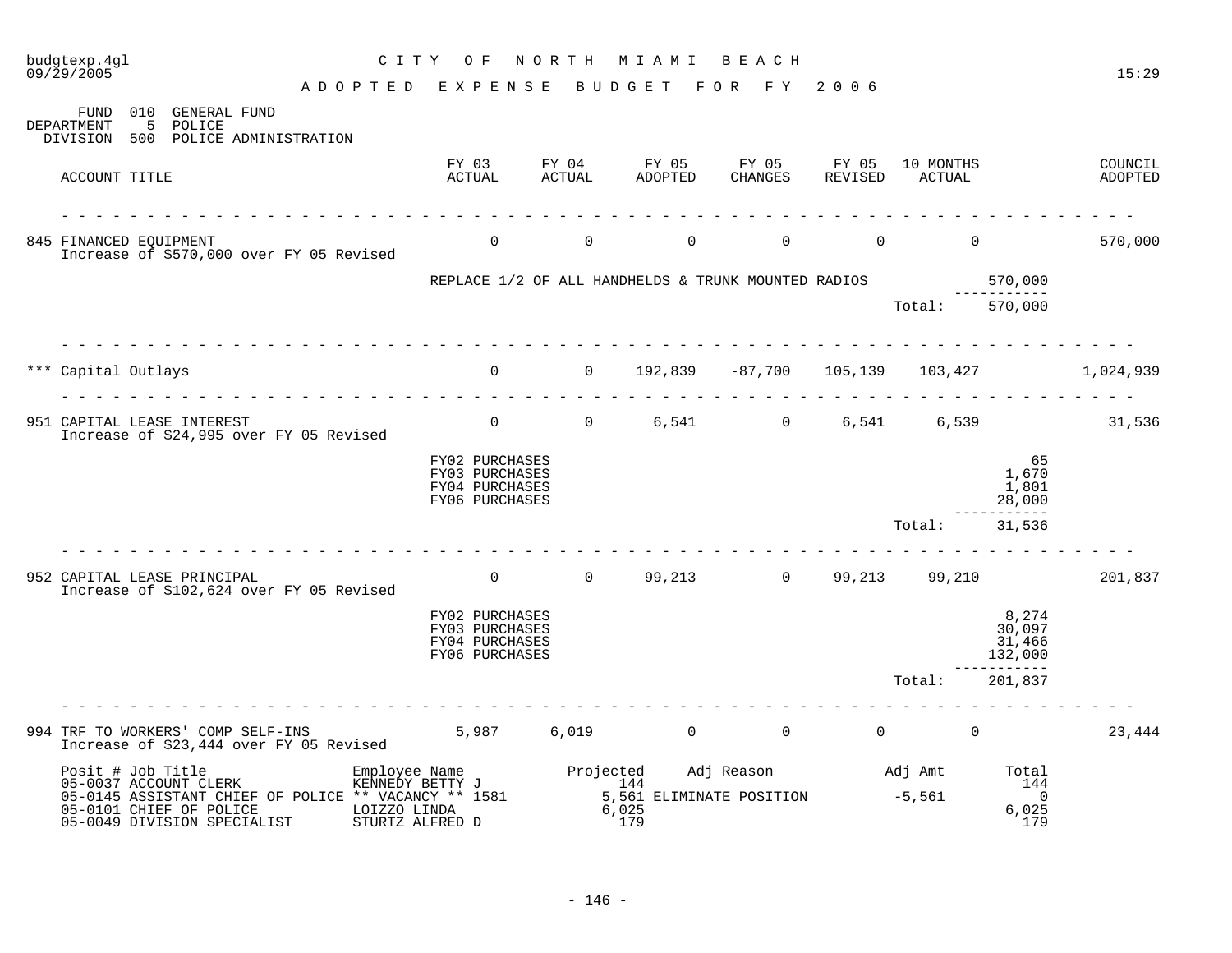FUND 010 GENERAL FUND<br>DEPARTMENT 5 POLICE

5 POLICE DIVISION 500 POLICE ADMINISTRATION

| ACCOUNT TITLE                                                                                                                                                                                                                                                                                                                                                                                                                                                                              |                                                                                                                                          | FY 03<br>ACTUAL                                                                                                                                       | FY 04<br>ACTUAL | FY 05<br>ADOPTED                                                                                         | FY 05<br>CHANGES | FY 05<br>REVISED            | 10 MONTHS<br>ACTUAL |                                                                                                                   | COUNCIL<br>ADOPTED |
|--------------------------------------------------------------------------------------------------------------------------------------------------------------------------------------------------------------------------------------------------------------------------------------------------------------------------------------------------------------------------------------------------------------------------------------------------------------------------------------------|------------------------------------------------------------------------------------------------------------------------------------------|-------------------------------------------------------------------------------------------------------------------------------------------------------|-----------------|----------------------------------------------------------------------------------------------------------|------------------|-----------------------------|---------------------|-------------------------------------------------------------------------------------------------------------------|--------------------|
| Posit # Job Title<br>05-0032 LAPTOP COORDINATOR<br>05-0031 MAINTENANCE WORKER I<br>05-0041 MAINTENANCE WORKER I<br>05-0040 NETWORK ADMINISTRATOR<br>05-0200 OFF DUTY COORDINATOR<br>01-0104 OFFICE MANAGER<br>05-0045 POLICE FINANCIAL MANAGER<br>05-0048 POLICE RECORDS MGMT SUP.<br>05-0039 POLICE SERGEANT<br>05-0204 POLICE SERGEANT<br>04-0109 POLICE SERGEANT<br>05-0090 PROP. CUST./QUARTERMASTER YOUNG RAYMOND GEORGE<br>05-0086 STAFF ASSISTANT I<br>05-0051 TRAINING COORDINATOR | Employee Name<br>MARTIN GRANT E<br>VINITSKIY YEVGENIY<br>SERDA WILLIAM M<br>SANCHEZ HERBERT<br>WELLS-JACKSON APRIL D<br>WRIGHT NICHOLA T | DIAZ CARLOS<br>CASTELLANOS FRANCISCO<br>OLIBRIS BERNARDO CHARLES<br>RODRIGUEZ YVONNE D<br>STEUERNAGEL LINDA<br>MARCIANTE ANTONIO<br>SILBERMAN RICHARD | Projected       | 158<br>1,389<br>1,271<br>188<br>101<br>226<br>285<br>164<br>4,000<br>4,430<br>4,444<br>163<br>111<br>166 | Adj Reason       |                             | Adj Amt             | Total<br>158<br>1,389<br>1,271<br>188<br>101<br>226<br>285<br>164<br>4,000<br>4,430<br>4,444<br>163<br>111<br>166 |                    |
|                                                                                                                                                                                                                                                                                                                                                                                                                                                                                            |                                                                                                                                          | Salary Projection Total:                                                                                                                              |                 | 29,005                                                                                                   |                  |                             | $-5,561$            | 23,444                                                                                                            |                    |
| *** Non-Operating Expenses                                                                                                                                                                                                                                                                                                                                                                                                                                                                 |                                                                                                                                          | 5,987                                                                                                                                                 | 6,019           | 105,754                                                                                                  | $\Omega$         | 105,754                     | 105,749             |                                                                                                                   | 256,817            |
| DIVISION<br>TOTALS:                                                                                                                                                                                                                                                                                                                                                                                                                                                                        |                                                                                                                                          | 557,664                                                                                                                                               |                 | 875,339 2,991,978                                                                                        |                  | -50,847 2,941,131 2,346,162 |                     |                                                                                                                   | 4,232,409          |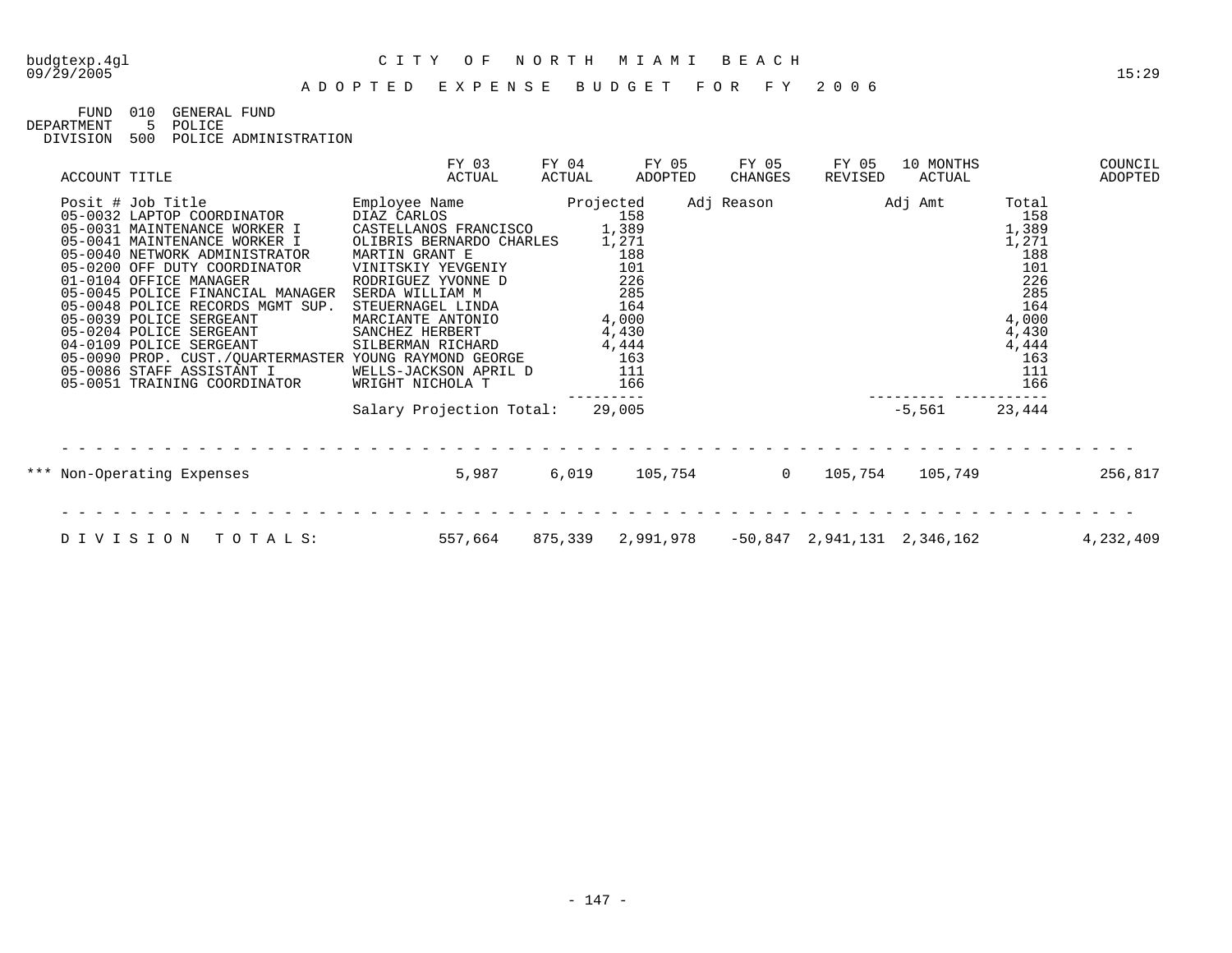#### 09/29/2005 15:29 A D O P T E D E X P E N S E B U D G E T F O R F Y 2 0 0 6 FUND 010 GENERAL FUND DEPARTMENT 5 POLICE DIVISION 501 POLICE GARAGE FY 03 FY 04 FY 05 FY 05 FY 05 10 MONTHS COUNCIL ACCOUNT TITLE ACTUAL ACTUAL ADOPTED CHANGES REVISED ACTUAL ADOPTED - - - - - - - - - - - - - - - - - - - - - - - - - - - - - - - - - - - - - - - - - - - - - - - - - - - - - - - - - - - - - - - 120 SALARIES-FULL-TIME 0 0 75,425 0 75,425 64,108 82,422 Increase of \$6,997 over FY 05 Revised Posit # Job Title Employee Name Projected Adj Reason Adj Amt Total 05-0050 AUTOMOTIVE MECHANIC I WIMBERLY JERRY L 39,516 39,516 39,516 39,516 39,516 05-0034 AUTOMOTIVE MECHANIC II DOUGLAS NICHOLAS 42,906 42,906 --------- --------- ----------- Salary Projection Total: 82,422 0 82,422 - - - - - - - - - - - - - - - - - - - - - - - - - - - - - - - - - - - - - - - - - - - - - - - - - - - - - - - - - - - - - - - 130 SALARIES-TEMP & PART-TIME 0 0 0 0 0 1,130 20,000 Increase of \$20,000 over FY 05 Revised PART-TIME MECHANIC 20,000 ----------- Total: 20,000 - - - - - - - - - - - - - - - - - - - - - - - - - - - - - - - - - - - - - - - - - - - - - - - - - - - - - - - - - - - - - - - 140 OVERTIME-REGULAR EMPLOYEES 0 0 7,500 0 7,500 4,847 7,500 No change from FY 05 Revised OVERTIME FOR GARAGE PERSONNELL **7,500** ----------- Total: 7,500 - - - - - - - - - - - - - - - - - - - - - - - - - - - - - - - - - - - - - - - - - - - - - - - - - - - - - - - - - - - - - - - 210 F.I.C.A. TAXES-EMPLOYER'S CONTRIBUTION 0 0 6,344 0 6,344 5,190 8,409 Increase of \$2,065 over FY 05 Revised Posit # Job Title Employee Name Projected Adj Reason Adj Amt Total 05-0050 AUTOMOTIVE MECHANIC I WIMBERLY JERRY L<br>05-0050 AUTOMOTIVE MECHANIC II DOUGLAS NICHOLAS 3,282 3,282 3,282 3,282 05-0034 AUTOMOTIVE MECHANIC II DOUGLAS NICHOLAS 3,282 --------- -----------<br>6.305 Salary Projection Total: 6,305 Adjustments to Salary Projection: FICA FOR OT & PART-TIME 2, 2004 ----------- Adjusted salary projection total: 8,409 - - - - - - - - - - - - - - - - - - - - - - - - - - - - - - - - - - - - - - - - - - - - - - - - - - - - - - - - - - - - - - - 215 EDUCATIONAL REIMBURSEMENT 0 0 3,500 0 3,500 0 1,500 Decrease of \$2,000 from FY 05 Revised

budgtexp.4gl C I T Y O F N O R T H M I A M I B E A C H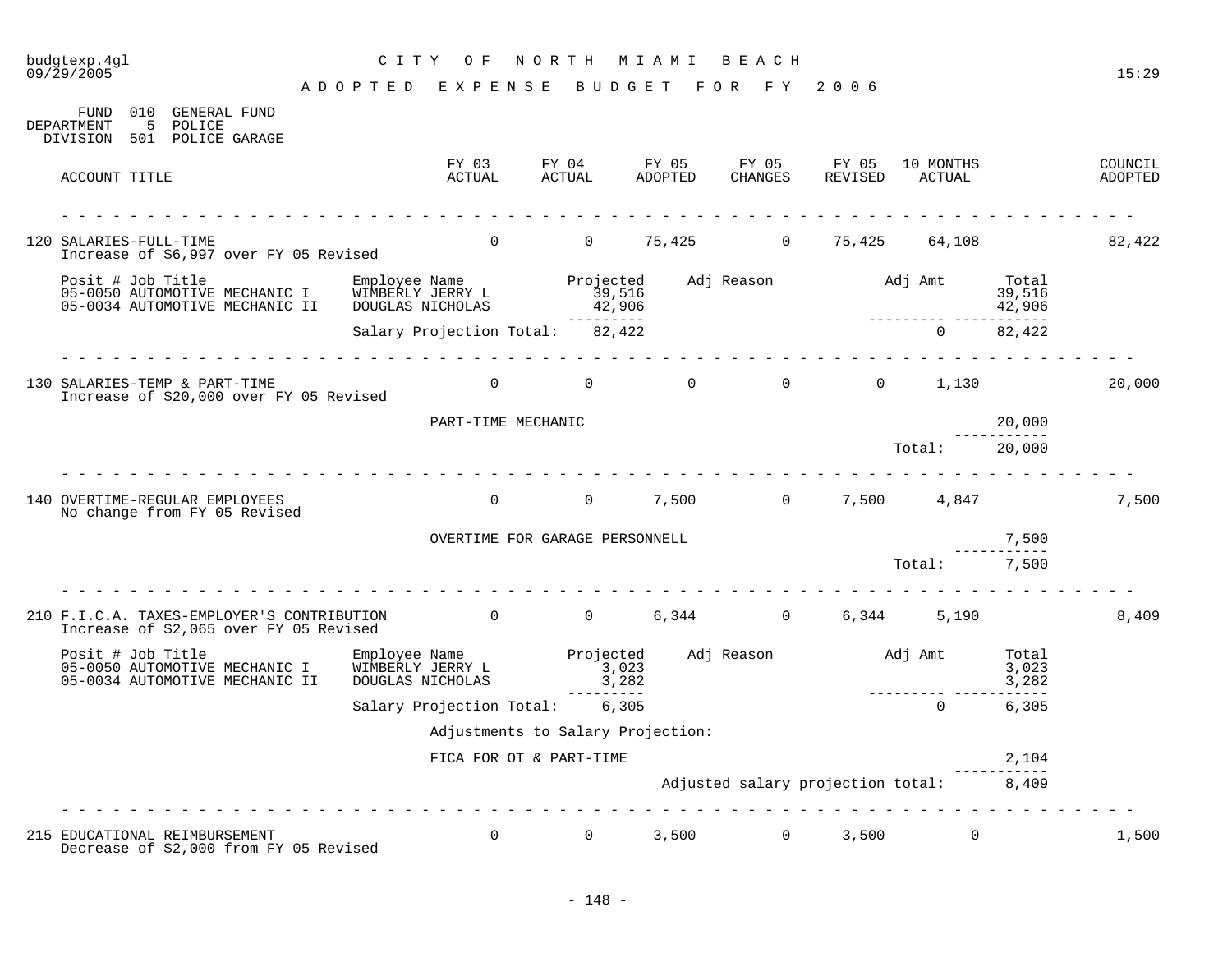| budgtexp.4gl<br>09/29/2005                                                                                                                        | CITY OF                            |                               | NORTH MIAMI BEACH |                                                                            | 15:29                            |
|---------------------------------------------------------------------------------------------------------------------------------------------------|------------------------------------|-------------------------------|-------------------|----------------------------------------------------------------------------|----------------------------------|
|                                                                                                                                                   | ADOPTED EXPENSE BUDGET FOR FY 2006 |                               |                   |                                                                            |                                  |
| FUND 010 GENERAL FUND<br>5 POLICE<br>DEPARTMENT<br>DIVISION 501 POLICE GARAGE                                                                     |                                    |                               |                   |                                                                            |                                  |
| ACCOUNT TITLE                                                                                                                                     | FY 03<br>ACTUAL                    |                               |                   | FY 04 FY 05 FY 05 FY 05 10 MONTHS<br>ACTUAL ADOPTED CHANGES REVISED ACTUAL | COUNCIL<br>ADOPTED               |
|                                                                                                                                                   |                                    | TRAINING FOR GARAGE EMPLOYEES |                   |                                                                            | 1,500                            |
|                                                                                                                                                   |                                    |                               |                   | Total: 1,500                                                               |                                  |
| 223 RETIREMENT-GENERAL PLAN<br>Increase of \$969 over FY 05 Revised                                                                               |                                    |                               |                   |                                                                            | 0 0 10,635 0 10,635 8,597 11,604 |
|                                                                                                                                                   |                                    |                               |                   |                                                                            |                                  |
|                                                                                                                                                   |                                    |                               |                   |                                                                            |                                  |
| 235 HEALTH INSURANCE<br>Increase of \$3,296 over FY 05 Revised                                                                                    |                                    |                               |                   |                                                                            | 0 0 0 8,254 0 8,254 7,816 11,550 |
| Posit # Job Title Employee Name Projected Adj Reason and Jamt Total<br>1,278 1,278 1,278 1,278 1,278 1,278 1,278<br>1,272 7,272 7,272 7,272 7,272 |                                    |                               |                   |                                                                            |                                  |
|                                                                                                                                                   | Salary Projection Total: 11,550    |                               |                   | $0 \t 11,550$                                                              |                                  |
| 236 GROUP LIFE INSURANCE<br>Increase of \$46 over FY 05 Revised                                                                                   | rendere de la provincia de la      |                               |                   | $0$ 0 300 0 300 222                                                        | 346                              |
|                                                                                                                                                   |                                    |                               |                   |                                                                            |                                  |
|                                                                                                                                                   | Salary Projection Total: 346       |                               |                   | $\Omega$                                                                   | 346                              |
| 238 ACCIDENTAL DEATH & DISMEMBERMENT<br>No change from FY 05 Revised                                                                              |                                    |                               |                   |                                                                            | 28                               |
| Posit # Job Title<br>05-0050 AUTOMOTIVE MECHANIC I<br>05-0034 AUTOMOTIVE MECHANIC II                                                              | DOUGLAS NICHOLAS                   |                               |                   |                                                                            |                                  |
|                                                                                                                                                   | Salary Projection Total:           | 28                            |                   | $\Omega$                                                                   | $\sim$ 28                        |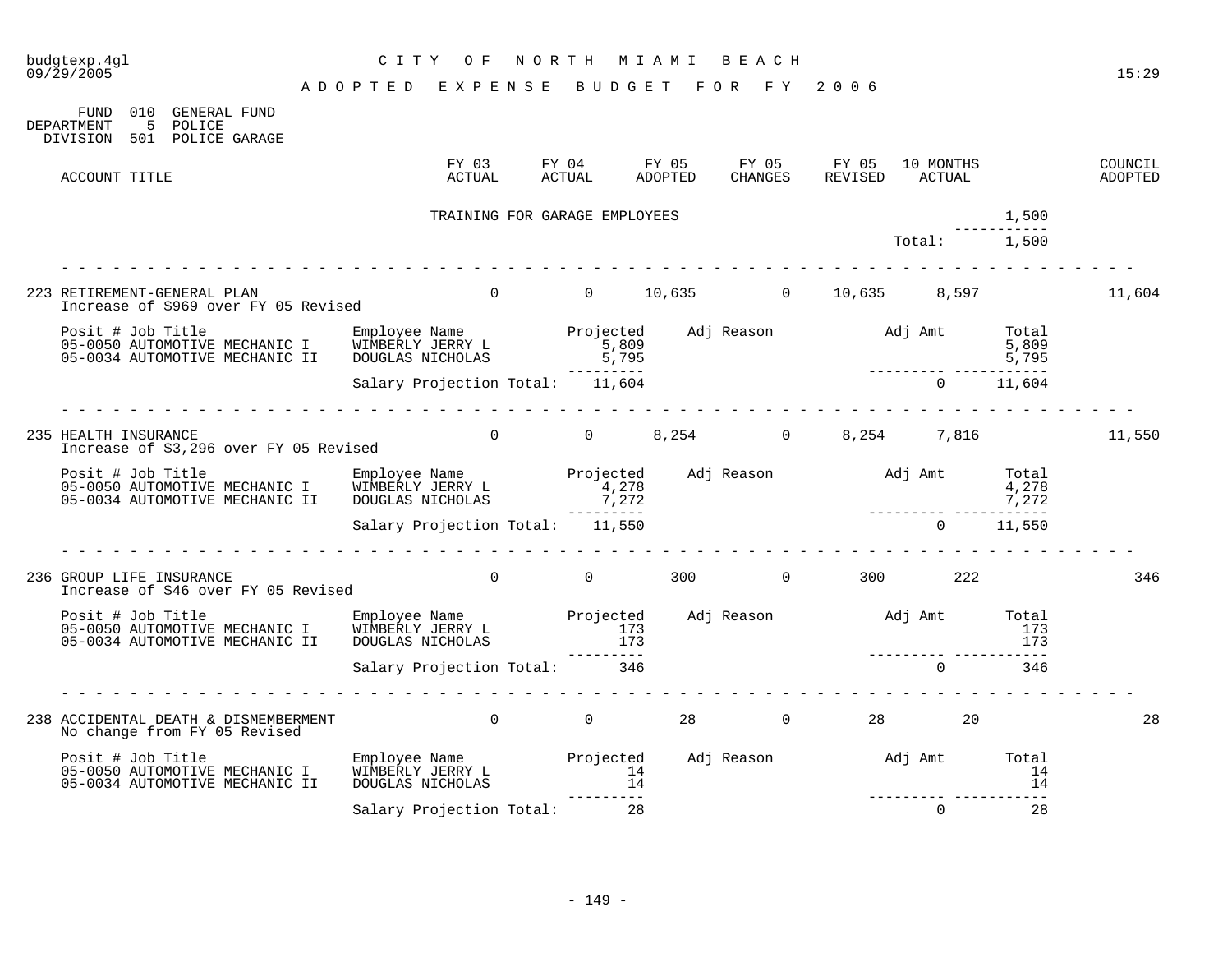## budgtexp.4gl C I T Y O F N O R T H M I A M I B E A C H

A D O P T E D E X P E N S E B U D G E T F O R F Y 2 0 0 6

FUND 010 GENERAL FUND DEPARTMENT 5 POLICE DIVISION 501 POLICE GARAGE

| ACCOUNT TITLE                                                                        | FY 03<br>ACTUAL                                                     | FY 04<br>ACTUAL                     |                  | FY 05<br>ADOPTED | FY 05<br>CHANGES    | FY 05<br>REVISED      | 10 MONTHS<br>ACTUAL          |                     | COUNCIL<br>ADOPTED |
|--------------------------------------------------------------------------------------|---------------------------------------------------------------------|-------------------------------------|------------------|------------------|---------------------|-----------------------|------------------------------|---------------------|--------------------|
| 239 DENTAL INSURANCE<br>Decrease of \$11 from FY 05 Revised                          | $\Omega$                                                            | $\overline{0}$                      |                  |                  | 332 and $\sim$      | $\overline{0}$<br>332 | 368                          |                     | 321                |
| Posit # Job Title<br>05-0050 AUTOMOTIVE MECHANIC I<br>05-0034 AUTOMOTIVE MECHANIC II | Employee Name Projected<br>WIMBERLY JERRY L 180<br>DOUGLAS NICHOLAS |                                     | 141<br>--------- |                  | Adj Reason Madj Amt |                       |                              | Total<br>180<br>141 |                    |
|                                                                                      | Salary Projection Total: 321                                        |                                     |                  |                  |                     |                       | $\Omega$                     | 321                 |                    |
| *** Salaries & Related Costs                                                         |                                                                     |                                     |                  |                  |                     |                       | 0 0 112,318 0 112,318 92,297 |                     | 143,680            |
| 390 EDUCATIONAL PROGRAMS<br>Increase of \$3,000 over FY 05 Revised                   |                                                                     |                                     |                  |                  |                     |                       | 0 0 3,500 -3,000 500 339     |                     | 3,500              |
|                                                                                      |                                                                     | TRAINING FOR GARAGE EMPLOYEES       |                  |                  |                     |                       |                              | 3,500               |                    |
|                                                                                      |                                                                     |                                     |                  |                  |                     |                       | Total:                       | 3,500               |                    |
| 460 REPAIRS AND MAINTENANCE SERVICES<br>Decrease of \$800 from FY 05 Revised         | $0$ 0 0 3,000 -2,200 800 715                                        |                                     |                  |                  |                     |                       |                              |                     | $\Omega$           |
| 490 UNIFORM MAINTENANCE ALLOWANCE<br>No change from FY 05 Revised                    | $\overline{0}$                                                      |                                     |                  |                  | $0 \t 4,500 \t 0$   |                       | $4,500$ 0                    |                     | 4,500              |
|                                                                                      |                                                                     | SERVICING OF UNIFORMS               |                  |                  |                     |                       |                              | 4,500               |                    |
|                                                                                      |                                                                     |                                     |                  |                  |                     |                       | Total:                       | 4,500               |                    |
| 520 OPERATING SUPPLIES<br>No change from FY 05 Revised                               |                                                                     | $\overline{0}$                      | $\overline{0}$   | 1,000            | 6,000               | 7,000                 | 6,410                        |                     | 7,000              |
|                                                                                      |                                                                     | SUPPLIES OTHER THEN FOR AUTO-REPAIR |                  |                  |                     |                       |                              | 7,000               |                    |
|                                                                                      |                                                                     |                                     |                  |                  |                     |                       | Total:                       | 7,000               |                    |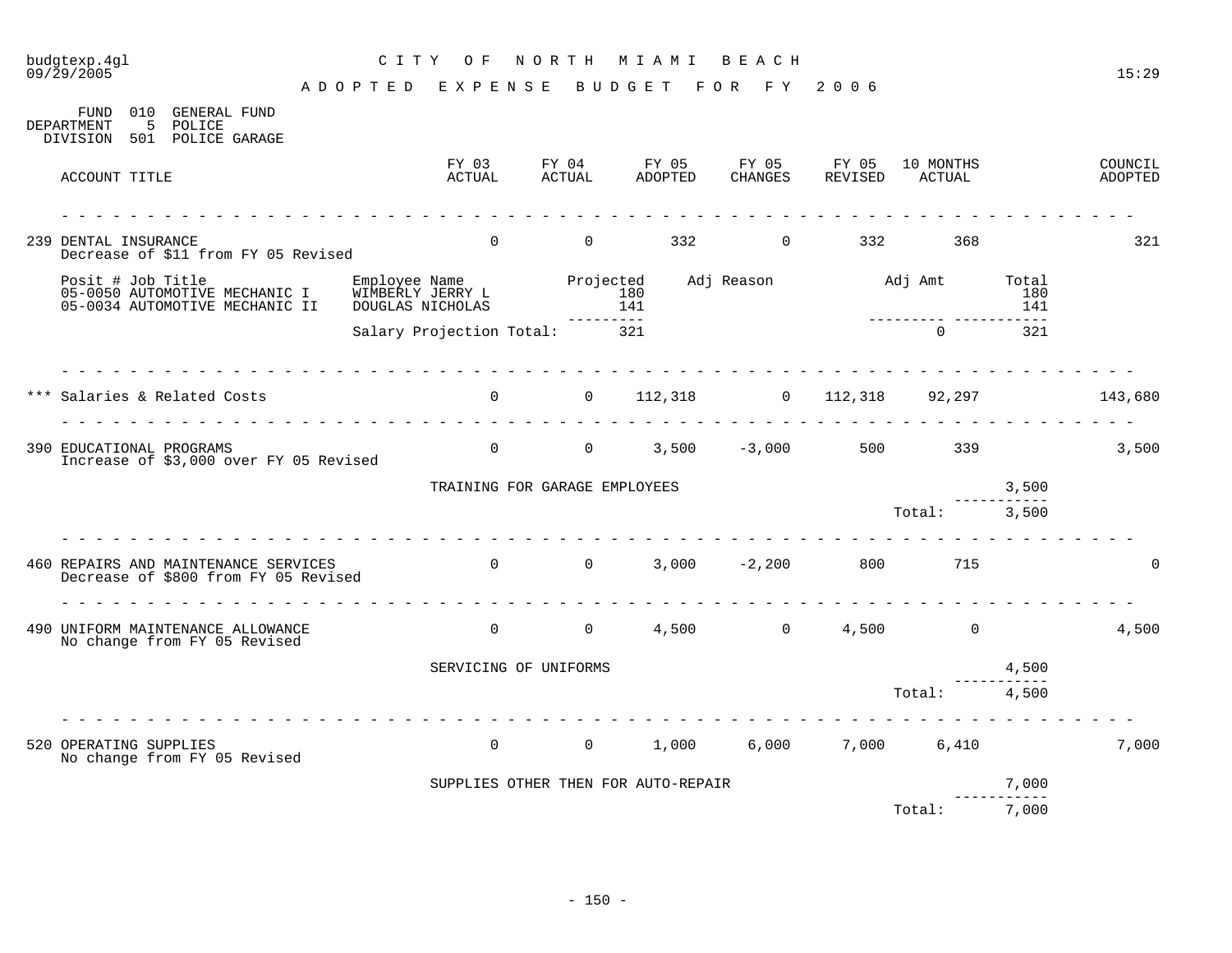| budgtexp.4gl<br>09/29/2005                                                             | C I T Y                       | O F                            | NORTH                    | M I A M I                                                 | BEACH                   |                   |                     |                      | 15:29              |
|----------------------------------------------------------------------------------------|-------------------------------|--------------------------------|--------------------------|-----------------------------------------------------------|-------------------------|-------------------|---------------------|----------------------|--------------------|
|                                                                                        | ADOPTED                       | EXPENSE                        |                          | BUDGET                                                    | FOR FY                  | 2 0 0 6           |                     |                      |                    |
| 010 GENERAL FUND<br>FUND<br>DEPARTMENT<br>5<br>POLICE<br>501 POLICE GARAGE<br>DIVISION |                               |                                |                          |                                                           |                         |                   |                     |                      |                    |
| ACCOUNT TITLE                                                                          |                               | FY 03<br>ACTUAL                | FY 04<br>ACTUAL          | FY 05<br>ADOPTED                                          | FY 05<br>CHANGES        | FY 05<br>REVISED  | 10 MONTHS<br>ACTUAL |                      | COUNCIL<br>ADOPTED |
| 540 BOOKS & MEMBERSHIPS<br>No change from FY 05 Revised                                | rendere die die die die die d | $\Omega$                       |                          | $\overline{0}$                                            | $2,500$ 0               |                   | 2,500 1,203         |                      | 2,500              |
|                                                                                        |                               | MITCHELL SUBSCRIPTION          |                          |                                                           |                         |                   |                     | 2,500                |                    |
|                                                                                        |                               |                                |                          |                                                           |                         |                   | Total:              | __________.<br>2,500 |                    |
| 550 MAINTENANCE & REPAIR OF VEHICLES<br>Decrease of \$700 from FY 05 Revised           |                               | $\overline{0}$                 | $\overline{0}$           | 150,000                                                   |                         | $-14,300$ 135,700 | 109,363             |                      | 135,000            |
|                                                                                        |                               |                                |                          | PARTS. SUPPLIES, OUTSOURCING OF BODY WORK, TRANSMISSIONS  |                         |                   |                     | 135,000              |                    |
|                                                                                        |                               |                                |                          |                                                           |                         |                   | Total: 135,000      |                      |                    |
| 560 FUELS & LUBRICANTS<br>Increase of \$50,000 over FY 05 Revised                      |                               | $\mathbf 0$                    | $\overline{0}$           |                                                           | 220,000 0               |                   | 220,000 217,715     |                      | 270,000            |
|                                                                                        |                               |                                | FUEL FOR POLICE VEHICLES |                                                           |                         |                   |                     | 270,000              |                    |
|                                                                                        |                               |                                |                          |                                                           |                         |                   | Total:              | 270,000              |                    |
| .<br>*** Operating Expenses<br>.                                                       |                               | $\Omega$                       | $\overline{0}$           |                                                           | 384,500 -13,500 371,000 |                   | 335,745             |                      | 422,500            |
| 840 MACHINERY AND EQUIPMENT<br>Decrease of \$12,000 from FY 05 Revised                 |                               | $\overline{0}$                 |                          | $0 \t 14,000 \t -2,000 \t 12,000 \t 11,484$               |                         |                   |                     |                      | $\mathbf 0$        |
| 842 DATA PROCESSING EQUIPMENT<br>Increase of \$8,800 over FY 05 Revised                |                               | $\overline{0}$                 | $0 \qquad \qquad$        | $\overline{0}$                                            | $\overline{0}$          | $\overline{0}$    | $\Omega$            |                      | 8,800              |
|                                                                                        |                               | NGS TESTER FOR ENGINE ANALYZER |                          | NEW FUEL TRACKING SOFTWARE TO REPLACE 10 YEAR OLD PROGRAM |                         |                   |                     | 3,800<br>5,000       |                    |
|                                                                                        |                               |                                |                          |                                                           |                         |                   | Total:              | 8,800                |                    |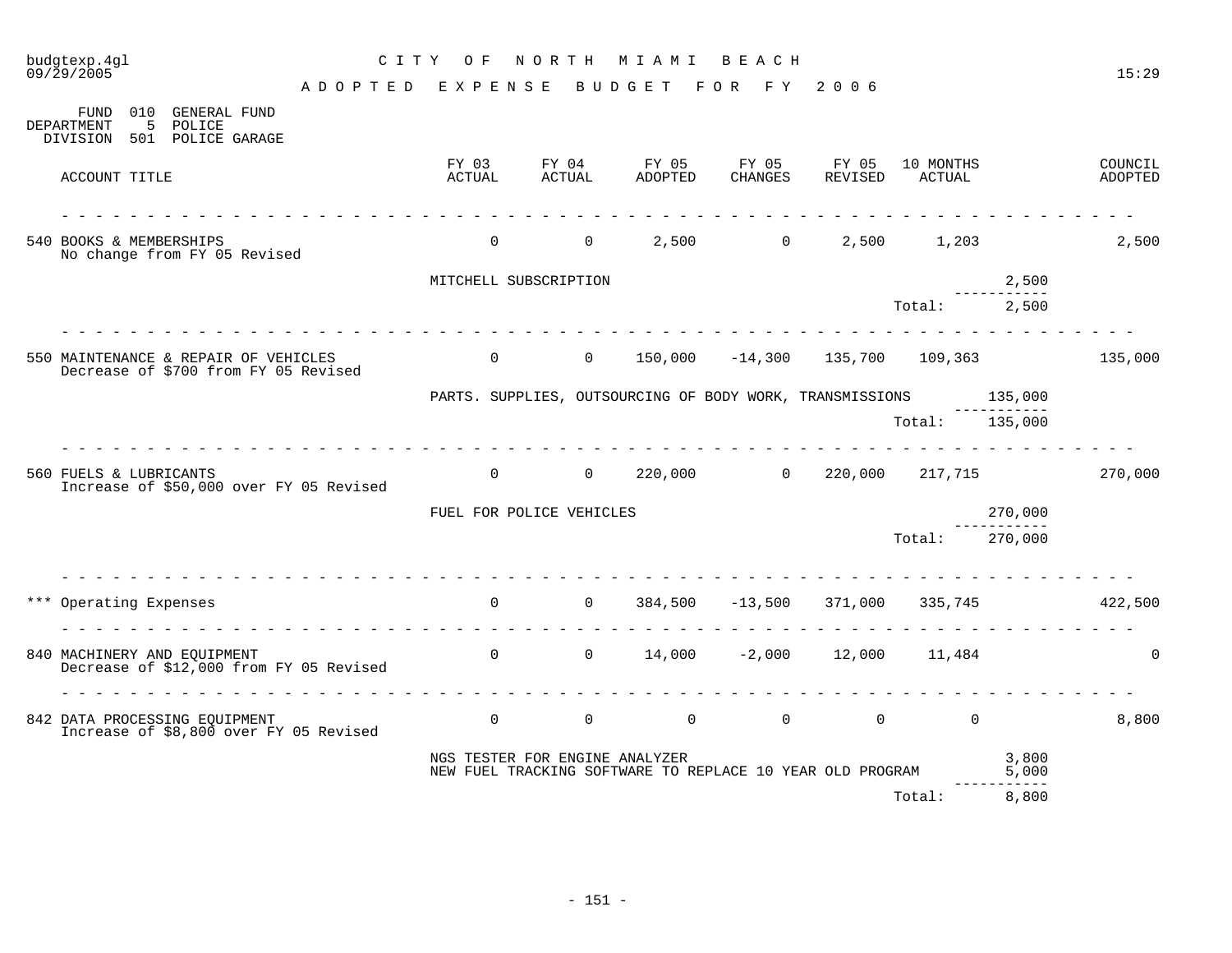|     | budgtexp.4gl<br>09/29/2005                                                                                          | C I T Y<br>O F                                                                                                                                                                                                                                                                                                                                                                                                                                                             | NORTH                     | M I A M I                                 | BEACH               |                                  |                                              |                         | 15:29              |
|-----|---------------------------------------------------------------------------------------------------------------------|----------------------------------------------------------------------------------------------------------------------------------------------------------------------------------------------------------------------------------------------------------------------------------------------------------------------------------------------------------------------------------------------------------------------------------------------------------------------------|---------------------------|-------------------------------------------|---------------------|----------------------------------|----------------------------------------------|-------------------------|--------------------|
|     |                                                                                                                     | ADOPTED EXPENSE                                                                                                                                                                                                                                                                                                                                                                                                                                                            |                           | BUDGET                                    | FOR FY              | 2006                             |                                              |                         |                    |
|     | 010 GENERAL FUND<br>FUND<br>5<br>POLICE<br>DEPARTMENT<br>501 POLICE GARAGE<br>DIVISION                              |                                                                                                                                                                                                                                                                                                                                                                                                                                                                            |                           |                                           |                     |                                  |                                              |                         |                    |
|     | ACCOUNT TITLE                                                                                                       | FY 03<br>ACTUAL                                                                                                                                                                                                                                                                                                                                                                                                                                                            | FY 04<br>ACTUAL           | FY 05<br>ADOPTED                          | FY 05<br>CHANGES    | FY 05<br>REVISED                 | 10 MONTHS<br>ACTUAL                          |                         | COUNCIL<br>ADOPTED |
|     | <u> 1969 - 1969 - 1969 - 1969 - 1969 - 19</u><br>845 FINANCED EOUIPMENT<br>Increase of \$125,000 over FY 05 Revised | $\Omega$                                                                                                                                                                                                                                                                                                                                                                                                                                                                   | $\overline{0}$            | $\Omega$                                  |                     | $\Omega$                         | $\Omega$<br>$\Omega$                         |                         | 125,000            |
|     |                                                                                                                     |                                                                                                                                                                                                                                                                                                                                                                                                                                                                            | 5 POLICE PURSUIT VEHICLES |                                           |                     |                                  |                                              | 125,000                 |                    |
|     |                                                                                                                     |                                                                                                                                                                                                                                                                                                                                                                                                                                                                            |                           |                                           |                     |                                  | Total:                                       | 125,000                 |                    |
|     | *** Capital Outlays                                                                                                 |                                                                                                                                                                                                                                                                                                                                                                                                                                                                            |                           | 0 $0$ 14,000 -2,000 12,000 11,484 133,800 |                     |                                  |                                              |                         |                    |
|     | 951 CAPITAL LEASE INTEREST<br>Increase of \$6,000 over FY 05 Revised                                                | $\overline{0}$                                                                                                                                                                                                                                                                                                                                                                                                                                                             | $\overline{0}$            | $\overline{0}$                            |                     | $\overline{0}$<br>$\overline{0}$ | $\overline{0}$                               |                         | 6,000              |
|     |                                                                                                                     | FY06 PURCHASES                                                                                                                                                                                                                                                                                                                                                                                                                                                             |                           |                                           |                     |                                  |                                              | 6,000                   |                    |
|     |                                                                                                                     | .                                                                                                                                                                                                                                                                                                                                                                                                                                                                          |                           |                                           |                     |                                  | Total:                                       | 6,000                   |                    |
|     | 952 CAPITAL LEASE PRINCIPAL<br>Increase of \$29,000 over FY 05 Revised                                              | $\Omega$                                                                                                                                                                                                                                                                                                                                                                                                                                                                   | $0 \qquad \qquad$         | $\overline{0}$                            |                     | $\overline{0}$                   | $\begin{matrix} 0 & 0 \\ 0 & 0 \end{matrix}$ |                         | 29,000             |
|     |                                                                                                                     | FY06 PURCHASES                                                                                                                                                                                                                                                                                                                                                                                                                                                             |                           |                                           |                     |                                  |                                              | 29,000                  |                    |
|     |                                                                                                                     |                                                                                                                                                                                                                                                                                                                                                                                                                                                                            |                           |                                           |                     |                                  | Total:                                       | 29,000                  |                    |
|     | 994 TRF TO WORKERS' COMP SELF-INS<br>Increase of \$4,221 over FY 05 Revised                                         | $\frac{1}{2} \left( \frac{1}{2} \right) \left( \frac{1}{2} \right) \left( \frac{1}{2} \right) \left( \frac{1}{2} \right) \left( \frac{1}{2} \right) \left( \frac{1}{2} \right) \left( \frac{1}{2} \right) \left( \frac{1}{2} \right) \left( \frac{1}{2} \right) \left( \frac{1}{2} \right) \left( \frac{1}{2} \right) \left( \frac{1}{2} \right) \left( \frac{1}{2} \right) \left( \frac{1}{2} \right) \left( \frac{1}{2} \right) \left( \frac{1}{2} \right) \left( \frac$ |                           | 0 0 $-18$ 0 $-18$ $-18$ $-18$             |                     |                                  |                                              |                         | 4,203              |
|     | Posit # Job Title<br>05-0050 AUTOMOTIVE MECHANIC I<br>05-0034 AUTOMOTIVE MECHANIC II                                | Employee Name<br>WIMBERLY JERRY L<br>DOUGLAS NICHOLAS                                                                                                                                                                                                                                                                                                                                                                                                                      |                           | Projected<br>2,015<br>2,188               | Adj Reason Madj Amt |                                  |                                              | Total<br>2,015<br>2,188 |                    |
|     |                                                                                                                     | Salary Projection Total: 4,203                                                                                                                                                                                                                                                                                                                                                                                                                                             |                           | ---------                                 |                     |                                  | $\overline{0}$                               | $\frac{1}{2}$<br>4,203  |                    |
|     |                                                                                                                     |                                                                                                                                                                                                                                                                                                                                                                                                                                                                            |                           |                                           |                     |                                  |                                              |                         |                    |
| *** | Non-Operating Expenses                                                                                              | $\Omega$                                                                                                                                                                                                                                                                                                                                                                                                                                                                   | $\Omega$                  | $-18$                                     | $\Omega$            | $-18$                            | $-18$                                        |                         | 39,203             |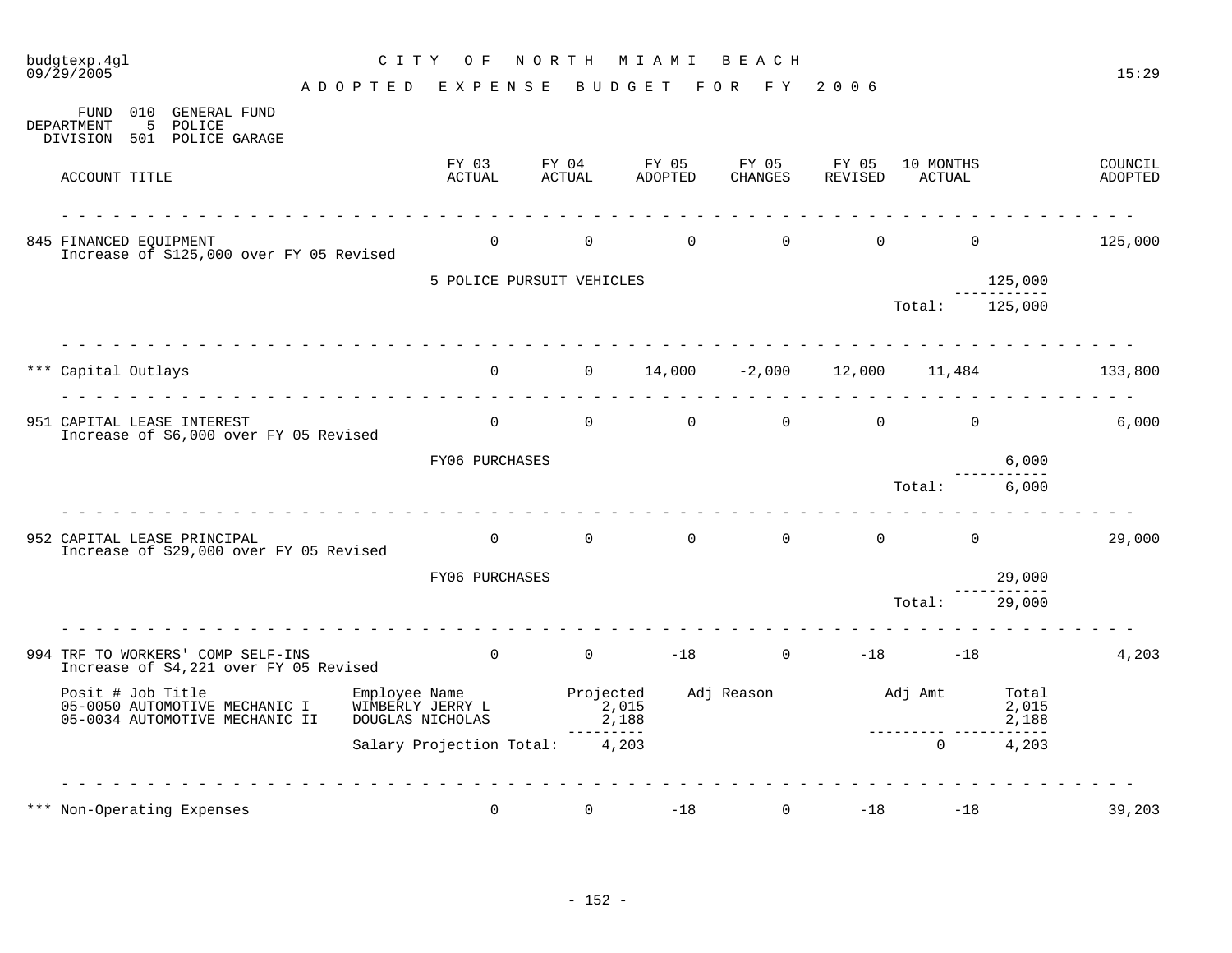| budgtexp.4gl<br>09/29/2005     |                             |                                         | NORTH<br>C I T Y<br>MIAMI<br>B E A C H<br>O F<br>15:29<br>EXPENSE<br>BUDGET<br>F O R<br>2006<br>A D O P T E D<br>F Y |  |  |  |  |                 |   |  |                 |   |  |                  |  |                         |  |         |       |                     |                    |
|--------------------------------|-----------------------------|-----------------------------------------|----------------------------------------------------------------------------------------------------------------------|--|--|--|--|-----------------|---|--|-----------------|---|--|------------------|--|-------------------------|--|---------|-------|---------------------|--------------------|
|                                |                             |                                         |                                                                                                                      |  |  |  |  |                 |   |  |                 |   |  |                  |  |                         |  |         |       |                     |                    |
| FUND<br>DEPARTMENT<br>DIVISION | 010<br>$\mathcal{D}$<br>501 | GENERAL FUND<br>POLICE<br>POLICE GARAGE |                                                                                                                      |  |  |  |  |                 |   |  |                 |   |  |                  |  |                         |  |         |       |                     |                    |
| ACCOUNT TITLE                  |                             |                                         |                                                                                                                      |  |  |  |  | FY 03<br>ACTUAL |   |  | FY 04<br>ACTUAL |   |  | FY 05<br>ADOPTED |  | FY 05<br><b>CHANGES</b> |  | REVISED | FY 05 | 10 MONTHS<br>ACTUAL | COUNCIL<br>ADOPTED |
|                                |                             |                                         |                                                                                                                      |  |  |  |  |                 |   |  |                 |   |  |                  |  |                         |  |         |       |                     |                    |
| DIVISION                       |                             |                                         | TOTALS:                                                                                                              |  |  |  |  |                 | 0 |  |                 | 0 |  | 510,800          |  | $-15,500$               |  | 495,300 |       | 439,508             | 739,183            |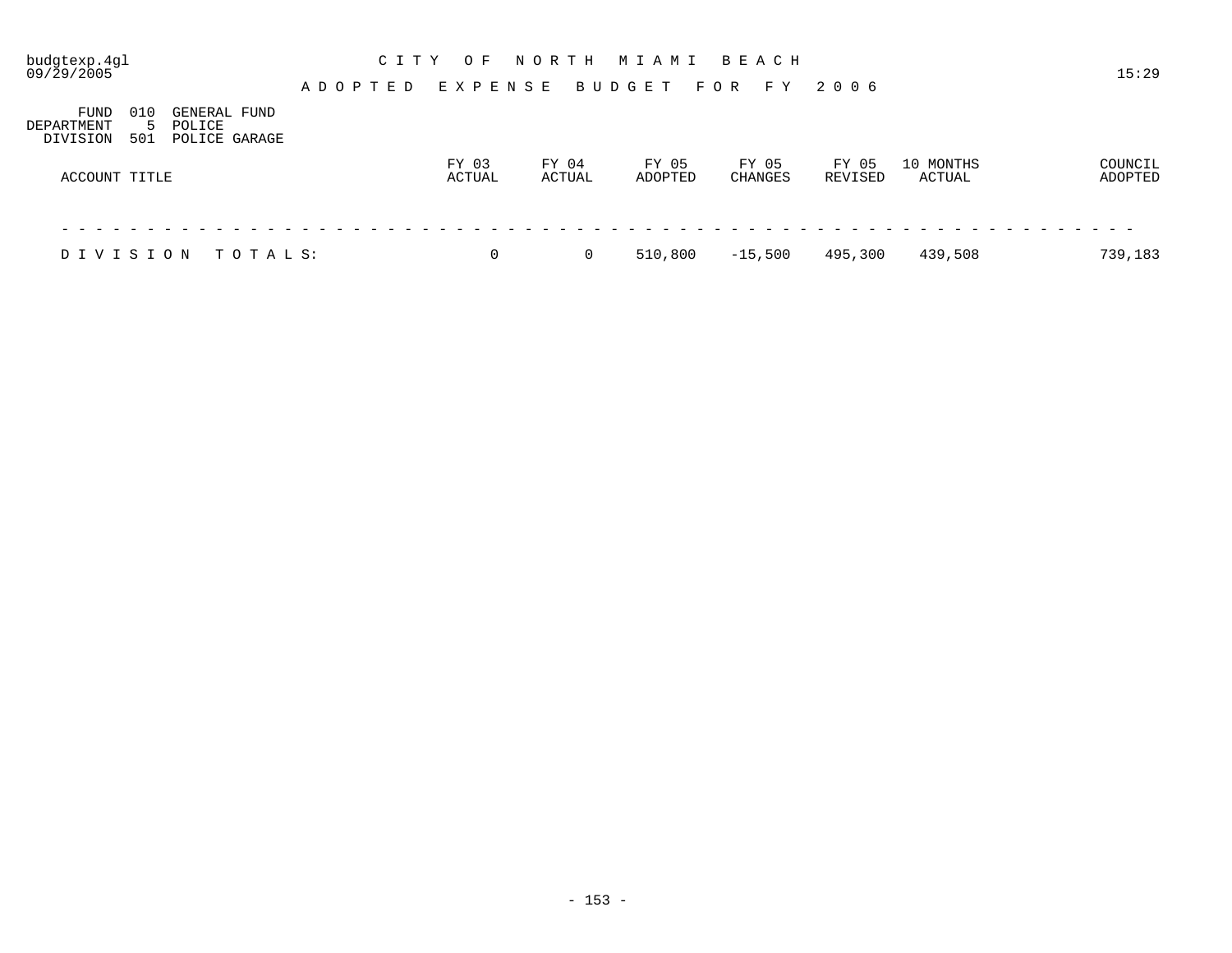|                                                                                                                                                                                 |  | 15:29 |
|---------------------------------------------------------------------------------------------------------------------------------------------------------------------------------|--|-------|
|                                                                                                                                                                                 |  |       |
| FUND 010 GENERAL FUND<br>5 POLICE<br>DEPARTMENT                                                                                                                                 |  |       |
| DIVISION 510 UNIFORM SERVICES                                                                                                                                                   |  |       |
| RESPONDENT TITLE ACTUAL ACTUAL ANDERED CHANGES REVISED ACTUAL ADOPTED<br>ACCOUNT TITLE ACTUAL ACTUAL ACTUAL ADOPTED CHANGES REVISED ACTUAL ADOPTED                              |  |       |
|                                                                                                                                                                                 |  |       |
| 120 SALARIES-FULL-TIME<br>Decrease of \$244,103 from FY 05 Revised<br>Decrease of \$244,103 from FY 05 Revised<br>3,424,950 4,098,599 4,187,127 0 4,187,127 3,088,143 3,943,024 |  |       |
|                                                                                                                                                                                 |  |       |
|                                                                                                                                                                                 |  |       |
|                                                                                                                                                                                 |  |       |
|                                                                                                                                                                                 |  |       |
|                                                                                                                                                                                 |  |       |
|                                                                                                                                                                                 |  |       |
|                                                                                                                                                                                 |  |       |
|                                                                                                                                                                                 |  |       |
|                                                                                                                                                                                 |  |       |
|                                                                                                                                                                                 |  |       |
|                                                                                                                                                                                 |  |       |
|                                                                                                                                                                                 |  |       |
|                                                                                                                                                                                 |  |       |
|                                                                                                                                                                                 |  |       |
|                                                                                                                                                                                 |  |       |
|                                                                                                                                                                                 |  |       |
|                                                                                                                                                                                 |  |       |
|                                                                                                                                                                                 |  |       |
|                                                                                                                                                                                 |  |       |
|                                                                                                                                                                                 |  |       |
|                                                                                                                                                                                 |  |       |
|                                                                                                                                                                                 |  |       |
|                                                                                                                                                                                 |  |       |
|                                                                                                                                                                                 |  |       |
|                                                                                                                                                                                 |  |       |
|                                                                                                                                                                                 |  |       |
|                                                                                                                                                                                 |  |       |
|                                                                                                                                                                                 |  |       |
|                                                                                                                                                                                 |  |       |
|                                                                                                                                                                                 |  |       |
|                                                                                                                                                                                 |  |       |
|                                                                                                                                                                                 |  |       |
|                                                                                                                                                                                 |  |       |
|                                                                                                                                                                                 |  |       |
|                                                                                                                                                                                 |  |       |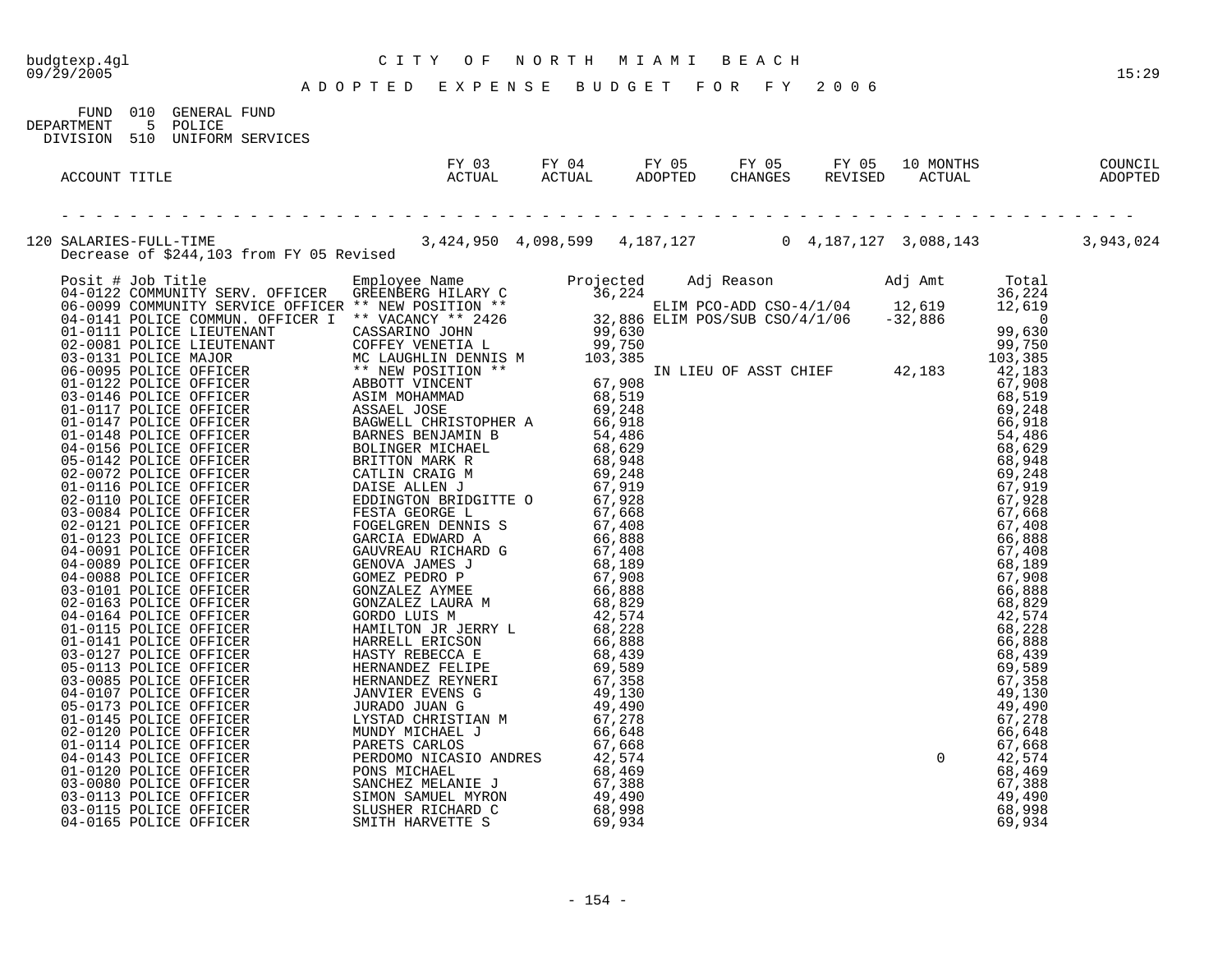| FIJND.     | 01 Q | GENERAL FUND |                  |
|------------|------|--------------|------------------|
| DEPARTMENT |      | 5 POLICE     |                  |
| DIVISION   | 510  |              | UNIFORM SERVICES |

| ACCOUNT TITLE                                                                                                                                                                                                                                                                                                                                                                                                                                                            | FY 03 FY 04 FY 05 FY 05 FY 05 10 MONTHS<br>ACTUAL ACTUAL ADOPTED CHANGES REVISED ACTUAL |                                |                                   |                                                                             |  |                    | COUNCIL<br>ADOPTED |
|--------------------------------------------------------------------------------------------------------------------------------------------------------------------------------------------------------------------------------------------------------------------------------------------------------------------------------------------------------------------------------------------------------------------------------------------------------------------------|-----------------------------------------------------------------------------------------|--------------------------------|-----------------------------------|-----------------------------------------------------------------------------|--|--------------------|--------------------|
| $\begin{tabular}{l c c c c} \multicolumn{1}{c}{\textbf{ACCOUNT}} & \multicolumn{1}{c}{\textbf{ACTUAL}} & \multicolumn{1}{c}{\textbf{ACTUAL}} & \multicolumn{1}{c}{\textbf{ACTUAL}} & \multicolumn{1}{c}{\textbf{ACTUAL}} & \multicolumn{1}{c}{\textbf{ADPTED}} & \multicolumn{1}{c}{\textbf{CHINRED}} & \multicolumn{1}{c}{\textbf{ACTUAL}} & \multicolumn{1}{c}{\textbf{ADPTED}} & \multicolumn{1}{c}{\textbf{CHINRED}} & \multicolumn{1}{c}{\textbf{ADTAL}} & \multic$ |                                                                                         |                                |                                   |                                                                             |  |                    |                    |
|                                                                                                                                                                                                                                                                                                                                                                                                                                                                          |                                                                                         |                                |                                   |                                                                             |  |                    |                    |
|                                                                                                                                                                                                                                                                                                                                                                                                                                                                          |                                                                                         |                                | Adjustments to Salary Projection: | THREE POLICE OFFICERS ARE PARTIALLY FUNDED BY A COPS GRANT                  |  |                    |                    |
|                                                                                                                                                                                                                                                                                                                                                                                                                                                                          | ****<br>****                                                                            | WITH LETF PAYING THE REMAINDER |                                   | OFFICER SOTERO FUNDED BY SCHOOL RESOURCE GRANT UP TO \$42,000               |  |                    |                    |
|                                                                                                                                                                                                                                                                                                                                                                                                                                                                          |                                                                                         |                                |                                   | ONE POLICE OFFICER IS FUNDED FROM AGGRESSIVE DRIVING GRANT                  |  |                    |                    |
|                                                                                                                                                                                                                                                                                                                                                                                                                                                                          |                                                                                         |                                |                                   |                                                                             |  |                    | $\Omega$           |
|                                                                                                                                                                                                                                                                                                                                                                                                                                                                          |                                                                                         |                                |                                   |                                                                             |  |                    | $\overline{0}$     |
|                                                                                                                                                                                                                                                                                                                                                                                                                                                                          |                                                                                         |                                |                                   |                                                                             |  |                    |                    |
|                                                                                                                                                                                                                                                                                                                                                                                                                                                                          |                                                                                         |                                |                                   | OVERTIME FOR MANPOWER SHORTAGES<br>LATE ARRESTS, TRAININGS, SPECIAL DETAILS |  | 100,000<br>120,000 |                    |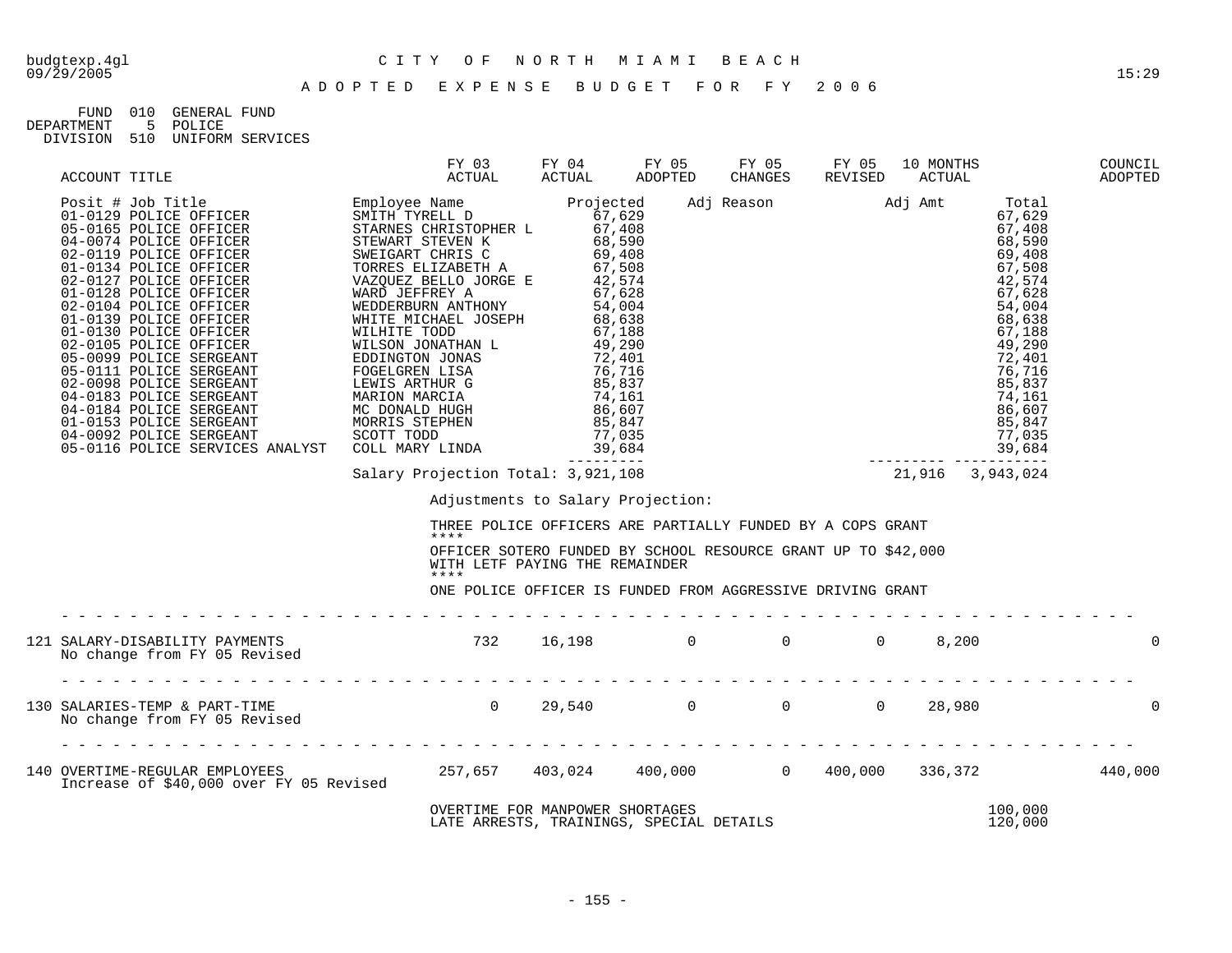## budgtexp.4gl C I T Y O F N O R T H M I A M I B E A C H

| DEPARTMENT    | 5 POLICE | FUND 010 GENERAL FUND<br>DIVISION 510 UNIFORM SERVICES |                                                                                                         |  |  |  |  |
|---------------|----------|--------------------------------------------------------|---------------------------------------------------------------------------------------------------------|--|--|--|--|
| ACCOUNT TITLE |          |                                                        | FY 03 FY 04 FY 05 FY 05 FY 05 10 MONTHS COUNCIL<br>ACTUAL ACTUAL ADOPTED CHANGES REVISED ACTUAL ADOPTED |  |  |  |  |
|               |          |                                                        | OVERTIME FOR COURT                                                                                      |  |  |  |  |
|               |          |                                                        |                                                                                                         |  |  |  |  |
|               |          |                                                        |                                                                                                         |  |  |  |  |
|               |          |                                                        |                                                                                                         |  |  |  |  |
|               |          |                                                        |                                                                                                         |  |  |  |  |

04-0107 POLICE OFFICER JANVIER EVENS G 3,758 3,758 05-0173 POLICE OFFICER JURADO JUAN G 3,786 3,786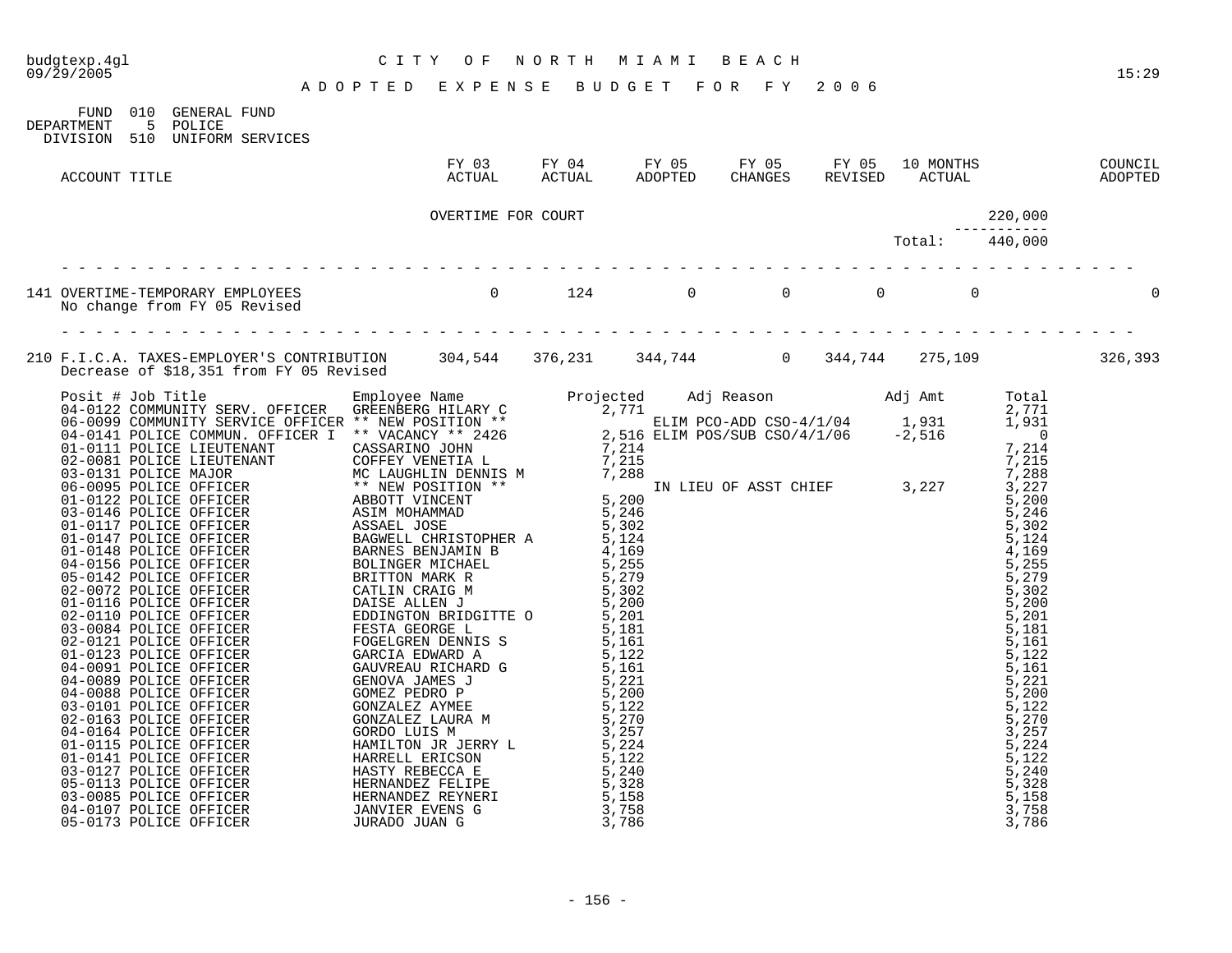# budgtexp.4gl C I T Y O F N O R T H M I A M I B E A C H

| FIJND.     | 01 Q | GENERAL FUND |                  |
|------------|------|--------------|------------------|
| DEPARTMENT |      | 5 POLICE     |                  |
| DIVISION   | 510  |              | UNIFORM SERVICES |

|                                                                                                                                                                                                                                                                       |               |                                   |  |  | COUNCIL<br>ADOPTED |
|-----------------------------------------------------------------------------------------------------------------------------------------------------------------------------------------------------------------------------------------------------------------------|---------------|-----------------------------------|--|--|--------------------|
| ACCOUNT TITLE FROM HERIDAM MATUAL FROM AND THE SECOND CERAMONS REVISED AND MOTHER (1) $\frac{1}{2}$ and $\frac{1}{2}$ and $\frac{1}{2}$ and $\frac{1}{2}$ and $\frac{1}{2}$ and $\frac{1}{2}$ and $\frac{1}{2}$ and $\frac{1}{2}$ and $\frac{1}{2}$ and $\frac{1}{2}$ |               |                                   |  |  |                    |
|                                                                                                                                                                                                                                                                       |               |                                   |  |  |                    |
|                                                                                                                                                                                                                                                                       |               | Adjustments to Salary Projection: |  |  |                    |
|                                                                                                                                                                                                                                                                       | ADJUST FOR OT |                                   |  |  |                    |
|                                                                                                                                                                                                                                                                       |               |                                   |  |  |                    |
| 215 EDUCATIONAL REIMBURSEMENT<br>Decrease of \$10,000 from FY 05 Revised      6,171   16,916    25,000      0   25,000    8,349         15,000                                                                                                                        |               |                                   |  |  |                    |
|                                                                                                                                                                                                                                                                       |               |                                   |  |  |                    |
|                                                                                                                                                                                                                                                                       |               |                                   |  |  |                    |
| 221 LEAVE PAYOUTS<br>175,000 175,000 26,502 94,208 35,000 0 35,000 64,428 175,000                                                                                                                                                                                     |               |                                   |  |  |                    |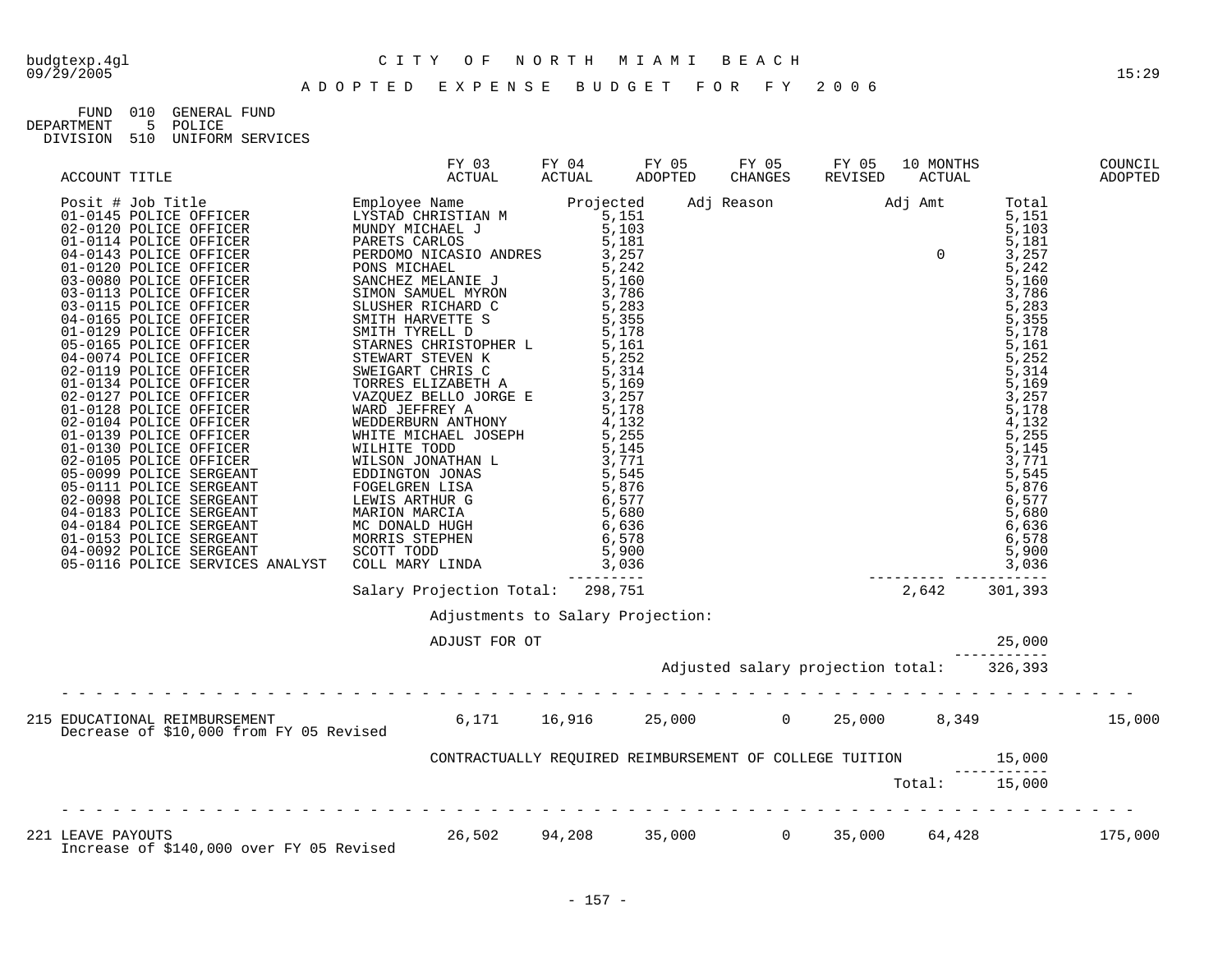| budgtexp.4gl<br>09/29/2005                                                                                                  | CITY OF NORTH MIAMI BEACH<br>ADOPTED EXPENSE BUDGET FOR FY 2006                                                                                                                                                                      |  | 15:29 |
|-----------------------------------------------------------------------------------------------------------------------------|--------------------------------------------------------------------------------------------------------------------------------------------------------------------------------------------------------------------------------------|--|-------|
| FUND 010 GENERAL FUND<br>DEPARTMENT 5 POLICE<br>DIVISION 510 UNIFORM SERVICES                                               |                                                                                                                                                                                                                                      |  |       |
| ACCOUNT TITLE                                                                                                               |                                                                                                                                                                                                                                      |  |       |
|                                                                                                                             | LEAVE PAYOUTS FOR EXCESS ANNUAL AND SICK LEAVE (15,000 140,000<br>LEAVE PAYOUTS FOR ANTICIPATED RETIREMENTS (140,000 140,000 15,000 15,000 15)                                                                                       |  |       |
|                                                                                                                             |                                                                                                                                                                                                                                      |  |       |
| 223 RETIREMENT-GENERAL PLAN 10,891<br>Increase of \$1,642 over FY 05 Revised 39,561 39,374 9,249 0 9,249 9,249 9,185 10,891 |                                                                                                                                                                                                                                      |  |       |
|                                                                                                                             | Posit # Job Title Employee Name Projected Adj Reason Adj Amt Total<br>04-0122 COMMUNITY SERV. OFFICER GREENBERG HILARY C 5,057 5,057 5,057<br>05-0116 POLICE SERVICES ANALYST COLL MARY LINDA 5,834 5,834 5,834<br>Salary Projection |  |       |
|                                                                                                                             |                                                                                                                                                                                                                                      |  |       |
| 974,875 1,521,910 1,576,027 0 1,576,027 1,302,150 1,657,679 Increase of \$81,652 over FY 05 Revised                         |                                                                                                                                                                                                                                      |  |       |
|                                                                                                                             |                                                                                                                                                                                                                                      |  |       |
|                                                                                                                             |                                                                                                                                                                                                                                      |  |       |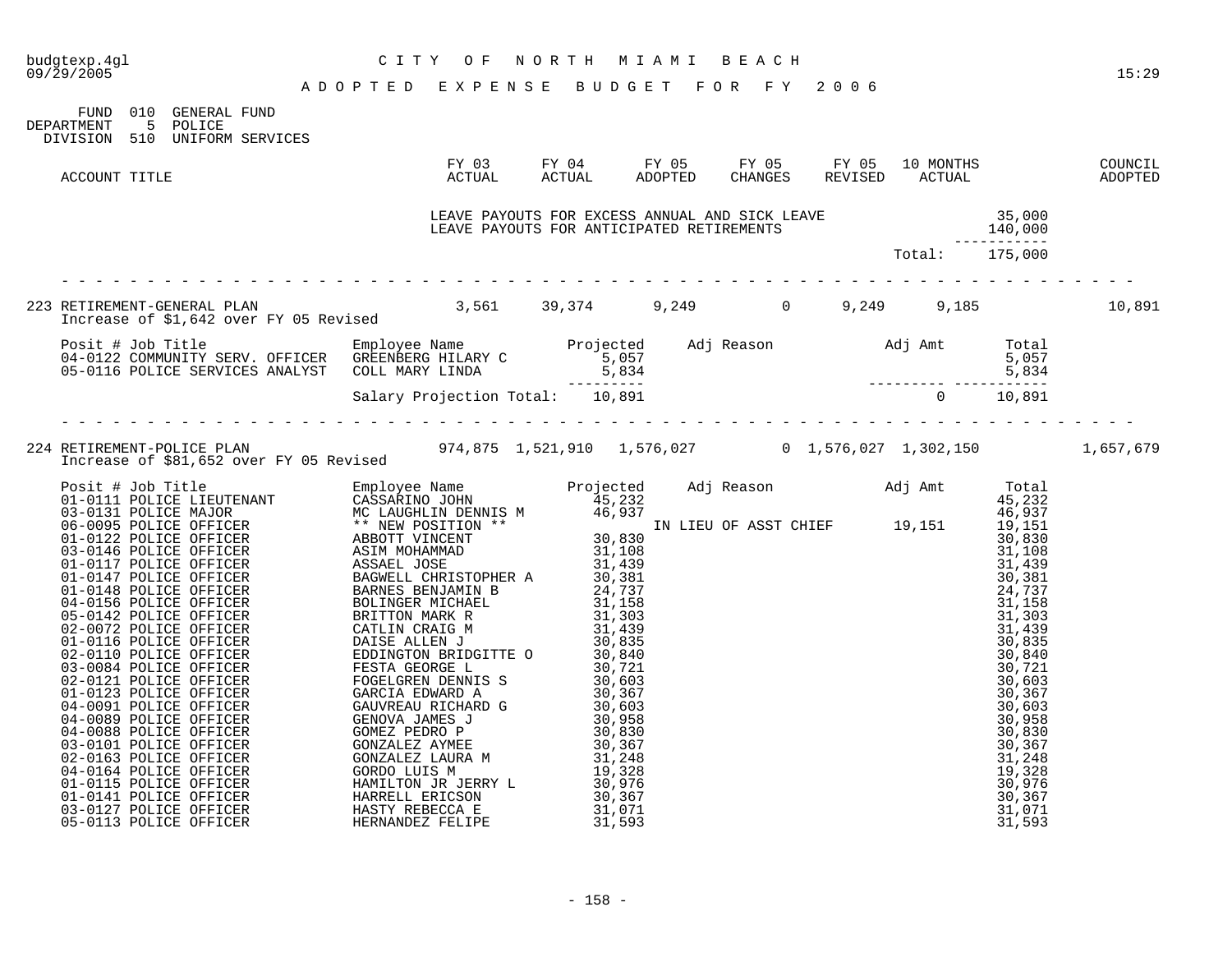| FIJND.     | 010 | GENERAL FIJND |                      |
|------------|-----|---------------|----------------------|
| DEPARTMENT |     | 5 POLICE      |                      |
| DIVISION   |     |               | 510 UNIFORM SERVICES |

|                                                                                                                                                                                                                                        |  |                                                   |        | COUNCIL<br>ADOPTED |
|----------------------------------------------------------------------------------------------------------------------------------------------------------------------------------------------------------------------------------------|--|---------------------------------------------------|--------|--------------------|
|                                                                                                                                                                                                                                        |  |                                                   |        |                    |
|                                                                                                                                                                                                                                        |  |                                                   |        |                    |
|                                                                                                                                                                                                                                        |  |                                                   |        |                    |
|                                                                                                                                                                                                                                        |  | Adjustments to Salary Projection:<br>$\mathbf{r}$ |        |                    |
|                                                                                                                                                                                                                                        |  |                                                   | 22,698 |                    |
| HEALTH INSURANCE<br>Decrease of \$4,567 from FY 05 Revised 287,531 334,946 389,123 0 389,123 312,234 312,234 384,556<br>235 HEALTH INSURANCE                                                                                           |  |                                                   |        |                    |
| Posit # Job Title<br>04-0122 COMMUNITY SERV. OFFICER GREENBERG HILARY C<br>06-0099 COMMUNITY SERVICE OFFICER ** NEW POSITION **<br>06-0199 COMMUNITY SERVICE OFFICER ** NEW POSITION **<br>04-0111 POLICE COMMUN. OFFICER I ** VACANCY |  |                                                   |        |                    |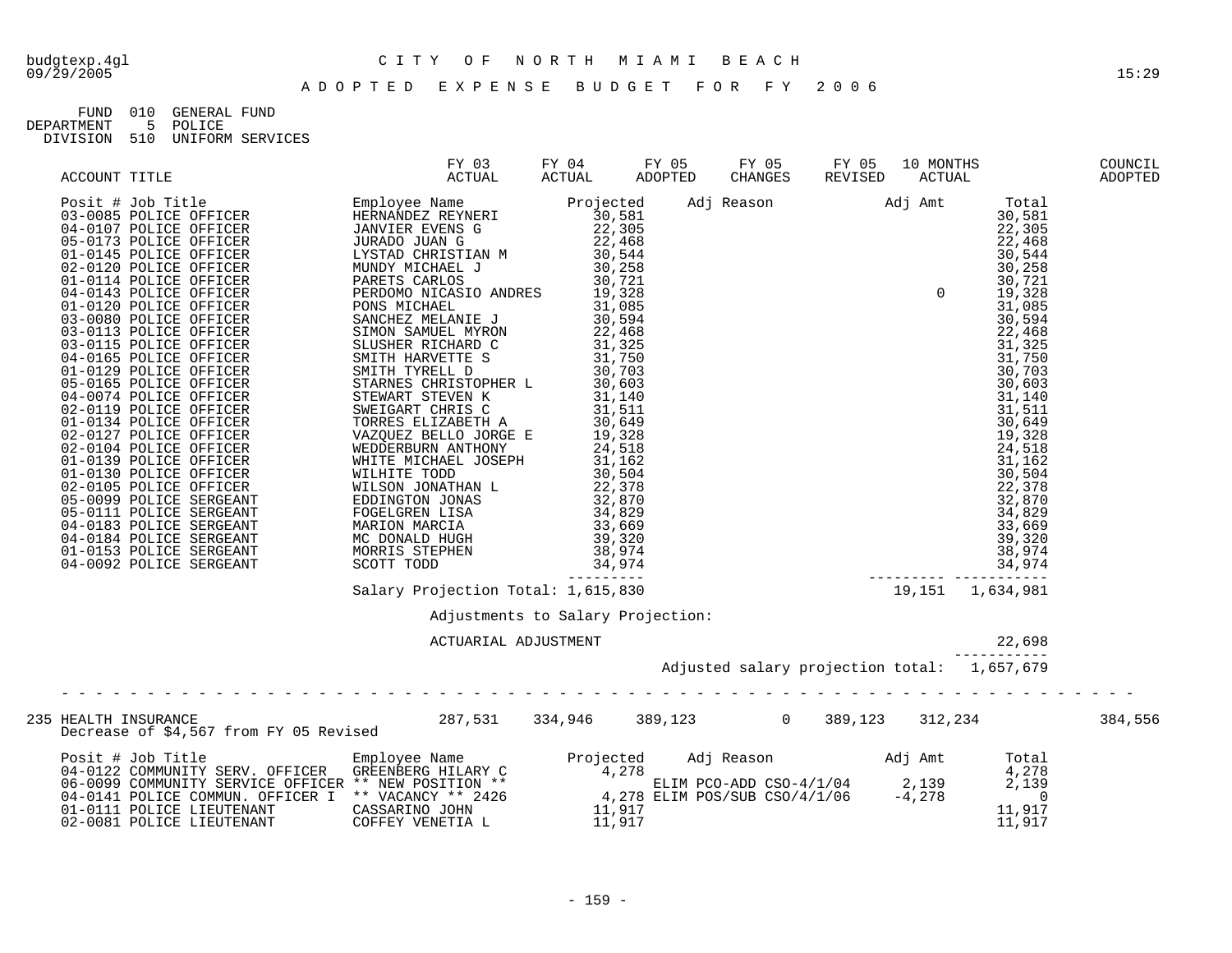## budgtexp.4gl C I T Y O F N O R T H M I A M I B E A C H

FUND 010 GENERAL FUND<br>DEPARTMENT 5 POLICE 5 POLICE

DIVISION 510 UNIFORM SERVICES

| Account risk (1970)<br>$\frac{1}{2}$ and $\frac{1}{2}$ and $\frac{1}{2}$ and $\frac{1}{2}$ and $\frac{1}{2}$ and $\frac{1}{2}$ and $\frac{1}{2}$ and $\frac{1}{2}$ and $\frac{1}{2}$ and $\frac{1}{2}$ and $\frac{1}{2}$ and $\frac{1}{2}$ and $\frac{1}{2}$ and $\frac{1}{2}$ and $\frac{$ |  |  |  |
|---------------------------------------------------------------------------------------------------------------------------------------------------------------------------------------------------------------------------------------------------------------------------------------------|--|--|--|
|                                                                                                                                                                                                                                                                                             |  |  |  |
|                                                                                                                                                                                                                                                                                             |  |  |  |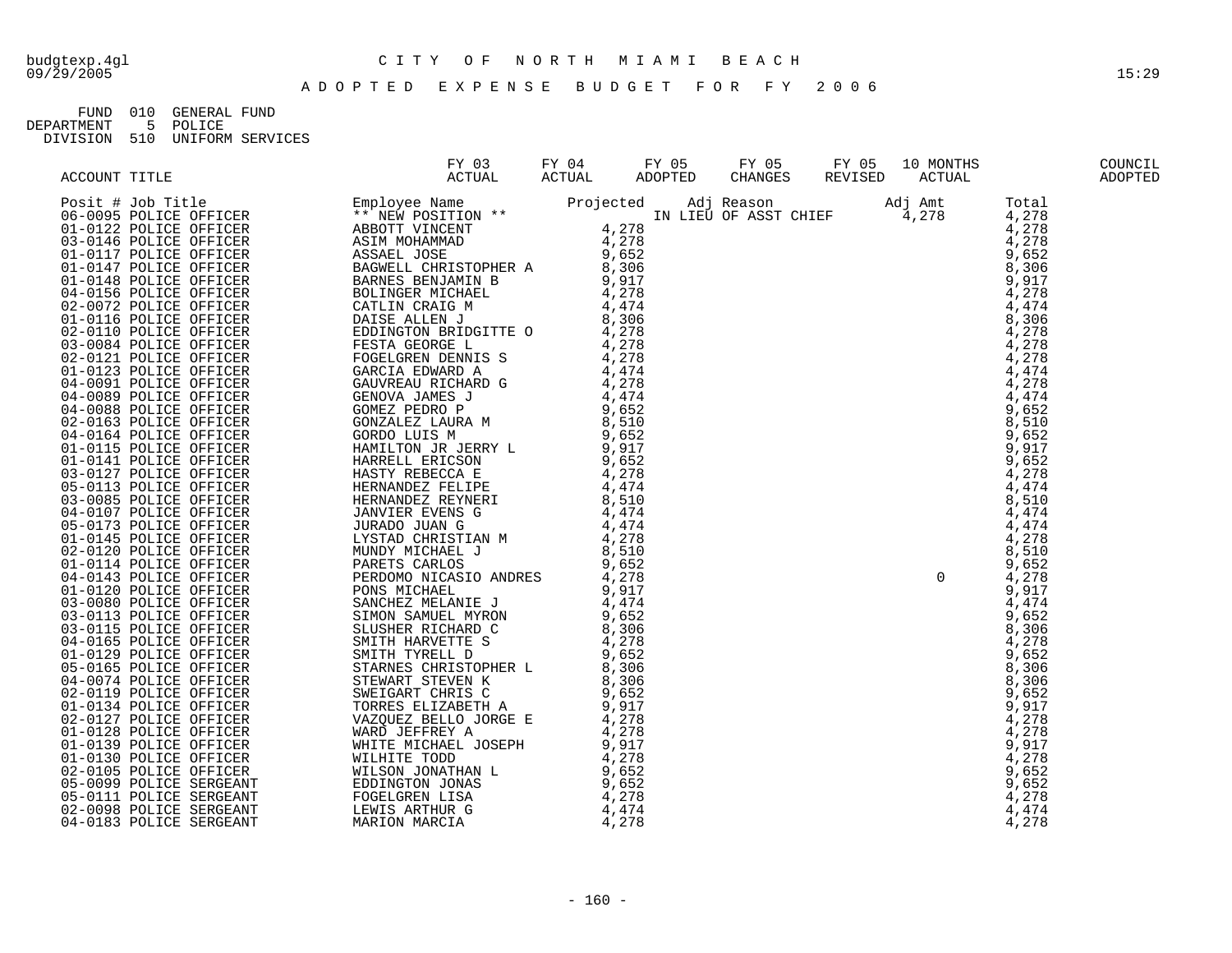FUND 010 GENERAL FUND<br>DEPARTMENT 5 POLICE 5 POLICE DIVISION 510 UNIFORM SERVICES

| $\begin{smallmatrix} 1.0111 & 1.141 & 1.141 & 1.141 & 1.141 & 1.141 & 1.141 & 1.141 & 1.141 & 1.141 & 1.141 & 1.141 & 1.141 & 1.141 & 1.141 & 1.141 & 1.141 & 1.141 & 1.141 & 1.141 & 1.141 & 1.141 & 1.141 & 1.141 & 1.141 & 1.141 & 1.141 & 1.141 & 1.141 & 1.141 & 1.$ |  |  |  |  |  |  |
|---------------------------------------------------------------------------------------------------------------------------------------------------------------------------------------------------------------------------------------------------------------------------|--|--|--|--|--|--|
|                                                                                                                                                                                                                                                                           |  |  |  |  |  |  |
|                                                                                                                                                                                                                                                                           |  |  |  |  |  |  |
|                                                                                                                                                                                                                                                                           |  |  |  |  |  |  |
|                                                                                                                                                                                                                                                                           |  |  |  |  |  |  |
|                                                                                                                                                                                                                                                                           |  |  |  |  |  |  |
|                                                                                                                                                                                                                                                                           |  |  |  |  |  |  |
|                                                                                                                                                                                                                                                                           |  |  |  |  |  |  |
|                                                                                                                                                                                                                                                                           |  |  |  |  |  |  |
|                                                                                                                                                                                                                                                                           |  |  |  |  |  |  |
|                                                                                                                                                                                                                                                                           |  |  |  |  |  |  |
|                                                                                                                                                                                                                                                                           |  |  |  |  |  |  |
|                                                                                                                                                                                                                                                                           |  |  |  |  |  |  |
|                                                                                                                                                                                                                                                                           |  |  |  |  |  |  |
|                                                                                                                                                                                                                                                                           |  |  |  |  |  |  |
|                                                                                                                                                                                                                                                                           |  |  |  |  |  |  |
|                                                                                                                                                                                                                                                                           |  |  |  |  |  |  |
|                                                                                                                                                                                                                                                                           |  |  |  |  |  |  |
|                                                                                                                                                                                                                                                                           |  |  |  |  |  |  |
|                                                                                                                                                                                                                                                                           |  |  |  |  |  |  |
|                                                                                                                                                                                                                                                                           |  |  |  |  |  |  |
|                                                                                                                                                                                                                                                                           |  |  |  |  |  |  |
|                                                                                                                                                                                                                                                                           |  |  |  |  |  |  |
|                                                                                                                                                                                                                                                                           |  |  |  |  |  |  |
|                                                                                                                                                                                                                                                                           |  |  |  |  |  |  |
|                                                                                                                                                                                                                                                                           |  |  |  |  |  |  |
|                                                                                                                                                                                                                                                                           |  |  |  |  |  |  |
|                                                                                                                                                                                                                                                                           |  |  |  |  |  |  |
|                                                                                                                                                                                                                                                                           |  |  |  |  |  |  |
|                                                                                                                                                                                                                                                                           |  |  |  |  |  |  |
|                                                                                                                                                                                                                                                                           |  |  |  |  |  |  |
|                                                                                                                                                                                                                                                                           |  |  |  |  |  |  |
|                                                                                                                                                                                                                                                                           |  |  |  |  |  |  |
|                                                                                                                                                                                                                                                                           |  |  |  |  |  |  |
|                                                                                                                                                                                                                                                                           |  |  |  |  |  |  |
|                                                                                                                                                                                                                                                                           |  |  |  |  |  |  |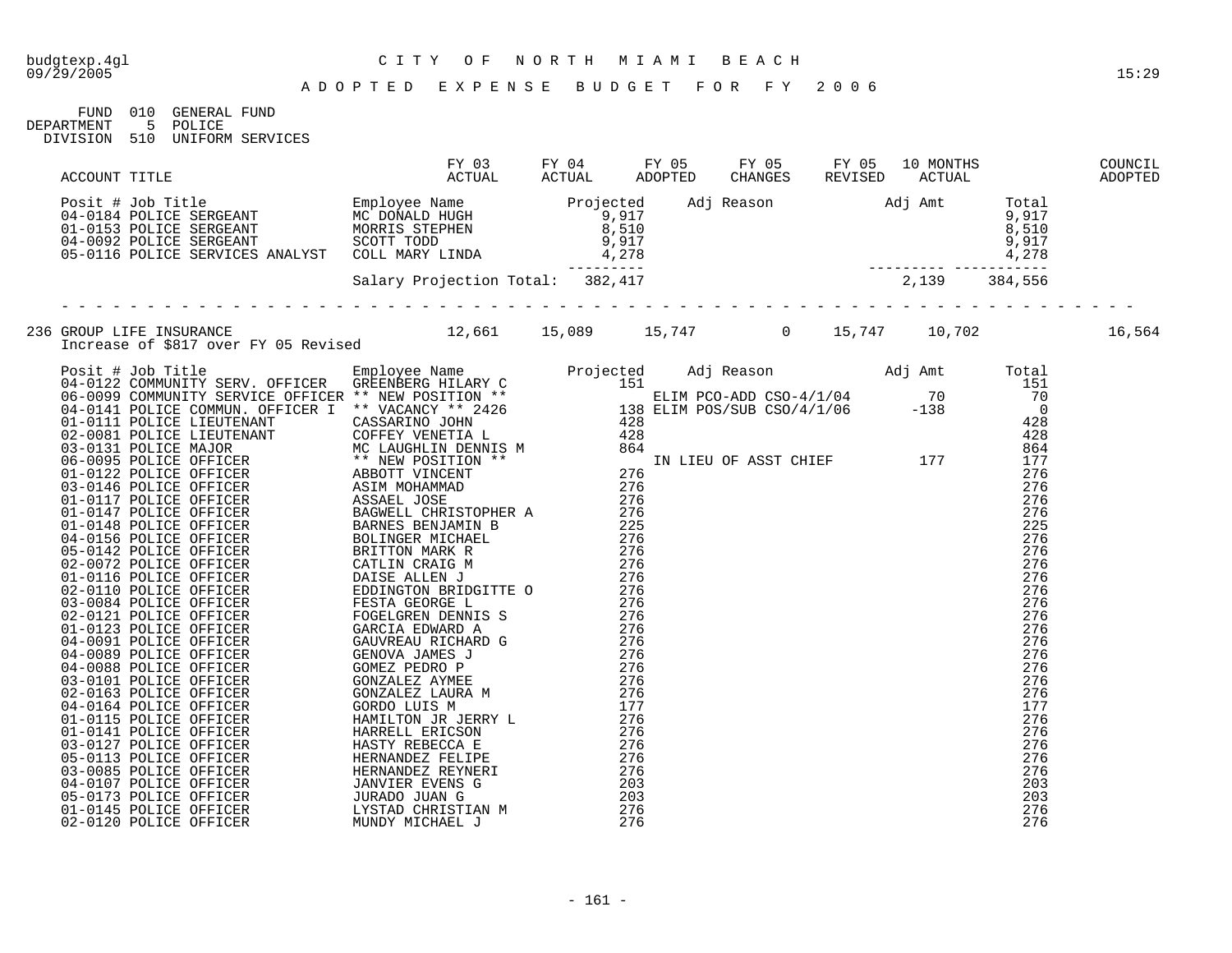| FIJND      | 01 Q | GENERAL FIJND |                  |
|------------|------|---------------|------------------|
| DEPARTMENT |      | 5 POLICE      |                  |
| DIVISION   | 510  |               | UNIFORM SERVICES |

|  | 238 ACCIDENTAL DEATH & DISMEMBERMENT 1,151 1,372 1,413 0 1,413 1,514 2,310<br>Increase of \$897 over FY 05 Revised 1,151 1,372 1,413 0 1,413 1,514                                                                                 |  |  |  |  |
|--|------------------------------------------------------------------------------------------------------------------------------------------------------------------------------------------------------------------------------------|--|--|--|--|
|  | 11Criesse OL 3097 OVER FRI US REVISER (PD) COMMUNITY SERV. OFFICER (REENBERG HILARY C and the SELIM PCO-ADD CSO-4/1/04 5 5<br>04-0123 COMMUNITY SERV. OFFICER (REENBERG HILARY C 13<br>04-0141 POLICE COMMUNITY SERVICE OFFICER ** |  |  |  |  |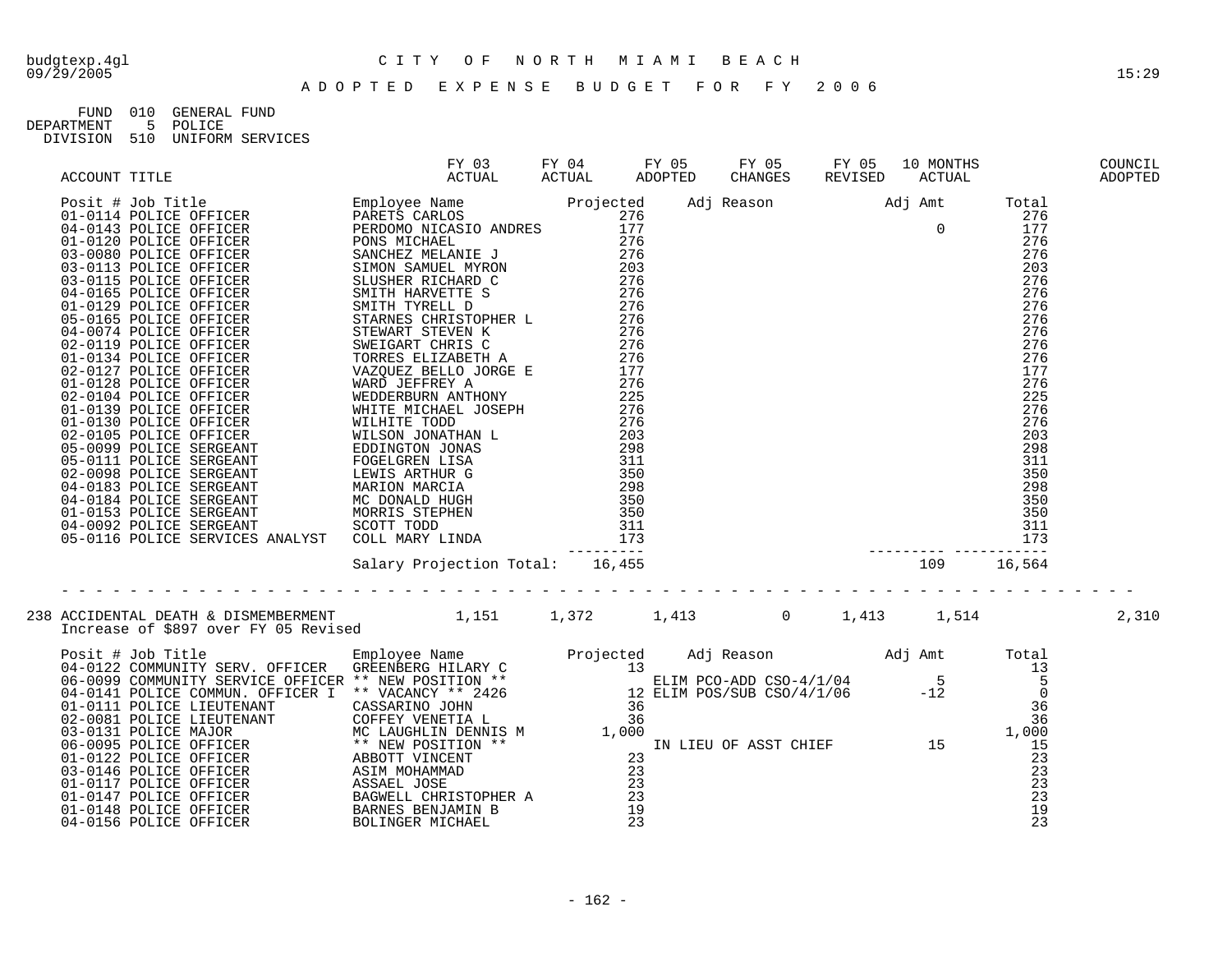## budgtexp.4gl C I T Y O F N O R T H M I A M I B E A C H

A D O P T E D E X P E N S E B U D G E T F O R F Y 2 0 0 6

FUND 010 GENERAL FUND<br>DEPARTMENT 5 POLICE 5 POLICE DIVISION 510 UNIFORM SERVICES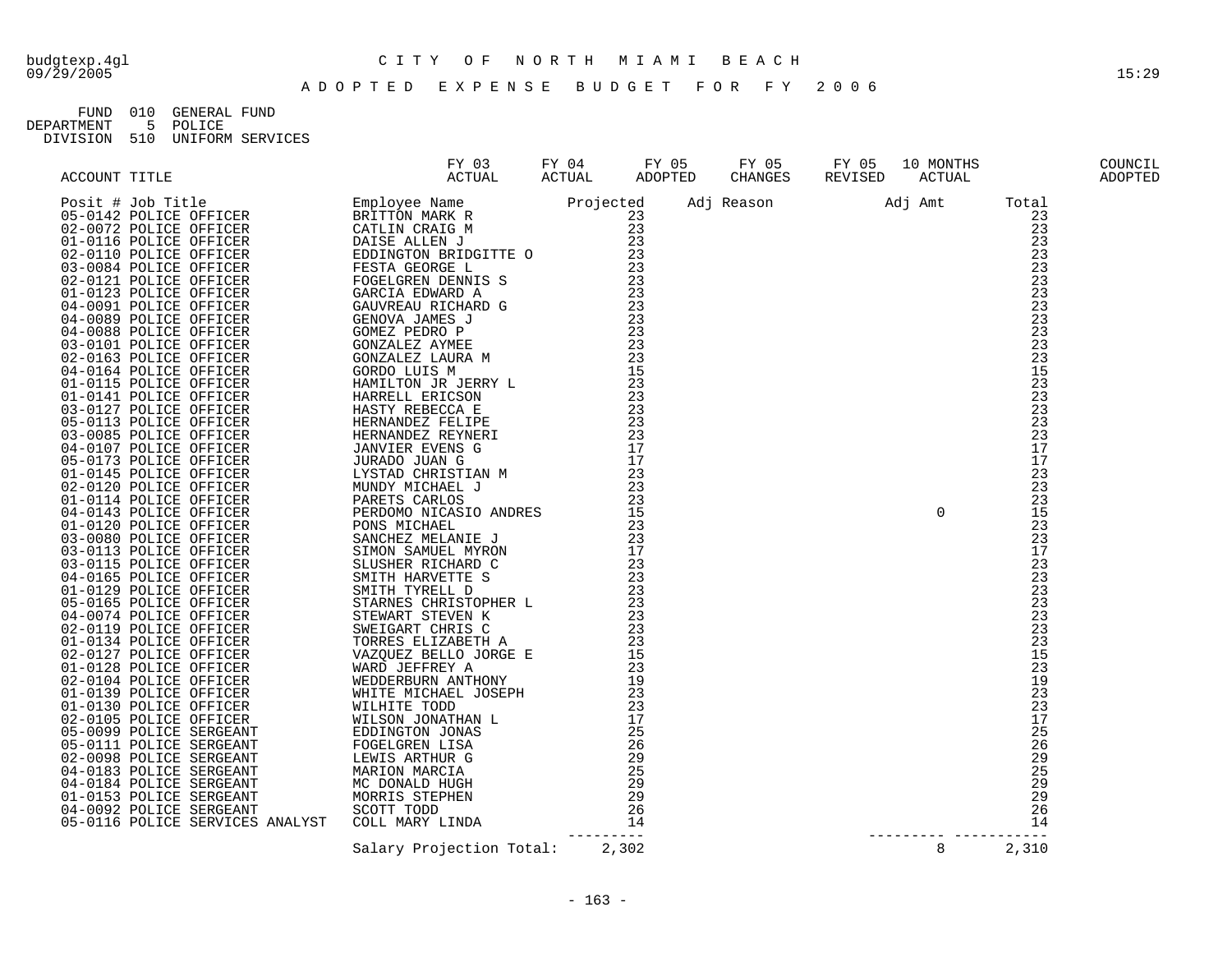#### budgtexp.4gl C I T Y O F N O R T H M I A M I B E A C H

A D O P T E D E X P E N S E B U D G E T F O R F Y 2 0 0 6

FUND 010 GENERAL FUND DEPARTMENT 5 POLICE DIVISION 510 UNIFORM SERVICES FY 03 FY 04 FY 05 FY 05 FY 05 10 MONTHS COUNCIL ACCOUNT TITLE ACTUAL ACTUAL ADOPTED CHANGES REVISED ACTUAL ADOPTED - - - - - - - - - - - - - - - - - - - - - - - - - - - - - - - - - - - - - - - - - - - - - - - - - - - - - - - - - - - - - - - 239 DENTAL INSURANCE<br>Decrease of \$1,492 from FY 05 Revised 7,234 7,509 9,680 0 9,680 5,628 5,628 8,188 Decrease of \$1,492 from FY 05 Revised Posit # Job Title Employee Name Projected Adj Reason Adj Amt Total 04-0122 COMMUNITY SERV. OFFICER GREENBERG HILARY C 180 180 180 180 180 06-0099 COMMUNITY SERVICE OFFICER \*\* NEW POSITION \*\* THE RELIM PCO-ADD CSO-4/1/04 70 70 70 04-0141 POLICE COMMUN. OFFICER I \*\* VACANCY \*\* 2426 141 ELIM POS/SUB CSO/4/1/06 -141 0 01-0111 POLICE LIEUTENANT CASSARINO JOHN 180 180 02-0081 POLICE LIEUTENANT COFFEY VENETIA L 180 180 06-0095 POLICE OFFICER \*\* NEW POSITION \*\* IN LIEU OF ASST CHIEF 141 141 01-0122 POLICE OFFICER ABBOTT VINCENT 141 141 03-0146 POLICE OFFICER ASIM MOHAMMAD 180 180 01-0117 POLICE OFFICER ASSAEL JOSE 180 180 01-0148 POLICE OFFICER BARNES BENJAMIN B 180 180 04-0156 POLICE OFFICER BOLINGER MICHAEL 180 180 02-0072 POLICE OFFICER CATLIN CRAIG M 180 180 180 180 01-0116 POLICE OFFICER DAISE ALLEN J 141 141 02-0110 POLICE OFFICER THE EDDINGTON BRIDGITTE O 180 180 180 180 03-0084 POLICE OFFICER FESTA GEORGE L 141 141 2000 141 141 02-0121 POLICE OFFICER FOGELGREN DENNIS S 141 141 01-0123 POLICE OFFICER GARCIA EDWARD A 180 180 04-0091 POLICE OFFICER GAUVREAU RICHARD G 141 141 04-0089 POLICE OFFICER GENOVA JAMES J 180 180 04-0088 POLICE OFFICER GOMEZ PEDRO P 180 180 03-0101 POLICE OFFICER GONZALEZ AYMEE 141 141 02-0163 POLICE OFFICER GONZALEZ LAURA M 180 180 04-0164 POLICE OFFICER GORDO LUIS M 180 180 01-0115 POLICE OFFICER HAMILTON JR JERRY L 180 180 01-0141 POLICE OFFICER HARRELL ERICSON 180 180 03-0127 POLICE OFFICER HASTY REBECCA E 141 141 05-0113 POLICE OFFICER HERNANDEZ FELIPE 141 141 03-0085 POLICE OFFICER HERNANDEZ REYNERI 141 141 04-0107 POLICE OFFICER JANVIER EVENS G 141 141 01-0145 POLICE OFFICER LYSTAD CHRISTIAN M 141 141 02-0120 POLICE OFFICER MUNDY MICHAEL J 141 141 2001 141 01-0114 POLICE OFFICER PARETS CARLOS 180 180 04-0143 POLICE OFFICER PERDOMO NICASIO ANDRES 141 0 141 01-0120 POLICE OFFICER PONS MICHAEL 180 180 03-0080 POLICE OFFICER SANCHEZ MELANIE J 180 180 03-0113 POLICE OFFICER SIMON SAMUEL MYRON 180 180 180 180 180 03-0115 POLICE OFFICER SLUSHER RICHARD C 180 180 04-0165 POLICE OFFICER SMITH HARVETTE S 180 180 180 04-0074 POLICE OFFICER STEWART STEVEN K 180 180 02-0119 POLICE OFFICER SWEIGART CHRIS C 180 180 180 180 01-0134 POLICE OFFICER TORRES ELIZABETH A 180 180 02-0127 POLICE OFFICER VAZQUEZ BELLO JORGE E 141 141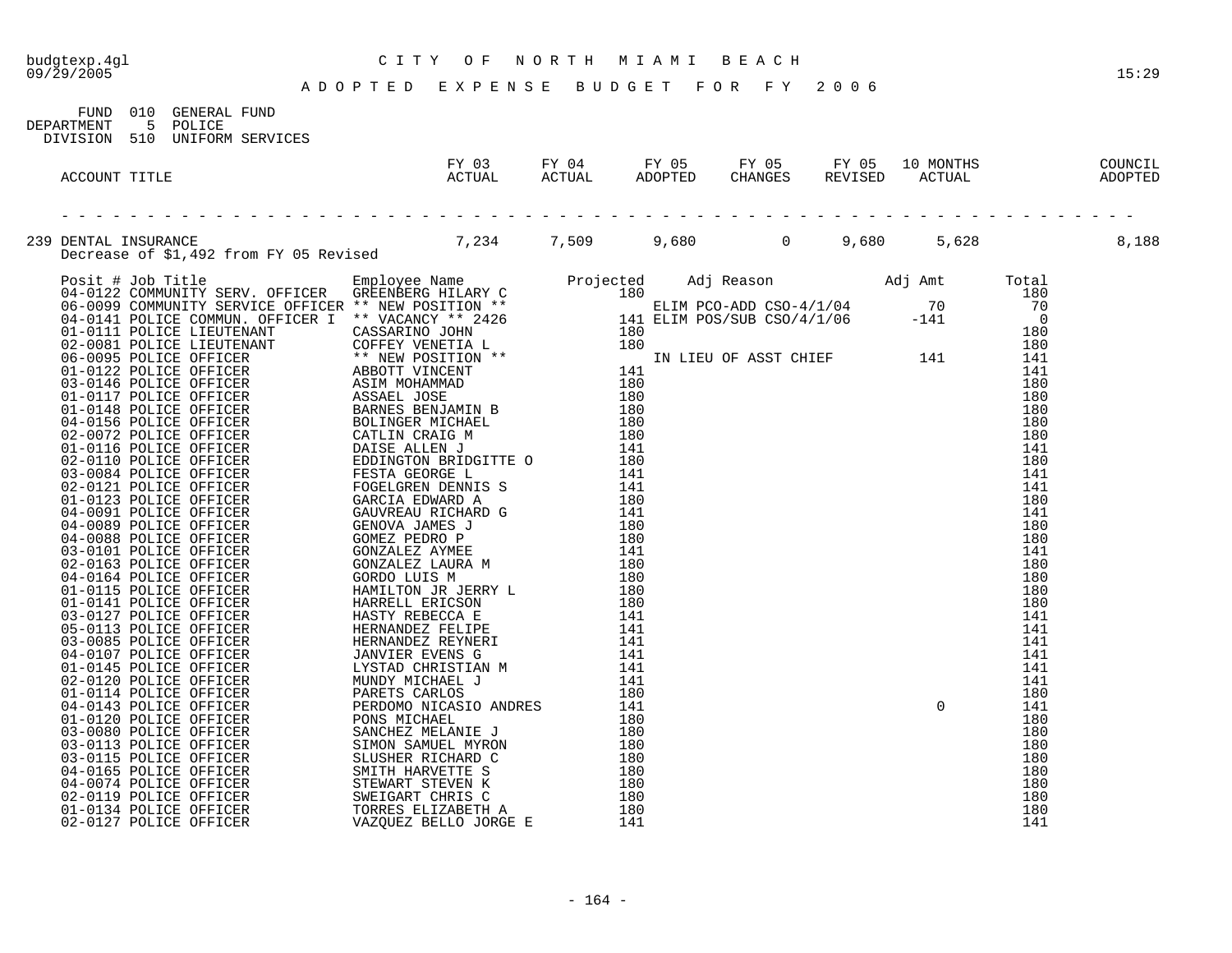FUND 010 GENERAL FUND<br>DEPARTMENT 5 POLICE 5 POLICE DIVISION 510 UNIFORM SERVICES

| ACCOUNT TITLE                                                                                                                                                                                                                                                                                                                                                                                         | FY 03<br>ACTUAL                                                                                                              | FY 04<br>ACTUAL | FY 05<br>ADOPTED                                                                                     | FY 05<br>CHANGES | FY 05<br>REVISED                                                            | 10 MONTHS<br>ACTUAL |                                                                                       | COUNCIL<br>ADOPTED |
|-------------------------------------------------------------------------------------------------------------------------------------------------------------------------------------------------------------------------------------------------------------------------------------------------------------------------------------------------------------------------------------------------------|------------------------------------------------------------------------------------------------------------------------------|-----------------|------------------------------------------------------------------------------------------------------|------------------|-----------------------------------------------------------------------------|---------------------|---------------------------------------------------------------------------------------|--------------------|
| Posit # Job Title Employee Name Projected<br>01-0139 POLICE OFFICER WHITE MICHAEL JOSEPH 180<br>02-0105 POLICE OFFICER WILSON JONATHAN L 180<br>05-0099 POLICE SERGEANT EDDINGTON JONAS 180<br>05-0111 POLICE SERGEANT FORELOGELY PROT<br>02-0098 POLICE SERGEANT<br>04-0183 POLICE SERGEANT<br>04-0184 POLICE SERGEANT<br>01-0153 POLICE SERGEANT<br>05-0116 POLICE SERVICES ANALYST COLL MARY LINDA | <b>LEWIS ARTHUR G<br/>MARION MARCIA<br/>MC DONALD HUGH<br/>MORRIS STEPHEN<br/>COLL MARV JIVELE</b>                           |                 | $\begin{array}{c} 180 \\ 141 \end{array}$<br>$\begin{array}{c} 180 \\ 141 \end{array}$<br>180<br>141 |                  | Adj Reason Madj Amt                                                         |                     | Total<br>180<br>180<br>180<br>180<br>141<br>180<br>141<br>180<br>141<br>$\frac{1}{2}$ |                    |
|                                                                                                                                                                                                                                                                                                                                                                                                       | Salary Projection Total: 8,118                                                                                               |                 |                                                                                                      |                  |                                                                             | 70                  | 8,188                                                                                 |                    |
| *** Salaries & Related Costs 6, 307, 569 6, 955, 039 6, 993, 110 6, 993, 110 5, 450, 995 6, 979, 605                                                                                                                                                                                                                                                                                                  |                                                                                                                              |                 |                                                                                                      |                  |                                                                             |                     |                                                                                       |                    |
| 390 EDUCATIONAL PROGRAMS<br>Decrease of \$1,950 from FY 05 Revised                                                                                                                                                                                                                                                                                                                                    |                                                                                                                              |                 |                                                                                                      |                  | $0 \qquad \qquad 0 \qquad \qquad 0 \qquad \qquad 1,950 \qquad \qquad 1,950$ | 1,372               |                                                                                       | $\Omega$           |
| 405 TRAVEL AND AUTO EXPENSES<br>Increase of \$8,250 over FY 05 Revised                                                                                                                                                                                                                                                                                                                                |                                                                                                                              |                 |                                                                                                      |                  | 0 0 0 1,750 1,750 1,532 10,000                                              |                     |                                                                                       |                    |
|                                                                                                                                                                                                                                                                                                                                                                                                       | HONOR GUARD TRAVELS TO POLICE MEMORIALS (DC AND TALLAHASSEE) 10,000                                                          |                 |                                                                                                      |                  |                                                                             |                     |                                                                                       |                    |
|                                                                                                                                                                                                                                                                                                                                                                                                       |                                                                                                                              |                 |                                                                                                      |                  |                                                                             | Total: 10,000       |                                                                                       |                    |
| 463 MAINTENANCE-OTHER<br>Decrease of \$1,500 from FY 05 Revised                                                                                                                                                                                                                                                                                                                                       |                                                                                                                              |                 |                                                                                                      |                  | 5,626   4,469   6,000   3,500   9,500   7,892                               |                     |                                                                                       | 8,000              |
|                                                                                                                                                                                                                                                                                                                                                                                                       | MAINTENANCE OF FOLLOWING ITEMS:<br>MAINTENANCE CONTRACT FOR RADAR UNIT<br>VETERINARY SERVICES FOR FOUR K9 DOGS<br>MISC ITEMS |                 |                                                                                                      |                  |                                                                             |                     | 8,000                                                                                 |                    |
|                                                                                                                                                                                                                                                                                                                                                                                                       |                                                                                                                              |                 |                                                                                                      |                  |                                                                             | Total:              | 8,000                                                                                 |                    |
| 490 UNIFORM MAINTENANCE ALLOWANCE $26,953$ $34,850$ $28,000$ 00 $28,000$<br>Increase of \$41,000 over FY 05 Revised                                                                                                                                                                                                                                                                                   |                                                                                                                              |                 |                                                                                                      |                  |                                                                             | 28,000              |                                                                                       | 69,000             |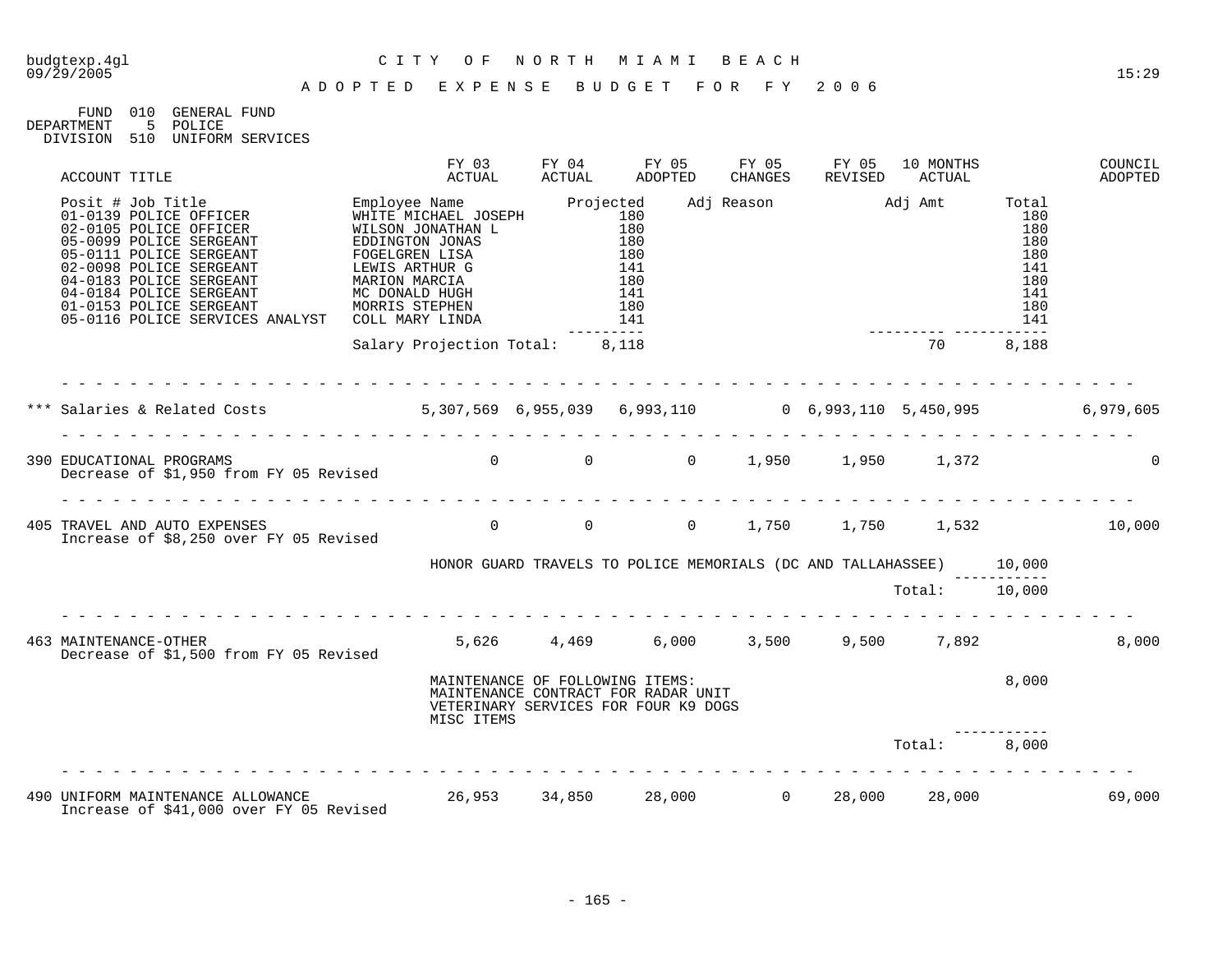| budgtexp.4gl<br>09/29/2005                                                                    | C I T Y<br>O F  | NORTH           | M I A M I                                                                                                                                                                                                                                                                       | BEACH            |                  |                     |                                    | 15:29              |
|-----------------------------------------------------------------------------------------------|-----------------|-----------------|---------------------------------------------------------------------------------------------------------------------------------------------------------------------------------------------------------------------------------------------------------------------------------|------------------|------------------|---------------------|------------------------------------|--------------------|
| ADOPTED EXPENSE BUDGET FOR FY 2006                                                            |                 |                 |                                                                                                                                                                                                                                                                                 |                  |                  |                     |                                    |                    |
| FUND 010 GENERAL FUND<br>DEPARTMENT<br>$5^{\circ}$<br>POLICE<br>DIVISION 510 UNIFORM SERVICES |                 |                 |                                                                                                                                                                                                                                                                                 |                  |                  |                     |                                    |                    |
| ACCOUNT TITLE                                                                                 | FY 03<br>ACTUAL | FY 04<br>ACTUAL | FY 05<br>ADOPTED                                                                                                                                                                                                                                                                | FY 05<br>CHANGES | FY 05<br>REVISED | 10 MONTHS<br>ACTUAL |                                    | COUNCIL<br>ADOPTED |
|                                                                                               |                 |                 | UNIFORM MAINTENANCE REQUIRED BY CONTRACT                                                                                                                                                                                                                                        |                  |                  |                     | 69,000                             |                    |
|                                                                                               |                 |                 |                                                                                                                                                                                                                                                                                 |                  |                  | Total:              | . <u>.</u><br>69,000               |                    |
| 510 OFFICE SUPPLIES<br>Increase of \$16,500 over FY 05 Revised                                |                 |                 | $18,863$ $30,720$ $35,000$ $-16,500$ $18,500$ $18,153$                                                                                                                                                                                                                          |                  |                  |                     |                                    | 35,000             |
|                                                                                               |                 |                 | SOURCE OF OFFICE SUPPLY FOR ENTIRE DEPT                                                                                                                                                                                                                                         |                  |                  |                     | 35,000                             |                    |
|                                                                                               |                 |                 |                                                                                                                                                                                                                                                                                 |                  |                  | Total:              | 35,000                             |                    |
| 520 OPERATING SUPPLIES<br>Increase of \$8,100 over FY 05 Revised                              |                 |                 | $4,979$ $3,954$ $17,500$ $29,400$ $46,900$ $44,010$                                                                                                                                                                                                                             |                  |                  |                     |                                    | 55,000             |
|                                                                                               |                 |                 | MISC OPERATING SUPPLIES FOR PATROL OFFICERS<br>- --- --- ----------------- ------- FOR FOUR K9 DOGS<br>MISCELLANEOUS SUPPLIES FOR SPECIAL RESPONSE TEAM, PATROL<br>UNIFORMS, HOLSTERS, PRACTICE TARGETS, OTHER PATROL SUPPLIES<br>FIELD TRAINING OFFICER'S LIABILITY CURRICULUM |                  |                  |                     | 20,000<br>8,500<br>20,000<br>6,200 |                    |
|                                                                                               |                 |                 | BALLISTIC HELMETS (QTY 20) FOR RAPID DEPLOYMENT SQUAD                                                                                                                                                                                                                           |                  |                  |                     | 300<br>$   -$                      |                    |
|                                                                                               |                 |                 |                                                                                                                                                                                                                                                                                 |                  |                  | Total:              | 55,000                             |                    |
| in die die die die die die<br>*** Operating Expenses                                          |                 |                 | 56,422 73,993 86,500 20,100 106,600 100,959                                                                                                                                                                                                                                     |                  |                  |                     |                                    | 177,000            |
| 842 DATA PROCESSING EQUIPMENT<br>Increase of \$8,000 over FY 05 Revised                       | $\overline{0}$  | $\overline{0}$  | $\overline{0}$                                                                                                                                                                                                                                                                  | $\Omega$         | $\overline{0}$   | $\overline{0}$      |                                    | 8.000              |
|                                                                                               |                 |                 | COMPUTER AND PROJECTOR FOR ROLL CALL ROOM                                                                                                                                                                                                                                       |                  |                  |                     | 8,000                              |                    |
|                                                                                               |                 |                 |                                                                                                                                                                                                                                                                                 |                  |                  | Total:              | 8,000                              |                    |
| 845 FINANCED EQUIPMENT<br>Decrease of \$303,600 from FY 05 Revised                            |                 |                 | $0$ 0 303,600 0 303,600 274,281                                                                                                                                                                                                                                                 |                  |                  |                     |                                    | $\Omega$           |
| *** Capital Outlays                                                                           | $\Omega$        | $\Omega$        | 303,600                                                                                                                                                                                                                                                                         | $\Omega$         | 303,600          | 274,281             |                                    | 8,000              |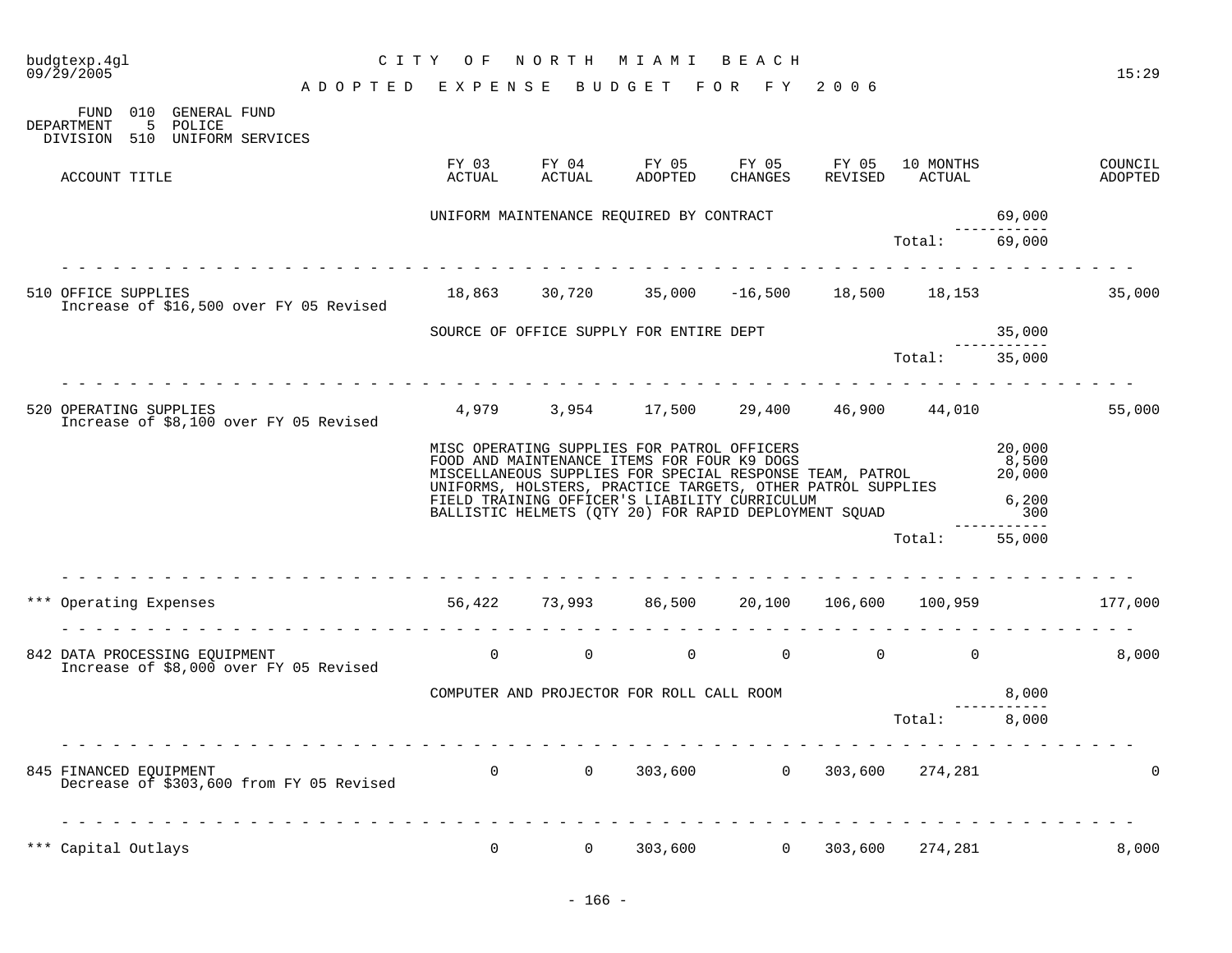| budgtexp.4gl<br>09/29/2005                                                                                                                     | CITY OF NORTH MIAMI BEACH<br>ADOPTED EXPENSE BUDGET FOR FY 2006                                         |  |  |  |  |                                                                              |  |  |  |
|------------------------------------------------------------------------------------------------------------------------------------------------|---------------------------------------------------------------------------------------------------------|--|--|--|--|------------------------------------------------------------------------------|--|--|--|
| FUND 010 GENERAL FUND<br>DEPARTMENT 5 POLICE                                                                                                   |                                                                                                         |  |  |  |  |                                                                              |  |  |  |
| DIVISION 510 UNIFORM SERVICES<br>ACCOUNT TITLE                                                                                                 | FY 03 FY 04 FY 05 FY 05 FY 05 10 MONTHS COUNCIL<br>ACTUAL ACTUAL ADOPTED CHANGES REVISED ACTUAL ADOPTED |  |  |  |  |                                                                              |  |  |  |
|                                                                                                                                                |                                                                                                         |  |  |  |  |                                                                              |  |  |  |
| 951 CAPITAL LEASE INTEREST 6,992<br>Decrease of \$8,008 from FY 05 Revised 60 0 0 0 15,000 0 15,000 6,749 6,992                                |                                                                                                         |  |  |  |  |                                                                              |  |  |  |
|                                                                                                                                                | FY05 PURCHASES                                                                                          |  |  |  |  |                                                                              |  |  |  |
|                                                                                                                                                |                                                                                                         |  |  |  |  |                                                                              |  |  |  |
| 952 CAPITAL LEASE PRINCIPAL (1990)<br>Increase of \$4,090 over FY 05 Revised (1990) 10 (1990) 10,000 (1990) 10,000 (1990) 54,061 (1990) 74,090 |                                                                                                         |  |  |  |  |                                                                              |  |  |  |
|                                                                                                                                                | FY05 PURCHASES                                                                                          |  |  |  |  |                                                                              |  |  |  |
|                                                                                                                                                |                                                                                                         |  |  |  |  | $T_{\text{total}}:$ $\begin{array}{r} 74,090 \\ -2.251 & 74,090 \end{array}$ |  |  |  |
| 994 TRF TO WORKERS' COMP SELF-INS 76,912 193,074 1,986 0 1,986 1,986 1,986 1,986 199,435                                                       |                                                                                                         |  |  |  |  |                                                                              |  |  |  |
|                                                                                                                                                |                                                                                                         |  |  |  |  |                                                                              |  |  |  |
|                                                                                                                                                |                                                                                                         |  |  |  |  |                                                                              |  |  |  |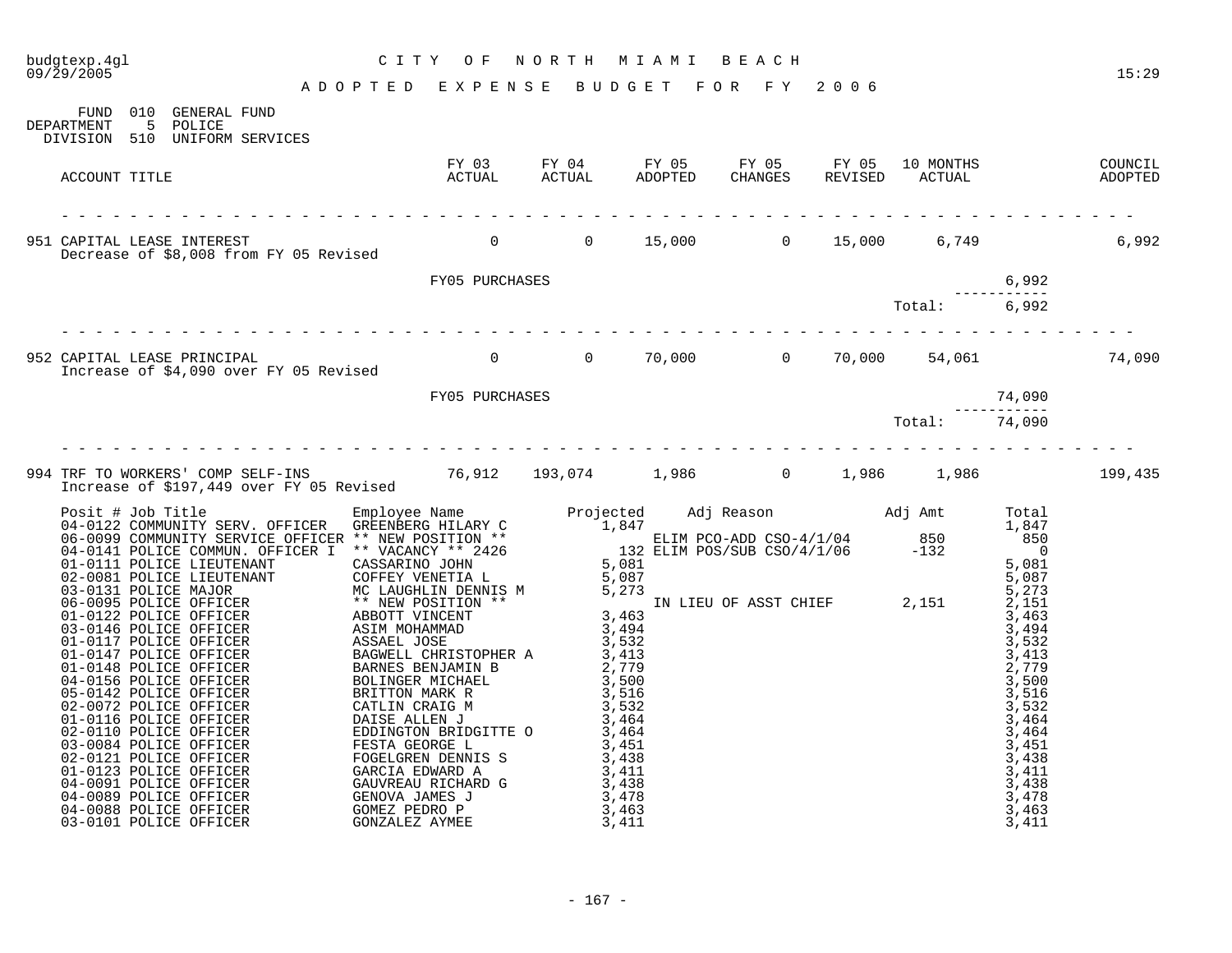# budgtexp.4gl C I T Y O F N O R T H M I A M I B E A C H

| FIJND.     | 010 | GENERAL FIJND |                      |
|------------|-----|---------------|----------------------|
| DEPARTMENT |     | 5 POLICE      |                      |
| DIVISION   |     |               | 510 UNIFORM SERVICES |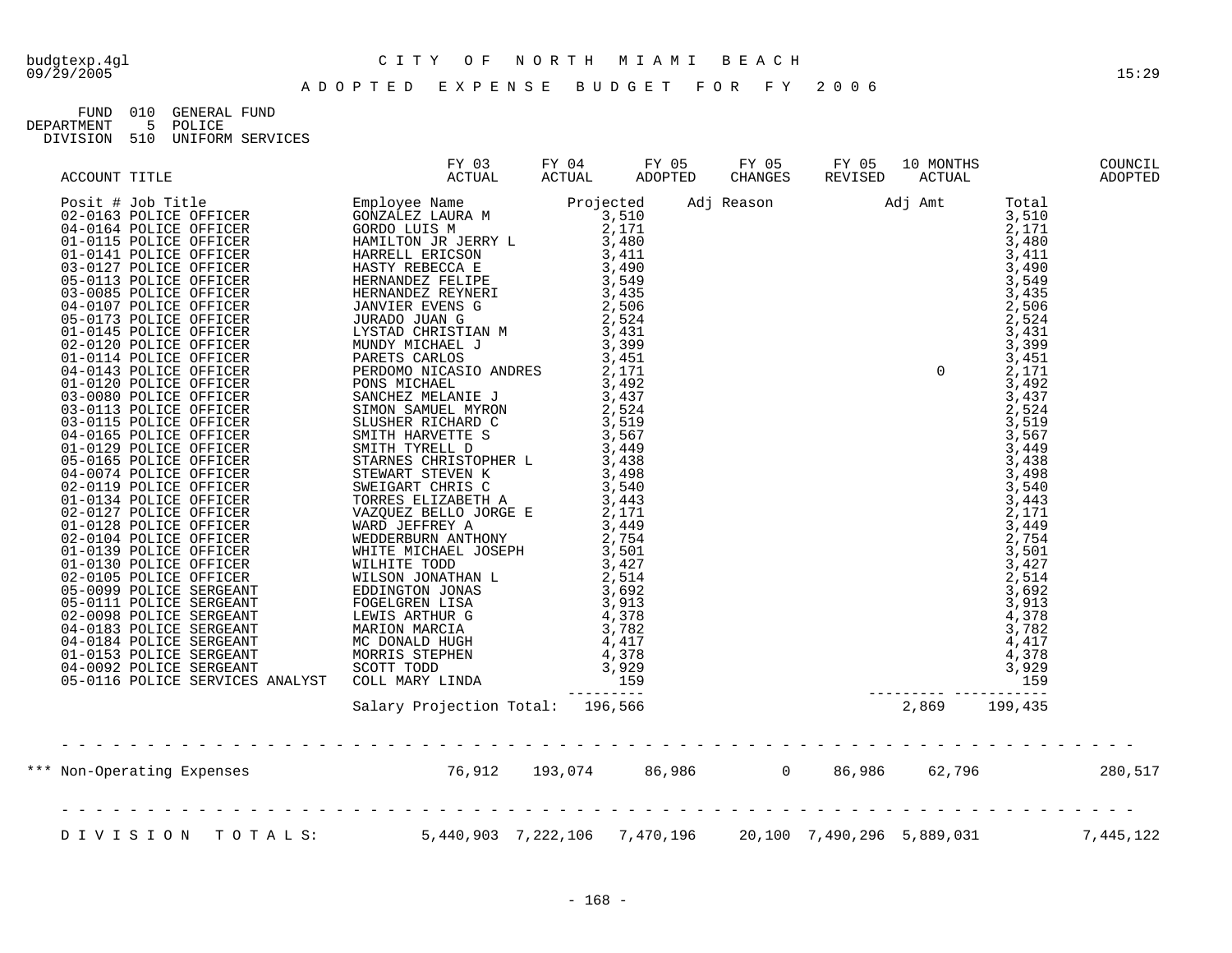| 09/29/2005                                                                                                                                                                                                                                                                                                                                                                            |                                            |  | ADOPTED EXPENSE BUDGET FOR FY 2006                                                                                                 |  | 15:29 |
|---------------------------------------------------------------------------------------------------------------------------------------------------------------------------------------------------------------------------------------------------------------------------------------------------------------------------------------------------------------------------------------|--------------------------------------------|--|------------------------------------------------------------------------------------------------------------------------------------|--|-------|
| FUND 010 GENERAL FUND<br>DEPARTMENT 5 POLICE<br>DIVISION 511 COMMUNITY POLICE & CRIME PREV                                                                                                                                                                                                                                                                                            |                                            |  |                                                                                                                                    |  |       |
| ACCOUNT TITLE                                                                                                                                                                                                                                                                                                                                                                         |                                            |  |                                                                                                                                    |  |       |
| 120 SALARIES-FULL-TIME<br>Increase of \$515,529 over FY 05 Revised        0    525,513      0  525,513   599,135       1,041,042                                                                                                                                                                                                                                                      |                                            |  |                                                                                                                                    |  |       |
| $\begin{tabular}{l c c c c} \hline \textbf{R} & \textbf{0.5} & \textbf{0.6} & \textbf{0.7} & \textbf{0.8} & \textbf{0.9} & \textbf{0.9} & \textbf{0.9} & \textbf{0.9} & \textbf{0.9} & \textbf{0.9} & \textbf{0.9} & \textbf{0.9} & \textbf{0.9} & \textbf{0.9} & \textbf{0.9} & \textbf{0.9} & \textbf{0.9} & \textbf{0.9} & \textbf{0.9} & \textbf{0.9} & \textbf{0.9} & \textbf{0$ |                                            |  |                                                                                                                                    |  |       |
|                                                                                                                                                                                                                                                                                                                                                                                       |                                            |  |                                                                                                                                    |  |       |
| 130 SALARIES-TEMP & PART-TIME<br>Decrease of \$37,500 from FY 05 Revised        0     0   37,500      0   37,500       0                                                                                                                                                                                                                                                              |                                            |  |                                                                                                                                    |  |       |
|                                                                                                                                                                                                                                                                                                                                                                                       |                                            |  |                                                                                                                                    |  |       |
|                                                                                                                                                                                                                                                                                                                                                                                       | MARINE PATROL AS NEEDED<br>DUI ENFORCEMENT |  | BIKE PATROL ALONG BUSINESS AREA AND "HOT SPOTS" 40,000<br>MARINE PATROL AS NEEDED 25,000<br>DUI ENFORCEMENT 6,625<br>Total: 71,625 |  |       |
|                                                                                                                                                                                                                                                                                                                                                                                       |                                            |  |                                                                                                                                    |  |       |
| 210 F.I.C.A. TAXES-EMPLOYER'S CONTRIBUTION 0 -15 40,781 0 40,781 48,007 34,334                                                                                                                                                                                                                                                                                                        |                                            |  |                                                                                                                                    |  |       |
|                                                                                                                                                                                                                                                                                                                                                                                       |                                            |  |                                                                                                                                    |  |       |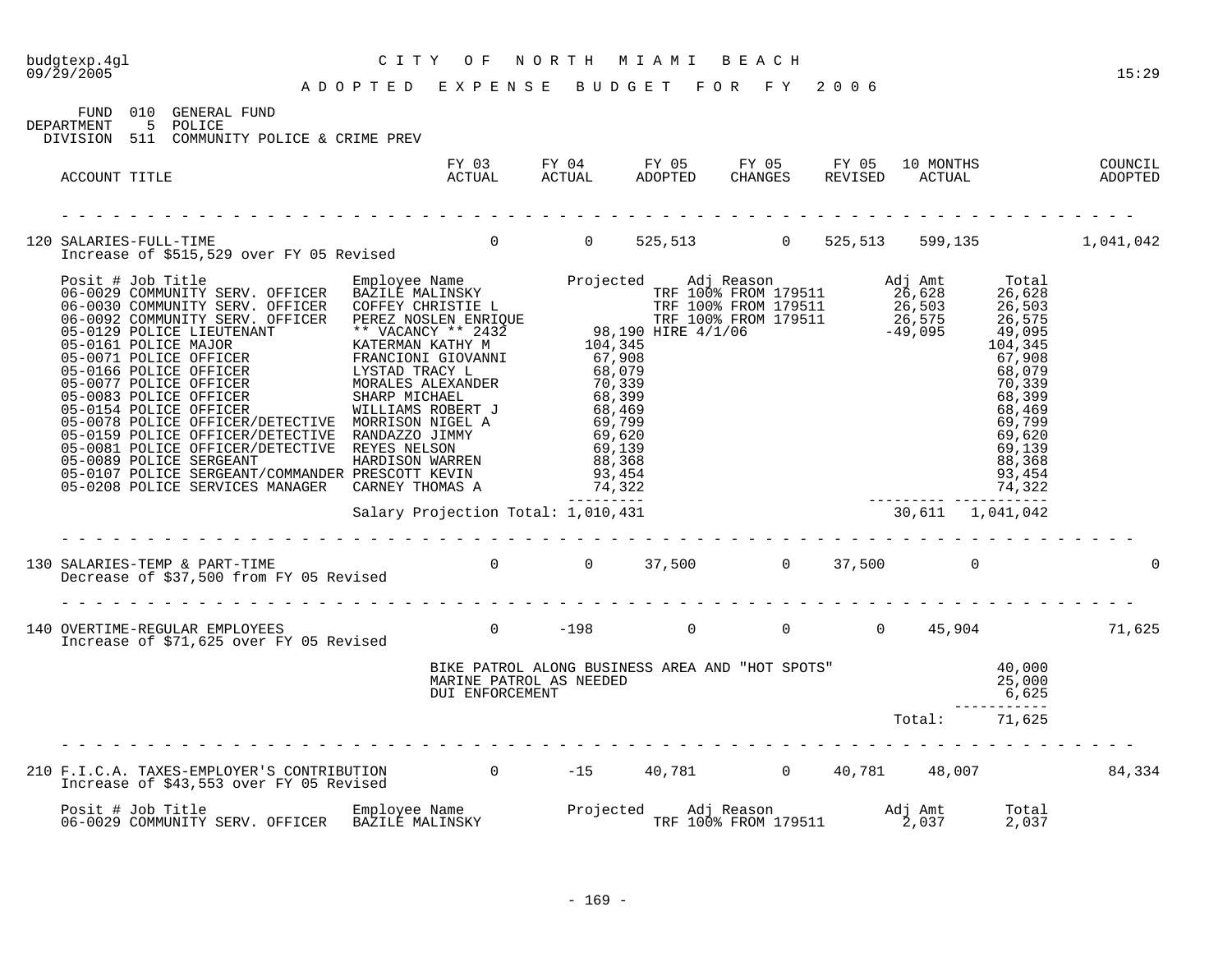FUND 010 GENERAL FUND<br>DEPARTMENT 5 POLICE

DEPARTMENT 5 POLICE

| ACCOUNT TITLE                                                                                                                                                                                                                                                                                                                                                                                                                                                    | FY 03<br>ACTUAL                                                                                                                                                                                                                                                                                                                                                                                                                                                                                  | FY 04<br>ACTUAL                             | FY 05<br>ADOPTED | FY 05<br>CHANGES                         | FY 05<br>REVISED | 10 MONTHS<br>ACTUAL |       | COUNCIL<br>ADOPTED |
|------------------------------------------------------------------------------------------------------------------------------------------------------------------------------------------------------------------------------------------------------------------------------------------------------------------------------------------------------------------------------------------------------------------------------------------------------------------|--------------------------------------------------------------------------------------------------------------------------------------------------------------------------------------------------------------------------------------------------------------------------------------------------------------------------------------------------------------------------------------------------------------------------------------------------------------------------------------------------|---------------------------------------------|------------------|------------------------------------------|------------------|---------------------|-------|--------------------|
| $\begin{tabular}{l c c c c}{{\bf ACCOUT TITLE}&{\bf ACTUAL}&{\bf ACTUAL}&{\bf ACTUAL}&{\bf ACTUAL}&{\bf ACTUAL}&{\bf ACTUAL}&{\bf ACTUAL}&{\bf ACTUAL}&{\bf CCTAL}&{\bf CCTAL}&{\bf CCTAL}&{\bf CCTAL}&{\bf CCTAL}&{\bf CCTAL}&{\bf CCTAL}&{\bf CCTAL}&{\bf CCTAL}&{\bf CCTAL}&{\bf CCTAL}&{\bf CCTAL}&{\bf CCTAL}&{\bf CCTAL}&{\bf CCTAL}&{\bf CCTAL}&{\bf CCTAL}&{\bf CCTAL}&{\bf CCTAL}&{\bf CCTAL}&{\bf CCTAL}&{\bf CCTAL}&{\bf CCTAL}&{\bf CCTAL}&{\bf CCT$ |                                                                                                                                                                                                                                                                                                                                                                                                                                                                                                  |                                             |                  |                                          |                  |                     |       |                    |
|                                                                                                                                                                                                                                                                                                                                                                                                                                                                  |                                                                                                                                                                                                                                                                                                                                                                                                                                                                                                  |                                             |                  |                                          |                  |                     |       |                    |
|                                                                                                                                                                                                                                                                                                                                                                                                                                                                  | Adjustments to Salary Projection:                                                                                                                                                                                                                                                                                                                                                                                                                                                                |                                             |                  |                                          |                  |                     |       |                    |
|                                                                                                                                                                                                                                                                                                                                                                                                                                                                  | OVERTIME                                                                                                                                                                                                                                                                                                                                                                                                                                                                                         |                                             |                  |                                          |                  |                     | 5,479 |                    |
|                                                                                                                                                                                                                                                                                                                                                                                                                                                                  |                                                                                                                                                                                                                                                                                                                                                                                                                                                                                                  |                                             |                  | Adjusted salary projection total: 84,334 |                  |                     |       |                    |
| 215 EDUCATIONAL REIMBURSEMENT<br>No change from FY 05 Revised                                                                                                                                                                                                                                                                                                                                                                                                    | $0\qquad \qquad 0\qquad \qquad 0\qquad \qquad 0\qquad \qquad 0\qquad \qquad 9\, ,193$                                                                                                                                                                                                                                                                                                                                                                                                            |                                             |                  |                                          |                  |                     |       | 0                  |
|                                                                                                                                                                                                                                                                                                                                                                                                                                                                  |                                                                                                                                                                                                                                                                                                                                                                                                                                                                                                  |                                             |                  |                                          |                  |                     |       |                    |
| 221 LEAVE PAYOUTS<br>No change from FY 05 Revised                                                                                                                                                                                                                                                                                                                                                                                                                | $\begin{matrix} 0 & 0 & 0 & 0 & 0 \end{matrix}$                                                                                                                                                                                                                                                                                                                                                                                                                                                  |                                             |                  |                                          |                  | 6,219               |       |                    |
| . L'égale de la cardina de la cardina de la cardina de la cardina de la cardina de la cardina.                                                                                                                                                                                                                                                                                                                                                                   |                                                                                                                                                                                                                                                                                                                                                                                                                                                                                                  |                                             |                  |                                          |                  |                     |       |                    |
| 223 RETIREMENT-GENERAL PLAN<br>Increase of \$10,925 over FY 05 Revised                                                                                                                                                                                                                                                                                                                                                                                           |                                                                                                                                                                                                                                                                                                                                                                                                                                                                                                  |                                             |                  |                                          |                  |                     |       |                    |
|                                                                                                                                                                                                                                                                                                                                                                                                                                                                  |                                                                                                                                                                                                                                                                                                                                                                                                                                                                                                  |                                             |                  |                                          |                  |                     |       |                    |
|                                                                                                                                                                                                                                                                                                                                                                                                                                                                  |                                                                                                                                                                                                                                                                                                                                                                                                                                                                                                  |                                             |                  |                                          |                  |                     |       |                    |
| 224 RETIREMENT-POLICE PLAN<br>Increase of \$194,297 over FY 05 Revised                                                                                                                                                                                                                                                                                                                                                                                           | $\label{eq:2.1} \begin{aligned} \mathcal{L}_{\text{max}}(\mathbf{r}) & = \mathcal{L}_{\text{max}}(\mathbf{r}) \mathcal{L}_{\text{max}}(\mathbf{r}) \mathcal{L}_{\text{max}}(\mathbf{r}) \mathcal{L}_{\text{max}}(\mathbf{r}) \mathcal{L}_{\text{max}}(\mathbf{r}) \mathcal{L}_{\text{max}}(\mathbf{r}) \mathcal{L}_{\text{max}}(\mathbf{r}) \mathcal{L}_{\text{max}}(\mathbf{r}) \mathcal{L}_{\text{max}}(\mathbf{r}) \mathcal{L}_{\text{max}}(\mathbf{r}) \mathcal{L}_{\text{max}}(\mathbf{r})$ | 0  0  208,407  0  208,407  178,086  402,704 |                  |                                          |                  |                     |       |                    |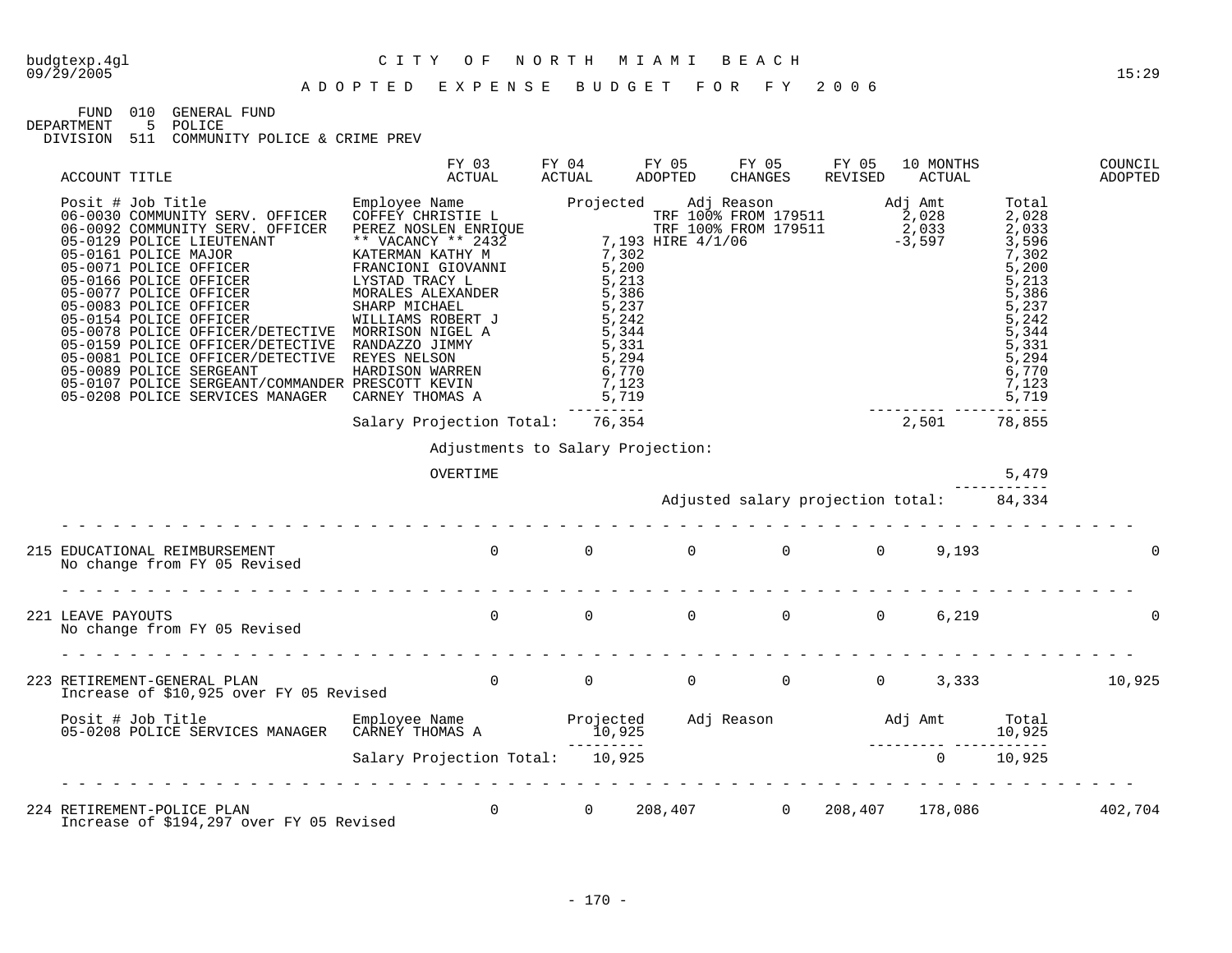## budgtexp.4gl C I T Y O F N O R T H M I A M I B E A C H

FUND 010 GENERAL FUND<br>DEPARTMENT 5 POLICE

DEPARTMENT 5 POLICE

| ACCOUNT TITLE                                                                                                                                                                                                                                                                                                                                                                      | FY 03<br>ACTUAL | FY 04<br>ACTUAL | FY 05<br>ADOPTED | FY 05<br>CHANGES | FY 05<br>REVISED | 10 MONTHS<br>ACTUAL | COUNCIL<br>ADOPTED |
|------------------------------------------------------------------------------------------------------------------------------------------------------------------------------------------------------------------------------------------------------------------------------------------------------------------------------------------------------------------------------------|-----------------|-----------------|------------------|------------------|------------------|---------------------|--------------------|
| Posit # Job Title<br>05-0160 POLICE MENOTE ENTREMANT ENTREMANT ATTEVANT A432<br>05-0161 POLICE MENOTER FRAMEWORT MATERIAL INCREASE INTERNATIONAL AND ATTEVANT A44,5373<br>05-0166 POLICE OFFICER FRAMEWORT CHOMAINE AND 20,2008<br>05                                                                                                                                              |                 |                 |                  |                  |                  |                     |                    |
|                                                                                                                                                                                                                                                                                                                                                                                    |                 |                 |                  |                  |                  |                     |                    |
| 235 HEALTH INSURANCE                                                                                                                                                                                                                                                                                                                                                               |                 |                 |                  |                  |                  |                     |                    |
| $\begin{tabular}{l cccc} \hline \texttt{I.1} & 44, 630 & 90, 347 & 44, 630 \\ \hline \texttt{Pos11} & 4700 \texttt{T} & \texttt{E01} & \texttt{E01} & \texttt{E01} & \texttt{E01} & \texttt{S1} & 44, 630 \\ \hline \texttt{Pos21} & 4700 \texttt{N} & \texttt{D01} & \texttt{D01} & \texttt{D1} & \texttt{A1} & \texttt{A2} & \texttt{A3} \\ \hline \texttt{Ne-01} & 400 \texttt$ |                 |                 |                  |                  |                  |                     |                    |
|                                                                                                                                                                                                                                                                                                                                                                                    |                 |                 |                  |                  |                  |                     |                    |
|                                                                                                                                                                                                                                                                                                                                                                                    |                 |                 |                  |                  |                  |                     | 4,985              |
|                                                                                                                                                                                                                                                                                                                                                                                    |                 |                 |                  |                  |                  |                     |                    |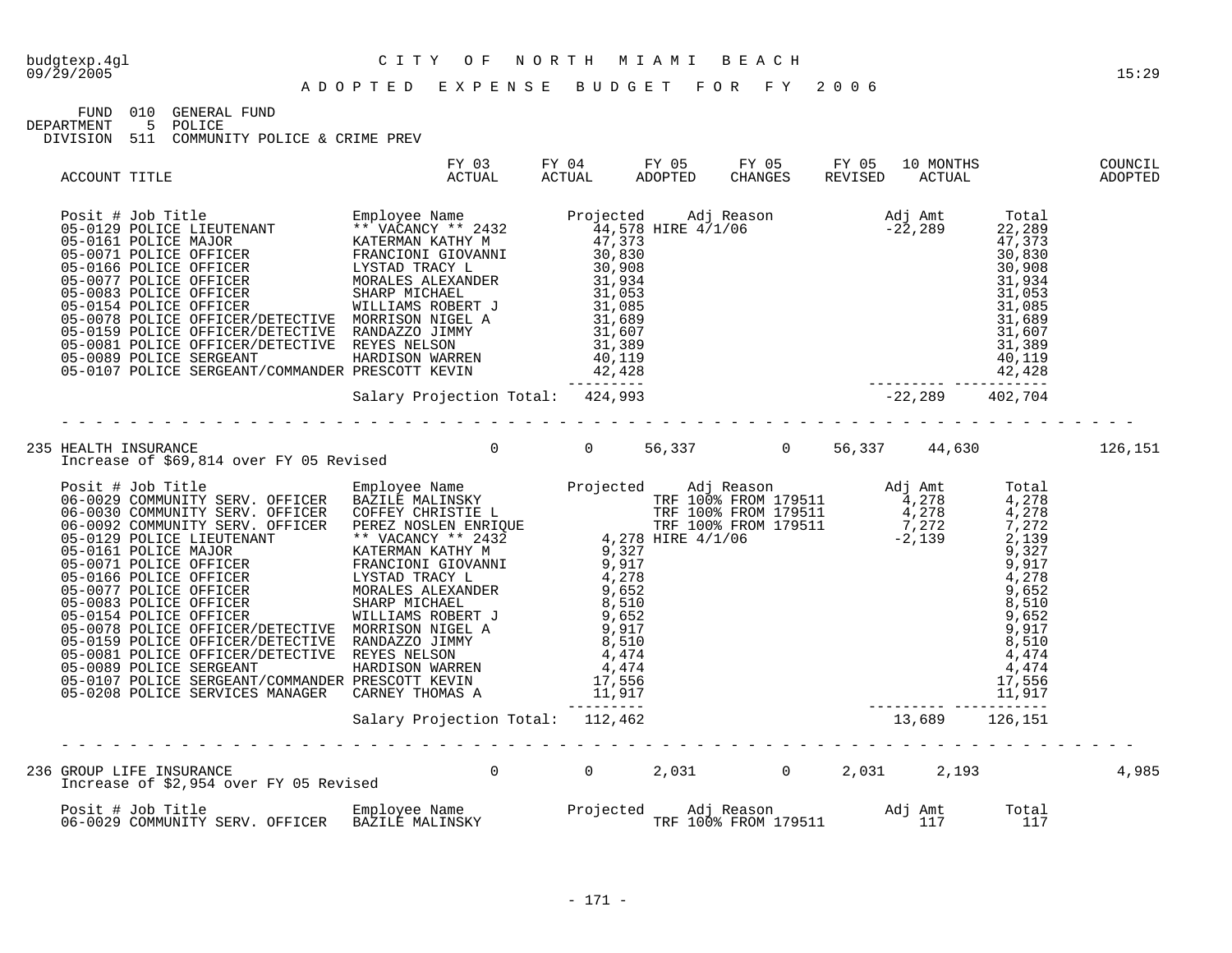## budgtexp.4gl C I T Y O F N O R T H M I A M I B E A C H

FUND 010 GENERAL FUND

DEPARTMENT 5 POLICE

|                                                                                                                                                                                                                                                                                                                                                                                                                                                                |  |  |  | COUNCIL<br>ADOPTED |
|----------------------------------------------------------------------------------------------------------------------------------------------------------------------------------------------------------------------------------------------------------------------------------------------------------------------------------------------------------------------------------------------------------------------------------------------------------------|--|--|--|--------------------|
| $\begin{tabular}{l c c c c c} \multicolumn{1}{c}{\textbf{ACCONT}} & \multicolumn{1}{c}{\textbf{ACCONT}} & \multicolumn{1}{c}{\textbf{ACCONT}} & \multicolumn{1}{c}{\textbf{ACCONT}} & \multicolumn{1}{c}{\textbf{ACCONT}} & \multicolumn{1}{c}{\textbf{ACCONT}} & \multicolumn{1}{c}{\textbf{ACCUMN}} & \multicolumn{1}{c}{\textbf{ACCUMN}} & \multicolumn{1}{c}{\textbf{ACCUMN}} & \multicolumn{1}{c}{\textbf{ACCUMN}} & \multicolumn{1}{c}{\textbf{ACCUMN}}$ |  |  |  |                    |
|                                                                                                                                                                                                                                                                                                                                                                                                                                                                |  |  |  |                    |
| 238 ACCIDENTAL DEATH & DISMEMBERMENT<br>182 DICrease of \$1,162 over FY 05 Revised<br>182 DICrease of \$1,162 over FY 05 Revised                                                                                                                                                                                                                                                                                                                               |  |  |  | 1,344              |
| $\begin{tabular}{ l c c c c c} \hline \texttt{Increase of 31,162 over FY 05 Revised} & \texttt{Reuplope Name} & \texttt{Projected} & \texttt{Adj Reason176511} & \texttt{Adj} & \texttt{Rate} & \texttt{Total} \\ \hline \texttt{06=0020 COMWOMHT} & \texttt{SERV. OFFICER} & \texttt{ERR-OLIC} & \texttt{RRTL} & \texttt{MALINSKT} & \texttt{TF I 008 FRON 179511} & \texttt{10} & \texttt{10} & \texttt{10} \\ \hline \texttt{06=0020$                       |  |  |  |                    |
|                                                                                                                                                                                                                                                                                                                                                                                                                                                                |  |  |  |                    |
| DENTAL INSURANCE<br>Increase of \$1,923 over FY 05 Revised         0     0    1,258      0   1,258    1,135<br>239 DENTAL INSURANCE                                                                                                                                                                                                                                                                                                                            |  |  |  | 3,181              |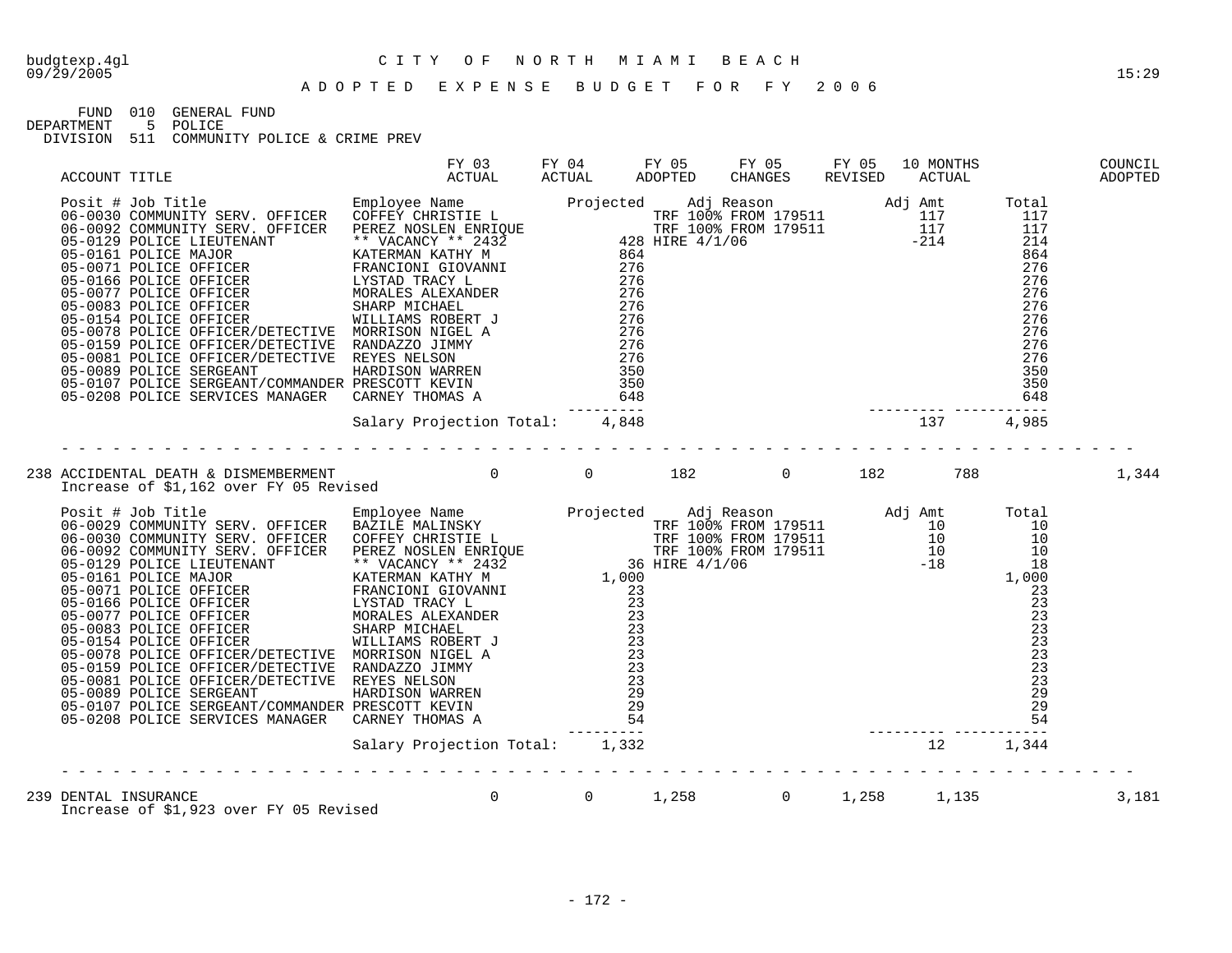# budgtexp.4gl C I T Y O F N O R T H M I A M I B E A C H

FUND 010 GENERAL FUND

DEPARTMENT 5 POLICE

| ACCOUNT TITLE |                                                                                                                                | FY 03<br>ACTUAL                | ACTUAL | ADOPTED CHANGES REVISED |  | FY 04 FY 05 FY 05 FY 05 10 MONTHS<br>ACTUAL | COUNCIL<br><b>ADOPTED</b> |
|---------------|--------------------------------------------------------------------------------------------------------------------------------|--------------------------------|--------|-------------------------|--|---------------------------------------------|---------------------------|
|               |                                                                                                                                |                                |        |                         |  |                                             |                           |
|               |                                                                                                                                | Salary Projection Total: 2,828 |        |                         |  | $353$ $3,181$                               |                           |
|               |                                                                                                                                |                                |        |                         |  |                                             |                           |
|               |                                                                                                                                |                                |        |                         |  |                                             |                           |
|               |                                                                                                                                |                                |        |                         |  |                                             | $\Omega$                  |
|               | 405 TRAVEL AND AUTO EXPENSES<br>Decrease of \$500 from FY 05 Revised         0      0      0    500     500     163            |                                |        |                         |  |                                             | $\Omega$                  |
|               |                                                                                                                                |                                |        |                         |  |                                             |                           |
|               |                                                                                                                                | MOTORCYCLE LEASE               |        |                         |  | 3,900                                       |                           |
|               |                                                                                                                                |                                |        |                         |  | Total: 3,900                                |                           |
|               | 490 UNIFORM MAINTENANCE ALLOWANCE<br>Decrease of \$7,700 from FY 05 Revised         0      0    7,700      0   7,700     7,700 |                                |        |                         |  |                                             | 0                         |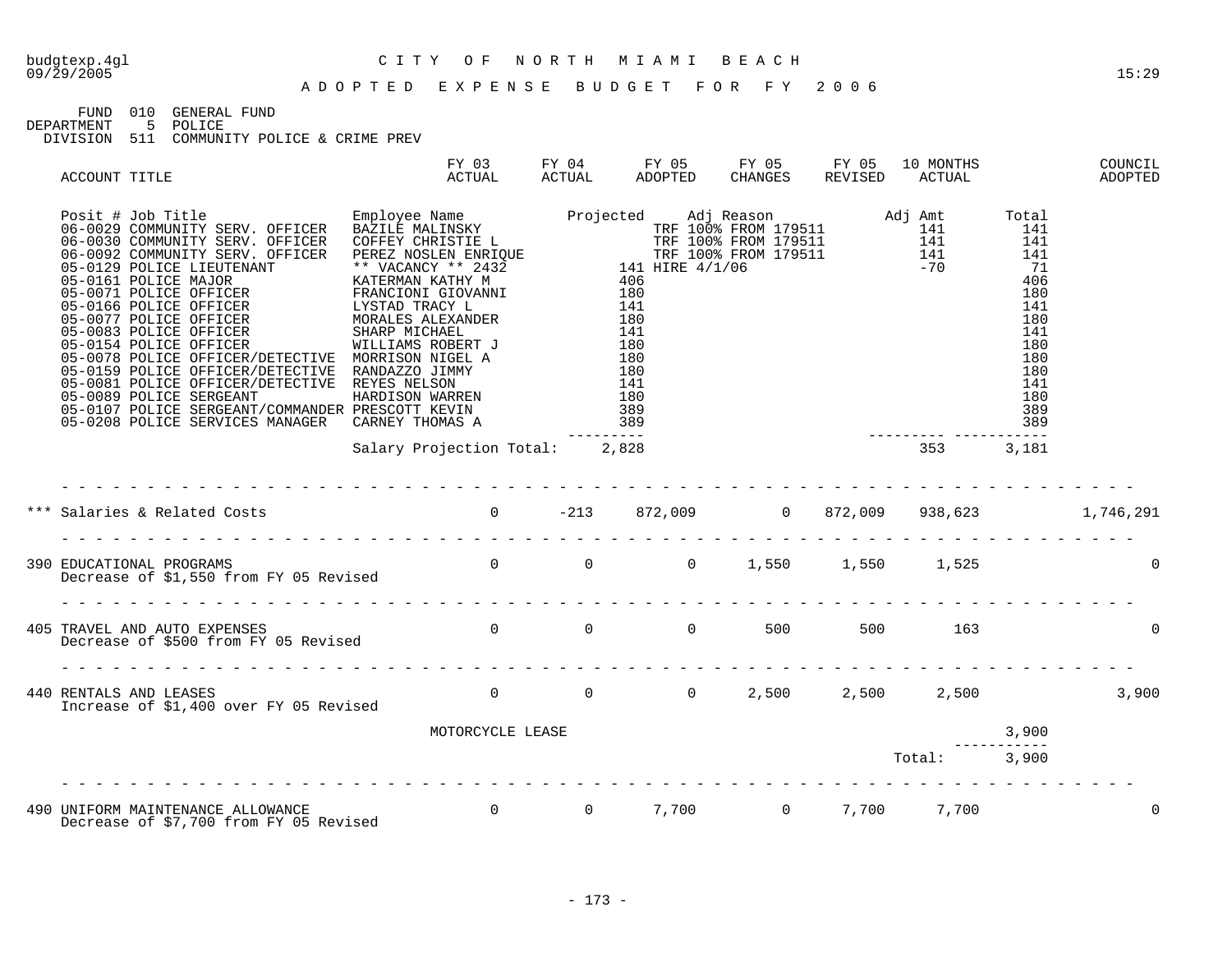| budgtexp.4gl<br>09/29/2005                                                                                                                                                                                               |                                    | CITY OF                                                                                                                                                                                                                                                                                                                                                                                                | NORTH MIAMI | B E A C H                                                                               |                                  |                                                                         | 15:29              |
|--------------------------------------------------------------------------------------------------------------------------------------------------------------------------------------------------------------------------|------------------------------------|--------------------------------------------------------------------------------------------------------------------------------------------------------------------------------------------------------------------------------------------------------------------------------------------------------------------------------------------------------------------------------------------------------|-------------|-----------------------------------------------------------------------------------------|----------------------------------|-------------------------------------------------------------------------|--------------------|
|                                                                                                                                                                                                                          | ADOPTED EXPENSE BUDGET FOR FY 2006 |                                                                                                                                                                                                                                                                                                                                                                                                        |             |                                                                                         |                                  |                                                                         |                    |
| FUND 010 GENERAL FUND<br>5 POLICE<br>DEPARTMENT<br>DIVISION 511 COMMUNITY POLICE & CRIME PREV                                                                                                                            |                                    |                                                                                                                                                                                                                                                                                                                                                                                                        |             |                                                                                         |                                  |                                                                         |                    |
| ACCOUNT TITLE                                                                                                                                                                                                            |                                    |                                                                                                                                                                                                                                                                                                                                                                                                        |             | FY 03 FY 04 FY 05 FY 05 FY 05 10 MONTHS<br>ACTUAL ACTUAL ADOPTED CHANGES REVISED ACTUAL |                                  |                                                                         | COUNCIL<br>ADOPTED |
|                                                                                                                                                                                                                          |                                    | BUDGETED IN DIVISION 510                                                                                                                                                                                                                                                                                                                                                                               |             |                                                                                         |                                  |                                                                         |                    |
|                                                                                                                                                                                                                          |                                    |                                                                                                                                                                                                                                                                                                                                                                                                        |             |                                                                                         |                                  |                                                                         |                    |
| 520 OPERATING SUPPLIES<br>Increase of \$14,650 over FY 05 Revised                                                                                                                                                        |                                    |                                                                                                                                                                                                                                                                                                                                                                                                        |             | 0 0 0 12,500 12,500 5,186 27,150                                                        |                                  |                                                                         |                    |
|                                                                                                                                                                                                                          |                                    | DARE MERCHANDISE FOR STUDENTS COMPLETING CURRICULUM 7,500<br>NEW REGULATORS FOR DIVE TEAM - ATTACH SAFELY TO FULL-FACE<br>MASKS<br>WETSUITS FOR DIVE TEAM<br>2 DRY SUITS FOR DIVE TEAM<br>ON-THE-BEAT CABLE TV SHOW PRODUCTION EQUIPMENT<br>CRIME PREVENTION PAMPHLETS<br>GIFTS/MEMORIBILIA FOR VISITORS/DIGNATARIES<br>GIFTS FOR NEIGHBORHOOD CHILDREN/OFFICER BASEBALL CARDS, AND<br>OTHER GIVEAWAYS |             |                                                                                         |                                  | 650<br>1,500<br>2,000<br>2,500<br>5,000<br>3,000<br>5,000<br>---------- |                    |
|                                                                                                                                                                                                                          |                                    |                                                                                                                                                                                                                                                                                                                                                                                                        |             |                                                                                         | Total: 27,150                    |                                                                         |                    |
| 540 BOOKS & MEMBERSHIPS<br>Decrease of \$200 from FY 05 Revised                                                                                                                                                          |                                    |                                                                                                                                                                                                                                                                                                                                                                                                        |             | 0 0 0 200 200 180                                                                       |                                  |                                                                         | $\Omega$           |
|                                                                                                                                                                                                                          |                                    |                                                                                                                                                                                                                                                                                                                                                                                                        |             |                                                                                         |                                  |                                                                         |                    |
| *** Operating Expenses                                                                                                                                                                                                   |                                    | 0 0 7,700 17,250 24,950 17,253 31,050                                                                                                                                                                                                                                                                                                                                                                  |             |                                                                                         |                                  |                                                                         |                    |
|                                                                                                                                                                                                                          |                                    |                                                                                                                                                                                                                                                                                                                                                                                                        |             |                                                                                         |                                  |                                                                         |                    |
| *** Capital Outlays                                                                                                                                                                                                      |                                    | $\begin{array}{ccccccc} 0 & & & 0 & & & 0 & & 0 \end{array}$                                                                                                                                                                                                                                                                                                                                           |             |                                                                                         | $\overline{0}$<br>$\overline{0}$ |                                                                         | $\Omega$           |
|                                                                                                                                                                                                                          |                                    |                                                                                                                                                                                                                                                                                                                                                                                                        |             |                                                                                         |                                  |                                                                         |                    |
| 994 TRF TO WORKERS' COMP SELF-INS<br>54,580                                                                                                                                                                              |                                    |                                                                                                                                                                                                                                                                                                                                                                                                        |             |                                                                                         |                                  |                                                                         |                    |
| 9<br>2003 (MMUNITY SERV. OFFICER BAZILE MALINSKY (2007) (2008) (2009) (2009) (2009) (2009) (2009) (2009) (2009) (2009) (2009) (2009) (2009) (2009) (2009) (2009) (2009) (2009) (2009) (2009) (2009) (2009) (2009) (2009) |                                    |                                                                                                                                                                                                                                                                                                                                                                                                        |             |                                                                                         |                                  |                                                                         |                    |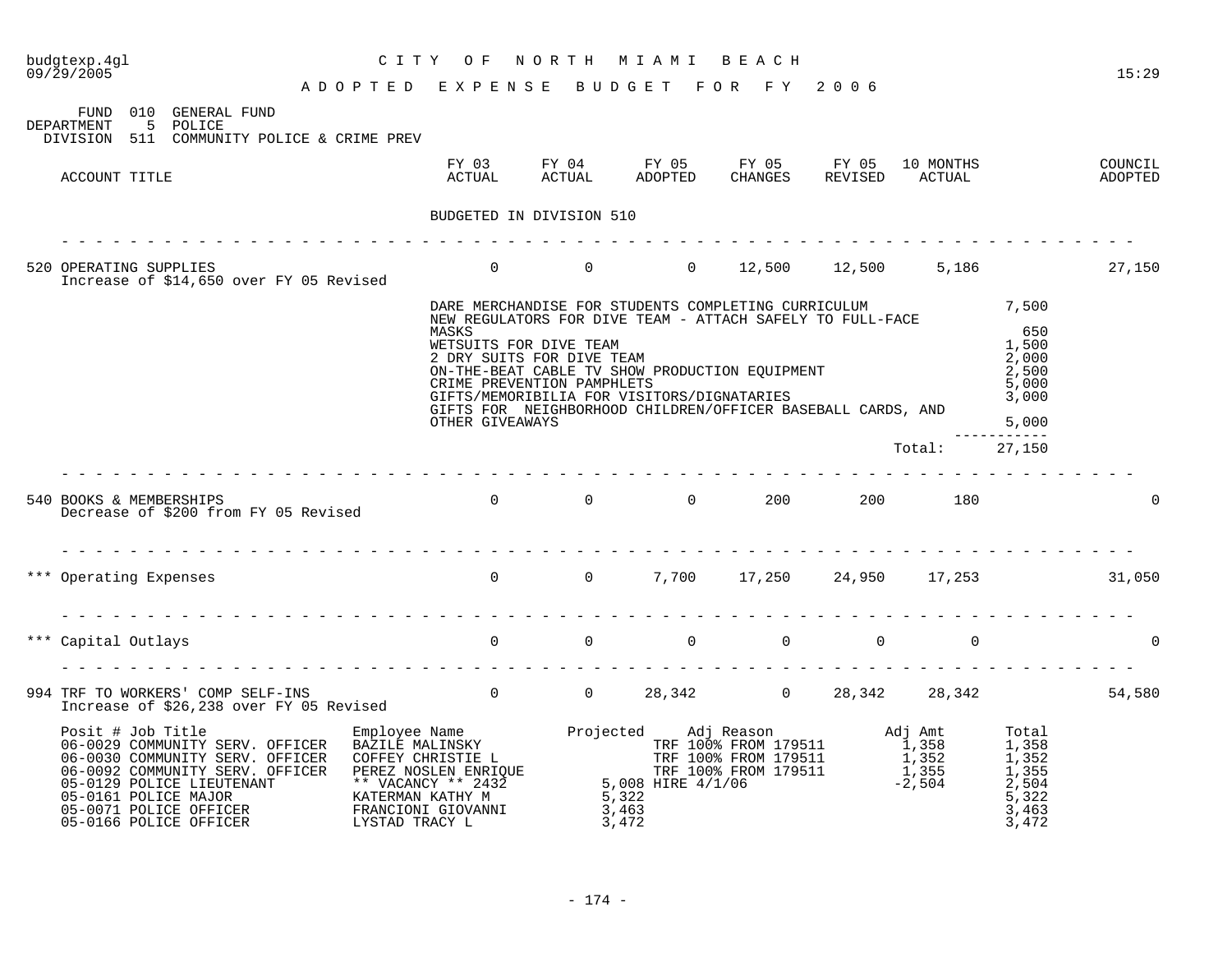## budgtexp.4gl C I T Y O F N O R T H M I A M I B E A C H

#### A D O P T E D E X P E N S E B U D G E T F O R F Y 2 0 0 6

FUND 010 GENERAL FUND

DEPARTMENT 5 POLICE

| ACCOUNT TITLE |                                                                                                                                                                                                                                                                                                                               | FY 03<br>ACTUAL                                                                                                                                                      | FY 04<br>ACTUAL | FY 05<br>ADOPTED                                                              | FY 05<br>CHANGES | FY 05<br>REVISED | 10 MONTHS<br>ACTUAL |                                                                                        | COUNCIL<br>ADOPTED |
|---------------|-------------------------------------------------------------------------------------------------------------------------------------------------------------------------------------------------------------------------------------------------------------------------------------------------------------------------------|----------------------------------------------------------------------------------------------------------------------------------------------------------------------|-----------------|-------------------------------------------------------------------------------|------------------|------------------|---------------------|----------------------------------------------------------------------------------------|--------------------|
|               | Posit # Job Title<br>05-0077 POLICE OFFICER<br>05-0083 POLICE OFFICER<br>05-0154 POLICE OFFICER<br>05-0078 POLICE OFFICER/DETECTIVE<br>05-0159 POLICE OFFICER/DETECTIVE<br>05-0081 POLICE OFFICER/DETECTIVE<br>05-0089 POLICE SERGEANT<br>05-0107 POLICE SERGEANT/COMMANDER PRESCOTT KEVIN<br>05-0208 POLICE SERVICES MANAGER | Employee Name<br>MORALES ALEXANDER<br>SHARP MICHAEL<br>WILLIAMS ROBERT J<br>MORRISON NIGEL A<br>RANDAZZO JIMMY<br>REYES NELSON<br>HARDISON WARREN<br>CARNEY THOMAS A | Projected       | 3,587<br>3,488<br>3,492<br>3,560<br>3,551<br>3,526<br>4,507<br>4,766<br>5,277 | Adj Reason       |                  | Adj Amt             | Total<br>3,587<br>3,488<br>3,492<br>3,560<br>3,551<br>3,526<br>4,507<br>4,766<br>5,277 |                    |
|               |                                                                                                                                                                                                                                                                                                                               | Salary Projection Total:                                                                                                                                             |                 | 53,019                                                                        |                  |                  | 1,561               | 54,580                                                                                 |                    |
|               | *** Non-Operating Expenses                                                                                                                                                                                                                                                                                                    | $\mathbf 0$                                                                                                                                                          | $\Omega$        | 28,342                                                                        | $\Omega$         | 28,342           | 28,342              |                                                                                        | 54,580             |
|               | DIVISION<br>TOTALS:                                                                                                                                                                                                                                                                                                           | 0                                                                                                                                                                    | $-213$          | 908,051                                                                       | 17,250           | 925,301          | 984,218             |                                                                                        | 1,831,921          |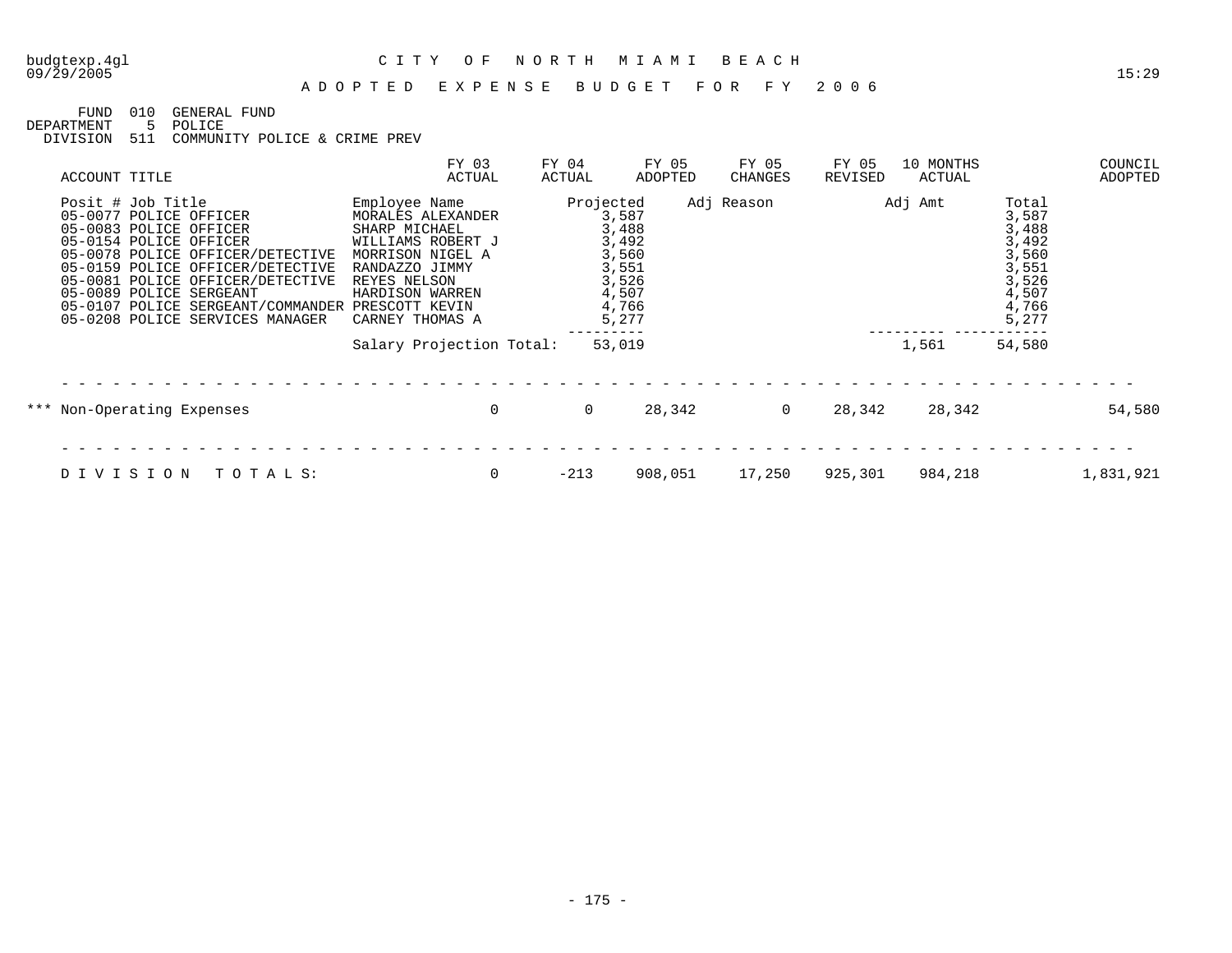FUND 010 GENERAL FUND

# budgtexp.4gl C I T Y O F N O R T H M I A M I B E A C H

| DEPARTMENT    | 5 POLICE<br>DIVISION 512 COMMUNICATIONS                                                                                                                                 |                                                                           |  |  |  |        |
|---------------|-------------------------------------------------------------------------------------------------------------------------------------------------------------------------|---------------------------------------------------------------------------|--|--|--|--------|
| ACCOUNT TITLE |                                                                                                                                                                         | FY 03<br>ACTUAL                                                           |  |  |  |        |
|               |                                                                                                                                                                         |                                                                           |  |  |  |        |
|               | 120 SALARIES-FULL-TIME<br>Increase of \$88,922 over FY 05 Revised        0     0  596,583      0  596,583   455,049         685,505                                     |                                                                           |  |  |  |        |
|               |                                                                                                                                                                         |                                                                           |  |  |  |        |
|               | .<br>Increase of \$25,000 over FY 05 Revised                                                                                                                            |                                                                           |  |  |  | 25,000 |
|               |                                                                                                                                                                         | TEMPORARY PCOS AS AVAILABLE AND AS NEEDED<br>-----------<br>Total: 25,000 |  |  |  |        |
|               |                                                                                                                                                                         |                                                                           |  |  |  |        |
|               | 140 OVERTIME-REGULAR EMPLOYEES 6 0 0 0 0 90,000 0 90,000 0 90,000 38,385 100,000<br>Increase of \$10,000 over FY 05 Revised                                             |                                                                           |  |  |  |        |
|               |                                                                                                                                                                         |                                                                           |  |  |  |        |
|               |                                                                                                                                                                         |                                                                           |  |  |  |        |
|               | 210 F.I.C.A. TAXES-EMPLOYER'S CONTRIBUTION 0 0 0 52,527 0 52,527 36,793 62,012<br>Increase of \$9,485 over FY 05 Revised                                                |                                                                           |  |  |  |        |
|               | Posit # Job Title Employee Name Projected Adj Reason and Adj Amt Total Control of Adj Amt Total Control of the<br>1,248 05-0060 BLDG.SECURITY SPECIALST SANTANA EDITH M |                                                                           |  |  |  |        |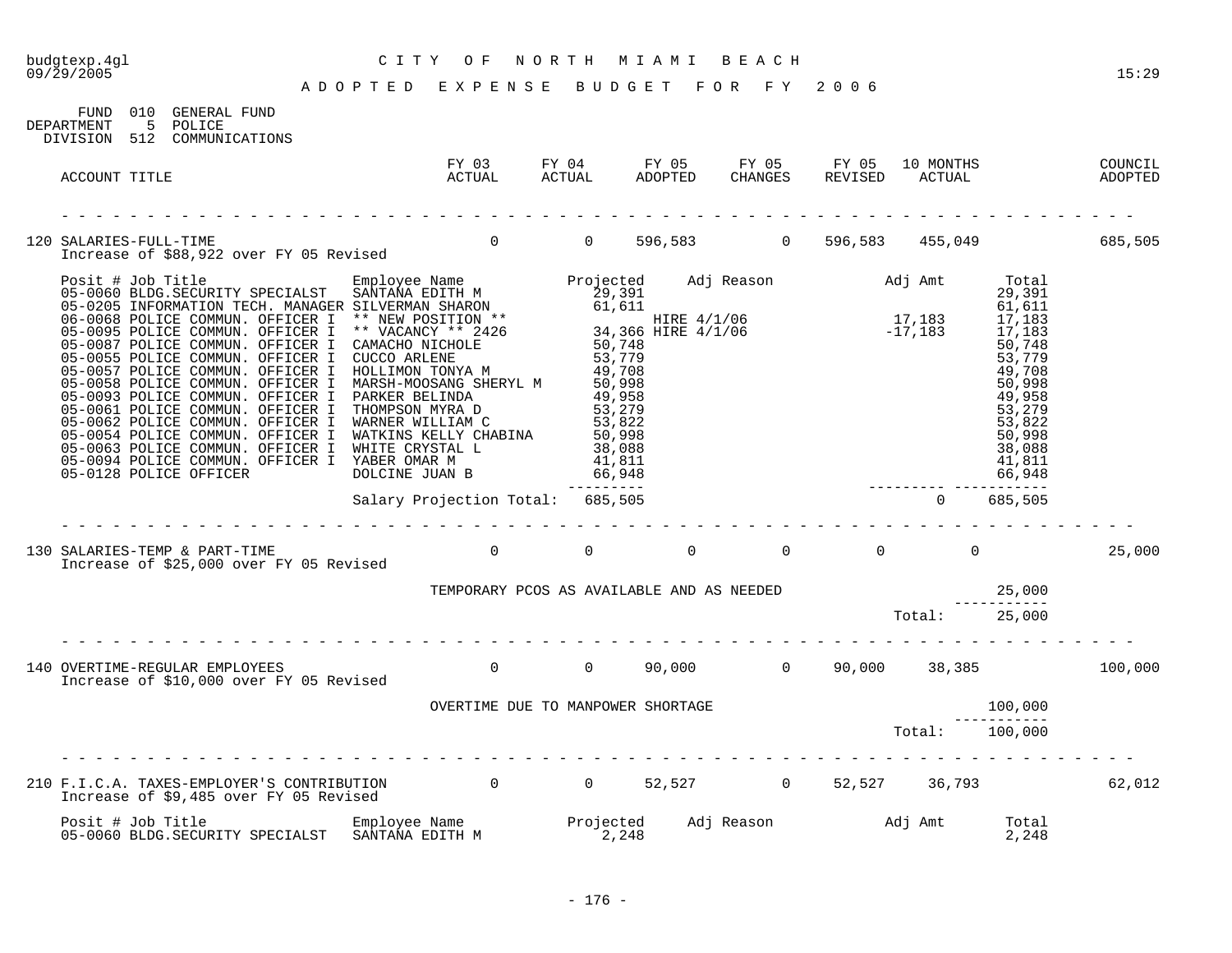| FIMD       | 01 Q | GENERAL FUND   |
|------------|------|----------------|
| DEPARTMENT | 5    | POLICE         |
| DIVISION   | 512  | COMMUNICATIONS |

| ACCOUNT TITLE                                                                                                                                                                                                                                                                                                                                                                | <b>ACTUAL</b>                         |                                          | CHANGES REVISED | 10 MONTHS<br>ACTUAL | COUNCIL<br>ADOPTED |
|------------------------------------------------------------------------------------------------------------------------------------------------------------------------------------------------------------------------------------------------------------------------------------------------------------------------------------------------------------------------------|---------------------------------------|------------------------------------------|-----------------|---------------------|--------------------|
| $\begin{tabular}{l c c c c c} \multicolumn{1}{c}{ACCOUTT TITLE} & $\mathsf{ACTUAL}$ & $\mathsf{ACTUAL}$ & $ACTUAL$ & $AOTUAL$ & $AOUTAL$ & $AOUTAL$ & $AOUTAL$ & $AOUTAL$ & $AOUTAL$ & $AUSTL0$ & $RMS-1$ & $RMS-1$ & $RMS-1$ & $RMS-1$ & $RMS-1$ & $RMS-1$ & $RMS-1$ & $RMS-1$ & $RMS-1$ & $RMS-1$ & $RMS-1$ & $RMS-1$ & $RMS-1$ & $RMS-1$ & $RMS-1$ & $RMS-1$ & $RMS-1$ &$ |                                       |                                          |                 |                     |                    |
|                                                                                                                                                                                                                                                                                                                                                                              |                                       |                                          |                 |                     |                    |
|                                                                                                                                                                                                                                                                                                                                                                              | Adjustments to Salary Projection:     |                                          |                 |                     |                    |
|                                                                                                                                                                                                                                                                                                                                                                              | 9,563 ADJUSTMENT FOR OT AND PART-TIME |                                          |                 |                     |                    |
|                                                                                                                                                                                                                                                                                                                                                                              |                                       | Adjusted salary projection total: 62,012 |                 |                     |                    |
|                                                                                                                                                                                                                                                                                                                                                                              |                                       |                                          |                 |                     | 0                  |
|                                                                                                                                                                                                                                                                                                                                                                              |                                       |                                          |                 |                     | $\Omega$           |
| 223 RETIREMENT-GENERAL PLAN<br>1ncrease of \$21,504 over FY 05 Revised        0     0   61,615      0   61,615   50,447         83,119                                                                                                                                                                                                                                       |                                       |                                          |                 |                     |                    |
|                                                                                                                                                                                                                                                                                                                                                                              |                                       |                                          |                 |                     |                    |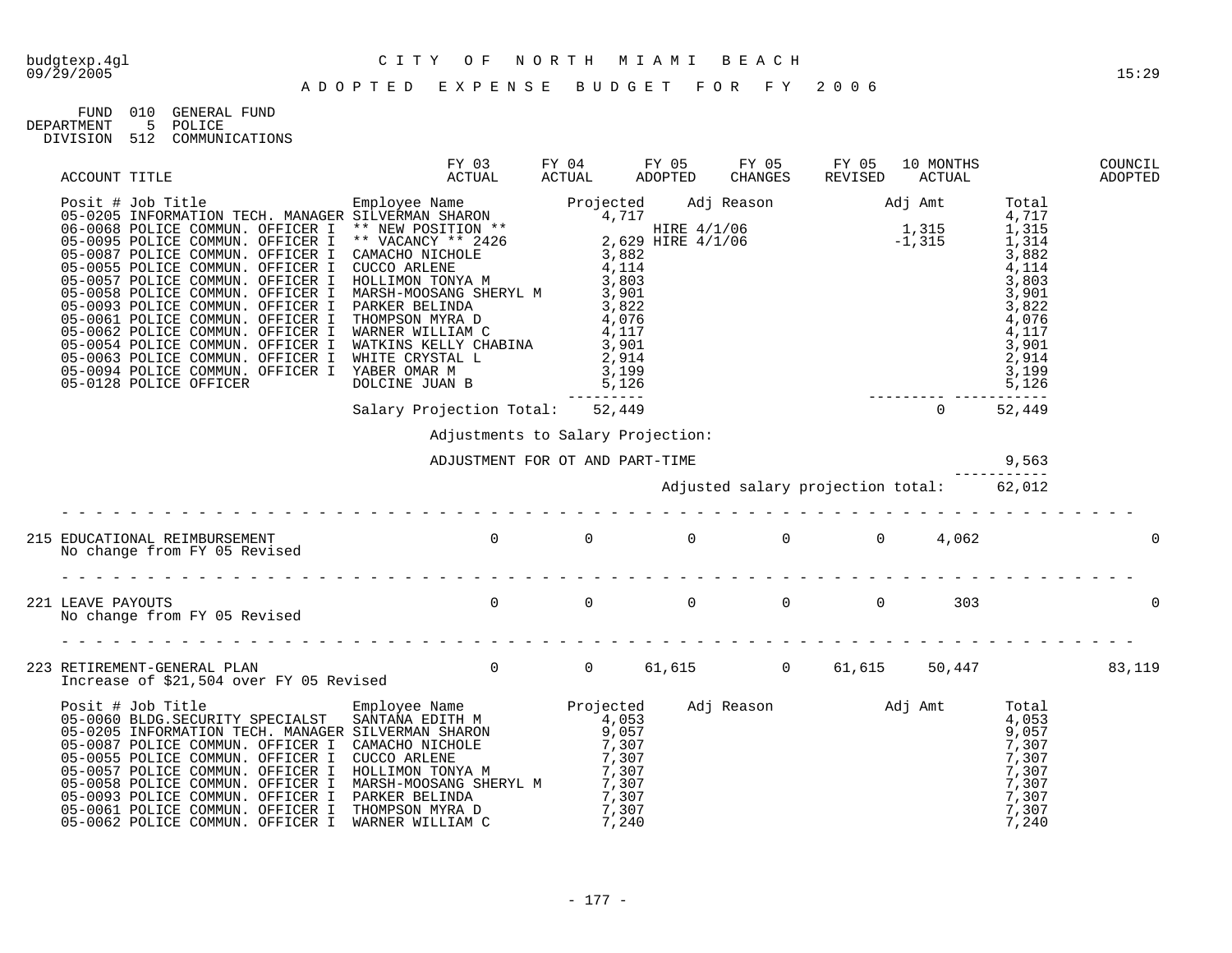#### A D O P T E D E X P E N S E B U D G E T F O R F Y 2 0 0 6

FUND 010 GENERAL FUND<br>DEPARTMENT 5 POLICE 5 POLICE DIVISION 512 COMMUNICATIONS

| ACCOUNT TITLE                                                                                                                                                                                                                              | FY 03<br>ACTUAL ACTUAL ADOPTED | FY 04 FY 05 | FY 05 FY 05<br>CHANGES REVISED | 10 MONTHS<br>ACTUAL | COUNCIL<br>ADOPTED |
|--------------------------------------------------------------------------------------------------------------------------------------------------------------------------------------------------------------------------------------------|--------------------------------|-------------|--------------------------------|---------------------|--------------------|
| Posit # Job Title<br>Projected Adj Reason Adj Amt Total<br>05-0064 POLICE COMMUN. OFFICER I WHITE CRYSTAL L<br>05-0094 POLICE COMMUN. OFFICER I YABER OMAR M<br>05-0094 POLICE COMMUN. OFFICER I YABER OMAR M<br>21.19<br>22.2.2.2.2.2.2.2 |                                |             |                                |                     |                    |
|                                                                                                                                                                                                                                            |                                |             |                                |                     |                    |
| 224 RETIREMENT-POLICE PLAN 6.394<br>Increase of \$4,194 over FY 05 Revised 10 10 10 26,200 10 26,200 21,767 10 20,394                                                                                                                      |                                |             |                                |                     |                    |
|                                                                                                                                                                                                                                            |                                |             |                                |                     |                    |
|                                                                                                                                                                                                                                            |                                |             |                                |                     |                    |
| 235 HEALTH INSURANCE<br>Increase of \$15,411 over FY 05 Revised        0     0   54,025      0   54,025    46,415         69,436                                                                                                           |                                |             |                                |                     |                    |
|                                                                                                                                                                                                                                            |                                |             |                                |                     |                    |
|                                                                                                                                                                                                                                            |                                |             |                                |                     |                    |
| GROUP LIFE INSURANCE<br>Increase of \$613 over FY 05 Revised          0     0    2,189     0   2,189    1,539<br>236 GROUP LIFE INSURANCE                                                                                                  |                                |             |                                |                     | 2,802              |
| Posit # Job Title Employee Name Projected Adj Reason Adj Amt Total Companies Controller Employee Name Projected Adj Reason Adj Amt Total Companies of the SANTANA EDITH M<br>121 121 125-0205 INFORMATION TECH. MANAGER SILVERMAN          |                                |             |                                |                     |                    |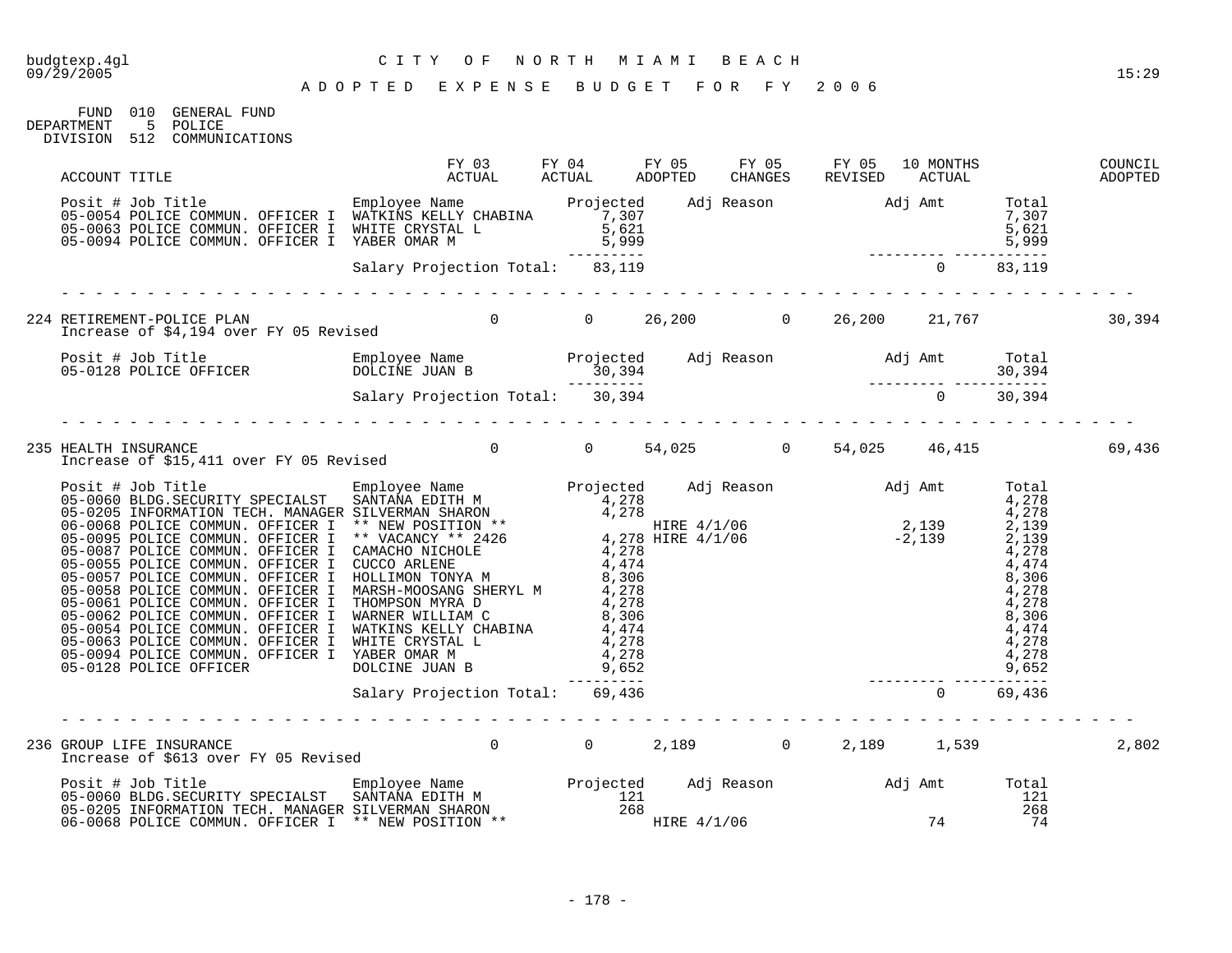| FIJND.     | 010 | GENERAL FUND       |
|------------|-----|--------------------|
| DEPARTMENT |     | POLICE             |
| DIVISION   |     | 512 COMMUNICATIONS |

| ACCOUNT TITLE |                                                                                                                                                                                                                                        |                                |  |                                                                                                                                                                                                                                                                                                                                                                          |  |  |       |
|---------------|----------------------------------------------------------------------------------------------------------------------------------------------------------------------------------------------------------------------------------------|--------------------------------|--|--------------------------------------------------------------------------------------------------------------------------------------------------------------------------------------------------------------------------------------------------------------------------------------------------------------------------------------------------------------------------|--|--|-------|
|               | ACTORINATION (ACTOR COMMUN). OFFICER I WARNER MILLIAM (ACTOR)<br>1951 + Job Tollic COMMUN). OFFICER I ** VACANCY ** 2426<br>05-0085 POLICE COMMUN). OFFICER I COMMONICALENE<br>05-0085 POLICE COMMUN). OFFICER I CUCCO ARLENE<br>05-00 |                                |  | $\begin{array}{cccccc} 147 & \text{HIRE} & 4/1/06 & & & & & & & & 74 \\ 207 & & & & & & & & & 207 \\ 207 & & & & & & & & 207 \\ 207 & & & & & & & & 207 \\ 207 & & & & & & & & 207 \\ 207 & & & & & & & & 207 \\ 207 & & & & & & & & 207 \\ 207 & & & & & & & & 207 \\ 207 & & & & & & & & 207 \\ 207 & & & & & & & & 207 \\ 207 & & & & & & & & 207 \\ 207 & & & & & &$ |  |  |       |
|               |                                                                                                                                                                                                                                        | Salary Projection Total: 2,801 |  |                                                                                                                                                                                                                                                                                                                                                                          |  |  |       |
|               | 238 ACCIDENTAL DEATH & DISMEMBERMENT<br>140 Increase of \$31 over FY 05 Revised<br>203 December 203 December 203 December 203 December 203 December 203 December 203 December 204 December 203 De                                      |                                |  |                                                                                                                                                                                                                                                                                                                                                                          |  |  | 234   |
|               |                                                                                                                                                                                                                                        |                                |  |                                                                                                                                                                                                                                                                                                                                                                          |  |  |       |
|               |                                                                                                                                                                                                                                        | Salary Projection Total: 230   |  |                                                                                                                                                                                                                                                                                                                                                                          |  |  |       |
|               | DENTAL INSURANCE<br>Increase of \$136 over FY 05 Revised          0     0    2,062      0    2,062    1,769<br>239 DENTAL INSURANCE                                                                                                    |                                |  |                                                                                                                                                                                                                                                                                                                                                                          |  |  | 2,198 |
|               |                                                                                                                                                                                                                                        |                                |  |                                                                                                                                                                                                                                                                                                                                                                          |  |  |       |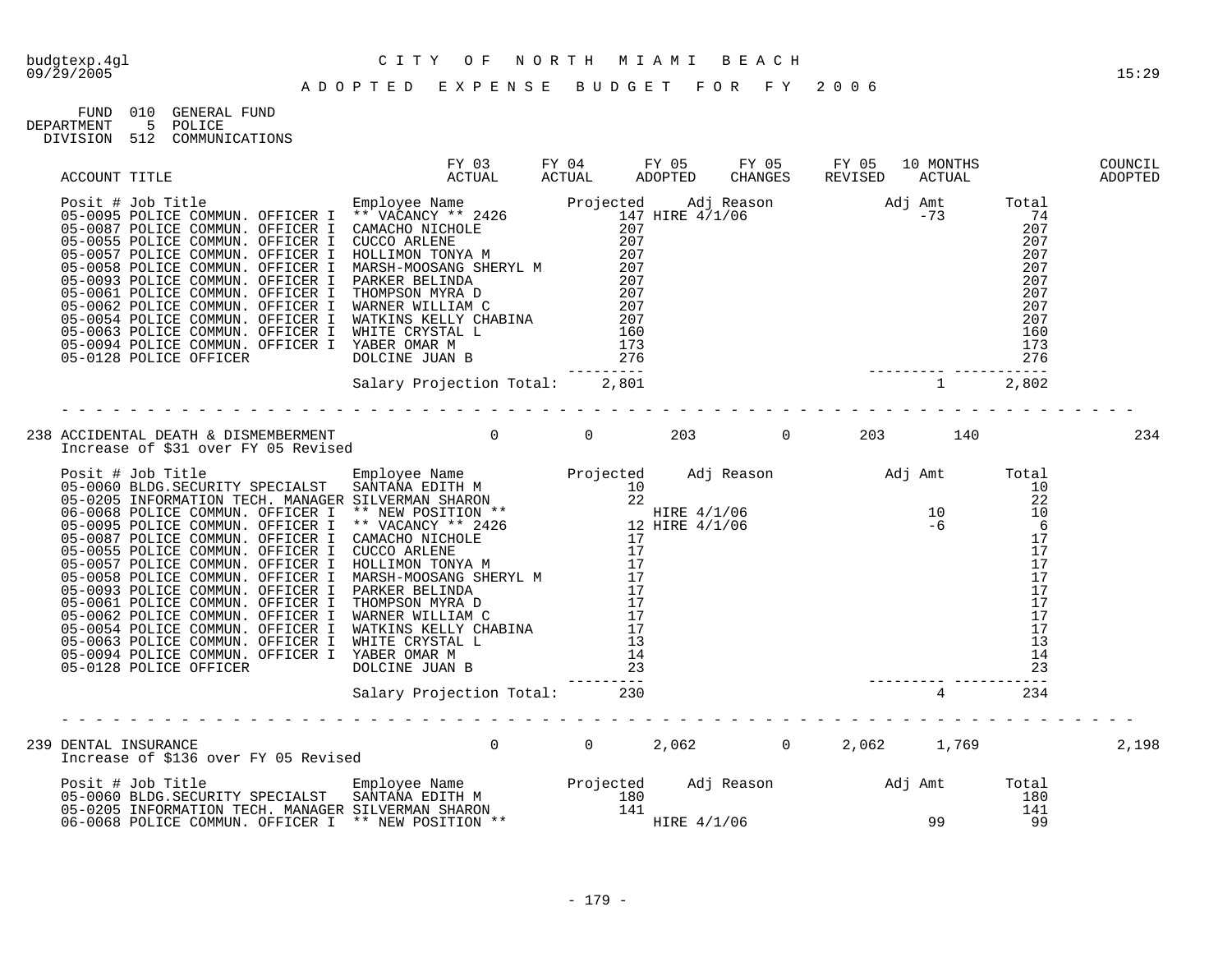FUND 010 GENERAL FUND<br>DEPARTMENT 5 POLICE DEPARTMENT 5 POLICE DIVISION 512 COMMUNICATIONS

| ACCOUNT TITLE                                                                                                                                                                                                                               | FY 03<br>ACTUAL                                                        | ACTUAL | FY 04 FY 05 FY 05 FY 05<br>ADOPTED |  | 10 MONTHS<br>CHANGES REVISED ACTUAL |                      | COUNCIL<br>ADOPTED |
|---------------------------------------------------------------------------------------------------------------------------------------------------------------------------------------------------------------------------------------------|------------------------------------------------------------------------|--------|------------------------------------|--|-------------------------------------|----------------------|--------------------|
| ACCOUNT TITLE<br>Posit # Job Toilet COMMUN. OFFICER I ** VACANCY ** 2426<br>05-0095 POLICE COMMUN. OFFICER I ** VACANCY ** 2426<br>05-0095 POLICE COMMUN. OFFICER I CMOCO ARLENE<br>141<br>05-0057 POLICE COMMUN. OFFICER I MORENT 1000<br> |                                                                        |        |                                    |  |                                     |                      |                    |
|                                                                                                                                                                                                                                             | Salary Projection Total: 2,169                                         |        |                                    |  |                                     |                      |                    |
|                                                                                                                                                                                                                                             |                                                                        |        |                                    |  |                                     |                      |                    |
| 390 EDUCATIONAL PROGRAMS<br>Decrease of \$500 from FY 05 Revised         0      0      0    500     500      378                                                                                                                            |                                                                        |        |                                    |  |                                     |                      | $\Omega$           |
| 405 TRAVEL AND AUTO EXPENSES<br>Decrease of \$1,000 from FY 05 Revised        0      0     0   1,000    1,000     855                                                                                                                       |                                                                        |        |                                    |  |                                     |                      | $\Omega$           |
| 460 REPAIRS AND MAINTENANCE SERVICES (1, 1, 2, 2, 500 (2, 500 (41,600 (2, 100 (2, 420 (12,000)<br>Decrease of \$62,100 from FY 05 Revised                                                                                                   |                                                                        |        |                                    |  |                                     |                      |                    |
|                                                                                                                                                                                                                                             | XACOM RECORDING DEVICE MAINT. AGREEMENT<br>AGREEMENT WITH MDC FOR FCIC |        |                                    |  |                                     | 4,500<br>7,500       |                    |
|                                                                                                                                                                                                                                             |                                                                        |        |                                    |  | Total: 12,000                       |                      |                    |
| $\begin{array}{cccccccccccccc} 490&\text{UNIFORM MAINTENANCE} &\text{ALLOWANCE} & & & & & 0 & & 0 & & 9\text{,}400 & & & 0 & & 9\text{,}400 & & & 9\text{,}000\end{array}$<br>Decrease of \$1,900 from FY 05 Revised                        |                                                                        |        |                                    |  |                                     |                      | 7,500              |
|                                                                                                                                                                                                                                             | PER IUPA CONTRACT                                                      |        |                                    |  |                                     | 7,500<br>----------- |                    |
|                                                                                                                                                                                                                                             |                                                                        |        |                                    |  | Total: 7,500                        |                      |                    |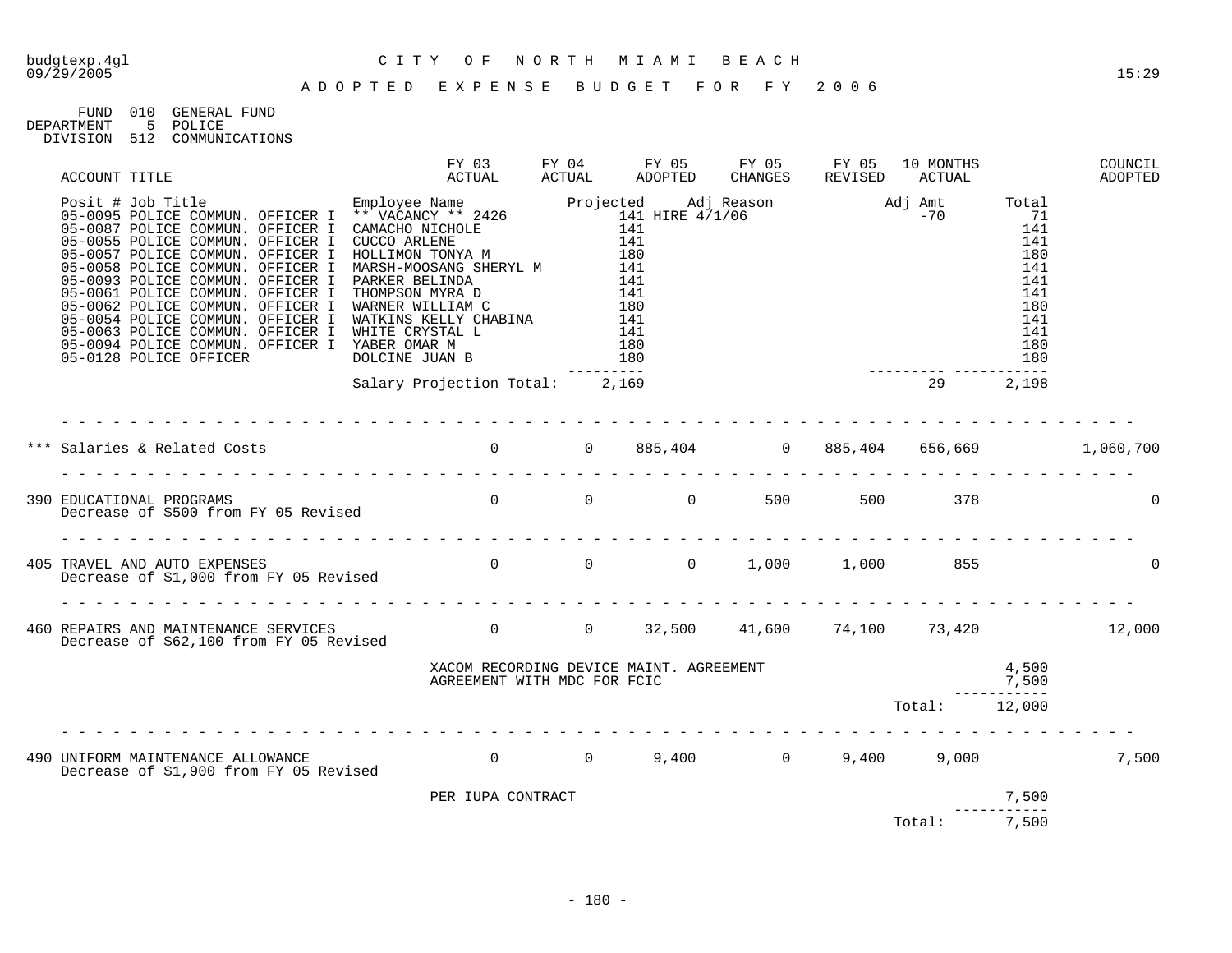| budgtexp.4gl<br>$09/\bar{2}9/2005$                                          |                                    | CITY OF NORTH MIAMI BEACH             |                                              |                  |                                                              |                          |                                       |                | 15:29              |
|-----------------------------------------------------------------------------|------------------------------------|---------------------------------------|----------------------------------------------|------------------|--------------------------------------------------------------|--------------------------|---------------------------------------|----------------|--------------------|
| FUND 010 GENERAL FUND                                                       | ADOPTED EXPENSE BUDGET FOR FY 2006 |                                       |                                              |                  |                                                              |                          |                                       |                |                    |
| 5<br>DEPARTMENT<br>POLICE<br>DIVISION 512 COMMUNICATIONS                    |                                    |                                       |                                              |                  |                                                              |                          |                                       |                |                    |
| ACCOUNT TITLE                                                               |                                    | FY 03<br>ACTUAL                       | FY 04<br>ACTUAL                              | FY 05<br>ADOPTED | FY 05                                                        | FY 05<br>CHANGES REVISED | 10 MONTHS<br>ACTUAL                   |                | COUNCIL<br>ADOPTED |
| 520 OPERATING SUPPLIES<br>Decrease of \$2,000 from FY 05 Revised            |                                    |                                       | $\begin{matrix}0&0\end{matrix}$              |                  |                                                              |                          | 4,500 4,700 9,200 7,983               |                | 7,200              |
|                                                                             |                                    | HEADSETS<br>TAPES FOR RECORDING CALLS |                                              |                  |                                                              |                          |                                       | 1,000<br>3,500 |                    |
|                                                                             |                                    | TIME WARRANTY CHAIRS                  |                                              |                  | REPLACE 3 CHAIRS FOR DISPATCHERS WITH INDUSTRIAL GRADE, LIFE |                          |                                       | 2,700          |                    |
|                                                                             |                                    |                                       |                                              |                  |                                                              |                          | Total: 7,200                          |                |                    |
| *** Operating Expenses                                                      |                                    |                                       |                                              |                  |                                                              |                          | 0 $46,400$ $47,800$ $94,200$ $91,636$ |                | 26,700             |
| 845 FINANCED EQUIPMENT<br>Decrease of \$22,000 from FY 05 Revised           |                                    |                                       |                                              |                  | 0 0 22,000 0 22,000 19,236                                   |                          |                                       |                | $\Omega$           |
| *** Capital Outlays                                                         |                                    |                                       | $\begin{matrix} 0 & 0 \end{matrix}$          |                  | 22,000 0 22,000 19,236                                       |                          |                                       |                | $\Omega$           |
| 951 CAPITAL LEASE INTEREST<br>Decrease of \$593 from FY 05 Revised          |                                    |                                       |                                              |                  |                                                              |                          |                                       |                | 507                |
|                                                                             |                                    | FY05 PURCHASES                        |                                              |                  |                                                              |                          |                                       | 507            |                    |
|                                                                             |                                    |                                       |                                              |                  |                                                              |                          | Total:                                | 507            |                    |
| 952 CAPITAL LEASE PRINCIPAL<br>Increase of \$269 over FY 05 Revised         |                                    |                                       | $\begin{matrix} 0 & 0 \\ 0 & 0 \end{matrix}$ |                  | $5,100$ 0                                                    |                          | 5,100 3,917                           |                | 5,369              |
|                                                                             |                                    | FY05 PRUCHASES                        |                                              |                  |                                                              |                          |                                       | 5,369          |                    |
|                                                                             |                                    |                                       |                                              |                  |                                                              |                          | Total:                                | 5,369          |                    |
| 994 TRF TO WORKERS' COMP SELF-INS<br>Decrease of \$1,389 from FY 05 Revised |                                    |                                       |                                              |                  |                                                              |                          | 0 0 $7,274$ 0 $7,274$ 7,274 $7,274$   |                | 5,885              |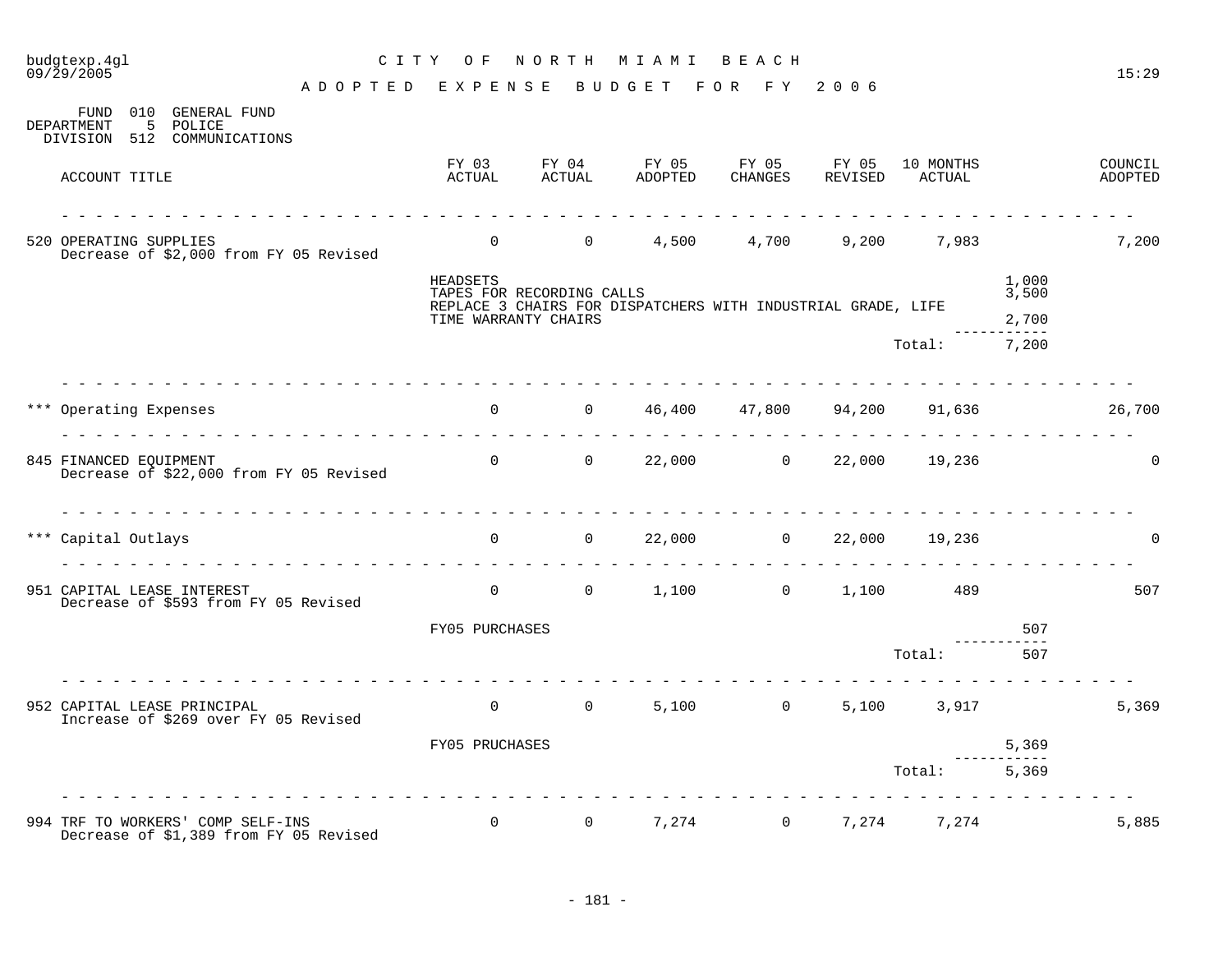# budgtexp.4gl C I T Y O F N O R T H M I A M I B E A C H

| FIMD       | 01 Q | GENERAL FUND   |
|------------|------|----------------|
| DEPARTMENT | 5    | POLICE         |
| DIVISION   | 512  | COMMUNICATIONS |

| ACCOUNT TITLE |                                                                                                                                                                                                                                                                                                                                                                                                                                                                                                                                                                                | FY 03<br>ACTUAL                                                                                                                                                                                                                                                                                   | FY 04<br>ACTUAL | FY 05<br>ADOPTED                                                                                                            | FY 05<br>CHANGES | FY 05<br>REVISED                   | 10 MONTHS<br>ACTUAL |                                                                                                                | COUNCIL<br>ADOPTED |
|---------------|--------------------------------------------------------------------------------------------------------------------------------------------------------------------------------------------------------------------------------------------------------------------------------------------------------------------------------------------------------------------------------------------------------------------------------------------------------------------------------------------------------------------------------------------------------------------------------|---------------------------------------------------------------------------------------------------------------------------------------------------------------------------------------------------------------------------------------------------------------------------------------------------|-----------------|-----------------------------------------------------------------------------------------------------------------------------|------------------|------------------------------------|---------------------|----------------------------------------------------------------------------------------------------------------|--------------------|
|               | Posit # Job Title<br>05-0060 BLDG.SECURITY SPECIALST<br>05-0205 INFORMATION TECH. MANAGER SILVERMAN SHARON<br>06-0068 POLICE COMMUN. OFFICER I<br>05-0095 POLICE COMMUN. OFFICER I<br>05-0087 POLICE COMMUN. OFFICER I<br>05-0055 POLICE COMMUN. OFFICER I<br>05-0057 POLICE COMMUN. OFFICER I HOLLIMON TONYA M<br>05-0093 POLICE COMMUN. OFFICER I<br>05-0061 POLICE COMMUN. OFFICER I<br>05-0062 POLICE COMMUN. OFFICER I<br>05-0054 POLICE COMMUN. OFFICER I<br>05-0063 POLICE COMMUN. OFFICER I<br>05-0094 POLICE COMMUN. OFFICER I YABER OMAR M<br>05-0128 POLICE OFFICER | Employee Name<br>SANTANA EDITH M<br>** NEW POSITION **<br>** VACANCY ** 2426<br>CAMACHO NICHOLE<br>CUCCO ARLENE<br>05-0058 POLICE COMMUN. OFFICER I MARSH-MOOSANG SHERYL M<br>PARKER BELINDA<br>THOMPSON MYRA D<br>WARNER WILLIAM C<br>WATKINS KELLY CHABINA<br>WHITE CRYSTAL L<br>DOLCINE JUAN B | Projected       | 118<br>246<br>HIRE 4/1/06<br>137 HIRE 4/1/06<br>203<br>215<br>199<br>204<br>200<br>213<br>215<br>204<br>152<br>167<br>3,414 | Adj Reason       | HIRE 4/1/06 67<br>HIRE 4/1/06 - 69 | Adj Amt             | Total<br>118<br>246<br>67<br>68<br>203<br>215<br>199<br>204<br>200<br>213<br>215<br>204<br>152<br>167<br>3,414 |                    |
|               |                                                                                                                                                                                                                                                                                                                                                                                                                                                                                                                                                                                | Salary Projection Total:                                                                                                                                                                                                                                                                          |                 | 5,887                                                                                                                       |                  |                                    | $-2$                | 5,885                                                                                                          |                    |
|               | *** Non-Operating Expenses                                                                                                                                                                                                                                                                                                                                                                                                                                                                                                                                                     | $\mathbf 0$                                                                                                                                                                                                                                                                                       | $\overline{0}$  | 13,474                                                                                                                      |                  | $\overline{0}$<br>13,474           | 11,681              |                                                                                                                | 11,761             |
|               | DIVISION<br>TOTALS:                                                                                                                                                                                                                                                                                                                                                                                                                                                                                                                                                            | 0                                                                                                                                                                                                                                                                                                 | $\overline{0}$  | 967,278                                                                                                                     |                  | 47,800 1,015,078                   | 779,222             |                                                                                                                | 1,099,161          |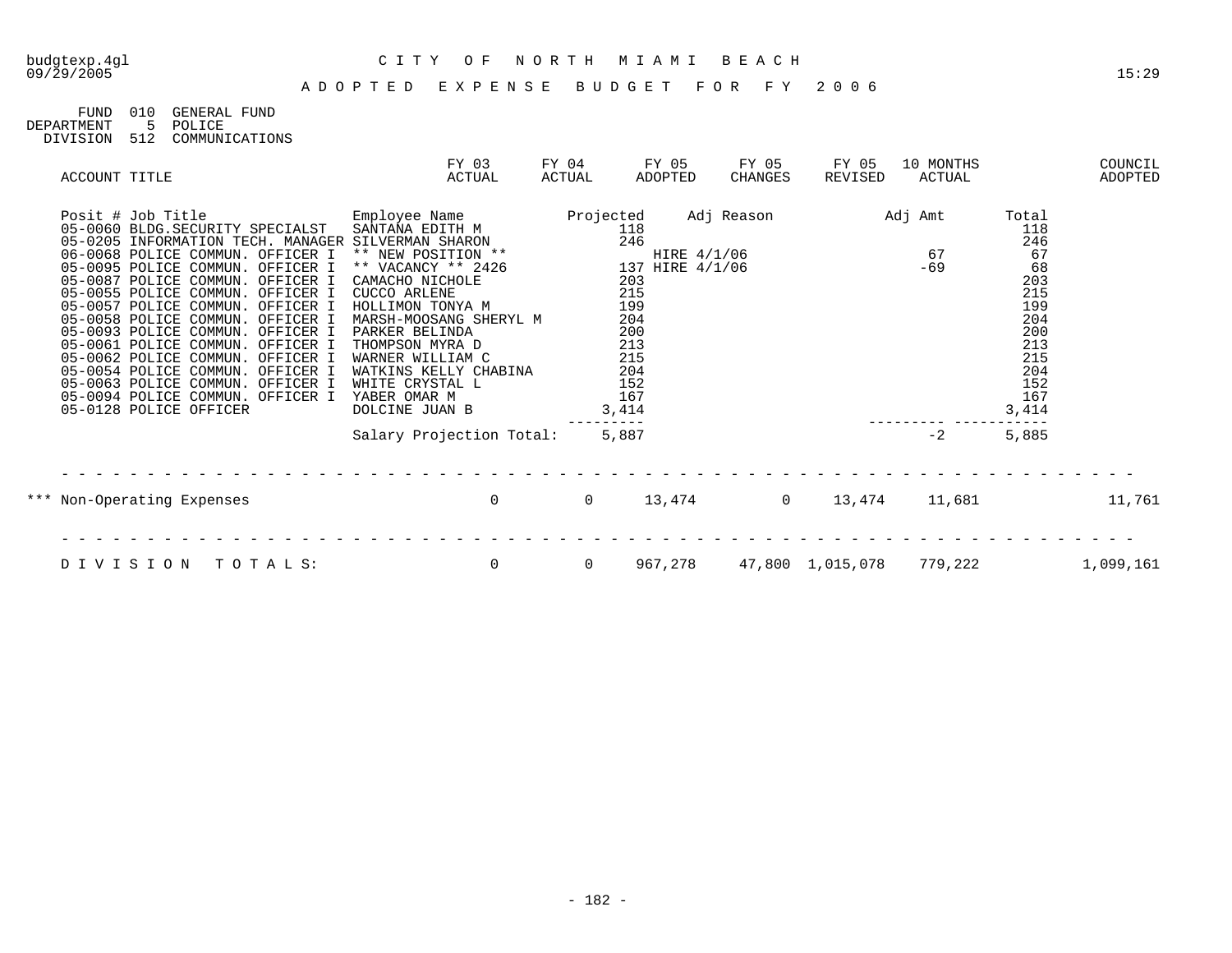### budgtexp.4gl C I T Y O F N O R T H M I A M I B E A C H

A D O P T E D E X P E N S E B U D G E T F O R F Y 2 0 0 6

FUND 010 GENERAL FUND<br>DEPARTMENT 5 POLICE 5 POLICE DIVISION 520 ADMINISTRATIVE SERVICES

| ACCOUNT TITLE                                                                                    | FY 03<br>ACTUAL | FY 04<br>ACTUAL         | FY 05<br>ADOPTED                                                                                                                                                                                                                     | FY 05<br><b>CHANGES</b> | FY 05<br>REVISED                 | 10 MONTHS<br>ACTUAL | COUNCIL<br>ADOPTED |
|--------------------------------------------------------------------------------------------------|-----------------|-------------------------|--------------------------------------------------------------------------------------------------------------------------------------------------------------------------------------------------------------------------------------|-------------------------|----------------------------------|---------------------|--------------------|
| 120 SALARIES-FULL-TIME<br>No change from FY 05 Revised                                           |                 | 1,833,835 1,318,303 0 0 | <u>in die staans die staans die staan van die staan van die staan van die staan van die staan van die staan van die staan van die staan van die staan van die staan van die staan van die staan van die staan van die staan van </u> |                         | $\Omega$                         | $\Omega$            |                    |
| 121 SALARY-DISABILITY PAYMENTS<br>No change from FY 05 Revised                                   |                 | $3,552$ 0 0 0 0         |                                                                                                                                                                                                                                      |                         |                                  | $\overline{0}$      |                    |
| 130 SALARIES-TEMP & PART-TIME<br>No change from FY 05 Revised                                    |                 | 77,619 50,989 0 0 0     |                                                                                                                                                                                                                                      |                         |                                  | $\overline{0}$      |                    |
| 140 OVERTIME-REGULAR EMPLOYEES<br>No change from FY 05 Revised                                   |                 | 157,538 105,886 0       |                                                                                                                                                                                                                                      | $\overline{0}$          | $\overline{0}$                   | $\overline{0}$      |                    |
| 210 F.I.C.A. TAXES-EMPLOYER'S CONTRIBUTION 163,201 116,060 0 0 0<br>No change from FY 05 Revised |                 |                         |                                                                                                                                                                                                                                      |                         | $\Omega$                         | $\overline{0}$      |                    |
| 215 EDUCATIONAL REIMBURSEMENT<br>No change from FY 05 Revised                                    |                 | 5,621 12,212 0          |                                                                                                                                                                                                                                      | $\overline{0}$          | $\overline{0}$                   | $\overline{0}$      |                    |
| 221 LEAVE PAYOUTS<br>No change from FY 05 Revised                                                |                 | 51,208 24,752 0         |                                                                                                                                                                                                                                      |                         | $\overline{0}$<br>$\overline{0}$ | $\overline{0}$      |                    |
| 223 RETIREMENT-GENERAL PLAN<br>No change from FY 05 Revised                                      |                 | 66,572 99,211 0         |                                                                                                                                                                                                                                      | $\overline{0}$          | $\mathbf 0$                      | $\mathbf 0$         | O                  |
| 224 RETIREMENT-POLICE PLAN<br>No change from FY 05 Revised                                       |                 | 226,408 192,299 0       |                                                                                                                                                                                                                                      |                         |                                  | 0 0 33,014          | $\Omega$           |
| 225 RETIREMENT-OTHER PLANS<br>No change from FY 05 Revised                                       |                 | 11,398 12,587           | $\overline{0}$                                                                                                                                                                                                                       | $\Omega$                | $\Omega$                         | $\mathbf 0$         | $\Omega$           |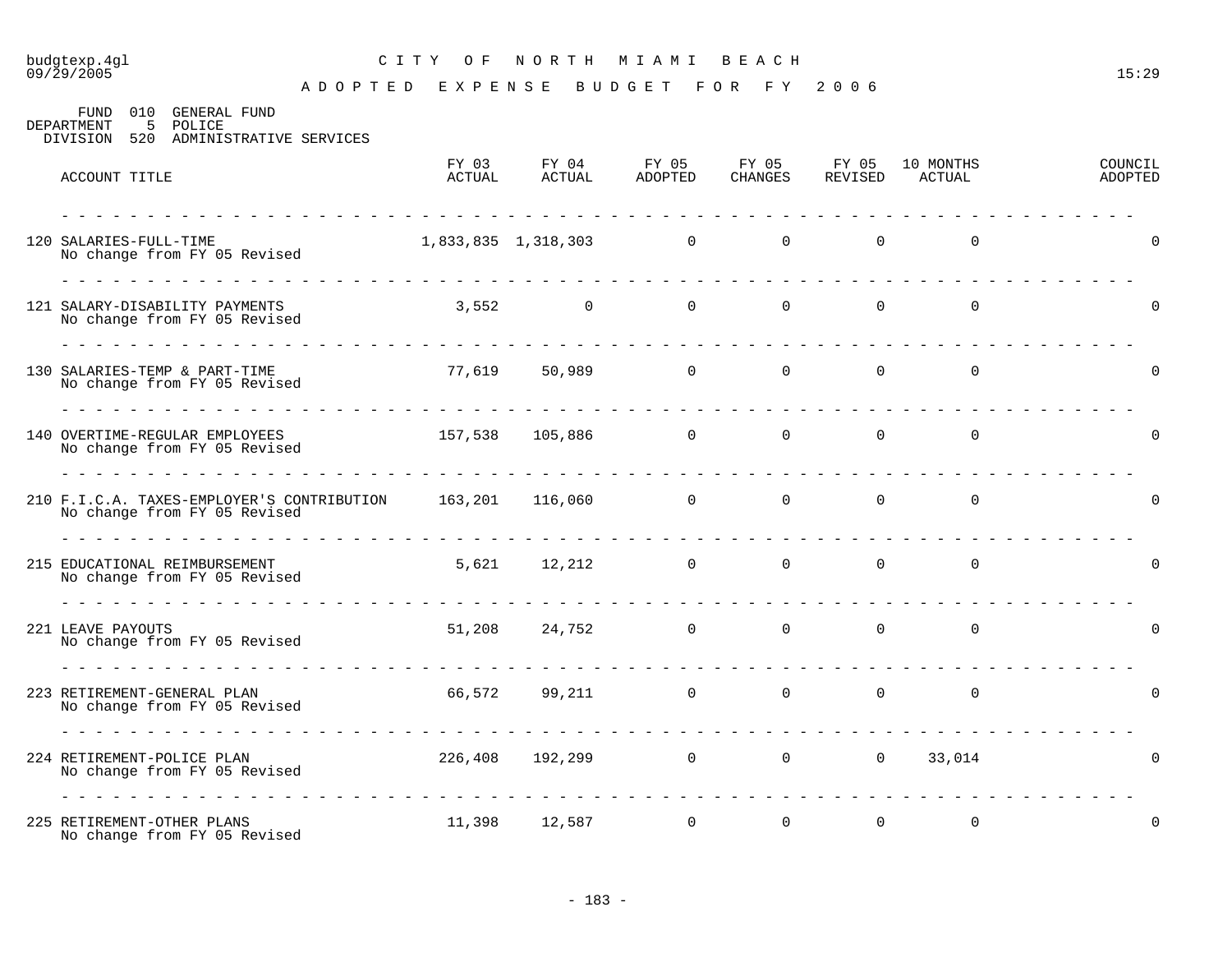### budgtexp.4gl C I T Y O F N O R T H M I A M I B E A C H

| FUND<br>010<br>GENERAL FUND<br>5 POLICE<br>DEPARTMENT<br>520 ADMINISTRATIVE SERVICES<br>DIVISION |                 |                 |                  |                  |                  |                     |                    |
|--------------------------------------------------------------------------------------------------|-----------------|-----------------|------------------|------------------|------------------|---------------------|--------------------|
| ACCOUNT TITLE                                                                                    | FY 03<br>ACTUAL | FY 04<br>ACTUAL | FY 05<br>ADOPTED | FY 05<br>CHANGES | FY 05<br>REVISED | 10 MONTHS<br>ACTUAL | COUNCIL<br>ADOPTED |
| 235 HEALTH INSURANCE<br>No change from FY 05 Revised                                             | 181,405         | 173,206         | $\overline{0}$   | $\overline{0}$   | $\overline{0}$   | $\overline{0}$      | $\mathbf 0$        |
| 236 GROUP LIFE INSURANCE<br>No change from FY 05 Revised                                         | 7,674           | 5,461           | $\overline{0}$   | $\overline{0}$   | $\overline{0}$   | $\overline{0}$      | $\Omega$           |
| 238 ACCIDENTAL DEATH & DISMEMBERMENT<br>No change from FY 05 Revised                             | 1,231           | 1,055           | $\mathbf 0$      | $\overline{0}$   | $\Omega$         | 54                  |                    |
| 239 DENTAL INSURANCE<br>No change from FY 05 Revised                                             | 7,337           | 7,285           | $\mathbf 0$      | $\overline{0}$   | $\mathbf 0$      | $\Omega$            |                    |

| 239 DENTAL INSURANCE<br>No change from FY 05 Revised                   | 7,337  | 7,285               | $\Omega$       | $\Omega$       | $\Omega$       | 0            | $\Omega$       |  |
|------------------------------------------------------------------------|--------|---------------------|----------------|----------------|----------------|--------------|----------------|--|
| *** Salaries & Related Costs                                           |        | 2,794,601 2,119,307 | $\overline{0}$ | $\overline{0}$ | $\overline{0}$ | 33,068       | $\Omega$       |  |
| 308 SELF INSURED LOSSES - DEPT PORTION<br>No change from FY 05 Revised | 10,123 | 38,166              | $\mathbf 0$    | $\overline{0}$ | $\Omega$       | $\mathbf 0$  | $\overline{0}$ |  |
| 390 EDUCATIONAL PROGRAMS<br>No change from FY 05 Revised               | 19,503 | 4,857               | $\overline{0}$ | $\overline{0}$ | $\overline{0}$ | $\mathbf 0$  | $\overline{0}$ |  |
| 405 TRAVEL AND AUTO EXPENSES<br>No change from FY 05 Revised           | 11,942 | 4,596               | $\overline{0}$ | $\overline{0}$ | $\overline{0}$ | $\mathsf{O}$ | $\overline{0}$ |  |
| 410 COMMUNICATION SERVICES<br>No change from FY 05 Revised             | 67,910 | 77,108              | $\mathbf 0$    | $\overline{0}$ | $\overline{0}$ | $-254$       | $\overline{0}$ |  |
| 430 UTILITY SERVICES<br>No change from FY 05 Revised                   | 94,440 | 110,883             | $\mathbf 0$    | $\mathbf 0$    | $\overline{0}$ | $\mathbf 0$  | $\overline{0}$ |  |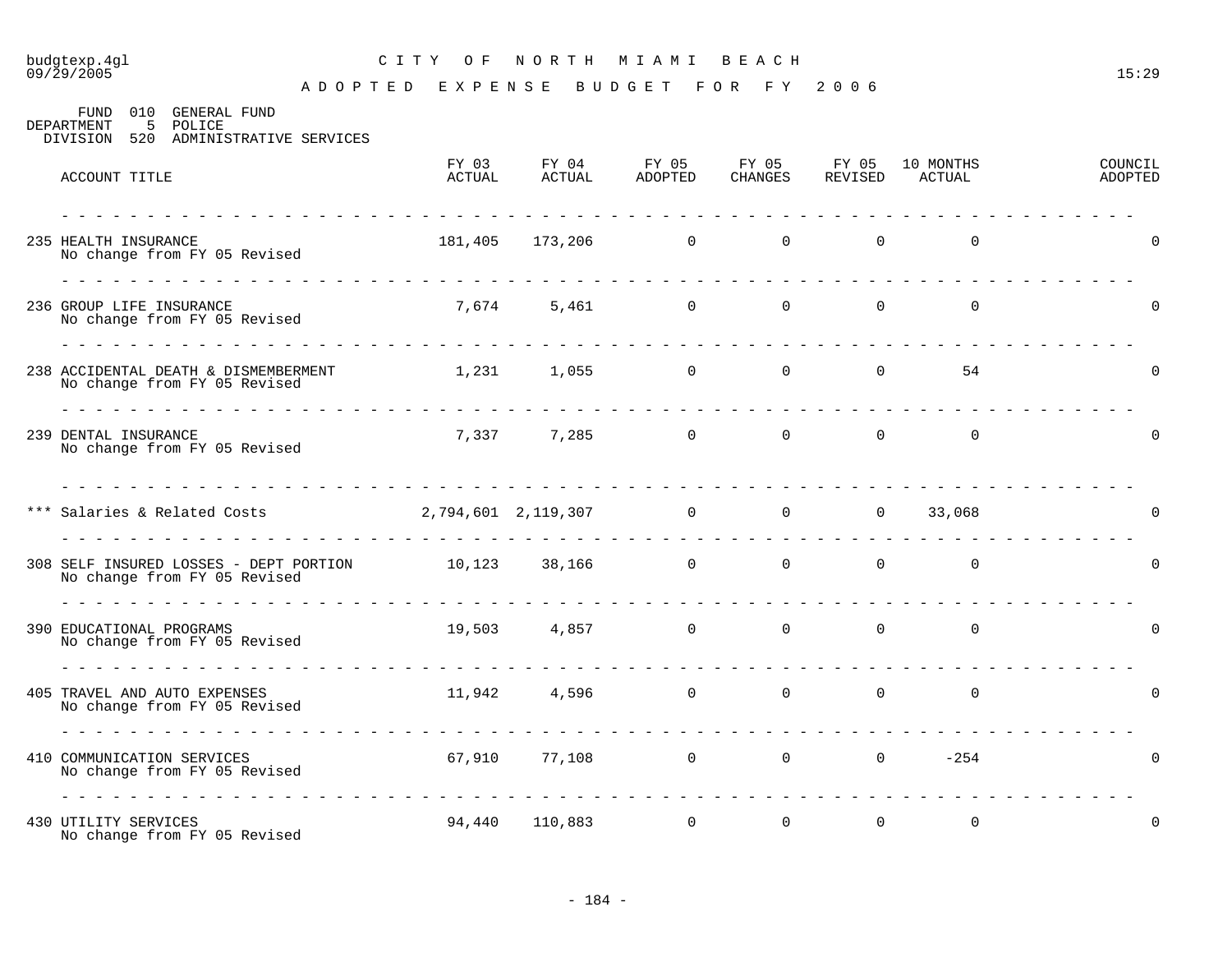### budgtexp.4gl C I T Y O F N O R T H M I A M I B E A C H

A D O P T E D E X P E N S E B U D G E T F O R F Y 2 0 0 6

FUND 010 GENERAL FUND<br>DEPARTMENT 5 POLICE 5 POLICE DIVISION 520 ADMINISTRATIVE SERVICES

| ACCOUNT TITLE                                                        | FY 03<br>ACTUAL         | FY 04<br>ACTUAL     | FY 05<br>ADOPTED      | FY 05<br>CHANGES | FY 05<br>REVISED | 10 MONTHS<br>ACTUAL | COUNCIL<br>ADOPTED |
|----------------------------------------------------------------------|-------------------------|---------------------|-----------------------|------------------|------------------|---------------------|--------------------|
| 460 REPAIRS AND MAINTENANCE SERVICES<br>No change from FY 05 Revised | 79,331                  |                     | 69,639 0              | $\overline{0}$   | $\overline{0}$   | $\overline{0}$      | 0                  |
| 461 MAINTENANCE-OFFICE EQUIPMENT<br>No change from FY 05 Revised     |                         |                     | $37,767$ $35,173$ 0 0 |                  | $\overline{0}$   | $\mathsf{O}$        | O                  |
| <b>463 MAINTENANCE-OTHER</b><br>No change from FY 05 Revised         |                         |                     | 10,639 9,017 0 0      |                  | $\overline{0}$   | $\overline{0}$      | $\Omega$           |
| 490 UNIFORM MAINTENANCE ALLOWANCE<br>No change from FY 05 Revised    |                         |                     | $12,266$ 4,857 0      | $\overline{0}$   | $\mathsf{O}$     | $\mathsf{O}$        | O                  |
| 520 OPERATING SUPPLIES<br>No change from FY 05 Revised               |                         |                     | 143,322 227,175 0 0   |                  | $\overline{0}$   | $\overline{0}$      | $\Omega$           |
| 540 BOOKS & MEMBERSHIPS<br>No change from FY 05 Revised              |                         |                     | 4,295 3,914 0         | $\overline{0}$   | $\mathbf{0}$     | $\mathbf 0$         | 0                  |
| 550 MAINTENANCE & REPAIR OF VEHICLES<br>No change from FY 05 Revised | $118,944$ $135,244$ 0 0 |                     |                       |                  | $\mathbf 0$      | 0                   | $\Omega$           |
| 560 FUELS & LUBRICANTS<br>No change from FY 05 Revised               |                         | 164,278  194,445  0 |                       | $\mathbf 0$      | $\mathbf 0$      | $\mathbf 0$         | $\Omega$           |
| 591 VEHICLE TAG FEES<br>No change from FY 05 Revised                 |                         | 1,314 1,136         | $\overline{0}$        | $\mathbf 0$      | $\mathbf 0$      | $\mathbf 0$         | O                  |
| *** Operating Expenses                                               | 776,073                 | 916,210             | 0                     | $\overline{0}$   | $\mathbf 0$      | $-254$              | 0                  |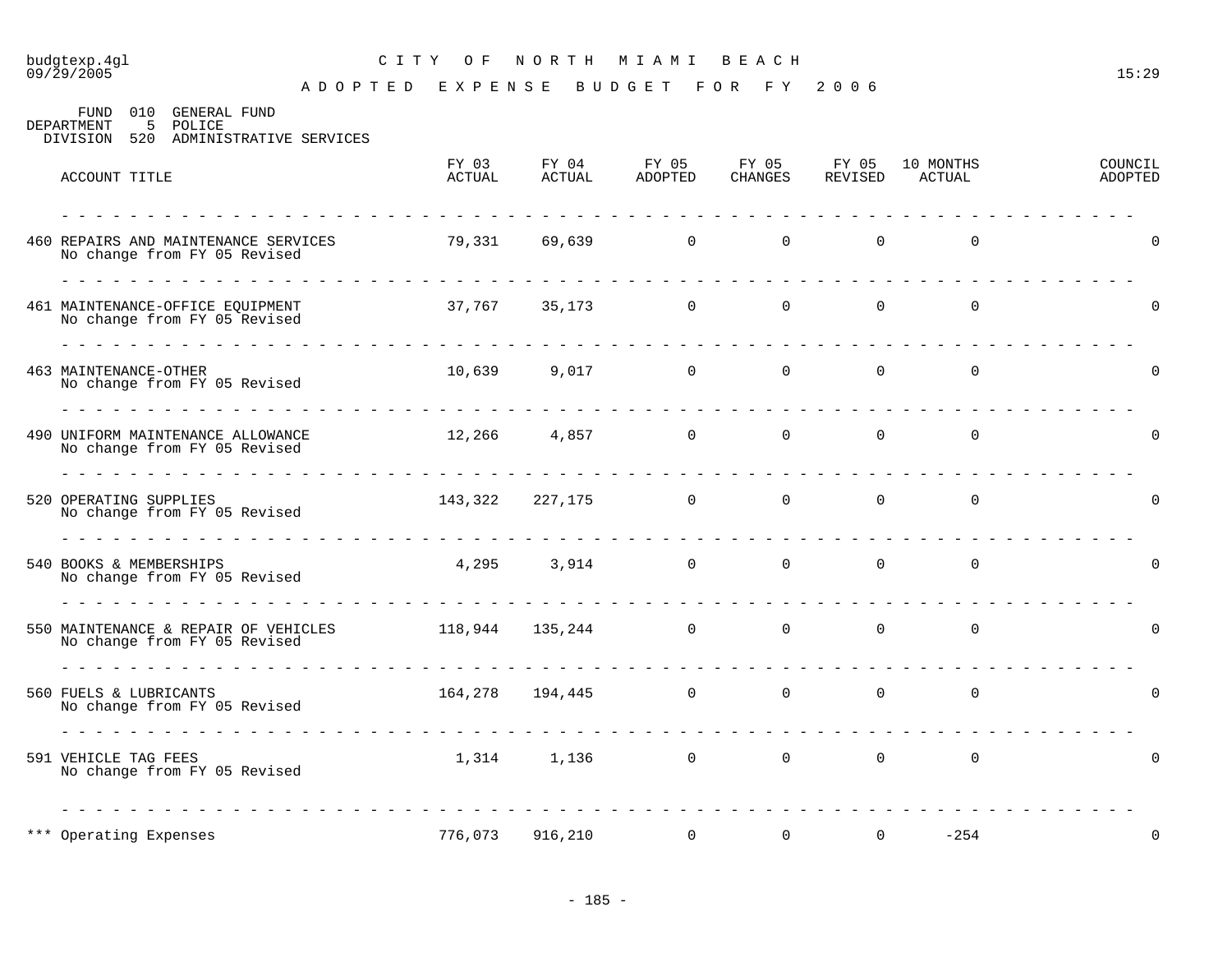### budgtexp.4gl C I T Y O F N O R T H M I A M I B E A C H

A D O P T E D E X P E N S E B U D G E T F O R F Y 2 0 0 6

FUND 010 GENERAL FUND DEPARTMENT 5 POLICE DIVISION 520 ADMINISTRATIVE SERVICES

| ACCOUNT TITLE                                                                  | FY 03<br>ACTUAL | FY 04<br><b>ACTUAL</b>                               | FY 05<br>ADOPTED         | FY 05<br>CHANGES | FY 05<br>REVISED | 10 MONTHS<br>ACTUAL | COUNCIL<br>ADOPTED |
|--------------------------------------------------------------------------------|-----------------|------------------------------------------------------|--------------------------|------------------|------------------|---------------------|--------------------|
| 840 MACHINERY AND EQUIPMENT<br>No change from FY 05 Revised<br>ana ana ana ana | $\overline{0}$  |                                                      | $\overline{0}$<br>11,433 | $\overline{0}$   | $\overline{0}$   | 0                   | $\mathbf 0$        |
| 842 DATA PROCESSING EQUIPMENT<br>No change from FY 05 Revised<br>.             | 977             | <u> 1969 - 1969 - 1969 - 1969 - 1969 - 1969 - 19</u> | 20,344<br>$\overline{0}$ | $\overline{0}$   | 0                | 0                   | $\Omega$           |
| 845 FINANCED EQUIPMENT<br>No change from FY 05 Revised                         |                 | 10,922 105,152                                       | $\overline{0}$           | $\Omega$         | $\Omega$         | $\mathbf 0$         | $\Omega$           |
| <u> Lieu Lieu Lieu Lieu Lieu Lieu Lie</u><br>*** Capital Outlays               |                 | 11,899 136,929 0                                     |                          | $\overline{0}$   | $\mathbf 0$      | 0                   | $\Omega$           |
| 951 CAPITAL LEASE INTEREST<br>No change from FY 05 Revised                     |                 | 8,274 9,914 0                                        |                          | $\overline{0}$   | $\overline{0}$   | $\mathbf 0$         | $\Omega$           |
| 952 CAPITAL LEASE PRINCIPAL<br>No change from FY 05 Revised                    |                 | 105,863 116,926 0                                    |                          | $\overline{0}$   | 0                | 0                   | $\Omega$           |
| 994 TRF TO WORKERS' COMP SELF-INS<br>No change from FY 05 Revised              | $\overline{0}$  |                                                      | 66,953 0                 | $\overline{0}$   | $\mathsf{O}$     | $\mathbf 0$         | $\Omega$           |
| *** Non-Operating Expenses                                                     |                 | 114,136 193,792                                      | $\overline{0}$           | $\overline{0}$   | 0                | 0                   | $\Omega$           |
| DIVISION TOTALS:                                                               |                 | 3,696,709 3,366,238                                  | $\overline{0}$           | $\overline{0}$   | $\overline{0}$   | .<br>32,814         | $\Omega$           |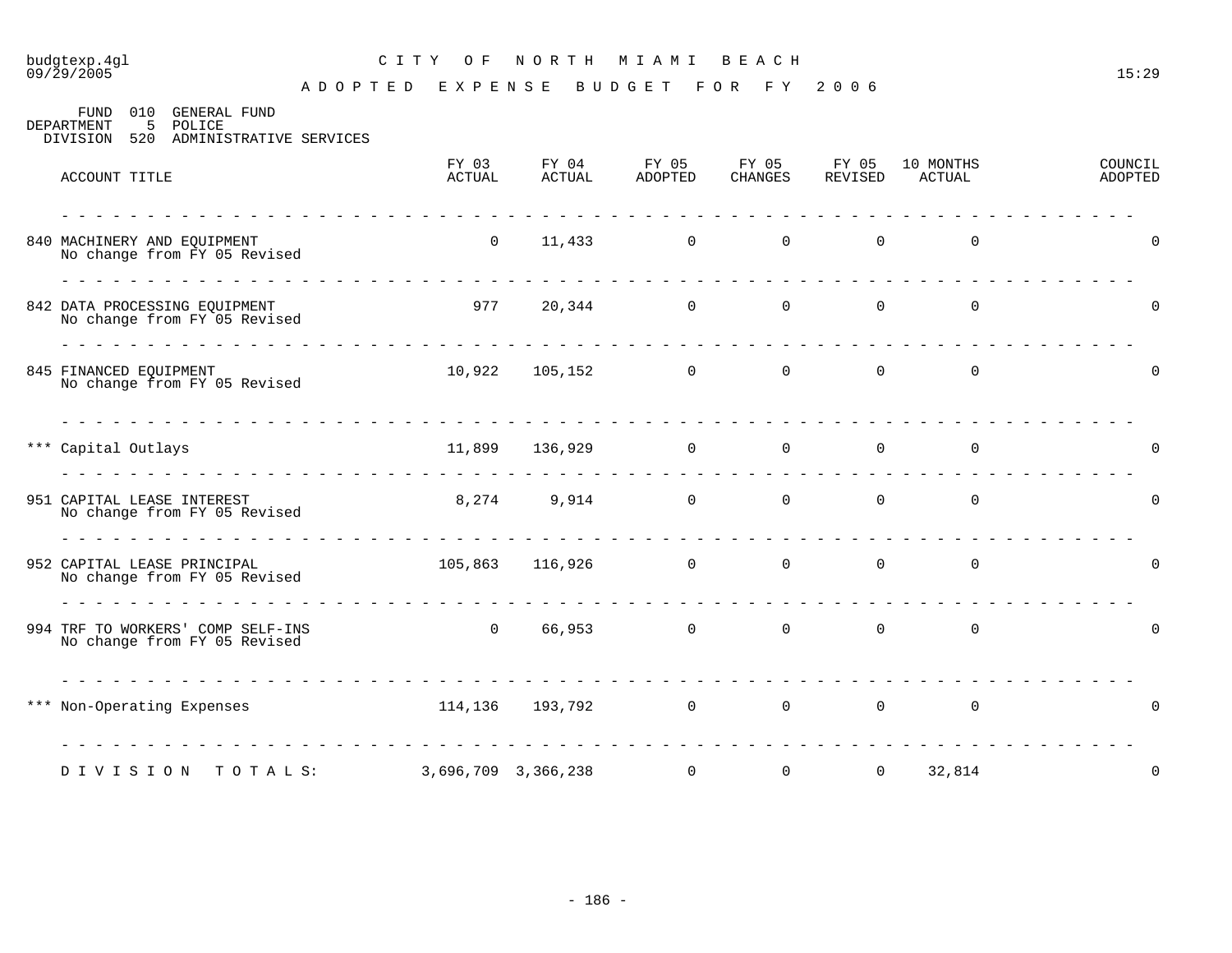FUND 010 GENERAL FUND

#### budgtexp.4gl C I T Y O F N O R T H M I A M I B E A C H

A D O P T E D E X P E N S E B U D G E T F O R F Y 2 0 0 6

DEPARTMENT 5 POLICE DIVISION 530 DETECTIVE BUREAU FY 03 FY 04 FY 05 FY 05 FY 05 10 MONTHS COUNCIL ACCOUNT TITLE ACTUAL ACTUAL ADOPTED CHANGES REVISED ACTUAL ADOPTED - - - - - - - - - - - - - - - - - - - - - - - - - - - - - - - - - - - - - - - - - - - - - - - - - - - - - - - - - - - - - - - 120 SALARIES-FULL-TIME 2,046,787 2,162,633 1,089,937 0 1,089,937 904,629 1,317,817 Increase of \$227,880 over FY 05 Revised Posit # Job Title Employee Name Projected Adj Reason Adj Amt Total 01-0201 ADMINISTRATIVE ASST. I GENAO JUDY M 34,932 34,932 34,932 06-0033 CRIME ANALYST/G HAM SANDY ANN TRF 100% FROM 110530 44,759 44,759 06-0026 HAITIAN COMM. LIAISON JEAN-LOUIS FRANTZ TRF 100% FROM 113530 56,955 56,955 05-0167 POLICE MAJOR FRIEDMAN RONNIE C 104,645 104,645 04-0083 POLICE OFFICER/DETECTIVE DARDEN CARNELLI 72,465 73,465 01-0218 POLICE OFFICER/DETECTIVE DENHAM PAMELA 69,340 69,340 01-0217 POLICE OFFICER/DETECTIVE HILL EDWARD J 69,179 69,179 69,179 05-0206 POLICE OFFICER/DETECTIVE KOGAN GARY G 69,799 69,799 01-0226 POLICE OFFICER/DETECTIVE LOVE DENISE M 68,079 68,079 68,079 68,079 01-0225 POLICE OFFICER/DETECTIVE MANN CORA 70,100 70,100 01-0221 POLICE OFFICER/DETECTIVE MOORE JAMES L 68,379 68,379 68,379 05-0127 POLICE OFFICER/DETECTIVE NELSON MARK J 70,269 70,269 01-0224 POLICE OFFICER/DETECTIVE RAND RICHARD D 68,839 68,839 68,839 04-0172 POLICE OFFICER/DETECTIVE ROMERO JOSEPH L 69,139 69,139 69,139 01-0216 POLICE OFFICER/DETECTIVE SCHUSTER JODI 69,539 69,539 01-0223 POLICE OFFICER/DETECTIVE STEIN MICHAEL I 68,679 68,679 68,679 68,679 02-0074 POLICE OFFICER/DETECTIVE VAZQUEZ-BELLO ELVIS 68,439 68,439 68,439 68,439 05-0132 POLICE SERGEANT GAMERL JOSEPH 86,660 86,660 05-0134 POLICE SERGEANT SOCORRO LEONARDO 87,621 87,621 --------- --------- ----------- Salary Projection Total: 1,216,103 101,714 1,317,817 Adjustments to Salary Projection: FULL-TIME DOMESTIC VIOLENCE COORD FUNDED VIA GRANT - - - - - - - - - - - - - - - - - - - - - - - - - - - - - - - - - - - - - - - - - - - - - - - - - - - - - - - - - - - - - - - 121 SALARY-DISABILITY PAYMENTS 0 5,885 0 0 0 3,983 0 No change from FY 05 Revised - - - - - - - - - - - - - - - - - - - - - - - - - - - - - - - - - - - - - - - - - - - - - - - - - - - - - - - - - - - - - - - 130 SALARIES-TEMP & PART-TIME 6 (1990) 81,207 52,321 0 0 0 0 0 11,222 35,000 Increase of \$35,000 over FY 05 Revised PART-TIME TRANSCRIBER 35,000 ----------- Total: 35,000 - - - - - - - - - - - - - - - - - - - - - - - - - - - - - - - - - - - - - - - - - - - - - - - - - - - - - - - - - - - - - - - 140 OVERTIME-REGULAR EMPLOYEES 182,124 239,651 190,000 0 190,000 110,089 190,000

No change from FY 05 Revised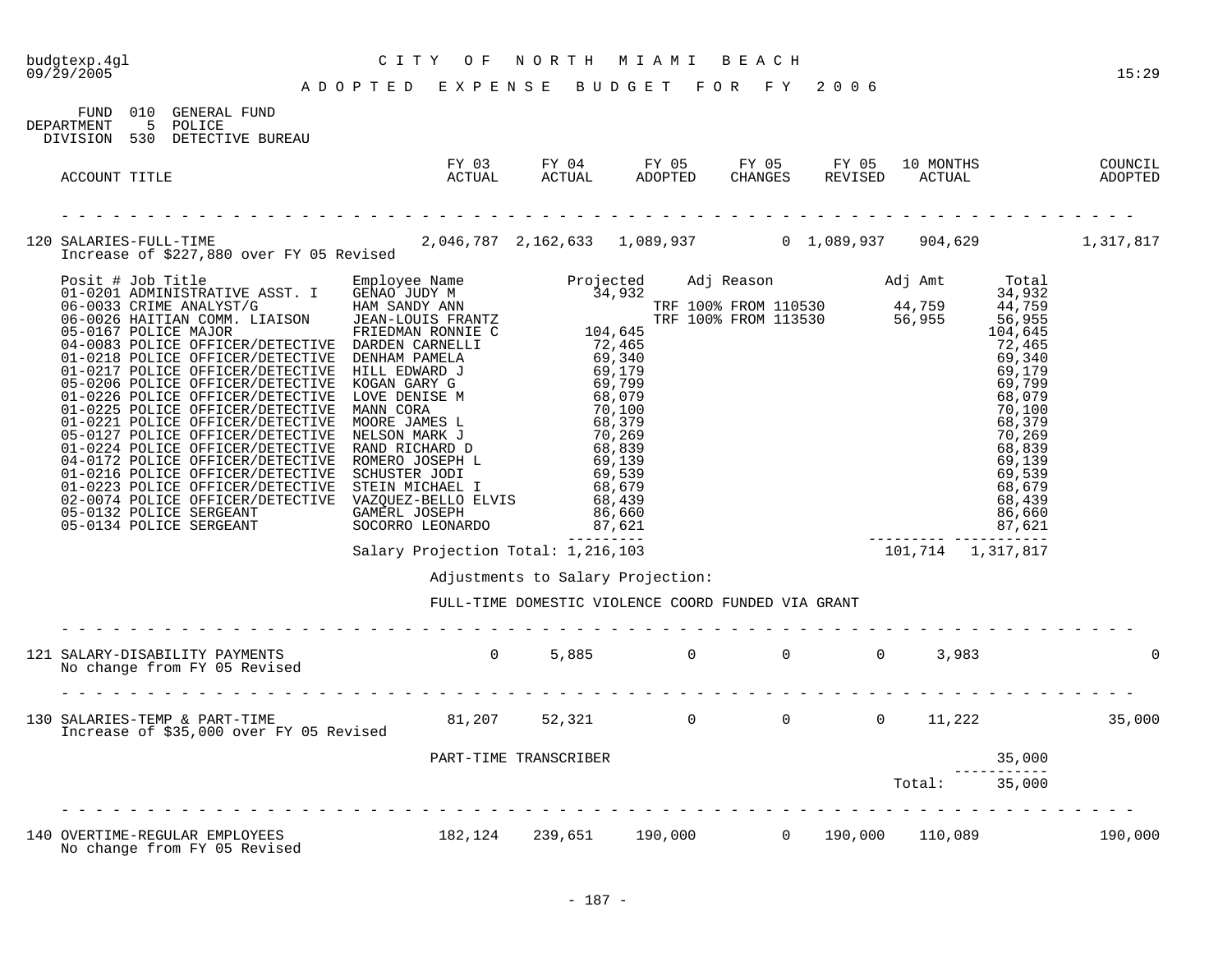| CITY OF NORTH MIAMI BEACH<br>ADOPTED EXPENSE BUDGET FOR FY 2006<br>budgtexp.4gl<br>09/29/2005                                        |                                                                                                                                        |                                   |  |                                           | 15:29 |
|--------------------------------------------------------------------------------------------------------------------------------------|----------------------------------------------------------------------------------------------------------------------------------------|-----------------------------------|--|-------------------------------------------|-------|
| FUND 010 GENERAL FUND<br>DEPARTMENT<br>5 POLICE<br>DIVISION 530 DETECTIVE BUREAU                                                     |                                                                                                                                        |                                   |  |                                           |       |
| ACCOUNT TITLE                                                                                                                        |                                                                                                                                        |                                   |  |                                           |       |
|                                                                                                                                      | OVERTIME FOR MAJOR CRIMES INVESTIGATIONS, LATE ARRESTS, CITY 190,000<br>FUNCTIONS REQUIRING OT AND COURT APPEARENCES<br>Total: 190,000 |                                   |  |                                           |       |
|                                                                                                                                      |                                                                                                                                        |                                   |  |                                           |       |
| 141 OVERTIME-TEMPORARY EMPLOYEES 6 123 213 0 0 0 0 123                                                                               |                                                                                                                                        |                                   |  |                                           |       |
| 210 F.I.C.A. TAXES-EMPLOYER'S CONTRIBUTION 187,346 208,014 97,933 0 97,933 81,480 117,409<br>Increase of \$19,476 over FY 05 Revised |                                                                                                                                        |                                   |  |                                           |       |
|                                                                                                                                      |                                                                                                                                        |                                   |  |                                           |       |
|                                                                                                                                      |                                                                                                                                        |                                   |  |                                           |       |
|                                                                                                                                      |                                                                                                                                        | Adjustments to Salary Projection: |  |                                           |       |
|                                                                                                                                      | OVERTIME AND PART-TIME                                                                                                                 |                                   |  | 17,213                                    |       |
|                                                                                                                                      |                                                                                                                                        |                                   |  | Adjusted salary projection total: 117,409 |       |
| 215 EDUCATIONAL REIMBURSEMENT<br>No change from FY 05 Revised<br>No change from FY 05 Revised<br>No change from FY 05 Revised        |                                                                                                                                        |                                   |  |                                           | 0     |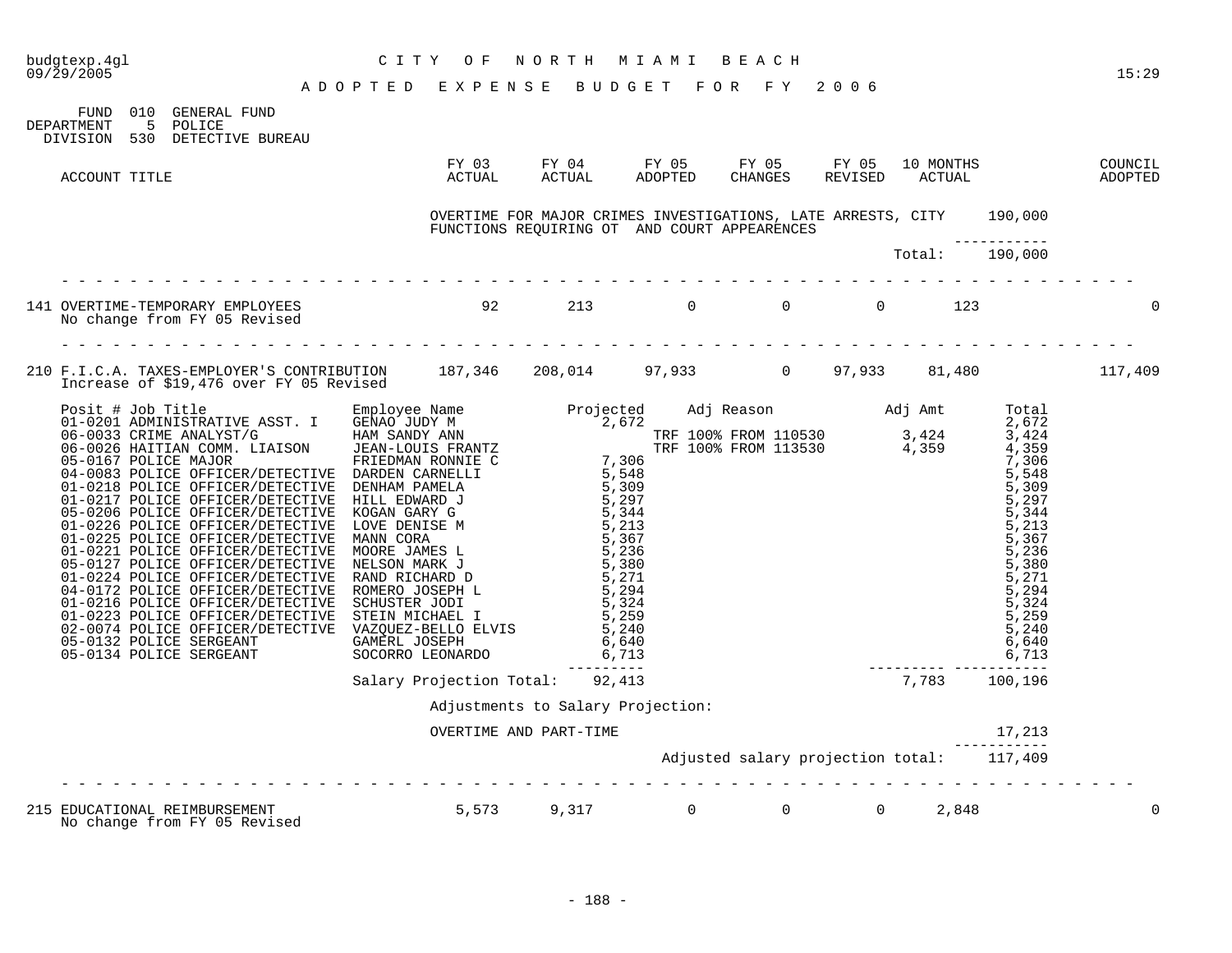# budgtexp.4gl C I T Y O F N O R T H M I A M I B E A C H

| DEPARTMENT |               | FUND 010 GENERAL FUND<br>5 POLICE<br>DIVISION 530 DETECTIVE BUREAU                                                                                                                                                                   |                                                              |  |  |               |  |
|------------|---------------|--------------------------------------------------------------------------------------------------------------------------------------------------------------------------------------------------------------------------------------|--------------------------------------------------------------|--|--|---------------|--|
|            | ACCOUNT TITLE |                                                                                                                                                                                                                                      |                                                              |  |  |               |  |
|            |               | 221 LEAVE PAYOUTS<br>No change from FY 05 Revised                                                                                                                                                                                    | $18,198$ 21,799 10,000 0 10,000 17,531 10,000                |  |  |               |  |
|            |               |                                                                                                                                                                                                                                      | LEAVE PAYOUTS FOR EXCESS ANNUAL LEAVE AND RETIREMENTS 10,000 |  |  |               |  |
|            |               |                                                                                                                                                                                                                                      |                                                              |  |  | Total: 10,000 |  |
|            |               |                                                                                                                                                                                                                                      |                                                              |  |  |               |  |
|            |               | 223 RETIREMENT-GENERAL PLAN 15,780 26,100 4,707 0 4,707 4,266 20,087 10 120,087                                                                                                                                                      |                                                              |  |  |               |  |
|            |               | Posit # Job Title Employee Name Projected Adj Reason Adj Amt Total<br>01-0201 ADMINISTRATIVE ASST. I GENAO JUDY M 5,135<br>06-0033 CRIME ANALYST/G HAM SANDY ANN TRE 100% FROM 110530 6,580 6,580<br>06-0026 HAITIAN COMM. LIAISON J |                                                              |  |  |               |  |
|            |               |                                                                                                                                                                                                                                      |                                                              |  |  |               |  |
|            |               |                                                                                                                                                                                                                                      |                                                              |  |  |               |  |
|            |               |                                                                                                                                                                                                                                      |                                                              |  |  |               |  |
|            |               |                                                                                                                                                                                                                                      |                                                              |  |  |               |  |
|            |               |                                                                                                                                                                                                                                      |                                                              |  |  |               |  |
|            |               |                                                                                                                                                                                                                                      |                                                              |  |  |               |  |
|            |               | 235 HEALTH INSURANCE<br>Increase of \$27,269 over FY 05 Revised 158,962 187,535 115,692 0 115,692 116,377 16,377 142,961                                                                                                             |                                                              |  |  |               |  |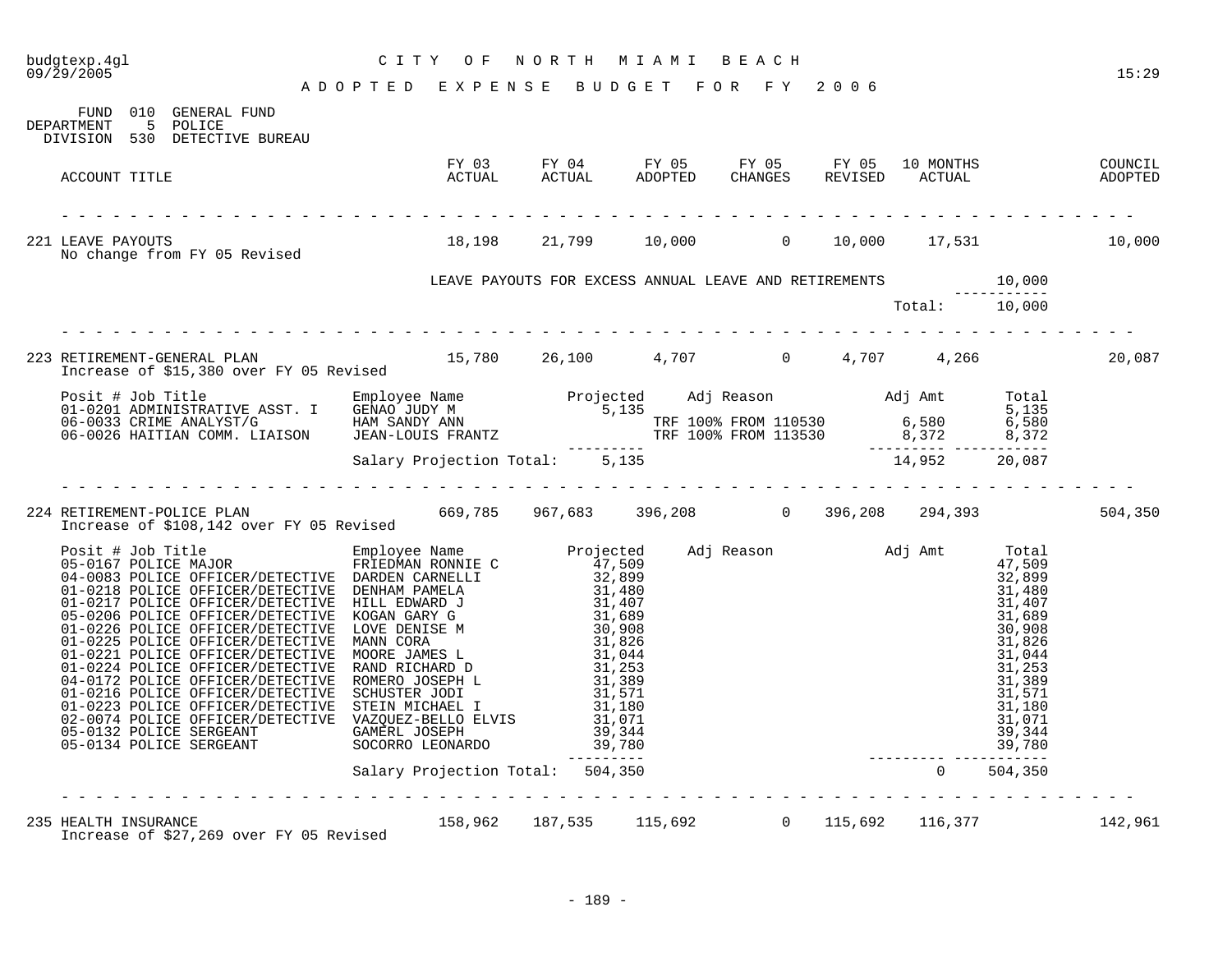| FIJND.     | 010 | GENERAL FIJND    |
|------------|-----|------------------|
| DEPARTMENT |     | 5 POLICE         |
| DIVISION   | 530 | DETECTIVE BUREAU |

| ACCOUNT TITLE | <b>ACTUAL</b> |  |  |  |  |
|---------------|---------------|--|--|--|--|
|               |               |  |  |  |  |
|               |               |  |  |  |  |
|               |               |  |  |  |  |
|               |               |  |  |  |  |
|               |               |  |  |  |  |
|               |               |  |  |  |  |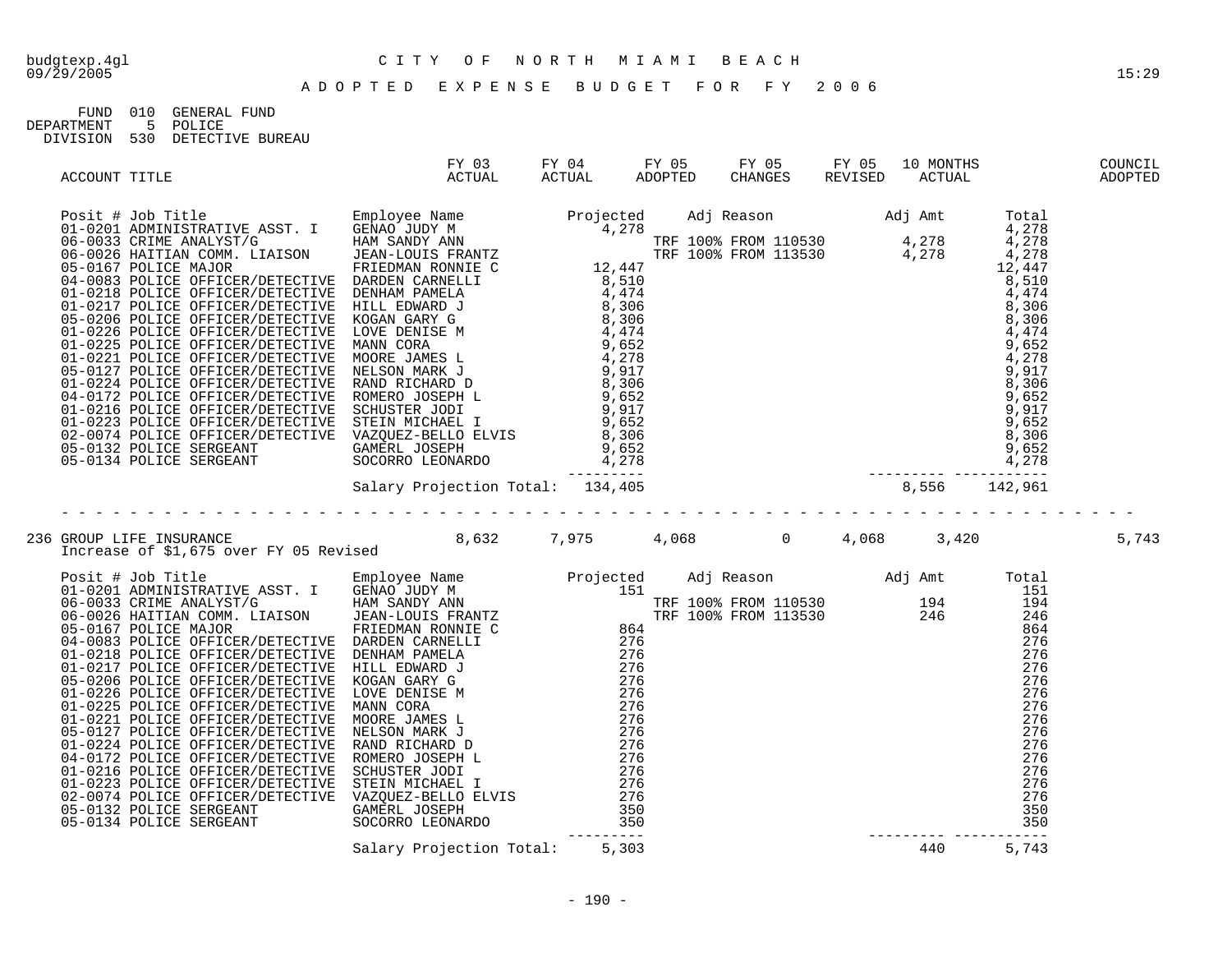|                                                                                                                                                                                                                                       |  |  |  | 15:29 |
|---------------------------------------------------------------------------------------------------------------------------------------------------------------------------------------------------------------------------------------|--|--|--|-------|
| FUND 010 GENERAL FUND<br>5 POLICE<br>DEPARTMENT<br>DIVISION 530 DETECTIVE BUREAU                                                                                                                                                      |  |  |  |       |
| ACCOUNT TITLE                                                                                                                                                                                                                         |  |  |  |       |
| 238 ACCIDENTAL DEATH & DISMEMBERMENT<br>Increase of \$1,042 over FY 05 Revised 1985 1995 1997 100 365 1995 1,407                                                                                                                      |  |  |  |       |
| Freemage of \$1,042 over FY 05 Revised<br>06-0033 CRIMESTANTIVE ASST. I GENNOVER NAME Projected Adj Reason Adj Amt Total<br>06-0033 CRIME ANALYST/G GENNOVER INTO HAND AND ANNOUNCE THE TION FROM 110530 16 13<br>06-0033 CRIME ANALY |  |  |  |       |
| 239 DENTAL INSURANCE<br>11 Increase of \$1,373 over FY 05 Revised 5,340 4,765 2,748 0 2,748 3,291                                                                                                                                     |  |  |  | 4,121 |
|                                                                                                                                                                                                                                       |  |  |  |       |

01-0224 POLICE OFFICER/DETECTIVE RAND RICHARD D 180 180 01-0216 POLICE OFFICER/DETECTIVE SCHUSTER JODI 180 180 180 180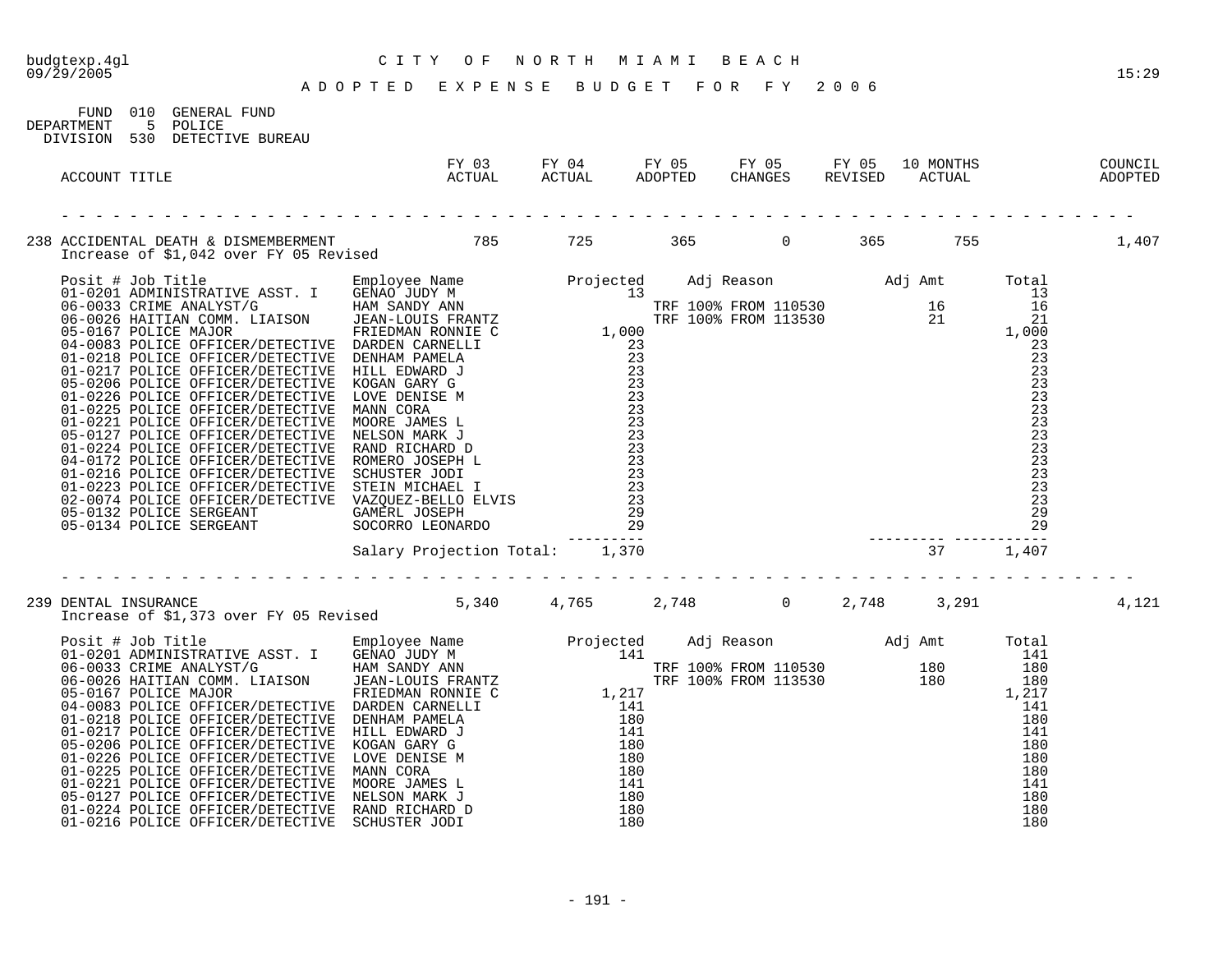### budgtexp.4gl C I T Y O F N O R T H M I A M I B E A C H

FUND 010 GENERAL FUND DEPARTMENT 5 POLICE DIVISION 530 DETECTIVE BUREAU

| ACCOUNT TITLE                                                                                                                                                                                                       | FY 03<br>ACTUAL                                | FY 04<br>ACTUAL                                 | FY 05<br><b>ADOPTED</b>                                   | FY 05<br>CHANGES | FY 05<br>REVISED                              | 10 MONTHS<br>ACTUAL      |                                       | COUNCIL<br>ADOPTED |
|---------------------------------------------------------------------------------------------------------------------------------------------------------------------------------------------------------------------|------------------------------------------------|-------------------------------------------------|-----------------------------------------------------------|------------------|-----------------------------------------------|--------------------------|---------------------------------------|--------------------|
| Posit # Job Title Employee Name Projected<br>01-0223 POLICE OFFICER/DETECTIVE STEIN MICHAEL I 180<br>02-0074 POLICE OFFICER/DETECTIVE VAZQUEZ-BELLO ELVIS 180<br>05-0132 POLICE SERGEANT<br>05-0134 POLICE SERGEANT | GAMERL JOSEPH<br>SOCORRO LEONARDO              |                                                 | 180<br>180                                                |                  |                                               | Adj Reason Maj Amt Total | 180<br>180<br>180<br>180<br>$- - - -$ |                    |
|                                                                                                                                                                                                                     | Salary Projection Total: 3,761                 |                                                 |                                                           |                  |                                               | 360                      | 4,121                                 |                    |
| *** Salaries & Related Costs (2,348,895) 3,380,612 3,894,617 1,911,658 (2,911,658 1,554,407 2,348,895                                                                                                               | .                                              |                                                 |                                                           |                  |                                               |                          |                                       |                    |
| 347 OTHER CONTRACTUAL SERVICES<br>No change from FY 05 Revised                                                                                                                                                      | $\Omega$<br><u>a a a a a a a a a a a a a a</u> |                                                 | 26,693 0                                                  |                  | $\overline{0}$ and $\overline{0}$<br>$\Omega$ | $\Omega$                 |                                       | $\Omega$           |
| 390 EDUCATIONAL PROGRAMS<br>Increase of \$300 over FY 05 Revised                                                                                                                                                    |                                                |                                                 | 999 0 1,000 1,200                                         |                  | 2,200                                         | 2,190                    |                                       | 2,500              |
|                                                                                                                                                                                                                     | HOMICIDE TRAINING<br>MISC. TRAINING            | SEXUAL BATTERY TRAINING<br>CRIME SCENE TRAINING | INTERVIEW & INTERROGATION TRAINING                        |                  |                                               |                          | 2,500                                 |                    |
|                                                                                                                                                                                                                     |                                                |                                                 |                                                           |                  |                                               | Total:                   | 2,500                                 |                    |
| 405 TRAVEL AND AUTO EXPENSES<br>Decrease of \$300 from FY 05 Revised                                                                                                                                                |                                                | $\Omega$                                        | 22 0 1,800 1,800 1,550                                    |                  |                                               |                          |                                       | 1,500              |
|                                                                                                                                                                                                                     |                                                | EXPENSES RELATED TO TRAVEL                      |                                                           |                  |                                               |                          | 1,500                                 |                    |
|                                                                                                                                                                                                                     | _ _ _ _ _ _ _ _ _ _ _ _ _ _                    |                                                 |                                                           |                  |                                               | Total: 1,500             |                                       |                    |
| 410 COMMUNICATION SERVICES<br>Increase of \$1,500 over FY 05 Revised                                                                                                                                                | $\Omega$                                       | $\overline{0}$                                  | $\Omega$                                                  | $\overline{0}$   | $\overline{0}$                                | $\overline{0}$           |                                       | 1,500              |
|                                                                                                                                                                                                                     |                                                | CELL PHONE HARDWARE                             | REPLACE INVESTIGATORS OLD AND BROKEN CELL PHONES WITH NEW |                  |                                               |                          | 1,500                                 |                    |
|                                                                                                                                                                                                                     |                                                |                                                 |                                                           |                  |                                               | Total:                   | 1,500                                 |                    |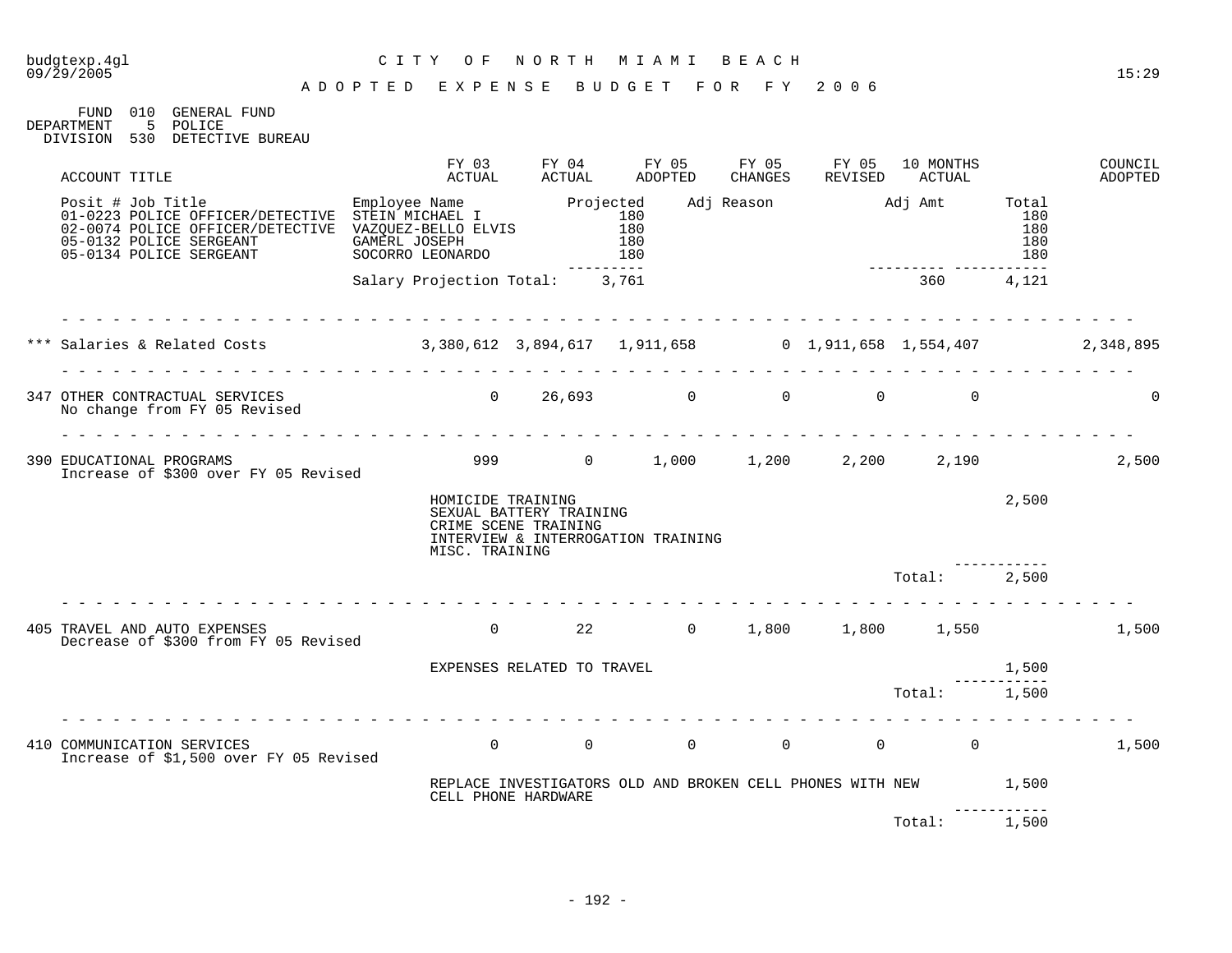# budgtexp.4gl C I T Y O F N O R T H M I A M I B E A C H

| 010<br>GENERAL FUND<br>FUND<br>.5<br>DEPARTMENT<br>POLICE<br>DIVISION 530 DETECTIVE BUREAU                                                                 |                                                      |                                       |          |                                                                                                                    |          |                |       |                    |
|------------------------------------------------------------------------------------------------------------------------------------------------------------|------------------------------------------------------|---------------------------------------|----------|--------------------------------------------------------------------------------------------------------------------|----------|----------------|-------|--------------------|
| ACCOUNT TITLE                                                                                                                                              | FY 03<br>ACTUAL                                      | ACTUAL                                | ADOPTED  | FY 04 FY 05 FY 05 FY 05 10 MONTHS<br>CHANGES                                                                       |          | REVISED ACTUAL |       | COUNCIL<br>ADOPTED |
| 461 MAINTENANCE-OFFICE EQUIPMENT<br>No change from FY 05 Revised                                                                                           | 260                                                  | $\mathsf{O}$                          | $\Omega$ | $\Omega$                                                                                                           | $\Omega$ | $\mathbf 0$    |       | $\Omega$           |
| $\begin{array}{cccccccccccccc} \Box & \Box & \Box & \Box & \Box & \Box & \Box & \Box \end{array}$<br>463 MAINTENANCE-OTHER<br>No change from FY 05 Revised |                                                      | 17 0                                  |          | $\Omega$<br>$\Omega$                                                                                               | $\Omega$ | $\Omega$       |       | $\Omega$           |
| 490 UNIFORM MAINTENANCE ALLOWANCE<br>Decrease of \$22,000 from FY 05 Revised                                                                               | $18,063$ $22,233$ $22,000$ 0 $22,000$ 22,000         |                                       |          |                                                                                                                    |          |                |       | 0                  |
| 520 OPERATING SUPPLIES<br>Decrease of \$8,300 from FY 05 Revised                                                                                           |                                                      |                                       |          | 29,101 14,684 30,000 -13,700 16,300 13,985                                                                         |          |                |       | 8,000              |
|                                                                                                                                                            | MICROCASSETTE TAPES<br>VIDEO TAPES<br>CASSETTE TAPES |                                       |          | POLICY/PROCEDURE UPDATE AS REQUIRED BY IUPA/ACCREDITATION 5,000<br>BATTERIES FOR PAGERS & CAMERAS- DEPARTMENT WIDE |          |                |       |                    |
|                                                                                                                                                            |                                                      |                                       |          | MODEMS FOR EXISTING LAPTOPS FOR INVESTIGATORS INTHE FIELD                                                          |          |                | 3,000 |                    |
|                                                                                                                                                            |                                                      |                                       |          |                                                                                                                    |          | Total: 8,000   |       |                    |
| 540 BOOKS & MEMBERSHIPS<br>No change from FY 05 Revised                                                                                                    |                                                      | 45 — 10                               |          | $217 \qquad \qquad 0 \qquad \qquad 0 \qquad \qquad 0$                                                              |          | $\Omega$       |       | $\Omega$           |
| 605 CONFIDENTIAL FUNDS<br>No change from FY 05 Revised                                                                                                     | $\overline{0}$                                       |                                       |          | 2,951 3,000 0                                                                                                      | 3,000    | 1,860          |       | 3,000              |
|                                                                                                                                                            |                                                      | CONFIDENTIAL FUNDS FOR INVESTIGATIONS |          |                                                                                                                    |          |                | 3,000 |                    |
|                                                                                                                                                            |                                                      |                                       |          |                                                                                                                    |          | Total: 3,000   |       |                    |
| *** Operating Expenses                                                                                                                                     | 48,485                                               | 66,800                                | 56,000   | $-10,700$                                                                                                          | 45,300   | 41,585         |       | 16,500             |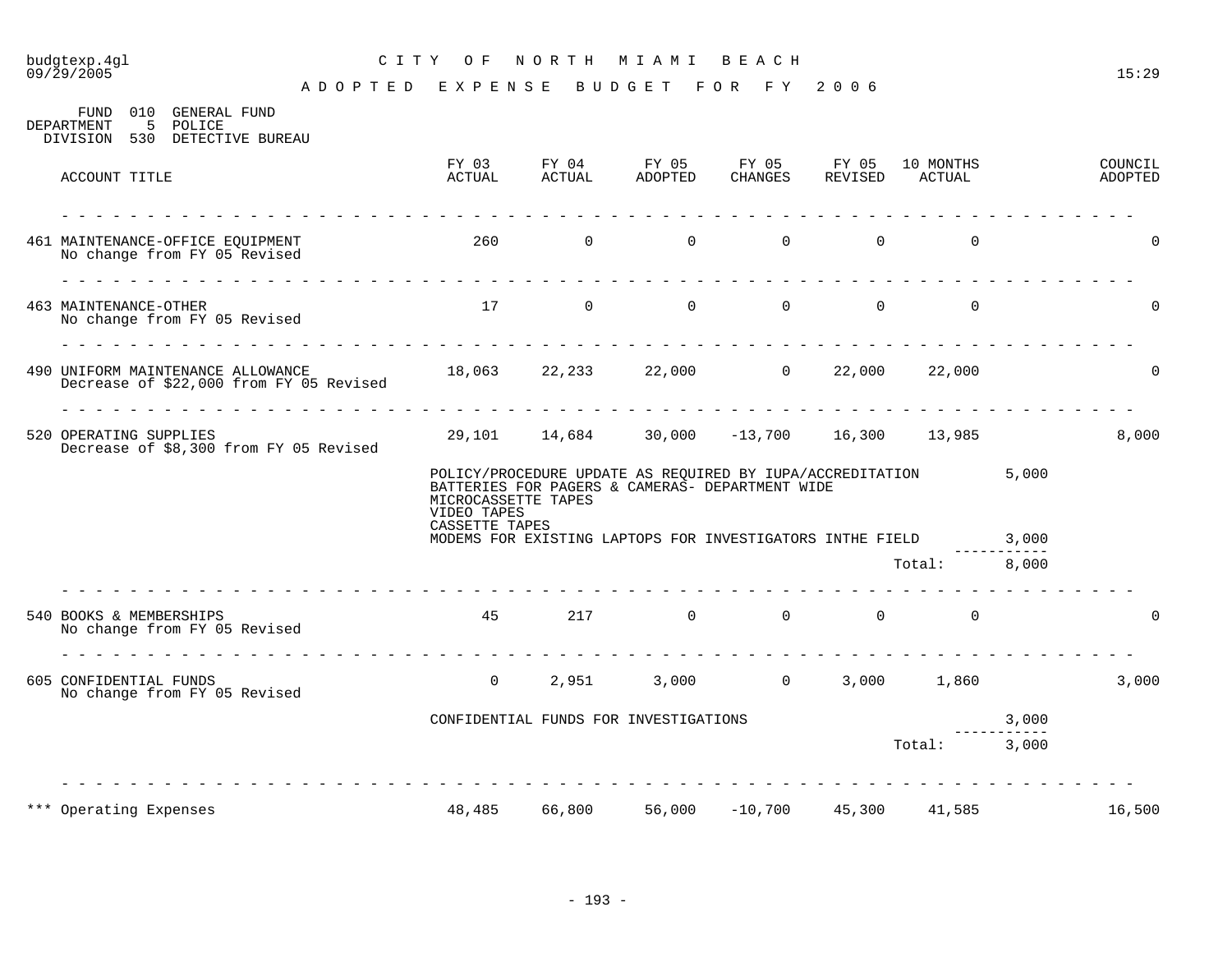|                                                                                                                                                                                                                                                                                                                                                                          |                                                                                        |                                                                                                                                                                                                                    |                |                |        |                                                                                                                                                                       | 15:29  |
|--------------------------------------------------------------------------------------------------------------------------------------------------------------------------------------------------------------------------------------------------------------------------------------------------------------------------------------------------------------------------|----------------------------------------------------------------------------------------|--------------------------------------------------------------------------------------------------------------------------------------------------------------------------------------------------------------------|----------------|----------------|--------|-----------------------------------------------------------------------------------------------------------------------------------------------------------------------|--------|
| FUND 010 GENERAL FUND<br>DEPARTMENT<br>5 POLICE<br>DIVISION 530 DETECTIVE BUREAU                                                                                                                                                                                                                                                                                         |                                                                                        |                                                                                                                                                                                                                    |                |                |        |                                                                                                                                                                       |        |
| ACCOUNT TITLE                                                                                                                                                                                                                                                                                                                                                            |                                                                                        |                                                                                                                                                                                                                    |                |                |        | FY 03 FY 04 FY 05 FY 05 FY 05 10 MONTHS COUNCIL<br>ACTUAL ACTUAL ADOPTED CHANGES REVISED ACTUAL ADOPTED                                                               |        |
| 840 MACHINERY AND EQUIPMENT 0<br>Increase of \$14,500 over FY 05 Revised 0                                                                                                                                                                                                                                                                                               |                                                                                        |                                                                                                                                                                                                                    | $\overline{0}$ |                |        | $0 \t 0 \t 14,500$                                                                                                                                                    |        |
|                                                                                                                                                                                                                                                                                                                                                                          | VIDEO REVIEWING SYSTEM FOR VIEWING SURVEILLANCE VIDEO IN<br>LOCAL BUSINESSES/RESIDENTS | VIDEO REVIEWING SYSTEM FOR VIEWING SURVEILLANCE VIERO IN THE S,000<br>LOCAL BUSINESSES/RESIDENTS 5,000<br>TABLE/CHAIRS FOR OUTDOOR COMMAND POST 1,500<br>8 TACTICAL BALLISTIC VESTS FOR HOSTAGE NEGOTIATORS 3 1000 |                |                |        | $\frac{5}{2}$ , 000                                                                                                                                                   |        |
|                                                                                                                                                                                                                                                                                                                                                                          |                                                                                        |                                                                                                                                                                                                                    |                |                |        | Total: 14,500                                                                                                                                                         |        |
|                                                                                                                                                                                                                                                                                                                                                                          |                                                                                        |                                                                                                                                                                                                                    |                |                |        |                                                                                                                                                                       | 14,500 |
| 994 TRF TO WORKERS' COMP SELF-INS<br>111,058 48,252 0 48,252 48,252 48,252 62,891<br>111,058 48,252 0 48,252 48,252 52,891                                                                                                                                                                                                                                               |                                                                                        |                                                                                                                                                                                                                    |                |                |        |                                                                                                                                                                       |        |
| $\begin{tabular}{ l c c c c} \hline \textbf{D} \textbf{case of 514, 69} & \textbf{Froject of 514, 69} & \textbf{Froject of 514, 60} & \textbf{Froject of 514, 60} & \textbf{Froject of 514, 60} & \textbf{Froject of 514, 60} & \textbf{Froject of 514, 60} & \textbf{Froject of 514, 60} & \textbf{Froject of 514, 60} \\ \hline 016-0033 \text{ CRMR} \text{ BAMATYS}$ |                                                                                        | ----------                                                                                                                                                                                                         |                |                |        | $\begin{array}{r} \text{3, 511} \\ \text{3, 526} \\ \text{3, 546} \\ \text{3, 503} \\ \text{3, 490} \\ \text{4, 420} \\ \text{-2, 511} \\ \text{62, 891} \end{array}$ |        |
|                                                                                                                                                                                                                                                                                                                                                                          | Salary Projection Total: 60,380                                                        |                                                                                                                                                                                                                    |                |                |        |                                                                                                                                                                       |        |
| Non-Operating Expenses                                                                                                                                                                                                                                                                                                                                                   | $\Omega$                                                                               | 111,058                                                                                                                                                                                                            | 48,252         | $\overline{0}$ | 48,252 | 48,252                                                                                                                                                                | 62,891 |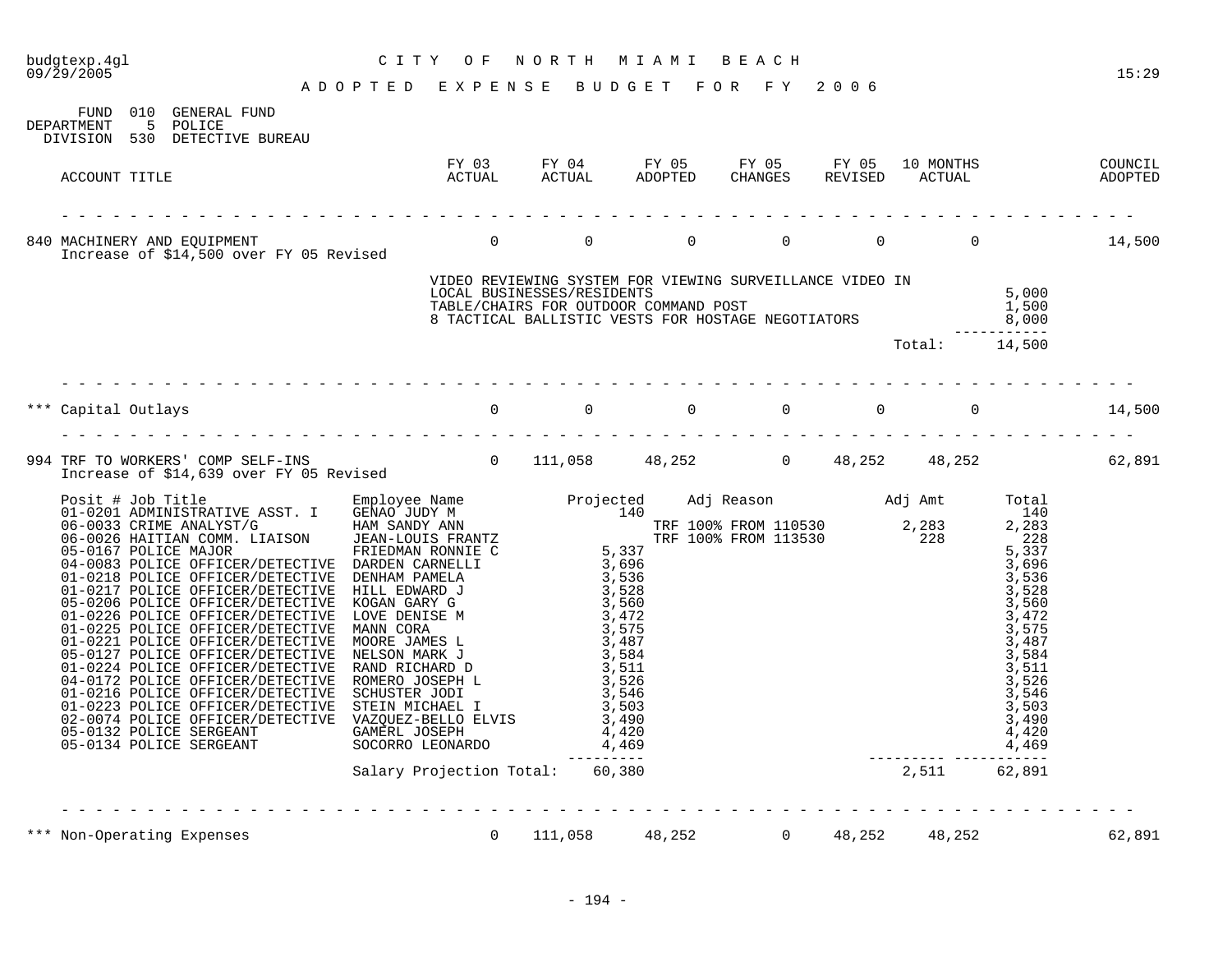| budgtexp.4gl<br>09/29/2005     |            |                                            |          |  | ADOPTED | C I T Y | E X P E N S E | O F             |  |       | NORTH     | MIAMI<br>BUDGET |                  | F O R | BEACH   | F Y   | 2006 |                  |                               | 15:29              |  |
|--------------------------------|------------|--------------------------------------------|----------|--|---------|---------|---------------|-----------------|--|-------|-----------|-----------------|------------------|-------|---------|-------|------|------------------|-------------------------------|--------------------|--|
| FUND<br>DEPARTMENT<br>DIVISION | 010<br>530 | GENERAL FUND<br>POLICE<br>DETECTIVE BUREAU |          |  |         |         |               |                 |  |       |           |                 |                  |       |         |       |      |                  |                               |                    |  |
| ACCOUNT TITLE                  |            |                                            |          |  |         |         |               | FY 03<br>ACTUAL |  | FY 04 | ACTUAL    |                 | FY 05<br>ADOPTED |       | CHANGES | FY 05 |      | FY 05<br>REVISED | 10 MONTHS<br>ACTUAL           | COUNCIL<br>ADOPTED |  |
|                                |            |                                            |          |  |         |         |               |                 |  |       |           |                 |                  |       |         |       |      |                  |                               |                    |  |
| DIVISION                       |            |                                            | TOTAL S: |  |         |         | 3,429,097     |                 |  |       | 4,072,476 | 2,015,910       |                  |       |         |       |      |                  | $-10,700$ 2,005,210 1,644,244 | 2,442,786          |  |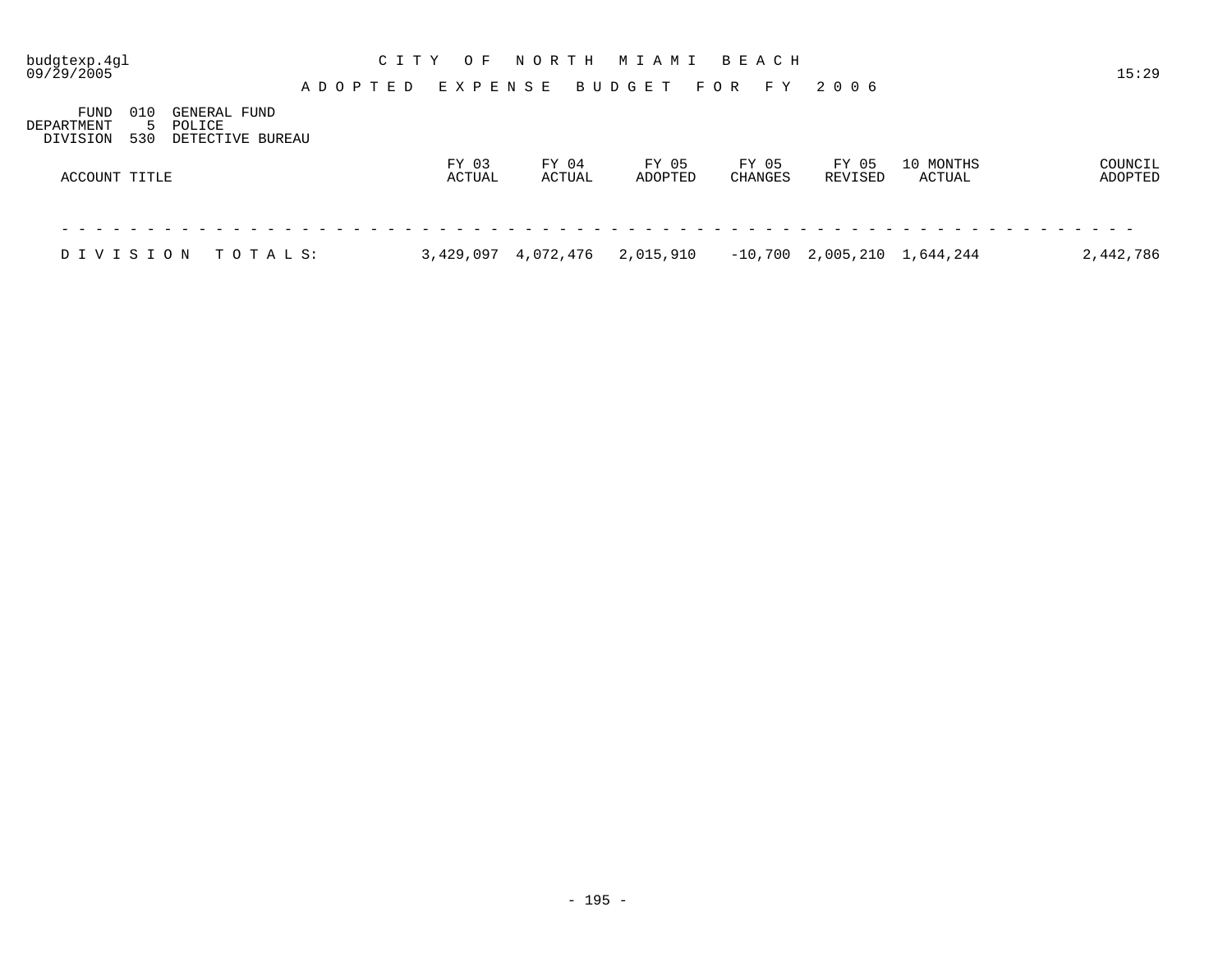FUND 010 GENERAL FUND

### budgtexp.4gl C I T Y O F N O R T H M I A M I B E A C H budgtexp.4g1 <br>09/29/2005 <br>09/29/2005 <br>09/29/2005 <br>2022 <br>2022 <br>2023 <br>2022 <br>2023 <br>2023 <br>2023 <br>2023 <br>2023 <br>2023 <br>2023 <br>2023 <br>2023 <br>2023 <br>2023 <br>2023 <br>2023 <br>2023 <br>2023 <br>2023 <br>2023 <br>2023 <br>2023 <br>2023 <br>2023 <br>2023 <br>2023 <br>2023 <br>2023

A D O P T E D E X P E N S E B U D G E T F O R F Y 2 0 0 6

DEPARTMENT 5 POLICE DIVISION 531 CRIME SCENE FY 03 FY 04 FY 05 FY 05 FY 05 10 MONTHS COUNCIL ACCOUNT TITLE ACTUAL ACTUAL ADOPTED CHANGES REVISED ACTUAL ADOPTED - - - - - - - - - - - - - - - - - - - - - - - - - - - - - - - - - - - - - - - - - - - - - - - - - - - - - - - - - - - - - - - 120 SALARIES-FULL-TIME 0 0 148,703 0 148,703 108,402 162,458 Increase of \$13,755 over FY 05 Revised Posit # Job Title Employee Name Projected Adj Reason Adj Amt Total 06-0070 CRIME SCENE TECHNICIAN \*\* NEW POSITION \*\* THE RE 471/06 18,000 18,000 18,000 05-0096 CRIME SCENE TECHNICIAN ANTENOR JODELIN 35,337 35,337 35,337 05-0074 CRIME SCENE TECHNICIAN HERSHEY ANTHONY P 38,951 38,951 38,951 38,951 05-0085 CRIME SCENE TECHNICIAN HUSTED AMY D 34,896 34,896 34,896 05-0080 CRIME SCENE TECHNICIAN POLANCO DENNIS R 35,274 35,274 35,274 --------- --------- ----------- Salary Projection Total: 144,458 18,000 162,458 - - - - - - - - - - - - - - - - - - - - - - - - - - - - - - - - - - - - - - - - - - - - - - - - - - - - - - - - - - - - - - - 140 OVERTIME-REGULAR EMPLOYEES 0 0 0 0 0 18,712 35,000 Increase of \$35,000 over FY 05 Revised OT AS REQUIRED FOR STAFF SHORTAGES OR MAJOR SCENES 35,000 ----------- Total: 35,000 - - - - - - - - - - - - - - - - - - - - - - - - - - - - - - - - - - - - - - - - - - - - - - - - - - - - - - - - - - - - - - - 210 F.I.C.A. TAXES-EMPLOYER'S CONTRIBUTION 0 0 11,375 0 11,375 9,236 12,428 Increase of \$1,053 over FY 05 Revised Posit # Job Title Employee Name Projected Adj Reason Adj Amt Total 06-0070 CRIME SCENE TECHNICIAN \*\* NEW POSITION \*\* THE HOST HIRE 4/1/06 1,377 1,377 1,377 05-0096 CRIME SCENE TECHNICIAN ANTENOR JODELIN 2,703 2,703 05-0074 CRIME SCENE TECHNICIAN HERSHEY ANTHONY P 2,980 2,980 2,980 05-0085 CRIME SCENE TECHNICIAN HUSTED AMY D 2,670 2,670 2,670 05-0080 CRIME SCENE TECHNICIAN POLANCO DENNIS R  $\qquad \qquad$  2,698  $\qquad \qquad$  2,098 --------- --------- ----------- Salary Projection Total: 11,051 1,377 12,428 - - - - - - - - - - - - - - - - - - - - - - - - - - - - - - - - - - - - - - - - - - - - - - - - - - - - - - - - - - - - - - - 223 RETIREMENT-GENERAL PLAN 10.911 Decrease of \$5,259 from FY 05 Revised Posit # Job Title Employee Name Projected Adj Reason Adj Amt Total 05-0074 CRIME SCENE TECHNICIAN HERSHEY ANTHONY P 5,726 5,726 5,726 5,726 05-0080 CRIME SCENE TECHNICIAN POLANCO DENNIS R 5,185 5,185 5,185 --------- --------- ----------- Salary Projection Total: 10,911 0 10,911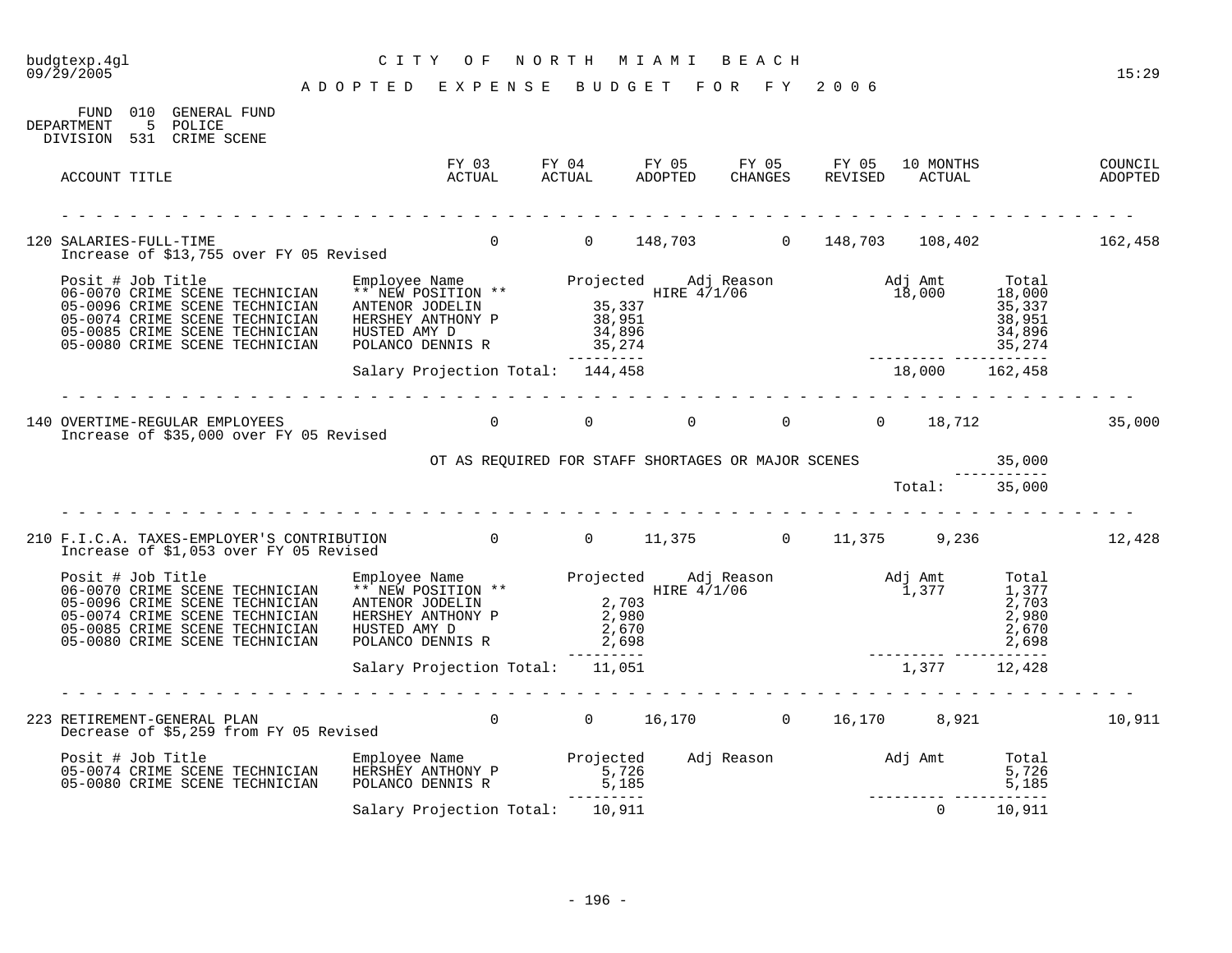### budgtexp.4gl C I T Y O F N O R T H M I A M I B E A C H 09/29/2005 15:29

A D O P T E D E X P E N S E B U D G E T F O R F Y 2006

FUND 010 GENERAL FUND DEPARTMENT 5 POLICE DIVISION 531 CRIME SCENE FY 03 FY 04 FY 05 FY 05 FY 05 10 MONTHS COUNCIL ACCOUNT TITLE ACTUAL ACTUAL ADOPTED CHANGES REVISED ACTUAL ADOPTED - - - - - - - - - - - - - - - - - - - - - - - - - - - - - - - - - - - - - - - - - - - - - - - - - - - - - - - - - - - - - - - 235 HEALTH INSURANCE 0 0 12,861 0 12,861 12,468 25,300 Increase of \$12,439 over FY 05 Revised Posit # Job Title Employee Name Projected Adj Reason Adj Amt Total 06-0070 CRIME SCENE TECHNICIAN \*\* NEW POSITION \*\* HIRE 471/06 HIRE 471/06 2,139 2,139 05-0096 CRIME SCENE TECHNICIAN ANTENOR JODELIN  $4,278$ 05-0074 CRIME SCENE TECHNICIAN HERSHEY ANTHONY P 7,333 7,333 05-0085 CRIME SCENE TECHNICIAN HUSTED AMY D  $4,278$ 05-0080 CRIME SCENE TECHNICIAN POLANCO DENNIS R  $\qquad \qquad$  7,272 7,272 7,272 --------- --------- ----------- Salary Projection Total: 23,161 2,139 25,300 - - - - - - - - - - - - - - - - - - - - - - - - - - - - - - - - - - - - - - - - - - - - - - - - - - - - - - - - - - - - - - - 236 GROUP LIFE INSURANCE 0 0 599 0 599 359 705 Increase of \$106 over FY 05 Revised Posit # Job Title Employee Name Projected Adj Reason Adj Amt Total 06-0070 CRIME SCENE TECHNICIAN \*\* NEW POSITION \*\* THE REVIOUS HIRE 471/06 THE REVIOUS CRIME SCENE TH 05-0096 CRIME SCENE TECHNICIAN ANTENOR JODELIN 156 156 05-0074 CRIME SCENE TECHNICIAN HERSHEY ANTHONY P 168 168 05-0085 CRIME SCENE TECHNICIAN HUSTED AMY D 151 151 05-0080 CRIME SCENE TECHNICIAN POLANCO DENNIS R 156 156 --------- --------- ----------- Salary Projection Total: 631 - - - - - - - - - - - - - - - - - - - - - - - - - - - - - - - - - - - - - - - - - - - - - - - - - - - - - - - - - - - - - - - 238 ACCIDENTAL DEATH & DISMEMBERMENT  $\begin{matrix} 0 & 0 & 55 & 0 & 55 \end{matrix}$  55 33 63 Increase of \$8 over FY 05 Revised Posit # Job Title Employee Name Projected Adj Reason Adj Amt Total 06-0070 CRIME SCENE TECHNICIAN \*\* NEW POSITION \*\* THE HOST HIRE 471/06 THE HOST RESOLUTION 10 05-0096 CRIME SCENE TECHNICIAN ANTENOR JODELIN 13 13 05-0074 CRIME SCENE TECHNICIAN HERSHEY ANTHONY P 14 14 14 16 16 17 17 18 19 19 19 19 19 19 19 19 19 1 05-0085 CRIME SCENE TECHNICIAN HUSTED AMY D 13 13 05-0074 CRIME SCENE TECHNICIAN HERSHEY ANTHONY P<br>05-0074 CRIME SCENE TECHNICIAN HUSTED AMY D 14<br>05-0080 CRIME SCENE TECHNICIAN HUSTED AMY D 13<br>05-0080 CRIME SCENE TECHNICIAN POLANCO DENNIS R 13 13 --------- --------- ----------- Salary Projection Total: 53 10 53 10 63 - - - - - - - - - - - - - - - - - - - - - - - - - - - - - - - - - - - - - - - - - - - - - - - - - - - - - - - - - - - - - - - 239 DENTAL INSURANCE 0 0 268 0 268 60 529 Increase of \$261 over FY 05 Revised Posit # Job Title Employee Name Projected Adj Reason Adj Amt Total 06-0070 CRIME SCENE TECHNICIAN \*\* NEW POSITION \*\* FILE 171/06 FILE 471/06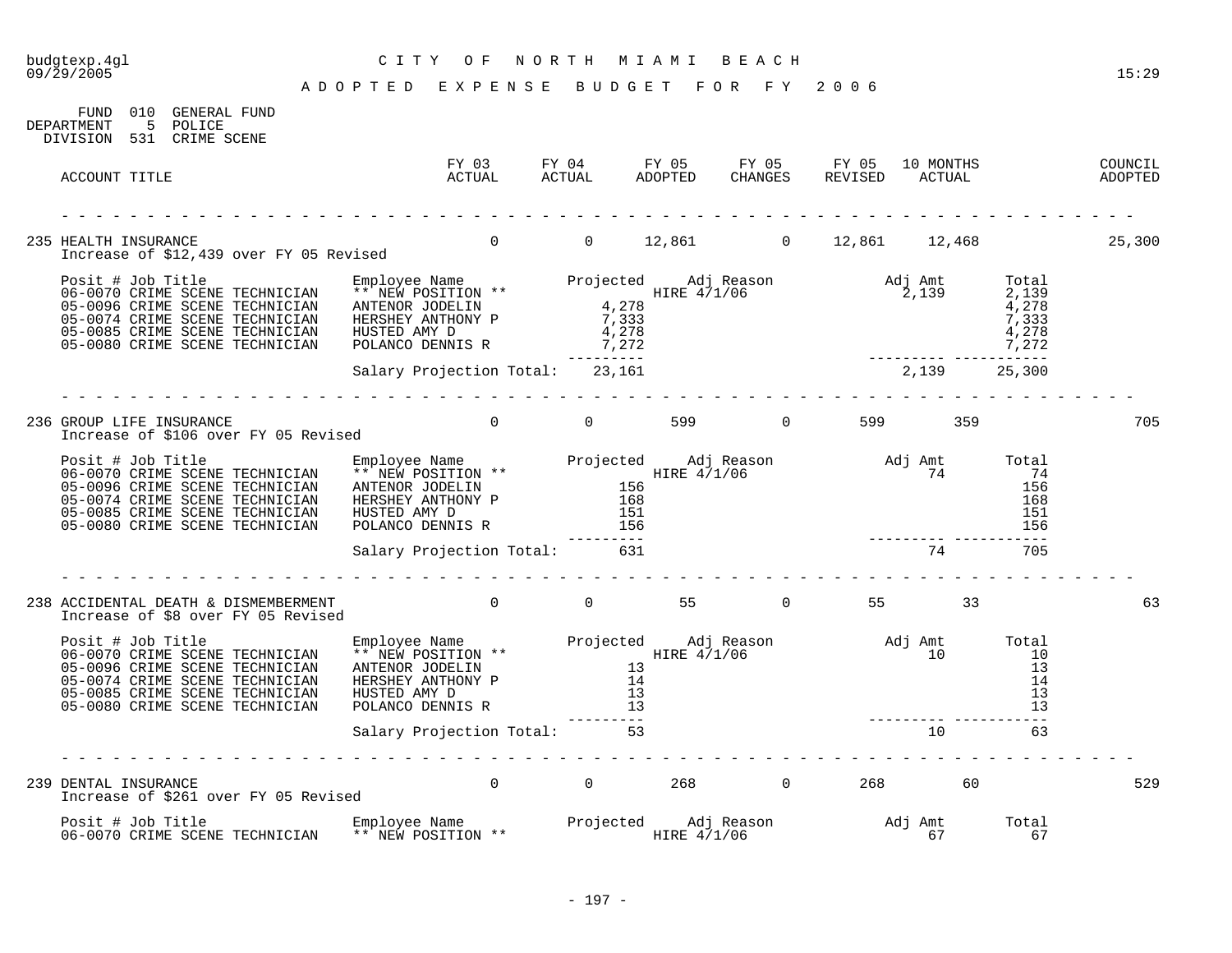### budgtexp.4gl C I T Y O F N O R T H M I A M I B E A C H

#### A D O P T E D E X P E N S E B U D G E T F O R F Y 2 0 0 6

FUND 010 GENERAL FUND DEPARTMENT 5 POLICE DIVISION 531 CRIME SCENE

| ACCOUNT TITLE                                                                                                           | FY 03<br>ACTUAL                                                     | FY 04<br>ACTUAL  | FY 05<br>ADOPTED                                                                                                                                                                              | FY 05<br>CHANGES   | FY 05<br>REVISED | 10 MONTHS<br>ACTUAL |                            | COUNCIL<br>ADOPTED |
|-------------------------------------------------------------------------------------------------------------------------|---------------------------------------------------------------------|------------------|-----------------------------------------------------------------------------------------------------------------------------------------------------------------------------------------------|--------------------|------------------|---------------------|----------------------------|--------------------|
| Posit # Job Title<br>05-0096 CRIME SCENE TECHNICIAN<br>05-0085 CRIME SCENE TECHNICIAN<br>05-0080 CRIME SCENE TECHNICIAN | Employee Name<br>Emison JOBELIN<br>HUSTED AMY D<br>POLANCO DENNIS R | Projected<br>141 | 180<br>141<br>---------                                                                                                                                                                       |                    |                  |                     | Total<br>141<br>180<br>141 |                    |
|                                                                                                                         | Salary Projection Total: 462                                        |                  |                                                                                                                                                                                               |                    |                  | 67                  | 529                        |                    |
| *** Salaries & Related Costs                                                                                            | $\overline{0}$                                                      |                  | 0 190,031 0 190,031 158,192 247,394                                                                                                                                                           |                    |                  |                     |                            |                    |
| 490 UNIFORM MAINTENANCE ALLOWANCE<br>Increase of \$2,000 over FY 05 Revised                                             |                                                                     |                  | $\Omega$                                                                                                                                                                                      | $\Omega$           | $\overline{0}$   | $\Omega$            |                            | 2,000              |
|                                                                                                                         | UNIFORM ALLOWANCE                                                   |                  |                                                                                                                                                                                               |                    |                  |                     | 2,000                      |                    |
|                                                                                                                         |                                                                     |                  |                                                                                                                                                                                               |                    |                  | Total: 2,000        |                            |                    |
| 520 OPERATING SUPPLIES<br>Increase of \$16,000 over FY 05 Revised                                                       |                                                                     |                  | 0 $0$ $47,000$ $-23,000$ $24,000$ $21,097$                                                                                                                                                    |                    |                  |                     |                            | 40,000             |
|                                                                                                                         |                                                                     |                  | FILM USED FOR DEPARTMENT (INCLUDING DEVELOPING) 18,000<br>SAFETY EQUIPMENT (GOGGLES, RESPIRATORS, BOOTS, GLOVES) 12,000<br>LIFTING TAPES, EVIDENCE TAPE, DUSTING POWDER, GLUE, LUMINOL 10,000 |                    |                  |                     |                            |                    |
|                                                                                                                         |                                                                     |                  |                                                                                                                                                                                               |                    |                  | Total: 40,000       |                            |                    |
| *** Operating Expenses                                                                                                  |                                                                     |                  | $0$ 0 47,000 -23,000 24,000 21,097                                                                                                                                                            |                    |                  |                     |                            | 42,000             |
| 840 MACHINERY AND EQUIPMENT<br>Increase of \$18,000 over FY 05 Revised                                                  | $\overline{0}$                                                      | $\overline{0}$   |                                                                                                                                                                                               | $10,000 -10,000$ 0 |                  | $\overline{0}$      |                            | 18,000             |
|                                                                                                                         | <b>OLD</b>                                                          |                  | REPLACE CRIME 3 OF 4 CRIME SCENE CAMERAS THAT ARE 10 YEARS                                                                                                                                    |                    |                  |                     | 8,000                      |                    |
|                                                                                                                         |                                                                     |                  | SPECIALIZED CRIME SCENE EQUIPMENT FOR COLLECTING EVIDENCE                                                                                                                                     |                    |                  |                     |                            |                    |
|                                                                                                                         |                                                                     |                  | IN VEHICLES; BODY FLUID DETECTION                                                                                                                                                             |                    |                  |                     | 10,000<br>-------          |                    |
|                                                                                                                         |                                                                     |                  |                                                                                                                                                                                               |                    |                  | Total:              | 18,000                     |                    |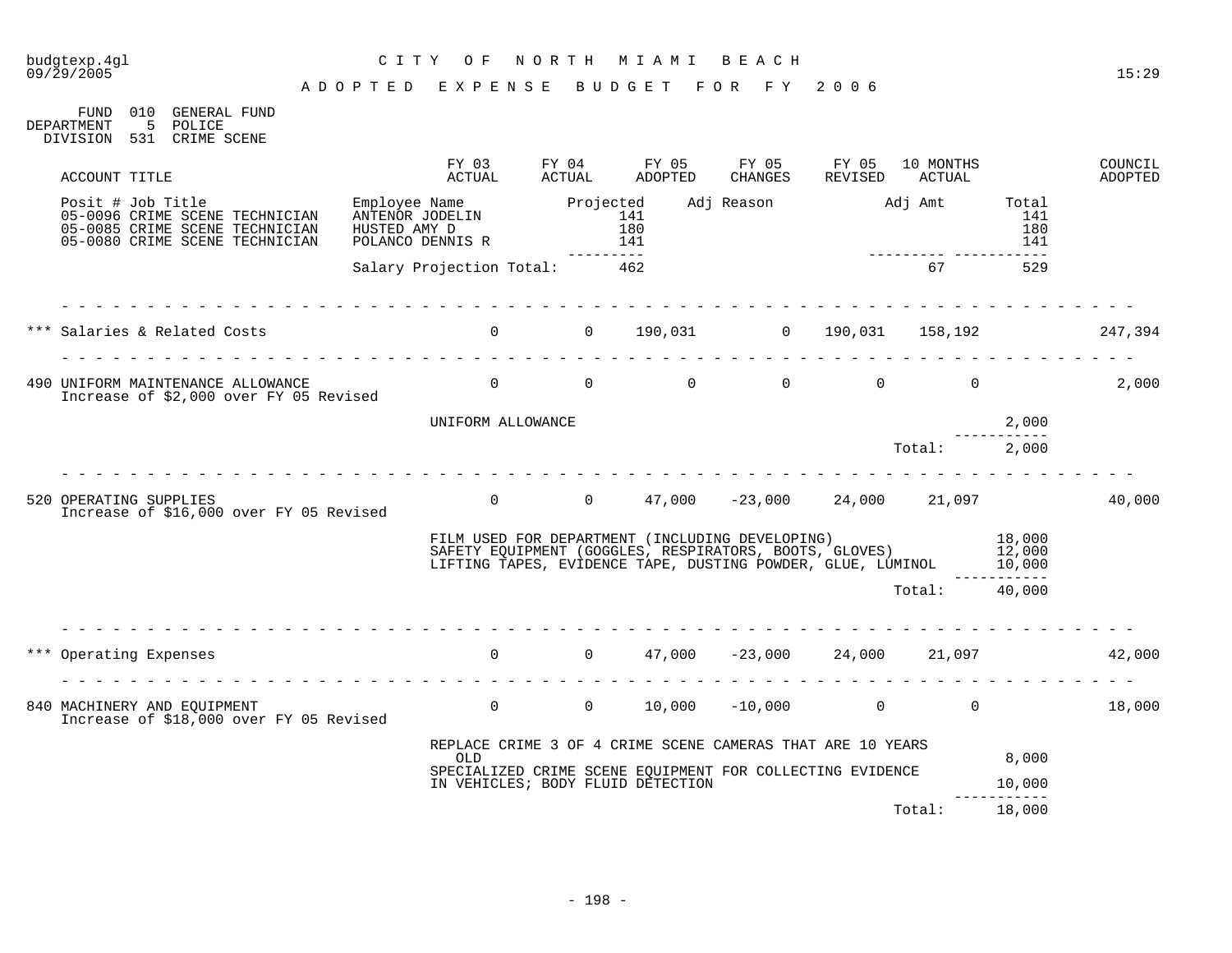### budgtexp.4gl C I T Y O F N O R T H M I A M I B E A C H

| 010<br><b>FUND</b><br><b>GENERAL FUND</b><br>5<br>POLICE<br>DEPARTMENT<br>531<br>CRIME SCENE<br>DIVISION                                                                                    |                                                                                                                 |                                               |                  |                         |                  |                     |                                                 |                    |
|---------------------------------------------------------------------------------------------------------------------------------------------------------------------------------------------|-----------------------------------------------------------------------------------------------------------------|-----------------------------------------------|------------------|-------------------------|------------------|---------------------|-------------------------------------------------|--------------------|
| ACCOUNT TITLE                                                                                                                                                                               | FY 03<br>ACTUAL                                                                                                 | FY 04<br><b>ACTUAL</b>                        | FY 05<br>ADOPTED | FY 05<br><b>CHANGES</b> | FY 05<br>REVISED | 10 MONTHS<br>ACTUAL |                                                 | COUNCIL<br>ADOPTED |
| 842 DATA PROCESSING EQUIPMENT<br>No change from FY 05 Revised                                                                                                                               | $\Omega$                                                                                                        | $\Omega$                                      | 5,000            | $-5,000$                | $\overline{0}$   | $\mathbf 0$         |                                                 | 0                  |
| *** Capital Outlays                                                                                                                                                                         | $\overline{0}$                                                                                                  | $\overline{0}$                                | 15,000           | $-15,000$               | $\mathbf 0$      | $\overline{0}$      |                                                 | 18,000             |
| 994 TRF TO WORKERS' COMP SELF-INS<br>Decrease of \$321 from FY 05 Revised                                                                                                                   | $\mathbf 0$                                                                                                     | $\overline{0}$                                | 7,584            | $\overline{0}$          | 7,584            | 7,584               |                                                 | 7,263              |
| Posit # Job Title<br>06-0070 CRIME SCENE TECHNICIAN<br>05-0096 CRIME SCENE TECHNICIAN<br>05-0074 CRIME SCENE TECHNICIAN<br>05-0085 CRIME SCENE TECHNICIAN<br>05-0080 CRIME SCENE TECHNICIAN | Employee Name<br>** NEW POSITION **<br>ANTENOR JODELIN<br>HERSHEY ANTHONY P<br>HUSTED AMY D<br>POLANCO DENNIS R | Projected<br>1,802<br>1,987<br>1,605<br>1,799 | HIRE $4/1/06$    | Adj Reason              |                  | Adj Amt<br>70       | Total<br>70<br>1,802<br>1,987<br>1,605<br>1,799 |                    |
|                                                                                                                                                                                             | Salary Projection Total:                                                                                        | $- - - - - - -$<br>7,193                      |                  |                         |                  | 70                  | $\frac{1}{2}$<br>7,263                          |                    |
| *** Non-Operating Expenses                                                                                                                                                                  | $\overline{0}$                                                                                                  | $\overline{0}$                                | 7,584            | 0                       | 7,584            | 7,584               |                                                 | 7,263              |
| DIVISION<br>TOTALS:                                                                                                                                                                         | $\overline{0}$                                                                                                  | $\mathbf{0}$                                  | 259,615          | $-38,000$               | 221,615          | 186,872             |                                                 | 314,657            |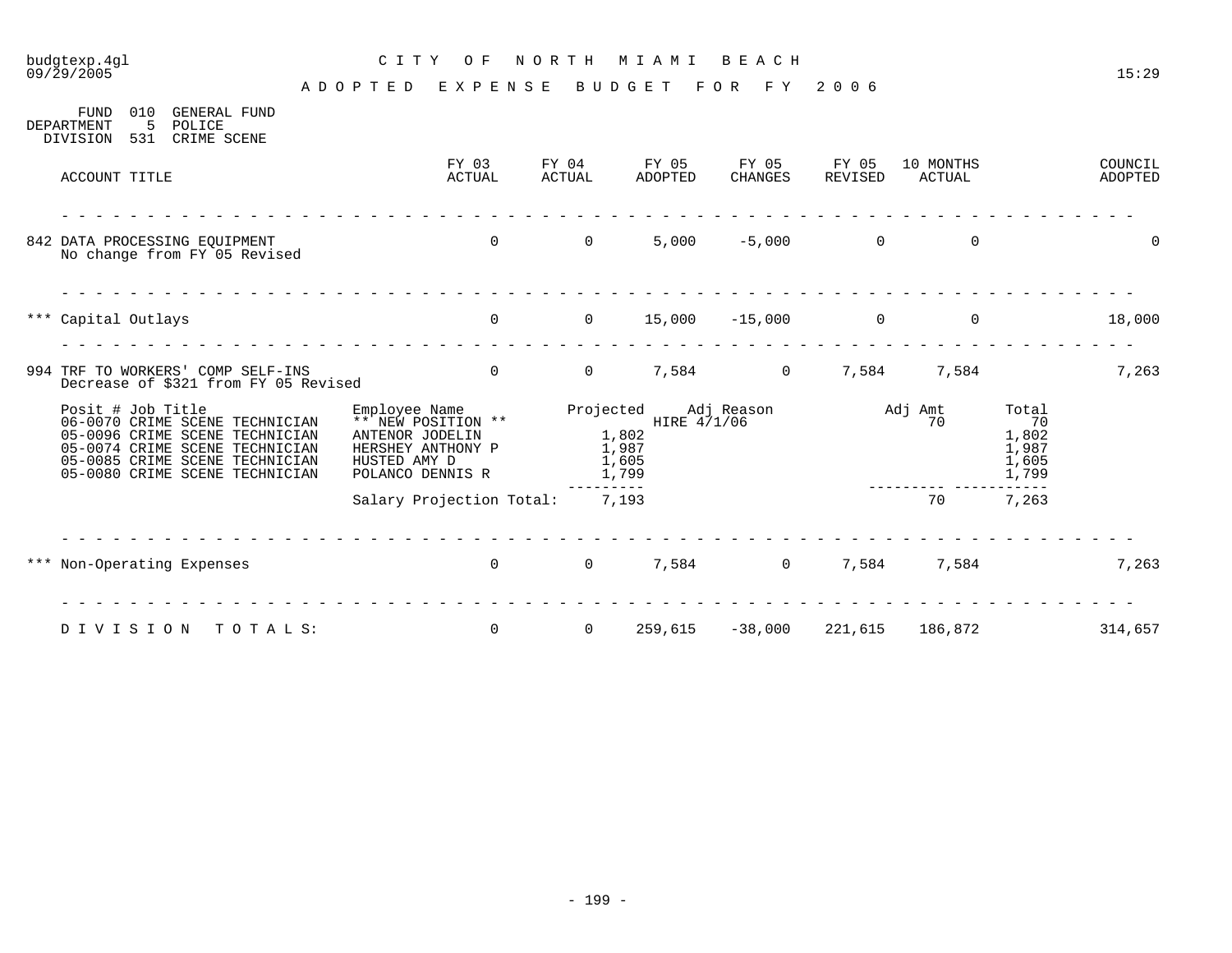FUND 010 GENERAL FUND

### budgtexp.4gl C I T Y O F N O R T H M I A M I B E A C H

09/29/2005 15:29 A D O P T E D E X P E N S E B U D G E T F O R F Y 2 0 0 6

| DEPARTMENT    | 5 POLICE<br>DIVISION 532 TASK FORCES                                                                                                                                                                                                                                                                                                                                                       |  |  |                                                                      |  |                                              |        |
|---------------|--------------------------------------------------------------------------------------------------------------------------------------------------------------------------------------------------------------------------------------------------------------------------------------------------------------------------------------------------------------------------------------------|--|--|----------------------------------------------------------------------|--|----------------------------------------------|--------|
| ACCOUNT TITLE |                                                                                                                                                                                                                                                                                                                                                                                            |  |  |                                                                      |  |                                              |        |
|               |                                                                                                                                                                                                                                                                                                                                                                                            |  |  |                                                                      |  |                                              |        |
|               |                                                                                                                                                                                                                                                                                                                                                                                            |  |  |                                                                      |  |                                              |        |
|               | $\begin{tabular}{l c c c c} \hline \textbf{R} & \textbf{0.5} & \textbf{0.6} & \textbf{0.7} & \textbf{0.8} & \textbf{0.9} & \textbf{0.9} & \textbf{0.9} & \textbf{0.9} & \textbf{0.9} & \textbf{0.9} & \textbf{0.9} & \textbf{0.9} & \textbf{0.9} & \textbf{0.9} & \textbf{0.9} & \textbf{0.9} & \textbf{0.9} & \textbf{0.9} & \textbf{0.9} & \textbf{0.9} & \textbf{0.9} & \textbf{0$<br>. |  |  |                                                                      |  |                                              |        |
|               | Increase of \$36,917 over FY 05 Revised                                                                                                                                                                                                                                                                                                                                                    |  |  |                                                                      |  |                                              | 45,000 |
|               |                                                                                                                                                                                                                                                                                                                                                                                            |  |  | OT FOR COURT AND INVESTIGATIONS OF "HOT SPOTS" AS NEEDED 45,000      |  |                                              |        |
|               |                                                                                                                                                                                                                                                                                                                                                                                            |  |  |                                                                      |  | Total: 45,000                                |        |
|               | 142 OVERTIME-TASK FORCE EMPLOYEES<br>The transition of 1279 000 store by 05 patriced and the U of the U of the U of the U of the C of the C of the O                                                                                                                                                                                                                                       |  |  |                                                                      |  |                                              |        |
|               |                                                                                                                                                                                                                                                                                                                                                                                            |  |  | OVERTIME FOR LONG-TERM SURVEILLANCES/NARCOTIC INVESTIGATIONS 378,000 |  | <u> 1980 - Jan Storman Barbara, martin a</u> |        |
|               |                                                                                                                                                                                                                                                                                                                                                                                            |  |  |                                                                      |  | Total: 378,000                               |        |
|               | 210 F.I.C.A. TAXES-EMPLOYER'S CONTRIBUTION 0 0 53,544 0 53,544 68,807 118,393<br>Increase of \$64,849 over FY 05 Revised                                                                                                                                                                                                                                                                   |  |  |                                                                      |  |                                              |        |
|               |                                                                                                                                                                                                                                                                                                                                                                                            |  |  |                                                                      |  | Total<br>7,264                               |        |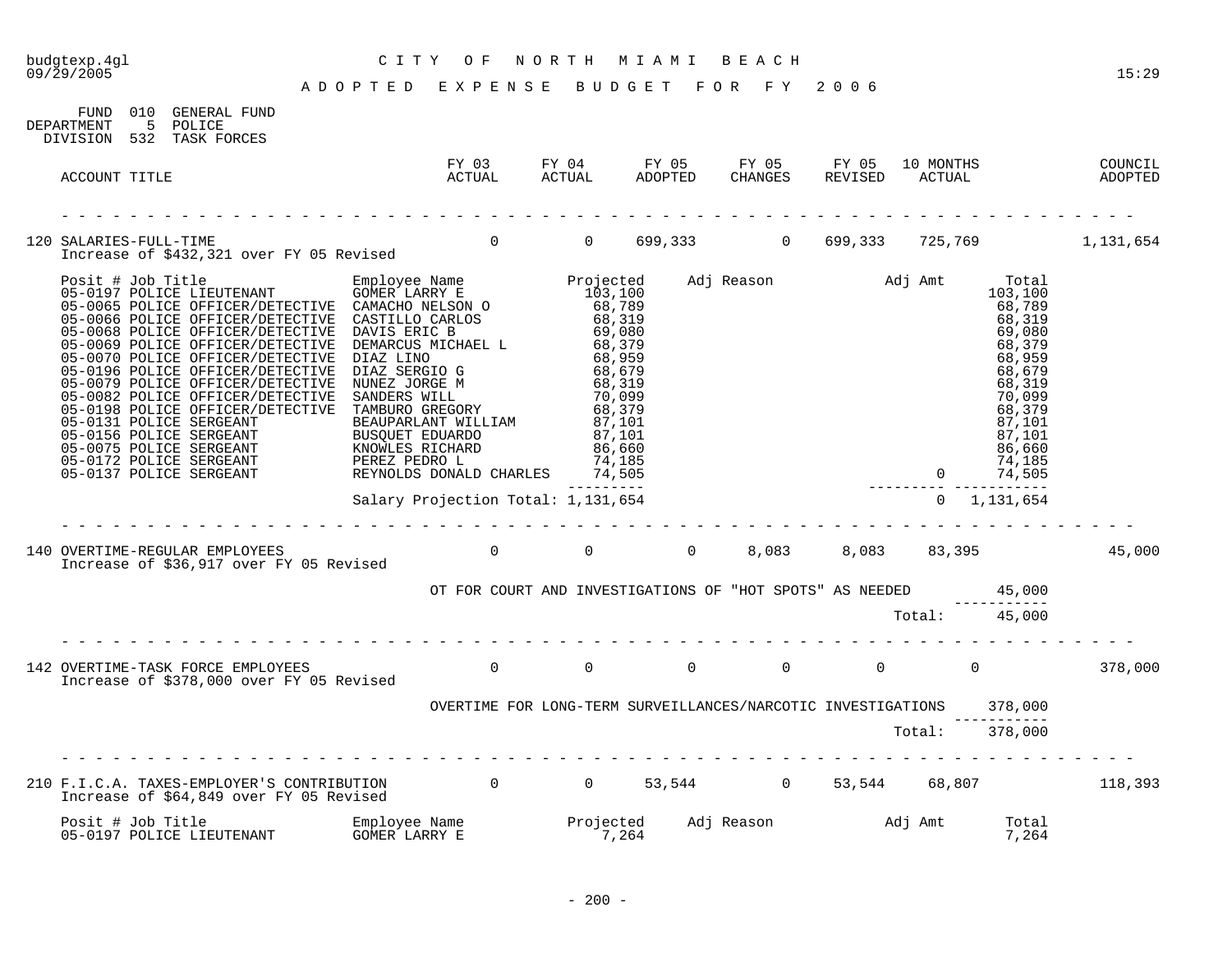| FIND.      | 010 | GENERAL FIIND   |
|------------|-----|-----------------|
| DEPARTMENT |     | 5 POLICE        |
| DIVISION   |     | 532 TASK FORCES |

| ACCOUNT TITLE                                                                                                                                                                                                                       | FY 03<br>ACTUAL                                    | FY 04<br>ACTUAL | FY 05<br>ADOPTED | FY 05 | FY 05<br>CHANGES REVISED                                                                                                                                                                                                                                                              | 10 MONTHS<br>ACTUAL |        | COUNCIL<br>ADOPTED |
|-------------------------------------------------------------------------------------------------------------------------------------------------------------------------------------------------------------------------------------|----------------------------------------------------|-----------------|------------------|-------|---------------------------------------------------------------------------------------------------------------------------------------------------------------------------------------------------------------------------------------------------------------------------------------|---------------------|--------|--------------------|
| ACTUAL ACTUAL ACTUAL ADCORDING THE MONOROTOR CHARGES<br>05-0066 POLICE OFFICER/DETECTIVE CANCHO NELSON 0 5-0066 POLICE OFFICER/DETECTIVE CASTILLO CARLOS 5,231<br>05-0066 POLICE OFFICER/DETECTIVE CASTILLO CARLOS 5,231<br>05-0069 |                                                    | ----------      |                  |       | Adj Reason<br>Adj Amt<br>5,281<br>5,289<br>5,289<br>5,289<br>5,289<br>5,289<br>5,289<br>5,289<br>5,289<br>5,289<br>5,289<br>5,289<br>5,289<br>5,289<br>5,289<br>5,289<br>5,287<br>6,673<br>6,673<br>6,673<br>6,673<br>6,673<br>6,681<br>7,881<br>86,681<br>86,681<br>86,681<br>86,033 |                     |        |                    |
|                                                                                                                                                                                                                                     | Salary Projection Total: 86,033                    |                 |                  |       |                                                                                                                                                                                                                                                                                       |                     |        |                    |
|                                                                                                                                                                                                                                     | Adjustments to Salary Projection:<br>OT ADJUSTMENT |                 |                  |       |                                                                                                                                                                                                                                                                                       |                     | 32,360 |                    |
|                                                                                                                                                                                                                                     |                                                    |                 |                  |       |                                                                                                                                                                                                                                                                                       |                     |        |                    |
|                                                                                                                                                                                                                                     |                                                    |                 |                  |       |                                                                                                                                                                                                                                                                                       |                     |        |                    |
|                                                                                                                                                                                                                                     |                                                    |                 |                  |       |                                                                                                                                                                                                                                                                                       |                     |        | $\mathbf 0$        |
| 224 RETIREMENT-POLICE PLAN<br>10 262,252 230,398 513,770 10 262,252 1230,398 513,770                                                                                                                                                |                                                    |                 |                  |       |                                                                                                                                                                                                                                                                                       |                     |        |                    |
|                                                                                                                                                                                                                                     |                                                    |                 |                  |       |                                                                                                                                                                                                                                                                                       |                     |        |                    |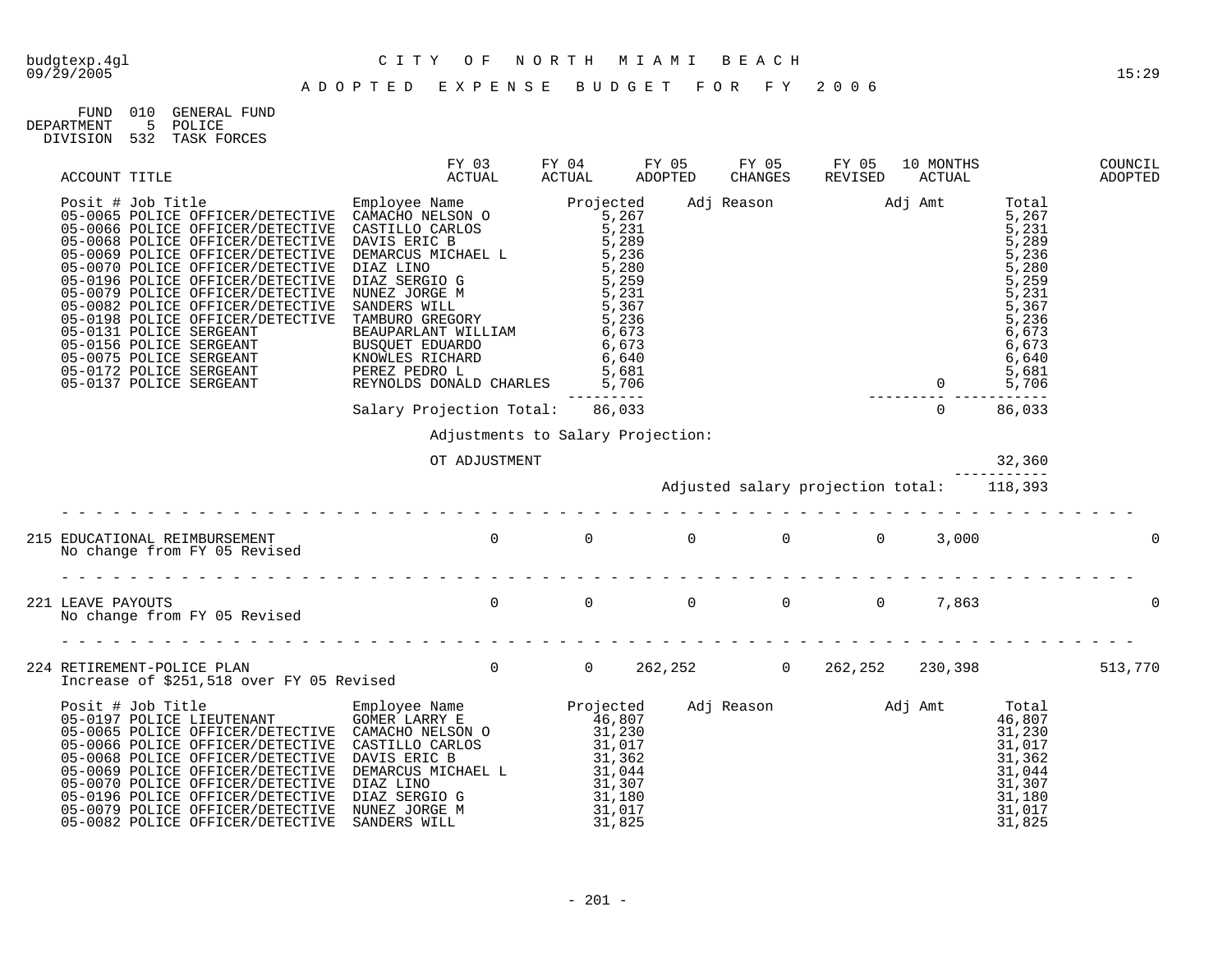| FIND.      | 010 | GENERAL FUND |
|------------|-----|--------------|
| DEPARTMENT |     | POLICE       |
| DIVISION   | 532 | TASK FORCES  |

|  |                                                                                                                                            |  |  |  | 10 MONTHS COUNCIL<br>ACTUAL ADOPTED |       |
|--|--------------------------------------------------------------------------------------------------------------------------------------------|--|--|--|-------------------------------------|-------|
|  |                                                                                                                                            |  |  |  |                                     |       |
|  |                                                                                                                                            |  |  |  |                                     |       |
|  | 235 HEALTH INSURANCE<br>Increase of \$49,729 over FY 05 Revised         0    70,448      0   70,448    73,146         120,177              |  |  |  |                                     |       |
|  |                                                                                                                                            |  |  |  |                                     |       |
|  |                                                                                                                                            |  |  |  |                                     |       |
|  | --------------<br>GROUP LIFE INSURANCE<br>Increase of \$1,976 over FY 05 Revised 6.0 1 0 2,586 1 0 2,586 2,365<br>236 GROUP LIFE INSURANCE |  |  |  |                                     | 4,562 |
|  |                                                                                                                                            |  |  |  |                                     |       |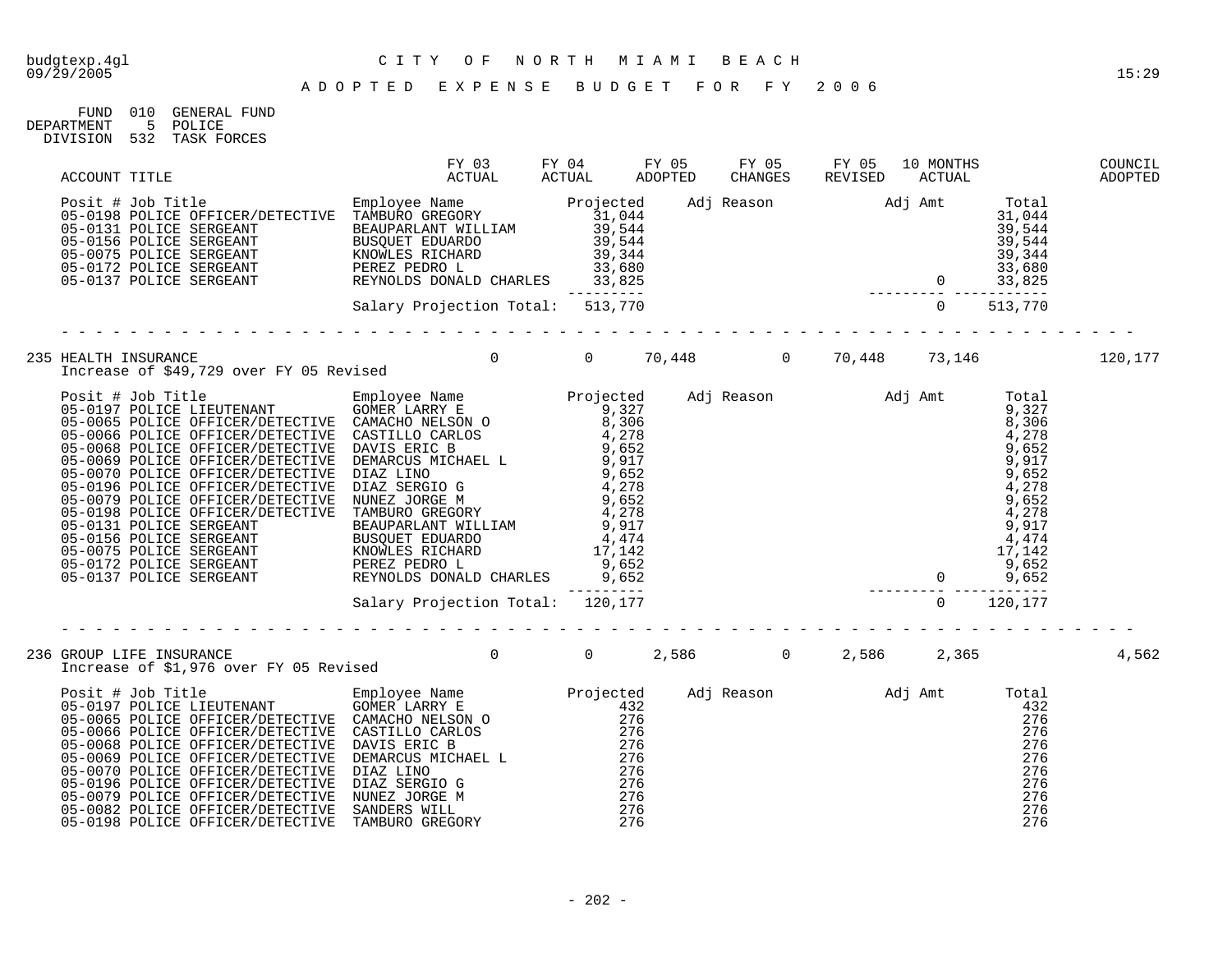### budgtexp.4gl C I T Y O F N O R T H M I A M I B E A C H

| FIJND      | 010 | GENERAL FUND |
|------------|-----|--------------|
| DEPARTMENT | -5. | POLICE       |
| DIVISION   | 532 | TASK FORCES  |
|            |     |              |

|  | ACCOUNT TITLE FY 03 FY 04 FY 05 FY 05 FY 05 10 MONTHS COUNCIL<br>Posit # Job Title SERGEANT BEAUPARLAMY WILLIAM Projected Adj Reason Adj Amt Total<br>05-0131 POLICE SERGEANT BUSQUET ENGARD 350 350<br>05-0175 POLICE SERGEANT BUSQ     | Employee Name Projected Auj Reason<br>BEAUPARLET NULLIAM 350<br>BUSQUET EDUARDO 350<br>RUSQUET EDUARDO 350<br>REYNOLES RICHARD 298 298<br>PEREZ PEDRO L 298 298<br>REYNOLDS DONALD CHARLES 28 298 298<br>Salary Projection Total: 4,562<br>--- |  |  |  |       |
|--|------------------------------------------------------------------------------------------------------------------------------------------------------------------------------------------------------------------------------------------|------------------------------------------------------------------------------------------------------------------------------------------------------------------------------------------------------------------------------------------------|--|--|--|-------|
|  |                                                                                                                                                                                                                                          |                                                                                                                                                                                                                                                |  |  |  |       |
|  |                                                                                                                                                                                                                                          |                                                                                                                                                                                                                                                |  |  |  | 380   |
|  | And The United States of the Employee Name<br>Projected Adj Reason Adj Amt Total<br>05-0197 POLICE LIEUTENANT<br>05-0197 POLICE OPFICER/DETRICTIVE CARELO NELSON O<br>06-0066 POLICE OPFICER/DETRICTIVE CARELO NELSON 23<br>05-0066 POLI |                                                                                                                                                                                                                                                |  |  |  |       |
|  |                                                                                                                                                                                                                                          |                                                                                                                                                                                                                                                |  |  |  |       |
|  | 239 DENTAL INSURANCE                                                                                                                                                                                                                     |                                                                                                                                                                                                                                                |  |  |  | 2,286 |
|  |                                                                                                                                                                                                                                          |                                                                                                                                                                                                                                                |  |  |  |       |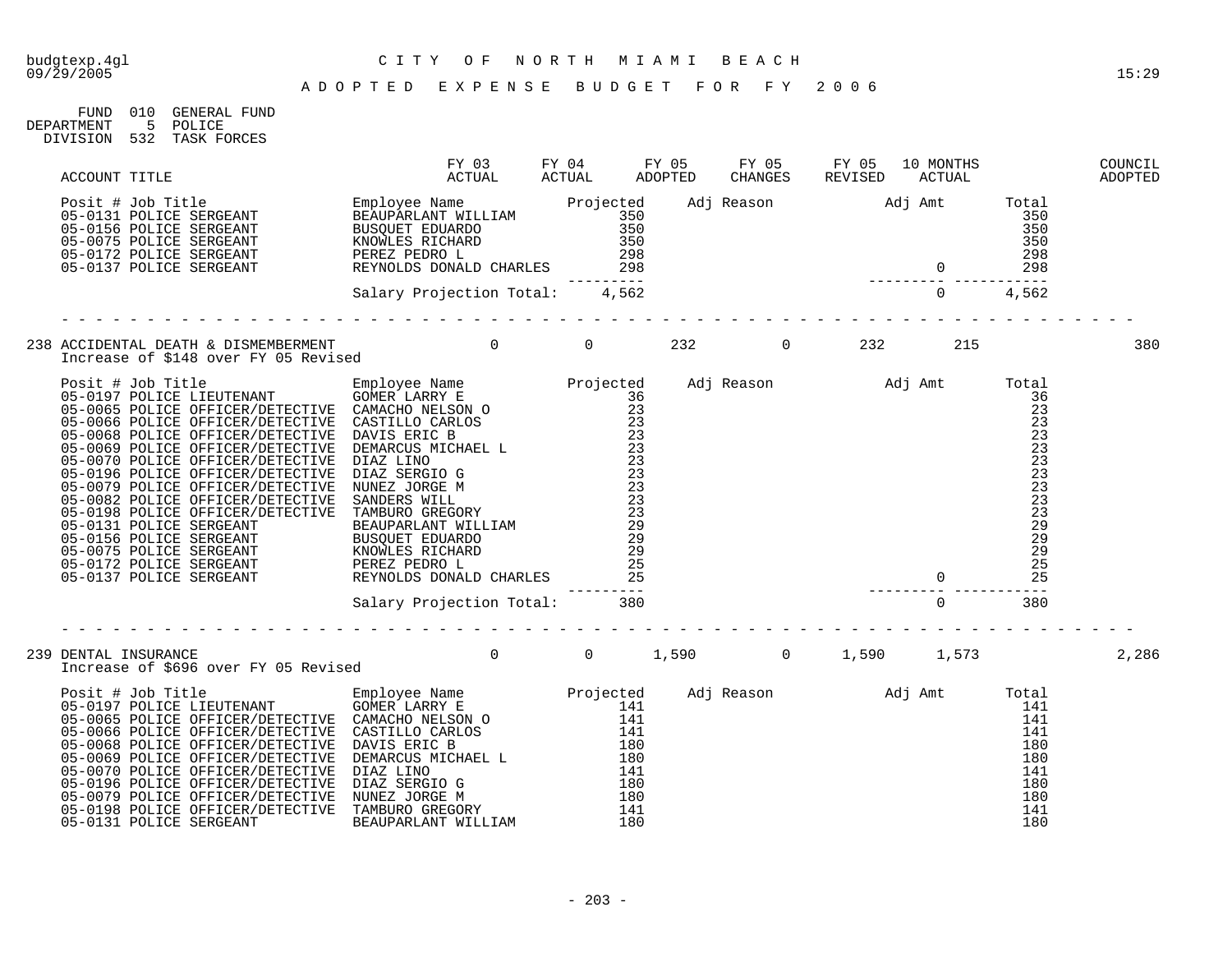# budgtexp.4gl C I T Y O F N O R T H M I A M I B E A C H

| FIJND      | 010 | GENERAL FIJND   |
|------------|-----|-----------------|
| DEPARTMENT | -5  | POLICE          |
| DIVISION   |     | 532 TASK FORCES |

| ACCOUNT TITLE                                                                                                                 | FY 03<br>ACTUAL                                          | FY 04<br>ACTUAL                         |              | FY 05<br>ADOPTED | FY 05<br>CHANGES     | FY 05<br>REVISED                                                                                            | 10 MONTHS<br>ACTUAL     |                          | COUNCIL<br>ADOPTED                        |
|-------------------------------------------------------------------------------------------------------------------------------|----------------------------------------------------------|-----------------------------------------|--------------|------------------|----------------------|-------------------------------------------------------------------------------------------------------------|-------------------------|--------------------------|-------------------------------------------|
| Posit # Job Title<br>05-0156 POLICE SERGEANT<br>05-0075 POLICE SERGEANT<br>05-0172 POLICE SERGEANT<br>05-0137 POLICE SERGEANT | REYNOLDS DONALD CHARLES 180                              |                                         | . <i>.</i> . |                  |                      |                                                                                                             | $\overline{0}$          | 141<br>180<br>180<br>180 |                                           |
|                                                                                                                               | Salary Projection Total: 2,286                           |                                         |              |                  |                      |                                                                                                             | $\overline{0}$          | 2,286                    |                                           |
| *** Salaries & Related Costs                                                                                                  | $0$ 0 1,089,985 8,083 1,098,068 1,196,532 2,314,222      |                                         |              |                  |                      |                                                                                                             |                         |                          |                                           |
| Decrease of \$2,000 from FY 05 Revised                                                                                        |                                                          |                                         |              |                  |                      |                                                                                                             | 2,000<br>$\overline{0}$ |                          |                                           |
| 441 RENTALS & LEASES-VEHICLES<br>Increase of \$2,500 over FY 05 Revised                                                       |                                                          |                                         |              |                  |                      |                                                                                                             |                         |                          | 0 $0$ 0 $76,000$ $76,000$ $62,138$ 78,500 |
|                                                                                                                               |                                                          |                                         |              |                  |                      | RENTALS FOR VEHICLES AND UNDER SURVEILLANCE EQUIPMENT AS<br>NEEDED FOR UNDERCOVER, LONG-TERM INVESTIGATIONS |                         | 78,500                   |                                           |
|                                                                                                                               |                                                          |                                         |              |                  |                      |                                                                                                             | Total: 78,500           |                          |                                           |
| 520 OPERATING SUPPLIES<br>Decrease of \$2,607 from FY 05 Revised                                                              |                                                          |                                         |              |                  |                      |                                                                                                             | 0 0 0 5,357 5,357 4,015 |                          | 2,750                                     |
|                                                                                                                               | 4 LOW-LIGHT BINOCS FOR SURVEILLANCE<br>4 DIGITAL CAMERAS |                                         |              |                  |                      | 4 VEHICLE COMMPUTER STANDS FOR CRIMINAL CHECKS/STOLEN CARS                                                  |                         | 750<br>1,200<br>800      |                                           |
|                                                                                                                               |                                                          |                                         |              |                  |                      |                                                                                                             | Total: 2,750            |                          |                                           |
| 540 BOOKS & MEMBERSHIPS<br>Decrease of \$200 from FY 05 Revised                                                               |                                                          | $\begin{matrix} 0 & 0 & 0 \end{matrix}$ |              |                  | $0\qquad \qquad 200$ | 200                                                                                                         | 50                      |                          |                                           |
| 605 CONFIDENTIAL FUNDS<br>Increase of \$20,000 over FY 05 Revised                                                             |                                                          | $\Omega$                                | $\Omega$     | $\Omega$         | $\overline{0}$       | $\overline{0}$                                                                                              | $\Omega$                |                          | 20,000                                    |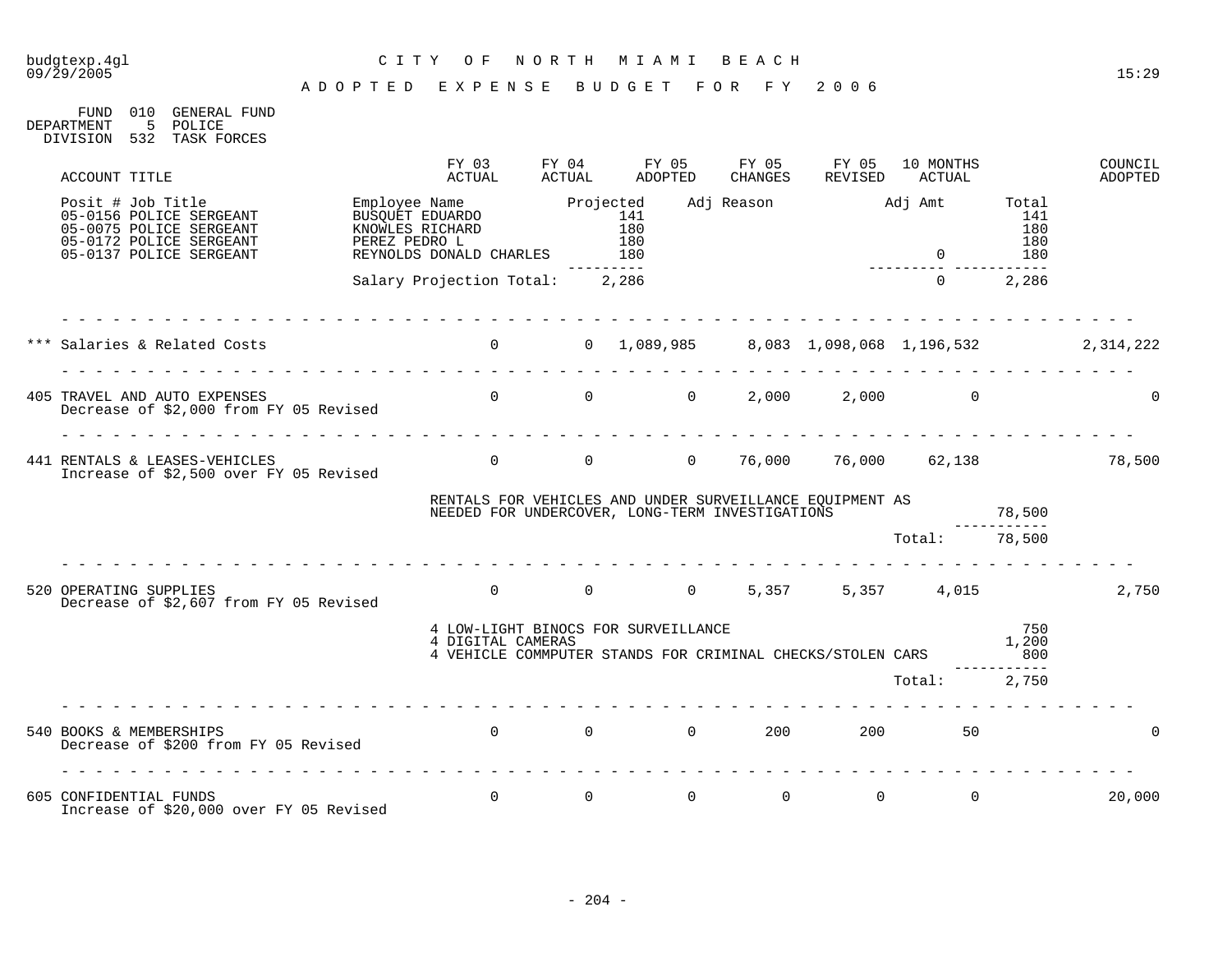| budgtexp.4gl<br>$09/\bar{2}9/2005$                                                                                                                                                                                                                                     | C I T Y                    | O F                                                                                                               | NORTH                                                  | M I A M I                                                                                                                | BEACH            |                                        |                     |                                                                                      | 15:29              |
|------------------------------------------------------------------------------------------------------------------------------------------------------------------------------------------------------------------------------------------------------------------------|----------------------------|-------------------------------------------------------------------------------------------------------------------|--------------------------------------------------------|--------------------------------------------------------------------------------------------------------------------------|------------------|----------------------------------------|---------------------|--------------------------------------------------------------------------------------|--------------------|
|                                                                                                                                                                                                                                                                        | ADOPTED EXPENSE            |                                                                                                                   |                                                        | BUDGET FOR FY 2006                                                                                                       |                  |                                        |                     |                                                                                      |                    |
| 010 GENERAL FUND<br>FUND<br>DEPARTMENT<br>5 POLICE<br>532 TASK FORCES<br>DIVISION                                                                                                                                                                                      |                            |                                                                                                                   |                                                        |                                                                                                                          |                  |                                        |                     |                                                                                      |                    |
| ACCOUNT TITLE                                                                                                                                                                                                                                                          |                            | FY 03<br>ACTUAL                                                                                                   | FY 04<br>ACTUAL                                        | FY 05<br>ADOPTED                                                                                                         | FY 05<br>CHANGES | FY 05<br>REVISED                       | 10 MONTHS<br>ACTUAL |                                                                                      | COUNCIL<br>ADOPTED |
|                                                                                                                                                                                                                                                                        |                            |                                                                                                                   |                                                        | CONFIDENTIAL AND INVESTIGATIVE FUNDS                                                                                     |                  |                                        |                     | 20,000                                                                               |                    |
|                                                                                                                                                                                                                                                                        |                            |                                                                                                                   |                                                        |                                                                                                                          |                  |                                        | Total:              | --------<br>20,000                                                                   |                    |
| Operating Expenses                                                                                                                                                                                                                                                     |                            | $\overline{0}$                                                                                                    | $\overline{0}$                                         | $\overline{0}$                                                                                                           | 83,557           | 83,557                                 | 66,203              |                                                                                      | 101,250            |
|                                                                                                                                                                                                                                                                        |                            |                                                                                                                   |                                                        |                                                                                                                          |                  |                                        |                     |                                                                                      |                    |
| 840 MACHINERY AND EOUIPMENT<br>Increase of \$66,000 over FY 05 Revised                                                                                                                                                                                                 |                            | $\overline{0}$                                                                                                    | $\Omega$                                               | $\Omega$                                                                                                                 | $\Omega$         | $\Omega$                               | $\overline{0}$      |                                                                                      | 66,000             |
|                                                                                                                                                                                                                                                                        |                            |                                                                                                                   |                                                        | REPLACE 16 EXPIRED BALLISTIC VESTS FOR SRT                                                                               |                  |                                        |                     | 12,000                                                                               |                    |
|                                                                                                                                                                                                                                                                        |                            | AREAS FROM THE OUTSIDE - FOR SRT                                                                                  |                                                        | EXTENDABLE/ROTATING SEARCH CAMERA USED FOR SEEING INSIDE<br>4 USED VEHICLES FOR TRAVELLING "UNDETECTED" IN NEIGHBORHOODS |                  |                                        |                     | 14,000<br>40,000<br>------------                                                     |                    |
|                                                                                                                                                                                                                                                                        |                            |                                                                                                                   |                                                        |                                                                                                                          |                  |                                        | Total:              | 66,000                                                                               |                    |
| 842 DATA PROCESSING EQUIPMENT<br>Increase of \$2,000 over FY 05 Revised                                                                                                                                                                                                |                            | $\overline{0}$                                                                                                    | $\overline{0}$                                         | $\overline{0}$                                                                                                           | $\overline{0}$   | $0 \qquad \qquad$                      | $\overline{0}$      |                                                                                      | 2,000              |
|                                                                                                                                                                                                                                                                        |                            | COLOR PRINTER FOR VIN                                                                                             |                                                        |                                                                                                                          |                  |                                        |                     | 2,000                                                                                |                    |
|                                                                                                                                                                                                                                                                        |                            |                                                                                                                   |                                                        |                                                                                                                          |                  |                                        | Total:              | 2,000                                                                                |                    |
| *** Capital Outlays                                                                                                                                                                                                                                                    | .                          |                                                                                                                   |                                                        | $\begin{matrix} 0 & 0 & 0 \end{matrix}$                                                                                  |                  | $0 \qquad \qquad$<br>$0 \qquad \qquad$ | $\Omega$            |                                                                                      | 68,000             |
|                                                                                                                                                                                                                                                                        |                            |                                                                                                                   |                                                        |                                                                                                                          |                  |                                        |                     |                                                                                      |                    |
| 994 TRF TO WORKERS' COMP SELF-INS<br>Increase of \$22,049 over FY 05 Revised                                                                                                                                                                                           |                            |                                                                                                                   |                                                        | 0 0 35,664 0 35,664 35,664                                                                                               |                  |                                        |                     |                                                                                      | 57,713             |
| Posit # Job Title<br>05-0197 POLICE LIEUTENANT<br>05-0065 POLICE OFFICER/DETECTIVE<br>05-0066 POLICE OFFICER/DETECTIVE<br>05-0068 POLICE OFFICER/DETECTIVE<br>05-0069 POLICE OFFICER/DETECTIVE<br>05-0070 POLICE OFFICER/DETECTIVE<br>05-0196 POLICE OFFICER/DETECTIVE | DIAZ LINO<br>DIAZ SERGIO G | Employee Name<br>GOMER LARRY E 5 258<br>CAMACHO NELSON O<br>CASTILLO CARLOS<br>DAVIS ERIC B<br>DEMARCUS MICHAEL L | $\begin{array}{r} 5,258 \\ 3,508 \\ 3,484 \end{array}$ | 3,523<br>3,487<br>3,517<br>3,503                                                                                         |                  | Adj Reason Madj Amt                    |                     | Total<br>$\frac{5,258}{3,508}$<br>3,508<br>3,484<br>3,523<br>3,487<br>3,517<br>3,503 |                    |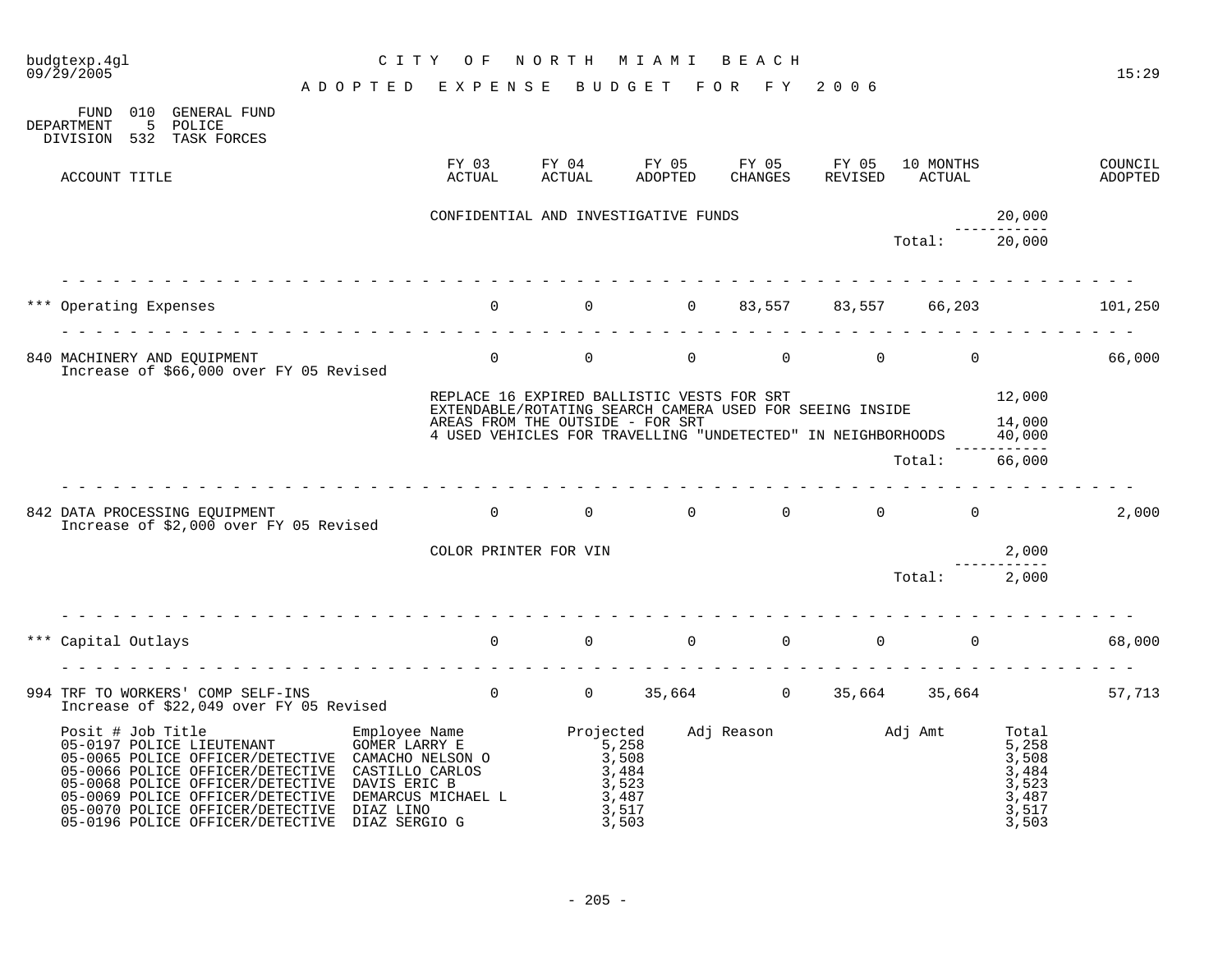# budgtexp.4gl C I T Y O F N O R T H M I A M I B E A C H

| FIND       | 010 | GENERAL FIIND   |
|------------|-----|-----------------|
| DEPARTMENT | 5.  | POLICE          |
| DIVISION   |     | 532 TASK FORCES |

| ACCOUNT TITLE                                                                                                                                                                                                                                                        | FY 03<br>ACTUAL                                                                                                                                                            | FY 04<br>ACTUAL | FY 05<br>ADOPTED                                                                  | FY 05<br>CHANGES | FY 05<br>REVISED           | 10 MONTHS<br>ACTUAL |                                                                               | COUNCIL<br>ADOPTED |
|----------------------------------------------------------------------------------------------------------------------------------------------------------------------------------------------------------------------------------------------------------------------|----------------------------------------------------------------------------------------------------------------------------------------------------------------------------|-----------------|-----------------------------------------------------------------------------------|------------------|----------------------------|---------------------|-------------------------------------------------------------------------------|--------------------|
| Posit # Job Title<br>05-0079 POLICE OFFICER/DETECTIVE<br>05-0082 POLICE OFFICER/DETECTIVE<br>05-0198 POLICE OFFICER/DETECTIVE<br>05-0131 POLICE SERGEANT<br>05-0156 POLICE SERGEANT<br>05-0075 POLICE SERGEANT<br>05-0172 POLICE SERGEANT<br>05-0137 POLICE SERGEANT | Employee Name<br>NUNEZ JORGE M<br>SANDERS WILL<br>TAMBURO GREGORY<br>BEAUPARLANT WILLIAM<br>BUSOUET EDUARDO<br>KNOWLES RICHARD<br>PEREZ PEDRO L<br>REYNOLDS DONALD CHARLES |                 | Projected<br>3,484<br>3,575<br>3,487<br>4,442<br>4,442<br>4,420<br>3,783<br>3,800 | Adj Reason       |                            | Adj Amt<br>0        | Total<br>3,484<br>3,575<br>3,487<br>4,442<br>4,442<br>4,420<br>3,783<br>3,800 |                    |
|                                                                                                                                                                                                                                                                      | Salary Projection Total:                                                                                                                                                   |                 | 57,713                                                                            |                  |                            | 0                   | 57,713                                                                        |                    |
| *** Non-Operating Expenses                                                                                                                                                                                                                                           | $\mathbf 0$                                                                                                                                                                | $\Omega$        | 35,664                                                                            | $\Omega$         | 35,664                     | 35,664              |                                                                               | 57,713             |
|                                                                                                                                                                                                                                                                      |                                                                                                                                                                            |                 |                                                                                   |                  |                            |                     |                                                                               |                    |
| DIVISION<br>TOTALS:                                                                                                                                                                                                                                                  | $\mathbf 0$                                                                                                                                                                |                 | 1,125,649                                                                         |                  | 91,640 1,217,289 1,298,399 |                     |                                                                               | 2,541,185          |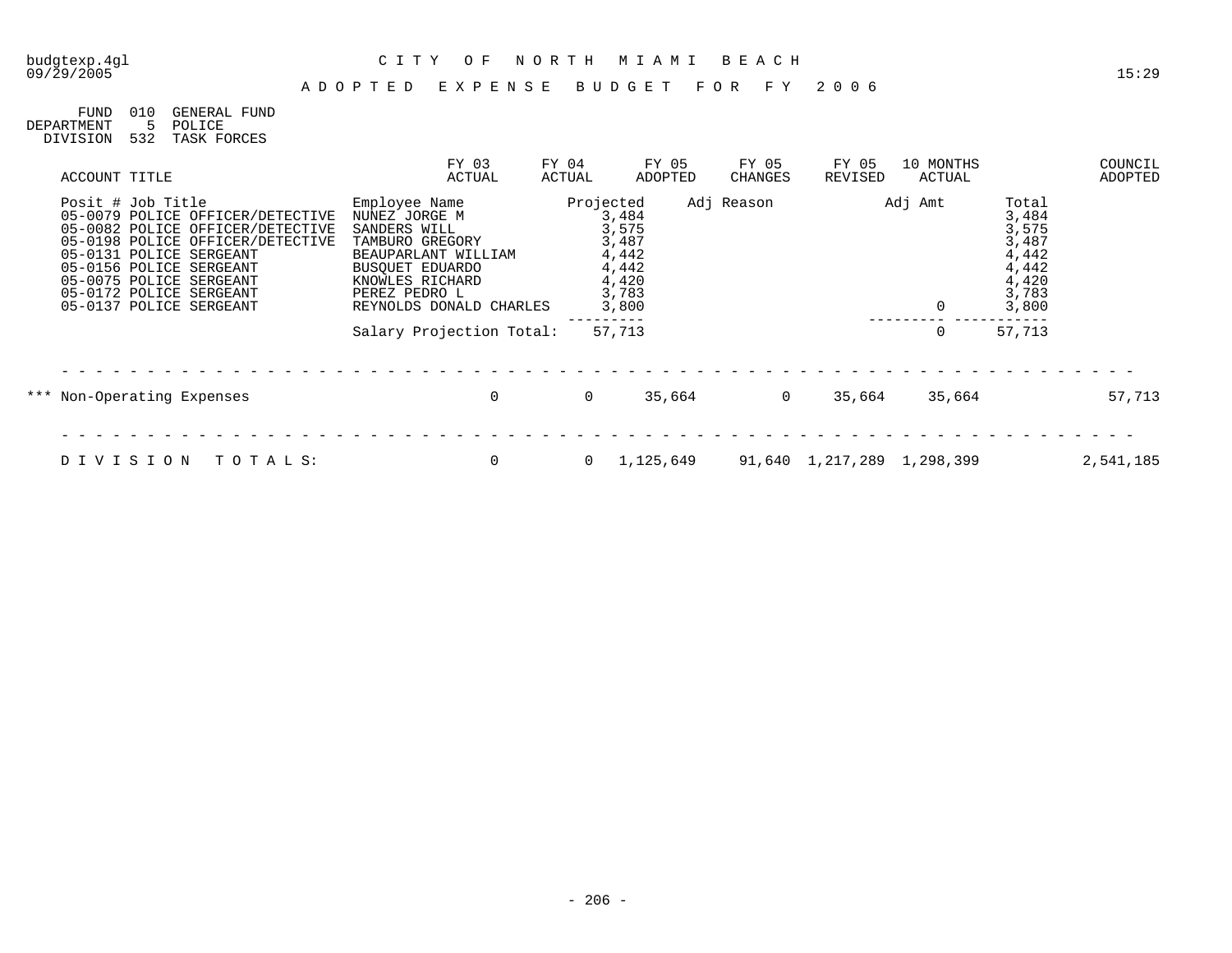A D O P T E D E X P E N S E B U D G E T F O R F Y 2 0 0 6

FUND 010 GENERAL FUND DEPARTMENT 5 POLICE

| ACCOUNT TITLE                                                                                                                                                                                                                 | FY 03<br>ACTUAL | ACTUAL | FY 05<br>CHANGES |  |  |
|-------------------------------------------------------------------------------------------------------------------------------------------------------------------------------------------------------------------------------|-----------------|--------|------------------|--|--|
|                                                                                                                                                                                                                               |                 |        |                  |  |  |
|                                                                                                                                                                                                                               |                 |        |                  |  |  |
|                                                                                                                                                                                                                               |                 |        |                  |  |  |
|                                                                                                                                                                                                                               |                 |        |                  |  |  |
|                                                                                                                                                                                                                               |                 |        |                  |  |  |
|                                                                                                                                                                                                                               |                 |        |                  |  |  |
|                                                                                                                                                                                                                               |                 |        |                  |  |  |
| 308 SEUP INSTRUME & Related CONTRACTORS 11,000 10,000 10,000 10,000 10,000 10,000 10,000 10,000 10,000 10,000 10,000 10,000 10,000 10,000 10,000 10,000 10,000 10,000 10,000 10,000 10,000 10,000 10,000 10,000 10,000 10,000 |                 |        |                  |  |  |
|                                                                                                                                                                                                                               |                 |        |                  |  |  |
|                                                                                                                                                                                                                               |                 |        |                  |  |  |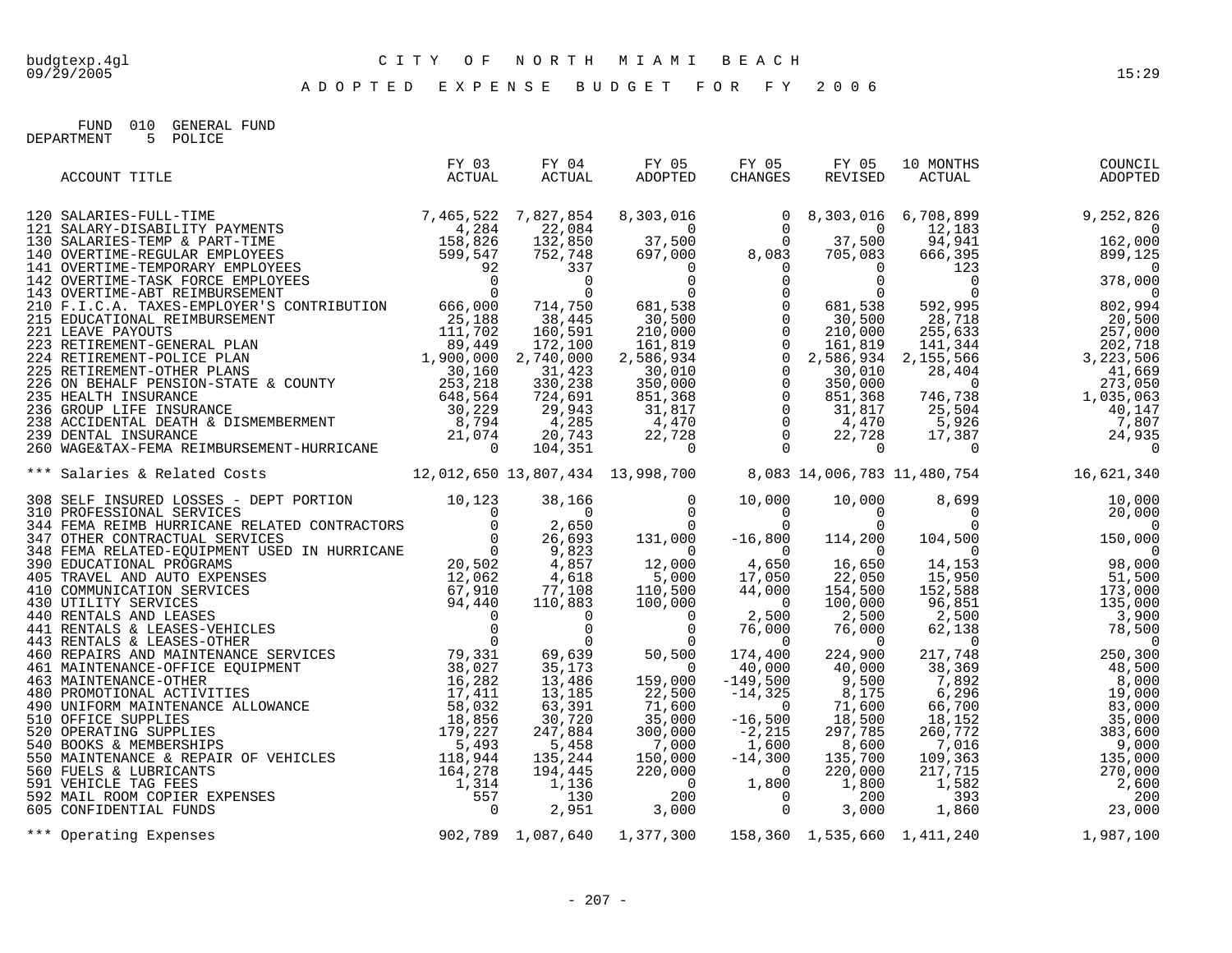### budgtexp.4gl C I T Y O F N O R T H M I A M I B E A C H

A D O P T E D E X P E N S E B U D G E T F O R F Y 2 0 0 6

FUND 010 GENERAL FUND DEPARTMENT 5 POLICE

| ACCOUNT TITLE                                                              | FY 03<br>ACTUAL | FY 04<br>ACTUAL   | FY 05<br>ADOPTED                       | FY 05<br>CHANGES      | FY 05<br>REVISED  | 10 MONTHS<br>ACTUAL          | COUNCIL<br>ADOPTED |
|----------------------------------------------------------------------------|-----------------|-------------------|----------------------------------------|-----------------------|-------------------|------------------------------|--------------------|
| 838 C.I.P. PROJECTS FROM CM CIP CONTINGENCY<br>840 MACHINERY AND EQUIPMENT |                 | 11,433            | 111,339                                | 11,000<br>$-95,700$   | 11,000<br>15,639  | 10,218<br>14,218             | 375,439            |
| 842 DATA PROCESSING EOUIPMENT<br>845 FINANCED EQUIPMENT                    | 977<br>10,922   | 20,344<br>105,152 | 110,500<br>325,600                     | $-20,000$<br>$\Omega$ | 90,500<br>325,600 | 90,475<br>293,517            | 196,800<br>695,000 |
| *** Capital Outlays                                                        | 11,899          | 136,929           | 547,439                                | $-104,700$            | 442,739           | 408,428                      | 1,267,239          |
| 914 TRF TO FND 160                                                         |                 |                   |                                        |                       |                   |                              |                    |
| 919 TRF TO FND 166<br>921 TRF TO FND 179                                   |                 |                   |                                        |                       |                   |                              |                    |
| 924 TRF TO FND 163                                                         |                 |                   |                                        |                       |                   |                              |                    |
| 927 TRF TO FND 113                                                         |                 |                   |                                        |                       |                   |                              |                    |
| 951 CAPITAL LEASE INTEREST                                                 | 8,274           | 9,914             | 22,641                                 |                       | 22,641            | 13,777                       | 45,035             |
| 952 CAPITAL LEASE PRINCIPAL<br>988 TRF TO FND 184                          | 105,863         | 116,926           | 174,313                                |                       | 174,313           | 157,188                      | 310,296            |
| 989 TRF TO FND 112<br>994 TRF TO WORKERS'                                  |                 |                   |                                        |                       |                   |                              |                    |
| COMP SELF-INS<br>997 TRF TO FND 165                                        | 82,899          | 377,104           | 129,084                                |                       | 129,084           | 129,084                      | 415,414            |
| *** Non-Operating Expenses                                                 | 197,035         | 503,943           | 326,038                                | $\Omega$              | 326,038           | 300,049                      | 770,745            |
| D E P A R T M E N T<br>TOTALS :                                            |                 |                   | 13, 124, 374 15, 535, 946 16, 249, 477 |                       |                   | 61,743 16,311,220 13,600,471 | 20,646,424         |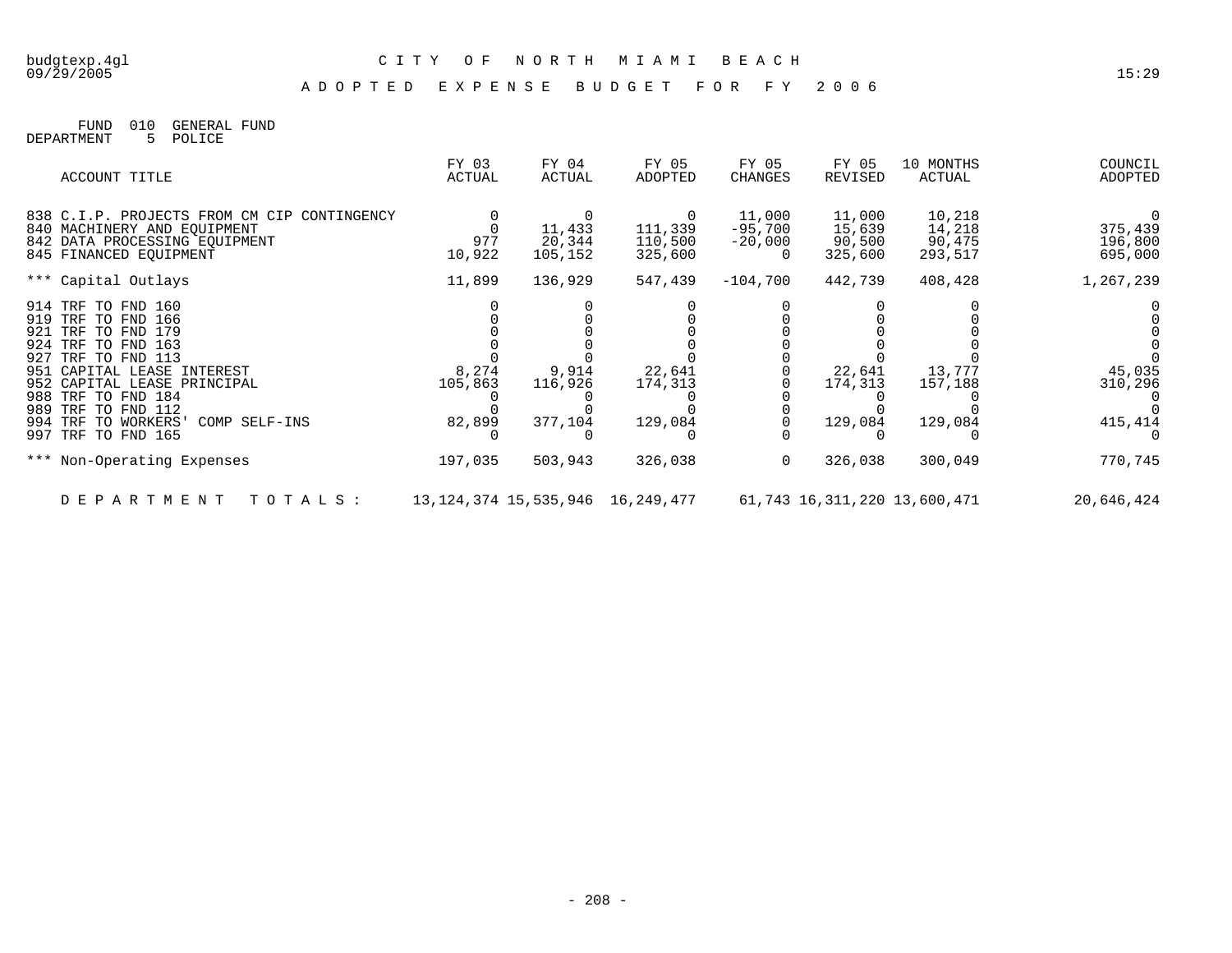### budgtexp.4gl C I T Y O F N O R T H M I A M I B E A C H

A D O P T E D E X P E N S E B U D G E T F O R F Y 2 0 0 6

FUND 010 GENERAL FUND<br>DEPARTMENT 6 LIBRARY 6 LIBRARY

DIVISION 600 LIBRARY-ADMINISTRATION

| ACCOUNT TITLE                                                                                                            | FI US<br>ACTUAL                             | FY 03 FY 04 FY 05 FY 05 FY 05 10 MONTHS<br>ACTUAL ACTUAL ADOPTED CHANGES REVISED ACTUAL                                                                                                                                                                                                                                                        |  | 10 MONTHS      |                 | COUNCIL<br>COUNCIL |
|--------------------------------------------------------------------------------------------------------------------------|---------------------------------------------|------------------------------------------------------------------------------------------------------------------------------------------------------------------------------------------------------------------------------------------------------------------------------------------------------------------------------------------------|--|----------------|-----------------|--------------------|
| 120 SALARIES-FULL-TIME 159 458,959 451,140 462,661 0 462,661 323,760 446,159 120 Decrease of \$16,502 from FY 05 Revised |                                             |                                                                                                                                                                                                                                                                                                                                                |  |                |                 |                    |
|                                                                                                                          |                                             |                                                                                                                                                                                                                                                                                                                                                |  |                |                 |                    |
| Increase of \$69,104 over FY 05 Revised                                                                                  |                                             |                                                                                                                                                                                                                                                                                                                                                |  |                |                 |                    |
|                                                                                                                          | PARTTIME A<br>PARTTIME C<br>WAGE EMPLOYEES) | PARTTIME A<br>GENERAL CLERKS (7.14/HR X 1040 HRS X3)<br>PROFASSISTANT (12.30/HR X 780 HRS X 3)<br>COMPUTER ATTENDANTS (6.15/HR X 1040 HRS X 4)<br>PAGES (6.15/HR X 520 HRS X 5)<br>PARTTIME B<br>GENERAL CLERK (6.90/HR X 1560 X 1)<br>ROFES<br>TEMP ADMIN ASST (14/HR X 780 HRS X 1)<br>3% COLA (INCLUDING CONSTITUTIONALLY MANDATED COLA FOR |  |                | 10,920<br>4,239 |                    |
|                                                                                                                          |                                             |                                                                                                                                                                                                                                                                                                                                                |  | Total: 156,464 |                 |                    |
| 140 OVERTIME-REGULAR EMPLOYEES 14,639 8,152 8,000 0 8,000 7,923<br>No change from FY 05 Revised                          |                                             |                                                                                                                                                                                                                                                                                                                                                |  |                |                 | 8,000              |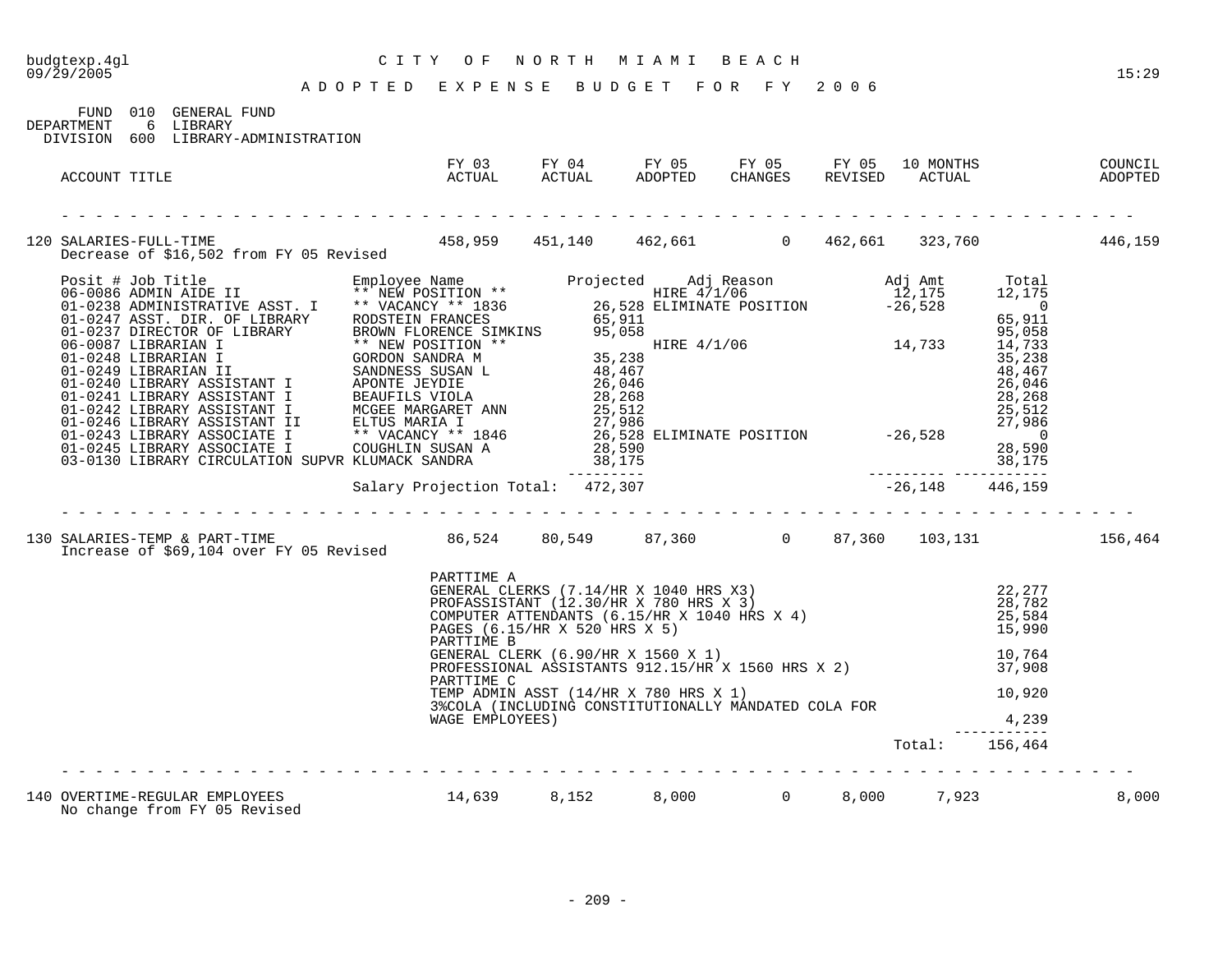|                                                                                                                                         |                                                                                                                                                      |                                                       |                                          |  |                             | 15:29  |
|-----------------------------------------------------------------------------------------------------------------------------------------|------------------------------------------------------------------------------------------------------------------------------------------------------|-------------------------------------------------------|------------------------------------------|--|-----------------------------|--------|
| FUND 010 GENERAL FUND                                                                                                                   |                                                                                                                                                      |                                                       |                                          |  |                             |        |
| DEPARTMENT<br>6 LIBRARY<br>DIVISION 600 LIBRARY-ADMINISTRATION                                                                          |                                                                                                                                                      |                                                       |                                          |  |                             |        |
| ACCOUNT TITLE                                                                                                                           |                                                                                                                                                      |                                                       |                                          |  |                             |        |
|                                                                                                                                         |                                                                                                                                                      |                                                       |                                          |  |                             |        |
|                                                                                                                                         |                                                                                                                                                      |                                                       |                                          |  |                             |        |
| 141 OVERTIME-TEMPORARY EMPLOYEES<br>No change from FY 05 Revised                                                                        | 49 66 0 0 0 9                                                                                                                                        |                                                       |                                          |  |                             |        |
|                                                                                                                                         | NONE                                                                                                                                                 |                                                       |                                          |  |                             |        |
|                                                                                                                                         |                                                                                                                                                      |                                                       |                                          |  |                             |        |
| 210 F.I.C.A. TAXES-EMPLOYER'S CONTRIBUTION 41,747 42,503 42,860 0 42,860 32,890 32,890 47,065<br>Increase of \$4,205 over FY 05 Revised |                                                                                                                                                      |                                                       |                                          |  |                             |        |
|                                                                                                                                         |                                                                                                                                                      |                                                       |                                          |  |                             |        |
|                                                                                                                                         |                                                                                                                                                      |                                                       |                                          |  |                             |        |
|                                                                                                                                         |                                                                                                                                                      |                                                       |                                          |  |                             |        |
|                                                                                                                                         |                                                                                                                                                      |                                                       |                                          |  |                             |        |
|                                                                                                                                         |                                                                                                                                                      | Adjustments to Salary Projection:                     |                                          |  |                             |        |
|                                                                                                                                         | DIFFERENCE BEIWEEN NEW BIDROIN: - ----<br>ASSOCIATE I<br>PARTTIME (152,225 X .0765)<br>OVERTIME (8,000 X .0765)<br>COLA FOR PARTTIME (4,239 X .0765) | DIFFERENCE BETWEEN NEW LIBRARIAN I AND VACANT LIBRARY |                                          |  | 378<br>11,645<br>612<br>331 |        |
|                                                                                                                                         |                                                                                                                                                      |                                                       | Adjusted salary projection total: 47,065 |  |                             |        |
| 221 LEAVE PAYOUTS<br>Increase of \$1,000 over FY 05 Revised                                                                             | $10.000$ aver FY 05 Revised $0$ 18,055 $10,000$ 0 $10,000$ 5,868                                                                                     |                                                       |                                          |  |                             | 11,000 |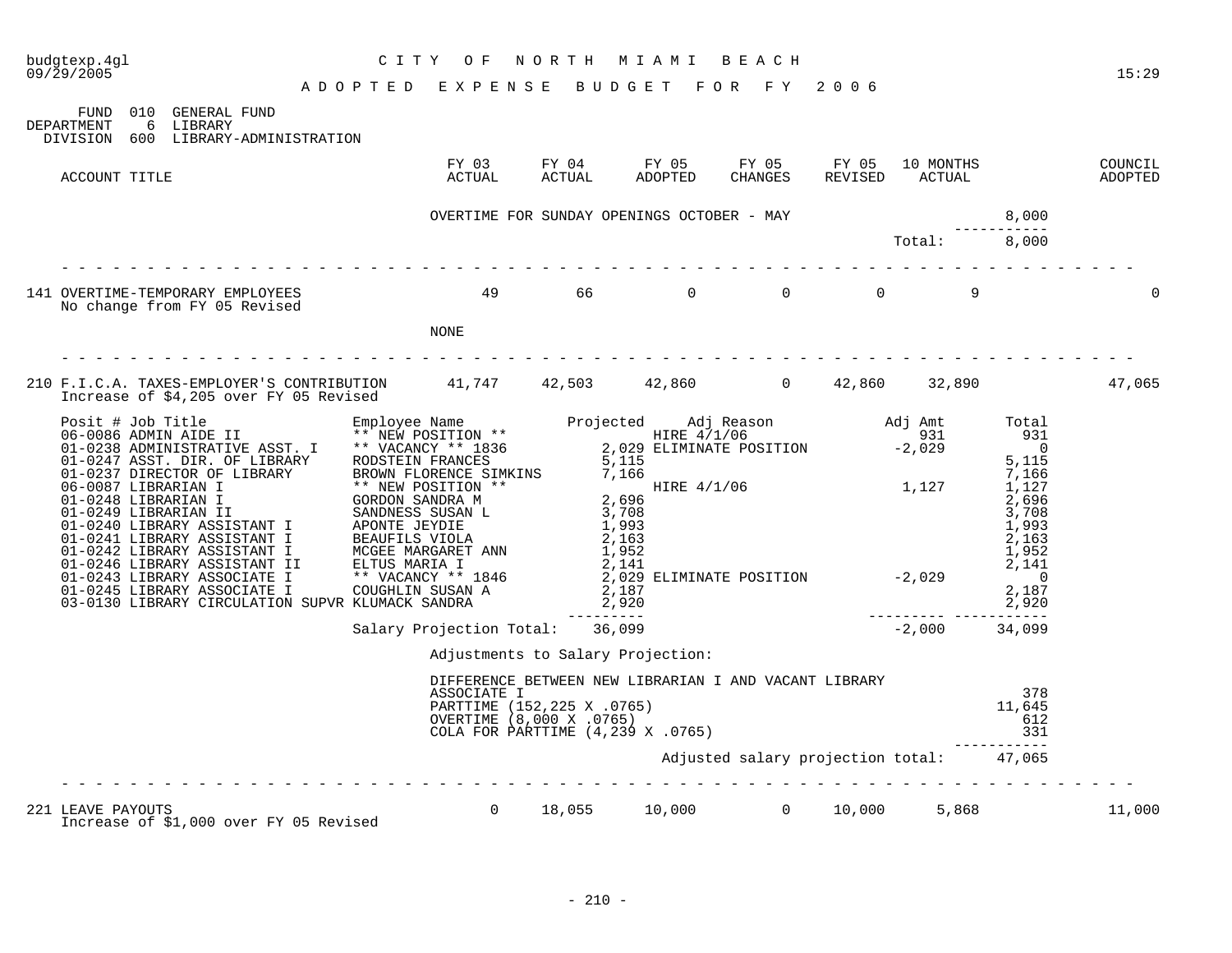| 09/29/2005                                                                                                                                                                                                                                 | ADOPTED EXPENSE BUDGET FOR FY 2006                                                                                                                          |  |  |                                    | 15:29  |
|--------------------------------------------------------------------------------------------------------------------------------------------------------------------------------------------------------------------------------------------|-------------------------------------------------------------------------------------------------------------------------------------------------------------|--|--|------------------------------------|--------|
| FUND 010 GENERAL FUND<br>DEPARTMENT 6 LIBRARY<br>DIVISION 600 LIBRARY-ADMINISTRATION                                                                                                                                                       |                                                                                                                                                             |  |  |                                    |        |
| ACCOUNT TITLE                                                                                                                                                                                                                              |                                                                                                                                                             |  |  |                                    |        |
|                                                                                                                                                                                                                                            | CASH IN ADMINISTRATIVE SICK/VACATION LEAVE<br>CASH IN ADMINISTRATIVE SICK/VACAIION DEAVE (1,000<br>CASH IN NON-ADMINISTRATIVE LEAVE (1,000<br>Total: 11,000 |  |  | $10,000$<br>$1,000$<br>----------- |        |
|                                                                                                                                                                                                                                            |                                                                                                                                                             |  |  |                                    |        |
| 223 RETIREMENT-GENERAL PLAN                                                                                                                                                                                                                |                                                                                                                                                             |  |  |                                    | 30,018 |
|                                                                                                                                                                                                                                            |                                                                                                                                                             |  |  |                                    |        |
|                                                                                                                                                                                                                                            |                                                                                                                                                             |  |  |                                    |        |
| 225 RETIREMENT-OTHER PLANS 24,954 30,733 31,043 0 31,043 28,642 35,735 31,043 28,642                                                                                                                                                       |                                                                                                                                                             |  |  |                                    |        |
| Posit # Job Title Employee Name Projected Adj Reason Maj Amt Total<br>14,632 14,632 14,632 14,632 14,632 14,632<br>11,103 21,103 PRECTOR OF LIBRARY BROWN FLORENCE SIMKINS 21,103<br>21,103 21,103 21,103<br>Salary Projection Total: 35,7 |                                                                                                                                                             |  |  |                                    |        |
|                                                                                                                                                                                                                                            |                                                                                                                                                             |  |  |                                    |        |
| 235 HEALTH INSURANCE<br>11,151 Increase of \$913 over FY 05 Revised 46,817 48,692 52,945 0 52,945 41,151                                                                                                                                   |                                                                                                                                                             |  |  |                                    | 53,858 |
| 11 CHERARY ASSISTANT I MCGEE MARGARET ANN 4,474<br>01-0249 LIBRARY ASSISTANT I ELITY STRAIN AND ACTES AND A SURVEY AND MALINEARY AND SALE OF A SAME CONSIDERATIVE ASST. IT AND SALE OF A SAME CONSIDERATY AND CONSIDER A SAME CO           |                                                                                                                                                             |  |  |                                    |        |

budgtexp.4gl C I T Y O F N O R T H M I A M I B E A C H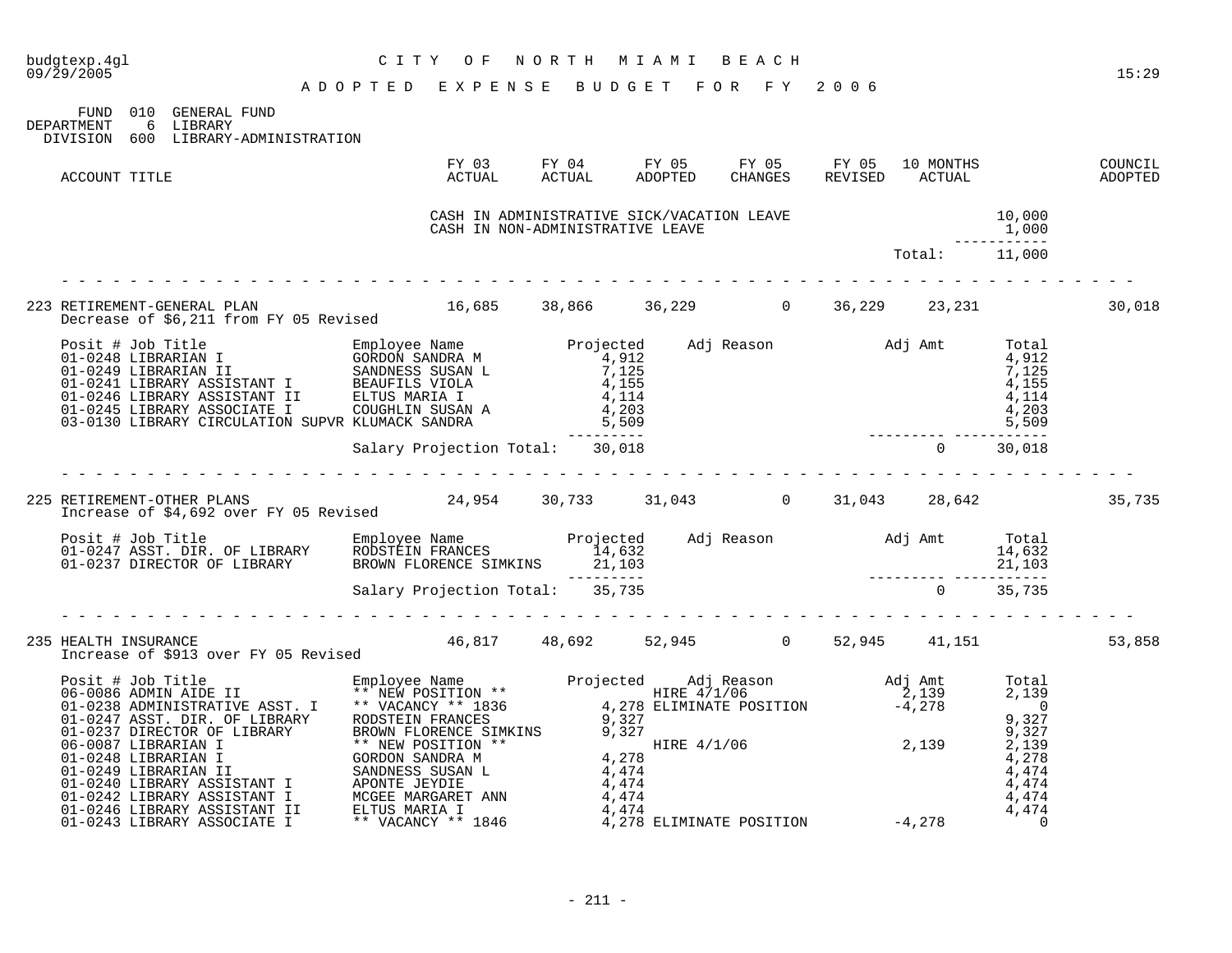FUND 010 GENERAL FUND

DEPARTMENT 6 LIBRARY DIVISION 600 LIBRARY-ADMINISTRATION

|  | 236 GROUP LIFE INSURANCE                                     5,140         5,404         2,461           0       2,461         9,198<br>Increase of \$166 over FY 05 Revised                                 5,140               2                                                                                                                                                                                                                                   |  |  |  | 2,627 |
|--|----------------------------------------------------------------------------------------------------------------------------------------------------------------------------------------------------------------------------------------------------------------------------------------------------------------------------------------------------------------------------------------------------------------------------------------------------------------------|--|--|--|-------|
|  |                                                                                                                                                                                                                                                                                                                                                                                                                                                                      |  |  |  |       |
|  |                                                                                                                                                                                                                                                                                                                                                                                                                                                                      |  |  |  |       |
|  |                                                                                                                                                                                                                                                                                                                                                                                                                                                                      |  |  |  |       |
|  |                                                                                                                                                                                                                                                                                                                                                                                                                                                                      |  |  |  |       |
|  | 238 ACCIDENTAL DEATH & DISMEMBERMENT        1,535   1,615    1,623     0    1,623    1,373<br>Increase of \$62 over FY 05 Revised                                                                                                                                                                                                                                                                                                                                    |  |  |  | 1,685 |
|  | $\begin{tabular}{ l c c c c c} \hline \texttt{Increase of $862 over $Y$ 05 kev145} & \texttt{Employee Name} & \texttt{Employee Name} & \texttt{Projected} & \texttt{Adj Reason} & \texttt{Adj Amt} & \texttt{Total} & \texttt{Total} \\ \hline \texttt{06-0086 AMIN AIDE II} & \texttt{Simployee Name} & \texttt{Rimployee Name} & \texttt{Projected} & \texttt{HER 4/1/06} & \texttt{Adj Amt} & \texttt{Total} \\ \hline \texttt{06-0086 AMIN AIDE II} & \texttt{X$ |  |  |  |       |
|  |                                                                                                                                                                                                                                                                                                                                                                                                                                                                      |  |  |  |       |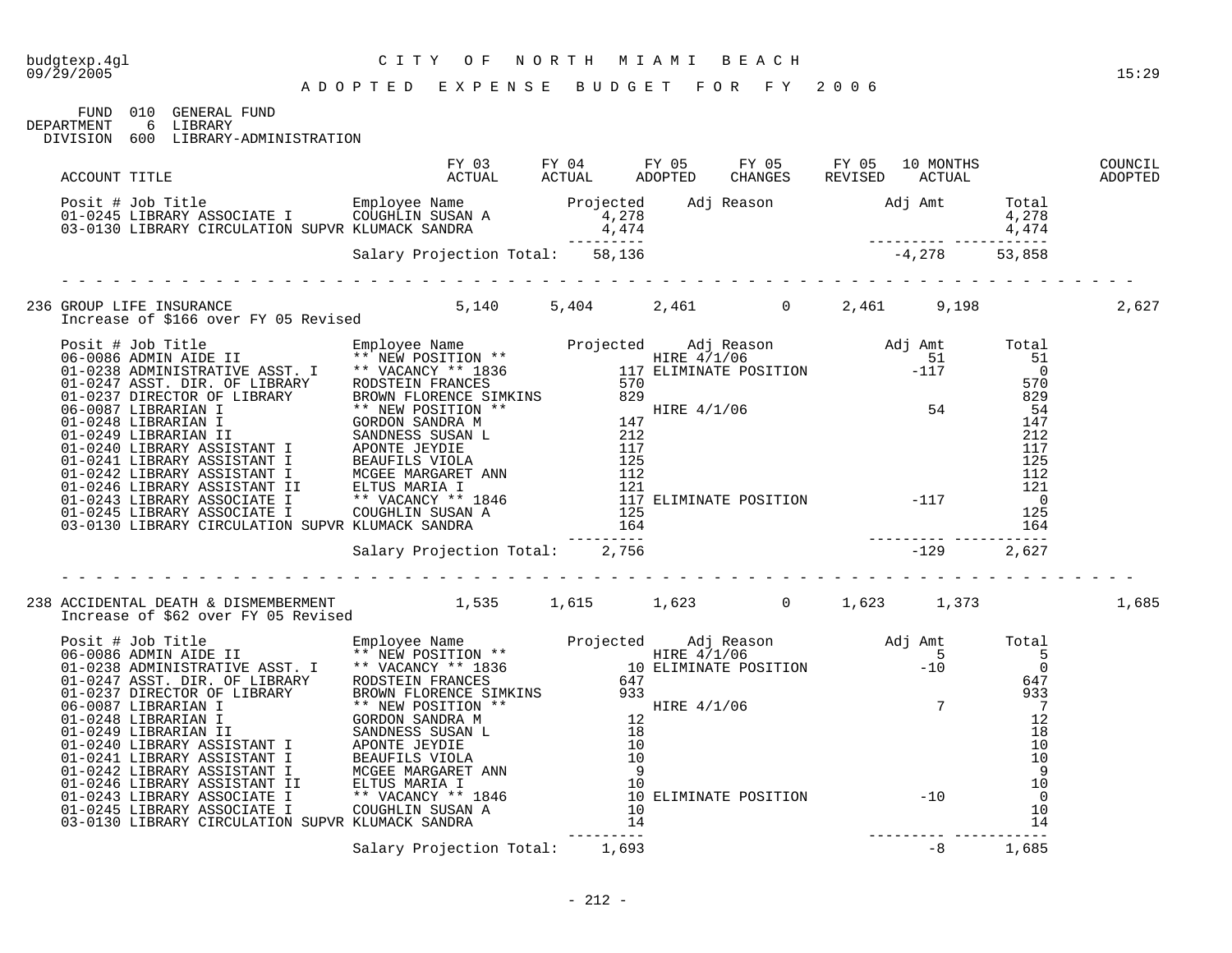| 09/29/2005                                                                                                                       | A D O P T E D E X P E N S E B U D G E T F O R F Y 2006                                                                                                                                                              |                                                   |  |              | 15:29 |
|----------------------------------------------------------------------------------------------------------------------------------|---------------------------------------------------------------------------------------------------------------------------------------------------------------------------------------------------------------------|---------------------------------------------------|--|--------------|-------|
| FUND 010 GENERAL FUND<br>DEPARTMENT 6 LIBRARY<br>DIVISION 600 LIBRARY-ADMINISTRATION                                             |                                                                                                                                                                                                                     |                                                   |  |              |       |
| FY 03 FY 04 FY 05 FY 05 FY 05 FY 05 OUNCIL ACCOUNT TITLE COUNCIL ACTUAL ACTUAL ACTUAL ADOPTED CHANGES REVISED ACTUAL ADOPTED     |                                                                                                                                                                                                                     |                                                   |  |              |       |
|                                                                                                                                  |                                                                                                                                                                                                                     |                                                   |  |              |       |
| 239 DENTAL INSURANCE<br>Decrease of \$175 from FY 05 Revised 2,208 2,112 2,310 0 2,310 1,964 2,135                               |                                                                                                                                                                                                                     |                                                   |  |              |       |
|                                                                                                                                  |                                                                                                                                                                                                                     |                                                   |  |              |       |
|                                                                                                                                  |                                                                                                                                                                                                                     |                                                   |  |              |       |
|                                                                                                                                  |                                                                                                                                                                                                                     |                                                   |  |              |       |
| *** Salaries & Related Costs 699,255 727,887 737,492 0 737,492 579,139 794,746                                                   |                                                                                                                                                                                                                     |                                                   |  |              |       |
| 347 OTHER CONTRACTUAL SERVICES 58,532<br>Decrease of \$2,268 from FY 05 Revised 57,221 54,860 64,000 -3,200 60,800 57,041 58,532 |                                                                                                                                                                                                                     |                                                   |  |              |       |
|                                                                                                                                  | CONTRACT CLEANING SERVICE (699/WK X 52) 36,348<br>CONTRACT SECURITY GUARDS (392/WK X 52) 20,384<br>SPEAKERS FOR CHILDREN'S SUMMER PROGRAMS 1,500<br>PEST CONTROL (25/MO X 12) 300<br>Total: 58,532<br>Total: 58,532 |                                                   |  |              |       |
|                                                                                                                                  |                                                                                                                                                                                                                     |                                                   |  |              |       |
| 390 EDUCATIONAL PROGRAMS<br>No change from FY 05 Revised                                                                         | $2,107$ 310 $2,000$ $-1,000$ $1,000$ 610 $1,000$                                                                                                                                                                    |                                                   |  |              |       |
|                                                                                                                                  | REGISTRATION COSTS FOR LIBRARY STAFF AT FLORIDA LIBRARY (2000)<br>ASSOCIATION, AMERICAN LIBRARY ASSOCIATION, AND OTHER<br>ADDRODRIATE LIBRARY-REL CONFERENCES/WORKSHODS<br>COMPUTER TRAINING FOR STAFF              | APPROPRIATE LIBRARY-RELATED CONFERENCES/WORKSHOPS |  |              |       |
|                                                                                                                                  |                                                                                                                                                                                                                     |                                                   |  | Total: 1,000 |       |

budgtexp.4gl C I T Y O F N O R T H M I A M I B E A C H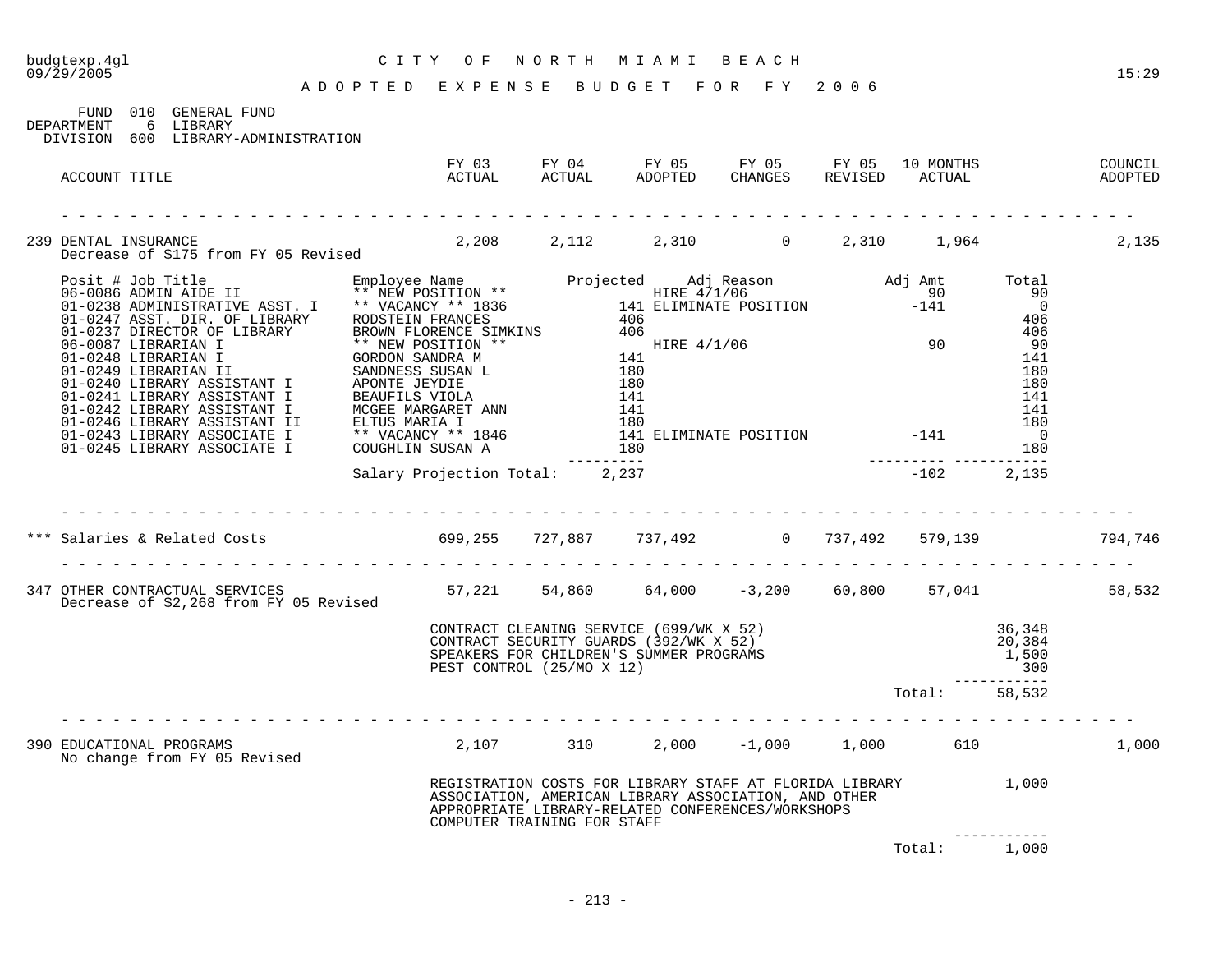| budgtexp.4ql<br>09/29/2005                                                                 | CITY OF                            |        | NORTH MIAMI BEACH                                                                                                    |          |          |                             |                      | 15:29              |
|--------------------------------------------------------------------------------------------|------------------------------------|--------|----------------------------------------------------------------------------------------------------------------------|----------|----------|-----------------------------|----------------------|--------------------|
|                                                                                            | ADOPTED EXPENSE BUDGET FOR FY 2006 |        |                                                                                                                      |          |          |                             |                      |                    |
| FUND 010 GENERAL FUND<br>DEPARTMENT<br>6<br>LIBRARY<br>DIVISION 600 LIBRARY-ADMINISTRATION |                                    |        |                                                                                                                      |          |          |                             |                      |                    |
| ACCOUNT TITLE                                                                              | ACTUAL                             | ACTUAL | FY 03 FY 04 FY 05 FY 05 FY 05<br>ADOPTED                                                                             | CHANGES  |          | 10 MONTHS<br>REVISED ACTUAL |                      | COUNCIL<br>ADOPTED |
| 405 TRAVEL AND AUTO EXPENSES<br>No change from FY 05 Revised                               |                                    |        | $1,776$ $4,122$ $2,500$ $1,500$ $4,000$ $3,349$                                                                      |          |          |                             |                      | 4,000              |
|                                                                                            |                                    |        | TRAVEL FOR MEETINGS/CONFERENCES/WORKSHOPS                                                                            |          |          |                             | 4,000                |                    |
|                                                                                            |                                    |        |                                                                                                                      |          |          | Total: 4,000                | ---------            |                    |
| 410 COMMUNICATION SERVICES<br>No change from FY 05 Revised                                 | 14                                 | 35     | $\overline{0}$                                                                                                       | $\Omega$ | $\Omega$ | $\overline{0}$              |                      | $\Omega$           |
| 430 UTILITY SERVICES<br>No change from FY 05 Revised                                       |                                    |        | 49,697 53,406 60,000 0 60,000 57,328                                                                                 |          |          |                             |                      | 60,000             |
|                                                                                            |                                    |        | FLORIDA POWER AND LIGHT (AVG 5,000/MO X 12 MOS DUE TO 60,000<br>FUEL INCREASES AND HURRICANE SURCHARGES)             |          |          |                             |                      |                    |
|                                                                                            |                                    |        |                                                                                                                      |          |          | Total: 60,000               |                      |                    |
| 440 RENTALS AND LEASES<br>Decrease of \$536 from FY 05 Revised                             |                                    |        | 3,563 4,750 6,020 1,700 7,720 6,018                                                                                  |          |          |                             |                      | 7,184              |
|                                                                                            | COPIES)                            |        | RENTAL COST OF XEROX COLOR COPER (INCLUDES B&W BILLABLE 5,184                                                        |          |          |                             |                      |                    |
|                                                                                            |                                    |        | COST OF COLOR COPIES (10 CENTS/COPY X 20,0000 COPIES)                                                                |          |          |                             | 2,000<br>----------- |                    |
|                                                                                            |                                    |        |                                                                                                                      |          |          | Total: 7,184                |                      |                    |
| 444 RENTAL OF BOOKS<br>Increase of \$500 over FY 05 Revised                                |                                    |        | 5,627 5,627 6,325 -500 5,825 5,800                                                                                   |          |          |                             |                      | 6,325              |
|                                                                                            | LISTS                              |        | RENTAL OF BOOKS TO SUPPLEMENT COLLECTION AND MEET PATRON<br>REQUESTS FOR HIGH DEMAND TITLES ELIMINATING LONG WAITING |          |          | 6,325                       |                      |                    |
|                                                                                            |                                    |        |                                                                                                                      |          |          | Total:                      | 6,325                |                    |
| 460 REPAIRS AND MAINTENANCE SERVICES 22,272 16,285 22,584 -3,400 19,184 14,146             |                                    |        |                                                                                                                      |          |          |                             |                      | 29,300             |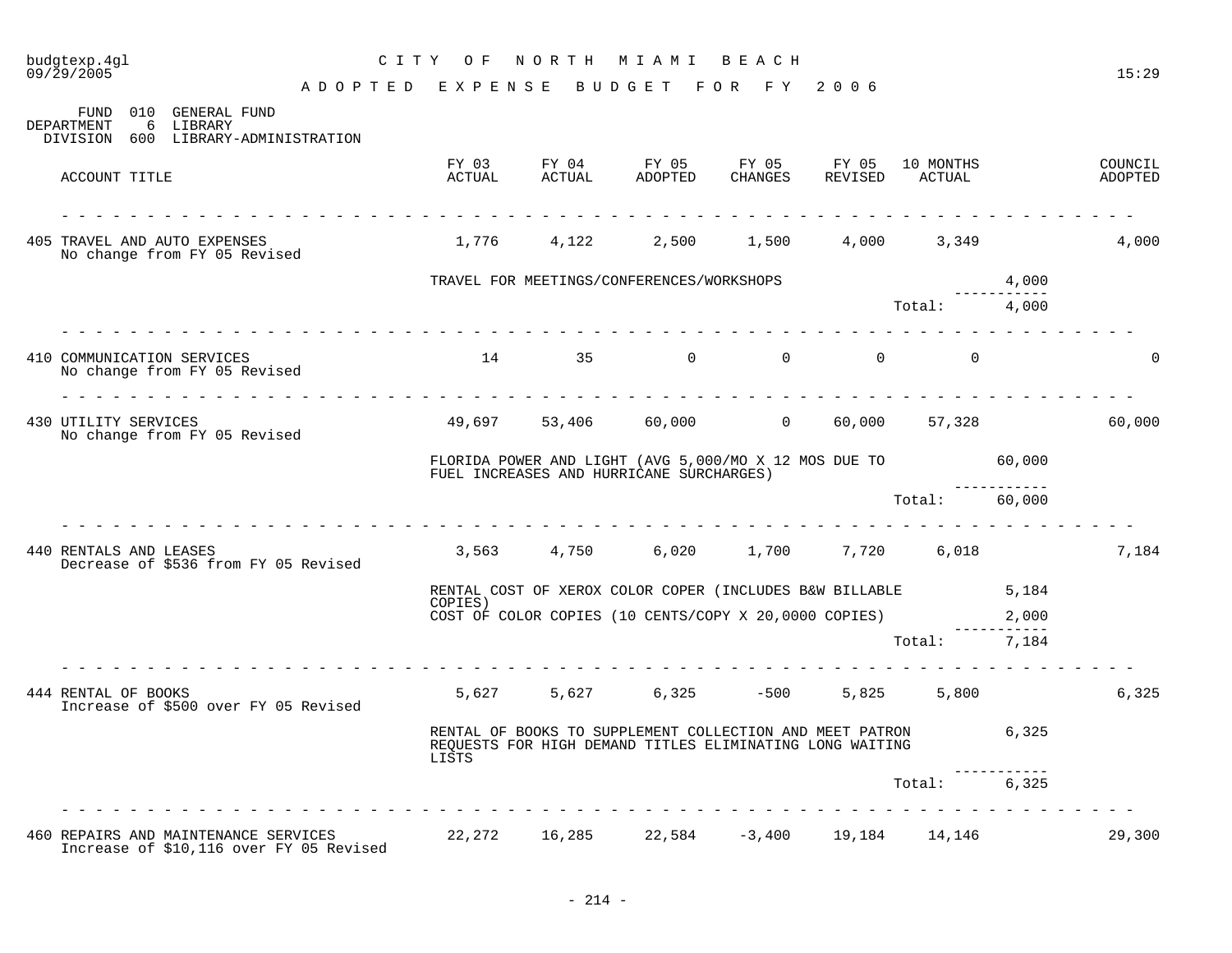# budgtexp.4gl C I T Y O F N O R T H M I A M I B E A C H

09/29/2005 15:29

| FIND         | 010 GENERAL FUND       |  |
|--------------|------------------------|--|
| DEPARTMENT   | 6 TJERARY              |  |
| DIVISION 600 | LIBRARY-ADMINISTRATION |  |

| ACCOUNT TITLE                                                    | FY 03<br>ACTUAL                                                                                                                                                           | FY 04<br>ACTUAL                                            | FY 05<br>ADOPTED                                                                                                                                                   | FY 05<br>CHANGES | FY 05<br>REVISED | 10 MONTHS<br>ACTUAL |                                                              | COUNCIL<br>ADOPTED |
|------------------------------------------------------------------|---------------------------------------------------------------------------------------------------------------------------------------------------------------------------|------------------------------------------------------------|--------------------------------------------------------------------------------------------------------------------------------------------------------------------|------------------|------------------|---------------------|--------------------------------------------------------------|--------------------|
|                                                                  | 3M SECURITY GATES<br>TYPEWRITERS (2)                                                                                                                                      | SECURITY ALARM MONITORING<br>MATS SERVICE (10/WK X 52 WKS) | DYNIX COMPUTER SYSTEM/HARDWARE/SOFTWARE/PERIPHERALS<br>MAINTENANCE FOR NEW DYNIX SERVERS (2)<br>CARPET AND FURNITURE CLEANING (1,400 X 4)                          |                  |                  |                     | 1,200<br>10,401<br>10,879<br>600<br>100<br>5,600<br>520<br>. |                    |
|                                                                  |                                                                                                                                                                           |                                                            |                                                                                                                                                                    |                  |                  | Total:              | 29,300                                                       |                    |
| 470 PRINTING AND BINDING<br>Increase of \$900 over FY 05 Revised |                                                                                                                                                                           |                                                            | $1,332$ $1,095$ $2,000$ $-400$ $1,600$ $1,380$                                                                                                                     |                  |                  |                     |                                                              | 2,500              |
|                                                                  | 2,500<br>LIBRARY CARD APPLICATIONS, 5000 PLASTIC LIBRARY CARDS,<br>5,000 PLASTIC COMPUTER CARDS, STATIONARY/BUSINESS CARDS,<br>USING THE LIBRARY BROCHURES                |                                                            |                                                                                                                                                                    |                  |                  |                     |                                                              |                    |
|                                                                  |                                                                                                                                                                           |                                                            |                                                                                                                                                                    |                  |                  | Total: 2,500        |                                                              |                    |
| 510 OFFICE SUPPLIES<br>Increase of \$1,000 over FY 05 Revised    |                                                                                                                                                                           |                                                            | 3,877 3,733 4,500 500                                                                                                                                              |                  |                  | 5,000 3,889         |                                                              | 6,000              |
|                                                                  |                                                                                                                                                                           |                                                            | ROUTINE OFFICE SUPPLIES, XEROX/COMPUTER PAPER, TONER<br>INCREASE XEROX PAPER COSTS DUE TO EXPANDED USE OF COLOR<br>COPIER TO PRODUCE LIBRARY PROMOTIONAL MATERIALS |                  |                  |                     | 4,500<br>1,500                                               |                    |
|                                                                  |                                                                                                                                                                           |                                                            |                                                                                                                                                                    |                  |                  | Total:              | 6,000                                                        |                    |
| 520 OPERATING SUPPLIES<br>Decrease of \$2,300 from FY 05 Revised |                                                                                                                                                                           |                                                            | $11,162$ $15,317$ $10,000$ $4,800$ $14,800$ $12,091$                                                                                                               |                  |                  |                     |                                                              | 12,500             |
|                                                                  | ROUTINE LIBRARY SUPPLIES (BARCODES, BOOK JACKETS, AV CASES,<br>MAGAZINE BINDERS, ETC)<br>ROUTINE CUSTODIAL SUPPLIES (SOAP, PAPER TOWELS, TOILET<br>PAPER, DEODERANT, ETC) |                                                            |                                                                                                                                                                    |                  |                  |                     |                                                              |                    |
|                                                                  |                                                                                                                                                                           |                                                            |                                                                                                                                                                    |                  |                  | Total: 12,500       | 2,500                                                        |                    |
| 540 BOOKS & MEMBERSHIPS<br>No change from FY 05 Revised          | 540                                                                                                                                                                       | 675                                                        | 700                                                                                                                                                                | $\overline{0}$   | 700              | 630                 |                                                              | 700                |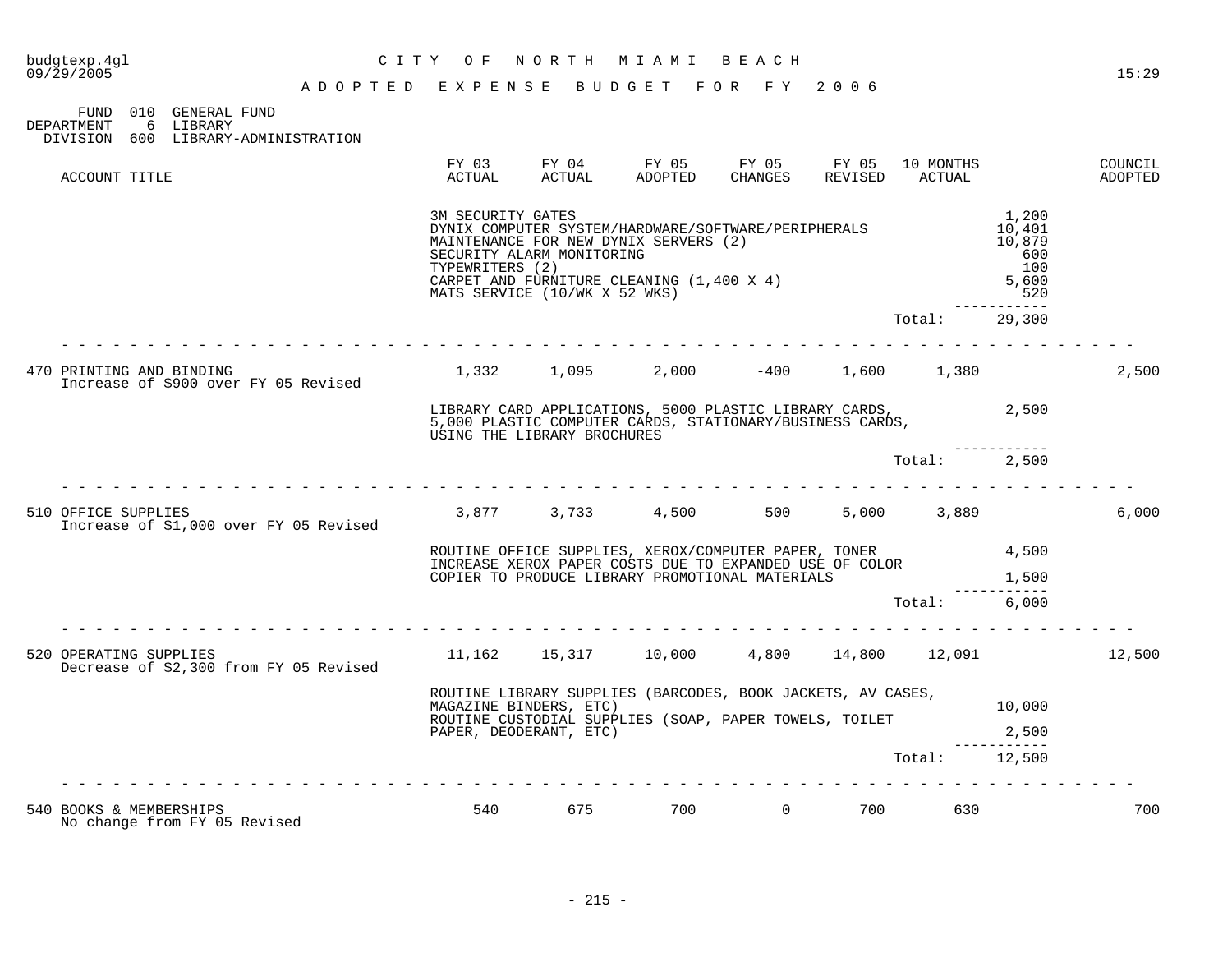| budgtexp.4gl<br>09/29/2005                                                                                                    | C I T Y                               | O F             |                                  | NORTH MIAMI BEACH |                                                                                                                                                                                                                                                     |                  |                     |                               | 15:29              |
|-------------------------------------------------------------------------------------------------------------------------------|---------------------------------------|-----------------|----------------------------------|-------------------|-----------------------------------------------------------------------------------------------------------------------------------------------------------------------------------------------------------------------------------------------------|------------------|---------------------|-------------------------------|--------------------|
|                                                                                                                               | ADOPTED EXPENSE                       |                 |                                  |                   | BUDGET FOR FY 2006                                                                                                                                                                                                                                  |                  |                     |                               |                    |
| FUND 010 GENERAL FUND<br>DEPARTMENT<br>6 LIBRARY<br>DIVISION<br>600 LIBRARY-ADMINISTRATION                                    |                                       |                 |                                  |                   |                                                                                                                                                                                                                                                     |                  |                     |                               |                    |
| ACCOUNT TITLE                                                                                                                 |                                       | FY 03<br>ACTUAL | FY 04<br>ACTUAL                  | FY 05<br>ADOPTED  | FY 05<br>CHANGES                                                                                                                                                                                                                                    | FY 05<br>REVISED | 10 MONTHS<br>ACTUAL |                               | COUNCIL<br>ADOPTED |
|                                                                                                                               |                                       |                 |                                  |                   | ALA/FLA MEMBERSHIPS FOR DIRECTOR/ASSISTANT DIRECTOR                                                                                                                                                                                                 |                  |                     | 700                           |                    |
|                                                                                                                               |                                       |                 |                                  |                   |                                                                                                                                                                                                                                                     |                  | Total:              | ---------<br>700              |                    |
| *** Operating Expenses 6 159,187 160,216 180,629 0 180,629 162,282 188,041                                                    |                                       |                 |                                  |                   |                                                                                                                                                                                                                                                     |                  |                     |                               |                    |
| 840 MACHINERY AND EQUIPMENT<br>Decrease of \$1,000 from FY 05 Revised                                                         |                                       |                 |                                  |                   | $0 \t 6,858 \t 1,000 \t 0 \t 1,000$                                                                                                                                                                                                                 |                  | 855                 |                               | $\mathbf{0}$       |
| 842 DATA PROCESSING EOUIPMENT<br>Increase of \$2,500 over FY 05 Revised                                                       |                                       |                 | $4,425$ 0                        |                   | 5,000 0 5,000 4,998                                                                                                                                                                                                                                 |                  |                     |                               | 7,500              |
|                                                                                                                               |                                       |                 | REPLACEMENT COMPUTERS FOR PUBLIC |                   | REPLACEMENT COMPUTERS FOR STAFF DUE TO XP UPGRADE                                                                                                                                                                                                   |                  |                     | 4,000<br>3,500<br>----------- |                    |
|                                                                                                                               |                                       |                 |                                  |                   |                                                                                                                                                                                                                                                     |                  | Total: 7,500        |                               |                    |
| 860 BOOKS, PUBLICATIONS, & LIBRARY MATERIALS 102,711 101,420 105,000 0 105,000 75,911 105,000<br>No change from FY 05 Revised |                                       |                 |                                  |                   |                                                                                                                                                                                                                                                     |                  |                     |                               |                    |
|                                                                                                                               |                                       |                 |                                  |                   | CIRCULATING AND REFERENCE MATERIALS FOR CHILDREN AND ADULTS, 105,000<br>MAGAZINES, AUDIOVISUAL MATERIALS, ALSO REPLACEMENTS OF<br>MISSING/DAMAGED MATERIALS, AND ADDITIONAL MATERIALS TO<br>EXPAND THE COLLECTION TO MEET INCREASING PATRON DEMANDS |                  |                     |                               |                    |
|                                                                                                                               |                                       |                 |                                  |                   |                                                                                                                                                                                                                                                     |                  | Total: 105,000      |                               |                    |
| Capital Outlays                                                                                                               | 107,136  108,278  111,000  0  111,000 |                 |                                  |                   |                                                                                                                                                                                                                                                     |                  |                     |                               | 81,765 112,500     |
| TRF TO WORKERS' COMP SELF-INS         1,815    1,904     1,850       0    1,850    1,850<br>994 TRF TO WORKERS' COMP SELF-INS |                                       |                 |                                  |                   |                                                                                                                                                                                                                                                     |                  |                     |                               | $\mathbf{0}$       |
|                                                                                                                               |                                       |                 |                                  |                   |                                                                                                                                                                                                                                                     |                  |                     | Total<br>$\Omega$             |                    |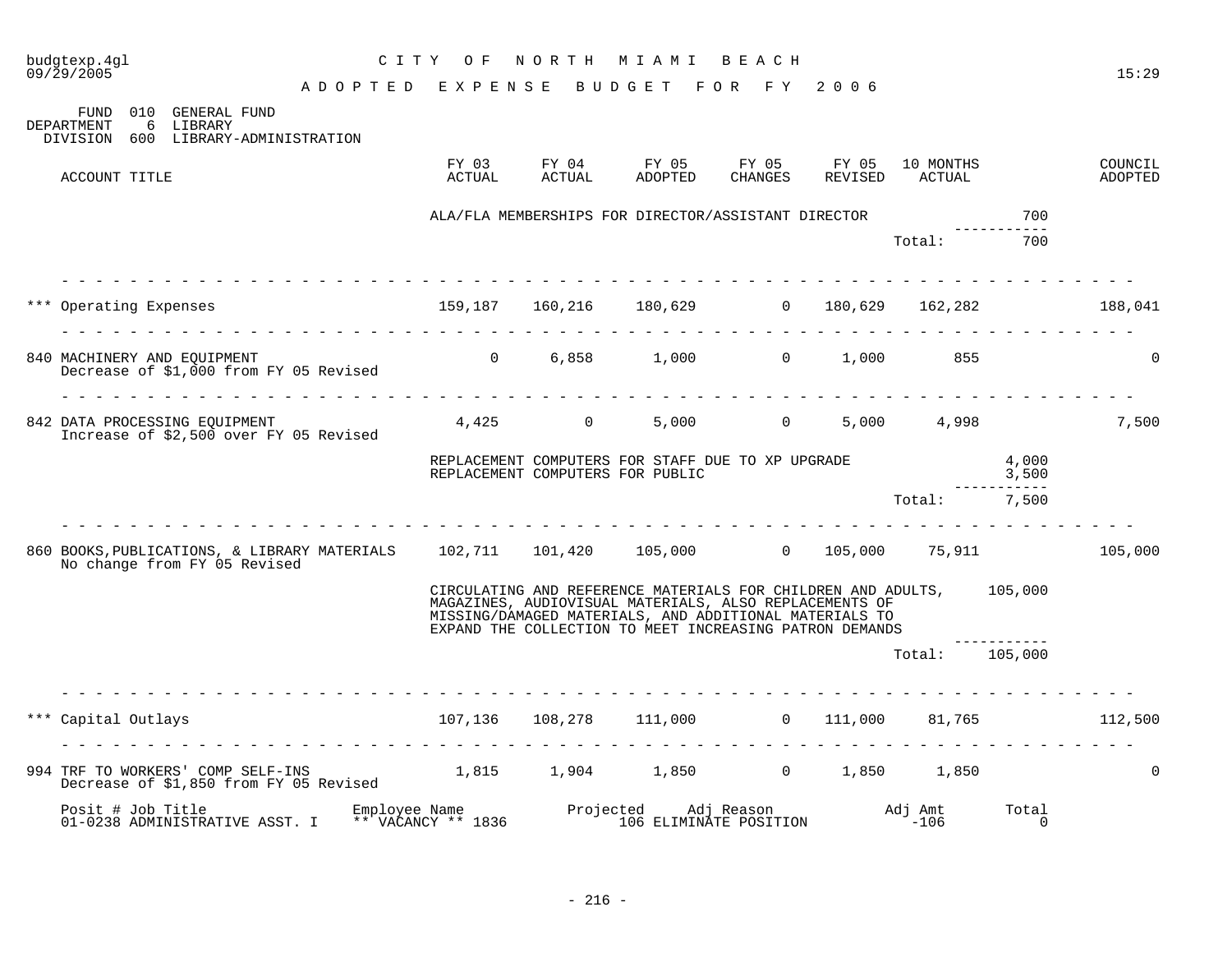#### A D O P T E D E X P E N S E B U D G E T F O R F Y 2 0 0 6

FUND 010 GENERAL FUND<br>DEPARTMENT 6 LIBRARY

6 LIBRARY DIVISION 600 LIBRARY-ADMINISTRATION

| ACCOUNT TITLE                                                                                                                                                                                                                                                                                                                                                                   | FY 03<br>ACTUAL                                                                                                                                                                                                        | FY 04<br>ACTUAL                                            | FY 05<br>ADOPTED | FY 05<br>CHANGES                            | FY 05<br>REVISED  | 10 MONTHS<br>ACTUAL |                                                                                                         | COUNCIL<br>ADOPTED |
|---------------------------------------------------------------------------------------------------------------------------------------------------------------------------------------------------------------------------------------------------------------------------------------------------------------------------------------------------------------------------------|------------------------------------------------------------------------------------------------------------------------------------------------------------------------------------------------------------------------|------------------------------------------------------------|------------------|---------------------------------------------|-------------------|---------------------|---------------------------------------------------------------------------------------------------------|--------------------|
| Posit # Job Title<br>01-0247 ASST. DIR. OF LIBRARY<br>01-0237 DIRECTOR OF LIBRARY<br>01-0248 LIBRARIAN I<br>01-0249 LIBRARIAN II<br>01-0240 LIBRARY ASSISTANT I<br>01-0241 LIBRARY ASSISTANT I<br>01-0242 LIBRARY ASSISTANT I<br>01-0246 LIBRARY ASSISTANT II<br>01-0243 LIBRARY ASSOCIATE I<br>01-0245 LIBRARY ASSOCIATE I<br>03-0130 LIBRARY CIRCULATION SUPVR KLUMACK SANDRA | Employee Name<br>RODSTEIN FRANCES<br>BROWN FLORENCE SIMKINS<br>GORDON SANDRA M<br>SANDNESS SUSAN L<br>APONTE JEYDIE<br>BEAUFILS VIOLA<br>MCGEE MARGARET ANN<br>ELTUS MARIA I<br>** VACANCY ** 1846<br>COUGHLIN SUSAN A | Projected<br>141<br>194<br>104<br>113<br>102<br>112<br>153 | 264<br>380       | Adj Reason<br>106 ELIMINATE POSITION<br>114 | Adj Amt<br>$-106$ |                     | Total<br>264<br>380<br>141<br>194<br>104<br>113<br>102<br>112<br>$\overline{\phantom{0}}$<br>114<br>153 |                    |
|                                                                                                                                                                                                                                                                                                                                                                                 | Salary Projection Total:                                                                                                                                                                                               | 1,889                                                      |                  |                                             |                   | $-212$              | 1,677                                                                                                   |                    |
|                                                                                                                                                                                                                                                                                                                                                                                 | Adjustments to Salary Projection:                                                                                                                                                                                      |                                                            |                  |                                             |                   |                     |                                                                                                         |                    |
|                                                                                                                                                                                                                                                                                                                                                                                 | WC ADJ                                                                                                                                                                                                                 |                                                            |                  |                                             |                   |                     | $-1,677$                                                                                                |                    |
|                                                                                                                                                                                                                                                                                                                                                                                 |                                                                                                                                                                                                                        |                                                            |                  | Adjusted salary projection total:           |                   |                     |                                                                                                         |                    |
| *** Non-Operating Expenses                                                                                                                                                                                                                                                                                                                                                      | 1,815                                                                                                                                                                                                                  | 1,904 1,850 0                                              |                  |                                             | 1,850             | 1,850               |                                                                                                         |                    |
| DIVISION<br>TOTALS:                                                                                                                                                                                                                                                                                                                                                             | 967,394                                                                                                                                                                                                                | 998,286 1,030,971                                          |                  |                                             | 0 1,030,971       | 825,035             |                                                                                                         | 1,095,287          |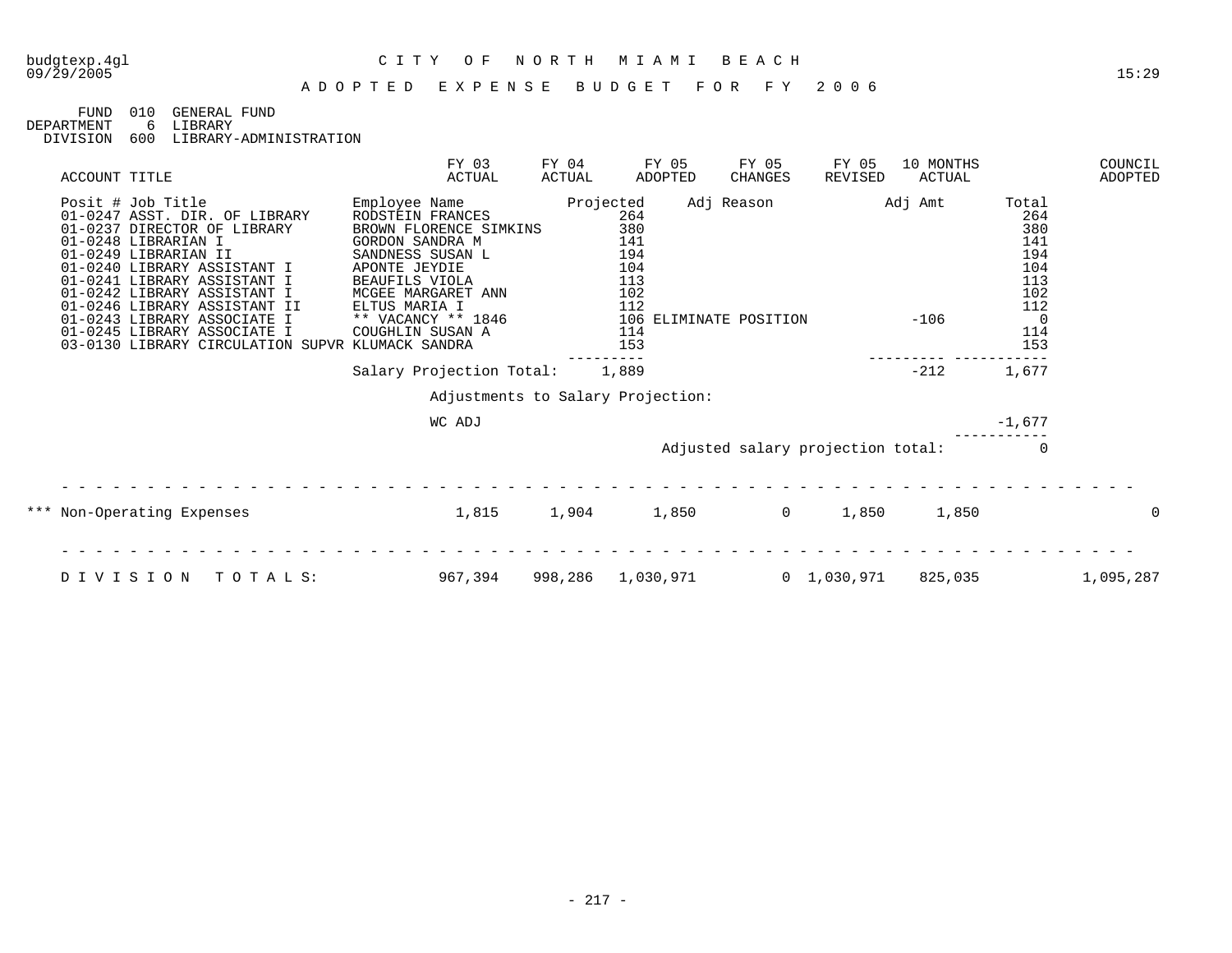A D O P T E D E X P E N S E B U D G E T F O R F Y 2 0 0 6

FUND 010 GENERAL FUND DEPARTMENT 6 LIBRARY

| FY 03<br>ACTUAL | FY 04<br>ACTUAL                                                                      | FY 05<br>ADOPTED                      | FY 05<br>CHANGES                                                                                                                                       | FY 05<br>REVISED             | 10 MONTHS<br>ACTUAL                                                                                                                                                                                                                                    | COUNCIL<br>ADOPTED                                                                                                                                                                                                                                                                                                                                                                                                                                                                                                                                                                                                                                                                                                                                                                                                      |
|-----------------|--------------------------------------------------------------------------------------|---------------------------------------|--------------------------------------------------------------------------------------------------------------------------------------------------------|------------------------------|--------------------------------------------------------------------------------------------------------------------------------------------------------------------------------------------------------------------------------------------------------|-------------------------------------------------------------------------------------------------------------------------------------------------------------------------------------------------------------------------------------------------------------------------------------------------------------------------------------------------------------------------------------------------------------------------------------------------------------------------------------------------------------------------------------------------------------------------------------------------------------------------------------------------------------------------------------------------------------------------------------------------------------------------------------------------------------------------|
|                 |                                                                                      |                                       |                                                                                                                                                        |                              |                                                                                                                                                                                                                                                        | 323,760 446,159                                                                                                                                                                                                                                                                                                                                                                                                                                                                                                                                                                                                                                                                                                                                                                                                         |
|                 |                                                                                      |                                       |                                                                                                                                                        |                              |                                                                                                                                                                                                                                                        |                                                                                                                                                                                                                                                                                                                                                                                                                                                                                                                                                                                                                                                                                                                                                                                                                         |
|                 |                                                                                      |                                       |                                                                                                                                                        |                              |                                                                                                                                                                                                                                                        |                                                                                                                                                                                                                                                                                                                                                                                                                                                                                                                                                                                                                                                                                                                                                                                                                         |
|                 |                                                                                      |                                       |                                                                                                                                                        |                              |                                                                                                                                                                                                                                                        |                                                                                                                                                                                                                                                                                                                                                                                                                                                                                                                                                                                                                                                                                                                                                                                                                         |
|                 |                                                                                      |                                       |                                                                                                                                                        |                              |                                                                                                                                                                                                                                                        |                                                                                                                                                                                                                                                                                                                                                                                                                                                                                                                                                                                                                                                                                                                                                                                                                         |
|                 |                                                                                      |                                       |                                                                                                                                                        |                              |                                                                                                                                                                                                                                                        |                                                                                                                                                                                                                                                                                                                                                                                                                                                                                                                                                                                                                                                                                                                                                                                                                         |
|                 |                                                                                      |                                       |                                                                                                                                                        |                              |                                                                                                                                                                                                                                                        |                                                                                                                                                                                                                                                                                                                                                                                                                                                                                                                                                                                                                                                                                                                                                                                                                         |
|                 |                                                                                      |                                       |                                                                                                                                                        |                              |                                                                                                                                                                                                                                                        |                                                                                                                                                                                                                                                                                                                                                                                                                                                                                                                                                                                                                                                                                                                                                                                                                         |
|                 |                                                                                      |                                       |                                                                                                                                                        |                              |                                                                                                                                                                                                                                                        |                                                                                                                                                                                                                                                                                                                                                                                                                                                                                                                                                                                                                                                                                                                                                                                                                         |
|                 |                                                                                      |                                       |                                                                                                                                                        |                              |                                                                                                                                                                                                                                                        |                                                                                                                                                                                                                                                                                                                                                                                                                                                                                                                                                                                                                                                                                                                                                                                                                         |
|                 |                                                                                      |                                       |                                                                                                                                                        |                              |                                                                                                                                                                                                                                                        |                                                                                                                                                                                                                                                                                                                                                                                                                                                                                                                                                                                                                                                                                                                                                                                                                         |
|                 |                                                                                      |                                       |                                                                                                                                                        |                              |                                                                                                                                                                                                                                                        |                                                                                                                                                                                                                                                                                                                                                                                                                                                                                                                                                                                                                                                                                                                                                                                                                         |
|                 |                                                                                      |                                       |                                                                                                                                                        | 737,492                      |                                                                                                                                                                                                                                                        | 579,139 794,746                                                                                                                                                                                                                                                                                                                                                                                                                                                                                                                                                                                                                                                                                                                                                                                                         |
|                 |                                                                                      |                                       |                                                                                                                                                        |                              |                                                                                                                                                                                                                                                        |                                                                                                                                                                                                                                                                                                                                                                                                                                                                                                                                                                                                                                                                                                                                                                                                                         |
|                 |                                                                                      |                                       |                                                                                                                                                        |                              |                                                                                                                                                                                                                                                        |                                                                                                                                                                                                                                                                                                                                                                                                                                                                                                                                                                                                                                                                                                                                                                                                                         |
|                 |                                                                                      |                                       |                                                                                                                                                        |                              |                                                                                                                                                                                                                                                        |                                                                                                                                                                                                                                                                                                                                                                                                                                                                                                                                                                                                                                                                                                                                                                                                                         |
|                 |                                                                                      |                                       |                                                                                                                                                        |                              |                                                                                                                                                                                                                                                        |                                                                                                                                                                                                                                                                                                                                                                                                                                                                                                                                                                                                                                                                                                                                                                                                                         |
|                 |                                                                                      |                                       |                                                                                                                                                        |                              |                                                                                                                                                                                                                                                        | 60,000                                                                                                                                                                                                                                                                                                                                                                                                                                                                                                                                                                                                                                                                                                                                                                                                                  |
|                 |                                                                                      |                                       |                                                                                                                                                        |                              |                                                                                                                                                                                                                                                        |                                                                                                                                                                                                                                                                                                                                                                                                                                                                                                                                                                                                                                                                                                                                                                                                                         |
|                 |                                                                                      |                                       |                                                                                                                                                        |                              |                                                                                                                                                                                                                                                        |                                                                                                                                                                                                                                                                                                                                                                                                                                                                                                                                                                                                                                                                                                                                                                                                                         |
|                 |                                                                                      |                                       |                                                                                                                                                        |                              |                                                                                                                                                                                                                                                        |                                                                                                                                                                                                                                                                                                                                                                                                                                                                                                                                                                                                                                                                                                                                                                                                                         |
|                 |                                                                                      |                                       |                                                                                                                                                        |                              |                                                                                                                                                                                                                                                        |                                                                                                                                                                                                                                                                                                                                                                                                                                                                                                                                                                                                                                                                                                                                                                                                                         |
|                 |                                                                                      |                                       |                                                                                                                                                        |                              |                                                                                                                                                                                                                                                        |                                                                                                                                                                                                                                                                                                                                                                                                                                                                                                                                                                                                                                                                                                                                                                                                                         |
|                 |                                                                                      |                                       |                                                                                                                                                        |                              |                                                                                                                                                                                                                                                        |                                                                                                                                                                                                                                                                                                                                                                                                                                                                                                                                                                                                                                                                                                                                                                                                                         |
|                 |                                                                                      |                                       |                                                                                                                                                        |                              |                                                                                                                                                                                                                                                        |                                                                                                                                                                                                                                                                                                                                                                                                                                                                                                                                                                                                                                                                                                                                                                                                                         |
|                 |                                                                                      |                                       |                                                                                                                                                        | 180,629                      |                                                                                                                                                                                                                                                        | 162, 282 188, 041                                                                                                                                                                                                                                                                                                                                                                                                                                                                                                                                                                                                                                                                                                                                                                                                       |
|                 |                                                                                      |                                       |                                                                                                                                                        |                              |                                                                                                                                                                                                                                                        | $\overline{0}$                                                                                                                                                                                                                                                                                                                                                                                                                                                                                                                                                                                                                                                                                                                                                                                                          |
|                 |                                                                                      |                                       |                                                                                                                                                        |                              |                                                                                                                                                                                                                                                        |                                                                                                                                                                                                                                                                                                                                                                                                                                                                                                                                                                                                                                                                                                                                                                                                                         |
|                 |                                                                                      |                                       |                                                                                                                                                        |                              |                                                                                                                                                                                                                                                        |                                                                                                                                                                                                                                                                                                                                                                                                                                                                                                                                                                                                                                                                                                                                                                                                                         |
|                 |                                                                                      |                                       | $\overline{0}$                                                                                                                                         | 111,000                      | 81,765                                                                                                                                                                                                                                                 | 112,500                                                                                                                                                                                                                                                                                                                                                                                                                                                                                                                                                                                                                                                                                                                                                                                                                 |
|                 |                                                                                      |                                       |                                                                                                                                                        |                              |                                                                                                                                                                                                                                                        | $\overline{0}$                                                                                                                                                                                                                                                                                                                                                                                                                                                                                                                                                                                                                                                                                                                                                                                                          |
|                 |                                                                                      |                                       |                                                                                                                                                        |                              |                                                                                                                                                                                                                                                        | $\overline{0}$                                                                                                                                                                                                                                                                                                                                                                                                                                                                                                                                                                                                                                                                                                                                                                                                          |
|                 |                                                                                      |                                       |                                                                                                                                                        |                              | 1,850                                                                                                                                                                                                                                                  | $\Omega$                                                                                                                                                                                                                                                                                                                                                                                                                                                                                                                                                                                                                                                                                                                                                                                                                |
|                 |                                                                                      |                                       |                                                                                                                                                        | 1,850                        | 1,850                                                                                                                                                                                                                                                  | $\overline{0}$                                                                                                                                                                                                                                                                                                                                                                                                                                                                                                                                                                                                                                                                                                                                                                                                          |
|                 |                                                                                      |                                       |                                                                                                                                                        |                              |                                                                                                                                                                                                                                                        |                                                                                                                                                                                                                                                                                                                                                                                                                                                                                                                                                                                                                                                                                                                                                                                                                         |
|                 |                                                                                      |                                       |                                                                                                                                                        |                              | 825,035                                                                                                                                                                                                                                                | 1,095,287                                                                                                                                                                                                                                                                                                                                                                                                                                                                                                                                                                                                                                                                                                                                                                                                               |
|                 | *** Salaries & Related Costs 699,255<br>107, 136<br>*** Non-Operating Expenses 1,815 | 159,187<br>DEPARTMENT TOTALS: 967,394 | 840 MACHINERY AND EQUIPMENT 0 6,858<br>842 DATA PROCESSING EQUIPMENT 4,425 0<br>860 BOOKS,PUBLICATIONS, & LIBRARY MATERIALS 102,711 101,420<br>108,278 | 111,000<br>998,286 1,030,971 | 727,887 737,492 0<br>160,216 180,629 0<br>$\begin{array}{cccc} 6\,,\,858 & \qquad & 1\,,\,000 & \qquad & 0 \\ \, & 0 & \qquad & 5\,,\,000 & \qquad & 0 \\ 101\,,\,420 & \qquad & 105\,,\,000 & \qquad & 0 \end{array}$<br>105,000<br>$1,904$ $1,850$ 0 | $\begin{tabular}{l c c c c c} \multicolumn{4}{c}{\textbf{ACCOUNT T}111b} & \multicolumn{4}{c}{\textbf{458,959}} & \multicolumn{4}{c}{\textbf{451,140}} & \multicolumn{4}{c}{\textbf{462,661}} & \multicolumn{4}{c}{\textbf{0}} & \multicolumn{4}{c}{\textbf{462,601}} \\ \multicolumn{4}{c}{\textbf{130 SALARTES-TULL-TIME}} & \multicolumn{4}{c}{\textbf{86,524}} & \multicolumn{4}{c}{\textbf{80,549}} & \multicolumn{$<br>$\begin{array}{cccc} 462,661 & 323,760 & 446,159 \\ 0 & 0 & 0 & 0 \\ 87,360 & 103,131 & 156,464 \\ 8,000 & 7,923 & 8,000 \\ 0 & 9 & 0 \\ 10,000 & 5,868 & 11,000 \\ 36,229 & 23,231 & 30,018 \\ 31,043 & 28,642 & 35,735 \\ 2,461 & 9,198 & 2,627 \\ 1,623 & 1,373 & 1,685 \\ 2,31$<br>$855$ 0<br>$4,998$ 7,500<br>75,911 105,000<br>$1,000$<br>5,000<br>$\mathbf 0$<br>$0\quad 1,030,971$ |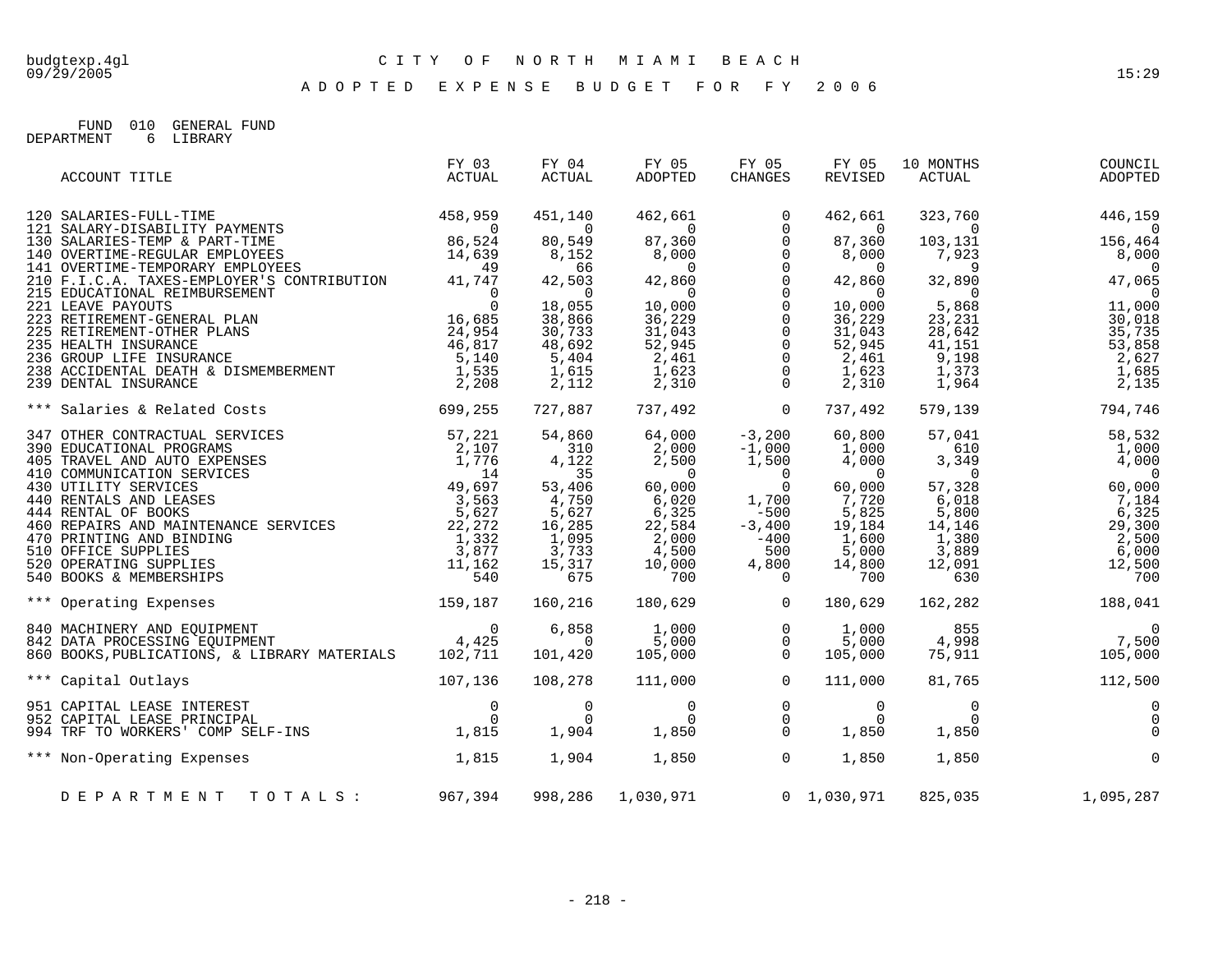| budgtexp.4gl<br>09/29/2005                                                                                                                               | СІТҮ<br>O F<br>A D O P T E D E X P E N S E B U D G E T F O R F Y 2006 | NORTH MIAMI BEACH                                                                    |  |                           |                         | 15:29  |
|----------------------------------------------------------------------------------------------------------------------------------------------------------|-----------------------------------------------------------------------|--------------------------------------------------------------------------------------|--|---------------------------|-------------------------|--------|
| FUND 010 GENERAL FUND<br>7 PARKS & RECREATION<br>DEPARTMENT<br>DIVISION 710 PARKS & REC-ADMINISTRATION                                                   |                                                                       |                                                                                      |  |                           |                         |        |
| ACCOUNT TITLE                                                                                                                                            |                                                                       |                                                                                      |  |                           |                         |        |
| 120 SALARIES-FULL-TIME 105 Revised 325,439 341,279 349,060 0 349,060 287,678 10 368,349                                                                  |                                                                       |                                                                                      |  |                           |                         |        |
|                                                                                                                                                          |                                                                       |                                                                                      |  |                           |                         |        |
|                                                                                                                                                          | Salary Projection Total: 368,349                                      |                                                                                      |  |                           | $0$ 368,349             |        |
| 121 SALARY-DISABILITY PAYMENTS<br>No change from FY 05 Revised                                                                                           | $374$ 0 0 0 0 0 0                                                     |                                                                                      |  |                           |                         |        |
| 130 SALARIES-TEMP & PART-TIME 22,404 29,113 27,360 0 27,360 23,124 31,000<br>Increase of \$3,640 over FY 05 Revised 22,404 29,113 27,360 0 27,360 23,124 |                                                                       |                                                                                      |  |                           |                         |        |
|                                                                                                                                                          |                                                                       |                                                                                      |  |                           |                         |        |
|                                                                                                                                                          |                                                                       | ZUCKERMAN, JOAN \$17.00 X 35HRS X 52WKS 70tal: 31,000<br>Total: 31,000 70tal: 31,000 |  |                           |                         |        |
| 140 OVERTIME-REGULAR EMPLOYEES<br>No change from FY 05 Revised<br>No change from FY 05 Revised                                                           | 274 164 0 0 0 171                                                     |                                                                                      |  |                           |                         |        |
| No change from FY 05 Revised                                                                                                                             |                                                                       |                                                                                      |  |                           |                         | $\cap$ |
|                                                                                                                                                          |                                                                       |                                                                                      |  |                           |                         |        |
| 210 F.I.C.A. TAXES-EMPLOYER'S CONTRIBUTION 27,892 28,794 29,035 0 29,035 25,761 30,250<br>Increase of \$1,215 over FY 05 Revised                         |                                                                       |                                                                                      |  |                           |                         |        |
|                                                                                                                                                          |                                                                       |                                                                                      |  | Adj Reason Madj Amt Total | 2,609<br>3,345<br>4,388 |        |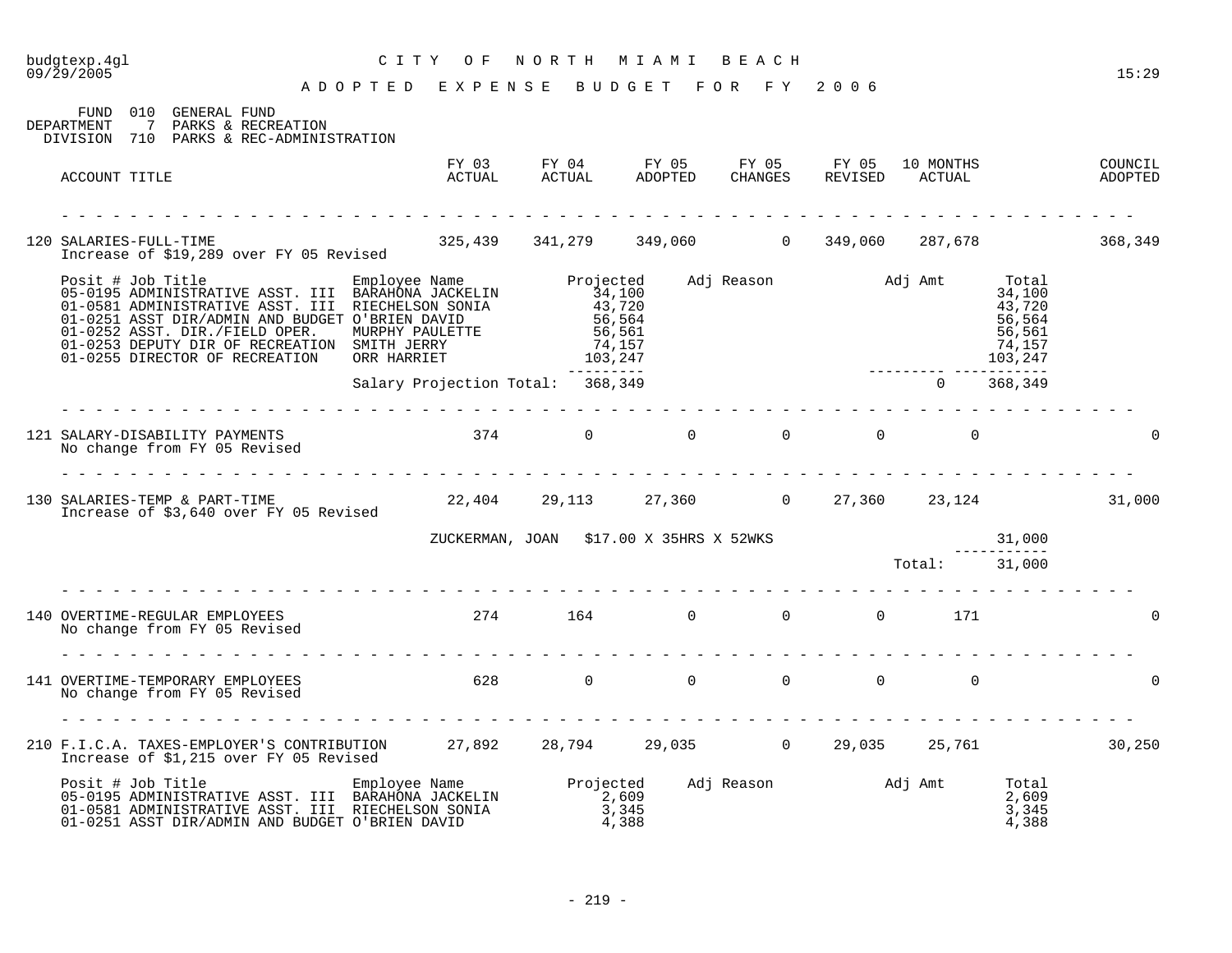|                                                                                                                                                                                                                                          | ADOPTED EXPENSE BUDGET FOR FY 2006 |                                   |                                |  |                                                                                         |                            |                    |
|------------------------------------------------------------------------------------------------------------------------------------------------------------------------------------------------------------------------------------------|------------------------------------|-----------------------------------|--------------------------------|--|-----------------------------------------------------------------------------------------|----------------------------|--------------------|
| FUND 010 GENERAL FUND<br>DEPARTMENT<br>7 PARKS & RECREATION<br>DIVISION 710 PARKS & REC-ADMINISTRATION                                                                                                                                   |                                    |                                   |                                |  |                                                                                         |                            |                    |
| ACCOUNT TITLE                                                                                                                                                                                                                            |                                    |                                   |                                |  | FY 03 FY 04 FY 05 FY 05 FY 05 10 MONTHS<br>ACTUAL ACTUAL ADOPTED CHANGES REVISED ACTUAL |                            | COUNCIL<br>ADOPTED |
| Posit # Job Title<br>Posit # Job Title Employee Name<br>01-0252 ASST. DIR./FIELD OPER. MURPHY PAULETTE<br>01-0253 DEPUTY DIR OF RECREATION SMITH JERRY<br>01-0255 DIRECTOR OF RECREATION                                                 | ORR HARRIET                        |                                   | $\frac{4}{5}$ , 387<br>7,391   |  | 7,391<br>--------- -----------                                                          | 5,758<br>7,391             |                    |
|                                                                                                                                                                                                                                          | Salary Projection Total: 27,878    |                                   | ----------                     |  | $\Omega$                                                                                | 27,878                     |                    |
|                                                                                                                                                                                                                                          |                                    | Adjustments to Salary Projection: |                                |  |                                                                                         |                            |                    |
|                                                                                                                                                                                                                                          | PART-TIME                          |                                   |                                |  |                                                                                         | 2,372                      |                    |
|                                                                                                                                                                                                                                          |                                    |                                   |                                |  | Adjusted salary projection total: 30,250                                                |                            |                    |
| 215 EDUCATIONAL REIMBURSEMENT<br>Decrease of \$500 from FY 05 Revised                                                                                                                                                                    | .<br>79 349 500 0 500 133          |                                   |                                |  |                                                                                         |                            |                    |
| 221 LEAVE PAYOUTS<br>Increase of \$2,000 over FY 05 Revised                                                                                                                                                                              |                                    |                                   |                                |  | 26,922 36,866 37,000 0 37,000 41,479                                                    |                            | 39,000             |
|                                                                                                                                                                                                                                          |                                    | LEAVE PAYOUTS                     |                                |  |                                                                                         | 39,000                     |                    |
|                                                                                                                                                                                                                                          |                                    |                                   |                                |  | $Total:$ 39,000                                                                         |                            |                    |
| 223 RETIREMENT-GENERAL PLAN<br>Increase of \$2,060 over FY 05 Revised                                                                                                                                                                    |                                    |                                   |                                |  | $4,626$ $14,877$ $17,695$ 0 $17,695$ $14,618$                                           |                            | 19,755             |
| Posit # Job Title Employee Name Projected Adj Reason Adj Amt Total<br>05-0195 ADMINISTRATIVE ASST. III RIECHELSON SONIA 6,427<br>01-0252 ASST. DIR./FIELD OPER. MURPHY PAULETTE 8,315<br>31ary Projection Total: 19,755<br>2,315<br>2,31 |                                    |                                   |                                |  |                                                                                         |                            |                    |
|                                                                                                                                                                                                                                          |                                    |                                   |                                |  |                                                                                         |                            |                    |
|                                                                                                                                                                                                                                          |                                    |                                   |                                |  |                                                                                         |                            |                    |
| 225 RETIREMENT-OTHER PLANS<br>Therease of \$27.874 over FY 05 Revised 48,405 48,789 46,575 0 46,575 47,306                                                                                                                               |                                    |                                   |                                |  |                                                                                         |                            | 74,449             |
| Increase of \$41,013 USA -<br>Posit # Job Title Bmployee Name<br>01-0251 ASST DIR/ADMIN AND BUDGET O'BRIEN DAVID<br>01-0253 DEPUTY DIR OF RECREATION SMITH JERRY<br>23 ACEE DIRECTOR OF RECREATION ORR HARRIET                           |                                    |                                   | $12,557$<br>$16,463$<br>24,513 |  | Projected Adj Reason Madj Amt Total                                                     | 12,557<br>16,463<br>24,513 |                    |
|                                                                                                                                                                                                                                          | Salary Projection Total: 53,533    |                                   |                                |  | ---------- -----------<br>$\overline{0}$                                                | 53,533                     |                    |

budgtexp.4gl C I T Y O F N O R T H M I A M I B E A C H

- 220 -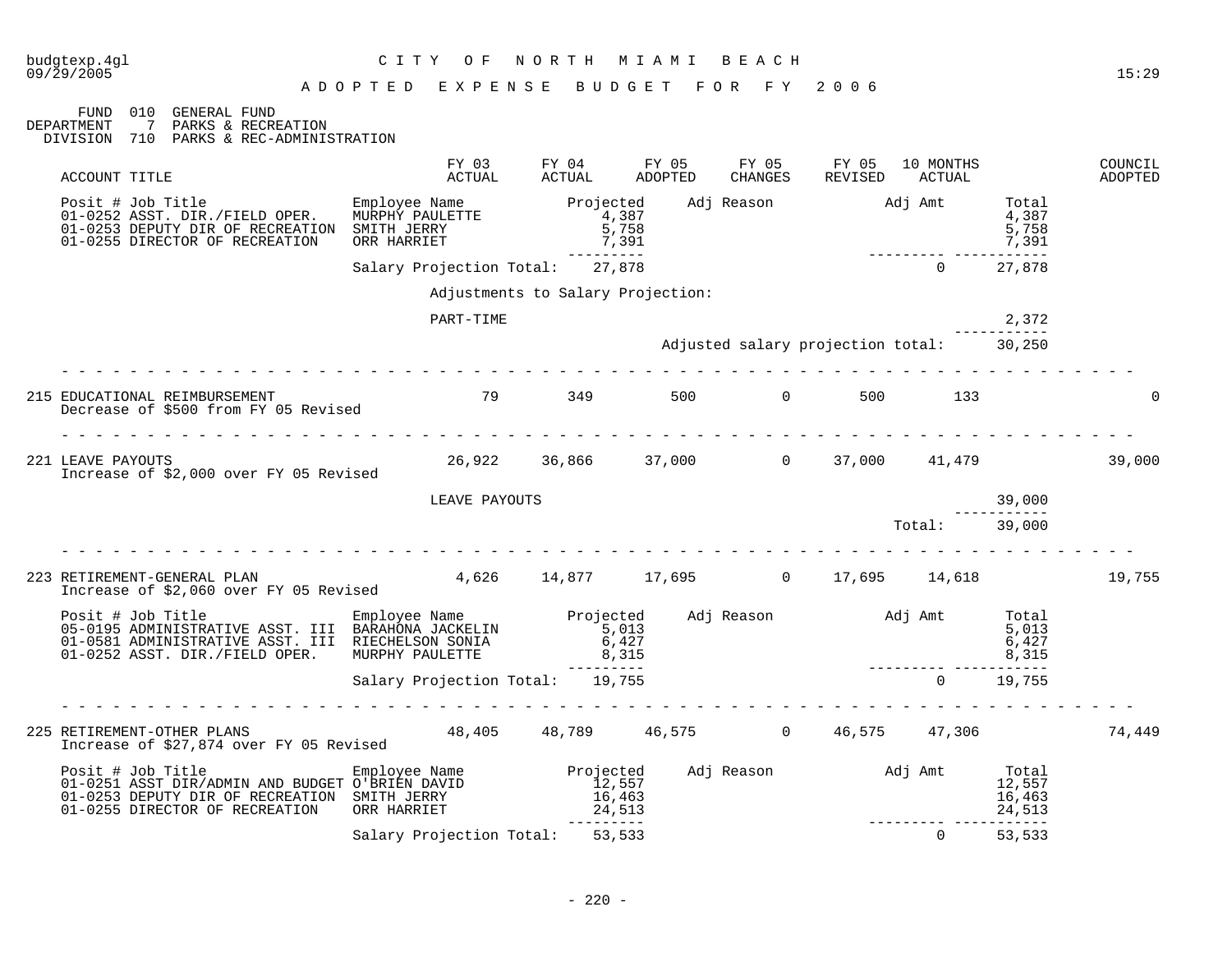| budgtexp.4gl<br>09/29/2005                                                                                                                                                                                                                                                                                          | C I T Y<br>O F<br>ADOPTED EXPENSE BUDGET FOR FY 2006 | NORTH MIAMI                                                                 | ведсн                                    |                                   |                     |                                                               | 15:29              |
|---------------------------------------------------------------------------------------------------------------------------------------------------------------------------------------------------------------------------------------------------------------------------------------------------------------------|------------------------------------------------------|-----------------------------------------------------------------------------|------------------------------------------|-----------------------------------|---------------------|---------------------------------------------------------------|--------------------|
| 010 GENERAL FUND<br>FUND<br>$7\phantom{0}$<br>PARKS & RECREATION<br>DEPARTMENT<br>DIVISION 710 PARKS & REC-ADMINISTRATION                                                                                                                                                                                           |                                                      |                                                                             |                                          |                                   |                     |                                                               |                    |
| ACCOUNT TITLE                                                                                                                                                                                                                                                                                                       | ACTUAL                                               | FY 03 FY 04<br>ACTUAL                                                       | FY 05<br>FY 05<br>ADOPTED<br>CHANGES     | FY 05<br>REVISED                  | 10 MONTHS<br>ACTUAL |                                                               | COUNCIL<br>ADOPTED |
|                                                                                                                                                                                                                                                                                                                     |                                                      | Adjustments to Salary Projection:                                           |                                          |                                   |                     |                                                               |                    |
|                                                                                                                                                                                                                                                                                                                     |                                                      | ACTUARIAL EXCESS ADJUSTMENT                                                 |                                          |                                   |                     | 20,916                                                        |                    |
|                                                                                                                                                                                                                                                                                                                     |                                                      |                                                                             | Adjusted salary projection total: 74,449 |                                   |                     |                                                               |                    |
|                                                                                                                                                                                                                                                                                                                     |                                                      |                                                                             |                                          |                                   |                     |                                                               |                    |
| 235 HEALTH INSURANCE<br>Increase of \$12,553 over FY 05 Revised                                                                                                                                                                                                                                                     |                                                      | $64,620$ $63,347$ $62,911$ 0 $62,911$ 53,254                                |                                          |                                   |                     |                                                               | 75,464             |
| Posit # Job Title<br>05-0195 ADMINISTRATIVE ASST. III BARAHONA JACKELIN<br>01-0581 ADMINISTRATIVE ASST. III RIECHELSON SONIA<br>01-0251 ASST DIR/ADMIN AND BUDGET O'BRIEN DAVID<br>01-0252 ASST. DIR./FIELD OPER. MURPHY PAULETTE<br>01-0253 DEPUTY DIR OF RECREATION SMITH JERRY<br>01-0255 DIRECTOR OF RECREATION | ORR HARRIET                                          | $\frac{4}{7}$ , 278<br>7,333<br>7,333<br>9,327<br>9,327<br>26,897<br>18,302 |                                          |                                   |                     | Total<br>4,278<br>7,333<br>9,327<br>9,327<br>26,897<br>18,302 |                    |
|                                                                                                                                                                                                                                                                                                                     | Salary Projection Total: 75,464                      | ---------                                                                   |                                          |                                   | $\Omega$            | ------------<br>75,464                                        |                    |
| 236 GROUP LIFE INSURANCE<br>Increase of \$4,334 over FY 05 Revised                                                                                                                                                                                                                                                  |                                                      | $3,776$ $5,934$ $4,503$ $0$ $4,503$ $7,156$                                 |                                          |                                   |                     |                                                               | 8,837              |
| 01-0581 ADMINISTRATIVE ASST. III RIECHELSON SONIA<br>01-0251 ASST DIR/ADMIN AND BUDGET O'BRIEN DAVID<br>01-0252 ASST. DIR./FIELD OPER.<br>01-0253 DEPUTY DIR OF RECREATION SMITH JERRY<br>01-0255 DIRECTOR OF RECREATION                                                                                            | MURPHY PAULETTE<br>ORR HARRIET                       | 492<br>492<br>648<br>864<br>. _ _ _ _ _ _ _                                 |                                          |                                   |                     | 492<br>492<br>648<br>864<br>$- - - - - -$                     |                    |
|                                                                                                                                                                                                                                                                                                                     | Salary Projection Total: 2,837                       |                                                                             |                                          |                                   | $\Omega$            | 2,837                                                         |                    |
|                                                                                                                                                                                                                                                                                                                     |                                                      | Adjustments to Salary Projection:                                           |                                          |                                   |                     |                                                               |                    |
|                                                                                                                                                                                                                                                                                                                     |                                                      | INCREASED INSURANCE COSTS                                                   |                                          |                                   |                     | 6,000                                                         |                    |
|                                                                                                                                                                                                                                                                                                                     |                                                      |                                                                             |                                          | Adjusted salary projection total: |                     | 8,837                                                         |                    |
| 238 ACCIDENTAL DEATH & DISMEMBERMENT $5,120$ $5,166$ $4,739$ $0$ $4,739$ $4,401$                                                                                                                                                                                                                                    |                                                      |                                                                             |                                          |                                   |                     |                                                               | 5,313              |
| Posit # Job Title<br>05-0195 ADMINISTRATIVE ASST. III BARAHONA JACKELIN                                                                                                                                                                                                                                             |                                                      |                                                                             |                                          |                                   |                     | Total<br>13                                                   |                    |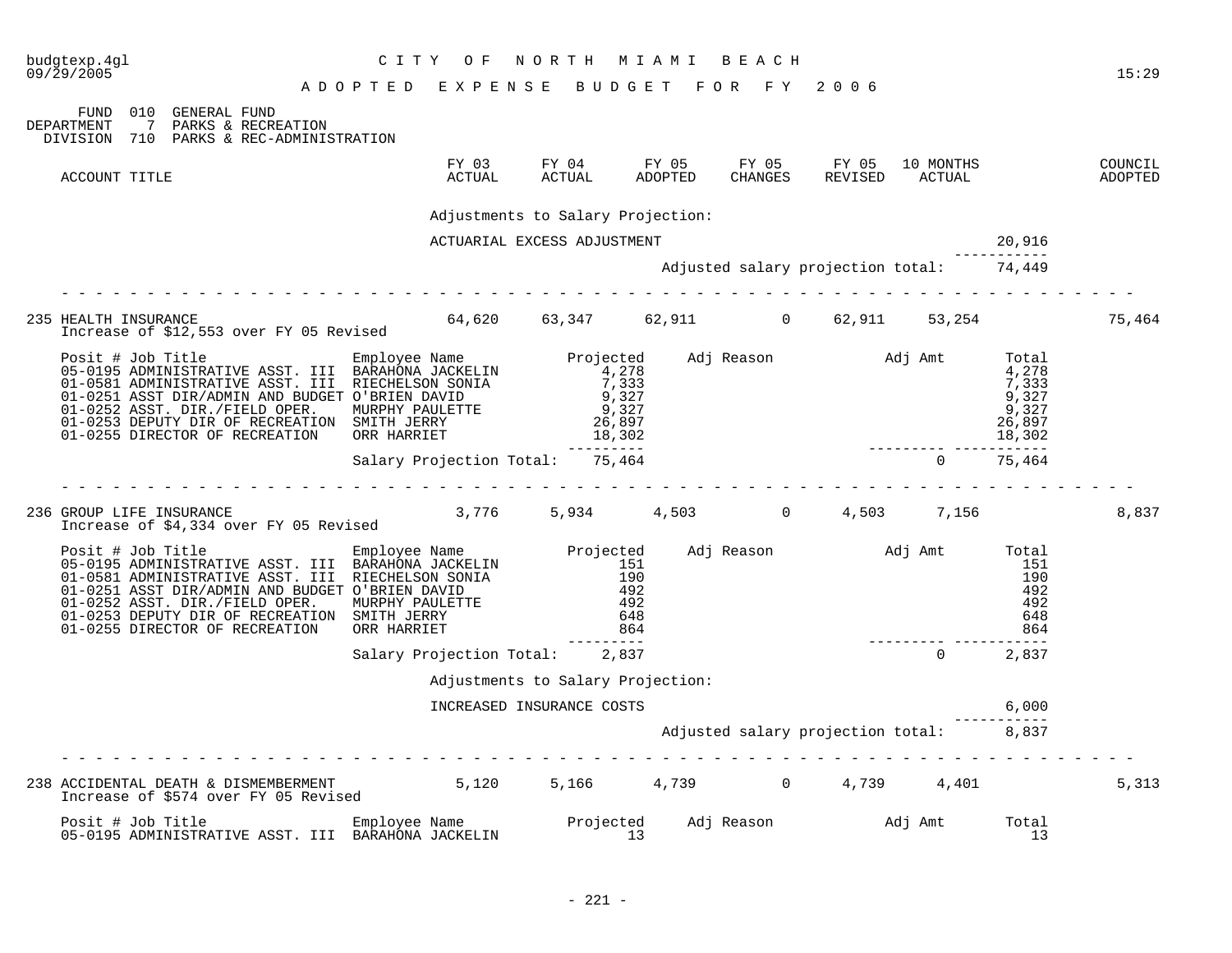### budgtexp.4gl C I T Y O F N O R T H M I A M I B E A C H

FUND 010 GENERAL FUND DEPARTMENT 7 PARKS & RECREATION DIVISION 710 PARKS & REC-ADMINISTRATION

| ACCOUNT TITLE                                                                                                                                                                                                                                                                          | FY 03<br>ACTUAL                | FY 04<br>ACTUAL                                                          | FY 05<br>ADOPTED | FY 05<br>CHANGES | FY 05<br>REVISED          | 10 MONTHS<br>ACTUAL |                                     | COUNCIL<br>ADOPTED |
|----------------------------------------------------------------------------------------------------------------------------------------------------------------------------------------------------------------------------------------------------------------------------------------|--------------------------------|--------------------------------------------------------------------------|------------------|------------------|---------------------------|---------------------|-------------------------------------|--------------------|
| Posit # Job Title<br>01-0581 ADMINISTRATIVE ASST. III RIECHELSON SONIA<br>01-0251 ASST DIR/ADMIN AND BUDGET O'BRIEN DAVID<br>01-0252 ASST. DIR./FIELD OPER. MURPHY PAULETTE<br>01-0253 DEPUTY DIR OF RECREATION SMITH JERRY<br>01-0253 D<br>01-0255 DIRECTOR OF RECREATION ORR HARRIET |                                | 3,446                                                                    |                  |                  | Adj Reason Madj Amt Total | 3,446               | 16<br>555<br>555<br>728             |                    |
|                                                                                                                                                                                                                                                                                        | Salary Projection Total: 5,313 |                                                                          |                  |                  |                           | $0 \t 5,313$        |                                     |                    |
| 239 DENTAL INSURANCE<br>Decrease of \$205 from FY 05 Revised                                                                                                                                                                                                                           |                                | 2,113 1,852 3,366 0                                                      |                  |                  |                           | 3,366 1,824         |                                     | 3,161              |
| Posit # Job Title<br>05-0195 ADMINISTRATIVE ASST. III BARAHONA JACKELIN<br>01-0581 ADMINISTRATIVE ASST. III RIECHELSON SONIA<br>01-0252 ADST. DIR./FIELD OPER. MURPHY PAULETTE<br>01-0252 ADST. DIR./FIELD OPER. MURPHY PAULETTE<br>01-0                                               |                                |                                                                          |                  |                  | Adj Reason Madj Amt Total |                     | 141<br>180<br>406<br>1,217<br>1,217 |                    |
|                                                                                                                                                                                                                                                                                        | Salary Projection Total: 3,161 |                                                                          |                  |                  |                           | $\Omega$            | 3,161                               |                    |
| 260 WAGE&TAX-FEMA REIMBURSEMENT-HURRICANE $0$ 461 0 0<br>No change from FY 05 Revised                                                                                                                                                                                                  |                                |                                                                          |                  | $\overline{0}$   | $\overline{0}$            | $\overline{0}$      |                                     |                    |
| *** Salaries & Related Costs 655,578 532,674 576,991 582,744 0 582,744 506,903 655,578                                                                                                                                                                                                 |                                |                                                                          |                  |                  |                           |                     |                                     |                    |
| 390 EDUCATIONAL PROGRAMS<br>Increase of \$173 over FY 05 Revised                                                                                                                                                                                                                       |                                | $1,070$ $1,087$ $1,000$ $827$ $1,827$ $1,048$                            |                  |                  |                           |                     |                                     | 2,000              |
|                                                                                                                                                                                                                                                                                        |                                | TRAINING AND EDUCATION FOR DIRECTOR,<br>DEPUTY DIRECTOR AND OFFICE STAFF |                  |                  |                           | 2.000               |                                     |                    |
|                                                                                                                                                                                                                                                                                        |                                |                                                                          |                  |                  |                           | Total: 2,000        |                                     |                    |
| 405 TRAVEL AND AUTO EXPENSES 6.933 8,933 8,840 11,000 -127 10,873 7,093 12,020<br>Increase of \$1,147 over FY 05 Revised                                                                                                                                                               |                                |                                                                          |                  |                  |                           |                     |                                     |                    |
|                                                                                                                                                                                                                                                                                        |                                |                                                                          |                  |                  |                           |                     | Total<br>5,520                      |                    |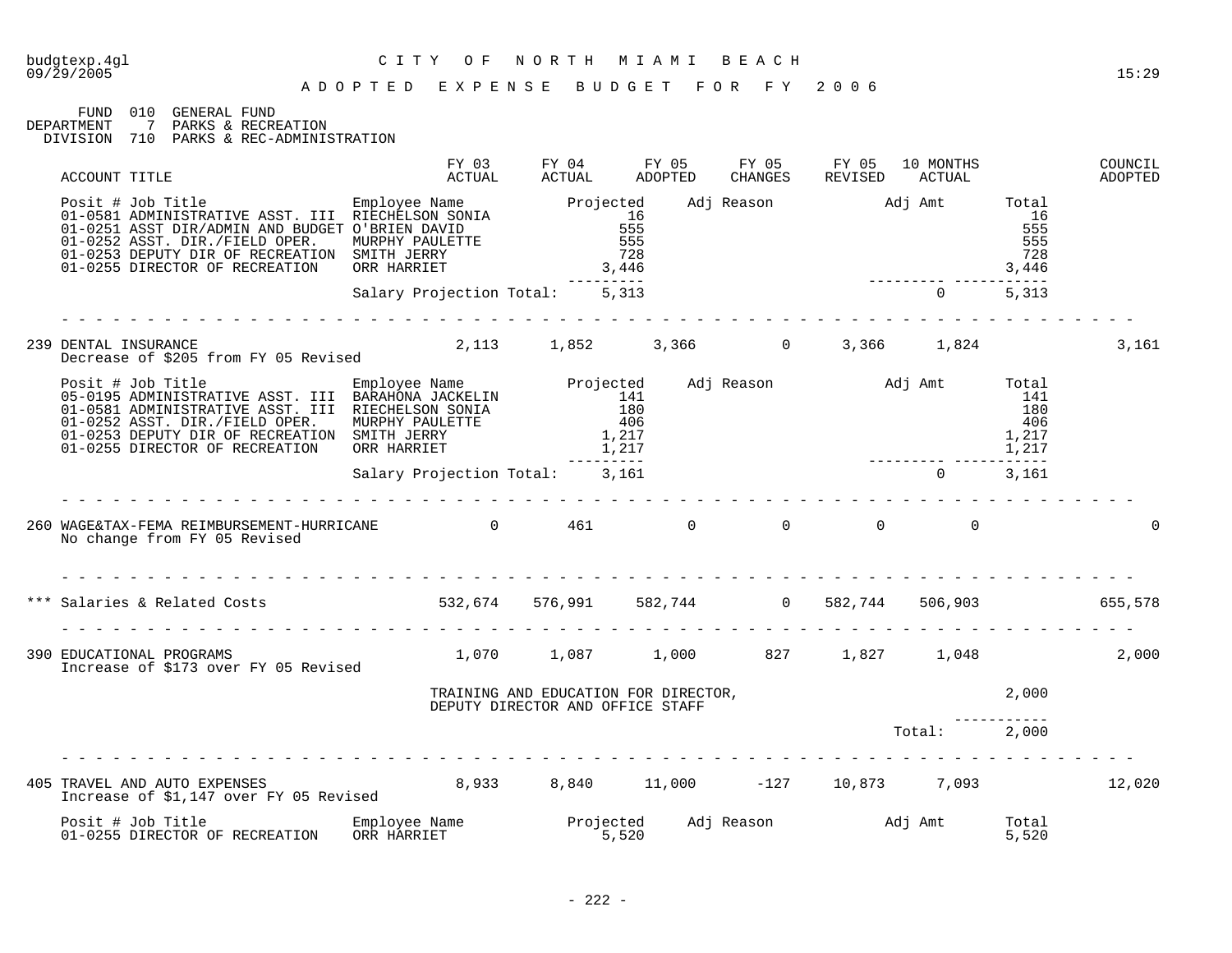| budgtexp.4ql<br>09/29/2005                                                                                             |                           | CITY OF NORTH MIAMI BEACH         |                                                                                                                                 |                           |         | 15:29              |
|------------------------------------------------------------------------------------------------------------------------|---------------------------|-----------------------------------|---------------------------------------------------------------------------------------------------------------------------------|---------------------------|---------|--------------------|
| FUND 010 GENERAL FUND<br>DEPARTMENT<br>$\overline{7}$<br>PARKS & RECREATION<br>DIVISION 710 PARKS & REC-ADMINISTRATION |                           |                                   | ADOPTED EXPENSE BUDGET FOR FY 2006                                                                                              |                           |         |                    |
| ACCOUNT TITLE                                                                                                          |                           |                                   | FY 03 FY 04 FY 05 FY 05 FY 05 10 MONTHS<br>ACTUAL ACTUAL ADOPTED CHANGES REVISED ACTUAL                                         |                           |         | COUNCIL<br>ADOPTED |
| Posit # Job Title                                                                                                      |                           | ----------                        |                                                                                                                                 | _________________________ | Total   |                    |
|                                                                                                                        |                           | Salary Projection Total: 5,520    |                                                                                                                                 | $0 \t 5,520$              |         |                    |
|                                                                                                                        |                           | Adjustments to Salary Projection: |                                                                                                                                 |                           |         |                    |
|                                                                                                                        |                           | NRPA/FRPA PROGRAMS & CONFERENCES  | INCREASED ATTENDANCE AND ASSOCIATED TRAVEL FOR THE DIRECTOR 6,500<br>DEPUTY DIRECTOR AND ASSISTANT DIRECTOR/FIELD OPERATIONS TO |                           |         |                    |
|                                                                                                                        |                           |                                   | Adjusted salary projection total: 12,020                                                                                        |                           |         |                    |
| 410 COMMUNICATION SERVICES<br>No change from FY 05 Revised                                                             |                           |                                   | $2,077$ $3,488$ $4,000$ $0$ $4,000$ $3,337$                                                                                     |                           |         | 4,000              |
|                                                                                                                        | DIRECTOR/FIELD OPERATIONS |                                   | CELL PHONES FOR DIRECTOR, DEPUTY DIRECTOR AND ASSISTANT 4,000                                                                   |                           |         |                    |
| .                                                                                                                      |                           |                                   |                                                                                                                                 | Total: 4,000              |         |                    |
| 430 UTILITY SERVICES<br>Increase of \$3,000 over FY 05 Revised                                                         |                           |                                   | $20,043$ $20,054$ $22,000$ $0$ $22,000$ $20,057$                                                                                |                           |         | 25,000             |
|                                                                                                                        |                           |                                   | DEPARTMENT SHARE OF MC DONALD AND SILVER CENTERS UTILITIES 25,000                                                               |                           | ------- |                    |
|                                                                                                                        |                           |                                   |                                                                                                                                 | Total: 25,000             |         |                    |
| 460 REPAIRS AND MAINTENANCE SERVICES<br>No change from FY 05 Revised                                                   | 600 00                    |                                   | 399 1,000 0 1,000 598                                                                                                           |                           |         | 1,000              |
|                                                                                                                        | & PHOTOCOPY MACHINE       |                                   | INCREASED COSTS OF MAINTENANCE CONTRACTS ON OFFICE MACHINES 1,000                                                               |                           |         |                    |
|                                                                                                                        |                           |                                   |                                                                                                                                 | Total: 1,000              |         |                    |
| 510 OFFICE SUPPLIES<br>Increase of \$2,250 over FY 05 Revised                                                          |                           |                                   | $11,697$ $15,139$ $15,500$ $-250$ $15,250$ $14,630$                                                                             |                           |         | 17,500             |
|                                                                                                                        |                           |                                   | SUPPLIES FOR DAILY OPERATIONS OF THE ADMINISTRATIVE<br>DIVISIONS: PENS, PAPER, FILES, FIRST AID SUPPLIES, ETC.                  |                           | 17,500  |                    |
|                                                                                                                        |                           |                                   |                                                                                                                                 | Total:                    | 17,500  |                    |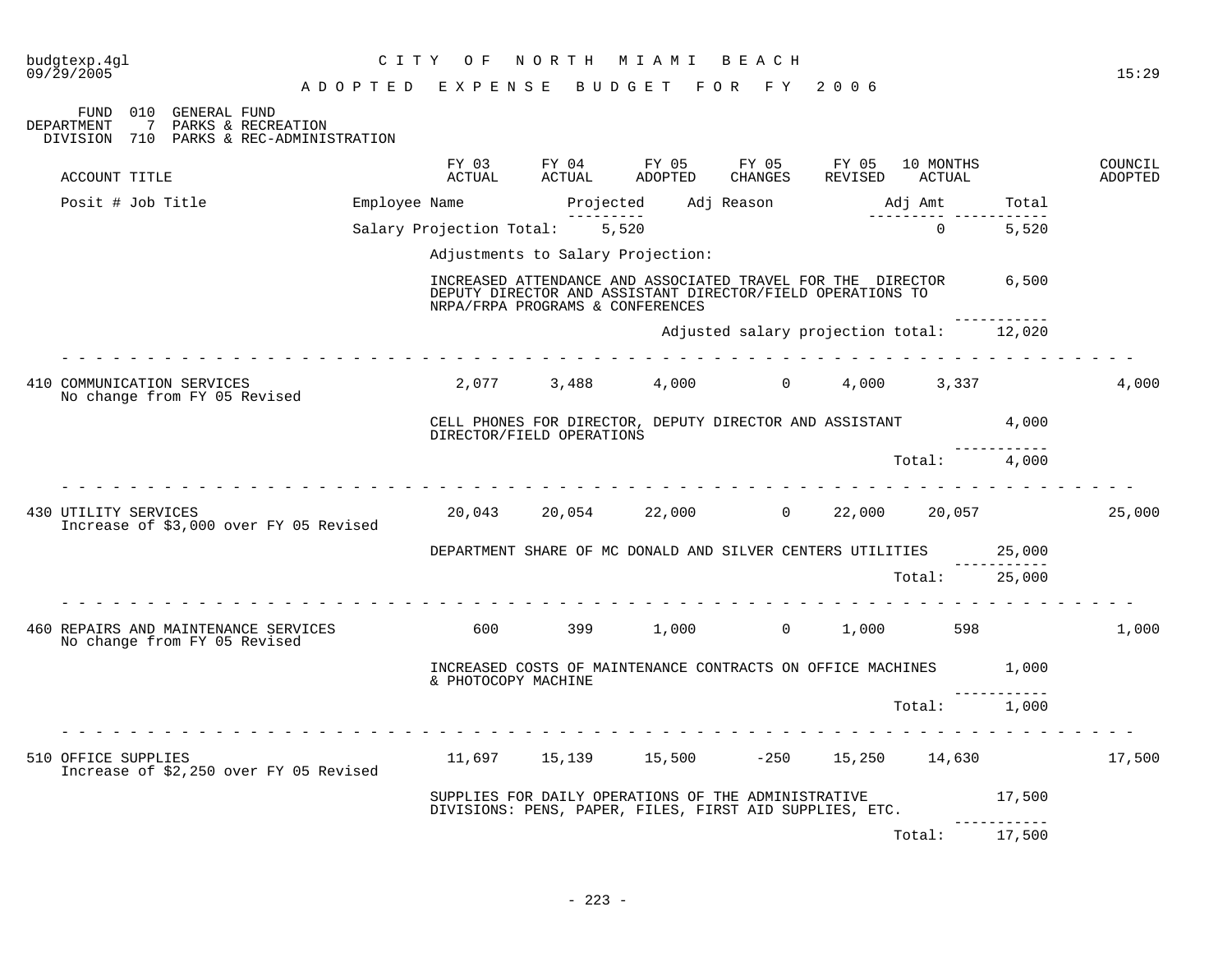| budgtexp.4gl<br>09/29/2005                               | C I T Y                                                                                       | O F                | NORTH MIAMI     |                                                                    | BEACH             |                  |                     |        | 15:29              |
|----------------------------------------------------------|-----------------------------------------------------------------------------------------------|--------------------|-----------------|--------------------------------------------------------------------|-------------------|------------------|---------------------|--------|--------------------|
| 010<br>FUND                                              | ADOPTED EXPENSE<br><b>GENERAL FUND</b>                                                        |                    |                 | BUDGET FOR FY 2006                                                 |                   |                  |                     |        |                    |
| DEPARTMENT<br>7<br>DIVISION 710                          | PARKS & RECREATION<br>PARKS & REC-ADMINISTRATION                                              |                    |                 |                                                                    |                   |                  |                     |        |                    |
| ACCOUNT TITLE                                            |                                                                                               | FY 03<br>ACTUAL    | FY 04<br>ACTUAL | FY 05<br>ADOPTED                                                   | FY 05<br>CHANGES  | FY 05<br>REVISED | 10 MONTHS<br>ACTUAL |        | COUNCIL<br>ADOPTED |
| 537 CHALLENGER EXP FROM FUND RAISERS                     | Increase of \$600 over FY 05 Revised                                                          | 1,745 3,946        |                 | 5,000                                                              | $-600$            | 4,400            | 2,884               |        | 5,000              |
|                                                          |                                                                                               | CHALLENGER PROGRAM |                 |                                                                    |                   |                  |                     | 5,000  |                    |
|                                                          |                                                                                               |                    |                 | MONTHLY MEETINGS, TRIPS, FOOD, ETC.                                |                   |                  | Total:              | 5,000  |                    |
|                                                          |                                                                                               |                    |                 |                                                                    |                   |                  |                     |        |                    |
| 540 BOOKS & MEMBERSHIPS<br>No change from FY 05 Revised  |                                                                                               |                    |                 | 1,671 1,387 2,000                                                  | $0 \qquad \qquad$ |                  | 2,000 1,361         |        | 2,000              |
|                                                          |                                                                                               |                    |                 | AGENCY MEMBERSHIPS FOR NRPA AND FRPA AND FOR STAFF                 |                   |                  |                     | 2,000  |                    |
|                                                          |                                                                                               |                    |                 |                                                                    |                   |                  | Total: 2,000        |        |                    |
| 615 YOUTH ADVISORY BOARD<br>No change from FY 05 Revised |                                                                                               | 2,028              | 1,779           |                                                                    | $3,000$ 0         |                  | 3,000 1,632         |        | 3,000              |
|                                                          |                                                                                               |                    |                 | YOUTH ADVISORY BOARD TOWN MEETINGS, CONTESTS, TROPHIES, ETC. 3,000 |                   |                  |                     |        |                    |
|                                                          |                                                                                               |                    |                 |                                                                    |                   |                  | Total: 3,000        |        |                    |
| *** Operating Expenses                                   |                                                                                               |                    |                 | 49,863 56,119 64,500                                               | $-150$            | 64,350           |                     | 52,640 | 71,520             |
|                                                          | 838 C.I.P. PROJECTS FROM CM CIP CONTINGENCY 0 0 0 0<br>Decrease of \$1,650 from FY 05 Revised |                    |                 | $\overline{0}$                                                     | 1,650             | 1,650            | 1,650               |        | $\mathbf 0$        |
|                                                          |                                                                                               |                    |                 |                                                                    |                   |                  |                     |        |                    |
| 842 DATA PROCESSING EQUIPMENT                            | Decrease of \$1,500 from FY 05 Revised                                                        |                    | 5,841 2,884     | 4,500                                                              | $\overline{0}$    | 4,500            | 1,926               |        | 3,000              |
|                                                          |                                                                                               |                    |                 | REPLACE OUTDATED PERSONAL COMPUTERS                                |                   |                  |                     | 3,000  |                    |
|                                                          |                                                                                               |                    |                 |                                                                    |                   |                  | Total:              | 3,000  |                    |
| *** Capital Outlays                                      |                                                                                               | 5,841              | 2,884           | 4,500                                                              | 1,650             | 6,150            | 3,576               |        | 3,000              |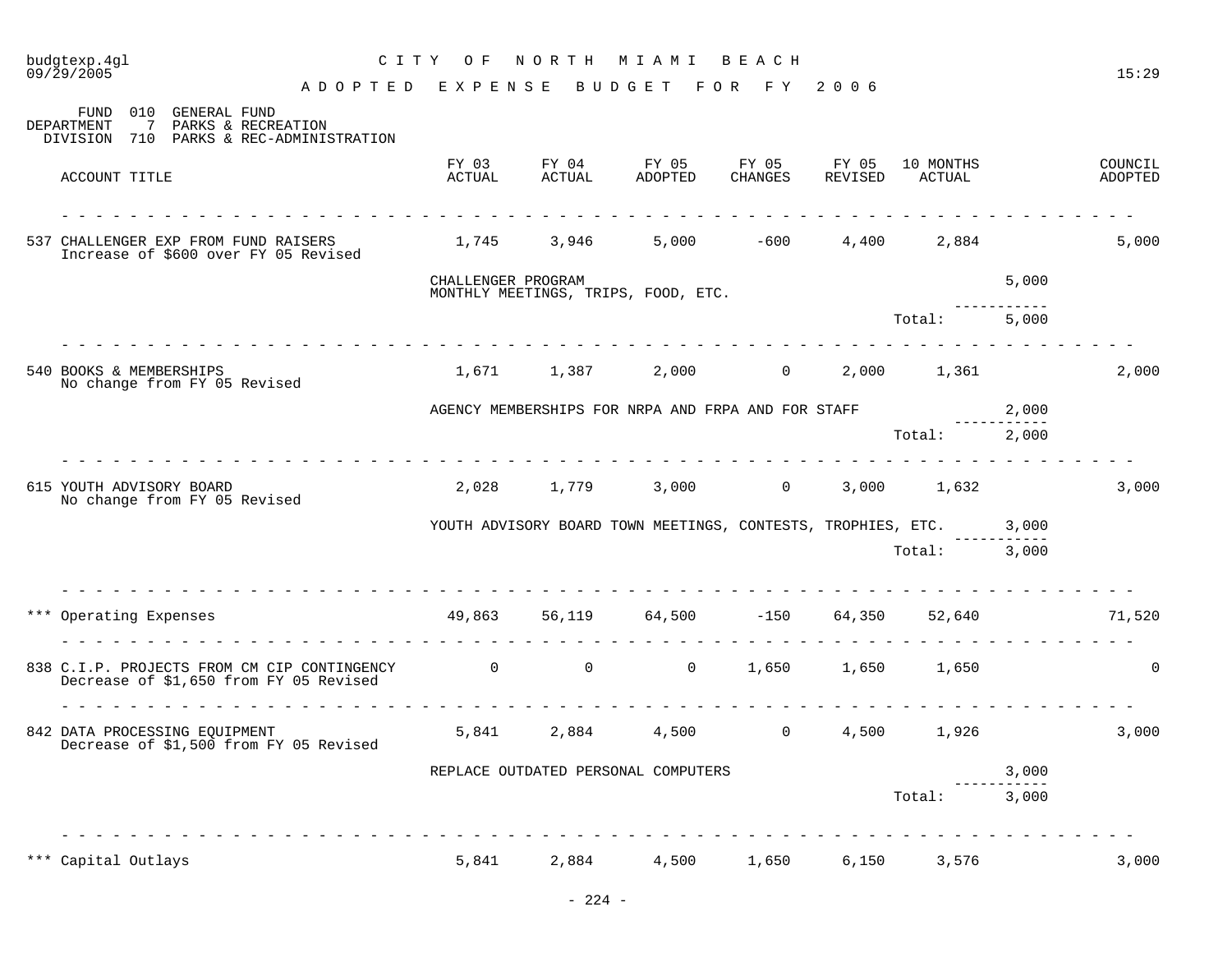| budgtexp.4gl<br>09/29/2005                                                                                                                                                                                                                                                         | C I T Y<br>O F<br>ADOPTED<br>EXPENSE                                | NORTH           | M I A M I<br>BUDGET                          | B E A C H<br>FOR<br>F Y           | 2006             |                     |                                                       | 15:29              |
|------------------------------------------------------------------------------------------------------------------------------------------------------------------------------------------------------------------------------------------------------------------------------------|---------------------------------------------------------------------|-----------------|----------------------------------------------|-----------------------------------|------------------|---------------------|-------------------------------------------------------|--------------------|
| 010<br>GENERAL FUND<br>FUND<br>7<br>PARKS & RECREATION<br>DEPARTMENT<br>PARKS & REC-ADMINISTRATION<br>DIVISION<br>710                                                                                                                                                              |                                                                     |                 |                                              |                                   |                  |                     |                                                       |                    |
| ACCOUNT TITLE                                                                                                                                                                                                                                                                      | FY 03<br>ACTUAL                                                     | FY 04<br>ACTUAL | FY 05<br>ADOPTED                             | FY 05<br>CHANGES                  | FY 05<br>REVISED | 10 MONTHS<br>ACTUAL |                                                       | COUNCIL<br>ADOPTED |
| 944 CASH MATCH FOR GRANTS<br>Decrease of \$80,492 from FY 05 Revised                                                                                                                                                                                                               | $\Omega$                                                            | $\overline{0}$  | 80,492                                       | $\overline{0}$                    | 80,492           | 80,492              |                                                       | $\Omega$           |
|                                                                                                                                                                                                                                                                                    |                                                                     |                 |                                              |                                   |                  |                     |                                                       |                    |
| 994 TRF TO WORKERS' COMP SELF-INS<br>Decrease of \$2,967 from FY 05 Revised                                                                                                                                                                                                        |                                                                     |                 | 10,274 4,437 10,786                          | $\overline{0}$                    | 10,786           | 10,786              |                                                       | 7,819              |
| Posit # Job Title<br>05-0195 ADMINISTRATIVE ASST. III BARAHONA JACKELIN<br>01-0581 ADMINISTRATIVE ASST. III<br>01-0251 ASST DIR/ADMIN AND BUDGET O'BRIEN DAVID<br>01-0252 ASST. DIR./FIELD OPER.<br>01-0253 DEPUTY DIR OF RECREATION SMITH JERRY<br>01-0255 DIRECTOR OF RECREATION | Employee Name<br>RIECHELSON SONIA<br>MURPHY PAULETTE<br>ORR HARRIET | Projected       | 136<br>175<br>226<br>2,602<br>3,411<br>4,749 | Adj Reason                        | Adj Amt          |                     | Total<br>136<br>175<br>226<br>2,602<br>3,411<br>4,749 |                    |
|                                                                                                                                                                                                                                                                                    | Salary Projection Total:                                            |                 | 11,299                                       |                                   |                  | $\Omega$            | 11,299                                                |                    |
|                                                                                                                                                                                                                                                                                    |                                                                     |                 | Adjustments to Salary Projection:            |                                   |                  |                     |                                                       |                    |
|                                                                                                                                                                                                                                                                                    | WC ADJ                                                              |                 |                                              |                                   |                  |                     | $-3,480$                                              |                    |
|                                                                                                                                                                                                                                                                                    |                                                                     |                 |                                              | Adjusted salary projection total: |                  |                     | 7,819                                                 |                    |
| Non-Operating Expenses<br>***                                                                                                                                                                                                                                                      | 10,274                                                              | 4,437           | 91,278                                       | $\overline{0}$                    | 91,278           | 91,278              |                                                       | 7,819              |
| TOTALS:<br>DIVISION                                                                                                                                                                                                                                                                | 598,652                                                             | 640,431         | 743,022                                      | 1,500                             | 744,522          | 654,397             |                                                       | 737,917            |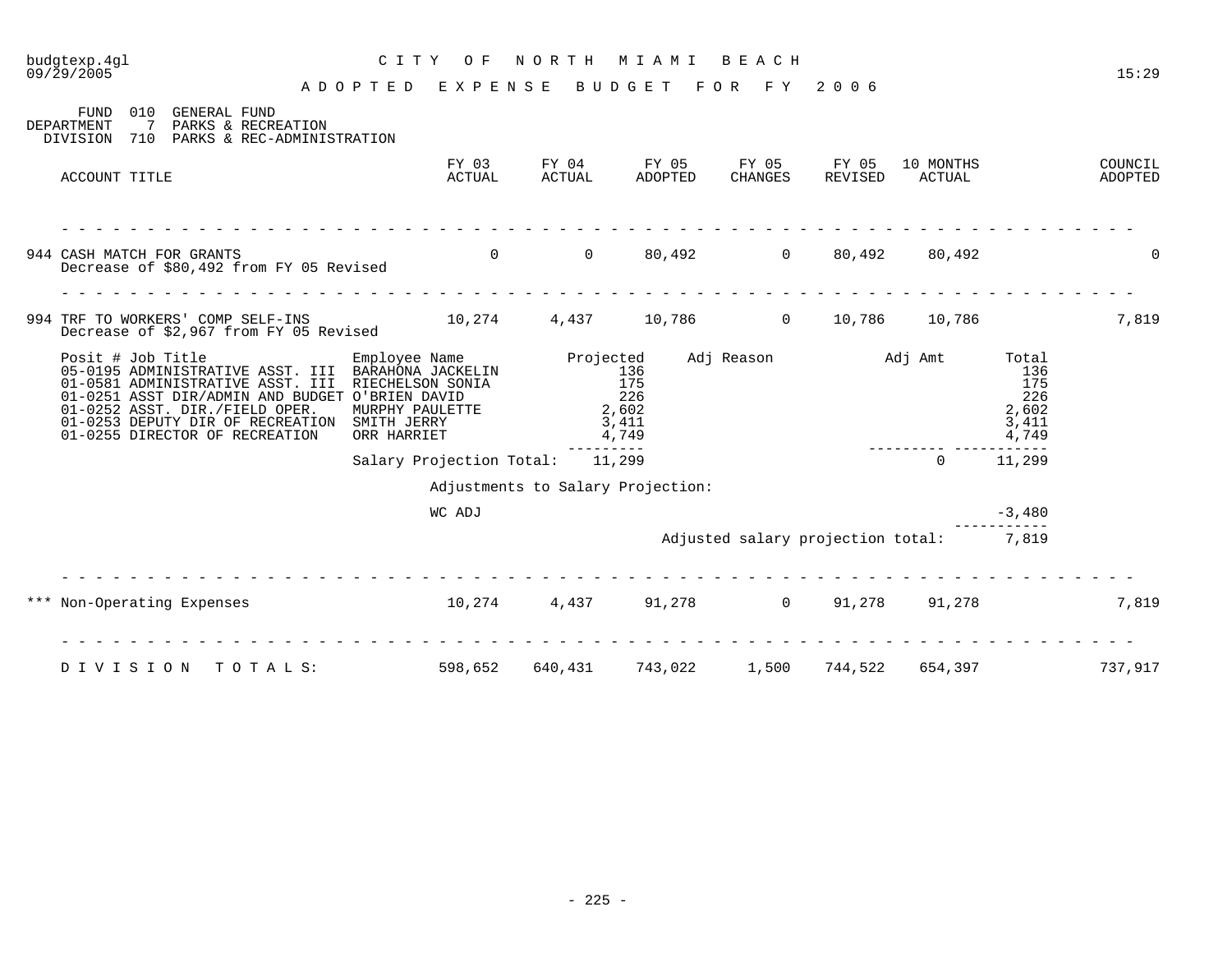#### budgtexp.4gl C I T Y O F N O R T H M I A M I B E A C H

A D O P T E D E X P E N S E B U D G E T F O R F Y 2 0 0 6

FUND 010 GENERAL FUND DEPARTMENT 7 PARKS & RECREATION DIVISION 712 AQUATICS FY 03 FY 04 FY 05 FY 05 FY 05 10 MONTHS COUNCIL ACCOUNT TITLE ACTUAL ACTUAL ADOPTED CHANGES REVISED ACTUAL ADOPTED - - - - - - - - - - - - - - - - - - - - - - - - - - - - - - - - - - - - - - - - - - - - - - - - - - - - - - - - - - - - - - - 120 SALARIES-FULL-TIME 189,117 195,947 204,430 0 204,430 162,576 197,905 Decrease of \$6,525 from FY 05 Revised Posit # Job Title Employee Name Projected Adj Reason Adj Amt Total 01-0257 LIFE GUARD I HALL LORENZO 35,368 35,368 01-0258 LIFE GUARD I PRICE KEVIN D 31,979 31,979 01-0259 LIFE GUARD I SEIDE KERBY M 32,027 32,027 01-0262 LIFE GUARD II CLASBY DOROTHY J 35,751 35,751 01-0261 LIFE GUARD II THOMAS ROZZIE 42,981 42,981 01-0260 POOL MANAGER \*\* VACANCY \*\* 5252 39,598 HIRE 4/1/06 -19,799 19,799 --------- --------- ----------- Salary Projection Total: 217,704 -19,799 197,905 - - - - - - - - - - - - - - - - - - - - - - - - - - - - - - - - - - - - - - - - - - - - - - - - - - - - - - - - - - - - - - - 121 SALARY-DISABILITY PAYMENTS -163 0 0 0 0 0 0 No change from FY 05 Revised - - - - - - - - - - - - - - - - - - - - - - - - - - - - - - - - - - - - - - - - - - - - - - - - - - - - - - - - - - - - - - - 130 SALARIES-TEMP & PART-TIME 70,655 91,602 81,200 0 81,200 95,263 112,000 Increase of \$30,800 over FY 05 Revised SUMMER LEARN-TO-SWIM INSTRUCTORS 112,000 LIFEGUARDS SUMMER LIFEGUARDS 4 SUMMER CASHIERS NECESSARY TO PAY HIGHER SALARIES IN ORDER TO BE COMPETITIVE WITH OTHER CITIES FOR LIFEGUARD SERVICES ----------- Total: 112,000 - - - - - - - - - - - - - - - - - - - - - - - - - - - - - - - - - - - - - - - - - - - - - - - - - - - - - - - - - - - - - - - 140 OVERTIME-REGULAR EMPLOYEES 10,828 3,743 2,000 -250 1,750 4,146 4,000 Increase of \$2,250 over FY 05 Revised LIFE GUARD'S OVERTIME 4.000 ----------- Total: 4,000 - - - - - - - - - - - - - - - - - - - - - - - - - - - - - - - - - - - - - - - - - - - - - - - - - - - - - - - - - - - - - - - 141 OVERTIME-TEMPORARY EMPLOYEES 6 335 0 0 0 0 0 112 0 No change from FY 05 Revised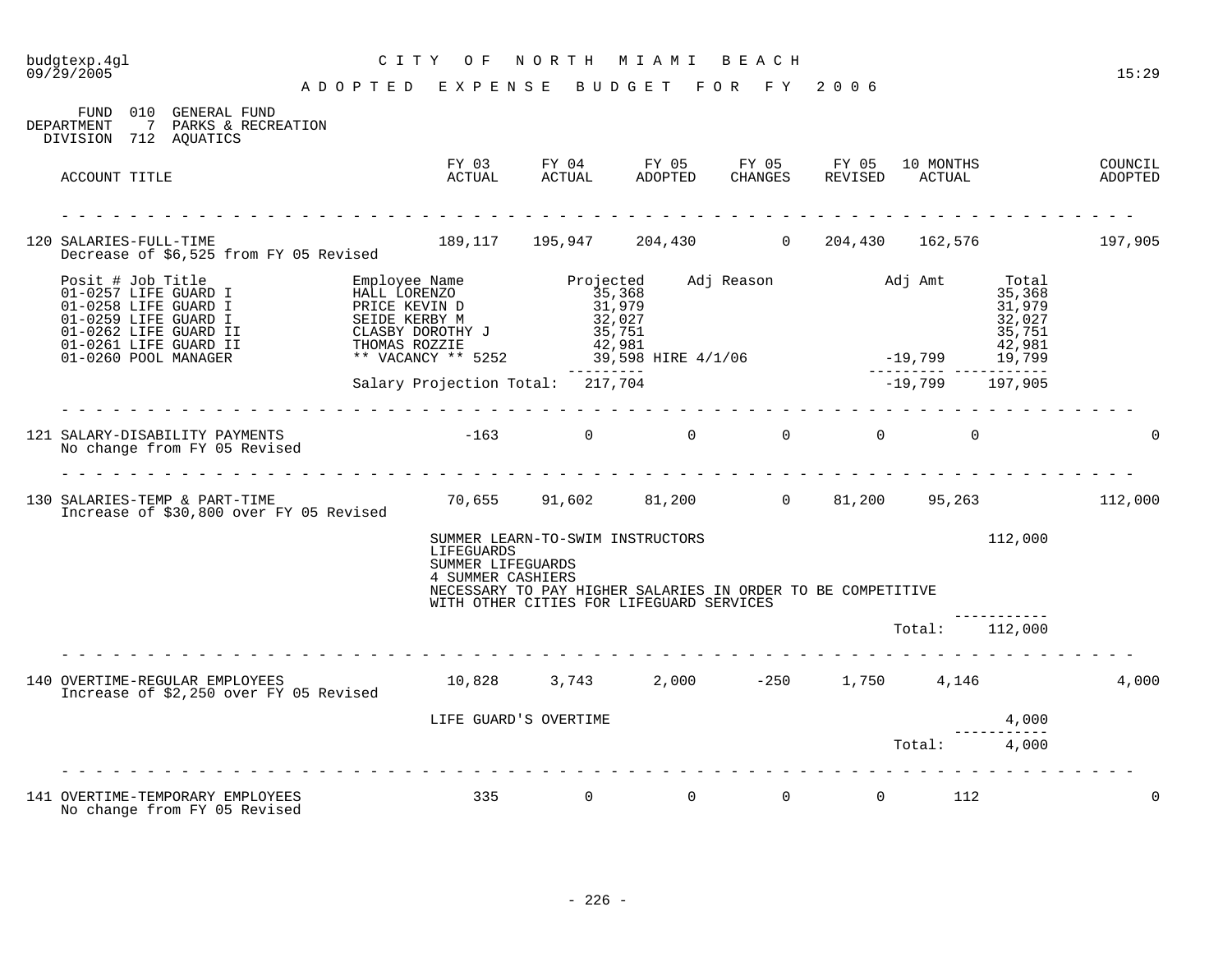| budgtexp.4ql<br>09/29/2005                                                                                                                                                                                                                  | CITY OF                                                | NORTH MIAMI BEACH                                                                                                                                                                                                                                                                       |                                          |  |                 |       | 15:29              |
|---------------------------------------------------------------------------------------------------------------------------------------------------------------------------------------------------------------------------------------------|--------------------------------------------------------|-----------------------------------------------------------------------------------------------------------------------------------------------------------------------------------------------------------------------------------------------------------------------------------------|------------------------------------------|--|-----------------|-------|--------------------|
|                                                                                                                                                                                                                                             | A D O P T E D E X P E N S E B U D G E T F O R F Y 2006 |                                                                                                                                                                                                                                                                                         |                                          |  |                 |       |                    |
| FUND 010 GENERAL FUND<br>DEPARTMENT<br>7 PARKS & RECREATION<br>DIVISION 712 AQUATICS                                                                                                                                                        |                                                        |                                                                                                                                                                                                                                                                                         |                                          |  |                 |       |                    |
| ACCOUNT TITLE                                                                                                                                                                                                                               |                                                        | FY 03 FY 04 FY 05 FY 05 FY 05 10 MONTHS<br>ACTUAL ACTUAL ADOPTED CHANGES REVISED ACTUAL                                                                                                                                                                                                 |                                          |  |                 |       | COUNCIL<br>ADOPTED |
| 210 F.I.C.A. TAXES-EMPLOYER'S CONTRIBUTION 20,683 22,168 22,004 0 22,004 19,988<br>Increase of \$185 over FY 05 Revised                                                                                                                     |                                                        |                                                                                                                                                                                                                                                                                         |                                          |  |                 |       | 22,189             |
| Posit # Job Title<br>Posit # Job Title<br>01-0258 LIFE GUARD I BRICE KEVIN D<br>01-0259 LIFE GUARD I BRICE KEVIN D<br>01-0259 LIFE GUARD I SEIDE KERBY M<br>01-0262 LIFE GUARD II CLASBY DOROTHY J<br>2,446<br>01-0261 LIFE GUARD II CLASBY |                                                        |                                                                                                                                                                                                                                                                                         |                                          |  |                 |       |                    |
|                                                                                                                                                                                                                                             | Salary Projection Total: 16,654                        |                                                                                                                                                                                                                                                                                         |                                          |  | $-1,515$ 15,139 |       |                    |
|                                                                                                                                                                                                                                             |                                                        | Adjustments to Salary Projection:                                                                                                                                                                                                                                                       |                                          |  |                 |       |                    |
|                                                                                                                                                                                                                                             |                                                        | PART-TIME AND SUMMER LIFEGUARDS                                                                                                                                                                                                                                                         |                                          |  |                 | 7,050 |                    |
|                                                                                                                                                                                                                                             |                                                        |                                                                                                                                                                                                                                                                                         | Adjusted salary projection total: 22,189 |  |                 |       |                    |
|                                                                                                                                                                                                                                             |                                                        |                                                                                                                                                                                                                                                                                         |                                          |  |                 |       |                    |
| 215 EDUCATIONAL REIMBURSEMENT<br>No change from FY 05 Revised                                                                                                                                                                               |                                                        | $\begin{array}{ccccccccccccccccc} 0 & & & 0 & & & 0 & & & 0 & & & 0 \end{array}$                                                                                                                                                                                                        |                                          |  | 400             |       |                    |
|                                                                                                                                                                                                                                             |                                                        |                                                                                                                                                                                                                                                                                         |                                          |  |                 |       |                    |
| 221 LEAVE PAYOUTS<br>No change from FY 05 Revised                                                                                                                                                                                           |                                                        | $\begin{matrix}0\end{matrix}\qquad \qquad \begin{matrix}0\end{matrix}\qquad \qquad \begin{matrix}0\end{matrix}\qquad \qquad \begin{matrix}0\end{matrix}\qquad \qquad \begin{matrix}0\end{matrix}\qquad \qquad \begin{matrix}0\end{matrix}\qquad \qquad \begin{matrix}1\end{matrix},487$ |                                          |  |                 |       |                    |
|                                                                                                                                                                                                                                             |                                                        |                                                                                                                                                                                                                                                                                         |                                          |  |                 |       |                    |
| 223 RETIREMENT-GENERAL PLAN (25,646)<br>Decrease of \$3,179 from FY 05 Revised                                                                                                                                                              |                                                        |                                                                                                                                                                                                                                                                                         |                                          |  |                 |       |                    |
| Posit # Job Trail Posit (1.257 LIFE GUARD I ENDINGERY MANU LORENZO 01-0258 LIFE GUARD I SEIDE KERBY M<br>01-0259 LIFE GUARD I SEIDE KERBY M 4,701<br>01-0262 LIFE GUARD II SEIDE KERBY M 4,700<br>01-0262 LIFE GUARD II CLASBY DOROT        |                                                        |                                                                                                                                                                                                                                                                                         |                                          |  |                 |       |                    |
|                                                                                                                                                                                                                                             | Salary Projection Total: 25,646                        |                                                                                                                                                                                                                                                                                         |                                          |  |                 |       |                    |
|                                                                                                                                                                                                                                             |                                                        |                                                                                                                                                                                                                                                                                         |                                          |  |                 |       |                    |
| 235 HEALTH INSURANCE<br>$\frac{1}{2}$ and $\frac{1}{2}$ are $\frac{1}{2}$ and $\frac{1}{2}$ are $\frac{1}{2}$ are $\frac{1}{2}$ and $\frac{1}{2}$                                                                                           |                                                        | 20,226 21,465 24,762 0 24,762 20,463                                                                                                                                                                                                                                                    |                                          |  |                 |       | 23,529             |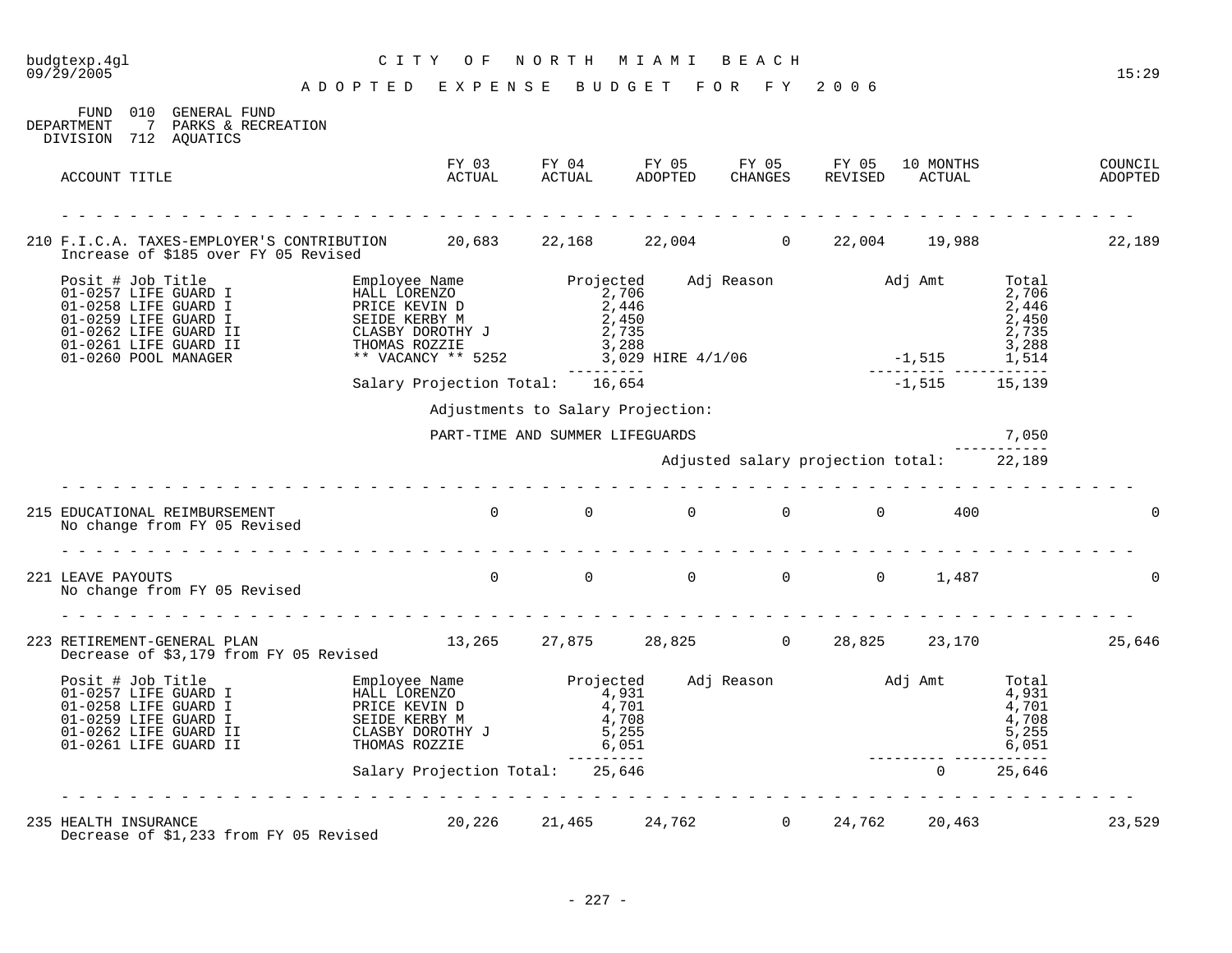| FIJND                 | 01 O | GENERAL FUND |                    |
|-----------------------|------|--------------|--------------------|
| DEPARTMENT            |      |              | PARKS & RECREATION |
| DIVISION 712 AQUATICS |      |              |                    |

| ACCOUNT TITLE                                                                                                                                                                                                                              | FY 03<br>ACTUAL           | ACTUAL | FY 04 FY 05 FY 05 FY 05<br>ADOPTED CHANGES REVISED ACTUAL |  | 10 MONTHS | COUNCIL<br>ADOPTED |
|--------------------------------------------------------------------------------------------------------------------------------------------------------------------------------------------------------------------------------------------|---------------------------|--------|-----------------------------------------------------------|--|-----------|--------------------|
| 901-0257 LIFE GUARD I Employee Name<br>01-0257 LIFE GUARD I HALL LORENZO<br>01-0258 LIFE GUARD I PRICE KERBY M<br>01-0268 LIFE GUARD I CLASBY DOROTHY J<br>01-0262 LIFE GUARD II CLASBY DOROTHY J<br>01-0260 POOL MANAGER<br>278<br>01-026 |                           |        |                                                           |  |           |                    |
|                                                                                                                                                                                                                                            |                           |        |                                                           |  |           |                    |
| 236 GROUP LIFE INSURANCE<br>Increase of \$24 over FY 05 Revised<br>2008 - 2019 - 2019 - 2019 - 2019 - 2019 - 2019 - 2019 - 2019 - 2019 - 2019 - 2019 - 2019 - 2019 - 2019 - 2019                                                           |                           |        |                                                           |  |           | 827                |
| Posit # Job Title Total on-0257 LIFE GUARD I HALL LORENZO<br>01-0257 LIFE GUARD I HALL LORENZO 147 147<br>01-0258 LIFE GUARD I SEIDE KERBY M 138 132 132<br>01-0262 LIFE GUARD II CLASBY DOROTHY J 132 132<br>01-0261 LIFE GUARD II T      |                           |        |                                                           |  |           |                    |
|                                                                                                                                                                                                                                            |                           |        |                                                           |  |           |                    |
| 238 ACCIDENTAL DEATH & DISMEMBERMENT 64 (1999) 73 (1999) 73 (1999) 73 (1999) 93 (1999) 93 (1999) 93 (1999) 94<br>Decrease of \$4 from FY 05 Revised                                                                                        |                           |        |                                                           |  |           | 69                 |
| Posit # Job Title Total<br>01-0257 LIFE GUARD I HALL LORENZO 12<br>01-0258 LIFE GUARD I PRICE KERBY N 12<br>01-0262 LIFE GUARD I SEIDE KERBY N 12<br>01-0262 LIFE GUARD II CLASBY DOROTHY J 11<br>01-0260 POOL MANAGER ** VACANCY ** 52    |                           |        |                                                           |  |           |                    |
| <u> dia ana ana ana ana ana ana ana ana an</u>                                                                                                                                                                                             |                           |        |                                                           |  |           |                    |
| 239 DENTAL INSURANCE<br>Decrease of \$168 from FY 05 Revised                                                                                                                                                                               | 963 963 1,060 0 1,060 803 |        |                                                           |  |           | 892                |
|                                                                                                                                                                                                                                            |                           |        |                                                           |  |           |                    |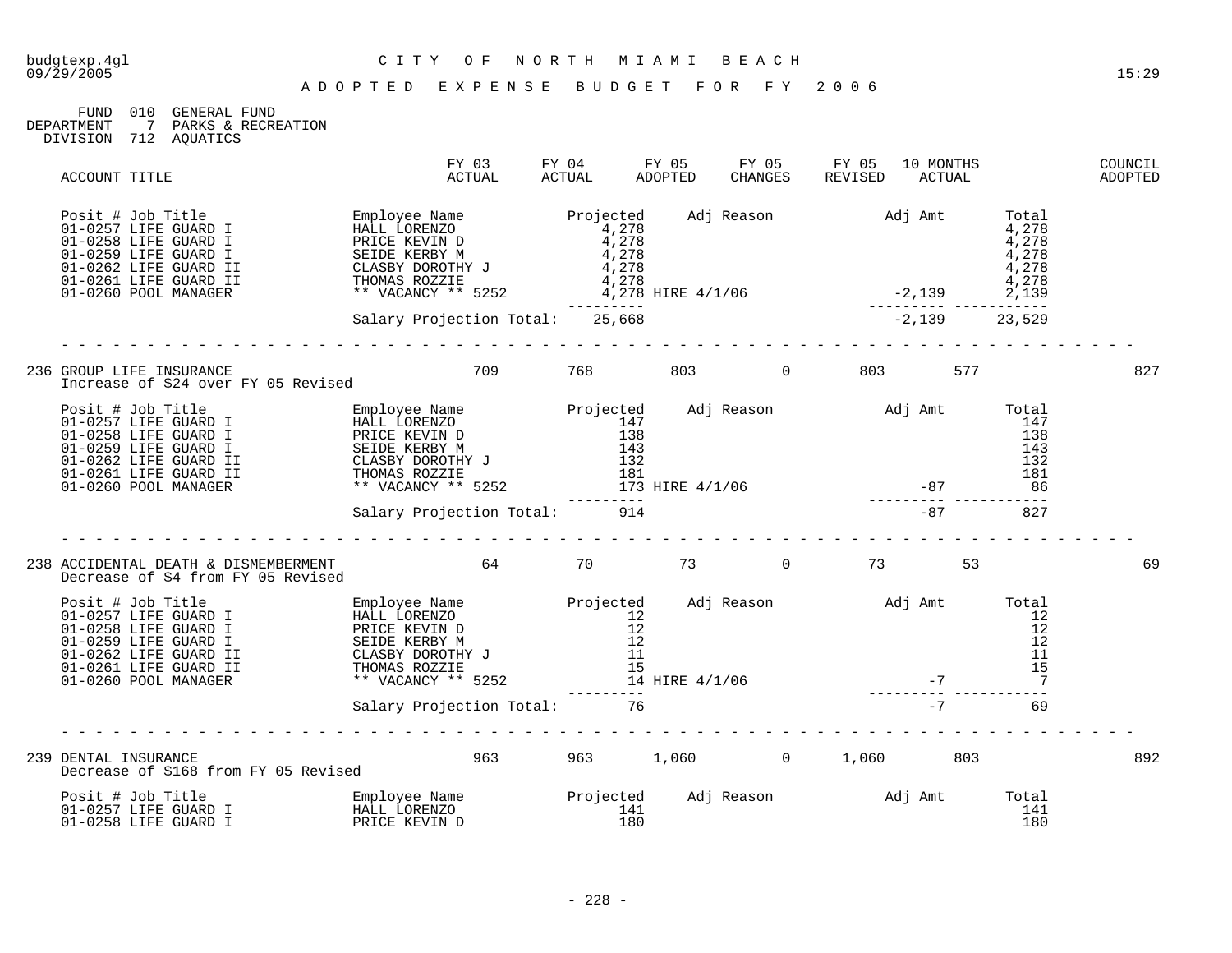# budgtexp.4gl C I T Y O F N O R T H M I A M I B E A C H

FUND 010 GENERAL FUND DEPARTMENT 7 PARKS & RECREATION DIVISION 712 AQUATICS

| ACCOUNT TITLE                                                                                                       | FY 03<br>ACTUAL                     | FY 04<br>ACTUAL               | FY 05<br>ADOPTED                                            | FY 05<br>CHANGES | FY 05<br>REVISED | 10 MONTHS<br>ACTUAL |                                  | COUNCIL<br>ADOPTED |
|---------------------------------------------------------------------------------------------------------------------|-------------------------------------|-------------------------------|-------------------------------------------------------------|------------------|------------------|---------------------|----------------------------------|--------------------|
| Posit # Job Title<br>01-0259 LIFE GUARD I<br>01-0262 LIFE GUARD II<br>01-0261 LIFE GUARD II<br>01-0260 POOL MANAGER | THOMAS ROZZIE<br>** VACANCY ** 5252 |                               | 141 HIRE 4/1/06                                             |                  | $-71$            |                     | Total<br>180<br>141<br>180<br>70 |                    |
|                                                                                                                     | Salary Projection Total:            |                               | 963                                                         |                  |                  | $-71$               | 892                              |                    |
|                                                                                                                     | .                                   |                               |                                                             |                  |                  |                     |                                  |                    |
| 390 EDUCATIONAL PROGRAMS<br>Decrease of \$222 from FY 05 Revised                                                    |                                     |                               | 540 1,959 1,500 222 1,722 1,542 1,500                       |                  |                  |                     |                                  |                    |
|                                                                                                                     | FRPA PROGRAMS                       |                               | TRAINING OF GUARDS AND STAFF FOR SAFETY PURPOSES AT $1,500$ |                  |                  |                     |                                  |                    |
|                                                                                                                     |                                     |                               |                                                             |                  |                  | Total:<br><u>.</u>  | 1,500                            |                    |
| 405 TRAVEL AND AUTO EXPENSES<br>Increase of \$800 over FY 05 Revised                                                |                                     |                               | $787$ 1, 240 1, 200 0 1, 200 0                              |                  |                  |                     |                                  | 2,000              |
|                                                                                                                     |                                     | TRAVEL TO FRPA SAFETY CLASSES |                                                             |                  |                  |                     | 2,000                            |                    |
|                                                                                                                     |                                     |                               |                                                             |                  |                  | Total:              | 2,000                            |                    |
| 410 COMMUNICATION SERVICES<br>No change from FY 05 Revised                                                          | 602                                 |                               | 661 1,200 0 1,200 1,200                                     |                  |                  |                     |                                  | 1,200              |
|                                                                                                                     |                                     |                               |                                                             |                  |                  |                     |                                  |                    |
|                                                                                                                     |                                     |                               |                                                             |                  |                  | Total:              | 1,200                            |                    |
| 430 UTILITY SERVICES<br>Decrease of \$15,000 from FY 05 Revised                                                     |                                     |                               | 58,510 65,399 65,000 0 65,000 41,929                        |                  |                  |                     |                                  | 50,000             |
|                                                                                                                     |                                     | UTILITIES AT ALL POOLS        |                                                             |                  |                  |                     | 50,000                           |                    |
|                                                                                                                     |                                     |                               |                                                             |                  |                  | Total:              | 50,000                           |                    |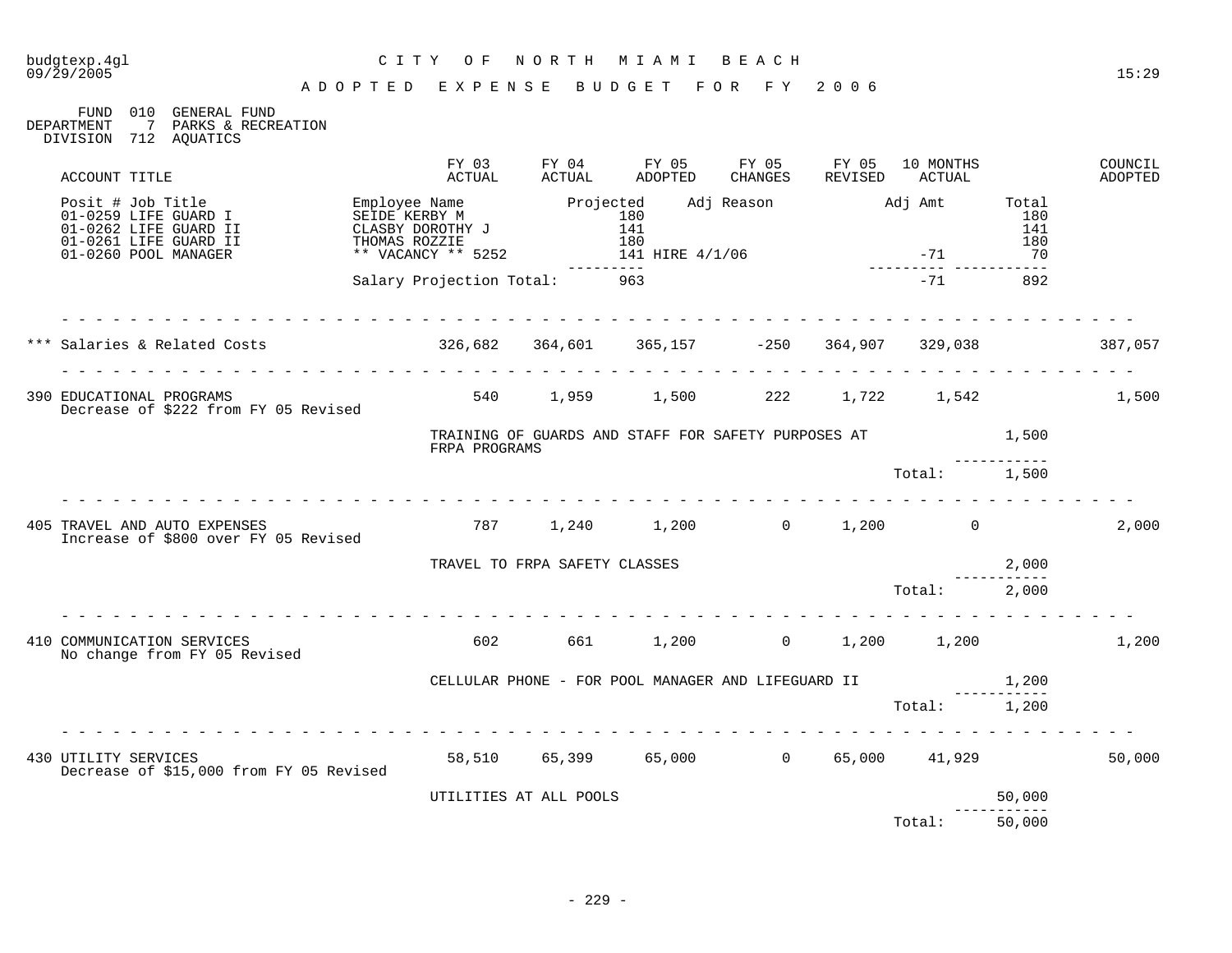| budgtexp.4gl<br>09/29/2005                                                                            | C I T Y<br>O F                                    | NORTH                                                    | M I A M I                                                                                                                  | BEACH            |                  |                     |                                | 15:29              |
|-------------------------------------------------------------------------------------------------------|---------------------------------------------------|----------------------------------------------------------|----------------------------------------------------------------------------------------------------------------------------|------------------|------------------|---------------------|--------------------------------|--------------------|
|                                                                                                       | A D O P T E D E X P E N S E B U D G E T F O R F Y |                                                          |                                                                                                                            |                  | 2006             |                     |                                |                    |
| FUND 010 GENERAL FUND<br>DEPARTMENT<br>$7\overline{ }$<br>PARKS & RECREATION<br>DIVISION 712 AQUATICS |                                                   |                                                          |                                                                                                                            |                  |                  |                     |                                |                    |
| ACCOUNT TITLE                                                                                         | FY 03<br>ACTUAL                                   | FY 04<br>ACTUAL                                          | FY 05<br>ADOPTED                                                                                                           | FY 05<br>CHANGES | FY 05<br>REVISED | 10 MONTHS<br>ACTUAL |                                | COUNCIL<br>ADOPTED |
|                                                                                                       |                                                   |                                                          |                                                                                                                            |                  |                  |                     |                                |                    |
| 460 REPAIRS AND MAINTENANCE SERVICES<br>Increase of \$2,222 over FY 05 Revised                        |                                                   | 16,880    11,842                                         |                                                                                                                            | 20,000 -11,222   | 8,778            | 975                 |                                | 11,000             |
|                                                                                                       |                                                   |                                                          | REPAIR MOTORS, VALVES, CHLORINATORS, TILE, CHAIRS, ETC.<br>AT ALL POOLS AS WELL AS KEEP POOLS OPERATING AND SAFE           |                  |                  |                     | 11,000<br>--------             |                    |
|                                                                                                       |                                                   |                                                          |                                                                                                                            |                  |                  | Total: 11,000       |                                |                    |
| in a dia a dia a dia a dia<br>520 OPERATING SUPPLIES<br>Increase of \$1,300 over FY 05 Revised        |                                                   |                                                          | $18,486$ $22,694$ $22,000$ $9,000$ $31,000$ $28,341$                                                                       |                  |                  |                     |                                | 32,300             |
|                                                                                                       |                                                   |                                                          | CLEANING SUPPLIES, GUARD SUITS, SHIRTS, WHISTLES, GOGGLES,<br>POOL SUPPLIES, PAINT FOR POOLS, BACKBOARDS - INCREASE DUE TO |                  |                  |                     | 25,000                         |                    |
|                                                                                                       | INCREASED COSTS<br>5 PICNIC TABLES                | 1 POOL BOTTOM MANNEQUIN<br>2 ADA-COMPLIANT PICNIC TABLES | 4 MANNEQUINS FOR LIFE GUARD TRAINING                                                                                       |                  |                  |                     | 2,000<br>500<br>1,500<br>3,300 |                    |
|                                                                                                       |                                                   |                                                          |                                                                                                                            |                  |                  | Total:              | - - - - - -<br>32,300          |                    |
| 540 BOOKS & MEMBERSHIPS<br>No change from FY 05 Revised                                               | 415                                               | $\overline{0}$                                           | 1,000                                                                                                                      |                  |                  | $0 \t 1,000 \t 485$ |                                | 1,000              |
|                                                                                                       |                                                   |                                                          | FRPA MEMBERSHIPS AND RED CROSS TRAINING MANUALS                                                                            |                  |                  |                     | 1,000                          |                    |
|                                                                                                       |                                                   |                                                          |                                                                                                                            |                  |                  | Total: 1,000        |                                |                    |
| 640 OTHER CHEMICALS<br>No change from FY 05 Revised                                                   |                                                   |                                                          | 11,979 16,731 30,000 0                                                                                                     |                  | 30,000           |                     | 25,948                         | 30,000             |
|                                                                                                       |                                                   |                                                          | CHEMICALS TO KEEP WATER SAFE FROM BACTERIA AND COMPLY WITH<br>HEALTH STANDARDS - INCREASE DUE TO HIGHER COST OF CHEMICALS  |                  |                  |                     | 30,000                         |                    |
|                                                                                                       |                                                   |                                                          |                                                                                                                            |                  |                  | Total: 30,000       | -----------                    |                    |
|                                                                                                       |                                                   |                                                          |                                                                                                                            |                  |                  |                     |                                |                    |
| Operating Expenses                                                                                    | 108,199                                           | 120,526                                                  | 141,900                                                                                                                    | $-2,000$         | 139,900          | 100,419             |                                | 129,000            |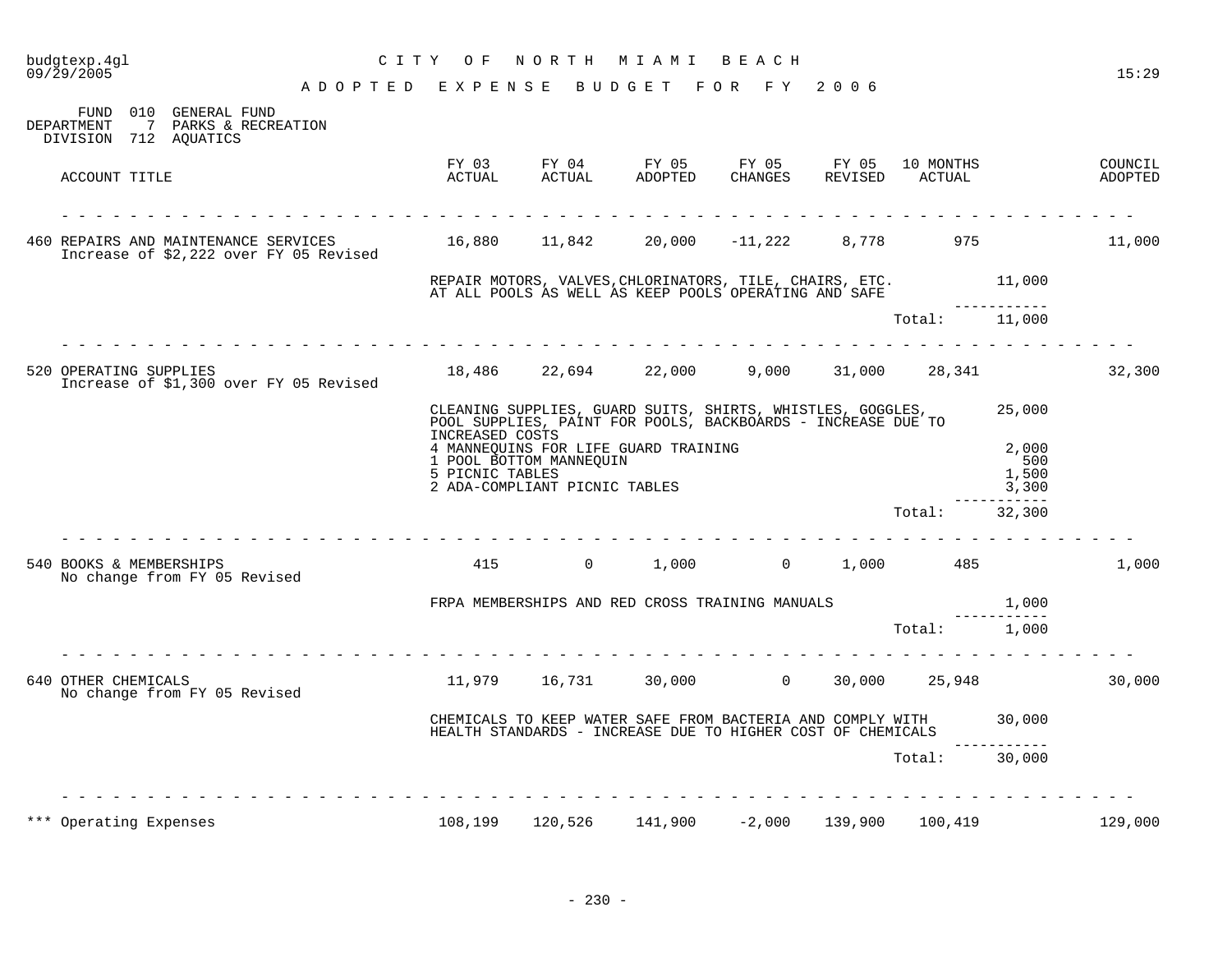| budgtexp.4gl<br>09/29/2005                                                                                                                                                                                                                                           | C I T Y         | O F                                                     | NORTH                      | M I A M I                                                                     | BEACH             |         |                                     |                                                           | 15:29              |
|----------------------------------------------------------------------------------------------------------------------------------------------------------------------------------------------------------------------------------------------------------------------|-----------------|---------------------------------------------------------|----------------------------|-------------------------------------------------------------------------------|-------------------|---------|-------------------------------------|-----------------------------------------------------------|--------------------|
|                                                                                                                                                                                                                                                                      | ADOPTED EXPENSE |                                                         |                            | BUDGET FOR FY 2006                                                            |                   |         |                                     |                                                           |                    |
| FUND 010 GENERAL FUND<br>DEPARTMENT<br>7 PARKS & RECREATION<br>DIVISION 712 AQUATICS                                                                                                                                                                                 |                 |                                                         |                            |                                                                               |                   |         |                                     |                                                           |                    |
| ACCOUNT TITLE                                                                                                                                                                                                                                                        |                 | ACTUAL                                                  | ACTUAL                     | FY 03 FY 04 FY 05 FY 05 FY 05<br>ADOPTED                                      | CHANGES           | REVISED | 10 MONTHS<br>ACTUAL                 |                                                           | COUNCIL<br>ADOPTED |
| 840 MACHINERY AND EQUIPMENT<br>Increase of \$300 over FY 05 Revised                                                                                                                                                                                                  |                 |                                                         |                            | 0 0 10,000 -5,000 5,000 4,757                                                 |                   |         |                                     |                                                           | 5,300              |
|                                                                                                                                                                                                                                                                      |                 |                                                         | VACUUM FOR WASHINGTON PARK |                                                                               |                   |         |                                     | 1,800                                                     |                    |
|                                                                                                                                                                                                                                                                      |                 |                                                         |                            | CHEMICAL CONTROLLER FOR WASHINGTON PARK                                       |                   |         |                                     | 3,500                                                     |                    |
|                                                                                                                                                                                                                                                                      |                 |                                                         |                            |                                                                               |                   |         | $\mathtt{Total}$ :                  | 5,300                                                     |                    |
| 842 DATA PROCESSING EQUIPMENT<br>Decrease of \$2,000 from FY 05 Revised                                                                                                                                                                                              |                 |                                                         |                            | 0 0 0 2,000 2,000 1,653                                                       |                   |         |                                     |                                                           | $\mathbf 0$        |
| *** Capital Outlays                                                                                                                                                                                                                                                  |                 |                                                         |                            | $0$ 0 10,000 -3,000 7,000 6,410                                               |                   |         |                                     |                                                           | 5,300              |
|                                                                                                                                                                                                                                                                      |                 |                                                         |                            |                                                                               |                   |         |                                     |                                                           |                    |
| 942 TRF TO FND 135<br>No change from FY 05 Revised                                                                                                                                                                                                                   |                 |                                                         |                            | $0 \t 26,094 \t 0$                                                            | $\overline{0}$    |         | $0 \qquad \qquad$<br>$\overline{0}$ |                                                           | $\overline{0}$     |
| 994 TRF TO WORKERS' COMP SELF-INS 8,601 9,053 9,405 0 9,405 9,405 9,405<br>Decrease of \$9,405 from FY 05 Revised                                                                                                                                                    |                 |                                                         |                            |                                                                               |                   |         |                                     |                                                           | $\mathbf 0$        |
| Posit # Job Title Employee Name<br>01-0257 LIFE GUARD I HALL LORENZO<br>01-0258 LIFE GUARD I PRICE KEVIN D<br>01-0259 LIFE GUARD I<br>01-0262 LIFE GUARD II CLASBY DOROTHY J<br>01-0261 LIFE GUARD II THOMAS ROZZIE<br>01-0261 LIFE GUARD II<br>01-0260 POOL MANAGER |                 | CLASBY DOROTHY J<br>THOMAS ROZZIE<br>** VACANCY ** 5252 | $\frac{1,627}{1,471}$      | Projected Adj Reason Madj Amt<br>1,473<br>1,645<br>1,977<br>1,822 HIRE 4/1/06 |                   |         | $-911$                              | Total<br>1,627<br>1,471<br>1,473<br>1,645<br>1,977<br>911 |                    |
|                                                                                                                                                                                                                                                                      |                 | Salary Projection Total: 10,015                         |                            |                                                                               |                   |         | $-911$                              | 9,104                                                     |                    |
|                                                                                                                                                                                                                                                                      |                 |                                                         |                            | Adjustments to Salary Projection:                                             |                   |         |                                     |                                                           |                    |
|                                                                                                                                                                                                                                                                      |                 | WC ADJ                                                  |                            |                                                                               |                   |         |                                     | $-9,104$                                                  |                    |
|                                                                                                                                                                                                                                                                      |                 |                                                         |                            |                                                                               |                   |         | Adjusted salary projection total: 0 |                                                           |                    |
|                                                                                                                                                                                                                                                                      |                 |                                                         |                            |                                                                               |                   |         |                                     |                                                           |                    |
| *** Non-Operating Expenses                                                                                                                                                                                                                                           |                 | 8,601                                                   | 35,147                     | 9,405                                                                         | $0 \qquad \qquad$ | 9,405   | 9,405                               |                                                           | 0                  |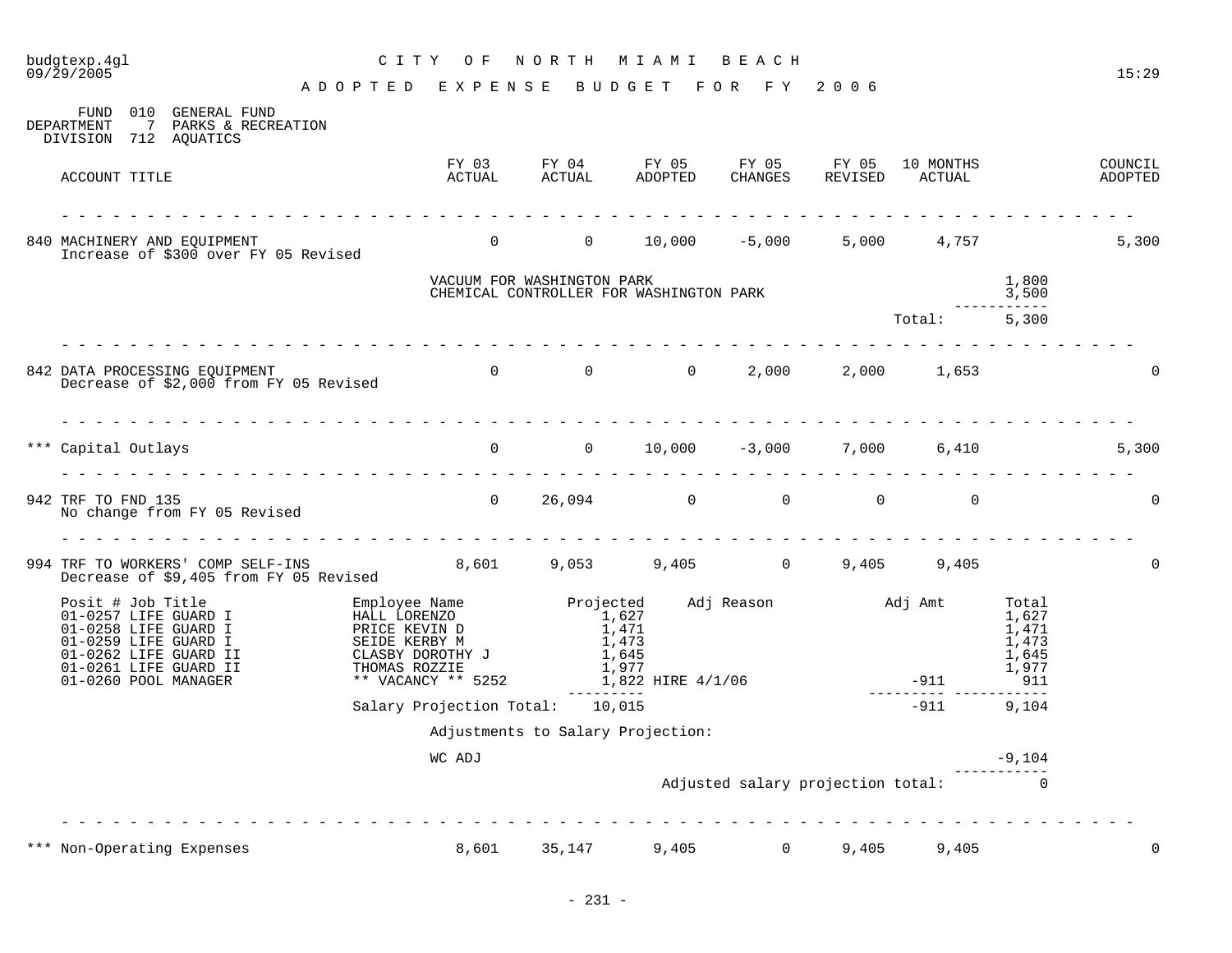| budgtexp.4gl<br>09/29/2005 |     |                                |          |         |  | C I T Y | O F             |         | NORTH   |       |               |  | MIAMI            |       |                         | B E A C H |         |       |                     | 15:29              |
|----------------------------|-----|--------------------------------|----------|---------|--|---------|-----------------|---------|---------|-------|---------------|--|------------------|-------|-------------------------|-----------|---------|-------|---------------------|--------------------|
| FUND                       | 010 | GENERAL FUND                   |          | ADOPTED |  |         |                 | EXPENSE |         |       | <b>BUDGET</b> |  |                  | F O R |                         | F Y       | 2006    |       |                     |                    |
| DEPARTMENT<br>DIVISION     | 712 | PARKS & RECREATION<br>AQUATICS |          |         |  |         |                 |         |         |       |               |  |                  |       |                         |           |         |       |                     |                    |
| ACCOUNT TITLE              |     |                                |          |         |  |         | FY 03<br>ACTUAL |         | ACTUAL  | FY 04 |               |  | FY 05<br>ADOPTED |       | FY 05<br><b>CHANGES</b> |           | REVISED | FY 05 | 10 MONTHS<br>ACTUAL | COUNCIL<br>ADOPTED |
|                            |     |                                |          |         |  |         |                 |         |         |       |               |  |                  |       |                         |           |         |       |                     |                    |
| DIVISION                   |     |                                | TOTAL S: |         |  |         | 443,482         |         | 520,274 |       |               |  | 526,462          |       |                         | $-5,250$  | 521,212 |       | 445,272             | 521,357            |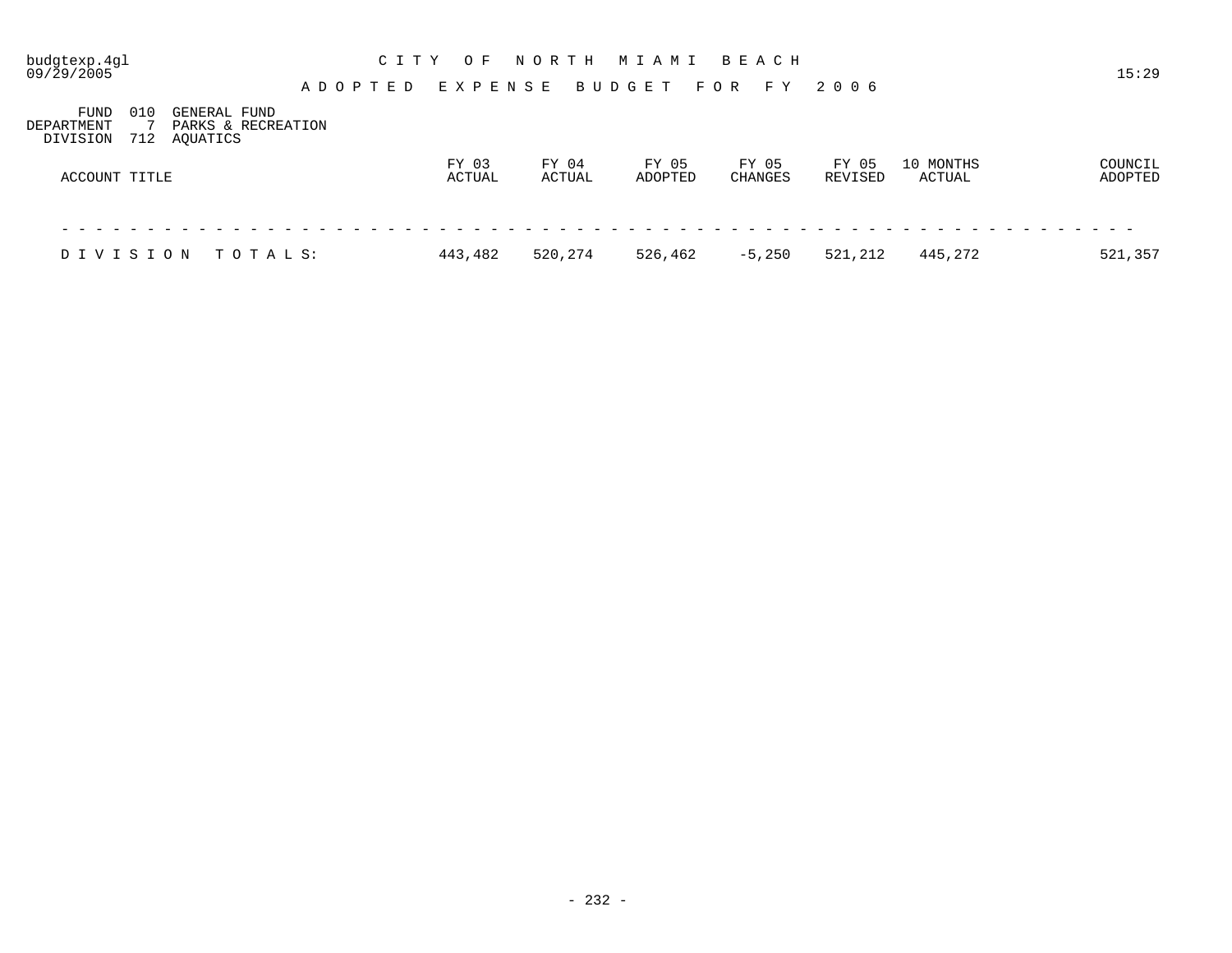|     | budgtexp.4gl<br>C I T Y<br>09/29/2005                                                                                                                                                                                                                                                                                                                                                                                                                                      | O F             | NORTH                      | M I A M I                                                            | BEACH            |                  |                     |                | 15:29              |
|-----|----------------------------------------------------------------------------------------------------------------------------------------------------------------------------------------------------------------------------------------------------------------------------------------------------------------------------------------------------------------------------------------------------------------------------------------------------------------------------|-----------------|----------------------------|----------------------------------------------------------------------|------------------|------------------|---------------------|----------------|--------------------|
|     | ADOPTED EXPENSE                                                                                                                                                                                                                                                                                                                                                                                                                                                            |                 |                            | BUDGET FOR FY                                                        |                  | 2006             |                     |                |                    |
|     | 010<br>GENERAL FUND<br>FUND<br>DEPARTMENT<br>$7^{\circ}$<br>PARKS & RECREATION<br>DIVISION 713 TENNIS CENTER                                                                                                                                                                                                                                                                                                                                                               |                 |                            |                                                                      |                  |                  |                     |                |                    |
|     | ACCOUNT TITLE                                                                                                                                                                                                                                                                                                                                                                                                                                                              | FY 03<br>ACTUAL | FY 04<br>^^tiial           | FY 05<br>ADOPTED                                                     | FY 05<br>CHANGES | FY 05<br>REVISED | 10 MONTHS<br>ACTUAL |                | COUNCIL<br>ADOPTED |
|     | 430 UTILITY SERVICES<br>Increase of \$5,000 over FY 05 Revised                                                                                                                                                                                                                                                                                                                                                                                                             |                 |                            | 20,929 25,435 25,000 0                                               |                  | 25,000           |                     | 23,658         | 30,000             |
|     |                                                                                                                                                                                                                                                                                                                                                                                                                                                                            |                 |                            | UTILITIES-TO MEET CONTRACTUAL OBLIGATIONS                            |                  |                  |                     | 30,000         |                    |
|     | $\frac{1}{2} \left( \frac{1}{2} \right) \left( \frac{1}{2} \right) \left( \frac{1}{2} \right) \left( \frac{1}{2} \right) \left( \frac{1}{2} \right) \left( \frac{1}{2} \right) \left( \frac{1}{2} \right) \left( \frac{1}{2} \right) \left( \frac{1}{2} \right) \left( \frac{1}{2} \right) \left( \frac{1}{2} \right) \left( \frac{1}{2} \right) \left( \frac{1}{2} \right) \left( \frac{1}{2} \right) \left( \frac{1}{2} \right) \left( \frac{1}{2} \right) \left( \frac$ |                 |                            | <u>.</u>                                                             |                  |                  | Total:              | 30,000         |                    |
|     | 460 REPAIRS AND MAINTENANCE SERVICES<br>Decrease of \$39,500 from FY 05 Revised                                                                                                                                                                                                                                                                                                                                                                                            |                 |                            | $0 \qquad 18,534 \qquad 46,500 \qquad 0 \qquad 46,500 \qquad 44,920$ |                  |                  |                     |                | 7,000              |
|     |                                                                                                                                                                                                                                                                                                                                                                                                                                                                            | MISC REPAIRS    | REPAIRS TO WATER FOUNTAINS |                                                                      |                  |                  |                     | 5,000<br>2,000 |                    |
|     |                                                                                                                                                                                                                                                                                                                                                                                                                                                                            |                 |                            |                                                                      |                  |                  | Total:              | 7,000          |                    |
|     | 520 OPERATING SUPPLIES<br>No change from FY 05 Revised                                                                                                                                                                                                                                                                                                                                                                                                                     | 400             | 6,297                      |                                                                      | $3,000$ 0        |                  | 3,000<br>958        |                | 3,000              |
|     |                                                                                                                                                                                                                                                                                                                                                                                                                                                                            |                 |                            | SUPPLIES IN ACCORDANCE WITH CONTRACTUAL OBLIGATIONS                  |                  |                  |                     | 3,000          |                    |
|     |                                                                                                                                                                                                                                                                                                                                                                                                                                                                            |                 |                            |                                                                      |                  |                  | Total: 3,000        |                |                    |
|     | *** Operating Expenses<br><u>.</u>                                                                                                                                                                                                                                                                                                                                                                                                                                         | 21,329          |                            | 50,267 74,500                                                        |                  | $0 \t 74,500$    |                     | 69,537         | 40,000             |
|     | 840 MACHINERY AND EQUIPMENT<br>Increase of \$5,000 over FY 05 Revised                                                                                                                                                                                                                                                                                                                                                                                                      | $\overline{0}$  |                            | $1,600$ 0 0 0 0                                                      |                  |                  | $\Omega$            |                | 5,000              |
|     |                                                                                                                                                                                                                                                                                                                                                                                                                                                                            | USED GOLF CART  |                            |                                                                      |                  |                  |                     | 5,000          |                    |
|     |                                                                                                                                                                                                                                                                                                                                                                                                                                                                            |                 |                            |                                                                      |                  |                  | Total:              | 5,000          |                    |
| *** | Capital Outlays                                                                                                                                                                                                                                                                                                                                                                                                                                                            | $\mathsf{O}$    | 1,600                      | $\overline{0}$                                                       | $\overline{0}$   | $\mathbf 0$      | 0                   |                | 5,000              |
|     | DIVISION TOTALS:                                                                                                                                                                                                                                                                                                                                                                                                                                                           | 21,329          | 51,867                     | 74,500                                                               | $\overline{0}$   | 74,500           | 69,537              |                | 45,000             |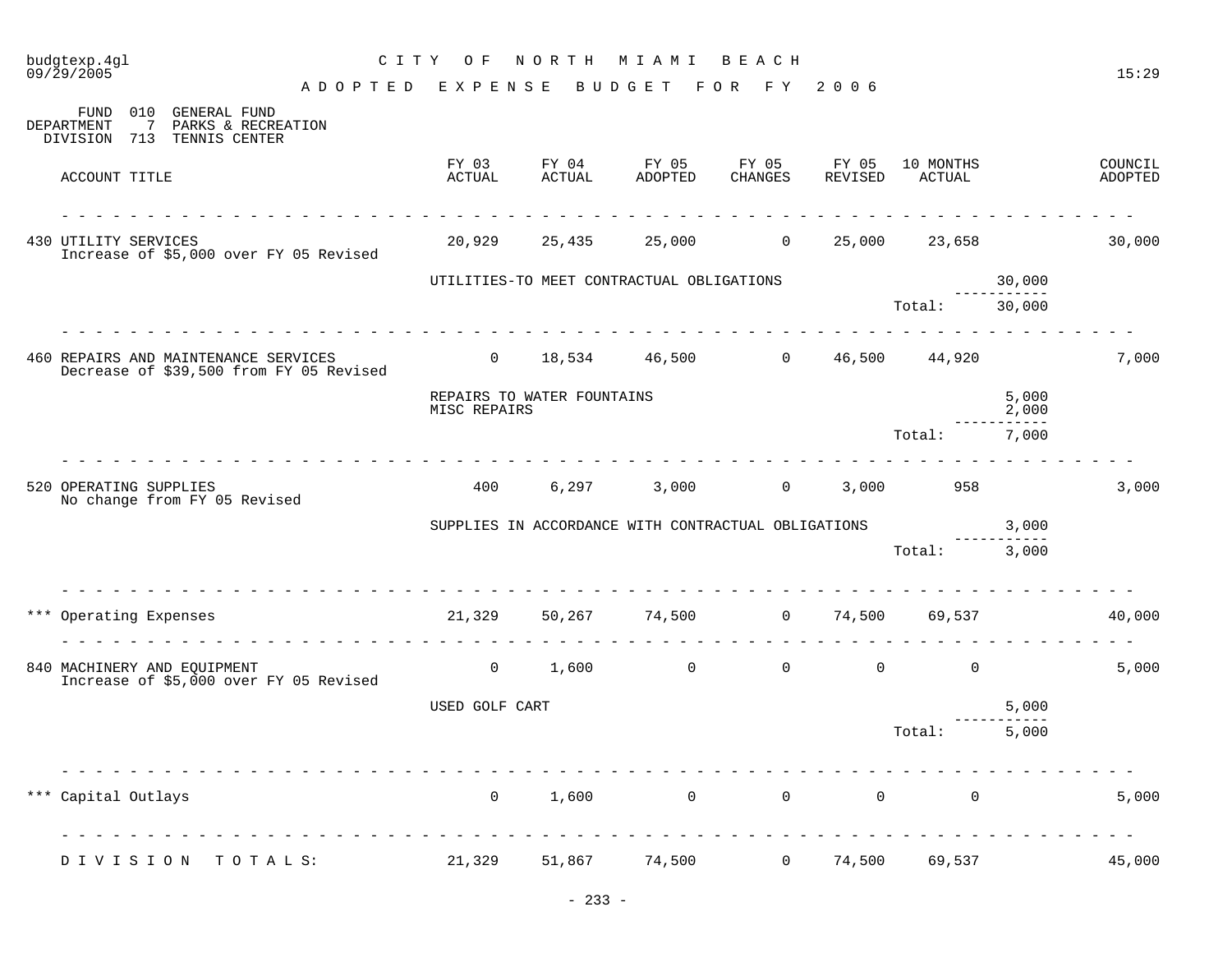| budgtexp.4gl<br>09/29/2005 | СІТҮ                                         | O F                                                           | NORTH MIAMI     |                 | ведсн            |                         |                  | 15:29               |                    |
|----------------------------|----------------------------------------------|---------------------------------------------------------------|-----------------|-----------------|------------------|-------------------------|------------------|---------------------|--------------------|
|                            |                                              | A D O P T E D    E X P E N S E    B U D G E T    F O R    F Y |                 |                 |                  |                         | 2006             |                     |                    |
|                            | 010<br>FUND<br>DEPARTMENT<br>713<br>DIVISION | GENERAL FUND<br>PARKS & RECREATION<br>TENNIS CENTER           |                 |                 |                  |                         |                  |                     |                    |
|                            | ACCOUNT TITLE                                |                                                               | FY 03<br>ACTUAL | FY 04<br>ACTUAL | FY 05<br>ADOPTED | FY 05<br><b>CHANGES</b> | FY 05<br>REVISED | 10 MONTHS<br>ACTUAL | COUNCIL<br>ADOPTED |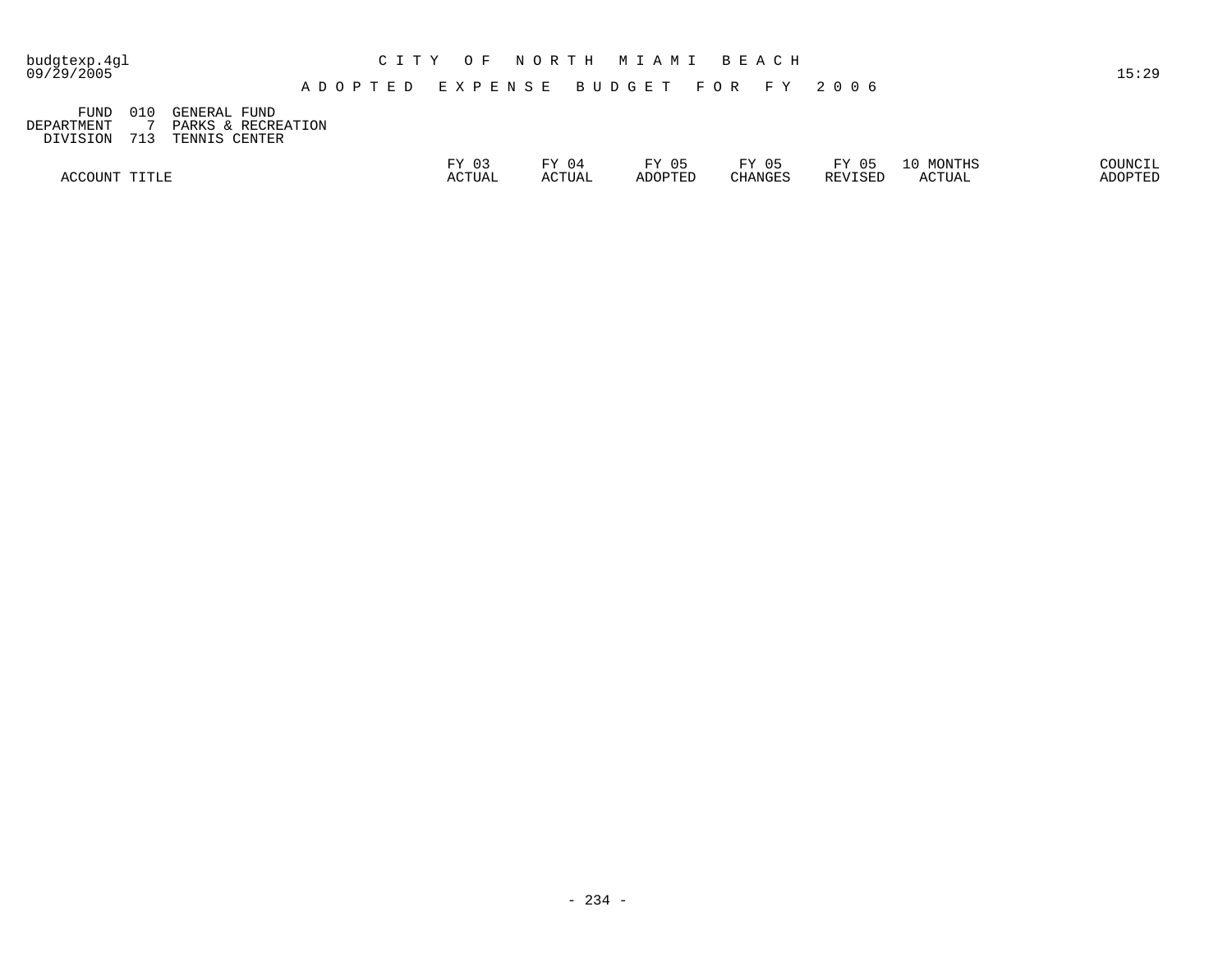| 09/29/2005                                                                                                                  | ADOPTED EXPENSE BUDGET FOR FY 2006                          |                                                                                                                                                                                                                                   |  |                          | 15:29  |
|-----------------------------------------------------------------------------------------------------------------------------|-------------------------------------------------------------|-----------------------------------------------------------------------------------------------------------------------------------------------------------------------------------------------------------------------------------|--|--------------------------|--------|
| FUND 010 GENERAL FUND<br>7 PARKS & RECREATION<br>DEPARTMENT<br>DIVISION 714 MCDONALD/SILVER YES CENTERS                     |                                                             |                                                                                                                                                                                                                                   |  |                          |        |
| ACCOUNT TITLE                                                                                                               |                                                             |                                                                                                                                                                                                                                   |  |                          |        |
|                                                                                                                             |                                                             |                                                                                                                                                                                                                                   |  |                          |        |
| 120 SALARIES-FULL-TIME 154,430<br>Increase of \$29,819 over FY 05 Revised 190,019 137,963 124,611 0 124,611 104,046 154,430 |                                                             |                                                                                                                                                                                                                                   |  |                          |        |
| 9<br>267 BUS DRIVER CHARLES LOUIS J<br>29,909 MOTOR EQUIP. OPERATOR MOSS RODERICK 29,909<br>29,909 33,793 24,026<br>        |                                                             |                                                                                                                                                                                                                                   |  |                          |        |
|                                                                                                                             |                                                             |                                                                                                                                                                                                                                   |  |                          |        |
| No change from FY 05 Revised                                                                                                |                                                             |                                                                                                                                                                                                                                   |  |                          |        |
| Increase of \$17,080 over FY 05 Revised                                                                                     |                                                             |                                                                                                                                                                                                                                   |  |                          |        |
|                                                                                                                             | PART-TIME DRIVER<br>PART-TIME DRIVER<br>BLOCK PARTY STAFF   | PART-TIME POSITIONS FOR DAY PROGRAMMING<br>PART-TIME STAFF FOR EVENING PROGRAMMING<br>PART-TIME STAFF FOR SATURDAY<br>SPECIAL EVENTS STAFF<br>PARTIAL COST RECOVERY FROM RENTAL REVENUE<br>REFEREES FOR INTRAMURAL SPORTS PROGRAM |  | 110,000                  |        |
|                                                                                                                             |                                                             |                                                                                                                                                                                                                                   |  | Total: 110,000           |        |
| SALARIES-SUMMER CAMP<br>Increase of \$19,000 over FY 05 Revised<br>132 SALARIES-SUMMER CAMP                                 |                                                             |                                                                                                                                                                                                                                   |  | $0$ 0 20,920 -20,920 0 0 | 19,000 |
|                                                                                                                             | 7 PART-TIME EMPLOYEES FOR 75 CHILDREN IN SUMMER CAMP 19,000 |                                                                                                                                                                                                                                   |  |                          |        |
|                                                                                                                             |                                                             |                                                                                                                                                                                                                                   |  | Total: 19,000            |        |
| 140 OVERTIME-REGULAR EMPLOYEES<br>Increase of \$2,000 over FY 05 Revised                                                    |                                                             | 9,696 7,053 6,000 0                                                                                                                                                                                                               |  | 6,000 8,487              | 8,000  |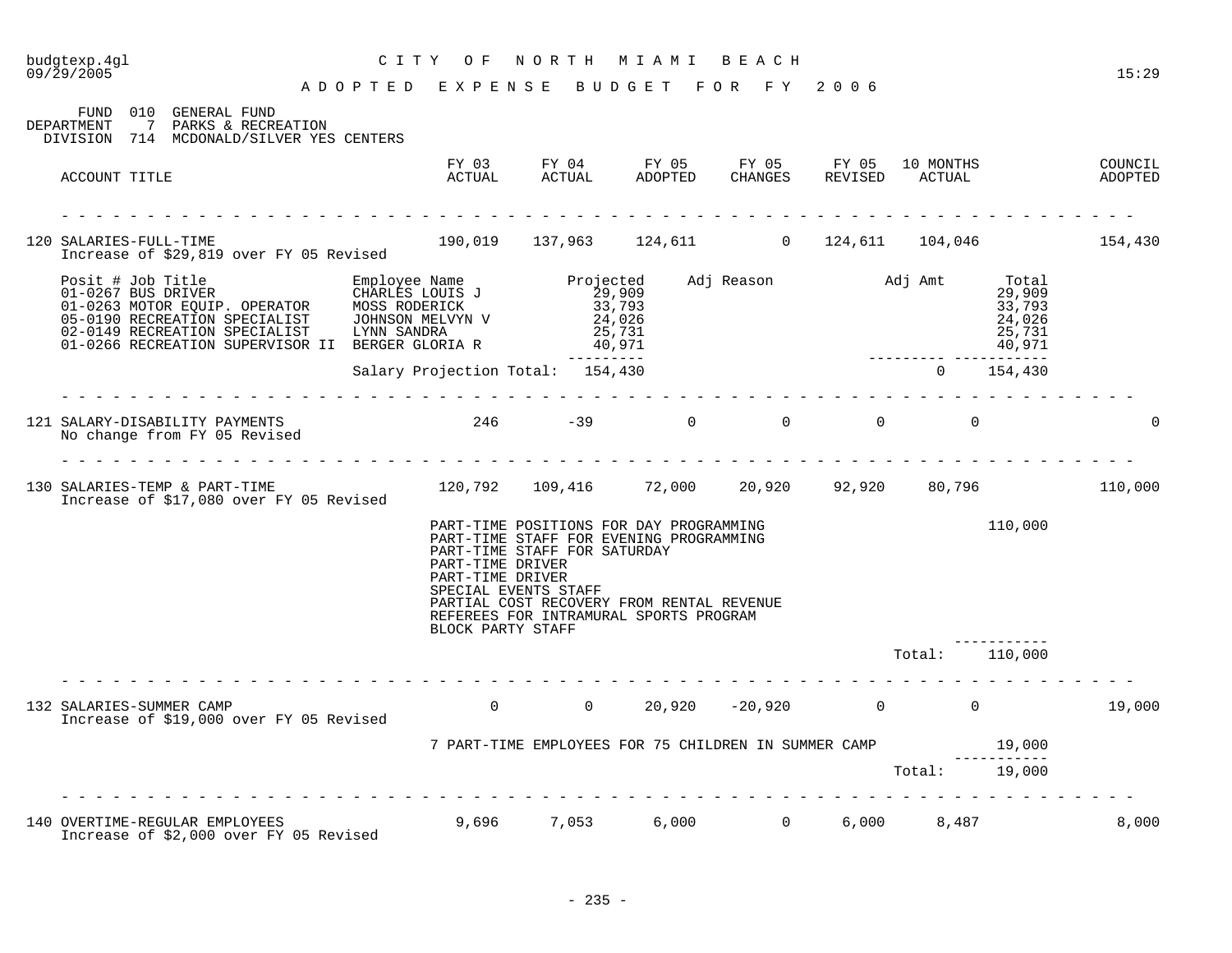| budqtexp.4ql<br>09/29/2005                                                                                                                                                                                                                                  | C I T Y<br>O F<br>ADOPTED EXPENSE BUDGET FOR FY 2006         | NORTH               | MIAMI                                                                                                                                                                                                                                                                                                                                                                                                                                                                                                                                                                      | BEACH            |                  |                      |                                                    | 15:29              |
|-------------------------------------------------------------------------------------------------------------------------------------------------------------------------------------------------------------------------------------------------------------|--------------------------------------------------------------|---------------------|----------------------------------------------------------------------------------------------------------------------------------------------------------------------------------------------------------------------------------------------------------------------------------------------------------------------------------------------------------------------------------------------------------------------------------------------------------------------------------------------------------------------------------------------------------------------------|------------------|------------------|----------------------|----------------------------------------------------|--------------------|
| FUND 010 GENERAL FUND<br>$\overline{7}$<br>PARKS & RECREATION<br>DEPARTMENT<br>DIVISION 714 MCDONALD/SILVER YES CENTERS                                                                                                                                     |                                                              |                     |                                                                                                                                                                                                                                                                                                                                                                                                                                                                                                                                                                            |                  |                  |                      |                                                    |                    |
| ACCOUNT TITLE                                                                                                                                                                                                                                               | FY 03<br>ACTUAL                                              | FY 04<br>ACTUAL     | FY 05<br>ADOPTED                                                                                                                                                                                                                                                                                                                                                                                                                                                                                                                                                           | FY 05<br>CHANGES | FY 05<br>REVISED | 10 MONTHS<br>ACTUAL  |                                                    | COUNCIL<br>ADOPTED |
|                                                                                                                                                                                                                                                             |                                                              |                     | OVERTIME FOR SPECIAL EVENTS AND CITY PROGRAMS/RENTALS 8,000<br>PARTIAL COST RECOVERY FROM RENTAL REVENUES                                                                                                                                                                                                                                                                                                                                                                                                                                                                  |                  |                  |                      |                                                    |                    |
|                                                                                                                                                                                                                                                             |                                                              |                     |                                                                                                                                                                                                                                                                                                                                                                                                                                                                                                                                                                            |                  |                  | Total:               | 8,000                                              |                    |
| 141 OVERTIME-TEMPORARY EMPLOYEES<br>No change from FY 05 Revised                                                                                                                                                                                            | $37$ 0 0                                                     |                     |                                                                                                                                                                                                                                                                                                                                                                                                                                                                                                                                                                            |                  | $\Omega$         | $\Omega$<br>$\Omega$ |                                                    | $\Omega$           |
| 210 F.I.C.A. TAXES-EMPLOYER'S CONTRIBUTION 24,588 19,243 17,099 0 17,099 14,639 20,228<br>Increase of \$3,129 over FY 05 Revised                                                                                                                            |                                                              |                     |                                                                                                                                                                                                                                                                                                                                                                                                                                                                                                                                                                            |                  |                  |                      |                                                    |                    |
| Posit # Job Title Employee Name<br>01-0267 BUS DRIVER CHARLES LOUIS J<br>01-0263 MOTOR EQUIP. OPERATOR MOSS RODERICK<br>05-0190 RECREATION SPECIALIST JOHNSON MELVYN V<br>02-0149 RECREATION SPECIALIST<br>01-0266 RECREATION SUPERVISOR II BERGER GLORIA R | Employee Name Reserved Adj Reason and Adj Amt<br>LYNN SANDRA | 2,288               | 2,585<br>1,838<br>1,968<br>3,134                                                                                                                                                                                                                                                                                                                                                                                                                                                                                                                                           |                  |                  |                      | Total<br>2,288<br>2,585<br>1,838<br>1,968<br>3,134 |                    |
|                                                                                                                                                                                                                                                             | Salary Projection Total: 11,813                              |                     | ----------                                                                                                                                                                                                                                                                                                                                                                                                                                                                                                                                                                 |                  |                  | $\overline{0}$       | 11,813                                             |                    |
|                                                                                                                                                                                                                                                             |                                                              |                     | Adjustments to Salary Projection:                                                                                                                                                                                                                                                                                                                                                                                                                                                                                                                                          |                  |                  |                      |                                                    |                    |
|                                                                                                                                                                                                                                                             |                                                              | PART TIME EMPLOYEES |                                                                                                                                                                                                                                                                                                                                                                                                                                                                                                                                                                            |                  |                  |                      | 8,415                                              |                    |
|                                                                                                                                                                                                                                                             | .                                                            |                     | Adjusted salary projection total: 20,228                                                                                                                                                                                                                                                                                                                                                                                                                                                                                                                                   |                  |                  |                      |                                                    |                    |
| 215 EDUCATIONAL REIMBURSEMENT<br>No change from FY 05 Revised                                                                                                                                                                                               |                                                              |                     | $3,847$ $2,480$ $4,000$ $0$ $4,000$ $3,510$                                                                                                                                                                                                                                                                                                                                                                                                                                                                                                                                |                  |                  |                      |                                                    | 4,000              |
|                                                                                                                                                                                                                                                             |                                                              |                     | EMPLOYEE EDUCATION - SUPERVISOR II                                                                                                                                                                                                                                                                                                                                                                                                                                                                                                                                         |                  |                  |                      | 4,000                                              |                    |
|                                                                                                                                                                                                                                                             |                                                              |                     |                                                                                                                                                                                                                                                                                                                                                                                                                                                                                                                                                                            |                  |                  | Total: 4,000         |                                                    |                    |
| 221 LEAVE PAYOUTS<br>No change from FY 05 Revised                                                                                                                                                                                                           |                                                              |                     | $\begin{matrix} 2 \end{matrix} \begin{matrix} 0 \end{matrix} \begin{matrix} 0 \end{matrix} \end{matrix} \begin{matrix} 0 \end{matrix} \begin{matrix} 0 \end{matrix} \begin{matrix} 0 \end{matrix} \end{matrix} \begin{matrix} 0 \end{matrix} \begin{matrix} 0 \end{matrix} \begin{matrix} 0 \end{matrix} \end{matrix} \begin{matrix} 0 \end{matrix} \begin{matrix} 0 \end{matrix} \begin{matrix} 0 \end{matrix} \end{matrix} \begin{matrix} 0 \end{matrix} \begin{matrix} 0 \end{matrix} \begin{matrix} 0 \end{matrix} \begin{matrix} 0 \end{matrix} \end{matrix} \begin{$ |                  |                  |                      |                                                    | $\Omega$           |
| 223 RETIREMENT-GENERAL PLAN<br>Increase of \$5,068 over FY 05 Revised                                                                                                                                                                                       |                                                              |                     | 8,085 16,331 14,103 0 14,103 13,678                                                                                                                                                                                                                                                                                                                                                                                                                                                                                                                                        |                  |                  |                      |                                                    | 19,171             |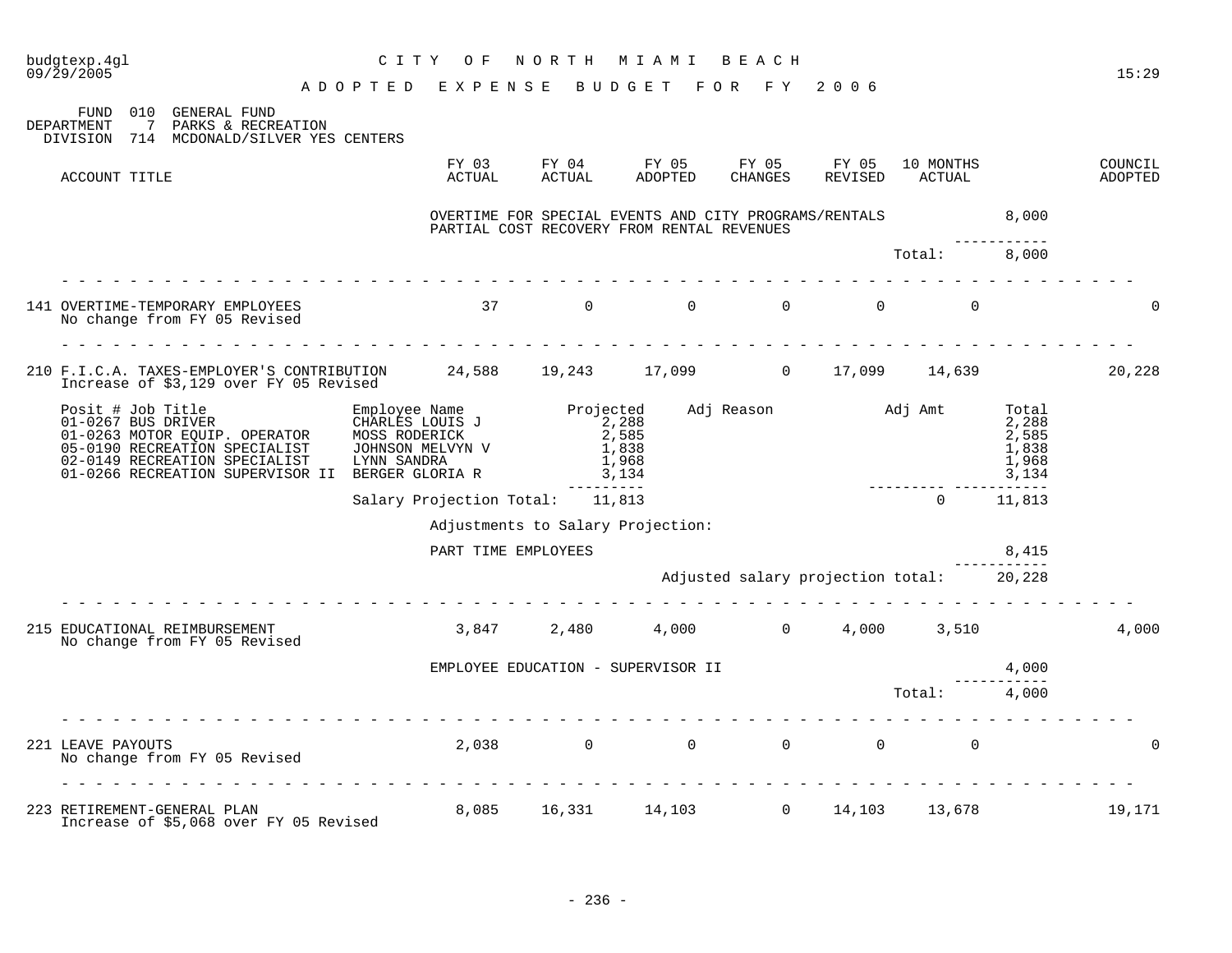### budgtexp.4gl C I T Y O F N O R T H M I A M I B E A C H

FUND 010 GENERAL FUND DEPARTMENT 7 PARKS & RECREATION

DIVISION 714 MCDONALD/SILVER YES CENTERS

| ACCOUNT TITLE                                                                                                                                                                                                                                                                                                                                                                                                                                                                                                         | FY 03<br>ACTUAL                 | FY 04<br>ACTUAL                      | FY 05<br>ADOPTED | FY 05<br>CHANGES | FY 05<br>REVISED          | 10 MONTHS<br>ACTUAL |     |                                                | COUNCIL<br>ADOPTED |
|-----------------------------------------------------------------------------------------------------------------------------------------------------------------------------------------------------------------------------------------------------------------------------------------------------------------------------------------------------------------------------------------------------------------------------------------------------------------------------------------------------------------------|---------------------------------|--------------------------------------|------------------|------------------|---------------------------|---------------------|-----|------------------------------------------------|--------------------|
| Posit # Job Title<br>01-0267 BUS DRIVER<br>01-0263 MOTOR EQUIP. OPERATOR MOSS RODERICK<br>02-0149 RECREATION SPECIALIST LYNN SANDRA<br>02-0149 RECREATION SUPERVISOR II BERGER GLORIA R<br>01-0266 RECREATION SUPERVISOR II BERGER GLORI                                                                                                                                                                                                                                                                              |                                 | --------                             |                  |                  | Adj Reason Madj Amt Total |                     |     | 4,397                                          |                    |
|                                                                                                                                                                                                                                                                                                                                                                                                                                                                                                                       | Salary Projection Total: 19,171 |                                      |                  |                  |                           |                     |     |                                                |                    |
| 235 HEALTH INSURANCE<br>Increase of \$5,078 over FY 05 Revised                                                                                                                                                                                                                                                                                                                                                                                                                                                        |                                 | 28,376 23,189 16,508 0 16,508 15,070 |                  |                  |                           |                     |     |                                                | 21,586             |
| Posit # Job Title Employee Name Projected Adj Reason Adj Amt Total<br>01-0267 BUS DRIVER CHARLES LOUIS J<br>01-0263 MOTOR EQUIP. OPERATOR MOSS RODERICK 4,278<br>05-0190 RECREATION SPECIALIST JOHNSON MELVYN V 4,278<br>02-0149 RECRE                                                                                                                                                                                                                                                                                |                                 | ----------                           |                  |                  |                           |                     |     | --------                                       |                    |
|                                                                                                                                                                                                                                                                                                                                                                                                                                                                                                                       | Salary Projection Total: 21,586 |                                      |                  |                  |                           | $\Omega$            |     | 21,586                                         |                    |
| 236 GROUP LIFE INSURANCE<br>Increase of \$171 over FY 05 Revised                                                                                                                                                                                                                                                                                                                                                                                                                                                      | 757                             | 560 300                              |                  | 503 0            |                           | 503                 | 377 |                                                | 674                |
| $\begin{tabular}{lllllllllllllllllll} \multicolumn{3}{l}{{\small \begin{tabular}{l}p{0.1.026751}}\hline & $\color{red}$Dosit le & $\color{red}$~\color{blue}$~\color{blue}$~\color{blue}$~\color{blue}$~\color{blue}$~\color{blue}$~\color{blue}$~\color{blue}$~\color{blue}$~\color{blue}$~\color{blue}$~\color{blue}$~\color{blue}$~\color{blue}$~\color{blue}$~\color{blue}$~\color{blue}$~\color{blue}$~\color{blue}$~\color{blue}$~\color{blue}$~\color{blue}$~\color{blue}$~\color{blue}$~\color{blue}$~\color$ |                                 |                                      |                  |                  | Adj Reason Madj Amt Total |                     |     | 130                                            |                    |
|                                                                                                                                                                                                                                                                                                                                                                                                                                                                                                                       | Salary Projection Total: 674    |                                      |                  |                  |                           |                     |     |                                                |                    |
| 238 ACCIDENTAL DEATH & DISMEMBERMENT 69 51 51<br>Increase of \$11 over FY 05 Revised                                                                                                                                                                                                                                                                                                                                                                                                                                  |                                 |                                      | 45               | $\sim$ 0         |                           | 45                  | 34  |                                                | 56                 |
| Posit # Job Title<br>01-0267 BUS DRIVER<br>01-0263 MOTOR EQUIP. OPERATOR MOSS RODERICK 12<br>05-0190 RECREATION SPECIALIST JOHNSON MELVYN V 9<br>02-0149 RECREATION SPECIALIST LYNN SANDRA<br>01-0266 RECREATION SUPERVISOR II BERGER GL                                                                                                                                                                                                                                                                              |                                 |                                      |                  |                  | Adj Reason Madj Amt       |                     |     | Total<br>11<br>12<br>9<br>$\overline{9}$<br>15 |                    |
|                                                                                                                                                                                                                                                                                                                                                                                                                                                                                                                       | Salary Projection Total:        | 56                                   |                  |                  |                           | $\mathbf 0$         |     | 56                                             |                    |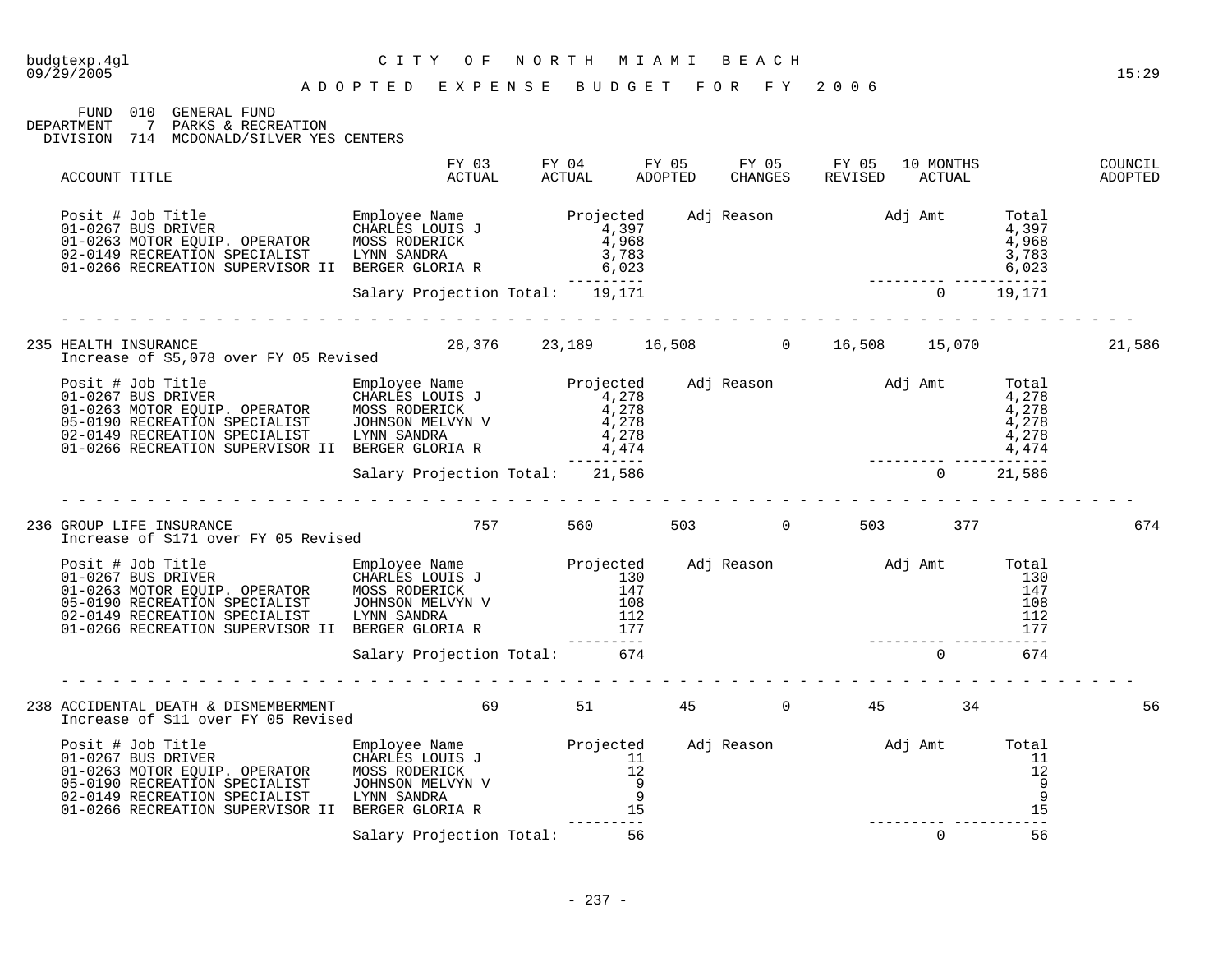| budgtexp.4gl<br>09/29/2005<br>A D O P T E D E X P E N S E B U D G E T F O R F Y 2006                                                                                                                                                                                                         | CITY OF                      |                                    |                 | NORTH MIAMI BEACH                                                                       |              |                      | 15:29              |
|----------------------------------------------------------------------------------------------------------------------------------------------------------------------------------------------------------------------------------------------------------------------------------------------|------------------------------|------------------------------------|-----------------|-----------------------------------------------------------------------------------------|--------------|----------------------|--------------------|
| FUND 010 GENERAL FUND<br>DEPARTMENT<br>7 PARKS & RECREATION<br>DIVISION 714 MCDONALD/SILVER YES CENTERS                                                                                                                                                                                      |                              |                                    |                 |                                                                                         |              |                      |                    |
| ACCOUNT TITLE                                                                                                                                                                                                                                                                                |                              |                                    |                 | FY 03 FY 04 FY 05 FY 05 FY 05 10 MONTHS<br>ACTUAL ACTUAL ADOPTED CHANGES REVISED ACTUAL |              |                      | COUNCIL<br>ADOPTED |
| <u>a dia ana ana ana ana ana ana ana ana</u><br>239 DENTAL INSURANCE<br>Increase of \$55 over FY 05 Revised                                                                                                                                                                                  |                              |                                    |                 | 1,175 877 728 0 728 595                                                                 |              |                      | 783                |
| Posit # Job Title Employee Name Projected Adj Reason Adj Amt Total<br>01-0267 BUS DRIVER CHARLES LOUIS J<br>01-0263 MOTOR EQUIP. OPERATOR MOSS RODERICK 141 141<br>05-0190 RECREATION SPECIALIST JOHNSON MELVYN V 141 141 141 141 14<br>01-0266 RECREATION SUPERVISOR II BERGER GLORIA R 180 |                              |                                    | . _ _ _ _ _ _ _ |                                                                                         |              | 180                  |                    |
|                                                                                                                                                                                                                                                                                              | Salary Projection Total: 783 |                                    |                 |                                                                                         | $\cap$       | 783                  |                    |
|                                                                                                                                                                                                                                                                                              |                              |                                    |                 |                                                                                         |              |                      |                    |
|                                                                                                                                                                                                                                                                                              |                              |                                    |                 |                                                                                         |              |                      |                    |
| 347 OTHER CONTRACTUAL SERVICES<br>Increase of \$4,500 over FY 05 Revised                                                                                                                                                                                                                     |                              |                                    |                 | $624$ $6,314$ $6,500$ $-2,000$ $4,500$ $4,022$ $9,000$                                  |              |                      |                    |
|                                                                                                                                                                                                                                                                                              |                              |                                    |                 | INSURANCE FOR CENTER RENTALS - INCREASED PREMIUMS 8,000                                 |              |                      |                    |
|                                                                                                                                                                                                                                                                                              |                              |                                    |                 |                                                                                         | Total: 9,000 |                      |                    |
| 350 SPECIAL PROGRAMS<br>No change from FY 05 Revised                                                                                                                                                                                                                                         |                              |                                    |                 | $9,421$ 617 1,000 0 1,000 1,000                                                         |              |                      | 1,000              |
|                                                                                                                                                                                                                                                                                              |                              |                                    |                 | SENIOR DANCES AND EVENTS & EXER-SWIM PROGRAM ACTIVITIES 1,000                           |              |                      |                    |
|                                                                                                                                                                                                                                                                                              |                              |                                    |                 |                                                                                         | Total: 1,000 |                      |                    |
| 357 TEEN PROGRAMS<br>Increase of \$1,000 over FY 05 Revised                                                                                                                                                                                                                                  |                              |                                    |                 | $0$ 1,380 2,000 0 2,000 1,930                                                           |              |                      | 3,000              |
|                                                                                                                                                                                                                                                                                              |                              | TEEN PROGRAMS AT THE Y.E.S. CENTER |                 |                                                                                         |              | 3,000<br>----------- |                    |
|                                                                                                                                                                                                                                                                                              |                              |                                    |                 |                                                                                         | Total:       | 3,000                |                    |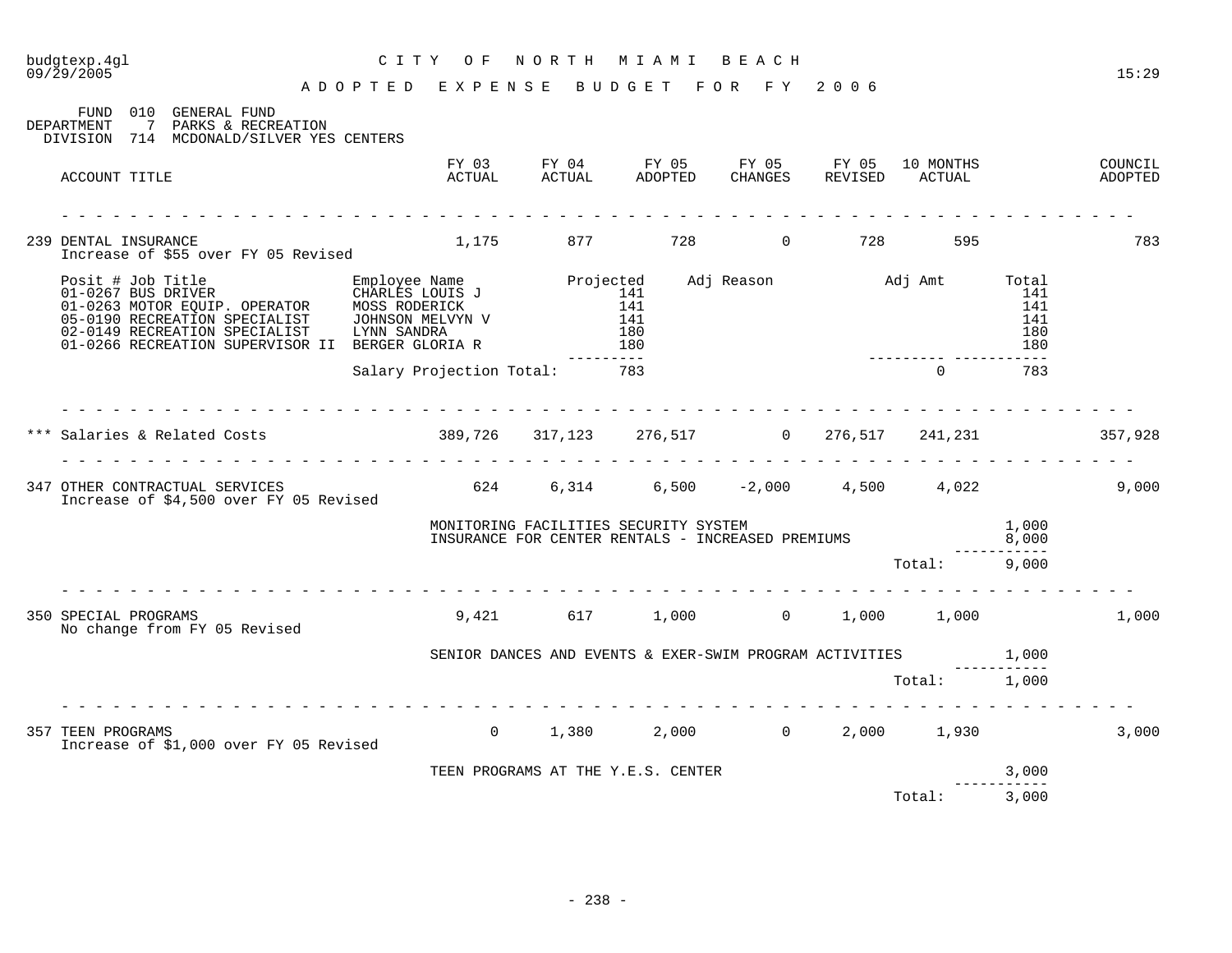#### 09/29/2005 15:29 A D O P T E D E X P E N S E B U D G E T F O R F Y 2 0 0 6 FUND 010 GENERAL FUND<br>DEPARTMENT 7 PARKS & RECRE 7 PARKS & RECREATION DIVISION 714 MCDONALD/SILVER YES CENTERS FY 03 FY 04 FY 05 FY 05 FY 05 10 MONTHS COUNCIL<br>ACTUAL ACTUAL ADOPTED CHANGES REVISED ACTUAL AND ADOPTED ACCOUNT TITLE ACTUAL ACTUAL ADOPTED CHANGES REVISED ACTUAL ADOPTED - - - - - - - - - - - - - - - - - - - - - - - - - - - - - - - - - - - - - - - - - - - - - - - - - - - - - - - - - - - - - - - 390 EDUCATIONAL PROGRAMS 414 395 500 0 500 218 500 No change from FY 05 Revised STAFF TRAINING 500 ----------- Total: 500 - - - - - - - - - - - - - - - - - - - - - - - - - - - - - - - - - - - - - - - - - - - - - - - - - - - - - - - - - - - - - - - 405 TRAVEL AND AUTO EXPENSES 331 453 300 0 300 0 500 Increase of \$200 over FY 05 Revised TRAVEL FOR FRPA PROGRAMS **FOR SEXUAL SEXUAL SEXUAL SEXUAL SOUTHERN** SOUTHERN TRAVEL FOR THE SOUTHERN STATES OF SOUTHERN STATES AND TRAVEL STATES OF SOUTHERN STATES AND THE STATES OF STATES AND THE STATES OF STATES AND THE ----------- Total: 500 - - - - - - - - - - - - - - - - - - - - - - - - - - - - - - - - - - - - - - - - - - - - - - - - - - - - - - - - - - - - - - - 410 COMMUNICATION SERVICES 1,743 7,597 6,900 -5,000 1,900 1,598 800 Decrease of \$1,100 from FY 05 Revised CELL PHONE FOR RECREATION SUPERVISOR II 800 ----------- Total: 800 - - - - - - - - - - - - - - - - - - - - - - - - - - - - - - - - - - - - - - - - - - - - - - - - - - - - - - - - - - - - - - - 430 UTILITY SERVICES 22,017 20,895 27,000 0 27,000 23,095 30,000 Increase of \$3,000 over FY 05 Revised UTILITIES FOR Y.E.S. CENTER, MCDONALD CENTER AND 30,000 ADMINISTRATIVE OFFICE ----------- Total: 30,000 - - - - - - - - - - - - - - - - - - - - - - - - - - - - - - - - - - - - - - - - - - - - - - - - - - - - - - - - - - - - - - - 460 REPAIRS AND MAINTENANCE SERVICES 11,974 8,870 10,000 -2,000 8,000 7,391 15,000 Increase of \$7,000 over FY 05 Revised COPIER AND EQUIPMENT MAINTENANCE AND SMALL REPAIRS FOR Y.E.S. CENTER AND MCDONALD CENTER 10,000 TOT LOT REPAIRS ----------- Total: 15,000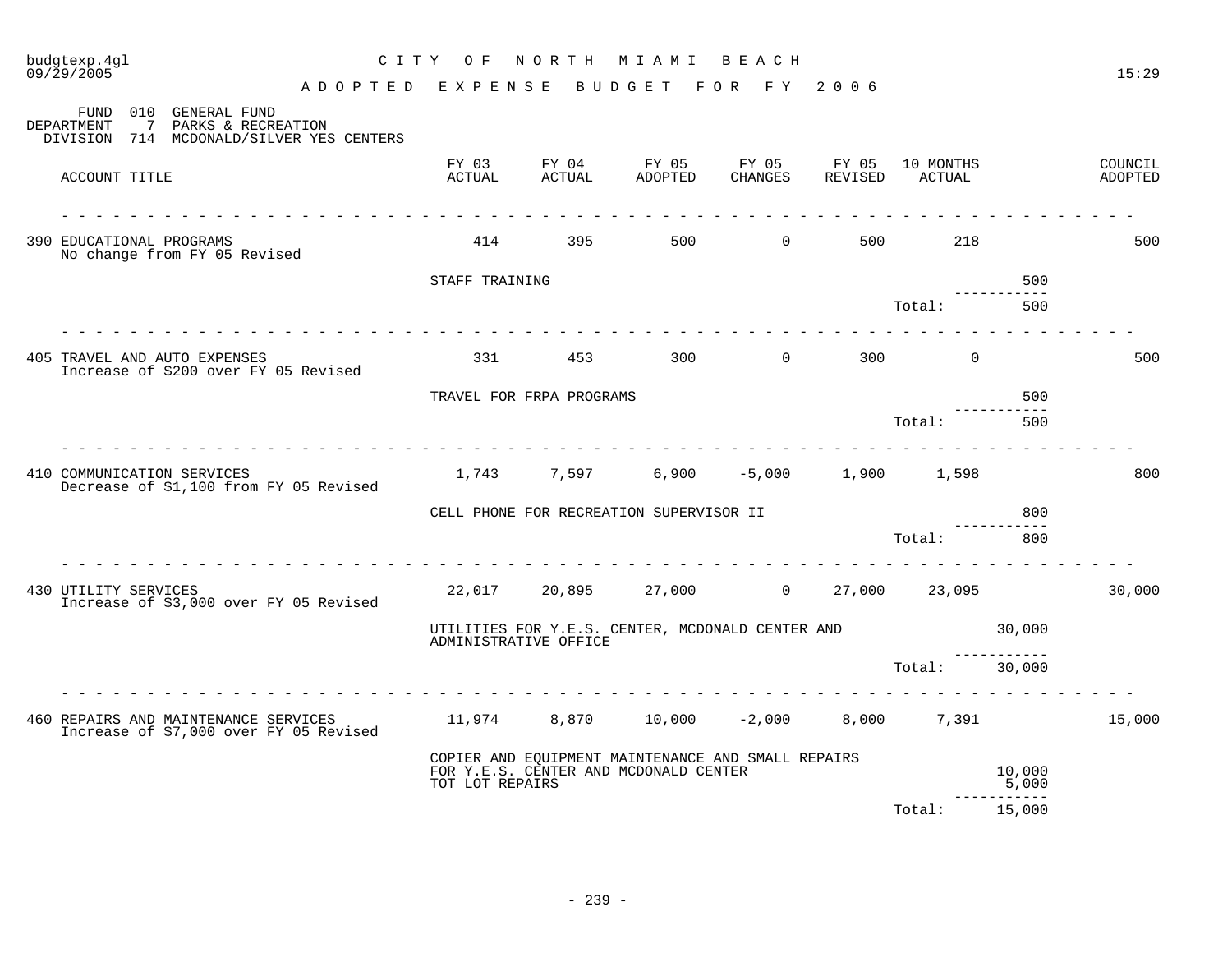| budgtexp.4gl<br>09/29/2005                                                                                              | C I T Y<br>O F                                     | NORTH MIAMI                  |                                                                                            | BEACH                                                                                                                                                                           |                   |                             |                                | 15:29              |
|-------------------------------------------------------------------------------------------------------------------------|----------------------------------------------------|------------------------------|--------------------------------------------------------------------------------------------|---------------------------------------------------------------------------------------------------------------------------------------------------------------------------------|-------------------|-----------------------------|--------------------------------|--------------------|
| ADOPTED EXPENSE BUDGET FOR FY 2006<br>010<br>GENERAL FUND<br>FUND<br>DEPARTMENT<br>$\overline{7}$<br>PARKS & RECREATION |                                                    |                              |                                                                                            |                                                                                                                                                                                 |                   |                             |                                |                    |
| DIVISION 714 MCDONALD/SILVER YES CENTERS                                                                                |                                                    |                              |                                                                                            |                                                                                                                                                                                 |                   |                             |                                |                    |
| ACCOUNT TITLE                                                                                                           | FY 03<br>ACTUAL                                    | FY 04<br>ACTUAL              | FY 05<br>ADOPTED                                                                           | FY 05<br>CHANGES                                                                                                                                                                | FY 05             | 10 MONTHS<br>REVISED ACTUAL |                                | COUNCIL<br>ADOPTED |
| 520 OPERATING SUPPLIES<br>Decrease of \$699 from FY 05 Revised                                                          |                                                    |                              |                                                                                            | $30,687$ $29,856$ $30,000$ $7,199$ $37,199$ $32,500$                                                                                                                            |                   |                             |                                | 36,500             |
|                                                                                                                         |                                                    | REPLACE BROKEN & WORN TABLES | SUPPLIES, MISC. SUPPLIES, SPORTS EQUIPMENT<br>SOFTWARE FOR COMPUTER LAB UNIFORMS FOR STAFF | OPERATING SUPPLIES FOR THE Y.E.S. CENTER & MCDONALD CENTER<br>STAFF SHIRTS, SUPPLIES FOR EVENTS, MATS, GAMES, CRAFT<br>SECURITY AND MAINTENANCE FOR MCDONALD CENTER RENTALS AND |                   |                             | 36,500                         |                    |
|                                                                                                                         |                                                    |                              |                                                                                            |                                                                                                                                                                                 |                   | Total:                      | 36,500                         |                    |
| 524 OPERATING-SUMMER CAMP<br>Increase of \$38,653 over FY 05 Revised                                                    |                                                    |                              |                                                                                            | <u>.</u><br>7,406 7,686 46,000 -38,653 7,347 7,632                                                                                                                              |                   |                             |                                | 46,000             |
|                                                                                                                         | CAMP FOR KIDS SCHOLARSHIPS<br>SUMMER CAMP SUPPLIES |                              |                                                                                            |                                                                                                                                                                                 |                   |                             | 40,000<br>6,000<br>----------- |                    |
| rendere de la provincia de la                                                                                           |                                                    |                              |                                                                                            |                                                                                                                                                                                 |                   | Total:                      | 46,000                         |                    |
| 534 ADULT TRIPS<br>No change from FY 05 Revised                                                                         | $\overline{0}$                                     | 113                          |                                                                                            | 4,500 0 4,500 1,033                                                                                                                                                             |                   |                             |                                | 4,500              |
|                                                                                                                         |                                                    |                              | SENIOR AND EXER-SWIM PROGRAM TRIPS                                                         |                                                                                                                                                                                 |                   |                             | 4,500                          |                    |
|                                                                                                                         |                                                    |                              |                                                                                            |                                                                                                                                                                                 |                   | Total:                      | 4,500                          |                    |
| 536 PROGRAMS FROM FUNDRAISERS<br>No change from FY 05 Revised                                                           | $\overline{0}$                                     | 440                          | $\overline{0}$                                                                             | $\overline{0}$                                                                                                                                                                  | $0 \qquad \qquad$ | $\mathbf 0$                 |                                | $\Omega$           |
| 540 BOOKS & MEMBERSHIPS<br>No change from FY 05 Revised                                                                 | 170                                                | 159                          | 400                                                                                        | $\overline{0}$                                                                                                                                                                  | 400               | 210                         |                                | 400                |
|                                                                                                                         |                                                    |                              | PROFFESIONAL MEMBERSHIPS & PUBLICATION/FRPA                                                |                                                                                                                                                                                 |                   |                             | 400                            |                    |
|                                                                                                                         |                                                    |                              |                                                                                            |                                                                                                                                                                                 |                   | Total:                      | 400                            |                    |
| *** Operating Expenses                                                                                                  | 84,787                                             | 84,774                       | 135,100                                                                                    | $-40$ , $454$                                                                                                                                                                   | 94,646            | 80,629                      |                                | 147,200            |
|                                                                                                                         |                                                    |                              |                                                                                            |                                                                                                                                                                                 |                   |                             |                                |                    |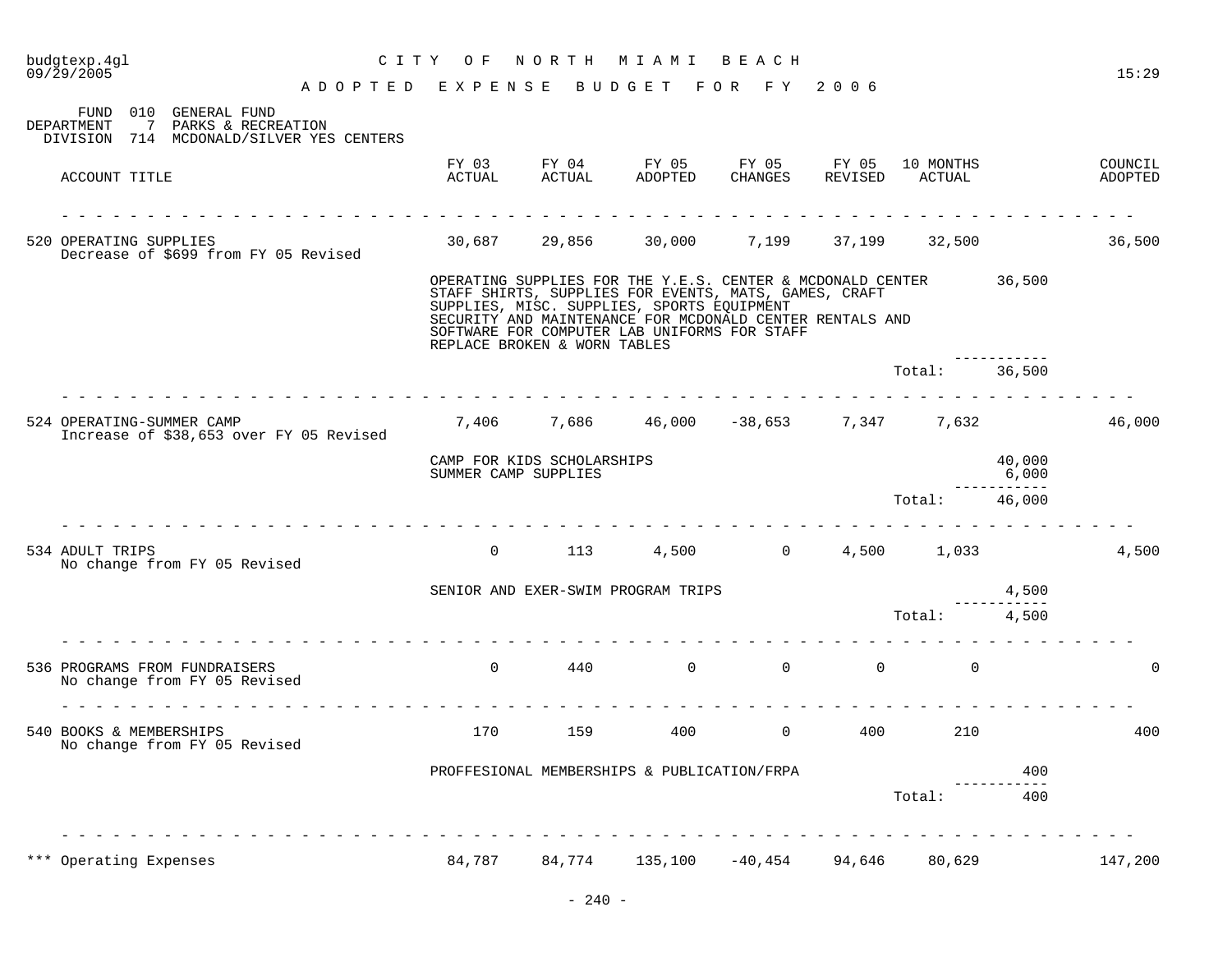| 09/29/2005                                                                                                                      | ADOPTED EXPENSE BUDGET FOR FY 2006 |                                                                            |                                     |                     |                                                    | 15:29              |
|---------------------------------------------------------------------------------------------------------------------------------|------------------------------------|----------------------------------------------------------------------------|-------------------------------------|---------------------|----------------------------------------------------|--------------------|
| FUND 010 GENERAL FUND<br>7 PARKS & RECREATION<br><b>DEPARTMENT</b><br>DIVISION 714 MCDONALD/SILVER YES CENTERS                  |                                    |                                                                            |                                     |                     |                                                    |                    |
| ACCOUNT TITLE                                                                                                                   |                                    | FY 03 FY 04 FY 05 FY 05 FY 05<br>ACTUAL ACTUAL ADOPTED CHANGES REVISED     |                                     | 10 MONTHS<br>ACTUAL |                                                    | COUNCIL<br>ADOPTED |
| 840 MACHINERY AND EQUIPMENT<br>Decrease of \$5,000 from FY 05 Revised                                                           |                                    |                                                                            | 5,000 0                             | 5,000 4,978         |                                                    |                    |
| 842 DATA PROCESSING EQUIPMENT<br>Increase of \$2,000 over FY 05 Revised<br>Increase of \$2,000 over FY 05 Revised               |                                    | $\overline{0}$                                                             | 3,000 0 3,000 2,859                 |                     |                                                    | 5,000              |
|                                                                                                                                 | COMPUTER LAB                       | REPLACE OUT DATED PERSONAL COMPUTERS IN Y.E.S. CENTER 5,000                |                                     |                     |                                                    |                    |
|                                                                                                                                 |                                    |                                                                            |                                     | Total: 5,000        |                                                    |                    |
| die die die die die die die die d<br>*** Capital Outlays                                                                        |                                    | $\overline{0}$ 0                                                           | 8,000 0 8,000 7,837                 |                     |                                                    | 5,000              |
| 994 TRF TO WORKERS' COMP SELF-INS 5,066 10,032 5,703 0 5,703 5,703<br>Decrease of \$5,703 from FY 05 Revised 5,066 10,032 5,703 |                                    |                                                                            |                                     |                     |                                                    | $\Omega$           |
| 05-0190 RECREATION SPECIALIST<br>02-0149 RECREATION SPECIALIST<br>01-0266 RECREATION SUPERVISOR II BERGER GLORIA R              | JOHNSON MELVYN V<br>LYNN SANDRA    | Projected Adj Reason Madj Amt<br>1,346<br>1,521<br>1,105<br>1,184<br>1,885 |                                     |                     | Total<br>1,346<br>1,521<br>1,105<br>1,184<br>1,885 |                    |
|                                                                                                                                 | Salary Projection Total: 7,041     | ---------                                                                  |                                     | $\Omega$            | $\frac{1}{2}$<br>7,041                             |                    |
|                                                                                                                                 |                                    | Adjustments to Salary Projection:                                          |                                     |                     |                                                    |                    |
|                                                                                                                                 | WC ADJ                             |                                                                            |                                     |                     | $-7,041$                                           |                    |
|                                                                                                                                 |                                    |                                                                            | Adjusted salary projection total: 0 |                     |                                                    |                    |
| 998 TRF TO FND 103-NMB-LINE MINIBUS<br>No change from FY 05 Revised                                                             |                                    | 50,000 50,000 0 50,000 50,000                                              |                                     |                     |                                                    | 50,000             |
|                                                                                                                                 |                                    | NMB-LINE/MAINTENANCE OF EFFORT FOR TRANSIT SURTAX FUND 103                 |                                     |                     | 50,000                                             |                    |
|                                                                                                                                 |                                    |                                                                            |                                     | Total:              | -----------<br>50,000                              |                    |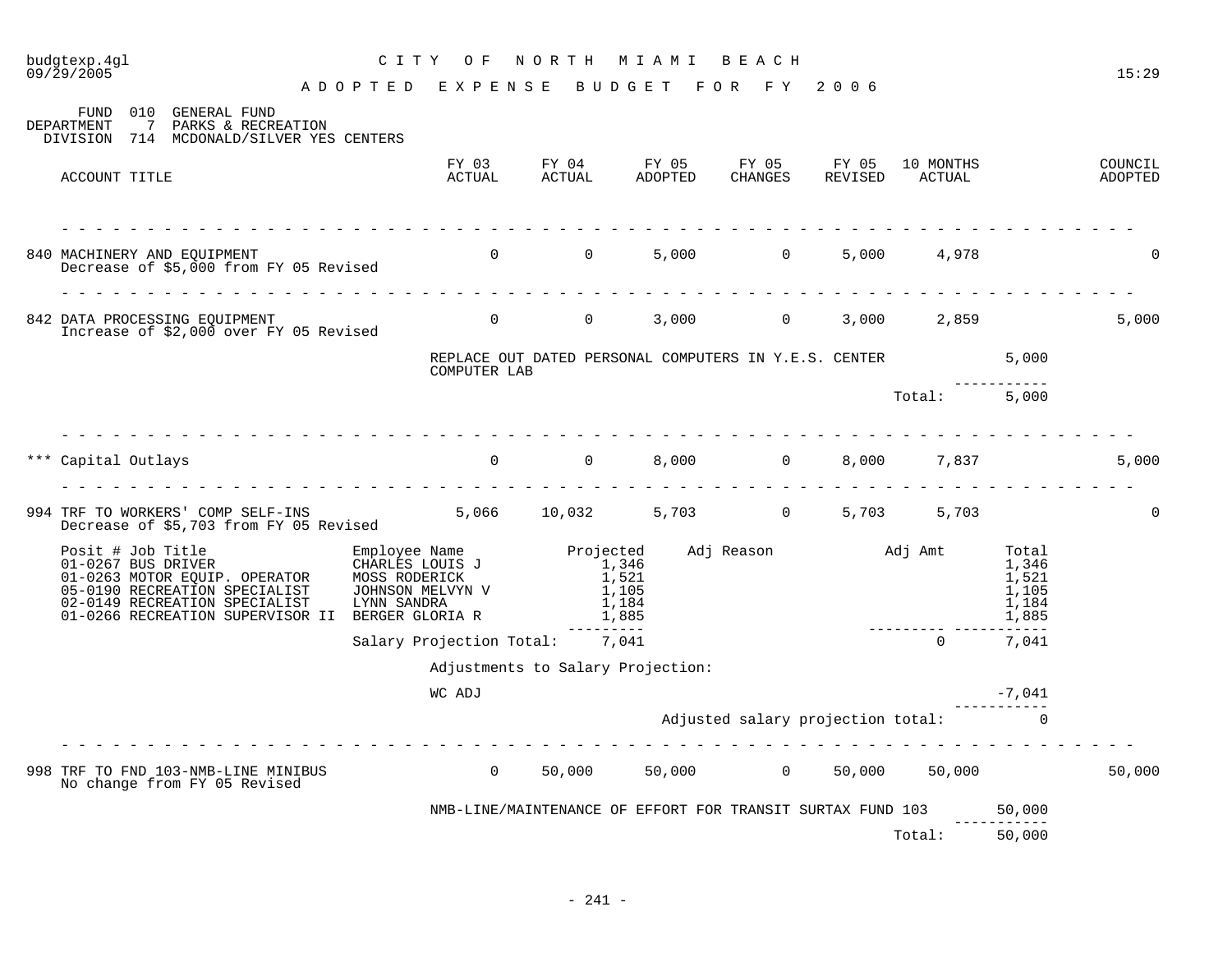09/29/2005 15:30 A D O P T E D E X P E N S E B U D G E T F O R F Y 2 0 0 6

| FUND<br>010<br>GENERAL FUND<br>PARKS & RECREATION<br>DEPARTMENT<br>MCDONALD/SILVER YES CENTERS<br>714<br>DIVISION |                 |                 |                  |                  |                  |                     |                    |
|-------------------------------------------------------------------------------------------------------------------|-----------------|-----------------|------------------|------------------|------------------|---------------------|--------------------|
| ACCOUNT TITLE                                                                                                     | FY 03<br>ACTUAL | FY 04<br>ACTUAL | FY 05<br>ADOPTED | FY 05<br>CHANGES | FY 05<br>REVISED | 10 MONTHS<br>ACTUAL | COUNCIL<br>ADOPTED |
| *** Non-Operating Expenses                                                                                        | 5,066           | 60,032          | 55,703           | 0                | 55,703           | 55,703              | 50,000             |
| DIVISION<br>TOTALS:                                                                                               | 479.579         | 461,930         | 475,320          | -40,454          | 434,866          | 385,400             | 560,128            |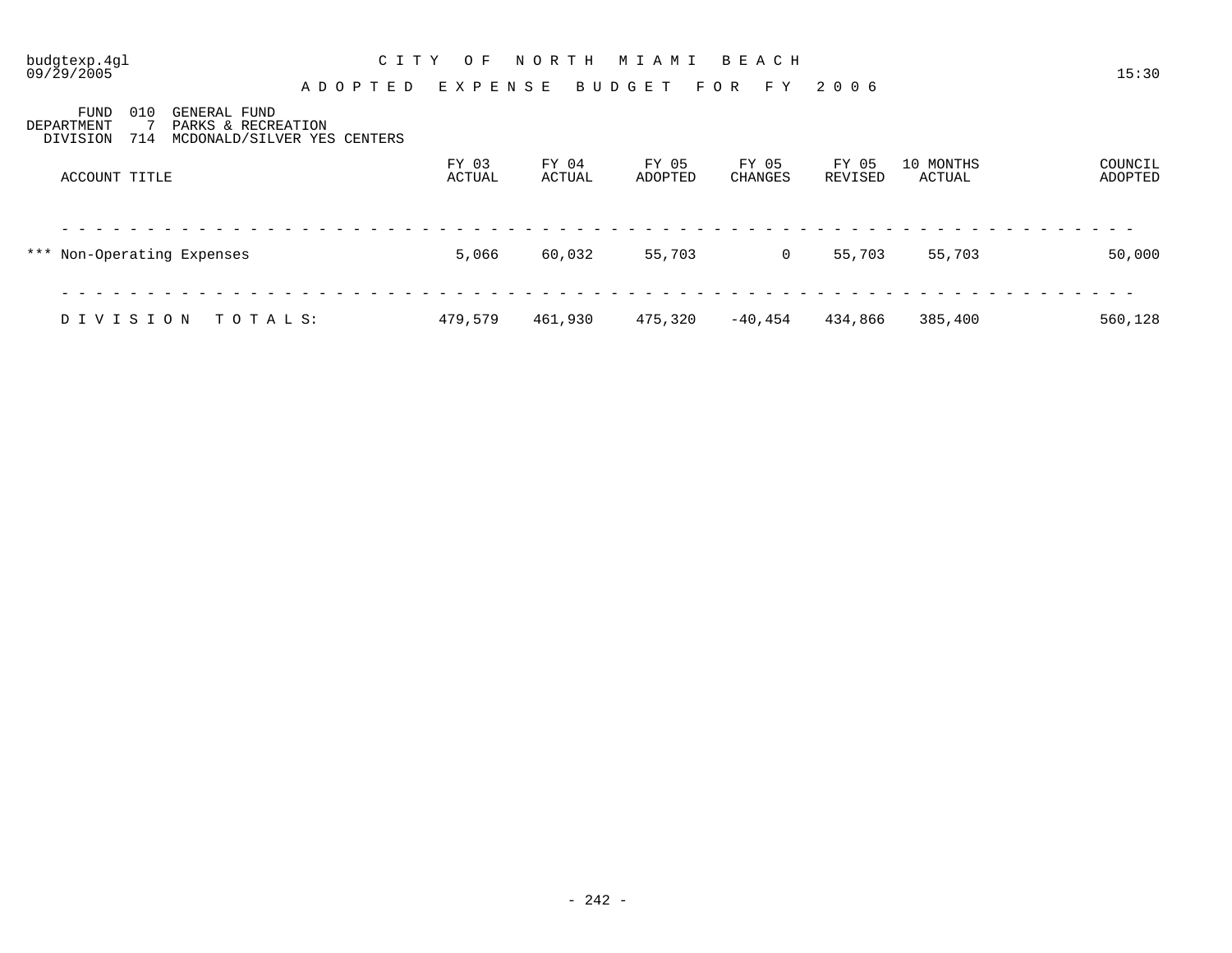| budgtexp.4gl<br>09/29/2005                                                                                           | C I T Y<br>O F                                     | NORTH           | M I A M I                                    | BEACH                            |                  |                     |        | 15:30              |
|----------------------------------------------------------------------------------------------------------------------|----------------------------------------------------|-----------------|----------------------------------------------|----------------------------------|------------------|---------------------|--------|--------------------|
| <b>FUND</b><br>010<br><b>GENERAL FUND</b><br>DEPARTMENT<br>7<br>PARKS & RECREATION<br>DIVISION 715<br>DAYCARE CENTER | A D O P T E D<br>EXPENSE                           |                 | BUDGET                                       | FOR FY 2006                      |                  |                     |        |                    |
| ACCOUNT TITLE                                                                                                        | FY 03<br>ACTUAL                                    | FY 04<br>ACTUAL | FY 05<br>ADOPTED                             | FY 05<br>CHANGES                 | FY 05<br>REVISED | 10 MONTHS<br>ACTUAL |        | COUNCIL<br>ADOPTED |
| 430 UTILITY SERVICES<br>Increase of \$2,500 over FY 05 Revised                                                       |                                                    | 7,205 7,382     |                                              | 8,500 0                          | 8,500            | 7,398               |        | 11,000             |
|                                                                                                                      | UTILITIES                                          |                 |                                              |                                  |                  |                     | 11,000 |                    |
|                                                                                                                      |                                                    |                 |                                              |                                  |                  | Total:              | 11,000 |                    |
| 520 OPERATING SUPPLIES<br>No change from FY 05 Revised                                                               | $\overline{0}$                                     | 379             | 500                                          | $\overline{0}$                   | 500              | 249                 |        | 500                |
|                                                                                                                      |                                                    |                 | MISC. SUPPLIES FOR DAY CARE CENTER OPERATION |                                  |                  |                     | 500    |                    |
|                                                                                                                      |                                                    |                 |                                              |                                  |                  | Total:              | 500    |                    |
| *** Operating Expenses                                                                                               |                                                    | 7,205 7,761     |                                              | $9,000$ 0                        | 9,000            | 7,647               |        | 11,500             |
| *** Capital Outlays                                                                                                  | $\overline{0}$                                     | $\mathsf{O}$    | $\mathbf 0$                                  | $\mathbf 0$                      | $\mathsf{O}$     | $\mathbf 0$         |        | $\mathbf 0$        |
| 969 TRF TO FND 158<br>No change from FY 05 Revised                                                                   | 405                                                |                 | $\overline{0}$                               | $\overline{0}$<br>$\overline{0}$ | $\overline{0}$   | $\Omega$            |        | $\mathbf 0$        |
| *** Non-Operating Expenses                                                                                           | <u> 2 2 2 2 2 2 2 2 2 2 2 2 2 2 2 2 2 2</u><br>405 | $\overline{0}$  | $\overline{0}$                               | $\overline{0}$                   | $\overline{0}$   | $\mathbf 0$         |        | $\Omega$           |
| DIVISION<br>TOTALS:                                                                                                  | 7,610                                              | 7,761           | 9,000                                        | $\Omega$                         | 9,000            | 7,647               |        | 11,500             |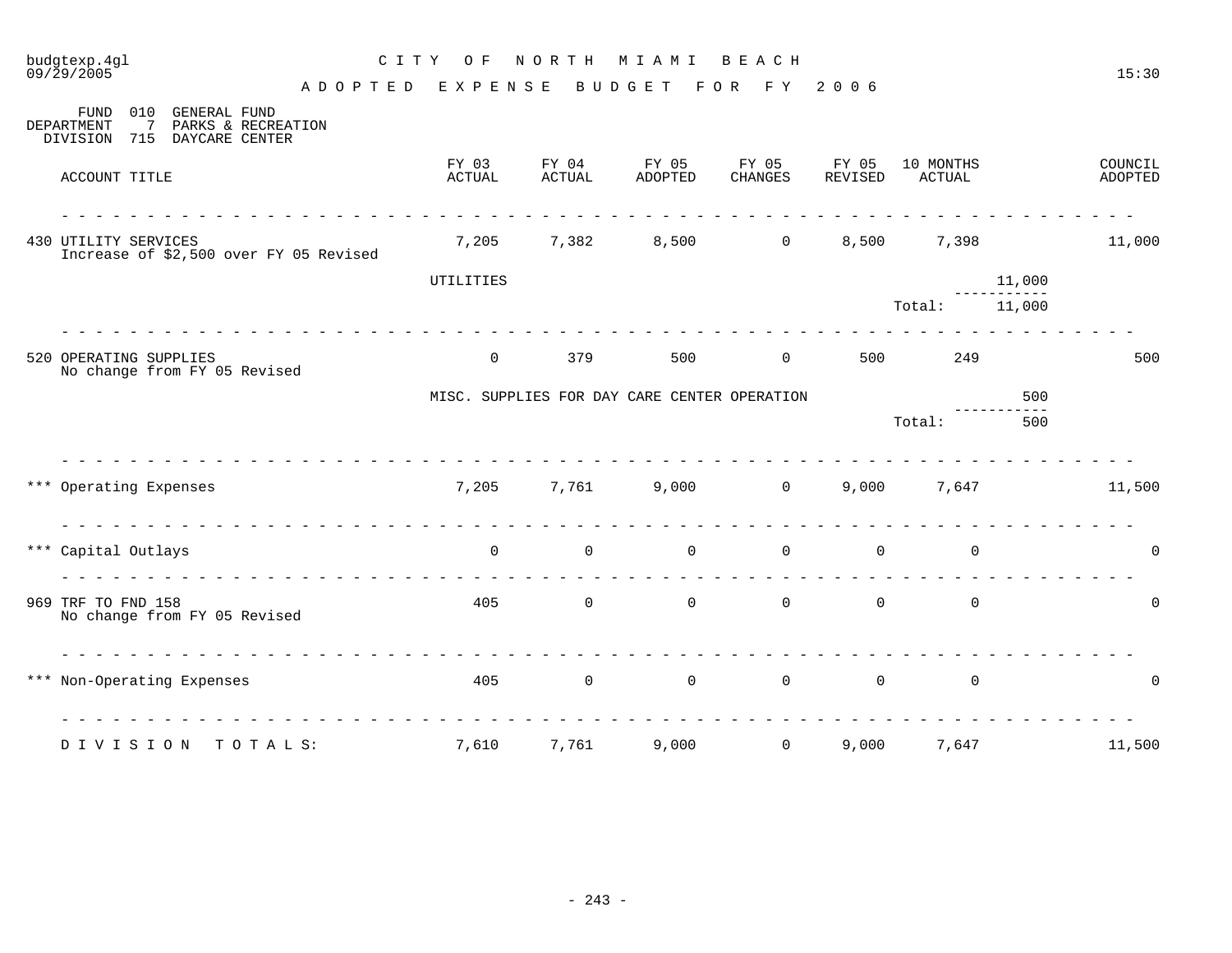| budgtexp.4gl<br>09/29/2005 | CITY OF NORTH MIAMI BEACH<br>ADOPTED EXPENSE BUDGET FOR FY 2006                                                                                                  |                                                                                                                    |  |  |                  |        | 15:30    |
|----------------------------|------------------------------------------------------------------------------------------------------------------------------------------------------------------|--------------------------------------------------------------------------------------------------------------------|--|--|------------------|--------|----------|
|                            | FUND 010 GENERAL FUND<br>DEPARTMENT 7 PARKS & RECREATION<br>DIVISION 721 BUILDING MAINTENANCE                                                                    |                                                                                                                    |  |  |                  |        |          |
|                            | ACCOUNT TITLE                                                                                                                                                    |                                                                                                                    |  |  |                  |        |          |
|                            | 120 SALARIES-FULL-TIME<br>Increase of \$787 over FY 05 Revised 312,959 332,502 349,158 0 349,158 274,192 349,945                                                 |                                                                                                                    |  |  |                  |        |          |
|                            |                                                                                                                                                                  |                                                                                                                    |  |  |                  |        |          |
|                            |                                                                                                                                                                  | FANFAN LOUIS G<br>MEDINA ERNEST<br>POMPEE JEAN 27,063<br>NORTON GILBERT 38,609<br>Salary Projection Total: 353,635 |  |  |                  |        |          |
|                            |                                                                                                                                                                  | .                                                                                                                  |  |  | $-3,690$ 349,945 |        |          |
|                            | 121 SALARY-DISABILITY PAYMENTS<br>No change from FY 05 Revised                                                                                                   |                                                                                                                    |  |  |                  |        | $\Omega$ |
|                            |                                                                                                                                                                  |                                                                                                                    |  |  |                  |        | 6,500    |
|                            |                                                                                                                                                                  | AARP CUSTODIAN                                                                                                     |  |  |                  | 6,500  |          |
|                            |                                                                                                                                                                  |                                                                                                                    |  |  | Total:           | 6,500  |          |
|                            | 140 OVERTIME-REGULAR EMPLOYEES 24,937 24,170 25,000 0 25,000 25,000 21,342 27,000<br>Increase of \$2,000 over FY 05 Revised 24,937 24,170 25,000 0 25,000 25,000 |                                                                                                                    |  |  |                  |        |          |
|                            |                                                                                                                                                                  | & THEATER RENTALS                                                                                                  |  |  |                  |        |          |
|                            |                                                                                                                                                                  |                                                                                                                    |  |  | Total:           | 27,000 |          |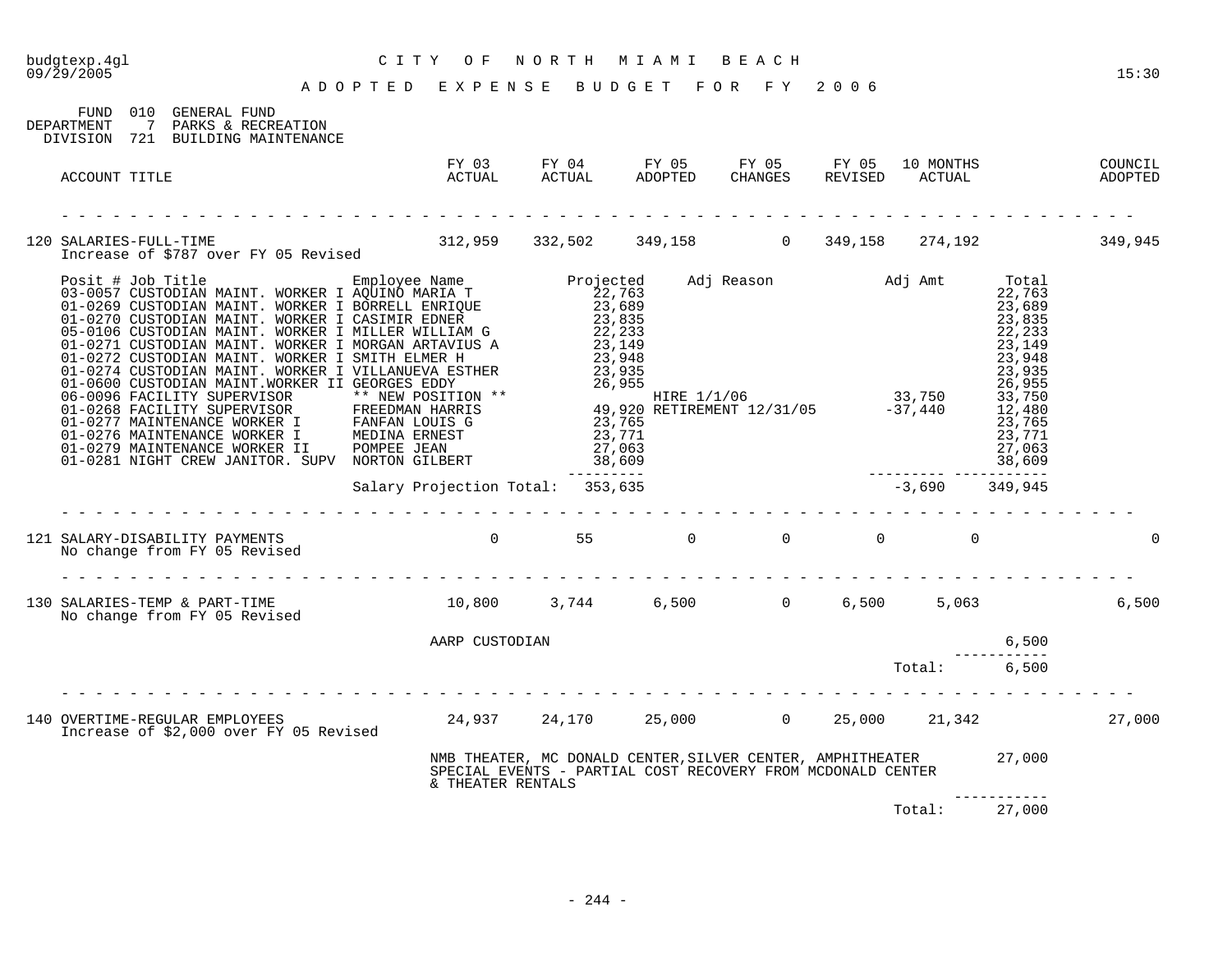| CITY OF NORTH MIAMI BEACH<br>ADOPTED EXPENSE BUDGET FOR FY 2006<br>budgtexp.4ql<br>09/29/2005                                    |                                                                                     |                                   |                                                                                                      |  |       | 15:30    |
|----------------------------------------------------------------------------------------------------------------------------------|-------------------------------------------------------------------------------------|-----------------------------------|------------------------------------------------------------------------------------------------------|--|-------|----------|
| FUND 010 GENERAL FUND<br>DEPARTMENT 7 PARKS & RECREATION<br>DIVISION 721 BUILDING MAINTENANCE                                    |                                                                                     |                                   |                                                                                                      |  |       |          |
| ACCOUNT TITLE                                                                                                                    |                                                                                     |                                   | FY 03 FY 04 FY 05 FY 05 FY 05 10 MONTHS COUNCIL ACTUAL ACTUAL ADOPTED CHANGES REVISED ACTUAL ADOPTED |  |       |          |
|                                                                                                                                  |                                                                                     |                                   |                                                                                                      |  |       |          |
| 210 F.I.C.A. TAXES-EMPLOYER'S CONTRIBUTION 27,024 28,818 29,124 0 29,124 23,078 33,211<br>Increase of \$4,087 over FY 05 Revised |                                                                                     |                                   |                                                                                                      |  |       |          |
|                                                                                                                                  |                                                                                     |                                   |                                                                                                      |  |       |          |
|                                                                                                                                  |                                                                                     |                                   |                                                                                                      |  |       |          |
|                                                                                                                                  |                                                                                     |                                   |                                                                                                      |  |       |          |
|                                                                                                                                  |                                                                                     | Adjustments to Salary Projection: |                                                                                                      |  |       |          |
|                                                                                                                                  |                                                                                     | OVERTIME & PART-TIME              |                                                                                                      |  | 6,440 |          |
|                                                                                                                                  |                                                                                     |                                   | Adjusted salary projection total: 33,211                                                             |  |       |          |
| 215 EDUCATIONAL REIMBURSEMENT<br>No change from FY 05 Revised                                                                    | $0$ 689 0 0 0 112                                                                   |                                   |                                                                                                      |  |       | $\Omega$ |
| 221 LEAVE PAYOUTS<br>No change from FY 05 Revised                                                                                |                                                                                     |                                   | 3,361 17,489 55,000 0 55,000 3,673 55,000                                                            |  |       |          |
|                                                                                                                                  | LEAVE PAYOUT FOR RETIREMENT (HARRIS FREEDMAN) 55,000<br>----------<br>Total: 55,000 |                                   |                                                                                                      |  |       |          |
|                                                                                                                                  |                                                                                     |                                   |                                                                                                      |  |       |          |
| 223 RETIREMENT-GENERAL PLAN<br>Increase of \$94 over FY 05 Revised                                                               |                                                                                     |                                   | 17,822 40,865 43,116 0 43,116 35,232 43,210                                                          |  |       |          |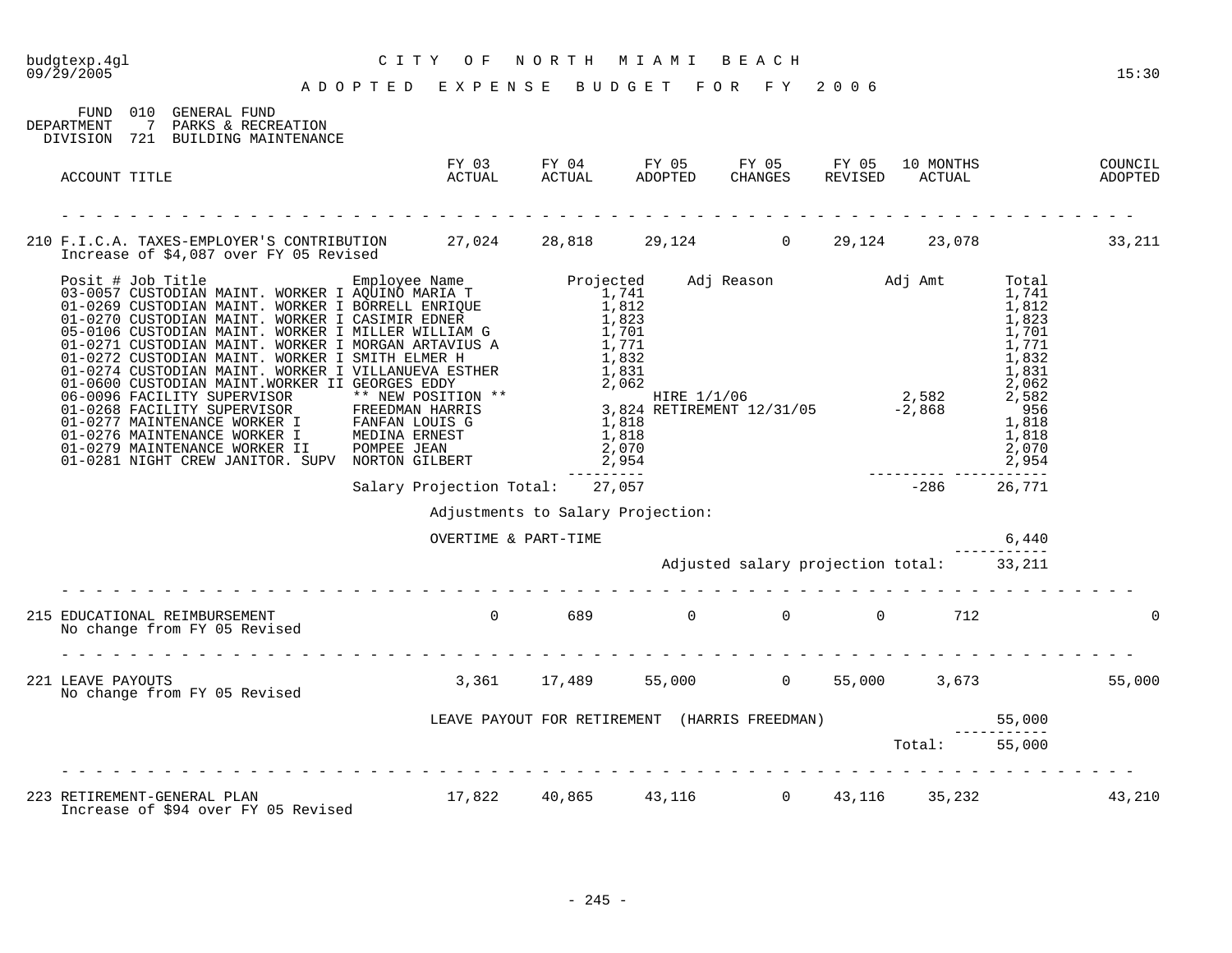FUND 010 GENERAL FUND DEPARTMENT 7 PARKS & RECREATION DIVISION 721 BUILDING MAINTENANCE

| ACCOUNT TITLE | FY 03<br>ACTUAL                                                                                                                                                                                                                      |  |  |  | 10 MONTHS<br>ACTUAL | COUNCIL<br>ADOPTED |
|---------------|--------------------------------------------------------------------------------------------------------------------------------------------------------------------------------------------------------------------------------------|--|--|--|---------------------|--------------------|
|               | Posit # Job Title MAINT, WORKER I ENGLAND MAIN To the Season and Adj Reason and Adj Amt Total 01-0267 CUSTODIAN MAINT, NORKER I BORRELL ENRIQUE 3,482<br>01-0269 CUSTODIAN MAINT, NORKER I GASIMAL EDNEY 3,482<br>01-0270 CUSTODIA   |  |  |  |                     |                    |
|               |                                                                                                                                                                                                                                      |  |  |  |                     |                    |
|               |                                                                                                                                                                                                                                      |  |  |  |                     | 55,567             |
|               | Pecules of 52,899 From PY 05 Revised<br>Footi 4 Job Title (Fig. 100) The Theory of Same Projected Adj Reason<br>03–0057 CUSTODIAN MAINT, MORKER I AQUINO PARTIA T<br>01–0259 CUSTODIAN MAINT, MORKER I MORKER INICION<br>01–0271 CUS |  |  |  |                     |                    |
|               |                                                                                                                                                                                                                                      |  |  |  |                     |                    |
|               |                                                                                                                                                                                                                                      |  |  |  |                     |                    |
|               | Posit # Job Title [105] Employee Name [107] Projected Adj Reason [107] Adj Amt Total [107] Projected Adj Reason<br>103-0057 CUSTODIAN MAINT. WORKER I BORRELL ENRIQUE [104 [104 [104 ]<br>104 [104 ] 104 [108] OJ-0270 CUSTODIAN MAI |  |  |  |                     |                    |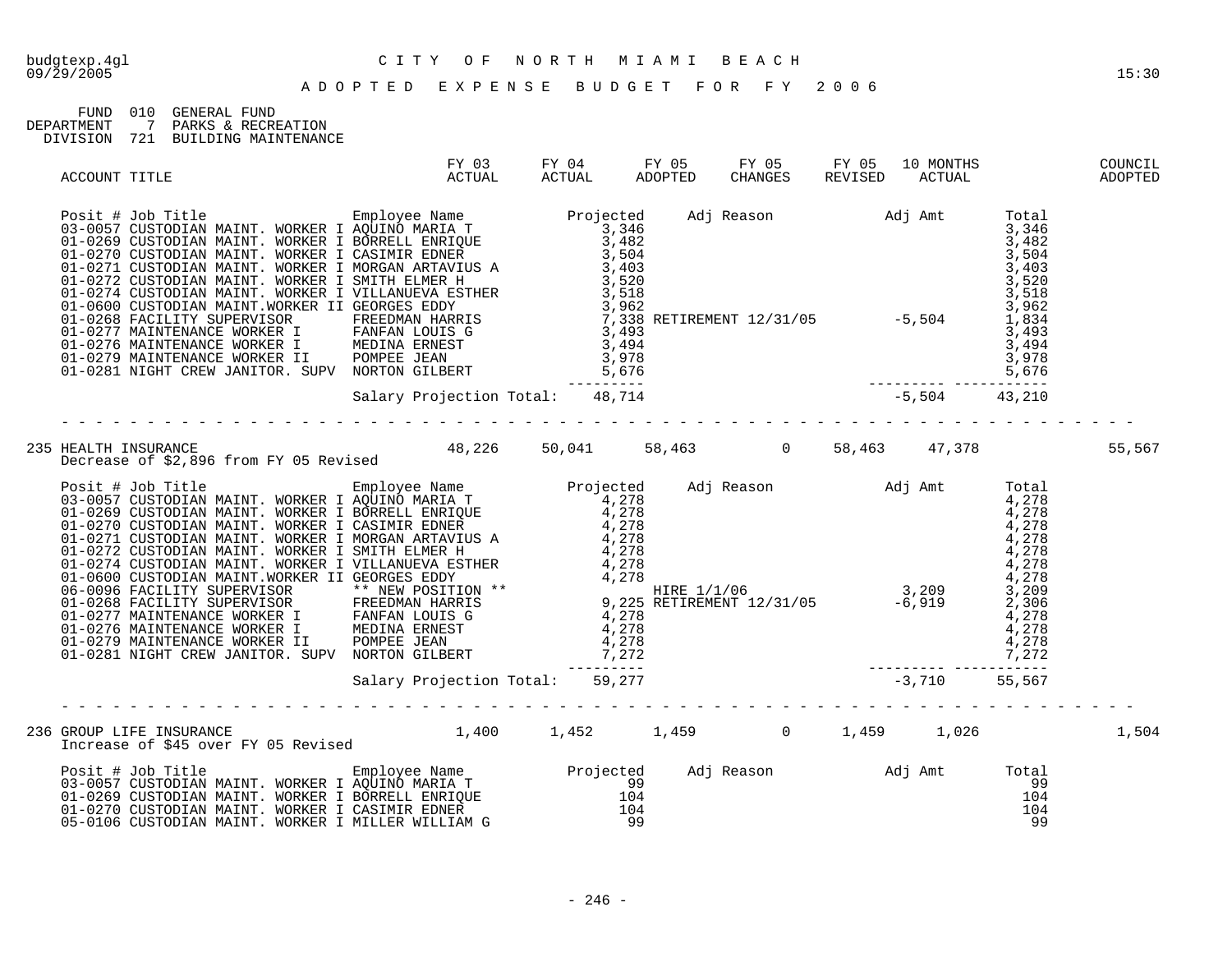FUND 010 GENERAL FUND DEPARTMENT 7 PARKS & RECREATION DIVISION 721 BUILDING MAINTENANCE

| ACCOUNT TITLE        |                                                                                                                                                                                                                                                                                                                                                                                                                                                                            | FY 03 FY 04 FY 05 FY 05 FY 05 10 MONTHS<br>ACTUAL ACTUAL ADOPTED CHANGES REVISED ACTUAL |  |  |                   | COUNCIL<br>ADOPTED |
|----------------------|----------------------------------------------------------------------------------------------------------------------------------------------------------------------------------------------------------------------------------------------------------------------------------------------------------------------------------------------------------------------------------------------------------------------------------------------------------------------------|-----------------------------------------------------------------------------------------|--|--|-------------------|--------------------|
|                      | ACCOUNT TILE POST HERE I MORE THE MATHEM AND THE MATHEM MATHEM AND TOTAL CONTROLL OF CONTROLL OF THE MATHEM AND THE SALE OF THE MATHEM AND THE SALE OF THE MATHEM AND THE SALE OF THE MATHEM AND THE SALE OF THE MATHEM AND TH<br>01-0277 MAINTENANCE WORKER I FANFAN LOUIS G<br>01-0277 MAINTENANCE WORKER I MEDINA ERNEST<br>01-0279 MAINTENANCE WORKER II POMPEE JEAN<br>01-0281 NIGHT CREW JANITOR. SUPV NORTON GILBERT<br>2104<br>01-0279 MAINTENANCE WORKER II POMPE |                                                                                         |  |  |                   |                    |
|                      |                                                                                                                                                                                                                                                                                                                                                                                                                                                                            |                                                                                         |  |  |                   |                    |
|                      | 238 ACCIDENTAL DEATH & DISMEMBERMENT<br>Decrease of \$2 from FY 05 Revised         127     132     131     0     131     93                                                                                                                                                                                                                                                                                                                                                |                                                                                         |  |  |                   | 129                |
|                      | Decrease of 52 from FY 05 KeVised<br>201-0269 CUSTODIAN MAINT. WORKER I AQUINO MARIA T<br>01-0269 CUSTODIAN MAINT. WORKER I AQUINO MARIA T<br>01-0270 CUSTODIAN MAINT. WORKER I CASIMIR EDNE<br>01-0270 CUSTODIAN MAINT. WORKER I CAS                                                                                                                                                                                                                                      |                                                                                         |  |  |                   |                    |
|                      |                                                                                                                                                                                                                                                                                                                                                                                                                                                                            |                                                                                         |  |  |                   |                    |
| 239 DENTAL INSURANCE | DENTAL INSURANCE<br>Decrease of \$234 from FY 05 Revised 1,663 1,898 2,226 1,226 1,226 1,678                                                                                                                                                                                                                                                                                                                                                                               |                                                                                         |  |  |                   | 1,992              |
|                      |                                                                                                                                                                                                                                                                                                                                                                                                                                                                            |                                                                                         |  |  | $\frac{180}{180}$ |                    |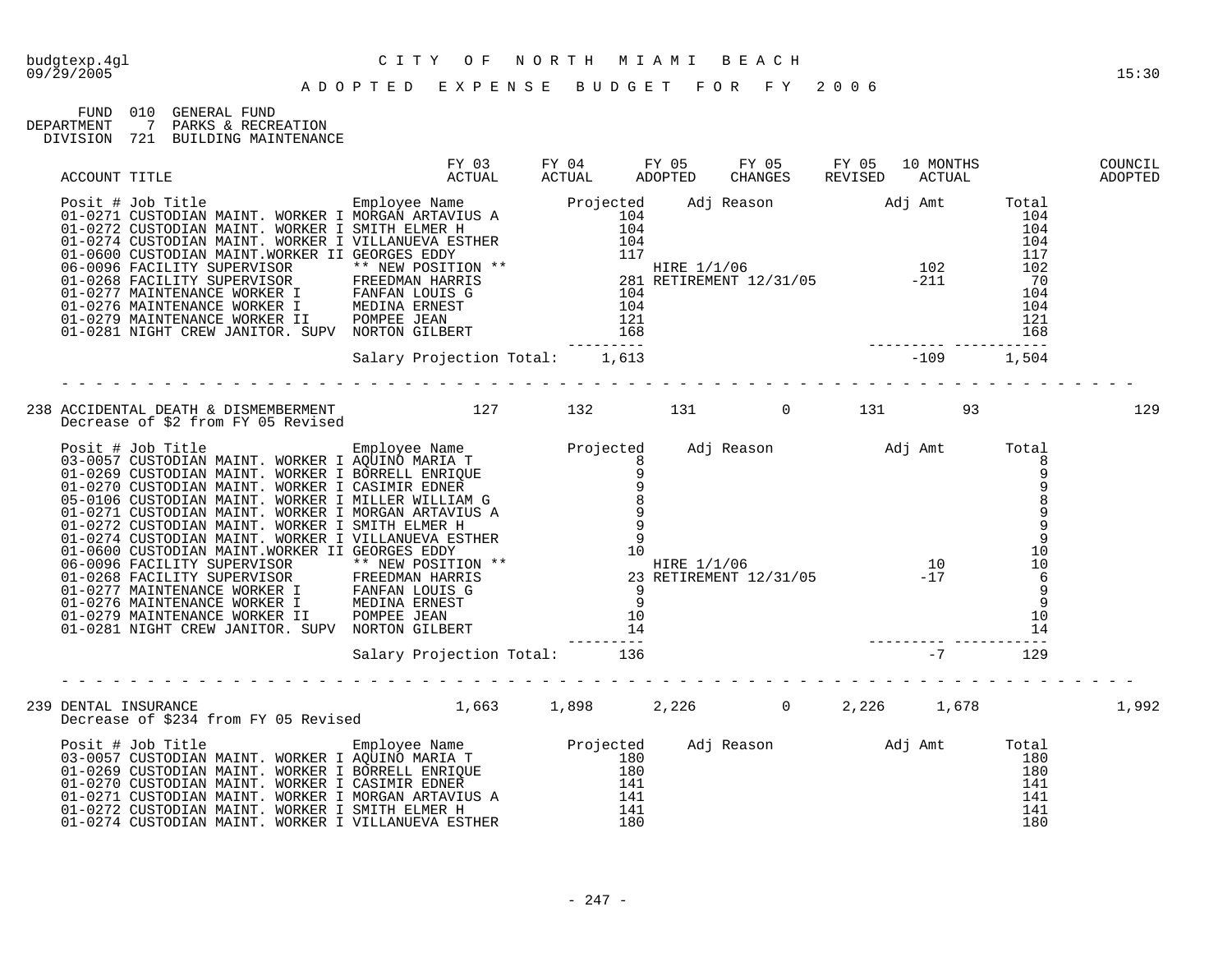### budgtexp.4gl C I T Y O F N O R T H M I A M I B E A C H

FUND 010 GENERAL FUND<br>DEPARTMENT 7 PARKS & RECRI DEPARTMENT 7 PARKS & RECREATION DIVISION 721 BUILDING MAINTENANCE

| ACCOUNT TITLE                                                                                                                                                                                                                         | FY 03<br>ACTUAL                                 | ACTUAL | FY 04 FY 05 FY 05 FY 05<br>ADOPTED                                                                                   | CHANGES REVISED | 10 MONTHS<br>ACTUAL | COUNCIL<br>ADOPTED |
|---------------------------------------------------------------------------------------------------------------------------------------------------------------------------------------------------------------------------------------|-------------------------------------------------|--------|----------------------------------------------------------------------------------------------------------------------|-----------------|---------------------|--------------------|
| Note: + 1-ob Title<br>01-0600 CUSTODIAN MAINT.WORKER II GEORGES EDDY<br>06-0096 FACILITY SUPERVISOR ** NEW POSITION ** 141<br>01-0268 FACILITY SUPERVISOR ** NEW POSITION ** 141<br>01-0277 MAINTENANCE WORKER I FANFAN LOUIS G 248 R |                                                 |        |                                                                                                                      |                 |                     |                    |
|                                                                                                                                                                                                                                       | Salary Projection Total: 2,072                  |        |                                                                                                                      |                 | $-80$ 1,992         |                    |
| *** Salaries & Related Costs           448,318   501,854   570,177      0  570,177   413,468        574,058                                                                                                                           |                                                 |        |                                                                                                                      |                 |                     |                    |
| 347 OTHER CONTRACTUAL SERVICES (212 3,772 8,000 -1,700 6,300 4,020<br>Decrease of \$300 from FY 05 Revised                                                                                                                            |                                                 |        |                                                                                                                      |                 |                     | 6,000              |
|                                                                                                                                                                                                                                       |                                                 |        | PEST CONTROL CONTRACT FOR YES/MCDONALD CENTERS 4,000<br>WINDOW WASHING SERVICE FOR GOVERNMENT CENTER BUILDINGS 2,000 |                 |                     |                    |
|                                                                                                                                                                                                                                       |                                                 |        |                                                                                                                      |                 | Total: 6,000        |                    |
| 390 EDUCATIONAL PROGRAMS<br>No change from FY 05 Revised                                                                                                                                                                              |                                                 |        | $465$ 0 0 0 0 0 0                                                                                                    |                 |                     |                    |
| 410 COMMUNICATION SERVICES<br>Decrease of \$1,900 from FY 05 Revised                                                                                                                                                                  | $1,538$ $3,374$ $3,600$ $4,100$ $7,700$ $6,816$ |        |                                                                                                                      |                 |                     | 5,800              |
|                                                                                                                                                                                                                                       |                                                 |        | 6 CELL PHONES FOR SUPERVISORS AND MAINTENANCE STAFF 5,800                                                            |                 |                     |                    |
|                                                                                                                                                                                                                                       |                                                 |        |                                                                                                                      |                 | Total: 5,800        |                    |
| 440 RENTALS AND LEASES<br>Decrease of \$2,000 from FY 05 Revised                                                                                                                                                                      | $2,720$ $2,731$ $3,000$ $0$ $3,000$ $1,301$     |        |                                                                                                                      |                 |                     | 1,000              |
|                                                                                                                                                                                                                                       |                                                 |        |                                                                                                                      |                 |                     |                    |
|                                                                                                                                                                                                                                       |                                                 |        |                                                                                                                      |                 | Total: 1,000        |                    |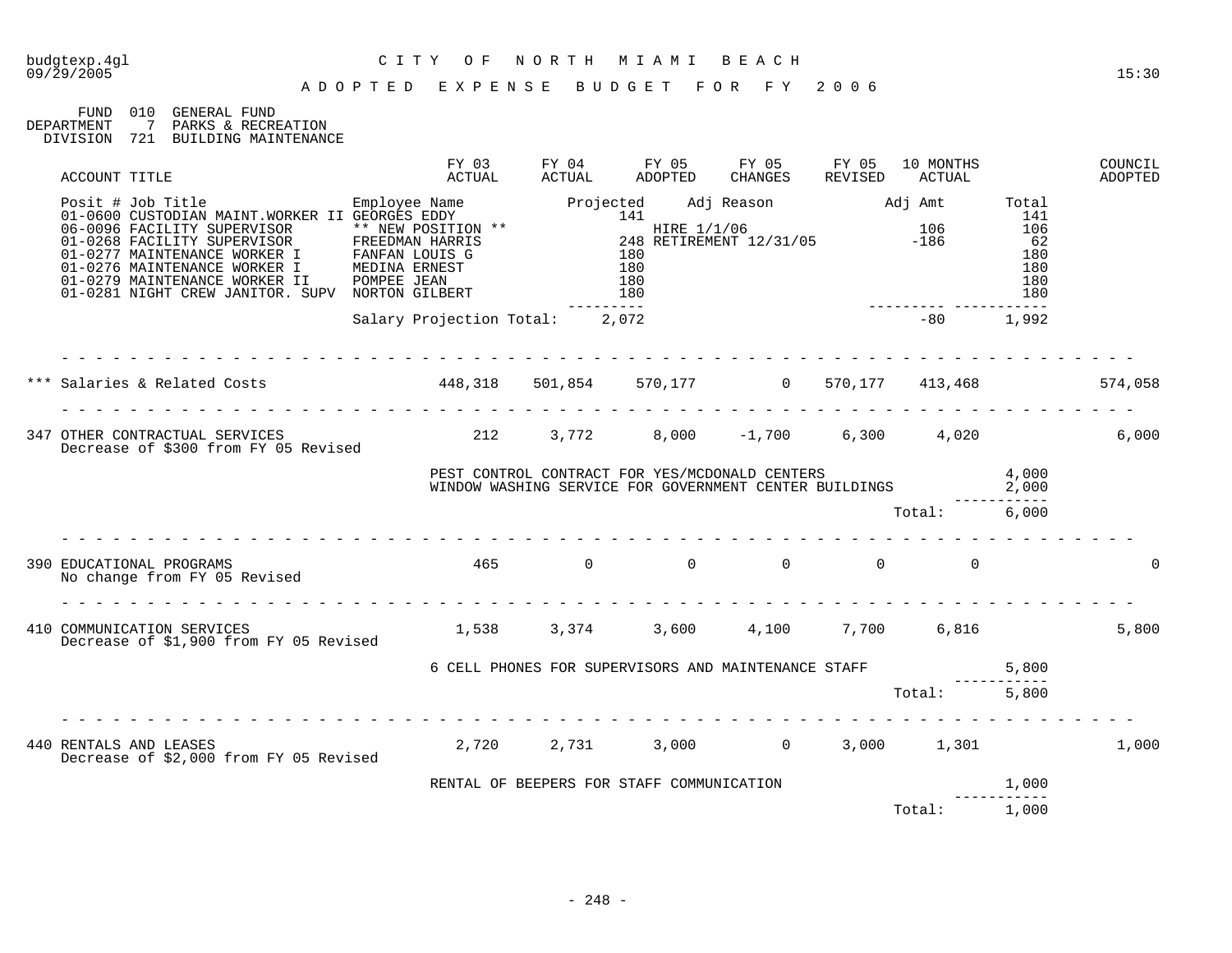| budgtexp.4gl<br>09/29/2005 |                                                                                                    | CITY OF                            |                | NORTH MIAMI BEACH                                                                                                                                                                            |                        |                |                                              |                         | 15:30              |
|----------------------------|----------------------------------------------------------------------------------------------------|------------------------------------|----------------|----------------------------------------------------------------------------------------------------------------------------------------------------------------------------------------------|------------------------|----------------|----------------------------------------------|-------------------------|--------------------|
|                            |                                                                                                    | ADOPTED EXPENSE BUDGET FOR FY 2006 |                |                                                                                                                                                                                              |                        |                |                                              |                         |                    |
| DEPARTMENT                 | FUND 010 GENERAL FUND<br>PARKS & RECREATION<br>$\overline{7}$<br>DIVISION 721 BUILDING MAINTENANCE |                                    |                |                                                                                                                                                                                              |                        |                |                                              |                         |                    |
|                            | ACCOUNT TITLE                                                                                      | FY 03<br>ACTUAL                    | ACTUAL         | FY 04 FY 05<br>ADOPTED                                                                                                                                                                       | FY 05 FY 05<br>CHANGES | REVISED        | 10 MONTHS<br>ACTUAL                          |                         | COUNCIL<br>ADOPTED |
|                            |                                                                                                    |                                    |                |                                                                                                                                                                                              |                        |                |                                              |                         |                    |
|                            | 460 REPAIRS AND MAINTENANCE SERVICES 24,907 29,781<br>Increase of \$3,100 over FY 05 Revised       |                                    |                |                                                                                                                                                                                              | $30,500 -6,600$        | 23,900         |                                              | 10,148                  | 27,000             |
|                            |                                                                                                    |                                    |                | MAINTENANCE CONTRACTS FOR WINDOWS, TIME CLOCKS<br>AND BUILDING REPAIRS, CAR WASHES, VEHICLE MAINT./PAINT<br>AND PAINT FOR DEPT. FACILITIES - GOVERNMENT CENTER                               |                        |                |                                              | 27,000                  |                    |
|                            |                                                                                                    |                                    |                |                                                                                                                                                                                              |                        |                | Total: 27,000                                |                         |                    |
|                            | 490 UNIFORM MAINTENANCE ALLOWANCE<br>Decrease of \$1,000 from FY 05 Revised                        |                                    |                | $3,261$ $2,680$ $6,000$ $0$ $6,000$ $2,089$                                                                                                                                                  |                        |                |                                              |                         | 5,000              |
|                            |                                                                                                    | UNIFORMS, T-SHIRTS                 |                | SAFETY SHOES FOR MAINTENANCE STAFF \$120X19                                                                                                                                                  |                        |                |                                              | 5,000                   |                    |
|                            |                                                                                                    |                                    |                |                                                                                                                                                                                              |                        |                | Total:                                       | 5,000                   |                    |
|                            | 520 OPERATING SUPPLIES<br>Decrease of \$2,500 from FY 05 Revised                                   |                                    | 22,260 19,419  | 30,000                                                                                                                                                                                       |                        |                | 2,500 32,500 29,742                          |                         | 30,000             |
|                            |                                                                                                    | SILVER CENTERS                     |                | CHEMICALS AND CLEANING SUPPLIES, TOILET PAPER, PAPER TOWELS, 30,000<br>DEORDORIZERS, SAFETY EQUIPMENT AND MISCELLEANEOUS SUPPLIES<br>FOR DEPARTMENT FACILITIES, CITY HALL, AND MC DONALD AND |                        |                |                                              |                         |                    |
|                            |                                                                                                    |                                    |                |                                                                                                                                                                                              |                        |                | Total: 30,000                                |                         |                    |
|                            | *** Operating Expenses                                                                             | 55,363<br>.                        | 61,757         |                                                                                                                                                                                              | $81,100 -1,700$        | 79,400         | 54,117                                       |                         | 74,800             |
|                            | 840 MACHINERY AND EQUIPMENT<br>Increase of \$5,900 over FY 05 Revised                              | $\Omega$                           | $\overline{0}$ | $\Omega$                                                                                                                                                                                     |                        | $\overline{0}$ | $\begin{matrix} 0 & 0 \\ 0 & 0 \end{matrix}$ |                         | 5,900              |
|                            |                                                                                                    | 12 18 FOOT TABLES                  |                | HEAVY DUTY LARGE GRILL FOR CITY EVENTS<br>FLOOR STRIPPING MACHINES FOR USE AT ALL FACILITIES                                                                                                 |                        |                |                                              | 2,000<br>1,300<br>2,600 |                    |
|                            |                                                                                                    |                                    |                |                                                                                                                                                                                              |                        |                | Total:                                       | --------<br>5,900       |                    |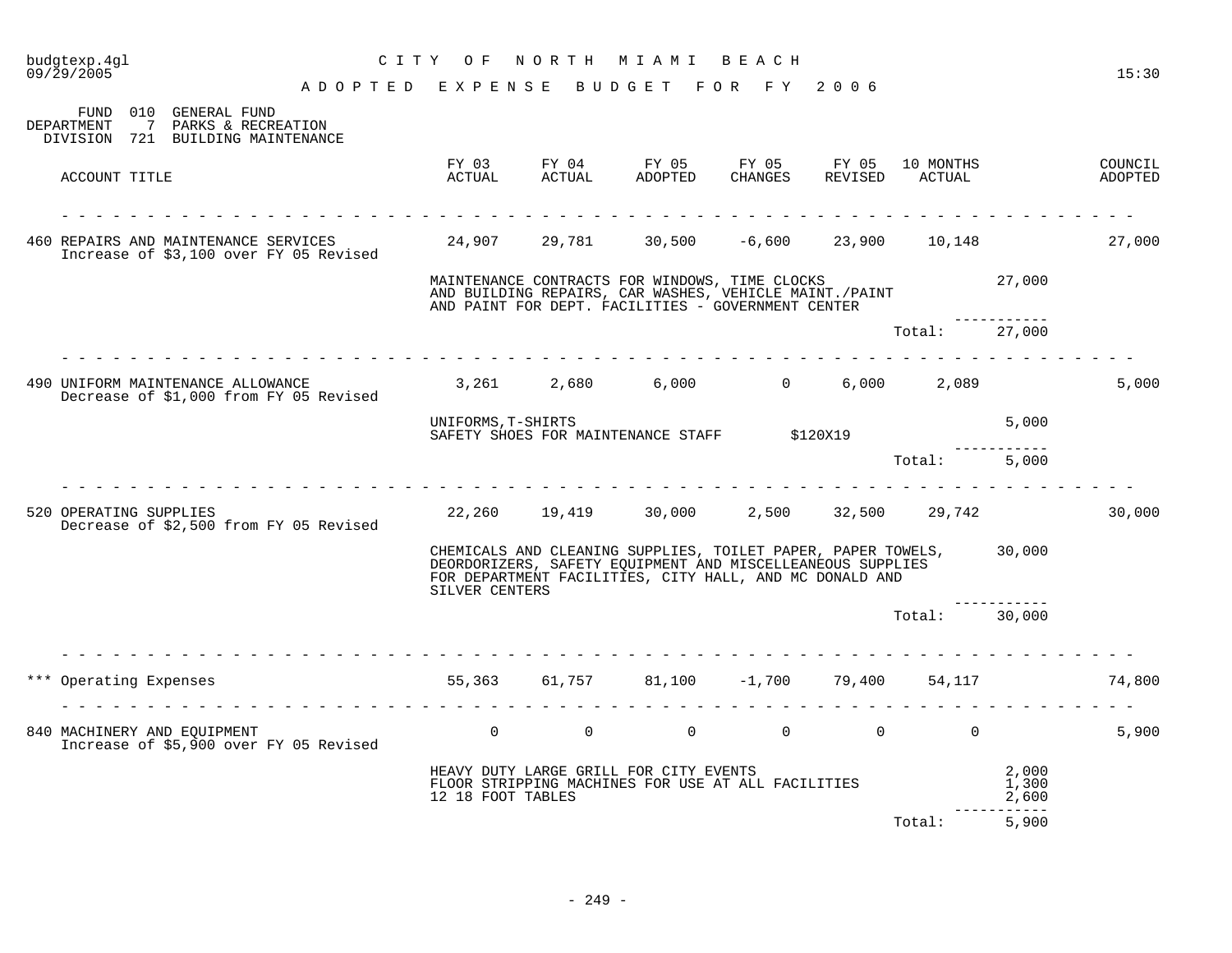| budgtexp.4gl<br>09/29/2005   |                                                                                                                                                                                                                       | C I T Y<br>O F                                                                         | NORTH MIAMI                  |                                                | BEACH               |                  |                     |                                              | 15:30              |
|------------------------------|-----------------------------------------------------------------------------------------------------------------------------------------------------------------------------------------------------------------------|----------------------------------------------------------------------------------------|------------------------------|------------------------------------------------|---------------------|------------------|---------------------|----------------------------------------------|--------------------|
|                              |                                                                                                                                                                                                                       | ADOPTED EXPENSE                                                                        |                              | BUDGET FOR FY 2006                             |                     |                  |                     |                                              |                    |
| DEPARTMENT<br>$7\phantom{0}$ | FUND 010 GENERAL FUND<br>PARKS & RECREATION<br>DIVISION 721 BUILDING MAINTENANCE                                                                                                                                      |                                                                                        |                              |                                                |                     |                  |                     |                                              |                    |
| ACCOUNT TITLE                |                                                                                                                                                                                                                       | FY 03<br>ACTUAL                                                                        | FY 04<br>ACTUAL              | FY 05<br>ADOPTED CHANGES                       | FY 05               | FY 05<br>REVISED | 10 MONTHS<br>ACTUAL |                                              | COUNCIL<br>ADOPTED |
| 845 FINANCED EQUIPMENT       | Increase of \$25,000 over FY 05 Revised                                                                                                                                                                               |                                                                                        |                              | $62,203$ $29,352$ $36,500$ 0                   |                     | 36,500           |                     |                                              | 36,449 61,500      |
|                              |                                                                                                                                                                                                                       | 1 PICK-UP TRUCK FOR MAINTENANCE                                                        | 2 CHEVROLET 15 PASSENGER VAN |                                                |                     |                  |                     | 49,000<br>12,500                             |                    |
|                              |                                                                                                                                                                                                                       |                                                                                        |                              |                                                |                     |                  | Total:              | ---------<br>61,500                          |                    |
| Capital Outlays              |                                                                                                                                                                                                                       | 62,203 29,352 36,500 0                                                                 |                              |                                                |                     |                  | 36,500 36,449       |                                              | 67,400             |
| 951 CAPITAL LEASE INTEREST   | Increase of \$1,005 over FY 05 Revised                                                                                                                                                                                | $3,811$ $3,484$ $4,083$ 0 $4,083$ $3,092$                                              |                              |                                                |                     |                  |                     |                                              | 5,088              |
|                              |                                                                                                                                                                                                                       | FY02 PURCHASES<br>FY03 PURCHASES<br>FY04 PURCHASES<br>FY05 PURCHASES<br>FY06 PURCHASES |                              |                                                |                     |                  |                     | $\overline{7}$<br>447<br>793<br>841<br>3,000 |                    |
|                              |                                                                                                                                                                                                                       |                                                                                        |                              |                                                |                     |                  | Total:              | 5,088                                        |                    |
| 952 CAPITAL LEASE PRINCIPAL  | Increase of \$9,434 over FY 05 Revised                                                                                                                                                                                |                                                                                        |                              | $47,702$ $46,476$ $45,041$ 0 $45,041$ $43,138$ |                     |                  |                     |                                              | 54,475             |
|                              |                                                                                                                                                                                                                       | FY02 PURCHASES<br>FY03 PURCHASES<br>FY04 PURCHASES<br>FY05 PURCHASES<br>FY06 PURCHASES |                              |                                                |                     |                  |                     | 861<br>16,861<br>13,845<br>8,908<br>14,000   |                    |
|                              |                                                                                                                                                                                                                       |                                                                                        |                              |                                                |                     |                  | Total:              | -------<br>54,475                            |                    |
|                              | TRF TO WORKERS' COMP SELF-INS         16,718       0    -150      0    -150     -150<br>Increase of \$150 over FY 05 Revised       16,718       0    -150      0   -150     -150<br>994 TRF TO WORKERS' COMP SELF-INS |                                                                                        |                              |                                                |                     |                  |                     |                                              | $\Omega$           |
|                              | Posit # Job Title Employee Name Projected<br>03-0057 CUSTODIAN MAINT. WORKER I AQUINO MARIA T 1,275                                                                                                                   |                                                                                        |                              |                                                | Adj Reason Madj Amt |                  |                     | Total<br>1,275                               |                    |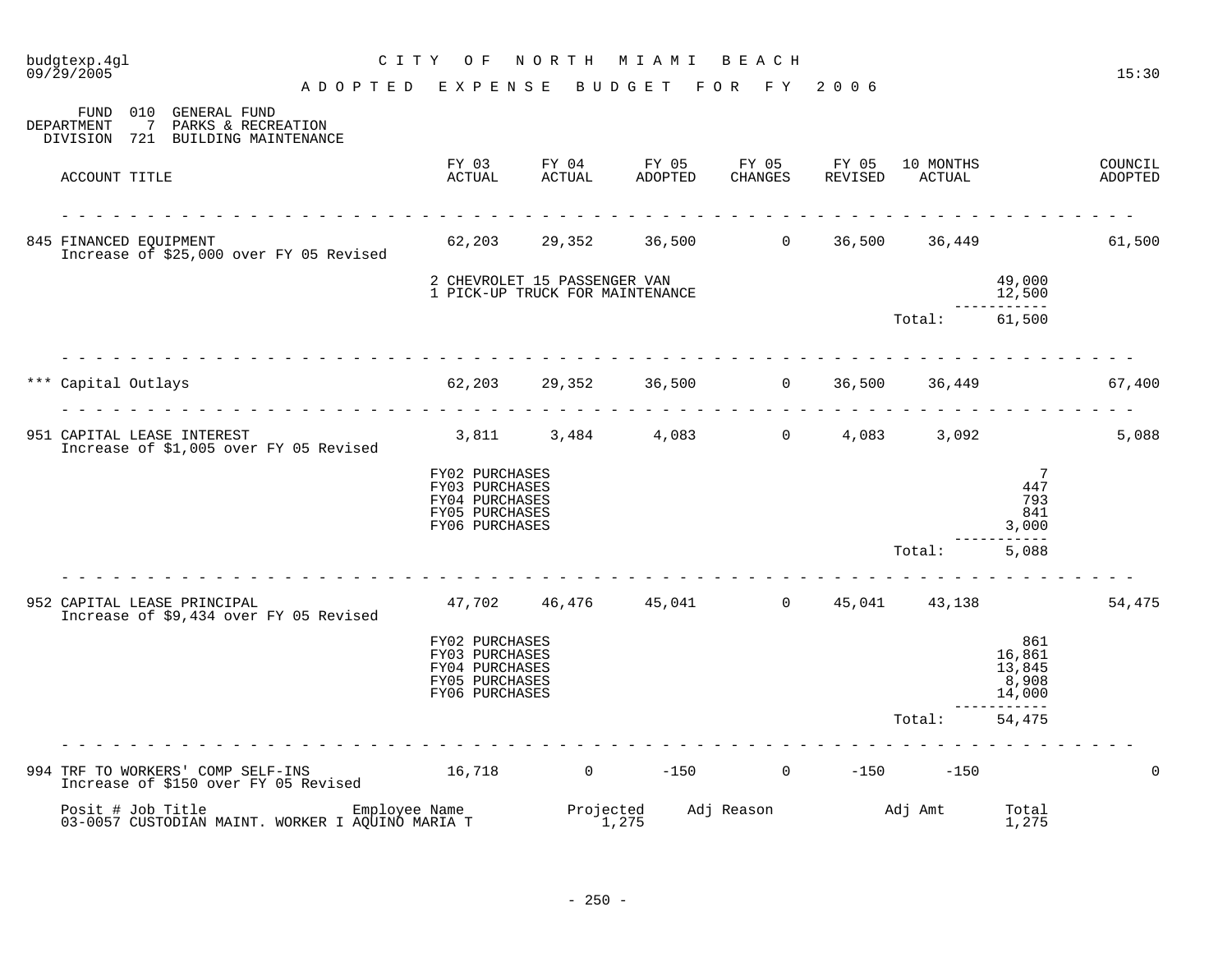| FIJND.     | 01 O | GENERAL FIIND        |
|------------|------|----------------------|
| DEPARTMENT |      | 7 PARKS & RECREATION |
| DIVISION   | 721  | BUILDING MAINTENANCE |

| ACCOUNT TITLE                                                                                                                                                                                                                                                                                                                                                                                                                                                                                                                                                                                                                                                                      | FY 03<br>ACTUAL                   | FY 04<br>ACTUAL                                                                                              | FY 05<br>ADOPTED | FY 05<br><b>CHANGES</b>                                                 | FY 05<br>REVISED | 10 MONTHS<br>ACTUAL |                                                                                                                                 | COUNCIL<br>ADOPTED |
|------------------------------------------------------------------------------------------------------------------------------------------------------------------------------------------------------------------------------------------------------------------------------------------------------------------------------------------------------------------------------------------------------------------------------------------------------------------------------------------------------------------------------------------------------------------------------------------------------------------------------------------------------------------------------------|-----------------------------------|--------------------------------------------------------------------------------------------------------------|------------------|-------------------------------------------------------------------------|------------------|---------------------|---------------------------------------------------------------------------------------------------------------------------------|--------------------|
| Posit # Job Title<br>Employee Name<br>01-0269 CUSTODIAN MAINT. WORKER I BORRELL ENRIOUE<br>01-0270 CUSTODIAN MAINT. WORKER I CASIMIR EDNER<br>05-0106 CUSTODIAN MAINT. WORKER I MILLER WILLIAM G<br>01-0271 CUSTODIAN MAINT. WORKER I MORGAN ARTAVIUS A<br>01-0272 CUSTODIAN MAINT. WORKER I SMITH ELMER H<br>01-0274 CUSTODIAN MAINT. WORKER I VILLANUEVA ESTHER<br>01-0600 CUSTODIAN MAINT.WORKER II GEORGES EDDY<br>06-0096 FACILITY SUPERVISOR<br>01-0268 FACILITY SUPERVISOR FREEDMAN HARRIS<br>01-0277 MAINTENANCE WORKER I FANFAN LOUIS G<br>01-0276 MAINTENANCE WORKER I MEDINA ERNEST<br>01-0279 MAINTENANCE WORKER II<br>01-0281 NIGHT CREW JANITOR. SUPV NORTON GILBERT | ** NEW POSITION **<br>POMPEE JEAN | Projected<br>1,327<br>1,335<br>1,245<br>1,296<br>1,341<br>1,340<br>1,509<br>1,331<br>1,331<br>1,516<br>2,162 |                  | Adj Reason<br>HIRE $1/1/06$ $1,010$<br>2,796 RETIREMENT 12/31/05 -2,097 |                  | Adj Amt             | Total<br>1,327<br>1,335<br>1,245<br>1,296<br>1,341<br>1,340<br>1,509<br>$\frac{1,010}{699}$<br>1,331<br>1,331<br>1,516<br>2,162 |                    |
|                                                                                                                                                                                                                                                                                                                                                                                                                                                                                                                                                                                                                                                                                    | Salary Projection Total:          | 19,804                                                                                                       |                  |                                                                         |                  | $-1.087$            | 18,717                                                                                                                          |                    |
|                                                                                                                                                                                                                                                                                                                                                                                                                                                                                                                                                                                                                                                                                    |                                   | Adjustments to Salary Projection:                                                                            |                  |                                                                         |                  |                     |                                                                                                                                 |                    |
|                                                                                                                                                                                                                                                                                                                                                                                                                                                                                                                                                                                                                                                                                    | WC ADJ                            |                                                                                                              |                  |                                                                         |                  |                     | $-18,717$                                                                                                                       |                    |
|                                                                                                                                                                                                                                                                                                                                                                                                                                                                                                                                                                                                                                                                                    |                                   |                                                                                                              |                  | Adjusted salary projection total:                                       |                  |                     |                                                                                                                                 |                    |
| *** Non-Operating Expenses                                                                                                                                                                                                                                                                                                                                                                                                                                                                                                                                                                                                                                                         | 68,231                            | 49,960                                                                                                       |                  | 48,974 0                                                                | 48,974           | 46,081              |                                                                                                                                 | 59,563             |
| DIVISION<br>TOTALS:                                                                                                                                                                                                                                                                                                                                                                                                                                                                                                                                                                                                                                                                | 634,114                           | 642,923                                                                                                      | 736,751          | $-1,700$                                                                | 735,051          | 550,115             |                                                                                                                                 | 775,821            |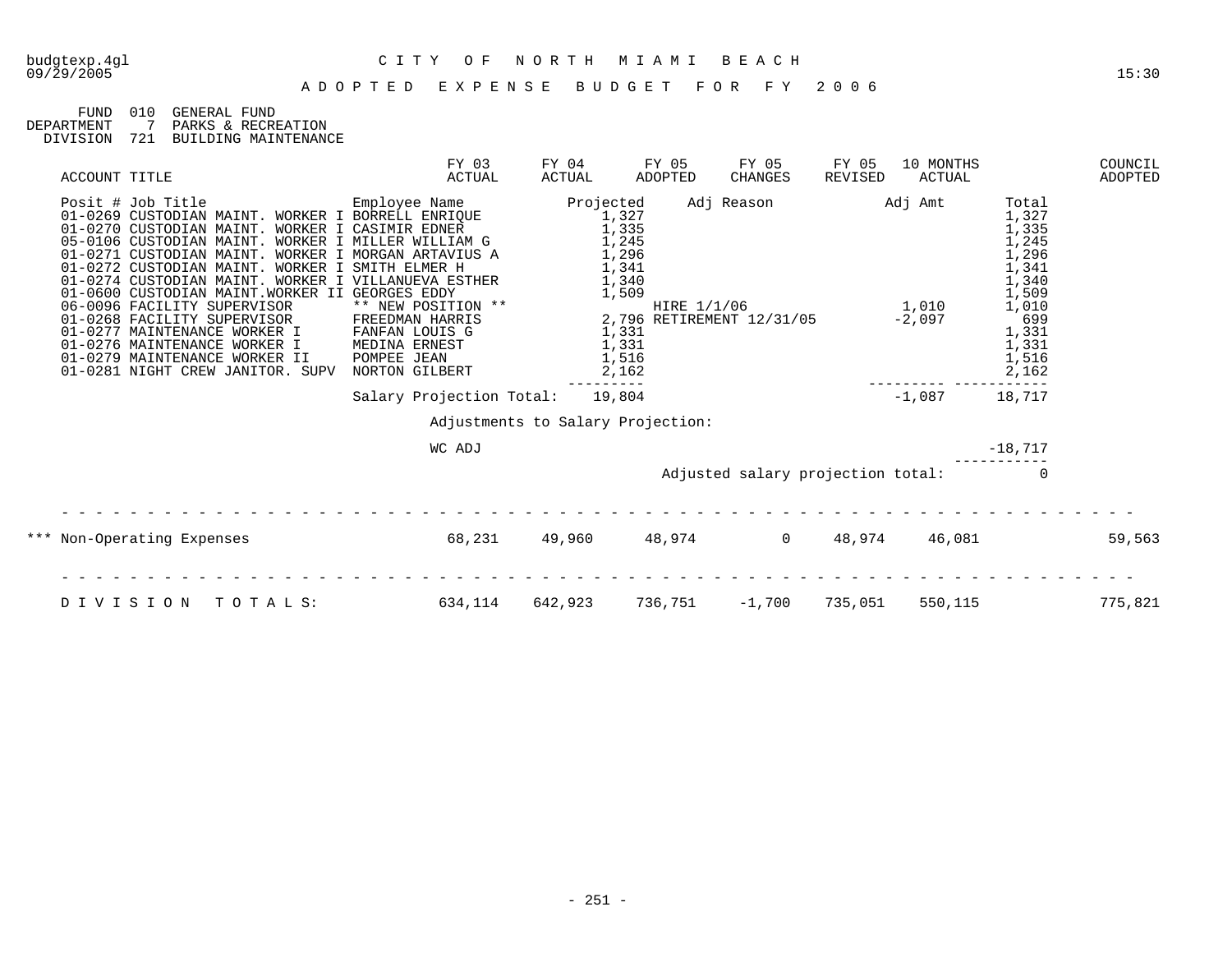| budgtexp.4gl<br>09/29/2005                                                                                                                                                                                                            | CITY OF                                      | NORTH                                                 | M I A M I | BEACH          |                                         |               |        | 15:30              |
|---------------------------------------------------------------------------------------------------------------------------------------------------------------------------------------------------------------------------------------|----------------------------------------------|-------------------------------------------------------|-----------|----------------|-----------------------------------------|---------------|--------|--------------------|
|                                                                                                                                                                                                                                       | ADOPTED EXPENSE BUDGET FOR FY 2006           |                                                       |           |                |                                         |               |        |                    |
| FUND 010 GENERAL FUND<br>7 PARKS & RECREATION<br><b>DEPARTMENT</b><br>DIVISION 722 CULTURAL PROGRAMS                                                                                                                                  |                                              |                                                       |           |                |                                         |               |        |                    |
| ACCOUNT TITLE                                                                                                                                                                                                                         |                                              |                                                       |           |                |                                         |               |        | COUNCIL<br>ADOPTED |
| .<br>120 SALARIES-FULL-TIME<br>Increase of \$16,647 over FY 05 Revised                                                                                                                                                                | 82,211 86,157 89,574 0 89,574 73,523 106,221 |                                                       |           |                |                                         |               |        |                    |
| Posit # Job Title Employee Name Projected Adj Reason Adj Amt Total<br>01-0283 PEFORM. ARTS THEATER MGR. GEORGETTIS GERALD 52,017<br>01-0282 RECREATION TECH COORD VALENZUELA MIGUEL A 41,724<br>06-0097 THEATER TECHNICIAN ** NEW PO  |                                              |                                                       |           |                |                                         |               |        |                    |
|                                                                                                                                                                                                                                       |                                              |                                                       |           |                |                                         |               |        |                    |
| 130 SALARIES-TEMP & PART-TIME<br>Decrease of \$22,000 from FY 05 Revised                                                                                                                                                              |                                              | $26,257$ $25,524$ $27,000$ $25,000$ $52,000$ $45,113$ |           |                |                                         |               |        | 30,000             |
|                                                                                                                                                                                                                                       |                                              | TECHNICIANS FOR NMBPAT                                |           |                |                                         |               | 30,000 |                    |
|                                                                                                                                                                                                                                       |                                              |                                                       |           |                |                                         | Total: 30,000 |        |                    |
| 140 OVERTIME-REGULAR EMPLOYEES<br>Increase of \$2,000 over FY 05 Revised                                                                                                                                                              |                                              | $3,182$ $5,569$ $6,000$ 0 $6,000$ $4,550$             |           |                |                                         |               |        | 8,000              |
|                                                                                                                                                                                                                                       | FULL-TIME TECHNICIAN                         |                                                       |           |                |                                         |               | 8,000  |                    |
|                                                                                                                                                                                                                                       |                                              |                                                       |           |                |                                         | Total:        | 8,000  |                    |
| 141 OVERTIME-TEMPORARY EMPLOYEES<br>No change from FY 05 Revised                                                                                                                                                                      | 1,145 490                                    |                                                       |           | $\overline{0}$ | $\begin{matrix} 0 & 0 & 0 \end{matrix}$ |               |        | $\Omega$           |
| 210 F.I.C.A. TAXES-EMPLOYER'S CONTRIBUTION 8,981 9,304 9,393 0 9,393 9,795 11,052<br>Increase of \$1,659 over FY 05 Revised                                                                                                           |                                              |                                                       |           |                |                                         |               |        |                    |
| Posit # Job Title [105] Employee Name [105] Projected Adj Reason [107] Adj Amt [107] Posit # Job Title [107] Employee Name [107] Projected Adj Reason [107] Adj Amt [107] $\frac{3}{998}$<br>1998 [107] Projected Adj Reason [107] Ad |                                              |                                                       |           |                |                                         |               |        |                    |
|                                                                                                                                                                                                                                       | Salary Projection Total: 7,190               |                                                       |           |                |                                         | 955           | 8,145  |                    |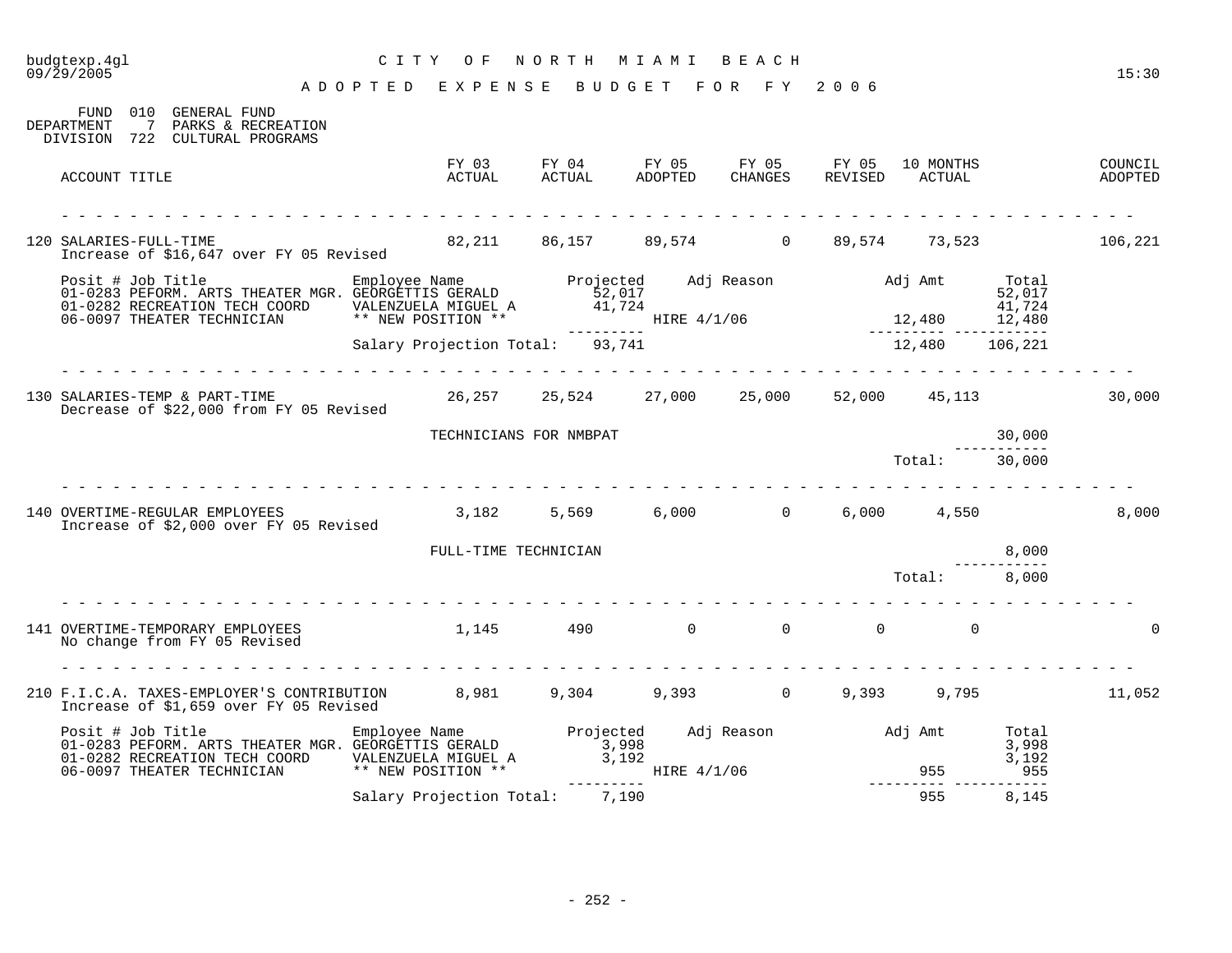| budgtexp.4gl<br>09/29/2005                                                                                                                                                                                                           | CITY OF                            | N O R T H | MIAMI BEACH                                                                                                                                   |         |                                                      |                |                      | 15:30              |
|--------------------------------------------------------------------------------------------------------------------------------------------------------------------------------------------------------------------------------------|------------------------------------|-----------|-----------------------------------------------------------------------------------------------------------------------------------------------|---------|------------------------------------------------------|----------------|----------------------|--------------------|
|                                                                                                                                                                                                                                      | ADOPTED EXPENSE BUDGET FOR FY 2006 |           |                                                                                                                                               |         |                                                      |                |                      |                    |
| 010 GENERAL FUND<br>FUND<br>DEPARTMENT<br>7 PARKS & RECREATION<br>DIVISION 722 CULTURAL PROGRAMS                                                                                                                                     |                                    |           |                                                                                                                                               |         |                                                      |                |                      |                    |
| ACCOUNT TITLE                                                                                                                                                                                                                        | ACTUAL                             | ACTUAL    | ADOPTED                                                                                                                                       | CHANGES | FY 03 FY 04 FY 05 FY 05 FY 05 10 MONTHS              | REVISED ACTUAL |                      | COUNCIL<br>ADOPTED |
|                                                                                                                                                                                                                                      | Adjustments to Salary Projection:  |           |                                                                                                                                               |         |                                                      |                |                      |                    |
|                                                                                                                                                                                                                                      | PART-TIME & OVERTIME               |           |                                                                                                                                               |         |                                                      |                | 2,907                |                    |
|                                                                                                                                                                                                                                      |                                    |           |                                                                                                                                               |         | Adjusted salary projection total: 11,052             |                |                      |                    |
| 221 LEAVE PAYOUTS<br>Increase of \$200 over FY 05 Revised                                                                                                                                                                            |                                    |           |                                                                                                                                               |         | 3,502 3,661 3,500 0 3,500 3,827                      |                |                      | 3,700              |
|                                                                                                                                                                                                                                      | LEAVE PAYOUTS                      |           |                                                                                                                                               |         |                                                      |                | 3,700<br>----------- |                    |
|                                                                                                                                                                                                                                      |                                    |           |                                                                                                                                               |         |                                                      | Total: 3,700   |                      |                    |
|                                                                                                                                                                                                                                      |                                    |           |                                                                                                                                               |         |                                                      |                |                      |                    |
| 223 RETIREMENT-GENERAL PLAN<br>Increase of \$1,150 over FY 05 Revised                                                                                                                                                                |                                    |           |                                                                                                                                               |         | 5,846 12,259 12,630 0 12,630 10,444 13,780           |                |                      |                    |
|                                                                                                                                                                                                                                      |                                    |           |                                                                                                                                               |         |                                                      |                |                      |                    |
|                                                                                                                                                                                                                                      | Salary Projection Total: 13,780    |           |                                                                                                                                               |         |                                                      | $\Omega$       | 13,780               |                    |
|                                                                                                                                                                                                                                      |                                    |           |                                                                                                                                               |         |                                                      |                |                      |                    |
| 235 HEALTH INSURANCE<br>Increase of \$2,441 over FY 05 Revised                                                                                                                                                                       |                                    |           |                                                                                                                                               |         | $6,742$ $7,155$ $8,254$ $0$ $8,254$ $6,937$ $10,695$ |                |                      |                    |
| Posit # Job Title Employee Name Projected Adj Reason Adj Amt Total و Employee Name Projected Adj Reason Adj Amt<br>1,278 01-0283 PEFORM. ARTS THEATER MGR. GEORGETTIS GERALD 4,278<br>1,278 1,278 1,278 1,278 1,278 1,278 1,278 1,27 |                                    |           |                                                                                                                                               |         |                                                      |                |                      |                    |
|                                                                                                                                                                                                                                      |                                    |           | $\frac{1}{2}$ , $\frac{1}{2}$ , $\frac{1}{2}$ , $\frac{1}{2}$ , $\frac{1}{2}$ , $\frac{1}{2}$ , $\frac{1}{2}$ , $\frac{1}{2}$ , $\frac{1}{2}$ |         |                                                      |                |                      |                    |
|                                                                                                                                                                                                                                      | Salary Projection Total: 8,556     |           |                                                                                                                                               |         |                                                      | 2,139          | 10,695               |                    |
|                                                                                                                                                                                                                                      |                                    |           |                                                                                                                                               |         |                                                      |                |                      |                    |
| 236 GROUP LIFE INSURANCE<br>Increase of \$140 over FY 05 Revised                                                                                                                                                                     | 511 7                              |           |                                                                                                                                               |         | 534 554 0 554 415                                    |                |                      | 694                |
| Posit # Job Title Employee Name Projected Adj Reason Adj Amt Total<br>158 01-0283 PEFORM. ARTS THEATER MGR. GEORGETTIS GERALD 458<br>181 01-0282 RECREATION TECH COORD VALENZUELA MIGUEL A 181<br>181 181 181 181 181 181 181 185    |                                    |           |                                                                                                                                               |         |                                                      |                |                      |                    |
|                                                                                                                                                                                                                                      | ** NEW POSITION **                 |           |                                                                                                                                               |         |                                                      |                |                      |                    |
|                                                                                                                                                                                                                                      | Salary Projection Total: 639       |           |                                                                                                                                               |         |                                                      | 55             | 694                  |                    |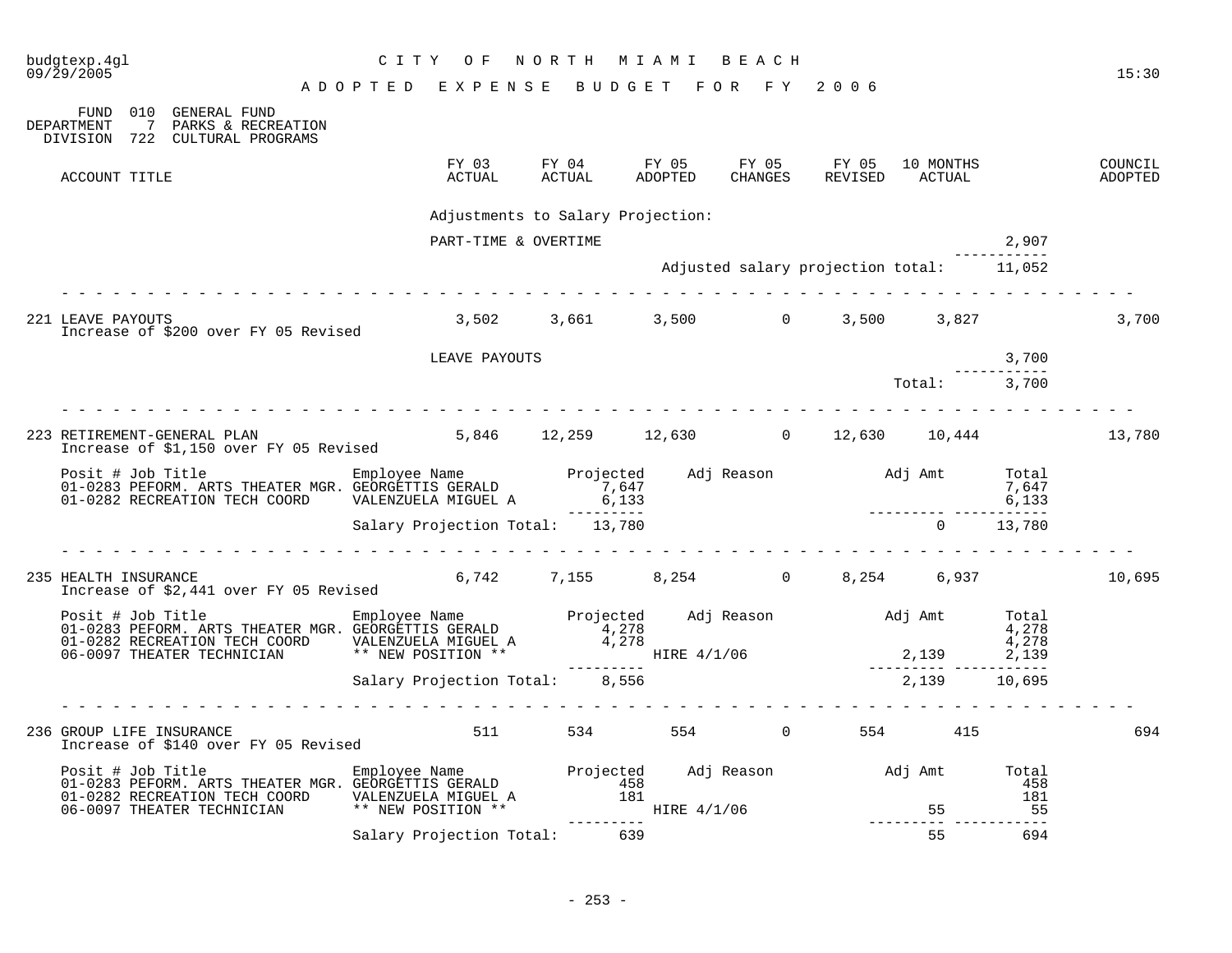### budgtexp.4gl C I T Y O F N O R T H M I A M I B E A C H 09/29/2005 15:30 A D O P T E D E X P E N S E B U D G E T F O R F Y 2 0 0 6 FUND 010 GENERAL FUND DEPARTMENT 7 PARKS & RECREATION DIVISION 722 CULTURAL PROGRAMS FY 03 FY 04 FY 05 FY 05 FY 05 10 MONTHS COUNCIL ACCOUNT TITLE ACTUAL ACTUAL ADOPTED CHANGES REVISED ACTUAL ADOPTED - - - - - - - - - - - - - - - - - - - - - - - - - - - - - - - - - - - - - - - - - - - - - - - - - - - - - - - - - - - - - - - 238 ACCIDENTAL DEATH & DISMEMBERMENT 46 49 50 0 50 38 59 59 Increase of \$9 over FY 05 Revised Posit # Job Title Employee Name Projected Adj Reason Adj Amt Total 01-0283 PEFORM. ARTS THEATER MGR. GEORGETTIS GERALD 38 38 01-0282 RECREATION TECH COORD VALENZUELA MIGUEL A 15 15 06-0097 THEATER TECHNICIAN \*\* NEW POSITION \*\* HIRE 4/1/06 6 6 --------- --------- ----------- Salary Projection Total: 53 6 59 - - - - - - - - - - - - - - - - - - - - - - - - - - - - - - - - - - - - - - - - - - - - - - - - - - - - - - - - - - - - - - - 239 DENTAL INSURANCE 240 240 268 0 268 218 352 Increase of \$84 over FY 05 Revised Posit # Job Title Employee Name Projected Adj Reason Adj Amt Total 01-0283 PEFORM. ARTS THEATER MGR. GEORGETTIS GERALD 141 141 01-0282 RECREATION TECH COORD VALENZUELA MIGUEL A 141 141 06-0097 THEATER TECHNICIAN \*\* NEW POSITION \*\* HIRE 4/1/06 70 70 70 70 --------- --------- ----------- Salary Projection Total: 282 - - - - - - - - - - - - - - - - - - - - - - - - - - - - - - - - - - - - - - - - - - - - - - - - - - - - - - - - - - - - - - - \*\*\* Salaries & Related Costs 138,663 150,940 157,223 25,000 182,223 154,859 184,553 - - - - - - - - - - - - - - - - - - - - - - - - - - - - - - - - - - - - - - - - - - - - - - - - - - - - - - - - - - - - - - - 337 BANK SERVICE CHARGES 6 1,199 1,000 1,000 1,000 892 1,500 Increase of \$500 over FY 05 Revised MERCHANT CREDIT CARD BANK CHARGES 1,500 ----------- Total: 1,500 - - - - - - - - - - - - - - - - - - - - - - - - - - - - - - - - - - - - - - - - - - - - - - - - - - - - - - - - - - - - - - - 347 OTHER CONTRACTUAL SERVICES 0 37,846 50,000 -44,000 6,000 5,957 15,000 Increase of \$9,000 over FY 05 Revised CONTRACTOR TO CLEAN DUCTS 15,000 ----------- Total: 15,000

 $-254 -$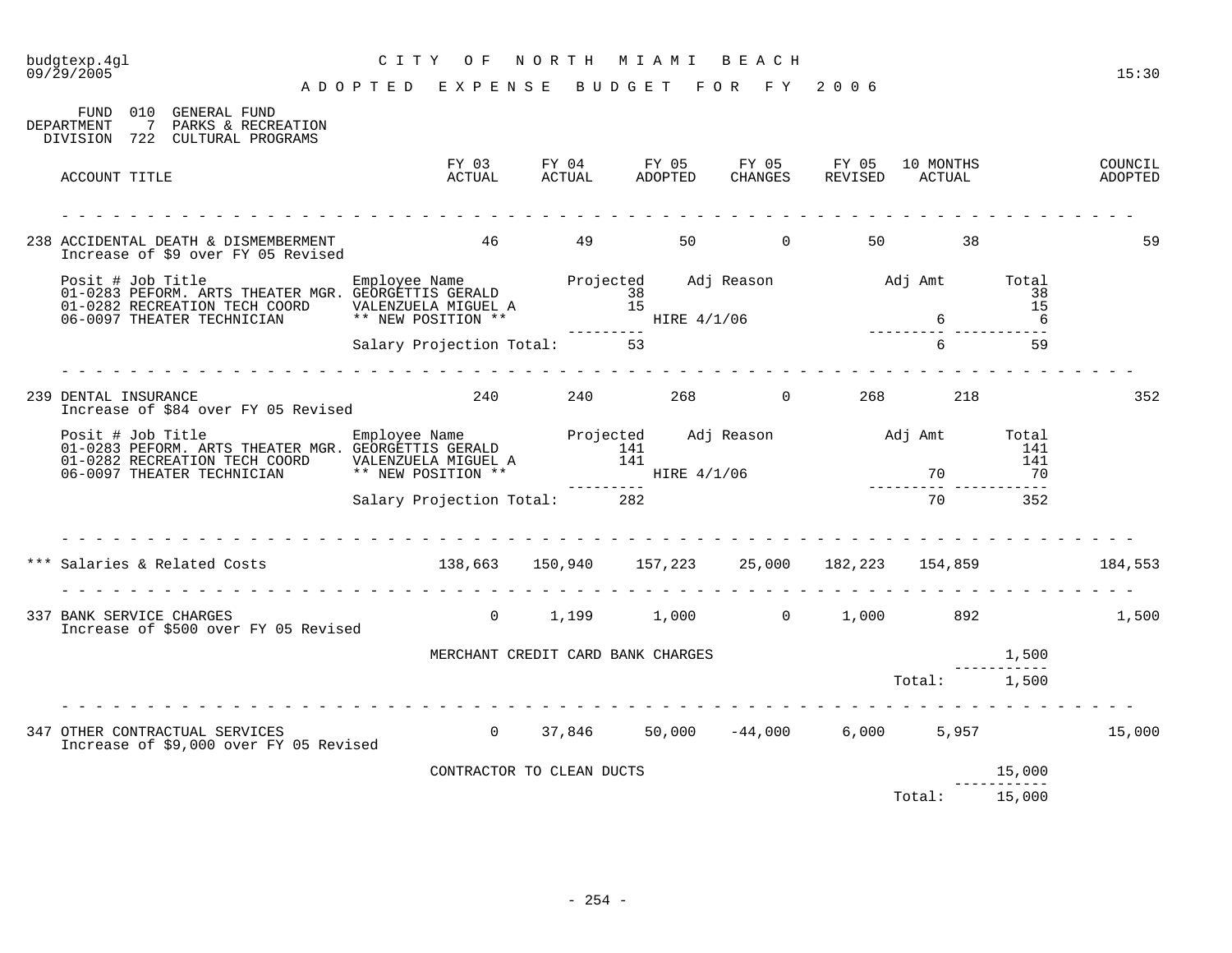| budgtexp.4gl<br>09/29/2005 |                                                                                                 | CITY OF                                                                                       | NORTH MIAMI BEACH |             |                                                                                                                       |                            |        | 15:30              |
|----------------------------|-------------------------------------------------------------------------------------------------|-----------------------------------------------------------------------------------------------|-------------------|-------------|-----------------------------------------------------------------------------------------------------------------------|----------------------------|--------|--------------------|
|                            | ADOPTED EXPENSE BUDGET FOR FY 2006                                                              |                                                                                               |                   |             |                                                                                                                       |                            |        |                    |
| DEPARTMENT                 | FUND 010 GENERAL FUND<br>$7\phantom{0}$<br>PARKS & RECREATION<br>DIVISION 722 CULTURAL PROGRAMS |                                                                                               |                   |             |                                                                                                                       |                            |        |                    |
| ACCOUNT TITLE              |                                                                                                 | FY 03<br>ACTUAL                                                                               |                   | FY 04 FY 05 | FY 05 FY 05<br>ACTUAL ADOPTED CHANGES REVISED                                                                         | 10 MONTHS<br>ACTUAL        |        | COUNCIL<br>ADOPTED |
|                            | 366 CULTURAL COMMITTEE PROGRAMS<br>Increase of \$6,500 over FY 05 Revised                       |                                                                                               | 57,872 67,498     | 67,000      |                                                                                                                       | 8,500 75,500 79,997 82,000 |        |                    |
|                            |                                                                                                 | 3 AMPHITHEATER SHOWS<br>NMB POPS ORCHESTRA<br>PRO SHOWS<br>YOUTH PRODUCTION<br>BROADWAY SHOWS |                   |             |                                                                                                                       |                            | 82,000 |                    |
|                            |                                                                                                 |                                                                                               |                   |             |                                                                                                                       | Total: 82,000              |        |                    |
|                            | 410 COMMUNICATION SERVICES<br>Increase of \$600 over FY 05 Revised                              |                                                                                               |                   |             | 742 1,158 1,200 0 1,200 1,192                                                                                         |                            |        | 1,800              |
|                            |                                                                                                 |                                                                                               |                   |             | CELLPHONE SERVICES FOR NMB PERF. ARTS. THEATER (3 PHONES) 1,800                                                       |                            |        |                    |
|                            |                                                                                                 |                                                                                               |                   |             |                                                                                                                       | Total: 1,800               |        |                    |
| 430 UTILITY SERVICES       | Increase of \$10,000 over FY 05 Revised                                                         |                                                                                               |                   |             | 82,803 87,216 80,000 0 80,000 73,447                                                                                  |                            |        | 90,000             |
|                            |                                                                                                 |                                                                                               |                   |             | UTILITY SERVICES FOR NMB PERF. ARTS. THEATER                                                                          |                            | 90,000 |                    |
|                            |                                                                                                 |                                                                                               |                   |             |                                                                                                                       | Total: 90,000              |        |                    |
| 440 RENTALS AND LEASES     | Decrease of \$500 from FY 05 Revised                                                            |                                                                                               | $300$ 0 0         |             |                                                                                                                       | 2,000 2,000 1,133          |        | 1,500              |
|                            |                                                                                                 |                                                                                               |                   |             | RENTAL OF ELECTRICAL EQUIPMENT & SPECIAL MICROPHONES<br>FOR USE ASSOCIATED WITH THEATER RENTALS                       |                            | 1,500  |                    |
|                            |                                                                                                 |                                                                                               |                   |             |                                                                                                                       | Total:                     | 1,500  |                    |
|                            | 460 REPAIRS AND MAINTENANCE SERVICES<br>Increase of \$9,040 over FY 05 Revised                  |                                                                                               |                   |             | $4,770$ $21,195$ $15,000$ $-9,040$ $5,960$ $5,095$                                                                    |                            |        | 15,000             |
|                            |                                                                                                 |                                                                                               |                   |             | REPAIRS TO AUDIO/VISUAL EQUIPMENT & LIGHTING SYSTEMS IN THE 13,000<br>LITTMAN NMB PERF. ARTS THEATER AND AMPHITHEATER |                            |        |                    |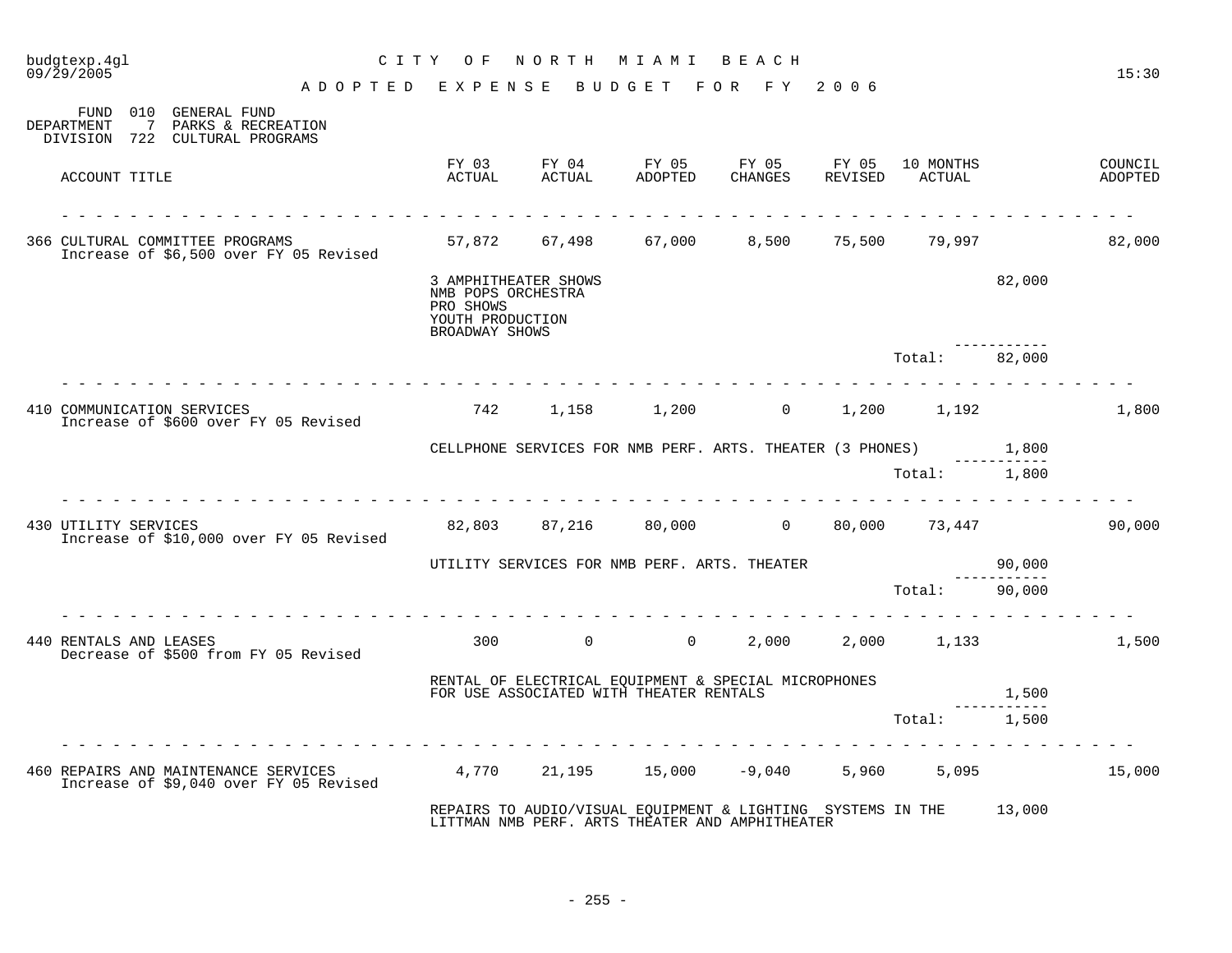| budgtexp.4gl<br>09/29/2005                                                      |                                                                       | CITY OF         |                            | NORTH MIAMI BEACH                                                                                                                                                                                                                                 |         |                             |                        | 15:30              |
|---------------------------------------------------------------------------------|-----------------------------------------------------------------------|-----------------|----------------------------|---------------------------------------------------------------------------------------------------------------------------------------------------------------------------------------------------------------------------------------------------|---------|-----------------------------|------------------------|--------------------|
| FUND 010 GENERAL FUND                                                           | ADOPTED EXPENSE BUDGET FOR FY 2006                                    |                 |                            |                                                                                                                                                                                                                                                   |         |                             |                        |                    |
| DEPARTMENT<br>7 PARKS & RECREATION<br>DIVISION 722 CULTURAL PROGRAMS            |                                                                       |                 |                            |                                                                                                                                                                                                                                                   |         |                             |                        |                    |
| ACCOUNT TITLE                                                                   |                                                                       | FY 03<br>ACTUAL | ACTUAL                     | FY 04 FY 05 FY 05 FY 05<br>ADOPTED                                                                                                                                                                                                                | CHANGES | 10 MONTHS<br>REVISED ACTUAL |                        | COUNCIL<br>ADOPTED |
|                                                                                 |                                                                       |                 |                            | UPDATE OFFICE AND CONCESSION AREAS                                                                                                                                                                                                                |         |                             | 2,000                  |                    |
|                                                                                 |                                                                       |                 |                            |                                                                                                                                                                                                                                                   |         | Total: 15,000               |                        |                    |
|                                                                                 |                                                                       |                 |                            |                                                                                                                                                                                                                                                   |         |                             |                        |                    |
| 520 OPERATING SUPPLIES<br>Decrease of \$4,050 from FY 05 Revised                |                                                                       |                 |                            | $10,141$ $40,358$ $44,000$ $4,050$ $48,050$ $42,240$                                                                                                                                                                                              |         |                             |                        | 44,000             |
|                                                                                 |                                                                       | TICKET SYSTEM   |                            | TAPES, VIDEO TAPES, MICROPHONE AND VIDEO CABLES AND SUPPLIES 44,000<br>OVERHEAD PROJECTOR BULBS, TABLE COVERINGS, ID BADGES, ETC.<br>HEARING DEVICES, MISC. LIGHT REPLACEMENT BULBS,<br>SECURITY SERVICES FOR THEATER, AND TICKETS FOR BOX OFFICE |         |                             |                        |                    |
|                                                                                 |                                                                       |                 |                            |                                                                                                                                                                                                                                                   |         | Total: 44,000               |                        |                    |
|                                                                                 |                                                                       |                 |                            |                                                                                                                                                                                                                                                   |         |                             |                        |                    |
| 540 BOOKS & MEMBERSHIPS<br>No change from FY 05 Revised                         |                                                                       | 40              | 20                         | 100                                                                                                                                                                                                                                               |         | $0 \t 100 \t 20$            |                        | 100                |
|                                                                                 |                                                                       |                 |                            | PROFESSIONAL MEMBERSHIPS/ TECHNICAL INSTRUCTION MANUALS                                                                                                                                                                                           |         |                             | 100<br>---------       |                    |
|                                                                                 |                                                                       |                 |                            |                                                                                                                                                                                                                                                   |         | Total: 100                  |                        |                    |
|                                                                                 |                                                                       |                 |                            |                                                                                                                                                                                                                                                   |         |                             |                        |                    |
| *** Operating Expenses                                                          | $156,668$ $256,491$ $258,300$ $-38,490$ $219,810$ $209,973$ $250,900$ |                 |                            |                                                                                                                                                                                                                                                   |         |                             |                        |                    |
| 830 IMPROVEMENTS OTHER THAN BUILDINGS<br>Decrease of \$3,650 from FY 05 Revised |                                                                       | $\overline{0}$  |                            | 0 0 13,650 13,650 13,649 10,000                                                                                                                                                                                                                   |         |                             |                        |                    |
|                                                                                 |                                                                       |                 | CARPET UPPER THEATER LEVEL |                                                                                                                                                                                                                                                   |         |                             | 10,000                 |                    |
|                                                                                 |                                                                       |                 |                            |                                                                                                                                                                                                                                                   |         | Total:                      | ------------<br>10,000 |                    |
|                                                                                 |                                                                       |                 |                            |                                                                                                                                                                                                                                                   |         |                             |                        |                    |
|                                                                                 |                                                                       |                 |                            |                                                                                                                                                                                                                                                   |         |                             |                        |                    |
| 840 MACHINERY AND EQUIPMENT<br>No change from FY 05 Revised                     |                                                                       |                 |                            | $\begin{matrix} 0 & 0 & 0 & 0 & 0 & 0 & 3,500 \end{matrix}$                                                                                                                                                                                       |         |                             |                        | $\Omega$           |
|                                                                                 |                                                                       |                 |                            |                                                                                                                                                                                                                                                   |         |                             |                        |                    |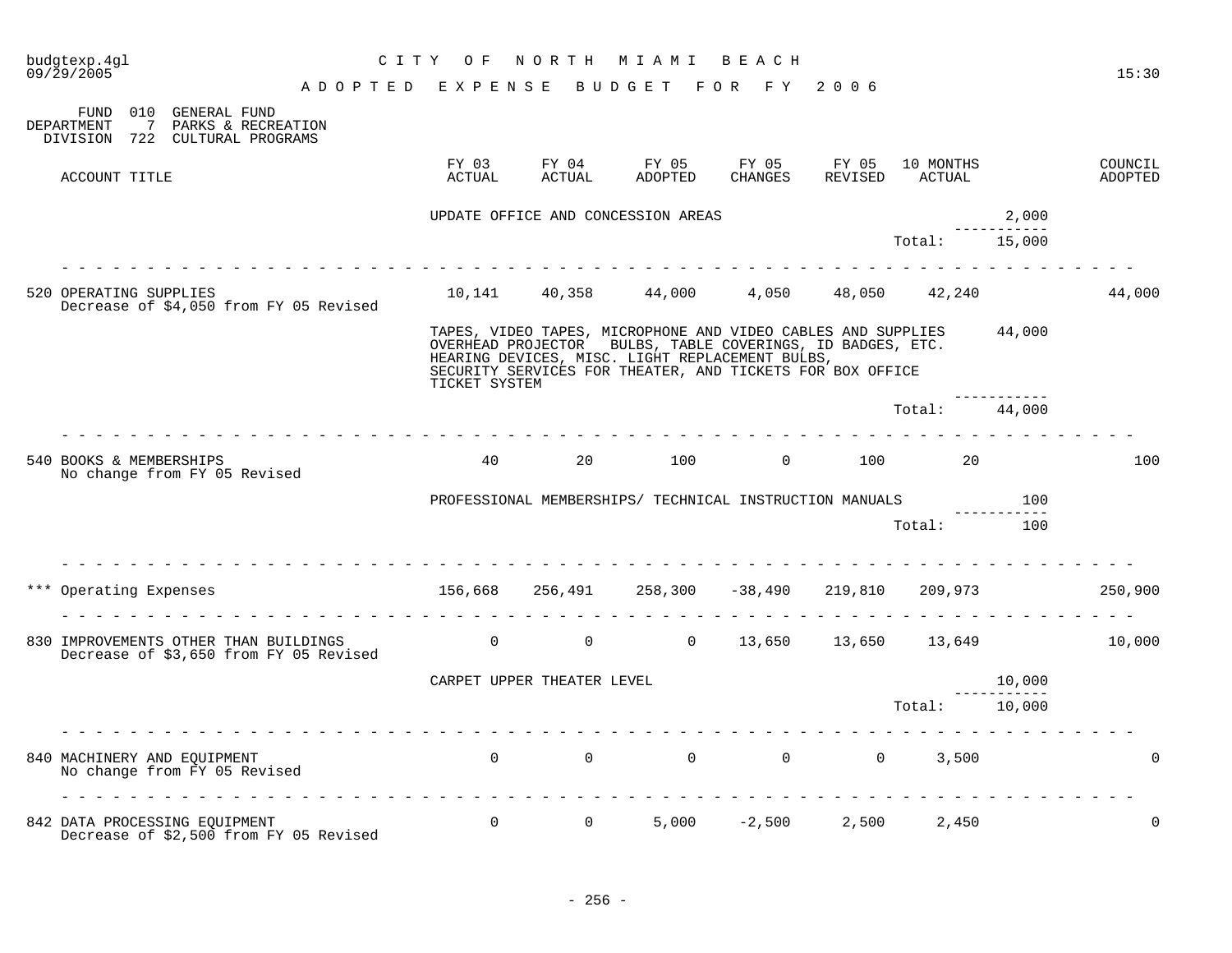| budgtexp.4ql                                                                                                                          | C I T Y<br>O F                                      | NORTH MIAMI |                                           | BEACH            |                  |                           |              | 15:30              |
|---------------------------------------------------------------------------------------------------------------------------------------|-----------------------------------------------------|-------------|-------------------------------------------|------------------|------------------|---------------------------|--------------|--------------------|
| 09/29/2005                                                                                                                            | ADOPTED EXPENSE                                     |             | BUDGET FOR FY 2006                        |                  |                  |                           |              |                    |
| GENERAL FUND<br>FUND<br>010<br><b>DEPARTMENT</b><br>7<br>PARKS & RECREATION<br>722 CULTURAL PROGRAMS<br>DIVISION                      |                                                     |             |                                           |                  |                  |                           |              |                    |
| ACCOUNT TITLE                                                                                                                         | FY 03<br>ACTUAL                                     | ACTUAL      | FY 04 FY 05<br>ADOPTED                    | FY 05<br>CHANGES | FY 05<br>REVISED | 10 MONTHS<br>ACTUAL       |              | COUNCIL<br>ADOPTED |
| *** Capital Outlays                                                                                                                   | $0$ $0$ $5,000$ $11,150$ $16,150$ $19,599$ $10,000$ |             |                                           |                  |                  |                           |              |                    |
| 943 TRF TO FND 153<br>Decrease of \$9,630 from FY 05 Revised                                                                          |                                                     |             | 0 12,243 0 16,840 16,840 0                |                  |                  |                           |              | 7,210              |
|                                                                                                                                       |                                                     |             | CULTURAL AFFAIRS GRANT CASH MATCH         |                  |                  |                           | 7,210        |                    |
|                                                                                                                                       |                                                     |             |                                           |                  |                  | Total: 7,210              |              |                    |
| 944 CASH MATCH FOR GRANTS<br>No change from FY 05 Revised                                                                             |                                                     |             | $0$ 0 25,000 -25,000 0 0                  |                  |                  |                           |              | $\mathbf 0$        |
| 994 TRF TO WORKERS' COMP SELF-INS<br>Increase of \$94 over FY 05 Revised                                                              |                                                     |             | $1,844$ $1,961$ $2,033$ 0 $2,033$ $2,033$ |                  |                  |                           |              | 2,127              |
| Posit # Job Title Employee Name Projected<br>01-0283 PEFORM. ARTS THEATER MGR. GEORGETTIS GERALD 208<br>01-0282 RECREATION TECH COORD | VALENZUELA MIGUEL A                                 | 1,919       |                                           |                  |                  | Adj Reason Madj Amt Total | 208<br>1,919 |                    |
|                                                                                                                                       | Salary Projection Total: 2,127                      |             |                                           |                  |                  | $\Omega$                  | 2,127        |                    |
| *** Non-Operating Expenses 1,844 14,204 27,033 -8,160 18,873 2,033                                                                    |                                                     |             |                                           |                  |                  |                           |              | 9,337              |
| DIVISION TOTALS: 297,176 421,635 447,556 -10,500 437,056 386,465                                                                      |                                                     |             |                                           |                  |                  |                           |              | 454,790            |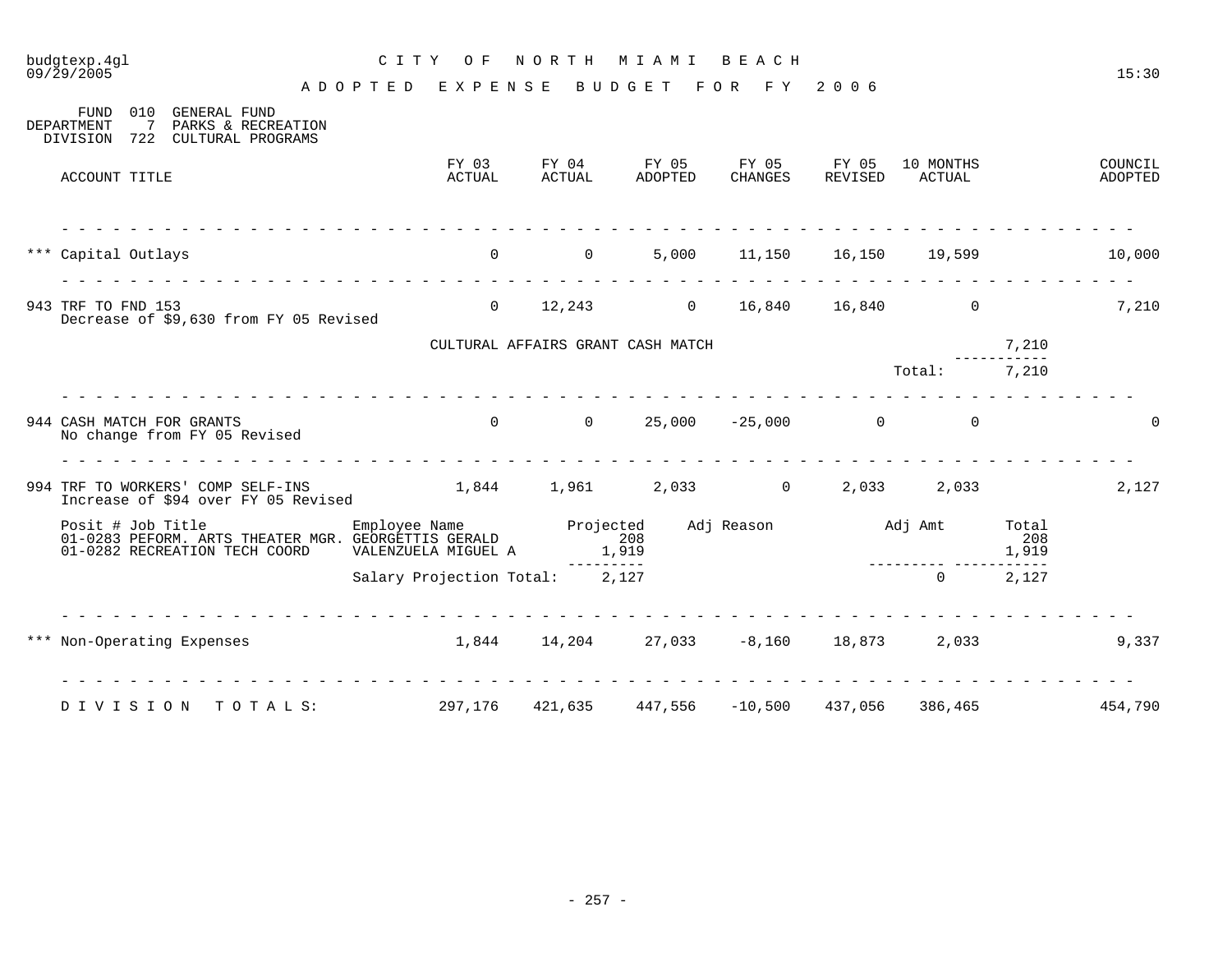## budgtexp.4gl C I T Y O F N O R T H M I A M I B E A C H

A D O P T E D E X P E N S E B U D G E T F O R F Y 2 0 0 6

FUND 010 GENERAL FUND<br>DEPARTMENT 7 PARKS & RECRE 7 PARKS & RECREATION DIVISION 723 PUBLIC RELATIONS/SPECIAL EVENT FY 03 FY 04 FY 05 FY 05 FY 05 10 MONTHS COUNCIL COUNCIL COUNCIL COUNCIL FY 05 FY 05 10 MONTHS COUNCIL ACCOUNT TITLE ACTUAL ACTUAL ADOPTED CHANGES REVISED ACTUAL ADOPTED - - - - - - - - - - - - - - - - - - - - - - - - - - - - - - - - - - - - - - - - - - - - - - - - - - - - - - - - - - - - - - - 120 SALARIES-FULL-TIME 61,216 63,665 67,152 0 67,152 48,330 70,054 Increase of \$2,902 over FY 05 Revised Posit # Job Title Employee Name Projected Adj Reason Adj Amt Total 01-0284 MARKET/SPEC/EVENTS/SUPV SHAKESPEARE JACQUELINE 42,723 42,723 01-0285 MARKETING SPECIALIST I MORGAN LATASHA M --------- --------- ----------- Salary Projection Total: 70,054 0 70,054 - - - - - - - - - - - - - - - - - - - - - - - - - - - - - - - - - - - - - - - - - - - - - - - - - - - - - - - - - - - - - - - 140 OVERTIME-REGULAR EMPLOYEES 1,284 1,001 2,000 0 2,000 1,273 2,000 No change from FY 05 Revised OVERTIME FOR SPECIAL EVENTS AND OTHER CITY PROGRAMMING 2,000 ----------- Total: 2,000 - - - - - - - - - - - - - - - - - - - - - - - - - - - - - - - - - - - - - - - - - - - - - - - - - - - - - - - - - - - - - - - 210 F.I.C.A. TAXES-EMPLOYER'S CONTRIBUTION 4,318 4,642 5,290 0 5,290 3,607 5,512 Increase of \$222 over FY 05 Revised Posit # Job Title Employee Name Projected Adj Reason Adj Amt Total<br>01-0284 MARKET/SPEC/EVENTS/SUPV SHAKESPEARE JACQUELINE 3,268 01-0284 MARKET/SPEC/EVENTS/SUPV SHAKESPEARE JACQUELINE 3,268 AND RESERVE THE SUPPORT OF SHAKESPEARE JACQUELINE<br>01-0285 MARKETING SPECIALIST I MORGAN LATASHA M 2,091 2,091 2,091 2,091 01-0285 MARKETING SPECIALIST I MORGAN LATASHA M 2,091 --------- --------- ----------- Salary Projection Total: 5,359 0 5,359 Adjustments to Salary Projection: OVERTIME 253 ----------- Adjusted salary projection total: 5,512 - - - - - - - - - - - - - - - - - - - - - - - - - - - - - - - - - - - - - - - - - - - - - - - - - - - - - - - - - - - - - - - 215 EDUCATIONAL REIMBURSEMENT 0 343 0 0 0 355 0 No change from FY 05 Revised - - - - - - - - - - - - - - - - - - - - - - - - - - - - - - - - - - - - - - - - - - - - - - - - - - - - - - - - - - - - - - - 221 LEAVE PAYOUTS 0 0 0 0 0 0 135 0 0 No change from FY 05 Revised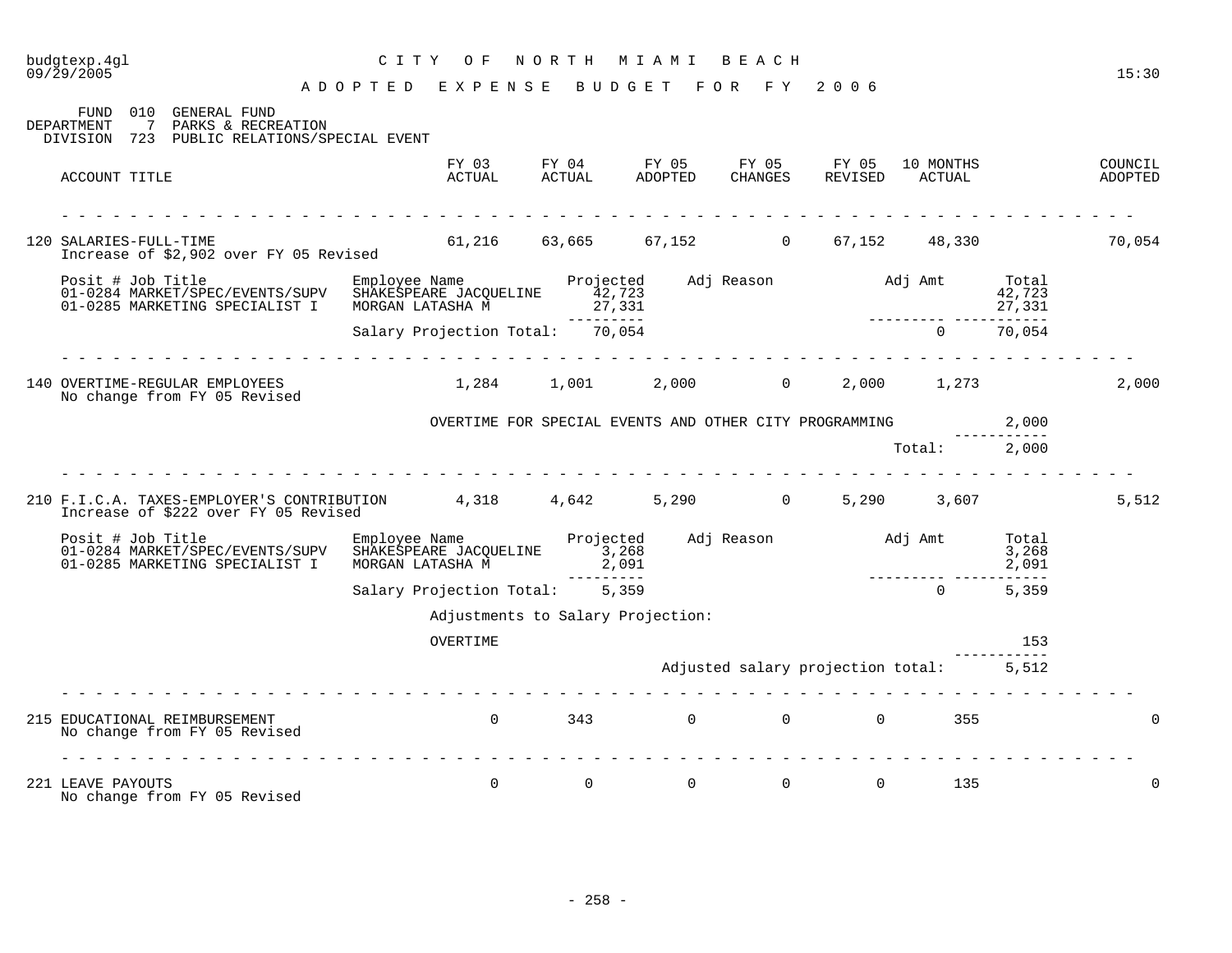### budgtexp.4gl C I T Y O F N O R T H M I A M I B E A C H 09/29/2005 15:30

A D O P T E D E X P E N S E B U D G E T F O R F Y 2 0 0 6

FUND 010 GENERAL FUND DEPARTMENT 7 PARKS & RECREATION DIVISION 723 PUBLIC RELATIONS/SPECIAL EVENT FY 03 FY 04 FY 05 FY 05 FY 05 10 MONTHS COUNCIL ACCOUNT TITLE ACTUAL ACTUAL ADOPTED CHANGES REVISED ACTUAL ADOPTED - - - - - - - - - - - - - - - - - - - - - - - - - - - - - - - - - - - - - - - - - - - - - - - - - - - - - - - - - - - - - - - 223 RETIREMENT-GENERAL PLAN 4,325 9,069 9,469 0 9,469 6,994 10,031 Increase of \$562 over FY 05 Revised Posit # Job Title Employee Name Projected Adj Reason Adj Amt Total 01-0284 MARKET/SPEC/EVENTS/SUPV SHAKESPEARE JACQUELINE 6,013 6,013 01-0285 MARKETING SPECIALIST I MORGAN LATASHA M<sup>22</sup> (018 4,018 4,018 4,018 4,018 4,018 4,018 4,018 4,018 4,018 4,018 **4,018** --------- --------- ----------- Salary Projection Total: 10,031 - - - - - - - - - - - - - - - - - - - - - - - - - - - - - - - - - - - - - - - - - - - - - - - - - - - - - - - - - - - - - - - 235 HEALTH INSURANCE 6,843 7,737 8,734 0 8,734 8,588 11,550 Increase of \$2,816 over FY 05 Revised Posit # Job Title Employee Name Projected Adj Reason Adj Amt Total 01-0284 MARKET/SPEC/EVENTS/SUPV SHAKESPEARE JACQUELINE 7,272 7,272 7,272 7,272 01-0285 MARKETING SPECIALIST I MORGAN LATASHA  $\tilde{M}$  4,278 4,278 4,278 --------- --------- ----------- Salary Projection Total: 11,550 0 11,550 - - - - - - - - - - - - - - - - - - - - - - - - - - - - - - - - - - - - - - - - - - - - - - - - - - - - - - - - - - - - - - - 236 GROUP LIFE INSURANCE 246 258 273 0 273 193 298 Increase of \$25 over FY 05 Revised Posit # Job Title Employee Name Projected Adj Reason Adj Amt Total 01-0284 MARKET/SPEC/EVENTS/SUPV SHAKESPEARE JACQUELINE 177 177 01-0285 MARKETING SPECIALIST I MORGAN LATASHA M 121 121 --------- --------- ----------- Salary Projection Total: 298 0 298 - - - - - - - - - - - - - - - - - - - - - - - - - - - - - - - - - - - - - - - - - - - - - - - - - - - - - - - - - - - - - - - 238 ACCIDENTAL DEATH & DISMEMBERMENT 22 23 24 0 24 18 25 Increase of \$1 over FY 05 Revised Posit # Job Title Employee Name Projected Adj Reason Adj Amt Total 01-0284 MARKET/SPEC/EVENTS/SUPV SHAKESPEARE JACQUELINE 15 15 01-0285 MARKETING SPECIALIST I MORGAN LATASHA M 10 --------- --------- ----------- Salary Projection Total: 25 0 25 - - - - - - - - - - - - - - - - - - - - - - - - - - - - - - - - - - - - - - - - - - - - - - - - - - - - - - - - - - - - - - - 239 DENTAL INSURANCE 2008 2010 2010 361 361 396 396 396 321 321 Decrease of \$75 from FY 05 Revised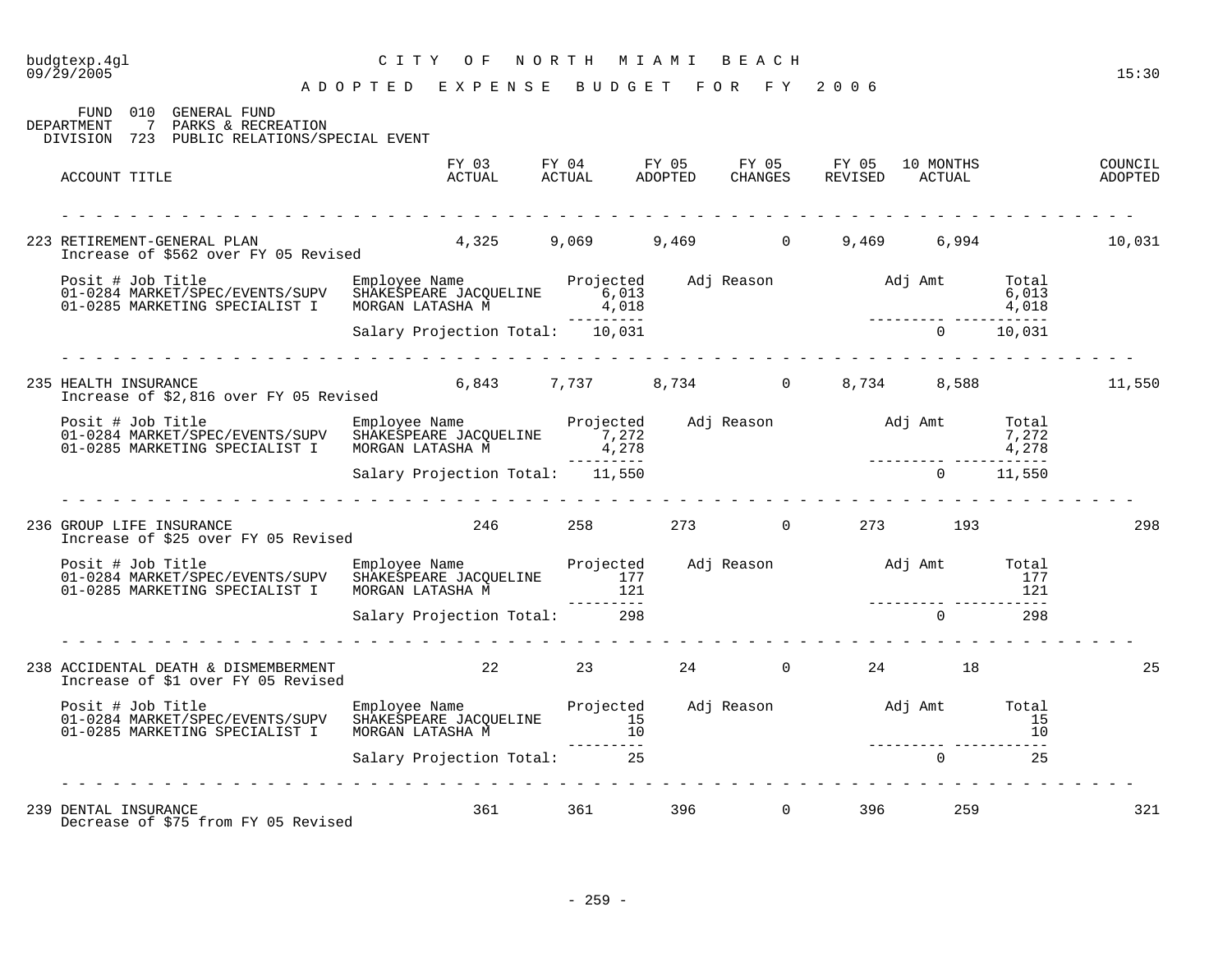| budgtexp.4ql<br>$09/\bar{2}9/2005$                                                                                | C I T Y<br>O F<br>ADOPTED EXPENSE BUDGET FOR FY 2006                  | NORTH                                                                              | M I A M I                                                                                                                                                     | BEACH                     |                                         |                  |                                 | 15:30              |
|-------------------------------------------------------------------------------------------------------------------|-----------------------------------------------------------------------|------------------------------------------------------------------------------------|---------------------------------------------------------------------------------------------------------------------------------------------------------------|---------------------------|-----------------------------------------|------------------|---------------------------------|--------------------|
| FUND 010 GENERAL FUND<br>DEPARTMENT<br>7 PARKS & RECREATION<br>DIVISION 723 PUBLIC RELATIONS/SPECIAL EVENT        |                                                                       |                                                                                    |                                                                                                                                                               |                           |                                         |                  |                                 |                    |
| ACCOUNT TITLE                                                                                                     | ACTUAL                                                                | <b>ACTUAL</b>                                                                      | FY 03 FY 04 FY 05 FY 05 FY 05 10 MONTHS<br>ADOPTED                                                                                                            | CHANGES                   |                                         | REVISED ACTUAL   |                                 | COUNCIL<br>ADOPTED |
| Posit # Job Title<br>01-0284 MARKET/SPEC/EVENTS/SUPV SHAKESPEARE JACQUELINE 180<br>01-0285 MARKETING SPECIALIST I | Employee Name <b>Brojected</b> Adj Reason Adj Amt<br>MORGAN LATASHA M |                                                                                    | 141<br>---------                                                                                                                                              |                           |                                         | ---------- ----- | Total<br>180<br>141             |                    |
|                                                                                                                   | Salary Projection Total: 321                                          |                                                                                    |                                                                                                                                                               |                           |                                         | $\Omega$         | 321                             |                    |
|                                                                                                                   |                                                                       |                                                                                    |                                                                                                                                                               |                           |                                         | 69,752           |                                 | 99,791             |
| 350 SPECIAL PROGRAMS<br>Increase of \$9,167 over FY 05 Revised                                                    |                                                                       |                                                                                    | 72,482 89,388 90,000 833 90,833 93,866 100,000                                                                                                                |                           |                                         |                  |                                 |                    |
|                                                                                                                   | LOVE IN<br>SNOW DAY<br>FOURTH OF JULY                                 | VETERANS DAY SPECIAL EVENT<br>MEMORIAL DAY SPECIAL EVENT<br>NATIONAL DAY OF PRAYER | EGGSTRAVAGANZA - BUNNY SUNDAY FUN DAY<br>VOLUNTEERS APPRECIATION DINNER<br>HALLOWEEN SPECIAL EVENT AT ALLEN PARK<br>"JULY IS PARKS & REC MONTH" SPECIAL EVENT |                           |                                         |                  | 100,000                         |                    |
| .                                                                                                                 |                                                                       |                                                                                    |                                                                                                                                                               |                           |                                         | Total:           | 100,000                         |                    |
| 351 LATIN FESTIVAL<br>No change from FY 05 Revised                                                                | 3,650                                                                 |                                                                                    | $\Omega$<br>$\overline{0}$                                                                                                                                    |                           | $\begin{matrix} 0 & 0 & 0 \end{matrix}$ |                  |                                 | $\Omega$           |
|                                                                                                                   |                                                                       |                                                                                    | LATIN FESTIVAL MOVED TO MAYOR & COUNCIL BUDGET                                                                                                                |                           |                                         |                  |                                 |                    |
| 383 FESTIVALS & COMMUNITY EVENTS<br>No change from FY 05 Revised                                                  | $10,000$ $14,454$ $21,000$ $0$ $21,000$ $5,876$ $21,000$              |                                                                                    |                                                                                                                                                               |                           |                                         |                  |                                 |                    |
|                                                                                                                   |                                                                       |                                                                                    | CITY'S CONTRIBUTION TOWARD 3 EVENTS @ \$7,000 EACH                                                                                                            |                           |                                         | Total:           | 21,000<br>-----------<br>21,000 |                    |
| 390 EDUCATIONAL PROGRAMS<br>No change from FY 05 Revised                                                          |                                                                       | 694 — 100                                                                          | 389                                                                                                                                                           | 700 700<br>$\overline{0}$ | 700 700                                 | 201              |                                 | 700                |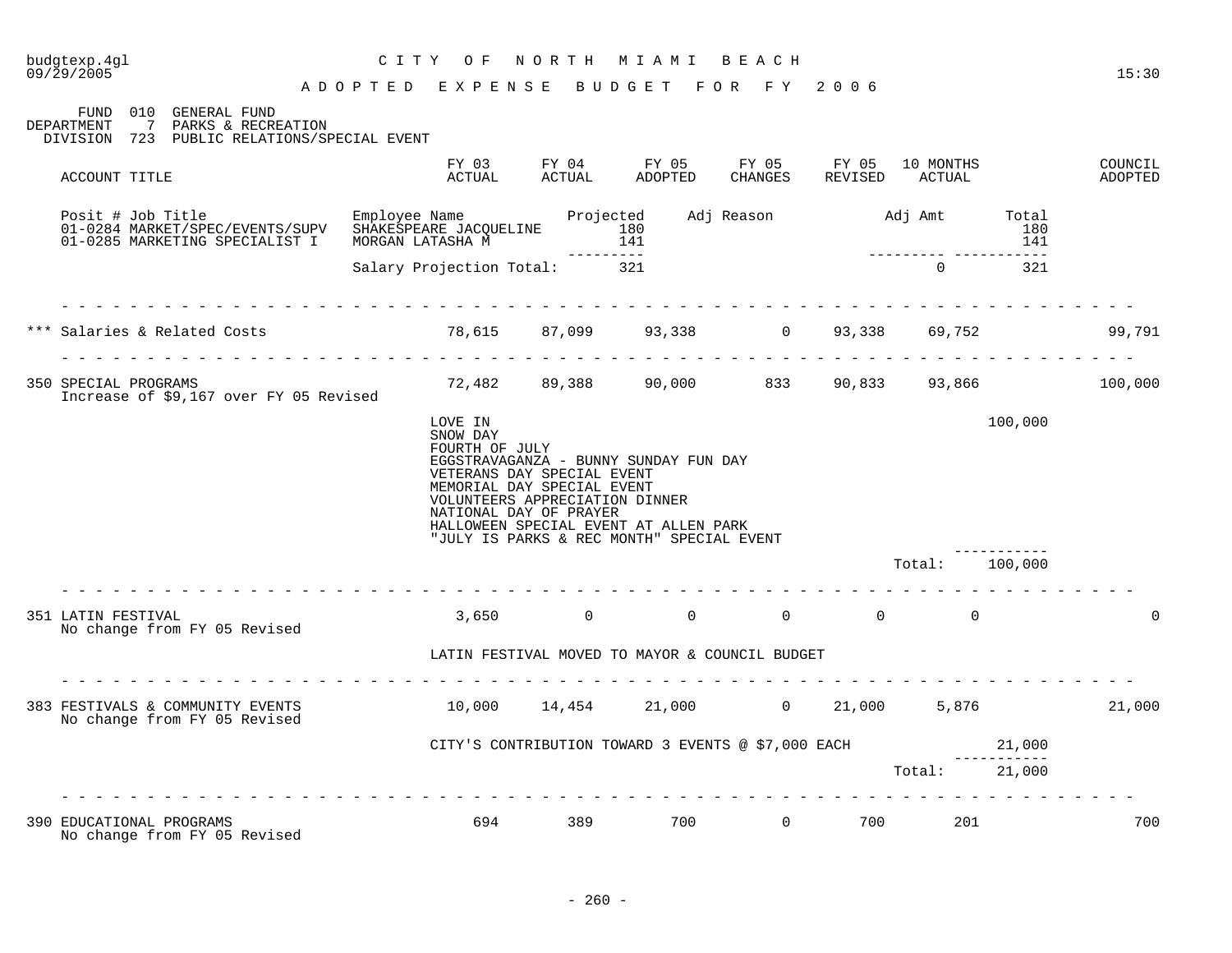| budgtexp.4gl<br>09/29/2005 |                |                                                                       |   |                 |                      | CITY OF NORTH MIAMI BEACH                                                                                |                                |          |                     |                                   | 15:30              |
|----------------------------|----------------|-----------------------------------------------------------------------|---|-----------------|----------------------|----------------------------------------------------------------------------------------------------------|--------------------------------|----------|---------------------|-----------------------------------|--------------------|
|                            |                | FUND 010 GENERAL FUND                                                 |   |                 |                      | ADOPTED EXPENSE BUDGET FOR FY 2006                                                                       |                                |          |                     |                                   |                    |
| DEPARTMENT                 | $\overline{7}$ | PARKS & RECREATION<br>DIVISION 723 PUBLIC RELATIONS/SPECIAL EVENT     |   |                 |                      |                                                                                                          |                                |          |                     |                                   |                    |
|                            | ACCOUNT TITLE  |                                                                       |   | FY 03<br>ACTUAL | ACTUAL               | FY 04 FY 05<br>ADOPTED                                                                                   | FY 05 FY 05<br>CHANGES REVISED |          | 10 MONTHS<br>ACTUAL |                                   | COUNCIL<br>ADOPTED |
|                            |                |                                                                       |   | FRPA PROGRAMS   |                      | COMPUTER & TECHNICAL TRAINING FOR STAFF                                                                  |                                |          |                     | 500<br>200                        |                    |
|                            |                |                                                                       | . |                 |                      |                                                                                                          |                                |          | Total:              | 700                               |                    |
|                            |                | 405 TRAVEL AND AUTO EXPENSES<br>Increase of \$200 over FY 05 Revised  |   | 705             | 695 —                | 600                                                                                                      | $\Omega$                       | 600 - 10 | $\overline{0}$      |                                   | 800                |
|                            |                |                                                                       |   |                 |                      | TRAVEL TO FPRA EVENTS & PROGRAMS AND FOR TRAINING                                                        |                                |          |                     | 800                               |                    |
|                            |                |                                                                       |   |                 |                      |                                                                                                          |                                |          | Total:              | 800                               |                    |
|                            |                | 410 COMMUNICATION SERVICES<br>Increase of \$600 over FY 05 Revised    |   | 699             | 855 700              | 600                                                                                                      |                                |          | 0 600 600           |                                   | 1,200              |
|                            |                |                                                                       |   |                 | MARKETING SPECIALIST | CELL PHONE FOR MARKETING/SPECIAL EVENTS SUPERVISOR & 1,200                                               |                                |          |                     |                                   |                    |
|                            |                |                                                                       |   |                 |                      |                                                                                                          |                                |          | Total: 1,200        | ------------                      |                    |
| 440 RENTALS AND LEASES     |                | Increase of \$3,000 over FY 05 Revised                                |   |                 |                      | 0 $5,662$ $5,000$ 0                                                                                      |                                |          | 5,000 6,089         |                                   | 8,000              |
|                            |                |                                                                       |   |                 |                      | RENTAL AND MAINTENANCE CONTRACT FOR CANON COPIER &<br>RENTALS & LEASES ASSOCIATED WITH SPECIAL EVENTS    |                                |          |                     | 8,000                             |                    |
|                            |                |                                                                       |   |                 |                      |                                                                                                          |                                |          | Total: 8,000        |                                   |                    |
|                            |                | 480 PROMOTIONAL ACTIVITIES<br>Increase of \$24,000 over FY 05 Revised |   |                 |                      | $12,682$ $13,557$ $16,000$ 0 $16,000$ $12,126$                                                           |                                |          |                     |                                   | 40,000             |
|                            |                |                                                                       |   |                 |                      | NEW ADVERTISING, BROCHURES, PORTABLE EXHIBIT DISPLAY,<br>MCDONALD & SILVER CENTERS & CITY SPECIAL EVENTS |                                |          |                     | $25,000$<br>15,000<br>----------- |                    |
|                            |                |                                                                       |   |                 |                      |                                                                                                          |                                |          | Total: 40,000       |                                   |                    |
| 520 OPERATING SUPPLIES     |                |                                                                       |   |                 | 7,345 3,703          |                                                                                                          |                                |          | 7,000 0 7,000 4,971 |                                   | 7,000              |
|                            |                | No change from FY 05 Revised                                          |   |                 |                      |                                                                                                          |                                |          |                     |                                   |                    |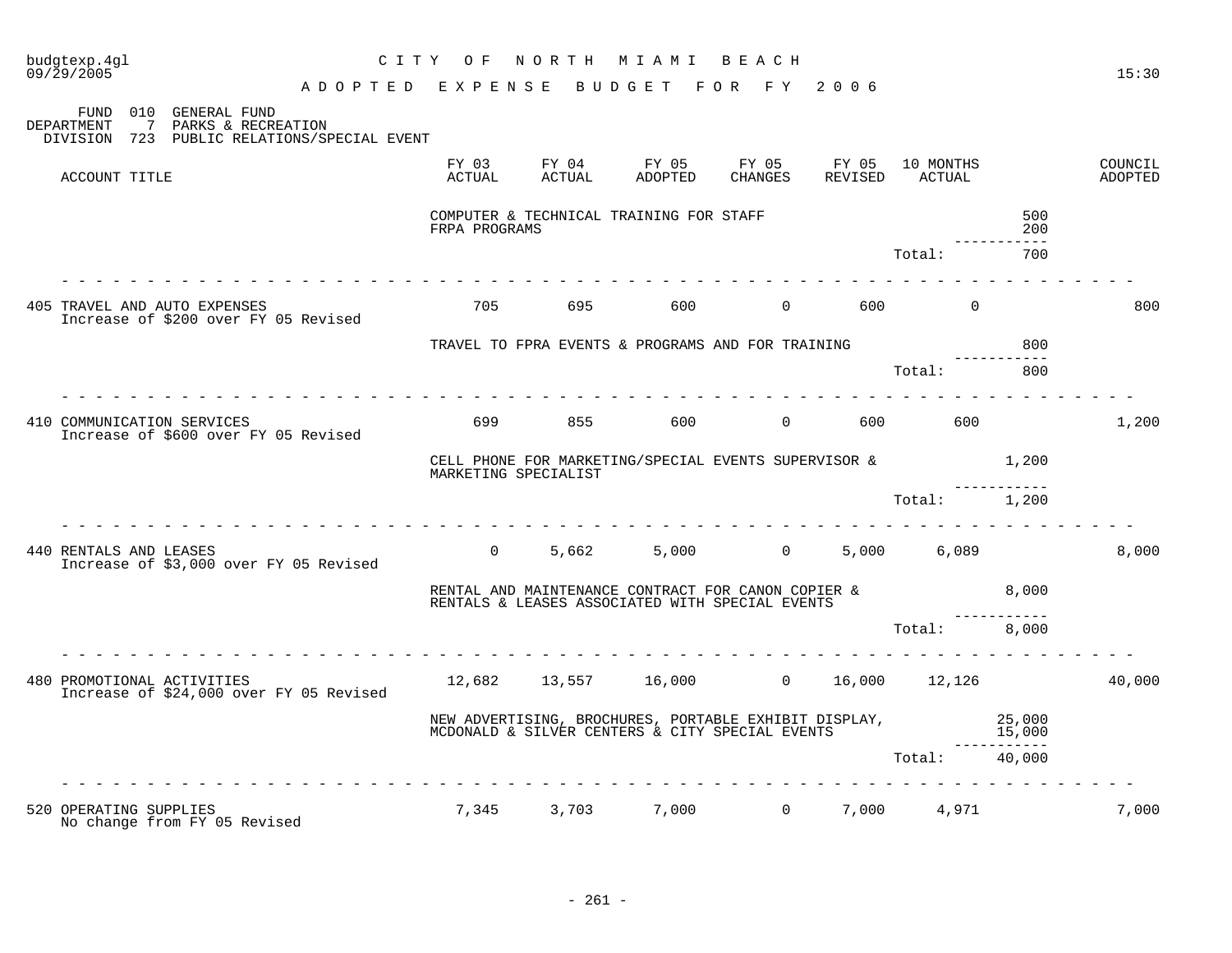| budgtexp.4gl<br>09/29/2005                                                                                          | C I T Y<br>O F                                      | NORTH MIAMI     |                                                                                                                     | BEACH             |                  |                     |                | 15:30              |
|---------------------------------------------------------------------------------------------------------------------|-----------------------------------------------------|-----------------|---------------------------------------------------------------------------------------------------------------------|-------------------|------------------|---------------------|----------------|--------------------|
| GENERAL FUND<br>010<br>FUND<br>DEPARTMENT<br>PARKS & RECREATION<br>7<br>DIVISION 723 PUBLIC RELATIONS/SPECIAL EVENT | A D O P T E D E X P E N S E                         |                 | BUDGET FOR FY 2006                                                                                                  |                   |                  |                     |                |                    |
| ACCOUNT TITLE                                                                                                       | FY 03<br>ACTUAL                                     | FY 04<br>ACTUAL | FY 05<br>ADOPTED                                                                                                    | FY 05<br>CHANGES  | FY 05<br>REVISED | 10 MONTHS<br>ACTUAL |                | COUNCIL<br>ADOPTED |
|                                                                                                                     | COPIER PAPER                                        |                 | STAFF SHIRTS, PAPER FOR FLYERS, TAPES, LAMINATES, VIDEO<br>TAPES, KROY TAPES, RIBBONS, CERTIFICATES, MISC. SUPPLIES |                   |                  |                     | 7,000          |                    |
|                                                                                                                     |                                                     |                 |                                                                                                                     |                   |                  | Total:              | 7,000          |                    |
| 540 BOOKS & MEMBERSHIPS<br>No change from FY 05 Revised                                                             | 274                                                 | 217             | 550                                                                                                                 | $\Omega$          | 550              | 275                 |                | 550                |
|                                                                                                                     | FRPA MEMBERSHIP                                     |                 | PROFESSIONAL PERIODICALS AND BOOKS IN CONNECTION WITH<br>DEPARTMENT PR AND SPEC. ACTIVITIES                         |                   |                  |                     | 400<br>150     |                    |
|                                                                                                                     |                                                     |                 |                                                                                                                     |                   |                  | Total:              | 550            |                    |
| 592 MAIL ROOM COPIER EXPENSES<br>Increase of \$4,000 over FY 05 Revised                                             |                                                     | 3,899 7,072     |                                                                                                                     | $5,000$ 0         | .                | 5,000 11,226        |                | 9,000              |
|                                                                                                                     |                                                     |                 | COPIES FOR P/R AND SPECIAL EVENTS                                                                                   |                   |                  |                     | 9,000          |                    |
|                                                                                                                     |                                                     |                 |                                                                                                                     |                   |                  | Total: 9,000        |                |                    |
| <u>.</u><br>*** Operating Expenses                                                                                  | 112,430 135,991 146,450 833 147,283 135,230 188,250 |                 | <u>a la la la la la la la la la la la l</u> a                                                                       |                   |                  | .                   |                |                    |
| 842 DATA PROCESSING EQUIPMENT<br>Decrease of \$3,000 from FY 05 Revised                                             |                                                     |                 | 0 $3,274$ $3,000$ 0 $3,000$ 2,451                                                                                   |                   |                  |                     |                | $\Omega$           |
| Capital Outlays                                                                                                     | $\Omega$                                            | 3,274           | 3,000                                                                                                               | $0 \qquad \qquad$ | 3,000            | 2,451               |                | $\Omega$           |
| 994 TRF TO WORKERS' COMP SELF-INS<br>Increase of \$2,954 over FY 05 Revised                                         |                                                     |                 | 246 259 268 0 268 268                                                                                               |                   |                  |                     |                | 3,222              |
| Posit # Job Title<br>01-0284 MARKET/SPEC/EVENTS/SUPV                                                                | Employee Name<br>SHAKESPEARE JACQUELINE             | 1,965           | Projected Adj Reason Madj Amt<br>1.965                                                                              |                   |                  |                     | Total<br>1,965 |                    |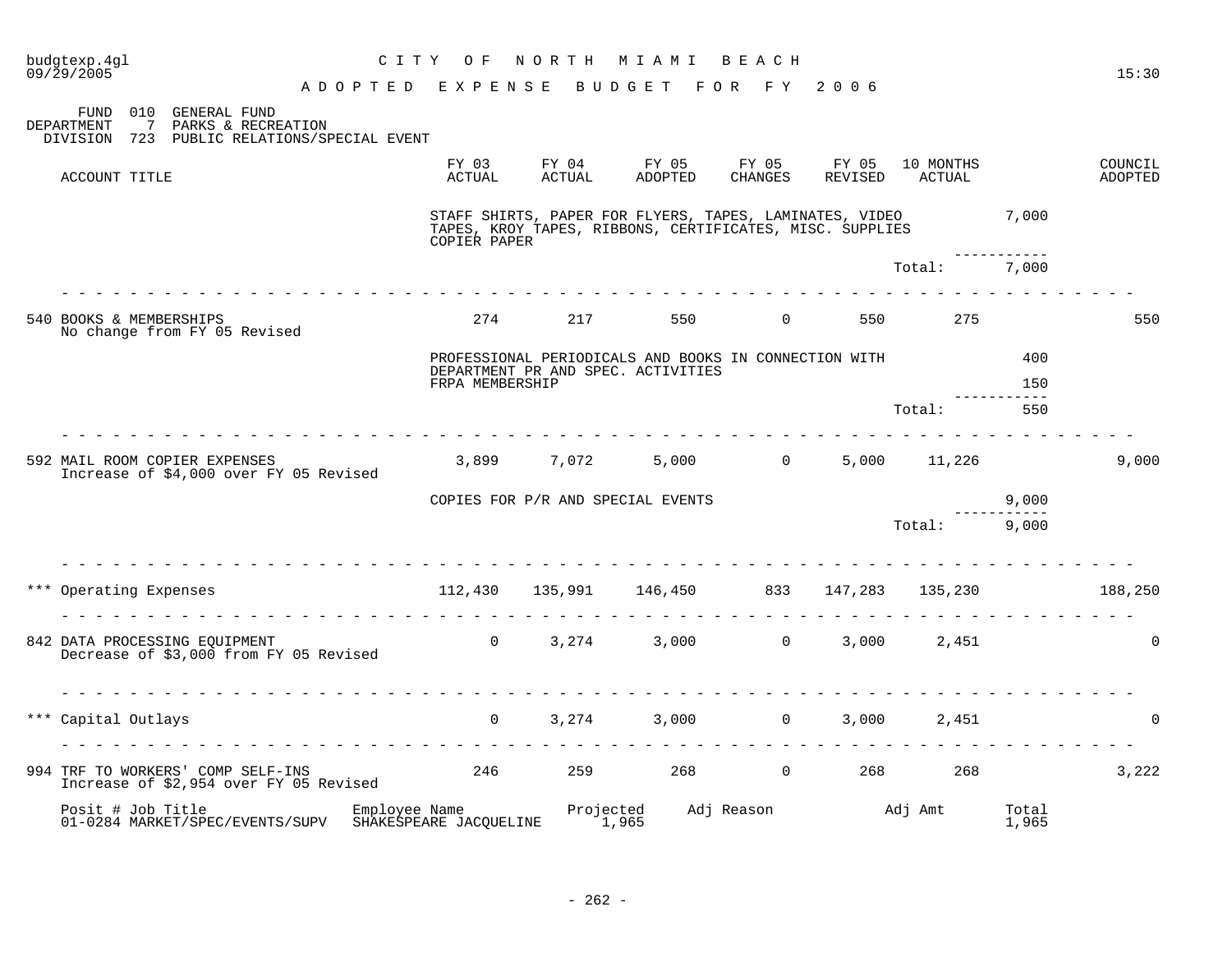### budgtexp.4gl C I T Y O F N O R T H M I A M I B E A C H budgtexp.4g1 CITY OF NORTH MIAMI BEACH 15:30

### A D O P T E D E X P E N S E B U D G E T F O R F Y 2 0 0 6

FUND 010 GENERAL FUND DEPARTMENT 7 PARKS & RECREATION DIVISION 723 PUBLIC RELATIONS/SPECIAL EVENT FY 03 FY 04 FY 05 FY 05 FY 05 10 MONTHS COUNCIL ACCOUNT TITLE ACTUAL ACTUAL ADOPTED CHANGES REVISED ACTUAL ADOPTED Posit # Job Title Employee Name Projected Adj Reason Adj Amt Total 01-0285 MARKETING SPECIALIST I MORGAN LATASHA M 1,257 1,257 1,257 1,257 1,257 1,257 --------- --------- ----------- Salary Projection Total: 3,222 0 3,222 - - - - - - - - - - - - - - - - - - - - - - - - - - - - - - - - - - - - - - - - - - - - - - - - - - - - - - - - - - - - - - - \*\*\* Non-Operating Expenses 246 259 268 0 268 268 3,222 - - - - - - - - - - - - - - - - - - - - - - - - - - - - - - - - - - - - - - - - - - - - - - - - - - - - - - - - - - - - - - -

D I V I S I O N T O T A L S: 191,291 226,623 243,056 833 243,889 207,701 291,263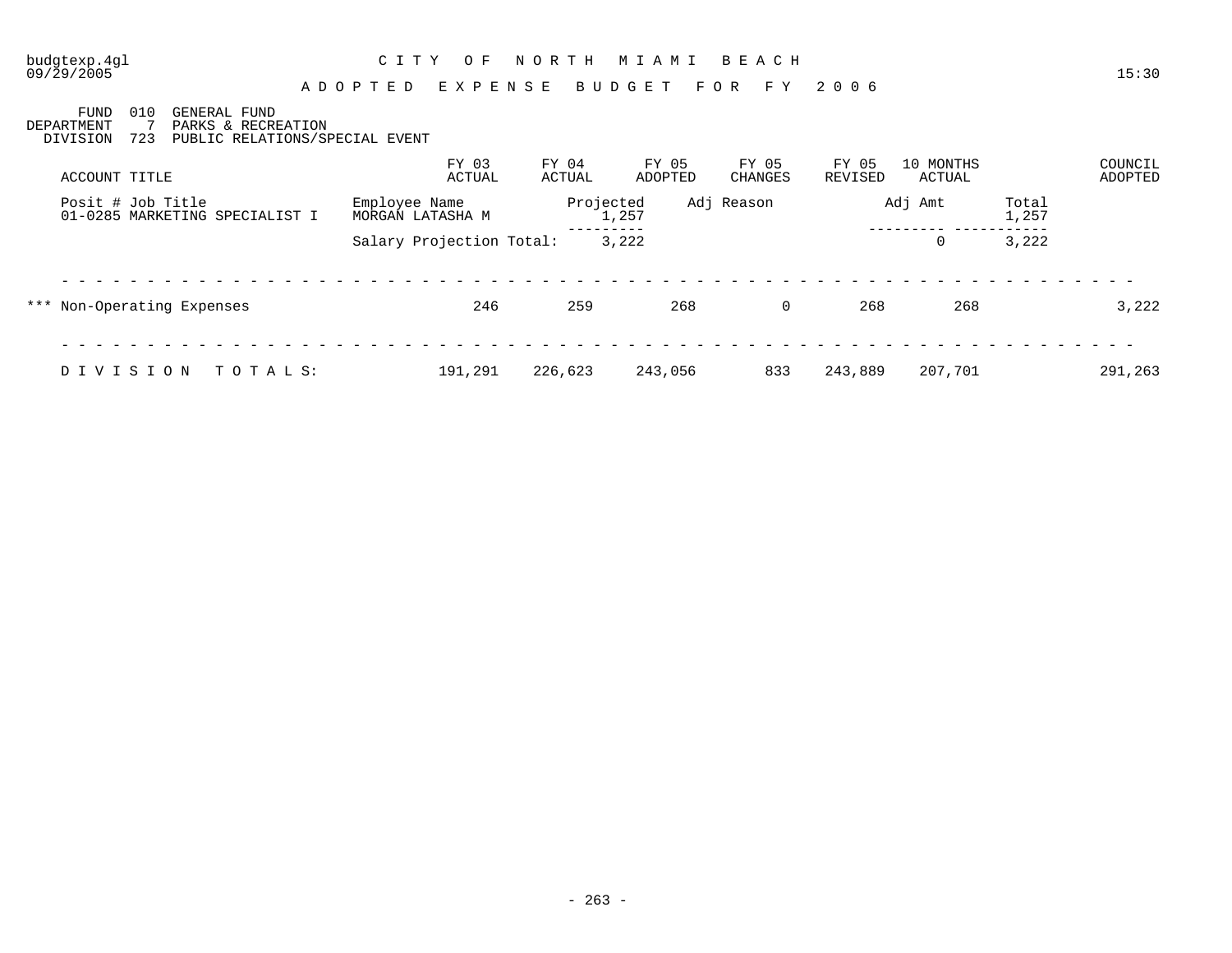### A D O P T E D E X P E N S E B U D G E T F O R F Y 2 0 0 6 FUND 010 GENERAL FUND DEPARTMENT 7 PARKS & RECREATION DIVISION 730 ALLEN PARK/DE LEONARDIS YTH CN FY 03 FY 04 FY 05 FY 05 FY 05 10 MONTHS COUNCIL ACCOUNT TITLE ACTUAL ACTUAL ADOPTED CHANGES REVISED ACTUAL ADOPTED - - - - - - - - - - - - - - - - - - - - - - - - - - - - - - - - - - - - - - - - - - - - - - - - - - - - - - - - - - - - - - - 120 SALARIES-FULL-TIME 63,893 58,939 99,106 0 99,106 74,382 95,438 Decrease of \$3,668 from FY 05 Revised Posit # Job Title Employee Name Projected Adj Reason Adj Amt Total 02-0210 RECREATION SPECIALIST \*\* VACANCY \*\* 5235 24,386 HIRE 471/06 - 212,193 12,193 04-0167 RECREATION SPECIALIST HENRY KEITH G  $25,940$  25,940 25,940 05-0103 RECREATION SPECIALIST TAYLOR ANDRE D 25,992 25,992 25,992 05-0136 RECREATION SUPERVISOR I ACEVEDO MIGUEL 31,313 31,313 --------- -----------<br>12,193 95,438 Salary Projection Total: 107,631 - - - - - - - - - - - - - - - - - - - - - - - - - - - - - - - - - - - - - - - - - - - - - - - - - - - - - - - - - - - - - - - 121 SALARY-DISABILITY PAYMENTS 0 3,071 0 0 0 0 0 No change from FY 05 Revised - - - - - - - - - - - - - - - - - - - - - - - - - - - - - - - - - - - - - - - - - - - - - - - - - - - - - - - - - - - - - - - 130 SALARIES-TEMP & PART-TIME 46,420 44,487 40,000 23,100 63,100 44,202 47,000 Decrease of \$16,100 from FY 05 Revised REC LEADERS 47,000 BOXING COACH SATURDAYS TRACK COACH ----------- Total: 47,000 - - - - - - - - - - - - - - - - - - - - - - - - - - - - - - - - - - - - - - - - - - - - - - - - - - - - - - - - - - - - - - - 132 SALARIES-SUMMER CAMP 0 0 23,100 -23,100 0 0 26,400 Increase of \$26,400 over FY 05 Revised 10 PART-TIME POSITIONS FOR 100 SUMMER CAMPERS 26,400 10 X \$8.25 X 40 HRS X 8 WKS ----------- Total: 26,400 - - - - - - - - - - - - - - - - - - - - - - - - - - - - - - - - - - - - - - - - - - - - - - - - - - - - - - - - - - - - - - - 140 OVERTIME-REGULAR EMPLOYEES 1,356 -44 0 0 0 1,698 0 No change from FY 05 Revised - - - - - - - - - - - - - - - - - - - - - - - - - - - - - - - - - - - - - - - - - - - - - - - - - - - - - - - - - - - - - - - 141 OVERTIME-TEMPORARY EMPLOYEES 594 480 0 0 0 0 0

budgtexp.4gl C I T Y O F N O R T H M I A M I B E A C H budgtexp.4gl CITY OF NORTH MIAMI BEACH CITY OF NORTH MIAMI BEACH 15:30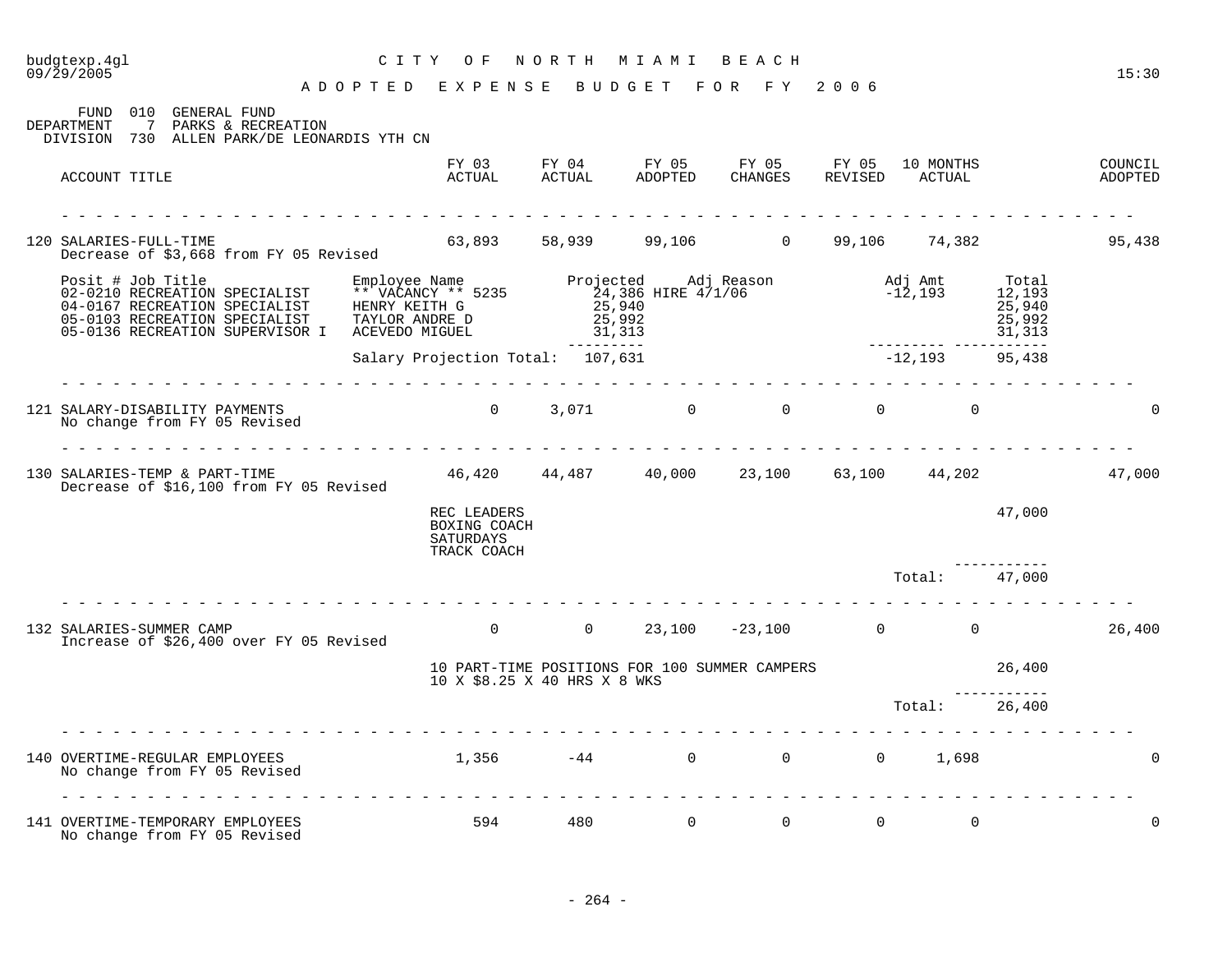| budgtexp.4gl<br>09/29/2005                                                                                                                                                                                                                                                                                                                                                                                                               | C I T Y<br>O F                                                                                                                                                                                                                                                                                                                                                                                                                                                                              |                                                           | NORTH MIAMI BEACH                                                      |                                          |                     |                | 15:30              |
|------------------------------------------------------------------------------------------------------------------------------------------------------------------------------------------------------------------------------------------------------------------------------------------------------------------------------------------------------------------------------------------------------------------------------------------|---------------------------------------------------------------------------------------------------------------------------------------------------------------------------------------------------------------------------------------------------------------------------------------------------------------------------------------------------------------------------------------------------------------------------------------------------------------------------------------------|-----------------------------------------------------------|------------------------------------------------------------------------|------------------------------------------|---------------------|----------------|--------------------|
|                                                                                                                                                                                                                                                                                                                                                                                                                                          | A D O P T E D E X P E N S E B U D G E T F O R F Y 2006                                                                                                                                                                                                                                                                                                                                                                                                                                      |                                                           |                                                                        |                                          |                     |                |                    |
| 010 GENERAL FUND<br>FUND<br>DEPARTMENT<br>$7\phantom{0}$<br>PARKS & RECREATION<br>DIVISION 730 ALLEN PARK/DE LEONARDIS YTH CN                                                                                                                                                                                                                                                                                                            |                                                                                                                                                                                                                                                                                                                                                                                                                                                                                             |                                                           |                                                                        |                                          |                     |                |                    |
| ACCOUNT TITLE                                                                                                                                                                                                                                                                                                                                                                                                                            |                                                                                                                                                                                                                                                                                                                                                                                                                                                                                             |                                                           | FY 03 FY 04 FY 05 FY 05 FY 05<br>ACTUAL ACTUAL ADOPTED CHANGES REVISED |                                          | 10 MONTHS<br>ACTUAL |                | COUNCIL<br>ADOPTED |
| 210 F.I.C.A. TAXES-EMPLOYER'S CONTRIBUTION 8,584 8,072 12,409 0 12,409 9,147<br>Decrease of \$282 from FY 05 Revised                                                                                                                                                                                                                                                                                                                     |                                                                                                                                                                                                                                                                                                                                                                                                                                                                                             |                                                           |                                                                        |                                          |                     |                | 12,127             |
| $\begin{tabular}{lllllllllllllllllll} \multicolumn{4}{c}{\textbf{Posit}}&\textbf{Job Title}&\textbf{Enployee Name}&\textbf{Enployee Name}&\textbf{Projected}&\textbf{Adj Reason}&\textbf{Adj Amt}&\textbf{Total}\\ 02-0210\text{ RECREATION SPECRALIST}&\textbf{** VACANCY} &\textbf{**} &\textbf{1,866 HIRE 4/1/06}&\textbf{933}&\textbf{933}&\textbf{1,988}&\textbf{1,988}&\textbf{1,988}&\textbf{1,988}&\textbf{1,988}&\textbf{1,988$ |                                                                                                                                                                                                                                                                                                                                                                                                                                                                                             |                                                           |                                                                        |                                          |                     |                |                    |
|                                                                                                                                                                                                                                                                                                                                                                                                                                          | Salary Projection Total: 8,233                                                                                                                                                                                                                                                                                                                                                                                                                                                              |                                                           |                                                                        |                                          | $-933$ 7,300        |                |                    |
|                                                                                                                                                                                                                                                                                                                                                                                                                                          |                                                                                                                                                                                                                                                                                                                                                                                                                                                                                             |                                                           | Adjustments to Salary Projection:                                      |                                          |                     |                |                    |
|                                                                                                                                                                                                                                                                                                                                                                                                                                          | PART-TIME                                                                                                                                                                                                                                                                                                                                                                                                                                                                                   |                                                           |                                                                        |                                          |                     | 4,827          |                    |
|                                                                                                                                                                                                                                                                                                                                                                                                                                          |                                                                                                                                                                                                                                                                                                                                                                                                                                                                                             |                                                           |                                                                        | Adjusted salary projection total: 12,127 |                     |                |                    |
|                                                                                                                                                                                                                                                                                                                                                                                                                                          |                                                                                                                                                                                                                                                                                                                                                                                                                                                                                             |                                                           |                                                                        |                                          |                     |                |                    |
| 215 EDUCATIONAL REIMBURSEMENT<br>No change from FY 05 Revised                                                                                                                                                                                                                                                                                                                                                                            |                                                                                                                                                                                                                                                                                                                                                                                                                                                                                             |                                                           |                                                                        |                                          |                     |                |                    |
|                                                                                                                                                                                                                                                                                                                                                                                                                                          |                                                                                                                                                                                                                                                                                                                                                                                                                                                                                             |                                                           |                                                                        |                                          |                     |                |                    |
| 221 LEAVE PAYOUTS<br>No change from FY 05 Revised                                                                                                                                                                                                                                                                                                                                                                                        | $\begin{matrix} 0 & 1 & 1 & 1 \end{matrix} \qquad \qquad \begin{matrix} 0 & 0 & 0 \end{matrix} \qquad \qquad \begin{matrix} 0 & 0 & 0 \end{matrix} \qquad \qquad \begin{matrix} 0 & 0 & 0 \end{matrix} \qquad \qquad \begin{matrix} 0 & 0 & 0 \end{matrix} \qquad \qquad \begin{matrix} 0 & 0 & 0 \end{matrix} \qquad \qquad \begin{matrix} 0 & 0 & 0 \end{matrix} \qquad \qquad \begin{matrix} 0 & 0 & 0 \end{matrix} \qquad \qquad \begin{matrix} 0 & 0 & 0 \end{matrix} \qquad \qquad \$ |                                                           |                                                                        |                                          |                     |                |                    |
|                                                                                                                                                                                                                                                                                                                                                                                                                                          |                                                                                                                                                                                                                                                                                                                                                                                                                                                                                             |                                                           |                                                                        |                                          |                     |                |                    |
| 223 RETIREMENT-GENERAL PLAN 2,802 6,682 6,967 0 6,967 10,564 12,237                                                                                                                                                                                                                                                                                                                                                                      |                                                                                                                                                                                                                                                                                                                                                                                                                                                                                             |                                                           |                                                                        |                                          |                     |                |                    |
| Posit # Job Title Employee Name Projected Adj Reason and J Amt Total 3,813<br>04-0167 RECREATION SPECIALIST HENRY KEITH G 3,813<br>05-0103 RECREATION SPECIALIST TAYLOR ANDRE D 3,821<br>05-0126 RECREATION SUPERVISOR TRIVING VIGHT<br>05-0136 RECREATION SUPERVISOR I ACEVEDO MIGUEL                                                                                                                                                   |                                                                                                                                                                                                                                                                                                                                                                                                                                                                                             | $\begin{array}{c} 2.813 \\ 3,821 \\ 4,603 \\ \end{array}$ |                                                                        |                                          |                     | 4,603          |                    |
|                                                                                                                                                                                                                                                                                                                                                                                                                                          | Salary Projection Total: 12,237                                                                                                                                                                                                                                                                                                                                                                                                                                                             |                                                           |                                                                        |                                          | $\sim$ 0            | 12,237         |                    |
|                                                                                                                                                                                                                                                                                                                                                                                                                                          |                                                                                                                                                                                                                                                                                                                                                                                                                                                                                             |                                                           |                                                                        |                                          |                     |                |                    |
| 235 HEALTH INSURANCE<br>Decrease of \$1,535 from FY 05 Revised                                                                                                                                                                                                                                                                                                                                                                           | 9,010 10,388 16,508 0 16,508 11,792                                                                                                                                                                                                                                                                                                                                                                                                                                                         |                                                           |                                                                        |                                          |                     |                | 14,973             |
|                                                                                                                                                                                                                                                                                                                                                                                                                                          |                                                                                                                                                                                                                                                                                                                                                                                                                                                                                             |                                                           |                                                                        |                                          |                     | Total<br>2,139 |                    |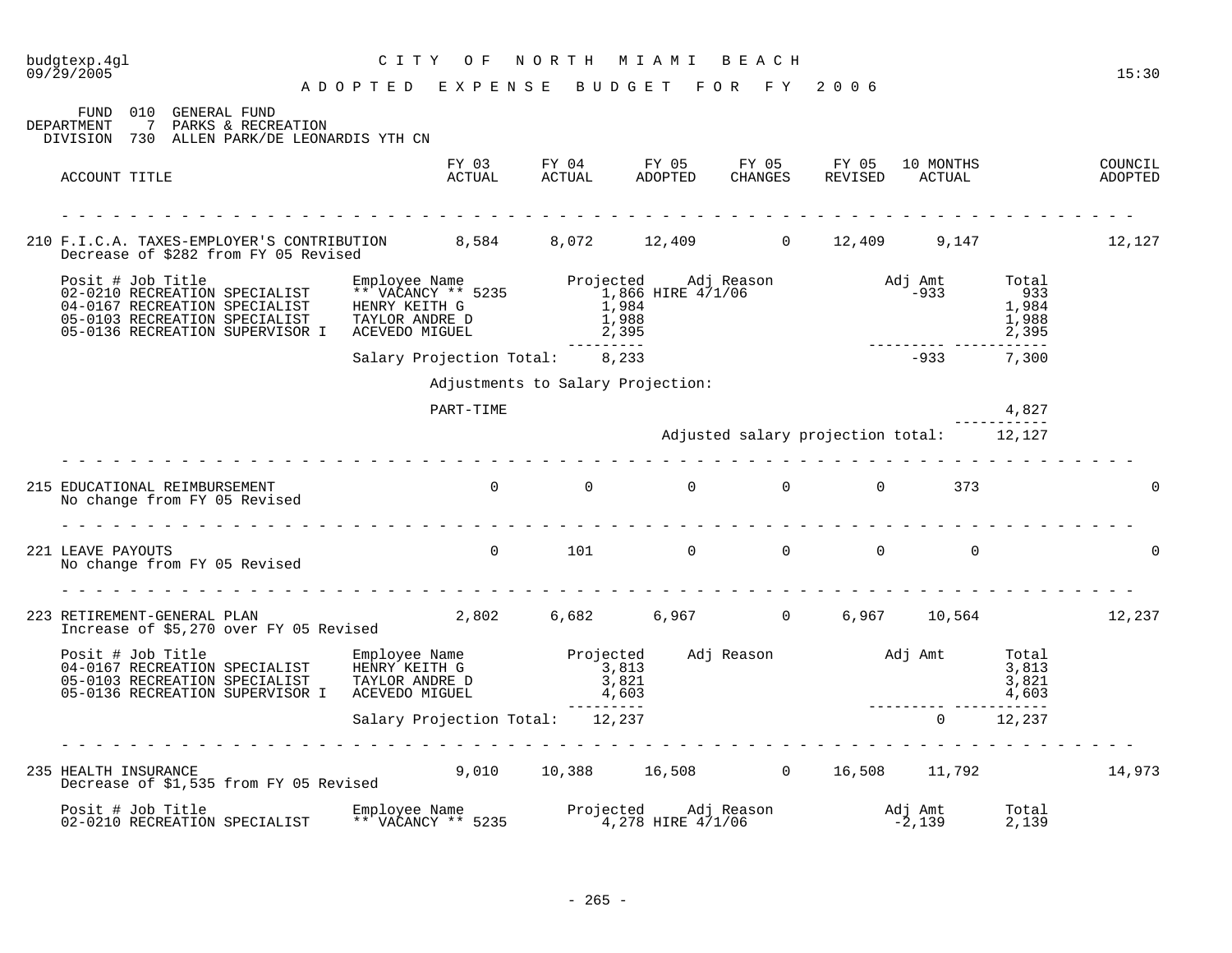# budgtexp.4gl C I T Y O F N O R T H M I A M I B E A C H

FUND 010 GENERAL FUND<br>DEPARTMENT 7 PARKS & RECRI 7 PARKS & RECREATION DIVISION 730 ALLEN PARK/DE LEONARDIS YTH CN FY 03 FY 04 FY 05 FY 05 FY 05 10 MONTHS COUNCIL

| ACCOUNT TITLE                                                                                                                                                                                                                        | ر س س<br>ACTUAL                 | エエ いエ<br>FI UT THE PROPERTY |                                                                                               | 1. T O O | CHANGES REVISED ACTUAL | REVISED ACTUAL |                                                  | COONCIN<br>ADOPTED |
|--------------------------------------------------------------------------------------------------------------------------------------------------------------------------------------------------------------------------------------|---------------------------------|-----------------------------|-----------------------------------------------------------------------------------------------|----------|------------------------|----------------|--------------------------------------------------|--------------------|
| Posit # Job Title Employee Name Projected Adj Reason Adj Amt Total<br>04-0167 RECREATION SPECIALIST HENRY KEITH G 4,278<br>05-0103 RECREATION SPECIALIST TAYLOR ANDRE D 4,278<br>05-0136 RECREATION SUPERVISOR I ACEVEDO MIGUEL 4,27 |                                 |                             | $\begin{array}{cccc}\n & 4,278 \\  & 4,278 \\  & 4,278 \\  & 4,278 \\  & -2,139\n\end{array}$ |          |                        |                |                                                  |                    |
|                                                                                                                                                                                                                                      | Salary Projection Total: 17,112 |                             |                                                                                               |          |                        |                |                                                  |                    |
|                                                                                                                                                                                                                                      |                                 |                             |                                                                                               |          |                        |                |                                                  | 416                |
|                                                                                                                                                                                                                                      |                                 |                             |                                                                                               |          |                        |                |                                                  |                    |
|                                                                                                                                                                                                                                      |                                 |                             |                                                                                               |          |                        |                |                                                  |                    |
|                                                                                                                                                                                                                                      |                                 |                             |                                                                                               |          |                        |                |                                                  |                    |
| 238 ACCIDENTAL DEATH & DISMEMBERMENT 21 25 36 0 36 36 25<br>Decrease of \$2 from FY 05 Revised                                                                                                                                       |                                 |                             |                                                                                               |          |                        |                |                                                  | 34                 |
| Posit # Job Title Employee Name Manuscript of Adj Reason and Adj Amt Total 19-010 RECREATION SPECIALIST ** VACANCY ** 5235<br>04-0167 RECREATION SPECIALIST TRIVIOR ANDRE D<br>05-0103 RECREATION SUPERVISOR I ACEVEDO MIGUEL 9<br>0 |                                 |                             |                                                                                               |          |                        |                |                                                  |                    |
|                                                                                                                                                                                                                                      |                                 |                             |                                                                                               |          |                        |                |                                                  |                    |
| DENTAL INSURANCE<br>Decrease of \$42 from FY 05 Revised         420      536      0     536      371<br>239 DENTAL INSURANCE                                                                                                         |                                 |                             |                                                                                               |          |                        |                |                                                  | 494                |
|                                                                                                                                                                                                                                      |                                 |                             |                                                                                               |          |                        |                | $\begin{array}{c} 141 \\ 141 \\ 141 \end{array}$ |                    |
|                                                                                                                                                                                                                                      |                                 |                             |                                                                                               |          |                        |                |                                                  |                    |
| *** Salaries & Related Costs (133,333 132,892 199,058 0 199,058 152,827                                                                                                                                                              |                                 |                             |                                                                                               |          |                        |                |                                                  | 209,119            |
|                                                                                                                                                                                                                                      |                                 |                             |                                                                                               |          |                        |                |                                                  |                    |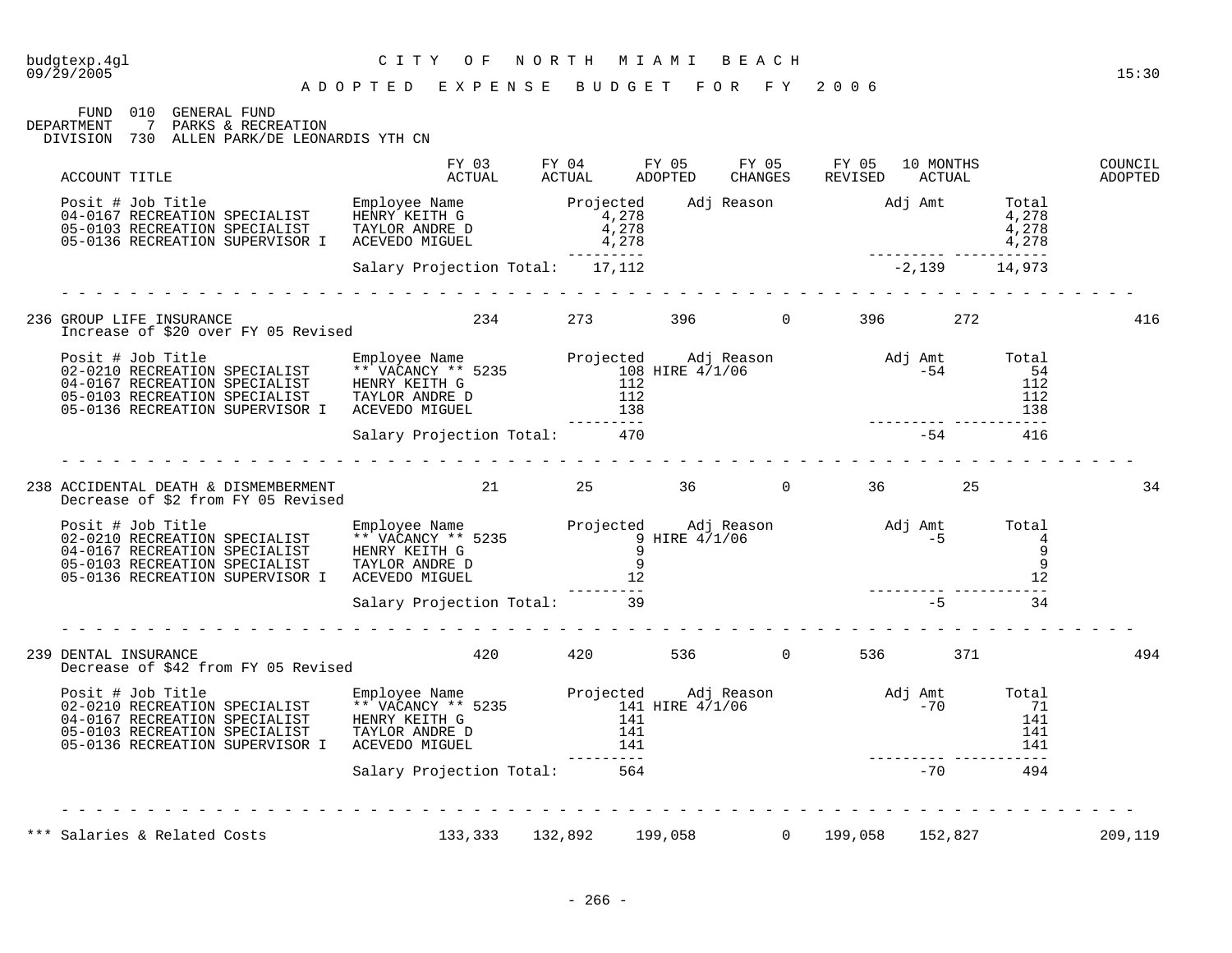# budgtexp.4gl C I T Y O F N O R T H M I A M I B E A C H

A D O P T E D E X P E N S E B U D G E T F O R F Y 2 0 0 6

| <b>DEPARTMENT</b> | 010<br><b>GENERAL FUND</b><br>FUND<br>$7\phantom{0}$<br>PARKS & RECREATION<br>DIVISION 730 ALLEN PARK/DE LEONARDIS YTH CN |                        |                                                       |                                                                                                                                                           |                |                |                             |                                       |                    |
|-------------------|---------------------------------------------------------------------------------------------------------------------------|------------------------|-------------------------------------------------------|-----------------------------------------------------------------------------------------------------------------------------------------------------------|----------------|----------------|-----------------------------|---------------------------------------|--------------------|
|                   | ACCOUNT TITLE                                                                                                             | FY 03<br>ACTUAL        | ACTUAL                                                | FY 04 FY 05 FY 05 FY 05<br>ADOPTED                                                                                                                        | CHANGES        |                | 10 MONTHS<br>REVISED ACTUAL |                                       | COUNCIL<br>ADOPTED |
|                   | 308 SELF-INSURED LOSSES - DEPT PORTION 3,700 0<br>No change from FY 05 Revised                                            |                        |                                                       | $\overline{0}$                                                                                                                                            | $\overline{0}$ | $\overline{0}$ | $\mathbf 0$                 |                                       | <sup>0</sup>       |
|                   | 350 SPECIAL PROGRAMS<br>Increase of \$10,000 over FY 05 Revised                                                           |                        |                                                       | 1,710 6,939 8,000 0                                                                                                                                       |                | 8,000          | 8,104                       |                                       | 18,000             |
|                   |                                                                                                                           |                        |                                                       | DEPARTMENT-WIDE INTRAMURAL SPORTS PROGRAM<br>TRACK PROGRAM - UNIFORMS, EQUIPMENT, ETC.<br>GOLF PROGRAM - SHARE OF INSTRUCTOR'S FEES & GOLF SUPPLIES 2,000 |                |                |                             | 10,000<br>6,000                       |                    |
|                   |                                                                                                                           |                        |                                                       |                                                                                                                                                           |                |                | Total: 18,000               | . <u>.</u> .                          |                    |
|                   | 357 TEEN PROGRAMS<br>Increase of \$1,000 over FY 05 Revised                                                               |                        |                                                       | 1,788 1,942 2,000 0                                                                                                                                       |                |                | 2,000 2,018                 |                                       | 3,000              |
|                   |                                                                                                                           | TEEN PROGRAMS          |                                                       |                                                                                                                                                           |                |                |                             | 3,000                                 |                    |
|                   |                                                                                                                           |                        |                                                       |                                                                                                                                                           |                |                | Total: 3,000                |                                       |                    |
| 367 OPTIMISTS     | Decrease of \$5,000 from FY 05 Revised                                                                                    |                        |                                                       | 27,070  26,220  30,000  15,000  45,000  41,109                                                                                                            |                |                |                             |                                       | 40,000             |
|                   |                                                                                                                           | <b>BUS</b>             | OPTIMIST SPECIAL OLYMPICS<br>OPTIMIST SPORTS PROGRAMS |                                                                                                                                                           |                |                |                             | 10,000<br>28,000<br>2,000<br>-------- |                    |
|                   |                                                                                                                           |                        |                                                       |                                                                                                                                                           |                |                | Total:                      | 40,000                                |                    |
|                   | 390 EDUCATIONAL PROGRAMS<br>Decrease of \$130 from FY 05 Revised                                                          |                        |                                                       | 589 0 400 130 530 521                                                                                                                                     |                |                |                             |                                       | 400                |
|                   |                                                                                                                           | FRPA TRAINING PROGRAMS |                                                       |                                                                                                                                                           |                |                |                             | 400                                   |                    |
|                   |                                                                                                                           |                        |                                                       |                                                                                                                                                           |                |                | Total:                      | 400                                   |                    |
|                   | 405 TRAVEL AND AUTO EXPENSES                                                                                              | 381                    | 1,063                                                 |                                                                                                                                                           | $5,250$ $-430$ |                | 4,820 1,365                 |                                       | 5,250              |
|                   | Increase of \$430 over FY 05 Revised                                                                                      |                        |                                                       |                                                                                                                                                           |                |                |                             |                                       |                    |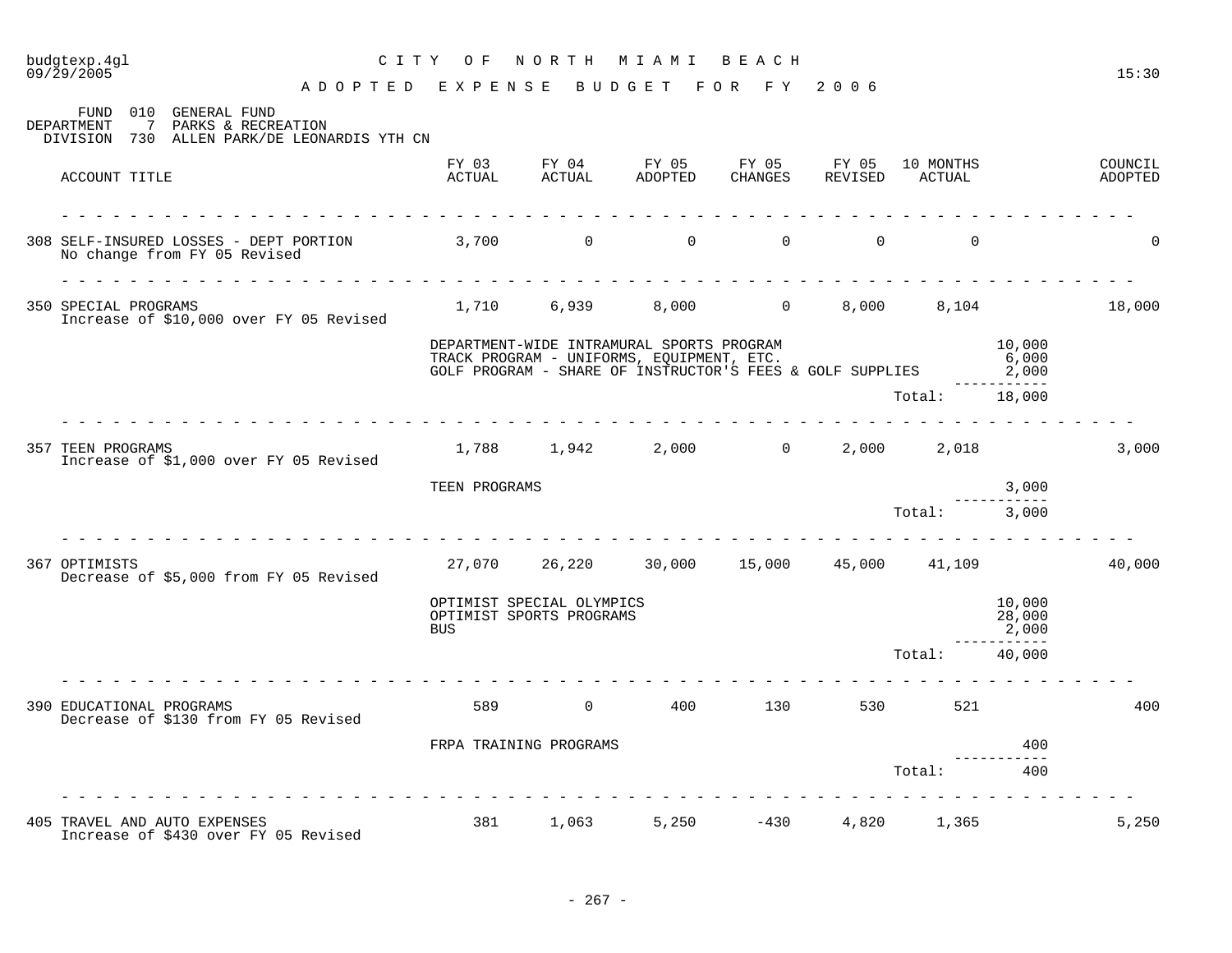| budgtexp.4gl<br>09/29/2005 |                                                                                                              | CITY OF NORTH MIAMI BEACH<br>ADOPTED EXPENSE BUDGET FOR FY 2006 |                                                             |                                                                                                              |         |                            |                       | 15:30              |
|----------------------------|--------------------------------------------------------------------------------------------------------------|-----------------------------------------------------------------|-------------------------------------------------------------|--------------------------------------------------------------------------------------------------------------|---------|----------------------------|-----------------------|--------------------|
| DEPARTMENT                 | FUND 010 GENERAL FUND<br>$7\phantom{0}$<br>PARKS & RECREATION<br>DIVISION 730 ALLEN PARK/DE LEONARDIS YTH CN |                                                                 |                                                             |                                                                                                              |         |                            |                       |                    |
| ACCOUNT TITLE              |                                                                                                              | FY 03<br>ACTUAL                                                 |                                                             | FY 04 FY 05 FY 05 FY 05<br>ACTUAL ADOPTED CHANGES                                                            | REVISED | 10 MONTHS<br><b>ACTUAL</b> |                       | COUNCIL<br>ADOPTED |
|                            |                                                                                                              |                                                                 |                                                             | TRAVEL TO FRPA PROGRAMS/CONFERENCES<br>TRACK TEAM TRAVEL TO NATIONAL FINALS                                  |         |                            | 250<br>5,000          |                    |
|                            |                                                                                                              |                                                                 |                                                             |                                                                                                              |         | Total: 5,250               |                       |                    |
|                            | 410 COMMUNICATION SERVICES<br>Decrease of \$300 from FY 05 Revised                                           |                                                                 |                                                             | $3,548$ $480$ $1,200$ $300$ $1,500$ $1,188$                                                                  |         |                            |                       | 1,200              |
|                            |                                                                                                              |                                                                 |                                                             | CELL PHONE FOR FACILITY SUPERVISOR AND RECREATION SPECIALIST 1,200                                           |         |                            |                       |                    |
|                            |                                                                                                              |                                                                 |                                                             |                                                                                                              |         | Total: 1,200               |                       |                    |
| 430 UTILITY SERVICES       | No change from FY 05 Revised                                                                                 |                                                                 |                                                             | $29,232$ $29,476$ $35,000$ $-3,000$ $32,000$ $29,976$ $32,000$                                               |         |                            |                       |                    |
|                            |                                                                                                              |                                                                 |                                                             | WATER & ELECTRIC INCREASED COSTS                                                                             |         |                            | 32,000<br>----------- |                    |
|                            |                                                                                                              |                                                                 |                                                             |                                                                                                              |         | Total: 32,000              |                       |                    |
|                            | 460 REPAIRS AND MAINTENANCE SERVICES<br>Increase of \$4,900 over FY 05 Revised                               | $45$ $2,682$ $5,000$ $-4,900$ $100$ $79$                        |                                                             |                                                                                                              |         |                            |                       | 5,000              |
|                            |                                                                                                              |                                                                 |                                                             | REQUIRED REPAIRS FOR THE FACILITY                                                                            |         |                            | 5,000<br>-----------  |                    |
|                            |                                                                                                              |                                                                 |                                                             |                                                                                                              |         | Total: 5,000               |                       |                    |
|                            | 520 OPERATING SUPPLIES<br>Decrease of \$5,603 from FY 05 Revised                                             |                                                                 |                                                             | $14,839$ $9,559$ $10,000$ $8,603$ $18,603$ $14,475$ $13,000$                                                 |         |                            |                       |                    |
|                            |                                                                                                              |                                                                 | SUPPLIES, STAFF UNIFORMS, MATS<br>INDOOR SCOREBOARD FOR GYM | STAFF SHIRTS, SHORTS, GAMES, ARTS AND CRAFTS, SPORTS 13,000<br>WEIGHT ROOM SUPPLIES, BOXING PROGRAM SUPPLIES |         |                            |                       |                    |
|                            |                                                                                                              |                                                                 |                                                             |                                                                                                              |         | Total: 13,000              |                       |                    |
|                            |                                                                                                              |                                                                 |                                                             |                                                                                                              |         |                            |                       |                    |
| 524 OPERATING-SUMMER CAMP  | Decrease of \$1,500 from FY 05 Revised                                                                       |                                                                 |                                                             | 4,566   6,551    8,000   1,500   9,500   9,343                                                               |         |                            |                       | 8,000              |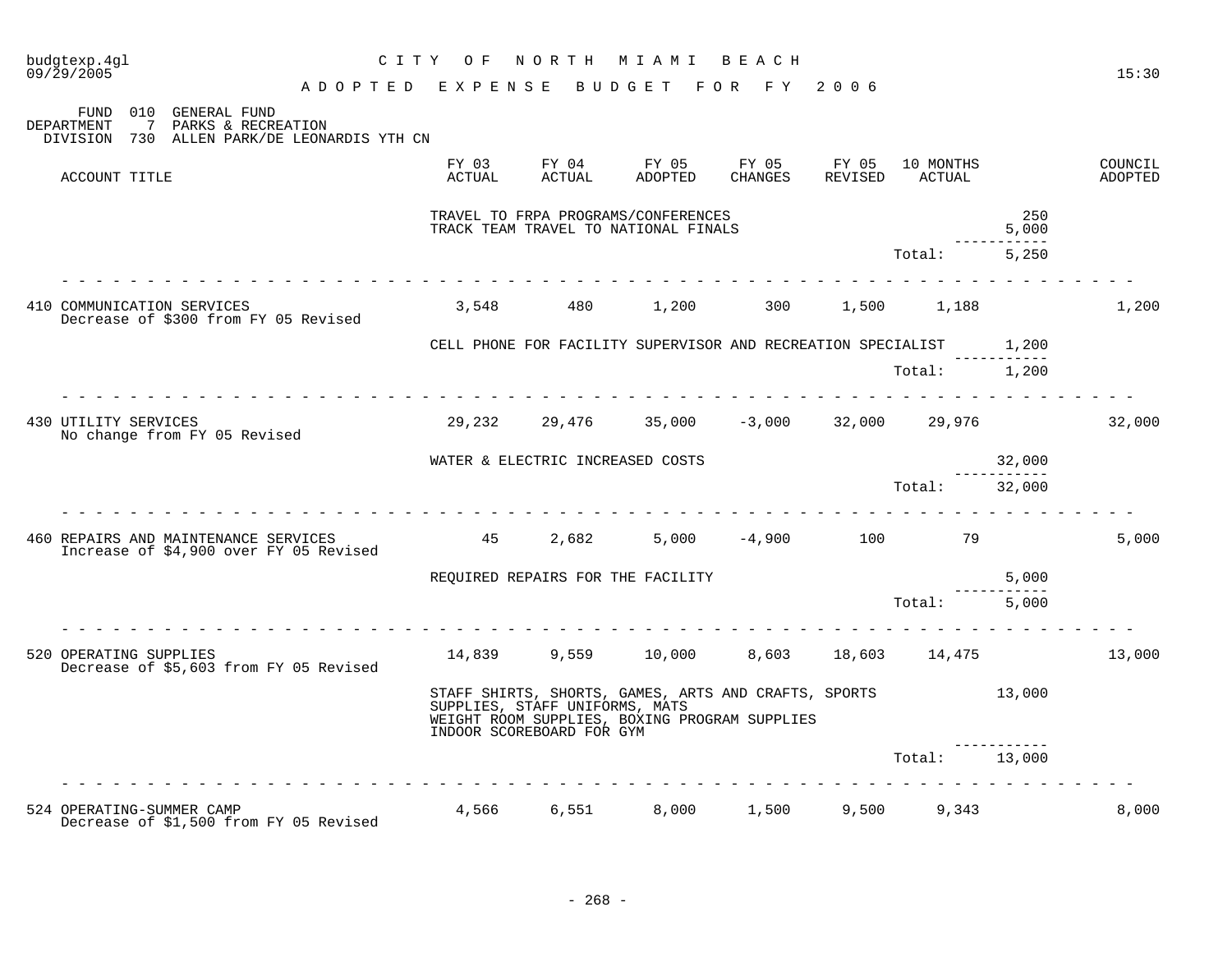| budgtexp.4gl<br>$09/\bar{2}9/2005$                                                                                                                 |                            | C I T Y<br>O F                      | NORTH           | M I A M I                                | BEACH                                                  |                  |                     |                | 15:30              |
|----------------------------------------------------------------------------------------------------------------------------------------------------|----------------------------|-------------------------------------|-----------------|------------------------------------------|--------------------------------------------------------|------------------|---------------------|----------------|--------------------|
|                                                                                                                                                    |                            | ADOPTED EXPENSE                     |                 | BUDGET                                   | FOR FY                                                 | 2006             |                     |                |                    |
| <b>GENERAL FUND</b><br><b>FUND</b><br>010<br>$7\overline{ }$<br>PARKS & RECREATION<br>DEPARTMENT<br>DIVISION 730<br>ALLEN PARK/DE LEONARDIS YTH CN |                            |                                     |                 |                                          |                                                        |                  |                     |                |                    |
| ACCOUNT TITLE                                                                                                                                      |                            | FY 03<br>ACTUAL                     | FY 04<br>ACTUAL | FY 05<br>ADOPTED                         | FY 05<br>CHANGES                                       | FY 05<br>REVISED | 10 MONTHS<br>ACTUAL |                | COUNCIL<br>ADOPTED |
|                                                                                                                                                    |                            |                                     |                 | SUMMER CAMP SUPPLIES FOR 100 CAMPERS     |                                                        |                  |                     | 8,000          |                    |
|                                                                                                                                                    | ren en en en en en en en e |                                     |                 |                                          |                                                        |                  | Total:              | 8,000          |                    |
| 540 BOOKS & MEMBERSHIPS<br>No change from FY 05 Revised                                                                                            |                            | 280                                 | 298             |                                          | $300$ 0                                                |                  | 300 000<br>238      |                | 300                |
|                                                                                                                                                    |                            | 3 FRPA MEMBERSHIPS                  |                 |                                          |                                                        |                  |                     | 300            |                    |
|                                                                                                                                                    |                            |                                     |                 |                                          |                                                        |                  | Total:              | 300            |                    |
|                                                                                                                                                    |                            |                                     |                 |                                          |                                                        |                  |                     |                |                    |
| *** Operating Expenses                                                                                                                             |                            | 87,749<br>di di di di di di di di d | 85,209          |                                          | 105,150 17,203 122,353                                 |                  | 108,416             |                | 126,150            |
| 830 IMPROVEMENTS OTHER THAN BUILDINGS<br>Decrease of \$9,308 from FY 05 Revised                                                                    |                            | $\begin{matrix}0&0\end{matrix}$     |                 |                                          | $0 \qquad \qquad$                                      | 9,308 9,308      | 9,308               |                | $\mathbf 0$        |
| 840 MACHINERY AND EQUIPMENT<br>Increase of \$3,000 over FY 05 Revised                                                                              |                            |                                     | $\Omega$        |                                          | $3,295$ $7,000$ 0 $7,000$ 0                            |                  |                     |                | 10,000             |
|                                                                                                                                                    |                            |                                     |                 | RACK FOR FREE WEIGHTS IN THE WEIGHT ROOM | 2 NEW PIECES OF GYM EQUIPMENT TO REPLACE OLD EQUIPMENT |                  |                     | 8,000<br>2,000 |                    |
|                                                                                                                                                    |                            |                                     |                 |                                          |                                                        |                  | Total: 10,000       |                |                    |
| 842 DATA PROCESSING EQUIPMENT<br>Decrease of \$2,092 from FY 05 Revised                                                                            |                            | $\overline{0}$                      | $\overline{0}$  |                                          | $2,500 -408$                                           |                  | 2,092<br>827        |                | $\Omega$           |
| *** Capital Outlays                                                                                                                                |                            | $\Omega$                            | 3,295           | 9,500                                    |                                                        |                  | 8,900 18,400 10,135 |                | 10,000             |
|                                                                                                                                                    |                            |                                     |                 |                                          |                                                        |                  |                     |                |                    |
| 994 TRF TO WORKERS' COMP SELF-INS<br>Decrease of \$170 from FY 05 Revised                                                                          |                            | 3,409 3,425 4,560 0 4,560           |                 |                                          |                                                        |                  | 4,560               |                | 4,390              |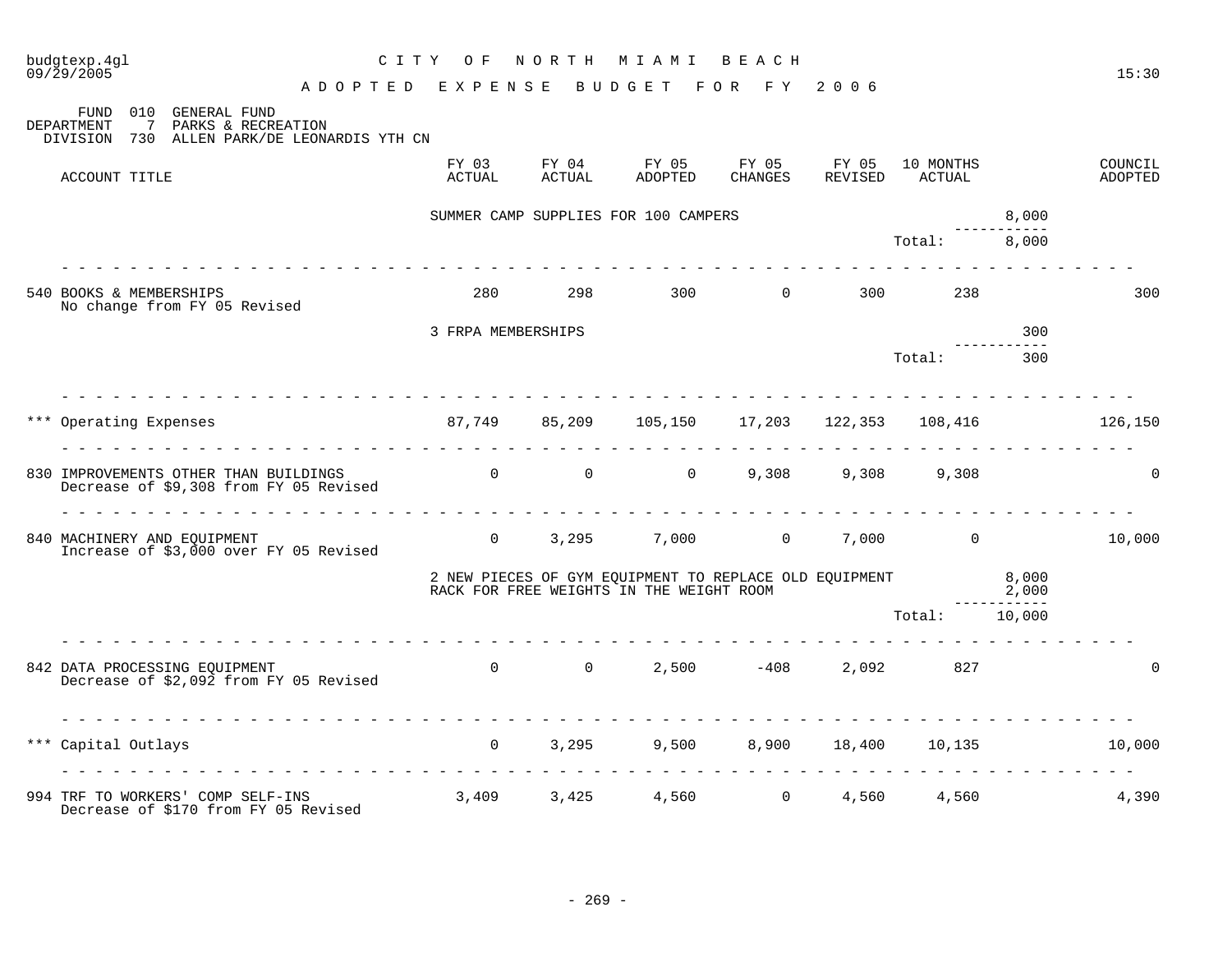#### 09/29/2005 15:30 A D O P T E D E X P E N S E B U D G E T F O R F Y 2 0 0 6

FUND 010 GENERAL FUND DEPARTMENT 7 PARKS & RECREATION DIVISION 730 ALLEN PARK/DE LEONARDIS YTH CN

| ACCOUNT TITLE                                                                                                                                           | FY 03<br>ACTUAL                                                                          | FY 04<br>ACTUAL | FY 05<br>ADOPTED                             | FY 05<br>CHANGES | FY 05<br>REVISED | 10 MONTHS<br>ACTUAL |                                         | COUNCIL<br>ADOPTED |
|---------------------------------------------------------------------------------------------------------------------------------------------------------|------------------------------------------------------------------------------------------|-----------------|----------------------------------------------|------------------|------------------|---------------------|-----------------------------------------|--------------------|
| Posit # Job Title<br>02-0210 RECREATION SPECIALIST<br>04-0167 RECREATION SPECIALIST<br>05-0103 RECREATION SPECIALIST<br>05-0136 RECREATION SUPERVISOR I | Employee Name<br>** VACANCY ** 5235<br>HENRY KEITH G<br>TAYLOR ANDRE D<br>ACEVEDO MIGUEL | Projected       | 1,122 HIRE 4/1/06<br>1,193<br>1,196<br>1,440 | Adj Reason       |                  | Adj Amt<br>$-561$   | Total<br>561<br>1,193<br>1,196<br>1,440 |                    |
|                                                                                                                                                         | Salary Projection Total:                                                                 |                 | 4,951                                        |                  |                  | $-561$              | 4,390                                   |                    |
| *** Non-Operating Expenses                                                                                                                              | 3,409                                                                                    | 3,425           | 4,560                                        | $\Omega$         | 4,560            | 4,560               |                                         | 4,390              |
| DIVISION<br>TOTALS:                                                                                                                                     | 224,491                                                                                  | 224,821         | 318,268                                      | 26,103           | 344,371          | 275,938             |                                         | 349,659            |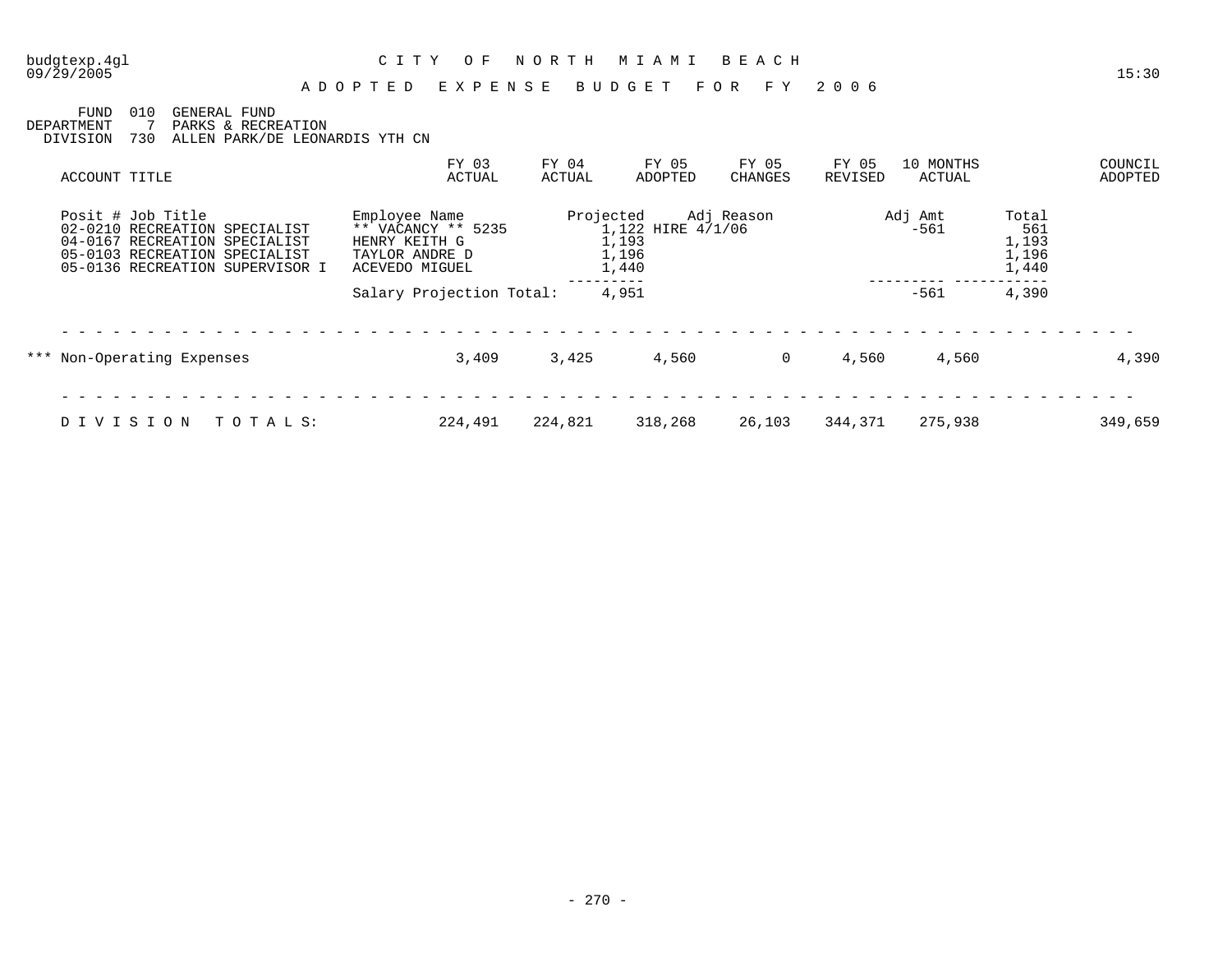|                                                                                                                                           | E X P E N S E<br>ADOPTED                                                      |                     | BUDGET                                   | FOR FY              | 2006           |                             |                         |                    |
|-------------------------------------------------------------------------------------------------------------------------------------------|-------------------------------------------------------------------------------|---------------------|------------------------------------------|---------------------|----------------|-----------------------------|-------------------------|--------------------|
| 010 GENERAL FUND<br>FUND<br>7 PARKS & RECREATION<br>DEPARTMENT<br>DIVISION 731 HIGHLAND VILLAGE COMM. CENTER                              |                                                                               |                     |                                          |                     |                |                             |                         |                    |
| ACCOUNT TITLE                                                                                                                             | ACTUAL                                                                        | ACTUAL              | FY 03 FY 04 FY 05 FY 05 FY 05<br>ADOPTED | CHANGES             |                | 10 MONTHS<br>REVISED ACTUAL |                         | COUNCIL<br>ADOPTED |
|                                                                                                                                           |                                                                               |                     |                                          |                     |                |                             |                         |                    |
| 120 SALARIES-FULL-TIME<br>Increase of \$22,966 over FY 05 Revised                                                                         | 29,260 25,723 54,265 0                                                        |                     |                                          |                     |                | 54, 265 46, 321             |                         | 77,231             |
| Posit # Job Title<br>04-0169 RECREATION SPECIALIST<br>05-0178 RECREATION SPECIALIST<br>05-0118 RECREATION SUPERVISOR I                    |                                                                               |                     | 28,593                                   |                     |                |                             | 28,593                  |                    |
|                                                                                                                                           | Salary Projection Total: 77,231                                               |                     |                                          |                     |                | $\Omega$                    | ------------<br>77,231  |                    |
| 130 SALARIES-TEMP & PART-TIME<br>Decrease of \$16,000 from FY 05 Revised                                                                  | $72,046$ $63,130$ $38,000$ $16,000$ $54,000$ $45,467$                         |                     |                                          |                     |                |                             |                         | 38,000             |
|                                                                                                                                           | REC LEADERS                                                                   |                     |                                          |                     |                |                             | 38,000                  |                    |
|                                                                                                                                           |                                                                               |                     |                                          |                     |                | Total: 38,000               |                         |                    |
| 132 SALARIES-SUMMER CAMP<br>Increase of \$16,000 over FY 05 Revised                                                                       | <u>a la la la la la la la la la la la</u>                                     |                     | $0$ 0 $16,000$ $-16,000$ 0 $0$ $16,000$  |                     |                |                             |                         |                    |
|                                                                                                                                           | 6 PART-TIME POSITIONS FOR SUMMER CAMP STAFF                                   |                     |                                          |                     |                |                             | 16,000                  |                    |
|                                                                                                                                           |                                                                               |                     |                                          |                     |                |                             |                         |                    |
| 140 OVERTIME-REGULAR EMPLOYEES<br>No change from FY 05 Revised                                                                            | 179                                                                           |                     | 291 0                                    |                     | $\Omega$       | $\Omega$<br>395             |                         |                    |
|                                                                                                                                           |                                                                               |                     |                                          |                     |                |                             |                         |                    |
| 141 OVERTIME-TEMPORARY EMPLOYEES<br>No change from FY 05 Revised                                                                          | 609 60                                                                        |                     | 578 0                                    |                     | $\overline{0}$ | $\Omega$<br>$\Omega$        |                         |                    |
|                                                                                                                                           |                                                                               |                     |                                          |                     |                |                             |                         |                    |
| 210 F.I.C.A. TAXES-EMPLOYER'S CONTRIBUTION 7,810 6,302 8,282 0 8,282 6,998<br>Increase of \$1,757 over FY 05 Revised                      |                                                                               |                     |                                          |                     |                |                             |                         | 10,039             |
| Posit # Job Title<br>1031c # 005 TILLE<br>04-0169 RECREATION SPECIALIST<br>05-0178 RECREATION SPECIALIST<br>05-0178 RECREATION SPECIALIST | Employee Name<br>NADAL YASHEKA 1.873<br>NADAL YASHEKA<br>SIMMONS KENDEDRICK A | $\frac{1}{1}$ , 873 | 1,848                                    | Adj Reason Madj Amt |                |                             | Total<br>1,873<br>1,848 |                    |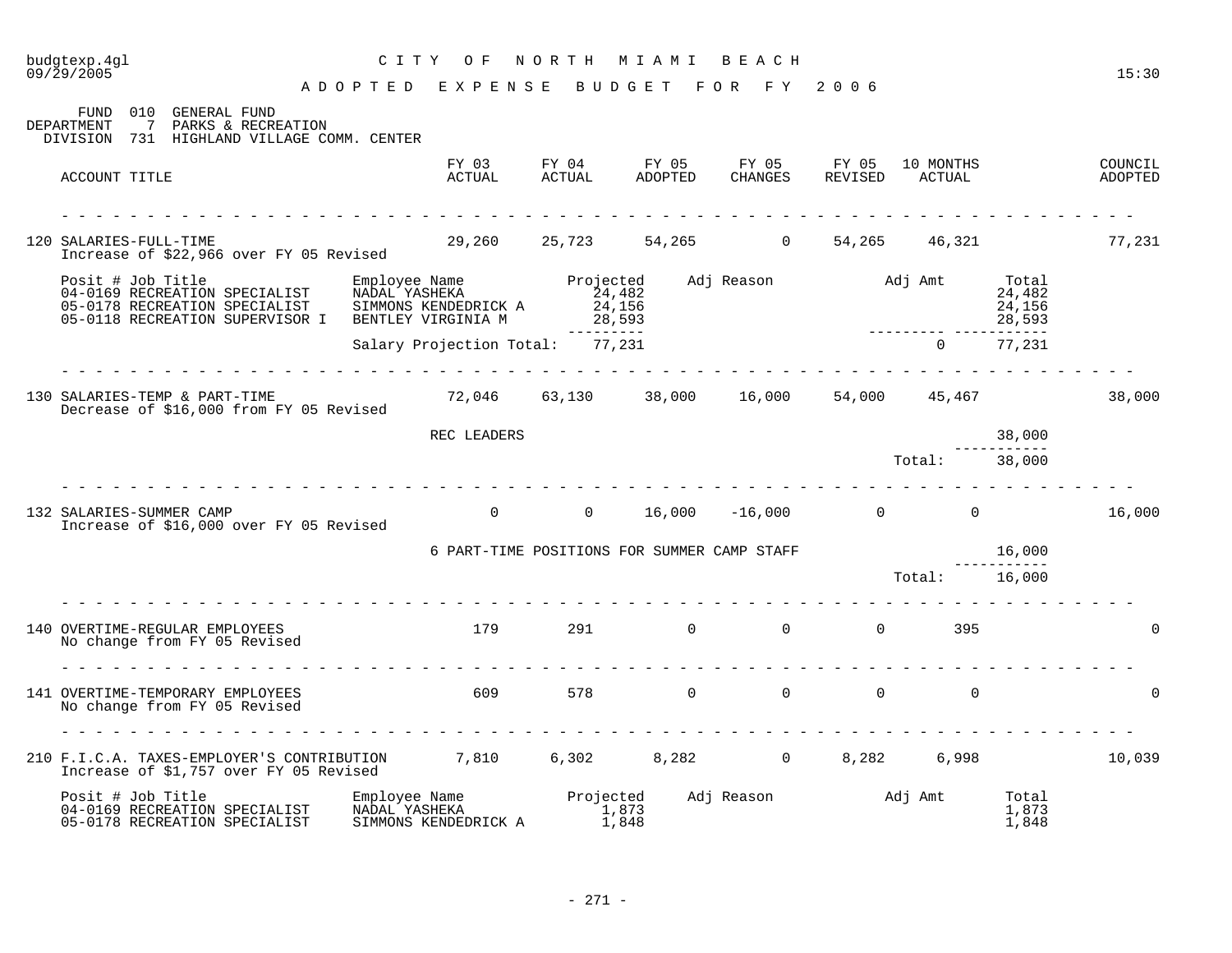| budgtexp.4gl<br>09/29/2005                                                                                                                                                                                                                                             | C I T Y<br>O F<br>ADOPTED EXPENSE BUDGET FOR FY 2006 |         | NORTH MIAMI BEACH                                                                       |                |       | 15:30              |
|------------------------------------------------------------------------------------------------------------------------------------------------------------------------------------------------------------------------------------------------------------------------|------------------------------------------------------|---------|-----------------------------------------------------------------------------------------|----------------|-------|--------------------|
| FUND 010 GENERAL FUND<br>DEPARTMENT<br>7 PARKS & RECREATION<br>DIVISION 731 HIGHLAND VILLAGE COMM. CENTER                                                                                                                                                              |                                                      |         |                                                                                         |                |       |                    |
| ACCOUNT TITLE                                                                                                                                                                                                                                                          |                                                      |         | FY 03 FY 04 FY 05 FY 05 FY 05 10 MONTHS<br>ACTUAL ACTUAL ADOPTED CHANGES REVISED ACTUAL |                |       | COUNCIL<br>ADOPTED |
|                                                                                                                                                                                                                                                                        |                                                      |         | $2,187$<br>---------<br>5,908                                                           |                |       |                    |
|                                                                                                                                                                                                                                                                        | Salary Projection Total: 5,908                       |         |                                                                                         | $\overline{0}$ | 5,908 |                    |
|                                                                                                                                                                                                                                                                        | Adjustments to Salary Projection:                    |         |                                                                                         |                |       |                    |
|                                                                                                                                                                                                                                                                        | PART-TIME                                            |         |                                                                                         |                | 4,131 |                    |
|                                                                                                                                                                                                                                                                        |                                                      |         | Adjusted salary projection total: 10,039                                                |                |       |                    |
| 223 RETIREMENT-GENERAL PLAN<br>Decrease of \$6,708 from FY 05 Revised                                                                                                                                                                                                  |                                                      |         | 1,915 3,212 7,651 0 7,651 994                                                           |                |       | 943                |
|                                                                                                                                                                                                                                                                        |                                                      |         |                                                                                         |                |       |                    |
|                                                                                                                                                                                                                                                                        |                                                      |         |                                                                                         |                |       |                    |
| 235 HEALTH INSURANCE<br>Increase of \$4,580 over FY 05 Revised                                                                                                                                                                                                         |                                                      |         | $5,317$ $4,466$ $8,254$ $0$ $8,254$ $6,937$                                             |                |       | 12,834             |
| Posit # Job Title Employee Name Projected Adj Reason Adj Amt Total<br>04-0169 RECREATION SPECIALIST NADAL YASHEKA 4,278<br>05-0178 RECREATION SPECIALIST SIMMONS KENDEDRICK A 4,278<br>05-0118 RECREATION SUPERVISOR I BENTLEY VIRGI                                   |                                                      |         |                                                                                         |                |       |                    |
|                                                                                                                                                                                                                                                                        |                                                      |         |                                                                                         |                |       |                    |
|                                                                                                                                                                                                                                                                        |                                                      |         |                                                                                         |                |       |                    |
| 236 GROUP LIFE INSURANCE<br>Increase of \$123 over FY 05 Revised                                                                                                                                                                                                       |                                                      | 206 138 | 218 0 218 160                                                                           |                |       | 341                |
| Posit # Job Title Employee Name Projected Adj Reason and Jamt Total<br>04-0169 RECREATION SPECIALIST NADAL YASHEKA 108 108 108 108 108<br>05-0178 RECREATION SPECIALIST SIMMONS KENDEDRICK A 108 108 108 108 108<br>05-0118 RECREATION SUPERVISOR I BENTLEY VIRGINIA M |                                                      | 125     |                                                                                         |                | 125   |                    |
|                                                                                                                                                                                                                                                                        | Salary Projection Total: 341                         |         |                                                                                         | $\cap$         | 341   |                    |
|                                                                                                                                                                                                                                                                        |                                                      |         |                                                                                         |                |       |                    |

238 ACCIDENTAL DEATH & DISMEMBERMENT 15 13 20 0 20 15 28 Increase of \$8 over FY 05 Revised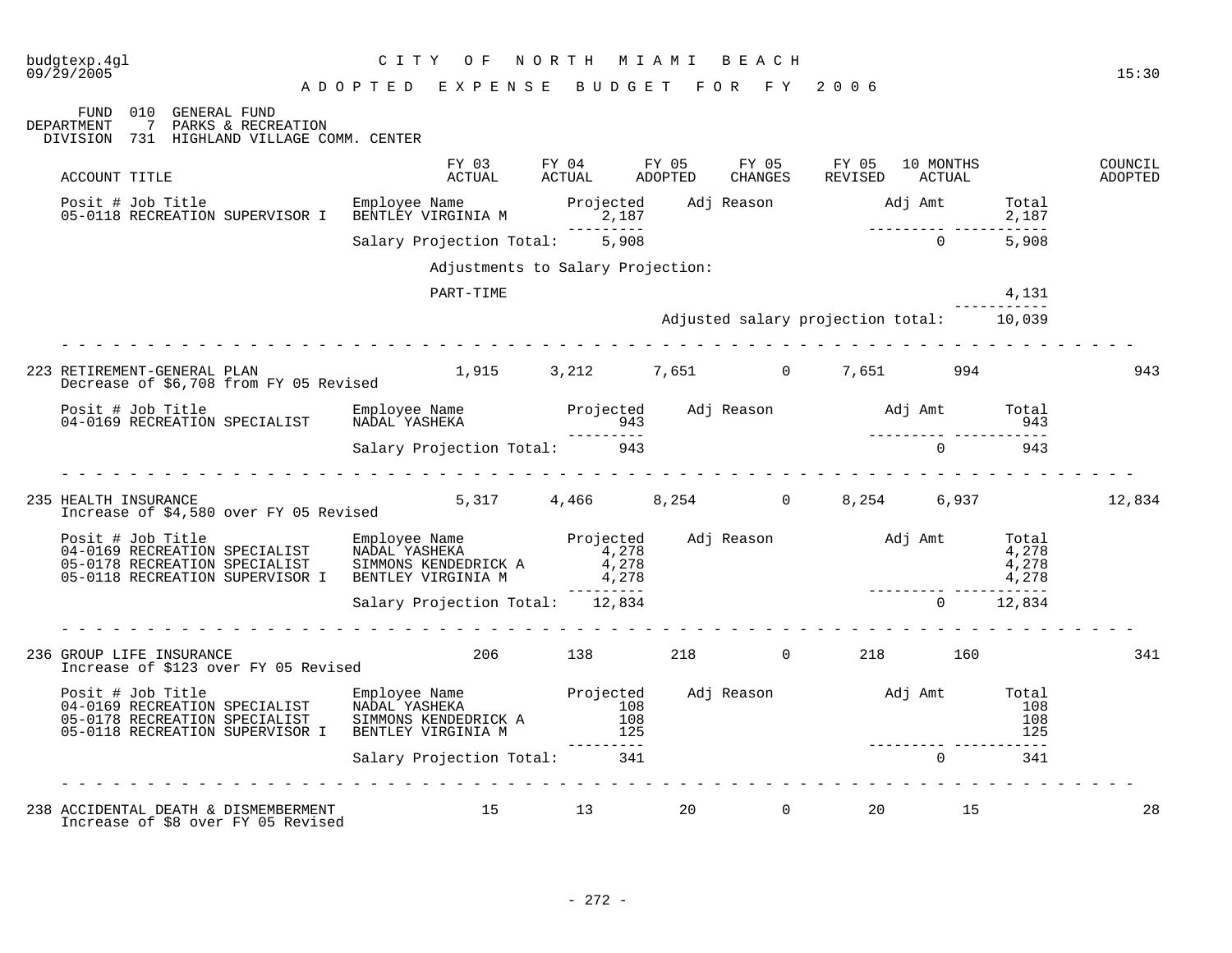| budgtexp.4gl<br>09/29/2005                                                                                                                                                                                                                     | C I T Y<br>O F                                              | N O R T H | M I A M I                                                       | BEACH          |                       |                     |            | 15:30              |
|------------------------------------------------------------------------------------------------------------------------------------------------------------------------------------------------------------------------------------------------|-------------------------------------------------------------|-----------|-----------------------------------------------------------------|----------------|-----------------------|---------------------|------------|--------------------|
| FUND 010 GENERAL FUND<br>7 PARKS & RECREATION<br><b>DEPARTMENT</b><br>DIVISION 731 HIGHLAND VILLAGE COMM. CENTER                                                                                                                               | ADOPTED EXPENSE                                             |           | BUDGET FOR FY 2006                                              |                |                       |                     |            |                    |
| ACCOUNT TITLE                                                                                                                                                                                                                                  | FY 03<br>¤Ctual                                             |           | FY 04 FY 05 FY 05 FY 05<br>ACTUAL ADOPTED CHANGES REVISED       |                | REVISED               | 10 MONTHS<br>ACTUAL |            | COUNCIL<br>ADOPTED |
| Posit # Job Title Employee Name Projected Adj Reason and Adj Amt Total Money Control of the Employee Name Projected Adj Reason and Adj Amt Total 9<br>19 05-0178 RECREATION SPECIALIST SIMMONS KENDEDRICK A<br>05-0118 RECREATION SUPERVISOR I | NADAL YASHEKA<br>SIMMONS KENDEDRICK A<br>BENTLEY VIRGINIA M |           |                                                                 |                |                       |                     | 10         |                    |
|                                                                                                                                                                                                                                                | Salary Projection Total: 28                                 |           | $\frac{10}{28}$                                                 |                |                       | $\Omega$            | 28         |                    |
| 239 DENTAL INSURANCE<br>Increase of \$194 over FY 05 Revised                                                                                                                                                                                   | 120                                                         | 150 31    |                                                                 | 268 and $\sim$ | $0 \qquad \qquad 268$ | 28                  |            | 462                |
| Posit # Job Title Employee Name Projected Adj Reason Adj Amt Total<br>04-0169 RECREATION SPECIALIST NADAL YASHEKA 141 141<br>05-0118 RECREATION SUPERVISOR I BENTLEY VIRGINIA M 180<br>31 141 141<br>05-0118 RECREATION SUPERVISOR I B         |                                                             |           |                                                                 |                |                       |                     |            |                    |
|                                                                                                                                                                                                                                                | Salary Projection Total: 462                                |           |                                                                 |                |                       |                     |            |                    |
| *** Salaries & Related Costs (155,878 104,002 132,958 0 132,958 107,314 155,878                                                                                                                                                                |                                                             |           |                                                                 |                |                       |                     |            |                    |
| 347 OTHER CONTRACTUAL SERVICES<br>No change from FY 05 Revised                                                                                                                                                                                 |                                                             |           | 396 160 500 0 500 0                                             |                |                       |                     |            | 500                |
|                                                                                                                                                                                                                                                | MONITORING OF SECURITY SYSTEM                               |           |                                                                 |                |                       | Total:              | 500<br>500 |                    |
|                                                                                                                                                                                                                                                |                                                             |           |                                                                 |                |                       |                     |            |                    |
| 350 SPECIAL PROGRAMS<br>No change from FY 05 Revised                                                                                                                                                                                           | $\Omega$                                                    | 3,374     |                                                                 |                | 2,000 0 2,000 1,833   |                     |            | 2,000              |
|                                                                                                                                                                                                                                                |                                                             |           | GOLF PROGRAM - SHARE OF INSTRUCTOR'S FEES & GOLF SUPPLIES 2,000 |                |                       | Total: 2,000        |            |                    |
| 357 TEEN PROGRAMS<br>Increase of \$1,000 over FY 05 Revised                                                                                                                                                                                    |                                                             |           | 1,769 1,729 2,000 0                                             |                |                       | 2,000 1,774         |            | 3,000              |

TEEN PROGRAMS 3,000 -------------<br>3,000 Total: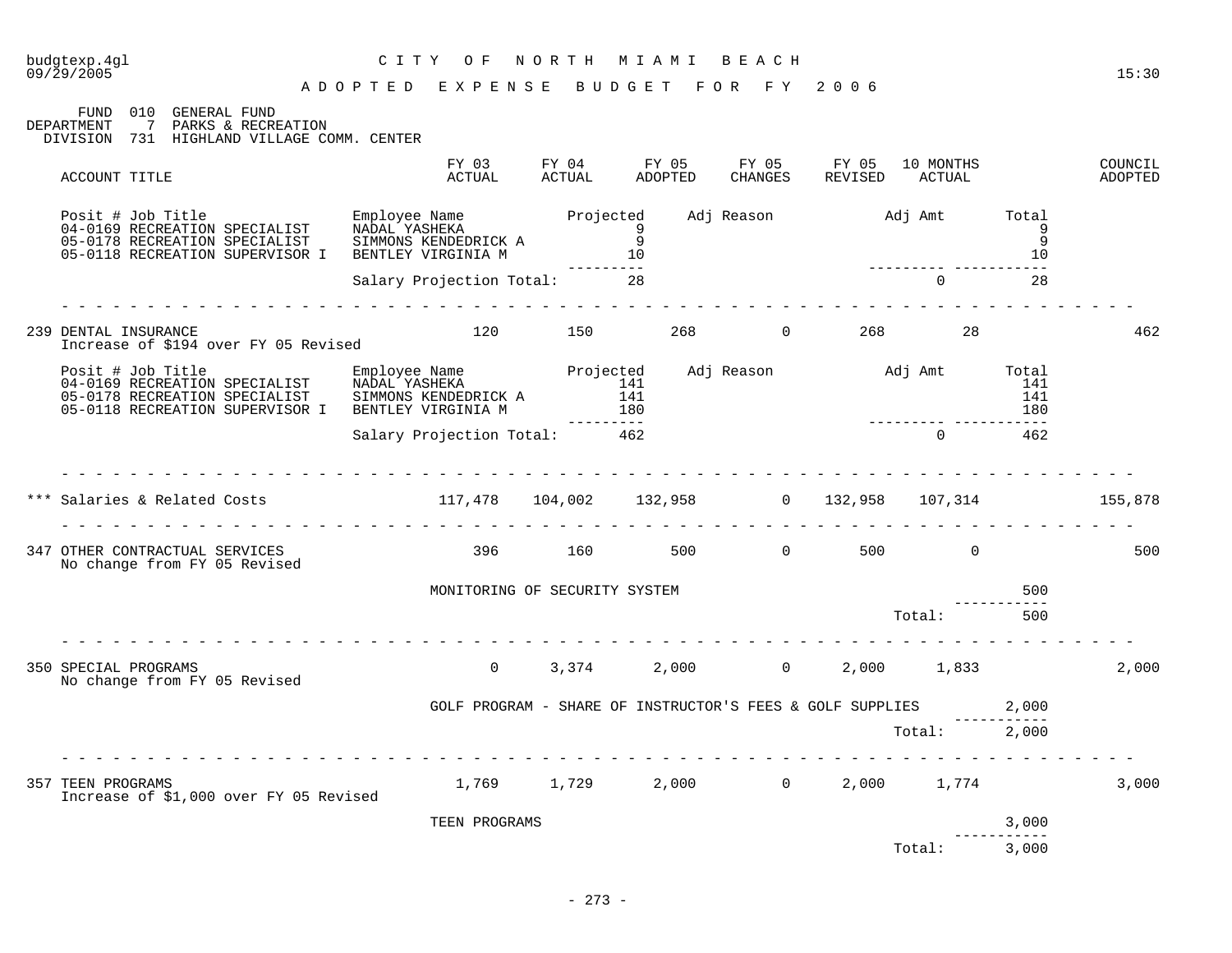| 09/29/2005<br>A D O P T E D E X P E N S E B U D G E T                                                                        |                 |                                           |                                     | FOR FY                 | 2006                       |                     |                  | 15:30              |
|------------------------------------------------------------------------------------------------------------------------------|-----------------|-------------------------------------------|-------------------------------------|------------------------|----------------------------|---------------------|------------------|--------------------|
| 010 GENERAL FUND<br>FUND<br>$\overline{7}$<br>PARKS & RECREATION<br>DEPARTMENT<br>DIVISION 731 HIGHLAND VILLAGE COMM. CENTER |                 |                                           |                                     |                        |                            |                     |                  |                    |
| ACCOUNT TITLE                                                                                                                | FY 03<br>ACTUAL | FY 04<br>ACTUAL                           | FY 05<br>ADOPTED                    | FY 05 FY 05<br>CHANGES | REVISED                    | 10 MONTHS<br>ACTUAL |                  | COUNCIL<br>ADOPTED |
| .                                                                                                                            |                 |                                           |                                     |                        |                            |                     |                  |                    |
| 390 EDUCATIONAL PROGRAMS<br>No change from FY 05 Revised                                                                     | 45              | 45                                        | 150                                 | $\overline{0}$         | 150                        | 129                 |                  | 150                |
|                                                                                                                              |                 | TRAINING OPPORTUITY FOR CENTER SUPERVISOR |                                     |                        |                            |                     | 150<br>--------- |                    |
|                                                                                                                              |                 |                                           |                                     |                        |                            | Total:              | 150              |                    |
| 405 TRAVEL AND AUTO EXPENSES<br>Increase of \$500 over FY 05 Revised                                                         | $\Omega$        | $\overline{0}$                            | $\Omega$                            | $\Omega$               | $\overline{0}$             | $\Omega$            |                  | 500                |
|                                                                                                                              |                 | TRAVEL TO FRPA TRAINING                   |                                     |                        |                            |                     | 500              |                    |
|                                                                                                                              |                 |                                           |                                     |                        |                            | Total:              | 500              |                    |
| 410 COMMUNICATION SERVICES<br>No change from FY 05 Revised                                                                   | 616             | 918                                       | 600 -                               | $\Omega$               | 600                        | 600                 |                  | 600                |
|                                                                                                                              |                 | CELL PHONE FOR FACILITY SUPERVISOR        |                                     |                        |                            |                     | 600              |                    |
| <u>.</u>                                                                                                                     |                 |                                           |                                     |                        |                            | Total:              | 600              |                    |
| 430 UTILITY SERVICES<br>Decrease of \$500 from FY 05 Revised                                                                 | 9,160           |                                           | $9,635$ $12,500$ 0 $12,500$ $9,637$ |                        |                            |                     |                  | 12,000             |
|                                                                                                                              |                 | WATER & ELECTRIC EXPENSE                  |                                     |                        |                            |                     | 12,000           |                    |
|                                                                                                                              |                 |                                           |                                     |                        |                            | Total:              | 12,000           |                    |
| 460 REPAIRS AND MAINTENANCE SERVICES<br>Increase of \$5,000 over FY 05 Revised                                               | 235             |                                           | $579$ 10,000 -10,000 0 0            |                        |                            |                     |                  | 5,000              |
|                                                                                                                              |                 | REQUIRED REPAIRS FOR THE FACILITY         |                                     |                        |                            |                     | 5,000            |                    |
|                                                                                                                              |                 |                                           |                                     |                        |                            | Total:              | 5,000            |                    |
| 520 OPERATING SUPPLIES<br>Decrease of \$21,875 from FY 05 Revised                                                            |                 | 8,136 6,038                               |                                     |                        | 7,500 23,375 30,875 16,671 |                     |                  | 9,000              |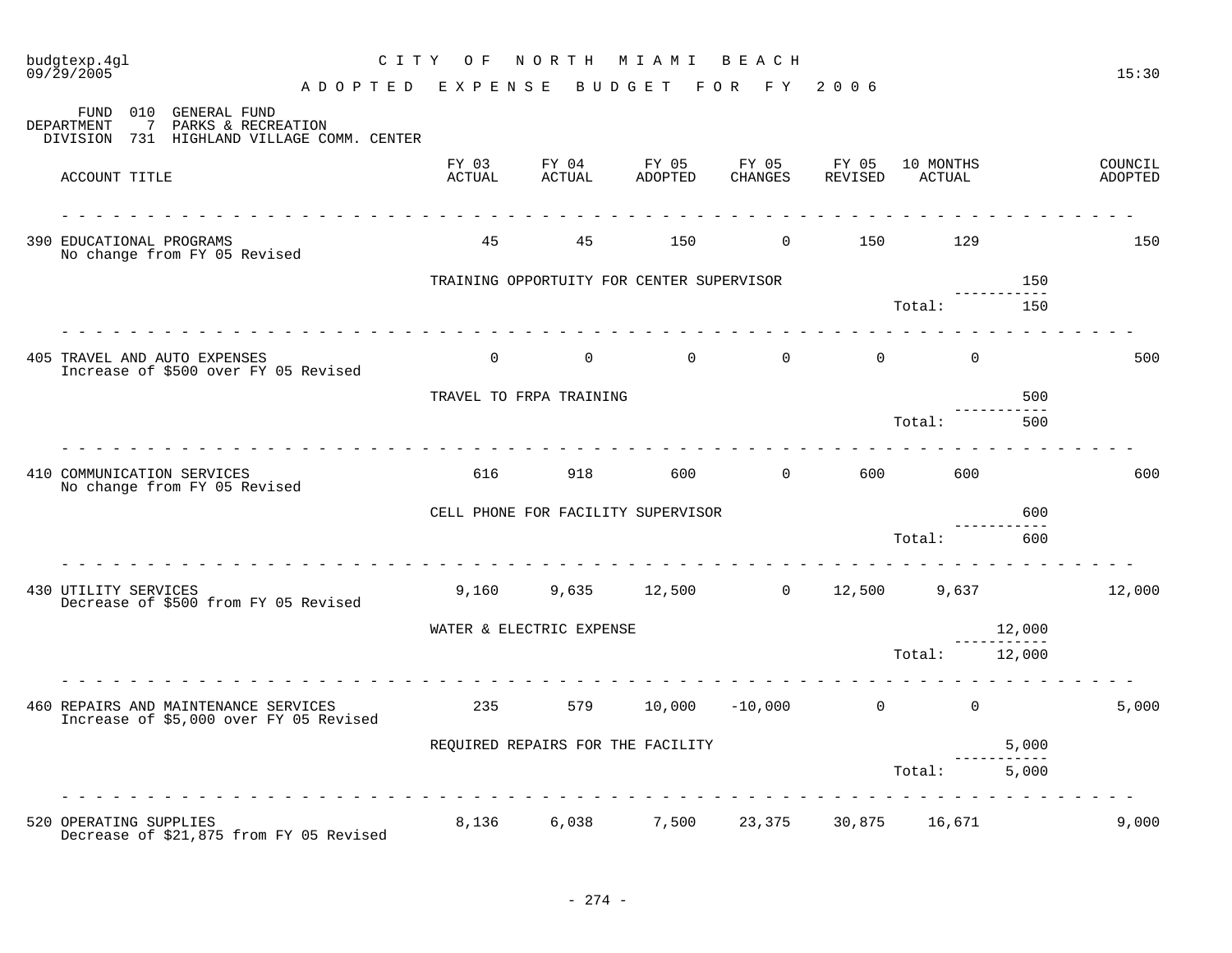| budgtexp.4gl<br>$09/\bar{2}9/2005$                                                          | CITY OF                                   | NORTH MIAMI     |                                                                                                                | ведсн             |                          |                     |                      | 15:30              |
|---------------------------------------------------------------------------------------------|-------------------------------------------|-----------------|----------------------------------------------------------------------------------------------------------------|-------------------|--------------------------|---------------------|----------------------|--------------------|
| ADOPTED EXPENSE<br>FUND 010 GENERAL FUND<br>DEPARTMENT<br>PARKS & RECREATION<br>7           |                                           |                 | BUDGET FOR FY 2006                                                                                             |                   |                          |                     |                      |                    |
| DIVISION 731 HIGHLAND VILLAGE COMM. CENTER                                                  |                                           |                 |                                                                                                                |                   |                          |                     |                      |                    |
| ACCOUNT TITLE                                                                               | FY 03<br>ACTUAL                           | FY 04<br>ACTUAL | FY 05<br>ADOPTED                                                                                               | FY 05             | FY 05<br>CHANGES REVISED | 10 MONTHS<br>ACTUAL |                      | COUNCIL<br>ADOPTED |
|                                                                                             | T-SHIRTS                                  |                 | BASKETBALL NETS, RIMS, SUPPLIES FOR EVENTS, MATS,<br>DANCE SUPPLIES, ARTS & CRAFTS, GAMES, UNIFORMS FOR STAFF, |                   |                          |                     | 9,000                |                    |
|                                                                                             |                                           |                 |                                                                                                                |                   |                          | Total: 9,000        |                      |                    |
| 524 OPERATING-SUMMER CAMP<br>Increase of \$1,000 over FY 05 Revised                         |                                           |                 | $5,048$ $5,284$ $6,000$ $-1,000$ $5,000$ $5,008$                                                               |                   |                          |                     |                      | 6,000              |
|                                                                                             | SUMMER CAMP SUPPLIES                      |                 |                                                                                                                |                   |                          |                     | 6,000                |                    |
|                                                                                             |                                           |                 |                                                                                                                |                   |                          | Total:              | -----------<br>6,000 |                    |
| 540 BOOKS & MEMBERSHIPS<br>No change from FY 05 Revised                                     |                                           |                 | 0 85 100 0 100 95                                                                                              |                   |                          |                     |                      | 100                |
|                                                                                             | FRPA MEMBERSHIP                           |                 |                                                                                                                |                   |                          |                     | 100                  |                    |
|                                                                                             |                                           |                 |                                                                                                                |                   |                          | Total:              | -----------<br>100   |                    |
|                                                                                             |                                           |                 |                                                                                                                |                   |                          |                     |                      |                    |
| *** Operating Expenses                                                                      | 25,404 27,846 41,350 12,375 53,725 35,747 |                 |                                                                                                                |                   |                          |                     |                      | 38,850             |
| 830 IMPROVEMENTS OTHER THAN BUILDINGS 0 0 0 0 0 0<br>Decrease of \$1,895 from FY 05 Revised |                                           |                 |                                                                                                                |                   | 1,895 1,895 0            |                     |                      | $\Omega$           |
| 842 DATA PROCESSING EQUIPMENT<br>Decrease of \$2,500 from FY 05 Revised                     |                                           |                 | 0 0 2,500 0 2,500                                                                                              |                   |                          | 827                 |                      | $\Omega$           |
| *** Capital Outlays                                                                         | $\overline{0}$ 0                          |                 |                                                                                                                | 2,500 1,895 4,395 |                          | 827                 |                      | $\Omega$           |
| 994 TRF TO WORKERS' COMP SELF-INS<br>Increase of \$1,056 over FY 05 Revised                 | $2,279$ 1,315 2,496 0 2,496 2,496         |                 |                                                                                                                |                   |                          |                     |                      | 3,552              |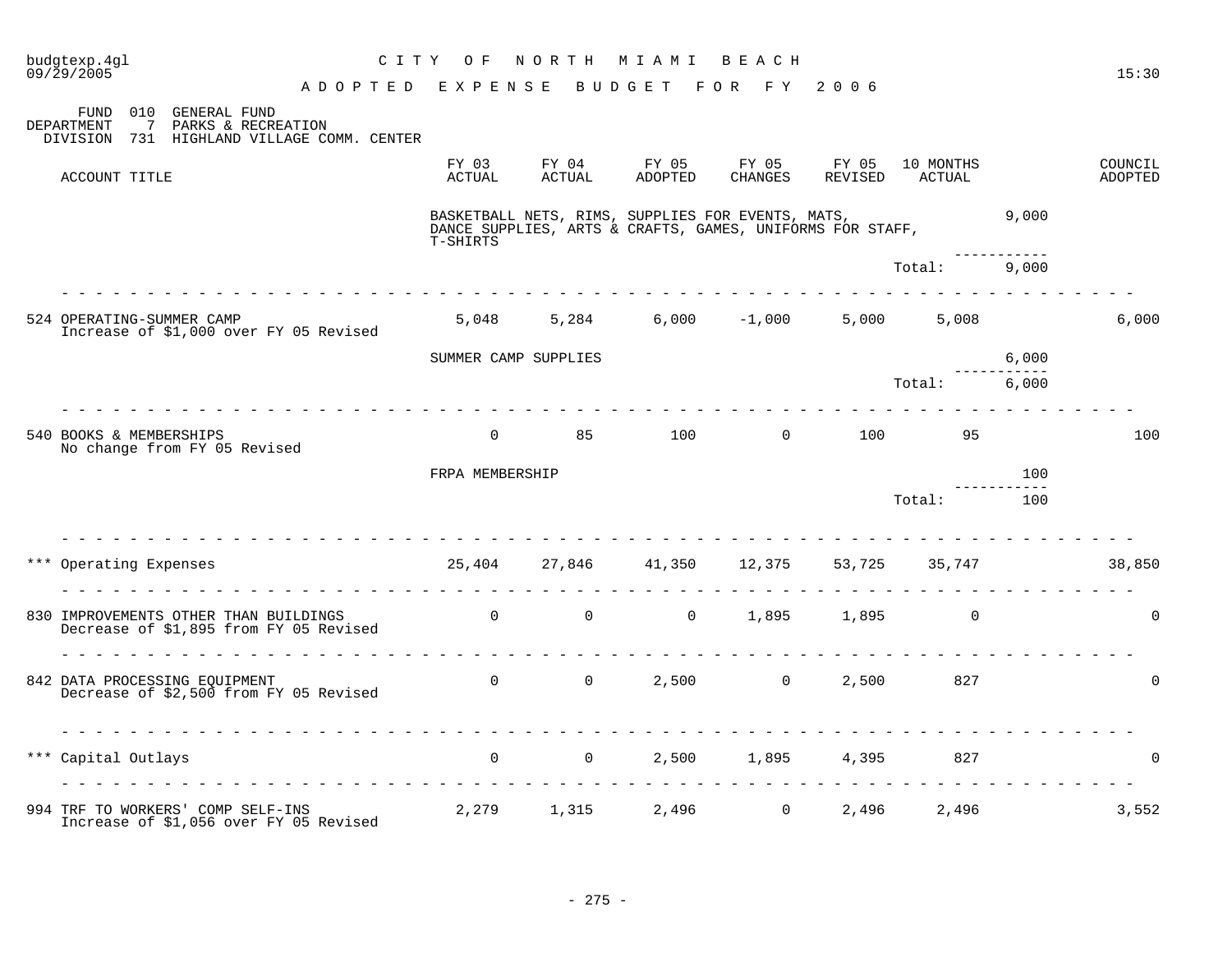#### 09/29/2005 15:30 A D O P T E D E X P E N S E B U D G E T F O R F Y 2 0 0 6

FUND 010 GENERAL FUND DEPARTMENT 7 PARKS & RECREATION DIVISION 731 HIGHLAND VILLAGE COMM. CENTER

| ACCOUNT TITLE                                                                                                          | FY 03<br>ACTUAL                                                              | FY 04<br>ACTUAL | FY 05<br>ADOPTED        | FY 05<br>CHANGES | FY 05<br>REVISED | 10 MONTHS<br>ACTUAL |                                  | COUNCIL<br>ADOPTED |
|------------------------------------------------------------------------------------------------------------------------|------------------------------------------------------------------------------|-----------------|-------------------------|------------------|------------------|---------------------|----------------------------------|--------------------|
| Posit # Job Title<br>04-0169 RECREATION SPECIALIST<br>05-0178 RECREATION SPECIALIST<br>05-0118 RECREATION SUPERVISOR I | Employee Name<br>NADAL YASHEKA<br>SIMMONS KENDEDRICK A<br>BENTLEY VIRGINIA M | Projected       | 1,126<br>1,111<br>1,315 | Adj Reason       |                  | Adj Amt             | Total<br>1,126<br>1,111<br>1,315 |                    |
|                                                                                                                        | Salary Projection Total:                                                     |                 | 3,552                   |                  |                  | 0                   | 3,552                            |                    |
| *** Non-Operating Expenses                                                                                             | 2,279                                                                        | 1,315           | 2,496                   | $\overline{0}$   | 2,496            | 2,496               |                                  | 3,552              |
|                                                                                                                        |                                                                              |                 |                         |                  |                  |                     |                                  |                    |
| TOTALS:<br>DIVISION                                                                                                    | 145,161                                                                      | 133,163         | 179,304                 | 14,270           | 193,574          | 146,383             |                                  | 198,280            |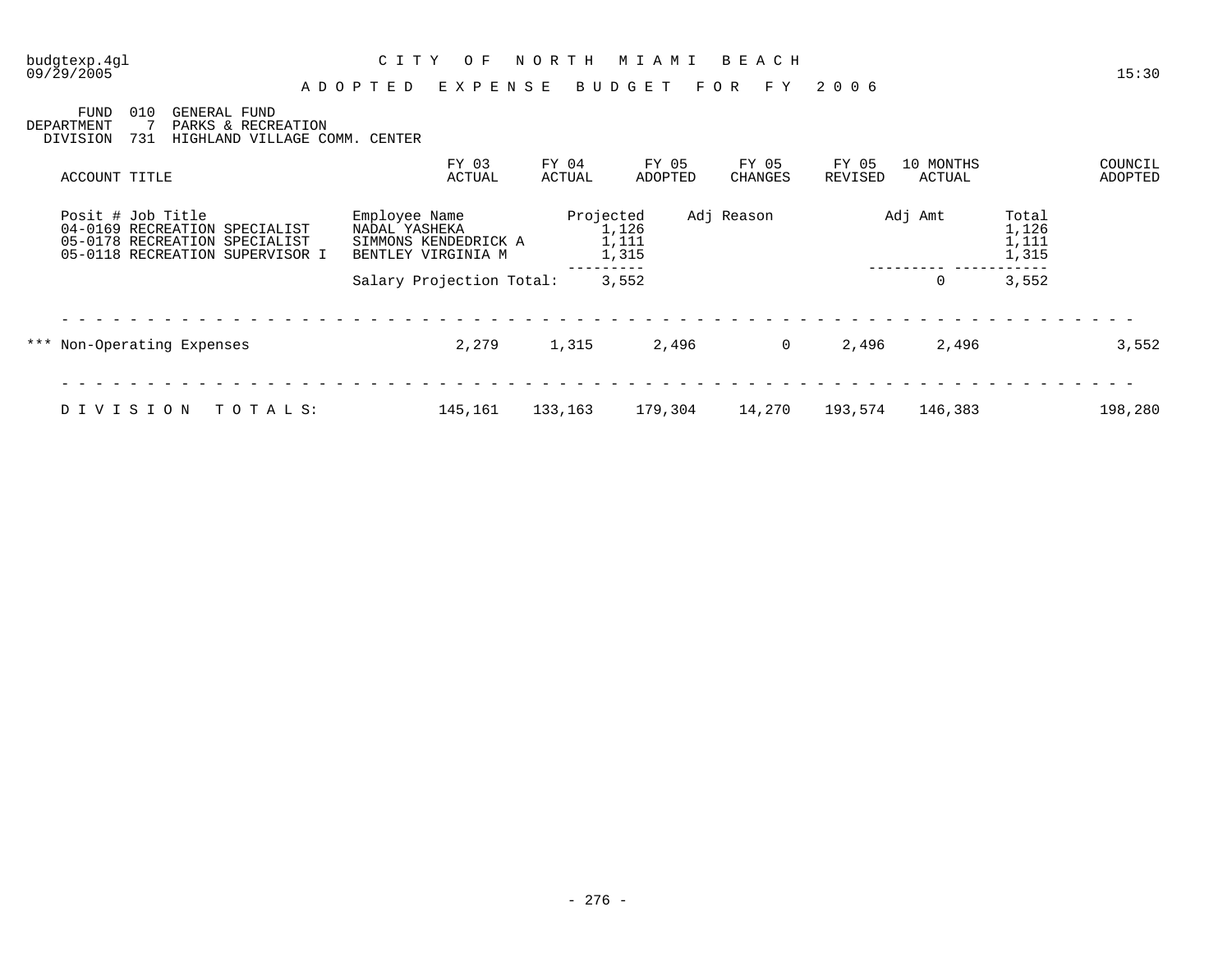| budgtexp.4gl<br>09/29/2005                                                                                               | C I T Y | O F<br>ADOPTED EXPENSE                                                               | NORTH                             | M I A M I<br>BUDGET | BEACH<br>FOR FY 2006                                                 |          |                     |                                               | 15:30              |
|--------------------------------------------------------------------------------------------------------------------------|---------|--------------------------------------------------------------------------------------|-----------------------------------|---------------------|----------------------------------------------------------------------|----------|---------------------|-----------------------------------------------|--------------------|
| 010<br>GENERAL FUND<br>FUND<br>DEPARTMENT<br>$\overline{7}$<br>PARKS & RECREATION<br>DIVISION 732 ULETA COMMUNITY CENTER |         |                                                                                      |                                   |                     |                                                                      |          |                     |                                               |                    |
| ACCOUNT TITLE                                                                                                            |         | FY 03<br>ACTUAL                                                                      | ACTUAL                            | ADOPTED             | FY 04 FY 05 FY 05 FY 05<br>ACTUAL ADOPTED CHANGES REVISED<br>CHANGES | REVISED  | 10 MONTHS<br>ACTUAL |                                               | COUNCIL<br>ADOPTED |
| <u> 2020 - 2020 - 2020 - 2020 - 2020 - 2020 - 20</u><br>120 SALARIES-FULL-TIME<br>Decrease of \$2,755 from FY 05 Revised |         | $111,511$ $108,883$ $128,244$ 0 $128,244$ 103,080 125,489                            |                                   |                     |                                                                      |          |                     |                                               |                    |
| US-0132 RECREATION MANAGER<br>05-0153 RECREATION SPECIALIST<br>05-0123 RECREATION SUPERVISOR                             |         | Employee Name<br>TAYLOR DEDRIC<br>FINNEY GLENN<br>KING QUAVIS T<br>LEGAGNEUR NAOMI G | Projected<br>$24,859$<br>$47,553$ | 24,492<br>28,585    | Adj Reason Madj Amt                                                  |          |                     | Total<br>24,859<br>47,553<br>24,492<br>28,585 |                    |
|                                                                                                                          |         | Salary Projection Total: 125,489                                                     |                                   | ---------           |                                                                      |          | $\Omega$            | 125,489                                       |                    |
| 121 SALARY-DISABILITY PAYMENTS<br>No change from FY 05 Revised                                                           |         | 0 $4,933$                                                                            |                                   | $0 \qquad \qquad$   | $\overline{0}$                                                       | $\Omega$ | $\Omega$            |                                               |                    |
| 130 SALARIES-TEMP & PART-TIME<br>Decrease of \$23,100 from FY 05 Revised                                                 |         | $33,200$ $31,390$ $27,000$ $23,100$ $50,100$ $31,204$ $27,000$                       |                                   |                     |                                                                      |          |                     |                                               |                    |
|                                                                                                                          |         | REC LEADERS                                                                          |                                   |                     |                                                                      |          |                     | 27,000                                        |                    |
| rendere die die die die die die                                                                                          |         |                                                                                      |                                   |                     | .                                                                    |          | Total:              | 27,000                                        |                    |
| 132 SALARIES-SUMMER CAMP<br>Increase of \$25,200 over FY 05 Revised                                                      |         | $\Omega$                                                                             | $\overline{0}$                    |                     | $23,100$ $-23,100$ 0 0                                               |          |                     |                                               | 25,200             |
|                                                                                                                          |         | 10 PART-TIME POSITIONS FOR 100 SUMMER CAMPERS<br>10 X \$9.00 X 35HRS X 8WKS          |                                   |                     |                                                                      |          |                     | 25,200                                        |                    |
|                                                                                                                          |         |                                                                                      |                                   |                     |                                                                      |          | Total: 25,200       |                                               |                    |
| 140 OVERTIME-REGULAR EMPLOYEES<br>No change from FY 05 Revised                                                           |         | 5,439 2,652 0 0<br>.                                                                 |                                   |                     |                                                                      | $\Omega$ | 2,621               |                                               |                    |
| 141 OVERTIME-TEMPORARY EMPLOYEES<br>No change from FY 05 Revised                                                         |         | 209                                                                                  | $\Omega$                          | $\Omega$            | $\Omega$                                                             | $\Omega$ | $\Omega$            |                                               | 0                  |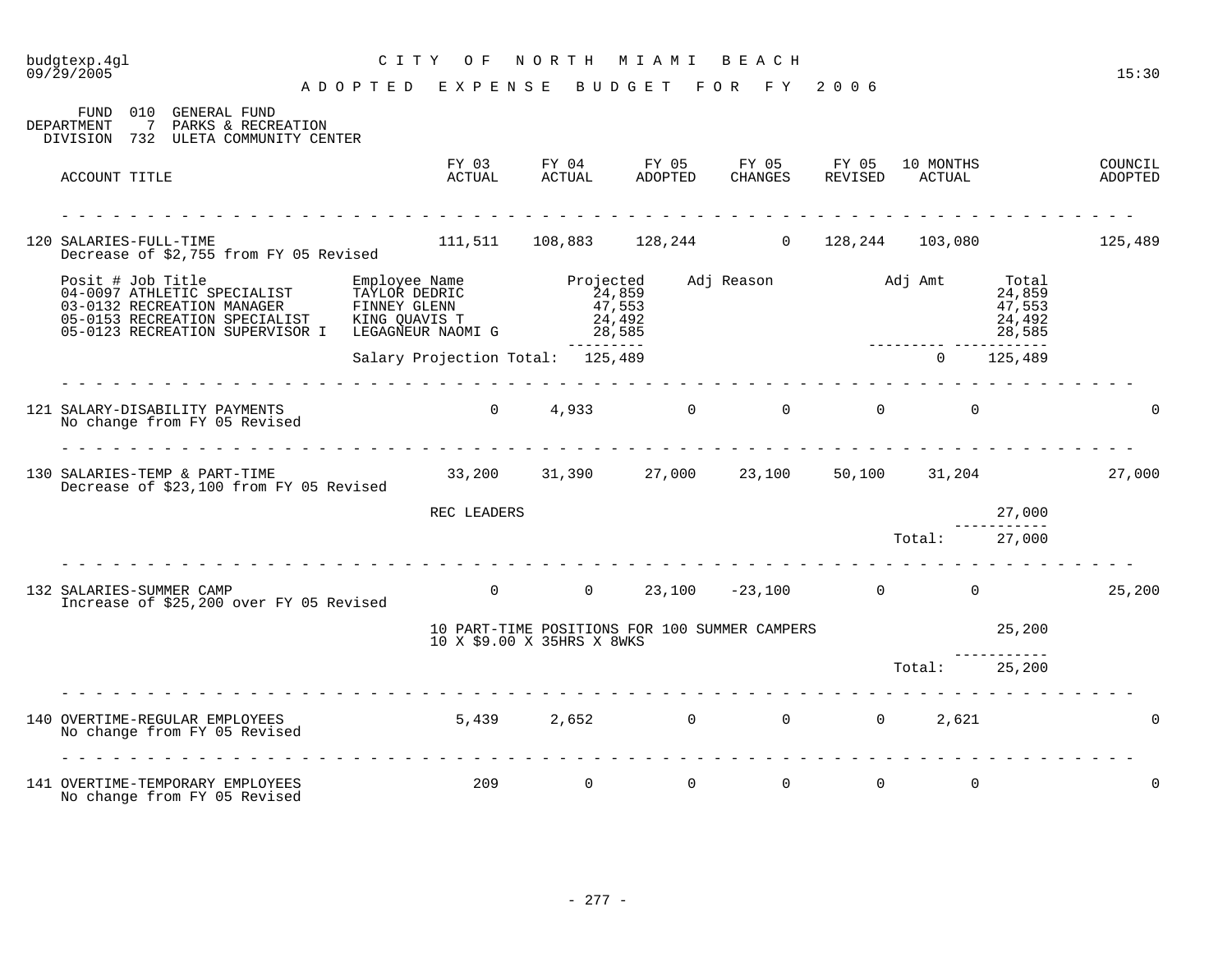| budgtexp.4ql<br>09/29/2005                                                                                                                                                                                                                                                           | CITY OF                            | NORTH MIAMI BEACH                           |                                          |                                         |                                  | 15:30 |
|--------------------------------------------------------------------------------------------------------------------------------------------------------------------------------------------------------------------------------------------------------------------------------------|------------------------------------|---------------------------------------------|------------------------------------------|-----------------------------------------|----------------------------------|-------|
|                                                                                                                                                                                                                                                                                      | ADOPTED EXPENSE BUDGET FOR FY 2006 |                                             |                                          |                                         |                                  |       |
| FUND 010 GENERAL FUND<br>DEPARTMENT<br>7 PARKS & RECREATION<br>DIVISION 732 ULETA COMMUNITY CENTER                                                                                                                                                                                   |                                    |                                             |                                          |                                         |                                  |       |
| ACCOUNT TITLE                                                                                                                                                                                                                                                                        |                                    |                                             |                                          |                                         |                                  |       |
| 210 F.I.C.A. TAXES-EMPLOYER'S CONTRIBUTION 11,601 11,668 13,794 0 13,794 11,083 13,449                                                                                                                                                                                               |                                    |                                             |                                          |                                         |                                  |       |
| Decrease of \$345 from FY 05 Revised                                                                                                                                                                                                                                                 |                                    |                                             |                                          |                                         |                                  |       |
| Posit # Job Title<br>04-0097 ATHLETIC SPECIALIST TAYLOR DEDRIC 1,902<br>03-0132 RECREATION MANAGER FINNEY GLENN 3,653<br>05-0153 RECREATION SPECIALIST KING QUAVIS T 1,874<br>05-0123 RECREATION SUPERVISOR I LEGAGNEUR NAOMI G 2,187                                                |                                    | Projected Adj Reason Madj Amt Total         |                                          | / 2 , 10<br>---------- ---------------- | 1,902<br>3,653<br>1,874<br>2,187 |       |
|                                                                                                                                                                                                                                                                                      | Salary Projection Total: 9,616     |                                             |                                          | $\Omega$                                | 9,616                            |       |
|                                                                                                                                                                                                                                                                                      |                                    | Adjustments to Salary Projection:           |                                          |                                         |                                  |       |
|                                                                                                                                                                                                                                                                                      | PART-TIME                          |                                             |                                          |                                         | 3,833                            |       |
|                                                                                                                                                                                                                                                                                      |                                    |                                             | Adjusted salary projection total: 13,449 |                                         |                                  |       |
|                                                                                                                                                                                                                                                                                      |                                    |                                             |                                          |                                         |                                  |       |
| 221 LEAVE PAYOUTS<br>No change from FY 05 Revised                                                                                                                                                                                                                                    |                                    | $1,291$ 4,088 0 0 0 7,500                   |                                          |                                         |                                  |       |
| 223 RETIREMENT-GENERAL PLAN<br>Decrease of \$4,406 from FY 05 Revised                                                                                                                                                                                                                |                                    | $6,407$ $9,703$ $4,406$ 0 $4,406$ 3,232     |                                          |                                         |                                  |       |
|                                                                                                                                                                                                                                                                                      |                                    |                                             |                                          |                                         |                                  |       |
| 225 RETIREMENT-OTHER PLANS<br>Increase of \$1,014 over FY 05 Revised                                                                                                                                                                                                                 |                                    | 0 $4,027$ 9,448 0 9,448 8,498 10,462        |                                          |                                         |                                  |       |
| Posit # Job Title Manager and Employee Name Projected Adj Reason and Adj Amt Total Projected Adj Reason and Adj Amt Total Colombia and Projected Adj Reason and Adj Amt Total 10,462<br>10,462 -------- -------------------------                                                    |                                    |                                             |                                          |                                         |                                  |       |
|                                                                                                                                                                                                                                                                                      | Salary Projection Total: 10,462    |                                             |                                          | $0 \t 10,462$                           |                                  |       |
|                                                                                                                                                                                                                                                                                      |                                    |                                             |                                          |                                         |                                  |       |
| 235 HEALTH INSURANCE<br>Decrease of \$3,539 from FY 05 Revised                                                                                                                                                                                                                       |                                    | 13,824 10,437 21,320 0 21,320 12,334 17,781 |                                          |                                         |                                  |       |
| Posit # Job Title Employee Name<br>03-0132 RECREATION MANAGER FINNEY GLENN<br>05-0153 RECREATION SPECIALIST KING QUAVIS T<br>05-0153 RECREATION MANAGER FINNEY GLENN<br>05-0153 RECREATION SPECIALIST KING QUAVIS T 4,278<br>05-0123 RECREATION SUPERVISOR I LEGAGNEUR NAOMI G 4,278 |                                    | Projected Adj Reason Madj Amt Total         |                                          |                                         | 9,225<br>4,278<br>4,278          |       |
|                                                                                                                                                                                                                                                                                      | Salary Projection Total: 17,781    |                                             |                                          | _________________________<br>$\Omega$   | 17,781                           |       |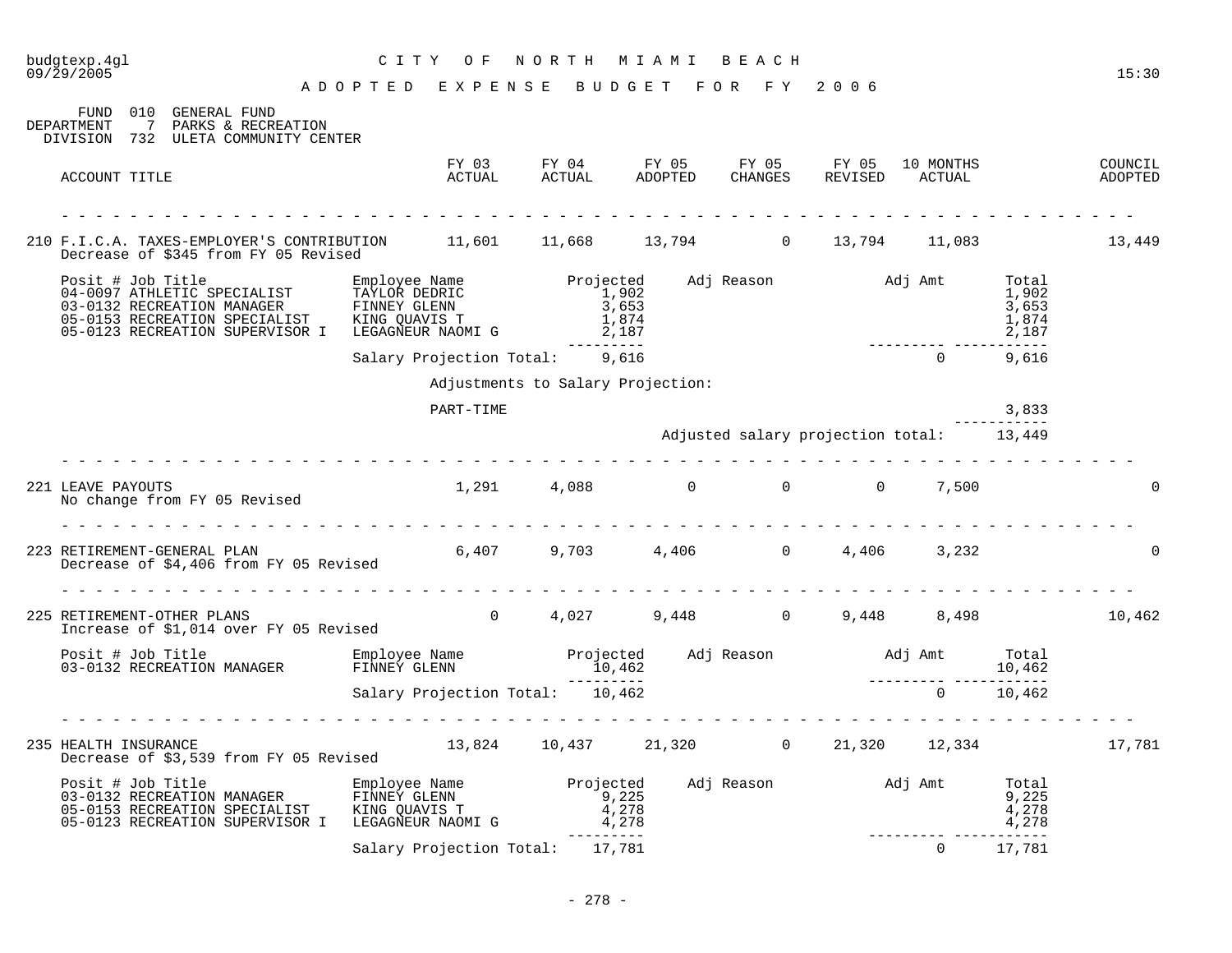| 09/29/2005                                                                                                                                                                                                                               | A D O P T E D E X P E N S E B U D G E T |                                                                                                                   | FOR FY 2006 |        | 15:30              |
|------------------------------------------------------------------------------------------------------------------------------------------------------------------------------------------------------------------------------------------|-----------------------------------------|-------------------------------------------------------------------------------------------------------------------|-------------|--------|--------------------|
| FUND 010 GENERAL FUND<br>DEPARTMENT<br>7 PARKS & RECREATION<br>DIVISION 732 ULETA COMMUNITY CENTER                                                                                                                                       |                                         |                                                                                                                   |             |        |                    |
| ACCOUNT TITLE                                                                                                                                                                                                                            |                                         | FY 03 FY 04 FY 05 FY 05 FY 05 10 MONTHS<br>ACTUAL       ACTUAL        ADOPTED     CHANGES     REVISED      ACTUAL |             |        | COUNCIL<br>ADOPTED |
| 236 GROUP LIFE INSURANCE<br>Increase of \$59 over FY 05 Revised                                                                                                                                                                          |                                         | 504 443 697 0 697 408                                                                                             |             |        | 756                |
|                                                                                                                                                                                                                                          |                                         |                                                                                                                   |             |        |                    |
|                                                                                                                                                                                                                                          | Salary Projection Total: 756            | ---------                                                                                                         |             | 0 756  |                    |
| 238 ACCIDENTAL DEATH & DISMEMBERMENT 60 50 40 64 64 0 64 64 57 9 64 57 238 ACCIDENTAL DEATH & DISMEMBERMENT                                                                                                                              |                                         |                                                                                                                   |             |        | 63                 |
| Posit # Job Title<br>04-0097 ATHLETIC SPECIALIST TAYLOR DEDRIC<br>03-0132 RECREATION MANAGER FINNEY GLENN 35<br>05-0153 RECREATION SPECIALIST KING QUAVIS T 9<br>05-0123 RECREATION SUPERVISOR I LEGAGNEUR NAOMIG 10<br>05-0123 RECREATI |                                         |                                                                                                                   |             |        |                    |
|                                                                                                                                                                                                                                          | Salary Projection Total: 63             |                                                                                                                   |             | $0$ 63 |                    |
| 239 DENTAL INSURANCE<br>Increase of \$28 over FY 05 Revised                                                                                                                                                                              | 517 300 502 0 502 285                   |                                                                                                                   |             |        | 530                |
| Posit # Job Title Employee Name Projected Adj Reason Adj Amt Total<br>03-0132 RECREATION MANAGER FINNEY GLENN 248<br>05-0153 RECREATION SPECIALIST KING QUAVIS T 141<br>05-0123 RECREATION SUPERVISOR I LEGAGNEUR NAOMI G 141<br>Salar   |                                         |                                                                                                                   |             |        |                    |
|                                                                                                                                                                                                                                          |                                         |                                                                                                                   |             |        |                    |
|                                                                                                                                                                                                                                          |                                         |                                                                                                                   |             |        |                    |
| *** Salaries & Related Costs 184,554 188,563 228,575 0 228,575 180,281 220,730                                                                                                                                                           |                                         |                                                                                                                   |             |        |                    |
| 350 SPECIAL PROGRAMS<br>Decrease of \$1,000 from FY 05 Revised                                                                                                                                                                           |                                         | $0 \qquad 1,600 \qquad 3,000 \qquad 0 \qquad 3,000 \qquad 1,600$                                                  |             |        | 2,000              |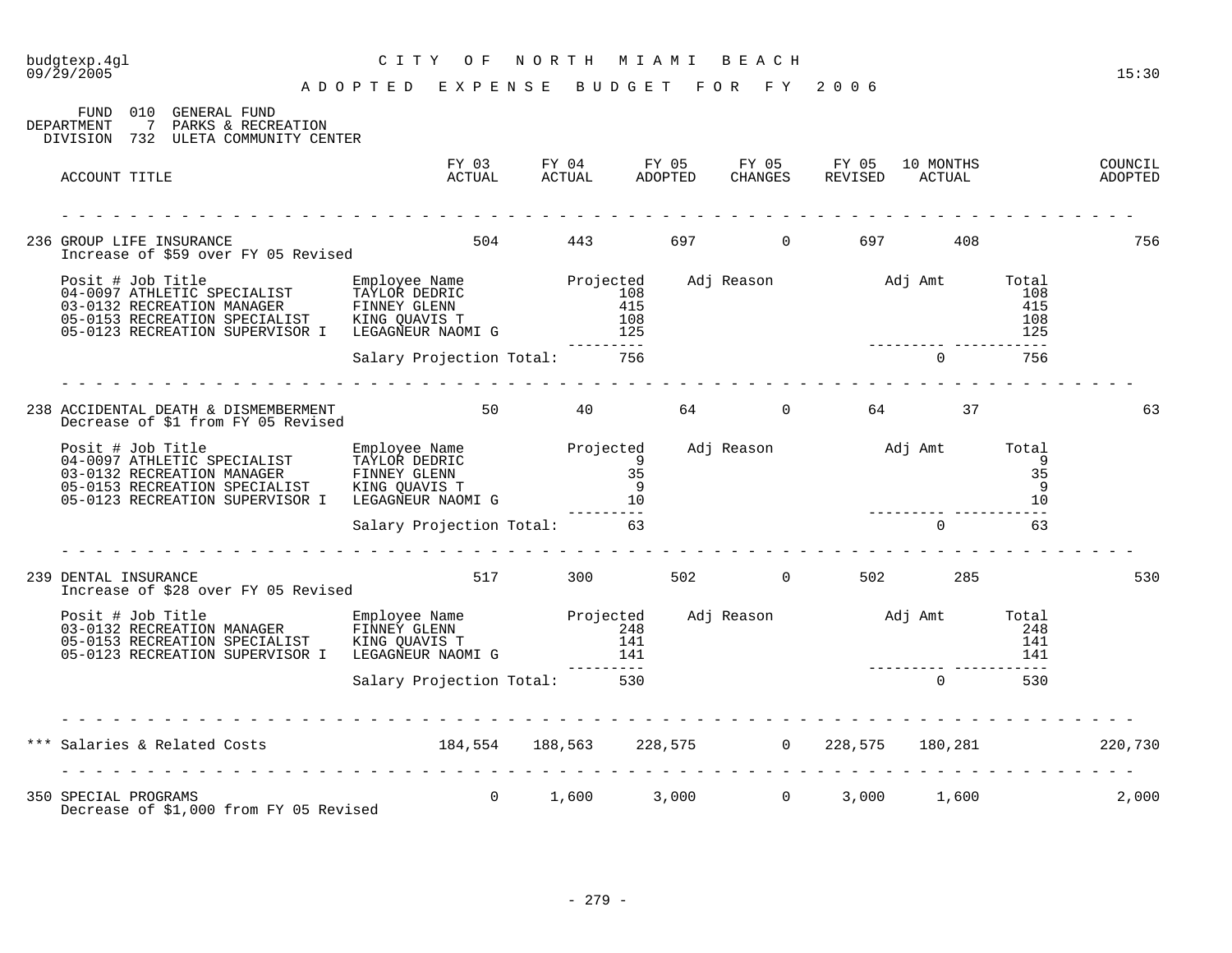| budgtexp.4gl<br>09/29/2005                                                                        | C I T Y         | O F              | NORTH                  | M I A M I                          | BEACH                                                            |                  |                     |        | 15:30              |
|---------------------------------------------------------------------------------------------------|-----------------|------------------|------------------------|------------------------------------|------------------------------------------------------------------|------------------|---------------------|--------|--------------------|
| 010 GENERAL FUND<br>FUND                                                                          | ADOPTED EXPENSE |                  |                        | BUDGET FOR FY                      |                                                                  | 2006             |                     |        |                    |
| $7\overline{ }$<br>PARKS & RECREATION<br><b>DEPARTMENT</b><br>DIVISION 732 ULETA COMMUNITY CENTER |                 |                  |                        |                                    |                                                                  |                  |                     |        |                    |
| ACCOUNT TITLE                                                                                     |                 | FY 03<br>ACTUAL  | FY 04<br><b>ACTUAL</b> | FY 05<br><b>ADOPTED</b>            | FY 05<br><b>CHANGES</b>                                          | FY 05<br>REVISED | 10 MONTHS<br>ACTUAL |        | COUNCIL<br>ADOPTED |
|                                                                                                   |                 |                  |                        |                                    | GOLF PROGRAM - SHARE OF INSTRUCTOR'S FEES & GOLF SUPPLIES        |                  |                     | 2,000  |                    |
|                                                                                                   |                 |                  |                        |                                    |                                                                  |                  | Total:              | 2,000  |                    |
| <b>357 TEEN PROGRAMS</b><br>Increase of \$1,000 over FY 05 Revised                                |                 |                  | 1,927 1,778            | 2,000                              | $\overline{0}$                                                   | 2,000            | 1,679               |        | 3,000              |
|                                                                                                   |                 | TEEN PROGRAMS    |                        |                                    |                                                                  |                  |                     | 3,000  |                    |
|                                                                                                   |                 |                  |                        |                                    |                                                                  |                  | Total:              | 3,000  |                    |
| 390 EDUCATIONAL PROGRAMS<br>Increase of \$300 over FY 05 Revised                                  |                 | 53               | 645                    | 300                                | $\overline{0}$                                                   | 300              | 220                 |        | 600                |
|                                                                                                   |                 | STAFF TRAINING   |                        |                                    |                                                                  |                  |                     | 600    |                    |
|                                                                                                   |                 |                  |                        |                                    |                                                                  |                  | Total:              | 600    |                    |
| 405 TRAVEL AND AUTO EXPENSES<br>Decrease of \$1,300 from FY 05 Revised                            |                 | 1,000            | 893                    | 2,300                              | $\overline{0}$                                                   | 2,300            | 2,416               |        | 1,000              |
|                                                                                                   |                 |                  |                        | TRAVEL TO FRPA PROGAMS/CONFERENCES |                                                                  |                  |                     | 1,000  |                    |
|                                                                                                   |                 |                  |                        |                                    |                                                                  |                  | Total:              | 1,000  |                    |
| 410 COMMUNICATION SERVICES<br>Decrease of \$900 from FY 05 Revised                                |                 | 2,814            | 961                    | 2,500                              | 900                                                              |                  | 3,400 3,400         |        | 2,500              |
|                                                                                                   |                 | SPECIALIST       |                        |                                    | CELL PHONE FOR RECREATION MANAGER, SUPERVISOR I & ATHLETIC 2,500 |                  |                     |        |                    |
|                                                                                                   |                 |                  |                        |                                    |                                                                  |                  | Total:              | 2,500  |                    |
| 430 UTILITY SERVICES<br>No change from FY 05 Revised                                              |                 | 38,865           | 42,073                 | 48,000                             | $\overline{0}$                                                   | 48,000           | 46,439              |        | 48,000             |
|                                                                                                   |                 | WATER & ELECTRIC |                        |                                    |                                                                  |                  |                     | 48,000 |                    |
|                                                                                                   |                 |                  |                        |                                    |                                                                  |                  | Total:              | 48,000 |                    |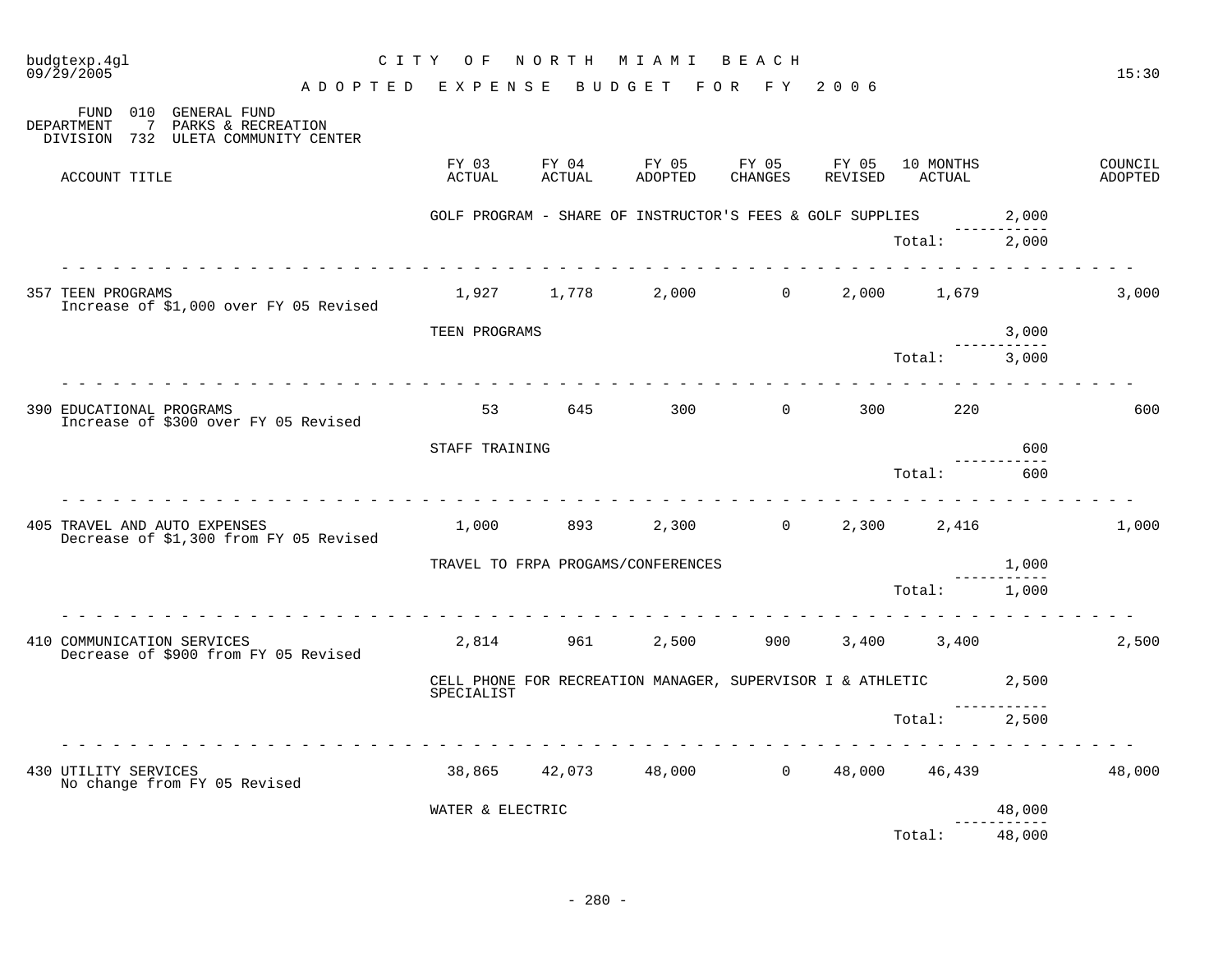# budgtexp.4gl C I T Y O F N O R T H M I A M I B E A C H

A D O P T E D E X P E N S E B U D G E T F O R F Y 2 0 0 6

| 010<br><b>GENERAL FUND</b><br>FUND<br><b>DEPARTMENT</b><br>7<br>PARKS & RECREATION<br>DIVISION<br>732 ULETA COMMUNITY CENTER |                  |                 |                                                                                                 |                         |                  |                     |        |                    |
|------------------------------------------------------------------------------------------------------------------------------|------------------|-----------------|-------------------------------------------------------------------------------------------------|-------------------------|------------------|---------------------|--------|--------------------|
| ACCOUNT TITLE                                                                                                                | FY 03<br>ACTUAL  | FY 04<br>ACTUAL | FY 05<br>ADOPTED                                                                                | FY 05<br><b>CHANGES</b> | FY 05<br>REVISED | 10 MONTHS<br>ACTUAL |        | COUNCIL<br>ADOPTED |
| 440 RENTALS AND LEASES<br>Decrease of \$700 from FY 05 Revised                                                               | $\Omega$         | $\mathbf 0$     | $\mathbf 0$                                                                                     | 700                     | 700              | $\mathbf 0$         |        | 0                  |
| 460 REPAIRS AND MAINTENANCE SERVICES<br>Increase of \$2,427 over FY 05 Revised                                               | 8,538            | $-138$          | 10,000                                                                                          | $-2,427$                | 7,573            | 0                   |        | 10,000             |
|                                                                                                                              |                  |                 | REQUIRED REPAIRS TO THE FACILITY-STAGE FLOOR IN GYM                                             |                         |                  |                     | 10,000 |                    |
|                                                                                                                              |                  |                 |                                                                                                 |                         |                  | Total:              | 10,000 |                    |
| 520 OPERATING SUPPLIES<br>Decrease of \$2,000 from FY 05 Revised                                                             | 5,594            | 3,668           | 8,000                                                                                           | 2,000                   | 10,000           | 7,216               |        | 8,000              |
|                                                                                                                              |                  |                 | SUPPLIES FOR EVENTS, MATS, ARTS & CRAFTS, GAMES, MISC.<br>SUPPLIES, T-SHIRTS & SHORTS FOR STAFF |                         |                  |                     | 8,000  |                    |
|                                                                                                                              |                  |                 |                                                                                                 |                         |                  | Total:              | 8,000  |                    |
| 524 OPERATING-SUMMER CAMP<br>Increase of \$500 over FY 05 Revised                                                            | 7,997            | 4,563           | 8,000                                                                                           | $-500$                  | 7,500            | 9,088               |        | 8,000              |
|                                                                                                                              |                  |                 | SUMMER CAMP SUPPLIES FOR 100 CAMPERS                                                            |                         |                  |                     | 8,000  |                    |
|                                                                                                                              |                  |                 |                                                                                                 |                         |                  | Total:              | 8,000  |                    |
| 540 BOOKS & MEMBERSHIPS<br>Increase of \$700 over FY 05 Revised                                                              | 135              | 250             | 300                                                                                             | $\mathbf 0$             | 300              | 292                 |        | 1,000              |
|                                                                                                                              | FRPA MEMBERSHIPS |                 |                                                                                                 |                         |                  |                     | 1,000  |                    |
|                                                                                                                              |                  |                 |                                                                                                 |                         |                  | Total:              | 1,000  |                    |
| *** Operating Expenses                                                                                                       | 66,922           | 56,293          | 84,400                                                                                          | 673                     | 85,073           | 72,349              |        | 84,100             |
|                                                                                                                              |                  |                 |                                                                                                 |                         |                  |                     |        |                    |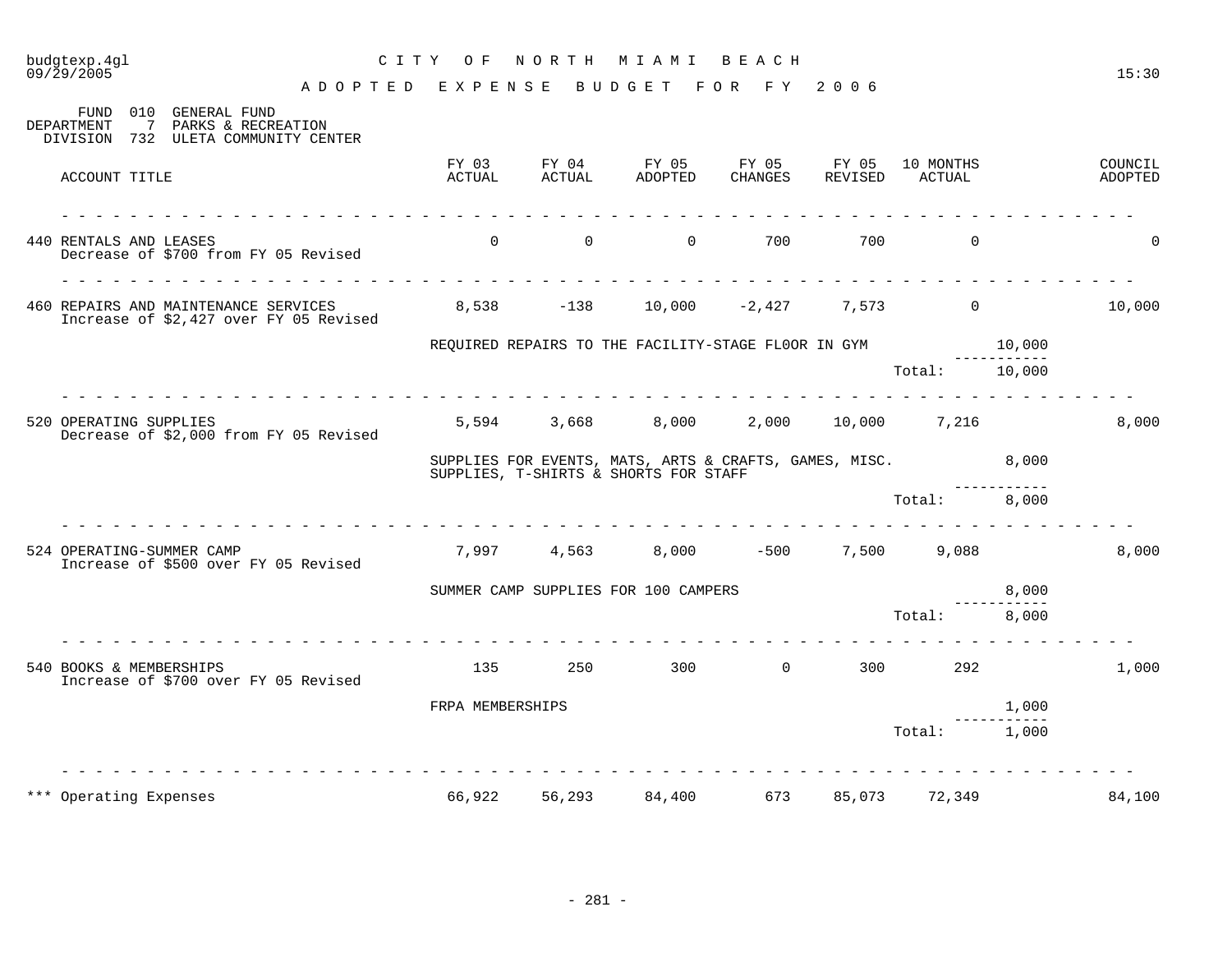09/29/2005 15:30 A D O P T E D E X P E N S E B U D G E T F O R F Y 2 0 0 6

| 010<br>FUND<br>GENERAL FUND<br>DEPARTMENT<br>7<br>PARKS & RECREATION<br>732 ULETA COMMUNITY CENTER<br>DIVISION                                     |                                                                                                      |                 |                                         |       |                                      |         |                                         |                                           |                    |
|----------------------------------------------------------------------------------------------------------------------------------------------------|------------------------------------------------------------------------------------------------------|-----------------|-----------------------------------------|-------|--------------------------------------|---------|-----------------------------------------|-------------------------------------------|--------------------|
| ACCOUNT TITLE                                                                                                                                      |                                                                                                      | FY 03<br>ACTUAL | FY 04<br><b>ACTUAL</b>                  |       | FY 05 FY 05 FY 05<br>ADOPTED CHANGES | REVISED | 10 MONTHS<br>ACTUAL                     |                                           | COUNCIL<br>ADOPTED |
| 830 IMPROVEMENTS OTHER THAN BUILDINGS<br>Decrease of \$8,000 from FY 05 Revised                                                                    |                                                                                                      |                 | $\begin{matrix} 0 & 0 & 0 \end{matrix}$ |       | 8,000                                |         | 8,000 0                                 |                                           | $\mathbf 0$        |
| 842 DATA PROCESSING EQUIPMENT<br>Decrease of \$827 from FY 05 Revised                                                                              |                                                                                                      |                 | 0 0 0 0 827 827 827                     |       |                                      |         |                                         |                                           | $\Omega$           |
| *** Capital Outlays                                                                                                                                |                                                                                                      | $\overline{0}$  | 0 0 0 8,827 8,827                       |       |                                      |         | 827                                     |                                           | 0                  |
| 994 TRF TO WORKERS' COMP SELF-INS<br>Decrease of \$3,393 from FY 05 Revised                                                                        | $6,163$ $5,847$ $5,899$ 0 $5,899$                                                                    |                 |                                         |       |                                      |         |                                         | 5,899                                     | 2,506              |
| Posit # Job Title<br>04-0097 ATHLETIC SPECIALIST<br>03-0132 RECREATION MANAGER<br>05-0153 RECREATION SPECIALIST<br>05-0123 RECREATION SUPERVISOR I | Employee Name<br>TAYLOR DEDRIC<br>FINNEY GLENN<br>FINNEY GLENN<br>KING QUAVIS T<br>LEGAGNEUR NAOMI G |                 | Projected<br>1,144<br>2,187<br>1,315    | 1,127 | Adj Reason Madj Amt                  |         |                                         | Total<br>1,144<br>2,187<br>1,127<br>1,315 |                    |
|                                                                                                                                                    |                                                                                                      |                 | Salary Projection Total: 5,773          |       |                                      |         | $\Omega$                                | 5,773                                     |                    |
|                                                                                                                                                    |                                                                                                      |                 | Adjustments to Salary Projection:       |       |                                      |         |                                         |                                           |                    |
|                                                                                                                                                    |                                                                                                      | WC ADJ          |                                         |       |                                      |         |                                         | $-3,267$                                  |                    |
|                                                                                                                                                    |                                                                                                      |                 |                                         |       |                                      |         | Adjusted salary projection total: 2,506 |                                           |                    |
| *** Non-Operating Expenses 6,163 5,847 5,899 0                                                                                                     |                                                                                                      |                 |                                         |       |                                      | 5,899   | 5,899                                   |                                           | 2,506              |
| DIVISION TOTALS: 257,640 250,703 318,874                                                                                                           |                                                                                                      |                 |                                         |       |                                      |         | 9,500 328,374 259,356                   |                                           | 307,336            |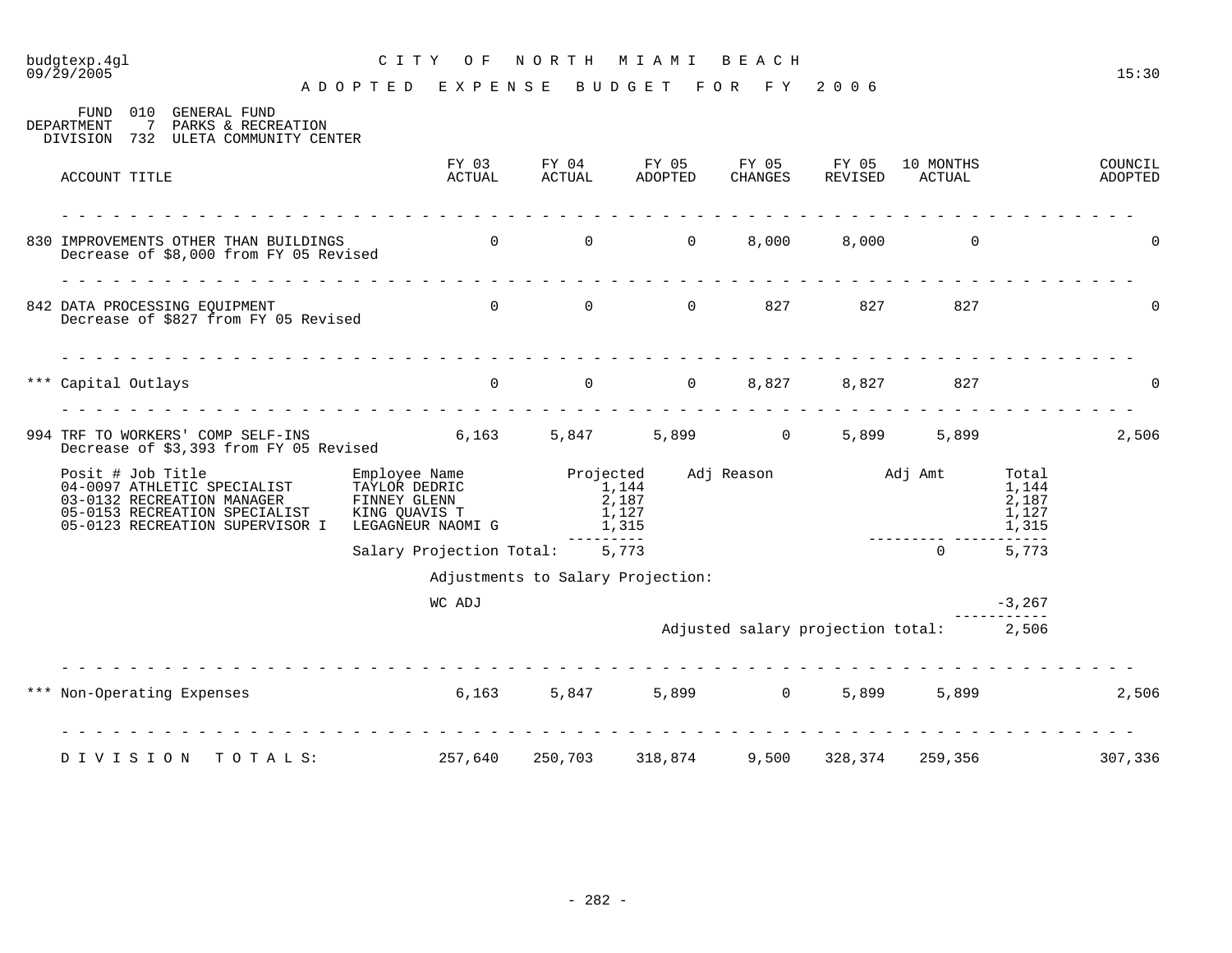### A D O P T E D E X P E N S E B U D G E T F O R F Y 2 0 0 6 FUND 010 GENERAL FUND DEPARTMENT 7 PARKS & RECREATION DIVISION 733 WASHINGTON PARK COMM. CENTER FY 03 FY 04 FY 05 FY 05 FY 05 10 MONTHS COUNCIL ACCOUNT TITLE ACTUAL ACTUAL ADOPTED CHANGES REVISED ACTUAL ADOPTED - - - - - - - - - - - - - - - - - - - - - - - - - - - - - - - - - - - - - - - - - - - - - - - - - - - - - - - - - - - - - - - 120 SALARIES-FULL-TIME 107,725 112,563 141,266 0 141,266 60,975 61,153 Decrease of \$80,113 from FY 05 Revised Posit # Job Title Employee Name Projected Adj Reason Adj Amt Total 01-0297 COMMUNITY CENT. LEADER I JACKSON YVONNE D 21,583 21,583 01-0299 COMMUNITY CTR. LEADER III \*\* VACANCY \*\* 1735 22,247 HIRE 4/1/06 - 11,124 11,123 01-0300 RECREATION SUPERVISOR I JACKSON DWIGHT 28,447 28,447 --------- --------- ----------- Salary Projection Total: 72,277 - - - - - - - - - - - - - - - - - - - - - - - - - - - - - - - - - - - - - - - - - - - - - - - - - - - - - - - - - - - - - - - 130 SALARIES-TEMP & PART-TIME 88,170 69,711 46,000 16,000 62,000 59,401 46,000 Decrease of \$16,000 from FY 05 Revised S.T.A.R. AFTER SCHOOL PROGRAM 46,000 ----------- Total: 46,000 - - - - - - - - - - - - - - - - - - - - - - - - - - - - - - - - - - - - - - - - - - - - - - - - - - - - - - - - - - - - - - - 132 SALARIES-SUMMER CAMP 0 0 0 16,000 -16,000 0 0 0 16,000 0 0 16,000 Increase of \$16,000 over FY 05 Revised PART-TIME SUMMER CAMP STAFFING 16,000 ----------- Total: 16,000 - - - - - - - - - - - - - - - - - - - - - - - - - - - - - - - - - - - - - - - - - - - - - - - - - - - - - - - - - - - - - - - 140 OVERTIME-REGULAR EMPLOYEES 865 -135 0 0 0 731 0 No change from FY 05 Revised - - - - - - - - - - - - - - - - - - - - - - - - - - - - - - - - - - - - - - - - - - - - - - - - - - - - - - - - - - - - - - -  $\begin{matrix} 141 & \text{OWERTIME-TEMPORARY EMPLOYEES} \end{matrix} \qquad \qquad \begin{matrix} 350 & \text{O} & \text{O} & \text{O} & \text{O} & \text{O} \end{matrix} \qquad \qquad \begin{matrix} 0 & \text{O} & \text{O} & \text{O} & \text{O} \end{matrix}$ No change from FY 05 Revised - - - - - - - - - - - - - - - - - - - - - - - - - - - - - - - - - - - - - - - - - - - - - - - - - - - - - - - - - - - - - - - 210 F.I.C.A. TAXES-EMPLOYER'S CONTRIBUTION 14,813 13,499 15,551 0 15,551 10,357 9,421 Decrease of \$6,130 from FY 05 Revised Posit # Job Title Employee Name Projected Adj Reason Adj Amt Total 01-0297 COMMUNITY CENT. LEADER I JACKSON YVONNE D 1,651 1,651 1,651 1,651 01-0299 COMMUNITY CTR. LEADER III \*\* VACANCY \*\* 1735 1,702 HIRE 4/1/06 -851 -851 351

09/29/2005 15:30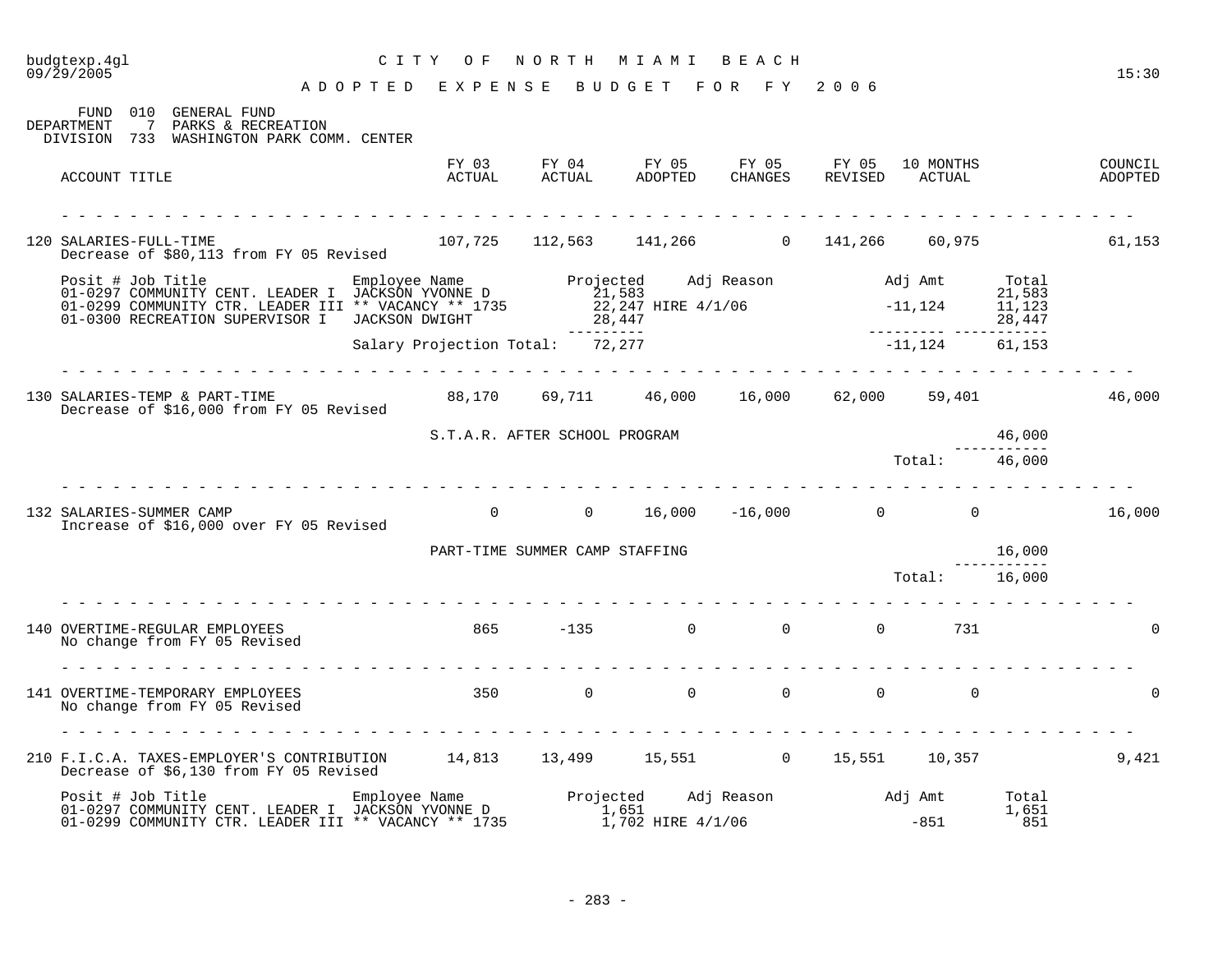FUND 010 GENERAL FUND

A D O P T E D E X P E N S E B U D G E T F O R F Y 2 0 0 6

DEPARTMENT 7 PARKS & RECREATION DIVISION 733 WASHINGTON PARK COMM. CENTER FY 03 FY 04 FY 05 FY 05 FY 05 10 MONTHS COUNCIL ACCOUNT TITLE ACTUAL ACTUAL ADOPTED CHANGES REVISED ACTUAL ADOPTED Posit # Job Title Employee Name Projected Adj Reason Adj Amt Total 01-0300 RECREATION SUPERVISOR I JACKSON DWIGHT 2,176 2,176  $2,176$ <br>  $-1,176$ <br>  $-1,176$ <br>  $-1,176$ <br>  $-1,176$ <br>  $-1,176$ <br>  $-1,176$ <br>  $-1,176$ <br>  $-1,176$ <br>  $-1,176$ <br>  $-1,176$ <br>  $-1,176$ <br>  $-1,176$ Salary Projection Total: 5,529 Adjustments to Salary Projection: PART-TIME 4,743 ----------- Adjusted salary projection total: 9,421 - - - - - - - - - - - - - - - - - - - - - - - - - - - - - - - - - - - - - - - - - - - - - - - - - - - - - - - - - - - - - - - 215 EDUCATIONAL REIMBURSEMENT  $\begin{matrix} 0 & 0 & 0 & 0 & 0 & 0 & 433 \end{matrix}$ No change from FY 05 Revised - - - - - - - - - - - - - - - - - - - - - - - - - - - - - - - - - - - - - - - - - - - - - - - - - - - - - - - - - - - - - - - 221 LEAVE PAYOUTS 0 0 0 0 0 16,015 0 No change from FY 05 Revised - - - - - - - - - - - - - - - - - - - - - - - - - - - - - - - - - - - - - - - - - - - - - - - - - - - - - - - - - - - - - - - 223 RETIREMENT-GENERAL PLAN 7,507 15,432 16,214 0 16,214 8,040 7,355 Decrease of \$8,859 from FY 05 Revised Posit # Job Title Employee Name Projected Adj Reason Adj Amt Total 01-0297 COMMUNITY CENT. LEADER I JACKSON YVONNE D 3,173 3,173 3,173 3,173 3,173 01-0300 RECREATION SUPERVISOR I JACKSON DWIGHT  $4,182$  4,182 4,182 --------- --------- ----------- Salary Projection Total: 7,355 0 7,355 - - - - - - - - - - - - - - - - - - - - - - - - - - - - - - - - - - - - - - - - - - - - - - - - - - - - - - - - - - - - - - - 235 HEALTH INSURANCE 10,248 14,358 20,635 0 20,635 11,340 10,695 Decrease of \$9,940 from FY 05 Revised Posit # Job Title Employee Name Projected Adj Reason Adj Amt Total 01-0297 COMMUNITY CENT. LEADER I JACKSON YVONNE D 01-0299 COMMUNITY CTR. LEADER III \*\* VACANCY \*\* 1735 01-0300 RECREATION SUPERVISOR I JACKSON DWIGHT --------- --------- ----------- Salary Projection Total: 12,834 - - - - - - - - - - - - - - - - - - - - - - - - - - - - - - - - - - - - - - - - - - - - - - - - - - - - - - - - - - - - - - - 236 GROUP LIFE INSURANCE 423 442 554 0 554 248 269 Decrease of \$285 from FY 05 Revised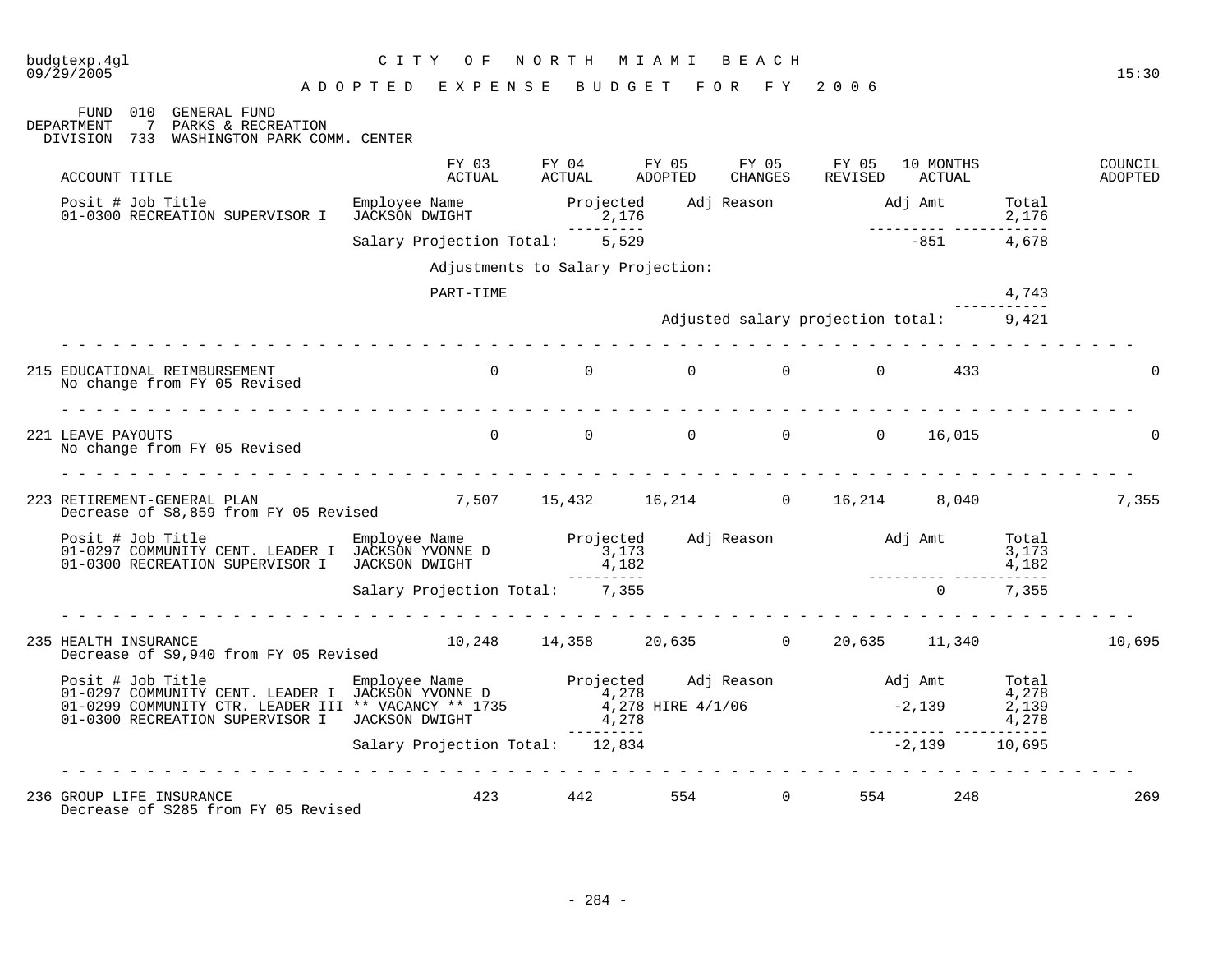| 09/29/2005                                                                                                                                                                                                                           | ADOPTED EXPENSE BUDGET FOR FY 2006      |                            |                                              |  |  |            |  | 15:30              |
|--------------------------------------------------------------------------------------------------------------------------------------------------------------------------------------------------------------------------------------|-----------------------------------------|----------------------------|----------------------------------------------|--|--|------------|--|--------------------|
| FUND 010 GENERAL FUND<br>DEPARTMENT 7 PARKS & RECREATION<br>DIVISION 733 WASHINGTON PARK COMM. CENTER                                                                                                                                |                                         |                            |                                              |  |  |            |  |                    |
| ACCOUNT TITLE                                                                                                                                                                                                                        |                                         |                            |                                              |  |  |            |  | COUNCIL<br>ADOPTED |
| Posit # Job Title Employee Name D1-0297 COMMUNITY CENT. LEADER I JACKSON YVONNE D<br>01-0297 COMMUNITY CENT. LEADER III ** VACANCY ** 1735 99 HIRE 4/1/06 -50 95<br>01-0300 RECREATION SUPERVISOR I JACKSON DWIGHT 125 ------------- |                                         |                            |                                              |  |  |            |  |                    |
|                                                                                                                                                                                                                                      |                                         |                            |                                              |  |  |            |  |                    |
| 238 ACCIDENTAL DEATH & DISMEMBERMENT<br>Decrease of \$29 from FY 05 Revised 6. 23 AM 23 AM 23 AM 23 AM 23 AM 23 AM 23 AM 24 AM 24 AM 24 AM 24 AM 24 AM 2                                                                             |                                         |                            |                                              |  |  |            |  | 22                 |
| Posit # Job Title Engloyee Name Projected Adj Reason and Jamt Total COMMUNITY CENT. LEADER I JACKSON YVONNE D<br>101-0299 COMMUNITY CTR. LEADER III ** VACANCY ** 1735 8<br>10209 COMMUNITY CTR. LEADER III ** VACANCY ** 1735 8 HIR |                                         |                            |                                              |  |  |            |  |                    |
|                                                                                                                                                                                                                                      | --------<br>Salary Projection Total: 26 |                            |                                              |  |  | $-4$ 22    |  |                    |
| 239 DENTAL INSURANCE                                                                                                                                                                                                                 |                                         |                            |                                              |  |  |            |  | 353                |
| Posit # Job Title Employee Name Projected Adj Reason Adj Amt Total COMMUNITY CENT. LEADER I JACKSON YVONNE D<br>01-0299 COMMUNITY CTR. LEADER III ** VACANCY ** 1735 141 HIRE 4/1/06 -70 71<br>01-0300 RECREATION SUPERVISOR I JAC   |                                         |                            |                                              |  |  |            |  |                    |
|                                                                                                                                                                                                                                      |                                         |                            |                                              |  |  |            |  |                    |
| *** Salaries & Related Costs (230,442 226,273 256,807 0 256,807 167,924 151,268                                                                                                                                                      |                                         |                            |                                              |  |  |            |  |                    |
| 347 OTHER CONTRACTUAL SERVICES<br>No change from FY 05 Revised                                                                                                                                                                       | 399 0 500 0 500 356                     |                            |                                              |  |  |            |  | 500                |
|                                                                                                                                                                                                                                      |                                         | MONITORING SECURITY SYSTEM |                                              |  |  |            |  |                    |
|                                                                                                                                                                                                                                      |                                         |                            |                                              |  |  | Total: 500 |  |                    |
| 350 SPECIAL PROGRAMS                                                                                                                                                                                                                 |                                         |                            | 18,412  17,175  18,000  -200  17,800  15,990 |  |  |            |  | 20,000             |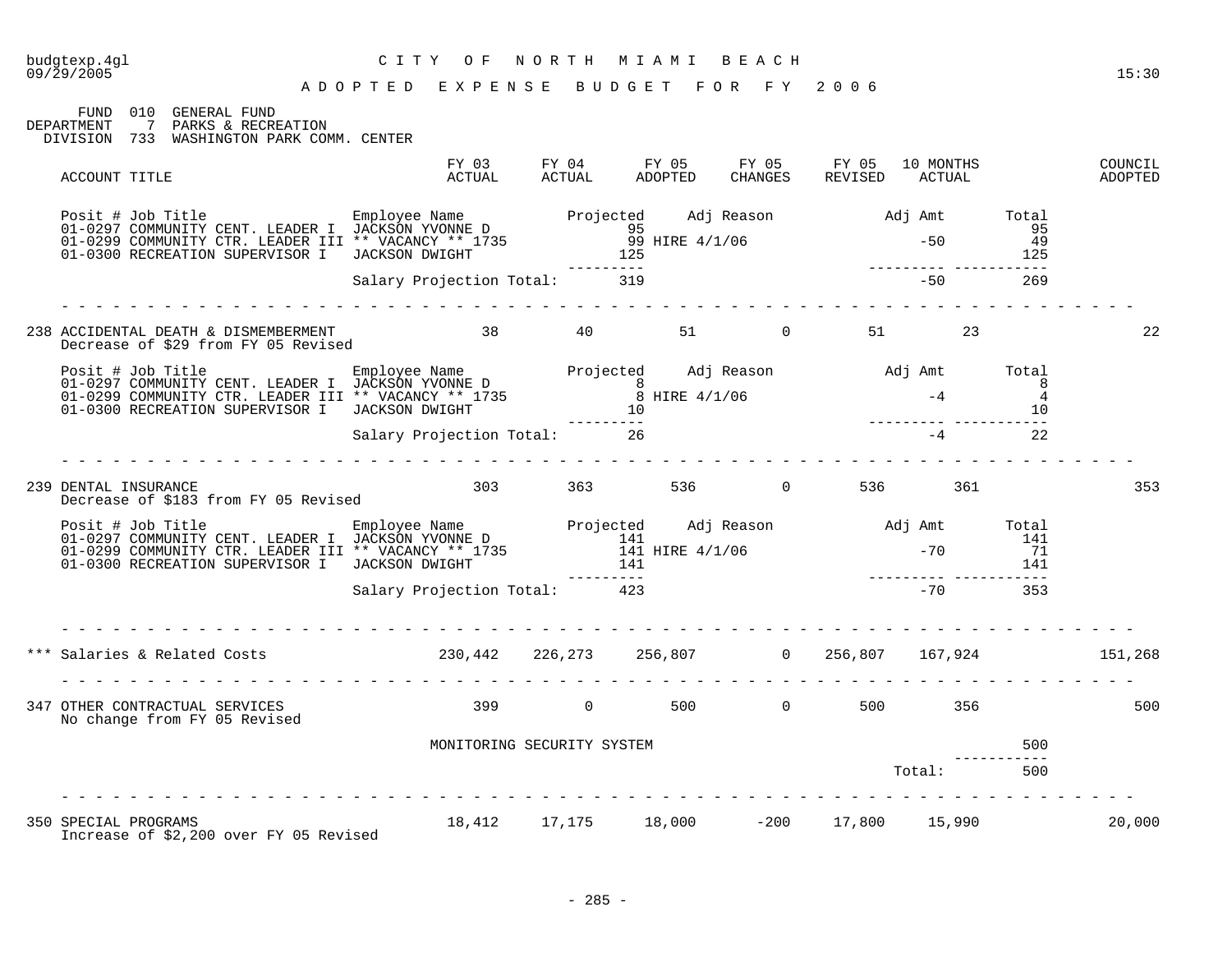| budgtexp.4gl<br>09/29/2005                                                                                                  | C I T Y         | O F                                                                                                                    | NORTH           | M I A M I                                                                                                                                                                                                                                                                                                                                               | BEACH                     |                  |                       |        | 15:30              |
|-----------------------------------------------------------------------------------------------------------------------------|-----------------|------------------------------------------------------------------------------------------------------------------------|-----------------|---------------------------------------------------------------------------------------------------------------------------------------------------------------------------------------------------------------------------------------------------------------------------------------------------------------------------------------------------------|---------------------------|------------------|-----------------------|--------|--------------------|
|                                                                                                                             | ADOPTED EXPENSE |                                                                                                                        |                 |                                                                                                                                                                                                                                                                                                                                                         | BUDGET FOR FY 2006        |                  |                       |        |                    |
| 010 GENERAL FUND<br>FUND<br>$\overline{7}$<br>PARKS & RECREATION<br>DEPARTMENT<br>DIVISION 733 WASHINGTON PARK COMM. CENTER |                 |                                                                                                                        |                 |                                                                                                                                                                                                                                                                                                                                                         |                           |                  |                       |        |                    |
| ACCOUNT TITLE                                                                                                               |                 | FY 03<br>ACTUAL                                                                                                        | FY 04<br>ACTUAL | FY 05<br>ADOPTED                                                                                                                                                                                                                                                                                                                                        | FY 05<br>CHANGES          | FY 05<br>REVISED | 10 MONTHS<br>ACTUAL   |        | COUNCIL<br>ADOPTED |
|                                                                                                                             |                 | CERAMICS FOR SENIORS<br>HERITAGE DAY<br><b>BASKETBALL</b><br>GOLF PROGRAM - SHARE OF INSTRUCTOR'S FEES & GOLF SUPPLIES |                 |                                                                                                                                                                                                                                                                                                                                                         |                           |                  |                       | 20,000 |                    |
|                                                                                                                             |                 |                                                                                                                        |                 |                                                                                                                                                                                                                                                                                                                                                         |                           |                  | Total:                | 20,000 |                    |
| <b>357 TEEN PROGRAMS</b><br>Increase of \$1,000 over FY 05 Revised                                                          |                 |                                                                                                                        |                 |                                                                                                                                                                                                                                                                                                                                                         | $3,253$ $1,612$ $2,000$ 0 |                  | 2,000 1,382           |        | 3,000              |
|                                                                                                                             |                 | TEEN PROGRAMS                                                                                                          |                 |                                                                                                                                                                                                                                                                                                                                                         |                           |                  |                       | 3,000  |                    |
|                                                                                                                             |                 |                                                                                                                        |                 |                                                                                                                                                                                                                                                                                                                                                         |                           |                  | Total: 3,000          |        |                    |
| 363 S.T.A.R. PROGRAM<br>No change from FY 05 Revised                                                                        |                 |                                                                                                                        |                 |                                                                                                                                                                                                                                                                                                                                                         | 12,712 15,794 20,000 0    |                  | 20,000 15,250         |        | 20,000             |
|                                                                                                                             |                 | S.T.A.R. AFTERSCHOOL PROGRAM                                                                                           |                 |                                                                                                                                                                                                                                                                                                                                                         |                           |                  |                       | 20,000 |                    |
|                                                                                                                             |                 |                                                                                                                        |                 |                                                                                                                                                                                                                                                                                                                                                         |                           |                  | Total:                | 20,000 |                    |
| 390 EDUCATIONAL PROGRAMS<br>Increase of \$50 over FY 05 Revised                                                             |                 | 429                                                                                                                    |                 | $\overline{0}$ and $\overline{0}$ and $\overline{0}$ and $\overline{0}$ and $\overline{0}$ and $\overline{0}$ and $\overline{0}$ and $\overline{0}$ and $\overline{0}$ and $\overline{0}$ and $\overline{0}$ and $\overline{0}$ and $\overline{0}$ and $\overline{0}$ and $\overline{0}$ and $\overline{0}$ and $\overline{0}$ and<br>$0 \qquad \qquad$ | 250                       |                  | 250 and $\sim$<br>206 |        | 300                |
|                                                                                                                             |                 | FRPA TRAINING                                                                                                          |                 |                                                                                                                                                                                                                                                                                                                                                         |                           |                  |                       |        |                    |
|                                                                                                                             |                 |                                                                                                                        |                 |                                                                                                                                                                                                                                                                                                                                                         |                           |                  | Total:                | 300    |                    |
| 405 TRAVEL AND AUTO EXPENSES<br>Increase of \$2,900 over FY 05 Revised                                                      |                 |                                                                                                                        | 2,684 35        |                                                                                                                                                                                                                                                                                                                                                         | $4,000 -1,900$            |                  | 2,100 1,825           |        | 5,000              |
|                                                                                                                             |                 | ANNUAL BASKETBALL TOURNAMENT TRIP TO SUNSHINE STATE GAMES<br>5,000                                                     |                 |                                                                                                                                                                                                                                                                                                                                                         |                           |                  |                       |        |                    |
|                                                                                                                             |                 |                                                                                                                        |                 |                                                                                                                                                                                                                                                                                                                                                         |                           |                  | Total:                | 5,000  |                    |
| 410 COMMUNICATION SERVICES<br>Increase of \$600 over FY 05 Revised                                                          |                 | 2,299                                                                                                                  | 1,082           | 1,200                                                                                                                                                                                                                                                                                                                                                   | $\overline{0}$            | 1,200            | 600                   |        | 1,800              |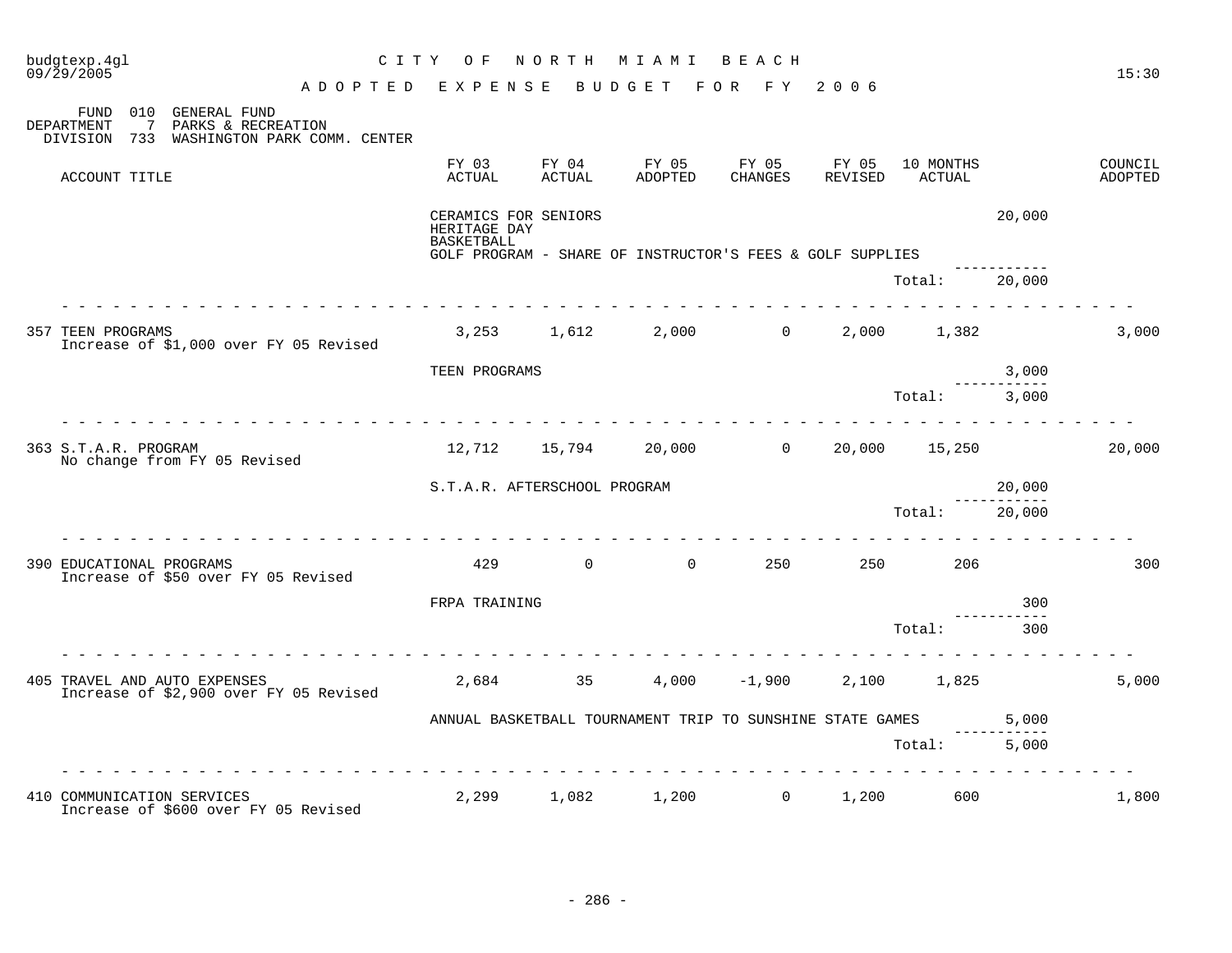| budgtexp.4gl<br>09/29/2005                                                                                                  | CITY OF                            |                      | N O R T H                 | M I A M I                         | BEACH                                                                                                              |        |                             |                       | 15:30                     |
|-----------------------------------------------------------------------------------------------------------------------------|------------------------------------|----------------------|---------------------------|-----------------------------------|--------------------------------------------------------------------------------------------------------------------|--------|-----------------------------|-----------------------|---------------------------|
| 010 GENERAL FUND<br>FUND<br>$\overline{7}$<br>PARKS & RECREATION<br>DEPARTMENT<br>DIVISION 733 WASHINGTON PARK COMM. CENTER | ADOPTED EXPENSE BUDGET FOR FY 2006 |                      |                           |                                   |                                                                                                                    |        |                             |                       |                           |
| ACCOUNT TITLE                                                                                                               |                                    | FY 03<br>ACTUAL      | FY 04<br>ACTUAL           | FY 05<br>ADOPTED                  | FY 05<br>CHANGES                                                                                                   | FY 05  | 10 MONTHS<br>REVISED ACTUAL |                       | COUNCIL<br><b>ADOPTED</b> |
|                                                                                                                             |                                    |                      |                           |                                   | CELL PHONE FOR SUPERVISOR, REC. SPECIALIST AND CERAMICS                                                            |        |                             | 1,800                 |                           |
|                                                                                                                             |                                    |                      |                           |                                   |                                                                                                                    |        | Total: 1,800                |                       |                           |
| 430 UTILITY SERVICES<br>Decrease of \$5,000 from FY 05 Revised                                                              |                                    |                      |                           |                                   | 28,936 30,177 35,000 0                                                                                             | 35,000 | 31,877                      |                       | 30,000                    |
|                                                                                                                             |                                    |                      | WATER & ELECTRIC EXPENSES |                                   |                                                                                                                    |        |                             | 30,000<br>----------- |                           |
|                                                                                                                             |                                    |                      |                           |                                   |                                                                                                                    |        | Total:                      | 30,000                |                           |
| 460 REPAIRS AND MAINTENANCE SERVICES<br>Increase of \$7,900 over FY 05 Revised                                              |                                    |                      |                           |                                   | $17,972$ $1,162$ $16,000$ $-13,900$ $2,100$ $1,177$                                                                |        |                             |                       | 10,000                    |
|                                                                                                                             |                                    |                      |                           | REQUIRED REPAIRS FOR THE FACILITY |                                                                                                                    |        |                             | 10,000                |                           |
|                                                                                                                             |                                    |                      |                           |                                   |                                                                                                                    |        | Total: 10,000               |                       |                           |
| 520 OPERATING SUPPLIES<br>Increase of \$3,150 over FY 05 Revised                                                            |                                    |                      |                           |                                   | $4,443$ $4,622$ $5,000$ $-150$ $4,850$ $5,074$                                                                     |        |                             |                       | 8,000                     |
|                                                                                                                             |                                    |                      |                           |                                   | SUPPLIES FOR EVENTS, MATS, ARTS & CRAFTS, GAMES, MISC.<br>SUPPLIES, UNIFORMS FOR STAFF;50 FOLDING CHAIRS, T-SHIRTS |        |                             | 8,000                 |                           |
|                                                                                                                             |                                    |                      |                           |                                   |                                                                                                                    |        | Total: 8,000                |                       |                           |
| 524 OPERATING-SUMMER CAMP<br>Decrease of \$1,500 from FY 05 Revised                                                         |                                    |                      |                           |                                   | $6,630$ $4,758$ $6,000$ $1,500$ $7,500$ $6,309$                                                                    |        |                             |                       | 6,000                     |
|                                                                                                                             |                                    | SUMMER CAMP SUPPLIES |                           |                                   |                                                                                                                    |        |                             | 6,000                 |                           |
|                                                                                                                             |                                    |                      |                           |                                   |                                                                                                                    |        | Total: 6,000                |                       |                           |
| 536 PROGRAMS FROM FUND RAISERS<br>No change from FY 05 Revised                                                              |                                    | $\Omega$             |                           | $200$ 0                           | $\Omega$                                                                                                           |        | $\Omega$<br>$\Omega$        |                       | $\Omega$                  |
| 540 BOOKS & MEMBERSHIPS<br>Increase of \$200 over FY 05 Revised                                                             | .                                  | 70                   | $\overline{0}$            | 200                               | $\overline{0}$                                                                                                     | 200    | 190                         |                       | 400                       |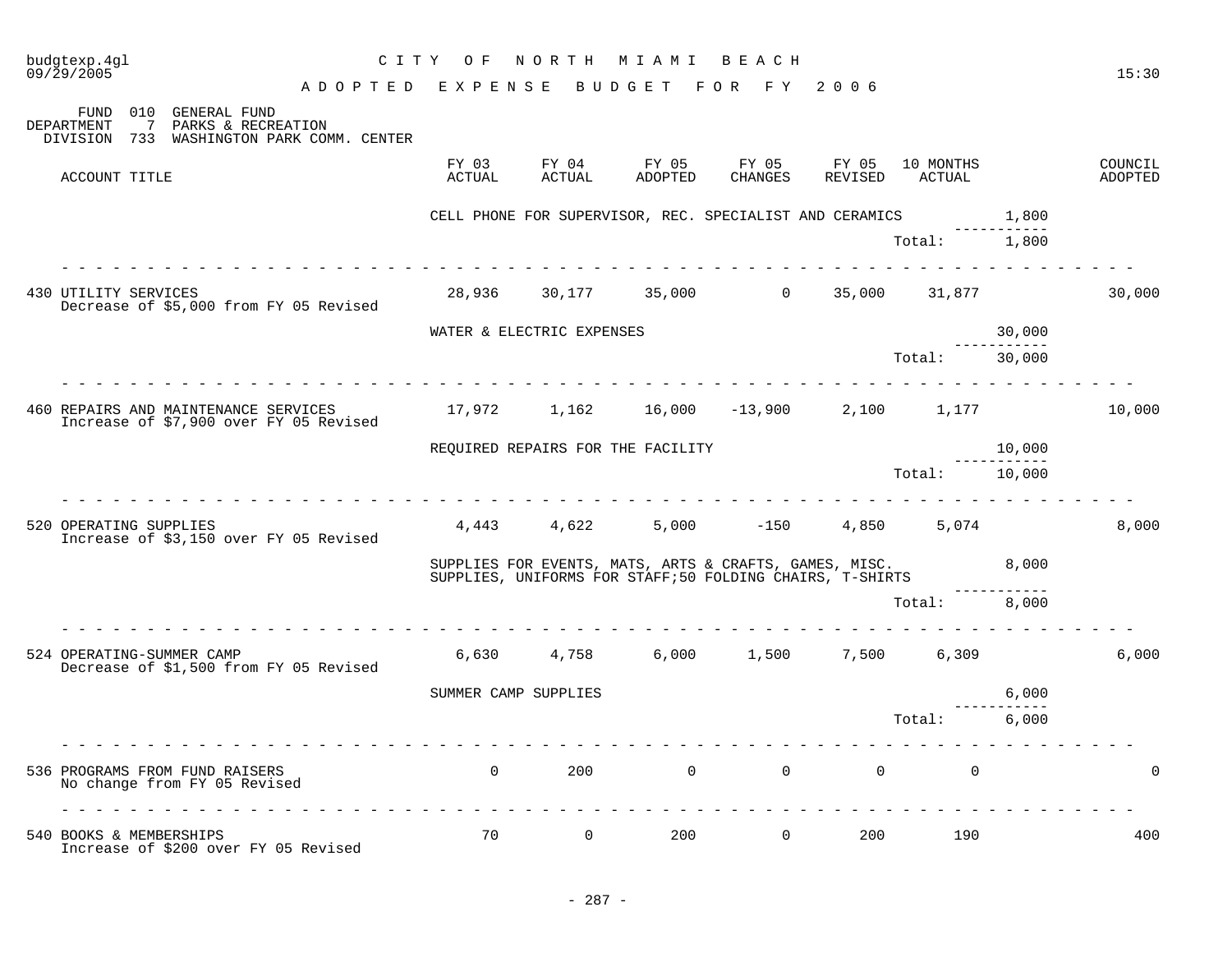|                                                                                                                                                                                                                                    | budgtexp.4gl<br>09/29/2005                                                                                                                                   | CITY OF NORTH MIAMI BEACH                                         |                  |  |                                                                                         |  |  |              |     | 15:30              |  |
|------------------------------------------------------------------------------------------------------------------------------------------------------------------------------------------------------------------------------------|--------------------------------------------------------------------------------------------------------------------------------------------------------------|-------------------------------------------------------------------|------------------|--|-----------------------------------------------------------------------------------------|--|--|--------------|-----|--------------------|--|
|                                                                                                                                                                                                                                    | ADOPTED EXPENSE BUDGET FOR FY 2006                                                                                                                           |                                                                   |                  |  |                                                                                         |  |  |              |     |                    |  |
|                                                                                                                                                                                                                                    | FUND 010 GENERAL FUND<br>DEPARTMENT<br>7 PARKS & RECREATION<br>DIVISION 733 WASHINGTON PARK COMM. CENTER                                                     |                                                                   |                  |  |                                                                                         |  |  |              |     |                    |  |
|                                                                                                                                                                                                                                    | ACCOUNT TITLE                                                                                                                                                |                                                                   |                  |  | FY 03 FY 04 FY 05 FY 05 FY 05 10 MONTHS<br>ACTUAL ACTUAL ADOPTED CHANGES REVISED ACTUAL |  |  |              |     | COUNCIL<br>ADOPTED |  |
|                                                                                                                                                                                                                                    |                                                                                                                                                              |                                                                   | FRPA MEMBERSHIPS |  |                                                                                         |  |  |              | 400 |                    |  |
|                                                                                                                                                                                                                                    |                                                                                                                                                              |                                                                   |                  |  |                                                                                         |  |  | Total:       | 400 |                    |  |
|                                                                                                                                                                                                                                    | *** Operating Expenses                                                                                                                                       | $98,239$ $76,615$ $107,900$ $-14,400$ $93,500$ $80,235$ $105,000$ |                  |  |                                                                                         |  |  |              |     |                    |  |
|                                                                                                                                                                                                                                    | 830 IMPROVEMENTS OTHER THAN BUILDINGS $\begin{array}{cccc} 0 & 12,918 & 0 & 23,860 & 23,860 & 18,305 \end{array}$<br>Decrease of \$23,860 from FY 05 Revised |                                                                   |                  |  |                                                                                         |  |  |              |     |                    |  |
|                                                                                                                                                                                                                                    | 838 C.I.P. PROJECTS FROM CM CIP CONTINGENCY 0 0 0 0 13,915 13,915 13,915<br>Decrease of \$13,915 from FY 05 Revised                                          |                                                                   |                  |  |                                                                                         |  |  |              |     |                    |  |
|                                                                                                                                                                                                                                    | 840 MACHINERY AND EQUIPMENT<br>Decrease of \$2,000 from FY 05 Revised                                                                                        |                                                                   |                  |  | 0 0 0 $(2,000)$ $(2,000)$ $(1,979)$                                                     |  |  |              |     |                    |  |
|                                                                                                                                                                                                                                    | 842 DATA PROCESSING EQUIPMENT<br>Decrease of \$2,145 from FY 05 Revised                                                                                      |                                                                   |                  |  | 0 0 2,500 -355 2,145 827                                                                |  |  |              |     |                    |  |
|                                                                                                                                                                                                                                    | *** Capital Outlays                                                                                                                                          |                                                                   |                  |  | 0 12,918 2,500 39,420 41,920 35,026                                                     |  |  |              |     | $\Omega$           |  |
|                                                                                                                                                                                                                                    | 994 TRF TO WORKERS' COMP SELF-INS 4,861 5,133 6,498 0 6,498 6,498<br>Decrease of \$3,685 from FY 05 Revised                                                  |                                                                   |                  |  |                                                                                         |  |  |              |     | 2,813              |  |
| Posit # Job Title Employee Name Projected Adj Reason adj Amt Total COMMUNITY CENT. LEADER I JACKSON YVONNE D<br>01-0299 COMMUNITY CTR. LEADER III ** VACANCY ** 1735 1,023 HIRE 4/1/06 -512 511<br>01-0300 RECREATION SUPERVISOR I |                                                                                                                                                              |                                                                   |                  |  |                                                                                         |  |  |              |     |                    |  |
|                                                                                                                                                                                                                                    |                                                                                                                                                              | Salary Projection Total: 3,325                                    |                  |  |                                                                                         |  |  | $-512$ 2,813 |     |                    |  |
|                                                                                                                                                                                                                                    | 996 TRF TO FND 181<br>No change from FY 05 Revised                                                                                                           |                                                                   |                  |  | $37,162$ $21,707$ 0 0 0                                                                 |  |  | $\mathbf 0$  |     | $\mathbf 0$        |  |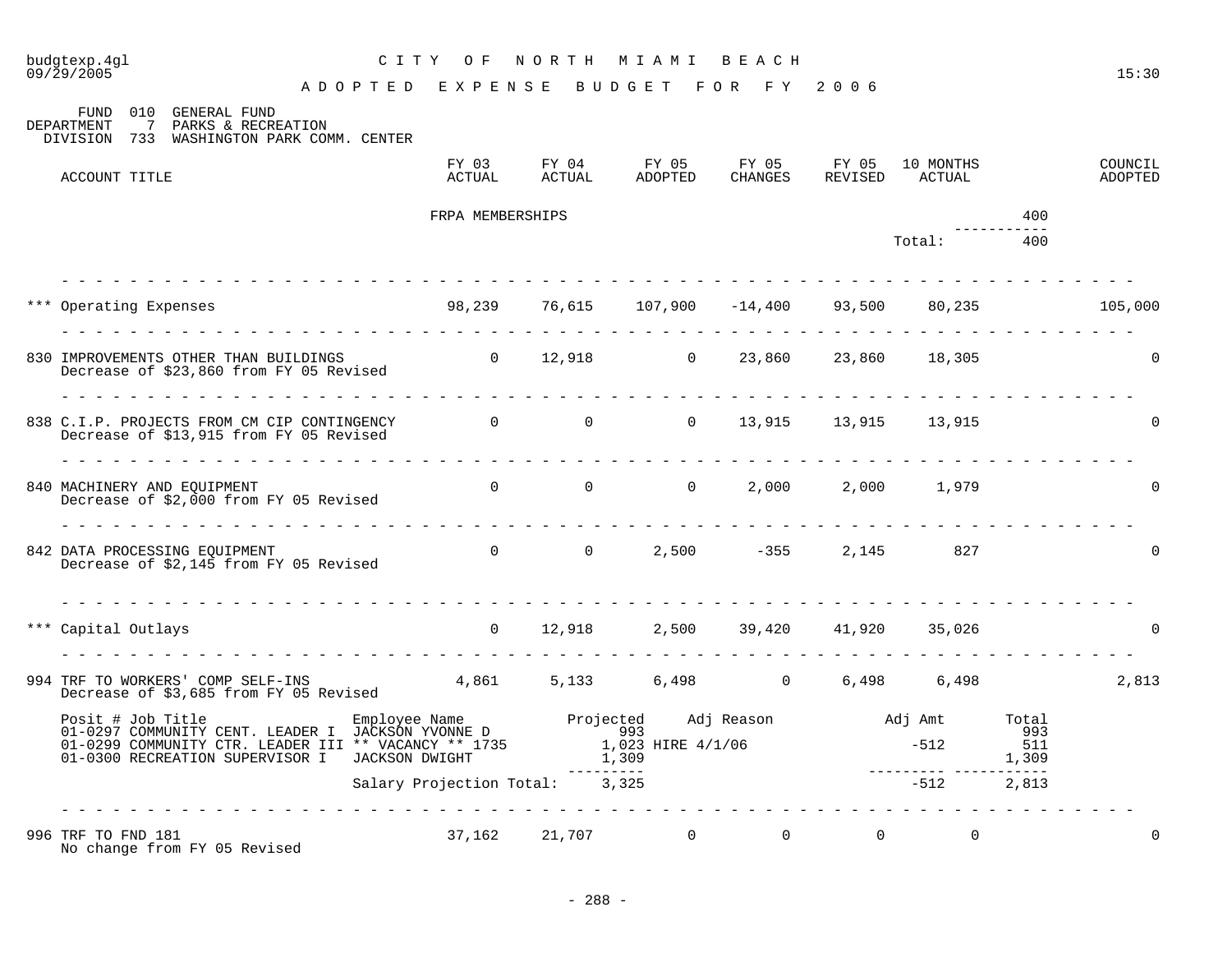| budgtexp.4gl<br>09/29/2005                                                         | C I T Y                                 | O F             | NORTH           | MIAMI            | BEACH            |                  |                     | 15:30              |
|------------------------------------------------------------------------------------|-----------------------------------------|-----------------|-----------------|------------------|------------------|------------------|---------------------|--------------------|
| 010<br>FUND<br>GENERAL FUND<br>PARKS & RECREATION<br>DEPARTMENT<br>DIVISION<br>733 | ADOPTED<br>WASHINGTON PARK COMM. CENTER | E X P E N S E   |                 | BUDGET FOR FY    |                  | 2006             |                     |                    |
| ACCOUNT TITLE                                                                      |                                         | FY 03<br>ACTUAL | FY 04<br>ACTUAL | FY 05<br>ADOPTED | FY 05<br>CHANGES | FY 05<br>REVISED | 10 MONTHS<br>ACTUAL | COUNCIL<br>ADOPTED |
| *** Non-Operating Expenses                                                         |                                         | 42,023          | 26,840          | 6,498            | 0                | 6,498            | 6,498               | 2,813              |

| DIVISION TOTALS: |  | 370,705 342,647 373,705 25,020 398,725 289,682 |  | 259,081 |
|------------------|--|------------------------------------------------|--|---------|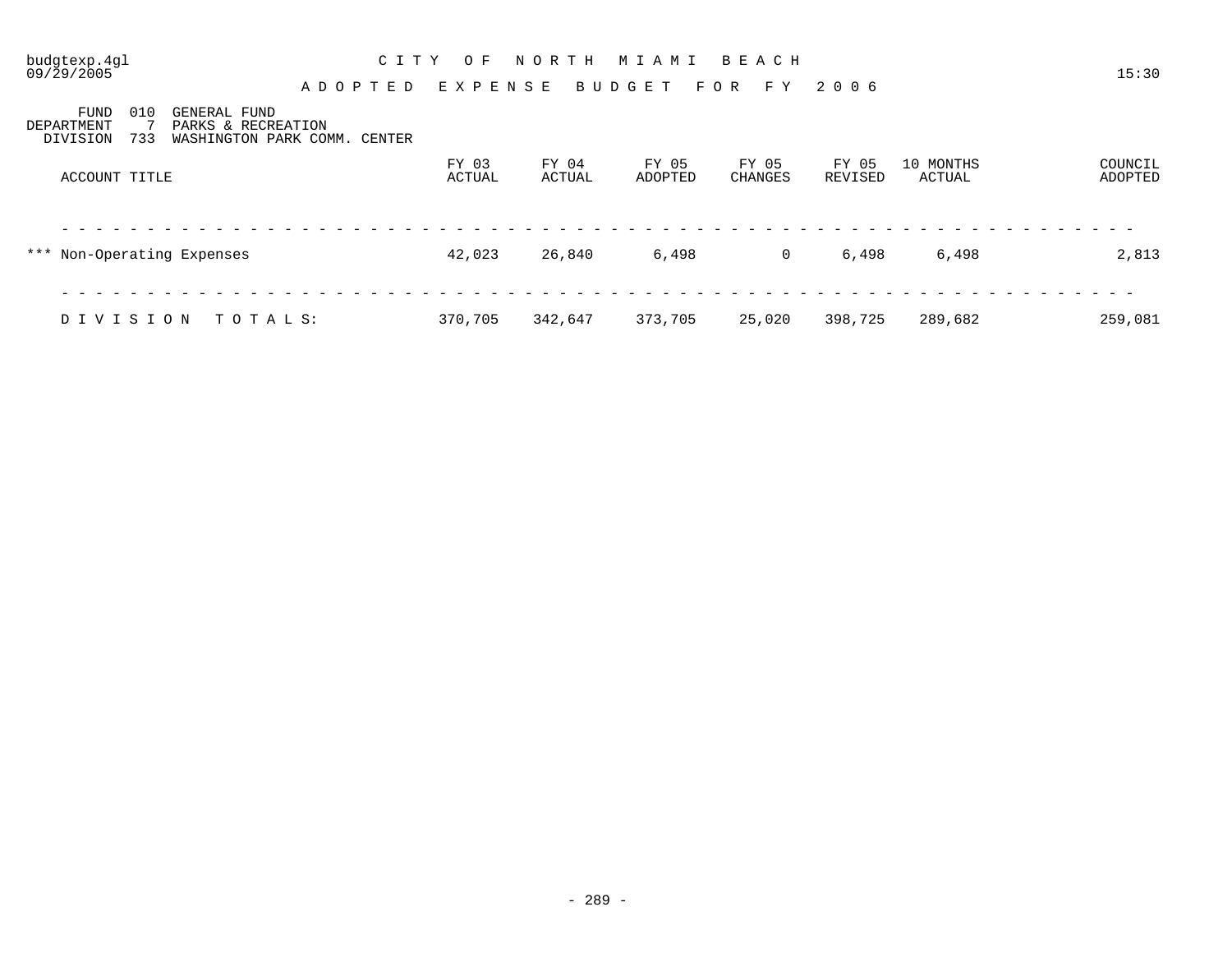| budgtexp.4gl<br>09/29/2005                     |                                                                                                                                                                  | C I T Y<br>O F     | NORTH                         | M I A M I                                              | BEACH                   |                  |                     |         | 15:30              |
|------------------------------------------------|------------------------------------------------------------------------------------------------------------------------------------------------------------------|--------------------|-------------------------------|--------------------------------------------------------|-------------------------|------------------|---------------------|---------|--------------------|
|                                                | A D O P T E D                                                                                                                                                    | E X P E N S E      |                               | BUDGET                                                 | FOR FY                  | 2006             |                     |         |                    |
| 010<br>FUND<br>DEPARTMENT<br>7<br>DIVISION 741 | GENERAL FUND<br>PARKS & RECREATION<br>BLAST/ULETA PLAYSCHOOL                                                                                                     |                    |                               |                                                        |                         |                  |                     |         |                    |
| ACCOUNT TITLE                                  |                                                                                                                                                                  | FY 03<br>ACTUAL    | FY 04<br>ACTUAL               | FY 05<br>ADOPTED                                       | FY 05<br>CHANGES        | FY 05<br>REVISED | 10 MONTHS<br>ACTUAL |         | COUNCIL<br>ADOPTED |
| 130 SALARIES-TEMP & PART-TIME                  | dia ara-dia ara-dia ara-dia ara-<br>No change from FY 05 Revised                                                                                                 | 116,579            | 129,480                       | 101,000                                                | $0 \qquad \qquad$       | 101,000          | 100,605             |         | 101,000            |
|                                                |                                                                                                                                                                  | PART-TIME STAFFING |                               |                                                        |                         |                  |                     | 101,000 |                    |
|                                                |                                                                                                                                                                  |                    |                               |                                                        |                         |                  | Total:              | 101,000 |                    |
|                                                | 141 OVERTIME-TEMPORARY EMPLOYEES<br>No change from FY 05 Revised                                                                                                 | 5 <sup>5</sup>     | $\overline{0}$                | $\overline{0}$                                         | $\overline{0}$          | $\overline{0}$   | $\Omega$            |         | $\Omega$           |
|                                                | 210 F.I.C.A. TAXES-EMPLOYER'S CONTRIBUTION 8,919<br>No change from FY 05 Revised                                                                                 |                    | 9,906                         |                                                        | $\overline{0}$<br>7,727 | 7,727            | 7,696               |         | 7,727              |
|                                                |                                                                                                                                                                  | PART-TIME STAFFING |                               |                                                        |                         |                  |                     | 7,727   |                    |
|                                                |                                                                                                                                                                  |                    |                               |                                                        |                         |                  | Total:              | 7,727   |                    |
|                                                | *** Salaries & Related Costs                               125,503     139,386     108,727           0     108,727<br><u>a dia a dia a dia a dia a dia a dia</u> |                    |                               |                                                        |                         |                  | 108,301             |         | 108,727            |
| 390 EDUCATIONAL PROGRAMS                       | No change from FY 05 Revised                                                                                                                                     |                    | 0<br>573 and $\overline{573}$ | $\overline{0}$                                         | $\overline{0}$          | $\overline{0}$   | $\mathbf 0$         |         | $\mathbf 0$        |
| 520 OPERATING SUPPLIES                         | Decrease of \$5,100 from FY 05 Revised                                                                                                                           | 27,017             | 27,662                        | 30,000                                                 | 5,100                   | 35,100           | 24,875              |         | 30,000             |
|                                                |                                                                                                                                                                  | SNACKS, ETC.       |                               | PROGRAM OPERATING SUPPLIES, INCLUDING TRIPS, T-SHIRTS, |                         |                  |                     | 30,000  |                    |
|                                                |                                                                                                                                                                  |                    |                               |                                                        |                         |                  | Total:              | 30,000  |                    |
| *** Operating Expenses                         |                                                                                                                                                                  | 27,590             | 27,662                        | 30,000                                                 | 5,100                   | 35,100           | 24,875              |         | 30,000             |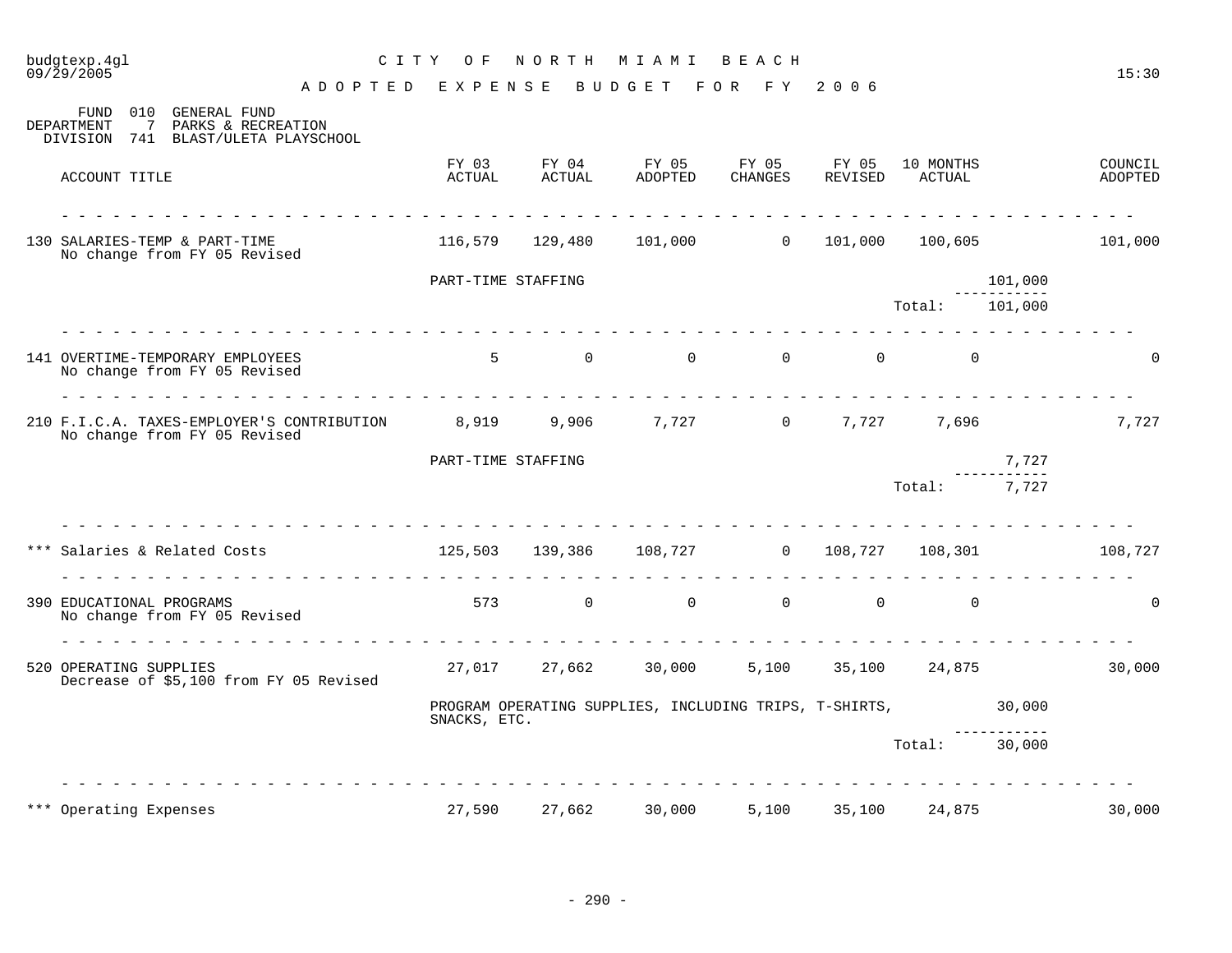| $09/\bar{2}9/2005$             |                                                                            |  | A D O P T E D E X P E N S E |                 | <b>BUDGET</b>    | FOR FY           | 2006             |                     | 15:30              |
|--------------------------------|----------------------------------------------------------------------------|--|-----------------------------|-----------------|------------------|------------------|------------------|---------------------|--------------------|
| FUND<br>DEPARTMENT<br>DIVISION | 010<br>GENERAL FUND<br>PARKS & RECREATION<br>741<br>BLAST/ULETA PLAYSCHOOL |  |                             |                 |                  |                  |                  |                     |                    |
| ACCOUNT TITLE                  |                                                                            |  | FY 03<br>ACTUAL             | FY 04<br>ACTUAL | FY 05<br>ADOPTED | FY 05<br>CHANGES | FY 05<br>REVISED | 10 MONTHS<br>ACTUAL | COUNCIL<br>ADOPTED |
|                                | *** Non-Operating Expenses                                                 |  | 0                           | $\overline{0}$  | $\Omega$         | 0                | $\overline{0}$   | $\overline{0}$      | $\overline{0}$     |
| DIVISION                       | TOTALS:                                                                    |  | 153,093                     | 167,048         | 138,727          | 5,100            | 143,827          | 133,176             | 138,727            |

budgtexp.4gl C I T Y O F N O R T H M I A M I B E A C H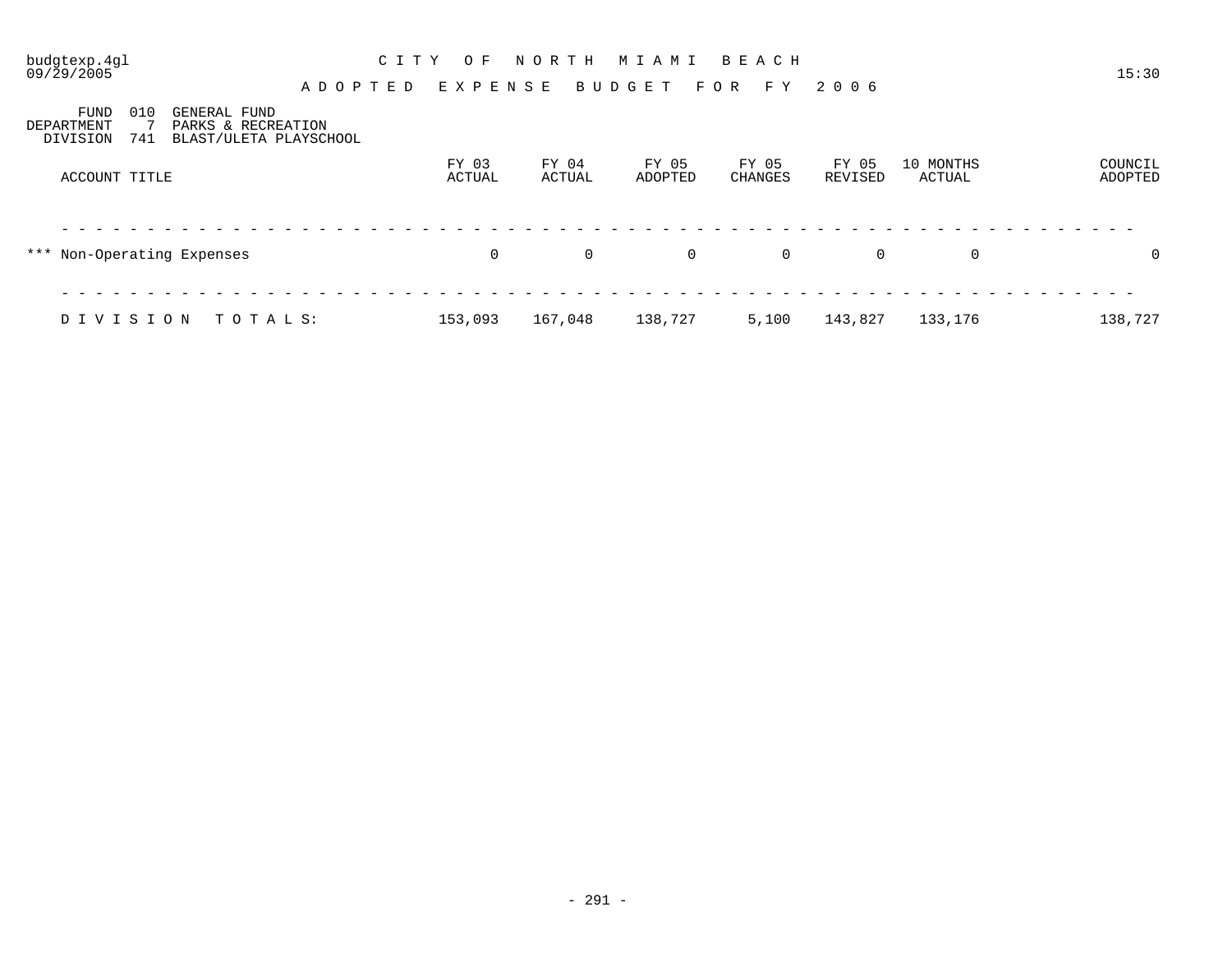# budgtexp.4gl C I T Y O F N O R T H M I A M I B E A C H

| 010<br>GENERAL FUND<br>FUND<br>7<br>DEPARTMENT<br>PARKS & RECREATION<br>742 NOMIBE CAMP<br>DIVISION                                                                                                                                                                                                                                                                                                                                                                                                                                                |                                                                        |                             |                                                    |                  |                                  |                                  |                        |                    |
|----------------------------------------------------------------------------------------------------------------------------------------------------------------------------------------------------------------------------------------------------------------------------------------------------------------------------------------------------------------------------------------------------------------------------------------------------------------------------------------------------------------------------------------------------|------------------------------------------------------------------------|-----------------------------|----------------------------------------------------|------------------|----------------------------------|----------------------------------|------------------------|--------------------|
| ACCOUNT TITLE                                                                                                                                                                                                                                                                                                                                                                                                                                                                                                                                      | FY 03<br>ACTUAL                                                        | FY 04<br>ACTUAL             | FY 05<br>ADOPTED                                   | FY 05<br>CHANGES | FY 05<br>REVISED                 | 10 MONTHS<br>ACTUAL              |                        | COUNCIL<br>ADOPTED |
| 120 SALARIES-FULL-TIME<br>No change from FY 05 Revised                                                                                                                                                                                                                                                                                                                                                                                                                                                                                             |                                                                        |                             | $2,042$ 0 0                                        |                  | $\overline{0}$<br>$\overline{0}$ | $\overline{0}$                   |                        | $\Omega$           |
| 130 SALARIES-TEMP & PART-TIME<br>No change from FY 05 Revised                                                                                                                                                                                                                                                                                                                                                                                                                                                                                      |                                                                        |                             | $101, 104$ 84,727 130,000 0 130,000 75,065 130,000 |                  |                                  |                                  |                        |                    |
|                                                                                                                                                                                                                                                                                                                                                                                                                                                                                                                                                    | SUMMER CAMP STAFFING                                                   |                             |                                                    |                  |                                  |                                  | 130,000<br>___________ |                    |
|                                                                                                                                                                                                                                                                                                                                                                                                                                                                                                                                                    |                                                                        |                             |                                                    |                  |                                  | Total: 130,000                   |                        |                    |
| 141 OVERTIME-TEMPORARY EMPLOYEES<br>No change from FY 05 Revised                                                                                                                                                                                                                                                                                                                                                                                                                                                                                   | $\overline{0}$                                                         | 503                         | $\overline{0}$                                     | $\overline{0}$   | $\Omega$                         | $\overline{0}$                   |                        |                    |
| 210 F.I.C.A. TAXES-EMPLOYER'S CONTRIBUTION 7,892 6,520 9,945 0 9,945<br>No change from FY 05 Revised                                                                                                                                                                                                                                                                                                                                                                                                                                               |                                                                        |                             |                                                    |                  |                                  | 5,743                            |                        | 9,945              |
|                                                                                                                                                                                                                                                                                                                                                                                                                                                                                                                                                    |                                                                        | PART-TIME CAMP STAFFING     |                                                    |                  |                                  |                                  | 9,945                  |                    |
|                                                                                                                                                                                                                                                                                                                                                                                                                                                                                                                                                    |                                                                        |                             |                                                    |                  |                                  | Total: 9,945                     |                        |                    |
| 223 RETIREMENT-GENERAL PLAN<br>No change from FY 05 Revised                                                                                                                                                                                                                                                                                                                                                                                                                                                                                        |                                                                        | 121 / 121<br>$\overline{0}$ | $\overline{0}$                                     | $\overline{0}$   |                                  | $0 \qquad \qquad$<br>$\mathbf 0$ |                        | 0                  |
| $\begin{array}{cccccccccccccc} \multicolumn{2}{c}{} & \multicolumn{2}{c}{} & \multicolumn{2}{c}{} & \multicolumn{2}{c}{} & \multicolumn{2}{c}{} & \multicolumn{2}{c}{} & \multicolumn{2}{c}{} & \multicolumn{2}{c}{} & \multicolumn{2}{c}{} & \multicolumn{2}{c}{} & \multicolumn{2}{c}{} & \multicolumn{2}{c}{} & \multicolumn{2}{c}{} & \multicolumn{2}{c}{} & \multicolumn{2}{c}{} & \multicolumn{2}{c}{} & \multicolumn{2}{c}{} & \multicolumn{2}{c}{} & \multicolumn{2}{c}{} & \$<br>236 GROUP LIFE INSURANCE<br>No change from FY 05 Revised | 8                                                                      | $\overline{0}$              | $\overline{0}$                                     | $\overline{0}$   | $\overline{0}$                   | $\overline{0}$                   |                        | $\mathbf 0$        |
| 238 ACCIDENTAL DEATH & DISMEMBERMENT<br>No change from FY 05 Revised                                                                                                                                                                                                                                                                                                                                                                                                                                                                               | $\begin{array}{ccccccc} & & & & 1 & & & 0 & & & 0 & & & 0 \end{array}$ |                             |                                                    |                  | $\Omega$                         | $\mathbf 0$                      |                        | $\Omega$           |
| *** Salaries & Related Costs                                                                                                                                                                                                                                                                                                                                                                                                                                                                                                                       | <u> Lieu Lieu Lieu Lieu Lieu Lieu Lieu Lie</u><br>111,166              | 91,750                      | 139,945                                            | $\Omega$         | 139,945                          | 80,808                           |                        | 139,945            |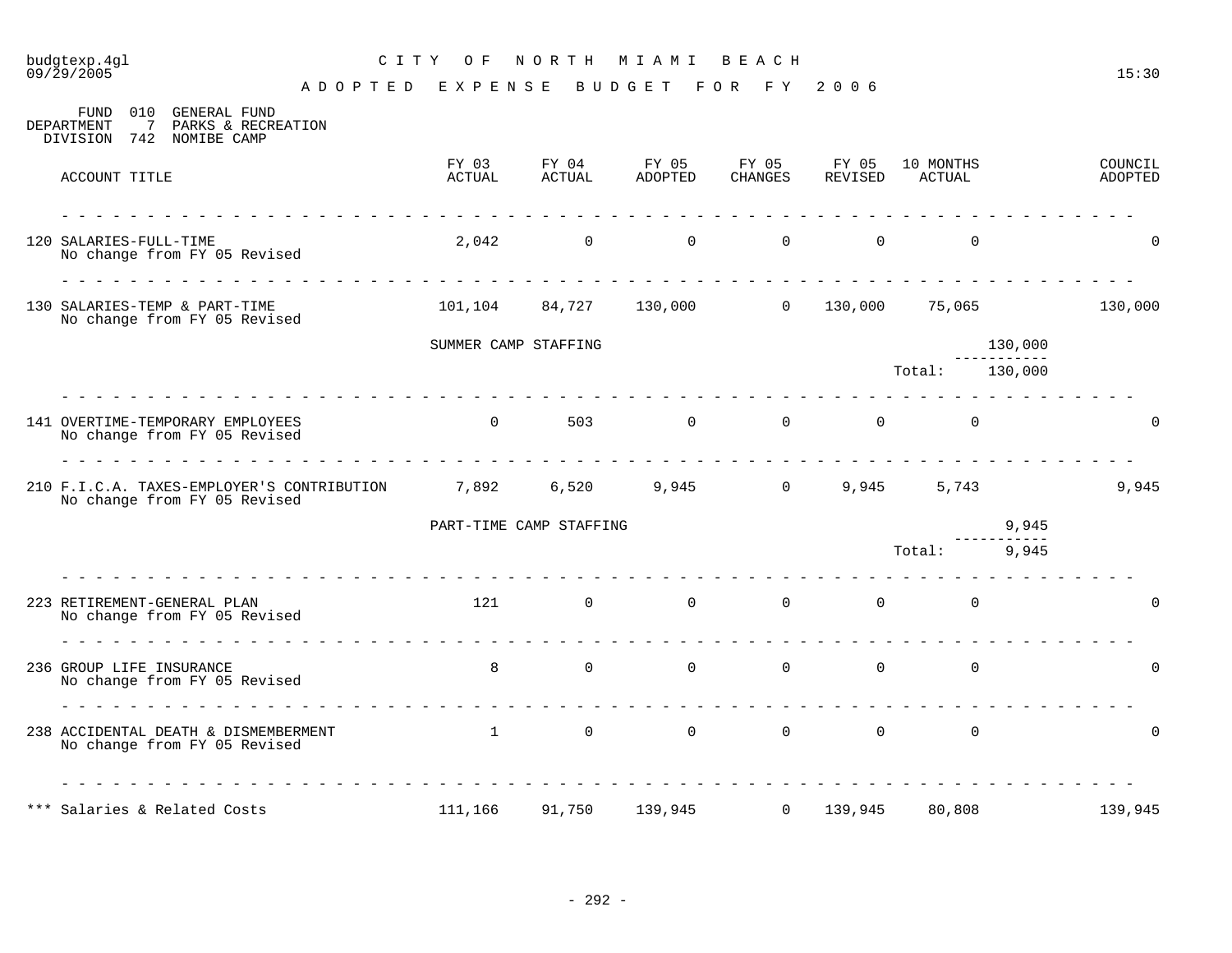| budgtexp.4gl<br>09/29/2005                                                                             | NORTH<br>C I T Y<br>O F<br>M I A M I<br>BEACH |                 |                                             |                  |                  |                     |                    |  |  |  |
|--------------------------------------------------------------------------------------------------------|-----------------------------------------------|-----------------|---------------------------------------------|------------------|------------------|---------------------|--------------------|--|--|--|
|                                                                                                        | EXPENSE<br>A D O P T E D                      |                 | BUDGET                                      | F O R<br>F Y     | 2006             |                     | 15:30              |  |  |  |
| 010<br>GENERAL FUND<br>FUND<br>DEPARTMENT<br>7<br>PARKS & RECREATION<br>DIVISION<br>742<br>NOMIBE CAMP |                                               |                 |                                             |                  |                  |                     |                    |  |  |  |
| ACCOUNT TITLE                                                                                          | FY 03<br>ACTUAL                               | FY 04<br>ACTUAL | FY 05<br>ADOPTED                            | FY 05<br>CHANGES | FY 05<br>REVISED | 10 MONTHS<br>ACTUAL | COUNCIL<br>ADOPTED |  |  |  |
| 410 COMMUNICATION SERVICES<br>No change from FY 05 Revised                                             | 207                                           | 1,256           | 1,500                                       | $\overline{0}$   | 1,500            | 30                  | 1,500              |  |  |  |
|                                                                                                        |                                               |                 | CELL PHONES FOR SUPERVISORS AND POD LEADERS |                  |                  |                     | 1,500              |  |  |  |
|                                                                                                        |                                               |                 |                                             |                  |                  | Total:              | 1,500              |  |  |  |
| 520 OPERATING SUPPLIES<br>Decrease of \$17,880 from FY 05 Revised                                      |                                               |                 | 131,611 122,562 130,000 17,880              |                  |                  | 147,880 139,591     | 130,000            |  |  |  |
|                                                                                                        | CAMP SUPPLIES                                 |                 |                                             |                  |                  |                     | 130,000            |  |  |  |
|                                                                                                        |                                               |                 |                                             |                  |                  | Total:              | 130,000            |  |  |  |
| *** Operating Expenses                                                                                 |                                               | 131,818 123,818 | 131,500 17,880                              |                  |                  | 149,380 139,621     | 131,500            |  |  |  |
| *** Capital Outlays                                                                                    | $\mathbf 0$                                   | $\overline{0}$  | $\mathbf 0$                                 | $\overline{0}$   | $\mathbf 0$      | $\mathbf 0$         | $\Omega$           |  |  |  |
| *** Non-Operating Expenses                                                                             | .<br>$\mathbf 0$                              | $\mathsf{O}$    | $\overline{0}$                              | $\overline{0}$   | $\overline{0}$   | $\mathbf 0$         | $\Omega$           |  |  |  |
| DIVISION<br>TOTALS:                                                                                    | 242,984                                       | 215,568         | 271,445                                     | 17,880           | 289,325          | 220,429             | 271,445            |  |  |  |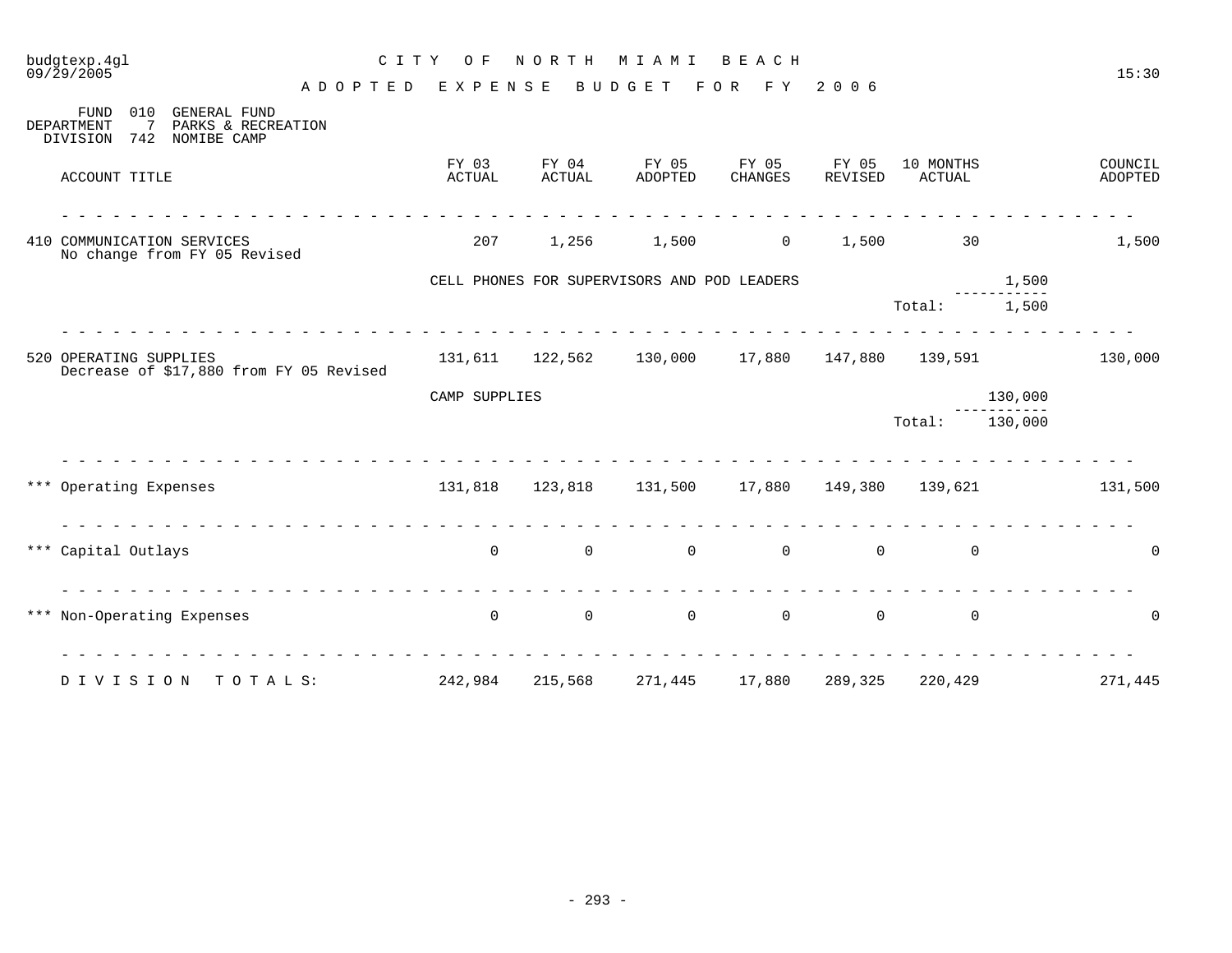| budgtexp.4gl<br>$09/\bar{2}9/2005$                                                                           | C I T Y<br>O F     | NORTH           | MIAMI                                                               | BEACH            |                  |                     |        | 15:30              |
|--------------------------------------------------------------------------------------------------------------|--------------------|-----------------|---------------------------------------------------------------------|------------------|------------------|---------------------|--------|--------------------|
|                                                                                                              | ADOPTED EXPENSE    |                 | BUDGET                                                              | FOR FY           | 2006             |                     |        |                    |
| FUND<br>010<br>GENERAL FUND<br>PARKS & RECREATION<br>DEPARTMENT<br>7<br>744 CARE/ALLEN PARK CAMP<br>DIVISION |                    |                 |                                                                     |                  |                  |                     |        |                    |
| ACCOUNT TITLE                                                                                                | FY 03<br>ACTUAL    | FY 04<br>ACTUAL | FY 05<br>ADOPTED                                                    | FY 05<br>CHANGES | FY 05<br>REVISED | 10 MONTHS<br>ACTUAL |        | COUNCIL<br>ADOPTED |
| 130 SALARIES-TEMP & PART-TIME<br>No change from FY 05 Revised                                                | 56,728             | 49,131          | 60,000 000                                                          | $\overline{0}$   | 60,000           | 49,032              |        | 60,000             |
|                                                                                                              | PART-TIME STAFFING |                 |                                                                     |                  |                  |                     | 60,000 |                    |
|                                                                                                              |                    |                 |                                                                     |                  |                  | Total:              | 60,000 |                    |
| 141 OVERTIME-TEMPORARY EMPLOYEES<br>No change from FY 05 Revised                                             | 42                 | $\overline{0}$  | $\Omega$                                                            | $\overline{0}$   | $\Omega$         | $\Omega$            |        | $\Omega$           |
| 210 F.I.C.A. TAXES-EMPLOYER'S CONTRIBUTION 4,343 3,759<br>No change from FY 05 Revised                       |                    |                 | 4,590                                                               | $\overline{0}$   | 4,590            | 3,751               |        | 4,590              |
|                                                                                                              | PART-TIME          |                 |                                                                     |                  |                  |                     | 4,590  |                    |
|                                                                                                              |                    |                 |                                                                     |                  |                  | Total:              | 4,590  |                    |
| *** Salaries & Related Costs<br>dia dia dia dia dia dia d                                                    |                    |                 | 61,113 52,889 64,590 0                                              |                  | 64,590           | 52,784              |        | 64,590             |
| 520 OPERATING SUPPLIES<br>Decrease of \$2,500 from FY 05 Revised                                             | 9,912              | 11,903          | 10,000                                                              | 7,500            |                  | 17,500 13,648       |        | 15,000             |
|                                                                                                              | SNACKS, ETC.       |                 | SUPPLIES FOR AFTER SCHOOL PROGRAM, INCLUDING TRIPS, T-SHIRTS 15,000 |                  |                  |                     |        |                    |
|                                                                                                              |                    |                 |                                                                     |                  |                  | Total: 15,000       |        |                    |
| *** Operating Expenses                                                                                       |                    |                 | 9,912 11,903 10,000                                                 |                  |                  | 7,500 17,500 13,648 |        | 15,000             |
| DIVISION<br>TOTALS:                                                                                          | 71,025             | 64,793          | 74,590                                                              | 7,500            | 82,090           | 66,431              |        | 79,590             |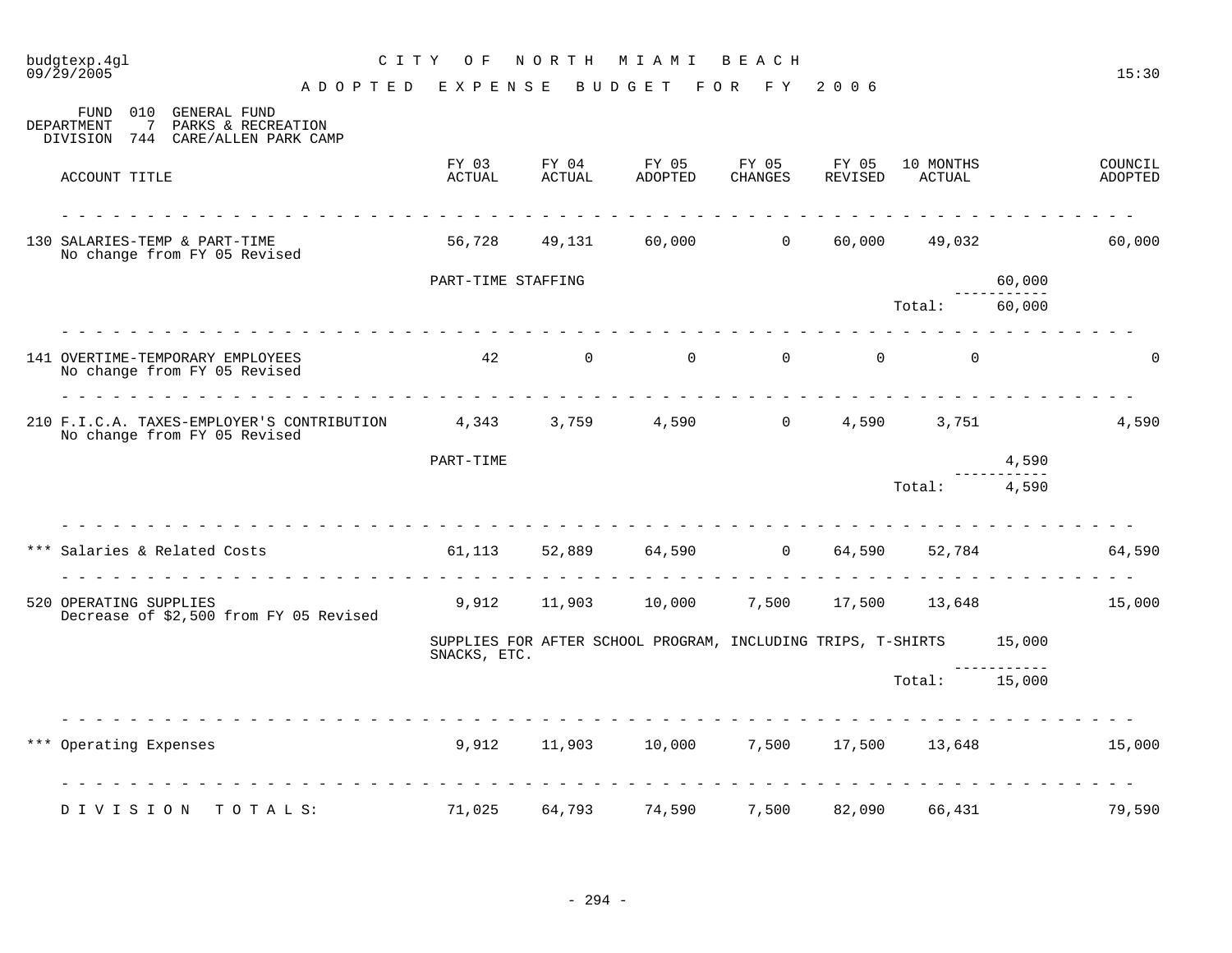FUND 010 GENERAL FUND

DEPARTMENT 7 PARKS & RECREATION

| ACCOUNT TITLE                                                                                                                                                                                                                   | FY 03<br>ACTUAL | FY 04<br>ACTUAL | FY 05<br>$\begin{array}{ccccc}\n & & & \text{r} & \cup \\  & & & \text{ADOPTED}\n\end{array}$ | FY 05<br>CHANGES |  | FY 05 10 MONTHS<br>REVISED ACTUAL<br>COUNCIL<br>ADOPTED |
|---------------------------------------------------------------------------------------------------------------------------------------------------------------------------------------------------------------------------------|-----------------|-----------------|-----------------------------------------------------------------------------------------------|------------------|--|---------------------------------------------------------|
|                                                                                                                                                                                                                                 |                 |                 |                                                                                               |                  |  |                                                         |
|                                                                                                                                                                                                                                 |                 |                 |                                                                                               |                  |  |                                                         |
|                                                                                                                                                                                                                                 |                 |                 |                                                                                               |                  |  |                                                         |
|                                                                                                                                                                                                                                 |                 |                 |                                                                                               |                  |  |                                                         |
|                                                                                                                                                                                                                                 |                 |                 |                                                                                               |                  |  |                                                         |
|                                                                                                                                                                                                                                 |                 |                 |                                                                                               |                  |  |                                                         |
|                                                                                                                                                                                                                                 |                 |                 |                                                                                               |                  |  |                                                         |
|                                                                                                                                                                                                                                 |                 |                 |                                                                                               |                  |  |                                                         |
|                                                                                                                                                                                                                                 |                 |                 |                                                                                               |                  |  |                                                         |
|                                                                                                                                                                                                                                 |                 |                 |                                                                                               |                  |  |                                                         |
|                                                                                                                                                                                                                                 |                 |                 |                                                                                               |                  |  |                                                         |
| *** Salaries & Related Constructions (1993)<br>1998 SELE-THOTENE (1996 SELECTION 1, 1998 1, 1999 1, 1999 1, 1999 1, 1999 1, 1999 1, 1999 1, 1999 1, 1999 1, 1999 1, 1999 1, 1999 1, 1999 1, 1999 1, 1999 1, 1999 1, 1999 1, 199 |                 |                 |                                                                                               |                  |  |                                                         |
|                                                                                                                                                                                                                                 |                 |                 |                                                                                               |                  |  |                                                         |
|                                                                                                                                                                                                                                 |                 |                 |                                                                                               |                  |  |                                                         |
|                                                                                                                                                                                                                                 |                 |                 |                                                                                               |                  |  |                                                         |
|                                                                                                                                                                                                                                 |                 |                 |                                                                                               |                  |  |                                                         |
|                                                                                                                                                                                                                                 |                 |                 |                                                                                               |                  |  |                                                         |
|                                                                                                                                                                                                                                 |                 |                 |                                                                                               |                  |  |                                                         |
|                                                                                                                                                                                                                                 |                 |                 |                                                                                               |                  |  |                                                         |
|                                                                                                                                                                                                                                 |                 |                 |                                                                                               |                  |  |                                                         |
|                                                                                                                                                                                                                                 |                 |                 |                                                                                               |                  |  |                                                         |
|                                                                                                                                                                                                                                 |                 |                 |                                                                                               |                  |  |                                                         |
|                                                                                                                                                                                                                                 |                 |                 |                                                                                               |                  |  |                                                         |
|                                                                                                                                                                                                                                 |                 |                 |                                                                                               |                  |  |                                                         |
|                                                                                                                                                                                                                                 |                 |                 |                                                                                               |                  |  |                                                         |
|                                                                                                                                                                                                                                 |                 |                 |                                                                                               |                  |  |                                                         |
|                                                                                                                                                                                                                                 |                 |                 |                                                                                               |                  |  |                                                         |
|                                                                                                                                                                                                                                 |                 |                 |                                                                                               |                  |  |                                                         |
|                                                                                                                                                                                                                                 |                 |                 |                                                                                               |                  |  |                                                         |
|                                                                                                                                                                                                                                 |                 |                 |                                                                                               |                  |  |                                                         |
|                                                                                                                                                                                                                                 |                 |                 |                                                                                               |                  |  |                                                         |
|                                                                                                                                                                                                                                 |                 |                 |                                                                                               |                  |  |                                                         |
|                                                                                                                                                                                                                                 |                 |                 |                                                                                               |                  |  |                                                         |
|                                                                                                                                                                                                                                 |                 |                 |                                                                                               |                  |  |                                                         |
|                                                                                                                                                                                                                                 |                 |                 |                                                                                               |                  |  |                                                         |
| *** Operating Expenses 1,043,478 1,183,032 1,421,150 -35,630 1,385,520 1,185,081 1,443,770                                                                                                                                      |                 |                 |                                                                                               |                  |  |                                                         |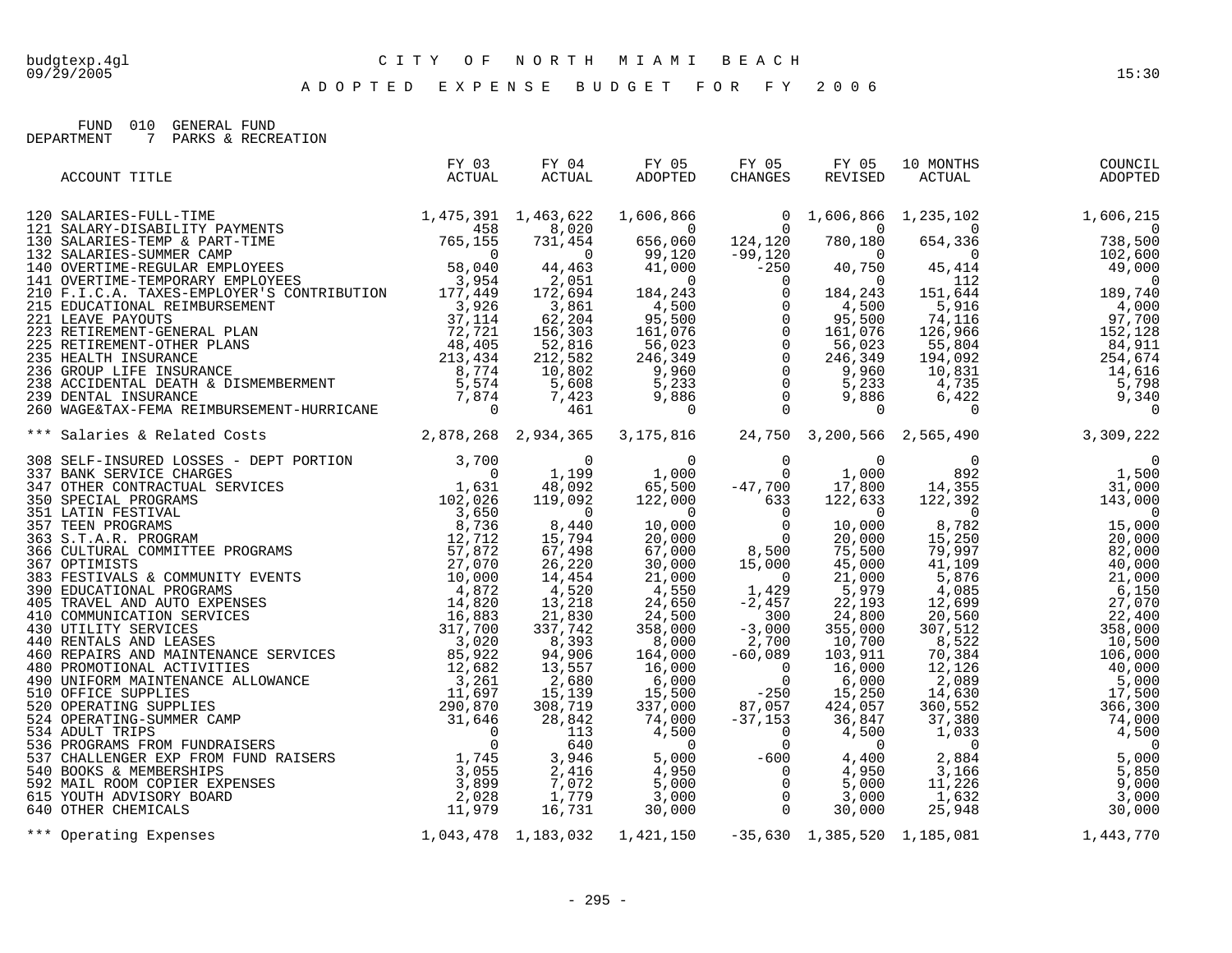A D O P T E D E X P E N S E B U D G E T F O R F Y 2 0 0 6

FUND 010 GENERAL FUND DEPARTMENT 7 PARKS & RECREATION

| ACCOUNT TITLE                                                              | FY 03<br>ACTUAL | FY 04<br>ACTUAL         | FY 05<br>ADOPTED | FY 05<br>CHANGES   | FY 05<br>REVISED           | 10 MONTHS<br>ACTUAL | COUNCIL<br>ADOPTED |
|----------------------------------------------------------------------------|-----------------|-------------------------|------------------|--------------------|----------------------------|---------------------|--------------------|
| 830 IMPROVEMENTS OTHER THAN BUILDINGS                                      |                 | 12,918                  |                  | 56,713             | 56,713                     | 41,262              | 10,000             |
| 838 C.I.P. PROJECTS FROM CM CIP CONTINGENCY<br>840 MACHINERY AND EOUIPMENT |                 | $\bigcap$<br>4,895      | 22,000           | 15,565<br>$-3,000$ | 15,565<br>19,000           | 15,565<br>15,214    | $\Omega$<br>26,200 |
| 842 DATA PROCESSING EQUIPMENT                                              | 5,841           | 6,158                   | 23,000           | $-436$             | 22,564                     | 14,646              | 8,000              |
| 845 FINANCED EOUIPMENT                                                     | 62,203          | 29,352                  | 36,500           |                    | 36,500                     | 36,449              | 61,500             |
| *** Capital Outlays                                                        | 68,044          | 53,323                  | 81,500           | 68,842             | 150,342                    | 123,136             | 105,700            |
| 942 TRF TO FND 135                                                         |                 | 26,094                  |                  | $\Omega$           | $\Omega$                   |                     | $\overline{0}$     |
| 943 TRF TO FND 153                                                         |                 | 12,243                  |                  | 16,840             | 16,840                     |                     | 7,210              |
| 944 CASH MATCH FOR GRANTS                                                  |                 | 0                       | 105,492          | $-25,000$          | 80,492                     | 80,492              |                    |
| 947 TRF TO WEED & SEED GRANT                                               |                 |                         |                  |                    |                            |                     |                    |
| 951 CAPITAL LEASE INTEREST                                                 | 3,811           | 3,484                   | 4,083            |                    | 4,083                      | 3,092               | 5,088              |
| 952 CAPITAL LEASE PRINCIPAL                                                | 47,702          | 46,476                  | 45,041           |                    | 45,041                     | 43,138              | 54,475             |
| 969 TRF TO FND 158<br>994 TRF TO WORKERS' COMP SELF-INS                    | 405<br>59,461   | $\Omega$<br>41,462      | 47,498           |                    | 47,498                     |                     | $\Omega$<br>26,429 |
| 996 TRF TO FND 181                                                         | 37,162          | 21,707                  |                  |                    |                            | 47,498              |                    |
| 998 TRF TO FND 103-NMB-LINE MINIBUS                                        | 0               | 50,000                  | 50,000           |                    | 50,000                     | 50,000              | 50,000             |
| *** Non-Operating Expenses                                                 | 148,541         | 201,466                 | 252,114          | $-8,160$           | 243,954                    | 224,221             | 143,202            |
| TOTALS:<br>DEPARTMENT                                                      |                 | 4, 138, 330 4, 372, 186 | 4,930,580        |                    | 49,802 4,980,382 4,097,928 |                     | 5,001,894          |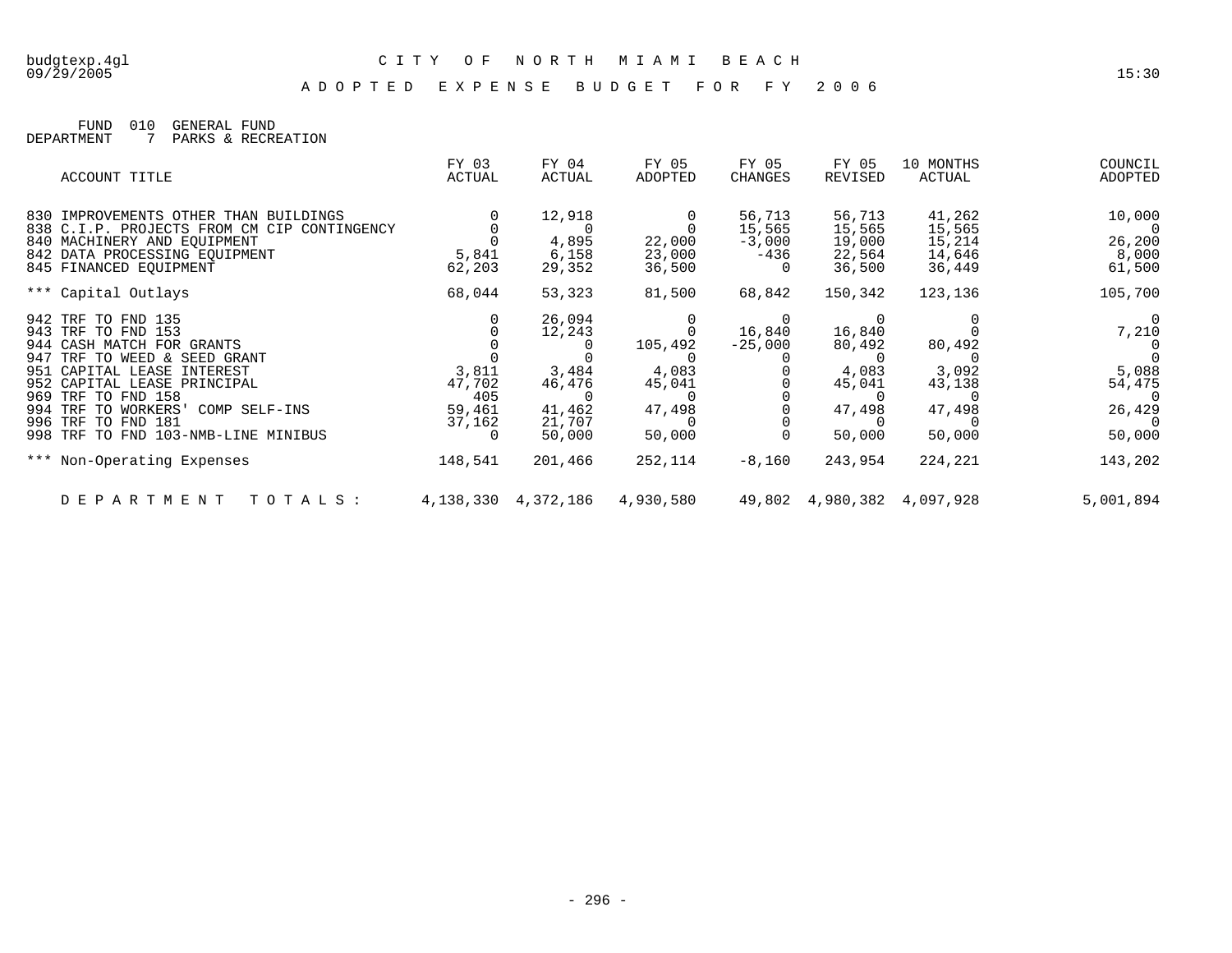## budgtexp.4gl C I T Y O F N O R T H M I A M I B E A C H

| FUND 010<br>GENERAL FUND<br>8<br>DEPARTMENT<br>PUBLIC SERVICES<br>DIVISION 800 P.S.-ADMINISTRATION                                                                                                                                      |                                  |                                                          |         |                                    |                |                  |                |                    |
|-----------------------------------------------------------------------------------------------------------------------------------------------------------------------------------------------------------------------------------------|----------------------------------|----------------------------------------------------------|---------|------------------------------------|----------------|------------------|----------------|--------------------|
| ACCOUNT TITLE                                                                                                                                                                                                                           | FY 03<br>ACTUAL                  | ACTUAL                                                   | ADOPTED | FY 04 FY 05 FY 05 FY 05<br>CHANGES | REVISED ACTUAL | 10 MONTHS        |                | COUNCIL<br>ADOPTED |
|                                                                                                                                                                                                                                         |                                  |                                                          |         |                                    |                |                  |                |                    |
| 120 SALARIES-FULL-TIME<br>Decrease of \$4,451 from FY 05 Revised                                                                                                                                                                        |                                  | $116,523$ $102,154$ $118,434$ 0 $118,434$ 98,946 113,983 |         |                                    |                |                  |                |                    |
| Posit # Job Title Employee Name Projected Adj Reason Adj Amt Total<br>16-0035 ADMINISTRATIVE AIDE II KLOACK LISA ANN TRE 100% FROM 410900 27,155 27,155<br>17,155 27,155 0.01-0302 ASST. DIR OF PUBLIC WORKS THOMPSON KARL 86,828<br>19 |                                  |                                                          |         |                                    |                |                  |                |                    |
|                                                                                                                                                                                                                                         | Salary Projection Total: 122,038 |                                                          |         |                                    |                | $-8,055$ 113,983 |                |                    |
|                                                                                                                                                                                                                                         |                                  |                                                          |         |                                    |                |                  |                |                    |
| 121 SALARY-DISABILITY PAYMENTS<br>No change from FY 05 Revised                                                                                                                                                                          |                                  | $0 \t 4,056 \t 0 \t 0$                                   |         |                                    | $\Omega$       | $\Omega$         |                |                    |
|                                                                                                                                                                                                                                         |                                  |                                                          |         |                                    |                |                  |                |                    |
| 130 SALARIES-TEMP & PART-TIME<br>Decrease of \$10,000 from FY 05 Revised                                                                                                                                                                |                                  | $22,476$ $20,856$ $20,000$ 00 $20,000$ $15,720$ 10,000   |         |                                    |                |                  |                |                    |
|                                                                                                                                                                                                                                         |                                  | PARTTIME CLERICAL WORKERS                                |         |                                    |                |                  | 10,000         |                    |
|                                                                                                                                                                                                                                         |                                  |                                                          |         |                                    |                | Total: 10,000    |                |                    |
| 140 OVERTIME-REGULAR EMPLOYEES<br>No change from FY 05 Revised                                                                                                                                                                          | 2,338                            | 92                                                       | 200     | $\overline{0}$                     | 200            | 73               |                | 200                |
|                                                                                                                                                                                                                                         |                                  | OVERTIME - REGULAR EMPLOYEES                             |         |                                    |                |                  | 200            |                    |
|                                                                                                                                                                                                                                         |                                  |                                                          |         |                                    |                | Total:           | 200            |                    |
| 210 F.I.C.A. TAXES-EMPLOYER'S CONTRIBUTION 11,286 9,940 9,153 0 9,153 9,119                                                                                                                                                             |                                  |                                                          |         |                                    |                |                  |                | 8,821              |
| Decrease of \$332 from FY 05 Revised                                                                                                                                                                                                    |                                  |                                                          |         |                                    |                |                  |                |                    |
| Posit # Job Title Employee Name Projected Adj Reason adj Amt Total 3.077<br>06-0035 ADMINISTRATIVE AIDE II KLOACK LISA ANN TRE 100% FROM 410900 2,077 2,077<br>01-0302 ASST. DIR OF PUBLIC WORKS THOMES ON E------- 6,744 6,744 6.74    |                                  |                                                          |         |                                    |                |                  |                |                    |
| 04-0048 PUBLIC SERVICES ASSISTANT MANZANARES DEYANIRA D                                                                                                                                                                                 |                                  |                                                          |         | 2,694 TRF 100% TO 410900           | $-2,694$       |                  | $\overline{0}$ |                    |
|                                                                                                                                                                                                                                         | Salary Projection Total: 9,438   |                                                          |         |                                    |                | $-617$           | 8,821          |                    |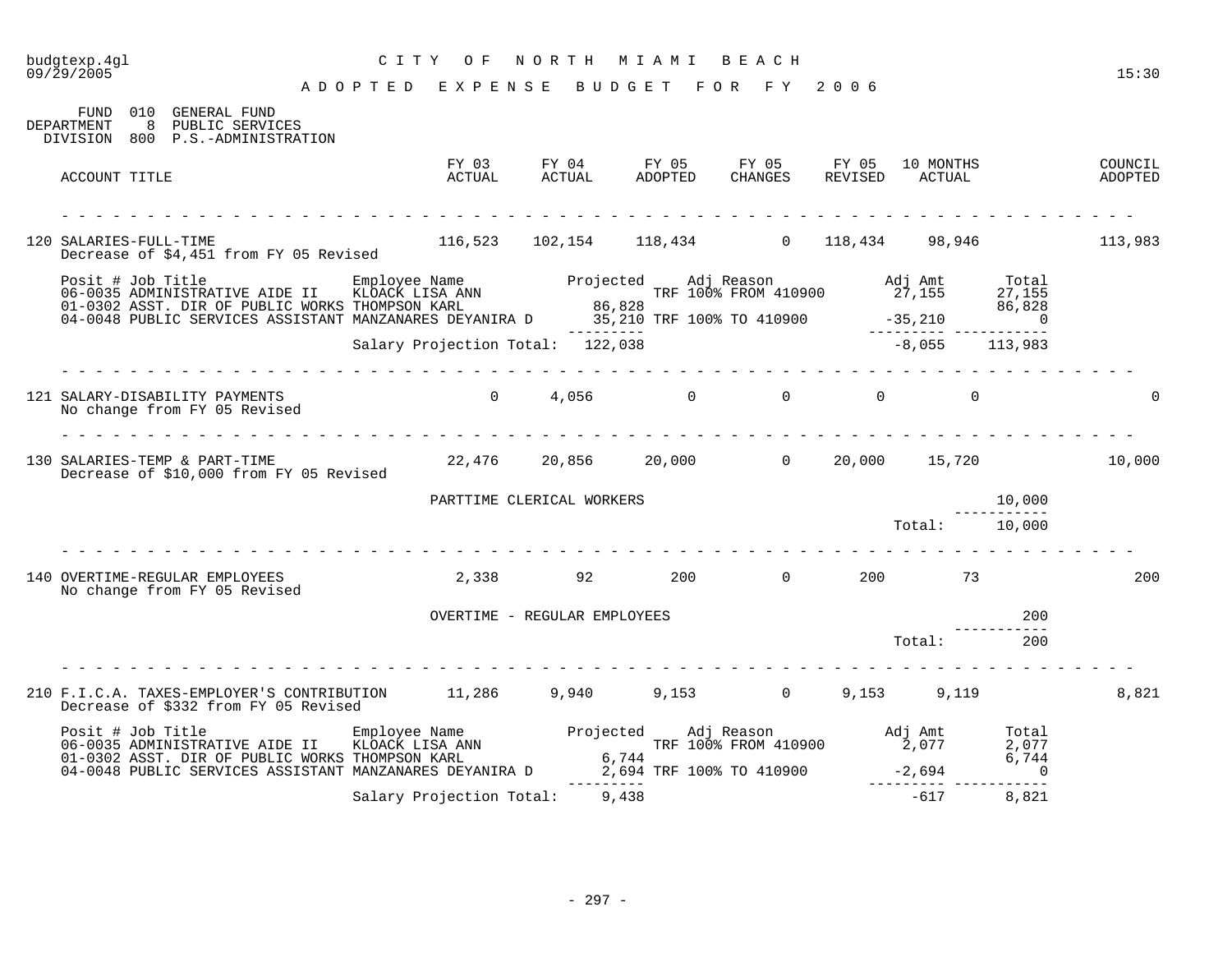# budgtexp.4gl C I T Y O F N O R T H M I A M I B E A C H

| FUND 010<br>GENERAL FUND<br>8 PUBLIC SERVICES<br>DEPARTMENT<br>DIVISION 800 P.S.-ADMINISTRATION |                                 |                     |            |     |                                                                                                      |     |                           |                            |        |
|-------------------------------------------------------------------------------------------------|---------------------------------|---------------------|------------|-----|------------------------------------------------------------------------------------------------------|-----|---------------------------|----------------------------|--------|
| ACCOUNT TITLE                                                                                   |                                 |                     |            |     | FY 03 FY 04 FY 05 FY 05 FY 05 10 MONTHS COUNCIL ACTUAL ACTUAL ADOPTED CHANGES REVISED ACTUAL ADOPTED |     |                           |                            |        |
| 215 EDUCATIONAL REIMBURSEMENT<br>Decrease of \$2,500 from FY 05 Revised                         |                                 |                     |            |     | $1,047$ $2,382$ 0 $2,500$ $2,500$                                                                    |     | 3,385                     |                            |        |
| 221 LEAVE PAYOUTS<br>Decrease of \$2,500 from FY 05 Revised                                     |                                 |                     |            |     | 8,768 9,166 7,500 2,500 10,000 9,982                                                                 |     |                           |                            | 7,500  |
|                                                                                                 |                                 | STAFF LEAVE PAYOUTS |            |     |                                                                                                      |     |                           | 7,500                      |        |
|                                                                                                 |                                 |                     |            |     |                                                                                                      |     | Total: 7,500              |                            |        |
| 223 RETIREMENT-GENERAL PLAN<br>Decrease of \$4,744 from FY 05 Revised                           |                                 |                     |            |     | $2,724$ $3,123$ $4,744$ $0$ $4,744$ $3,919$                                                          |     |                           |                            |        |
|                                                                                                 |                                 |                     |            |     |                                                                                                      |     |                           | Total<br>$\sim$ 0          |        |
| 225 RETIREMENT-OTHER PLANS<br>Increase of \$2,531 over FY 05 Revised                            |                                 |                     |            |     | $13,813$ $16,578$ $16,745$ 0 $16,745$ $16,290$                                                       |     |                           |                            | 19,276 |
|                                                                                                 |                                 |                     |            |     | $\frac{19,276}{2}$                                                                                   |     | _________________________ |                            |        |
|                                                                                                 | Salary Projection Total: 19,276 |                     |            |     |                                                                                                      |     |                           | $0 \t 19,276$              |        |
| 235 HEALTH INSURANCE<br>Increase of \$45 over FY 05 Revised                                     |                                 |                     |            |     | 13,186 13,351 16,680 0 16,680 14,598 16,725                                                          |     |                           |                            |        |
|                                                                                                 |                                 |                     |            |     |                                                                                                      |     |                           |                            |        |
|                                                                                                 |                                 |                     | ---------- |     |                                                                                                      |     |                           | $\overline{\phantom{0}}$ 0 |        |
|                                                                                                 | Salary Projection Total: 19,719 |                     |            |     |                                                                                                      |     | $-2,994$ 16,725           |                            |        |
|                                                                                                 |                                 |                     |            |     |                                                                                                      |     |                           |                            |        |
| 236 GROUP LIFE INSURANCE<br>Increase of \$72 over FY 05 Revised                                 |                                 | 927 924             |            | 792 | $\Omega$                                                                                             | 792 | 740                       |                            | 864    |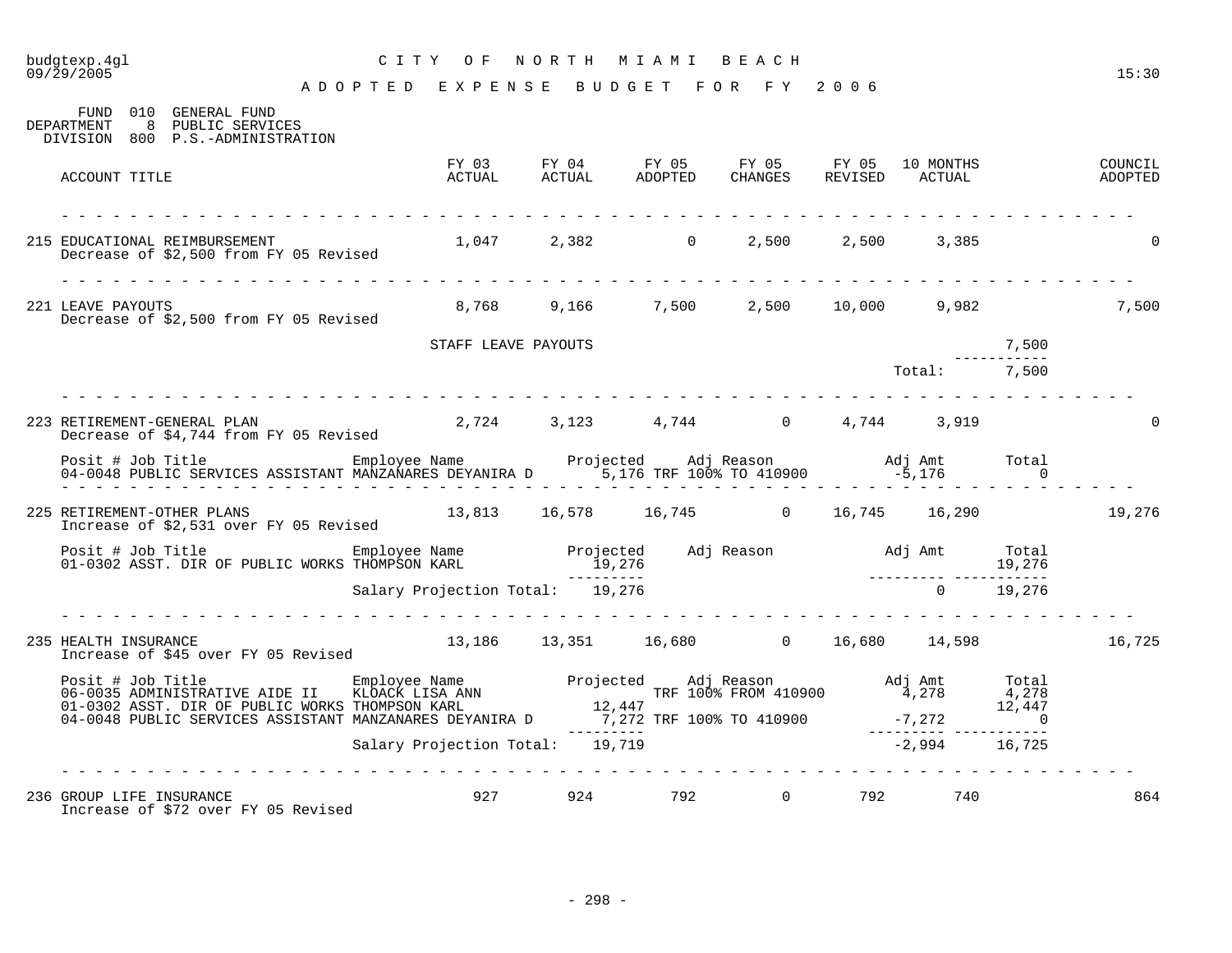| budgtexp.4gl<br>09/29/2005                                                                                                                                                                                                             |                                    | CITY OF NORTH MIAMI BEACH        |  | ADOPTED EXPENSE BUDGET FOR FY 2006 |       |          | 15:30              |
|----------------------------------------------------------------------------------------------------------------------------------------------------------------------------------------------------------------------------------------|------------------------------------|----------------------------------|--|------------------------------------|-------|----------|--------------------|
| FUND 010 GENERAL FUND<br>DEPARTMENT 8 PUBLIC SERVICES<br>DIVISION 800 P.S.-ADMINISTRATION                                                                                                                                              |                                    |                                  |  |                                    |       |          |                    |
| ACCOUNT TITLE                                                                                                                                                                                                                          |                                    |                                  |  |                                    |       |          | COUNCIL<br>ADOPTED |
| Posit # Job Title Employee Name Projected Adj Reason Adj Amt Total<br>112 II2 112 112 II2 152<br>01-0302 ASST. DIR OF PUBLIC WORKS THOMPSON KARL 752<br>04-0048 PUBLIC SERVICES ASSISTANT MANZANARES DEYANIRA D 156 TRF 100% TO 410900 |                                    |                                  |  |                                    |       |          |                    |
|                                                                                                                                                                                                                                        |                                    | Salary Projection Total: 908     |  |                                    | $-44$ | 864      |                    |
| 238 ACCIDENTAL DEATH & DISMEMBERMENT 6 778 778 823 826 0 826 712<br>Increase of \$35 over FY 05 Revised                                                                                                                                |                                    |                                  |  |                                    |       |          | 861                |
|                                                                                                                                                                                                                                        |                                    |                                  |  |                                    |       |          |                    |
|                                                                                                                                                                                                                                        | <u>a la la la la la la la la l</u> | Salary Projection Total: 865     |  |                                    |       | $-4$ 861 |                    |
| 239 DENTAL INSURANCE<br>Decrease of \$35 from FY 05 Revised                                                                                                                                                                            |                                    |                                  |  | 512 449 565 0 565 368              |       |          | 530                |
| Posit # Job Title Employee Name Projected Adj Reason Adj Amt Total<br>06-0035 ADMINISTRATIVE AIDE II KLOACK LISA ANN TRE 100% FROM 410900 141 141<br>01-0302 ASST. DIR OF PUBLIC WORKS THOMPSON KARL 389<br>04-0048 PUBLIC SERVICES    |                                    |                                  |  |                                    |       |          |                    |
|                                                                                                                                                                                                                                        |                                    | Salary Projection Total: 569     |  |                                    | $-39$ | 530      |                    |
| *** Salaries & Related Costs                           194,379     183,895     195,639     5,000   200,639     173,852               178,760                                                                                           |                                    |                                  |  |                                    |       |          |                    |
| 347 OTHER CONTRACTUAL SERVICES<br>Decrease of \$3,750 from FY 05 Revised                                                                                                                                                               |                                    |                                  |  | $4,100$ 0 0 3,750 3,750 3,750      |       |          |                    |
| 390 EDUCATIONAL PROGRAMS<br>Decrease of \$500 from FY 05 Revised                                                                                                                                                                       |                                    |                                  |  | 822 480 500 500 1,000 830          |       |          | 500                |
|                                                                                                                                                                                                                                        |                                    | VARIOUS SEMINARS AND CONFERENCES |  |                                    |       | 500      |                    |

Total: 500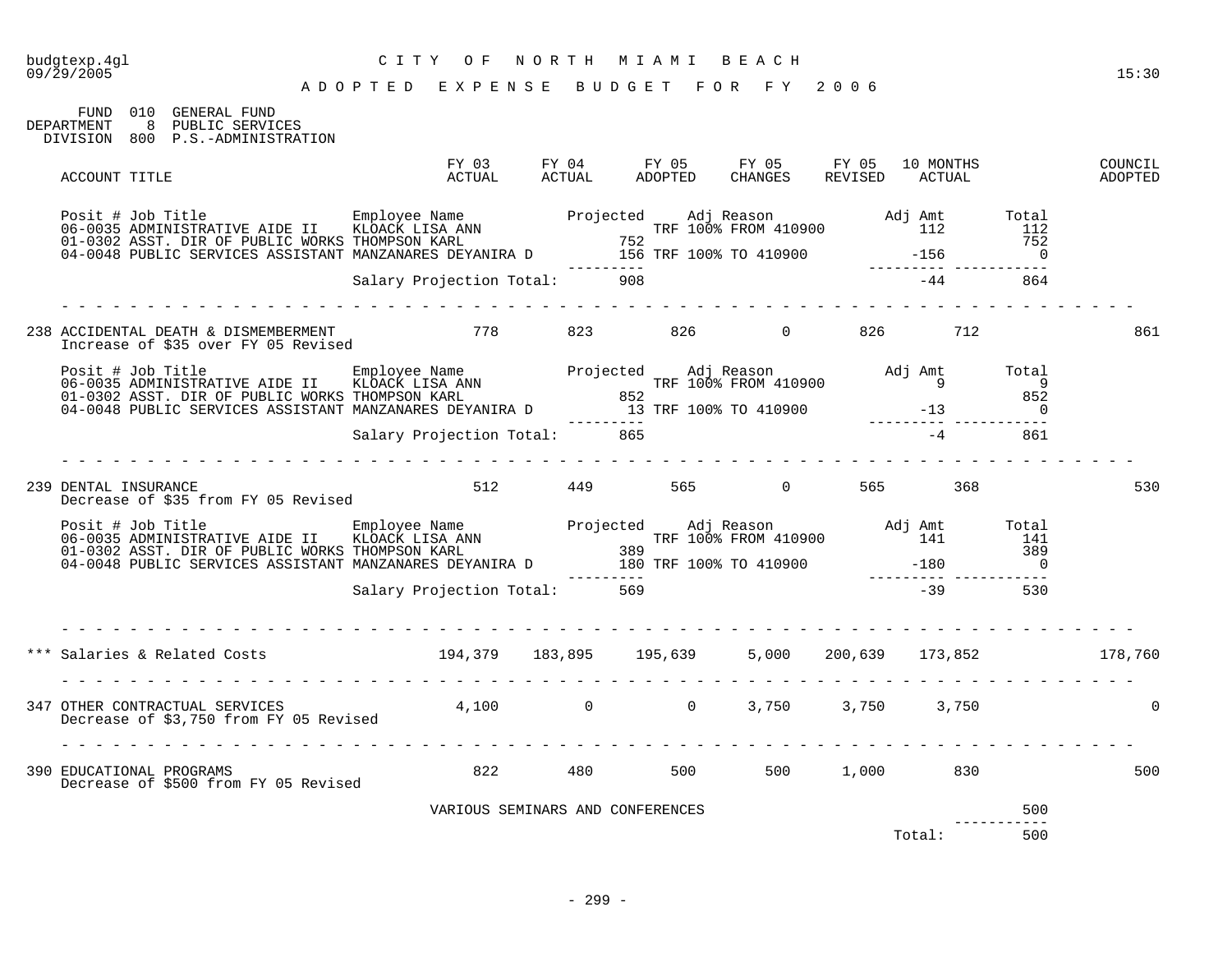| budgtexp.4gl<br>09/29/2005                                                                            | C I T Y<br>O F       | NORTH                           | M I A M I           | BEACH            |                  |                     |                        | 15:30              |
|-------------------------------------------------------------------------------------------------------|----------------------|---------------------------------|---------------------|------------------|------------------|---------------------|------------------------|--------------------|
| A D O P T E D                                                                                         | EXPENSE              |                                 | BUDGET              | F Y<br>F O R     | 2006             |                     |                        |                    |
| 010 GENERAL FUND<br>FUND<br>8<br>PUBLIC SERVICES<br>DEPARTMENT<br>DIVISION<br>800 P.S.-ADMINISTRATION |                      |                                 |                     |                  |                  |                     |                        |                    |
| ACCOUNT TITLE                                                                                         | FY 03<br>ACTUAL      | FY 04<br><b>ACTUAL</b>          | FY 05<br>ADOPTED    | FY 05<br>CHANGES | FY 05<br>REVISED | 10 MONTHS<br>ACTUAL |                        | COUNCIL<br>ADOPTED |
| 393 USE OF P.U. VEHICLES<br>Increase of \$25,272 over FY 05 Revised                                   | $\overline{0}$       | 43,917                          |                     | 75,000 -40,272   | 34,728           | $\overline{0}$      |                        | 60,000             |
|                                                                                                       | USE OF P.U. VEHICLES |                                 |                     |                  |                  |                     | 60,000                 |                    |
|                                                                                                       |                      |                                 |                     |                  |                  | Total:              | 60,000                 |                    |
| 405 TRAVEL AND AUTO EXPENSES<br>Decrease of \$545 from FY 05 Revised                                  |                      | 1,691 1,108                     | 500                 | 545              | 1,045            | 1,066               |                        | 500                |
|                                                                                                       | MISC. TRAVEL         |                                 |                     |                  |                  |                     | 500                    |                    |
|                                                                                                       |                      |                                 |                     |                  |                  | Total:              | 500                    |                    |
| 410 COMMUNICATION SERVICES<br>No change from FY 05 Revised                                            | 7,314                | 6,571                           | 7,000               | $\overline{0}$   | 7,000            | 6,068               |                        | 7,000              |
|                                                                                                       | CELL PHONES & PAGERS |                                 |                     |                  |                  |                     | 7,000                  |                    |
|                                                                                                       |                      |                                 |                     |                  |                  | Total:              | $\frac{1}{2}$<br>7,000 |                    |
| 430 UTILITY SERVICES<br>Decrease of \$4,000 from FY 05 Revised                                        |                      |                                 | 17,316 7,829 14,000 | $\Omega$         |                  | 14,000 8,063        |                        | 10,000             |
|                                                                                                       | ELECTRICAL SERVICES  |                                 |                     |                  |                  |                     | 10,000<br>----------   |                    |
|                                                                                                       |                      |                                 |                     |                  |                  | Total:              | 10,000                 |                    |
| 440 RENTALS AND LEASES<br>No change from FY 05 Revised                                                | $\overline{0}$       | 2,125                           | $\overline{0}$      | $\overline{0}$   | $\mathbf 0$      | $\mathbf 0$         |                        | $\cap$             |
| 460 REPAIRS AND MAINTENANCE SERVICES<br>No change from FY 05 Revised                                  | 200                  | 200                             | 300                 | $\mathsf{O}$     | 300              | 200                 |                        | 300                |
|                                                                                                       |                      | MAINTENANCE OF OFFICE EQUIPMENT |                     |                  |                  |                     | 300                    |                    |
|                                                                                                       |                      |                                 |                     |                  |                  | Total:              | 300                    |                    |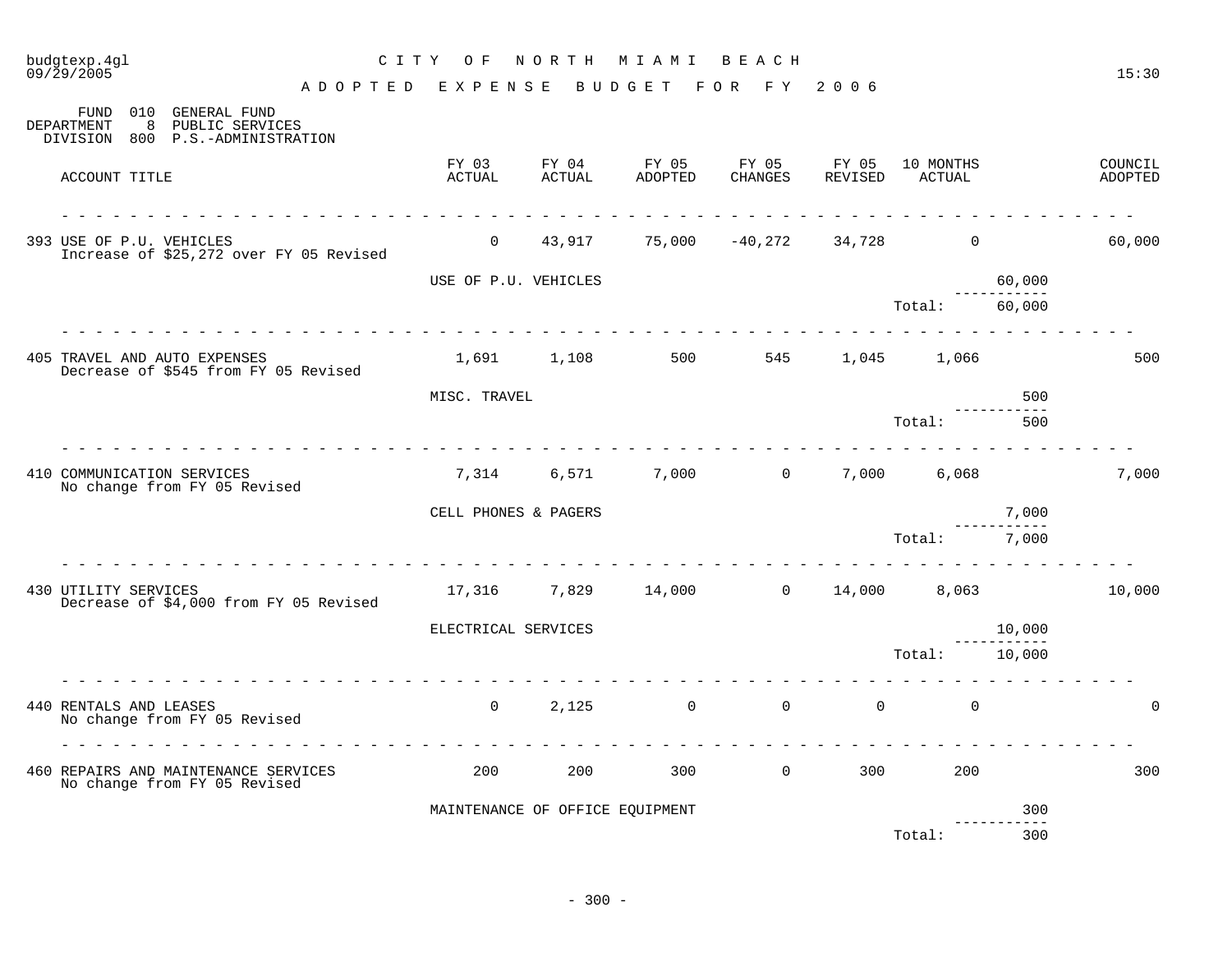# budgtexp.4gl C I T Y O F N O R T H M I A M I B E A C H

| 010<br>GENERAL FUND<br>FUND<br>8<br>PUBLIC SERVICES<br>DEPARTMENT<br>DIVISION 800 P.S.-ADMINISTRATION |                   |       |                                                                                                               |                |    |                             |        |                    |
|-------------------------------------------------------------------------------------------------------|-------------------|-------|---------------------------------------------------------------------------------------------------------------|----------------|----|-----------------------------|--------|--------------------|
| ACCOUNT TITLE                                                                                         | FY 03<br>ACTUAL   |       | FY 04 FY 05 FY 05 FY 05<br>ACTUAL ADOPTED CHANGES REVISED                                                     | <b>CHANGES</b> |    | 10 MONTHS<br>REVISED ACTUAL |        | COUNCIL<br>ADOPTED |
| 490 UNIFORM MAINTENANCE ALLOWANCE<br>No change from FY 05 Revised                                     | 107               |       | $216$ 0 0                                                                                                     |                |    | $\overline{0}$<br>$\Omega$  |        | $\Omega$           |
| 510 OFFICE SUPPLIES<br>Decrease of \$50 from FY 05 Revised                                            |                   | 65 13 | $50$ 0                                                                                                        |                | 50 | $\Omega$                    |        | $\Omega$           |
| 520 OPERATING SUPPLIES<br>Decrease of \$1,100 from FY 05 Revised                                      |                   |       | $4,790$ $2,250$ $2,500$ $-1,400$ $1,100$ $333$                                                                |                |    |                             |        | $\Omega$           |
| 540 BOOKS & MEMBERSHIPS<br>Increase of \$65 over FY 05 Revised                                        |                   |       | $1,560$ $2,334$ $1,000$ $-65$ $935$ $626$                                                                     |                |    |                             |        | 1,000              |
|                                                                                                       | VARIOUS OTHERS    |       | ICMA, APWA, ASPA, ASCE, FES PUBLICATIONS & MEMBERSHIPS 1,000                                                  |                |    |                             |        |                    |
|                                                                                                       |                   |       |                                                                                                               |                |    | Total: 1,000                |        |                    |
| 592 MAIL ROOM COPIER EXPENSES<br>No change from FY 05 Revised                                         | $2,502$ 0 0 0 0 0 |       |                                                                                                               |                |    | 18                          |        | 0                  |
| *** Operating Expenses                                                                                |                   |       | 40,466 67,042 100,850 -36,942 63,908 20,953 79,300                                                            |                |    |                             |        |                    |
| *** Capital Outlays                                                                                   |                   |       | $\begin{matrix} 0 & 0 & 0 & 0 \end{matrix}$                                                                   |                |    | $\Omega$<br>$\Omega$        |        | $\Omega$           |
| 974 TRF TO FND 390<br>No change from FY 05 Revised                                                    |                   |       | 70,000 70,000 70,000 0 70,000 52,500 70,000                                                                   |                |    |                             |        |                    |
|                                                                                                       |                   |       | GENERAL FUND PORTION OF ANNUAL COST OF ALLEY RESTORATION 70,000<br>PROGRAM FUNDED BY SANITATION RATE INCREASE |                |    |                             |        |                    |
|                                                                                                       |                   |       |                                                                                                               |                |    | Total:                      | 70,000 |                    |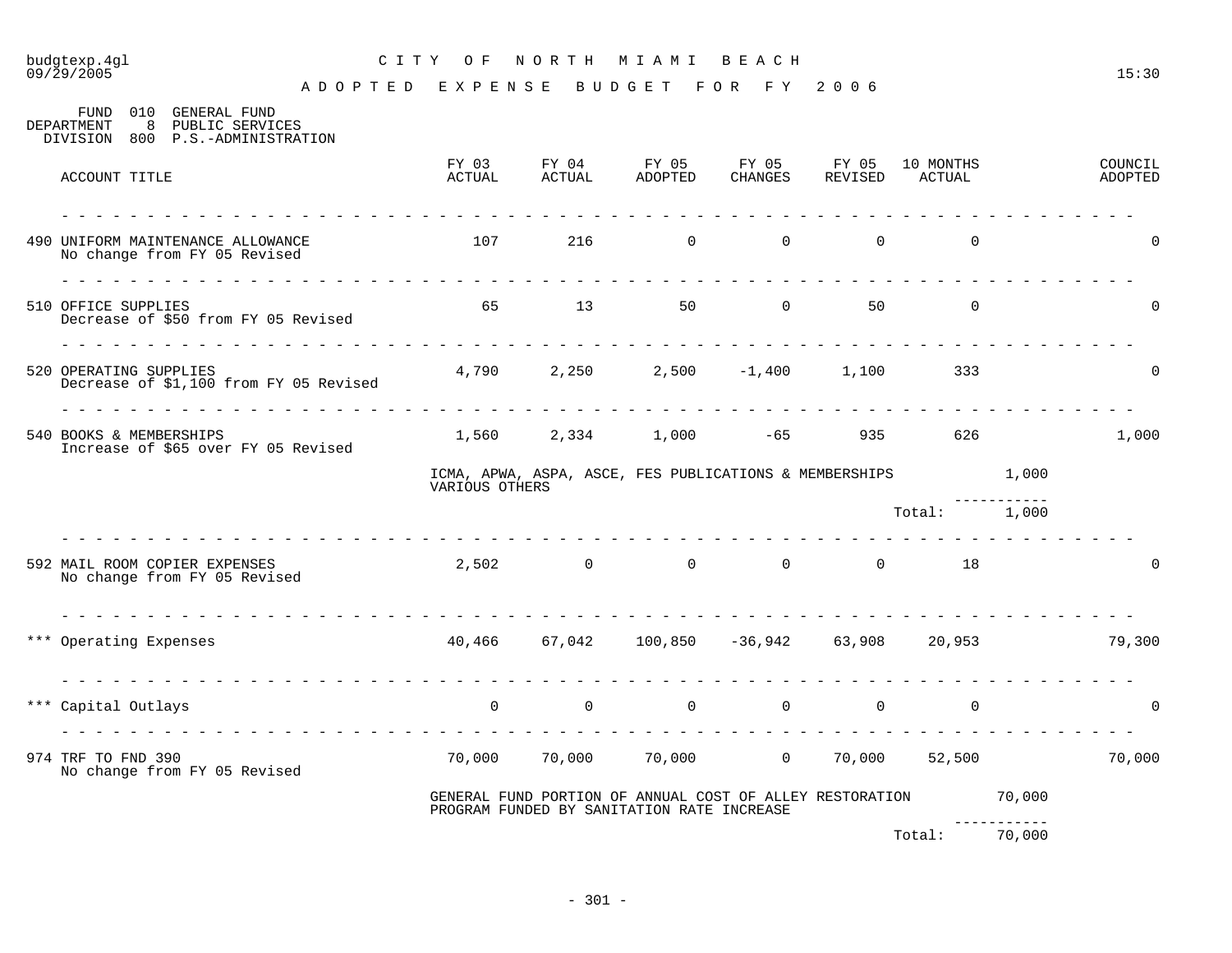|                                                          |                                                                                                            | EXPENSE<br>ADOPTED               |                 | BUDGET                          | F O R<br>F Y                       | 2006             |                     |              |                    |
|----------------------------------------------------------|------------------------------------------------------------------------------------------------------------|----------------------------------|-----------------|---------------------------------|------------------------------------|------------------|---------------------|--------------|--------------------|
| <b>FUND</b><br>010<br>8<br>DEPARTMENT<br>800<br>DIVISION | GENERAL FUND<br>PUBLIC SERVICES<br>P.S.-ADMINISTRATION                                                     |                                  |                 |                                 |                                    |                  |                     |              |                    |
| ACCOUNT TITLE                                            |                                                                                                            | FY 03<br>ACTUAL                  | FY 04<br>ACTUAL | FY 05<br>ADOPTED                | FY 05<br>CHANGES                   | FY 05<br>REVISED | 10 MONTHS<br>ACTUAL |              | COUNCIL<br>ADOPTED |
|                                                          |                                                                                                            |                                  |                 |                                 |                                    |                  |                     |              |                    |
|                                                          | 994 TRF TO WORKERS' COMP SELF-INS<br>Increase of \$5,800 over FY 05 Revised                                | 470                              | 452             | 474                             | $\mathbf 0$                        | 474              | 474                 |              | 6,274              |
| Posit # Job Title                                        | 06-0035 ADMINISTRATIVE AIDE II                                                                             | Employee Name<br>KLOACK LISA ANN |                 | Projected                       | Adj Reason<br>TRF 100% FROM 410900 |                  | Adj Amt<br>109      | Total<br>109 |                    |
|                                                          | 01-0302 ASST. DIR OF PUBLIC WORKS THOMPSON KARL<br>04-0048 PUBLIC SERVICES ASSISTANT MANZANARES DEYANIRA D |                                  |                 | 6,165<br>141 TRF 100% TO 410900 |                                    |                  | $-141$              | 6,165        |                    |
|                                                          |                                                                                                            | Salary Projection Total:         |                 | 6,306                           |                                    |                  | $-32$               | 6,274        |                    |
|                                                          |                                                                                                            |                                  |                 |                                 |                                    |                  |                     |              |                    |
| *** Non-Operating Expenses                               |                                                                                                            | 70,470                           | 70,452          | 70,474                          | $\Omega$                           | 70,474           | 52,974              |              | 76,274             |
|                                                          |                                                                                                            |                                  |                 |                                 |                                    |                  |                     |              |                    |
| DIVISION                                                 | TOTALS:                                                                                                    | 305,316                          | 321,389         | 366,963                         | -31,942                            | 335,021          | 247,779             |              | 334,334            |

budgtexp.4gl C I T Y O F N O R T H M I A M I B E A C H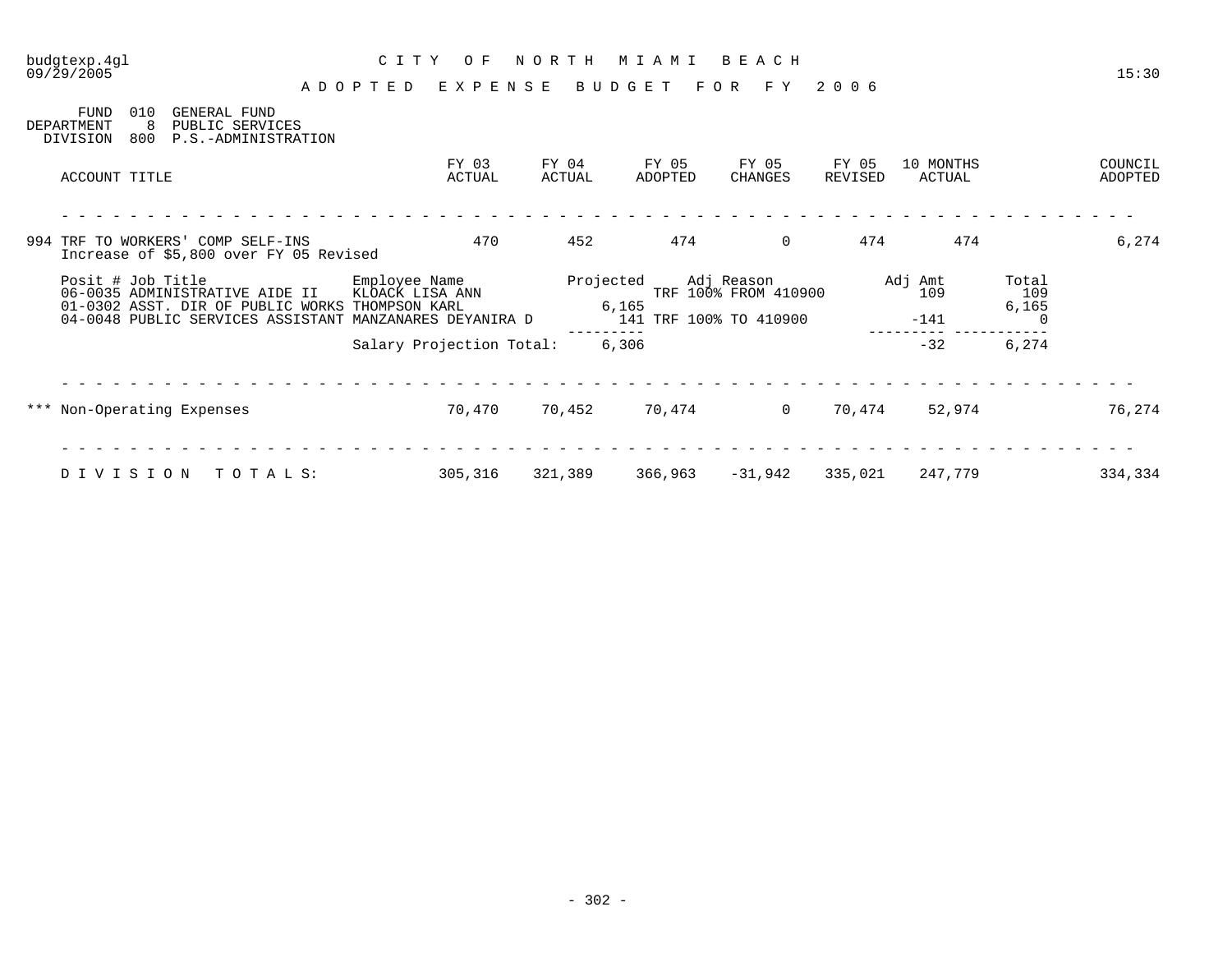| budgtexp.4gl<br>09/29/2005 |                                                                                   | CITY OF NORTH MIAMI BEACH<br>ADOPTED EXPENSE BUDGET FOR FY 2006                                                     |                           |                                                                                                                                                                                                                                                                                             |  |        |                        | 15:30 |
|----------------------------|-----------------------------------------------------------------------------------|---------------------------------------------------------------------------------------------------------------------|---------------------------|---------------------------------------------------------------------------------------------------------------------------------------------------------------------------------------------------------------------------------------------------------------------------------------------|--|--------|------------------------|-------|
| DEPARTMENT                 | FUND 010 GENERAL FUND<br>8 PUBLIC SERVICES<br>DIVISION 810 SOLID WASTE MANAGEMENT |                                                                                                                     |                           |                                                                                                                                                                                                                                                                                             |  |        |                        |       |
| ACCOUNT TITLE              |                                                                                   |                                                                                                                     |                           |                                                                                                                                                                                                                                                                                             |  |        |                        |       |
|                            |                                                                                   | 120 SALARIES-FULL-TIME 669,471 728,874 718,371 0 718,371 562,441 737,362<br>Increase of \$18,991 over FY 05 Revised |                           |                                                                                                                                                                                                                                                                                             |  |        |                        |       |
|                            |                                                                                   |                                                                                                                     |                           |                                                                                                                                                                                                                                                                                             |  |        |                        |       |
|                            |                                                                                   | 121 SALARY-DISABILITY PAYMENTS<br>No change from FY 05 Revised                                                      |                           |                                                                                                                                                                                                                                                                                             |  |        |                        |       |
|                            |                                                                                   |                                                                                                                     |                           |                                                                                                                                                                                                                                                                                             |  |        |                        |       |
|                            |                                                                                   |                                                                                                                     | COMMERCIAL TRUCK LABORERS | THE REASON THIS ACCOUNT HAS DECREASED IS THAT MORE PARTTIME<br>EMPLOYEES WERE USED IN FY05. DURING FY05 SEVERAL PARTTIME<br>EMPLOYEES FILLED VACANCIES IN OTHER DIVISIONS. THE TWO NEW<br>FULLTIME PORTIONS IN 813 & 890 WERE PREVIOUSLY FILLED BY<br>PARTTIME EMPLOYEES FROM THIS ACCOUNT. |  |        | 33,000                 |       |
|                            |                                                                                   |                                                                                                                     |                           |                                                                                                                                                                                                                                                                                             |  | Total: | ------------<br>33,000 |       |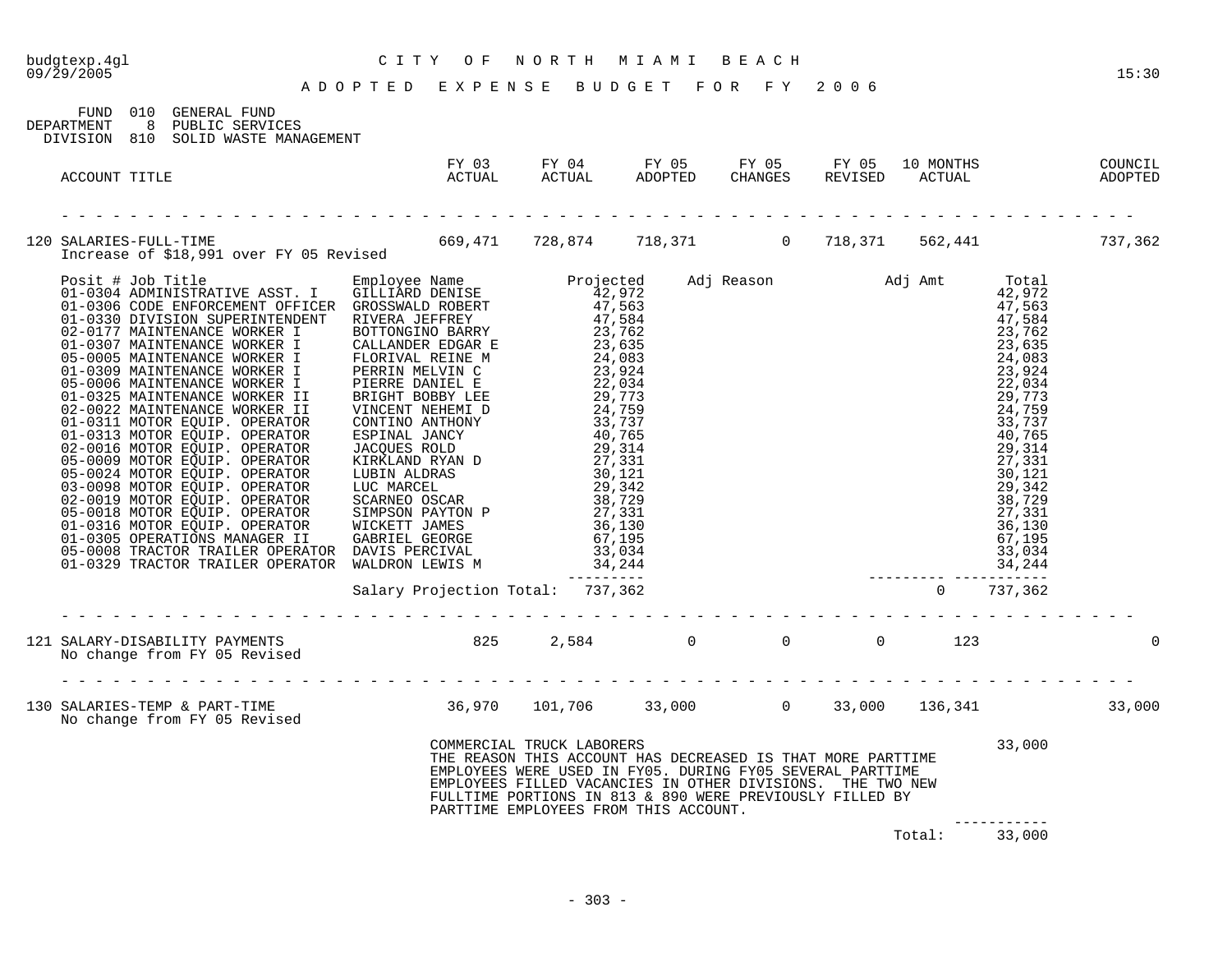# budgtexp.4gl C I T Y O F N O R T H M I A M I B E A C H

| FUND 010<br>GENERAL FUND<br>8 PUBLIC SERVICES<br>DEPARTMENT<br>DIVISION 810 SOLID WASTE MANAGEMENT                                      |                                                                                                         |  |  |  |       |
|-----------------------------------------------------------------------------------------------------------------------------------------|---------------------------------------------------------------------------------------------------------|--|--|--|-------|
| ACCOUNT TITLE                                                                                                                           | FY 03 FY 04 FY 05 FY 05 FY 05 10 MONTHS COUNCIL<br>ACTUAL ACTUAL ADOPTED CHANGES REVISED ACTUAL ADOPTED |  |  |  |       |
| 140 OVERTIME-REGULAR EMPLOYEES 62,191 60,328 50,000 0 50,000 54,296 54,296 50,000<br>No change from FY 05 Revised                       |                                                                                                         |  |  |  |       |
|                                                                                                                                         |                                                                                                         |  |  |  |       |
|                                                                                                                                         |                                                                                                         |  |  |  |       |
|                                                                                                                                         |                                                                                                         |  |  |  |       |
| 210 F.I.C.A. TAXES-EMPLOYER'S CONTRIBUTION 57,976 67,848 61,329 0 61,329 58,503 58,503 56,438<br>Decrease of \$4,891 from FY 05 Revised |                                                                                                         |  |  |  |       |
|                                                                                                                                         |                                                                                                         |  |  |  |       |
|                                                                                                                                         |                                                                                                         |  |  |  |       |
| 221 LEAVE PAYOUTS<br>Decrease of \$11,500 from FY 05 Revised 4,383 4,582 5,000 11,500 16,500 16,485                                     |                                                                                                         |  |  |  | 5,000 |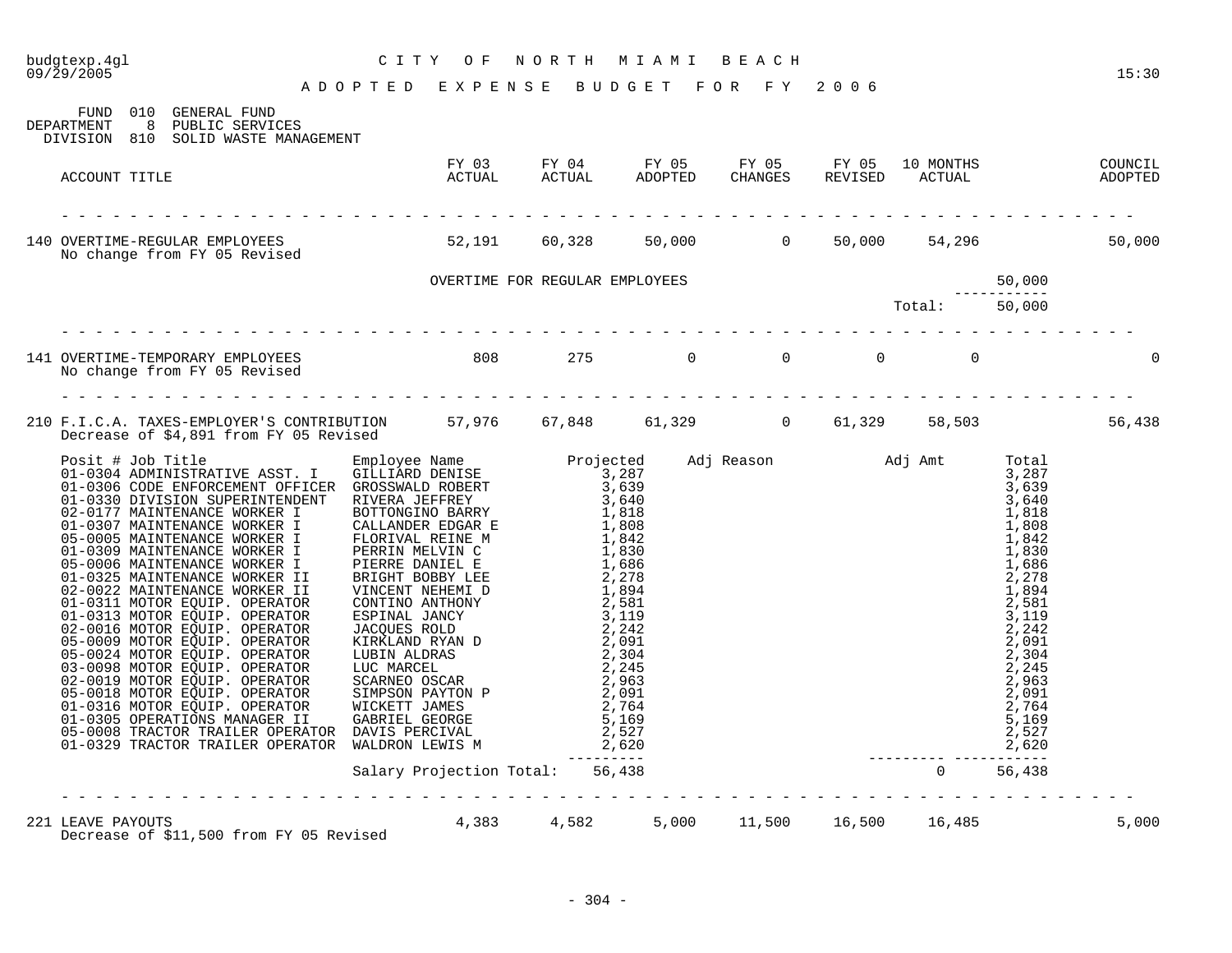| budgtexp.4gl<br>09/29/2005 | CITY OF NORTH MIAMI BEACH<br>ADOPTED EXPENSE BUDGET FOR FY 2006                   |  |  |              |                      | 15:30 |
|----------------------------|-----------------------------------------------------------------------------------|--|--|--------------|----------------------|-------|
| DEPARTMENT                 | FUND 010 GENERAL FUND<br>8 PUBLIC SERVICES<br>DIVISION 810 SOLID WASTE MANAGEMENT |  |  |              |                      |       |
| ACCOUNT TITLE              |                                                                                   |  |  |              |                      |       |
|                            |                                                                                   |  |  |              | 5,000<br>----------- |       |
|                            |                                                                                   |  |  | Total: 5,000 |                      |       |
|                            |                                                                                   |  |  |              |                      |       |
|                            |                                                                                   |  |  |              |                      |       |
|                            |                                                                                   |  |  |              |                      |       |
|                            |                                                                                   |  |  |              |                      |       |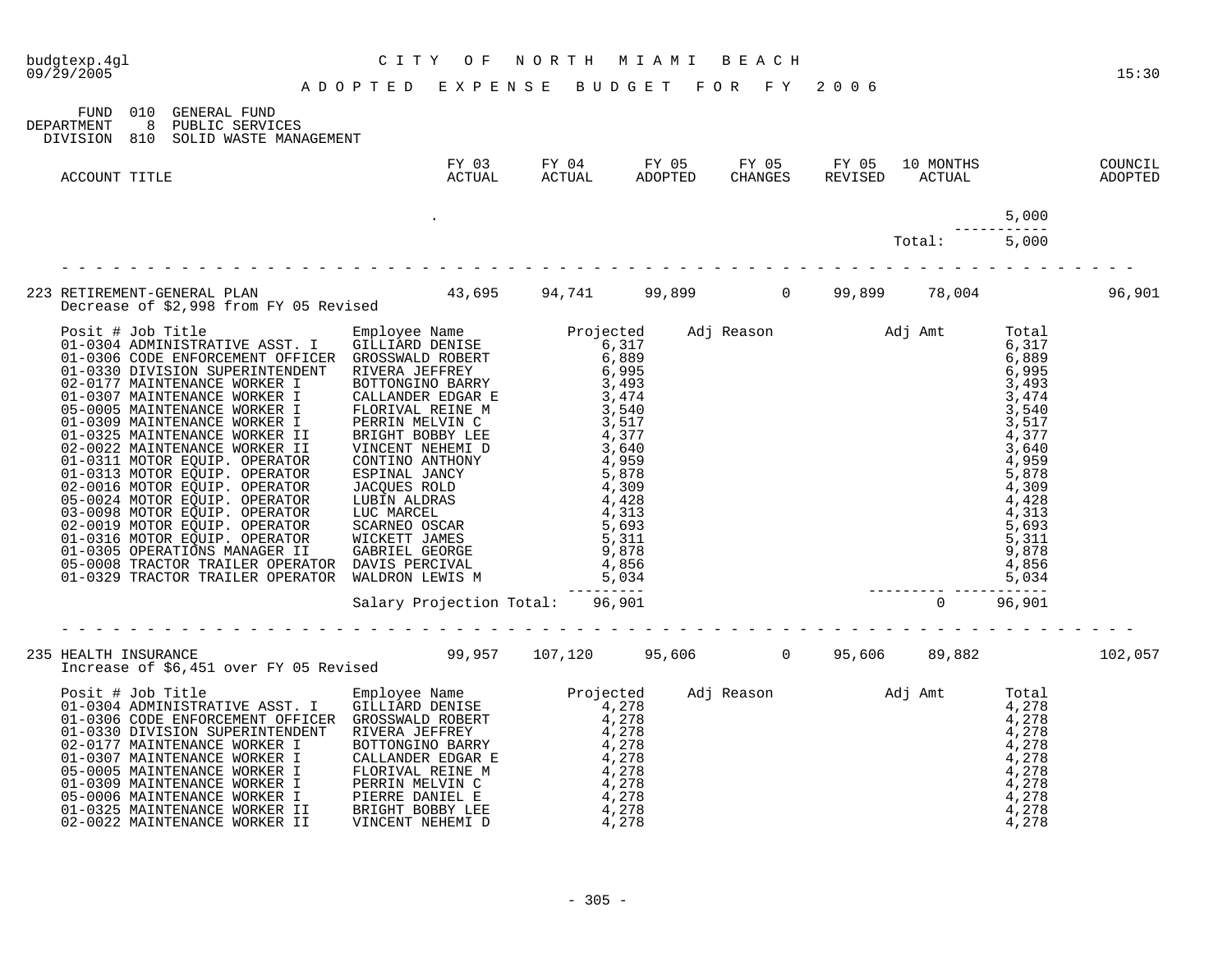## budgtexp.4gl C I T Y O F N O R T H M I A M I B E A C H

FUND 010 GENERAL FUND<br>DEPARTMENT 8 PUBLIC SERVIO

DEPARTMENT 8 PUBLIC SERVICES

DIVISION 810 SOLID WASTE MANAGEMENT

| ACCOUNT TITLE                                                                                                                                                                                                                                                                                                                                                                                                                                                                                                 |  |  |  |     |
|---------------------------------------------------------------------------------------------------------------------------------------------------------------------------------------------------------------------------------------------------------------------------------------------------------------------------------------------------------------------------------------------------------------------------------------------------------------------------------------------------------------|--|--|--|-----|
| $\begin{tabular}{l c c c c c} \multicolumn{1}{c}{ACCOUT TITLE} & $\mathtt{ACTUAL}$ & $\mathtt{ACTUAL}$ & $\mathtt{ACTUAL}$ & $\mathtt{ACTUAL}$ & $\mathtt{ACTUAL}$ & $\mathtt{ACTUAL}$ & $\mathtt{ACTUAL}$ & $\mathtt{ACTUAL}$ & $\mathtt{ADOFTED}$ & $\mathtt{CKTUAL}$ & $\mathtt{ADOFTED}$ & $\mathtt{CHA},\mathtt{A0} \text{ } \mathtt{1}$ & $\mathtt{Total}$ & $\mathtt{Total}$ & $\mathtt{Total}$ & $\mathtt{Total} \text{ } \mathtt{1}$ & $\mathtt{Total} \text{ } \mathtt{1}$ & $\mathtt{Total} \text$ |  |  |  |     |
|                                                                                                                                                                                                                                                                                                                                                                                                                                                                                                               |  |  |  |     |
|                                                                                                                                                                                                                                                                                                                                                                                                                                                                                                               |  |  |  |     |
|                                                                                                                                                                                                                                                                                                                                                                                                                                                                                                               |  |  |  |     |
|                                                                                                                                                                                                                                                                                                                                                                                                                                                                                                               |  |  |  | 293 |
|                                                                                                                                                                                                                                                                                                                                                                                                                                                                                                               |  |  |  |     |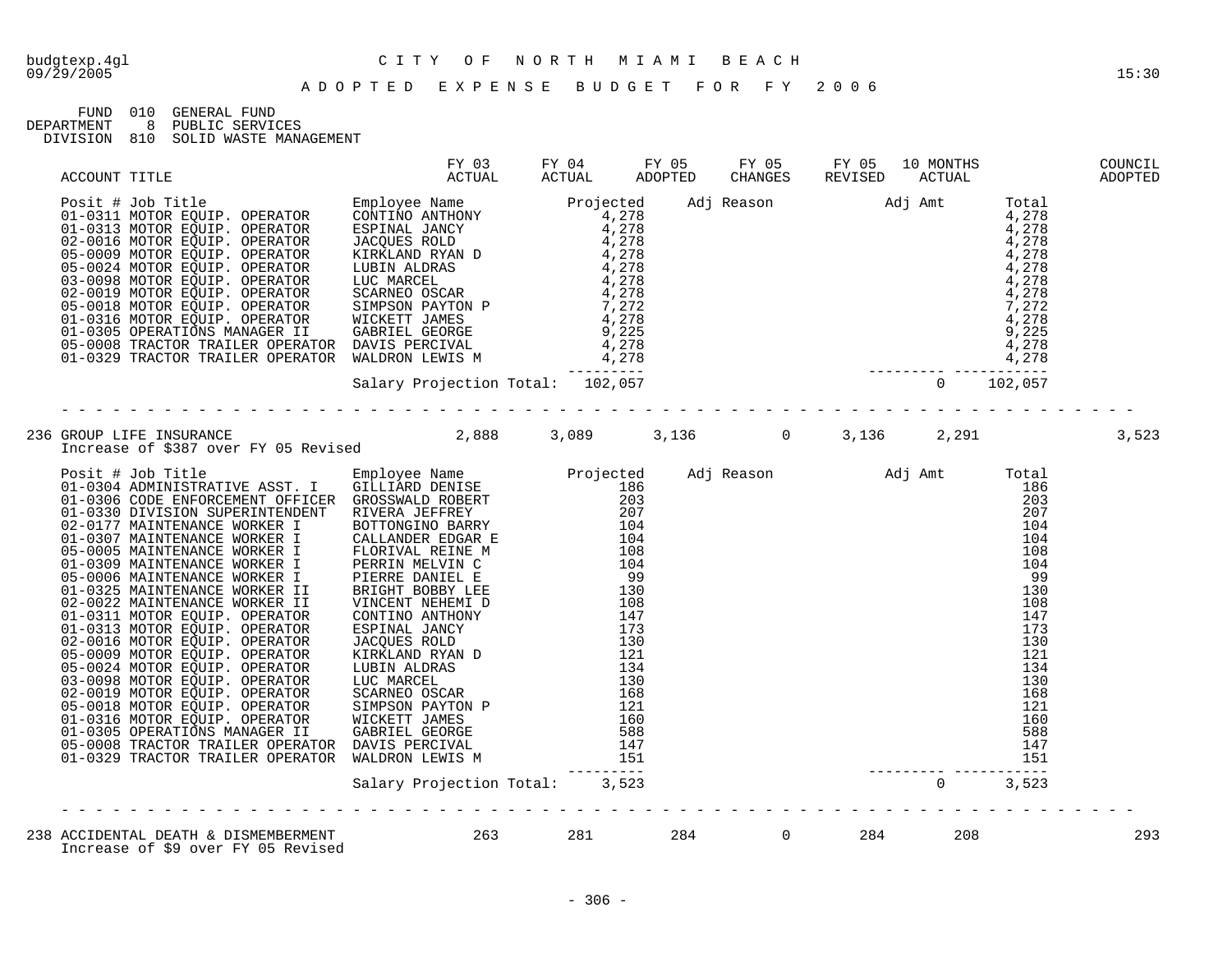## budgtexp.4gl C I T Y O F N O R T H M I A M I B E A C H

FUND 010 GENERAL FUND<br>DEPARTMENT 8 PUBLIC SERVIC

8 PUBLIC SERVICES DIVISION 810 SOLID WASTE MANAGEMENT

| ACCOUNT TITLE |                                                                                                                                                                                                                                                  | FY 03 FY 04 FY 05 FY 05 FY 05 10 MONTHS COUNCIL<br>ACTUAL ACTUAL ADOPTED CHANGES REVISED ACTUAL ADOPTED |  |  |  |       |
|---------------|--------------------------------------------------------------------------------------------------------------------------------------------------------------------------------------------------------------------------------------------------|---------------------------------------------------------------------------------------------------------|--|--|--|-------|
|               |                                                                                                                                                                                                                                                  |                                                                                                         |  |  |  |       |
|               |                                                                                                                                                                                                                                                  |                                                                                                         |  |  |  |       |
|               | Salary Projection Iodal.<br>239 DENTAL INSURANCE<br>239 DENTAL INSURANCE<br>239 DENTAL INSURANCE<br>239 DENTAL INSURANCE<br>239 DENTAL INSURANCE<br>239 DENTAL INSURANCE<br>239 DENTAL INSURANCE<br>239 DENTAL INSURANCE<br>239 DENTAL INSURANCE |                                                                                                         |  |  |  | 3,560 |
|               |                                                                                                                                                                                                                                                  |                                                                                                         |  |  |  |       |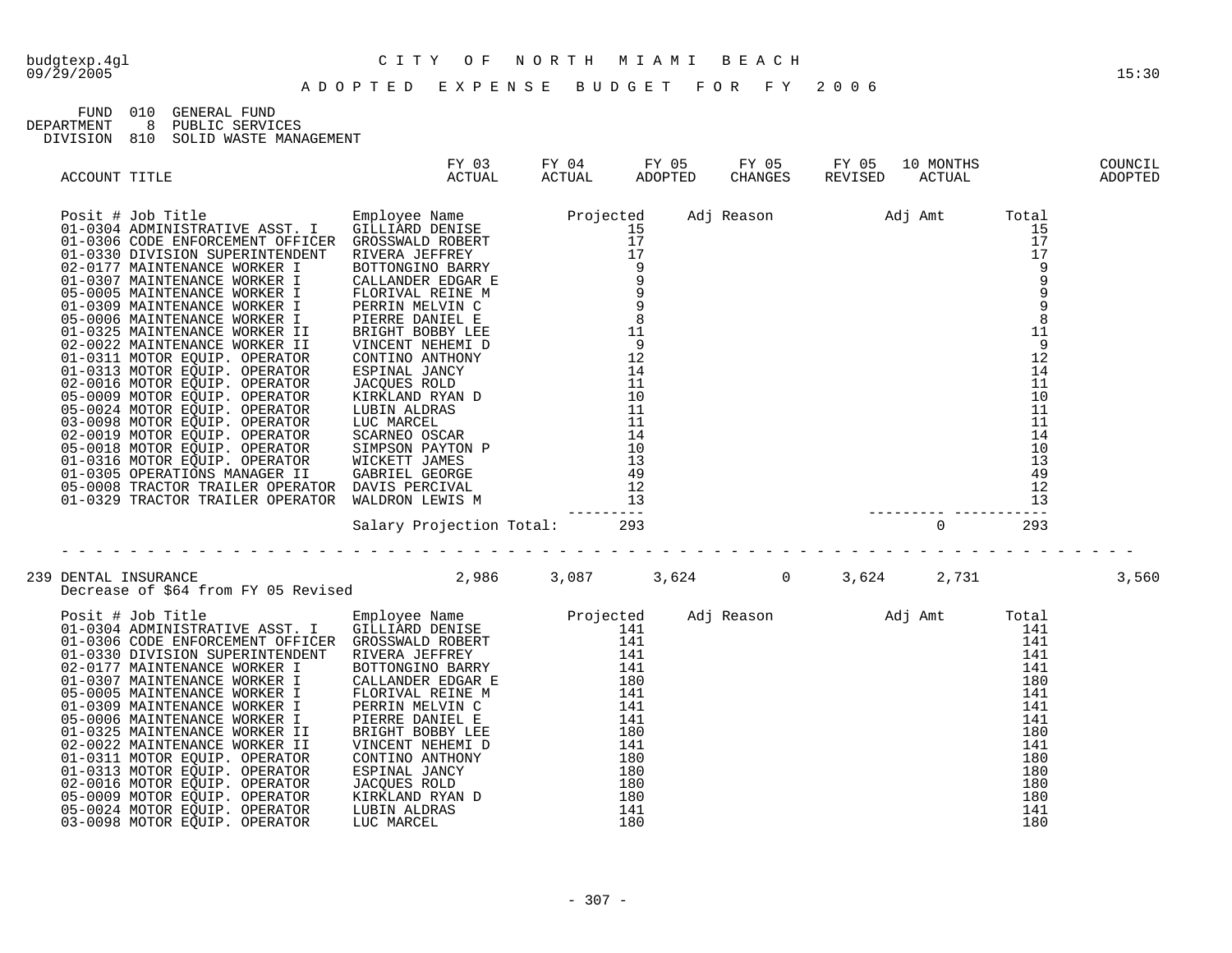## budgtexp.4gl C I T Y O F N O R T H M I A M I B E A C H

#### A D O P T E D E X P E N S E B U D G E T F O R F Y 2 0 0 6

FUND 010 GENERAL FUND<br>DEPARTMENT 8 PUBLIC SERVIC

8 PUBLIC SERVICES

DIVISION 810 SOLID WASTE MANAGEMENT

| ACCOUNT TITLE                                                                                                                                                                                                                                                                                                                                                                                               |                                | FY 03<br>ACTUAL | FY 04<br>ACTUAL | FY 05<br>ADOPTED                                                                                                                    | FY 05<br>CHANGES | FY 05<br>REVISED | 10 MONTHS<br>ACTUAL                                    |                                        | COUNCIL<br>ADOPTED |
|-------------------------------------------------------------------------------------------------------------------------------------------------------------------------------------------------------------------------------------------------------------------------------------------------------------------------------------------------------------------------------------------------------------|--------------------------------|-----------------|-----------------|-------------------------------------------------------------------------------------------------------------------------------------|------------------|------------------|--------------------------------------------------------|----------------------------------------|--------------------|
| $\begin{tabular}{lllllllllllllllllllll} \multicolumn{3}{l}{{\small \begin{tabular}{l}p{0.85\textwidth}p{0.85\textwidth}p{0.85\textwidth}p{0.85\textwidth}p{0.85\textwidth}p{0.85\textwidth}p{0.85\textwidth}p{0.85\textwidth}p{0.85\textwidth}p{0.85\textwidth}p{0.85\textwidth}p{0.85\textwidth}p{0.85\textwidth}p{0.85\textwidth}p{0.85\textwidth}p{0.85\textwidth}p{0.85\textwidth}p{0.85\textwidth}p{0$ |                                |                 |                 | _________                                                                                                                           |                  |                  | Adj Reason Madj Amt Total<br>_________________________ | 141<br>180<br>141<br>248<br>141<br>180 |                    |
|                                                                                                                                                                                                                                                                                                                                                                                                             | Salary Projection Total: 3,560 |                 |                 |                                                                                                                                     |                  |                  | $0 \t 3,560$                                           |                                        |                    |
| 260 WAGE&TAX-FEMA REIMBURSEMENT-HURRICANE                    0     196,862                0                  0<br>No change from FY 05 Revised                                                                                                                                                                                                                                                              |                                |                 |                 |                                                                                                                                     |                  |                  |                                                        |                                        | $\Omega$           |
| *** Salaries & Related Costs (1,088,134) 972,414 1,371,379 1,070,249 11,500 1,081,749 1,001,306 1,088,134                                                                                                                                                                                                                                                                                                   |                                |                 |                 |                                                                                                                                     |                  |                  |                                                        |                                        |                    |
| 308 SELF INSURED LOSSES - DEPT PORTION 23,795 44,784 15,000 14,793 29,793 28,031 28,031 20,000<br>Decrease of \$9,793 from FY 05 Revised                                                                                                                                                                                                                                                                    |                                |                 |                 |                                                                                                                                     |                  |                  |                                                        |                                        |                    |
|                                                                                                                                                                                                                                                                                                                                                                                                             |                                |                 |                 |                                                                                                                                     |                  |                  |                                                        | 20,000                                 |                    |
|                                                                                                                                                                                                                                                                                                                                                                                                             |                                |                 |                 |                                                                                                                                     |                  |                  | Total: 20,000                                          |                                        |                    |
| 341 SOLID WASTE TIPPING FEES 1,661,701 1,687,142 1,787,035 -1,800 1,785,235 1,785,000 1,849,280<br>Increase of \$64,045 over FY 05 Revised                                                                                                                                                                                                                                                                  |                                |                 |                 |                                                                                                                                     |                  |                  |                                                        |                                        |                    |
|                                                                                                                                                                                                                                                                                                                                                                                                             |                                |                 |                 | COMMERCIAL 11,800 TONS @ \$ 53.55 PER TON<br>RESIDENTIAL 7,400 TONS @ \$ 53.55 PER TON<br>RESIDENTIAL 7,400 TONS @ \$ 53.55 PER TON |                  |                  |                                                        | 631,890<br>396,270                     |                    |
|                                                                                                                                                                                                                                                                                                                                                                                                             |                                |                 |                 | TRANSFER STATION<br>COMMERCIAL 7,800 TONS @ \$ 64.15 PER TON<br>COMMERCIAL 7,800 TONS @ \$ 64.15 PER TON                            |                  |                  |                                                        | $500, 370$<br>320,750                  |                    |
|                                                                                                                                                                                                                                                                                                                                                                                                             |                                |                 |                 |                                                                                                                                     |                  |                  | Total: 1,849,280                                       |                                        |                    |
| 344 FEMA REIMB HURRICANE RELATED CONTRACTORS 0 45,123 0 68,763 68,763 78,353<br>Decrease of \$68,763 from FY 05 Revised                                                                                                                                                                                                                                                                                     |                                |                 |                 |                                                                                                                                     |                  |                  |                                                        |                                        | $\mathbf 0$        |
| 347 OTHER CONTRACTUAL SERVICES 67,984 41,927 51,600 -41,940 9,660 9,660 9,660 45,000<br>Increase of \$35,340 over FY 05 Revised                                                                                                                                                                                                                                                                             |                                |                 |                 |                                                                                                                                     |                  |                  |                                                        |                                        |                    |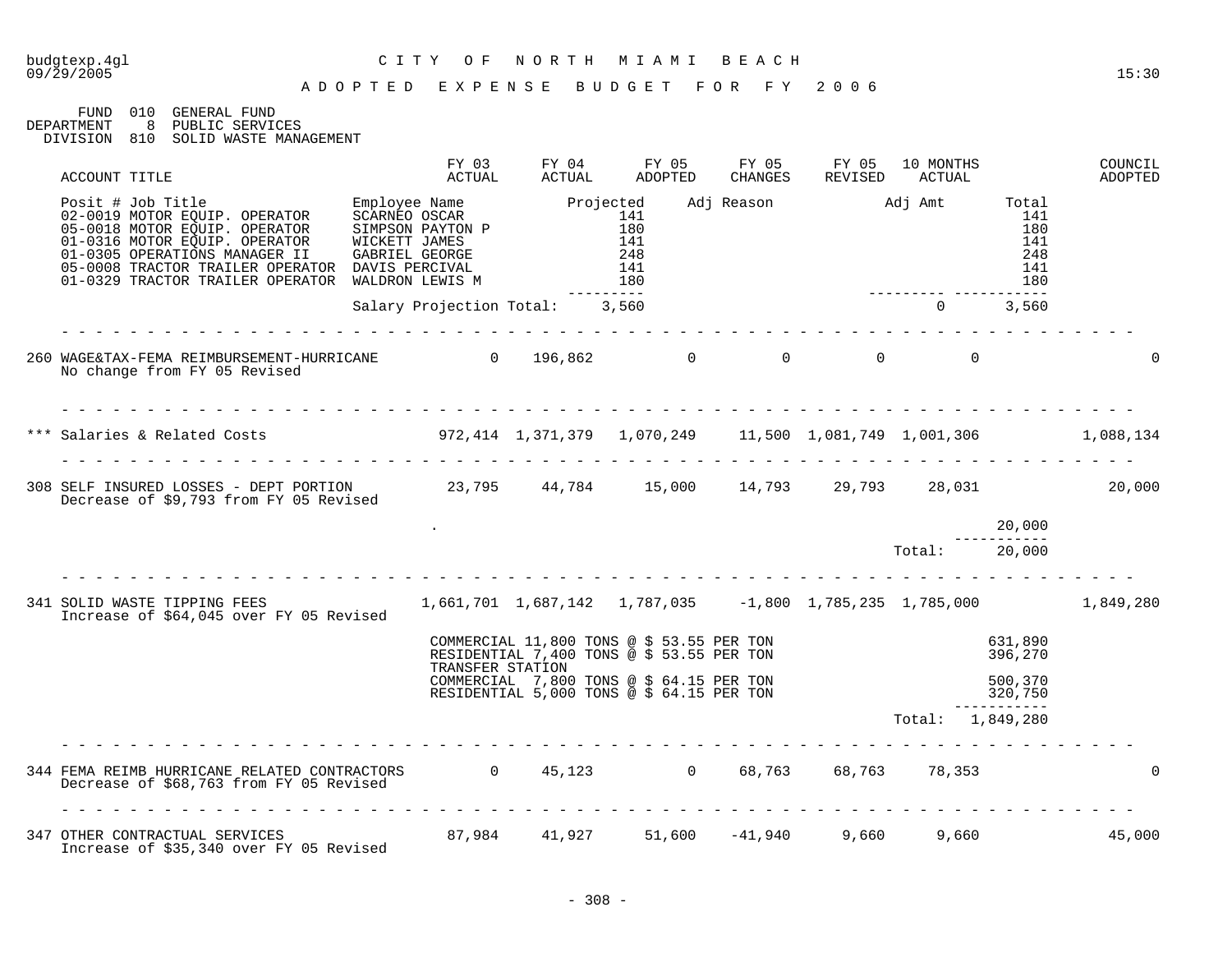| budgtexp.4ql<br>09/29/2005                        |                                                           | O F<br>C I T Y              | NORTH                                                     | M I A M I                                                                                                                                                                                                                        | BEACH            |                  |                     |                 | 15:30              |
|---------------------------------------------------|-----------------------------------------------------------|-----------------------------|-----------------------------------------------------------|----------------------------------------------------------------------------------------------------------------------------------------------------------------------------------------------------------------------------------|------------------|------------------|---------------------|-----------------|--------------------|
|                                                   |                                                           | A D O P T E D E X P E N S E |                                                           | BUDGET FOR FY 2006                                                                                                                                                                                                               |                  |                  |                     |                 |                    |
| 010<br>FUND<br>8<br>DEPARTMENT<br>DIVISION<br>810 | GENERAL FUND<br>PUBLIC SERVICES<br>SOLID WASTE MANAGEMENT |                             |                                                           |                                                                                                                                                                                                                                  |                  |                  |                     |                 |                    |
| ACCOUNT TITLE                                     |                                                           | FY 03<br>ACTUAL             | FY 04<br>ACTUAL                                           | FY 05<br>ADOPTED                                                                                                                                                                                                                 | FY 05<br>CHANGES | FY 05<br>REVISED | 10 MONTHS<br>ACTUAL |                 | COUNCIL<br>ADOPTED |
|                                                   |                                                           |                             | PEST CONTROL SERVICES @ \$20/MO.<br>FIU COMPOSTING PERMIT | COPY MACHINE CONTRACT @ \$60/MO. + PAPER @ \$10/MO.<br>OFFICE COFFEE AND OTHER SUPPLIES \$60/MO<br>ALARM SYSTEM MAINTENANCE @ \$75/QTR.<br>LAKE CLEAN-UP TAYLOR & PICKWICK @ \$405/MO<br>SOLID WASTE VEHICLE PERMITS @ \$35 EACH |                  |                  |                     | 45,000          |                    |
|                                                   |                                                           |                             |                                                           |                                                                                                                                                                                                                                  |                  |                  | Total:              | 45,000          |                    |
| 390 EDUCATIONAL PROGRAMS                          | Increase of \$535 over FY 05 Revised                      | 88                          | 1,950                                                     | 1,000                                                                                                                                                                                                                            | 365 30           | 1,365            | 1,365               |                 | 1,900              |
|                                                   |                                                           | SAFETY TRAINING             |                                                           | CODE ENFORCEMENT SEMINARS AND SAFETY LITERATURE                                                                                                                                                                                  |                  |                  |                     | 1,400<br>500    |                    |
|                                                   |                                                           |                             |                                                           |                                                                                                                                                                                                                                  |                  |                  | Total:              | 1,900           |                    |
| 410 COMMUNICATION SERVICES                        | Decrease of \$950 from FY 05 Revised                      | 2,599                       | 8,371                                                     | 3,000                                                                                                                                                                                                                            | 950              | 3,950            | 2,980               |                 | 3,000              |
|                                                   |                                                           |                             | COMMUNICATION EQUIPMENT                                   |                                                                                                                                                                                                                                  |                  |                  |                     | 3,000           |                    |
|                                                   |                                                           |                             |                                                           |                                                                                                                                                                                                                                  |                  |                  | Total:              | 3,000           |                    |
| 420 POSTAGE & MAILING EXPENSES                    | No change from FY 05 Revised                              | 10,686                      |                                                           | 12,996 14,000 0                                                                                                                                                                                                                  |                  | 14,000           | 13,463              |                 | 14,000             |
|                                                   |                                                           |                             |                                                           | GENERAL FUND SHARE OF SANITATION BILL PREPARATION & MAILING                                                                                                                                                                      |                  |                  |                     | 14,000          |                    |
|                                                   |                                                           |                             |                                                           |                                                                                                                                                                                                                                  |                  |                  | Total:              | 14,000          |                    |
| 430 UTILITY SERVICES                              | No change from FY 05 Revised                              | 842                         | 437                                                       |                                                                                                                                                                                                                                  | $1,000$ $-400$   |                  | 600 000<br>525      |                 | 600                |
|                                                   |                                                           |                             | PURCHASED UTILITY SERVICES NM                             |                                                                                                                                                                                                                                  |                  |                  |                     | 600<br>-------- |                    |
|                                                   |                                                           |                             |                                                           |                                                                                                                                                                                                                                  |                  |                  | Total:              | 600             |                    |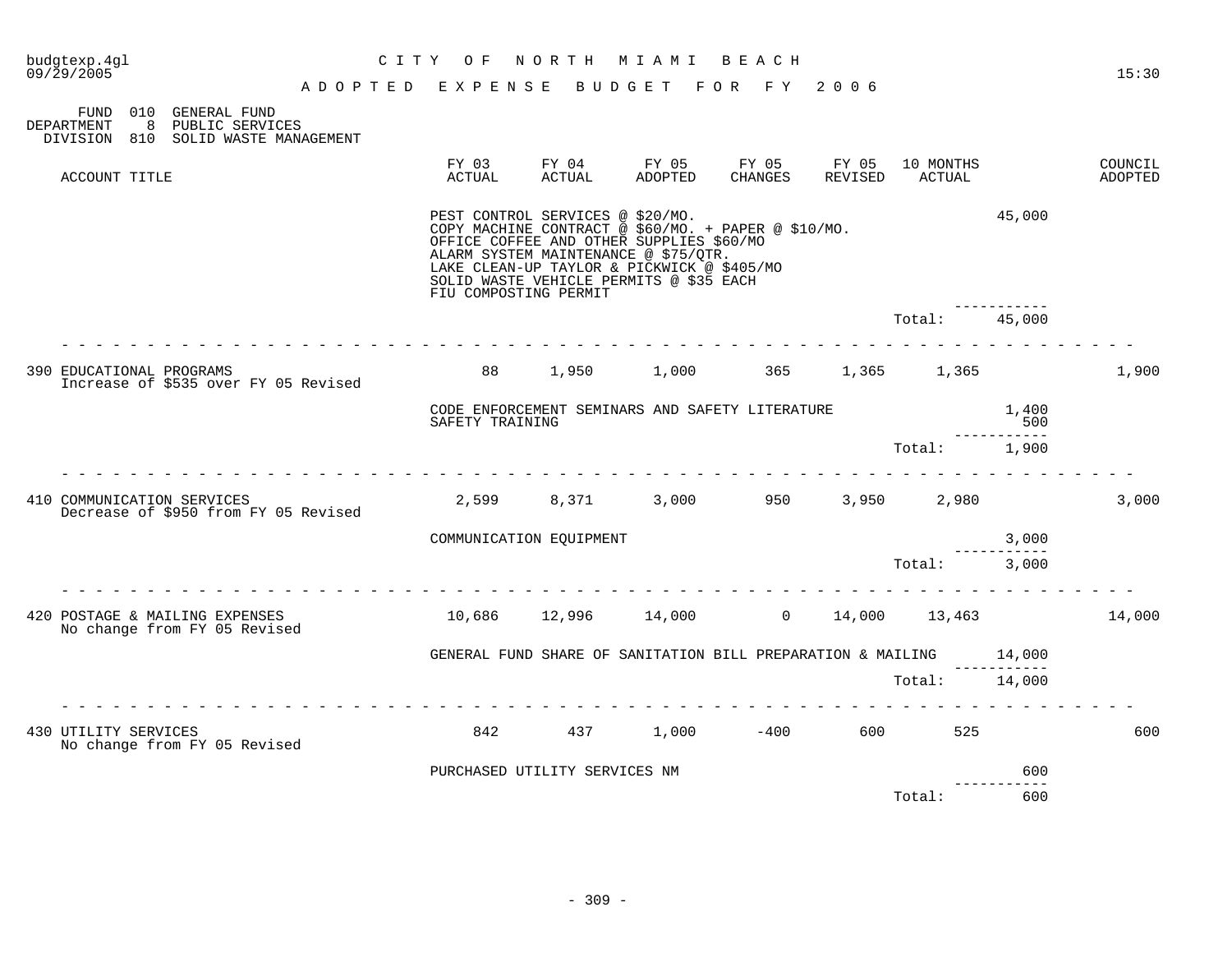| NORTH<br>budgtexp.4gl<br>CITY OF<br>M I A M I<br>BEACH<br>09/29/2005                                                         |                                    |                                                                                   |                                                                                                |                                                                                                                                                                                                                                                         |                  |                  |               | 15:30  |          |
|------------------------------------------------------------------------------------------------------------------------------|------------------------------------|-----------------------------------------------------------------------------------|------------------------------------------------------------------------------------------------|---------------------------------------------------------------------------------------------------------------------------------------------------------------------------------------------------------------------------------------------------------|------------------|------------------|---------------|--------|----------|
| FUND 010 GENERAL FUND                                                                                                        | ADOPTED EXPENSE BUDGET FOR FY 2006 |                                                                                   |                                                                                                |                                                                                                                                                                                                                                                         |                  |                  |               |        |          |
| DEPARTMENT<br>8<br>PUBLIC SERVICES<br>DIVISION 810 SOLID WASTE MANAGEMENT                                                    |                                    |                                                                                   |                                                                                                |                                                                                                                                                                                                                                                         |                  |                  |               |        |          |
| ACCOUNT TITLE                                                                                                                |                                    | FY 03<br>ACTUAL                                                                   | ACTUAL                                                                                         | FY 04 FY 05<br><b>ADOPTED</b>                                                                                                                                                                                                                           | FY 05<br>CHANGES | FY 05<br>REVISED |               |        |          |
|                                                                                                                              |                                    |                                                                                   |                                                                                                |                                                                                                                                                                                                                                                         |                  |                  |               |        | 2,710    |
|                                                                                                                              |                                    |                                                                                   |                                                                                                | REBUILD COMMERCIAL CONTAINERS, FENCE/ENCL. REPAIRS AND MISC 2,710                                                                                                                                                                                       |                  |                  |               |        |          |
|                                                                                                                              |                                    |                                                                                   |                                                                                                |                                                                                                                                                                                                                                                         |                  |                  | Total: 2,710  |        |          |
| 480 PROMOTIONAL ACTIVITIES<br>No change from FY 05 Revised                                                                   |                                    | $0\qquad \qquad 274 \qquad \qquad 0\qquad \qquad 0\qquad \qquad 0\qquad \qquad 0$ |                                                                                                |                                                                                                                                                                                                                                                         |                  |                  |               |        | $\Omega$ |
| 490 UNIFORM MAINTENANCE ALLOWANCE 17,955 18,726 12,000 12,219 24,219 22,555 19,000<br>Decrease of \$5,219 from FY 05 Revised |                                    |                                                                                   |                                                                                                |                                                                                                                                                                                                                                                         |                  |                  |               |        |          |
|                                                                                                                              |                                    |                                                                                   |                                                                                                | ${\tt EMPLOYEE}$ UNIFORMS/OFFICE MATS/CAR WASH RAGS $${\tt Tot}~$                                                                                                                                                                                       |                  |                  |               | 19,000 |          |
|                                                                                                                              | .                                  |                                                                                   |                                                                                                |                                                                                                                                                                                                                                                         |                  |                  | Total: 19,000 |        |          |
| 510 OFFICE SUPPLIES<br>Decrease of \$200 from FY 05 Revised                                                                  |                                    |                                                                                   |                                                                                                | 831 934 1,500 600 2,100 1,932                                                                                                                                                                                                                           |                  |                  |               |        | 1,900    |
|                                                                                                                              |                                    | MISC. OFFICE SUPPLIES                                                             |                                                                                                |                                                                                                                                                                                                                                                         |                  |                  |               | 1,900  |          |
|                                                                                                                              |                                    |                                                                                   |                                                                                                |                                                                                                                                                                                                                                                         |                  |                  | Total: 1,900  |        |          |
| 520 OPERATING SUPPLIES<br>Increase of \$7,839 over FY 05 Revised                                                             |                                    |                                                                                   |                                                                                                | 58,305 77,206 65,000 4,161 69,161 67,795                                                                                                                                                                                                                |                  |                  |               |        | 77,000   |
|                                                                                                                              |                                    | 300 @\$3.50/EA.<br>990 CASTERS @\$8/EA.                                           | 14 RAIN COATS @ \$10/EA.<br>14 HATS @ \$5/EA. (2 PER MEN)<br>40 DOZEN PAIR OF GLOVES @\$18/DOZ | 14 SHIRTS @ \$6.20/EA. (5 PER MAN)<br>16 SAFETY SHOES @\$70/EA. (2 PER MEN)<br>20 PAIR OF SAFETY GLASSES @\$4/EA.<br>250 WHEELS&NUTS FOR 90 GAL. @\$5/EA.<br>FIRST AID SUPPLIES FOR OFFICE @\$50/MONTH<br>250 90 GAL CONT FOR REPLACEMENTS @\$57.50/EA. |                  |                  |               | 77,000 |          |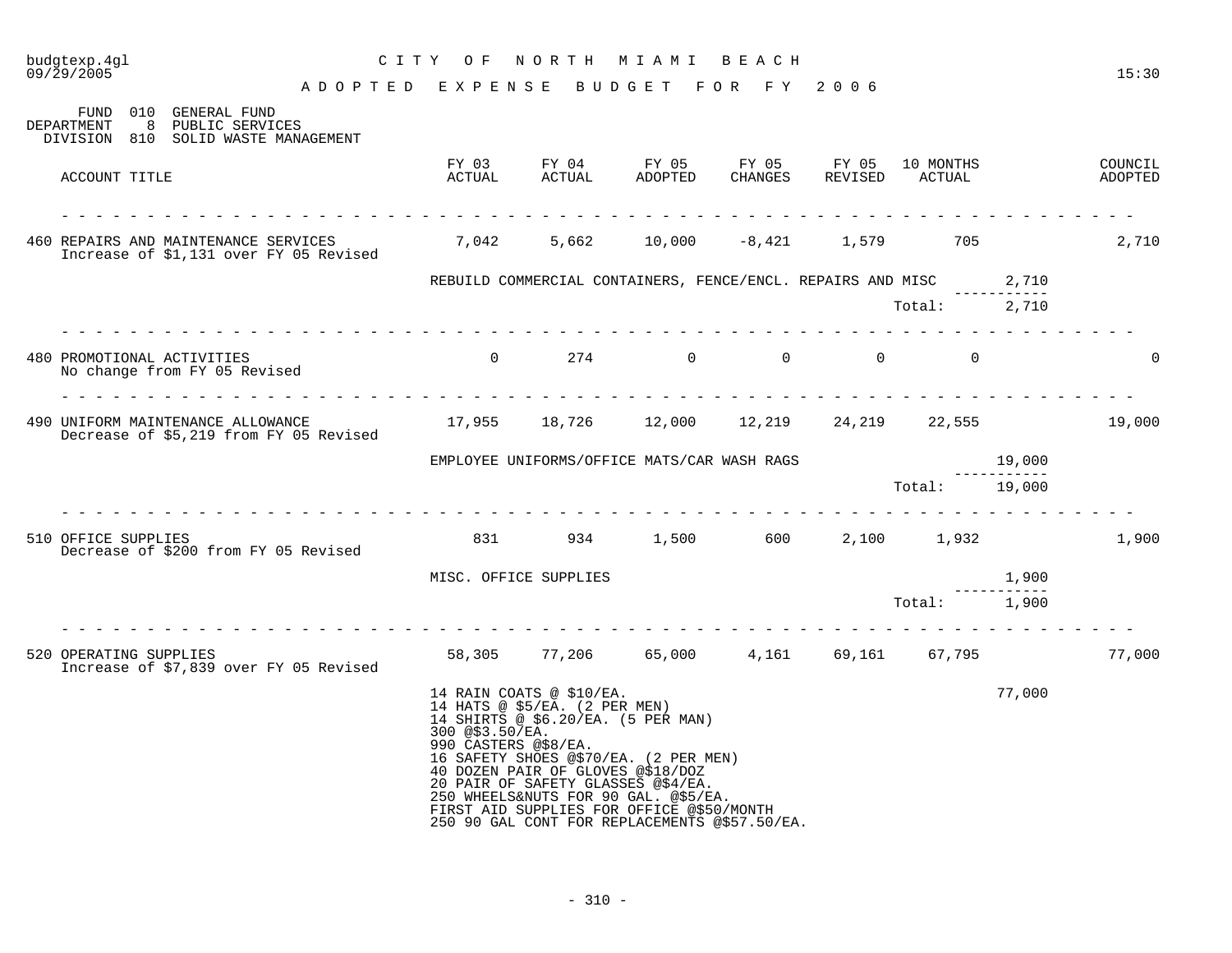| budgtexp.4gl<br>$09/\bar{2}9/2005$                                                                                 | C I T Y<br>O F  |                                                                                                                                                                                                                           | NORTH MIAMI BEACH                        |         |                        |                     |                  | 15:30              |
|--------------------------------------------------------------------------------------------------------------------|-----------------|---------------------------------------------------------------------------------------------------------------------------------------------------------------------------------------------------------------------------|------------------------------------------|---------|------------------------|---------------------|------------------|--------------------|
| ADOPTED EXPENSE<br>FUND 010 GENERAL FUND<br>8 PUBLIC SERVICES<br>DEPARTMENT<br>DIVISION 810 SOLID WASTE MANAGEMENT |                 |                                                                                                                                                                                                                           | BUDGET FOR FY 2006                       |         |                        |                     |                  |                    |
| ACCOUNT TITLE                                                                                                      | FY 03<br>ACTUAL | FY 04<br>ACTUAL                                                                                                                                                                                                           | FY 05<br>ADOPTED                         | CHANGES | FY 05 FY 05<br>REVISED | 10 MONTHS<br>ACTUAL |                  | COUNCIL<br>ADOPTED |
|                                                                                                                    |                 | 15 SETS OF REPLACEMENT LIDS<br>COFFEE SUPPLIES \$50/MONTH<br>30 2YD COMML CONT @\$261/EA.<br>30 3YD COMML CONT @\$329/EA.<br>20 4YD COMML CONT @\$368/EA.<br>25 6YD COMML CONT @\$471/EA.<br>10 1YD COMML CONT @\$230/EA. | 15 8YD COMML CONT @\$579/EA. (SIDE DOOR) |         |                        |                     |                  |                    |
|                                                                                                                    |                 |                                                                                                                                                                                                                           |                                          |         |                        | Total:              | 77,000           |                    |
| 540 BOOKS & MEMBERSHIPS<br>Decrease of \$44 from FY 05 Revised                                                     |                 |                                                                                                                                                                                                                           | $190$ $191$ $200$ $44$ $244$ $185$       |         |                        |                     |                  | 200                |
|                                                                                                                    | SUBSCRIPTIONS   |                                                                                                                                                                                                                           |                                          |         |                        |                     | 200              |                    |
|                                                                                                                    |                 |                                                                                                                                                                                                                           |                                          |         |                        | Total:              | ---------<br>200 |                    |
| .<br>680 UNCOLLECTIBLE ACCOUNTS<br>No change from FY 05 Revised                                                    |                 |                                                                                                                                                                                                                           |                                          |         |                        |                     |                  | $\Omega$           |
| $1,872,018$ $1,945,808$ $1,961,335$ $49,334$ $2,010,669$ $2,012,548$ $2,034,590$<br>*** Operating Expenses         |                 |                                                                                                                                                                                                                           |                                          |         |                        |                     |                  |                    |
| 840 MACHINERY AND EQUIPMENT<br>Increase of \$5,212 over FY 05 Revised                                              |                 |                                                                                                                                                                                                                           | 0 29,267 10,000 -7,212 2,788 2,788       |         |                        |                     |                  | 8,000              |
|                                                                                                                    |                 |                                                                                                                                                                                                                           | MOBILE RADIOS FOR GARBAGE TRUCKS         |         |                        |                     | 8,000            |                    |
|                                                                                                                    |                 |                                                                                                                                                                                                                           |                                          |         |                        | Total: 8,000        |                  |                    |
| .<br>842 DATA PROCESSING EQUIPMENT<br>Decrease of \$2,346 from FY 05 Revised                                       |                 |                                                                                                                                                                                                                           | 0 $1,437$ 0 $2,346$ 2,346 2,345          |         |                        |                     |                  | $\mathbf 0$        |
| 845 FINANCED EOUIPMENT<br>Increase of \$112,803 over FY 05 Revised                                                 |                 |                                                                                                                                                                                                                           | 202,252 0 180,000 15,197 195,197 211,353 |         |                        |                     |                  | 308,000            |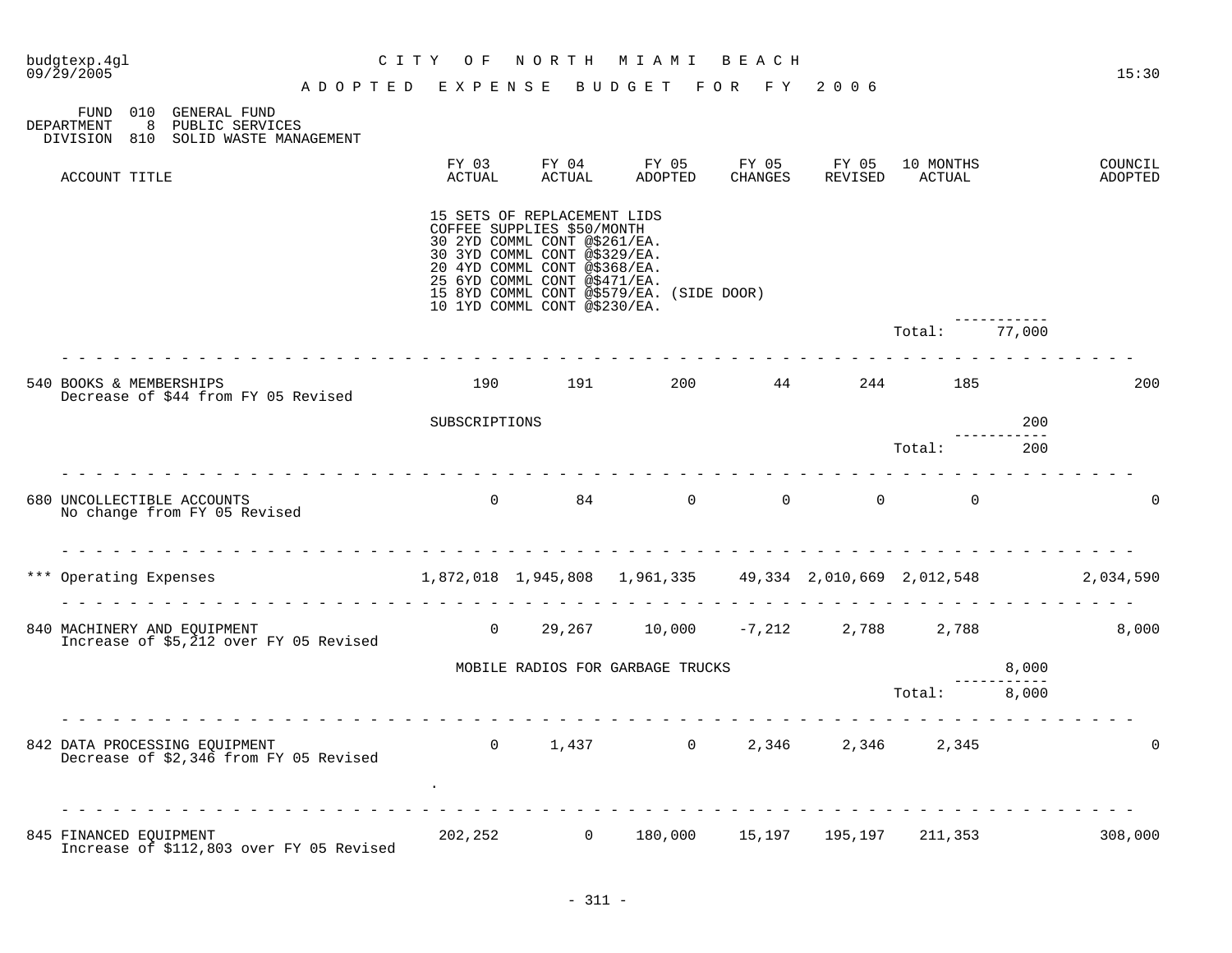| budgtexp.4gl<br>09/29/2005                                                                                                                                                                                                                                 |                                                                                                                                                                                                                                                                                                                                                                                                                                                                            | C I T Y<br>O F                                                                                                                                                                                                                                                                                                                         | NORTH MIAMI BEACH                                                                       |                         |                                                                                                                           |         |                |                                                             | 15:30              |
|------------------------------------------------------------------------------------------------------------------------------------------------------------------------------------------------------------------------------------------------------------|----------------------------------------------------------------------------------------------------------------------------------------------------------------------------------------------------------------------------------------------------------------------------------------------------------------------------------------------------------------------------------------------------------------------------------------------------------------------------|----------------------------------------------------------------------------------------------------------------------------------------------------------------------------------------------------------------------------------------------------------------------------------------------------------------------------------------|-----------------------------------------------------------------------------------------|-------------------------|---------------------------------------------------------------------------------------------------------------------------|---------|----------------|-------------------------------------------------------------|--------------------|
|                                                                                                                                                                                                                                                            | ADOPTED EXPENSE                                                                                                                                                                                                                                                                                                                                                                                                                                                            |                                                                                                                                                                                                                                                                                                                                        |                                                                                         | BUDGET FOR FY 2006      |                                                                                                                           |         |                |                                                             |                    |
| FUND 010 GENERAL FUND<br>8<br>DEPARTMENT<br>PUBLIC SERVICES<br>DIVISION 810<br>SOLID WASTE MANAGEMENT                                                                                                                                                      |                                                                                                                                                                                                                                                                                                                                                                                                                                                                            |                                                                                                                                                                                                                                                                                                                                        |                                                                                         |                         |                                                                                                                           |         |                |                                                             |                    |
| ACCOUNT TITLE                                                                                                                                                                                                                                              |                                                                                                                                                                                                                                                                                                                                                                                                                                                                            | ACTUAL                                                                                                                                                                                                                                                                                                                                 | FY 03 FY 04 FY 05 FY 05 FY 05 10 MONTHS<br>ACTUAL                                       | ADOPTED                 | CHANGES                                                                                                                   | REVISED | ACTUAL         |                                                             | COUNCIL<br>ADOPTED |
|                                                                                                                                                                                                                                                            |                                                                                                                                                                                                                                                                                                                                                                                                                                                                            |                                                                                                                                                                                                                                                                                                                                        | FRONT END LOADER TO REPLACE 8887 (NET COST)<br>1 SIDE LOADER TO REPLACE 8738 (NET COST) |                         |                                                                                                                           |         |                | $\begin{array}{r} 158,000 \\ 150,000 \\ \hline \end{array}$ |                    |
|                                                                                                                                                                                                                                                            |                                                                                                                                                                                                                                                                                                                                                                                                                                                                            |                                                                                                                                                                                                                                                                                                                                        |                                                                                         |                         |                                                                                                                           |         | Total: 308,000 |                                                             |                    |
| Capital Outlays                                                                                                                                                                                                                                            |                                                                                                                                                                                                                                                                                                                                                                                                                                                                            | $202, 252$ $30, 704$ $190, 000$ $10, 331$ $200, 331$ $216, 486$ 316,000                                                                                                                                                                                                                                                                |                                                                                         |                         |                                                                                                                           |         |                |                                                             |                    |
| 951 CAPITAL LEASE INTEREST 29,215<br>Increase of \$5,945 over FY 05 Revised                                                                                                                                                                                | $\frac{1}{2} \left( \frac{1}{2} \right) \left( \frac{1}{2} \right) \left( \frac{1}{2} \right) \left( \frac{1}{2} \right) \left( \frac{1}{2} \right) \left( \frac{1}{2} \right) \left( \frac{1}{2} \right) \left( \frac{1}{2} \right) \left( \frac{1}{2} \right) \left( \frac{1}{2} \right) \left( \frac{1}{2} \right) \left( \frac{1}{2} \right) \left( \frac{1}{2} \right) \left( \frac{1}{2} \right) \left( \frac{1}{2} \right) \left( \frac{1}{2} \right) \left( \frac$ |                                                                                                                                                                                                                                                                                                                                        |                                                                                         |                         | $\frac{1}{2} \left( \frac{1}{2} \right) \left( \frac{1}{2} \right) \left( \frac{1}{2} \right) \left( \frac{1}{2} \right)$ |         |                |                                                             |                    |
|                                                                                                                                                                                                                                                            |                                                                                                                                                                                                                                                                                                                                                                                                                                                                            | FY02 PURCHASES<br>FY03 PURCHASES<br>FY04 PURCHASES<br>FY05 PURCHASES<br>FY06 PURCHASES                                                                                                                                                                                                                                                 |                                                                                         |                         |                                                                                                                           |         |                | 192<br>2,317<br>7,561<br>4,145<br>15,000                    |                    |
|                                                                                                                                                                                                                                                            |                                                                                                                                                                                                                                                                                                                                                                                                                                                                            |                                                                                                                                                                                                                                                                                                                                        |                                                                                         |                         |                                                                                                                           |         | Total:         | . <u>.</u> .<br>29,215                                      |                    |
| 952 CAPITAL LEASE PRINCIPAL<br>Decrease of \$4,313 from FY 05 Revised                                                                                                                                                                                      |                                                                                                                                                                                                                                                                                                                                                                                                                                                                            | 317,937 364,698 373,447 -9,950 363,497 363,497 379,184                                                                                                                                                                                                                                                                                 |                                                                                         |                         |                                                                                                                           |         |                |                                                             |                    |
|                                                                                                                                                                                                                                                            |                                                                                                                                                                                                                                                                                                                                                                                                                                                                            | FY02 PURCHASES<br>FY03 PURCHASES<br>FY04 PURCHASES<br>FY05 PURCHASES<br>FY06 PURCHASES                                                                                                                                                                                                                                                 |                                                                                         |                         |                                                                                                                           |         |                | 24,689<br>87,413<br>132,155<br>$43,927$<br>71,000           |                    |
|                                                                                                                                                                                                                                                            |                                                                                                                                                                                                                                                                                                                                                                                                                                                                            |                                                                                                                                                                                                                                                                                                                                        |                                                                                         |                         |                                                                                                                           |         | Total:         | 359,184                                                     |                    |
| 994 TRF TO WORKERS' COMP SELF-INS 29,063 0 74,888 0 74,888 14,888 74,888                                                                                                                                                                                   |                                                                                                                                                                                                                                                                                                                                                                                                                                                                            |                                                                                                                                                                                                                                                                                                                                        |                                                                                         |                         |                                                                                                                           |         |                |                                                             | 76,393             |
| Posit # Job Title<br>01-0304 ADMINISTRATIVE ASST. I<br>01-0306 CODE ENFORCEMENT OFFICER GROSSWALD ROBERT<br>01-0330 DIVISION SUPERINTENDENT RIVERA JEFFREY<br>02-0177 MAINTENANCE WORKER I<br>01-0307 MAINTENANCE WORKER I<br>05-0005 MAINTENANCE WORKER I |                                                                                                                                                                                                                                                                                                                                                                                                                                                                            | Employee Name $\begin{array}{ll}\n\text{Employee Name} & \text{Projected} \\ \text{GILLIARD DENISE} & 172 & \text{Adj Reason} \\ \text{GROSSWALD ROBERT} & 3,377 & 3,377 \\ \text{RIVER JEFFREV} & 5,758 & 5,758 \\ \text{BOTTONGINO BARRY} & 2.875 & 2.875\n\end{array}$<br>BOTTONGINO BARRY<br>CALLANDER EDGAR E<br>FLORIVAL REINE M |                                                                                         | 2,875<br>2,860<br>1,276 |                                                                                                                           |         |                | $\frac{5}{7}$ , 758<br>2, 875<br>2,860<br>1,276             |                    |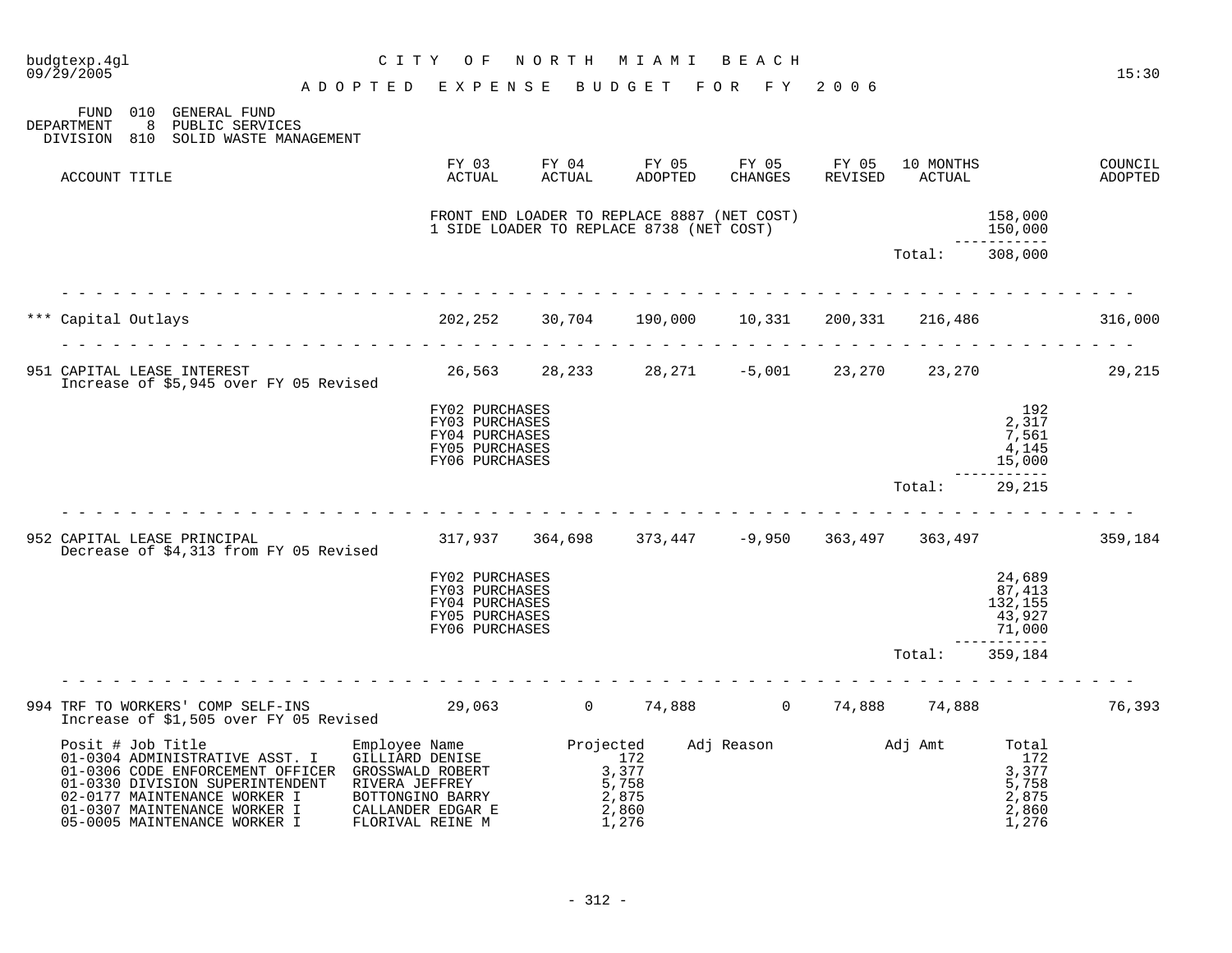## budgtexp.4gl C I T Y O F N O R T H M I A M I B E A C H

FUND 010 GENERAL FUND<br>DEPARTMENT 8 PUBLIC SERVIO

DEPARTMENT 8 PUBLIC SERVICES

DIVISION 810 SOLID WASTE MANAGEMENT

| ACCOUNT TITLE                                                                                                                                                                                                                                                                                                                                                                                                                                                                                                                                                         | FY 03<br>ACTUAL                                                                                                                                                                                                                                                                                               | FY 04<br>ACTUAL | FY 05<br>ADOPTED                                                                                                                                                  | FY 05<br>CHANGES | FY 05<br>REVISED | 10 MONTHS<br>ACTUAL |                                                                                                                                                     | COUNCIL<br>ADOPTED |
|-----------------------------------------------------------------------------------------------------------------------------------------------------------------------------------------------------------------------------------------------------------------------------------------------------------------------------------------------------------------------------------------------------------------------------------------------------------------------------------------------------------------------------------------------------------------------|---------------------------------------------------------------------------------------------------------------------------------------------------------------------------------------------------------------------------------------------------------------------------------------------------------------|-----------------|-------------------------------------------------------------------------------------------------------------------------------------------------------------------|------------------|------------------|---------------------|-----------------------------------------------------------------------------------------------------------------------------------------------------|--------------------|
| Posit # Job Title<br>01-0309 MAINTENANCE WORKER I<br>05-0006 MAINTENANCE WORKER I<br>01-0325 MAINTENANCE WORKER II<br>02-0022 MAINTENANCE WORKER II<br>01-0311 MOTOR EQUIP. OPERATOR<br>01-0313 MOTOR EQUIP. OPERATOR<br>02-0016 MOTOR EQUIP. OPERATOR<br>05-0009 MOTOR EQUIP. OPERATOR<br>05-0024 MOTOR EQUIP. OPERATOR<br>03-0098 MOTOR EQUIP. OPERATOR<br>02-0019 MOTOR EQUIP. OPERATOR<br>05-0018 MOTOR EQUIP. OPERATOR<br>01-0316 MOTOR EQUIP. OPERATOR<br>01-0305 OPERATIONS MANAGER II<br>05-0008 TRACTOR TRAILER OPERATOR<br>01-0329 TRACTOR TRAILER OPERATOR | Employee Name<br>PERRIN MELVIN C<br>PIERRE DANIEL E<br>BRIGHT BOBBY LEE<br>VINCENT NEHEMI D<br>CONTINO ANTHONY<br>ESPINAL JANCY<br>JACQUES ROLD<br>KIRKLAND RYAN D<br>LUBIN ALDRAS<br>LUC MARCEL<br>SCARNEO OSCAR<br>SIMPSON PAYTON P<br>WICKETT JAMES<br>GABRIEL GEORGE<br>DAVIS PERCIVAL<br>WALDRON LEWIS M |                 | Projected<br>2,895<br>881<br>3,603<br>2,996<br>4,521<br>4,933<br>3,547<br>3,307<br>1,205<br>3,550<br>4,686<br>3,307<br>4,372<br>8,131<br>3,997<br>4,144<br>------ | Adj Reason       | Adj Amt          |                     | Total<br>2,895<br>881<br>3,603<br>2,996<br>4,521<br>4,933<br>3,547<br>3,307<br>1,205<br>3,550<br>4,686<br>3,307<br>4,372<br>8,131<br>3,997<br>4,144 |                    |
|                                                                                                                                                                                                                                                                                                                                                                                                                                                                                                                                                                       | Salary Projection Total:                                                                                                                                                                                                                                                                                      |                 | 76,393                                                                                                                                                            |                  |                  | $\mathbf 0$         | 76,393                                                                                                                                              |                    |
| *** Non-Operating Expenses                                                                                                                                                                                                                                                                                                                                                                                                                                                                                                                                            | 373,563                                                                                                                                                                                                                                                                                                       | 392,931         | 476,606                                                                                                                                                           | $-14,951$        | 461,655          | 461,655             |                                                                                                                                                     | 464,792            |
| DIVISION<br>TOTALS:                                                                                                                                                                                                                                                                                                                                                                                                                                                                                                                                                   |                                                                                                                                                                                                                                                                                                               |                 | 3,420,247 3,740,821 3,698,190 56,214 3,754,404 3,691,995                                                                                                          |                  |                  |                     |                                                                                                                                                     | 3,903,516          |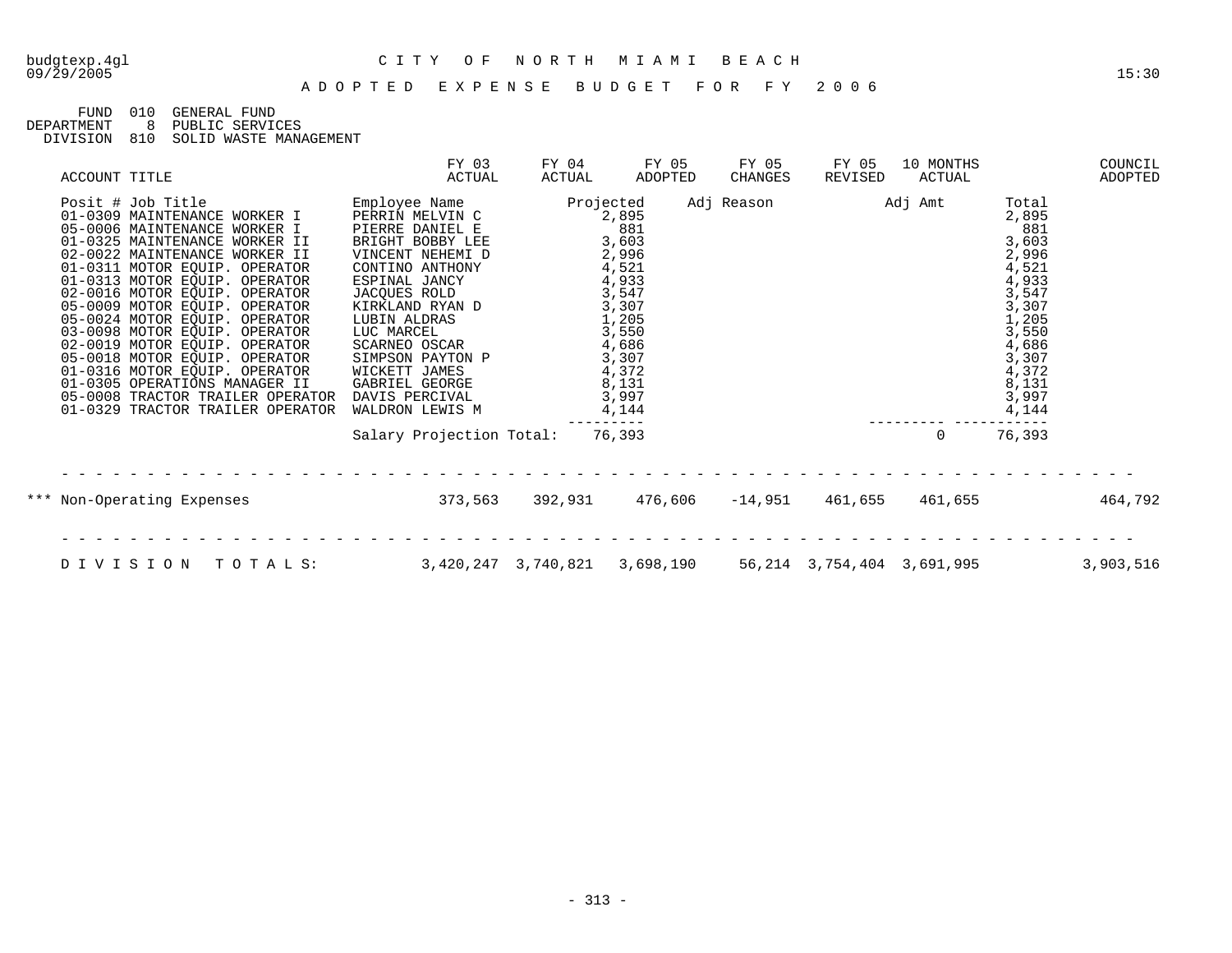# budgtexp.4gl C I T Y O F N O R T H M I A M I B E A C H

| 010<br>GENERAL FUND<br>FUND<br>8<br>PUBLIC SERVICES<br>DEPARTMENT<br>DIVISION 811 RECYCLING                                                                                                                                  |                                                                                                 |                                                  |                              |                     |                             |                                     |                    |
|------------------------------------------------------------------------------------------------------------------------------------------------------------------------------------------------------------------------------|-------------------------------------------------------------------------------------------------|--------------------------------------------------|------------------------------|---------------------|-----------------------------|-------------------------------------|--------------------|
| ACCOUNT TITLE                                                                                                                                                                                                                | FY 03<br>ACTUAL                                                                                 | FY 04<br>¤Ctimal                                 | FY 05 FY 05 FY 05<br>ADOPTED | CHANGES             | 10 MONTHS<br>REVISED ACTUAL |                                     | COUNCIL<br>ADOPTED |
| 120 SALARIES-FULL-TIME<br>Decrease of \$4,411 from FY 05 Revised                                                                                                                                                             | 71,852 107,027 85,565 0 85,565                                                                  |                                                  |                              |                     |                             | 57,077                              | 81,154             |
| Posit # Job Title MoRKER I Employee Name Projected<br>01-0331 MAINTENANCE WORKER I LUDDEN JAMES W 25,699<br>04-0049 MOTOR EQUIP. OPERATOR MARCUM AARON J 27,331<br>05-0015 MOTOR EQUIP. OPERATOR RITCHIE LEVINGSTON C 28,124 |                                                                                                 |                                                  |                              | Adj Reason Madj Amt |                             | Total<br>25,699<br>27,331<br>28,124 |                    |
|                                                                                                                                                                                                                              | Salary Projection Total: 81,154                                                                 | ----------                                       |                              |                     | $\overline{0}$              | 81,154                              |                    |
| 121 SALARY-DISABILITY PAYMENTS<br>Decrease of \$6,300 from FY 05 Revised                                                                                                                                                     |                                                                                                 | $0$ $314$ $0$ $6,300$ $6,300$ $6,279$            |                              |                     |                             |                                     |                    |
| 130 SALARIES-TEMP & PART-TIME<br>No change from FY 05 Revised                                                                                                                                                                |                                                                                                 |                                                  |                              |                     | 367                         |                                     |                    |
| 140 OVERTIME-REGULAR EMPLOYEES<br>Decrease of \$1,500 from FY 05 Revised                                                                                                                                                     |                                                                                                 | $4,883$ $9,521$ $5,000$ $1,500$ $6,500$ $7,529$  |                              |                     |                             |                                     | 5,000              |
|                                                                                                                                                                                                                              |                                                                                                 | COMMERCIAL OR DOWN TIME (2 PERSONS ON CARDBOARD) |                              |                     |                             | 5,000                               |                    |
|                                                                                                                                                                                                                              |                                                                                                 |                                                  |                              |                     | Total: 5,000                |                                     |                    |
| 210 F.I.C.A. TAXES-EMPLOYER'S CONTRIBUTION 5,857 9,050 6,929 0 6,929 5,424<br>Decrease of \$720 from FY 05 Revised                                                                                                           |                                                                                                 |                                                  |                              |                     |                             |                                     | 6, 209             |
| Posit # Job Title<br>01-0331 MAINTENANCE WORKER I<br>01-0310 MOTOR FOUIP, OPERATOR<br>05-0015 MOTOR EQUIP. OPERATOR                                                                                                          | Employee Name Projected<br>LUDDEN JAMES W 1,966<br>MARCUM AARON J 2,091<br>RITCHIE LEVINGSTON C |                                                  | 2,152                        | Adj Reason Madj Amt |                             | Total<br>1,966<br>2,091<br>2,152    |                    |
|                                                                                                                                                                                                                              | Salary Projection Total: 6,209                                                                  | ---------                                        |                              |                     | $\overline{0}$              | --------<br>6,209                   |                    |
| 223 RETIREMENT-GENERAL PLAN<br>Decrease of \$1,240 from FY 05 Revised                                                                                                                                                        |                                                                                                 | 5,097 15,240 8,276 0                             |                              |                     | 8,276 4,746                 |                                     | 7,036              |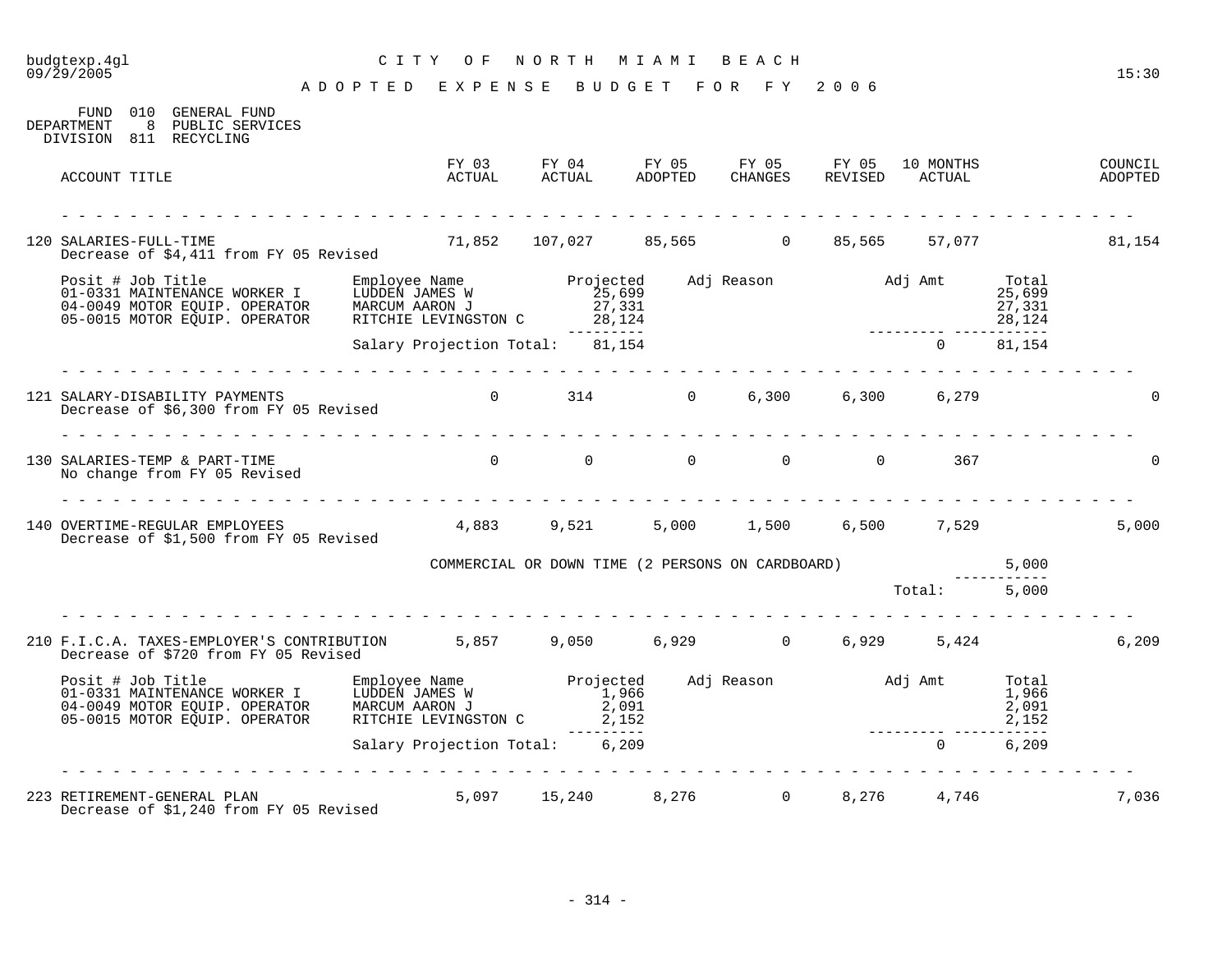| budgtexp.4gl<br>09/29/2005                                                                                                                                                                                                                    | CITY OF<br>ADOPTED EXPENSE BUDGET FOR FY 2006                                                                                                                                                                                               | NORTH MIAMI BEACH |  |                        |               |              | 15:30              |
|-----------------------------------------------------------------------------------------------------------------------------------------------------------------------------------------------------------------------------------------------|---------------------------------------------------------------------------------------------------------------------------------------------------------------------------------------------------------------------------------------------|-------------------|--|------------------------|---------------|--------------|--------------------|
| FUND 010 GENERAL FUND<br>DEPARTMENT<br>8 PUBLIC SERVICES<br>DIVISION 811 RECYCLING                                                                                                                                                            |                                                                                                                                                                                                                                             |                   |  |                        |               |              |                    |
| ACCOUNT TITLE                                                                                                                                                                                                                                 | $\begin{array}{lllllll} \text{FY} & 03 & \text{FY} & 04 & \text{FY} & 05 & \text{FY} & 05 & \text{FY} & 05 & 10 & \text{MONTHS} \ \text{ACTIIAL} & \text{ACTIIAL} & \text{AOPTIAL} & \text{ACTIIAL} & \end{array}$<br>ACTUAL ACTUAL ADOPTED |                   |  | CHANGES REVISED ACTUAL |               |              | COUNCIL<br>ADOPTED |
| Posit # Job Title Employee Name Projected Adj Reason Maj Amt Total<br>1-0331 MAINTENANCE WORKER I LUDDEN JAMES W 3,778<br>1,778 3,778 3,778 3,258<br>1,258 3,258 3,258 3,258 3,258<br>Salary Projection Total: 7,036 3,258<br>Salary Projecti |                                                                                                                                                                                                                                             |                   |  |                        |               |              |                    |
|                                                                                                                                                                                                                                               |                                                                                                                                                                                                                                             |                   |  |                        |               |              |                    |
| HEALTH INSURANCE<br>Decrease of \$2,147 from FY 05 Revised 10,148 14,345 12,381 2,600 14,981 16,648<br>235 HEALTH INSURANCE                                                                                                                   |                                                                                                                                                                                                                                             |                   |  |                        |               |              | 12,834             |
| Posit # Job Title Employee Name Projected Adj Reason and Jamt Total Companishes and Employee Name Projected Adj Reason and Adj Amt Total Companishes and the Companishes of the Companishes of the Companishes of the Companis                |                                                                                                                                                                                                                                             |                   |  |                        |               |              |                    |
|                                                                                                                                                                                                                                               | Salary Projection Total: 12,834                                                                                                                                                                                                             |                   |  |                        | $0 \t 12,834$ |              |                    |
|                                                                                                                                                                                                                                               |                                                                                                                                                                                                                                             |                   |  |                        |               |              |                    |
| 236 GROUP LIFE INSURANCE<br>Increase of \$13 over FY 05 Revised                                                                                                                                                                               |                                                                                                                                                                                                                                             |                   |  | 289 432 345 0 345 263  |               |              | 358                |
|                                                                                                                                                                                                                                               |                                                                                                                                                                                                                                             |                   |  |                        |               |              |                    |
|                                                                                                                                                                                                                                               | Salary Projection Total: 358                                                                                                                                                                                                                |                   |  |                        | $0$ 358       |              |                    |
| 238 ACCIDENTAL DEATH & DISMEMBERMENT<br>Decrease of \$3 from FY 05 Revised                                                                                                                                                                    | 26 39 32 0 32 24                                                                                                                                                                                                                            |                   |  |                        |               |              | 29                 |
| Posit # Job Title<br>01-0331 MAINTENANCE WORKER I LUDDEN JAMES W 9<br>04-0049 MOTOR EQUIP. OPERATOR MARCUM AARON J 10<br>05-0015 MOTOR EQUIP. OPERATOR RITCHIE LEVINGSTON C 10<br>05-0015 MOTOR EQUIP. OPERATOR RITCHIE LEVINGSTON C 1        |                                                                                                                                                                                                                                             |                   |  |                        |               |              |                    |
|                                                                                                                                                                                                                                               | Salary Projection Total:                                                                                                                                                                                                                    | 29                |  |                        | $\cap$        | 29           |                    |
| 239 DENTAL INSURANCE<br>Decrease of \$120 from FY 05 Revised                                                                                                                                                                                  |                                                                                                                                                                                                                                             |                   |  | 483 603 402 0 402 284  |               |              | 282                |
|                                                                                                                                                                                                                                               |                                                                                                                                                                                                                                             |                   |  |                        |               | Total<br>141 |                    |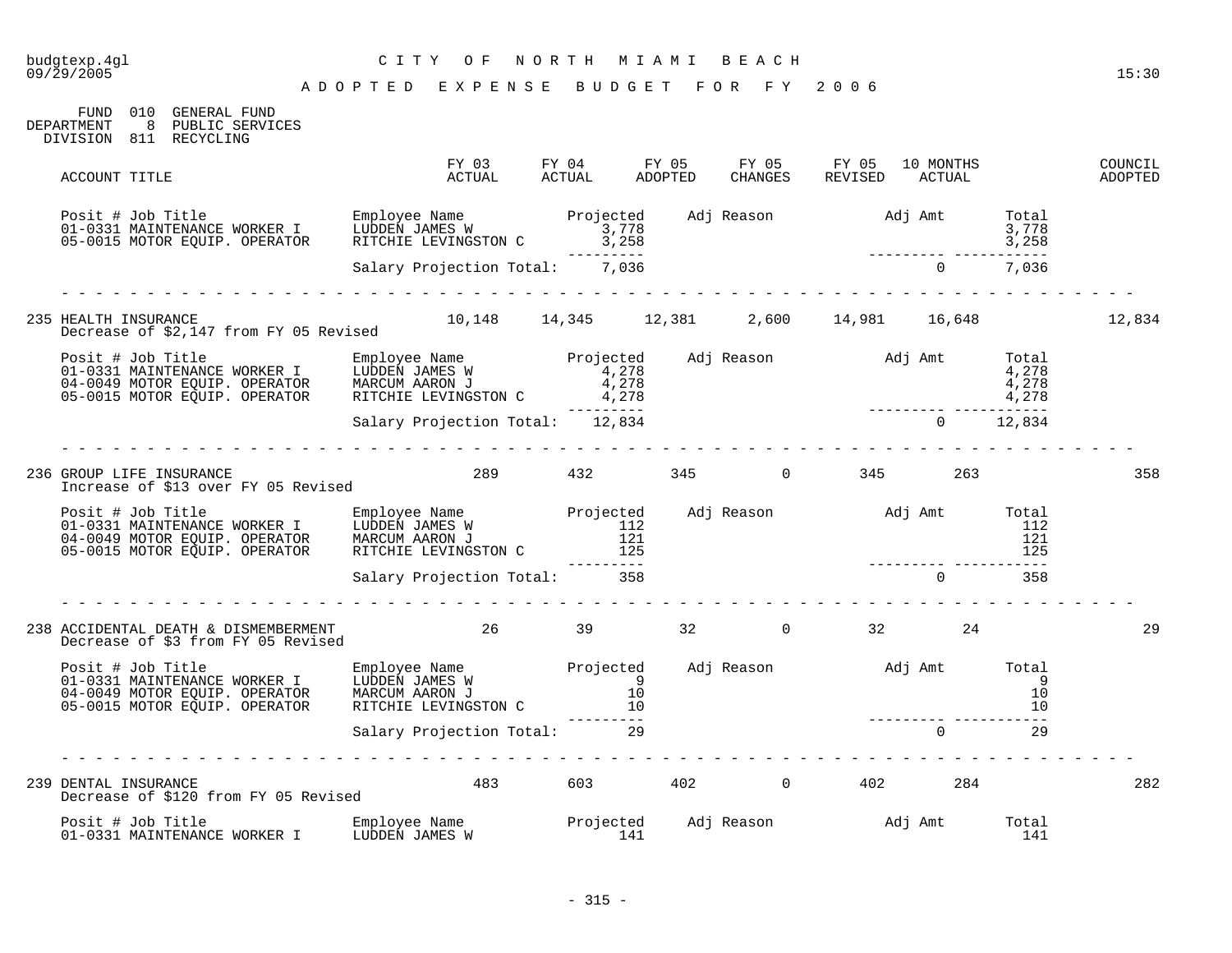## budgtexp.4gl C I T Y O F N O R T H M I A M I B E A C H

A D O P T E D E X P E N S E B U D G E T F O R F Y 2 0 0 6

FUND 010 GENERAL FUND DEPARTMENT 8 PUBLIC SERVICES DIVISION 811 RECYCLING

| ACCOUNT TITLE                                                                        | FY 03<br>ACTUAL              | FY 04<br>ACTUAL   | FY 05<br><b>ADOPTED</b>                                     | FY 05<br><b>CHANGES</b>          | FY 05<br>REVISED                 | 10 MONTHS<br>ACTUAL |              | COUNCIL<br><b>ADOPTED</b> |
|--------------------------------------------------------------------------------------|------------------------------|-------------------|-------------------------------------------------------------|----------------------------------|----------------------------------|---------------------|--------------|---------------------------|
| Posit # Job Title<br>05-0015 MOTOR EQUIP. OPERATOR                                   |                              |                   |                                                             | Adj Reason Madj Amt              |                                  |                     | Total<br>141 |                           |
|                                                                                      | Salary Projection Total: 282 |                   |                                                             |                                  |                                  | $\Omega$            | 282          |                           |
| *** Salaries & Related Costs 6 198,636 156,570 118,930 10,400 129,330 98,640 112,902 |                              |                   |                                                             |                                  |                                  |                     |              |                           |
| 310 PROFESSIONAL SERVICES<br>No change from FY 05 Revised                            |                              |                   | $12,278$ 0 0                                                |                                  | $\overline{0}$<br>$\overline{0}$ | $\Omega$            |              | $\Omega$                  |
| 410 COMMUNICATION SERVICES<br>No change from FY 05 Revised                           |                              | $0 \qquad \qquad$ | 142                                                         | $\overline{0}$<br>$\overline{0}$ | $\overline{0}$                   | $\overline{0}$      |              | $\Omega$                  |
| 460 REPAIRS AND MAINTENANCE SERVICES<br>No change from FY 05 Revised                 | $\overline{0}$               | 422               | $\overline{0}$                                              | $\overline{0}$                   | $\overline{0}$                   | $\mathbf 0$         |              | $\mathbf 0$               |
| 480 PROMOTIONAL ACTIVITIES<br>Increase of \$500 over FY 05 Revised                   |                              |                   | $\begin{matrix} 0 & 0 & 0 \end{matrix}$                     |                                  | $0 \qquad \qquad 0$              | $\overline{0}$      |              | 500                       |
|                                                                                      |                              |                   |                                                             |                                  |                                  |                     | 500          |                           |
|                                                                                      |                              |                   |                                                             |                                  |                                  | Total:              | 500          |                           |
| 490 UNIFORM MAINTENANCE ALLOWANCE<br>Decrease of \$700 from FY 05 Revised            |                              |                   | 0 $2,376$ $2,400$ $-500$                                    |                                  |                                  | 1,900 828           |              | 1,200                     |
|                                                                                      |                              |                   | EMPLOYEES UNIFORMS AND WORK SHOES                           |                                  |                                  |                     | 1,200        |                           |
|                                                                                      |                              |                   |                                                             |                                  |                                  | Total:              | 1,200        |                           |
| 520 OPERATING SUPPLIES<br>Increase of \$300 over FY 05 Revised                       | $\overline{0}$               |                   | $3,641$ $4,500$ $-800$                                      |                                  |                                  | 3,700 3,200         |              | 4,000                     |
|                                                                                      |                              |                   | RAINCOATS, SAFETY SUPPLIES, T-SHIRTS, TOOLS, AND MISC ITEMS |                                  |                                  |                     | 4,000        |                           |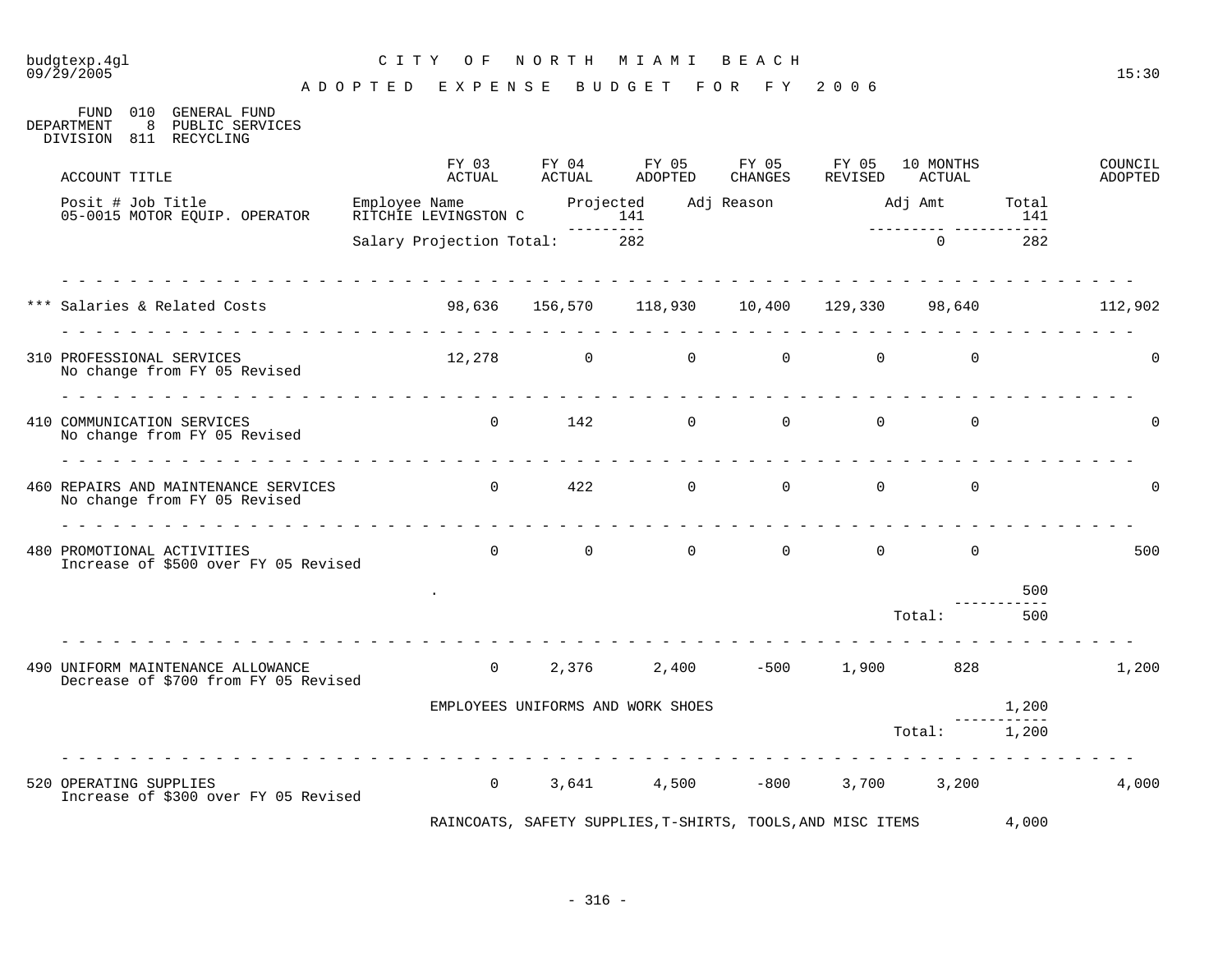| budgtexp.4ql<br>09/29/2005                                                                                          | C I T Y<br>O F                                                                      | NORTH                                            | M I A M I                               | BEACH              |                  |                     |                                  | 15:30              |
|---------------------------------------------------------------------------------------------------------------------|-------------------------------------------------------------------------------------|--------------------------------------------------|-----------------------------------------|--------------------|------------------|---------------------|----------------------------------|--------------------|
| 010<br><b>GENERAL FUND</b><br>FUND                                                                                  | ADOPTED EXPENSE                                                                     |                                                  | BUDGET FOR FY 2006                      |                    |                  |                     |                                  |                    |
| 8<br>DEPARTMENT<br>PUBLIC SERVICES<br>DIVISION 811 RECYCLING                                                        |                                                                                     |                                                  |                                         |                    |                  |                     |                                  |                    |
| ACCOUNT TITLE                                                                                                       | FY 03<br>ACTUAL                                                                     | FY 04<br>ACTUAL                                  | FY 05<br>ADOPTED                        | FY 05<br>CHANGES   | FY 05<br>REVISED | 10 MONTHS<br>ACTUAL |                                  | COUNCIL<br>ADOPTED |
|                                                                                                                     |                                                                                     | COMMERCIAL CONTAINERSX<br>CASTERS FOR CONTAINERS |                                         |                    |                  |                     |                                  |                    |
|                                                                                                                     |                                                                                     |                                                  |                                         |                    |                  | Total: 4,000        |                                  |                    |
| *** Operating Expenses                                                                                              | $12,278$ 6,580 6,900 -1,300 5,600 4,028                                             |                                                  |                                         |                    |                  |                     |                                  | 5,700              |
| *** Capital Outlays                                                                                                 |                                                                                     |                                                  | $\begin{matrix} 0 & 0 & 0 \end{matrix}$ | $\Omega$           | $\overline{0}$   | $\Omega$            |                                  | $\Omega$           |
| 994 TRF TO WORKERS' COMP SELF-INS<br>Decrease of \$533 from FY 05 Revised                                           | 8,504 0 10,353 0 10,353 10,353                                                      |                                                  |                                         |                    |                  |                     |                                  | 9,820              |
| Posit # Job Title<br>01-0331 MAINTENANCE WORKER I<br>04-0049 MOTOR EQUIP. OPERATOR<br>05-0015 MOTOR EOUIP. OPERATOR | Employee Name Projected<br>LUDDEN JAMES W<br>MARCUM AARON J<br>RITCHIE LEVINGSTON C | 3,110<br>3,403                                   | 3,307                                   | Adj Reason Maj Amt |                  |                     | Total<br>3,110<br>3,307<br>3,403 |                    |
|                                                                                                                     | Salary Projection Total: 9,820                                                      | ---------                                        |                                         |                    |                  | $\Omega$            | 9,820                            |                    |
| *** Non-Operating Expenses 6,504 0 10,353 0 10,353 10,353                                                           |                                                                                     |                                                  |                                         |                    |                  |                     |                                  | 9,820              |
| DIVISION TOTALS: 119,418 163,149 136,183 9,100 145,283 113,021 128,422                                              |                                                                                     |                                                  |                                         |                    |                  |                     |                                  |                    |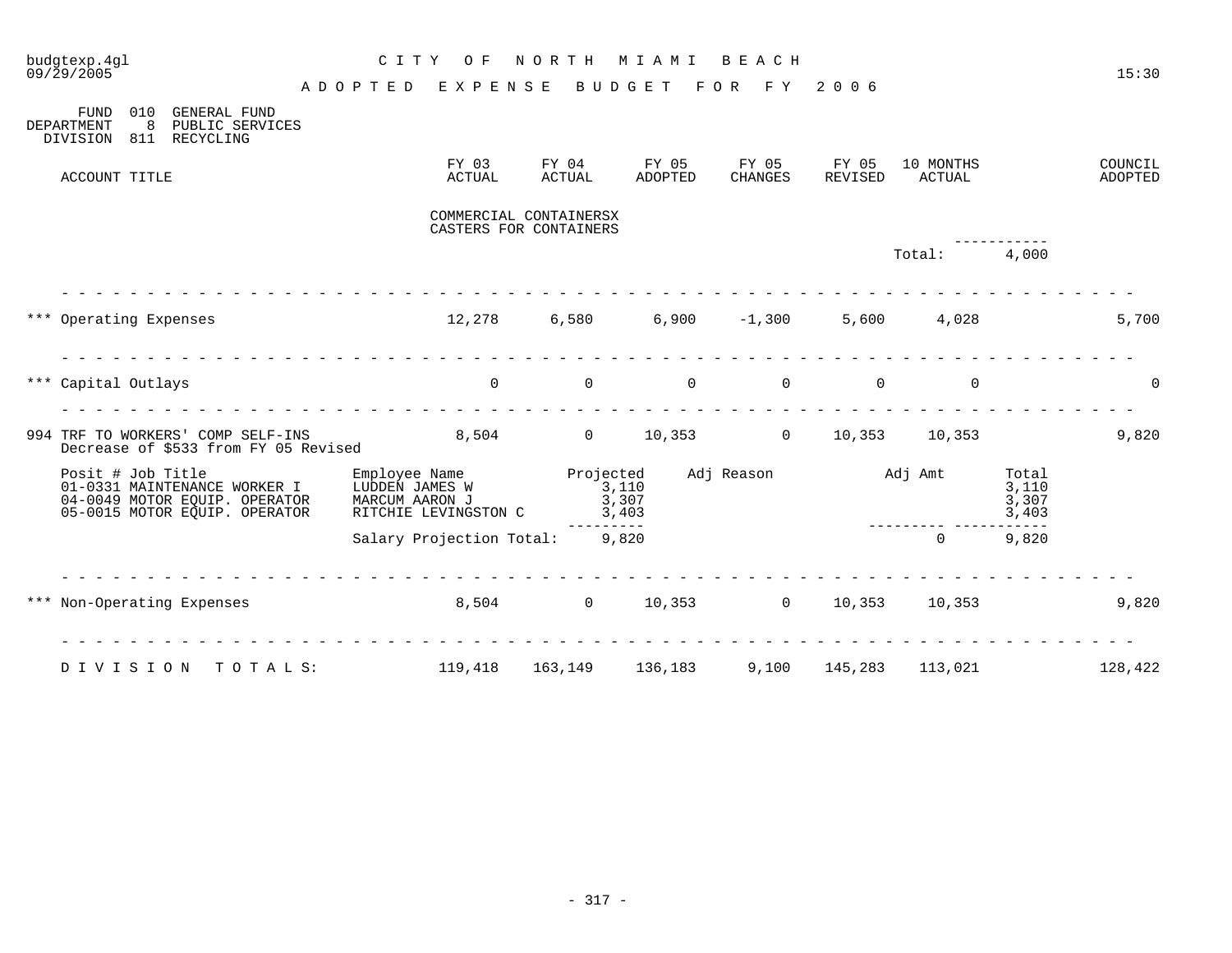## budgtexp.4gl C I T Y O F N O R T H M I A M I B E A C H

| FUND 010 GENERAL FUND<br>8 PUBLIC SERVICES<br>DEPARTMENT<br>DIVISION 812 ALLEY COLLECTION                                                                    |                                                                                                                                                                                                                                                                                                                                                                                                                              |  |  |                |  |
|--------------------------------------------------------------------------------------------------------------------------------------------------------------|------------------------------------------------------------------------------------------------------------------------------------------------------------------------------------------------------------------------------------------------------------------------------------------------------------------------------------------------------------------------------------------------------------------------------|--|--|----------------|--|
| ACCOUNT TITLE                                                                                                                                                | FY 03 FY 04 FY 05 FY 05 FY 05 10 MONTHS COUNCIL<br>ACTUAL ACTUAL ADOPTED CHANGES REVISED ACTUAL ADOPTED                                                                                                                                                                                                                                                                                                                      |  |  |                |  |
|                                                                                                                                                              |                                                                                                                                                                                                                                                                                                                                                                                                                              |  |  |                |  |
| 120 SALARIES-FULL-TIME 500,132 408,850 598,347 0 598,347 455,094 600,120<br>Increase of \$1,773 over FY 05 Revised 500,132 408,850 598,347 0 598,347 455,094 |                                                                                                                                                                                                                                                                                                                                                                                                                              |  |  |                |  |
|                                                                                                                                                              | $\begin{tabular}{l c c c c} \hline \texttt{Empoly} & \texttt{Ren} & \texttt{Projected} & \texttt{Adj Reason} & \texttt{Adj Rma} & \texttt{Total} & \texttt{Total} & \texttt{Total} \\ \hline \texttt{STURZ} & \texttt{BRAN} & 35,727 & \texttt{Adj Reason} & \texttt{Adj Amt} & 35,727 \\ \texttt{SALSBERN} & \texttt{MLLINK} & 36,799 & 25,749 \\ \texttt{CASTRO JESUS} & 23,799 & 25,749 \\ \texttt{CASTRO JESUS} & 23,96$ |  |  |                |  |
|                                                                                                                                                              |                                                                                                                                                                                                                                                                                                                                                                                                                              |  |  |                |  |
| 121 SALARY-DISABILITY PAYMENTS 69 439 0 0 0 0 614<br>No change from FY 05 Revised                                                                            |                                                                                                                                                                                                                                                                                                                                                                                                                              |  |  |                |  |
| No change from FY 05 Revised                                                                                                                                 |                                                                                                                                                                                                                                                                                                                                                                                                                              |  |  |                |  |
|                                                                                                                                                              | OVERTIME - REGULAR EMPLOYEES                                                                                                                                                                                                                                                                                                                                                                                                 |  |  |                |  |
|                                                                                                                                                              |                                                                                                                                                                                                                                                                                                                                                                                                                              |  |  |                |  |
| 210 F.I.C.A. TAXES-EMPLOYER'S CONTRIBUTION 40,323 36,059 46,924 0 46,924 36,839 45,915<br>Decrease of \$1,009 from FY 05 Revised                             |                                                                                                                                                                                                                                                                                                                                                                                                                              |  |  |                |  |
|                                                                                                                                                              |                                                                                                                                                                                                                                                                                                                                                                                                                              |  |  | Total<br>2,733 |  |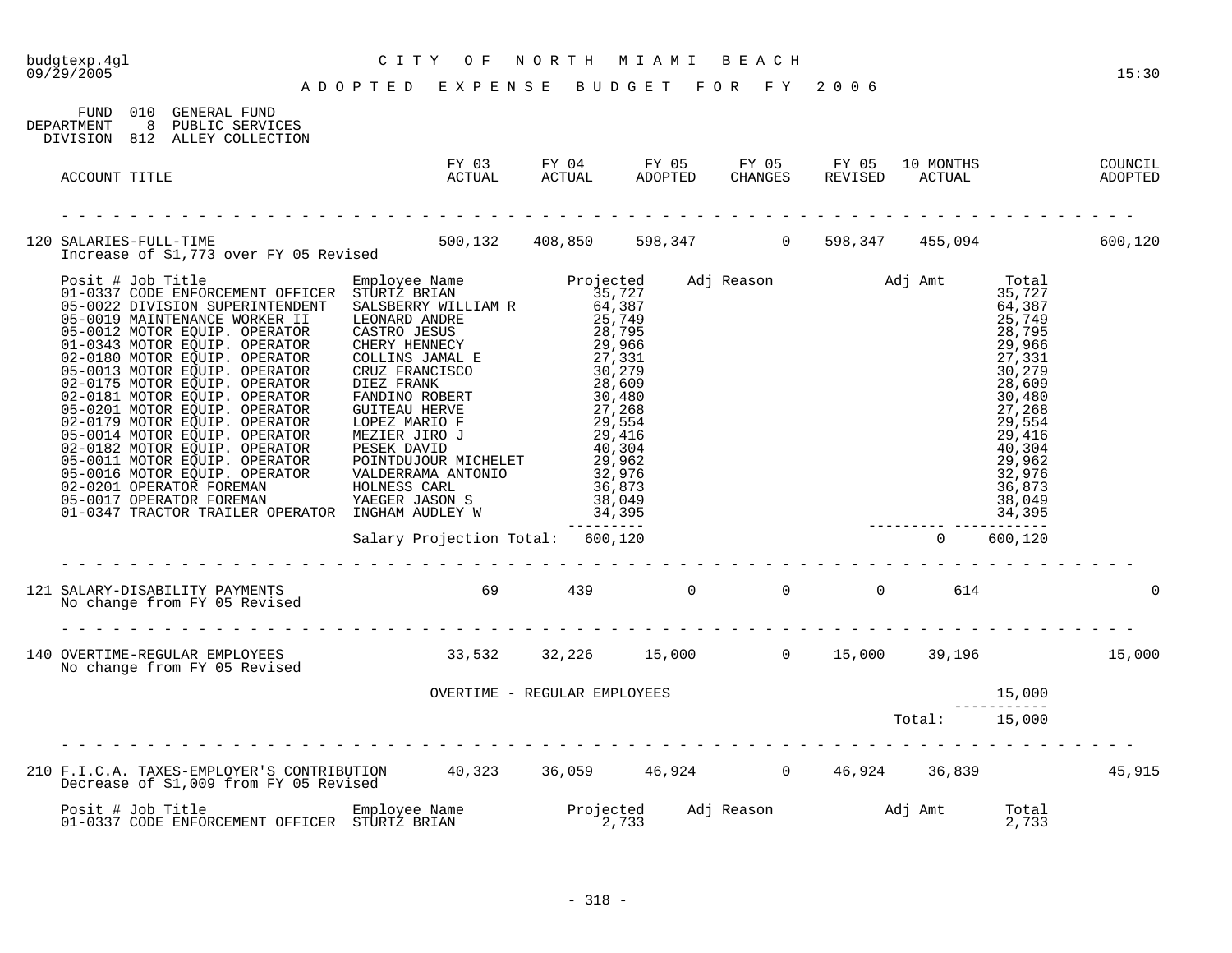# budgtexp.4gl C I T Y O F N O R T H M I A M I B E A C H

| FIJND.     | 01 O | GENERAL FIJND    |
|------------|------|------------------|
| DEPARTMENT |      | PUBLIC SERVICES  |
| DIVISION   | 812  | ALLEY COLLECTION |

|  |  |  |  | COUNCIL<br>ADOPTED |
|--|--|--|--|--------------------|
|  |  |  |  |                    |
|  |  |  |  |                    |
|  |  |  |  |                    |
|  |  |  |  |                    |
|  |  |  |  |                    |
|  |  |  |  |                    |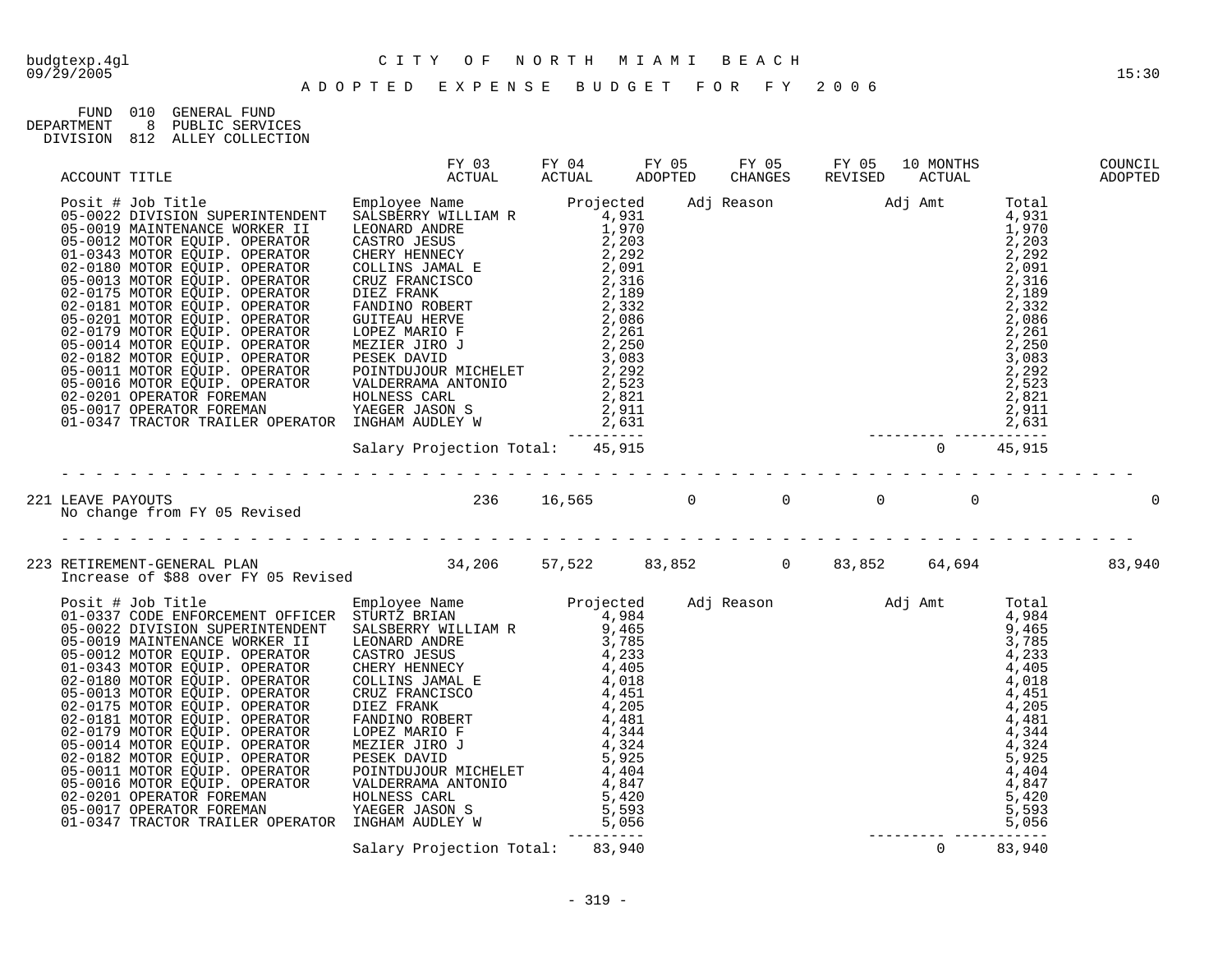## budgtexp.4gl C I T Y O F N O R T H M I A M I B E A C H

A D O P T E D E X P E N S E B U D G E T F O R F Y 2 0 0 6

| FUND 010 GENERAL FUND<br>DEPARTMENT<br>DIVISION 812 ALLEY COLLECTION | 8 PUBLIC SERVICES |                                                                                                                                                                                                                                 |  |  |  |       |
|----------------------------------------------------------------------|-------------------|---------------------------------------------------------------------------------------------------------------------------------------------------------------------------------------------------------------------------------|--|--|--|-------|
| ACCOUNT TITLE                                                        |                   | FY 03 FY 04 FY 05 FY 05 FY 05 10 MONTHS COUNCIL<br>ACTUAL ACTUAL ADOPTED CHANGES REVISED ACTUAL ADOPTED                                                                                                                         |  |  |  |       |
|                                                                      |                   | 235 HEALTH INSURANCE<br>Increase of \$11,144 over FY 05 Revised 29,324 31,767 75,246 0 75,246 60,694 60,694                                                                                                                     |  |  |  |       |
|                                                                      |                   | Increase of 311.144 over FY 05 Revised Mann Projected Adj Reason Adj Amt Total (1998)<br>Philosof Revised Communication of the Communication of the Case of the Communication of the Case of the Case of the Communication of t |  |  |  |       |
|                                                                      |                   |                                                                                                                                                                                                                                 |  |  |  |       |
|                                                                      |                   | 236 GROUP LIFE INSURANCE<br>1,954 1,627 2,395 0 2,395 1,680<br>Increase of \$224 over FY 05 Revised                                                                                                                             |  |  |  | 2,619 |
|                                                                      |                   |                                                                                                                                                                                                                                 |  |  |  |       |

05-0016 MOTOR EQUIP. OPERATOR VALDERRAMA ANTONIO 143 143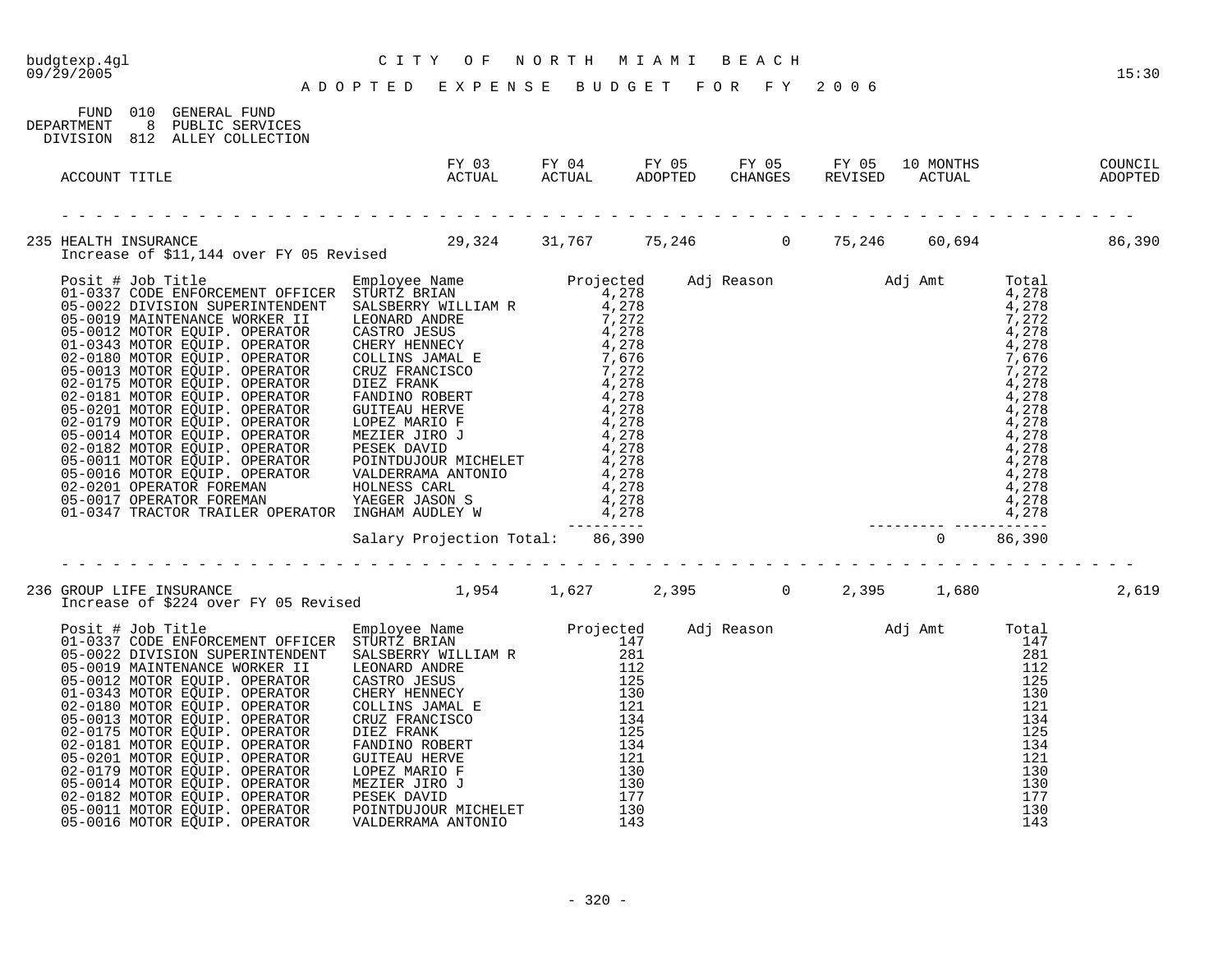FUND 010 GENERAL FUND

## budgtexp.4gl C I T Y O F N O R T H M I A M I B E A C H

| DEPARTMENT | 8 PUBLIC SERVICES<br>DIVISION 812 ALLEY COLLECTION                                          |  |  |  |       |
|------------|---------------------------------------------------------------------------------------------|--|--|--|-------|
|            |                                                                                             |  |  |  |       |
|            |                                                                                             |  |  |  |       |
|            |                                                                                             |  |  |  |       |
|            |                                                                                             |  |  |  | 217   |
|            |                                                                                             |  |  |  |       |
|            | 239 DENTAL INSURANCE<br>Decrease of \$81 from FY 05 Revised 2,033 1,788 2,790 0 2,790 2,424 |  |  |  |       |
|            |                                                                                             |  |  |  | 2,709 |
|            |                                                                                             |  |  |  |       |

05-0201 MOTOR EQUIP. OPERATOR GUITEAU HERVE 141 141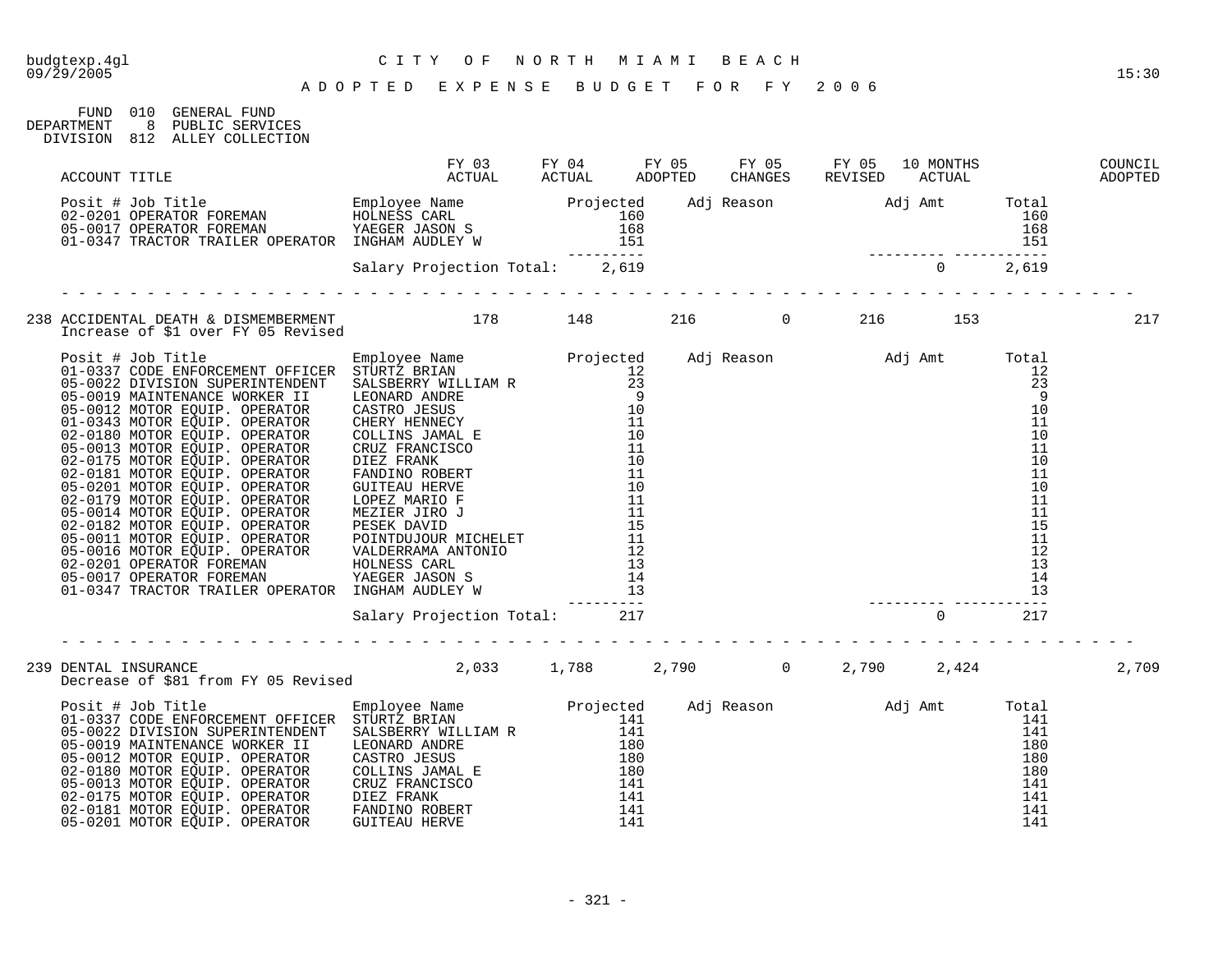# budgtexp.4gl C I T Y O F N O R T H M I A M I B E A C H

| FIJND.     | 01 O | GENERAL FIJND    |
|------------|------|------------------|
| DEPARTMENT |      | PUBLIC SERVICES  |
| DIVISION   | 812  | ALLEY COLLECTION |

|  | ACCOUNT TITLE                                                                                                                                                                                                                                                                                       |                                                                                                                                                                                                           | FY 03<br>ACTUAL | FY 04<br>ACTUAL                                                                                          | FY 05<br>ADOPTED                                                             | FY 05<br>CHANGES | FY 05<br>REVISED          | 10 MONTHS<br>ACTUAL   |                                                                | COUNCIL<br>ADOPTED |
|--|-----------------------------------------------------------------------------------------------------------------------------------------------------------------------------------------------------------------------------------------------------------------------------------------------------|-----------------------------------------------------------------------------------------------------------------------------------------------------------------------------------------------------------|-----------------|----------------------------------------------------------------------------------------------------------|------------------------------------------------------------------------------|------------------|---------------------------|-----------------------|----------------------------------------------------------------|--------------------|
|  | Posit # Job Title<br>02-0179 MOTOR EQUIP. OPERATOR<br>05-0014 MOTOR EQUIP. OPERATOR<br>02-0182 MOTOR EQUIP. OPERATOR<br>05-0011 MOTOR EQUIP. OPERATOR<br>05-0016 MOTOR EQUIP. OPERATOR<br>02-0201 OPERATOR FOREMAN<br>05-0017 OPERATOR FOREMAN<br>05-001/ OFERATOR TRAILER OPERATOR INGHAM AUDLEY W | Employee Name Projected<br>OPERATOR LOPEZ MARIO F 180<br>OPERATOR MEZIER JIRO J 180<br>OPERATOR PESEK DAVID 141<br>- DOINTDUJOUR MICHELET 180<br>VALDERRAMA ANTONIO 180<br>HOLNESS CARL<br>YAEGER JASON S |                 | $\begin{array}{c} 1 \overline{1} \\ 1 \overline{8} \\ 1 \overline{4} \\ 1 \overline{4} \\ 1 \end{array}$ | 141<br>$- - - -$                                                             |                  | Adj Reason Madj Amt Total |                       | 180<br>180<br>141<br>180<br>180<br>141<br>180<br>141<br>$   -$ |                    |
|  |                                                                                                                                                                                                                                                                                                     | Salary Projection Total: 2,709                                                                                                                                                                            |                 |                                                                                                          |                                                                              |                  |                           |                       | $0 \t 2,709$                                                   |                    |
|  |                                                                                                                                                                                                                                                                                                     |                                                                                                                                                                                                           |                 |                                                                                                          |                                                                              |                  |                           |                       |                                                                |                    |
|  | No change from FY 05 Revised                                                                                                                                                                                                                                                                        |                                                                                                                                                                                                           |                 |                                                                                                          |                                                                              |                  |                           | $\overline{0}$<br>135 |                                                                | $\Omega$           |
|  | 341 SOLID WASTE TIPPING FEES 420,000 527,553 461,770 0 461,770 457,307 601,550<br>Therease of \$139.780 over FY 05 Revised 420,000 527,553 461,770 0 461,770 457,307<br>Increase of \$139,780 over FY 05 Revised                                                                                    |                                                                                                                                                                                                           |                 |                                                                                                          |                                                                              |                  |                           |                       |                                                                |                    |
|  |                                                                                                                                                                                                                                                                                                     |                                                                                                                                                                                                           |                 |                                                                                                          | TRASH $7,400$ TONS @ \$ 53.55 PER TON<br>TRASH 3,200 TONS @ \$ 64.15 PER TON |                  |                           |                       | 396,270<br>205,280<br>----------                               |                    |
|  |                                                                                                                                                                                                                                                                                                     |                                                                                                                                                                                                           |                 |                                                                                                          |                                                                              |                  |                           | Total:                | 601,550                                                        |                    |
|  | 390 EDUCATIONAL PROGRAMS<br>No change from FY 05 Revised                                                                                                                                                                                                                                            |                                                                                                                                                                                                           | 270             |                                                                                                          | 261                                                                          |                  | 270 0 270 0               |                       |                                                                | 270                |
|  |                                                                                                                                                                                                                                                                                                     |                                                                                                                                                                                                           |                 |                                                                                                          | EDUCATIONAL COURSES, SEMINARS & CLASSES                                      |                  |                           |                       | 270                                                            |                    |
|  |                                                                                                                                                                                                                                                                                                     |                                                                                                                                                                                                           |                 |                                                                                                          |                                                                              |                  |                           | Total:                | 270                                                            |                    |
|  | 460 REPAIRS AND MAINTENANCE SERVICES 6 0 2,429 2,000 4,500<br>Decrease of \$4,500 from FY 05 Revised                                                                                                                                                                                                |                                                                                                                                                                                                           |                 |                                                                                                          |                                                                              |                  |                           | $6,500$ $4,500$       |                                                                | 2,000              |
|  |                                                                                                                                                                                                                                                                                                     |                                                                                                                                                                                                           |                 | FENCE REPAIRS & SOD                                                                                      |                                                                              |                  |                           |                       | 2,000                                                          |                    |
|  |                                                                                                                                                                                                                                                                                                     |                                                                                                                                                                                                           |                 |                                                                                                          |                                                                              |                  |                           | Total:                | 2,000                                                          |                    |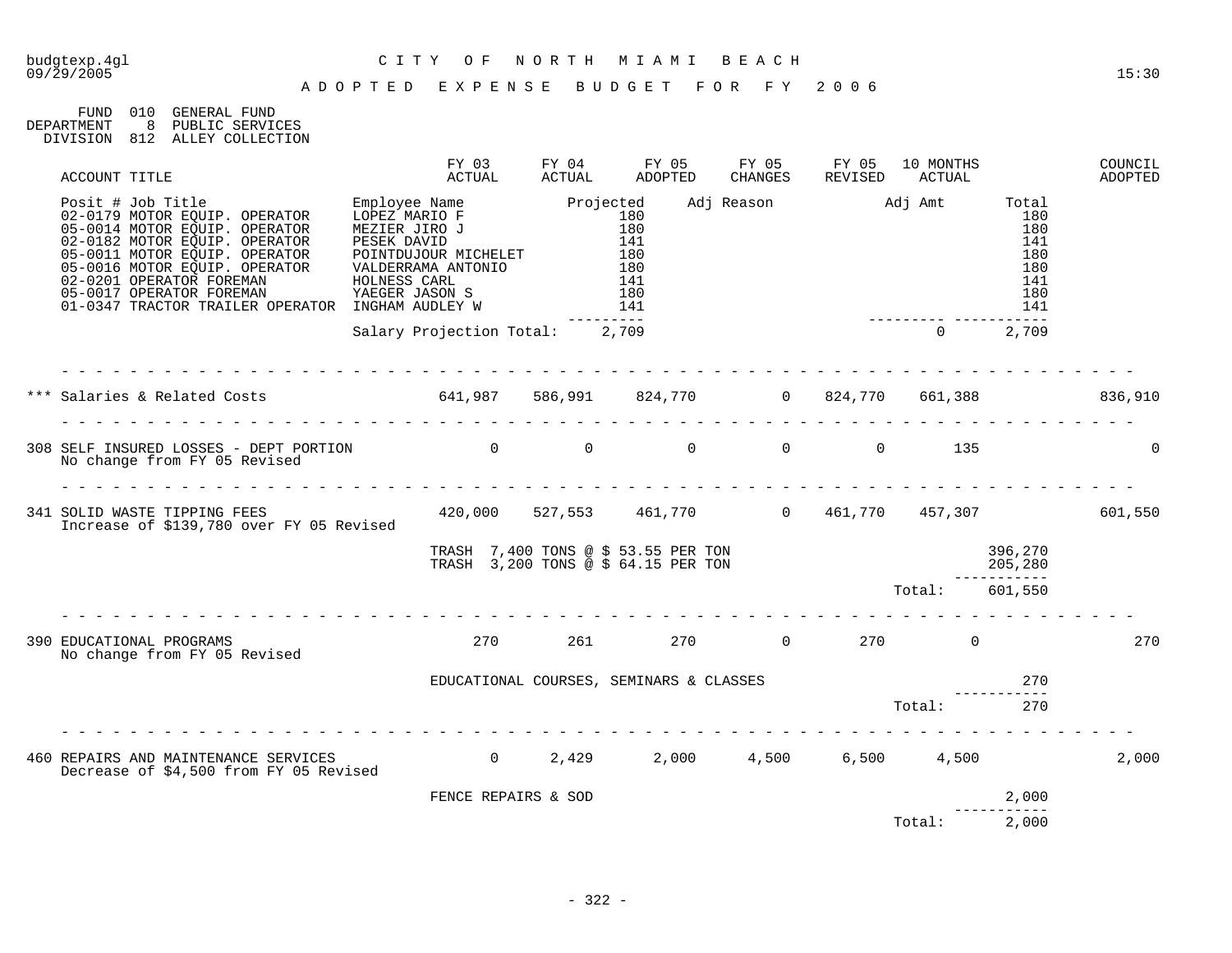| budgtexp.4gl<br>C I T Y<br>09/29/2005<br>ADOPTED EXPENSE                                        | O F                                                                                                                           | NORTH                            | M I A M I<br><b>BUDGET</b>                | BEACH<br>FOR FY 2006 |                  |                     |       | 15:30              |
|-------------------------------------------------------------------------------------------------|-------------------------------------------------------------------------------------------------------------------------------|----------------------------------|-------------------------------------------|----------------------|------------------|---------------------|-------|--------------------|
| 010 GENERAL FUND<br>FUND<br>DEPARTMENT<br>8<br>PUBLIC SERVICES<br>DIVISION 812 ALLEY COLLECTION |                                                                                                                               |                                  |                                           |                      |                  |                     |       |                    |
| ACCOUNT TITLE                                                                                   | FY 03<br>ACTUAL                                                                                                               | FY 04<br>ACTUAL                  | FY 05<br>ADOPTED                          | FY 05<br>CHANGES     | FY 05<br>REVISED | 10 MONTHS<br>ACTUAL |       | COUNCIL<br>ADOPTED |
| 490 UNIFORM MAINTENANCE ALLOWANCE<br>No change from FY 05 Revised                               | 105                                                                                                                           | $\overline{0}$                   | $\overline{0}$                            | $\overline{0}$       | $\Omega$         | $\Omega$            |       | U                  |
|                                                                                                 |                                                                                                                               | EMPLOYEE UNIFORMS AND WORK SHOES |                                           |                      |                  |                     |       |                    |
| 520 OPERATING SUPPLIES<br>Decrease of \$1,000 from FY 05 Revised                                |                                                                                                                               |                                  | 2,725 4,618 5,500 0                       |                      |                  | 5,500 3,009         |       | 4,500              |
|                                                                                                 | 20 LEAF RAKES<br>20 PITCH FORKS<br>54 DZ WORK GLOVES<br>24 RAINCOATS<br>24 SAFETY VESTS<br>24 SAFETY GLASSES<br>MISC SUPPLIES |                                  |                                           |                      |                  |                     | 4,500 |                    |
|                                                                                                 |                                                                                                                               |                                  |                                           |                      |                  | Total:              | 4,500 |                    |
| *** Operating Expenses                                                                          | 423,100                                                                                                                       |                                  | 534,861 469,540 4,500 474,040 464,950     |                      |                  |                     |       | 608,320            |
| 840 MACHINERY AND EQUIPMENT<br>Increase of \$4,500 over FY 05 Revised                           |                                                                                                                               |                                  | 0 0 $4,500$ $-4,500$ 0                    |                      |                  | $\Omega$            |       | 4,500              |
|                                                                                                 | 40 YD ROLLOFF CONTAINER<br>4,500                                                                                              |                                  |                                           |                      |                  |                     |       |                    |
|                                                                                                 |                                                                                                                               |                                  |                                           |                      |                  | Total: 4,500        |       |                    |
| 845 FINANCED EOUIPMENT<br>Decrease of \$100,000 from FY 05 Revised                              | $\overline{0}$                                                                                                                |                                  | $0$ 225,000 $0$ 225,000 122,331 125,000   |                      |                  |                     |       |                    |
|                                                                                                 |                                                                                                                               |                                  | ROLL-OFF TRUCK TO REPLACE 8771 (NET COST) |                      |                  | 125,000             |       |                    |
|                                                                                                 |                                                                                                                               |                                  |                                           |                      |                  | Total: 125,000      |       |                    |
| *** Capital Outlays                                                                             | $\mathbf 0$                                                                                                                   | $\mathbf 0$                      | 229,500                                   | $-4,500$             | 225,000          | 122,331             |       | 129,500            |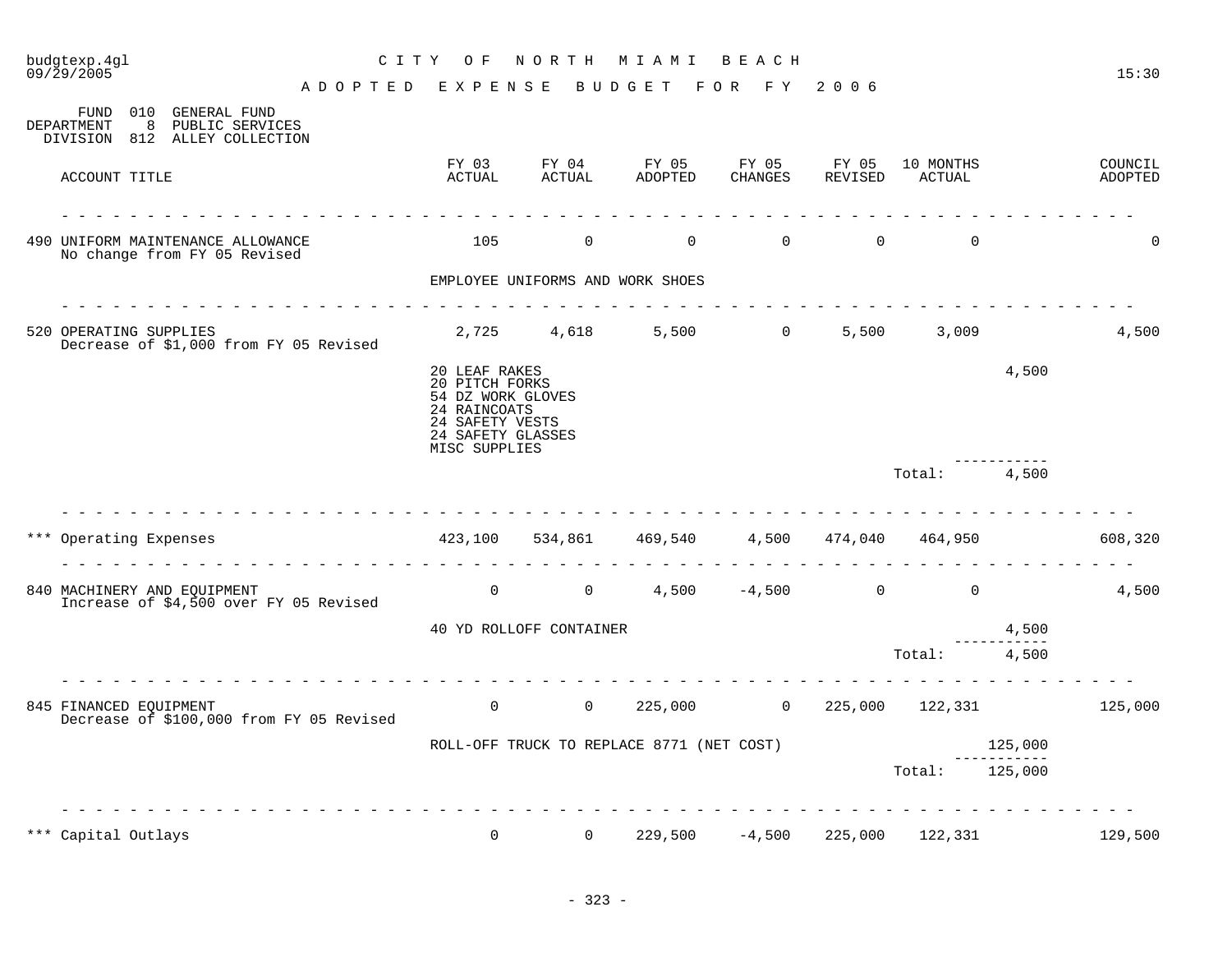| budgtexp.4gl<br>09/29/2005                                           |                                     | CITY OF NORTH MIAMI BEACH<br>ADOPTED EXPENSE BUDGET FOR FY 2006        |            |       |                |                                                                                                                                                                                                  | 15:30  |
|----------------------------------------------------------------------|-------------------------------------|------------------------------------------------------------------------|------------|-------|----------------|--------------------------------------------------------------------------------------------------------------------------------------------------------------------------------------------------|--------|
|                                                                      |                                     |                                                                        |            |       |                |                                                                                                                                                                                                  |        |
| FUND 010 GENERAL FUND<br>DEPARTMENT<br>DIVISION 812 ALLEY COLLECTION | 8 PUBLIC SERVICES                   |                                                                        |            |       |                |                                                                                                                                                                                                  |        |
| ACCOUNT TITLE                                                        |                                     |                                                                        |            |       |                |                                                                                                                                                                                                  |        |
|                                                                      |                                     |                                                                        |            |       |                |                                                                                                                                                                                                  |        |
|                                                                      |                                     |                                                                        |            | 5,865 |                | 5,865                                                                                                                                                                                            | 11,234 |
|                                                                      |                                     | FY02 PURCHASES<br>FY05 PURCHASES<br>FY06 PURCHASES                     |            |       |                | 52<br>5,182<br>6,000                                                                                                                                                                             |        |
|                                                                      |                                     |                                                                        |            |       | Total:         | ---------<br>11,234                                                                                                                                                                              |        |
|                                                                      |                                     |                                                                        |            |       |                |                                                                                                                                                                                                  | 90,527 |
|                                                                      |                                     | FY02 PURCHASES<br>FY05 PURCHASES<br>FY06 PURCHASES                     |            |       |                | 6,619<br>54,908<br>29,000                                                                                                                                                                        |        |
|                                                                      |                                     |                                                                        |            |       | Total:         | . <u>.</u><br>90,527                                                                                                                                                                             |        |
|                                                                      | Decrease of \$36 from FY 05 Revised | 994 TRF TO WORKERS' COMP SELF-INS 6 1994 TRF TO WORKERS' COMP SELF-INS |            |       |                |                                                                                                                                                                                                  | 66,841 |
|                                                                      |                                     |                                                                        | ---------- |       |                | Total<br>2,537<br>3,413<br>3,116<br>3,484<br>$\frac{3}{3}, \frac{626}{3}$<br>3,664<br>3,462<br>3,688<br>3,299<br>3,576<br>3,559<br>4,877<br>4,015<br>3,990<br>4,462<br>4,604<br>4,162<br>------- |        |
|                                                                      |                                     | Salary Projection Total:                                               | 66,841     |       | $\overline{0}$ | 66,841                                                                                                                                                                                           |        |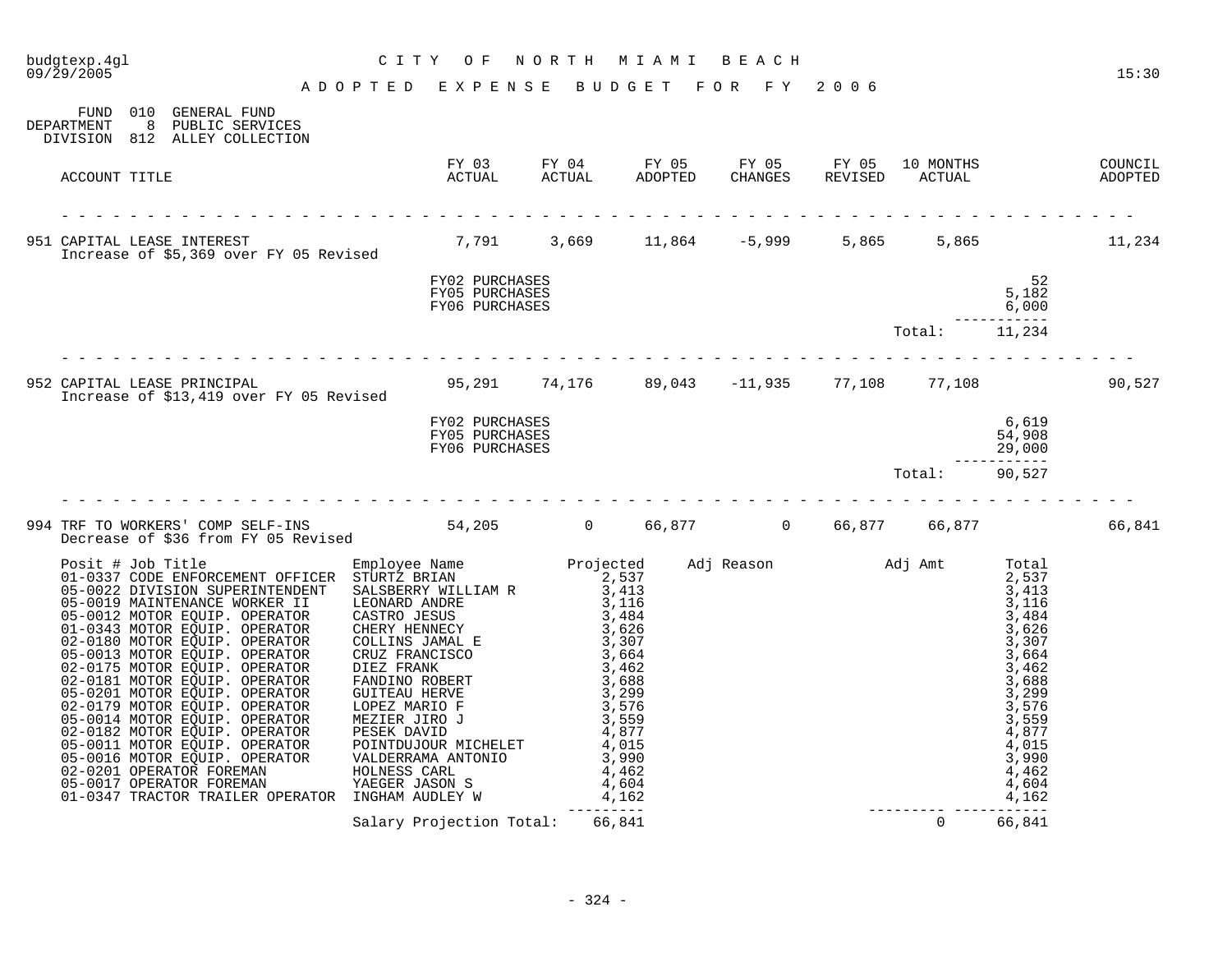| budgtexp.4gl<br>09/29/2005                                                                                | C I T Y<br>O F<br>EXPENSE<br>ADOPTED | N O R T H<br>BUDGET     | BEACH<br>MIAMI<br>F O R<br>F Y       | 2006                          |                     | 15:30              |
|-----------------------------------------------------------------------------------------------------------|--------------------------------------|-------------------------|--------------------------------------|-------------------------------|---------------------|--------------------|
| 010<br>FUND<br>GENERAL FUND<br>-8<br>PUBLIC SERVICES<br>DEPARTMENT<br>812<br>ALLEY COLLECTION<br>DIVISION |                                      |                         |                                      |                               |                     |                    |
| ACCOUNT TITLE                                                                                             | FY 03<br>ACTUAL                      | FY 04<br>ACTUAL         | FY 05<br>FY 05<br>ADOPTED<br>CHANGES | FY 05<br>REVISED              | 10 MONTHS<br>ACTUAL | COUNCIL<br>ADOPTED |
| *** Non-Operating Expenses                                                                                | 157,287                              | 77,845                  | 167,784<br>$-17,934$                 | 149,850                       | 149,850             | 168,602            |
| DIVISION<br>TOTALS:                                                                                       |                                      | 1, 222, 374 1, 199, 697 | 1,691,594                            | $-17,934$ 1,673,660 1,398,518 |                     | 1,743,332          |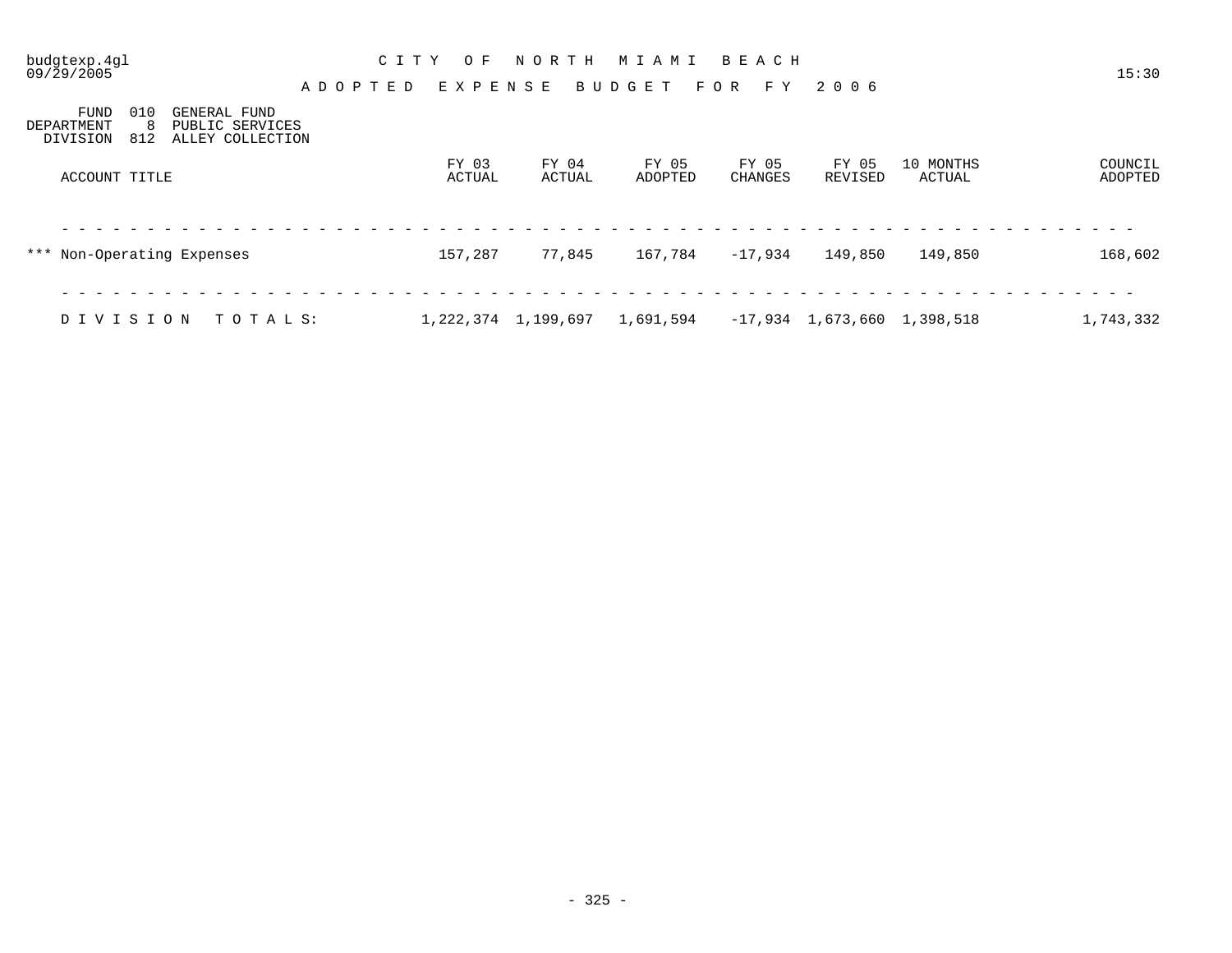## budgtexp.4gl C I T Y O F N O R T H M I A M I B E A C H

A D O P T E D E X P E N S E B U D G E T F O R F Y 2 0 0 6

| 010<br>GENERAL FUND<br>FUND<br>8 <sup>8</sup><br>DEPARTMENT<br>PUBLIC SERVICES<br>DIVISION 813 TRASH RESPONSE TEAM (TRT)                                         |                                 |                                                      |  |               |                |                                   |
|------------------------------------------------------------------------------------------------------------------------------------------------------------------|---------------------------------|------------------------------------------------------|--|---------------|----------------|-----------------------------------|
| ACCOUNT TITLE                                                                                                                                                    | FY 03<br>ACTUAL                 |                                                      |  |               |                | COUNCIL<br>REVISED ACTUAL ADOPTED |
| 120 SALARIES-FULL-TIME<br>Increase of \$1,015 over FY 05 Revised                                                                                                 |                                 | $100,300$ 83,203 68,752 0 68,752 54,246 69,767       |  |               |                |                                   |
| Posit # Job Title<br>Posit # Job Title<br>05-0144 MOTOR EQUIP. OPERATOR<br>02-0176 TASK FORCE SUPERVISOR                                                         |                                 |                                                      |  | 41,912        |                |                                   |
|                                                                                                                                                                  | Salary Projection Total: 69,767 | ----------                                           |  | 0 69,767      |                |                                   |
| 140 OVERTIME-REGULAR EMPLOYEES<br>No change from FY 05 Revised                                                                                                   |                                 | $2,169$ $494$ $1,000$ 0 $1,000$ $1,129$              |  |               |                | 1,000                             |
|                                                                                                                                                                  |                                 |                                                      |  |               | 1,000          |                                   |
|                                                                                                                                                                  |                                 |                                                      |  | Total: 1,000  |                |                                   |
| 210 F.I.C.A. TAXES-EMPLOYER'S CONTRIBUTION 7,834 6,552 4,971 0 4,971 4,188<br>Increase of \$366 over FY 05 Revised                                               |                                 |                                                      |  |               |                | 5,337                             |
|                                                                                                                                                                  |                                 |                                                      |  |               |                |                                   |
|                                                                                                                                                                  | Salary Projection Total: 5,337  |                                                      |  | $0 \t 5,337$  |                |                                   |
| 223 RETIREMENT-GENERAL PLAN<br>Increase of \$2,187 over FY 05 Revised                                                                                            |                                 | $6,839$ $8,607$ $8,069$ $0$ $8,069$ $6,935$ $10,256$ |  |               |                |                                   |
| Posit # Job Title Employee Name Projected Adj Reason Maj Amt Total (1995)<br>1,095 161,095 161 16.095 16.161 16.161<br>16,161 16.161 16.161 16.161 16.161 16.161 |                                 |                                                      |  |               |                |                                   |
|                                                                                                                                                                  | Salary Projection Total: 10,256 | _________                                            |  | $0 \t 10,256$ | .              |                                   |
| .<br>235 HEALTH INSURANCE<br>Increase of \$302 over FY 05 Revised                                                                                                |                                 | 0 $3,577$ $8,254$ 0 $8,254$ $3,468$                  |  |               |                | 8,556                             |
|                                                                                                                                                                  |                                 |                                                      |  |               | Total<br>4,278 |                                   |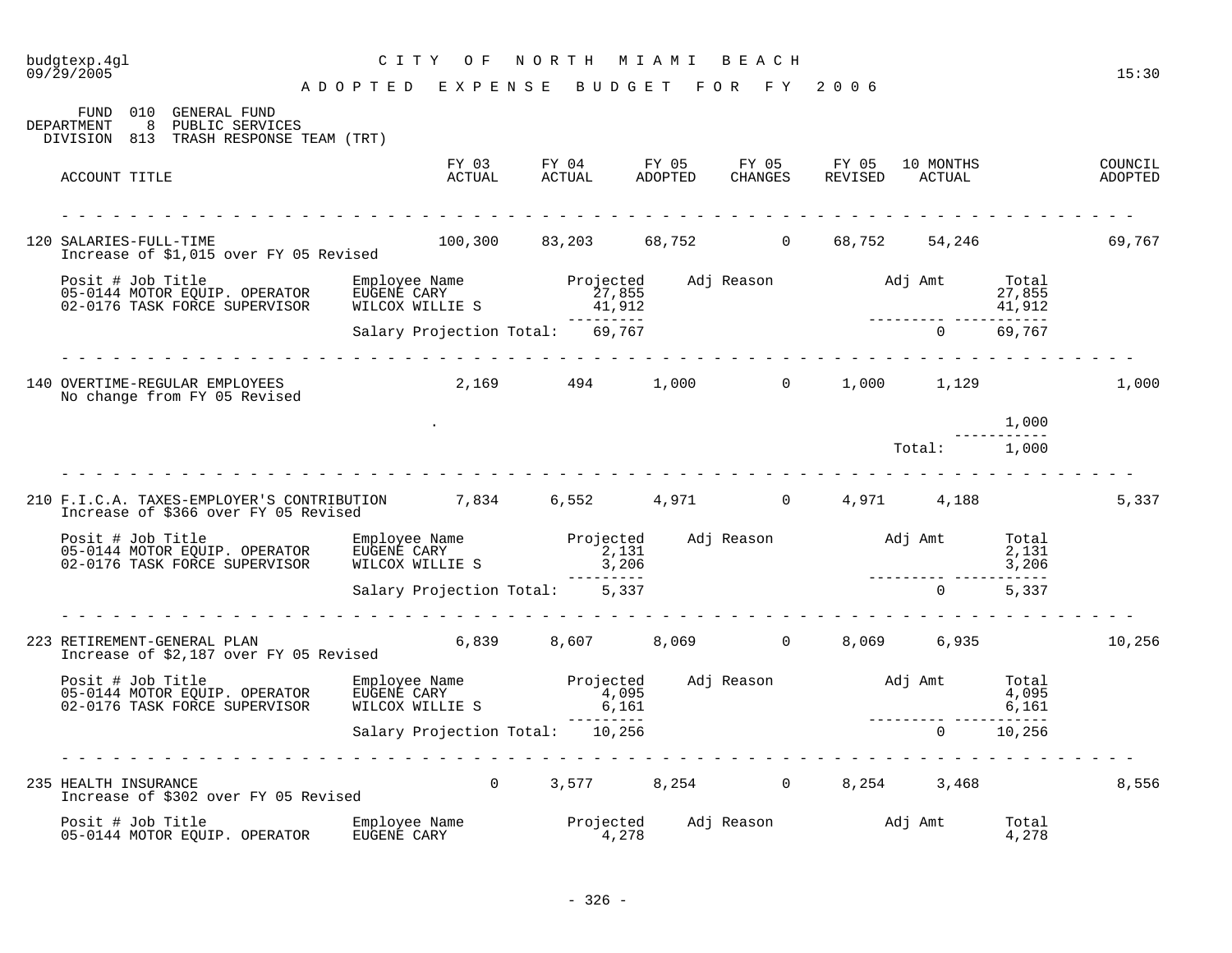09/29/2005 15:30

| 010 GENERAL FUND<br>FUND<br>DEPARTMENT<br>8<br>PUBLIC SERVICES<br>DIVISION 813 TRASH RESPONSE TEAM (TRT) |                                    |                            |                                                                                         |         |                          |                         |                    |
|----------------------------------------------------------------------------------------------------------|------------------------------------|----------------------------|-----------------------------------------------------------------------------------------|---------|--------------------------|-------------------------|--------------------|
| ACCOUNT TITLE                                                                                            |                                    |                            | FY 03 FY 04 FY 05 FY 05 FY 05 10 MONTHS<br>ACTUAL ACTUAL ADOPTED CHANGES REVISED ACTUAL |         |                          |                         | COUNCIL<br>ADOPTED |
| Posit # Job Title<br>02-0176 TASK FORCE SUPERVISOR                                                       |                                    |                            |                                                                                         |         |                          |                         |                    |
|                                                                                                          | Salary Projection Total: 8,556     |                            |                                                                                         |         |                          |                         |                    |
| 236 GROUP LIFE INSURANCE<br>Increase of \$49 over FY 05 Revised                                          |                                    | 397                        | 328                                                                                     | $253$ 0 | 253 196                  |                         | 302                |
| 02-0176 TASK FORCE SUPERVISOR                                                                            | MILCOX MILLIE S<br>WILCOX WILLIE S |                            | Projected<br>121<br>181<br>----------<br>302                                            |         | ________________________ | $1\overline{21}$<br>181 |                    |
|                                                                                                          | Salary Projection Total: 302       |                            |                                                                                         |         | $\Omega$                 | 302                     |                    |
| 238 ACCIDENTAL DEATH & DISMEMBERMENT<br>Increase of \$2 over FY 05 Revised                               | 36 30 23 0 23 18                   |                            |                                                                                         |         |                          |                         | 25                 |
|                                                                                                          | WILCOX WILLIE S                    |                            |                                                                                         |         |                          |                         |                    |
|                                                                                                          | Salary Projection Total: 25        |                            |                                                                                         |         | $\Omega$                 | 25                      |                    |
| 239 DENTAL INSURANCE<br>Decrease of \$11 from FY 05 Revised                                              |                                    |                            | 240 420 332 0 332 259                                                                   |         |                          |                         | 321                |
|                                                                                                          |                                    |                            | --------                                                                                |         |                          |                         |                    |
|                                                                                                          | Salary Projection Total: 321       |                            |                                                                                         |         | $\overline{0}$           | 321                     |                    |
|                                                                                                          |                                    |                            |                                                                                         |         |                          |                         | 95,564             |
| 341 SOLID WASTE TIPPING FEES<br>Increase of \$910 over FY 05 Revised                                     |                                    |                            | 25,511 35,800 36,575 0 36,575 36,575 37,485                                             |         |                          |                         |                    |
|                                                                                                          |                                    | 700 TONS @ \$53.55 PER TON |                                                                                         |         |                          | 37,485                  |                    |

37,485 Total: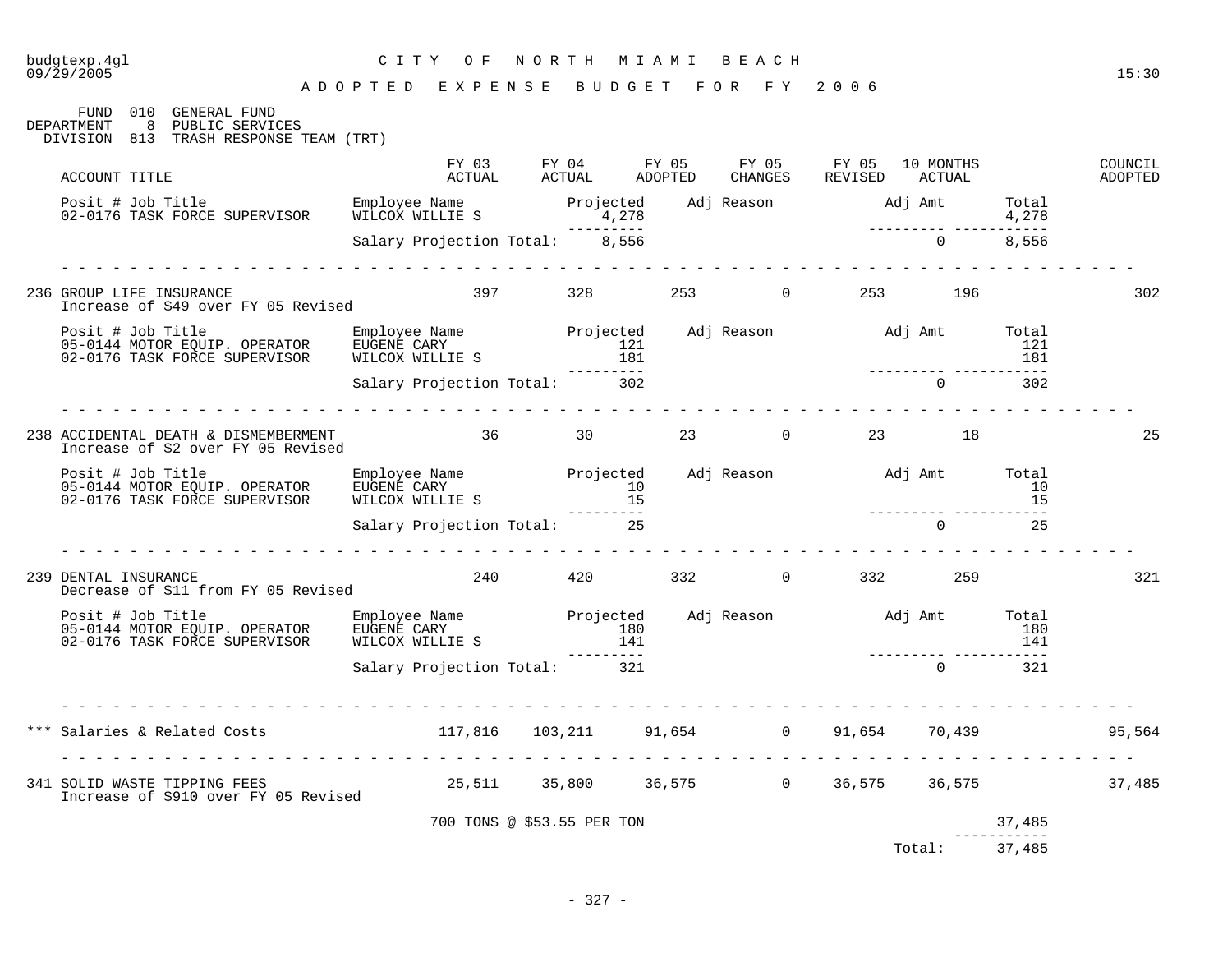09/29/2005 15:30 A D O P T E D E X P E N S E B U D G E T F O R F Y 2 0 0 6

| 010<br>GENERAL FUND<br>FUND<br>8<br>PUBLIC SERVICES<br>DEPARTMENT<br>DIVISION 813 TRASH RESPONSE TEAM (TRT) |                                                                 |                                                                                       |         |                |                |              |                    |
|-------------------------------------------------------------------------------------------------------------|-----------------------------------------------------------------|---------------------------------------------------------------------------------------|---------|----------------|----------------|--------------|--------------------|
| ACCOUNT TITLE                                                                                               | FY 03<br>ACTUAL                                                 | FY 04 FY 05 FY 05 FY 05 10 MONTHS<br>ACTUAL ADOPTED CHANGES REVISED ACTUAL<br>ADOPTED | CHANGES |                | REVISED ACTUAL |              | COUNCIL<br>ADOPTED |
| 347 OTHER CONTRACTUAL SERVICES<br>Decrease of \$40 from FY 05 Revised                                       |                                                                 | $12,823$ $11,604$ $12,200$ $-12,160$ 40                                               |         |                | $\overline{0}$ |              | $\Omega$           |
| rendere de la parte de<br>384 NEIGHBORHOOD TASK FORCE<br>Increase of \$5,000 over FY 05 Revised             |                                                                 | $\begin{matrix} 0 & 0 & 0 & 0 \end{matrix}$                                           |         | $\Omega$       | $\overline{0}$ |              | 5,000              |
|                                                                                                             |                                                                 | THIS ITEM WAS PREVIOUSLY BUDGETED IN 010820. SHOULD BE TRT.                           |         |                |                | 5,000        |                    |
|                                                                                                             |                                                                 |                                                                                       |         |                | Total: 5,000   |              |                    |
| 490 UNIFORM MAINTENANCE ALLOWANCE<br>Increase of \$680 over FY 05 Revised                                   |                                                                 | 452 0 500 20 520 499                                                                  |         |                |                |              | 1,200              |
|                                                                                                             | EMPLOYEE UNIFORMS                                               |                                                                                       |         |                |                | 1,200        |                    |
|                                                                                                             |                                                                 |                                                                                       |         |                | Total: 1,200   |              |                    |
| 520 OPERATING SUPPLIES<br>Decrease of \$640 from FY 05 Revised                                              |                                                                 | 10,385 1,508 5,000 140                                                                |         | 5,140          |                | 5,132        | 4,500              |
|                                                                                                             |                                                                 | RAINCOATS, SAFETY SUPPLIES, TOOLS, ETC<br>BACKPACK BLOWER AND OTHER SUPPLIES          |         |                |                | 4,000<br>500 |                    |
|                                                                                                             |                                                                 |                                                                                       |         |                | Total: 4,500   | $   -$       |                    |
| *** Operating Expenses                                                                                      | $49,169$ $48,912$ $54,275$ $-12,000$ $42,275$ $42,206$ $48,185$ |                                                                                       |         |                |                |              |                    |
| *** Capital Outlays                                                                                         | $\overline{0}$                                                  | $\begin{array}{ccccccc}\n0 & & & 0 & & & 0\n\end{array}$                              |         | $\overline{0}$ | $\overline{0}$ |              | $\Omega$           |
| 994 TRF TO WORKERS' COMP SELF-INS<br>Increase of \$752 over FY 05 Revised                                   |                                                                 | 8,672 0 8,052 0                                                                       |         | 8,052          | 8,052          |              | 8,804              |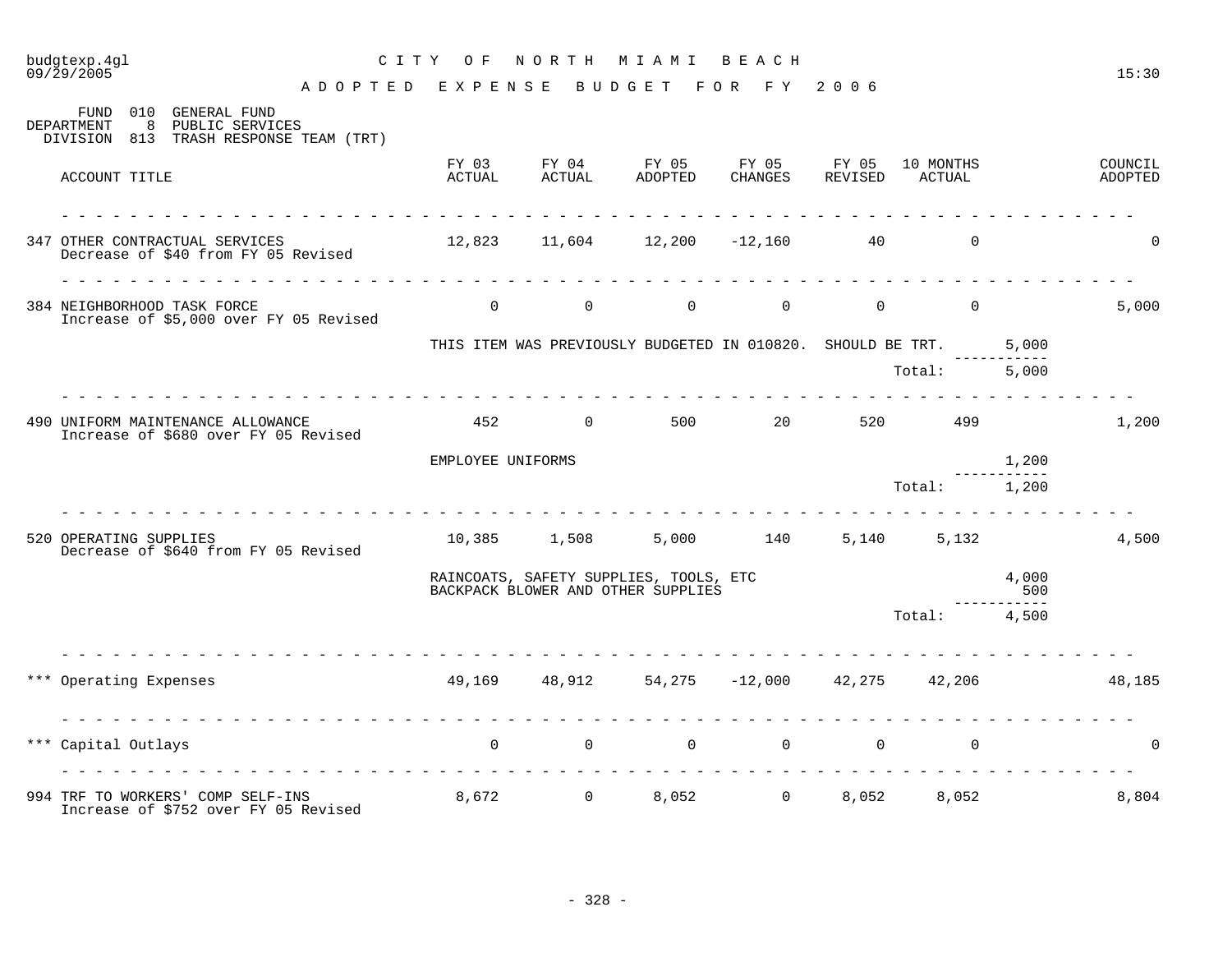| budgtexp.4ql<br>09/29/2005            |                                                                                  | C I T Y<br>O F<br>ADOPTED<br>EXPENSE            | NORTH           | M I A M I<br>BUDGET | BEACH<br>F O R<br>F Y | 2006             |                     |                         | 15:30              |
|---------------------------------------|----------------------------------------------------------------------------------|-------------------------------------------------|-----------------|---------------------|-----------------------|------------------|---------------------|-------------------------|--------------------|
| <b>FUND</b><br>DEPARTMENT<br>DIVISION | 010<br>GENERAL FUND<br>-8<br>PUBLIC SERVICES<br>813<br>TRASH RESPONSE TEAM (TRT) |                                                 |                 |                     |                       |                  |                     |                         |                    |
| ACCOUNT TITLE                         |                                                                                  | FY 03<br>ACTUAL                                 | FY 04<br>ACTUAL | FY 05<br>ADOPTED    | FY 05<br>CHANGES      | FY 05<br>REVISED | 10 MONTHS<br>ACTUAL |                         | COUNCIL<br>ADOPTED |
| Posit # Job Title                     | 05-0144 MOTOR EQUIP. OPERATOR<br>02-0176 TASK FORCE SUPERVISOR                   | Employee Name<br>EUGENE CARY<br>WILCOX WILLIE S | Projected       | 3,733<br>5,071      | Adj Reason            |                  | Adj Amt             | Total<br>3,733<br>5,071 |                    |
|                                       |                                                                                  | Salary Projection Total:                        |                 | 8,804               |                       |                  | 0                   | 8,804                   |                    |
|                                       | *** Non-Operating Expenses                                                       | 8,672                                           | 0               | 8,052               | $\mathbf 0$           | 8,052            | 8,052               |                         | 8,804              |
| DIVISION                              | TOTALS:                                                                          | 175,658                                         | 152,124         | 153,981             | $-12,000$             | 141,981          | 120,697             |                         | 152,553            |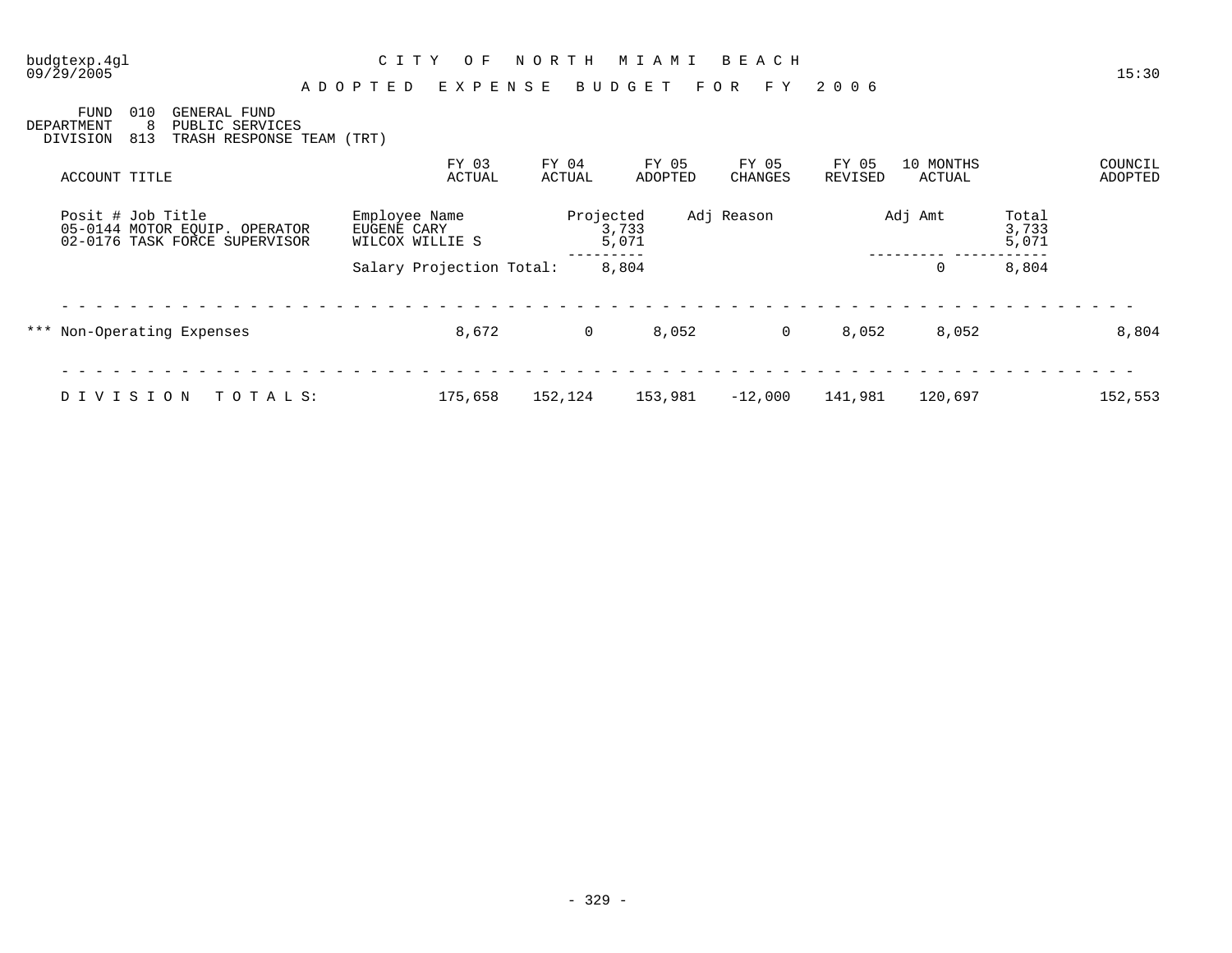| budgtexp.4gl<br>09/29/2005                                                                                                            | CITY OF<br>A D O P T E D E X P E N S E B U D G E T F O R F Y 2006 |            | NORTH MIAMI BEACH                           |   |                                                |               | 15:30  |
|---------------------------------------------------------------------------------------------------------------------------------------|-------------------------------------------------------------------|------------|---------------------------------------------|---|------------------------------------------------|---------------|--------|
| FUND 010 GENERAL FUND<br>DEPARTMENT 8 PUBLIC SERVICES<br>DIVISION 820 STREETS & ALLEYS                                                |                                                                   |            |                                             |   |                                                |               |        |
| ACCOUNT TITLE                                                                                                                         |                                                                   |            |                                             |   |                                                |               |        |
| 120 SALARIES-FULL-TIME<br>Increase of \$9,228 over FY 05 Revised                                                                      | $238,033$ $285,898$ $198,497$ 0 $198,497$ 161,308 207,725         |            |                                             |   |                                                |               |        |
|                                                                                                                                       |                                                                   |            |                                             |   |                                                |               |        |
|                                                                                                                                       | Salary Projection Total: 207,725                                  | ---------- |                                             |   | _________________________<br>$0\qquad 207,725$ |               |        |
| 121 SALARY-DISABILITY PAYMENTS<br>No change from FY 05 Revised                                                                        | 28 0 0 0 0 0 837                                                  |            |                                             |   |                                                |               |        |
| 140 OVERTIME-REGULAR EMPLOYEES<br>Decrease of \$5,300 from FY 05 Revised                                                              |                                                                   |            | 4,440  25,821  9,900  5,300  15,200  15,858 |   |                                                |               | 9,900  |
|                                                                                                                                       | OVERTIME - REGULAR EMPLOYEES                                      |            |                                             |   |                                                | 9,900         |        |
|                                                                                                                                       |                                                                   |            |                                             |   | Total: 9,900                                   |               |        |
| 210 F.I.C.A. TAXES-EMPLOYER'S CONTRIBUTION 18,508 24,486 15,530 0 15,530 13,536 13,536 15,890<br>Increase of \$360 over FY 05 Revised |                                                                   |            |                                             | . |                                                |               |        |
|                                                                                                                                       |                                                                   |            | $2,929$<br>---------<br>15.890              |   |                                                |               |        |
|                                                                                                                                       | Salary Projection Total: 15,890                                   |            |                                             |   |                                                | $0 \t 15,890$ |        |
| 223 RETIREMENT-GENERAL PLAN 15,687 39,102 21,184 0 21,184 17,704<br>Increase of \$1,929 over FY 05 Revised                            |                                                                   |            |                                             |   |                                                |               | 23,113 |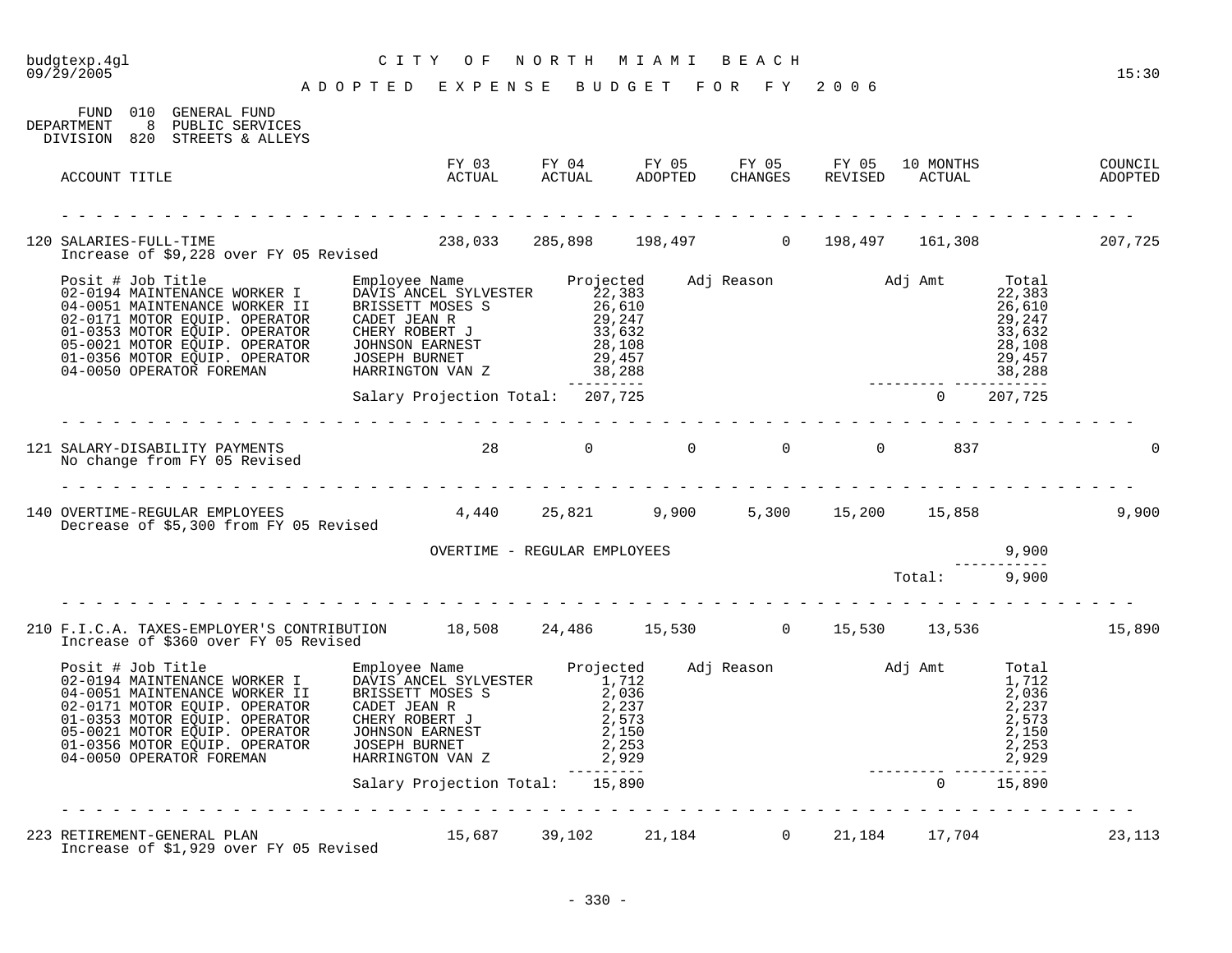| FIJND      | 01 O | GENERAL FIJND    |
|------------|------|------------------|
| DEPARTMENT |      | PUBLIC SERVICES  |
| DIVISION   | 820  | STREETS & ALLEYS |

| ACCOUNT TITLE                                                                                                                                                                                                                           | FY 03<br>ACTUAL                 | FY 04 FY 05 FY 05 FY 05 10 MONTHS<br>ACTUAL ADOPTED CHANGES REVISED ACTUAL |  |                                                                    |          |     | COUNCIL<br>ADOPTED |
|-----------------------------------------------------------------------------------------------------------------------------------------------------------------------------------------------------------------------------------------|---------------------------------|----------------------------------------------------------------------------|--|--------------------------------------------------------------------|----------|-----|--------------------|
| Posit # Job Title<br>04-0051 MAINTENANCE WORKER II BRISSETT MOSES S<br>02-0171 MOTOR EQUIP. OPERATOR CADET JEAN R<br>01-0353 MOTOR EQUIP. OPERATOR CHERY ROBERT J<br>01-0356 MOTOR EQUIP. OPERATOR JOSEPH BURNET 4,944<br>04-0050 OPERA |                                 |                                                                            |  | $\begin{array}{r}3,912\\4,299\\4,944\\4,330\\5,628\\- \end{array}$ |          |     |                    |
|                                                                                                                                                                                                                                         | Salary Projection Total: 23,113 |                                                                            |  |                                                                    |          |     |                    |
|                                                                                                                                                                                                                                         |                                 |                                                                            |  |                                                                    |          |     | 25,668             |
| 9<br>Posit # Job Title Employee Name Projected Adj Reason Adj Amt Total Cal-0051 MAINTENANCE WORKER II BRISSETT MOSES<br>9 4,278 4,278 9 4,278 9 4,278 9 4 4 51 MOTOR EQUIP. OPE                                                        |                                 |                                                                            |  |                                                                    |          |     |                    |
|                                                                                                                                                                                                                                         | Salary Projection Total: 25,668 |                                                                            |  |                                                                    |          |     |                    |
|                                                                                                                                                                                                                                         |                                 |                                                                            |  |                                                                    |          |     | 916                |
|                                                                                                                                                                                                                                         |                                 |                                                                            |  |                                                                    |          |     |                    |
|                                                                                                                                                                                                                                         | Salary Projection Total: 916    |                                                                            |  |                                                                    | $\Omega$ | 916 |                    |
|                                                                                                                                                                                                                                         |                                 |                                                                            |  |                                                                    |          |     | 76                 |
| 04-0051 MAINTENANCE WORKER II                                                                                                                                                                                                           | BRISSETT MOSES S                |                                                                            |  |                                                                    |          |     |                    |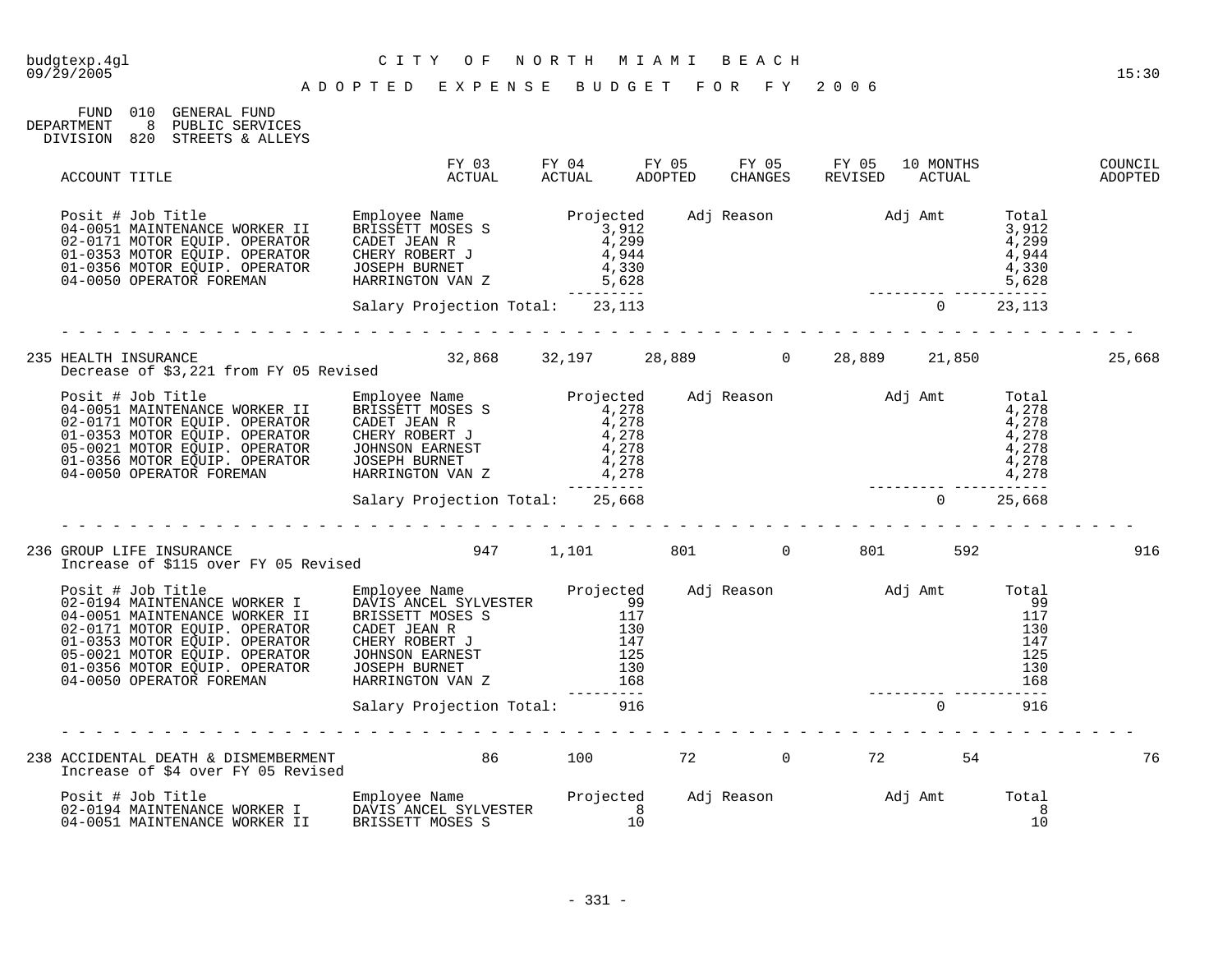| FUND 010   |     | GENERAL FUND     |
|------------|-----|------------------|
| DEPARTMENT | 8   | PUBLIC SERVICES  |
| DIVISION   | 820 | STREETS & ALLEYS |

| ACCOUNT TITLE                                                                                                                          | FY 03<br>ACTUAL                                            | FY 04<br>ACTUAL | FY 05<br>ADOPTED | FY 05<br>CHANGES | FY 05<br>REVISED       | 10 MONTHS<br>ACTUAL |     | COUNCIL<br>ADOPTED |
|----------------------------------------------------------------------------------------------------------------------------------------|------------------------------------------------------------|-----------------|------------------|------------------|------------------------|---------------------|-----|--------------------|
|                                                                                                                                        |                                                            |                 |                  |                  |                        |                     |     |                    |
|                                                                                                                                        | Salary Projection Total: 76                                |                 |                  |                  |                        | $\overline{0}$      | 76  |                    |
| 239 DENTAL INSURANCE<br>Decrease of \$142 from FY 05 Revised                                                                           | $1,217$ $1,314$ $1,066$ 0 $1,066$ 737                      |                 |                  |                  |                        |                     |     | 924                |
|                                                                                                                                        |                                                            |                 | .                |                  |                        |                     |     |                    |
|                                                                                                                                        | Salary Projection Total: 924                               |                 |                  |                  |                        | $\Omega$            | 924 |                    |
| *** Salaries & Related Costs (284,212) 311,814 410,019 275,939 5,300 281,239 232,477                                                   |                                                            |                 |                  |                  |                        |                     |     |                    |
| 308 SELF INSURED LOSSES - DEPT PORTION $0$ 3,845 $0$ 0 0 0 0<br>No change from FY 05 Revised                                           |                                                            |                 |                  |                  |                        |                     |     | $\Omega$           |
|                                                                                                                                        |                                                            |                 |                  |                  |                        |                     |     | $\Omega$           |
| -<br>384 NEIGHBORHOOD TASK FORCE 6 1990 1991 1992 1993 1994, 252 1994 100 1994 100 1996 1993<br>Decrease of \$5,400 from FY 05 Revised |                                                            |                 |                  |                  |                        |                     |     | $\Omega$           |
|                                                                                                                                        | THIS ITEM IS MORE PROPERLY CODED TO 010813. TRANSFER FY06. |                 |                  |                  |                        |                     |     |                    |
| 410 COMMUNICATION SERVICES 2,417 829<br>Decrease of \$350 from FY 05 Revised                                                           |                                                            |                 |                  |                  | 2,000 -650 1,350 1,323 |                     |     | 1,000              |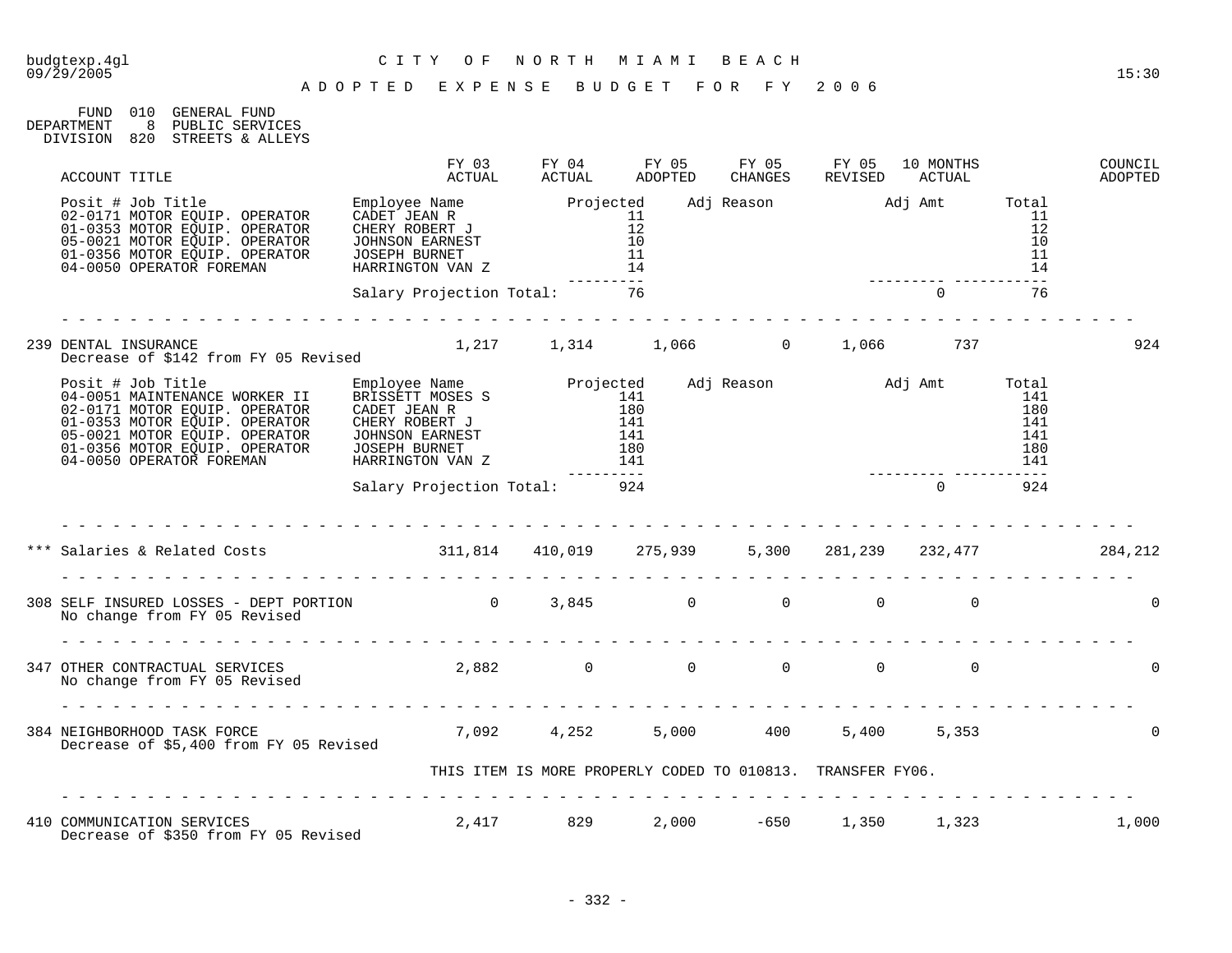| budgtexp.4gl<br>C I T Y<br>09/29/2005                                                                                                 | O F               | N O R T H               | M I A M I                                                                                             | BEACH               |         |                             |                        | 15:30                     |
|---------------------------------------------------------------------------------------------------------------------------------------|-------------------|-------------------------|-------------------------------------------------------------------------------------------------------|---------------------|---------|-----------------------------|------------------------|---------------------------|
| ADOPTED EXPENSE BUDGET FOR FY 2006<br>010 GENERAL FUND<br>FUND<br>8<br>PUBLIC SERVICES<br>DEPARTMENT<br>DIVISION 820 STREETS & ALLEYS |                   |                         |                                                                                                       |                     |         |                             |                        |                           |
| ACCOUNT TITLE                                                                                                                         | FY 03<br>ACTUAL   | FY 04<br>ACTUAL         | FY 05<br>ADOPTED                                                                                      | FY 05<br>CHANGES    | FY 05   | 10 MONTHS<br>REVISED ACTUAL |                        | COUNCIL<br><b>ADOPTED</b> |
|                                                                                                                                       |                   | COMMUNICATION EQUIPMENT |                                                                                                       |                     |         |                             | 1,000                  |                           |
|                                                                                                                                       |                   |                         |                                                                                                       |                     |         | Total:                      | 1,000                  |                           |
| 430 UTILITY SERVICES<br>Increase of \$110,000 over FY 05 Revised                                                                      | 556,223           | 552,592                 | 650,000                                                                                               | $\overline{0}$      | 650,000 | 637,301                     |                        | 760,000                   |
|                                                                                                                                       |                   |                         | INCREASE IN STREET LIGHT LUMINARES DUE TO CIP IMPROVEMENT                                             |                     |         |                             | 760,000<br>----------- |                           |
|                                                                                                                                       |                   |                         |                                                                                                       |                     |         | Total:                      | 760,000                |                           |
| 440 RENTALS AND LEASES<br>No change from FY 05 Revised                                                                                |                   |                         | $2,125$ 0 0 2,125 2,125 2,125                                                                         |                     |         |                             |                        | 2,125                     |
|                                                                                                                                       |                   |                         |                                                                                                       |                     |         |                             | 2,125<br>-----------   |                           |
|                                                                                                                                       |                   |                         |                                                                                                       |                     |         | Total: 2,125                |                        |                           |
| 460 REPAIRS AND MAINTENANCE SERVICES 6 154 16 500 34, 243 34, 743 0<br>Decrease of \$34,743 from FY 05 Revised                        |                   |                         |                                                                                                       |                     |         |                             |                        | $\Omega$                  |
| 490 UNIFORM MAINTENANCE ALLOWANCE<br>No change from FY 05 Revised                                                                     | 5,631             | 5,728                   |                                                                                                       | 5,700 0 5,700 5,434 |         |                             |                        | 5,700                     |
|                                                                                                                                       | EMPLOYEE UNIFORMS |                         |                                                                                                       |                     |         |                             | 5,700<br>-----------   |                           |
|                                                                                                                                       |                   |                         |                                                                                                       |                     |         | Total:                      | 5,700                  |                           |
| 520 OPERATING SUPPLIES<br>Increase of \$2,325 over FY 05 Revised                                                                      |                   |                         | $11,909$ 8,224 12,000 -6,325 5,675 6,196                                                              |                     |         |                             |                        | 8,000                     |
|                                                                                                                                       |                   |                         | ASPHALT FOR POT HOLES, SIGNS & SIGN POLES<br>CEMENT, CONCRETE TOOL, SEAL COATING FOR ASPHALT PKNG LOT |                     |         |                             | 8,000                  |                           |
|                                                                                                                                       |                   |                         |                                                                                                       |                     |         | Total:                      | 8,000                  |                           |
| 530 ROAD MATERIALS AND SUPPLIES<br>Increase of \$700 over FY 05 Revised                                                               | 389               | 556 700                 | 2,000                                                                                                 | $-700$              |         | 1,300 1,062                 |                        | 2,000                     |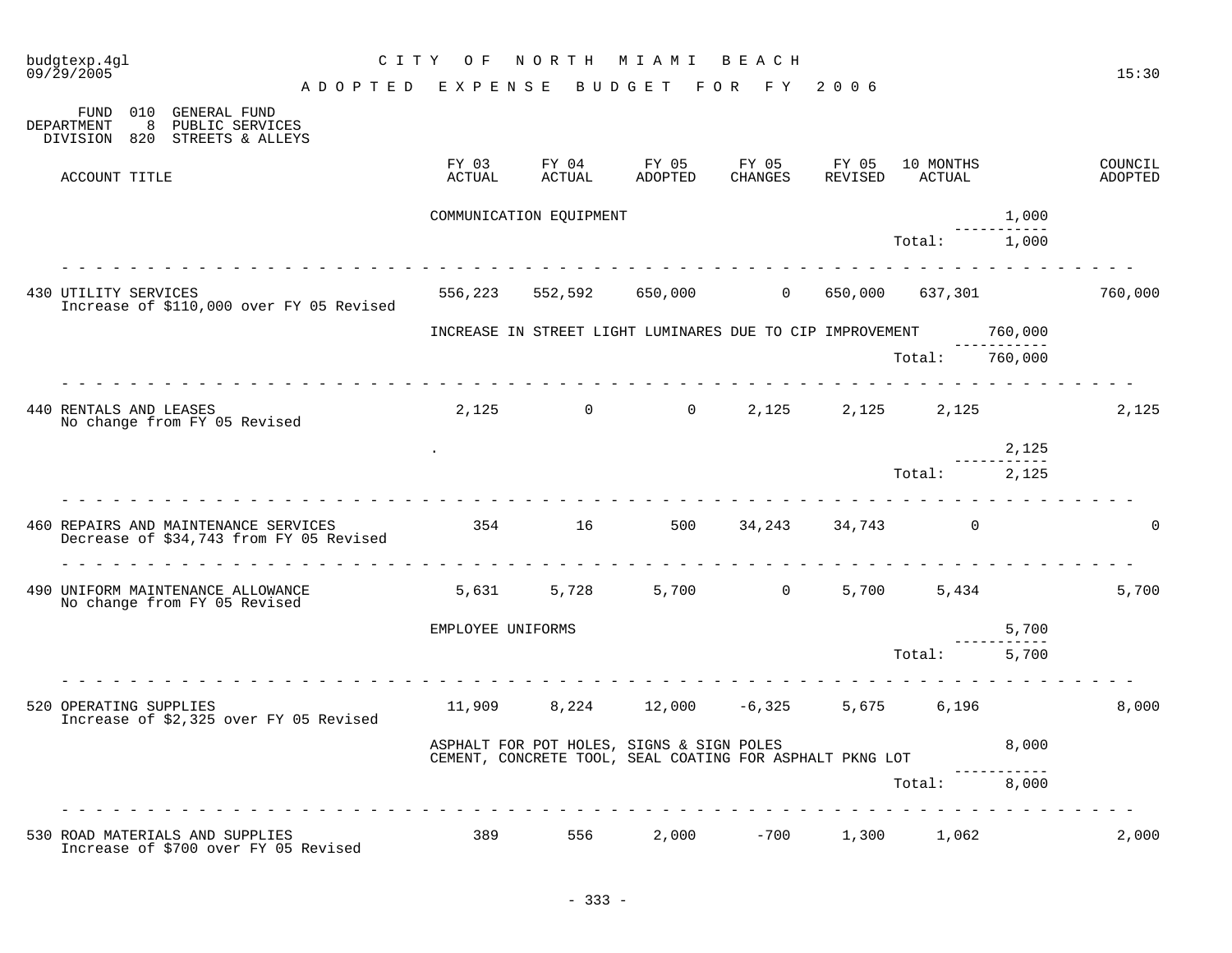| budgtexp.4ql<br>09/29/2005                                                                                                                                                                                                                         |                                                        | CITY OF                                                                                                                                                                                                                                        |            | NORTH MIAMI BEACH |  |                        |                                               | 15:30 |
|----------------------------------------------------------------------------------------------------------------------------------------------------------------------------------------------------------------------------------------------------|--------------------------------------------------------|------------------------------------------------------------------------------------------------------------------------------------------------------------------------------------------------------------------------------------------------|------------|-------------------|--|------------------------|-----------------------------------------------|-------|
|                                                                                                                                                                                                                                                    | A D O P T E D E X P E N S E B U D G E T F O R F Y 2006 |                                                                                                                                                                                                                                                |            |                   |  |                        |                                               |       |
| FUND 010 GENERAL FUND<br>DEPARTMENT<br>8 PUBLIC SERVICES<br>DIVISION 820 STREETS & ALLEYS                                                                                                                                                          |                                                        |                                                                                                                                                                                                                                                |            |                   |  |                        |                                               |       |
| ACCOUNT TITLE                                                                                                                                                                                                                                      |                                                        |                                                                                                                                                                                                                                                |            |                   |  |                        |                                               |       |
|                                                                                                                                                                                                                                                    |                                                        | MATERIALS AND SUPPLIES                                                                                                                                                                                                                         |            |                   |  |                        | 2,000                                         |       |
|                                                                                                                                                                                                                                                    |                                                        |                                                                                                                                                                                                                                                |            |                   |  | Total:                 | 2,000                                         |       |
| 531 SIDEWALK MATERIALS & SUPPLIES 3,822 3,046 3,000 7,500 10,500 10,498 15,000<br>Increase of \$4,500 over FY 05 Revised 3,822 3,046 3,000 7,500 10,500 10,498                                                                                     |                                                        |                                                                                                                                                                                                                                                |            |                   |  |                        |                                               |       |
|                                                                                                                                                                                                                                                    |                                                        | REPAIR OF SIDEWALKS (SAFETY), CONCRETE AND OTHER SUPPLIES 15,000                                                                                                                                                                               |            |                   |  |                        |                                               |       |
|                                                                                                                                                                                                                                                    |                                                        |                                                                                                                                                                                                                                                |            |                   |  | Total: 15,000          |                                               |       |
| *** Operating Expenses 69.293 592,843 579,087 680,200 36,593 716,793 669,291 793,825                                                                                                                                                               |                                                        |                                                                                                                                                                                                                                                |            |                   |  |                        |                                               |       |
| 840 MACHINERY AND EQUIPMENT (1,308 10,000 650 10,650 10,614 10,000<br>Decrease of \$650 from FY 05 Revised                                                                                                                                         |                                                        |                                                                                                                                                                                                                                                |            |                   |  |                        |                                               |       |
|                                                                                                                                                                                                                                                    |                                                        | QUICK CUT CONCRETE SAW W/CARTS (2)<br>BOBCAT ATTACHMENTS                                                                                                                                                                                       |            |                   |  |                        | $\begin{array}{r} 2,000 \\ 8,000 \end{array}$ |       |
|                                                                                                                                                                                                                                                    |                                                        |                                                                                                                                                                                                                                                |            |                   |  | Total: 10,000          |                                               |       |
| Capital Outlays 60 10,000 550 10,650 10,614 10,000 650 10,650 10,614                                                                                                                                                                               |                                                        |                                                                                                                                                                                                                                                |            |                   |  |                        |                                               |       |
|                                                                                                                                                                                                                                                    |                                                        |                                                                                                                                                                                                                                                |            |                   |  |                        |                                               |       |
| 994 TRF TO WORKERS' COMP SELF-INS 27,583 0 25,166 0 25,166 25,166 25,166 25,166 25,166 25,166 26,335                                                                                                                                               |                                                        |                                                                                                                                                                                                                                                |            |                   |  |                        |                                               |       |
| Posit # Job Title<br>02-0194 MAINTENANCE WORKER I<br>04-0051 MAINTENANCE WORKER II<br>02-0171 MOTOR EQUIP. OPERATOR<br>01-0353 MOTOR EQUIP. OPERATOR<br>05-0021 MOTOR EQUIP. OPERATOR<br>01-0356 MOTOR EQUIP. OPERATOR<br>04-0050 OPERATOR FOREMAN |                                                        | Employee Name Projected Adj Reason Adj Amt Total<br>DAVIS ANCEL SYLVESTER 2,708<br>BRISSETT MOSES S 3,220<br>CADET JEAN R 3,919<br>CHERY ROBERT J 4,507<br>JOHNSON EARNEST 3,401<br>JOSEPH BURNET 3,947<br>HARRINGTON VAN Z 4,633<br>--------- | ---------- |                   |  | ---------- ----------- |                                               |       |
|                                                                                                                                                                                                                                                    |                                                        | Salary Projection Total: 26,335                                                                                                                                                                                                                |            |                   |  | $\overline{0}$         | 26,335                                        |       |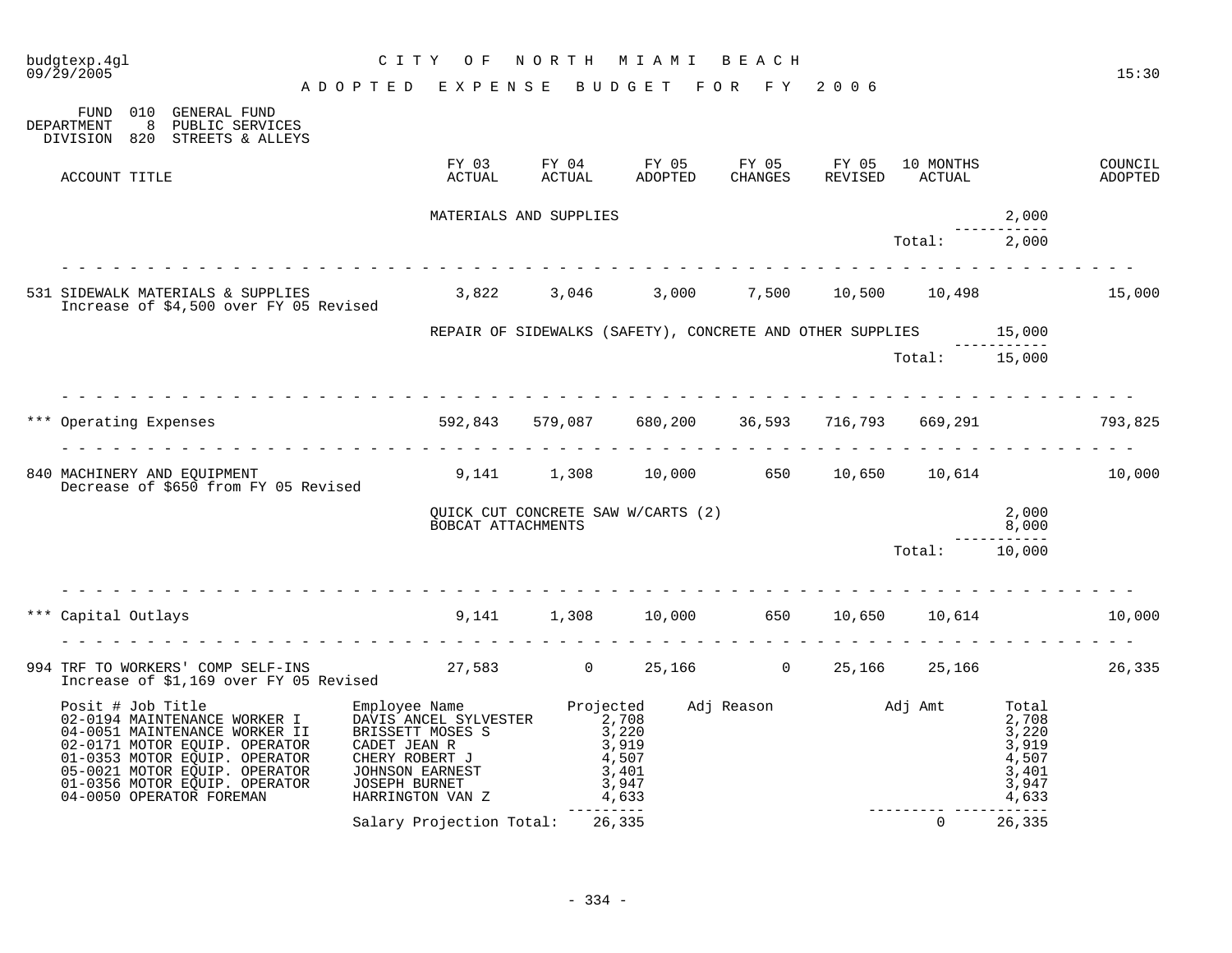| budgtexp.4gl<br>09/29/2005<br>A D O P T E D                                                               | C I T Y<br>O F<br>EXPENSE | NORTH           | M I A M I<br><b>BUDGET</b> | BEACH<br>FOR<br>F Y | 2006             |                            | 15:30              |
|-----------------------------------------------------------------------------------------------------------|---------------------------|-----------------|----------------------------|---------------------|------------------|----------------------------|--------------------|
| 010<br>FUND<br>GENERAL FUND<br>-8<br>PUBLIC SERVICES<br>DEPARTMENT<br>820<br>DIVISION<br>STREETS & ALLEYS |                           |                 |                            |                     |                  |                            |                    |
| ACCOUNT TITLE                                                                                             | FY 03<br>ACTUAL           | FY 04<br>ACTUAL | FY 05<br>ADOPTED           | FY 05<br>CHANGES    | FY 05<br>REVISED | 10 MONTHS<br><b>ACTUAL</b> | COUNCIL<br>ADOPTED |
| *** Non-Operating Expenses                                                                                | 27,583                    | 0               | 25,166                     | $\overline{0}$      | 25,166           | 25,166                     | 26,335             |
| DIVISION<br>TOTALS:                                                                                       | 941,382                   | 990,414         | 991,305                    |                     | 42,543 1,033,848 | 937,548                    | 1, 114, 372        |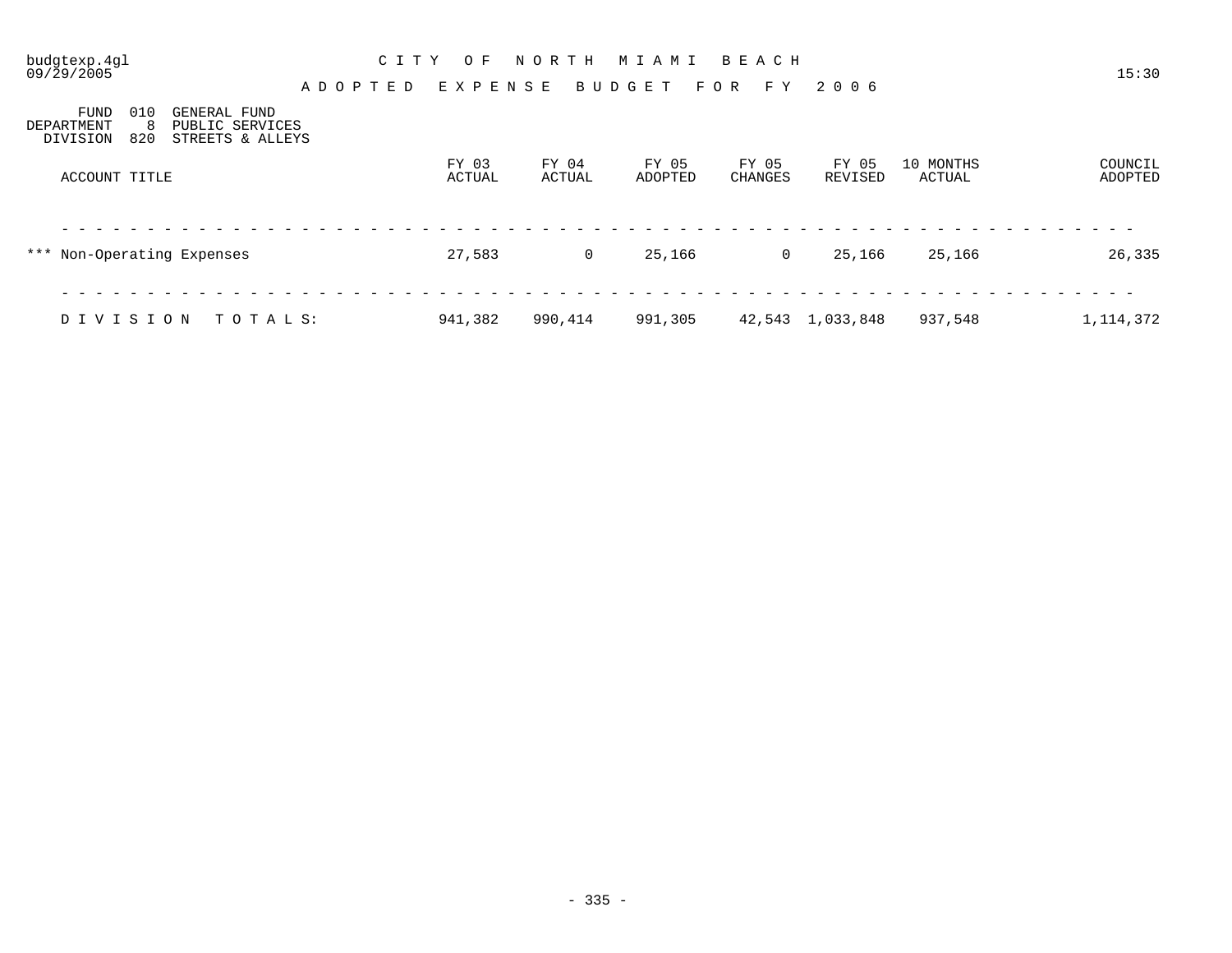| budgtexp.4gl<br>09/29/2005                                                                                                                        | CITY OF NORTH MIAMI BEACH<br>A D O P T E D E X P E N S E B U D G E T F O R F Y 2006 |                                                                                      |                                            |               |               |                                                                                                                                                         | 15:30    |
|---------------------------------------------------------------------------------------------------------------------------------------------------|-------------------------------------------------------------------------------------|--------------------------------------------------------------------------------------|--------------------------------------------|---------------|---------------|---------------------------------------------------------------------------------------------------------------------------------------------------------|----------|
| FUND 010 GENERAL FUND<br>DEPARTMENT 8 PUBLIC SERVICES<br>DIVISION 831 BEAUTIFICATION                                                              |                                                                                     |                                                                                      |                                            |               |               |                                                                                                                                                         |          |
| ACCOUNT TITLE                                                                                                                                     |                                                                                     |                                                                                      |                                            |               |               |                                                                                                                                                         |          |
|                                                                                                                                                   |                                                                                     |                                                                                      |                                            |               |               |                                                                                                                                                         |          |
| 120 SALARIES-FULL-TIME 105 Revised 371,010 377,278 425,842 -1,186 424,656 321,563 445,243                                                         |                                                                                     |                                                                                      |                                            |               |               |                                                                                                                                                         |          |
|                                                                                                                                                   |                                                                                     |                                                                                      | $39,513$<br>39,685<br>---------<br>445 242 |               |               | Total<br>59,726<br>23,898<br>30,523<br>31,333<br>24,798<br>24,905<br>43,745<br>29,334<br>27,331<br>33,049<br>37,403<br>39,513<br>39,685<br>------------ |          |
|                                                                                                                                                   | Salary Projection Total: 445,243                                                    |                                                                                      |                                            |               |               | $0\qquad 445,243$                                                                                                                                       |          |
| 121 SALARY-DISABILITY PAYMENTS<br>No change from FY 05 Revised<br>No change from FY 05 Revised                                                    |                                                                                     |                                                                                      |                                            |               |               |                                                                                                                                                         |          |
| 130 SALARIES-TEMP & PART-TIME 17,129 31,216 20,000 -5,300 14,700 10,434 46,000<br>Increase of \$31,300 over FY 05 Revised                         |                                                                                     |                                                                                      |                                            |               |               |                                                                                                                                                         |          |
|                                                                                                                                                   |                                                                                     | ONE PART-TIME LABORER TO FERTILIZE PALMS<br>ONE PART-TIME LABORER TO MULCH CITY-WIDE |                                            |               |               |                                                                                                                                                         |          |
|                                                                                                                                                   |                                                                                     |                                                                                      |                                            | Total: 46,000 |               |                                                                                                                                                         |          |
| 140 OVERTIME-REGULAR EMPLOYEES 15,975 22,164 15,000 0 15,000 11,121 15,000 15,000<br>No change from FY 05 Revised<br>No change from FY 05 Revised |                                                                                     |                                                                                      |                                            |               |               |                                                                                                                                                         |          |
|                                                                                                                                                   |                                                                                     | OVERTIME - REGULAR EMPLOYEES                                                         |                                            |               |               | 15,000                                                                                                                                                  |          |
|                                                                                                                                                   |                                                                                     |                                                                                      |                                            |               | Total: 15,000 |                                                                                                                                                         |          |
| 141 OVERTIME-TEMPORARY EMPLOYEES<br>No change from FY 05 Revised                                                                                  | $33 \t 58 \t 0 \t 0 \t 0 \t 0$                                                      |                                                                                      |                                            |               |               |                                                                                                                                                         | $\Omega$ |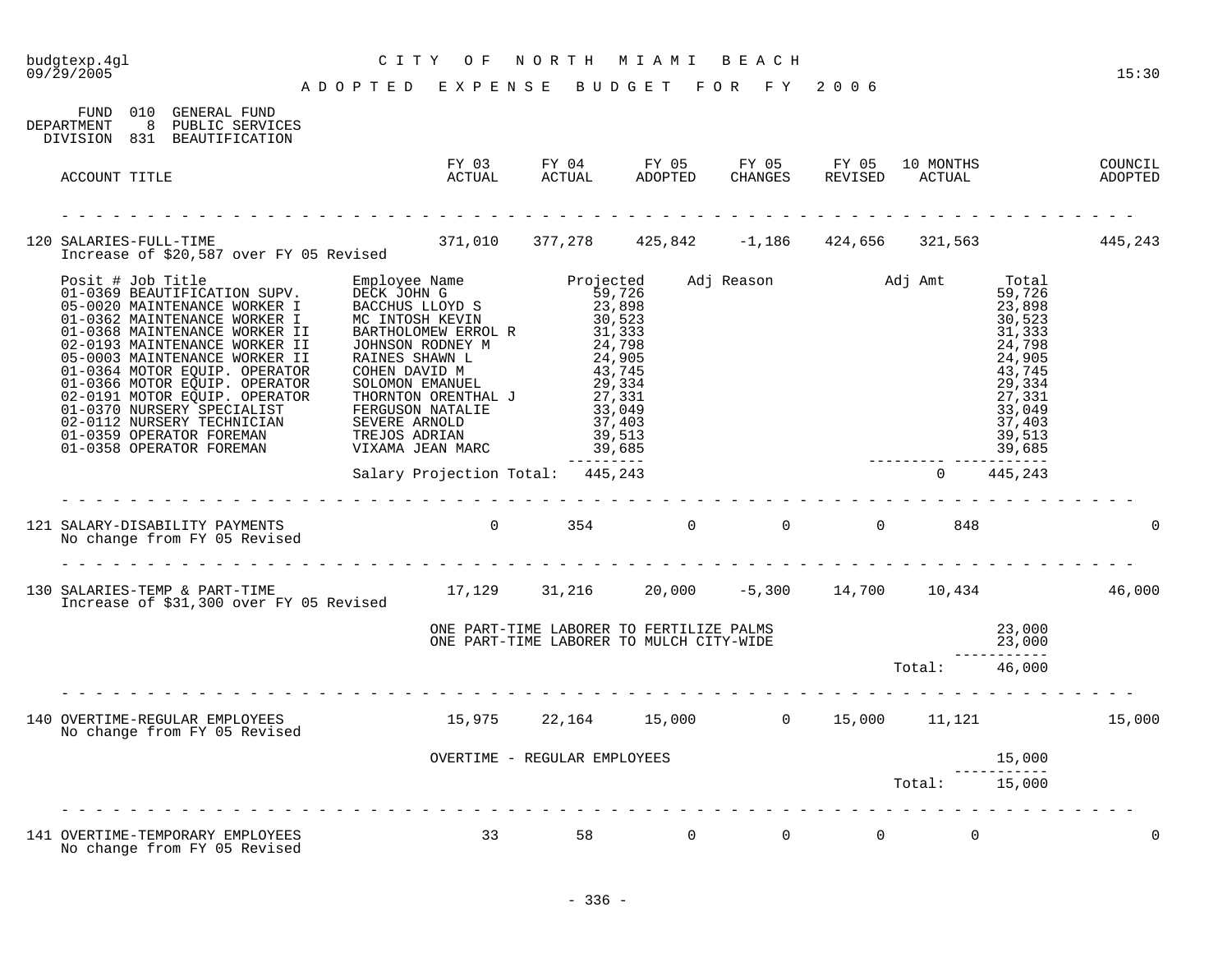| budgtexp.4gl<br>$09/\bar{2}9/2005$                                                                                                                                                                                                   | CITY OF<br>ADOPTED EXPENSE BUDGET FOR FY 2006 | NORTH MIAMI BEACH |  |                                          |              |       | 15:30    |
|--------------------------------------------------------------------------------------------------------------------------------------------------------------------------------------------------------------------------------------|-----------------------------------------------|-------------------|--|------------------------------------------|--------------|-------|----------|
| FUND 010 GENERAL FUND<br>DEPARTMENT<br>8 PUBLIC SERVICES<br>DIVISION 831 BEAUTIFICATION                                                                                                                                              |                                               |                   |  |                                          |              |       |          |
| ACCOUNT TITLE                                                                                                                                                                                                                        |                                               |                   |  |                                          |              |       |          |
|                                                                                                                                                                                                                                      |                                               |                   |  |                                          |              |       |          |
| 210 F.I.C.A. TAXES-EMPLOYER'S CONTRIBUTION 30,787 33,991 35,257 0 35,257 26,259 38,730<br>Increase of \$3,473 over FY 05 Revised                                                                                                     |                                               |                   |  |                                          |              |       |          |
| Posit # Job Title<br>01-0369 BEAUTIFICATION SUPV.<br>05-0020 MAINTENANCE WORKER I<br>01-0362 MAINTENANCE WORKER I<br>01-0368 MAINTENANCE WORKER II                                                                                   |                                               | --------          |  |                                          |              |       |          |
|                                                                                                                                                                                                                                      | Salary Projection Total: 34,063               |                   |  |                                          | $0 \t34,063$ |       |          |
|                                                                                                                                                                                                                                      | Adjustments to Salary Projection:             |                   |  |                                          |              |       |          |
|                                                                                                                                                                                                                                      | PART-TIME AND OVERTIME                        |                   |  |                                          |              | 4,667 |          |
|                                                                                                                                                                                                                                      |                                               |                   |  | Adjusted salary projection total: 38,730 |              |       |          |
| 215 EDUCATIONAL REIMBURSEMENT<br>No change from FY 05 Revised                                                                                                                                                                        | $435$ 0 0 0 0 0 0                             |                   |  |                                          |              |       | $\Omega$ |
|                                                                                                                                                                                                                                      |                                               |                   |  |                                          |              |       |          |
| 221 LEAVE PAYOUTS<br>No change from FY 05 Revised                                                                                                                                                                                    | 2,338 2,650 0 0 0 659                         |                   |  |                                          |              |       | $\Omega$ |
|                                                                                                                                                                                                                                      |                                               |                   |  |                                          |              |       |          |
| 223 RETIREMENT-GENERAL PLAN 24,658 50,335 55,839 0 55,839 45,442 61,164<br>Increase of \$5,325 over FY 05 Revised 24,658 50,335 55,839 0 55,839 45,442                                                                               |                                               |                   |  |                                          |              |       |          |
| Posit # Job Title Employee Name Projected Adj Reason and J Amt Total Continues and Di-0369 BEAUTIFICATION SUPV.<br>05-0020 MAINTENANCE WORKER I BACCHUS LLOYD S 3,513<br>01-0362 MAINTENANCE WORKER I MC INTOSH KEVIN 4,487<br>01-03 |                                               |                   |  |                                          |              |       |          |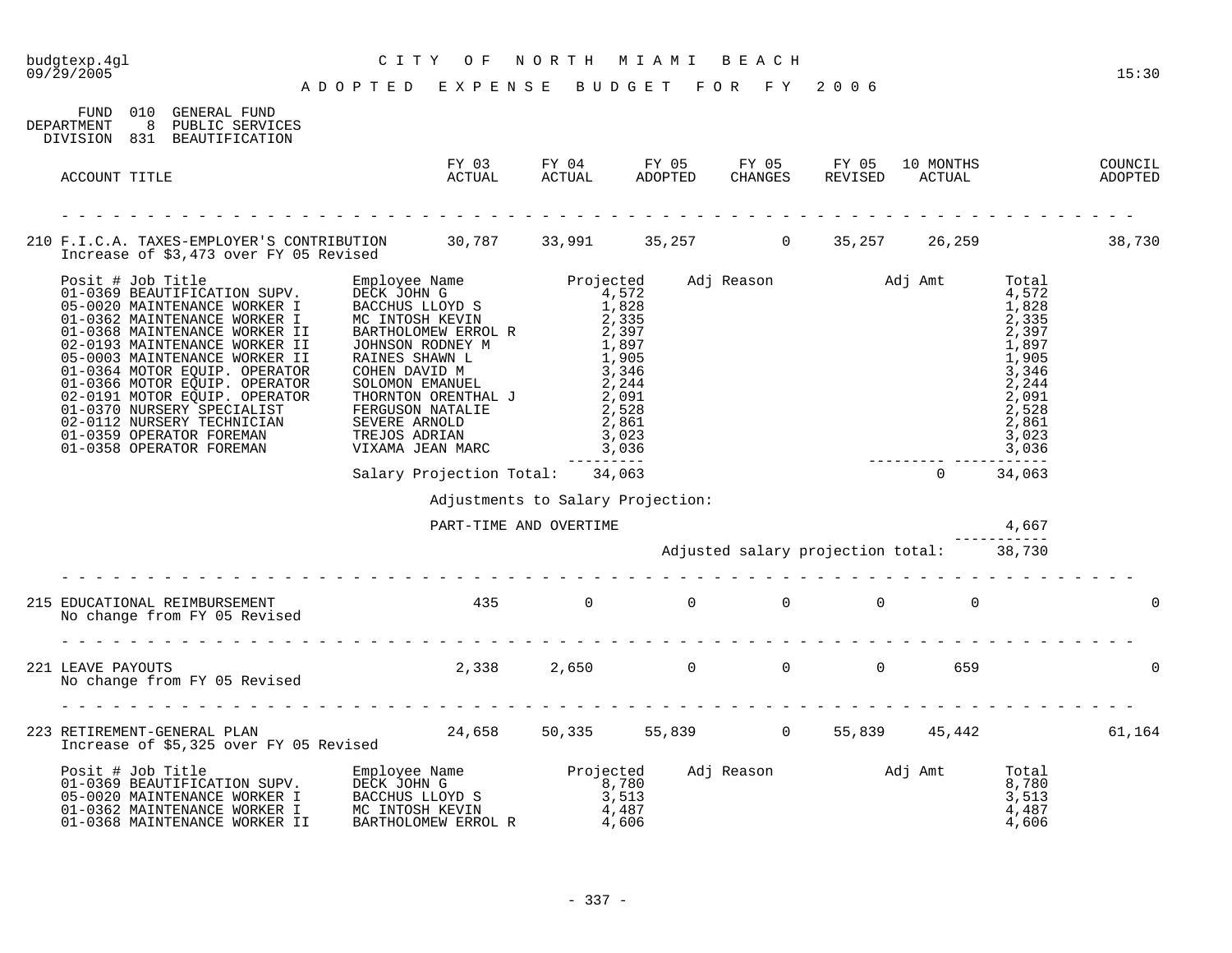| FIND.      | 01 O | GENERAL FUND    |
|------------|------|-----------------|
| DEPARTMENT |      | PUBLIC SERVICES |
| DIVISION   | 831  | BEAUTIFICATION  |

| ACCOUNT TITLE                                                                                                                                                                                                                          |  |  |  | FY 03 FY 04 FY 05 FY 05 FY 05 10 MONTHS<br>ACTUAL ACTUAL ADOPTED CHANGES REVISED ACTUAL | COUNCIL<br>ADOPTED |
|----------------------------------------------------------------------------------------------------------------------------------------------------------------------------------------------------------------------------------------|--|--|--|-----------------------------------------------------------------------------------------|--------------------|
| Posit # Job Title Employee Name Projected Adj Reason Adj Amt Total<br>02-0193 MAINTENANCE WORKER II JOHNSON RODNEY M<br>01-0356 MOTOR EQUIP. OPERATOR COHEN DAVID M<br>01-0356 MOTOR DOUIP. OPERATOR COHEN DAVID M<br>01-0356 MOTOR DO |  |  |  |                                                                                         |                    |
|                                                                                                                                                                                                                                        |  |  |  |                                                                                         |                    |
| 235 HEALTH INSURANCE<br>15,810 Therease of \$2,159 over FY 05 Revised 45,838 51,487 53,651 10 53,651 45,938                                                                                                                            |  |  |  |                                                                                         |                    |
| Example of $\neq 0.12$ and the stationary over the stationary over the stationary over the stationary over the stationary over the stationary over the stationary over the stationary over the stationary over the stationary o        |  |  |  |                                                                                         |                    |
|                                                                                                                                                                                                                                        |  |  |  |                                                                                         |                    |
|                                                                                                                                                                                                                                        |  |  |  |                                                                                         | 1,941              |
|                                                                                                                                                                                                                                        |  |  |  |                                                                                         |                    |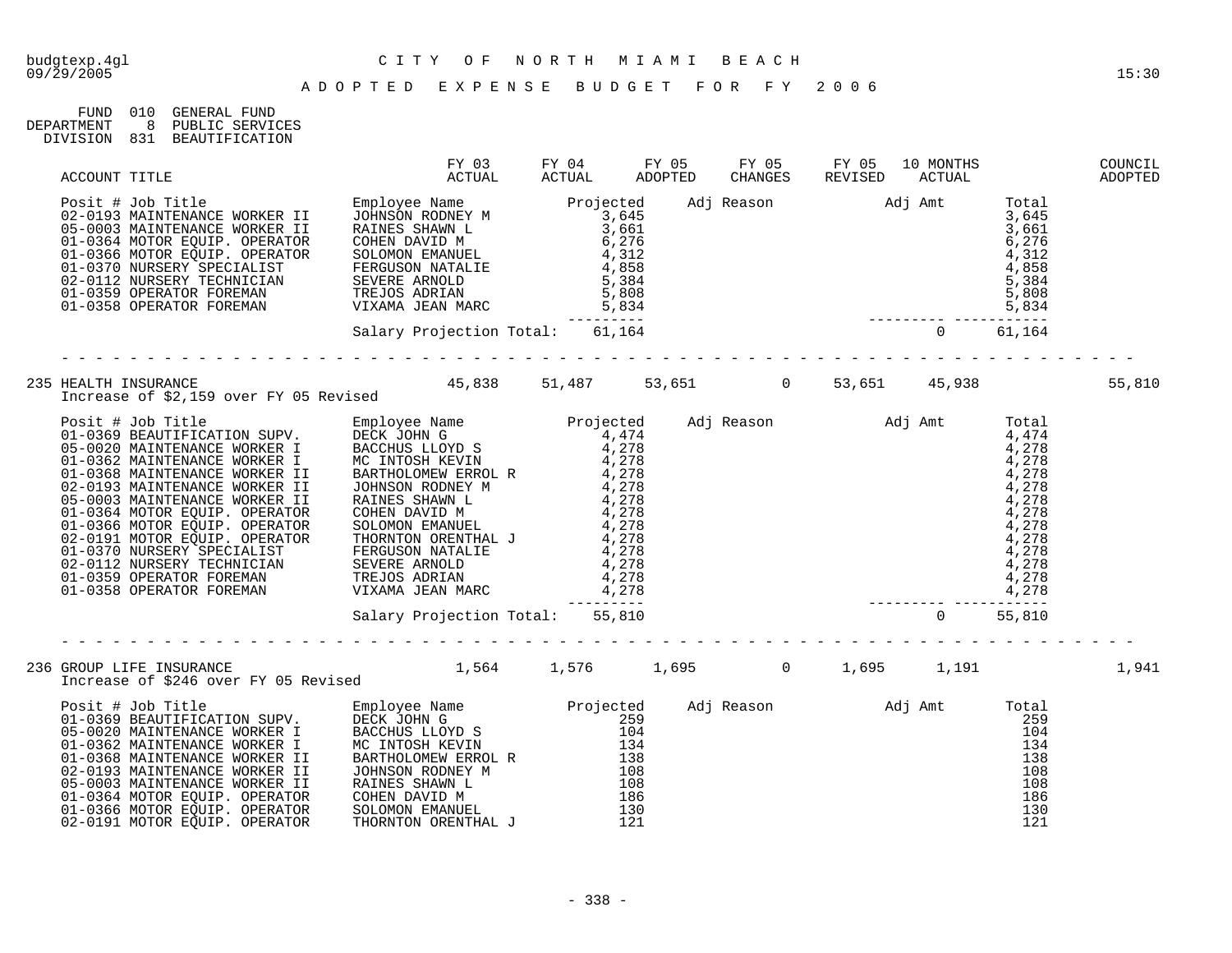FUND 010 GENERAL FUND

## budgtexp.4gl C I T Y O F N O R T H M I A M I B E A C H

| DEPARTMENT | 8 PUBLIC SERVICES<br>DIVISION 831 BEAUTIFICATION                                                                                                                                                                                                                                                                                                                                                                                                            |  |  |  |  |       |
|------------|-------------------------------------------------------------------------------------------------------------------------------------------------------------------------------------------------------------------------------------------------------------------------------------------------------------------------------------------------------------------------------------------------------------------------------------------------------------|--|--|--|--|-------|
|            |                                                                                                                                                                                                                                                                                                                                                                                                                                                             |  |  |  |  |       |
|            | $\begin{tabular}{lcccc} \texttt{ACCOUNT} & \texttt{FTLE} & \texttt{FY 03} & \texttt{FY 04} & \texttt{FY 05} & \texttt{FY 05} & \texttt{FY 05} & \texttt{DY ONNTRS} & \texttt{COUNCIL} \\ \texttt{Posit # Job Title} & \texttt{Employee Name} & \texttt{Enc} \texttt{TOfected} & \texttt{Adj Reason} & \texttt{REUSED} & \texttt{CEINISED} & \texttt{ACTUAL} & \texttt{ADOPTED} \\ 01-0370 NURSERY SECHNICIAN & \texttt{SEVERE BENDON NATALIE} & \texttt{14$ |  |  |  |  |       |
|            |                                                                                                                                                                                                                                                                                                                                                                                                                                                             |  |  |  |  |       |
|            |                                                                                                                                                                                                                                                                                                                                                                                                                                                             |  |  |  |  | 161   |
|            |                                                                                                                                                                                                                                                                                                                                                                                                                                                             |  |  |  |  |       |
|            |                                                                                                                                                                                                                                                                                                                                                                                                                                                             |  |  |  |  |       |
|            |                                                                                                                                                                                                                                                                                                                                                                                                                                                             |  |  |  |  |       |
|            | DENTAL INSURANCE<br>Increase of \$16 over FY 05 Revised 1,695 1,793 1,934 1,934 1,934 1,477<br>239 DENTAL INSURANCE                                                                                                                                                                                                                                                                                                                                         |  |  |  |  | 1,950 |
|            |                                                                                                                                                                                                                                                                                                                                                                                                                                                             |  |  |  |  |       |
|            |                                                                                                                                                                                                                                                                                                                                                                                                                                                             |  |  |  |  |       |

Salary Projection Total: 1,950 0 1,950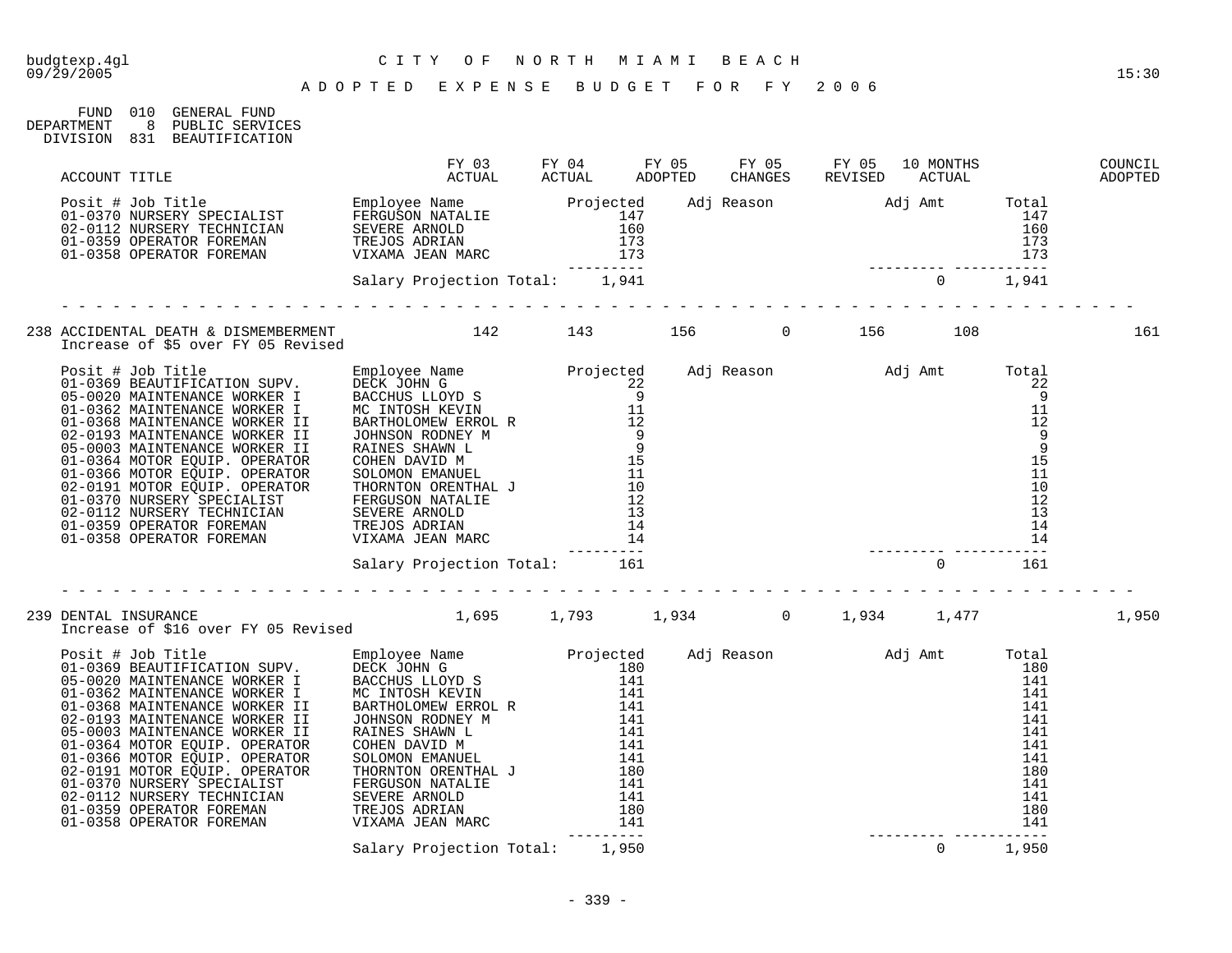| budgtexp.4gl<br>09/29/2005 |                                                                                                                                              | C I T Y<br>O F              |                                                                                   | NORTH MIAMI                                                                                                   | ВЕАСН            |                  |                     |         | 15:30              |
|----------------------------|----------------------------------------------------------------------------------------------------------------------------------------------|-----------------------------|-----------------------------------------------------------------------------------|---------------------------------------------------------------------------------------------------------------|------------------|------------------|---------------------|---------|--------------------|
|                            |                                                                                                                                              | A D O P T E D E X P E N S E |                                                                                   | BUDGET FOR FY 2006                                                                                            |                  |                  |                     |         |                    |
| DEPARTMENT                 | FUND 010 GENERAL FUND<br>8 PUBLIC SERVICES<br>DIVISION 831 BEAUTIFICATION                                                                    |                             |                                                                                   |                                                                                                               |                  |                  |                     |         |                    |
| ACCOUNT TITLE              |                                                                                                                                              | FY 03<br>ACTUAL             | FY 04<br>ACTUAL                                                                   | FY 05<br>ADOPTED                                                                                              | FY 05<br>CHANGES | FY 05<br>REVISED | 10 MONTHS<br>ACTUAL |         | COUNCIL<br>ADOPTED |
|                            | *** Salaries & Related Costs 65,040 511,603 573,045 609,374 -6,486 602,888 465,040                                                           |                             |                                                                                   |                                                                                                               |                  |                  |                     |         | 665,999            |
| 310 PROFESSIONAL SERVICES  | No change from FY 05 Revised                                                                                                                 | .                           |                                                                                   | 375 0 0 0 0                                                                                                   |                  |                  | $\Omega$            |         | $\Omega$           |
|                            | 316 CONTRACT MOWING/LANDSCAPE MAINTENANCE 207,239 190,623 228,000 -50,987 177,013 176,900 228,000<br>Increase of \$50,987 over FY 05 Revised |                             |                                                                                   |                                                                                                               |                  |                  |                     |         |                    |
|                            |                                                                                                                                              |                             |                                                                                   | BISC BLVD AND OTHER CITY FACILITIES                                                                           |                  |                  |                     | 228,000 |                    |
|                            |                                                                                                                                              |                             |                                                                                   |                                                                                                               |                  |                  | Total:              | 228,000 |                    |
| 325 MAINTENANCE OF MEDIANS | Decrease of \$9,687 from FY 05 Revised                                                                                                       |                             |                                                                                   | 74,178 77,474 90,000                                                                                          |                  |                  | 9,687 99,687 99,683 |         | 90,000             |
|                            |                                                                                                                                              |                             |                                                                                   |                                                                                                               |                  |                  |                     | 90,000  |                    |
|                            |                                                                                                                                              |                             |                                                                                   |                                                                                                               |                  |                  | Total:              | 90,000  |                    |
|                            | 347 OTHER CONTRACTUAL SERVICES<br>Increase of \$5,360 over FY 05 Revised                                                                     |                             |                                                                                   | $67,419$ $124,945$ $65,000$ $-5,360$ $59,640$ $59,213$                                                        |                  |                  |                     |         | 65,000             |
|                            |                                                                                                                                              | TREE REMOVAL<br>SECURITY    | AQUATIC WEED CONTROL CONTRACT<br>PAT A MISHCON FIELD<br>PESTICIDE REMOVAL SERVICE | TURF MANAGEMENT FOR CITY FACILITIES<br>BASEBALL SECTION TO P.A.M. FIELD<br>ANN'L RESTORATION OF SPORTS FIELDS |                  |                  |                     | 65,000  |                    |
|                            |                                                                                                                                              |                             |                                                                                   |                                                                                                               |                  |                  | Total:              | 65,000  |                    |
| 390 EDUCATIONAL PROGRAMS   |                                                                                                                                              | 142                         | 260                                                                               | 500                                                                                                           | $-25$            | 475              | 550                 |         | 500                |

Increase of \$25 over FY 05 Revised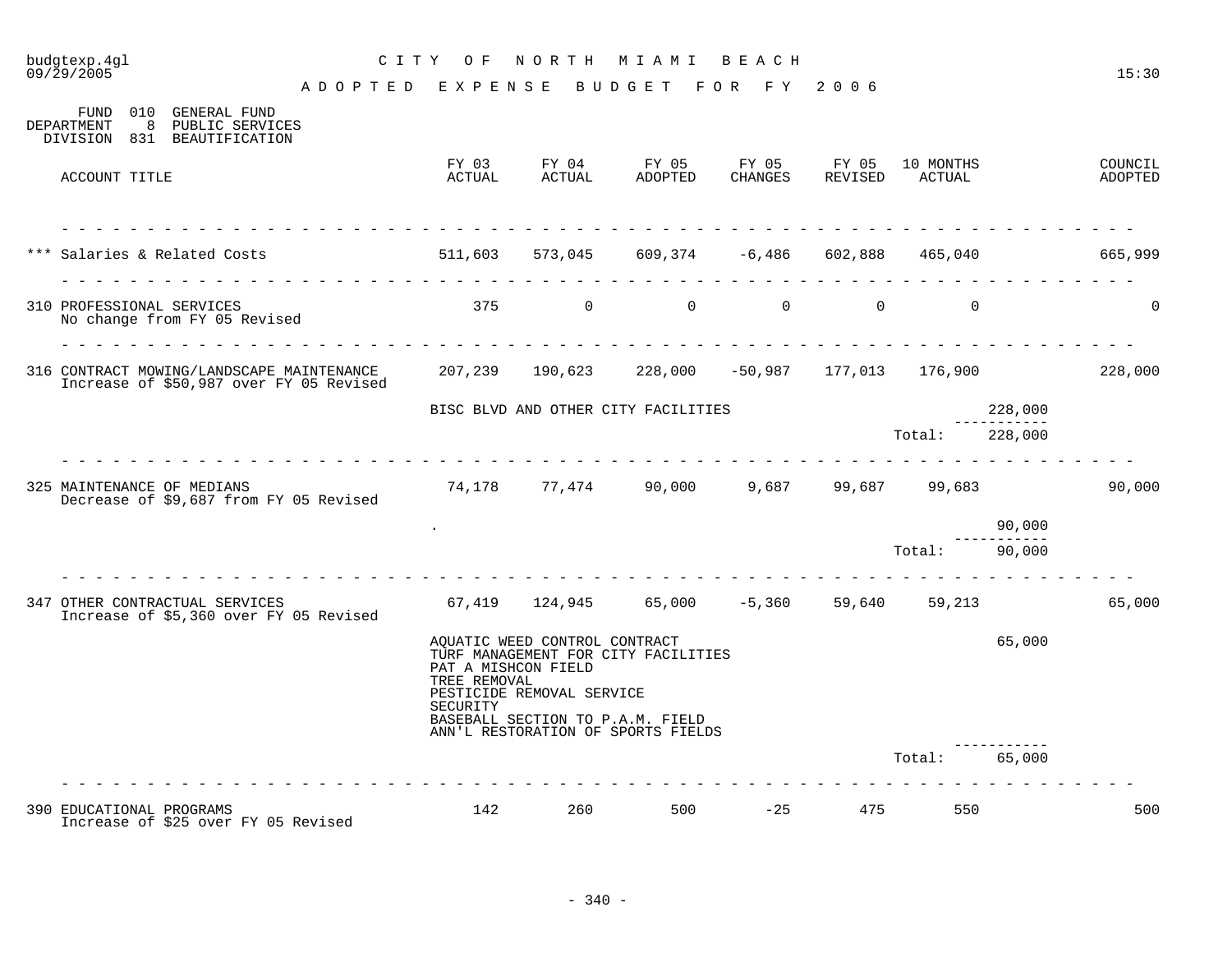| budgtexp.4gl<br>09/29/2005                                                   |                                         | C I T Y<br>O F                     | NORTH                   | MIAMI                                         | BEACH            |                  |                     |         | 15:30              |
|------------------------------------------------------------------------------|-----------------------------------------|------------------------------------|-------------------------|-----------------------------------------------|------------------|------------------|---------------------|---------|--------------------|
|                                                                              |                                         | ADOPTED EXPENSE                    |                         | BUDGET FOR FY 2006                            |                  |                  |                     |         |                    |
| 010 GENERAL FUND<br>FUND<br>DEPARTMENT<br>8<br>DIVISION 831 BEAUTIFICATION   | PUBLIC SERVICES                         |                                    |                         |                                               |                  |                  |                     |         |                    |
| ACCOUNT TITLE                                                                |                                         | FY 03<br>ACTUAL                    | FY 04<br>ACTUAL         | FY 05<br>ADOPTED                              | FY 05<br>CHANGES | FY 05<br>REVISED | 10 MONTHS<br>ACTUAL |         | COUNCIL<br>ADOPTED |
|                                                                              |                                         | SEMINARS                           |                         |                                               |                  |                  |                     | 500     |                    |
|                                                                              |                                         |                                    |                         |                                               |                  |                  | Total:              | 500     |                    |
|                                                                              |                                         |                                    |                         |                                               |                  |                  |                     |         |                    |
| 405 TRAVEL AND AUTO EXPENSES<br>Increase of \$205 over FY 05 Revised         |                                         | 625                                | 421                     | 600                                           | $-205$           |                  | 395                 |         | 600                |
|                                                                              |                                         |                                    |                         | TRAVEL RELATED TO SEMINARS & TRADE SHOWS      |                  |                  |                     | 600     |                    |
|                                                                              |                                         |                                    |                         |                                               |                  |                  | Total:              | 600     |                    |
| 410 COMMUNICATION SERVICES                                                   | Decrease of \$1,080 from FY 05 Revised  | 1,870                              | 971                     | 1,000                                         | 1,080            |                  | 2,080 1,952         |         | 1,000              |
|                                                                              |                                         |                                    | COMMUNICATION EQUIPMENT |                                               |                  |                  |                     | 1,000   |                    |
|                                                                              |                                         |                                    |                         |                                               |                  |                  | Total:              | 1,000   |                    |
| 430 UTILITY SERVICES                                                         | Increase of \$47,418 over FY 05 Revised |                                    |                         | 99,886 124,622 110,000 42,582 152,582 152,582 |                  |                  |                     |         | 200,000            |
|                                                                              |                                         | FPL SERVICE CHARGES<br>NEW MEDIANS |                         |                                               |                  |                  |                     | 200,000 |                    |
|                                                                              |                                         |                                    |                         |                                               |                  |                  | Total:              | 200,000 |                    |
| 440 RENTALS AND LEASES<br>No change from FY 05 Revised                       |                                         | 2,346                              |                         | $\overline{0}$<br>$6\overline{6}$             | $\overline{0}$   | $\overline{0}$   | $\mathbf 0$         |         | ∩                  |
| 460 REPAIRS AND MAINTENANCE SERVICES<br>Decrease of \$634 from FY 05 Revised |                                         | 110                                | 1,564                   | 1,500                                         | 634              | 2,134            | 1,861               |         | 1,500              |
|                                                                              |                                         | EQUIPMENT REPAIRS                  |                         |                                               |                  |                  |                     | 1,500   |                    |
|                                                                              |                                         |                                    |                         |                                               |                  |                  | Total:              | 1,500   |                    |
| 490 UNIFORM MAINTENANCE ALLOWANCE<br>Decrease of \$777 from FY 05 Revised    |                                         |                                    | 4,694 1,902             | 4,500                                         | 777              |                  | 5,277 4,474         |         | 4,500              |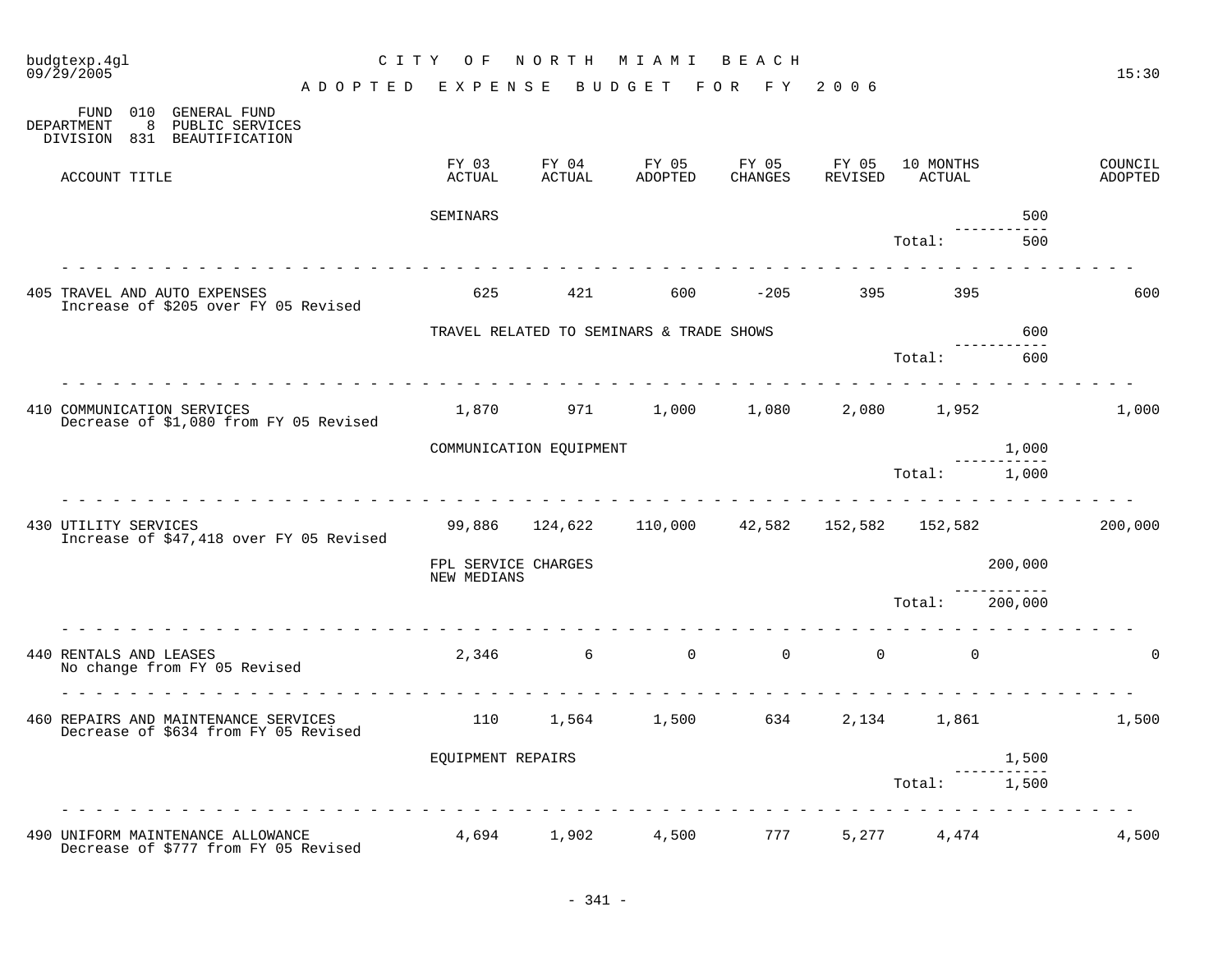| budgtexp.4gl<br>09/29/2005                                                                                           | C I T Y<br>NORTH<br>BEACH<br>O F<br>M I A M I                                                      |                                                                                                        |                                                                                                                                                |                  |                         |                     |                                                                                                                             |                    |  |
|----------------------------------------------------------------------------------------------------------------------|----------------------------------------------------------------------------------------------------|--------------------------------------------------------------------------------------------------------|------------------------------------------------------------------------------------------------------------------------------------------------|------------------|-------------------------|---------------------|-----------------------------------------------------------------------------------------------------------------------------|--------------------|--|
| ADOPTED                                                                                                              | EXPENSE                                                                                            |                                                                                                        | BUDGET                                                                                                                                         | FOR FY           | 2006                    |                     |                                                                                                                             | 15:30              |  |
| 010<br><b>GENERAL FUND</b><br>FUND<br>DEPARTMENT<br>8<br>PUBLIC SERVICES<br><b>BEAUTIFICATION</b><br>DIVISION<br>831 |                                                                                                    |                                                                                                        |                                                                                                                                                |                  |                         |                     |                                                                                                                             |                    |  |
| ACCOUNT TITLE                                                                                                        | FY 03<br>ACTUAL                                                                                    | FY 04<br>ACTUAL                                                                                        | FY 05<br>ADOPTED                                                                                                                               | FY 05<br>CHANGES | FY 05<br><b>REVISED</b> | 10 MONTHS<br>ACTUAL |                                                                                                                             | COUNCIL<br>ADOPTED |  |
|                                                                                                                      | EMPLOYEE UNIFORMS                                                                                  |                                                                                                        |                                                                                                                                                |                  |                         |                     | 4,500                                                                                                                       |                    |  |
|                                                                                                                      |                                                                                                    |                                                                                                        |                                                                                                                                                |                  |                         | Total:              | 4,500                                                                                                                       |                    |  |
| 520 OPERATING SUPPLIES<br>Increase of \$39,237 over FY 05 Revised                                                    |                                                                                                    |                                                                                                        | $40,554$ $44,009$ $48,600$ $-4,837$                                                                                                            |                  |                         | 43,763 36,921       |                                                                                                                             | 83,000             |  |
|                                                                                                                      | CHEMICALS<br>SOIL<br>SOD<br>OFFICE SUPPLIES<br>SPORT FIELDS<br>ANNUAL FLOWERS<br>MERIT INSECTICIDE | OFFICE PLANTS AND POTS<br>FLAGS & HOLIDAY BANNERS<br>HORTICULTURE SUPPLIES<br>SAFETY SHOES & EQUIPMENT | MULCH, INCLUDING NEW CITY-WIDE PROGRAM<br>BUILDING MATERIALS FOR: NURSERY BENCHES & FLOWER BEDS<br>FERTILIZER, INCLUDING NEW CITY-WIDE PROGRAM |                  |                         |                     | 3.000<br>5,000<br>36,000<br>4,000<br>2,000<br>3,000<br>7,000<br>1,000<br>2,000<br>9,000<br>2,000<br>4,000<br>2,000<br>3,000 |                    |  |
|                                                                                                                      |                                                                                                    |                                                                                                        |                                                                                                                                                |                  |                         | Total:              | -----<br>83,000                                                                                                             |                    |  |
| 527 PURCHASE OF TREES/LANDSCAPE PROJECTS<br>Increase of \$17,645 over FY 05 Revised                                  | 5,631                                                                                              | 10,471                                                                                                 | 10,000                                                                                                                                         | 10,355           |                         | 20,355 14,645       |                                                                                                                             | 38,000             |  |
|                                                                                                                      |                                                                                                    |                                                                                                        | REPLACEMENT TREES/SHRUBS: MISC RESIDENTIAL TREE PLANTING<br>REPLACEMENT TREE: NEW CITY-WIDE PROGRAM                                            |                  |                         |                     | 13,000<br>25,000                                                                                                            |                    |  |
|                                                                                                                      |                                                                                                    |                                                                                                        |                                                                                                                                                |                  |                         | Total:              | 38,000                                                                                                                      |                    |  |
| 540 BOOKS & MEMBERSHIPS<br>No change from FY 05 Revised                                                              | 110                                                                                                | 143                                                                                                    | 100                                                                                                                                            | 100              | 200                     | 201                 |                                                                                                                             | 200                |  |
|                                                                                                                      |                                                                                                    |                                                                                                        | BOOKS, MEMBERSHIPS AND SUBSCRIPTIONS                                                                                                           |                  |                         |                     | 200                                                                                                                         |                    |  |
|                                                                                                                      |                                                                                                    |                                                                                                        |                                                                                                                                                |                  |                         | Total:              | 200                                                                                                                         |                    |  |
|                                                                                                                      |                                                                                                    |                                                                                                        |                                                                                                                                                |                  |                         |                     |                                                                                                                             |                    |  |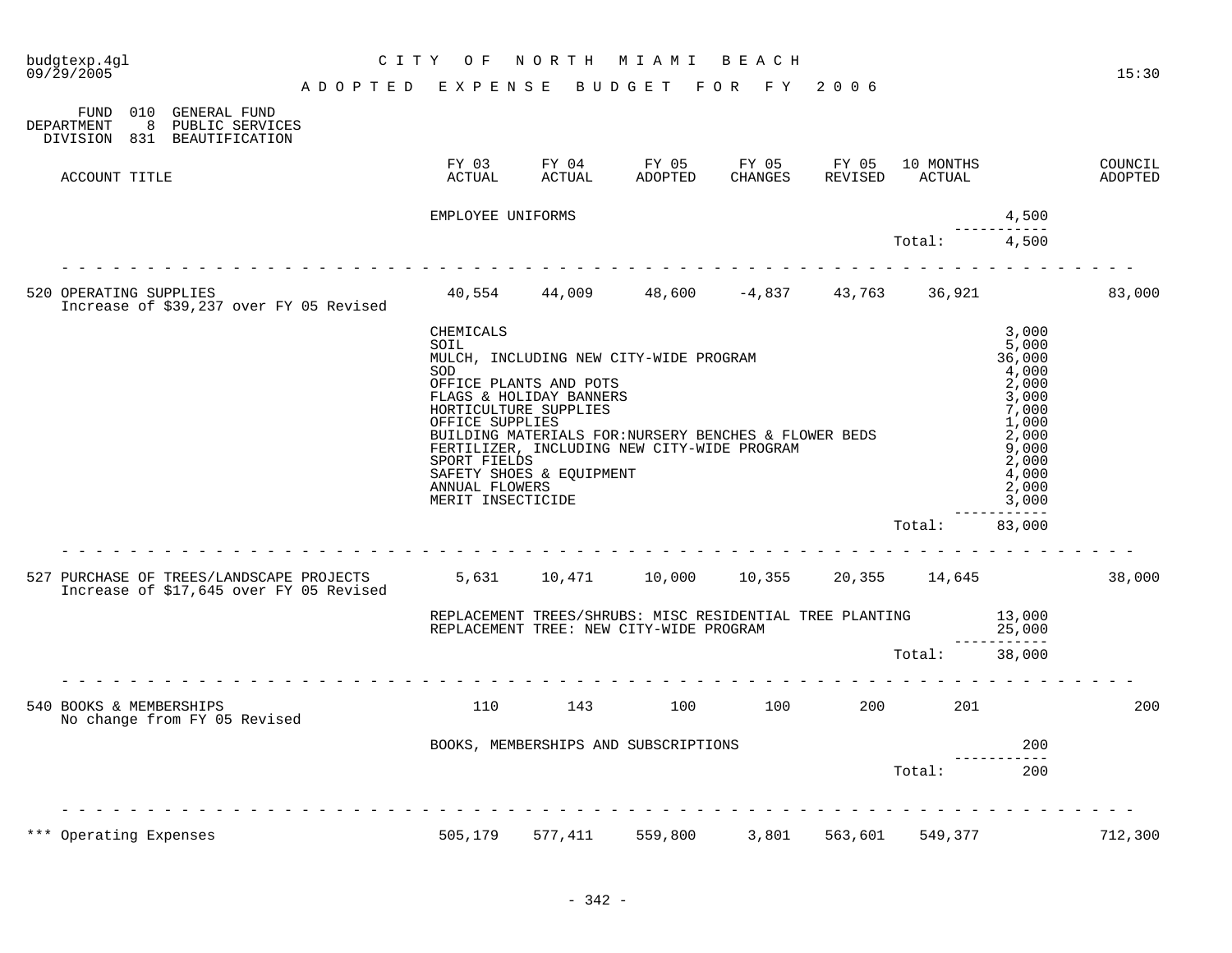## budgtexp.4gl C I T Y O F N O R T H M I A M I B E A C H

A D O P T E D E X P E N S E B U D G E T F O R F Y 2 0 0 6

|     | 010<br><b>GENERAL FUND</b><br>FUND<br>-8<br>PUBLIC SERVICES<br>DEPARTMENT<br>DIVISION 831 BEAUTIFICATION              |                                                                                             |                                     |                                                                                  |                       |       |                                     |                 |                    |
|-----|-----------------------------------------------------------------------------------------------------------------------|---------------------------------------------------------------------------------------------|-------------------------------------|----------------------------------------------------------------------------------|-----------------------|-------|-------------------------------------|-----------------|--------------------|
|     | ACCOUNT TITLE                                                                                                         | FY 03<br>ACTUAL                                                                             | ACTUAL                              | FY 04 FY 05 FY 05 FY 05<br>ADOPTED                                               | CHANGES               |       | 10 MONTHS<br>REVISED ACTUAL         |                 | COUNCIL<br>ADOPTED |
|     | 830 IMPROVEMENTS OTHER THAN BUILDINGS<br>Decrease of \$4,500 from FY 05 Revised                                       |                                                                                             | $\begin{matrix} 0 & 0 \end{matrix}$ | $\Omega$                                                                         | 4,500                 | 4,500 | 4,500                               |                 |                    |
|     | 838 C.I.P. PROJECTS FROM CM CIP CONTINGENCY 0 0 0 0 4,530 4,530 4,530 4,530<br>Decrease of \$4,530 from FY 05 Revised |                                                                                             |                                     |                                                                                  |                       |       |                                     |                 | $\Omega$           |
|     | 840 MACHINERY AND EQUIPMENT<br>Increase of \$23,000 over FY 05 Revised                                                |                                                                                             |                                     | $1,831$ 0 0 0 0 0 0                                                              |                       |       |                                     |                 | 23,000             |
|     |                                                                                                                       | REPLACEMENT GREENHOUSE 30'X96'                                                              |                                     | REPLACEMENT GREENBOODS OU ALLY<br>FERTILIZER APLICATOR FOR NEW CITY-WIDE PROGRAM |                       |       |                                     | 20,000<br>3,000 |                    |
|     |                                                                                                                       |                                                                                             |                                     |                                                                                  |                       |       | Total: 23,000                       |                 |                    |
|     | 845 FINANCED EOUIPMENT<br>Increase of \$81,000 over FY 05 Revised                                                     | $\Omega$                                                                                    |                                     | $\begin{matrix}0&0&0\end{matrix}$                                                |                       |       | $0 \qquad \qquad 0$                 |                 | 81,000             |
|     |                                                                                                                       | MULCH SPREADER FOR NEW CITY-WIDE PROGRAM<br>1/2 TON PICK-UP TRUCK FOR NEW CITY WIDE PROGRAM |                                     |                                                                                  | 62,000<br>19,000      |       |                                     |                 |                    |
|     |                                                                                                                       |                                                                                             |                                     |                                                                                  |                       |       | Total: 81,000                       |                 |                    |
| *** | Capital Outlays<br>.                                                                                                  |                                                                                             | 1,831 0                             |                                                                                  | $0 \t 9,030 \t 9,030$ |       | 9,030                               |                 | 104,000            |
|     | 951 CAPITAL LEASE INTEREST<br>Increase of \$4,000 over FY 05 Revised                                                  |                                                                                             |                                     | $\begin{matrix} 0 & 0 & 0 & 0 \end{matrix}$                                      |                       |       | $\overline{0}$                      | $\Omega$        | 4,000              |
|     |                                                                                                                       | FY06 PURCHASES                                                                              |                                     |                                                                                  |                       |       |                                     | 4,000           |                    |
|     |                                                                                                                       |                                                                                             |                                     |                                                                                  |                       |       | Total:                              | 4,000           |                    |
|     | 952 CAPITAL LEASE PRINCIPAL<br>Increase of \$18,000 over FY 05 Revised                                                | $\Omega$                                                                                    | $\overline{0}$                      | $\overline{0}$                                                                   | $\overline{0}$        |       | $0 \qquad \qquad$<br>$\overline{0}$ |                 | 18,000             |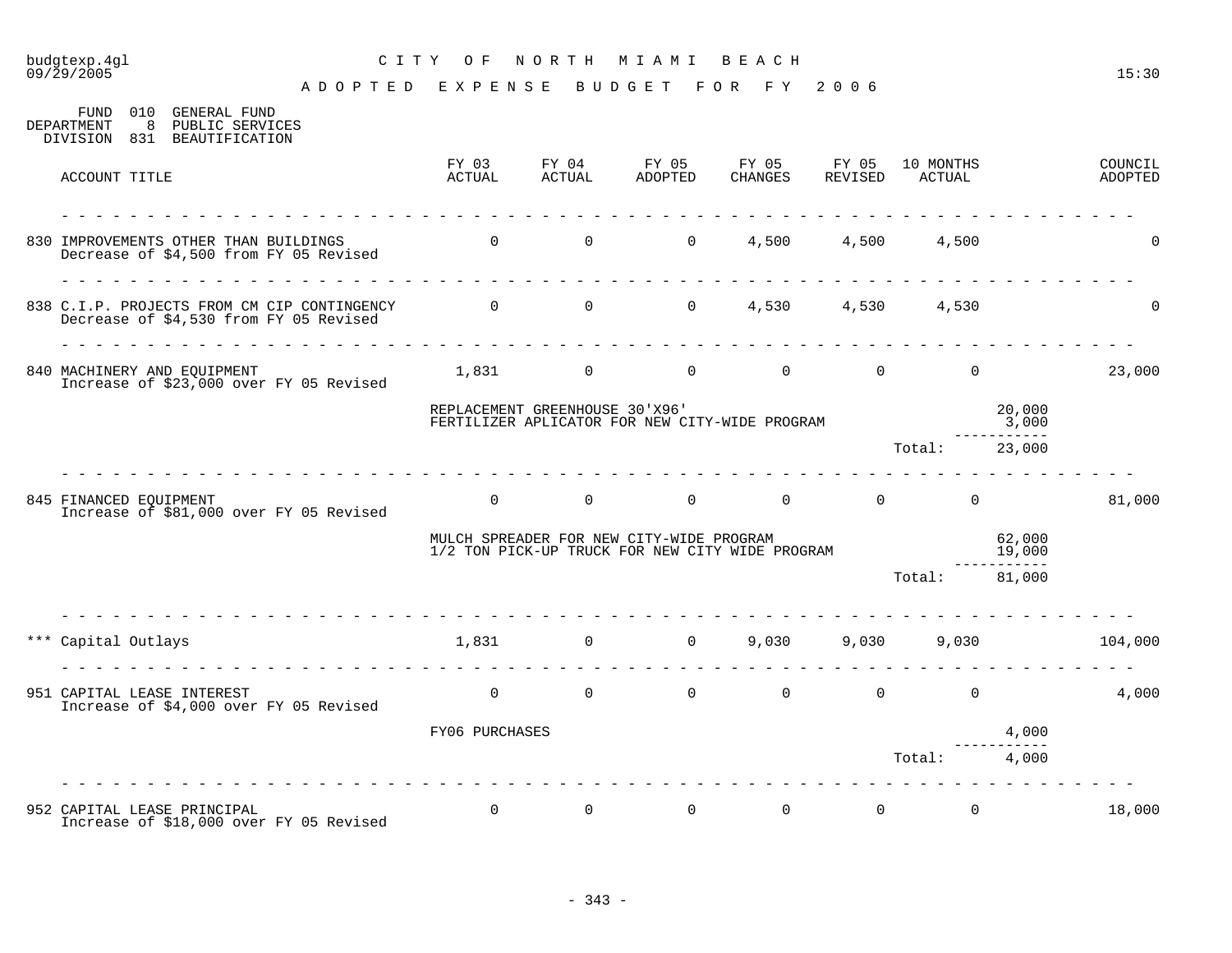| budgtexp.4ql<br>09/29/2005 |                                                                                                                                                                                                                                                                                                                                                                                                                                             | C I T Y<br>O F<br>ADOPTED EXPENSE BUDGET FOR FY 2006                                                                                                                                                                                                                                               | NORTH                                                                                                         | M I A M I                                 | BEACH                        |                           |                     |                                                                                                                            | 15:30              |
|----------------------------|---------------------------------------------------------------------------------------------------------------------------------------------------------------------------------------------------------------------------------------------------------------------------------------------------------------------------------------------------------------------------------------------------------------------------------------------|----------------------------------------------------------------------------------------------------------------------------------------------------------------------------------------------------------------------------------------------------------------------------------------------------|---------------------------------------------------------------------------------------------------------------|-------------------------------------------|------------------------------|---------------------------|---------------------|----------------------------------------------------------------------------------------------------------------------------|--------------------|
| FUND<br>DEPARTMENT         | 010<br>GENERAL FUND<br>8<br>PUBLIC SERVICES<br>DIVISION 831 BEAUTIFICATION                                                                                                                                                                                                                                                                                                                                                                  |                                                                                                                                                                                                                                                                                                    |                                                                                                               |                                           |                              |                           |                     |                                                                                                                            |                    |
| ACCOUNT TITLE              |                                                                                                                                                                                                                                                                                                                                                                                                                                             | FY 03<br>ACTUAL                                                                                                                                                                                                                                                                                    | FY 04                                                                                                         | ACTUAL ADOPTED                            | FY 05 FY 05 FY 05<br>CHANGES | REVISED                   | 10 MONTHS<br>ACTUAL |                                                                                                                            | COUNCIL<br>ADOPTED |
|                            |                                                                                                                                                                                                                                                                                                                                                                                                                                             | FY06 PURCHASES                                                                                                                                                                                                                                                                                     |                                                                                                               |                                           |                              |                           |                     | 18,000                                                                                                                     |                    |
|                            |                                                                                                                                                                                                                                                                                                                                                                                                                                             |                                                                                                                                                                                                                                                                                                    |                                                                                                               |                                           |                              |                           | Total:              | 18,000                                                                                                                     |                    |
|                            | Increase of \$3,033 over FY 05 Revised                                                                                                                                                                                                                                                                                                                                                                                                      | 994 TRF TO WORKERS' COMP SELF-INS 26,537 0 25,742 0 25,742 25,742                                                                                                                                                                                                                                  |                                                                                                               |                                           |                              |                           |                     |                                                                                                                            | 28,775             |
|                            | Posit # Job Title<br>01-0369 BEAUTIFICATION SUPV.<br>05-0020 MAINTENANCE WORKER I<br>01-0362 MAINTENANCE WORKER I<br>01-0368 MAINTENANCE WORKER II<br>02-0193 MAINTENANCE WORKER II<br>05-0003 MAINTENANCE WORKER II<br>01-0364 MOTOR EQUIP. OPERATOR<br>01-0366 MOTOR EQUIP. OPERATOR<br>02-0191 MOTOR EQUIP. OPERATOR<br>01-0370 NURSERY SPECIALIST<br>02-0112 NURSERY TECHNICIAN<br>01-0359 OPERATOR FOREMAN<br>01-0358 OPERATOR FOREMAN | Employee Name Projected<br>DECK JOHN G<br>BACCHUS LLOYD S<br>MC INTOSH KEVIN<br>BARTHOLOMEW ERROL R<br>JOHNSON RODNEY M<br>RAINES SHAWN L<br>COHEN DAVID M<br>SOLOMON EMANUEL<br>THORNTON ORENTHAL J<br>FERGUSON NATALIE<br>FERGUSON NATALIE<br>SEVERE ARNOLD<br>TREJOS ADRIAN<br>VIXAMA JEAN MARC | $\frac{3}{2}, \frac{165}{892}$<br>$1,618$<br>1,618<br>1,314<br>2,318<br>1,555<br>$\frac{1}{3}, \frac{3}{307}$ | 3,014<br>1,752<br>1,982<br>2,094<br>2,103 |                              | Adj Reason Madj Amt       |                     | Total<br>3,165<br>2,892<br>1,618<br>1,661<br>1,314<br>3,014<br>2,318<br>1,555<br>3,307<br>1,752<br>1,982<br>2,094<br>2,103 |                    |
|                            |                                                                                                                                                                                                                                                                                                                                                                                                                                             | Salary Projection Total: 28,775                                                                                                                                                                                                                                                                    | --------                                                                                                      |                                           |                              |                           | $\Omega$            | 28,775                                                                                                                     |                    |
| ***                        |                                                                                                                                                                                                                                                                                                                                                                                                                                             | Non-Operating Expenses 26,537 0 25,742 0 25,742 25,742                                                                                                                                                                                                                                             |                                                                                                               |                                           |                              |                           |                     |                                                                                                                            | 50,775             |
| DIVISION                   | TOTALS:                                                                                                                                                                                                                                                                                                                                                                                                                                     | 1,045,150 1,150,456 1,194,916                                                                                                                                                                                                                                                                      |                                                                                                               |                                           |                              | 6,345 1,201,261 1,049,189 |                     |                                                                                                                            | 1,533,074          |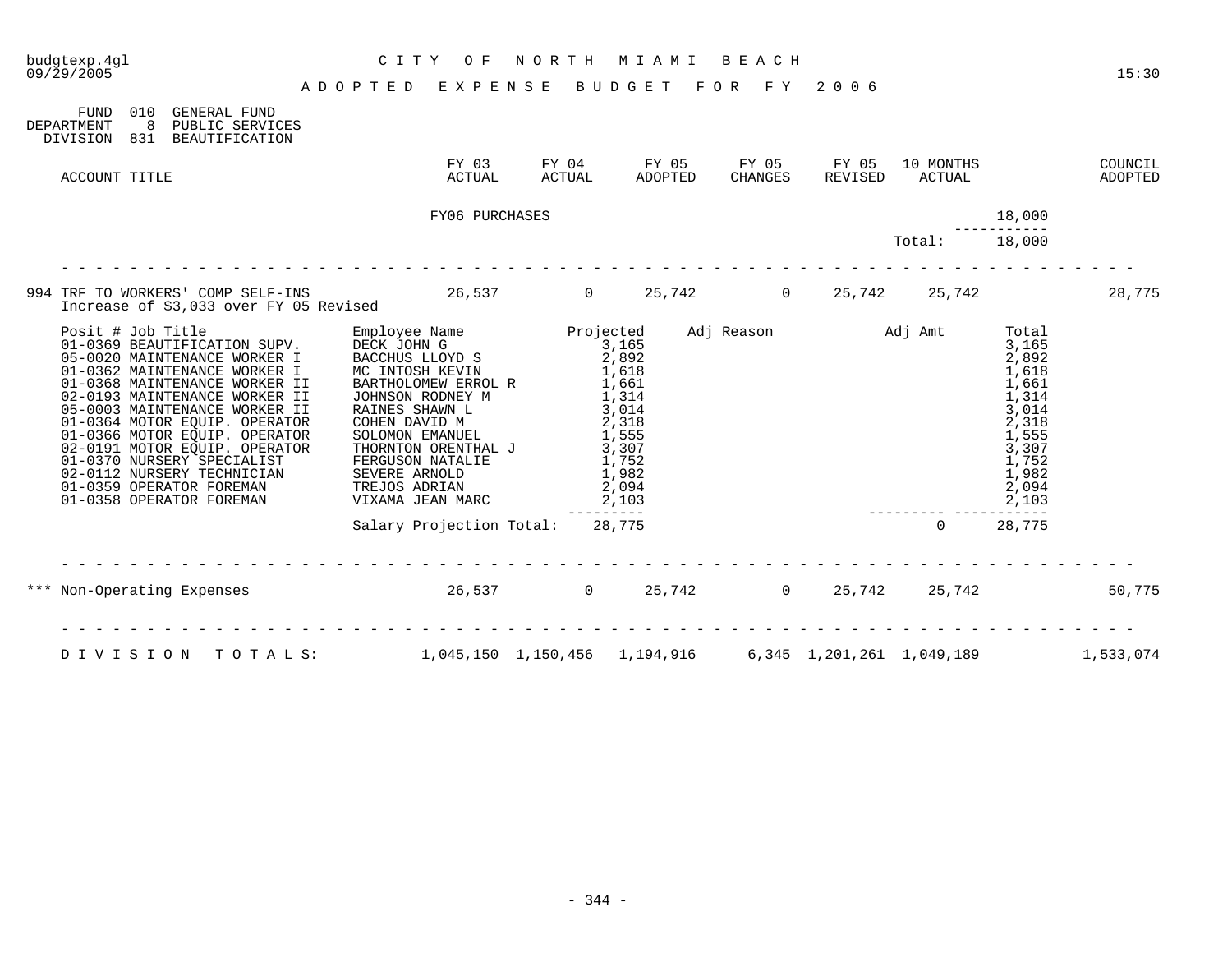| CITY OF NORTH MIAMI BEACH<br>ADOPTED EXPENSE BUDGET FOR FY 2006<br>budgtexp.4gl<br>09/29/2005                                                                                                                                            |                                                                     |  |  |                                    | 15:30 |
|------------------------------------------------------------------------------------------------------------------------------------------------------------------------------------------------------------------------------------------|---------------------------------------------------------------------|--|--|------------------------------------|-------|
| FUND 010 GENERAL FUND<br>DEPARTMENT 8 PUBLIC SERVICES<br>DIVISION 850 FACILITY MANAGEMENT                                                                                                                                                |                                                                     |  |  |                                    |       |
| ACCOUNT TITLE                                                                                                                                                                                                                            |                                                                     |  |  |                                    |       |
| 120 SALARIES-FULL-TIME<br>Decrease of \$32,088 from FY 05 Revised 362,853 389,911 404,943 -15,000 389,943 306,429 257,855                                                                                                                |                                                                     |  |  |                                    |       |
| Posit # Job Title<br>Posit # Job Title<br>05-0194 FACILITIES MANAGER<br>01-0374 FACILITY MAINT.SPECIALIST * VACANCY ** 1385<br>01-0374 FACILITY MAINT.SPECIALIST * VACANCY ** 1385<br>01-0381 HVAC AIR COND. TECH.<br>CIRCLE TO THE 1995 |                                                                     |  |  |                                    |       |
|                                                                                                                                                                                                                                          |                                                                     |  |  |                                    |       |
| No change from FY 05 Revised                                                                                                                                                                                                             |                                                                     |  |  |                                    |       |
| 140 OVERTIME-REGULAR EMPLOYEES 17,955 16,290 14,000 1,200 15,200 17,588 14,000<br>Decrease of \$1,200 from FY 05 Revised                                                                                                                 |                                                                     |  |  |                                    |       |
|                                                                                                                                                                                                                                          | OFF. PAINTING, EMR. (DUTYMAN, PLUMBING, ELEC, SPEC PRJ, ETC) 14,000 |  |  | _________________<br>Total: 14,000 |       |
| 210 F.I.C.A. TAXES-EMPLOYER'S CONTRIBUTION 29,210 31,867 32,049 0 32,049 25,159 28,461<br>Decrease of \$3,588 from FY 05 Revised                                                                                                         |                                                                     |  |  |                                    |       |
| 9001 100373 FACILITIES MANAGER (MANAGER HECKERT MARK S)<br>01-0373 FACILITY MAINT. OPER SPEC ** VACANCY ** 1385<br>01-0374 FACILITY MAINT. SPECIALIST ** VACANCY ** 1385<br>01-0382 HVAC AIR COND. TECH. FORD RANIS<br>01-0383 HVAC A    |                                                                     |  |  |                                    |       |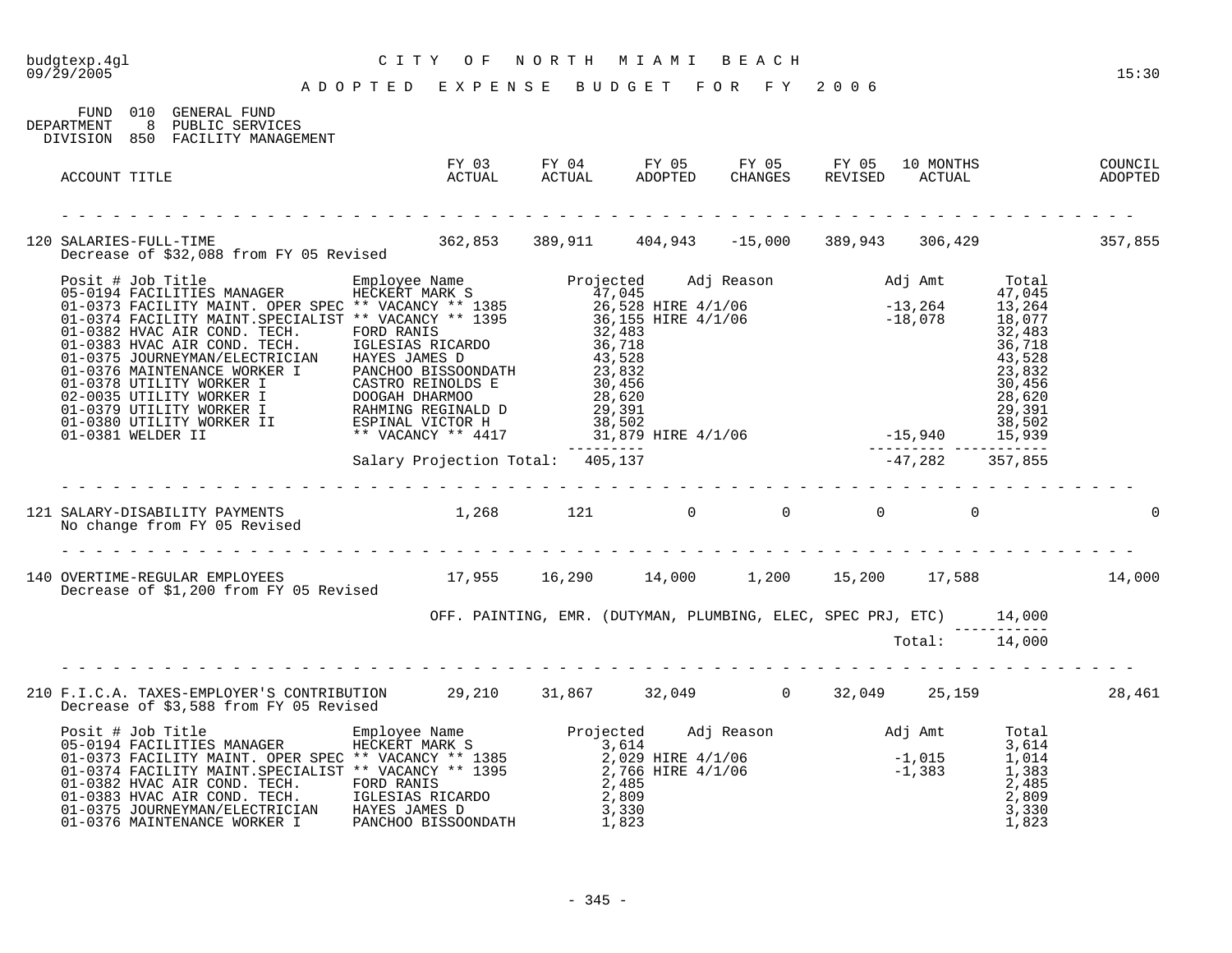| 09/29/2005 |                                     |  |       | 15:30 |
|------------|-------------------------------------|--|-------|-------|
|            | ישים כמה היהמוחים שמאים משימים מתוג |  | 200 G |       |

| FIJND.     | 01 O | GENERAL FUND        |
|------------|------|---------------------|
| DEPARTMENT | - 8  | PUBLIC SERVICES     |
| DIVISION   | 850  | FACILITY MANAGEMENT |

| ACCOUNT TITLE                                                                                                                                                                                                                             | FY 03<br>ACTUAL       | FY 04<br>ACTUAL                   | FY 05<br>FY 05<br>CHANGES<br>ADOPTED                                    | FY 05<br>REVISED | 10 MONTHS<br>ACTUAL | COUNCIL<br>ADOPTED |
|-------------------------------------------------------------------------------------------------------------------------------------------------------------------------------------------------------------------------------------------|-----------------------|-----------------------------------|-------------------------------------------------------------------------|------------------|---------------------|--------------------|
| ACCOUNT TITLE<br>Posit # Job Title<br>01-0378 UTILITY WORKER I CASTRO REINOLDS E<br>02-0035 UTILITY WORKER I DOOGAH DHARMOO<br>01-0379 UTILITY WORKER I RAHMING REGINALD D<br>01-0380 UTILITY WORKER I ESPINAL UCTOR H<br>01-0380 UTILITY |                       |                                   |                                                                         |                  |                     |                    |
|                                                                                                                                                                                                                                           |                       |                                   |                                                                         |                  |                     |                    |
|                                                                                                                                                                                                                                           |                       |                                   |                                                                         |                  |                     |                    |
|                                                                                                                                                                                                                                           |                       | Adjustments to Salary Projection: |                                                                         |                  |                     |                    |
|                                                                                                                                                                                                                                           | OVERTIME REGULAR      |                                   | 1,071<br>-----------<br>28,461 Adjusted salary projection total: 28,461 |                  |                     |                    |
|                                                                                                                                                                                                                                           |                       |                                   |                                                                         |                  |                     |                    |
| 221 LEAVE PAYOUTS<br>No change from FY 05 Revised                                                                                                                                                                                         | $146$ 0 0 0 0 0 4,006 |                                   |                                                                         |                  |                     |                    |
|                                                                                                                                                                                                                                           |                       |                                   |                                                                         |                  |                     |                    |
|                                                                                                                                                                                                                                           |                       |                                   |                                                                         |                  |                     |                    |
|                                                                                                                                                                                                                                           |                       |                                   |                                                                         |                  |                     |                    |
|                                                                                                                                                                                                                                           |                       |                                   |                                                                         |                  |                     |                    |
| .                                                                                                                                                                                                                                         |                       |                                   |                                                                         |                  |                     |                    |
| HEALTH INSURANCE<br>Increase of \$3,034 over FY 05 Revised 42,419 46,513 49,524 19 49,524 49,524 45,633<br>235 HEALTH INSURANCE                                                                                                           |                       |                                   |                                                                         |                  |                     | 52,558             |
|                                                                                                                                                                                                                                           |                       |                                   |                                                                         |                  |                     |                    |
| Posit # Job Title Employee Name Projected Adj Reason Adj Amt Total<br>05-0194 FACILITIES MANAGER HECKERT MARK S 11,917<br>01-0373 FACILITY MAINT.OPER SPEC ** VACANCY ** 1385 4,278 HIRE 4/1/06 -2,139 2,139<br>01-0382 HVAC AIR CO       |                       |                                   |                                                                         |                  |                     |                    |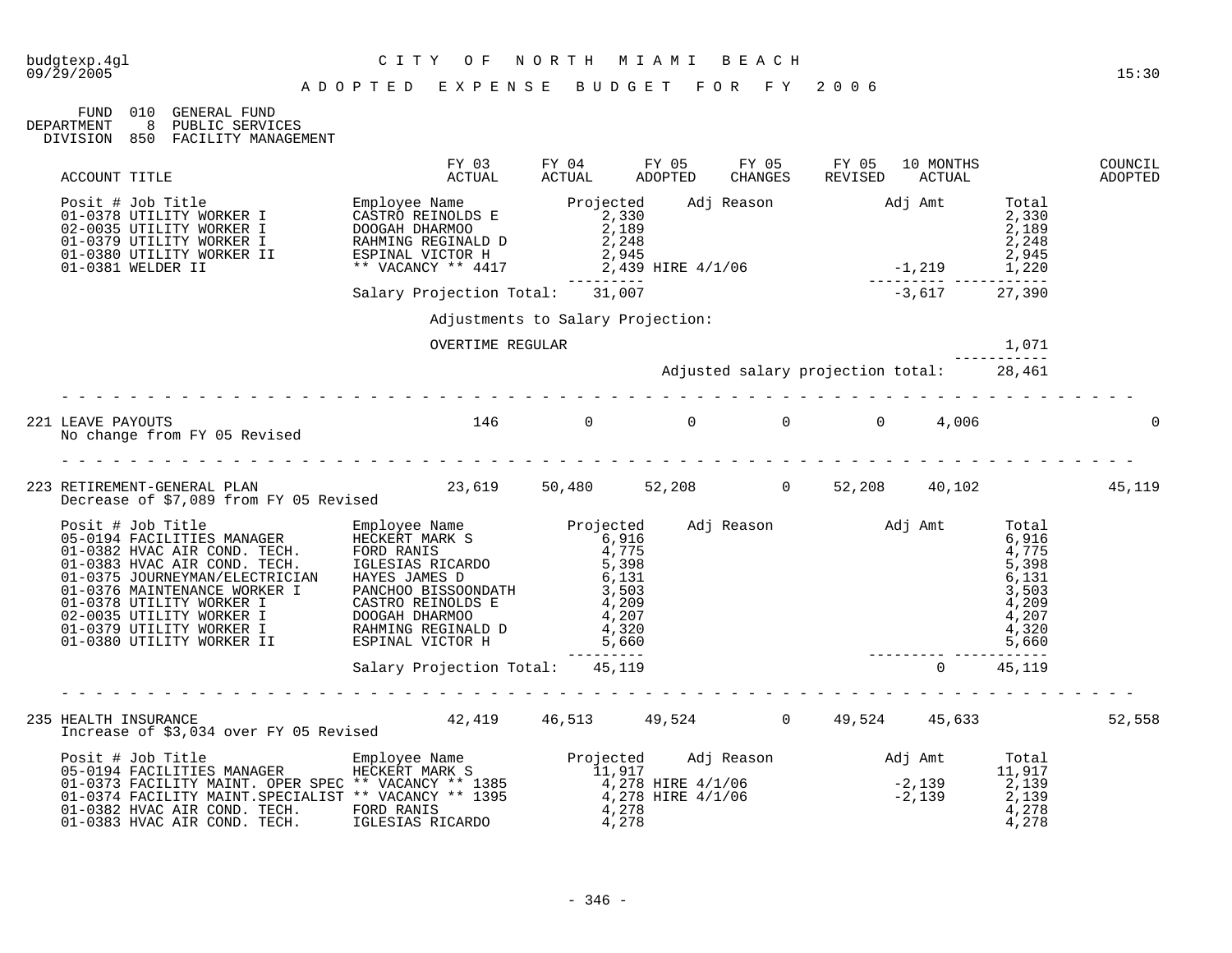| FIJND      | 01 O  | GENERAL FIJND       |
|------------|-------|---------------------|
| DEPARTMENT | - 8 - | PUBLIC SERVICES     |
| DIVISION   | 850   | FACILITY MANAGEMENT |

| 236 GROUP LIFE INSURANCE 1,436 1,541 1,613 0 1,613 1,142<br>Increase of \$145 over FY 05 Revised 1,436 1,541 1,613 0 1,613 1,142                                                                                               |  |  |  | 1,758 |
|--------------------------------------------------------------------------------------------------------------------------------------------------------------------------------------------------------------------------------|--|--|--|-------|
| 1000 THE SUBARUCE PRODUCT CONTROLL IN THE SUBARUCE OF A SUBARUCE IN THE SUBARUCE OF A 1990 THE SUBARUCE STRENGT WANT (1990) THE SUBARUCE OF A 1990 THE SUBARUCE OF A 1990 THE SUBARUCE OF A 1990 THE SUBARUCE OF A 1990 THE SU |  |  |  |       |
|                                                                                                                                                                                                                                |  |  |  |       |
|                                                                                                                                                                                                                                |  |  |  |       |
|                                                                                                                                                                                                                                |  |  |  |       |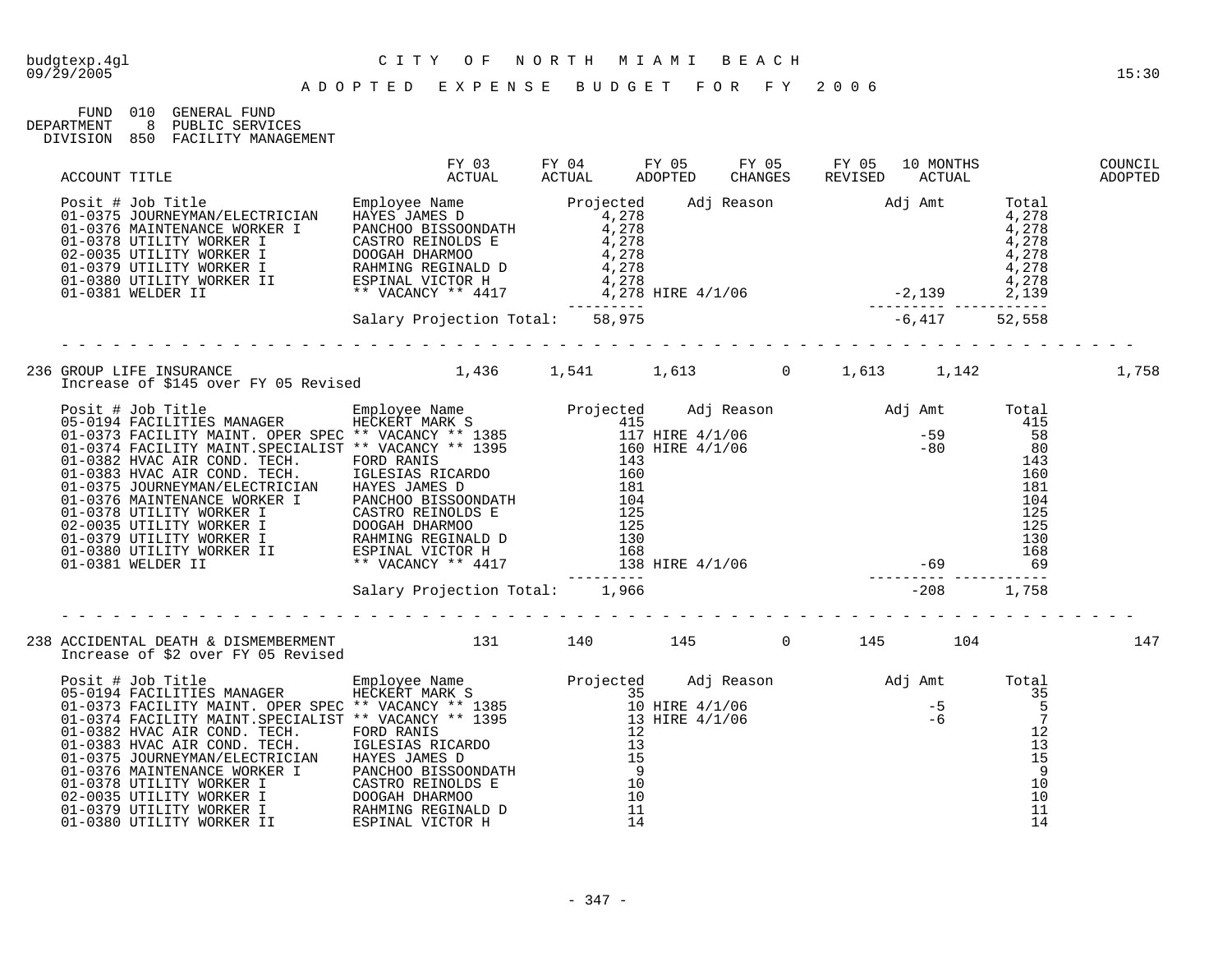| budgtexp.4gl<br>$09/\bar{2}9/2005$ |               | A D O P T E D E X P E N S E B U D G E T F O R F Y 2006                                                                                                                                                                                |                                |                                                                                                                                  | CITY OF NORTH MIAMI BEACH                                                                                                                                                                                                                                                                                                |  |              |        | 15:30   |
|------------------------------------|---------------|---------------------------------------------------------------------------------------------------------------------------------------------------------------------------------------------------------------------------------------|--------------------------------|----------------------------------------------------------------------------------------------------------------------------------|--------------------------------------------------------------------------------------------------------------------------------------------------------------------------------------------------------------------------------------------------------------------------------------------------------------------------|--|--------------|--------|---------|
| DEPARTMENT                         |               | FUND 010 GENERAL FUND<br>8 PUBLIC SERVICES<br>DIVISION 850 FACILITY MANAGEMENT                                                                                                                                                        |                                |                                                                                                                                  |                                                                                                                                                                                                                                                                                                                          |  |              |        |         |
|                                    | ACCOUNT TITLE |                                                                                                                                                                                                                                       |                                |                                                                                                                                  |                                                                                                                                                                                                                                                                                                                          |  |              |        |         |
|                                    |               | Posit # Job Title Employee Name Projected Adj Reason Adj Amt Total<br>01-0381 WELDER II ** VACANCY ** 4417 12 HIRE 4/1/06 -6 6<br>531ary Projection Total: 164 -------- 17 147                                                        |                                |                                                                                                                                  |                                                                                                                                                                                                                                                                                                                          |  |              |        |         |
|                                    |               |                                                                                                                                                                                                                                       |                                |                                                                                                                                  |                                                                                                                                                                                                                                                                                                                          |  |              |        |         |
|                                    |               | 239 DENTAL INSURANCE<br>Decrease of \$129 from FY 05 Revised 1,575 1,625 1,794 0 1,794 1,356                                                                                                                                          |                                |                                                                                                                                  |                                                                                                                                                                                                                                                                                                                          |  |              |        | 1,665   |
|                                    |               |                                                                                                                                                                                                                                       |                                |                                                                                                                                  |                                                                                                                                                                                                                                                                                                                          |  |              |        |         |
|                                    |               | Posit # Job Title MANAGER ENGINEERY MARK Projected Adj Reason<br>05-0194 FACILITIES MANAGER HECKERT MARK S<br>01-0373 FACILITY MAINT. OPER SPEC* * VACANCY ** 1395<br>01-0375 FACILITY MAINT. OPER SPEC* * VACANCY ** 1395<br>01-0382 |                                |                                                                                                                                  |                                                                                                                                                                                                                                                                                                                          |  |              |        |         |
|                                    |               |                                                                                                                                                                                                                                       | Salary Projection Total: 1,877 |                                                                                                                                  |                                                                                                                                                                                                                                                                                                                          |  | $-212$ 1,665 |        |         |
|                                    |               |                                                                                                                                                                                                                                       |                                |                                                                                                                                  |                                                                                                                                                                                                                                                                                                                          |  |              |        |         |
|                                    |               | *** Salaries & Related Costs (1890,611 538,488 556,276 -13,800 542,476 441,519                                                                                                                                                        |                                |                                                                                                                                  |                                                                                                                                                                                                                                                                                                                          |  |              |        | 501,563 |
|                                    |               | 347 OTHER CONTRACTUAL SERVICES (100,000 44,117 51,987 60,000 -13,685 46,315 46,471 100,000<br>Increase of \$53,685 over FY 05 Revised                                                                                                 |                                |                                                                                                                                  |                                                                                                                                                                                                                                                                                                                          |  |              |        |         |
|                                    |               |                                                                                                                                                                                                                                       |                                | GLASS REPLACEMENT - CITY-WIDE<br>FIRE EXTINGUISHER MAINTENANCE<br>ROOF MAINT PLAN, AND OTHERS<br>ALLEN PARK - SPORT FIELD LIGHTS | A/C MAINT-POLICE, LIBRARY, ULETA, ALLEN PARK, AND CITY HALL 75,000<br>ELEVATOR SERVICE - CITY HALL AND EMERGENCY REPAIRS<br>FIRE ALARM INSPECTION/FIRE SYSTEM MAINT. - CITY FACILITIES<br>FIRE SUPPRESSION INSPECTION - CITY HALL<br>EMERGENCY GENERATOR MAINTENANCE - CITY HALL<br>EMERGENCY PLUMBING - CITY FACILITIES |  |              | 13,000 |         |
|                                    |               |                                                                                                                                                                                                                                       |                                | FULFORD MONUMENT REPAIR                                                                                                          |                                                                                                                                                                                                                                                                                                                          |  |              | 12,000 |         |

Total: 100,000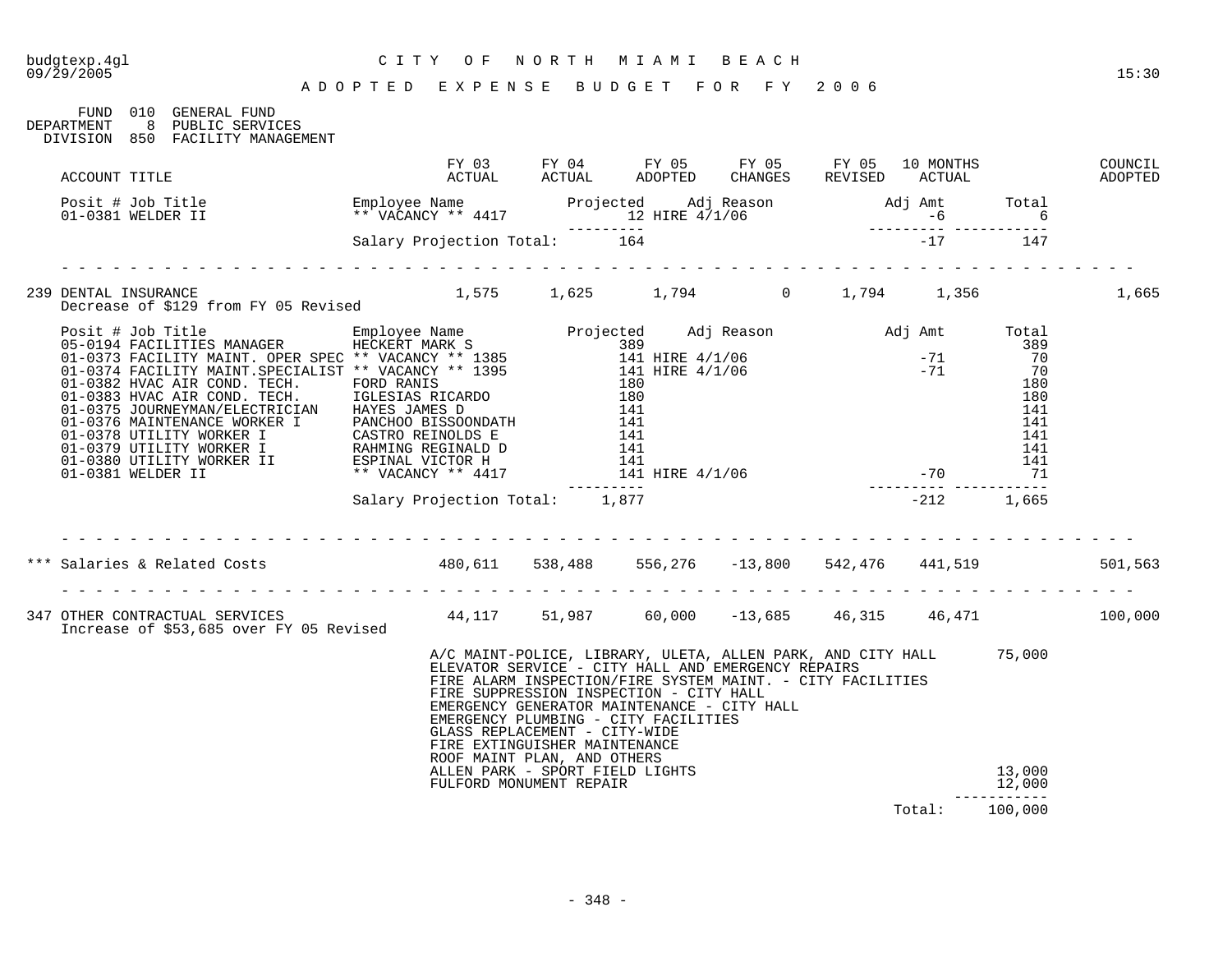| budgtexp.4gl<br>09/29/2005                                                                                                         | CITY OF NORTH MIAMI BEACH                               |                                                                                      |                  |                         |                |                                         |                      | 15:30              |
|------------------------------------------------------------------------------------------------------------------------------------|---------------------------------------------------------|--------------------------------------------------------------------------------------|------------------|-------------------------|----------------|-----------------------------------------|----------------------|--------------------|
|                                                                                                                                    | ADOPTED EXPENSE BUDGET FOR FY 2006                      |                                                                                      |                  |                         |                |                                         |                      |                    |
| FUND 010 GENERAL FUND<br>8 PUBLIC SERVICES<br>DEPARTMENT<br>DIVISION 850 FACILITY MANAGEMENT                                       |                                                         |                                                                                      |                  |                         |                |                                         |                      |                    |
| ACCOUNT TITLE                                                                                                                      | FY 03<br>ACTUAL                                         | FY 04<br>ACTUAL                                                                      | FY 05<br>ADOPTED | CHANGES                 |                | FY 05 FY 05 10 MONTHS<br>REVISED ACTUAL |                      | COUNCIL<br>ADOPTED |
| 390 EDUCATIONAL PROGRAMS<br>Decrease of \$83 from FY 05 Revised                                                                    | 437                                                     |                                                                                      |                  | 415 500 1,083 1,583 928 |                |                                         |                      | 1,500              |
|                                                                                                                                    |                                                         | SEMINARS-A/C SYSTEMS EDUCATION AND MISC TRAINING                                     |                  |                         |                |                                         | 1,500                |                    |
|                                                                                                                                    |                                                         |                                                                                      |                  |                         |                | Total: 1,500                            |                      |                    |
| 405 TRAVEL AND AUTO EXPENSES<br>Increase of \$500 over FY 05 Revised                                                               |                                                         | $0 \qquad \qquad 29 \qquad \qquad 0 \qquad \qquad 0 \qquad \qquad 0 \qquad \qquad 3$ |                  |                         |                |                                         |                      | 500                |
|                                                                                                                                    | LOCKSMITH TRAINING AND OTHER TRAINING RELATED TRAVEL    |                                                                                      |                  |                         |                |                                         | 500<br>. <u>.</u>    |                    |
|                                                                                                                                    |                                                         |                                                                                      |                  |                         |                | Total:                                  | 500                  |                    |
| 410 COMMUNICATION SERVICES<br>Decrease of \$100 from FY 05 Revised                                                                 |                                                         | $1,546$ $1,265$ $2,500$ $-900$ $1,600$ $1,397$                                       |                  |                         |                |                                         |                      | 1,500              |
|                                                                                                                                    | COMMUNICATION EQUIPMENT                                 |                                                                                      |                  |                         |                |                                         | 1,500                |                    |
|                                                                                                                                    |                                                         |                                                                                      |                  |                         |                | Total: 1,500                            |                      |                    |
| 430 UTILITY SERVICES<br>Increase of \$500 over FY 05 Revised                                                                       |                                                         | $1,605$ $773$ $1,500$ 0 $1,500$ 2,206                                                |                  |                         |                |                                         |                      | 2,000              |
|                                                                                                                                    | UTILITY SERVICES                                        |                                                                                      |                  |                         |                |                                         | 2,000<br>----------- |                    |
|                                                                                                                                    |                                                         |                                                                                      |                  |                         |                | Total: 2,000                            |                      |                    |
| 440 RENTALS AND LEASES<br>Increase of \$1,500 over FY 05 Revised                                                                   | $\overline{0}$                                          | $\overline{0}$                                                                       | $\overline{0}$   | $\overline{0}$          | $\overline{0}$ | $\overline{0}$                          |                      | 1,500              |
|                                                                                                                                    |                                                         | GENERATORS, LIGHT CARTS, TRENCHE, AIR COMPRESSOR 1,500                               |                  |                         |                |                                         |                      |                    |
|                                                                                                                                    |                                                         |                                                                                      |                  |                         |                | Total:                                  | 1,500                |                    |
| <u>in die die die die die die die die die d</u><br>460 REPAIRS AND MAINTENANCE SERVICES<br>Decrease of \$16,180 from FY 05 Revised | $93,409$ $75,139$ $90,000$ $46,180$ $136,180$ $133,202$ |                                                                                      |                  |                         |                |                                         |                      | 120,000            |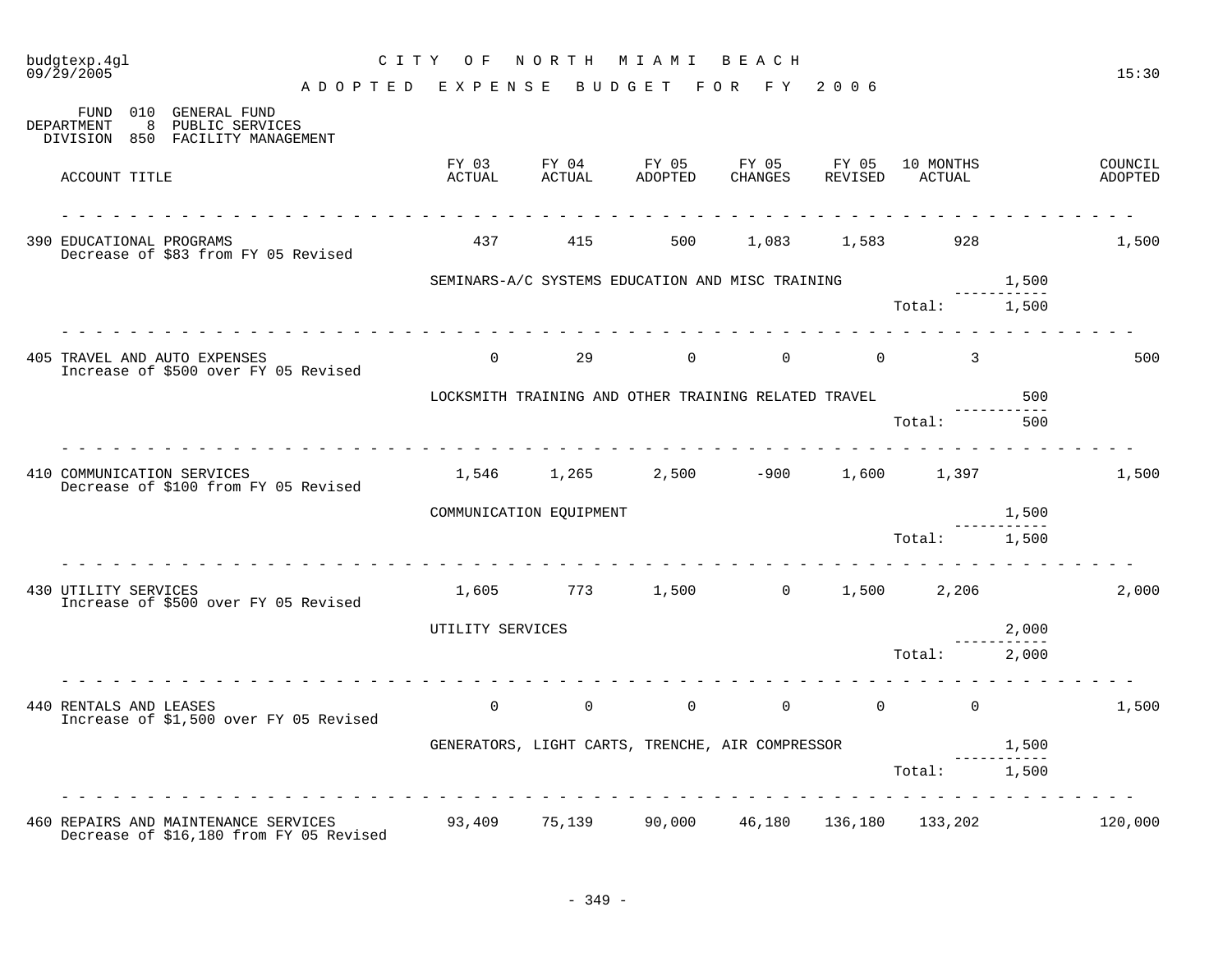|     | budgtexp.4gl<br>09/29/2005                                                                         |                                     | CITY OF              | NORTH                                                                                                                  | M I A M I                                                    | B E A C H              |                |                                            |                                                       | 15:30                |
|-----|----------------------------------------------------------------------------------------------------|-------------------------------------|----------------------|------------------------------------------------------------------------------------------------------------------------|--------------------------------------------------------------|------------------------|----------------|--------------------------------------------|-------------------------------------------------------|----------------------|
|     | 010 GENERAL FUND<br>FUND<br>DEPARTMENT<br>8 PUBLIC SERVICES<br>850 FACILITY MANAGEMENT<br>DIVISION | ADOPTED EXPENSE BUDGET FOR FY 2006  |                      |                                                                                                                        |                                                              |                        |                |                                            |                                                       |                      |
|     | ACCOUNT TITLE                                                                                      |                                     | FY 03<br>ACTUAL      | FY 04<br>ACTUAL                                                                                                        | FY 05<br>ADOPTED                                             | FY 05 FY 05<br>CHANGES | REVISED        | 10 MONTHS<br>ACTUAL                        |                                                       | COUNCIL<br>ADOPTED   |
|     |                                                                                                    |                                     | PAINT, PLYWOOD, ETC. | FACILITY MAINTENANCE<br>CITYWIDE ROOF REPAIR                                                                           | ELECTRICAL SUPPLIES, BULBS, FENCE REPAIRS, GRAFFITI SUPPLIES |                        |                |                                            | 120,000                                               |                      |
|     |                                                                                                    | <u>a la la la la la la la la la</u> |                      |                                                                                                                        |                                                              |                        |                | Total: 120,000                             |                                                       |                      |
|     | 465 SPECIAL CITY HALL REPAIRS<br>Increase of \$63,197 over FY 05 Revised                           |                                     |                      |                                                                                                                        | 0 $77$ 2,500 903 3,403 0                                     |                        |                |                                            |                                                       | 66,600               |
|     |                                                                                                    |                                     |                      | WALL A/C UNITS COMPUTER ROOM<br>REPLACE STARWELL DOOR & FRAME<br>AIR HANDLERS CITY CLERK<br>MAIN A/C SYSTEM CONDENSORS | UPGRADE FORTH FLOOR LIGHTING TO T-5                          |                        |                |                                            | 6,600<br>1,500<br>4,500<br>50,000<br>4,000<br>------- |                      |
|     |                                                                                                    |                                     |                      |                                                                                                                        |                                                              |                        |                | Total:                                     | 66,600                                                |                      |
|     | 490 UNIFORM MAINTENANCE ALLOWANCE<br>Decrease of \$729 from FY 05 Revised                          |                                     |                      | 1,488 4,624                                                                                                            |                                                              | 5,000 729              |                | 5,729 4,728                                |                                                       | 5,000                |
|     |                                                                                                    |                                     |                      | EMPLOYEE UNIFORMS AND WORK SHOES                                                                                       |                                                              |                        |                |                                            | 5,000                                                 |                      |
|     |                                                                                                    |                                     |                      |                                                                                                                        |                                                              |                        |                | Total: 5,000                               |                                                       |                      |
|     | 520 OPERATING SUPPLIES<br>Decrease of \$4,545 from FY 05 Revised                                   |                                     |                      |                                                                                                                        | 13,708 26,057 18,000                                         | 5,045                  |                |                                            |                                                       | 23,045 21,922 18,500 |
|     |                                                                                                    |                                     |                      | TOOLS, MISC SUPPLIES & OTHERS                                                                                          | FUSES, HAND TOOLS, BITS, SAW BLADES, GLOVE, SAFETY GLASSES,  |                        |                |                                            | 16,500<br>2,000                                       |                      |
|     |                                                                                                    |                                     |                      |                                                                                                                        |                                                              |                        |                | Total: 18,500                              | ------------                                          |                      |
| *** | Operating Expenses                                                                                 | .                                   |                      |                                                                                                                        | 156,310 160,367 180,000 39,355 219,355 210,857 317,100       |                        |                | <u>a a a a a a a a a a a a a a a a a</u> . |                                                       |                      |
|     | 830 IMPROVEMENTS OTHER THAN BUILDINGS<br>Increase of \$30,000 over FY 05 Revised                   |                                     | $\overline{0}$       | $\overline{0}$                                                                                                         | $\overline{0}$                                               | $\overline{0}$         | $\overline{0}$ | $\mathbf 0$                                |                                                       | 30,000               |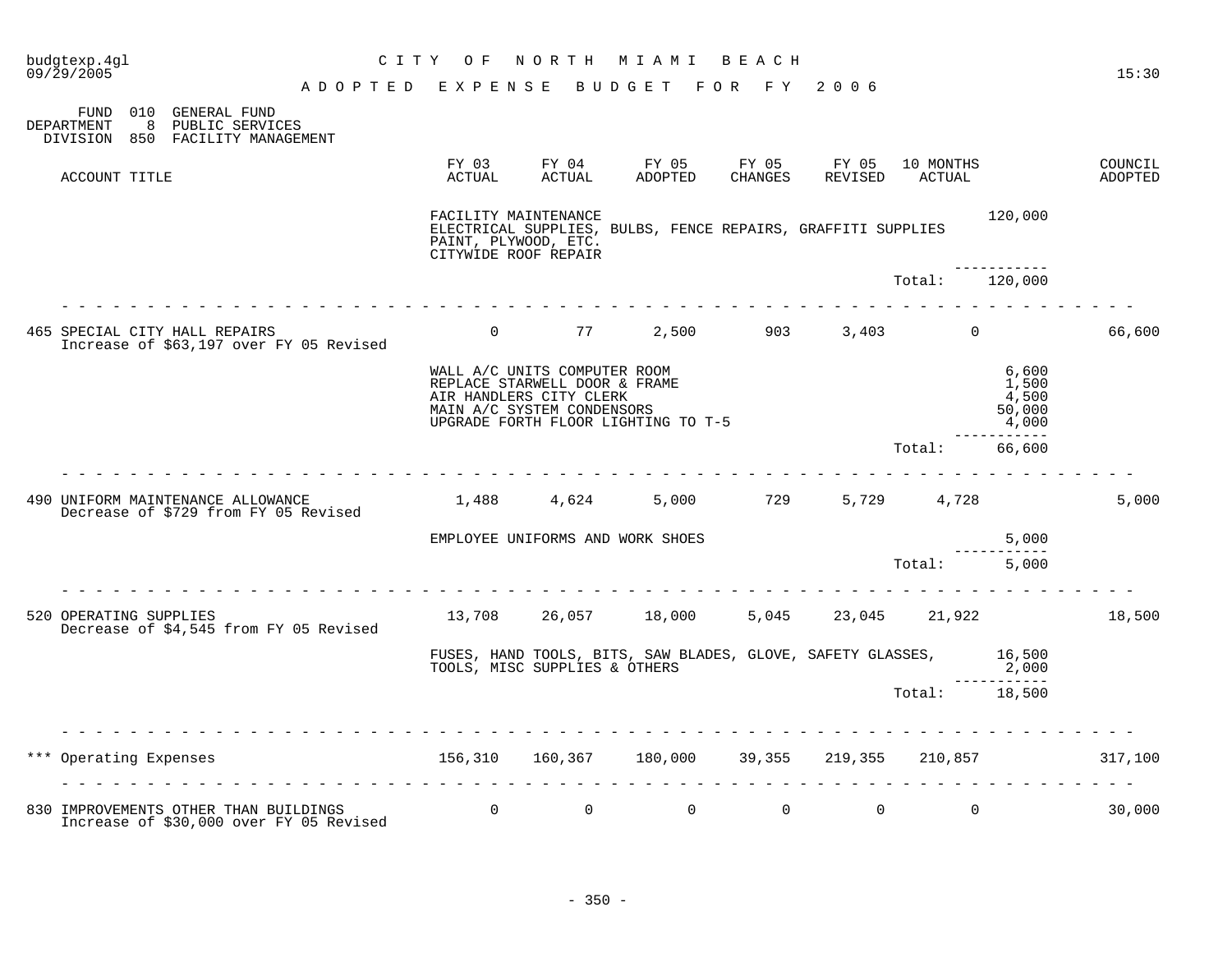| budgtexp.4ql<br>CITY OF NORTH MIAMI BEACH<br>ADOPTED EXPENSE BUDGET FOR FY 2006<br>09/29/2005                               | CITY OF NORTH MIAMI BEACH                                    |               |                     |        |                       | 15:30              |
|-----------------------------------------------------------------------------------------------------------------------------|--------------------------------------------------------------|---------------|---------------------|--------|-----------------------|--------------------|
| FUND 010 GENERAL FUND<br>DEPARTMENT<br>8 PUBLIC SERVICES<br>DIVISION 850 FACILITY MANAGEMENT                                |                                                              |               |                     |        |                       |                    |
| ACCOUNT TITLE                                                                                                               |                                                              | <b>ACTUAL</b> | CHANGES             |        |                       | COUNCIL<br>ADOPTED |
|                                                                                                                             | ELECTRIC GATES AT SOLID WASTE AND FLEET FACILITIES<br>Total: |               |                     |        | 30,000<br>----------- |                    |
|                                                                                                                             |                                                              |               |                     |        | 30,000                |                    |
| 838 C.I.P. PROJECTS FROM CM CIP CONTIGENCY 60 0 0 0 0 30,150 30,150 28,306<br>Decrease of \$30,150 from FY 05 Revised       |                                                              |               |                     |        |                       |                    |
| 840 MACHINERY AND EQUIPMENT 13,000<br>Decrease of $$7,\overline{2}30$ from FY 05 Revised                                    |                                                              |               |                     |        |                       |                    |
|                                                                                                                             | INDOOR MANLIFT<br>ALUMINUM WELDING MACHINE                   |               |                     |        | 6,000<br>7,000        |                    |
|                                                                                                                             |                                                              |               |                     | Total: | 13,000                |                    |
| 842 DATA PROCESSING EQUIPMENT<br>Decrease of \$1,226 from FY 05 Revised 6.0 0 0 0 0 0 0 0 0 0 0 1,226 1,225                 |                                                              |               |                     |        |                       |                    |
| *** Capital Outlays                                                                                                         | $\begin{array}{ccc} & & 0 & \quad & 0 \end{array}$           |               | 2,000 49,606 51,606 |        | 49,760 43,000         |                    |
| 994 TRF TO WORKERS' COMP SELF-INS<br>Decrease of \$1,772 from FY 05 Revised 19,211 10 21,123 10 21,123 21,123 21,123 19,351 |                                                              |               |                     |        |                       |                    |
|                                                                                                                             |                                                              |               |                     |        |                       |                    |
|                                                                                                                             |                                                              |               |                     |        |                       |                    |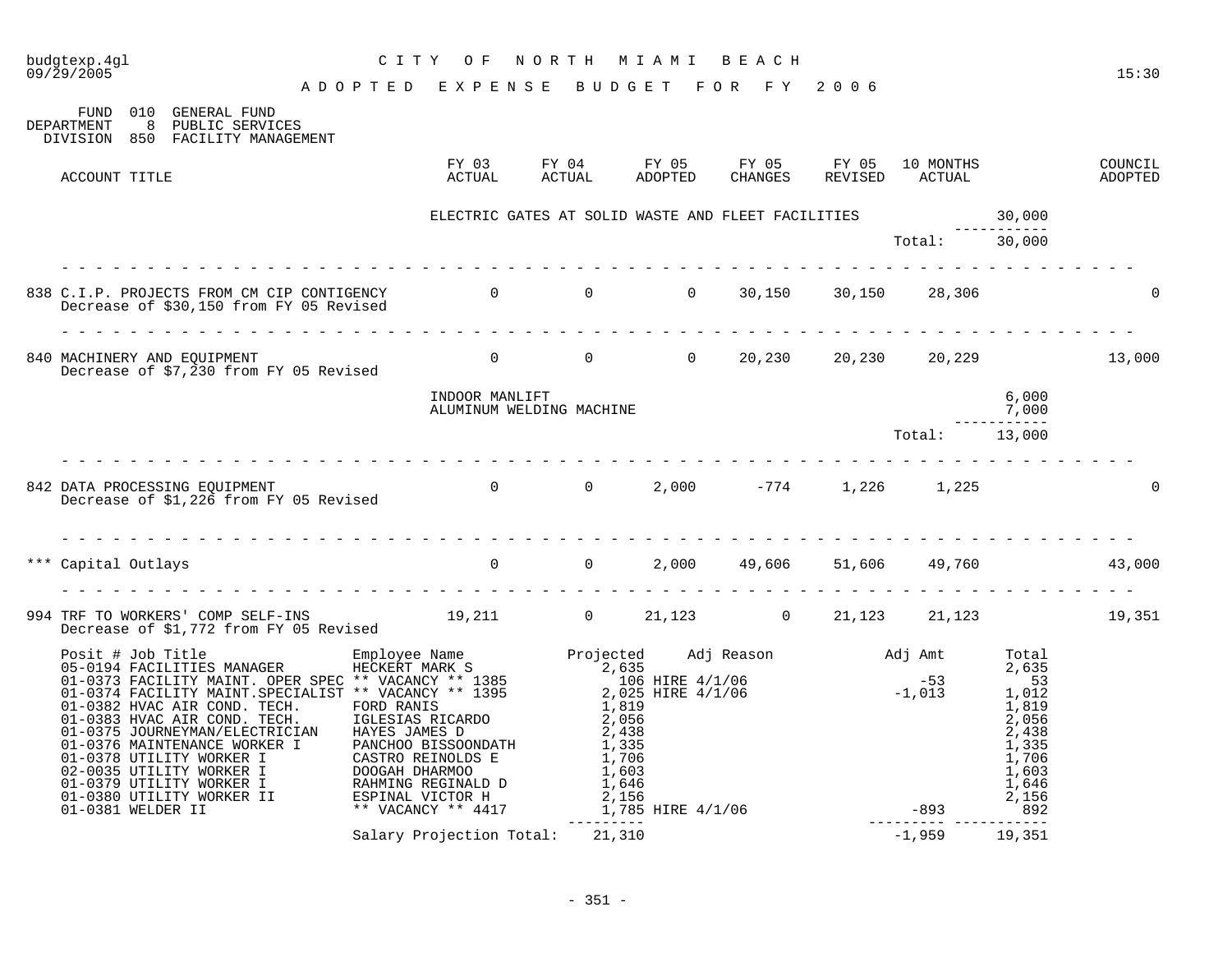| budgtexp.4gl<br>09/29/2005                                                                                          | C I T Y<br>O F<br>A D O P T E D | NORTH<br>EXPENSE | M I A M I<br>BUDGET | BEACH<br>FOR<br>F Y | 2006             |                     | 15:30              |
|---------------------------------------------------------------------------------------------------------------------|---------------------------------|------------------|---------------------|---------------------|------------------|---------------------|--------------------|
| 010<br><b>FUND</b><br>GENERAL FUND<br>PUBLIC SERVICES<br>DEPARTMENT<br>-8<br>850<br>FACILITY MANAGEMENT<br>DIVISION |                                 |                  |                     |                     |                  |                     |                    |
| ACCOUNT TITLE                                                                                                       | FY 03<br>ACTUAL                 | FY 04<br>ACTUAL  | FY 05<br>ADOPTED    | FY 05<br>CHANGES    | FY 05<br>REVISED | 10 MONTHS<br>ACTUAL | COUNCIL<br>ADOPTED |
| *** Non-Operating Expenses                                                                                          | 19,211                          | $\mathbf 0$      | 21,123              | 0                   | 21,123           | 21,123              | 19,351             |
| DIVISION<br>TOTALS:                                                                                                 | 656,132                         | 698,854          | 759,399             | 75,161              | 834,560          | 723,259             | 881,014            |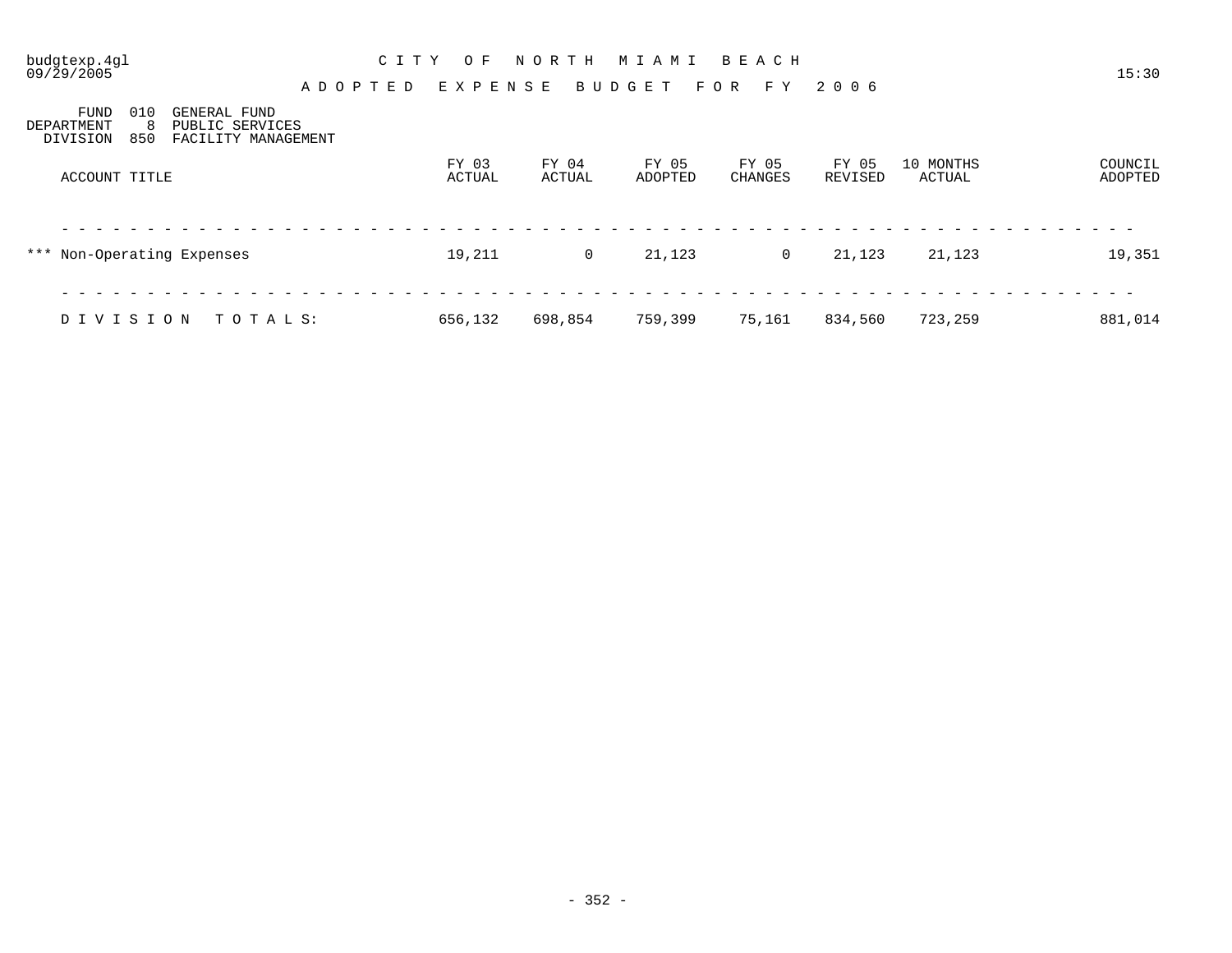# budgtexp.4gl C I T Y O F N O R T H M I A M I B E A C H

A D O P T E D E X P E N S E B U D G E T F O R F Y 2 0 0 6

| FUND<br>DEPARTMENT | 010<br>8 | GENERAL FUND<br>PUBLIC SERVICES<br>DIVISION 890 FLEET MANAGEMENT                                                                 |                                  |                                    |       |  |                    |                                                                                                                               |          |
|--------------------|----------|----------------------------------------------------------------------------------------------------------------------------------|----------------------------------|------------------------------------|-------|--|--------------------|-------------------------------------------------------------------------------------------------------------------------------|----------|
| ACCOUNT TITLE      |          |                                                                                                                                  |                                  |                                    |       |  |                    |                                                                                                                               |          |
|                    |          | 120 SALARIES-FULL-TIME 120 SALARIES-FULL-TIME 140,064 361,010 410,242 419,064 319,064 342,212 440,064                            |                                  |                                    |       |  |                    |                                                                                                                               |          |
|                    |          | 03-0148 TIRE TECHNICIAN                                                                                                          | CHANDLER DONDRELL J              | $22,992$<br>$30,841$<br>---------- |       |  | ------ ----------- | Total<br>32,967<br>32,570<br>31,890<br>36,885<br>29,179<br>33,233<br>40,054<br>50,247<br>40,274<br>58,932<br>22,992<br>30,841 |          |
|                    |          |                                                                                                                                  | Salary Projection Total: 440,064 |                                    |       |  |                    | 440,064                                                                                                                       |          |
|                    |          | 121 SALARY-DISABILITY PAYMENTS<br>No change from FY 05 Revised                                                                   | $257$ 0 0 0 0 0                  |                                    |       |  | 91                 |                                                                                                                               |          |
|                    |          | 130 SALARIES-TEMP & PART-TIME $7,690$ 0 0 0 0 0 0 0 0<br>No change from FY 05 Revised                                            |                                  |                                    |       |  |                    |                                                                                                                               | $\Omega$ |
|                    |          | 140 OVERTIME-REGULAR EMPLOYEES 13,745 23,640 10,000 5,700 15,700 17,356<br>Decrease of \$10,700 from FY 05 Revised               |                                  |                                    |       |  |                    |                                                                                                                               | 5,000    |
|                    |          |                                                                                                                                  |                                  |                                    |       |  | Total: 5,000       | 5,000                                                                                                                         |          |
|                    |          | 210 F.I.C.A. TAXES-EMPLOYER'S CONTRIBUTION 28,225 32,745 32,077 0 32,077 26,133 33,688<br>Increase of \$1,611 over FY 05 Revised |                                  |                                    |       |  |                    |                                                                                                                               |          |
| Posit # Job Title  |          | 01-0388 AUTOMOTIVE MECHANIC I<br>01-0392 AUTOMOTIVE MECHANIC I                                                                   | CAMPBELL SEBERT                  |                                    | 2,492 |  |                    | Total<br>2,522<br>2,492                                                                                                       |          |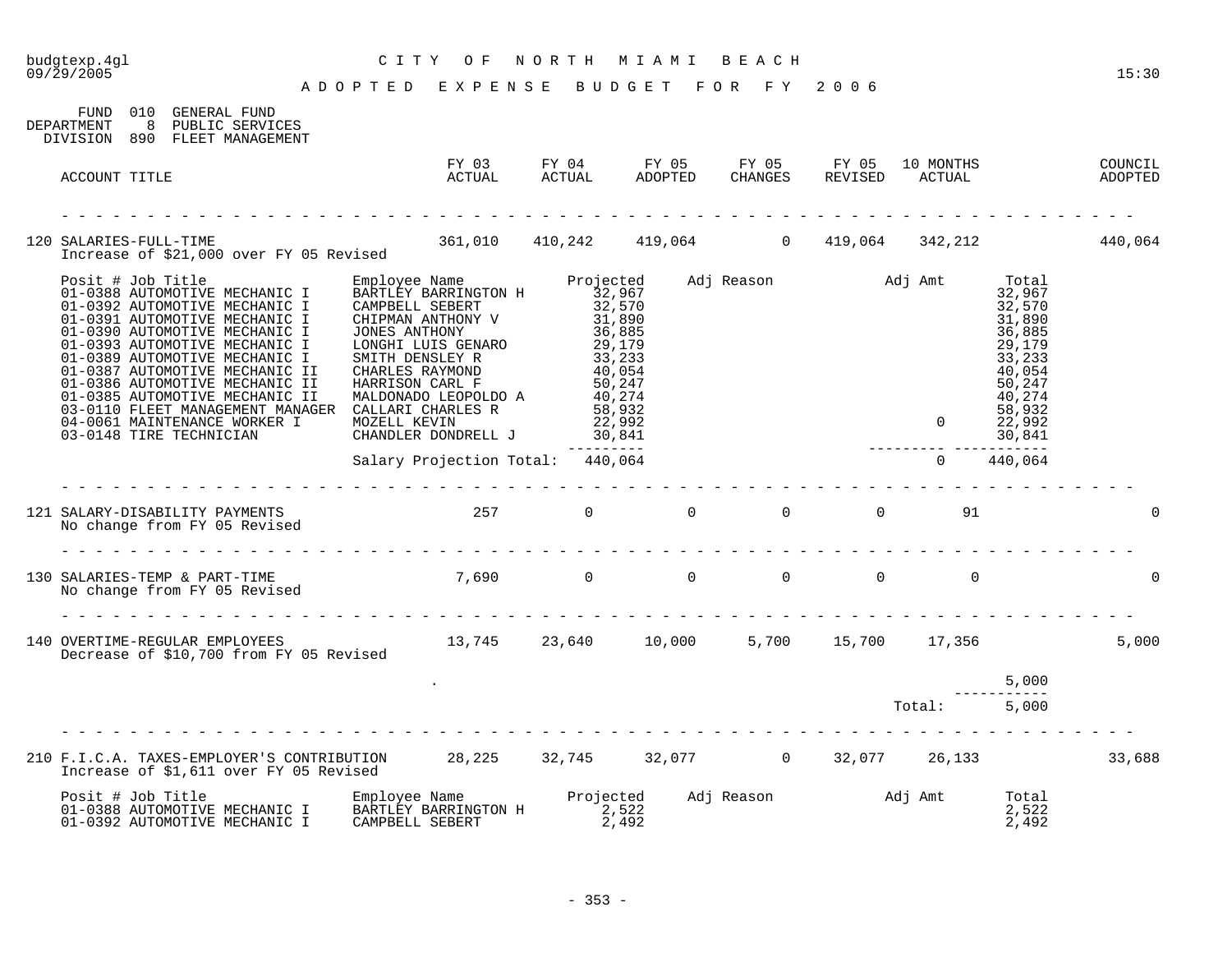| FIJND.     | 01 Q | GENERAL FUND     |
|------------|------|------------------|
| DEPARTMENT |      | PUBLIC SERVICES  |
| DIVISION   | 890  | FLEET MANAGEMENT |

| ACCOUNT TITLE                                                                                                                                                                                                                        |  | FY 03 FY 04 FY 05 FY 05 FY 05 10 MONTHS<br>ACTUAL ACTUAL ADOPTED CHANGES REVISED ACTUAL |  |  | COUNCIL<br>COUNCIL<br>ADOPTED |
|--------------------------------------------------------------------------------------------------------------------------------------------------------------------------------------------------------------------------------------|--|-----------------------------------------------------------------------------------------|--|--|-------------------------------|
|                                                                                                                                                                                                                                      |  |                                                                                         |  |  |                               |
|                                                                                                                                                                                                                                      |  |                                                                                         |  |  |                               |
| 221 LEAVE PAYOUTS<br>No change from FY 05 Revised to the control of the control of the control of the control of the control of the<br>Superior of the control of the control of the control of the control of the control of the co |  |                                                                                         |  |  |                               |
|                                                                                                                                                                                                                                      |  |                                                                                         |  |  |                               |
|                                                                                                                                                                                                                                      |  |                                                                                         |  |  |                               |
|                                                                                                                                                                                                                                      |  |                                                                                         |  |  |                               |
|                                                                                                                                                                                                                                      |  |                                                                                         |  |  |                               |
| Posit # Job Title [100] Employee Name [10] Projected Adj Reason [10] Adj Amt Total [10] Posit # Job Title [10<br>1-0388 AUTOMOTIVE MECHANIC I   BARTLEY BARRINGTON H   1,278   4,278   4,278   4,278<br>1-0392 AUTOMOTIVE MECHANIC I |  |                                                                                         |  |  |                               |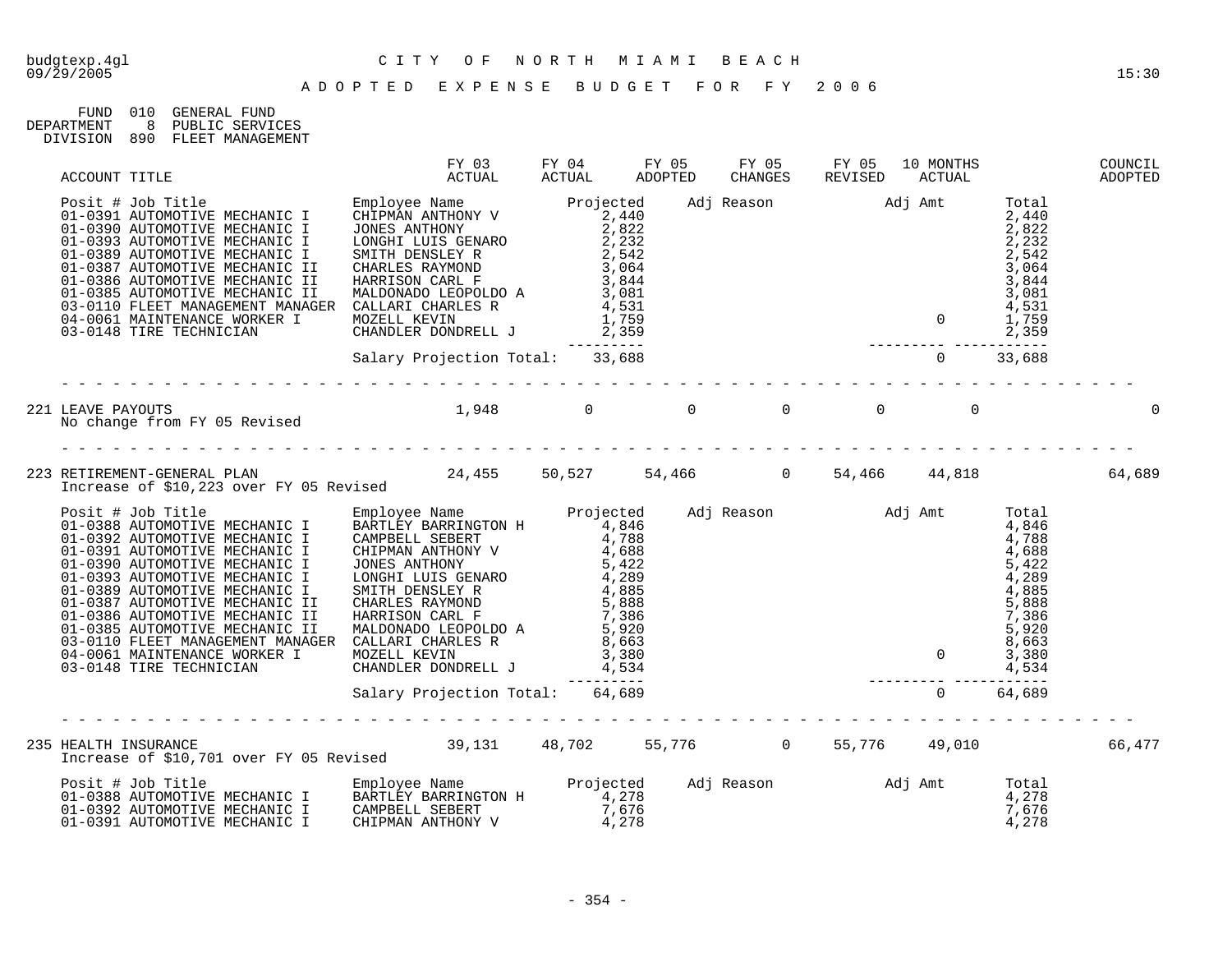| FIJND.     | 01 Q | GENERAL FIJND    |
|------------|------|------------------|
| DEPARTMENT |      | PUBLIC SERVICES  |
| DIVISION   | 890  | FLEET MANAGEMENT |

| ACCOUNT TITLE | FY 03 FY 04 FY 05 FY 05 FY 05 10 MONTHS<br>ACTUAL ACTUAL ADOPTED CHANGES REVISED ACTUAL |  |  |  | COUNCIL<br>COUNCIL<br>ADOPTED |
|---------------|-----------------------------------------------------------------------------------------|--|--|--|-------------------------------|
|               |                                                                                         |  |  |  |                               |
|               |                                                                                         |  |  |  |                               |
|               |                                                                                         |  |  |  | 2,178                         |
|               | Salary Projection Total: 2,178                                                          |  |  |  |                               |
|               |                                                                                         |  |  |  |                               |
|               |                                                                                         |  |  |  |                               |
|               |                                                                                         |  |  |  |                               |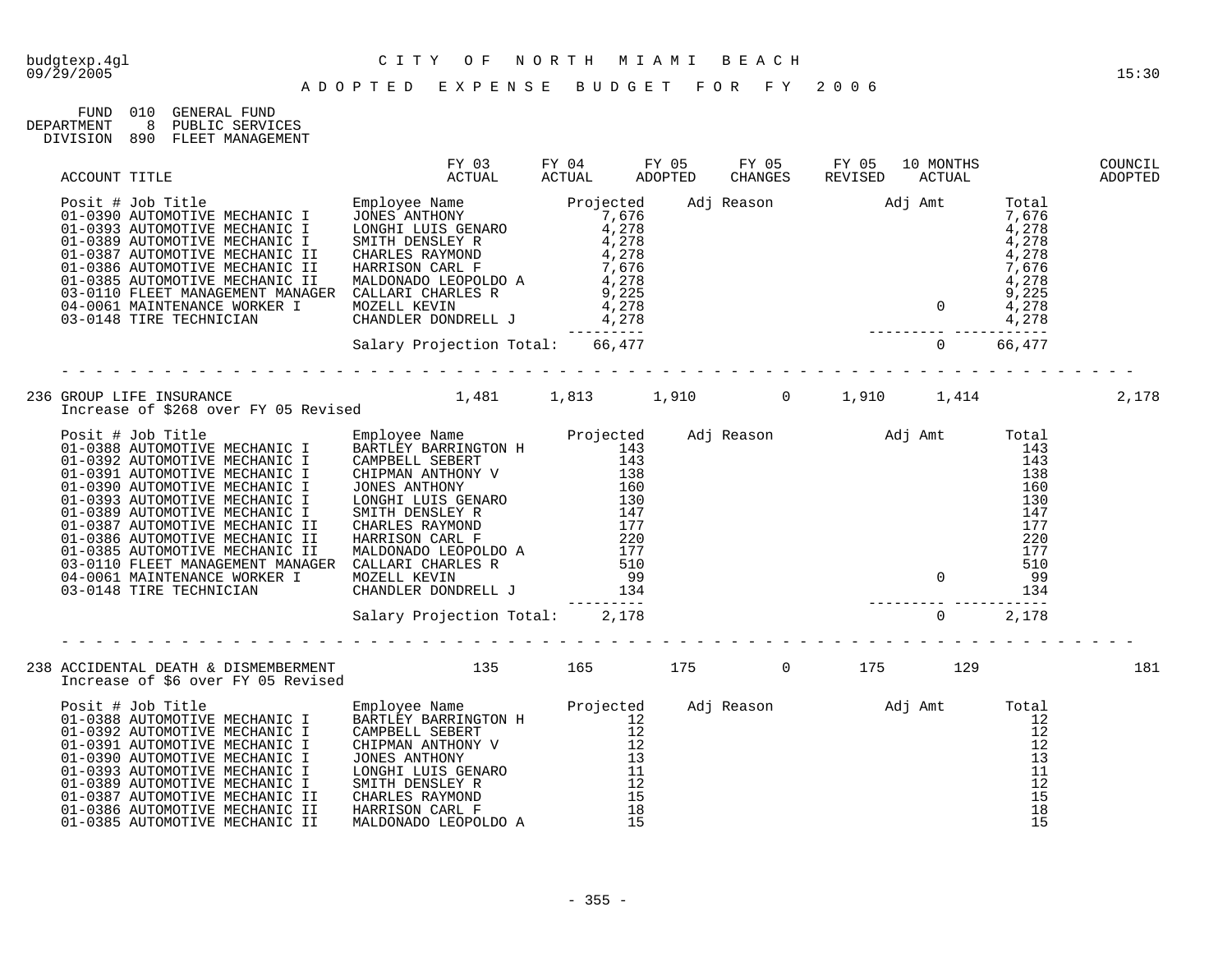FUND 010 GENERAL FUND

# budgtexp.4gl C I T Y O F N O R T H M I A M I B E A C H

| DEPARTMENT | 8 PUBLIC SERVICES<br>DIVISION 890 FLEET MANAGEMENT                                                                                                                                                                                                                                                                                                                                                                                               |                                                                                                                                                                                                                                              |  |  |                                                                                                        |         |
|------------|--------------------------------------------------------------------------------------------------------------------------------------------------------------------------------------------------------------------------------------------------------------------------------------------------------------------------------------------------------------------------------------------------------------------------------------------------|----------------------------------------------------------------------------------------------------------------------------------------------------------------------------------------------------------------------------------------------|--|--|--------------------------------------------------------------------------------------------------------|---------|
|            |                                                                                                                                                                                                                                                                                                                                                                                                                                                  |                                                                                                                                                                                                                                              |  |  |                                                                                                        |         |
|            | $\begin{tabular}{lcccccc} \texttt{ACCOUNT} & \texttt{ITILE} & \texttt{FY 03} & \texttt{FY 04} & \texttt{FY 05} & \texttt{FY 05} & \texttt{FY 05} & \texttt{FY 06} & \texttt{10 MONTIS} & \texttt{COUNTIL} \\ & & & & & & & & & \\ \texttt{DOSi1} & \texttt{HJDD} & \texttt{Title} & \texttt{MUNAGEMENT MANASER} & \texttt{CADDFED} & \texttt{CHANGES} & \texttt{REVISED} & \texttt{ACTUAL} & \texttt{ADOPTED} \\ & & & & & & & & & & \\ 04-0110$ |                                                                                                                                                                                                                                              |  |  |                                                                                                        |         |
|            |                                                                                                                                                                                                                                                                                                                                                                                                                                                  |                                                                                                                                                                                                                                              |  |  |                                                                                                        |         |
|            |                                                                                                                                                                                                                                                                                                                                                                                                                                                  |                                                                                                                                                                                                                                              |  |  |                                                                                                        | 1,853   |
|            |                                                                                                                                                                                                                                                                                                                                                                                                                                                  |                                                                                                                                                                                                                                              |  |  |                                                                                                        |         |
|            |                                                                                                                                                                                                                                                                                                                                                                                                                                                  |                                                                                                                                                                                                                                              |  |  | $\begin{array}{c} 180 \\ 141 \\ 248 \\ 0 \\ 141 \\ 141 \\ 141 \\ 141 \\ 141 \\ 0 \\ 1,853 \end{array}$ |         |
|            |                                                                                                                                                                                                                                                                                                                                                                                                                                                  | Salary Projection Total: 1,853                                                                                                                                                                                                               |  |  |                                                                                                        |         |
|            |                                                                                                                                                                                                                                                                                                                                                                                                                                                  |                                                                                                                                                                                                                                              |  |  |                                                                                                        |         |
|            | *** Salaries & Related Costs                               479,736     569,891     575,362       5,700     581,062     482,649                                                                                                                                                                                                                                                                                                                   |                                                                                                                                                                                                                                              |  |  |                                                                                                        | 614,130 |
|            |                                                                                                                                                                                                                                                                                                                                                                                                                                                  |                                                                                                                                                                                                                                              |  |  |                                                                                                        |         |
|            |                                                                                                                                                                                                                                                                                                                                                                                                                                                  | TRUCK WASH MAINTENANCE<br>HAZARDOUS WASTE REMOVAL (ABSORBENT PADS)<br>FUEL MASTER MAINTENANCE CONTRACT<br>ALL DATA UPDATE AGREEMENT<br>UPGRADE TELECOMMUNICATIONS LINE<br>UPGRADE TELECOMMUNICATIONS LINE<br>COLORENT MASTE PERMIT<br>COLORE |  |  |                                                                                                        |         |

Total: 35,700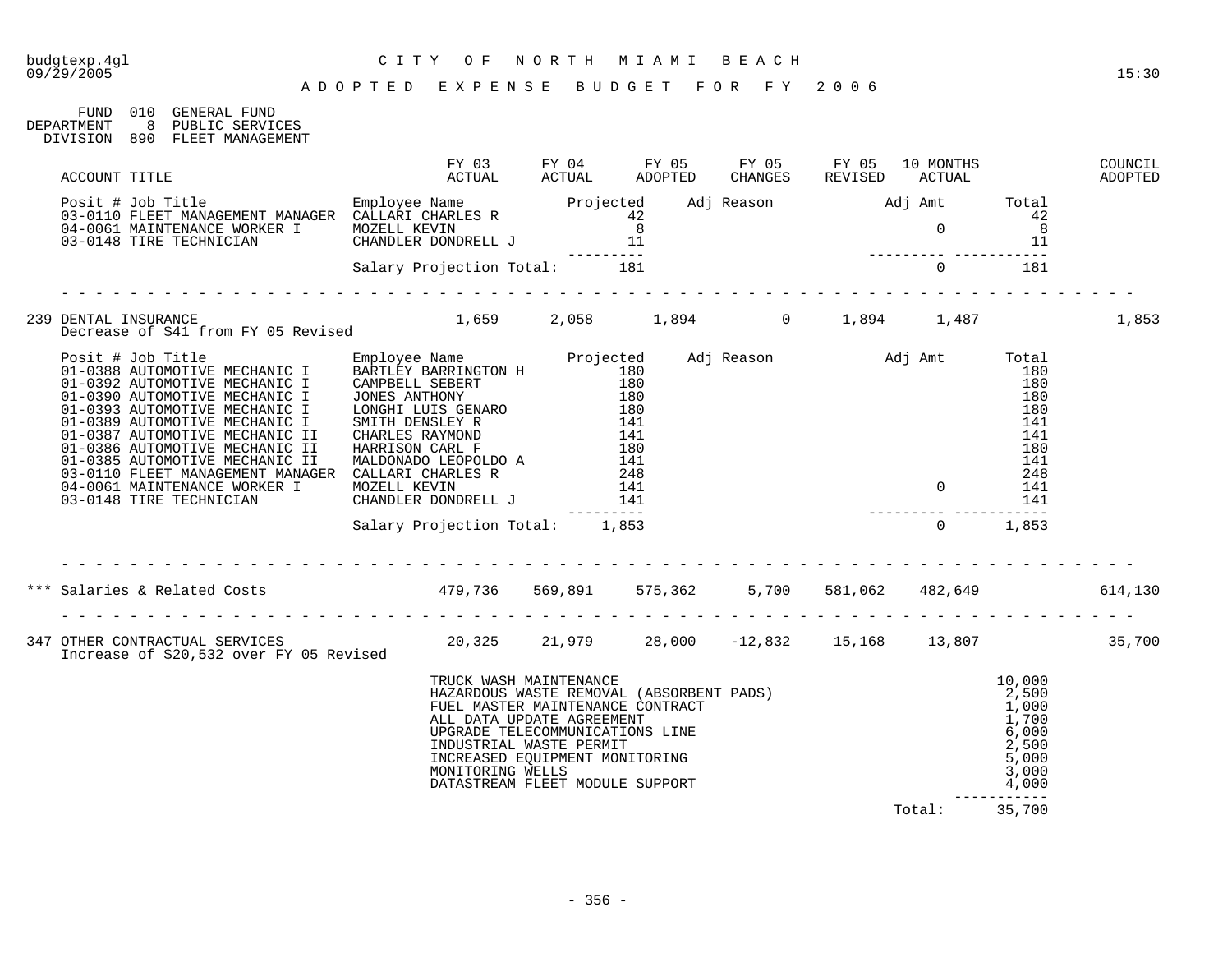| budgtexp.4gl<br>09/29/2005 |                                                                                                                      |                                    | CITY OF           | NORTH MIAMI BEACH                                                                                                              |                                                |                               |              |                   | 15:30              |
|----------------------------|----------------------------------------------------------------------------------------------------------------------|------------------------------------|-------------------|--------------------------------------------------------------------------------------------------------------------------------|------------------------------------------------|-------------------------------|--------------|-------------------|--------------------|
|                            |                                                                                                                      | ADOPTED EXPENSE BUDGET FOR FY 2006 |                   |                                                                                                                                |                                                |                               |              |                   |                    |
| DEPARTMENT                 | FUND 010 GENERAL FUND<br>8 PUBLIC SERVICES<br>DIVISION 890 FLEET MANAGEMENT                                          |                                    |                   |                                                                                                                                |                                                |                               |              |                   |                    |
|                            | ACCOUNT TITLE                                                                                                        |                                    |                   | FY 03 FY 04 FY 05 FY 05 FY 05 10 MONTHS<br>ACTUAL ACTUAL ADOPTED CHANGES REVISED ACTUAL                                        |                                                |                               |              |                   | COUNCIL<br>ADOPTED |
|                            | 390 EDUCATIONAL PROGRAMS<br>Increase of \$1,655 over FY 05 Revised                                                   |                                    |                   | 3,640 3,670                                                                                                                    |                                                | $4,000$ $-155$                | 3,845 3,845  |                   | 5,500              |
|                            |                                                                                                                      |                                    |                   | ONGOING TRAINING FOR ONBOARD COMPUTER DIAGNOSTICS<br>TRAINING - HEIL, HYDRAULIC, ABS SYSTEM, DIESEL, A/C<br>AND BACKHOE        | HEAVY DUTY ELECTRICAL, JOHN DEERE WHEEL LOADER |                               |              | 5,500             |                    |
|                            |                                                                                                                      |                                    |                   | SEMINARS - LOCAL, NAFA, TMC & FLAGFA                                                                                           |                                                |                               |              |                   |                    |
|                            |                                                                                                                      |                                    |                   |                                                                                                                                |                                                |                               | Total: 5,500 |                   |                    |
|                            | 405 TRAVEL AND AUTO EXPENSES<br>Increase of \$732 over FY 05 Revised                                                 |                                    |                   | $2,728$ $874$ $1,500$ $-732$ $768$ 591                                                                                         |                                                |                               |              |                   | 1,500              |
|                            |                                                                                                                      |                                    |                   | TRAVEL RELATED TO SEMINARS/CONFERENCES/TRAININGS $1,500$                                                                       |                                                |                               |              |                   |                    |
|                            |                                                                                                                      |                                    |                   |                                                                                                                                |                                                |                               | Total: 1,500 |                   |                    |
|                            | 410 COMMUNICATION SERVICES<br>Increase of \$5,000 over FY 05 Revised                                                 |                                    |                   | $1,128$ $1,428$ $1,500$ 0 $1,500$ $1,579$                                                                                      |                                                |                               |              |                   | 6,500              |
|                            |                                                                                                                      |                                    | ESSEX LINE REPAIR | T1 LINE MAINTENANCE FOR FLEET MGMT<br>ROLM REPAIR/PROGRAMMING<br>UPGRADE TWO-WAY RADIO EQUIPMENT 8920, 8921, 8924 & 9969 5,000 |                                                |                               |              | 500<br>500<br>500 |                    |
|                            |                                                                                                                      |                                    |                   |                                                                                                                                |                                                |                               | Total:       | 6.500             |                    |
| 430 UTILITY SERVICES       | Decrease of \$424 from FY 05 Revised                                                                                 |                                    |                   | 3,864 4,883                                                                                                                    |                                                | $6,500$ $-76$ $6,424$ $6,338$ |              |                   | 6,000              |
|                            |                                                                                                                      |                                    |                   | WATER/ELECTRIC SERVICE FOR FLEET MGMT GARAGE & TRUCK WASH 6,000                                                                |                                                |                               |              |                   |                    |
|                            |                                                                                                                      |                                    |                   |                                                                                                                                |                                                |                               | Total: 6,000 |                   |                    |
|                            | 460 REPAIRS AND MAINTENANCE SERVICES 3,887 3,369 8,000 15,000 23,000 7,295<br>Increase of \$5,000 over FY 05 Revised | . <u>.</u>                         |                   |                                                                                                                                |                                                |                               |              |                   | 28,000             |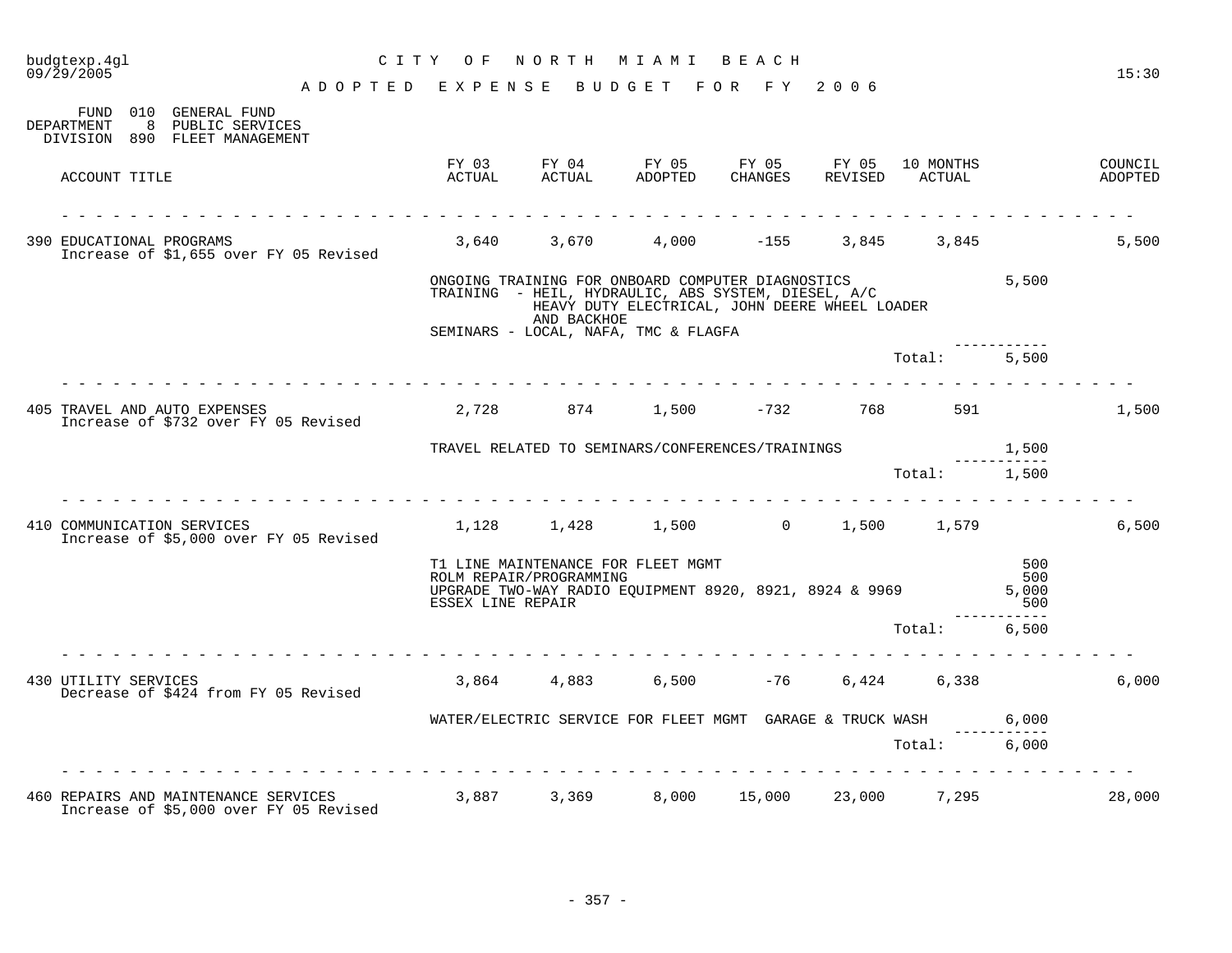| budgtexp.4gl<br>$09/\bar{2}9/2005$ |                                                                                                                    | ADOPTED EXPENSE BUDGET FOR FY 2006 | CITY OF                                                                        | NORTH MIAMI BEACH                                                                                                                                                                                                                       |  |               |                 | 15:30              |
|------------------------------------|--------------------------------------------------------------------------------------------------------------------|------------------------------------|--------------------------------------------------------------------------------|-----------------------------------------------------------------------------------------------------------------------------------------------------------------------------------------------------------------------------------------|--|---------------|-----------------|--------------------|
| FUND<br><b>DEPARTMENT</b>          | 010 GENERAL FUND<br>8 PUBLIC SERVICES<br>DIVISION 890 FLEET MANAGEMENT                                             |                                    |                                                                                |                                                                                                                                                                                                                                         |  |               |                 |                    |
| ACCOUNT TITLE                      |                                                                                                                    |                                    | FY 03<br>ACTUAL                                                                |                                                                                                                                                                                                                                         |  |               |                 | COUNCIL<br>ADOPTED |
|                                    |                                                                                                                    |                                    |                                                                                | ANNUAL INSPECTIONS AND MAINTENANCE OF GARAGE & EQUIPMENT<br>TRUCK WASH BAY FLOOR AND WALL RE-SURFACING                                                                                                                                  |  |               | 8,000<br>20,000 |                    |
|                                    |                                                                                                                    |                                    |                                                                                |                                                                                                                                                                                                                                         |  | Total: 28,000 |                 |                    |
|                                    | 490 UNIFORM MAINTENANCE ALLOWANCE 10,685 10,296 9,000 -1,002 7,998 7,016<br>Increase of \$1,002 over FY 05 Revised |                                    |                                                                                |                                                                                                                                                                                                                                         |  |               |                 | 9,000              |
|                                    |                                                                                                                    |                                    |                                                                                | 0,000 UNIFORMS, SHOP TOWELS, FLOOR MATS & FENDER COVERS 9,000                                                                                                                                                                           |  |               |                 |                    |
|                                    |                                                                                                                    |                                    |                                                                                |                                                                                                                                                                                                                                         |  | Total: 9,000  |                 |                    |
| 520 OPERATING SUPPLIES             | Increase of \$1,978 over FY 05 Revised                                                                             |                                    |                                                                                | $20,430$ $18,139$ $30,000$ $-1,978$ $28,022$ $25,371$                                                                                                                                                                                   |  |               |                 | 30,000             |
|                                    |                                                                                                                    |                                    | HAND TOWELS 12 CASES                                                           | OIL ABSORBENT 20 ROLLS<br>GOJO HAND CLEANER 10 CASES<br>WORK GLOVES, 70/PR, HYGIENIC GLOVES 50/BXS<br>DEEP PURPLE MULTI PURPOSE CLEANER 12 55 GAL DRUMS<br>TOOL ALLOWANCE (\$400 / TECH)<br>OTHER CLEANING, OPERATING AND SHOP SUPPLIES |  |               | 30,000          |                    |
|                                    |                                                                                                                    |                                    |                                                                                |                                                                                                                                                                                                                                         |  | Total:        | 30,000          |                    |
| 540 BOOKS & MEMBERSHIPS            | Increase of \$375 over FY 05 Revised                                                                               |                                    |                                                                                | $1,421$ $2,691$ $1,500$ $1,025$ $2,525$ $2,525$                                                                                                                                                                                         |  |               |                 | 2,900              |
|                                    |                                                                                                                    |                                    | MAINTENANCE COUNCIL<br>NAFA MEMBERSHIP<br>FLGFLA MEMBERSHIP<br>APWA MEMBERSHIP | FLEET SAFETY COMPLIANCE MANUAL<br>SHOP KEY HEAVY DUTY TRUCK MANUAL ONLINE                                                                                                                                                               |  |               | 2,900           |                    |
|                                    |                                                                                                                    |                                    |                                                                                |                                                                                                                                                                                                                                         |  | Total: 2,900  |                 |                    |
|                                    | 550 MAINTENANCE & REPAIR OF VEHICLES<br>Decrease of \$4,255 from FY 05 Revised                                     |                                    |                                                                                | 257,467 232,933 270,000 34,255 304,255 273,521                                                                                                                                                                                          |  |               |                 | 300,000            |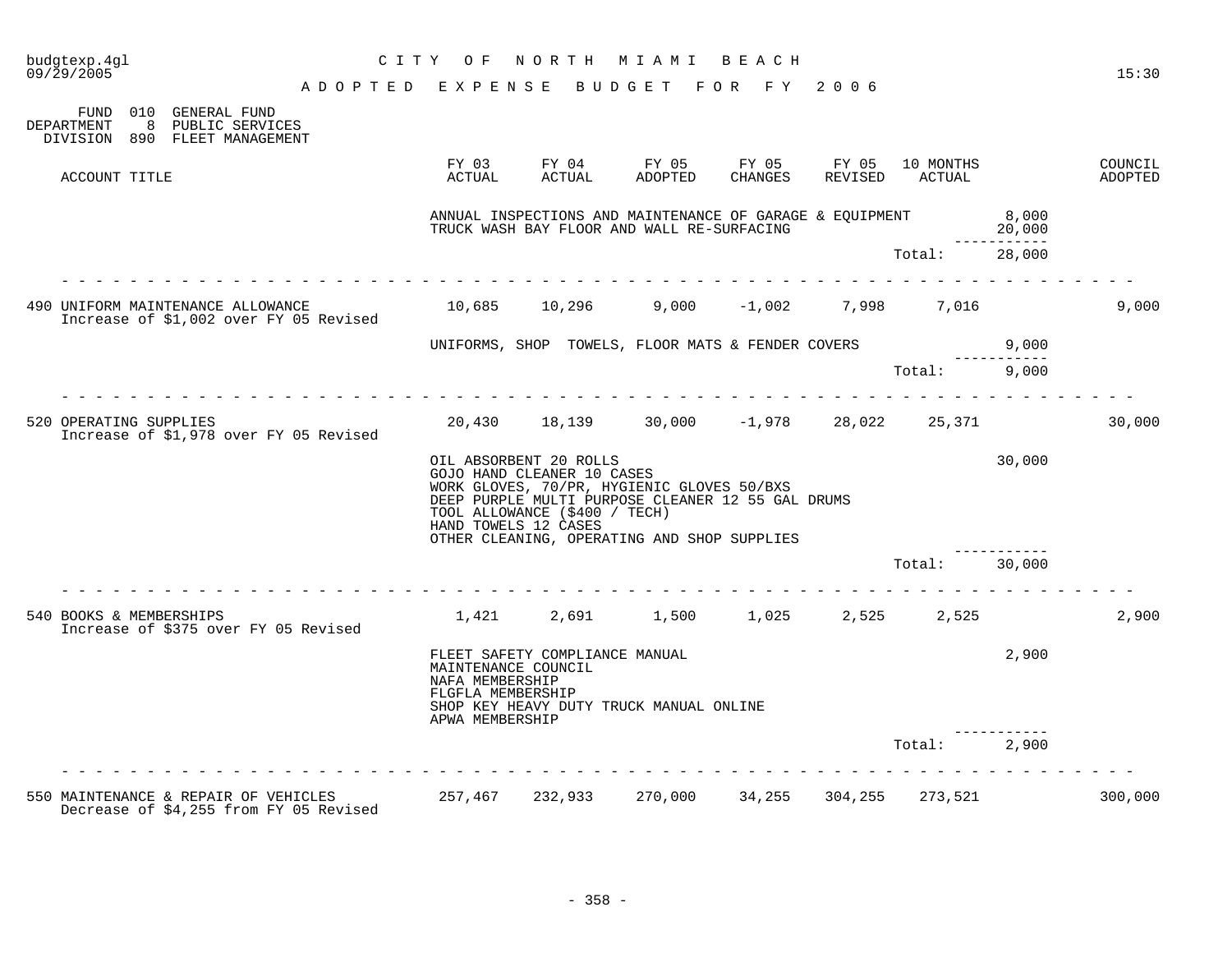|                                                                                                 |                                    | 30,000 GALS CNG                          | DISPOSAL OF WASTE OIL/ANTIFREEZE<br>JOHN DEERE TRANSMISSION FLUID                                                                                                                                                                                                                                 |                                                                                                                                                                                                                |         |                      |           |                                                          |         |
|-------------------------------------------------------------------------------------------------|------------------------------------|------------------------------------------|---------------------------------------------------------------------------------------------------------------------------------------------------------------------------------------------------------------------------------------------------------------------------------------------------|----------------------------------------------------------------------------------------------------------------------------------------------------------------------------------------------------------------|---------|----------------------|-----------|----------------------------------------------------------|---------|
|                                                                                                 |                                    | 4 CASES MOTOR OIL<br>400 GAL ATF         | 90,000 GALLONS UNLEADED<br>85,000 GALLONS DIESEL<br>2,000 GALLONS BULK MOTOR OIL<br>2,000 GALLONS HYDRAULIC OIL<br>4 DRUMS GEAR LUBE (85W/140)<br>7 DRUMS CHASSIS GREASE<br>8 DRUMS MAXIMA EP GREASE<br>1000 GALLONS ANTIFREEZE<br>6 GALLONS BRAKE FLUID DOT 3<br>6 DRUMS USED OIL FILTER REMOVAL | 2 CASES MAXIMA EP GREASE CARTRIDGE                                                                                                                                                                             |         |                      |           | 407,500                                                  |         |
| 560 FUELS & LUBRICANTS<br>Increase of \$52,218 over FY 05 Revised                               |                                    |                                          |                                                                                                                                                                                                                                                                                                   | 288,150 341,852 325,000 30,282 355,282 348,475                                                                                                                                                                 |         |                      |           |                                                          | 407,500 |
|                                                                                                 |                                    |                                          |                                                                                                                                                                                                                                                                                                   |                                                                                                                                                                                                                |         |                      | Total:    | ---------<br>40,000                                      |         |
|                                                                                                 |                                    |                                          |                                                                                                                                                                                                                                                                                                   | NEW TIRES, TUBES & RECAPS FOR THE FLEET                                                                                                                                                                        |         |                      |           | 40,000                                                   |         |
| 553 TIRES, TUBES AND RECAPS<br>Decrease of \$35,760 from FY 05 Revised                          |                                    | 32,212                                   | 63,313                                                                                                                                                                                                                                                                                            | 45,000                                                                                                                                                                                                         |         | 30,760 75,760 55,767 |           |                                                          | 40,000  |
|                                                                                                 |                                    |                                          |                                                                                                                                                                                                                                                                                                   |                                                                                                                                                                                                                |         |                      | Total:    | --------<br>300,000                                      |         |
|                                                                                                 |                                    | REFURBISH - CITYWIDE<br>OF MORE THAN 15% | OUT OF WARRANTY VEHICLES                                                                                                                                                                                                                                                                          | OF VEHICLES & EQUIPMENT INCLUDING BODY WORK AND REPAIR<br>UPGRADE LOAD COVER SYSTEMS 8772, 8773<br>REBUILD TRAILER DECKS & EQUIPMENT SIDE BOARDS<br>12% INCREASE WITH TODAY'S FUEL, STEEL, TRANSPORTATION RISE |         |                      |           | 214,000<br>12,000<br>22,000<br>14,000<br>3,500<br>34,500 |         |
| ACCOUNT TITLE                                                                                   |                                    | ACTUAL                                   | ACTUAL                                                                                                                                                                                                                                                                                            | ADOPTED<br>ALL PARTS & SERVICES FOR FLEET MAINTENANCE AND REPAIRS                                                                                                                                              | CHANGES | REVISED              | ACTUAL    |                                                          | ADOPTED |
| 010 GENERAL FUND<br>FUND<br>8 PUBLIC SERVICES<br>DEPARTMENT<br>890 FLEET MANAGEMENT<br>DIVISION |                                    | FY 03                                    | FY 04                                                                                                                                                                                                                                                                                             | FY 05                                                                                                                                                                                                          | FY 05   | FY 05                | 10 MONTHS |                                                          | COUNCIL |
|                                                                                                 | ADOPTED EXPENSE BUDGET FOR FY 2006 |                                          |                                                                                                                                                                                                                                                                                                   |                                                                                                                                                                                                                |         |                      |           |                                                          |         |
| 09/29/2005                                                                                      |                                    | C I T Y<br>O F                           | NORTH                                                                                                                                                                                                                                                                                             | M I A M I                                                                                                                                                                                                      | BEACH   |                      |           |                                                          | 15:30   |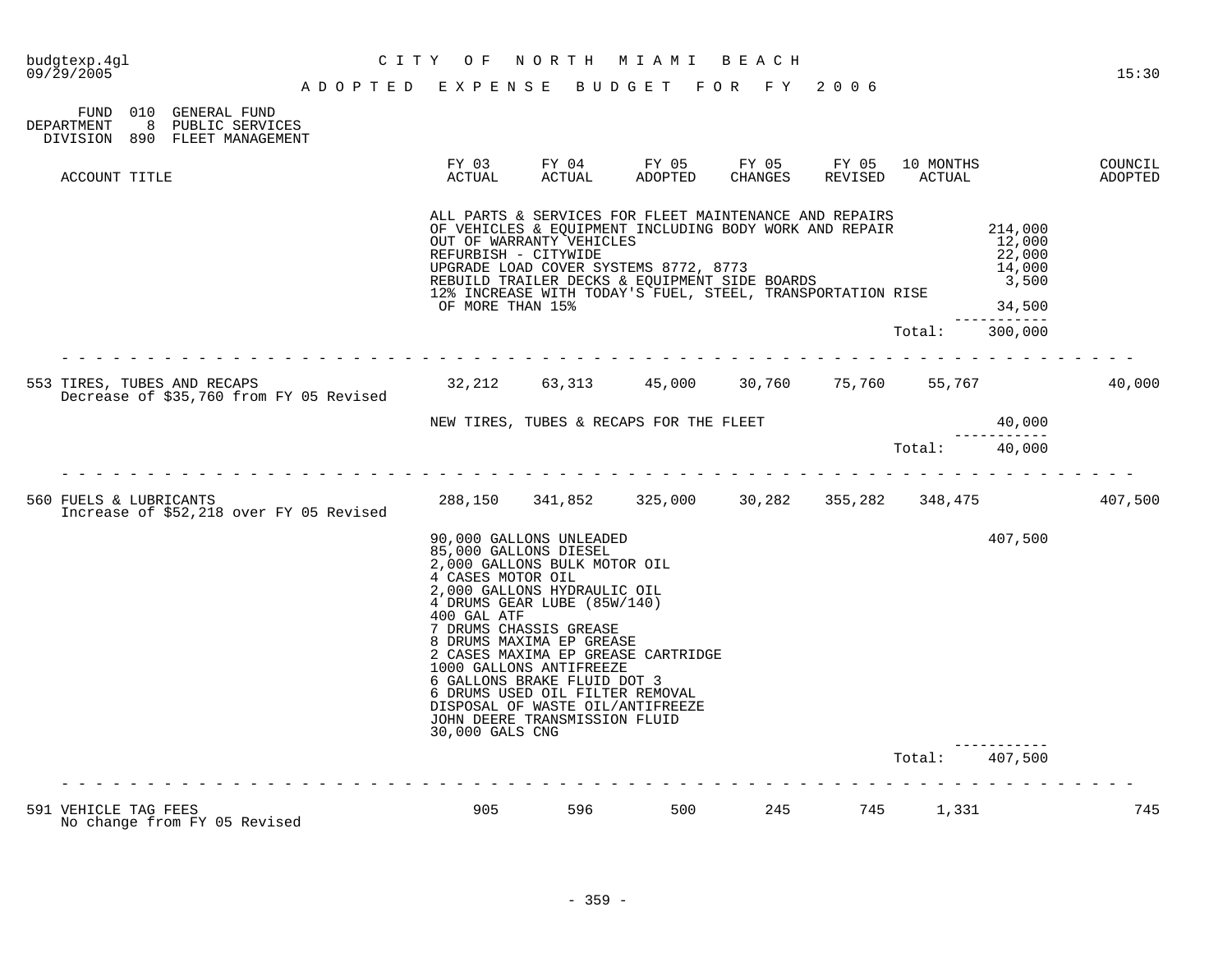| budgtexp.4ql<br>09/29/2005 |                                                                                                                 | CITY OF                                                         |                                               | NORTH MIAMI BEACH                                                                                                                                                                                                                            |                                   |                     |                                                           | 15:30              |
|----------------------------|-----------------------------------------------------------------------------------------------------------------|-----------------------------------------------------------------|-----------------------------------------------|----------------------------------------------------------------------------------------------------------------------------------------------------------------------------------------------------------------------------------------------|-----------------------------------|---------------------|-----------------------------------------------------------|--------------------|
|                            | A D O P T E D E X P E N S E B U D G E T F O R F Y 2006                                                          |                                                                 |                                               |                                                                                                                                                                                                                                              |                                   |                     |                                                           |                    |
| DEPARTMENT                 | FUND 010 GENERAL FUND<br>8 PUBLIC SERVICES<br>DIVISION 890 FLEET MANAGEMENT                                     |                                                                 |                                               |                                                                                                                                                                                                                                              |                                   |                     |                                                           |                    |
| ACCOUNT TITLE              |                                                                                                                 |                                                                 |                                               | FY 03 FY 04 FY 05 FY 05 FY 05<br>ACTUAL ACTUAL ADOPTED CHANGES REVISED                                                                                                                                                                       |                                   | 10 MONTHS<br>ACTUAL |                                                           | COUNCIL<br>ADOPTED |
|                            |                                                                                                                 |                                                                 |                                               |                                                                                                                                                                                                                                              |                                   |                     | 745                                                       |                    |
|                            |                                                                                                                 |                                                                 |                                               |                                                                                                                                                                                                                                              |                                   | Total:              | 745                                                       |                    |
|                            | *** Operating Expenses 646,841 706,022 730,500 94,792 825,292 747,461 873,345                                   |                                                                 |                                               |                                                                                                                                                                                                                                              |                                   |                     |                                                           |                    |
|                            | 830 IMPROVEMENTS OTHER THAN BUILDINGS 65 (1998) 11<br>Increase of \$65,000 over FY 05 Revised                   |                                                                 | $\Omega$                                      |                                                                                                                                                                                                                                              | $0 \t 0 \t 0 \t 0 \t 0 \t 65,000$ |                     |                                                           |                    |
|                            |                                                                                                                 |                                                                 |                                               |                                                                                                                                                                                                                                              |                                   |                     |                                                           |                    |
|                            |                                                                                                                 |                                                                 |                                               | UPGRADE TRUCK WASH WATER RECYCLING SYSTEM [1994] UPGRADE TRUCK WASH WATER RECYCLING SYSTEM [1994] UPGRADE TOTA                                                                                                                               |                                   |                     |                                                           |                    |
|                            | 840 MACHINERY AND EQUIPMENT 16,018 18,959 20,500 -13,021 7,479 7,478<br>Increase of \$13,021 over FY 05 Revised |                                                                 |                                               |                                                                                                                                                                                                                                              |                                   |                     |                                                           | 20,500             |
|                            |                                                                                                                 | FUEL RECOVERY TANK<br>TRANSMISSION JACK                         | BRAKE DRUM HUB DOLLY<br>TIRE LEAK TEST SYSTEM | COMM. MILLING DRILLING & PORTABLE FEED TABLE 3,000<br>DIAGNOSTIC CARTRIDGES FOR ALLISON TRANS & OTHER LRG EQUIP<br>UPDATE MODEL YEAR CARTRIDGES FOR ENGINE ANALYZER<br>TRANSMISSION JACK<br>UNIVERSAL JOINT INSTALLATION / REMOVAL EQUIPMENT |                                   |                     | 1,000<br>5,000<br>1,000<br>1,000<br>3,000<br>6,000<br>500 |                    |
|                            |                                                                                                                 |                                                                 |                                               |                                                                                                                                                                                                                                              |                                   | Total: 20,500       | ------                                                    |                    |
|                            | .<br>842 DATA PROCESSING EQUIPMENT<br>Decrease of \$5,800 from FY 05 Revised                                    |                                                                 |                                               | 0 $1,428$ 10,000 $-4,200$ 5,800 5,819                                                                                                                                                                                                        |                                   |                     |                                                           | $\Omega$           |
| *** Capital Outlays        |                                                                                                                 | $16,018$ $20,387$ $30,500$ $-17,221$ $13,279$ $13,297$ $85,500$ |                                               |                                                                                                                                                                                                                                              |                                   |                     |                                                           |                    |
|                            | 994 TRF TO WORKERS' COMP SELF-INS 15,390 0 18,532 0 18,532 18,532<br>Increase of \$3,659 over FY 05 Revised     |                                                                 |                                               |                                                                                                                                                                                                                                              |                                   |                     |                                                           | 22,191             |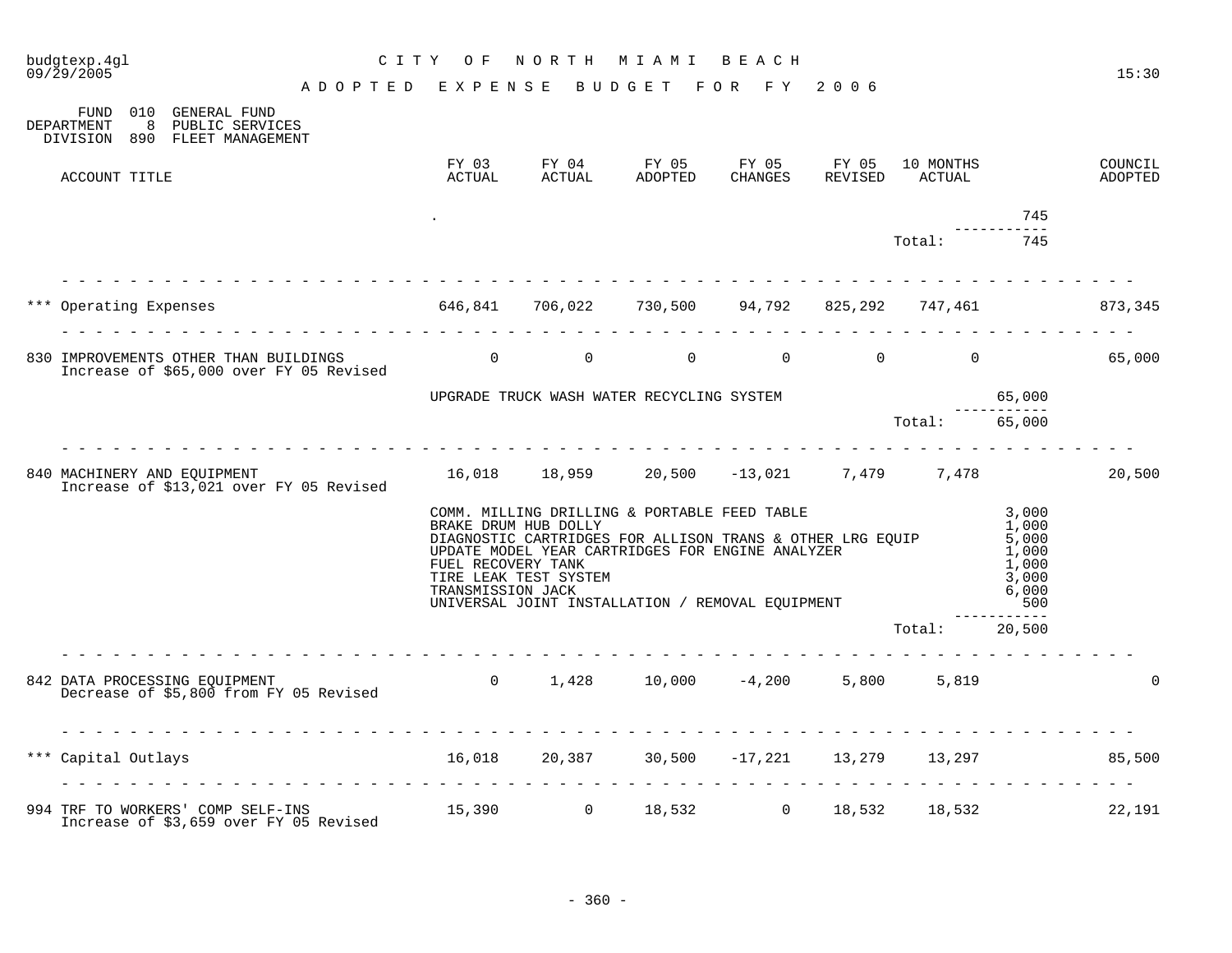## 09/29/2005 15:30

## budgtexp.4gl C I T Y O F N O R T H M I A M I B E A C H

| FIJND.     | 01 Q | GENERAL FUND     |
|------------|------|------------------|
| DEPARTMENT |      | PUBLIC SERVICES  |
| DIVISION   | 890  | FLEET MANAGEMENT |

| ACCOUNT TITLE                                                                                                                                                                                                                                                                                                                                                                                                                | FY 03<br>ACTUAL                                                                                                                                                                                                                                                   | FY 04<br>ACTUAL | FY 05<br>ADOPTED                                                                                                                                  | FY 05<br>CHANGES | FY 05<br>REVISED                | 10 MONTHS<br>ACTUAL    |                                                                                                                 | COUNCIL<br>ADOPTED |
|------------------------------------------------------------------------------------------------------------------------------------------------------------------------------------------------------------------------------------------------------------------------------------------------------------------------------------------------------------------------------------------------------------------------------|-------------------------------------------------------------------------------------------------------------------------------------------------------------------------------------------------------------------------------------------------------------------|-----------------|---------------------------------------------------------------------------------------------------------------------------------------------------|------------------|---------------------------------|------------------------|-----------------------------------------------------------------------------------------------------------------|--------------------|
| Posit # Job Title<br>01-0388 AUTOMOTIVE MECHANIC I<br>01-0392 AUTOMOTIVE MECHANIC I<br>01-0391 AUTOMOTIVE MECHANIC I<br>01-0390 AUTOMOTIVE MECHANIC I<br>01-0393 AUTOMOTIVE MECHANIC I<br>01-0389 AUTOMOTIVE MECHANIC I<br>01-0387 AUTOMOTIVE MECHANIC II<br>01-0386 AUTOMOTIVE MECHANIC II<br>01-0385 AUTOMOTIVE MECHANIC II<br>03-0110 FLEET MANAGEMENT MANAGER<br>04-0061 MAINTENANCE WORKER I<br>03-0148 TIRE TECHNICIAN | Employee Name<br>BARTLEY BARRINGTON H<br>CAMPBELL SEBERT<br>CHIPMAN ANTHONY V<br>JONES ANTHONY<br>LONGHI LUIS GENARO<br>SMITH DENSLEY R<br>CHARLES RAYMOND<br>HARRISON CARL F<br>MALDONADO LEOPOLDO A<br>CALLARI CHARLES R<br>MOZELL KEVIN<br>CHANDLER DONDRELL J |                 | Projected<br>1,681<br>1,661<br>1,626<br>1,881<br>$\frac{1}{1}$ , 488<br>1, 695<br>$\frac{2}{2}$ , 043<br>2, 563<br>2,054<br>3,006<br>920<br>1,573 | Adj Reason       |                                 | Adj Amt<br>$\mathbf 0$ | Total<br>1,681<br>1,661<br>1,626<br>1,881<br>1,488<br>1,695<br>2,043<br>2,563<br>2,054<br>3,006<br>920<br>1,573 |                    |
|                                                                                                                                                                                                                                                                                                                                                                                                                              | Salary Projection Total:                                                                                                                                                                                                                                          |                 | 22,191                                                                                                                                            |                  |                                 | 0                      | 22,191                                                                                                          |                    |
| *** Non-Operating Expenses                                                                                                                                                                                                                                                                                                                                                                                                   | 15,390                                                                                                                                                                                                                                                            | $\Omega$        | 18,532                                                                                                                                            | $\Omega$         | 18,532                          | 18,532                 |                                                                                                                 | 22,191             |
| DIVISION<br>TOTALS:                                                                                                                                                                                                                                                                                                                                                                                                          | 1, 157, 984 1, 296, 301 1, 354, 894                                                                                                                                                                                                                               |                 |                                                                                                                                                   |                  | 83, 271 1, 438, 165 1, 261, 939 |                        |                                                                                                                 | 1,595,166          |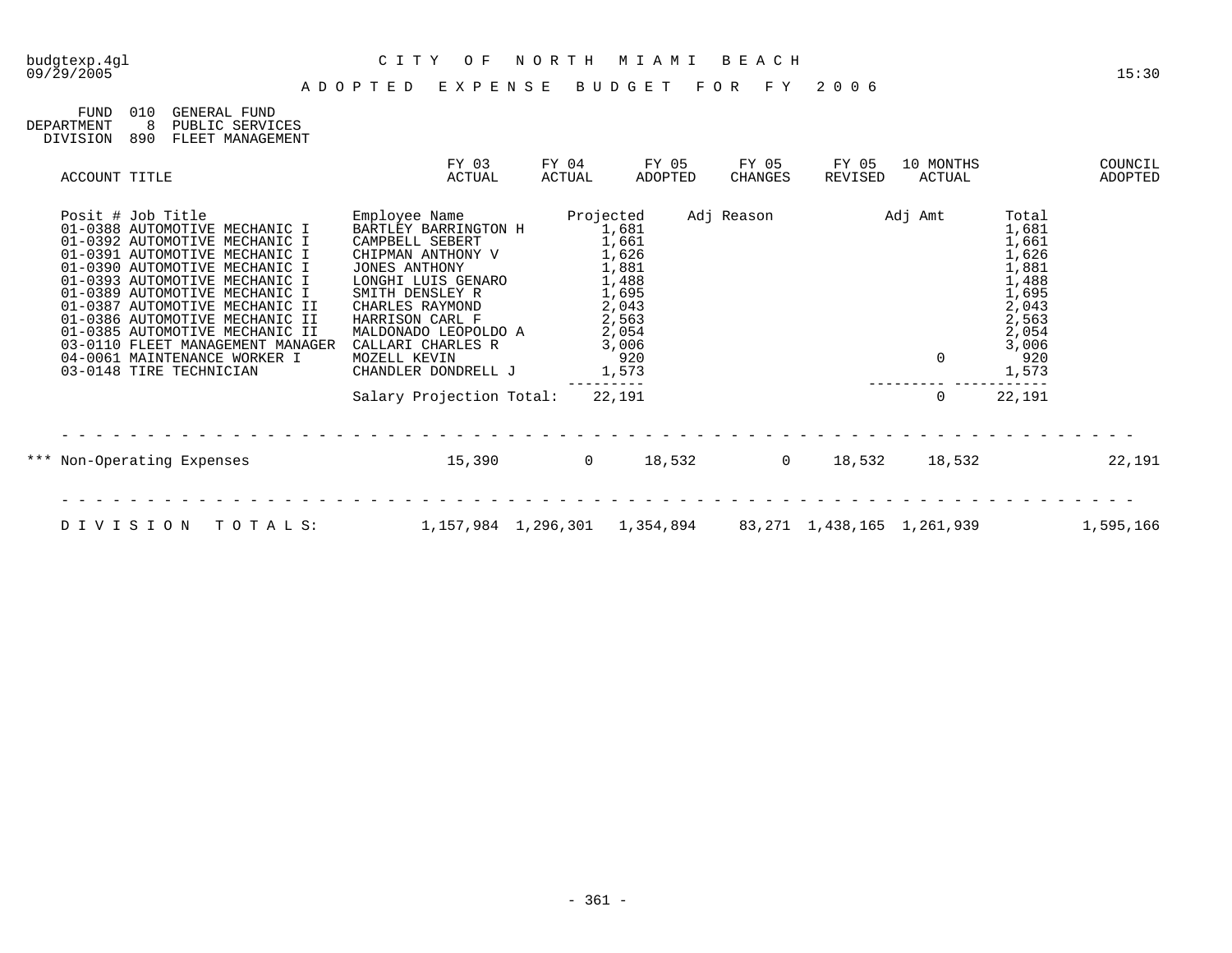FUND 010 GENERAL FUND<br>DEPARTMENT 8 PUBLIC SERVIO 8 PUBLIC SERVICES

| ACCOUNT TITLE                                                                                                                                                                                                                     | FY 03<br>ACTUAL | FY 04<br>ACTUAL | FY 05<br>ADOPTED | FY 05<br>CHANGES | FY 05<br>REVISED | 10 MONTHS |  |
|-----------------------------------------------------------------------------------------------------------------------------------------------------------------------------------------------------------------------------------|-----------------|-----------------|------------------|------------------|------------------|-----------|--|
|                                                                                                                                                                                                                                   |                 |                 |                  |                  |                  |           |  |
|                                                                                                                                                                                                                                   |                 |                 |                  |                  |                  |           |  |
|                                                                                                                                                                                                                                   |                 |                 |                  |                  |                  |           |  |
|                                                                                                                                                                                                                                   |                 |                 |                  |                  |                  |           |  |
|                                                                                                                                                                                                                                   |                 |                 |                  |                  |                  |           |  |
|                                                                                                                                                                                                                                   |                 |                 |                  |                  |                  |           |  |
|                                                                                                                                                                                                                                   |                 |                 |                  |                  |                  |           |  |
|                                                                                                                                                                                                                                   |                 |                 |                  |                  |                  |           |  |
|                                                                                                                                                                                                                                   |                 |                 |                  |                  |                  |           |  |
|                                                                                                                                                                                                                                   |                 |                 |                  |                  |                  |           |  |
|                                                                                                                                                                                                                                   |                 |                 |                  |                  |                  |           |  |
|                                                                                                                                                                                                                                   |                 |                 |                  |                  |                  |           |  |
|                                                                                                                                                                                                                                   |                 |                 |                  |                  |                  |           |  |
|                                                                                                                                                                                                                                   |                 |                 |                  |                  |                  |           |  |
|                                                                                                                                                                                                                                   |                 |                 |                  |                  |                  |           |  |
|                                                                                                                                                                                                                                   |                 |                 |                  |                  |                  |           |  |
| 3000 SELE 16 No.10000<br>3000 SELE INSURE S REPAIRS TO THE SELECT CONTINUES 1.0000 14.793 32.795 1.823, 201 14.793 2.9793 2.825, 201 16.924<br>3000 SELECTOM MOTION MATERIAL SERECT CONTINUES 2.12794 324, 0000 -50.0000 -50.0000 |                 |                 |                  |                  |                  |           |  |
|                                                                                                                                                                                                                                   |                 |                 |                  |                  |                  |           |  |
|                                                                                                                                                                                                                                   |                 |                 |                  |                  |                  |           |  |
|                                                                                                                                                                                                                                   |                 |                 |                  |                  |                  |           |  |
|                                                                                                                                                                                                                                   |                 |                 |                  |                  |                  |           |  |
|                                                                                                                                                                                                                                   |                 |                 |                  |                  |                  |           |  |
|                                                                                                                                                                                                                                   |                 |                 |                  |                  |                  |           |  |
|                                                                                                                                                                                                                                   |                 |                 |                  |                  |                  |           |  |
|                                                                                                                                                                                                                                   |                 |                 |                  |                  |                  |           |  |
|                                                                                                                                                                                                                                   |                 |                 |                  |                  |                  |           |  |
|                                                                                                                                                                                                                                   |                 |                 |                  |                  |                  |           |  |
|                                                                                                                                                                                                                                   |                 |                 |                  |                  |                  |           |  |
|                                                                                                                                                                                                                                   |                 |                 |                  |                  |                  |           |  |
|                                                                                                                                                                                                                                   |                 |                 |                  |                  |                  |           |  |
|                                                                                                                                                                                                                                   |                 |                 |                  |                  |                  |           |  |
|                                                                                                                                                                                                                                   |                 |                 |                  |                  |                  |           |  |
|                                                                                                                                                                                                                                   |                 |                 |                  |                  |                  |           |  |
|                                                                                                                                                                                                                                   |                 |                 |                  |                  |                  |           |  |
|                                                                                                                                                                                                                                   |                 |                 |                  |                  |                  |           |  |
|                                                                                                                                                                                                                                   |                 |                 |                  |                  |                  |           |  |
|                                                                                                                                                                                                                                   |                 |                 |                  |                  |                  |           |  |
|                                                                                                                                                                                                                                   |                 |                 |                  |                  |                  |           |  |
|                                                                                                                                                                                                                                   |                 |                 |                  |                  |                  |           |  |
|                                                                                                                                                                                                                                   |                 |                 |                  |                  |                  |           |  |
|                                                                                                                                                                                                                                   |                 |                 |                  |                  |                  |           |  |
|                                                                                                                                                                                                                                   |                 |                 |                  |                  |                  |           |  |
|                                                                                                                                                                                                                                   |                 |                 |                  |                  |                  |           |  |
|                                                                                                                                                                                                                                   |                 |                 |                  |                  |                  |           |  |
|                                                                                                                                                                                                                                   |                 |                 |                  |                  |                  |           |  |
|                                                                                                                                                                                                                                   |                 |                 |                  |                  |                  |           |  |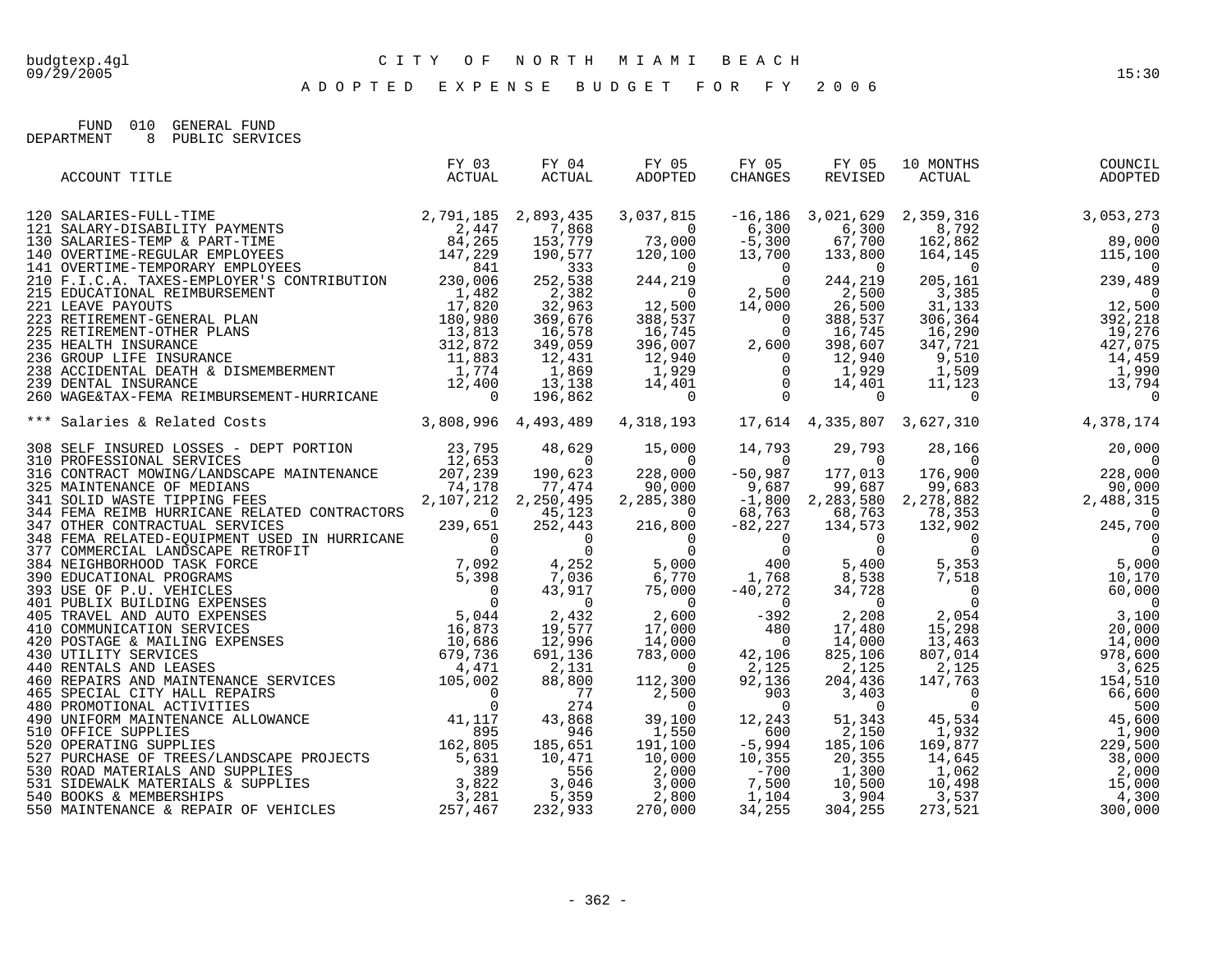FUND 010 GENERAL FUND DEPARTMENT 8 PUBLIC SERVICES

| ACCOUNT TITLE                                                                                                                                                                 | FY 03<br>ACTUAL                        | FY 04<br>ACTUAL                    | FY 05<br>ADOPTED                       | FY 05<br>CHANGES                                  | FY 05<br>REVISED                              | 10 MONTHS<br>ACTUAL                           | COUNCIL<br>ADOPTED                                              |
|-------------------------------------------------------------------------------------------------------------------------------------------------------------------------------|----------------------------------------|------------------------------------|----------------------------------------|---------------------------------------------------|-----------------------------------------------|-----------------------------------------------|-----------------------------------------------------------------|
| 553 TIRES, TUBES AND RECAPS<br>560 FUELS & LUBRICANTS<br>591 VEHICLE TAG FEES<br>592 MAIL ROOM COPIER EXPENSES<br>680 UNCOLLECTIBLE ACCOUNTS                                  | 32,212<br>288,150<br>905<br>2,502      | 63,313<br>341,852<br>596<br>84     | 45,000<br>325,000<br>500               | 30,760<br>30,282<br>245                           | 75,760<br>355,282<br>745                      | 55,767<br>348,475<br>1,331<br>18              | 40,000<br>407,500<br>745<br>$\Omega$<br>$\Omega$                |
| *** Operating Expenses                                                                                                                                                        | 4,298,205                              | 4,626,090                          | 4,743,400                              | 178,133                                           | 4,921,533                                     | 4,721,671                                     | 5,472,665                                                       |
| 830 IMPROVEMENTS OTHER THAN BUILDINGS<br>838 C.I.P. PROJECTS FROM CM CIP CONTIGENCY<br>840 MACHINERY AND EOUIPMENT<br>842 DATA PROCESSING EQUIPMENT<br>845 FINANCED EQUIPMENT | 26,990<br>202,252                      | 49,533<br>2,865<br>$\Omega$        | 45,000<br>12,000<br>405,000            | 4,500<br>34,680<br>$-3,853$<br>$-2,628$<br>15,197 | 4,500<br>34,680<br>41,147<br>9,372<br>420,197 | 4,500<br>32,836<br>41,109<br>9,389<br>333,684 | 95,000<br>$\overline{0}$<br>79,000<br>$\overline{0}$<br>514,000 |
| *** Capital Outlays                                                                                                                                                           | 229,243                                | 52,399                             | 462,000                                | 47,896                                            | 509,896                                       | 421,517                                       | 688,000                                                         |
| 951 CAPITAL LEASE INTEREST<br>952 CAPITAL LEASE PRINCIPAL<br>974 TRF TO FND 390<br>994 TRF TO WORKERS'<br>COMP SELF-INS                                                       | 34,354<br>413,229<br>70,000<br>189,635 | 31,902<br>438,874<br>70,000<br>452 | 40,135<br>462,490<br>70,000<br>251,207 | $-11,000$<br>$-21,885$                            | 29,135<br>440,605<br>70,000<br>251,207        | 29,135<br>440,605<br>52,500<br>251,207        | 44,449<br>467,711<br>70,000<br>264,784                          |
| *** Non-Operating Expenses                                                                                                                                                    | 707,217                                | 541,228                            | 823,832                                | $-32,885$                                         | 790,947                                       | 773,447                                       | 846,944                                                         |
| D E P A R T M E N T<br>TOTALS:                                                                                                                                                |                                        |                                    | 9,043,661 9,713,206 10,347,425         |                                                   | 210,758 10,558,183                            | 9,543,944                                     | 11,385,783                                                      |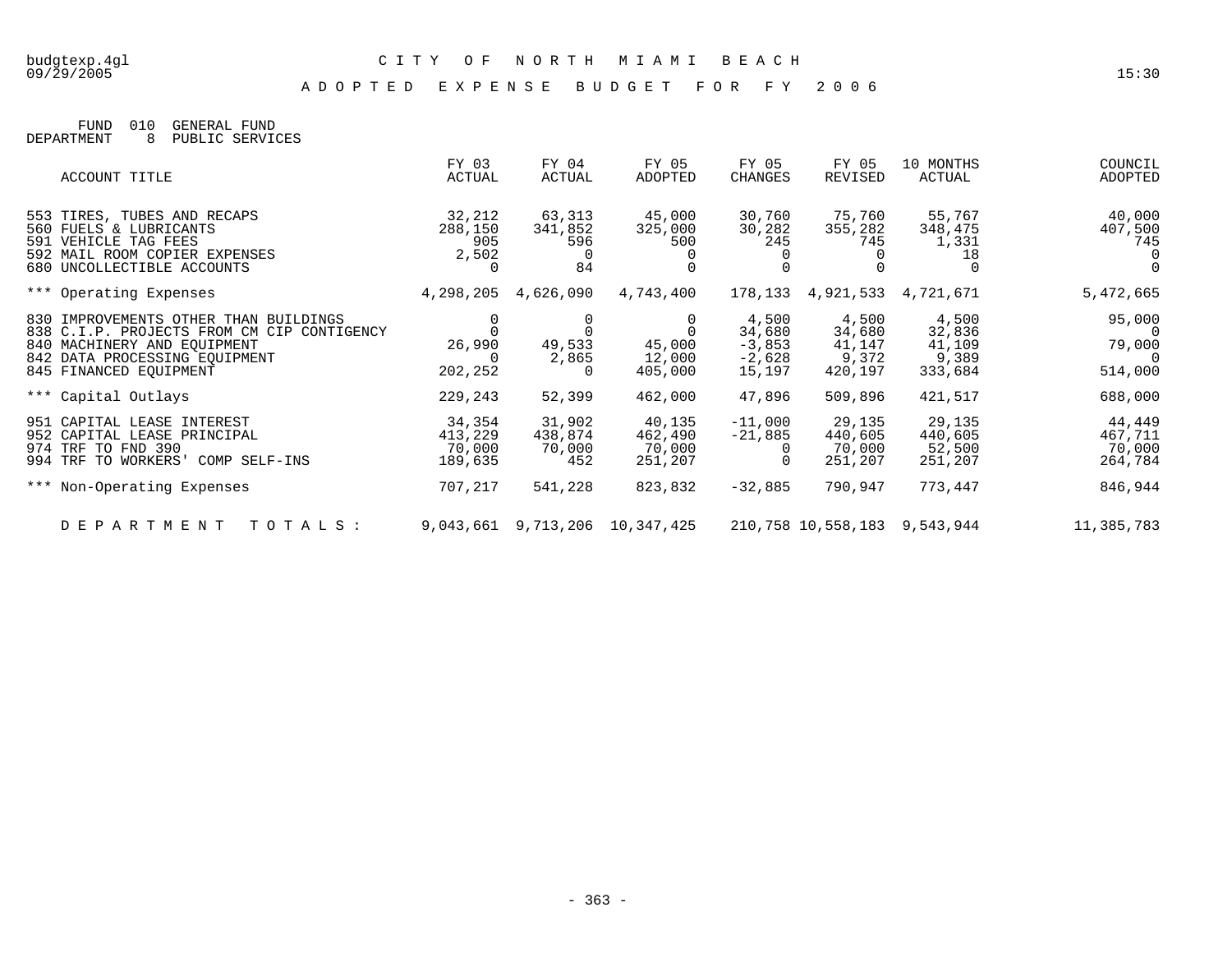| 325,186 30,488,244 25,005,251 33,528,459<br>*** Salaries & Related Costs 26,649,752 29,511,666 30,163,058 | ACCOUNT TITLE | FY 03<br>ACTUAL | FY 04<br>ACTUAL | FY 05<br>ADOPTED | FY 05<br>CHANGES | FY 05<br>REVISED | 10 MONTHS | ) MONTHS<br>ACTUAL<br>COUNCIL<br>ADOPTED |
|-----------------------------------------------------------------------------------------------------------|---------------|-----------------|-----------------|------------------|------------------|------------------|-----------|------------------------------------------|
|                                                                                                           |               |                 |                 |                  |                  |                  |           |                                          |
|                                                                                                           |               |                 |                 |                  |                  |                  |           |                                          |
|                                                                                                           |               |                 |                 |                  |                  |                  |           |                                          |
|                                                                                                           |               |                 |                 |                  |                  |                  |           |                                          |
|                                                                                                           |               |                 |                 |                  |                  |                  |           |                                          |
|                                                                                                           |               |                 |                 |                  |                  |                  |           |                                          |
|                                                                                                           |               |                 |                 |                  |                  |                  |           |                                          |
|                                                                                                           |               |                 |                 |                  |                  |                  |           |                                          |
|                                                                                                           |               |                 |                 |                  |                  |                  |           |                                          |
|                                                                                                           |               |                 |                 |                  |                  |                  |           |                                          |
|                                                                                                           |               |                 |                 |                  |                  |                  |           |                                          |
|                                                                                                           |               |                 |                 |                  |                  |                  |           |                                          |
|                                                                                                           |               |                 |                 |                  |                  |                  |           |                                          |
|                                                                                                           |               |                 |                 |                  |                  |                  |           |                                          |
|                                                                                                           |               |                 |                 |                  |                  |                  |           |                                          |
|                                                                                                           |               |                 |                 |                  |                  |                  |           |                                          |
|                                                                                                           |               |                 |                 |                  |                  |                  |           |                                          |
|                                                                                                           |               |                 |                 |                  |                  |                  |           |                                          |
|                                                                                                           |               |                 |                 |                  |                  |                  |           |                                          |
|                                                                                                           |               |                 |                 |                  |                  |                  |           |                                          |
|                                                                                                           |               |                 |                 |                  |                  |                  |           |                                          |
|                                                                                                           |               |                 |                 |                  |                  |                  |           |                                          |
|                                                                                                           |               |                 |                 |                  |                  |                  |           |                                          |
|                                                                                                           |               |                 |                 |                  |                  |                  |           |                                          |
|                                                                                                           |               |                 |                 |                  |                  |                  |           |                                          |
|                                                                                                           |               |                 |                 |                  |                  |                  |           |                                          |
|                                                                                                           |               |                 |                 |                  |                  |                  |           |                                          |
|                                                                                                           |               |                 |                 |                  |                  |                  |           |                                          |
|                                                                                                           |               |                 |                 |                  |                  |                  |           |                                          |
|                                                                                                           |               |                 |                 |                  |                  |                  |           |                                          |
|                                                                                                           |               |                 |                 |                  |                  |                  |           |                                          |
|                                                                                                           |               |                 |                 |                  |                  |                  |           |                                          |
|                                                                                                           |               |                 |                 |                  |                  |                  |           |                                          |
|                                                                                                           |               |                 |                 |                  |                  |                  |           |                                          |
|                                                                                                           |               |                 |                 |                  |                  |                  |           |                                          |
|                                                                                                           |               |                 |                 |                  |                  |                  |           |                                          |
|                                                                                                           |               |                 |                 |                  |                  |                  |           |                                          |
|                                                                                                           |               |                 |                 |                  |                  |                  |           |                                          |
|                                                                                                           |               |                 |                 |                  |                  |                  |           |                                          |
|                                                                                                           |               |                 |                 |                  |                  |                  |           |                                          |
|                                                                                                           |               |                 |                 |                  |                  |                  |           |                                          |
|                                                                                                           |               |                 |                 |                  |                  |                  |           |                                          |
|                                                                                                           |               |                 |                 |                  |                  |                  |           |                                          |
|                                                                                                           |               |                 |                 |                  |                  |                  |           |                                          |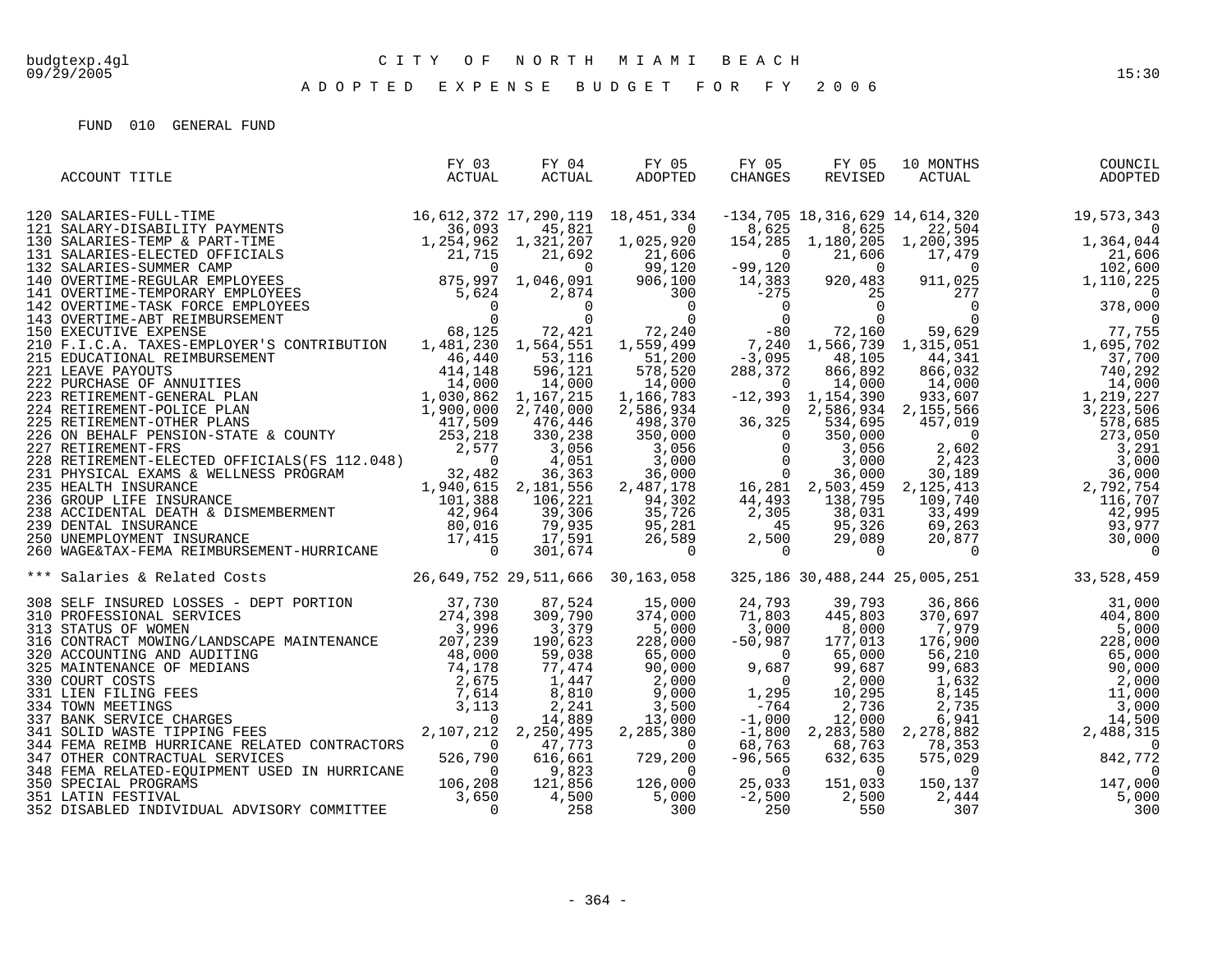| ACCOUNT TITLE | FY 03<br>ACTUAL | FY 04<br>ACTUAL | FY 05<br>ADOPTED | FY 05<br>CHANGES | FY 05<br>REVISED | 10 MONTHS<br>0 MONTHS<br>ACTUAL | COUNCIL<br>ADOPTED |
|---------------|-----------------|-----------------|------------------|------------------|------------------|---------------------------------|--------------------|
|               |                 |                 |                  |                  |                  |                                 |                    |
|               |                 |                 |                  |                  |                  |                                 | $\overline{0}$     |
|               |                 |                 |                  |                  |                  |                                 |                    |
|               |                 |                 |                  |                  |                  |                                 |                    |
|               |                 |                 |                  |                  |                  |                                 |                    |
|               |                 |                 |                  |                  |                  |                                 |                    |
|               |                 |                 |                  |                  |                  |                                 |                    |
|               |                 |                 |                  |                  |                  |                                 |                    |
|               |                 |                 |                  |                  |                  |                                 |                    |
|               |                 |                 |                  |                  |                  |                                 |                    |
|               |                 |                 |                  |                  |                  |                                 |                    |
|               |                 |                 |                  |                  |                  |                                 |                    |
|               |                 |                 |                  |                  |                  |                                 |                    |
|               |                 |                 |                  |                  |                  |                                 |                    |
|               |                 |                 |                  |                  |                  |                                 |                    |
|               |                 |                 |                  |                  |                  |                                 |                    |
|               |                 |                 |                  |                  |                  |                                 |                    |
|               |                 |                 |                  |                  |                  |                                 |                    |
|               |                 |                 |                  |                  |                  |                                 |                    |
|               |                 |                 |                  |                  |                  |                                 |                    |
|               |                 |                 |                  |                  |                  |                                 |                    |
|               |                 |                 |                  |                  |                  |                                 |                    |
|               |                 |                 |                  |                  |                  |                                 |                    |
|               |                 |                 |                  |                  |                  |                                 |                    |
|               |                 |                 |                  |                  |                  |                                 |                    |
|               |                 |                 |                  |                  |                  |                                 |                    |
|               |                 |                 |                  |                  |                  |                                 |                    |
|               |                 |                 |                  |                  |                  |                                 |                    |
|               |                 |                 |                  |                  |                  |                                 |                    |
|               |                 |                 |                  |                  |                  |                                 |                    |
|               |                 |                 |                  |                  |                  |                                 |                    |
|               |                 |                 |                  |                  |                  |                                 |                    |
|               |                 |                 |                  |                  |                  |                                 |                    |
|               |                 |                 |                  |                  |                  |                                 |                    |
|               |                 |                 |                  |                  |                  |                                 |                    |
|               |                 |                 |                  |                  |                  |                                 |                    |
|               |                 |                 |                  |                  |                  |                                 |                    |
|               |                 |                 |                  |                  |                  |                                 |                    |
|               |                 |                 |                  |                  |                  |                                 |                    |
|               |                 |                 |                  |                  |                  |                                 |                    |
|               |                 |                 |                  |                  |                  |                                 |                    |
|               |                 |                 |                  |                  |                  |                                 |                    |
|               |                 |                 |                  |                  |                  |                                 |                    |
|               |                 |                 |                  |                  |                  |                                 |                    |
|               |                 |                 |                  |                  |                  |                                 |                    |
|               |                 |                 |                  |                  |                  |                                 |                    |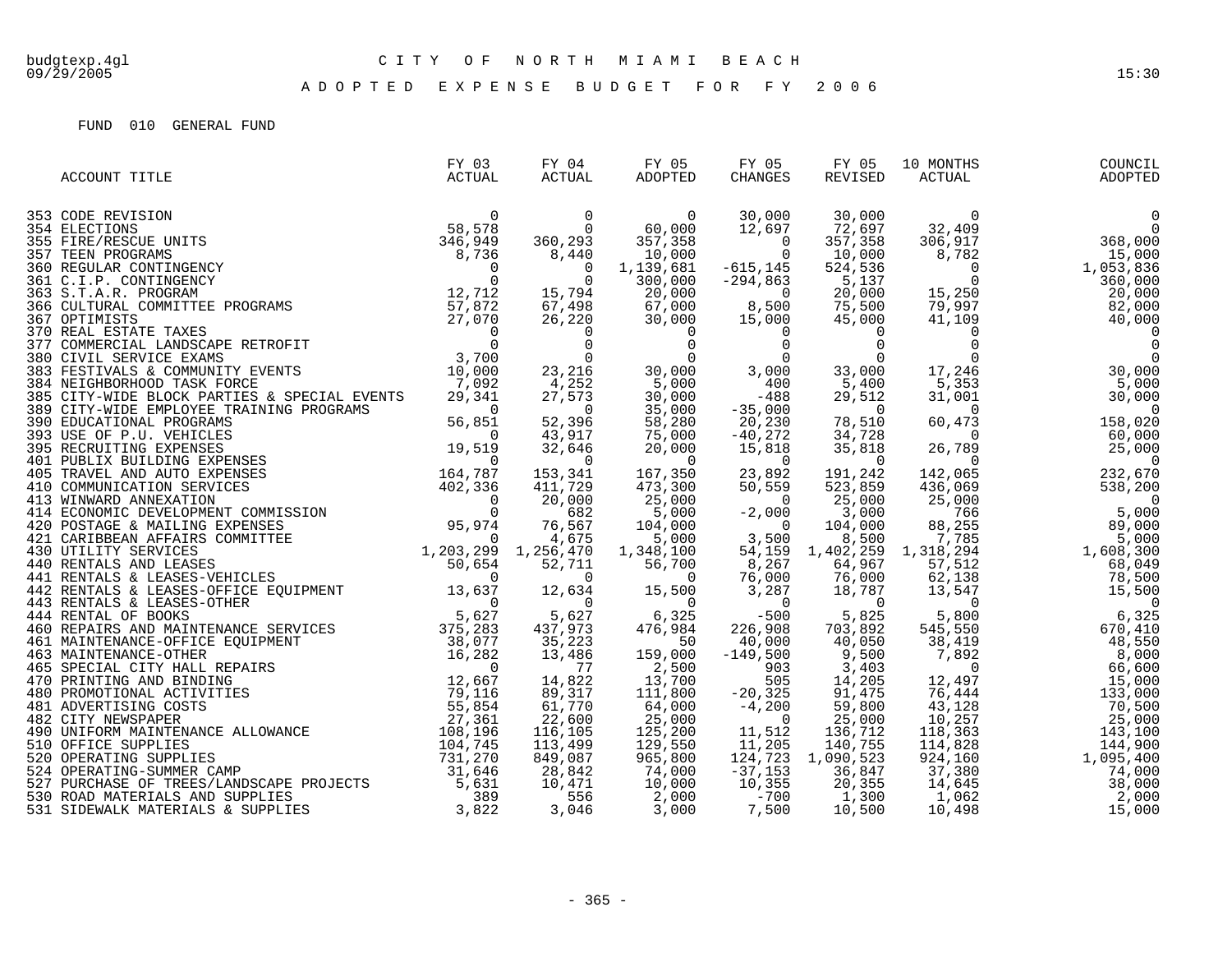| ACCOUNT TITLE                                                                                                                                                                                                                                                                                                                                                                                                                                           | FY 03<br>ACTUAL | FY 04<br>ACTUAL | FY 05<br>ADOPTED | FY 05<br>CHANGES    | FY 05<br>REVISED   | 10 MONTHS<br>ACTUAL               | COUNCIL<br>ADOPTED                                                                                                                                                                                                       |
|---------------------------------------------------------------------------------------------------------------------------------------------------------------------------------------------------------------------------------------------------------------------------------------------------------------------------------------------------------------------------------------------------------------------------------------------------------|-----------------|-----------------|------------------|---------------------|--------------------|-----------------------------------|--------------------------------------------------------------------------------------------------------------------------------------------------------------------------------------------------------------------------|
| $\begin{array}{cccccc} 534 & \text{ADULT TRIPS} & 0 & 113 & 4,500 & 0 & 4,500 & 1,033 & 4,500 \\ 537 & \text{CHALLENGER EXP FROM FUND RISERES} & 0 & 544 & 5,000 & -600 & 4,400 & 2,884 & 5,000 \\ 540 & \text{BOMS & \text{EMMERSHIPS}} & 73,466 & 5,000 & -600 & 4,400 & 2,884 & 5,000 \\ 541 & \text{HOMSE NEROVENENT PROGRAM (HAMAR)} & 73,665 &$                                                                                                   |                 |                 |                  |                     |                    |                                   |                                                                                                                                                                                                                          |
|                                                                                                                                                                                                                                                                                                                                                                                                                                                         |                 |                 |                  |                     |                    |                                   | $\begin{array}{cccc} 1,035 & 0 & 0 \\ 2,884 & 5,000 \\ 65,440 & 74,050 \\ 8,087 & 30,000 \\ 382,884 & 435,000 \\ 55,767 & 40,000 \\ 566,190 & 677,500 \\ 2,914 & 3,341 \\ 32,155 & 20,351 \\ 1,860 & 23,000 \end{array}$ |
|                                                                                                                                                                                                                                                                                                                                                                                                                                                         |                 |                 |                  |                     |                    |                                   |                                                                                                                                                                                                                          |
|                                                                                                                                                                                                                                                                                                                                                                                                                                                         |                 |                 |                  |                     |                    |                                   |                                                                                                                                                                                                                          |
|                                                                                                                                                                                                                                                                                                                                                                                                                                                         |                 |                 |                  |                     |                    |                                   |                                                                                                                                                                                                                          |
|                                                                                                                                                                                                                                                                                                                                                                                                                                                         |                 |                 |                  |                     |                    |                                   |                                                                                                                                                                                                                          |
|                                                                                                                                                                                                                                                                                                                                                                                                                                                         |                 |                 |                  |                     |                    |                                   |                                                                                                                                                                                                                          |
|                                                                                                                                                                                                                                                                                                                                                                                                                                                         |                 |                 |                  |                     |                    |                                   |                                                                                                                                                                                                                          |
|                                                                                                                                                                                                                                                                                                                                                                                                                                                         |                 |                 |                  |                     |                    |                                   |                                                                                                                                                                                                                          |
|                                                                                                                                                                                                                                                                                                                                                                                                                                                         |                 |                 |                  |                     |                    |                                   |                                                                                                                                                                                                                          |
|                                                                                                                                                                                                                                                                                                                                                                                                                                                         |                 |                 |                  |                     |                    |                                   |                                                                                                                                                                                                                          |
|                                                                                                                                                                                                                                                                                                                                                                                                                                                         |                 |                 |                  |                     |                    |                                   |                                                                                                                                                                                                                          |
|                                                                                                                                                                                                                                                                                                                                                                                                                                                         |                 |                 |                  |                     |                    |                                   |                                                                                                                                                                                                                          |
|                                                                                                                                                                                                                                                                                                                                                                                                                                                         |                 |                 |                  |                     |                    |                                   | $\begin{array}{c} 677,500 \\ 32,155 \\ 1,860 \\ 1,860 \\ 25,948 \\ 0 \\ 737,412 \end{array}$                                                                                                                             |
| $\begin{array}{cccc} \text{810 LAND} & \text{0} & \text{0} & \text{0} \\ \text{820 BULLDINGS} & \text{0} & \text{0} & \text{0} \\ \text{830 IMPROVEMENTS OTHER THAT} & \text{0} & \text{0} & \text{0} \\ \text{838 C.I.P. PROJECTS FROM CM CIP CONTINGENCY} & \text{0} & \text{0} & \text{0} \\ \text{840 MACHINERV} & \text{AND EQUIPMENT} & \text{29,490} & \text{74,137} & \text{213,339} \\ \text{842 DATA PROCESSING EQUIPMENT} & \text{29,490} &$ |                 |                 |                  | 59,921              | 59,921             |                                   | $\begin{array}{c} 0 \\ 0 \\ 105,000 \\ 146,337 \\ 117,638 \\ 153,003 \\ 715,983 \\ 75,911 \end{array} \qquad \begin{array}{c} 0 \\ 105,000 \\ 498,639 \\ 244,800 \\ 1,317,500 \\ 105,000 \end{array}$                    |
|                                                                                                                                                                                                                                                                                                                                                                                                                                                         |                 |                 |                  | $\sim$ 0            | $\sim$ 0           |                                   |                                                                                                                                                                                                                          |
|                                                                                                                                                                                                                                                                                                                                                                                                                                                         |                 |                 |                  | 59,713              | 61,213             |                                   |                                                                                                                                                                                                                          |
|                                                                                                                                                                                                                                                                                                                                                                                                                                                         |                 |                 |                  | 283,785             | 283,785            |                                   |                                                                                                                                                                                                                          |
|                                                                                                                                                                                                                                                                                                                                                                                                                                                         |                 |                 |                  | $-63,835$           | 149,504            |                                   |                                                                                                                                                                                                                          |
|                                                                                                                                                                                                                                                                                                                                                                                                                                                         |                 |                 |                  | $-22,242$<br>15,083 | 176,858<br>878,683 |                                   |                                                                                                                                                                                                                          |
|                                                                                                                                                                                                                                                                                                                                                                                                                                                         |                 |                 |                  | $\overline{0}$      | 105,000            |                                   |                                                                                                                                                                                                                          |
|                                                                                                                                                                                                                                                                                                                                                                                                                                                         |                 |                 |                  |                     |                    |                                   |                                                                                                                                                                                                                          |
| 498,074<br>*** Capital Outlays                                                                                                                                                                                                                                                                                                                                                                                                                          |                 | 386,680         | 1,382,539        |                     |                    | 332,425 1,714,964 1,254,633       | 2,270,939                                                                                                                                                                                                                |
|                                                                                                                                                                                                                                                                                                                                                                                                                                                         |                 |                 |                  |                     |                    |                                   |                                                                                                                                                                                                                          |
|                                                                                                                                                                                                                                                                                                                                                                                                                                                         |                 |                 |                  |                     |                    |                                   |                                                                                                                                                                                                                          |
|                                                                                                                                                                                                                                                                                                                                                                                                                                                         |                 |                 |                  |                     |                    |                                   |                                                                                                                                                                                                                          |
|                                                                                                                                                                                                                                                                                                                                                                                                                                                         |                 |                 |                  |                     |                    |                                   |                                                                                                                                                                                                                          |
|                                                                                                                                                                                                                                                                                                                                                                                                                                                         |                 |                 |                  |                     |                    |                                   |                                                                                                                                                                                                                          |
|                                                                                                                                                                                                                                                                                                                                                                                                                                                         |                 |                 |                  |                     |                    |                                   |                                                                                                                                                                                                                          |
|                                                                                                                                                                                                                                                                                                                                                                                                                                                         |                 |                 |                  |                     |                    |                                   |                                                                                                                                                                                                                          |
|                                                                                                                                                                                                                                                                                                                                                                                                                                                         |                 |                 |                  |                     |                    |                                   |                                                                                                                                                                                                                          |
|                                                                                                                                                                                                                                                                                                                                                                                                                                                         |                 |                 |                  |                     |                    |                                   |                                                                                                                                                                                                                          |
|                                                                                                                                                                                                                                                                                                                                                                                                                                                         |                 |                 |                  |                     |                    |                                   |                                                                                                                                                                                                                          |
|                                                                                                                                                                                                                                                                                                                                                                                                                                                         |                 |                 |                  |                     |                    |                                   |                                                                                                                                                                                                                          |
|                                                                                                                                                                                                                                                                                                                                                                                                                                                         |                 |                 |                  |                     |                    |                                   |                                                                                                                                                                                                                          |
|                                                                                                                                                                                                                                                                                                                                                                                                                                                         |                 |                 |                  |                     |                    |                                   | $253,980$<br>99,556<br>553,0556                                                                                                                                                                                          |
|                                                                                                                                                                                                                                                                                                                                                                                                                                                         |                 |                 |                  |                     |                    |                                   |                                                                                                                                                                                                                          |
|                                                                                                                                                                                                                                                                                                                                                                                                                                                         |                 |                 |                  |                     |                    |                                   |                                                                                                                                                                                                                          |
|                                                                                                                                                                                                                                                                                                                                                                                                                                                         |                 |                 |                  |                     |                    |                                   |                                                                                                                                                                                                                          |
| 969 TRF TO FND 158                                                                                                                                                                                                                                                                                                                                                                                                                                      | 6,578           | $\overline{0}$  |                  |                     |                    | $\frac{157}{0}$ , $\frac{100}{0}$ |                                                                                                                                                                                                                          |